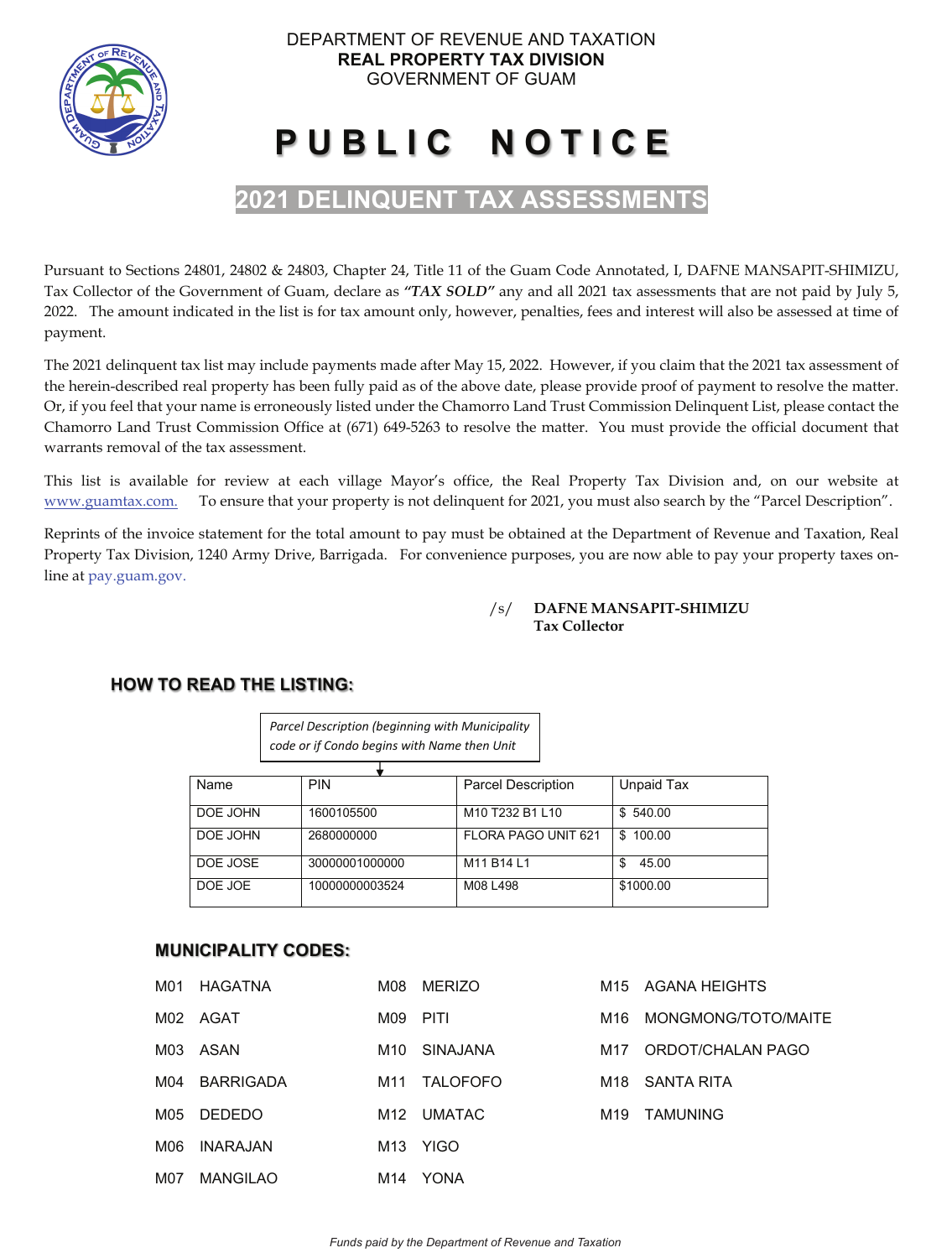| NAME                                | PIN            | <b>Parcel Description</b> | <b>Unpaid Tax</b> | NAME                                           | pin            | <b>Parcel Description</b> | <b>Unpaid Tax</b> |
|-------------------------------------|----------------|---------------------------|-------------------|------------------------------------------------|----------------|---------------------------|-------------------|
| 2016 MARGARITA H INOCENTES, TRUSTEE |                |                           |                   | ADAMOS FIDEL LG                                | 1367767016     | M04 L1082-1-2-NEW-R1      | 55.84             |
|                                     | 10002324530000 | M13 L7125-19-NEW-3        | 40.60             | <b>ADA'S INC</b>                               | 1783332882     | M13 T10429 B1 L7          | 12.30             |
| A PAULINO INC                       | 1741102105     | M11 T141 L11-3            | 51.08             | ADA'S INCORPORATED                             | 10000424980000 | M13 L7012-1-R1            | 6.22              |
|                                     |                |                           |                   |                                                |                |                           |                   |
| N OINOTABAD ABAD                    | 1783340567     | M13 T10426 L11            | 581.68            | ADA'S INCORPORATED                             | 10000014280000 | M01 L30                   | 111.78            |
| ABAD CAROL J R                      | 1446209601     | M05 T240 B19 L6           | 849.48            | ADAWAG ALFREDO                                 | 1320003801     | M03 T2015 B2 L5           | 948.48            |
| ABAD CLIENT R                       | 10001864330000 | M17 T1924 B1 L3-R2        | 49.30             | ADAWAG GENOVEVA M                              | 6200317410     | M01 B13 L1398             | 856.32            |
| ABAD CRISTITUTO C                   | 1525823356     | M06 T212 B6 L6-NEW-3      | 21.88             | ADAWAG JOSEPH M                                | 1320004000     | M03 T2015 B1 L4           | 618.88            |
| ABAD CRISTITUTO C                   | 1446206570     | M05 T240 B20 L7           | 228.29            | ADELUP SABANA LLC                              | 1326016447     | M03 L277-1-3-A-R4         | 123.35            |
| ABAD FLORANTE C                     | 1783341598     | M13 T151 L14-2            | 46.16             | ADIAO ROMULO L                                 | 1440003157     | M05 T100 B7 L4 U9         | 220.68            |
| ABAD FLORANTE C                     | 1783334956     | M13 T151 L14-2            | 46.20             | ADKINS HOMES L.P.                              | 1440147254     | M19 B2 L2152-9            | 50.42             |
|                                     |                |                           |                   |                                                |                |                           |                   |
| ABAD JOHN C                         | 1783330633     | M13 L7077-11-R1           | 42.98             | ADOLFO WINDROUS A                              | 1446203575     | M05 T532-A B1 L25         | 10.10             |
| ABALOS GERARDO LOMONGO              | 1783335421     | M13 T63004 B5 L8          | 40.64             | ADONAY EDWARD A                                | 1620003650     | M10 LP19-85-1-NEW-1       | 68.34             |
| ABALOS JOSEFINO                     | 1806205610     | M05 L10100-8-8-4          | 82.52             | ADONAY ROY SALVADOR                            | 2369245945     | Green Park Unit 2302      | 381.80            |
| ABANTE DENISE A                     | 1780011832     | M13 T243 B3 L10-1-3       | 42.14             | ADOPTANTE TITO                                 | 1446215795     | M05 T299 B3 L4-2          | 38.22             |
| ABAYA ENRIE M                       | 1360201477     | M04 L2274-2-8-1           | 559.30            | ADOPTANTE TITO M                               | 1783337894     | M13 T93017 L12            | 146.00            |
| ABELLERA PEDRO B JR                 | 1440000420     | M05 T112 B2 L11           | 618.02            | AFAISEN CECILIA C                              | 1620003931     | M15 L3059-4               | 814.60            |
| ABELON LEAH GRACE N                 | 1446203591     | M05 T532-A B1 L39         | 261.90            | AFAISEN CRICENCIA Q                            | 1446207883     | M05 T240 B7 L17           | 65.12             |
| ABELS J A                           | 1367770252     | M04 T1911 L1              | 488.51            | <b>AFAISEN DANIEL</b>                          | 1525822893     | M06 L33                   | 9.92              |
|                                     |                |                           |                   |                                                |                |                           |                   |
| ABINSAY ANGEL F                     | 1446204466     | M05 T538 L4-1             | 826.82            | AFAISEN DAVID T ETAL                           | 1520003839     | M06 L90-1                 | 828.04            |
| ABRAHAM FRANCISCO W                 | 1783335034     | M13 T264 L2-R3-NEW-3      | 360.60            | AFAISEN JUDY MARIE SN                          | 1525823541     | M06 L15-A-2-6             | 20.32             |
| ABUAN ROGELIO M                     | 1845984961     | M14 L101-8                | 58.62             | AFAISEN MARIA DIEGO                            | 1520003863     | M06 L90-R2                | 372.12            |
| ACCESS DEVELOPMENT INC              | 6440601623     | M19 T13105 L69-NEW-6-R/W  | 89.12             | AFLAGUE EUGENE J B                             | 1605501819     | M10 T232 B12 L10          | 218.32            |
| ACE INTERNATIONAL CORP              | 1580000883     | M03 T181 B2 L10           | 17.66             | AFLAGUE FREDDIE D                              | 1680000269     | M16 L151-2-1-NEW-2        | 685.36            |
| ACE INTERNATIONAL CORPORATION       | 1262030965     | M02 T3020 L11             | 20.88             | AFLAGUE JOHN E S                               | 1620004262     | M16 L149-2-3              | 61.58             |
| ACENAS FLORENCIO                    | 1783332375     | M13 L7148-16              | 30.88             | AFLAGUE JOHN EDWARD SGAMBELLURI                |                |                           |                   |
|                                     |                |                           |                   |                                                |                |                           |                   |
| ACETOWN DEVELOPMENT CORP            | 1320000376     | M03 T198 L27              | 167.20            |                                                | 1260004024     | M02 T233 L173-1-2         | 524.80            |
| ACETOWN DEVELOPMENT CORP            | 1320000379     | M03 T198 L78              | 204.26            | AFLAGUE JUAN O                                 | 1620004258     | M16 L149-2-1              | 203.39            |
| ACFALLE ANTHONY T                   | 1407722797     | M08 L147-1                | 15.32             | AFLAGUE LAWRENCE                               | 1600004149     | M10 T232 B10 L28          | 58.02             |
| ACFALLE ANTONIO HO DEC              | 1400001036     | M08 L475                  | 20.24             | AFLAGUE MONICA JANE                            | 1680000375     | M16 L151-2-1-NEW-1        | 688.36            |
| ACFALLE DIMAS ACFALLE               | 1400001101     | M08 L378                  | 112.00            | AFLAGUE OSCAR E                                | 1360004221     | M07 L2282-2-A-5           | 55.08             |
| ACFALLE DOMINGA BABAUTA             | 1400001127     | M08 L260-3-R2             | 127.04            | AFLAGUE TERRENCE R                             | 1280012450     | M18 B20 L20-R1            | 37.22             |
|                                     |                |                           | 35.88             |                                                |                |                           | 459.14            |
| ACFALLE FELIPE C HO                 | 1400001143     | M08 L400                  |                   | AFLLEJE ANTONETTE Q                            | 1446205166     | M05 T172 B4 L4-8          |                   |
| ACFALLE FELIPE C HO                 | 1400001151     | M08 L467                  | 43.76             | AFLLEJE DORIS A                                | 1660002221     | M17 L3232-C-5-3           | 37.72             |
| ACFALLE FELIPE CHARGUALAF           | 1400001135     | M08 L349                  | 59.06             | AFLLEJE JOHNNY C                               | 1400004626     | M08 L257-1-1              | 237.16            |
| ACFALLE FRANCISCA REYES DEC         | 1400001169     | M08 L385                  | 19.80             | AFLLEJE RICARDO SN                             | 1440004705     | M19 L2135-1-3-2-R1        | 452.12            |
| ACFALLE GEORGE C                    | 1525823671     | M06 L13-1-2-1             | 20.32             | AFLLEJE RONALD J                               | 1783332978     | M13 L7089-NEW-15          | 54.68             |
| ACFALLE GEORGE C                    | 1525823672     | M06 L13-1-2-2             | 20.32             | AG GU LDG 1281 BENEV & PROT ORDR OF ELKS       |                |                           |                   |
| ACFALLE GEORGE C                    | 1525823250     | M06 L13-1-2-R2            | 28.36             |                                                | 40700000043927 | M15 L45-3-3-R2-NEW        | 138.92            |
| ACFALLE JOAQUIN A                   | 1629275161     | M10 L3057-1-D-R1          | 136.18            | AGAHAN GENEROSO M JR                           | 1783334853     | M13 T10428 B3 L10         | 41.34             |
|                                     |                |                           |                   |                                                |                |                           |                   |
| ACFALLE JOAQUIN REYES               | 1400001333     | M08 L241-R2               | 319.34            | <b>AGAHAN JOSE R</b>                           | 1360004545     | M07 T1537 L10-R1          | 61.82             |
| ACFALLE JUAN Q                      | 1260600850     | M02 L453-3-NEW-2-2        | 70.00             | AGANA APARTMENTS INC                           | 7200043139     | M01 B23 L12-NEW           | 2,846.32          |
| ACFALLE KRYSTAL MARIE S N           | 1407722956     | M08 L409-2-3              | 20.32             | <b>AGANON GLORIETO F</b>                       | 1440004825     | M05 T1045 B1 L23          | 440.74            |
| ACFALLE MACARIO B                   | 1400001475     | M08 L260-7-2              | 15.54             | AGANON PEDRO M                                 | 1440602505     | M05 T1045 B5 L19          | 433.10            |
| <b>ACFALLE MACARIO B</b>            | 1400001476     | M08 L260-7-3              | 48.84             | AGASEN DOMINADOR R                             | 1440308236     | M05 T100 B2 L199 U6-A     | 445.86            |
| ACFALLE MACARIO B                   | 1400001474     | M08 L260-7-1              | 51.30             | AGAT GENERAL BAPTIST CHURCH INC 10000689140000 |                | M02 B2 L9                 | 24.88             |
| <b>ACFALLE MACARIO B</b>            | 1400001477     | M08 L260-7-R3             | 103.30            | AGAYO EDWIN R                                  | 1440004855     | M05 T100-C B1 L3-NEW-R1-8 | 499.69            |
|                                     |                |                           |                   |                                                |                |                           |                   |
| ACFALLE MACARIO HO                  | 1400001490     | M08 L406                  | 42.88             | AGDEPPA ANTONIO C                              | 1367766309     | M07 T1831 L2-3            | 41.18             |
| ACFALLE MACARIO HO                  | 1400001482     | M08 L441                  | 74.38             | AGERO LOLA WUSSTIG                             | 1783331284     | M05 T292 L12-NEW-11       | 33.32             |
| <b>ACFALLE MELBAS</b>               | 1525823207     | M06 T212 B11 L2-1         | 34.24             | AGNE FLORANTE D                                | 1783335652     | M13 T10413 L2-R1          | 386.88            |
| <b>ACFALLE PETER PEREDO</b>         | 1820001253     | M14 T268 B9 L21           | 226.68            | AGORA GUAM, LLC                                | 1845986243     | M14 T75 L11               | 117.26            |
| <b>ACFALLE ROSAA</b>                | 1400001520     | M08 L260-R7               | 156.82            | AGORA GUAM, LLC                                | 1845986242     | M14 T75 L10               | 126.10            |
| ACFALLE THELMA PANGELINAN           | 1845986017     | M14 L154-5-R2-2           | 326.47            | AGRAAN GENER PINTO                             | 1580293300     | M09 T318 L166             | 616.48            |
| ACFALLE VICTORIA C                  | 1400001575     | M08 L347-13               | 16.78             | <b>AGTARAP ROMNICK</b>                         | 1446215968     | M05 T532-A B2 L18         | 76.90             |
|                                     |                |                           |                   |                                                |                |                           |                   |
| ACHAIGUA FELIX Q                    | 1600001620     | M10 T232 B9 L1            | 10.18             | <b>AGUALO TOMAS</b>                            | 10000153510000 | M05 T1113 B12 L24         | 41.46             |
| ACHAIGUA FELIX Q                    | 1605501768     | M10 T232 B9 L40           | 482.32            | AGUERO EMY Q                                   | 1845983890     | M14 L190-1-5              | 30.80             |
| ACHAIGUA JUAN HO                    | 7200001632     | M01 L26-1                 | 7.44              | AGUERO EMY Q                                   | 1845983891     | M14 L190-1-6              | 30.80             |
| ACHARON ROMEL G                     | 1367767775     | M07 T1536 L69-R1          | 70.84             | AGUERO JESUS SN ETAL                           | 1840005177     | M14 L139                  | 936.62            |
| ACHARON ROMEL G                     | 1367767774     | M07 T1536 L69-R1          | 771.52            | AGUERO JOSE T                                  | 1367766438     | M07 L2321-NEW-1-4         | 33.12             |
| ACIERTO CORAZON C                   | 1440602737     | M05 T112 B14 L14          | 506.76            | AGUERO JOSE T                                  | 1840005200     | M14 L134-1-2              | 211.34            |
| ACME COMPANY ENTERPRISES INC        | 1620001759     | M16 L1116-NEW-1           | 1,954.70          | AGUERO JOSE T                                  | 1780005262     | M13 L7039-2-2             | 259.30            |
|                                     |                |                           |                   |                                                |                |                           |                   |
| ACME COMPANY ENTERPRISES INC        | 3620001741     | M16 L1116-NEW-R1          | 10,588.17         | AGUERO LITA E                                  | 1840005205     | M14 T2634 L1-13-4         | 18.14             |
| ACOSTA ANA P                        | 1446205456     | M05 T240 B18 L16          | 59.04             | AGUERO MAE C                                   | 1845984840     | M14 L134-1-1              | 8.66              |
| ACOSTA ARTURO N                     | 1360001802     | M04 T1432 B1 L7           | 136.34            | <b>AGUERO PRISCILLA</b>                        | 1845984846     | M14 L134-1-1              | 58.78             |
| ACOSTA CATHERINE S                  | 1446203641     | M05 T532-A B3 L20         | 58.42             | AGUERO RAYMOND                                 | 1845984841     | M14 L134-1-1              | 12.44             |
| ACOSTA DAVID D                      | 1629277818     | M16 T1921 L6              | 202.94            | AGUERO RICHARD C                               | 10002309980000 | M14 L133-7-1-1            | 11.42             |
| <b>ACOSTA KATHERINE E</b>           | 1446204504     | M05 L5325-3-1-3           | 32.92             | <b>AGUERO ROBERT</b>                           | 1845984842     | M14 L134-1-1              | 12.44             |
| ACOSTA KAY (1/16TH INT)             | 1446215863     | M05 L5325-R14             | 153.86            | AGUERO ROMAN A                                 | 1840005250     | M14 T2636 L7              | 25.74             |
|                                     |                |                           |                   |                                                |                |                           |                   |
| ACOSTA MARIA SN                     | 1780001790     | M13 L7061-9               | 63.88             | AGUERO TAMMY MARIE DAUGHTER 2/15 INT           |                |                           |                   |
| ACOSTA MIGUEL R                     | 1360603394     | M04 L2345-1-3-1           | 253.10            |                                                | 1446202815     | M05 T100-C B1 L12-3       | 17.36             |
| ACOSTA THERESE F                    | 1446204500     | M05 L5325-3-1-R3          | 32.92             | AGUERO TOMMY                                   | 1845984838     | M14 L134-1-1              | 107.76            |
| ACOVERA PUTARO C ETAL               | 1260001912     | M18 T128 B1 L1            | 199.84            | AGUERO TOMMY C                                 | 1820001310     | M14 T268 B2 L14           | 46.24             |
| ACUAVERA BEATRICE SN                | 1525822696     | M06 T212 B1 L3-2          | 120.76            | AGUERO VICENTE TAITINGFONG                     | 1840005284     | M14 L134-1-1              | 204.76            |
| ACUAVERA FLORA JEAN                 | 10000263490000 | M06 T3734 B5 L24          | 23.08             | AGUIGUI EARL CRUZ                              | 1326016267     | M03 L233-1-3-R2           | 599.04            |
| <b>ACUAVERA PETER J</b>             | 10000288910000 | M06 T3734 B14 L14         | 20.32             | AGUIGUI EDWARD Q                               | 1720005409     | M11 B21 L5                | 26.34             |
|                                     |                |                           |                   |                                                |                |                           |                   |
| ADA CANDELARIA CRUZ, EST OF         | 1380002143     | M04 L2436-5-5             | 39.59             | AGUIGUI IGNACIO C                              | 6200317491     | M01 B2 L8                 | 158.02            |
| ADA DEAN PALOMO                     | 1620002020     | M16 L147-2-B-11           | 328.18            | AGUIGUI JUAN T                                 | 1600005565     | M10 T232 B6 L36           | 403.80            |
| ADA DORIS C                         | 1783340423     | M13 L9995-2               | 16.26             | AGUIGUI MELBA M                                | 1380000025     | M07 T1446 B1 L7           | 102.64            |
| ADA LOUISA M                        | 1840001515     | M14 T2913-INCR-3 B2 L25   | 57.28             | <b>AGUIGUI MICHELLE T</b>                      | 1249268627     | M02 B4 L1                 | 800.26            |
| ADAMOS ANA R. 1/8 UND INT           | 1367770804     | M04 L2176A-1-2            | 7.84              | AGUIGUI ROSITA Q ETAL                          | 1760600528     | M12 T3321 B1 L1           | 745.62            |
| ADAMOS ANA R, 1/8 UND INT           | 1367770636     | M04 L2177-1NEW            | 76.35             | AGUILAR ARNULFO F                              | 1446215007     | M05 T53017 B3 L1          | 82.04             |
|                                     |                |                           |                   |                                                |                |                           |                   |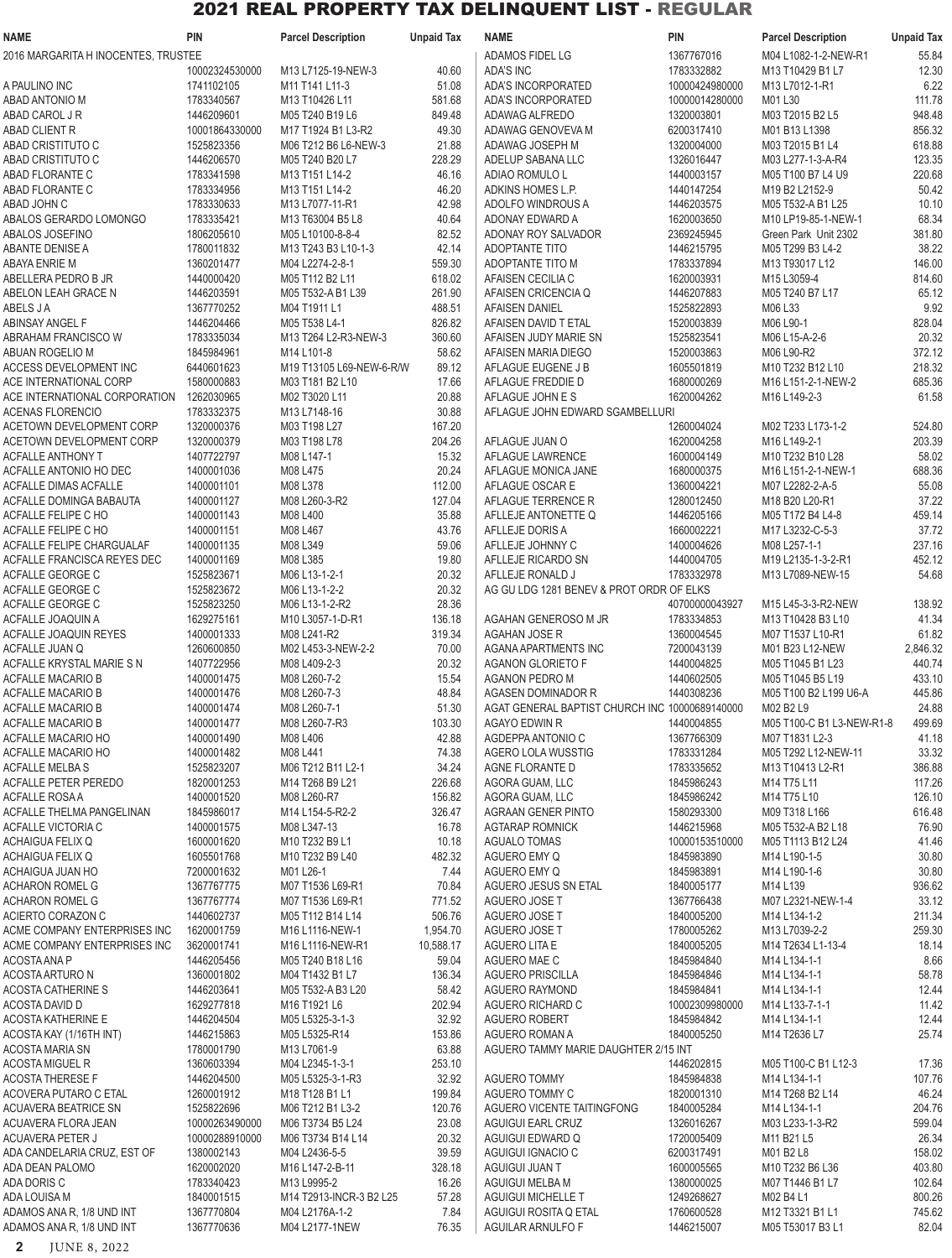| <b>NAME</b>                                          | <b>PIN</b>                   | <b>Parcel Description</b>                               | <b>Unpaid Tax</b> | <b>NAME</b>                                                   | <b>PIN</b>                   | <b>Parcel Description</b><br><b>Unpaid Tax</b>                                                   |
|------------------------------------------------------|------------------------------|---------------------------------------------------------|-------------------|---------------------------------------------------------------|------------------------------|--------------------------------------------------------------------------------------------------|
| AGUILAR ELIZABETH D                                  | 1525823972                   | M06 L93-2                                               | 255.04            |                                                               | 1421326957                   | M05 B12 L10<br>408.86                                                                            |
| AGUILAR EUGENE M                                     | 1525823213                   | M06 L125-2-2                                            | 512.54            | AGUON MICHAEL JOSEPH AS HIS SOLE AND SEP                      |                              |                                                                                                  |
| AGUILAR NORMAN L<br><b>AGUON ALFRED LIMTIACO</b>     | 1440603001<br>1440005858     | M05 T100 B4 L90 U7<br>M19 T90 B2 L18                    | 65.42<br>42.94    | AGUON MICHAEL JOSEPH AS HIS SOLE AND SEP                      | 30000020180000               | 2,680.56<br>M05 L5313-6                                                                          |
| AGUON AMY LOU SALAS SCHMELZINGER                     |                              |                                                         |                   |                                                               | 30000020200000               | M05 L5313-R7<br>5,242.48                                                                         |
|                                                      | 10002324820000               | M05 L10120-29                                           | 128.26            | <b>AGUON PASCUAL</b>                                          | 1290000621                   | M18 L402-R10-2-16-R2-R2<br>507.16                                                                |
| AGUON ANDRIANO C ETAL                                | 1360006069                   | M04 L2365-4-9                                           | 147.82            | AGUON PETER C                                                 | 1440602472                   | 101.20<br>M05 T1045 B5 L15                                                                       |
| <b>AGUON ANTHONY R</b>                               | 1262031404                   | M02 L198-NEW-3-5                                        | 39.84             | AGUON PETER E F                                               | 1629276463                   | 29.50<br>M17 L3239-8-NEW-3                                                                       |
| <b>AGUON ANTONIO QUINATA</b>                         | 1360006140                   | M07 L2304-3-2-1                                         | 39.44             | <b>AGUON PETER L</b>                                          | 2441157014                   | Pacific Gardens Unit F-34<br>204.06                                                              |
| <b>AGUON ARVIN PHILLIP</b><br>AGUON BARCILISA R ETAL | 1760600798<br>1620006160     | M12 T3321 B1 L13<br>M07 L2415-1-1                       | 160.67<br>145.90  | <b>AGUON PETER S</b><br>AGUON PETER SN (EST OF)               | 1845984957<br>1660002224     | 33.16<br>M14 L85-2<br>37.76<br>M17 L3232-C-5-6                                                   |
| AGUON CALESTRA T ETAL                                | 1760006247                   | M12 L181                                                | 31.24             | <b>AGUON PRISCIA NICHOLE</b>                                  | 1620008500                   | M17 L3239-8-NEW-4<br>29.50                                                                       |
| AGUON CAROLYN JEAN DUENAS                            | 1525823429                   | M06 T3531 B1 L19-1                                      | 34.14             | <b>AGUON PRUDENCIO A</b>                                      | 1760008540                   | 133.64<br>M06 L11                                                                                |
| AGUON CECILIA C                                      | 1620006200                   | M <sub>16</sub> L <sub>98</sub> -1-14-R <sub>2</sub> -1 | 176.90            | <b>AGUON PRUDENCIO F</b>                                      | 1400143306                   | 136.98<br>M08 L260-6-1-R1                                                                        |
| <b>AGUON CELESTINO F</b>                             | 1620198200                   | M17 L3337                                               | 130.02            | <b>AGUON RAMON C ETAL</b>                                     | 1740008578                   | M11 L26-6-7<br>41.74                                                                             |
| <b>AGUON CHRISTIAN JAMES</b>                         | 30000108880000               | M06 L295-9-1                                            | 46.30             | AGUON RAMON C ETAL                                            | 1720085866                   | M11 B13 L3<br>101.88                                                                             |
| AGUON CHRISTIAN JAMES<br>AGUON CONCEPCION MALIJAN    | 30000108890000<br>1760006354 | M06 L295-9-2<br>M12 L213                                | 46.30<br>94.74    | AGUON RANDALL B D<br>AGUON RAYMOND C                          | 1525823198<br>1741102773     | 34.18<br>M06 T3531 B1 L6-2<br>382.00<br>M11 L22-2-NEW-1-1-1                                      |
| AGUON CONCEPCION PABLO (DEC)                         | 10002151020000               | M04 L5223-8-1-1-R1                                      | 85.92             | AGUON RAYMOND QUINATA                                         | 1262031491                   | 653.02<br>M18 T270 L160                                                                          |
| <b>AGUON DAVID F</b>                                 | 1729967995                   | M02 B6 L2                                               | 83.98             | <b>AGUON ROBERT G</b>                                         | 1840008502                   | 69.70<br>M14 T2634 L1-22                                                                         |
| AGUON DESIREE C                                      | 1290000587                   | M18 T25304 BA L17                                       | 21.28             | <b>AGUON ROBERT J</b>                                         | 1367767465                   | M07 L2378-6<br>58.92                                                                             |
| <b>AGUON DONNAL</b>                                  | 1380000444                   | M07 L2387-3                                             | 76.44             | AGUON ROSALINA D (EST OF) 1/8                                 | 1520008699                   | 325.58<br>M06 L224                                                                               |
| <b>AGUON DONNAL</b>                                  | 1380000443                   | M07 L2387-2                                             | 76.50             | AGUON ROSALINA D ETAL                                         | 1520008681                   | M06 L272<br>369.58                                                                               |
| AGUON DONNA LOUISE<br><b>AGUON DORIS M</b>           | 1620006460<br>1407722705     | M17 L3239-8-NEW-2<br>M08 L444-R5                        | 29.50<br>46.52    | <b>AGUON ROSITA T</b><br>AGUON TONY CRISOSTOMO                | 1629277842<br>1360600465     | 57.38<br>M17 L3232-C-1-R5<br>314.58<br>M04 T19111 L2                                             |
| <b>AGUON DORIS TRUSTEE</b>                           | 1525823377                   | M06 L271-C                                              | 51.70             | <b>AGUON TROY CRISOSTOMO</b>                                  | 1845984535                   | 350.08<br>M14 T2634 L3-6-3                                                                       |
| <b>AGUON EMILIA Q</b>                                | 1760006601                   | M12 L223                                                | 45.54             | AGUON VICENTE CRUZ                                            | 1360009170                   | 96.96<br>M04 L1021-B                                                                             |
| <b>AGUON EUGENIO S</b>                               | 30000017200000               | M04 L5286-2                                             | 303.42            | AGUON VICENTE ROSARIO                                         | 1760009168                   | M12 L197<br>8.56                                                                                 |
| <b>AGUON FELIPE ROSARIO</b>                          | 1760600839                   | M12 L25                                                 | 2,388.42          | AGUSTIN CLINT MARCELINO WESLEY 1367767500                     |                              | 163.82<br>M07 L5351-1-1-3-6                                                                      |
| AGUON FIRIA T R                                      | 1845985150                   | M14 L82-1                                               | 29.96             | AGUSTIN CONSTANTE E                                           | 1446214959                   | 212.07<br>M05 T136 B3 L4-R2                                                                      |
| <b>AGUON FRANCES QUINATA</b>                         | 1760600546<br>1580006899     | M12 T3321 B2 L34                                        | 15.42<br>211.00   | AGUSTIN TINA ROSE AGUON                                       | 1760600755<br>2441158745     | 164.58<br>M12 T3241 B9 L7<br>Pia Marine Condominium Unit 1007 483.38                             |
| <b>AGUON FRANCISCO S</b><br>AGUON FRANKIE C          | 1740006700                   | M09 T85 B3 L3<br>M11 T2831 B1 L10                       | 74.32             | AHIKO KAORI<br>AHN HI CHUNG                                   | 1367766614                   | M04 T1445 L87-A<br>902.00                                                                        |
| <b>AGUON GABRIEL B</b>                               | 1780007001                   | M13 T1046 B5 L8                                         | 309.12            | <b>AIKEN KIM P</b>                                            | 2441159472                   | Mamis Tano Villa Condo Unit 4<br>37.72                                                           |
| <b>AGUON GABRIEL P</b>                               | 1440006993                   | M05 T304 L2                                             | 22.76             | AIKEN YNGIDOCKY K                                             | 1783337891                   | 5.12<br>M13 T92019 L1                                                                            |
| AGUON GEORGE R                                       | 1840007051                   | M14 T2634 L1-23-R                                       | 101.54            | AIWA INC                                                      | 2441156877                   | 229.80<br>Pacific Towers Unit C-503                                                              |
| <b>AGUON GEORGE T</b>                                | 30000006910000               | M14 T2634 L4-9-NEW-4                                    | 80.20             | AJB CONSTRUCTION CO INC                                       | 1840009393                   | 54.10<br>M14 L158-1-1-2                                                                          |
| <b>AGUON GEORGE T</b>                                | 1845985139                   | M14 L131-2-2                                            | 207.96            | AJWAN ABIJA                                                   | 1360009370                   | 61.02<br>M07 L5357-8-9                                                                           |
| <b>AGUON HELEN S</b><br><b>AGUON IGNACIA G</b>       | 1262031330<br>2369245727     | M18 L402-R10-2-17-6<br>Guahan Court Unit C-12           | 127.56<br>423.18  | AKAMINE HALO PH D TRUSTEE<br>AKASNIMA ENTERPRISES             | 2369246073<br>3440009596     | Green Park Unit 1207<br>310.34<br>2,792.22<br>M19 L5058-2-1 5059-2                               |
| <b>AGUON JESUS F</b>                                 | 1520007246                   | M06 L292-P                                              | 19.46             | <b>AKIGAMI TOSHIO</b>                                         | 2441157006                   |                                                                                                  |
| AGUON JOAQUIN C HO                                   | 1740007210                   | M06 LA-1-G                                              | 104.00            | Las Palmas Phase I Unit                                       | T14114 L82                   | 537.72                                                                                           |
| AGUON JOAQUIN R                                      | 1840007225                   | M14 T2634 L1-23                                         | 44.66             | AKIMA EVELYNA S                                               | 10000440230000               | 300.18<br>M14 T268 B8 L3                                                                         |
| AGUON JOHN BENNET EST OF                             | 1629278594                   | M17 L3232-A-1-2                                         | 32.12             | AKIMA RODNEY F                                                | 1729967998                   | M11 B4 L7-1<br>13.40                                                                             |
| <b>H ANDU MOUDA</b>                                  | 1800006552                   | M13 T178 B6 L19                                         | 22.83             | <b>AKSIM PISEK</b>                                            | 30000114460000               | 23.56<br>M06 T212 B12 L4-2                                                                       |
| AGUON JOHN T<br>AGUON JOHN T                         | 1840007401<br>1845985477     | M14 T2634 L3-4<br>M14 T2634 L3-14                       | 71.32<br>95.02    | ALAJAR ROBERTO O<br>ALAKA'I MECHANICAL CORPORATION 1460001197 | 1440009579                   | 47.26<br>M05 T100 B4 L87 U7<br>5,634.26<br>M <sub>19</sub> L <sub>5160-6</sub> -1-R <sub>2</sub> |
| AGUON JOHN T                                         | 1845985481                   | M14 T2637 L2-2                                          | 360.70            | ALANO EFREN M ETAL                                            | 1440009583                   | 38.40<br>M05 T1141 L2-2                                                                          |
| AGUON JOHN T                                         | 1845985474                   | M14 T2634 L3-11                                         | 364.48            | ALAVE ARNULFO L                                               | 10000185100000               | <b>RENTAL</b>                                                                                    |
| AGUON JOSE A                                         | 1840007850                   | M14 L131                                                | 1,550.54          |                                                               | M05 T112 B5 L22              | <b>BLDG-RENTAL</b><br>210.76                                                                     |
| AGUON JOSE C JR ETAL                                 | 1740007570                   | M11 L26-6-9                                             | 40.90             | ALAVE PHIL L                                                  | 1446209296                   | M05 T534 L90-2<br>66.16                                                                          |
| AGUON JOSE N                                         | 1720076299                   | M11 B8 L12                                              | 463.80            | ALBA JAMES RUSSEL V                                           | 1660001062                   | 365.10<br>M17 L3347-NEW-3-7-4                                                                    |
| AGUON JOSE Q<br>AGUON JOSE SABLAN                    | 1760007740<br>7200007424     | M12 T3321 B2 L23<br>M01L329                             | 14.50<br>13.66    | ALBERT KINASIRO K<br>ALBERT KINASIRO K                        | 1783336715<br>1783339037     | 40.64<br>M13 T63004 B3 L5<br>40.64<br>M13 T63004 B4 L9                                           |
| AGUON JOSE T                                         | 1840007859                   | M14 L125-4                                              | 10.62             | ALBRIGHT GUAM INC                                             | 6440601125                   | 974.94<br>M05 T1416 LR5                                                                          |
| AGUON JOSE T                                         | 1840007861                   | M14 L125-R4                                             | 99.13             | ALCANTARA CAMARIN ROSE MUNA                                   | 1360203960                   | M07 L5363-6-3<br>494.54                                                                          |
| AGUON JOSE T                                         | 1840007858                   | M14 L125-3                                              | 246.70            | ALCANTARA RICHARD T                                           | 1783335041                   | M13 T289 B1 L7<br>67.10                                                                          |
| AGUON JOSE T & ANITA L                               | 1741104173                   | M11 T2944 B2 L6                                         | 10.44             | ALCANTARA RICHARD TORRES                                      | 1260009810                   | 147.92<br>M02 T249 L3-1                                                                          |
| AGUON JOSEPH F                                       | 1440007950                   | M05 T112 B3 L20                                         | 18.52             | ALCANTRA JOAQUIN T                                            | 1260009768                   | M02 L205-REM<br>129.10                                                                           |
| AGUON JOSEPH PAUL CRUZ<br>AGUON JUAN C DEC           | 1741102918<br>1620007983     | M11 L15-R1-NEW-2<br>M17 L3232-R2                        | 499.42<br>20.78   | ALCON FILAMORE P<br>ALCONABA FILEMON V                        | 1562772847<br>1446202435     | M09 B7 L1<br>27.72<br>M05 T100 B3 L51 U2-A<br>363.49                                             |
| AGUON JUAN C DEC                                     | 1440007979                   | M05 T100-C B2 L12                                       | 133.14            | ALCONABA RAMONA I                                             | 1783333684                   | M05 T1014 B2 L10<br>51.12                                                                        |
| AGUON JUAN C DEC                                     | 1620007980                   | M17 L3232-B-1                                           | 168.14            | <b>ALCORN DAVID</b>                                           | 2441154880                   | Ypao Garden Apartments Unit 311 389.82                                                           |
| AGUON JUAN CASTRO                                    | 1620007997                   | M10 L3232-1                                             | 657.46            | ALCORN DERECK                                                 | 1367770644                   | M04 T219 B2 L9-R2<br>2,718.70                                                                    |
| AGUON JUAN QUINATA                                   | 1520007680                   | M06 T212 B6 L7-1                                        | 32.16             | ALDAN MARTIN C                                                | 1446215053                   | 140.14<br>M05 T1113 B12 L23                                                                      |
| AGUON JULIET QUINATA                                 | 1446205368                   | M05 T240 B6 L10                                         | 182.84            | ALEDIA GEMMA S                                                | 1783340468                   | 71.52<br>M13 T94002 B3 L8-R1                                                                     |
| AGUON KENNETH M<br>AGUON KENNETH P C                 | 1840008300<br>1525822629     | M14 T2634 L1-20<br>M06 L178-4                           | 51.38<br>66.02    | ALEGARBES GONZALO S<br>ALEGRE MERCEDES S                      | 1629276622<br>1629277810     | 227.50<br>M17 L3262-1-B-2-NEW<br>32.08<br>M16 L143-8                                             |
| AGUON KYLE S E                                       | 1446210751                   | M19 L5167-R1-2-6-2                                      | 1,539.56          | ALEGRIA CONRADO V                                             | 1783335795                   | M13 T10416 L13<br>570.96                                                                         |
| <b>AGUON LILLIAN TAITANO</b>                         | 1780007950                   | M13 L7030-NEW-5                                         | 497.34            | ALFEROS ELEANOR B                                             | 1407722292                   | 77.22<br>M08 L31                                                                                 |
| <b>AGUON LINDA R</b>                                 | 1840008305                   | M14 T2634 L1-11                                         | 16.18             | ALFONSO ALFREDO S                                             | 1367764613                   | 23.60<br>M07 L2372-5-2                                                                           |
| AGUON LORAINA LOAY                                   | 1600008808                   | M15 T232 B1 L35                                         | 302.20            | ALFONSO ALFREDO S                                             | 1367771118                   | M07 L2372-5-3<br>139.11                                                                          |
| <b>AGUON LOURDES C</b>                               | 1800008137                   | M13 T178 B8 L14                                         | 34.14             | ALFONSO ALFREDO S                                             | 1360035069                   | 440.56<br>M07 L2372-5-3                                                                          |
| AGUON MANUEL AGUON<br><b>AGUON MARC B</b>            | 1260008165<br>1629278259     | M02 L180-2-3<br>M10 LP19-5-R16-R1                       | 68.66<br>490.98   | ALFONSO F ESCAMILLA (ESTATE OF)<br>ALFORD MICHAEL FOREST      | 1446214877<br>30000029060000 | M05 T1141 L7-1<br>56.88<br>M11 L22-6-1NEW-1-8-1<br>198.05                                        |
| AGUON MARIA G HO                                     | 6220601124                   | M01L301                                                 | 50.14             | ALFORD MICHAEL FOREST                                         | 30000029070000               | M11 L22-6-1NEW-1-8-R1<br>225.70                                                                  |
| AGUON MARK JD                                        | 10000263450000               | M06 T3734 B4 L4                                         | 20.32             | ALIG DANIEL EDWARD                                            | 1380001012                   | 376.54<br>M07 L2397-NEW-1-4                                                                      |
| AGUON MARLEEN Q                                      | 1262031180                   | M02 L189-A-2-1                                          | 36.16             | ALIG EDWARD S                                                 | 1580010380                   | 88.36<br>M09 L213-1-9                                                                            |
| <b>AGUON MICHAEL FLORES</b>                          | 1446206623                   | M05 L10100-1-3-R9                                       | 309.86            | <b>ALLEN DAVID</b>                                            | 1367767572                   | M07 T1447 L7<br>287.47                                                                           |
| AGUON MICHAEL JOSEPH AS HIS SOLE AND SEP             |                              |                                                         |                   | ALLEN EVANBELINE FALLEJO RAMOS 1605501860                     |                              | M15 T232 B3 L3<br>285.50                                                                         |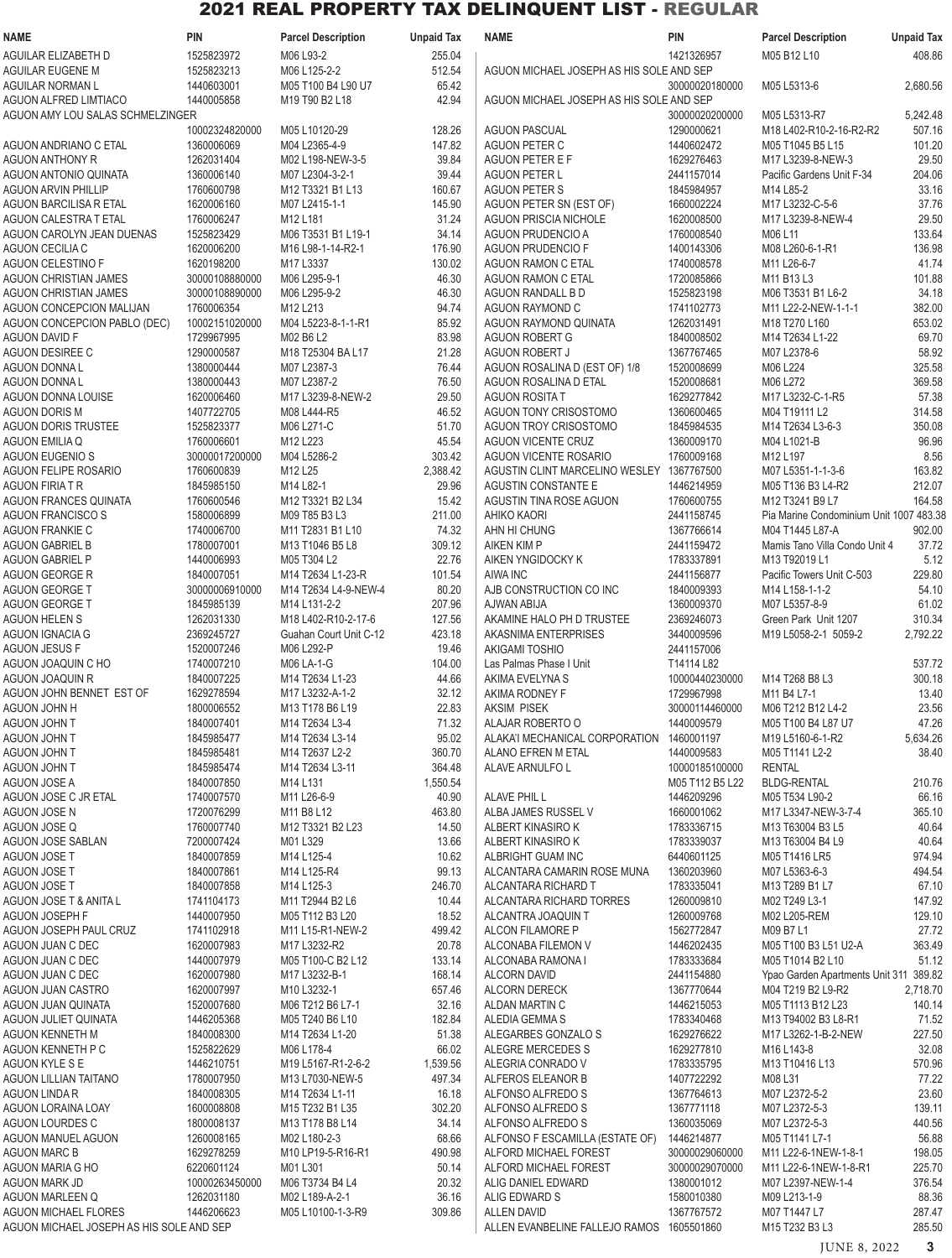| <b>NAME</b>                                                             | PIN                      | <b>Parcel Description</b>                 | <b>Unpaid Tax</b> | <b>NAME</b>                                  | PIN                                 | <b>Parcel Description</b>             | <b>Unpaid Tax</b> |
|-------------------------------------------------------------------------|--------------------------|-------------------------------------------|-------------------|----------------------------------------------|-------------------------------------|---------------------------------------|-------------------|
| ALLIANCE TEXTILE MILLS (GUAM)                                           | 1290000023               | M18 T253 L11-R1                           | 16.58             | ANDREA ARLENE R                              | 1783335519                          | M13 T10433 B2 L15                     | 45.14             |
| ALLISON ALLEN WAYNE                                                     | 2460000843               | Villa San Vitores Unit 106                | 365.28            | ANDREA ARLENE R                              | 10000383380000-B3 M13 T10433 B2 L15 |                                       | 101.60            |
| ALMANDRES BENNY M                                                       | 1446210716               | M05 T240 B22 L11                          | 55.58             | ANDRES GREGORIO N SR                         | 1446211525                          | M05 T100 B2 L7 U14                    | 543.52            |
| ALMANDRES PEDRO A                                                       | 1600009583               | M10 T232 B9 L5                            | 500.30            | ANDREW FERMIN                                | 1741104697                          | M11 L92-5-6-3                         | 147.78            |
| ALMANZOR VALENTE S                                                      | 1806205656               | M05 T534 L78-R2                           | 434.70            | ANDULAN ROGER B                              | 1783341565                          | M13 L7014-1-2-R1                      | 228.26            |
| ALMARIO DOUGLAS B                                                       | 1440010910               | M05 T100 B5 L26 U9                        | 185.69            | <b>ANGEL HARVEY</b>                          | 2441157597                          | Woodland Townhouses Unit 501          | 243.10            |
| ALMARIO FRANCES A                                                       | 1446208855               | M19 B2 L2145-13-2                         | 101.72            | ANGEL HARVEY D                               | 2360013008                          | University Manor Unit C-211           | 179.30            |
| ALMARIO MARIANO DELOS RE                                                | 1440015886<br>1446215236 | M19 B2 L2145-13-1<br>M05 T537 L1-2-5      | 249.36<br>53.82   | ANGEL HARVEY D                               | 2369246016                          | University Manor Unit B-308           | 179.30<br>50.62   |
| ALMARIO SHARON P SALUDO<br>ALMOGUERA RAYMOND                            | 1446213945               | M05 T1034 B1 L4                           | 447.38            | ANGELES HILARIO T<br>ANGELES HILARIO T       | 1440013041<br>1446211753            | M05 T100 B3 L5 U1-A<br>M05 T100 B3 L5 | 180.52            |
| ALPET RENSPER B                                                         | 1783335751               | M13 T63004 B2 L6                          | 38.42             | ANGELES RICKY                                | 1783336060                          | M13 T9107 B1 L4                       | 408.14            |
| ALPET RENSPER B                                                         | 1783336627               | M13 T63004 B2 L4                          | 40.64             | ANGELES RICKY GAMBOA & CHONA P 1783332810    |                                     | M13 T9107 B4 L5                       | 210.00            |
| ALQUERO ALBERTO C                                                       | 1806204943               | M05 T545 B6 L5                            | 80.78             | ANGOCO ALEJANDRO F                           | 6380000029                          | M07 T1812 L2-1                        | 87.26             |
| ALQUERO GIL L                                                           | 30000008240000           | M13 T6301 B2 L5                           | 51.02             | ANGOCO ALEJANDRO F                           | 1783340392                          | M13 T10416 L20-3                      | 806.40            |
| ALQUEZA PERCIVAL M                                                      | 1783332601               | M13 T9314 B2 L2-R1                        | 627.48            | ANGOCO CARMEN S                              | 30000015380000                      | M03 L247-3-R9-NEW-2                   | 35.65             |
| <b>ALSEK SEMINA</b>                                                     | 1629277509               | M17 L3412-1-3-1-4                         | 51.64             | ANGOCO FELIX S                               | 1260013106                          | M02 L129                              | 5.04              |
| ALSOP DANIEL G                                                          | 2369245640               | Guahan Court Unit G-12                    | 400.88            | ANGOCO JOAQUIN T                             | 1326016346                          | M03 L247-3-7                          | 19.52             |
| ALVAREZ MARIA TERESA                                                    | 30000101190000           | M13 T534 L66-3                            | 597.12            | ANGOCO JOAQUIN T                             | 1326016343                          | M03 L247-3-3                          | 26.00             |
| ALVAREZ DALE EUGENE                                                     | 1262031097               | M18 L214-2-R1                             | 463.60            | ANGOCO JOAQUIN T                             | 1326016340                          | M03 L247-1-REM-1                      | 201.46            |
| ALVAREZ MARIA TERESA                                                    | 30000101200000           | M13 T534 L66-4                            | 699.48            | ANGOCO JOAQUIN T                             | 1326016347                          | M03 L247-3-8                          | 349.68            |
| ALVAREZ ROMEO D                                                         | 1629276048               | M15 L54-2-REM-5-A                         | 32.88             | ANGOCO RAYMOND S                             | 30000015440000                      | M03 L247-3-R9-NEW-8                   | 36.52             |
| ALVAREZ WALTER K                                                        | 1629277470               | M17 L3296-NEW-2                           | 258.90            | ANGOCO RAYMOND S                             | 1629276727                          | M16 L1125-1-4                         | 42.66             |
| ALVIEDO FELICITAS                                                       | 10000205140000           | M05 T143 L10061-22-R3                     |                   | ANGOCO RAYMOND S                             | 1629276853                          | M16 L1125-1-3                         | 42.72             |
|                                                                         |                          | <b>BLDG-RENTAL</b>                        | 776.68            | ANGOCO RAYMOND S                             | 1326016341                          | M03 L247-1-REM-R1                     | 369.34            |
| ALVIZ REYNALDO C                                                        | 1340054767               | M04 B15 L13-R1                            | 171.18            | ANGOCO TERRY QUICHOCHO                       | 1240242280                          | M02 B27 L11                           | 146.56            |
| AMBUNAN PETE P                                                          | 1440010991               | M05 T14111 B1 L2                          | 21.08             | ANICAS FABIAN P ETAL 1/4 INT                 | 1440013449                          | M05 L5232-3                           | 65.61             |
| AMBYTH SHIPPING & TRADING INC                                           | 1580010850               | M09 L111-1-1                              | 32.30             | ANICAS ROSARIO F                             | 1440013465                          | M05 L5232-3                           | 603.60            |
| AMERICAN PACIFIC INVESTMENT & INDUSTRIAL DEVELOPMENT INTERNATIONAL, INC |                          |                                           |                   | ANICETE GREGORIO N                           | 1780013302                          | M13 T271 B5 L3-R1                     | 517.30            |
| AMERICAN PACIFIC INVESTMENT & INDUSTRIAL DEVELOPMENT INTERNATIONAL, INC | 1367768303               | M07 L2380-2-NEW-4                         | 20.36             | ANICETE JOEY A                               | 1783341291<br>1783341290            | M13 T151 L35-7<br>M13 T151 L35-7      | 27.36<br>631.58   |
|                                                                         | 1367768305               | M07 L2380-2-NEW-R5                        | 91.20             | ANICETE JOEY A<br>ANICETO CARINA B           | 1440167963                          | M05 T100 B3 L33 U2-A                  | 167.86            |
| AMERICAN REALTY INC                                                     | 1845986446               | M14 T27110 B2 L11                         | 25.90             | ANINZO CHARLITA D                            | 2440013499                          | Alupang Cove Unit 414                 | 341.04            |
| AMERICAN REALTY INC                                                     | 1845986451               | M14 T27110 B2 L16                         | 34.88             | ANIS SINO                                    | 1783335737                          | M13 T63004 B1 L1                      | 40.64             |
| AMERICAN REALTY INC                                                     | 1845986445               | M14 T27110 B2 L10                         | 47.78             | ANIS SINO                                    | 1783339043                          | M13 T63004 B1 L33                     | 186.14            |
| AMERICAN REALTY INC                                                     | 1845986439               | M14 T27110 B1 L1                          | 49.08             | ANOS JR DIONISIO N                           | 1783341466                          | M13 T924 B2 L5-17                     | 68.36             |
| AMERICAN REALTY INC                                                     | 1845986450               | M14 T27110 B2 L15                         | 52.04             | ANOS JR DIONISIO N                           | 1783341465                          | M13 T924 B2 L5-17                     | 98.42             |
| AMERICAN REALTY INC                                                     | 1845986440               | M14 T27110 B1 L2                          | 53.54             | ANOS JR DIONISIO N                           | 1783336655                          | M13 T924 B2 L5-17                     | 253.08            |
| AMERICAN REALTY INC                                                     | 1845986447               | M14 T27110 B2 L12                         | 60.14             | ANTOLIN DERRY                                | 10000087940000-C0 M05 T109 B1 L1-C0 |                                       | 584.74            |
| AMERICAN REALTY INC                                                     | 1845986448               | M14 T27110 B2 L13                         | 68.50             | ANTOLIN DIOSDADO P                           | 1360013626                          | M04 L1019-5-5-1                       | 72.74             |
| AMERICAN REALTY INC                                                     | 1845986449               | M14 T27110 B2 L14                         | 97.02             | ANTONIO JAY GUILLER MANGAHAS                 | 1367770593                          | M07 L2306-2-A-1                       | 463.96            |
| AMERICAN REALTY INC                                                     | 30000010440000           | M14 T27110 L-R2-PHS-2                     | 191.48            | ANTONIO JOSE SAMMY                           | 1446211782                          | M05 T100 B5 L105 U11                  | 240.58            |
| AMISON ABRAHAM JR                                                       | 1780010900               | M13 T267 L23                              | 569.46            | <b>ANTONIO TERESITA S</b>                    | 1446210954                          | M05 T240 B4 L3                        | 292.38            |
| AMSDEN BEBAT                                                            | 1440014900               | M19 T1423 B1 L6                           | 487.68            | ANULAO SALVADOR S                            | 1780002136                          | M13 L7013-1-REM-B-2-R2                | 88.94             |
| AMUAN LYNETTE T C                                                       | 1525824129               | M06 L80-4-NEW-R2                          | 22.44             | ANZ GUAM INC                                 | 1845984113                          | M14 L119-3-5-2                        | 481.62            |
| AMUAN STEPHEN P                                                         | 1783340289               | M13 T9107 B2 L8                           | 86.77             | <b>AOKI YUJI</b>                             | 1446214161                          | M05 T276-REM B7 L20-NEW-1             | 907.62            |
| ANANICH JOSE PABLO                                                      | 1783338934               | M13 L7145-9                               | 37.62             | APELO CHARLES                                | 1783334846                          | M13 T10418 B3 L8                      | 584.74            |
| ANAO POINT EST LTD PARTNERSHIP                                          | 1783334909               | M13 T915 B8 L8-R1                         | 29.56             | APIAG RAPHON M B                             | 1629278273                          | M16 L141-41                           | 451.12            |
| <b>ANAO POINT ESTATES</b>                                               | 1780011783               | M13 T915 B7 L2                            | 40.90             | APILADO ARTEMIO D                            | 1783340645                          | M13 T151 L5-R1                        | 94.42             |
| <b>ANAO POINT ESTATES</b>                                               | 1780011791               | M13 T915 B7 L9                            | 40.90             | APONIK ERIC M                                | 1629277262                          | M17 L3354-3-R11                       | 1,846.68          |
| <b>ANAO POINT ESTATES</b><br>ANAO POINT ESTATES                         | 1780011800<br>1780011785 | M13 T915 B8 L7<br>M13 T915 B8 L4          | 44.26<br>45.40    | APOSTOLIC CHURCH INTERNATIONAL OF MICRON     | 1783340492                          | M13 T936 L23                          | 143.86            |
| ANAO POINT ESTATES LTD PARTNER 1783335242                               |                          | M13 T915 B8 L1-1                          | 26.82             | APURON MARIA LOURDES SUMANG                  | 1446213078                          | M05 T112 B3 L10                       | 182.31            |
| ANCHETA BERNARDO B                                                      | 1783337540               | M13 T151 L37-R4                           | 46.58             | AQUININGOC DAVID LG                          | 1340014300                          | M04 B3 L13                            | 57.70             |
| ANCHETA JR CANUTO P                                                     | 1783332129               | M13 T151 L37-3                            | 113.72            | AQUINO ERNESTO ANDERSON                      | 1446216152                          | M05 T143 L10061-12-1-R1               | 537.04            |
| ANCIANO ROCK J B                                                        | 1280979749               | M18 B16 L11-2                             | 86.41             | AQUINO JOBETH MARIE SAN NICOLAS 1741104638   |                                     | M11 L5-1-REM-A-8                      | 20.66             |
| AND INC                                                                 | 2626981277               | Cliff Condominium Unit A-330              | 93.52             | AQUINO JUSTO EUSTAQUIO                       | 1629276254                          | M15 L7-REM-NEW-C                      | 69.58             |
| ANDERSON ANGELINE FRANCINE E                                            | 1840011990               | M14 L90-4-1-2-R5                          | 186.48            | AQUINO MARY QUITUGUA                         | 1360014699                          | M07 L2306-4-10                        | 625.68            |
| ANDERSON ANTHONY M                                                      | 1783330691               | M13 L7067-B-4-R2                          | 57.30             | AQUINO PERLA S (WIDOW)                       | 1783341293                          | M13 T151 L35-8                        | 18.28             |
| ANDERSON BENNY T JR                                                     | 1520060566               | M06 L120-1                                | 39.12             | AQUINO PERLA S (WIDOW)                       | 1783341292                          | M13 T151 L35-8                        | 348.66            |
| ANDERSON JESSE M                                                        | 1400012124               | M08 L270-2                                | 223.52            | AQUINO RALPH E                               | 1780014620                          | M13 T922 L9                           | 99.72             |
| ANDERSON JOAQUIN B                                                      | 1620012194               | M17 L3251-1-7                             | 29.84             | AQUINO VICENTE I                             | 1260014823                          | M18 L402-R10-2-130-1-NEW              | 140.50            |
| ANDERSON JOHN H ETAL                                                    | 1280012220               | M18 B7 L17                                | 45.84             | AQUINO VICTOR B                              | 1262030060                          | M18 L241-2-1                          | 18.44             |
| ANDERSON JOSE AGUON                                                     | 1280012295               | M18 B2 L8                                 | 45.04             | ARCALA BERNIE Q                              | 1783331745                          | M13 T924 B2 L5-14                     | 359.82            |
| ANDERSON JOSE P                                                         | 1845985338               | M14 T26204 B1 L27                         | 60.88             | ARCANGEL LEONARDO J                          | 1440014958                          | M05 T112 B21 L27                      | 493.82            |
| ANDERSON JOSE P                                                         | 1845985328               | M14 T26204 B1 L17                         | 128.12            | ARCE BONIFACIO M                             | 2660000067                          | Apusento Gardens Unit P112            | 400.80            |
| ANDERSON JOSEPH M                                                       | 1783338185               | M13 L7067-B-4-2                           | 57.30             | ARCE LEONARD NAVARRO                         | 30000088170000                      | M14 T27110 B2 L3-NEW-2                | 868.58            |
| ANDERSON JR BENNY T                                                     | 10000223700000           | M06 T3734 B8 L18                          | 20.32             | ARCE LITO M                                  | 1440112985                          | M05 T172 B3 L2-1                      | 317.08            |
| ANDERSON MANUEL B                                                       | 1620012425               | M17 L3251-1-6                             | 34.08             | ARCENAS ROBERTO S                            | 1583042400                          | M09 T220 L5-1                         | 83.18             |
| ANDERSON MARIA B                                                        | 1440012499<br>1262031437 | M19 L5140-2-2-R1                          | 4,444.66          | ARCENAS ROBERTO S                            | 1583042402<br>1583042679            | M09 T220 L5-3                         | 87.84<br>88.54    |
| ANDERSON MILDRED C<br>ANDERSON MILDRED C                                | 1845985848               | M02 L306-2-NEW-1<br>M14 L90-4-2-R5-NEW-R2 | 38.26<br>199.08   | ARCENAS ROBERTO S<br>ARCEO ALICIA CONCEPCION | 1680000244                          | M09 T220 L5-R3<br>M16 L163-2-R10      | 12.39             |
| ANDERSON MILDRED C ETAL                                                 | 1260012507               | M02 L111-2                                | 8.06              | ARCEO AMANDA EUSTAQUIO                       | 1820113240                          | M14 T268 B8 L27                       | 247.92            |
| ANDERSON ROSITA T                                                       | 1262030148               | M18 L242-3                                | 47.22             | ARCEO ANDREW JOEL                            | 1660001783                          | M17 L3351-9-1                         | 68.84             |
| ANDERSON SCOTT BARRETT                                                  | 30000079160000           | M17 L3240-3-REM-A-1                       | 48.66             | ARCEO CASTRO JUANITA                         | 1525823173                          | M06 T3521 B3 L22                      | 30.80             |
| ANDERSON TATIANA-MARIE P                                                | 1783338733               | M13 T9212 B1 L2                           | 64.36             | ARCEO CECILIA FEJERAN                        | 1367765290                          | M07 L2383-3-A                         | 88.83             |
| ANDERSON TERESITA R                                                     | 1360012678               | M07 L2304-R11                             | 364.58            | ARCEO DAVID C                                | 1629274623                          | M17 L3371-4-R7                        | 87.48             |
| ANDERSON TOMAS B                                                        | 1620012723               | M17 L3251-1-5-S-3                         | 27.58             | ARCEO FELIX A                                | 1780015550                          | M13 T267 L115                         | 32.20             |
| ANDRADE JULITA T                                                        | 1446207959               | M05 T136 B3 L9-R1                         | 76.98             | ARCEO FELIX A                                | 1440015049                          | M05 L5231-2-1                         | 74.52             |
| ANDRADE JULITA T                                                        | 1440012930               | M05 T136 B3 L9-R1                         | 249.92            | ARCEO FELIX A                                | 1780600756                          | M13 T911 L8-5                         | 82.00             |
| ANDRADE JULITA T                                                        | 1446207960               | M05 T136 B3 L9-R1                         | 456.44            | ARCEO FELIX A                                | 1780600764                          | M13 T911 L8-6                         | 82.34             |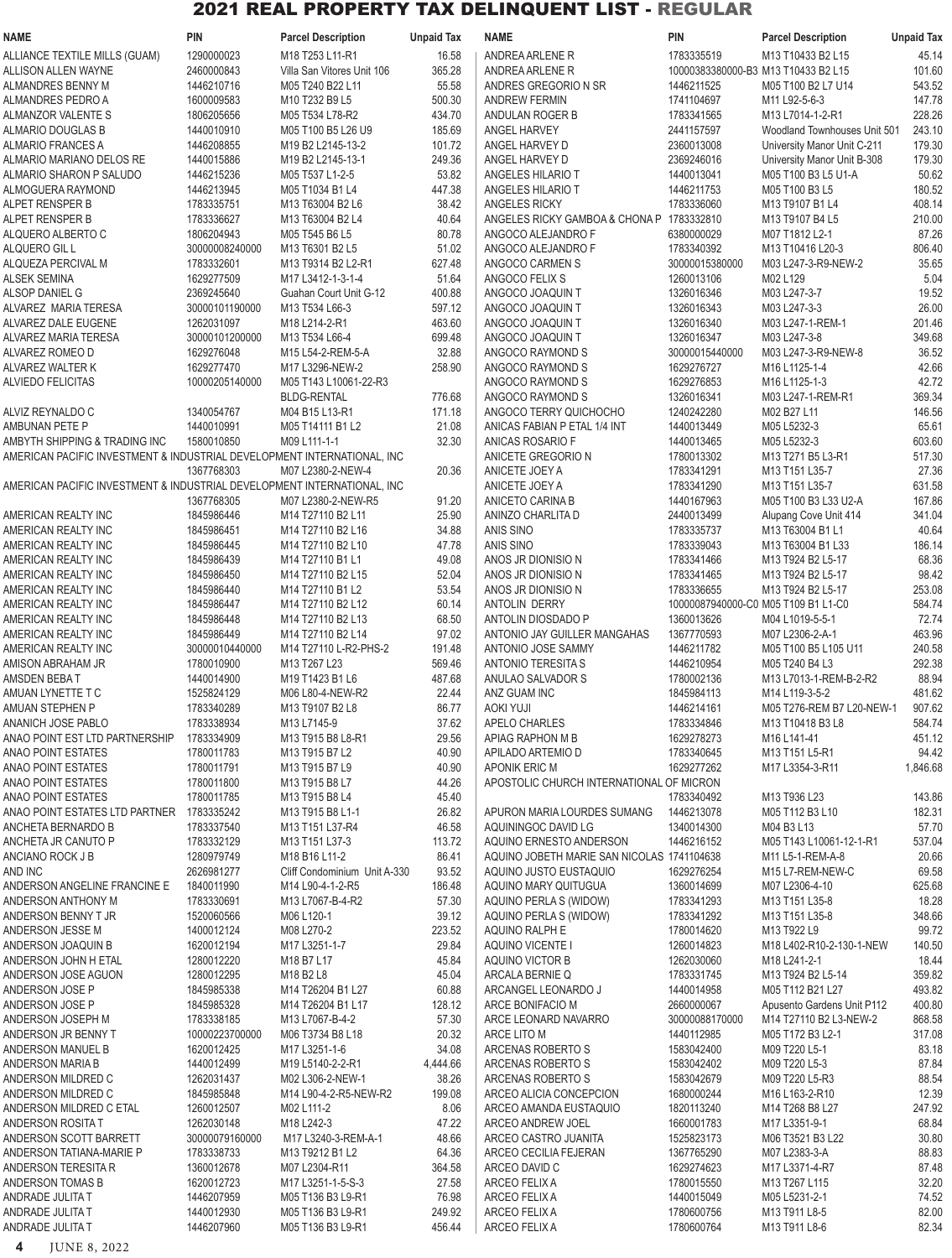| <b>NAME</b>                                       | <b>PIN</b>                   | <b>Parcel Description</b>                     | <b>Unpaid Tax</b> | <b>NAME</b>                                                           | <b>PIN</b>                   | <b>Parcel Description</b>                      | <b>Unpaid Tax</b>    |
|---------------------------------------------------|------------------------------|-----------------------------------------------|-------------------|-----------------------------------------------------------------------|------------------------------|------------------------------------------------|----------------------|
| ARCEO FELIX A                                     | 10000676040000               | M19 L5059-2                                   | 129.50            | ARTERO JOSHUA KEN Q                                                   | 30000114800000               | M13 L7037-1-R1-2-1                             | 667.02               |
| ARCEO FRANKIE S ETAL                              | 1620015090                   | M17 L3371-4-5-2                               | 683.60            | ARTERO MARGARET T                                                     | 10000054190000               | M03 T2025 B3 L3                                | 43.74                |
| ARCEO JENNY M                                     | 1783340146                   | M13 T9107 B4 L1                               | 23.90             | ARTERO MATTHEW JOHN                                                   | 1446205803                   | M05 T1011 L9-3                                 | 802.30               |
| ARCEO JOSE BABAUTA                                | 1260015194                   | M02 L158                                      | 678.16            | ARTERO PATRICIA FARFAN                                                | 1380000833                   | M07 L2306-2-A-R8-NEW-1                         | 66.16                |
| ARCEO ROBERT SALAS                                | 1629275005                   | M17 L3371-4-5-5                               | 41.00             | ARTHUR BENJAMIN TOVES L/TRUST                                         | 1249268957                   | M02 B1 L21                                     | 8.43                 |
| ARCIAGA EULOGIO C                                 | 1446209077                   | M05 T137 B2 L20                               | 53.16             | ARTHUR BENJAMIN TOVES L/TRUST                                         | 1262031543                   | M02 L205-3                                     | 19.20                |
| ARCILLA ERLINDA BONILLA                           | 1629278333                   | M17 L3425                                     | 351.84            | ARTHUR BENJAMIN TOVES L/TRUST                                         | 7240312656                   | M02 B1 L22                                     | 117.14               |
| ARCILLA ERLINDA BONILLA<br>ARCILLA LEOPOLDO C JR  | 6220601192<br>77703000001207 | M01 L1410 & L1411-1<br>M19 TALO VERDE ESTATES | 791.82            | ARTHUR BENJAMIN TOVES L/TRUST<br><b>ARTHUR BENJAMIN TOVES L/TRUST</b> | 5260312928<br>5260312927     | M02 L204<br>M02 L204                           | 1,843.98<br>2,158.02 |
|                                                   |                              | TOWNHOMES UNIT 107                            | 1,211.04          | ASAHAN FRANK P                                                        | 1440017415                   | M19 B1 L2144-2-2                               | 612.18               |
| ARDIENTE ROMEO R                                  | 30000080170000               | M05 T538 L35-2-R1                             | 128.08            | ASANOMA MARIA CASTRO DEC                                              | 1520017484                   | M06 L40                                        | 315.86               |
| ARELLANO REYNALDO G                               | 1620015540                   | M15 L3059-R11                                 | 48.70             | ASANOMA REMY LYNN N                                                   | 10000721750000               | M06 T3734 B5 L23                               | 20.32                |
| ARENAS BENJAMIN M                                 | 7780500492                   | M13 L7126-25                                  | 21.20             | ASCURA CHAD NATHAN SABLAN                                             | 1367766455                   | M04 L2360-9-1-R1                               | 53.12                |
| ARENAS JUNELL ANN B                               | 1446215494                   | M05 T1034 B3 L21                              | 387.82            | ASENSIO AGUSTIN-JOSEPH CONOLLY 1280979870                             |                              | M18 L402-R10-1-3-1-NEW-2                       | 64.14                |
| ARGALLON PABLITO U                                | 1262030277                   | M02 T233 L10-3                                | 25.70             | ASIAN INVESTORS INC                                                   | 1580017408                   | M09 T2023-A B1 L19                             | 13.04                |
| ARGALLON PABLITO U                                | 1262030276                   | M02 T233 L10-2                                | 32.28             | ASOMBRADO JOSEFINA C                                                  | 1783330615                   | M13 L7067-C-2-R4-NEW-3                         | 50.20                |
| ARIAS ROMEO P                                     | 1440209517                   | M05 T112 B5 L36                               | 315.54            | ASOMBRADO JOSEFINA C                                                  | 1783330618                   | M13 L7067-C-2-R4-NEW-2                         | 50.20                |
| ARILE ERNIE V                                     | 1440015790                   | M05 T100 B7 L40 U10                           | 228.86            | ASOMBRADO JOSEFINA C                                                  | 1783330616                   | M13 L7067-C-2-R4-NEW-4                         | 53.02                |
| <b>ARITOS TIWITER</b>                             | 1806205028                   | M05 T545 B2 L1                                | 560.00            | ASOMBRADO JOSEFINA C                                                  | 1783330617                   | M13 L7067-C-2-R4-NEW-R4                        | 53.04                |
| ARIZALA ALEXANDER V                               | 1446202983                   | M05 T172 B3 L1-1                              | 212.42            | ASOSHINA FUMIO                                                        | 1367765905<br>1629278216     | M07 T1536 L89<br>M17 L3340-C-1                 | 115.62               |
| ARIZALA ALFREDO Y<br>ARIZALA ALFREDO Y            | 1783333481<br>1580015866     | M13 L7019-3-1-R5<br>M03 T181 B2 L5            | 5.30<br>212.06    | ASPRER JR JOHN DUENAS<br>ASSN OF APT OWNER OF THE CLIFF               | 2640000002                   | Cliff Condominium Unit A-221A                  | 241.48<br>71.76      |
| ARIZALA ALFREDO Y                                 | 1629275141                   | M <sub>16</sub> L <sub>155</sub> -2-2         | 228.64            | ASSOCIATES JAPAN LTD                                                  | 1407722931                   | M08 L79                                        | 19.88                |
| ARIZALA ALFREDO Y                                 | 1440015850                   | M19 L5050-1-2-5                               | 525.26            | ASTORGA CARMEN                                                        | 1583042067                   | M09 T318 L19                                   | 732.82               |
| ARIZALA ALFREDO Y                                 | 2440246955                   | Casa De Isa Unit 6                            | 1,252.44          | ASUNCION ASUNCION S A                                                 | 1446205858                   | M05 T240 B18 L8                                | 53.36                |
| ARIZALA ALFREDO Y                                 | 2440246956                   | Casa De Isa Unit 7                            | 1,252.44          | ASUNCION HILDEGARD MARGARET TRUSTEE                                   |                              |                                                |                      |
| ARIZALA ALFREDO Y                                 | 1440015851                   | M19 L5027-2-1-NEW                             | 2,143.64          |                                                                       | 1446216163                   | M05 T100 B3 L37 U2-A                           | 13.36                |
| ARIZALA ARNOLD G V                                | 1580213460                   | M09 T181 B2 L8                                | 25.12             | ASUNCION JOSE M                                                       | 1620017988                   | M17 L3265-2-R7                                 | 25.56                |
| ARIZALA ARNOLD G V                                | 1783336474                   | M13 T159-REM B1 L2                            | 40.38             | ASUNCION JOSE M                                                       | 1620017989                   | M17 L3265-2-6                                  | 57.90                |
| ARIZALA ARNOLD G V                                | 1783331968                   | M13 T159-REM B1 L1                            | 41.22             | <b>ASUNCION PEDRO M</b>                                               | 1620018035                   | M17 L3265-2-1                                  | 90.84                |
| ARIZALA ARNOLD G V                                | 1446216631                   | M05 T172 B3 L1-1                              | 75.30             | <b>ASUNCION PEDRO M</b>                                               | 1620018000                   | M17 L3265-2-2                                  | 271.44               |
| ARIZALA ARNOLD G V                                | 1440015849                   | M05 T100 B4 L219 U4                           | 348.44            | ATAD JUANA S A                                                        | 1420018098                   | M05 B21 L10                                    | 119.26               |
| ARJONA ALBERTO P                                  | 1446214683                   | M13 L10083-5-3-3                              | 107.62            | ATALIG FLORENCE S                                                     | 1629275859                   | M17 L3442-1-4                                  | 292.10               |
| ARJONA JOSEPH I<br>ARK INVESTMENT CORP            | 1446207394<br>1400015100     | M05 L10083-5-3-1<br>M08 L250                  | 30.88             | <b>ATALIG JOSEPH</b>                                                  | 1440018215<br>1326016142     | M05 T1111 B3 L48<br>M03 L240-12                | 426.50<br>26.10      |
| ARLENE P BORDALLO AS SUCCESSOR CO-TRUSTEE OF      |                              |                                               | 323.40            | ATALIG ROSITA DIAZ (DEC) H.O.<br><b>ATAN FLORENZO</b>                 | 1783339174                   | M13 T63004 B3 L2                               | 40.64                |
|                                                   | 10000773040000               | M18 T67 B1-A L11                              | 42.10             | <b>ATAN FLORENZO</b>                                                  | 1783340091                   | M13 T63004 B3 L11                              | 174.30               |
| ARMSTRONG LOELLA                                  | 1360015916                   | M07 L5357-R11-1-R2                            | 114.92            | ATAO GEORGE A                                                         | 1660000561                   | M17 L3347-NEW-3-10                             | 40.64                |
| ARRIOLA JOAQUIN C ETAL                            | 1446203672                   | M05 T532-A B3 L42                             | 51.02             | ATAO GEORGE A                                                         | 1660000560                   | M17 L3347-NEW-3-R10                            | 40.78                |
| ARRIOLA JOAQUIN C ETAL                            | 1446203722                   | M05 T532-A B8 L5                              | 51.02             | ATAO GEORGE A                                                         | 1660000565                   | M17 L3347-NEW-3-7-2                            | 41.62                |
| ARRIOLA JOAQUIN C ETAL                            | 1446203603                   | M05 T532-A B2 L1                              | 64.16             | ATAO GEORGE A                                                         | 10001908030000               | M17 L3347-NEW-3-5-R1                           | 116.20               |
| ARRIOLA JOAQUIN C ETAL                            | 1446203559                   | M05 T532-A B1 L10                             | 416.30            | ATAO GEORGE A                                                         | 1660000261                   | M17 L3347-NEW-3-4                              | 122.98               |
| ARRIOLA ANTHONY T                                 | 1326016012                   | M03 L277-1-3-A-3                              | 73.98             | ATAO JULIA J                                                          | 1629275359                   | M17 L3347-NEW-2-6                              | 76.82                |
| ARRIOLA EUGENE P T                                | 1347100187                   | M04 B11 L1                                    | 492.82            | ATAO NATIVADAD SN ETAL                                                | 1580018315                   | M09 L94-R7                                     | 106.32               |
| ARRIOLA EUGENE PETER TOVES                        | 1360143217                   | M07 L5351-7-6                                 | 328.75            | ATENDIDO ANGELINA A                                                   | 1783339389                   | M13 L7003-R2                                   | 163.20               |
| ARRIOLA EVA SIGUENZA                              | 1783341441                   | M13 L7085-2-7                                 | 56.68             | ATENDIDO ANGELINA A                                                   | 1440019164                   | M05 T100 B2 L186 U5                            | 224.06               |
| ARRIOLA EVA SIGUENZA<br>ARRIOLA FRANCISCO SN      | 1605501865<br>1629277411     | M10 T232 B14 L2<br>M17 L3441-15               | 340.94<br>364.80  | <b>ATKINS KROLL</b><br>ATOIGUE ANTONIO C                              | 6440601332<br>1440261111     | M19 L2140-3-3<br>M05 T100 B3 L30 U2-A          | 4,657.78<br>88.03    |
| ARRIOLA JESSILIN M                                | 1740061550                   | M11 T218 B1 L4                                | 187.90            | ATOIGUE BERNADETTE SALAS                                              | 1620265680                   | M17 L3339-4-A-3                                | 149.94               |
| ARRIOLA JOAQUIN C ETAL                            | 1446216609                   | M05 T532-A B4 L5                              | 330.38            | ATOIGUE BERNADETTE SALAS                                              | 1620265682                   | M17 T0 B0 L3339-4-A-3                          | 678.46               |
| ARRIOLA JOAQUIN C. ETAL                           | 1446203678                   | M05 T532-A B4 L5                              | 499.24            | ATOIGUE CELINA M                                                      | 1367769620                   | M07 L5362-2-8                                  | 1,615.64             |
| ARRIOLA JOSE B ETAL                               | 1320016313                   | M03 L277-1-3-A-1                              | 859.14            | ATOIGUE DIANNE G                                                      | 1260018854                   | M02 L159-A-1-R1                                | 34.76                |
| ARRIOLA JOSEPH S                                  | 1783334404                   | M13 L7085-2-3                                 | 56.68             | ATOIGUE EMELESIA S                                                    | 1629274801                   | M10 L171                                       | 331.08               |
| ARRIOLA MARIA C                                   | 1360016430                   | M04 L1068-1-1-R-2                             | 153.82            | ATOIGUE GUADALUPE N                                                   | 1446214083                   | M05 T1113 B8 L3                                | 195.62               |
| <b>ARRIOLA PETER F</b>                            | 1741104602                   | M11 T2831 B1 L22                              | 26.82             | ATOIGUE JANE T                                                        | 1780018233                   | M13 T1046 B1 L3                                | 24.98                |
| ARRIOLA SALVADOR A                                | 1525822804                   | M06 T3531 B2 L6-R1                            | 21.36             | ATOIGUE JOAQUIN SN                                                    | 1620272483                   | M17 L3271-3-REM                                | 297.52               |
| ARRIOLA VICENTE F DEC                             | 1800016540                   | M05 T538 L27-2                                | 92.02             | ATOIGUE LOURDES L G                                                   | 1525822825                   | M06 L18-7                                      | 30.56                |
| ARRIOLA VICENTE F H.O.                            | 40700000021020               | M01L1226-3                                    | 19.60             | ATOIGUE NICK JOHN S                                                   | 1446206309                   | M05 L10111-11-7-R3                             | 471.68               |
| ARRIOLA VICENTE F HO<br>ARRIOLA VICENTE FERNANDEZ | 1200016532<br>1220016546     | M01 L1189-2<br>M01L1064                       | 19.60<br>36.44    | ATOIGUE NICOLAS A<br>ATOIGUE TERESA L C                               | 1446204079<br>30000111370000 | M05 L10111-11-R12<br>M18 L401-23-2             | 182.00<br>56.78      |
| ARRIOLA, JOAQUIN C. ETAL                          | 1446203718                   | M05 T532-A B8 L4                              | 51.02             | ATOIGUE TERESA L C                                                    | 30000111360000               | M18 L401-23-1                                  | 308.78               |
| ARRIOLA, JOAQUIN C. ETAL                          | 1446203565                   | M05 T532-A B1 L16                             | 51.16             | AU CHRISTINA                                                          | 1367770681                   | M04 T1445 L36                                  | 373.68               |
| ARRIOLA, JOAQUIN C. ETAL                          | 1446203630                   | M05 T532-A B3 L9                              | 55.76             | AU CHRISTINA L H                                                      | 1446211224                   | M05 T143 L10061-23-1-1                         | 259.30               |
| ARRIOLA, JOAQUIN C. ETAL                          | 1446203645                   | M05 T532-A B3 L24                             | 56.20             | AU CHRISTINA L H                                                      | 1446211043                   | M05 T1031-A L3-22                              | 261.77               |
| ARRIOLA, JOAQUIN C. ETAL                          | 1446203634                   | M05 T532-A B3 L13                             | 57.66             | AU CHRISTINA L H                                                      | 1783338717                   | M13 L7067-B-8-4                                | 316.81               |
| ARRIOLA, JOAQUIN C. ETAL                          | 1446203558                   | M05 T532-A B1 L9                              | 66.56             | AU CHRISTINA L H                                                      | 1380001107                   | M07 T317 L120                                  | 414.71               |
| ARRIOLA, JOAQUIN C. ETAL                          | 1446203670                   | M05 T532-A B3 L40                             | 80.88             | AU CHRISTINA L H                                                      | 1446210655                   | M05 T545 B8 L19                                | 422.18               |
| ARRIOLA, JOAQUIN C. ETAL                          | 1446203568                   | M05 T532-A B1 L19                             | 91.76             | AU CHRISTINA LAI HING                                                 | 1446204866                   | M05 T543 B1 L13-2-3                            | 80.15                |
| ARRIOLA, JOAQUIN C. ETAL                          | 1446203566                   | M05 T532-A B1 L17                             | 95.50             | AU CHRISTINA LAI HING                                                 | 1783339491                   | M13 T271 B3 L3-R2                              | 493.34               |
| ARRIOLA, JOAQUIN C. ETAL                          | 1446216635                   | M05 T532-A B3 L27                             | 144.72            | AU CHRISTINA LAI HING                                                 | 1783339550                   | M13 L7010-3-2-2                                | 558.53               |
| ARRIOLA, JOAQUIN C. ETAL<br>ARROYO ISABEL C       | 1446203612<br>1446204328     | M05 T532-A B2 L10<br>M19 L5172-1-6-11         | 445.46<br>251.78  | AU CHRISTINA LH<br>AU LAI HING                                        | 1446210144<br>2626980771     | M19 B4 L2144-2-4<br>Apusento Gardens Unit B405 | 230.22<br>173.51     |
| ARROYO ISABEL C                                   | 1446204329                   | M19 L5172-1-6-R12                             | 503.56            | AURELIO BERNETTE P                                                    | 1367769697                   | M07 T234 L6-R1                                 | 69.80                |
| ARROYO ISABEL C                                   | 1440016657                   | M19 L5172-1-6-3                               | 517.34            | AUSTIN C E                                                            | 1400019253                   | M08 L92                                        | 7.62                 |
| ARROYO JEAN MARIE                                 | 1262031331                   | M18 L402-R10-2-17-12                          | 41.90             | AUSTRIA ALEJANDRO A                                                   | 1741103577                   | M11 L3-9-2-2                                   | 28.88                |
| ARROYO JOHN ZIOLO                                 | 1446205049                   | M19 L5172-1-6-8                               | 251.78            | AUSTRIA ALEJANDRO A                                                   | 1741103636                   | M11 L3-9-2-1                                   | 28.88                |
| ARROYO THERESA VERONICA                           | 1440016695                   | M19 L5172-1-6-6                               | 223.56            | <b>AUSTRIA HELEN S</b>                                                | 1446208186                   | M05 T100 B7 L46 U10                            | 430.42               |
| ARTERO AUDIE J                                    | 1446206029                   | M05 T1011 L9-2                                | 44.96             | AU-YEUNG JOSEPHINE VALLE                                              | 1783330125                   | M13 L7127-4-1-3                                | 76.86                |
| <b>ARTERO GENEVIEVE</b>                           | 1783337613                   | M13 L7004-4-14-NEW-1                          | 23.86             | AWA PEPITO R L                                                        | 1440019310                   | M05 T112 B16 L3                                | 69.70                |
| ARTERO JAMES M F                                  | 1780016953                   | M13 L7010-1-4-4                               | 131.46            | AXCELL ANDROMEDA P                                                    | 1783337634                   | M13 T10430 L3-1                                | 61.70                |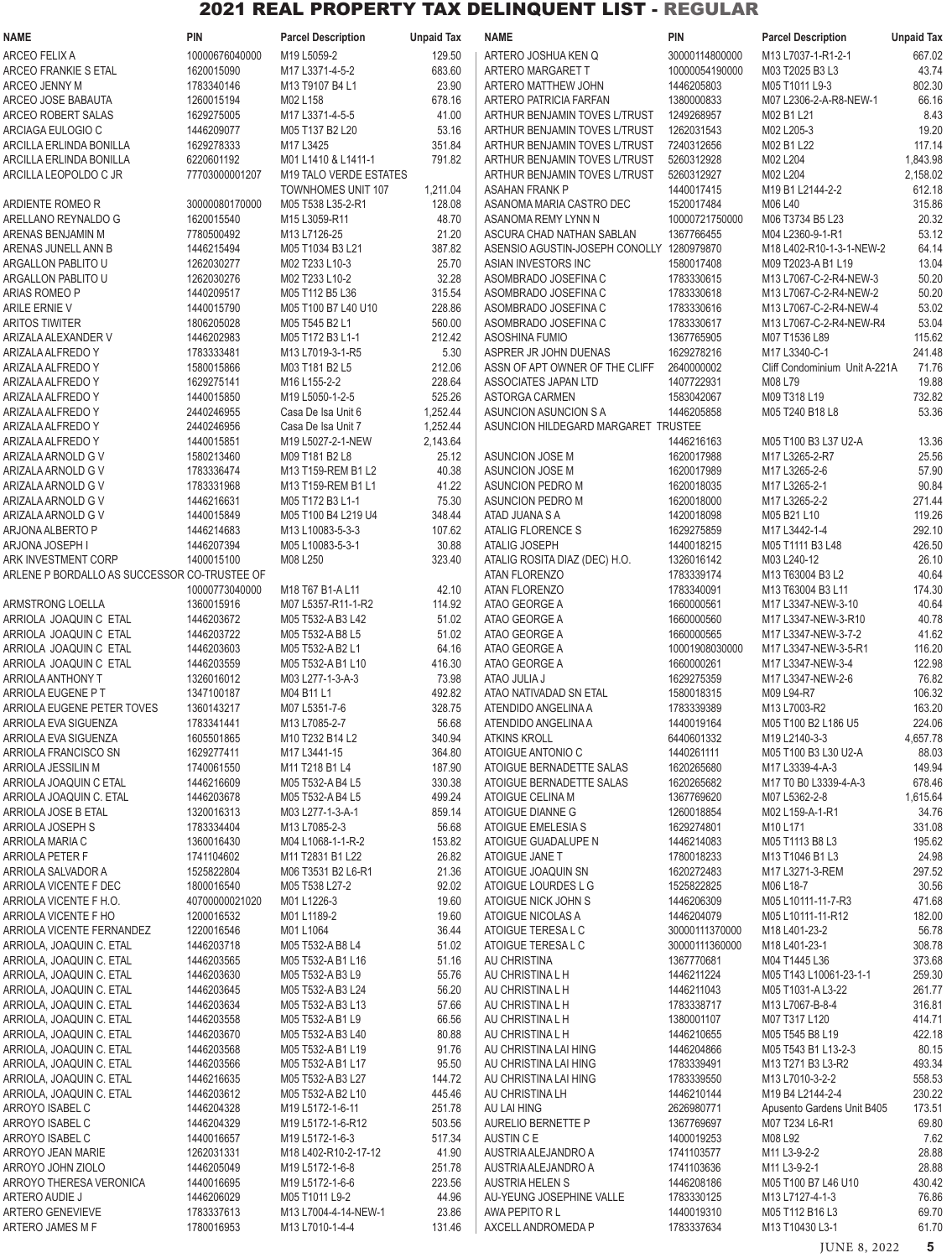| <b>NAME</b>                                                          | <b>PIN</b>               | <b>Parcel Description</b>                  | <b>Unpaid Tax</b> | <b>NAME</b>                                                 | <b>PIN</b>               | <b>Parcel Description</b>                   | <b>Unpaid Tax</b> |
|----------------------------------------------------------------------|--------------------------|--------------------------------------------|-------------------|-------------------------------------------------------------|--------------------------|---------------------------------------------|-------------------|
| AYDLETT WILLIAM BRANDON                                              | 10000712740000           | M05 T240 B16 L16                           | 385.62            | BALDO ANTONIO B & LETICIA T                                 | 30000008580000           | M05 T53017 B3 L11-1                         | 479.08            |
| AYUYU SHAWN                                                          | 1629276091               | M17 T1923 B1 L6                            | 62.58             | BALDONADO BENJAMIN A                                        | 1440022211               | M05 T112 B7 L13                             | 318.86            |
| <b>B &amp; K DEVELOPMENT LLC</b>                                     | 1360113873               | M07 T157 B1 L8                             | 47.16             | BALDOVINO NELSON V                                          | 2440216754               | Pacific Towers Unit A-707                   | 229.80            |
| <b>B &amp; K DEVELOPMENT LLC</b>                                     | 1360113874               | M07 T157 B1 L9                             | 47.16             | BALDOVINO NELSON V                                          | 1446202551               | M19 B3 L2144-2-22                           | 487.90            |
| <b>B &amp; K DEVELOPMENT LLC</b>                                     | 1360113867               | M07 T157 B1 L2                             | 49.94             | <b>BALDOVINO NENITA C</b>                                   | 1605501509               | M10 T232 B18 L19                            | 146.08            |
| <b>B &amp; K DEVELOPMENT LLC</b>                                     | 1360113886               | M07 T157 B2 L3-R2                          | 65.00             | <b>BALDOZ NANCY A</b>                                       | 1446206218               | M05 T538 L92-1-R2                           | 35.49             |
| <b>B &amp; K DEVELOPMENT LLC</b>                                     | 1360113885               | M07 T157 B2 L3-1                           | 68.16             | <b>BALDOZA ALBERT</b>                                       | 1440022180               | M05 T1045 B5 L16                            | 727.22            |
| <b>B &amp; K DEVELOPMENT LLC</b>                                     | 1360113895               | M07 L2517-3-PART-1                         | 124.40            | <b>BALECHA FRED E</b>                                       | 1440022250               | M05 T100 B7 L70 U11                         | 236.74            |
| <b>B &amp; K DEVELOPMENT LLC</b><br><b>B &amp; K DEVELOPMENT LLC</b> | 1360113888<br>1360113883 | M07 T157 B2 L5<br>M07 T157 B1 L19          | 161.46<br>162.32  | <b>BALETO CARMEN G</b><br><b>BALETO JESUS CONCEPCION</b>    | 1400021295<br>1280022386 | M08 L282<br>M18 B20 L3                      | 112.34<br>153.28  |
| <b>B &amp; K DEVELOPMENT LLC</b>                                     | 1360113896               | M07 L2517-3-PART-R1                        | 450.64            | <b>BALETO LORNA</b>                                         | 1806205238               | M05 T543 B3 L3                              | 13.26             |
| <b>BABAC SAMUEL</b>                                                  | 1380000664               | M07 T293 L13-2                             | 503.24            | <b>BALILO FERNANDO D</b>                                    | 1783334013               | M13 T6301 B2 L19                            | 106.36            |
| <b>BABAC SAMUEL P</b>                                                | 1360211980               | M07 T293 L13-2                             | 46.06             | <b>BALLESTEROS MARCPOL O</b>                                | 1446209429               | M05 T112 B13 L19                            | 469.82            |
| <b>BABAS JAIME P</b>                                                 | 1620019497               | M16 T255 B1 L5                             | 66.58             | <b>BALLON JOSE CRIS A</b>                                   | 1446209121               | M05 T545 B8 L5                              | 239.35            |
| <b>BABAS SUSAN B</b>                                                 | 1440019487               | M05 T100 B5 L14 U9                         | 992.10            | <b>BALLON JUANITA A</b>                                     | 1446213589               | M05 T100 B2 L16 U14                         | 596.96            |
| BABAUTA ANA AGUON DEC                                                | 1760007824               | M12 L101                                   | 51.28             | <b>BALMOCEDA LARRY B</b>                                    | 1440602779               | M05 T1034 B2 L17                            | 391.30            |
| BABAUTA ANA AGUON DEC                                                | 1760019589               | Section M12 L96                            | 100.46            | <b>BALQUIEDRA BLAS C</b>                                    | 1440022555               | M05 T100 B2 L36 U1-B                        | 347.06            |
| BABAUTA ANA AGUON DEC                                                | 1760019571               | M12 L200                                   | 141.40            | <b>BALTAZAR LUCIANO A</b>                                   | 1783338148               | M13 L7025-1-R1-NEW-9                        | 283.04            |
| <b>BABAUTA ANGELINA P</b>                                            | 1440019601               | M05 T112 B11 L13                           | 412.96            | <b>BALTAZAR LUISITO A</b>                                   | 1783339418               | M13 T151 L35-6                              | 35.52             |
| BABAUTA ANTHONY BORJA                                                | 1262030064               | M18 L402-10-8-1-4                          | 61.74             | <b>BALTAZAR LUISITO A</b>                                   | 1446210537               | M05 T162 B6 L25                             | 566.66            |
| <b>BABAUTA ANTONIO C ETAL</b>                                        | 1240019661               | M02 B19 L5                                 | 31.60             | <b>BAMBA ERIC JOSEPH</b>                                    | 30000024550000           | M07 L5288-REM-7-1                           | 61.78             |
| <b>BABAUTA CARMELITA DUENAS</b>                                      | 30000081160000           | M05 L5231-3-8-R1                           | 87.74             | <b>BAMBA ANTONIO P</b>                                      | 1367771087               | M07 L5288-REM-6-2                           | 52.52             |
| <b>BABAUTA CEANU M</b><br><b>BABAUTA CELESTINA QUINATA</b>           | 1407722396<br>1760019711 | M08 L364-1-R1<br>M12 L226                  | 497.26<br>32.30   | BAMBA CECILIA C (EST OF)                                    | 1629276411               | M10 L3422-NEW-1                             | 142.44<br>30.34   |
| <b>BABAUTA CHARLENE TUDELA</b>                                       | 2441158859               | Pacific Towers Unit B-408                  | 194.14            | <b>BAMBA ELLEN TOVES</b><br><b>BAMBA LIONEL FRANK</b>       | 1446216072<br>1367771067 | M05 T1113 B7 L11<br>M07 L5288-REM-8-R3      | 62.24             |
| <b>BABAUTA ELOY Q</b>                                                | 1262030262               | M02 L447-3-R7                              | 50.20             | <b>BAMBA MICHAEL F</b>                                      | 1367771076               | M07 L5288-REM-4-6                           | 45.34             |
| <b>BABAUTA FELIX P</b>                                               | 1367765119               | M04 L1090-2-R3                             | 47.16             | <b>BAMBA ROSALINA C</b>                                     | 1660000588               | M17 L3388-4                                 | 30.88             |
| <b>BABAUTA FRANK MARCIAL</b>                                         | 1262030921               | M02 L189-2-NEW-R3                          | 43.78             | <b>BAMBA ROY PANGELINAN</b>                                 | 1367769263               | M04 L2176-3-17                              | 394.62            |
| <b>BABAUTA IGNACIO Q ETAL</b>                                        | 1760019943               | M12 L57-R1                                 | 50.94             | <b>BAMBA VELMA D</b>                                        | 1840023000               | M14 L90-4-1-3-2                             | 102.58            |
| <b>BABAUTA JESUS M</b>                                               | 1240019900               | M02 B25 L10                                | 9.28              | <b>BANDO LAND INC</b>                                       | 1446213165               | M19 T95 B2 L5                               | 256.02            |
| BABAUTA JONATHAN J                                                   | 1741103971               | M11 L26-7-10                               | 30.30             | <b>BANDO LAND INC</b>                                       | 3441000269               | M19 T95 B2 L2                               | 256.02            |
| <b>BABAUTA ROSA LEON GUERRERO</b>                                    | 1260020424               | M02 L116                                   | 12.16             | <b>BANDO LAND INC</b>                                       | 3441000270               | M19 T95 B2 L3                               | 256.02            |
| BABAUTA ROSA LEON GUERRERO DEC1260020416                             |                          | M02 L177-P                                 | 170.90            | <b>BANDO LAND INC</b>                                       | 3441000271               | M19 T95 B2 L4                               | 256.02            |
| BABAUTA TERESITA M                                                   | 1240019820               | M02 B16 L21                                | 149.14            | <b>BANDO LAND INC</b>                                       | 3441000272               | M19 T95 B2 L6                               | 271.96            |
| BABAUTA VERONICA J T                                                 | 1262031474               | M02 T319 B1 L19                            | 20.36             | <b>BANDO LAND INC</b>                                       | 7449179833               | M19 T95 B4 L2                               | 407.62            |
| <b>BABAUTA ZACHARY J</b>                                             | 1660001639               | M17 T1936 L3                               | 455.22            | <b>BANDO LAND INC</b>                                       | 7449179832               | M19 L5116-1-3                               | 720.62            |
| BADAR-CARONONGAN MARIJUNE                                            | 1440020822               | M05 T162 B6 L12                            | 785.22            | <b>BANDO LAND INC</b>                                       | 1446213164               | M19 L5116-1-2                               | 720.92            |
| <b>BAE GEORGE JUNG</b>                                               | 1367769540               | M07 L5373                                  | 1,446.62          | <b>BANGAYAN GENEROSO M ETAL</b>                             | 1780022970               | M13 T271 B2 L5                              | 82.14             |
| <b>BAE RICHARD J</b><br><b>BAFFEL GABRIEL</b>                        | 1407722892<br>1783337980 | M08 T3821 B6 L6<br>M13 T63004 B1 L32       | 938.86<br>40.64   | <b>BANIAGA ROSENDO A</b><br><b>BANKS KENNETH A</b>          | 1783338614<br>2441159225 | M13 T10119 B2 L6<br>Villa Rosario Unit 124  | 274.66<br>427.48  |
| <b>BAFFEL GABRIEL</b>                                                | 1783337439               | M13 T63004 B1 L17                          | 101.30            | <b>BANSIL ROWELL D</b>                                      | 30000110480000           | M05 T538 L46-2-R1                           | 65.56             |
| <b>BAGAIN MAGNO B</b>                                                |                          | 10000748340000RES M13 T178 B3 L14 BLDG-RES | 68.34             | <b>BANTIGUE ROY S</b>                                       | 1800984107               | M05 T521 B1 L22                             | 415.26            |
| <b>BAGGERLY E E</b>                                                  | 1200209277               | M01 LP OF LACATOLICA                       | 77.18             | BARAYANG JR LEODEGARIO G                                    | 1783335252               | M13 T922 L4-1                               | 50.30             |
| <b>BAGOS FLORDELIZA MANCILLA</b>                                     | 1446211549               | M05 T100 B4 L13 U14                        | 44.04             | BARBA MANUELA LUJAN                                         | 1200052817               | M01 L1218-1                                 | 7.04              |
| <b>BAGRO EUGENIO E</b>                                               | 1783339538               | M13 T936 L12                               | 71.02             | <b>BARBA MANUELA LUJAN</b>                                  | 1200052809               | M01 L1217-1                                 | 30.02             |
| <b>BAILEY MARIA IRIARTE</b>                                          | 1620020682               | M16 L1130-2-9                              | 188.22            | BARBER LEROY ROBERT (JR)                                    | 1380001383               | M07 T139 B3 L1-R1                           | 576.20            |
| <b>BAKING ELEAZAR Z</b>                                              | 1446205342               | M05 T240 B2 L12                            | 428.52            | <b>BARCINAS ANA B</b>                                       | 10000139630000           | M05 L5326-A-6                               | 37.46             |
| <b>BAKING LEONARDO C</b>                                             | 1783341655               | M13 T6301 B3 L5                            | 38.12             | <b>BARCINAS ARTHUR Q</b>                                    | 1845984460               | M14 L111-C-7-2                              | 188.44            |
| <b>BAKING LEONARDO C</b>                                             | 1783334811               | M13 T6301 B3 L5                            | 164.20            | <b>BARCINAS BENJAMIN M</b>                                  | 1360024150               | M04 L2353-17                                | 229.96            |
| <b>BALA RHODA P</b>                                                  | 1780021378               | M13 T10415 B1 L25                          | 138.78            | <b>BARCINAS GIL PT</b>                                      | 1260023810               | M18 L402-R10-2-23-R4                        | 33.26             |
| <b>BALABAGNO GREGORY MARK</b>                                        | 1660002364               | M17 L3296-NEW-6-2                          | 62.92             | <b>BARCINAS IGNACIA CASTRO</b>                              | 1400023791               | M08 L59                                     | 11.82             |
| <b>BALAGTAS PRUDENCIO R</b>                                          | 1783341262               | M13 T299 B2 L2-R2                          | 38.10             | <b>BARCINAS JEFF</b>                                        | 1407722271               | M08 L81                                     | 679.92            |
| <b>BALAGTAS PRUDENCIO R</b><br><b>BALAGTAS PRUDENCIO R</b>           | 1420236820<br>1440021078 | M05 B11 L4<br>M05 T112 B20 L7              | 71.66             | <b>BARCINAS JESSE PEREDA</b><br><b>BARCINAS JOEY PEREDA</b> | 1367765350<br>1367765348 | M07 L5352-1-5-NEW-R3<br>M07 L5352-1-5-NEW-2 | 44.08<br>44.08    |
| <b>BALAGTAS PRUDENCIO R</b>                                          | 1446206827               | M05 T534 L8-NEW-2-R2                       | 158.64<br>445.58  | <b>BARCINAS JOHN SN</b>                                     | 1520123456               | M06 T212 B13-EXT L16-A                      | 33.80             |
| <b>BALAGTAS PRUDENCIO R</b>                                          | 1680000339               | M16 L2053-8-3                              | 1,059.60          | <b>BARCINAS JOSE T</b>                                      | 1407722225               | M08 L365-3-NEW-4                            | 27.40             |
| <b>BALAGTAS PRUDENCIO R</b>                                          | 1446216434               | M19 T1423 B2 L2                            | 1,299.82          | <b>BARCINAS JOSE T</b>                                      | 3400024020               | M08 L265-1                                  | 30.14             |
| BALAJADIA ELIZABETH B                                                | 30000217470000           | M14 L180-3-3-2-3                           | 63.72             | <b>BARCINAS JOSE T</b>                                      | 1400023973               | M08 L353-3                                  | 46.56             |
| BALAJADIA ELIZABETH B                                                | 30000217480000           | M14 L180-3-3-2-4                           | 63.72             | <b>BARCINAS JOSE T</b>                                      | 1400023999               | M08 L353-2                                  | 54.76             |
| BALAJADIA ALBERT JOHN                                                | 30000007260000           | M14 L140-8                                 | 116.66            | <b>BARCINAS JOSE T</b>                                      | 1400024015               | M08 L265-2                                  | 67.86             |
| BALAJADIA ARLENE C NKA                                               | 1845984942               | M14 T2634 L1-17-R1                         | 16.06             | BARCINAS JOSE T ETAL                                        | 1400023981               | M08 L353-1                                  | 54.78             |
| BALAJADIA BERNADETTE JEAN                                            | 1845986148               | M14 L121-3-5                               | 433.06            | <b>BARCINAS JOSE T ETAL</b>                                 | 1400024038               | M08 L353-R3                                 | 54.78             |
| <b>BALAJADIA BERTHA R ETAL</b>                                       | 1440019587               | M05 T137 B2 L19                            | 53.16             | <b>BARCINAS JOSE T ETAL</b>                                 | 1400023949               | M08 L353                                    | 229.22            |
| <b>BALAJADIA DAVID RYAN</b>                                          | 1845986131               | M14 L189-1-2                               | 345.28            | <b>BARCINAS JOSE T ETAL</b>                                 | 1400023965               | M08 L353                                    | 229.22            |
| <b>BALAJADIA ENRIQUE B</b>                                           | 1840021403               | M14 T2635 L12                              | 17.58             | <b>BARCINAS JOSE T ETAL</b>                                 | 1400024012               | M08 L353                                    | 229.22            |
| BALAJADIA JASON FINONA                                               | 1840021840               | M14 L148-6                                 | 240.50            | <b>BARCINAS JOSE T ETAL</b>                                 | 1400023957               | M08 L353                                    | 256.60            |
| <b>BALAJADIA JESUS BAZA</b><br><b>BALAJADIA JESUS LG</b>             | 1840022070<br>1440021557 | M14 L190-3<br>M05 T100 B1 L19 U1-A         | 102.46<br>121.96  | <b>BARCINAS JOSE T ETAL</b><br>BARCINAS JOSE TAINATONGO     | 1400024004<br>1400023890 | M08 L353<br>M08 L353                        | 428.52<br>229.22  |
| BALAJADIA JOSEPH J E                                                 | 1840021448               | M14 L189-1-1-1-NEW                         | 201.60            | BARCINAS JOSEPH JOHN LUJAN                                  | 1407722376               | M08 L347-4                                  | 16.78             |
| BALAJADIA JUAN Q                                                     | 1840021660               | M14 L190-R11                               | 61.24             | <b>BARCINAS MARIA SN ETAL</b>                               | 1400024228               | M08 L323                                    | 119.94            |
| <b>BALAJADIA MICHELLE FINONA</b>                                     | 1845985127               | M14 L148-6                                 | 213.16            | <b>BARCINAS MARIA SN ETAL</b>                               | 1400024210               | M08 L409-1-R1                               | 212.60            |
| <b>BALAJADIA ROBERT</b>                                              | 1367765936               | M04 L2367-7-R1                             | 51.82             | <b>BARCINAS MARTIN Q</b>                                    | 1845984461               | M14 L111-C-7-R2                             | 68.42             |
| <b>BALAJADIA THOMAS B</b>                                            | 1840021818               | M14 T2635 L11                              | 23.42             | <b>BARCINAS MILDRED C</b>                                   | 1400024250               | M08 L505-8-2                                | 20.60             |
| <b>BALAJADIA VINCENT P M</b>                                         | 1840021900               | M14 L112-10                                | 461.76            | BARCINAS MILDRED CRUZ NKA                                   | 1400023934               | M08 L505-8-R3                               | 60.96             |
| <b>BALAURO MELANY M</b>                                              | 1760600758               | M12 T3241 B2 L8-R1                         | 24.14             | <b>BARCINAS TOMAS GUERRERO</b>                              | 1400024278               | M08 L376                                    | 28.00             |
| <b>BALAURO MELANY M</b>                                              | 1367767902               | M07 LP19-77-4-2                            | 134.54            | <b>BARCINAS TOMAS SN JR</b>                                 | 7800332333               | M13 L9993-8                                 | 283.24            |
| <b>BALAURO RUPERT V II</b>                                           | 1446210161               | M05 T136 B2 L2-4                           | 604.54            | BARCINAS TOMAS SN JR 1/5 UNDIVIDED INT                      |                          |                                             |                   |
| <b>BALBAS LYNDON R</b>                                               | 1806205332               | M05 T538 L50-2-R2                          | 392.74            |                                                             | 1260023850               | M18 T270 L159                               | 394.62            |
| <b>BALBASTRO JOSE L</b>                                              | 1440022070               | M05 T100 B4 L256 U3                        | 306.20            | <b>BARCINAS VANISA B</b>                                    | 1660000743               | M17 L3400-5-3-R1                            | 31.62             |
| <b>BALDEVIA ARACELI DIASNES</b>                                      | 1260021180               | M18 T237 L9-1                              | 677.72            | <b>BARLAN VICENTE C</b>                                     | 1262031463               | M02 L307-REM-1-1-NEW-R1                     | 524.40            |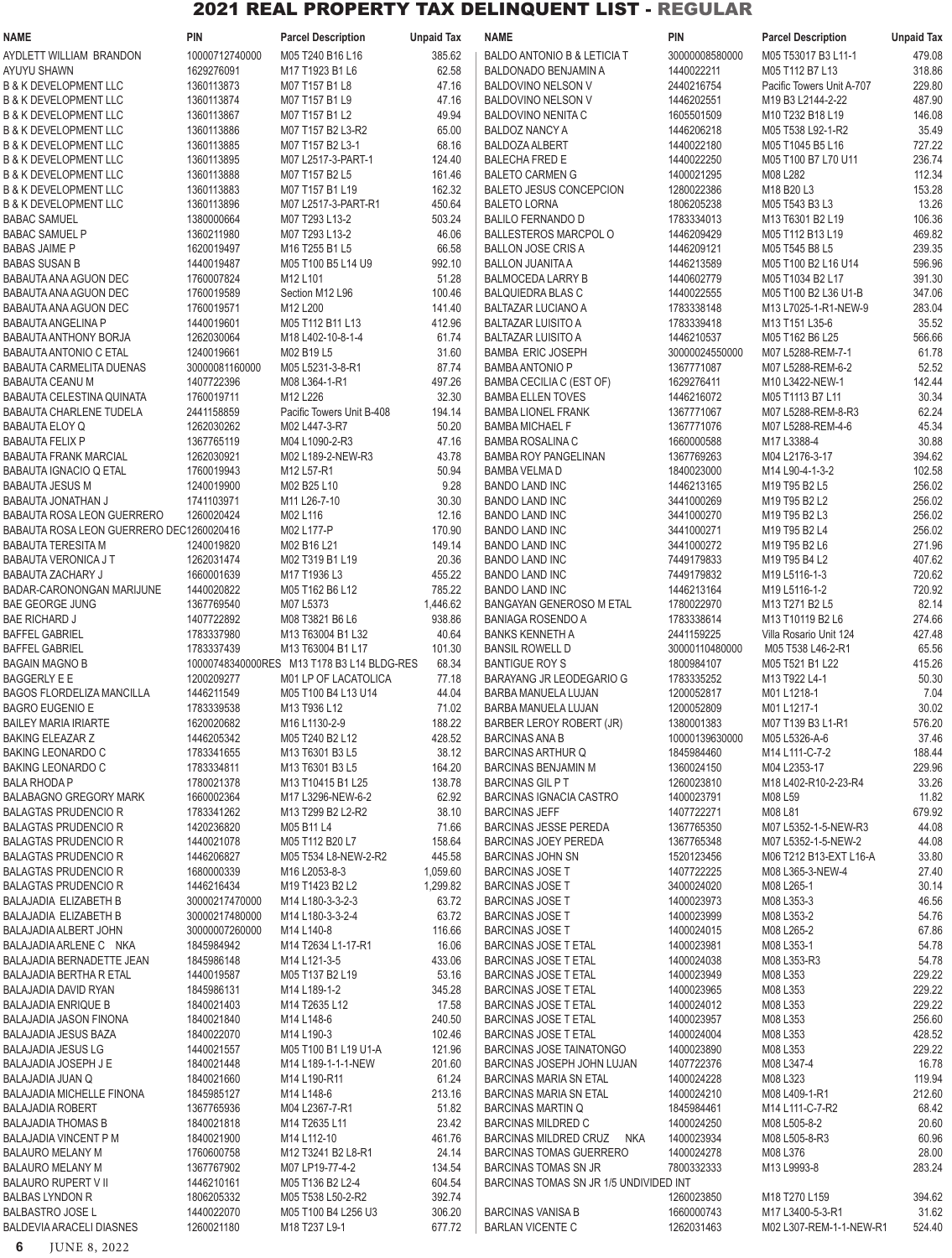| NAME                                                   | <b>PIN</b>                       | <b>Parcel Description</b>                                | <b>Unpaid Tax</b> | <b>NAME</b>                                                  | <b>PIN</b>               | <b>Parcel Description</b>                 | <b>Unpaid Tax</b> |
|--------------------------------------------------------|----------------------------------|----------------------------------------------------------|-------------------|--------------------------------------------------------------|--------------------------|-------------------------------------------|-------------------|
| <b>BARNES JULITA R</b>                                 | 1741102071                       | M11 T2831 B20 L14                                        | 54.46             | <b>BEEBE ANNIE C</b>                                         | 1367766462               | M04 L2361-4-3                             | 69.72             |
| <b>BARNES RUTH CRUZ</b>                                | 1440024520                       | M05 T1413 L3-5                                           | 173.14            | <b>BEIGHLEY LAMONTE J</b>                                    | 2441157910               | Agana Bay Unit 303                        | 1,215.02          |
| <b>BARRETO RENATA S</b>                                | 10000563750000                   | M16 L1131-3-1-R1                                         | 58.22             | <b>BEJADO ENTERPRISES INC</b>                                | 1446208464               | M19 L2146-6-2-O                           | 328.40            |
| <b>BARRETT CHARLES PATRICK</b>                         | 1660002335                       | M17 L3240-3-REM-B-R1-NEW-1 1,254.56                      |                   | <b>BEJADO THOMAS FLORES</b>                                  | 1780027374               | Perez Acres M13 T1043 L198                | 278.24            |
| <b>BARRETT LOURDES Q</b>                               | 1840024320                       | M14 L190-8                                               | 58.14             | <b>BEJERANO ANACLETO</b>                                     | 1520198705               | M06 L192-R1                               | 367.78            |
| <b>BARRETTO CARLOS S</b>                               | 1440024901<br>1440024902         | M19 L5147-2-B-REM-5-B-2-5                                | 18.44             | BEL LAND DEVELOPMENT CORP                                    | 2460001069<br>1367770465 | Tumon Bel Air Unit D-3                    | 1,314.02<br>83.18 |
| <b>BARRETTO CARLOS S</b><br><b>BARRETTO MARIE A C</b>  | 1360024670                       | M19 L5147-2-B-REM-5-B-2-5<br>M04 L2341-NEW-3-R5          | 99.34<br>52.32    | BELANGER II ZENON EDWARD C<br>BELANGER II ZENON EDWARD C     | 1367770466               | M07 T1534 B1 L1<br>M07 T1534 B1 L2        | 83.18             |
| <b>BARRIGADA TOWNHOUSE PRTNSHP</b>                     | 2369245378                       | Colina De Barrigada T9 BB L4-18                          | 36.10             | BELANGER II ZENON EDWARD C                                   | 1367770463               | M07 L5354-3-A-5-1-A                       | 508.96            |
| BARTOLOME EUTEMIO C                                    | 1367766089                       | M07 T158 L3                                              | 71.82             | BELANGER II ZENON EDWARD CAMACHO                             |                          |                                           |                   |
| <b>BARTOLOME EUTEMIO C</b>                             | 1360024827                       | M07 T158 L3                                              | 310.48            |                                                              | 1208018033               | M01 L1441-1-4-A-R1                        | 998.40            |
| <b>BARTOLOME PAULINA D</b>                             | 1360024856                       | M07 T186 L5-R1                                           | 36.16             | BELANGER ZENON EDWARD C (II)                                 | 1367770496               | M07 L5354-3-A-5-9                         | 71.54             |
| BARTOLOME RODOLFO A                                    | 1780014715                       | M13 T10415 B1 L57                                        | 57.14             | BELANGER ZENON EDWARD C (II)                                 | 1367770497               | M07 T1534 B4 L6                           | 81.90             |
| <b>BASALISO JULIUS T</b>                               | 1783337994                       | M13 T94002 B3 L13-1                                      | 120.42            | BELANGER ZENON EDWARD C (II)                                 | 1367770494               | M07 T1534 B1 L3                           | 83.18             |
| <b>BASBAS QUIRINO H</b>                                | 1367770309                       | M04 L2274-2-8-4-A                                        | 25.24             | BELANGER ZENON EDWARD C (II)                                 | 1367770495               | M07 T1534 B1 L4                           | 83.18             |
| <b>BASCON NATHAN J</b>                                 | 6580000048                       | M09 L98-1-A-1                                            | 37.58             | BELANGER ZENON EDWARD C (II)                                 | 1367770493               | M07 L5354-3-A-5-8-3                       | 143.36            |
| <b>BASE CORPORATION</b>                                | 10000437390000<br>1783340830     | M13 L7031-NEW-R9-3-1<br>M13 L7030-NEW-1-NEW-1-NEW 147.75 | 34.92             | BELANGER ZENON EDWARD C (II)                                 | 1208018058               | M01 B1 L5<br>M07 L5354-3-A-5-8-4          | 159.26<br>279.32  |
| <b>BASE CORPORATION</b><br><b>BASE CORPORATION</b>     | 1783340831                       | M13 L7030-NEW-1-NEW-1-NEW 525.46                         |                   | BELANGER ZENON EDWARD C (II)<br>BELANGER ZENON EDWARD C (II) | 1367770483<br>1208018059 | M01 L1125-3                               | 1,354.46          |
| <b>BASILIA JEANETTE MARIA</b>                          | 1360025076                       | M04 T273 L7-1                                            | 47.16             | <b>BELGA HENRY</b>                                           | 1380000229               | M07 T1536 L70                             | 715.48            |
| <b>BASILIO MARIANO</b>                                 | 1440025096                       | M05 T136 B3 L1-1                                         | 92.96             | <b>BELIN WILFREDO G</b>                                      | 1440027589               | M05 T100 B3 L27 U2                        | 111.64            |
| <b>BASILIO MARIANO</b>                                 | 1446206185                       | M05 T136 B3 L1-1                                         | 1,117.16          | <b>BELL BRIAN</b>                                            | 1629277432               | M17 T103 L2                               | 451.44            |
| <b>BASTO ADONIS A</b>                                  | 1783340436                       | M13 L7017-2-1-2-R3                                       | 801.14            | <b>BELL JAMES</b>                                            | 1580032422               | M09 T85 B1 L4                             | 621.70            |
| <b>BATAC ROMEO B</b>                                   | 1367766508                       | M07 L5351-1-1-3-2-R1                                     | 133.00            | BELL JOHN RICHARD BORDALLO                                   | 1440027596               | M19 L2112-C-2                             | 127.72            |
| <b>BATERNA EDGAR C</b>                                 | 1440023670                       | M05 T112 B19 L18                                         | 485.82            | <b>BELL RODERICK R</b>                                       | 1840027525               | M14 L144-1-3                              | 234.42            |
| <b>BATES BETTY JO</b>                                  | 2441157224                       | Beachway Manor Unit 3                                    | 376.96            | <b>BELLIS KIRK</b>                                           | 1583042155               | M09 T318 L2 U5                            | 165.98            |
| <b>BATO CONNIE F</b>                                   | 1620024710                       | M17 L3371-3-8                                            | 514.54            | <b>BELLO BENNY B</b>                                         | 1629276907               | M17 L3347-R-2-R8                          | 102.38            |
| BATO LORENA SUE M UNCANGCO                             | 1367767380                       | M17 T19414 L6-5                                          | 47.12<br>30.44    | <b>BELLO BENNY B</b>                                         | 1620162114               | M17 L3347-R-7                             | 111.86            |
| <b>BAUER CYNTHIA E</b><br><b>BAUER CYNTHIA E</b>       | 30000019740000<br>30000019750000 | M11 T207 B5 L8-1-3<br>M11 T207 B5 L8-1-R3                | 30.44             | <b>BELLO BENNY B</b><br><b>BELLO BENNY B</b>                 | 1620162115<br>1620162112 | M17 L3347-R-8<br>M17 L3347-R-5            | 241.02<br>241.08  |
| <b>BAUTISTA ANA SA</b>                                 | 1800025298                       | M13 T178 B3 L7                                           | 40.34             | <b>BELLO FAMILY TRUST</b>                                    | 10000409970000           | M12 L154-R2-1                             | 839.36            |
| BAUTISTA ANTONIO CAMACHO                               | 1620025353                       | M17 L3434                                                | 365.88            | <b>BELLO GEORGE B</b>                                        | 1367765588               | M04 T308 L5224-1-12                       | 64.22             |
| <b>BAUTISTA BEVERLY IBERA</b>                          | 1446208773                       | M19 L2149-4-10-R1-NEW-1                                  | 807.22            | BELLO GEORGE BENAVENTE                                       | 1367765590               | M04 T308 L5224-1-13                       | 239.80            |
| <b>BAUTISTA CESAR H</b>                                | 1780025490                       | M13 T939 L15                                             | 68.63             | <b>BELOY EUTIQUIO P</b>                                      | 1783330543               | M13 L7067-E-9-2                           | 104.78            |
| <b>BAUTISTA DAVID G</b>                                | 1680000333                       | M16 L2053-R10                                            | 40.96             | <b>BELTRAN FELIPE B</b>                                      | 1367765484               | M07 T156 L1103-1-13                       | 378.82            |
| <b>BAUTISTA DEBORAH D C</b>                            | 1367766256                       | M04 T288 L7                                              | 50.30             | BELTRAN JHUNNY MHAR R                                        | 1446214312               | M05 T112 B23 L34                          | 299.60            |
| <b>BAUTISTA DEBORAH DELA CRUZ</b>                      | 1367764352                       | M04 T288 L8                                              | 50.30             | BENAVENTE ANNIE MARIE U                                      | 1367765055               | M17 T19414 L6-4                           | 51.24             |
| <b>BAUTISTA DOLORES P</b>                              | 1420025586                       | M05 B25 L4                                               | 172.78            | <b>BENAVENTE AUDREY LIN</b>                                  | 30000020730000           | M13 L7135-4-3                             | 51.48             |
| <b>BAUTISTA DOMINIQUE</b><br><b>BAUTISTA ELSA B</b>    | 1440275138<br>1629277660         | M05 T112 B8 L5<br>M16 L1125-1-2                          | 378.58<br>27.44   | BENAVENTE BERNADITA ROBERTO<br>BENAVENTE BERNADITA ROBERTO   | 1446212816<br>1440029816 | M05 L10135-3-2<br>M19 L5070-1-4           | 68.96<br>83.52    |
| <b>BAUTISTA ELSA B</b>                                 | 1680000276                       | M16 L1125-1-2                                            | 389.46            | <b>BENAVENTE BERNARD S</b>                                   | 1446208813               | M05 L10111-1-R4-NEW-1                     | 65.42             |
| <b>BAUTISTA MANUEL F</b>                               | 1446210989                       | M05 T537 L4-4                                            | 43.30             | BENAVENTE BRYAN B TRUSTEE                                    | 1440269256               | M19 L5026-R1                              | 661.06            |
| <b>BAUTISTA MANUEL F</b>                               | 1446210237                       | M05 T537 L4-4                                            | 49.80             | <b>BENAVENTE CLARITA L</b>                                   | 1446215219               | M05 T162 B6 L28                           | 341.96            |
| <b>BAUTISTA MATIAS T</b>                               | 1629277864                       | M17 L3297                                                | 559.10            | BENAVENTE CORINE MICHEL                                      | 30000020720000           | M13 L7135-4-2                             | 51.48             |
| <b>BAUTISTA PACITA C</b>                               | 1680000332                       | M16 L2053-1-1-C                                          | 22.44             | BENAVENTE DAVID CRUZ                                         | 30000026330000           | M05 T1418 L4-3                            | 274.74            |
| <b>BAUTISTA RIZA B</b>                                 | 1783336656                       | M13 T925 L39                                             | 151.40            | BENAVENTE DOLORES A                                          | 1446202847               | M05 T100 B7 L15 U9                        | 60.50             |
| <b>BAUTISTA ROGELIO C MAIR</b>                         | 1580026000                       | M09 L108-1-2-R1                                          | 779.30            | <b>BENAVENTE EMMARIE F</b>                                   | 1407722527               | M08 T3821 B10 L5                          | 309.26            |
| <b>BAUTISTA VICENTE A</b><br>BAYONA BERNADITA C        | 10001639610000<br>1347100121     | M10 LCANGCANG<br>M04 B6 L8                               | 148.44<br>353.92  | BENAVENTE EUGENE B TRUSTEE<br><b>BENAVENTE FELIX C</b>       | 1367771121<br>1360028774 | M04 L5224-6-R6-NEW-2<br>M04 T19110 L2     | 368.58<br>110.06  |
| <b>BAYONA BERNADITA C</b>                              | 1347100148                       | M04 B6 L8                                                | 504.14            | BENAVENTE FRANCES JANE ANDERSON                              |                          |                                           |                   |
| <b>BAZA CHRISTINE A</b>                                | 1446212830                       | M05 T1111 B1 L1                                          | 204.47            |                                                              | 1420029290               | M05 B9 L21                                | 218.41            |
| <b>BAZA EDWARD A</b>                                   | 1620026150                       | M16 L141-40                                              | 24.26             | <b>BENAVENTE FRANK LG</b>                                    | 1800983705               | M13 T178 B5 L13                           | 21.06             |
| <b>BAZA ELOISE R</b>                                   | 2441157838                       | Farenholt Gardens Unit 3A                                | 500.18            | BENAVENTE HERMAN SANTOS                                      | 1446208822               | M05 L10111-1-R4-NEW-R9                    | 65.42             |
| <b>BAZA FRANCISCO U</b>                                | 1367768751                       | M07 L2427-3-1-REM-PART                                   | 37.48             | BENAVENTE HERMAN SANTOS                                      | 1446214836               | M05 L10111-1-R4-NEW-5                     | 65.42             |
| <b>BAZA FRANCISCO U</b>                                | 1367768337                       | M07 L2427-3-4-PART                                       | 188.92            | BENAVENTE HERMAN SANTOS                                      | 1440029700               | M05 T1032 L16-1                           | 104.48            |
| <b>BAZA JEANYSE R T</b>                                | 1629278111                       | M17 L3378-9-1                                            | 40.64             | BENAVENTE JEANALYN Q                                         | 1446204215               | M05 T240 B6 L26                           | 1,043.52          |
| <b>BAZA JERMAINE ROSS</b><br><b>BAZA JERMAINE ROSS</b> | 1845985410<br>1845985404         | M14 L101-5-R2<br>M14 L101-5-2                            | 61.02<br>64.14    | BENAVENTE JESUS LG<br>BENAVENTE JOHN A                       | 1446211262<br>1360029200 | M19 L5091-1-1-REM-6<br>M04 L5224-7-11     | 696.96<br>71.02   |
| <b>BAZA JERMAINE ROSS</b>                              | 1845985402                       | M14 L101-5-1                                             | 338.24            | BENAVENTE JOHN ANTHONY A                                     | 1360029202               | M04 L5224-7-5                             | 460.44            |
| <b>BAZA JESUS LG</b>                                   | 1360026260                       | M07 L5399-2-2-1                                          | 29.60             | BENAVENTE JOSE C                                             | 1783337251               | M13 L7135-11-1                            | 50.40             |
| <b>BAZA JOHN L</b>                                     | 1440026205                       | M05 T100 B2 L184 U5                                      | 17.15             | <b>BENAVENTE JOSE G</b>                                      | 1440029173               | M05 T91 B2 L1-2-R1                        | 273.94            |
| <b>BAZA JOSE TAIJERON</b>                              | 1400026422                       | M08 L498                                                 | 124.30            | BENAVENTE JOSE G                                             | 1440029174               | M05 T91 B2 L1-2-1                         | 2,263.22          |
| <b>BAZA JR ENRIQUE C</b>                               | 1845986469                       | M16 L109-2                                               | 103.58            | BENAVENTE JR JOSEPH MICHAEL                                  | 1326016385               | M03 T198 L14-1                            | 426.36            |
| <b>BAZA JUAN C</b>                                     | 1845984131                       | M14 L97-2-9-2                                            | 28.43             | BENAVENTE JULIE MATERNE                                      | 1629276657               | M16 L128-2                                | 322.04            |
| <b>BAZA JUAN T</b>                                     | 1845986420                       | M14 T305 B4 L5                                           | 213.92            | BENAVENTE JUSTIN PETER                                       | 30000020710000           | M13 L7135-4-1                             | 39.56             |
| <b>BAZA MONIQUE S A</b><br><b>BAZA PEDRO HO</b>        | 1620010890<br>1360026702         | M17 L3452-9-4                                            | 76.98             | <b>BENAVENTE LOURDES B</b>                                   | 1780029485<br>1440029494 | M13 T912 L5                               | 126.60            |
| <b>BAZA PETE U ETAL</b>                                | 1260026737                       | M04 L2900-6-1-N<br>M18 T270 L71                          | 52.00<br>95.02    | BENAVENTE MANUEL Q<br><b>BENAVENTE MARIA A</b>               | 1525823566               | M05 T100 B7 L19 U9<br>M06 L12-7-4         | 320.34<br>31.94   |
| <b>BAZA RAMON C</b>                                    | 1400026794                       | M08 L355-1-6                                             | 38.40             | <b>BENAVENTE MARIE C</b>                                     | 1360029400               | M04 T19110 L3                             | 200.16            |
| <b>BAZA RAMON C</b>                                    | 1400026795                       | M08 L355-1-R6                                            | 46.64             | BENAVENTE MAY C                                              | 1446205511               | M05 T1113 B4 L36                          | 312.40            |
| <b>BAZA ROSARIO P</b>                                  | 1525823776                       | M06 T3521 B3 L7                                          | 30.88             | BENAVENTE RALPH L                                            | 1741102890               | M11 L3-9-2-R3                             | 251.50            |
| <b>BAZA ROSARIO P</b>                                  | 1525823777                       | M06 T3521 B3 L24                                         | 30.88             | BENAVENTE REMEDIOS QUINATA                                   | 1367764671               | M17 L3431-1-3-NEW-R2                      | 44.34             |
| <b>BAZA ROSARIO P</b>                                  | 1520224775                       | M11 L6-1                                                 | 31.86             | <b>BENAVENTE RITA TORRES</b>                                 | 3400311217               | M08 L266-1                                | 339.80            |
| <b>BAZA VICENTE ACFALLE</b>                            | 1400026985                       | M08 L393                                                 | 645.76            | BENAVENTE ROXANNE MARIA                                      | 1783335200               | M13 L7039-8-3-R1                          | 283.60            |
| <b>BEAVER CLYDE E</b>                                  | 1660000654                       | M17 L3442-1-10-R1                                        | 731.98            | <b>BENAVENTE TOMAS G</b>                                     | 1780029600               | M13 L7127-13                              | 77.30             |
| <b>BEAVER RONALD P</b><br><b>BECKER MANUEL W</b>       | 1824222118<br>1783330140         | M14 T268 B4 L8<br>M05 T1044 L2-1                         | 12.36<br>57.78    | BENITO ROY P<br>BENNER JOHN H                                | 1783337847<br>1620030089 | M13 L7135-3-7-1-3<br>M10 LP19.1A(PART)-R1 | 66.88<br>305.94   |
| <b>BECKER WAYNE J</b>                                  | 1783332413                       | M05 T1044 L2-R1                                          | 129.84            | <b>BERG KRISTIAN</b>                                         | 1629277105               | M17 T2014 B3 L21                          | 30.88             |
| <b>BECKER WAYNE J</b>                                  | 1783330139                       | M05 T1044 L2-R1                                          | 350.18            | BERMAN DANIEL J                                              | 2460000793               | San Vitores Terrace Unit F-78             | 640.28            |
| <b>BEEBE ANNIE C</b>                                   | 1367766461                       | M04 L2361-4-2                                            | 69.12             | BERMAN MICHAEL J                                             | 1407722804               | M08 L280-1-R2-NEW-3                       | 17.68             |
|                                                        |                                  |                                                          |                   |                                                              |                          |                                           |                   |

JUNE 8, 2022 **7**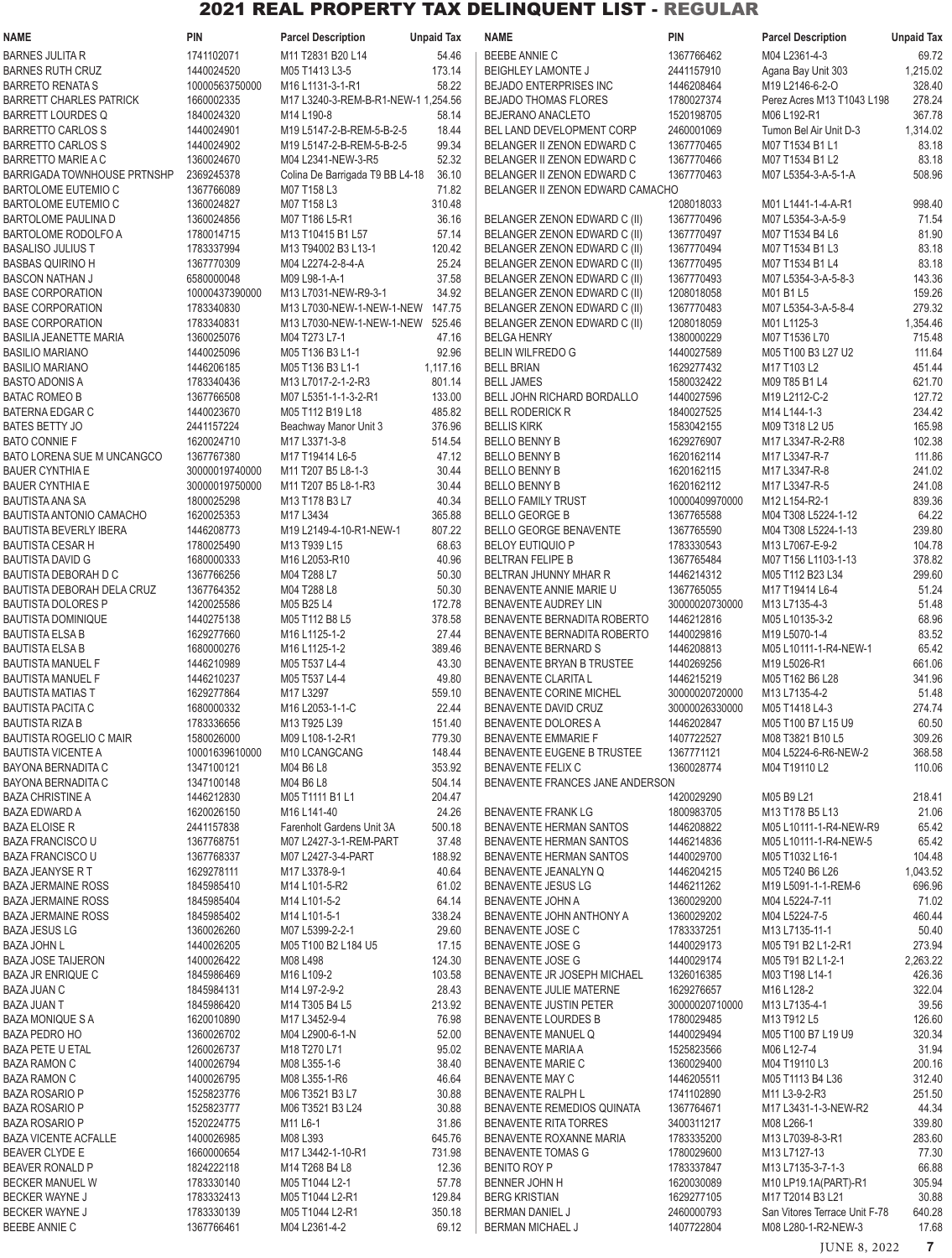| <b>NAME</b>                                                | <b>PIN</b>                   | <b>Parcel Description</b>                 | <b>Unpaid Tax</b>  | <b>NAME</b>                                             | <b>PIN</b>                   | <b>Parcel Description</b>                 | <b>Unpaid Tax</b>  |
|------------------------------------------------------------|------------------------------|-------------------------------------------|--------------------|---------------------------------------------------------|------------------------------|-------------------------------------------|--------------------|
| <b>BERMAN MICHAEL J</b>                                    | 1407722563                   | M08 L280-1-R2-NEW-R4                      | 27.26              | <b>BLAS DAVID F</b>                                     | 1783335188                   | M13 L7092-2-3-4                           | 41.06              |
| BERMUDES ARLENE REYES                                      | 1840030250                   | M14 T2634 L1-7                            | 18.10              | <b>BLAS DAVID MARION</b>                                | 1741103137                   | M11 L16-10-NEW-2-1                        | 35.92              |
| <b>BERMUDES VINCENT C</b>                                  | 1629275718                   | M17 L3442-1-3                             | 45.20              | <b>BLAS DAVID MARION</b>                                | 1741103139                   | M11 L16-10-NEW-2-R2                       | 99.40              |
| <b>BERNARDINO IGNACIO</b>                                  | 1367768777                   | M07 T158 L10-1                            | 149.34             | <b>BLAS DOLORES C</b>                                   | 1446205363                   | M05 T240 B20 L17                          | 30.68              |
| <b>BERNARDO DAN M</b>                                      | 1367770528                   | M07 L5357-4-2-R1                          | 511.58             | <b>BLAS DORIA PEREDO</b>                                | 1360227680                   | M07 L2298-REM-3-3-C-R2                    | 512.88             |
| BERNARDO SUZANNE JOYCE B                                   | 1367770527                   | M07 L5357-4-2-1                           | 592.58             | <b>BLAS DORIS G</b>                                     | 1360133179                   | M07 L5379-1-4-1                           | 550.56             |
| BERNARDO TEVIN JOE                                         | 1845983797                   | M14 L130-2                                | 359.28             | <b>BLAS DOROTHY MARIE SANCHEZ</b>                       | 1446211373                   | M05 L10054-3-4-1                          | 60.14              |
| BERSAMIN ALYSSA JEAN                                       | 30000106740000               | M04 L2274-2-2-R2                          | 54.02              | <b>BLAS EDWARD J</b>                                    | 1367766039                   | M07 L2392-1-5                             | 404.54             |
| <b>BERSAMIN ANDREW</b><br><b>BERSAMIN FRANCISCO P</b>      | 1380001336<br>1262030417     | M07 L2402-1-4-R4<br>M02 L173-1-7          | 65.82<br>328.44    | <b>BLAS ELEANOR A</b><br><b>BLAS ERIC J</b>             | 1660002214<br>1407722424     | M17 L3244-11-1<br>M08 L332-R2             | 35.04<br>95.38     |
| <b>BERSAMIN SAMUEL S</b>                                   | 1367770406                   | M04 L2273-2-R6                            | 68.44              | <b>BLAS ERWINA ANN JACKSON</b>                          | 1367765177                   | M04 L2274-2-5                             | 351.80             |
| <b>BERT ENTERPRISES INC</b>                                | 1446215093                   | M05 L10064-S-1-1-R1                       | 364.86             | <b>BLAS ESPERANZA OGO</b>                               | 1840032782                   | M14 L111-C-2                              | 56.92              |
| <b>BESABE WILLIAM S</b>                                    | 1446204658                   | M05 T240 B1 L9                            | 28.88              | <b>BLAS EUN MI</b>                                      | 1620234368                   | M01 L3201-1-2                             | 71.30              |
| <b>BESABE WILLIAM S</b>                                    | 1446215058                   | M05 T240 B10 L28                          | 240.60             | <b>BLAS FRANCIS P</b>                                   | 1380000926                   | M07 T19420 L10-1                          | 58.00              |
| <b>BETTIS LELAND R</b>                                     | 1741102954                   | M11 T207 B2 L8-R1                         | 75.08              | <b>BLAS FRANCISCO C</b>                                 | 1800030555                   | M13 T178 B3 L12                           | 108.82             |
| <b>BHOJWANI MOHAN</b>                                      | 1783337291                   | M13 T63006 B2 L1                          | 26.82              | <b>BLAS FRANK G</b>                                     | 1780033205                   | M13 T923 L4                               | 36.94              |
| <b>BHOJWANI MOHAN</b>                                      | 1446208481                   | M05 T537 B2 L1-3-NEW-8                    | 267.24             | <b>BLAS FRANK M</b>                                     | 1583042704                   | M09 T85 B1 L21                            | 42.76              |
| <b>BHP PETROLEUM</b>                                       | 6580000002                   | M09 LTANK AREA A                          |                    | <b>BLAS GLORIA G</b>                                    | 1780033220                   | M13 L7092-2-6                             | 506.12             |
|                                                            |                              | <b>CABRAS ISLAND</b>                      | 846.74             | <b>BLAS HENRY T</b>                                     | 1367770876                   | M07 L2372-4-2                             | 36.76              |
| <b>BIACAN DIEGO A</b>                                      | 1783333879                   | M13 T933 B2 L11-R1                        | 19.76              | <b>BLAS HOWARD RANDOLPH ETAL</b>                        | 1783330631                   | M13 L7089-NEW-3                           | 296.92             |
| <b>BIACAN EDUARDO A</b>                                    | 1260243051                   | M02 T319 B1 L4                            | 335.80             | <b>BLAS JANET LORRAINE T</b>                            | 1783333282                   | M13 L7031-6-2-R2-NEW-6                    | 26.86              |
| <b>BIBA GUAM LLC</b><br><b>BIBA GUAM LLC</b>               | 30000086860000               | M13 L7067-E-8-R5                          | 976.40             | <b>BLAS JASON G S</b>                                   | 7240312655                   | M02 B8 L42<br>M09 T318 L5                 | 465.22             |
| BIBERA MICHAEL LIZARDO                                     | 30000086830000<br>1783341374 | M13 L7067-E-8-3<br>M13 L7067-G-2-7-R2     | 1,413.90<br>644.80 | <b>BLAS JEANETTE S</b><br><b>BLAS JESSE B</b>           | 1580032603<br>1629274857     | M17 L3324-13-3                            | 1,023.56<br>20.66  |
| <b>BIGALBAL NAPOLEON B</b>                                 | 1800030250                   | M05 T545 B4 L2                            | 18.76              | <b>BLAS JESUS FLORES</b>                                | 1629277040                   | M10 LP19-1-A-R19                          | 25.84              |
| <b>BIGLER LEILANI R SUAREZ</b>                             | 1845985709                   | M14 L116-4-2                              | 43.80              | <b>BLAS JOANA MARGARET NKA</b>                          | 1446211676                   | M05 T534 L66                              | 74.24              |
| <b>BILIRAN FERMINO D</b>                                   | 1800983922                   | M05 T542 L40                              | 11.90              | <b>BLAS JOAQUIN CEPEDA</b>                              | 1367766158                   | M07 L5290-3-8-R2                          | 84.60              |
| <b>BILIRAN FERMINO D</b>                                   | 1446204810                   | M05 T542 L40                              | 50.24              | <b>BLAS JOHN F</b>                                      | 1367770434                   | M04 L1081-1-2-1                           | 434.96             |
| <b>BILIRAN FERMINO D</b>                                   | 1446204809                   | M05 T542 L40                              | 203.33             | BLAS JOHN KENNETH T                                     | 1783333277                   | M13 L7031-6-2-R2-NEW-1                    | 42.22              |
| <b>BILLOTE FEORILIO S</b>                                  | 1629274716                   | M17 T213 B1 L8-3                          | 59.84              | <b>BLAS JOHN M</b>                                      | 1360033980                   | M04 L2338-3-1                             | 47.16              |
| <b>BILLUK PHYLLIS MAE BOST</b>                             | 1783337801                   | M13 L7092-4-28                            | 20.32              | <b>BLAS JON PETER</b>                                   | 1360033990                   | M07 L5290-3-4-3                           | 36.04              |
| BILLY BAY DEVELOPMENT COMPANY                              | 1407722329                   | M08 L151-2-4-NEW                          | 121.62             | <b>BLAS JOSE M</b>                                      | 1440034115                   | M05 T1413 L7-R7                           | 88.08              |
| <b>BINCE BELLA TALAY</b>                                   | 10000180170000               | M05 T112 B19 L15 BLDG-BLDG2               | 58.12              | <b>BLAS JOSE M</b>                                      | 1440034113                   | M05 T1413 L7-6                            | 476.22             |
| <b>BINONDO PIO</b>                                         | 1783333885                   | M13 T933 B5 L1-R1                         | 185.38             | <b>BLAS JOSE M (ADMIN)</b>                              | 1260034110                   | M02 T249 L3-2                             | 147.92             |
| <b>BISCOE MARIA CALVO</b><br><b>BISCOE ROLAND C</b>        | 30000107860000<br>1629277477 | M07 L2458-R1-NEW-10<br>M16 T255 B6 L9     | 71.86              | <b>BLAS JOSEFA FRANCISCO</b><br><b>BLAS JOSEFA RIOS</b> | 1367768726                   | M07 T186 L9<br>M01 L1210-1                | 23.18<br>14.00     |
| <b>BISHOP OF EPISCOPAL CHURCH</b>                          | 1440031130                   | M19 L5089-1-10                            | 2,082.96<br>536.80 | <b>BLAS JOSEPH ANTHONY</b>                              | 1220034316<br>1845986393     | M14 T26204 B1 L7                          | 40.64              |
| <b>BITUIN MARCELO</b>                                      | 1783337276                   | M13 T915 B8 L5-R1                         | 36.76              | <b>BLAS JOSEPH CRUZ</b>                                 | 1347100020                   | M04 B13 L10-R1                            | 32.94              |
| <b>BITUIN MARCELO M</b>                                    | 1783339590                   | M13 T915 B8 L5-R1                         | 30.12              | <b>BLAS JOSEPH ULLOA</b>                                | 1360034383                   | M04 L2368-13-1                            | 396.00             |
| <b>BIXBY FRANCIS J</b>                                     | 1400031455                   | M08 T126 L7                               | 221.90             | BLAS JOSEPH V V ETAL                                    | 1260034113                   | M18 L401-1-9-NEW-2                        | 81.90              |
| <b>BLACK DEVELOPMENT CORP</b>                              | 1440031854                   | M05 L5160-P-R1                            | 131.96             | <b>BLAS JR FRANK F</b>                                  | 1367768574                   | M07 L5290-3-6-4                           | 36.64              |
| <b>BLAIR WILLIAM J</b>                                     | 1740031511                   | M11 T142 L9-45-8                          | 729.22             | <b>BLAS JUAN CRUZ</b>                                   | 1360034536                   | M04 L2264-1-3                             | 28.82              |
| <b>BLANCAFLOR JAIME A</b>                                  | 1680000476                   | M16 L2051-R3-NEW-1-7                      | 196.88             | <b>BLAS JUAN G</b>                                      | 1783334628                   | M13 L7092-2-3-7                           | 121.58             |
| <b>BLANCAFLOR SAMUEL M</b>                                 | 1260032468                   | M18 T2532 B3 L8                           | 74.54              | BLAS JUAN G (HO)                                        | 1783333131                   | M13 L7092-2-7-5                           | 46.72              |
| <b>BLANCHE HOMES INC</b>                                   | 1660000997                   | M17 T1932 L3                              | 33.94              | <b>BLAS JUAN G ETAL</b>                                 | 1780034583                   | M13 L7092-2-4                             | 120.94             |
| <b>BLANCO SONNY CORPUS</b>                                 | 1446207665                   | M05 T534 L16-1                            | 749.38             | <b>BLAS JULIA G</b>                                     | 1780501060                   | M13 L7085-4-8                             | 56.70              |
| <b>BLANDO ELIAS C</b>                                      | 1783338408                   | M05 T299 B5 L13                           | 10.20              | <b>BLAS KRISTINE F</b>                                  | 1783335185                   | M13 L7092-2-3-1                           | 50.22              |
| <b>BLANK DANIEL</b>                                        | 30000102840000               | M13 L7031-3-7-R1                          | 22.58              | <b>BLAS LOURDES SUZUKI</b>                              | 1367769185                   | M04 L1084-1-1-R4                          | 52.06              |
| <b>BLANKENFELD JEANNE M</b><br><b>BLANKENFELD JEANNE M</b> | 1208018047<br>1208018048     | M01 LPTN-OF OLD GERONA ST<br>M01L1180     | 5.60<br>25.72      | <b>BLAS LYNETTE</b>                                     | 1367770314                   | M04 L2190-R6-4NEW-<br>1NEW-1NEW-1         | 385.30             |
| <b>BLANKENFELD JEANNE M</b>                                | 1208018053                   | M01 LPTN-OF OLD DR-HESSLER ST             |                    | <b>BLAS MAE F</b>                                       | 40700000024974               | M07 L2392-1-4-R1                          | 30.60              |
|                                                            |                              |                                           | 26.26              | <b>BLAS MAE F</b>                                       | 1440602802                   | M05 T1034 B3 L13                          | 47.46              |
| <b>BLANKENFELD JEANNE M</b>                                | 1208018051                   | M01 L1182-1                               | 27.56              | BLAS MARCELLA DOROTHEA                                  | 1360034795                   | M07 L5290-3-8-NEW-R4                      | 240.78             |
| <b>BLANKENFELD JEANNE M</b>                                | 1208018046                   | M01 LPT OF GERONA ST W/B2-L15 31.24       |                    | <b>BLAS MARGARITA G</b>                                 | 1780034740                   | M13 T1046 B4 L23                          | 164.30             |
| <b>BLANKENFELD JEANNE M</b>                                | 1208018050                   | M01L1181                                  | 54.82              | <b>BLAS MARGARITA L G</b>                               | 1525822829                   | M06 L18-11                                | 15.30              |
| BLANKENFELD JEANNE M                                       | 1380001794                   | M07 T317 L62                              | 97.00              | <b>BLAS MARIA A</b>                                     | 1620034883                   | M <sub>16</sub> L <sub>141-47</sub>       | 27.26              |
| <b>BLANKENFELD JEANNE M</b>                                | 2460000860                   | Tumon View Phase I Unit 312               | 309.24             | <b>BLAS MARIA A ETAL</b>                                | 1600034910                   | M10 T232 B7 L4                            | 224.88             |
| <b>BLANKENFELD JEANNE M</b>                                | 2369246089                   | Agana Oceanview Unit 1-H                  | 474.48             | <b>BLAS MARIA F</b>                                     | 1360034874                   | M07 T186 L9                               | 576.26             |
| <b>BLANKENFELD JEANNE M</b>                                | 1583043196                   | M09 T318 L157                             | 712.74             | <b>BLAS MARIA F ET AL</b>                               | 1360034875                   | M07 L1113-R1                              | 303.68             |
| <b>BLANQUISCO ANGELITO A</b>                               | 1367766898                   | M07 L2306-4-R12                           | 431.44             | <b>BLAS MARILYN S</b>                                   | 1367771143                   | M04 L1018-1-3-R6                          | 136.08             |
| <b>BLANTHORNE JOHN</b><br>BLAS ALFRED JOSHUA               | 2440036410<br>2441158418     | Alupang Cove Unit 324<br>Delmar Unit C-88 | 572.80<br>100.66   | <b>BLAS MICHAEL BENAVENTE</b><br><b>BLAS NONITO C</b>   | 30000020110000<br>1360034480 | M13 L7083-1-NEW-5NEW-2<br>M07 L2285-NEW-D | 250.03<br>1,030.64 |
| BLAS ALICA NORMA JEAN                                      | 1583043222                   | M09 L105-1-R5                             | 36.41              | <b>BLAS PAUL L</b>                                      | 7800332321                   | M13 L9993-5                               | 153.44             |
| <b>BLAS AMY CRISOSTOMO</b>                                 | 1660000951                   | M17 L3283-5                               | 177.10             | <b>BLAS PETER F</b>                                     | 1783335187                   | M13 L7092-2-3-3                           | 41.06              |
| <b>BLAS ANA C</b>                                          | 1525823784                   | M06 L121-5                                | 422.26             | <b>BLAS PETER J</b>                                     | 1380000927                   | M07 T19420 L10-R1                         | 57.98              |
| <b>BLAS ANA CRUZ</b>                                       | 1380001273                   | M07 T19420 L4-1                           | 34.58              | <b>BLAS PHYLLIS MAE BOST</b>                            | 1783337800                   | M13 L7092-4-27                            | 20.32              |
| <b>BLAS ANN M</b>                                          | 1380001048                   | M07 LP19-75-2-5                           | 65.16              | <b>BLAS RAY A</b>                                       | 1629277281                   | M17 L3346-1-1-2                           | 336.44             |
| <b>BLAS ANTOINETTE F</b>                                   | 1783335186                   | M13 L7092-2-3-2                           | 50.22              | <b>BLAS RAYMOND F</b>                                   | 1740035125                   | M11 T142 L9-8-NEW                         | 97.67              |
| <b>BLAS ANTONIO R</b>                                      | 1780032460                   | M13 L7084                                 | 299.12             | <b>BLAS RAYMOND J</b>                                   | 1741103084                   | M11 T142 L9-33                            | 377.86             |
| <b>BLAS ATANACIO CRUZ</b>                                  | 30000114990000               | M04 L2173-3                               | 91.14              | <b>BLAS RICHARD F</b>                                   | 1783335189                   | M13 L7092-2-3-5                           | 41.06              |
| <b>BLAS ATANACIO CRUZ</b>                                  | 30000114980000               | M04 L2173-2                               | 717.26             | <b>BLAS ROBERT L JR</b>                                 | 1360316099                   | M07 L5399-2-2-R1                          | 66.80              |
| <b>BLAS BEN B</b>                                          | 1800031002                   | M05 T538 L10-2-R1                         | 839.88             | <b>BLAS ROMAN F</b>                                     | 1620035130                   | M16 L1133-1-1-1                           | 351.36             |
| BLAS BERNADITA L 1/2 INT, ETAL                             | 1620032542                   | M16 L1133-1-1-R1                          | 591.52             | <b>BLAS ROSITA T</b>                                    | 1783333275                   | M13 L7031-6-2-2                           | 40.90              |
| <b>BLAS BETTY JANE T</b><br><b>BLAS CHRISTOPHER A</b>      | 1741103288<br>1605501396     | M11 T2831 B20 L10<br>M10 T232 B10 L30     | 63.76<br>304.06    | <b>BLAS STEVEN D</b><br><b>BLAS THOMAS JOEL</b>         | 1360035252<br>1600034965     | M07 L5290-3-7-5<br>M15 T223 B3 L2         | 34.68              |
| <b>BLAS CLOTILDE F</b>                                     | 1783337941                   | M13 L7093-8-3-3                           | 726.34             | <b>BLAS TILLIE REYES</b>                                | 1620252914                   | M15 L3061-1-REM-1-R2                      | 8.32<br>326.72     |
| <b>BLAS CONSOLACION A</b>                                  | 1580032571                   | M09 L94-6                                 | 66.32              | <b>BLAS VICTOR F</b>                                    | 1367764691                   | M07 L5290-3-7-5                           | 57.42              |
| <b>BLAS CONSOLACION T</b>                                  | 1446207245                   | M05 T100 B4 L20 U2                        | 345.28             | <b>BLAU STANLEY Y</b>                                   | 1280979780                   | M18 B11 L10                               | 203.72             |
| BLAS DARLENE DUENAS-LUJAN                                  | 1440500275                   | M05 L5239-NEW-5-2                         | 414.20             | <b>BLAZ ALFRED G</b>                                    | 1360035498                   | M07 T317 L122                             | 38.46              |
| <b>BLAS DAVID E G</b>                                      | 1780032596                   | M13 T923 L2                               | 35.92              | <b>BLEDSOE MELVIN C</b>                                 | 1620177552                   | M17 T1924 B1 L7                           | 61.94              |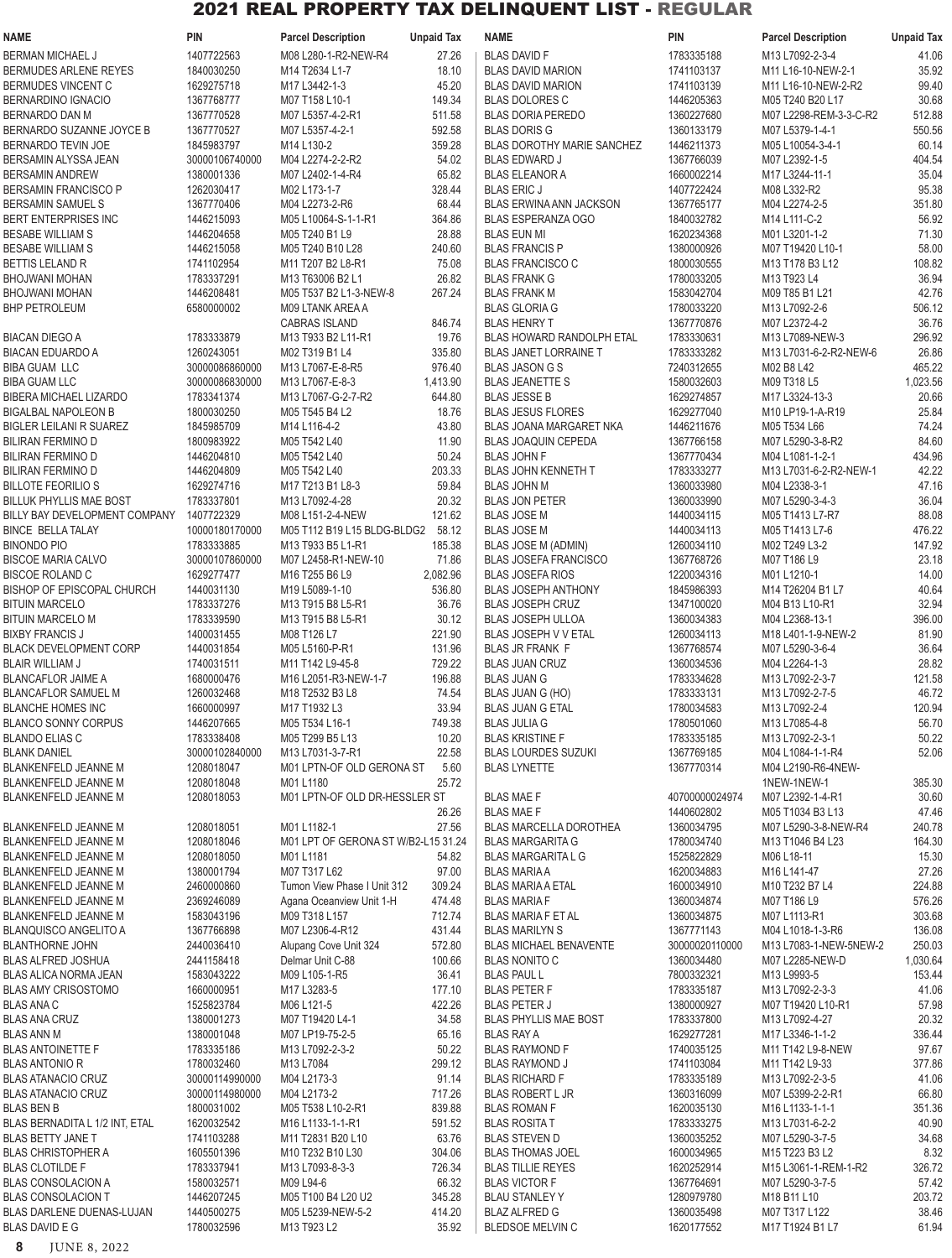| NAME                                            | <b>PIN</b>     | <b>Parcel Description</b>        | <b>Unpaid Tax</b> | <b>NAME</b>                     | <b>PIN</b>                       | <b>Parcel Description</b>                       | <b>Unpaid Tax</b> |
|-------------------------------------------------|----------------|----------------------------------|-------------------|---------------------------------|----------------------------------|-------------------------------------------------|-------------------|
| <b>BLEDSOE MELVIN C</b>                         | 1620177558     | M17 T1924 B1 L11                 | 61.94             | <b>BORJA ALDRIN M</b>           | 1446215592                       | M05 L5236-NEW-4-1                               | 430.64            |
| <b>BLEDSOE MELVIN CARL</b>                      | 1620326895     | M17 T1924 B1 L8                  | 61.94             | <b>BORJA ALFRED E</b>           | 1367768367                       | M04 L1104-1-5                                   | 376.77            |
| <b>BLYTHE SHERYL</b>                            | 2441155541     | Perlas Courte Unit D304          | 79.06             | <b>BORJA ARLENE CRUZ</b>        | 1783331749                       | M13 T271 B5 L5-R1                               | 810.46            |
| BME & SON'S INC GUAM CORPORATION                |                |                                  |                   | <b>BORJA BEN C</b>              | 1783334389                       | M13 L7039-8-5-R4                                | 30.64             |
|                                                 | 1360180302     | M04 L5223-R9-3                   | 2,102.20          | <b>BORJA DEBORAH L</b>          | 1605501772                       | M10 T232 B14 L16                                | 425.40            |
| BOBADILLA APOLINAR A                            | 1440035665     | M05 T100 B3 L106 U8              | 71.54             | BORJA DESIREE S EVANGELISTA     | 1420266398                       | M05 B16 L35-1                                   | 43.76             |
| <b>BOGGS CHARLES</b>                            | 1446209063     |                                  | 454.28            |                                 | 30000108760000                   |                                                 | 43.10             |
|                                                 |                | M05 T1529 L6                     |                   | BORJA DONOVAN J V               |                                  | M17 LP19.83-3-5                                 |                   |
| <b>BOGGS CHUCK</b>                              | 1446208904     | M05 T1529 L7-1                   | 580.92            | <b>BORJA ELEANOR F</b>          | 1440095718                       | M19 L2146-1-13-2                                | 102.64            |
| <b>BOGGS SUSAN T</b>                            | 1446214018     | M05 T1529 L8-2                   | 40.56             | <b>BORJA ELEANOR F</b>          | 1440095700                       | M19 L2146-1-A-R3                                | 700.00            |
| BOLLINGER SIMONE E P                            | 2441158588     | Alupang Cove Unit 803            | 463.48            | <b>BORJA GERARD C</b>           | 1446209796                       | M05 T543 B1 L4-2                                | 40.80             |
| <b>BOLUS CONSTANCIO V</b>                       | 1783339981     | M13 L10070-1-R1-NEW-R2           | 155.48            | <b>BORJA GERTRUDES N</b>        | 1360039300                       | M07 T115 B3 L4-2                                | 289.40            |
| BONDOC ADRIAN BRYAN A                           | 30000034840000 | M17 L3296-NEW-6-R4               | 35.30             | <b>BORJA GIANETTA GENE C</b>    | 30000022510000                   | M05 L10100-8-7NEW-4NEW-R3                       | 222.52            |
| BONDOC RODOLFO M                                | 1446206267     | M05 L10135-1-6-4                 | 425.68            | <b>BORJA GREGORIO C</b>         | 1360039250                       | M04 L2346-3-1                                   | 319.26            |
| BONG JUL CORPORATION                            | 7449179843     | M19 L2117-REM-3                  | 366.20            | <b>BORJA HARRY CRUZ</b>         | 1660000964                       | M17 L3238-1-8-R1-NEW-R1                         | 95.52             |
| BONG JUL CORPORATION                            | 1446214927     | M13 T178 B4 L12                  | 872.24            | <b>BORJA JEFFREY C</b>          | 1783341046                       | M13 T911 L1-12-NEW-6                            | 28.39             |
| <b>BONGATO EDMUND B</b>                         | 1380001141     | M07 L2414-5-1-1                  | 39.02             | <b>BORJA JESUS C</b>            | 1741102989                       | M11 T142 L9-45-12-1                             | 26.16             |
| <b>BONGATO EDMUND B</b>                         | 1380000459     | M07 L2414-5-1-3                  | 280.98            | <b>BORJA JESUS C</b>            | 1741103566                       | M11 T142 L9-45-12-1                             | 316.98            |
| BONNER EVELYNA REBECCA LEON GUERRERO            |                |                                  |                   | <b>BORJA JESUS CAMACHO</b>      | 1629275110                       | M <sub>16</sub> L <sub>116-1</sub>              | 29.86             |
|                                                 | 1326015986     | M03 L220-3-5                     | 30.88             | <b>BORJA JOHN C</b>             | 1720500030                       | M11 B17 L3-1                                    | 18.54             |
| BONNER EVELYNA REBECCA LEON GUERRERO            |                |                                  |                   | <b>BORJA JOHN PATRICK C</b>     | 1729968056                       | M11 B17 L3-2                                    | 845.26            |
|                                                 | 1200136314     | M01 B33 L1                       | 135.72            | <b>BORJA JOSE L</b>             | 1440039782                       | M05 T112 B10 L18                                | 71.00             |
| BONNER EVELYNA REBECCA LEON GUERRERO            |                |                                  |                   | <b>BORJA JOSE S</b>             | 1367767982                       | M04 L2343-8-1                                   | 804.12            |
|                                                 | 1200136299     | M01 B34 L14                      | 196.62            | <b>BORJA JOSEPH C</b>           | 1446209800                       | M05 T543 B4 L9-1                                | 34.14             |
| BONNER EVELYNA REBECCA LEON GUERRERO            |                |                                  |                   | <b>BORJA JOSEPH DUENAS</b>      | 1260040853                       | M18 T67 B2 L13                                  | 35.18             |
|                                                 | 1326015981     | M03 L220-3-R7                    | 394.92            | <b>BORJA JOSEPH JOHN FLORES</b> | 1620040004                       | M10 LP19-5-2-NEW                                | 147.12            |
| BONNER EVELYNA REBECCA LEON GUERRERO            |                |                                  |                   | <b>BORJA JOSEPH TOPASNA</b>     | 1260040856                       | M18 L402-10-8-2-1-R1                            | 51.78             |
|                                                 | 1360168350     | M07 L2407                        | 399.88            | <b>BORJA JUAN M</b>             | 1360040085                       | M04 L2341-NEW-3-3                               | 55.22             |
|                                                 |                |                                  |                   |                                 |                                  |                                                 |                   |
| BONNER EVELYNA REBECCA LEON GUERRERO            |                |                                  |                   | <b>BORJA JUAN V</b>             | 1800983909                       | M05 T543 B1 L6-R1                               | 50.68             |
|                                                 | 1320168221     | M03 T2021 L1                     | 1,157.14          | <b>BORJA MARCELA C</b>          | 1660000616                       | M17 L3421-R7                                    | 506.02            |
| BONNER EVELYNA REBECCA LEON GUERRERO, 1/7TH INT |                |                                  |                   | BORJA MARCELLA C.               | 1629275973                       | M17 L3421-5-R1                                  | 69.46             |
|                                                 | 7200136306     | M01 B34 L15                      | 232.06            | <b>BORJA MARIA BLAS</b>         | 1446205439                       | M05 T240 B13 L19                                | 5.52              |
| BONNER FLOYD G                                  | 1320036115     | M03 T2021 L11-1                  | 83.04             | <b>BORJA MARIA BLAS</b>         | 1446216553                       | M05 T240 B13 L19                                | 22.94             |
| BONTOGON RAMON G                                | 1380001756     | M07 L2306-4-7-1                  | 191.26            | BORJA MARIA CONCEPCION PEREZ    | 1783332026                       | M13 L7024-4-9-B-3                               | 237.40            |
| <b>BOONIE BEANS LLC</b>                         | 2441158552     | Dai Ichi Unit A36                | 241.74            | <b>BORJA MARK JB</b>            | 1629277595                       | M17 L3380-9                                     | 44.14             |
| <b>BORCON TRUST</b>                             | 1460000178     | M19 L2110-2-R-5                  | 109.34            | <b>BORJA MARTIN D</b>           | 1525824044                       | M06 L204-R10                                    | 48.48             |
| <b>BORCON TRUST</b>                             | 1460000179     | M19 L2110-2-R-6                  | 110.38            | <b>BORJA MARTIN D</b>           | 1525824041                       | M06 L204-8                                      | 295.68            |
| <b>BORCON TRUST</b>                             | 1460000180     | M19 L2110-2-R-7                  | 110.38            | <b>BORJA MARTIN D</b>           | 1525824042                       | M06 L204-9                                      | 339.98            |
| <b>BORCON TRUST</b>                             | 1460000181     | M19 L2110-2-R-8                  | 110.38            | <b>BORJA MARTIN JUDE F</b>      | 1525824169                       | M06 L204-10-1                                   | 92.58             |
| <b>BORCON TRUST</b>                             | 1460000182     | M19 L2110-2-R-9                  | 110.38            | <b>BORJA MATILDE C</b>          | 1360040470                       | M07 L2282-2-A-4                                 | 49.68             |
| <b>BORCON TRUST</b>                             | 1460000174     | M19 L2110-2-R-1                  | 323.28            | <b>BORJA MATILDE S</b>          | 1620040480                       | M10 L3356-12                                    | 15.06             |
| <b>BORCON TRUST</b>                             | 10000774120000 | M19 L2110-2-R-R11                | 864.96            | <b>BORJA MATILDE SANTOS</b>     | 10000377590000                   | M10 L3356-9                                     | 21.42             |
| <b>BORDALLO A T</b>                             | 1620036144     | M16 L108-5                       | 168.44            | <b>BORJA MERCEDES O ETAL</b>    | 1783335630                       | M13 L7021-1-1-2-1                               | 40.70             |
| BORDALLO ALFRED J                               | 1360036182     | M07 L5354-3-A-5-23               | 70.88             | <b>BORJA MERCEDES O ETAL</b>    | 1783335635                       | M13 L7021-1-1-2-R5                              | 55.64             |
| BORDALLO ANNIE U                                | 2380000088     | UNIVERSITY GARDENS UB-312 182.64 |                   | BORJA MODESTO LG                | 1780040605                       | M <sub>13</sub> T <sub>285</sub> L <sub>6</sub> | 37.32             |
| <b>BORDALLO ARLENE P</b>                        | 10000668890000 | M18 T67 B1-A L12                 | 20.30             | BORJA NICOLE BENAVENTE          | 30000020740000                   | M13 L7135-4-R3                                  | 51.48             |
| BORDALLO ARLENE P                               | 10000632510000 | M18 T67 B1-A L13                 | 40.64             | <b>BORJA NICOLE J</b>           | 1380001406                       | M07 L2391-9-R5                                  | 75.18             |
| <b>BORDALLO ARLENE P</b>                        | 6620320100     | M16 L1128-REM-2                  | 680.52            | BORJA PAULINO B HO              | 1620040654                       | M17 L3260-5                                     | 70.96             |
| BORDALLO BROTHERS INC                           | 30000023150000 | M18 L238-1-2                     | 1,173.08          | BORJA PAULINO B HO              | 1620040651                       | M17 L3260-1                                     | 71.68             |
|                                                 | 1240312915     |                                  | 624.94            | <b>BORJA PAULINO B HO</b>       |                                  | M17 L3260-4                                     |                   |
| <b>BORDALLO CHARLENE T</b>                      |                | M02 B10 L10                      |                   |                                 | 1620040653                       |                                                 | 664.90            |
| BORDALLO DOLORES C                              | 1420086696     | M05 B24 L6                       | 232.44            | <b>BORJA PROPERTIES II LLC</b>  | 1326016364                       | M03 L277-2-A-R4                                 | 165.02            |
| <b>BORDALLO EDWARD R P ETAL</b>                 | 1620036756     | M17 L3233-3-A                    | 40.86             | <b>BORJA RICHARD E</b>          | 1620040811                       | M01 L89-2-5                                     | 150.88            |
| BORDALLO FRED E JR                              | 1280979700     | M18 B23 L1-1                     | 801.84            | <b>BORJA ROBERT S</b>           | 1446208827                       | M05 T240 B10 L49                                | 34.16             |
| BORDALLO OLIVER W                               | 1760600802     | M06 L11                          | 44.44             | <b>BORJA ROQUE M</b>            | 1280040866                       | M18 B15 L6                                      | 8.56              |
| <b>BORDALLO OLIVER W</b>                        | 1760600801     | M02 L10                          | 59.98             | <b>BORJA SHARLYNN MARIE</b>     | 1729967934                       | M11 B3 L13                                      | 24.50             |
| BORDALLO OLIVER W                               | 1760600800     | M14 L9                           | 73.16             | <b>BORJA TRINIDAD D</b>         | 1600040959                       | M10 T232 B10 L50                                | 523.22            |
| BORDALLO OLIVER W                               | 1760600803     | M12L1                            | 84.72             | <b>BORJA VICENTE JL</b>         | 1446207711                       | M05 T240 B9 L6                                  | 129.30            |
| BORDALLO OLIVER W                               | 7449179893     | M19 L2124-1-3                    | 215.60            | <b>BORJA VICENTE T</b>          | 1280979708                       | M18 B20 L10                                     | 146.66            |
| BORDALLO OLIVER W                               | 1760600804     | M12L2                            | 267.18            | <b>BORJA VICTOR A S TRUSTEE</b> | 1360041173                       | M07 L5364-9                                     | 60.41             |
| <b>BORDALLO PAUL</b>                            | 1260037362     | M18 L238-2-7-1-3-3               | 40.60             | <b>BORJA VICTOR A S TRUSTEE</b> | 1360041172                       | M04 L2360-4                                     | 84.44             |
| <b>BORDALLO PAUL</b>                            | 1620036839     | M10L1129                         | 960.76            | <b>BORJA YOKO L</b>             | 1783335004                       | M13 T285 L6                                     | 296.06            |
| <b>BORDALLO PAUL J</b>                          | 10000529120000 | M18 T67 B1-B L12                 | 24.64             | <b>BORLAS GEORGE M</b>          | 1367767742                       | M07 T317 L123                                   | 779.30            |
| <b>BORDALLO PAUL J</b>                          | 1260037395     | M18 T67 B2 L14                   | 40.64             | <b>BORLAS MARY CELYNOR S</b>    | 1629276476                       | M17 L3333-2-14                                  | 555.40            |
| BORDALLO RODNEY B                               | 1845985674     | M14 L100-2-1-NEW-1-1             | 17.36             | <b>BORRO MARIO M</b>            | 1629278414                       | M10 LP19-2-4-1-NEW-4                            | 51.06             |
| <b>BORDALLO RODNEY B</b>                        | 1845985460     | M14 L100-2-1-NEW-R4              | 629.70            | <b>BORRO PATRICK M</b>          | 1629278412                       | M10 LP19-2-4-1-NEW-3                            | 51.04             |
| BORDALLO RODNEY TRUSTEE                         | 1680000373     | M16 L1150-1-5-NEW-1-R2           | 2,161.76          | <b>BOSSY KINSORY</b>            | 1367769048                       | M07 T281 B3 L3                                  | 81.16             |
| BORDALLO ROSA P                                 | 1783331928     | M13 L7076-5                      | 124.52            | <b>BOST EARL EUGENE</b>         | 1783337798                       | M13 L7092-4-25                                  | 21.82             |
| BORDALLO ROSA PEREZ                             | 1446216218     | M19 L2118-1-W-1                  | 50.10             | <b>BOST ESPERANZA T</b>         | 1620041292                       | M17 L3324-1-1                                   | 104.72            |
| BORDALLO ROSA PEREZ                             | 1446216219     | M19 L2118-1-W-2                  | 135.36            | <b>BOST ESPERANZA TORRE</b>     | 1783339345                       | M13 L7092-4-30-1                                | 72.52             |
|                                                 | 30000034420000 |                                  |                   | <b>BOSTRE NARCISA P</b>         | 1440237060                       |                                                 |                   |
| BORDALLO ROSALIA RITA P                         |                | M11 L22-1-R3                     | 122.56            |                                 |                                  | M05 T1034 B3 L41                                | 520.58            |
| <b>BORDALLO RUDY</b>                            | 1620038299     | M15 L3069-2                      | 830.34            | <b>BOURGEOIS JANET EDITH</b>    | 1620603571                       | M17 T250 B1 L2-1                                | 18.94             |
| BORDALLO TINA MARIE T                           | 1783337702     | M13 L7031-NEW-R9-3-2             | 39.76             | BOYD YIUN HA                    | 1360041400                       | M04 L2358-4-4                                   | 505.06            |
| BORDALLO TINA MARIE T                           | 1783337703     | M13 L7031-NEW-R9-3-R2            | 1,300.86          | <b>BRADY JOANNES</b>            | 10000717970000-C0 M05 T542 L5-C0 |                                                 | 86.32             |
| BORJA JACQUELINE D                              | 30000095950000 | M07 L5328-2-3                    | 17.85             | <b>BRAGA RAUL E</b>             | 1380000914                       | M07 T239 B1 L4-R1-NEW-3                         | 97.28             |
| BORJA JACQUELINE D                              | 30000095930000 | M07 L5328-2-1                    | 45.70             | <b>BRANAGAN FRANCESCAT</b>      | 1223243323                       | M19 L1065-9                                     | 15.23             |
| BORJA JACQUELINE D                              | 30000095940000 | M07 L5328-2-2                    | 45.70             | <b>BRANAGAN FRANCESCAT</b>      | 1440600913                       | M19 T1341 L1                                    | 175.86            |
| BORJA JACQUELINE D                              | 30000095960000 | M07 L5328-2-R3                   | 45.70             | <b>BRANCH AIMEE J</b>           | 2626981187                       | Apusento Gardens Unit H212                      | 400.80            |
| BORJA ADAM BOYD                                 | 1407722150     | M08 T3821 B8 L3                  | 34.74             | <b>BRANCH LOUISE CRUZ</b>       | 1629275367                       | M17 L3245-NEW-REM-5                             | 371.38            |
| BORJA AGUSTO B                                  | 1845984175     | M14 L151-7                       | 23.94             | <b>BRANHAM ROY D</b>            | 1620023383                       | M16 L98-1-19-1                                  | 43.72             |
| <b>BORJA ALAN PETER</b>                         | 1840039932     | M14 L112-11                      | 405.14            | <b>BREHM TOM CERVEZA</b>        | 1780600728                       | M13 T1011-AL3                                   | 52.24             |
| <b>BORJA ALBERT E</b>                           | 1440038411     | M05 T100 B2 L174 U5              | 49.78             | <b>BRESHEARS THOMAS W</b>       | 1460000166                       | M19 B9 L5                                       | 640.11            |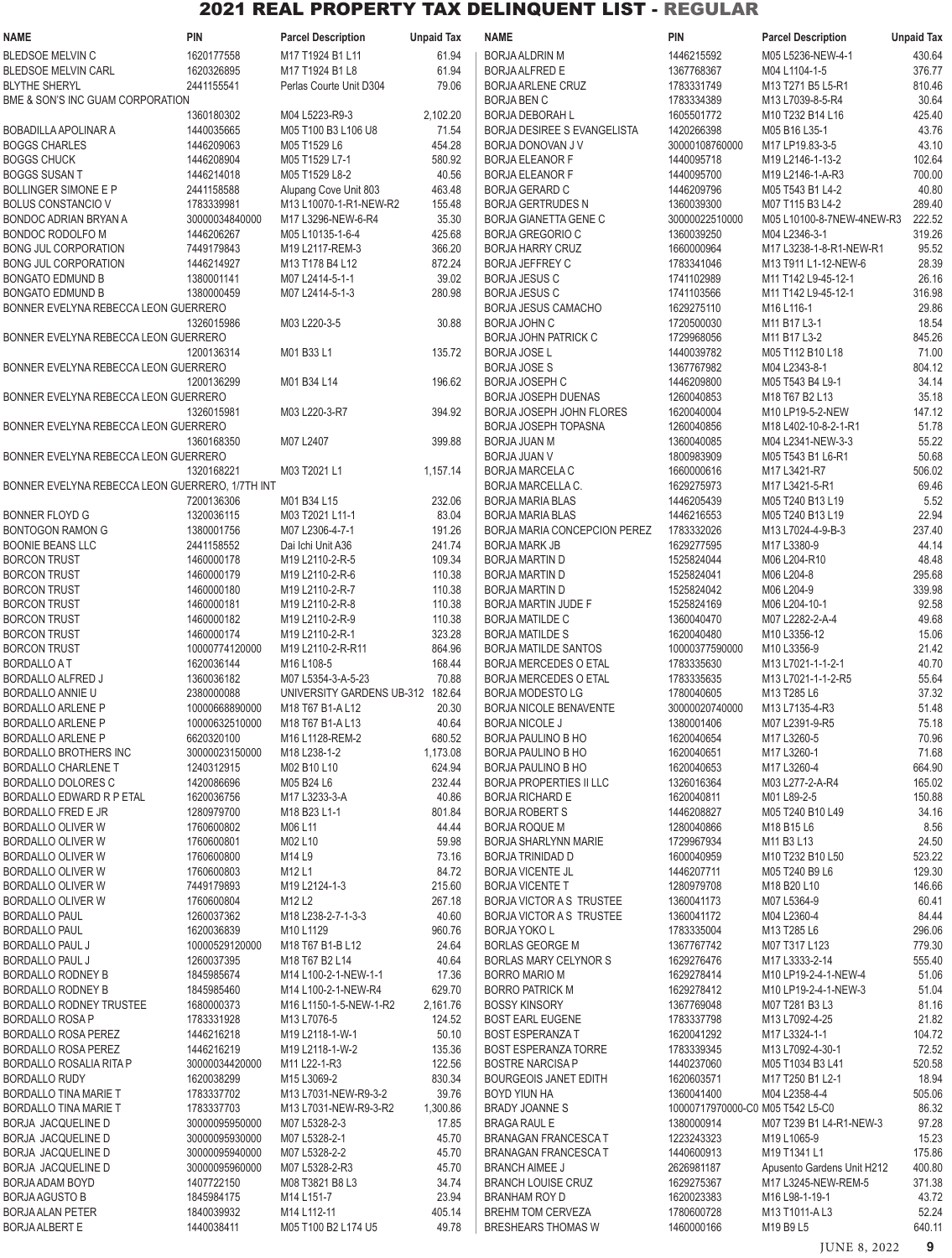| <b>NAME</b>                                       | <b>PIN</b>                       | <b>Parcel Description</b>                      | <b>Unpaid Tax</b> | <b>NAME</b>                                       | PIN                          | <b>Parcel Description</b>              | <b>Unpaid Tax</b>  |
|---------------------------------------------------|----------------------------------|------------------------------------------------|-------------------|---------------------------------------------------|------------------------------|----------------------------------------|--------------------|
| BRETTING DENNIS JAMES                             | 1629274663                       | M16 L126-2-6-2                                 | 68.20             | <b>BUSTAMANTE LUIS E</b>                          | 30000060090000               | M14 T27110 B1-A L2-5                   | 18.58              |
| BREWER VERLON                                     | 1760041040                       | M12 T104 B4 L6                                 | 22.16             | <b>BUSTAMANTE LUIS E</b>                          | 30000060080000               | M14 T27110 B1-A L2-4                   | 19.26              |
| BRIAN DONNA SABLAN                                | 1620041760                       | M07 L3352-A-2-2                                | 71.56             | <b>BUSTAMANTE LUIS E</b>                          | 30000060190000               | M14 T27110 B2-B L2-14                  | 22.94              |
| BRIGGS GLENN C                                    | 1620041771                       | M15 L3308-1-3-1                                | 55.12             | <b>BUSTAMANTE LUIS E</b>                          | 1783339485                   | M13 L7067-D-3-NEW-3                    | 49.56              |
| BRILLANTES ROSABEATRICE BREEZE 1783337697         |                                  | M13 L7049-6-3                                  | 32.54             | <b>BUSTAMANTE LUIS E</b>                          | 1446209674                   | M05 L5231-9-1                          | 273.20             |
| <b>BRINKLEY DORIS</b><br><b>BRINKLEY DORIS L</b>  | 2300000019<br>1360041810         | Vista Mar Unit 6B                              | 181.46            | <b>BUTNER ISABEL JESUS</b>                        | 1262030247<br>2380000110     | M18 T270 L207                          | 504.08<br>446.02   |
| BRIZAN KYLE                                       | 1446213398                       | M07 L5354-3-A-1-4<br>M05 T276-REM B3 L18       | 122.78<br>322.23  | <b>BUTTERS JOSEPH K</b><br><b>BUTTERS SHAUN K</b> | 7780500473                   | Villa De Oro Unit D6<br>M13 L7126-19   | 47.04              |
| BROOKS JAMES                                      | 2660000015                       | Flora Pago Unit 903                            | 551.54            | <b>BUTTERS SHAUN K</b>                            | 1783333377                   | M13 L7125-22                           | 525.00             |
| <b>BROWN CAROL ANN</b>                            | 1580241860                       | M03 T2023 B1 L3                                | 89.40             | <b>BYLER SUSAN LEE TRUSTEE</b>                    | 1620252691                   | M15 L54-2-2-NEW                        | 268.64             |
| BROWN DANIEL RAE                                  | 1783339511                       | M13 T1048 L3-R2                                | 57.78             | C & C INCORPORATED                                | 1220043367                   | M01 LALLEY ADJ-2007                    | 7.96               |
| BROWN LILLIAN M                                   | 1840042038                       | M14 L105-1-5-5                                 | 44.94             | C & C INCORPORATED                                | 1220043375                   | M01 BTWN L2007-9 &                     |                    |
| <b>BROWN VALERIE ANNETTE</b>                      | 1525823430                       | M06 T3531 B1 L19-2                             | 29.02             |                                                   |                              | <b>MARINE DRIVE</b>                    | 8.58               |
| <b>BROWNLEE LARRY</b>                             | 1367764637                       | M07 L2391-6-R5                                 | 68.21             | C & G DUCK FARM INCORPORATED                      | 1320043452                   | M03 L220-2-R1                          | 97.98              |
| BRUB RACHEL L G                                   | 1320221342                       | M03 T198 L44                                   | 89.68             | C A S INTERNATIONAL                               | 1380001994                   | M07 L2283-2-R2                         | 112.26             |
| BRUB RACHEL L G                                   | 1320221376                       | M03 T198 L50                                   | 91.50             | C A S INTERNATIONAL                               | 1380001995                   | M07 L2283-2-R2                         | 224.50             |
| BRUB RACHEL L G                                   | 1320221334                       | M03 T198 L43                                   | 95.94             | C A S INTERNATIONAL                               | 1380001996                   | M07 L2283-2-R2                         | 224.50             |
| BRUB RACHEL L G<br>BRUB RACHEL L G                | 1320221293<br>1320221368         | M03 T198 L46<br>M03 T198 L45                   | 119.56<br>138.54  | C A S INTERNATIONAL<br>CL&SONS COLTD              | 1367767539<br>1783340527     | M07 L2283-2-R2<br>M13 T1046 B4 L21     | 2,285.42<br>331.82 |
| BRUCE NANCY A                                     | 1783341551                       | M13 T243 B2 L8-1-R3                            | 127.52            | C P I INVESTMENT                                  | 1780043428                   | M13 L7024-4-2-B                        | 32.76              |
| BRYANT TIMOTHY                                    | 2680000036                       | Sagan Gi Talo Unit A-2                         | 214.46            | C P I INVESTMENT                                  | 1780043426                   | M13 L7024-4-2-C                        | 47.78              |
| BUCCAT ALBINA G E                                 | 1845985835                       | M14 L113-1-1                                   | 306.16            | <b>C P I INVESTMENT</b>                           | 1780043430                   | M13 L7024-4-2-A                        | 351.98             |
| BUCCAT YUKARI                                     | 2441159674                       | Standard Group Unit A-301                      | 292.68            | C P I INVESTMENT GUAM INC                         | 1780043420                   | M13 L7024-4-1-A                        | 161.36             |
| BUDOMO EDWIN S                                    | 1440042212                       | M05 T100 B4 L85 U7                             | 156.92            | C P I INVESTMENT GUAM INC                         | 1780043424                   | M13 L7024-4-3-A                        | 175.28             |
| BUENA VISTA REALTY LLC                            | 1845985768                       | M14 L132-7                                     | 41.40             | C P I INVESTMENT GUAM INC                         | 1780043422                   | M13 L7024-4-3-B                        | 252.54             |
| BUENA VISTA REALTY LLC                            | 1845985769                       | M14 L132-8                                     | 41.40             | C P I INVESTMENT GUAM INC                         | 1780043432                   | M13 L7024-4-1-B                        | 257.40             |
| BUENA VISTA REALTY LLC                            | 1845985766                       | M14 L132-5                                     | 41.44             | CAASI CELEDONIO B                                 | 1440043460                   | M19 T108 B3 L29                        | 678.40             |
| BUENA VISTA REALTY LLC                            | 1845985767                       | M14 L132-6                                     | 41.44             | <b>CAASI CORAZON S</b>                            | 1446205438                   | M05 T240 B15 L19                       | 157.26             |
| BUENA VISTA REALTY LLC                            | 1845985770                       | M14 L132-R8                                    | 220.66            | CAASI CRISOSTOMO S                                | 1360043470                   | M07 T293 L15                           | 80.98              |
| BUENAVENTURA ADRIANO A ETAL<br>BUGARIN LEONARDO H | 1446208345<br>1446203094         | M05 T538 L9-2<br>M05 L10111-11-2-1             | 10.36<br>550.62   | CAASI JOFFREY O<br><b>CAASI SANTOS B</b>          | 1783337569<br>1360043491     | M13 T935 L13-R6-5<br>M04 L2274-2-1-4   | 76.22<br>59.38     |
| BUKURROU HIOB                                     | 1360162140                       | M04 T109 B2 L14                                | 33.60             | <b>CAASI SANTOS B</b>                             | 1360043490                   | M04 L2274-2-1-3                        | 557.14             |
| BUKURROU HIOB                                     | 2440601966                       | Tumon View Phase I Unit 106                    | 309.24            | CABACAR HEREN M                                   | 1583043292                   | M03 L223-6-NEW-2-2-2-4                 | 107.72             |
| BULANTE LUCIO M                                   | 1360042485                       | M07 T317 L85                                   | 30.68             | <b>CABALES ROMEO I</b>                            | 1620043537                   | M10 LP19-2-3-1                         | 36.60              |
| BULATAO JANICE LYN C                              | 1446214909                       | M05 T1113 B4 L7                                | 1,141.32          | <b>CABALES ROMEO I</b>                            | 1620043545                   | M10 LP19-2-3-R1                        | 89.10              |
| BUNDANG TERESITA C                                | 1520042515                       | M06 T212 B6 L6-NEW-7                           | 113.00            | <b>CABALES ROMEO I</b>                            | 5620043820                   | M10 LP19-2-3-R1                        | 513.24             |
| BURCH JOHN T                                      | 1783337772                       | M13 L7130-1-7                                  | 80.72             | CABALLERO CHRISTIAN                               | 2441159585                   | San Vitores Gardens Unit F32           | 611.08             |
| <b>BURGER AARON J</b>                             | 1583042966                       | M03 L252-7                                     | 77.42             | CABALLERO NESTOR R                                | 1783334506                   | M13 T63003 B2 L8                       | 51.78              |
| BURGER DAVID                                      | 1840267911                       | M14 T75 L13                                    | 1,195.30          | CABALLERO NESTOR R                                | 1783337280                   | M13 T63003 B2 L8                       | 152.20             |
| BURGOS DICK A<br>BURKE EVELYN S G                 | 1260604012<br>1367770188         | M02 T227 L14-1<br>M04 L1032-NEW-4-6            | 56.22<br>40.64    | CABANA RUDY P L<br>CABARLES LOURDES C             | 1300043350<br>1440043625     | M03 T2025 B1 L1<br>M05 T1034 B3 L28    | 375.56<br>43.78    |
| <b>BURKE GEOFFREY</b>                             | 1583042206                       | M03 LA-1-1-5-R3                                | 108.44            | CABE ANTONIO PEREZ                                | 1380001545                   | M07 L2385-3-2                          | 695.60             |
| BURNS MARIQUITA R                                 | 1620042753                       | M16 L178-4                                     | 62.04             | <b>CABE ANTONIO PEREZ</b>                         | 1360228485                   | M04 T1445 L205                         | 805.70             |
| <b>BUSBY ROSE SAKAE</b>                           | 2441158451                       | Tumon View Phase I Unit 211                    | 134.24            | CABELLO NOEL D                                    | 5624720289                   | M <sub>16</sub> L <sub>126</sub> -2-11 | 773.74             |
| BUSTAMANTE LUIS E                                 | 30000060290000                   | M14 T27110 B2-B L2-24                          | 14.08             | CABINTA VICTORINO                                 | 1783333940                   | M13 T6301 B1 L6                        | 56.68              |
| BUSTAMANTE LUIS E                                 | 30000060350000                   | M14 T27110 B3-C L2-30                          | 14.56             | CABINTA VICTORINO                                 | 1783331487                   | M13 L7014-1-2-R1                       | 271.44             |
| BUSTAMANTE LUIS E                                 | 30000060110000                   | M14 T27110 B1-A L2-7                           | 17.14             | CABINTA VICTORINO C SR                            | 1783337906                   | M13 L7014-2                            | 731.82             |
| <b>BUSTAMANTE LUIS E</b>                          | 30000060180000                   | M14 T27110 B2-B L2-13                          | 17.52             | CABOT CESAR C                                     | 1380000822                   | M07 L1111-NEW-1                        | 123.08             |
| BUSTAMANTE LUIS E                                 | 30000060250000                   | M14 T27110 B2-B L2-20                          | 17.64             | CABOT CYNTHIA CENZON                              | 1440043866                   | M05 T304 L1                            | 317.42             |
| <b>BUSTAMANTE LUIS E</b><br>BUSTAMANTE LUIS E     | 30000060230000<br>30000060220000 | M14 T27110 B2-B L2-18<br>M14 T27110 B2-B L2-17 | 17.82<br>24.36    | CABOT CYNTHIA CENZON<br>CABRAL JOSE MUREL         | 1620043884<br>30000030770000 | M10 L3056-3-10<br>M05 T1413 L4-4-3     | 429.86<br>892.80   |
| BUSTAMANTE ALFREDO                                | 30000106940000                   | M03 L283-1NEW-A-R1NEW-2-1                      | 203.26            | CABRERA BERTHA ANN                                | 1840044410                   | M14 L107-5-1                           | 465.24             |
| BUSTAMANTE ALFREDO                                | 30000106950000                   | M03 L283-1NEW-A-R1NEW-2-R1 234.32              |                   | CABRERA CHIRSTINE M FLORES                        | 1360123140                   | M07 L2299-2-2-R2-NEW                   | 664.70             |
| BUSTAMANTE ALFREDO                                | 30000105070000                   | M03 L283-1NEW-A-R1NEW-R2                       | 688.02            | CABRERA DARREN DAVE RAPOLLA                       | 1347100214                   | M04 B24 L6                             | 493.42             |
| <b>BUSTAMANTE HELEN R</b>                         | 30000077460000                   | M05 L10135-1-3-R6                              | 95.44             | CABRERA FRANCISCO M                               | 1407722106                   | M08 L260-1-1-NEW-2                     | 38.28              |
| BUSTAMANTE LUIS E                                 | 30000060310000                   | M14 T27110 B2-B L2-26                          | 13.82             | CABRERA JENNIFER A                                | 1741102963                   | M11 L3-9-1-3                           | 342.02             |
| BUSTAMANTE LUIS E                                 | 30000060380000                   | M14 T27110 B3-C L2-33                          | 13.82             | CABRERA JUAN D DEC HO                             | 1740044231                   | M11 T2942 B2 L10                       | 27.48              |
| BUSTAMANTE LUIS E                                 | 30000060390000                   | M14 T27110 B3-C L2-34                          | 13.82             | CABRERA JUAN DEC HO                               | 1740044230                   | M11 T2942 B1 L10                       | 27.28              |
| BUSTAMANTE LUIS E<br>BUSTAMANTE LUIS E            | 30000060400000<br>30000060320000 | M14 T27110 B3-C L2-35<br>M14 T27110 B3-C L2-27 | 13.82<br>13.92    | CABRERA JUAN DUENAS<br>CABRERA ROSA M HO          | 1720044261<br>1360043500     | M11 B7 L8<br>M07 L2399-NEW-3           | 32.26<br>69.76     |
| BUSTAMANTE LUIS E                                 | 30000060280000                   | M14 T27110 B2-B L2-23                          | 13.94             | CABRERA ROSARIO BAZA                              | 1840044430                   | M14 L107-5-R1                          | 47.78              |
| BUSTAMANTE LUIS E                                 | 30000060300000                   | M14 T27110 B2-B L2-25                          | 13.98             | CABRERA ROSE M                                    | 1260043994                   | M02 L207-4                             | 29.44              |
| BUSTAMANTE LUIS E                                 | 30000060130000                   | M14 T27110 B1-A L2-9                           | 14.34             | CABRERA VINCENT C                                 | 10000715980000               | M05 T532-A B1 L26-C0                   | 446.26             |
| BUSTAMANTE LUIS E                                 | 30000060370000                   | M14 T27110 B3-C L2-32                          | 14.40             | CABREZA DAVID C                                   | 1824222051                   | M14 T268 B11 L4                        | 318.80             |
| BUSTAMANTE LUIS E                                 | 30000060340000                   | M14 T27110 B3-C L2-29                          | 14.44             | <b>CABUHAT LUIS F</b>                             | 1360044510                   | M07 L5353-R9-1-R1                      | 66.74              |
| BUSTAMANTE LUIS E                                 | 30000060330000                   | M14 T27110 B3-C L2-28                          | 14.46             | CABUSI JOSE B                                     | 10000589670000BLDG 2         |                                        |                    |
| BUSTAMANTE LUIS E                                 | 30000060360000                   | M14 T27110 B3-C L2-31                          | 14.84             |                                                   |                              | M16 L1133-2-R2 BLDG-BLDG 2             | 399.60             |
| BUSTAMANTE LUIS E                                 | 30000060140000                   | M14 T27110 B1-A L2-10                          | 15.78             | CACHILA JENNIFER RT                               | 1620044740                   | M15 L54-2-REM-3-NEW-1-B                | 649.18             |
| BUSTAMANTE LUIS E                                 | 30000060150000                   | M14 T27110 B1-A L2-11                          | 15.78             | CACHOLA ERNESTO M                                 | 1783332581<br>6200317436     | M13 T151 L39-2-1                       | 600.74             |
| BUSTAMANTE LUIS E<br>BUSTAMANTE LUIS E            | 30000060170000<br>30000060060000 | M14 T27110 B2-B L2-12<br>M14 T27110 B1-A L2-2  | 16.74<br>17.22    | CADIGAN MARY ELAINE<br>CAHILL ROSARIO EDQUILANE   | 30000104610000               | M01 B1 L6<br>M17 L3240-1-REM-R2NEW     | 159.26<br>751.22   |
| BUSTAMANTE LUIS E                                 | 30000060050000                   | M14 T27110 B1-A L2-1                           | 17.32             | <b>CAINGUITAN JAMES G</b>                         | 1783341265                   | M13 T238 L7048-20-2                    | 37.44              |
| BUSTAMANTE LUIS E                                 | 30000060100000                   | M14 T27110 B1-A L2-6                           | 17.62             | CAJIGAL BERNARDO P                                | 1800043634                   | M05 T538 L81-2-R1                      | 44.82              |
| BUSTAMANTE LUIS E                                 | 30000060240000                   | M14 T27110 B2-B L2-19                          | 17.64             | CAJIGAL JUANITA Y                                 | 1525822856                   | M06 L297-6-R1                          | 27.94              |
| BUSTAMANTE LUIS E                                 | 30000060260000                   | M14 T27110 B2-B L2-21                          | 17.64             | CALAGUAS GERTRUDES                                | 1783338974                   | M13 T1011-A L19                        | 110.88             |
| BUSTAMANTE LUIS E                                 | 30000060270000                   | M14 T27110 B2-B L2-22                          | 17.64             | CALAIRO CONNIE G                                  | 2441159034                   | Guam Yamanoi Unit 809                  | 635.86             |
| BUSTAMANTE LUIS E                                 | 30000060120000                   | M14 T27110 B1-A L2-8                           | 18.12             | CALAMBA RICHARD Q                                 | 1780045228                   | M13 L7012-5-3-6                        | 48.78              |
| <b>BUSTAMANTE LUIS E</b>                          | 30000060210000                   | M14 T27110 B2-B L2-16                          | 18.20             | <b>CALANDA ELY R</b>                              | 1760041035                   | M12 T3241 B6 L1                        | 434.06             |
| BUSTAMANTE LUIS E                                 | 30000060070000                   | M14 T27110 B1-A L2-3                           | 18.38             | <b>CALANDA SANDRA</b>                             | 1629278311                   | M16 T19112 L5                          | 630.08             |
| BUSTAMANTE LUIS E                                 | 30000060200000                   | M14 T27110 B2-B L2-15                          | 18.48             | CALARA MARIA A                                    | 1360045299                   | M04 L5223-8-1-8                        | 31.04              |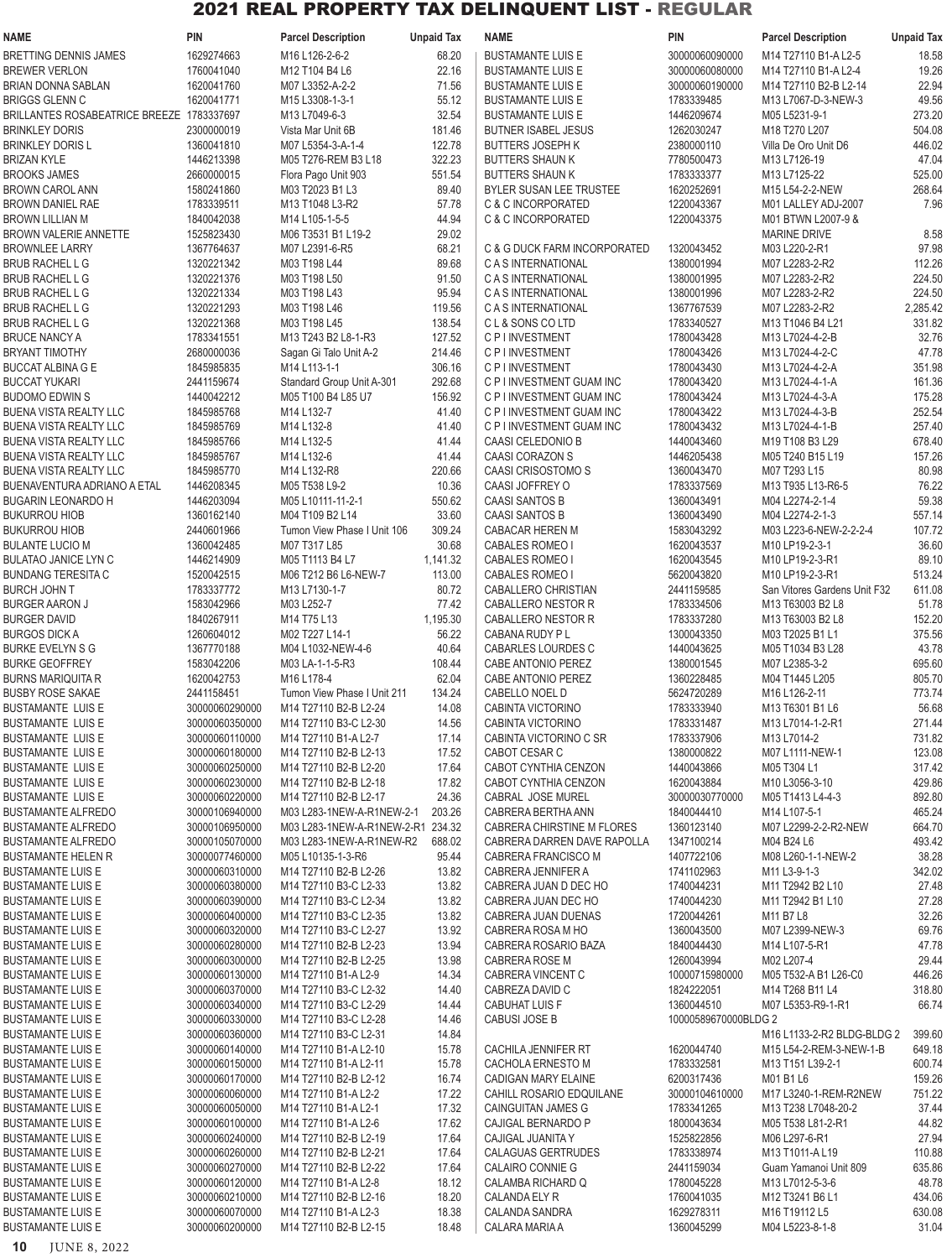| NAME                                                 | <b>PIN</b>                   | <b>Parcel Description</b>                             | <b>Unpaid Tax</b> | <b>NAME</b>                                                      | <b>PIN</b>                       | <b>Parcel Description</b>                           | <b>Unpaid Tax</b> |
|------------------------------------------------------|------------------------------|-------------------------------------------------------|-------------------|------------------------------------------------------------------|----------------------------------|-----------------------------------------------------|-------------------|
| CALCETA JOSEFA A                                     | 1440045341                   | M05 T100 B2 L9-A U1-A                                 | 344.50            | CAMACHO ANTONIO CRUZ                                             | 1440051215                       | M05 T100 B4 L193 U4                                 | 148.18            |
| CALI JR CRISTITO L                                   | 1845986573                   | M14 T26204 B3 L2                                      | 548.60            | CAMACHO BENIGNO BLAS                                             | 1620051315                       | M16 T300 L9-NEW-R2                                  | 33.82             |
| CALIBUSO LIBRADA P                                   | 1783332637                   | M13 T230 L7029-18-1-R1                                | 106.18            | CAMACHO BENIGNO BLAS                                             | 1440051322                       | M05 L10054-3-4-R2                                   | 60.14             |
| CALILUNG JESUS NILO T                                | 1440045480                   | M19 T149 B3 L1-R2                                     | 87.62             | CAMACHO CANDELARIA                                               | 1446208954                       | M05 L10135-5-2                                      | 94.76             |
| CALILUNG JR RODOLFO T<br>CALILUNG NORINA L           | 1783334991<br>1446212147     | M13 T93017 L2<br>M05 T112 B17 L16                     | 41.26<br>374.24   | CAMACHO CARLOS G<br>CAMACHO CARLOS G                             | 1740051510<br>1740051511         | M11 L45-1<br>M11 L45-2                              | 37.62<br>160.12   |
| CALILUNG RAMON P                                     | 1783334489                   | M13 T63003 B1 L6                                      | 58.46             | CAMACHO CARLOS G (DEC)                                           | 1446203265                       | M19 B3 L13-NEW-1                                    | 264.08            |
| CALIMLIM ERNESTO C                                   | 1367766090                   | M07 T158 L2-3                                         | 42.46             | CAMACHO CARLOS M                                                 | 1620051602                       | M17 L3412-1-2-1                                     | 137.14            |
| CALIMPONG MARINO H                                   | 1262031029                   | M02 L440-P-1                                          | 14.14             | CAMACHO CARLOS V                                                 | 1525823947                       | M06 L182-1-2                                        | 19.62             |
| CALIMPONG VICENTE H                                  | 1262030591                   | M02 L170-1-NEW-3-4-2                                  | 22.76             | CAMACHO CARLOS V                                                 | 1525824131                       | M06 L182-1-1                                        | 21.94             |
| CALIP VICTORIA I                                     | 1280045494                   | M <sub>18</sub> B <sub>11</sub> -EXT L <sub>16</sub>  | 216.24            | CAMACHO CARLOS V                                                 | 1741104276                       | M11 T142 L9-87-1                                    | 47.16             |
| CALITIS DELFIN A                                     | 1446211288                   | M05 T240 B7 L3                                        | 63.56             | CAMACHO CARLOS V                                                 | 1741104277                       | M11 T142 L9-87-R1                                   | 448.64            |
| CALKINS RODRICK P<br>CALLAGHAN DOMININA K            | 1629277868<br>1845984088     | M17 T213 B2 L1-NEW-3<br>M14 L111-B-2-1-1-NEW-R4       | 1,991.02<br>37.96 | CAMACHO CARLOS V<br>CAMACHO CARMEN PANGELINAN                    | 30000014840000<br>1200051504     | M05 T11404 B8 L1<br>M01 L1177-R                     | 580.56<br>14.40   |
| CALLAGHAN PAUL                                       | 1840045701                   | M14 T231 L10                                          | 83.20             | CAMACHO CATALINA ECLAVEA, EST OF30000019240000                   |                                  | M07 L5280-1                                         | 136.58            |
| CALLAGHAN PAUL                                       | 10000439370000               | M14 L111-B-2-1-1-NEW-R4 BLDG 2                        |                   | CAMACHO CATHERINE E                                              | 1367769842                       | M07 L2348-R8                                        | 50.86             |
| 315.16                                               |                              |                                                       |                   | CAMACHO CATHERINE E                                              | 1367769841                       | M07 L2348-7                                         | 100.78            |
| CALMA GINNY BORJA                                    | 1446206071                   | M05 LP15-45-1-A-B-1-2                                 | 713.84            | CAMACHO CELINE NICOLE SIZEMORE 1220323818                        |                                  | M19 L1114                                           | 684.06            |
| CALUAG EMMANUEL CENZON                               | 1446215902                   | M05 T314 B2 L4-NEW-7                                  | 430.92            | CAMACHO DAN A                                                    | 1620281990                       | M15 L23-REM-E-2                                     | 228.00            |
| CALUGAY ANGEL M JR<br>CALVO ALBERT FRANKIE           | 1446202948<br>1208017979     | M05 T194 L5-4<br>M01 B25 L60-NEW                      | 404.34<br>73.94   | CAMACHO DARLENE M D<br>CAMACHO DOLORES B                         | 1260054837<br>1446208445         | M18 L402-R10-2-15-4<br>M05 T240 B7 L8               | 267.30<br>282.34  |
| CALVO ALICIA F F                                     | 1783338818                   | M13 L7123-2-2-2                                       | 32.12             | CAMACHO EDWARD C                                                 | 1629276213                       | M <sub>16</sub> L <sub>116-9</sub>                  | 108.52            |
| CALVO ANTONIO A ETAL                                 | 1446202749                   | M05 L10112-5-4                                        | 14.82             | <b>CAMACHO ELEANOR</b>                                           | 1840052055                       | M14 T2913-INCR-3 B4 L13                             | 562.86            |
| CALVO CELENA ROSE P                                  | 1780046021                   | M13 L7004-2-5                                         | 43.86             | CAMACHO EUGENE MANUEL QUENGA 1583042213                          |                                  | M09 L105-4-3                                        | 61.40             |
| CALVO CLARE BAZA                                     | 30000107450000               | M11 L49-1-R9                                          | 45.68             | CAMACHO FELOMENA LG                                              | 1367769269                       | M07 L5354-3-A-5-13                                  | 71.54             |
| CALVO CORRINA HL                                     | 1290000579                   | M18 T25304 BC L7                                      | 21.28             | CAMACHO FELOMENA LG                                              | 1367767878                       | M07 T1534 B4 L10                                    | 96.66             |
| CALVO CORRINA HL                                     | 1290000593<br>30000007370000 | M18 T25304 BC L13<br>M02 L402-R10-2-16-1-2            | 21.28<br>47.80    | CAMACHO FELOMENA LG                                              | 1367767879<br>1525823926         | M07 T1534 B4 L11<br>M06 L57-6                       | 96.66             |
| CALVO CYNTHIA SALAS DYDASCO<br><b>CALVO DENNIS L</b> | 30000095510000               | M16 L2055-REM-2                                       | 391.80            | CAMACHO FLORENCE T B<br>CAMACHO FLORENCE TERESE BURCH 1367769865 |                                  | M04 L2344-8                                         | 49.28<br>674.92   |
| CALVO DUANE ANTHONY S                                | 1290000588                   | M <sub>18</sub> T <sub>25304</sub> BA L <sub>18</sub> | 21.28             | CAMACHO FRANCISCO C                                              | 1446208840                       | M05 T537 L12-2                                      | 50.16             |
| CALVO GREGORIO G                                     | 1367764463                   | M04 L1083-REM-5-R2                                    | 405.24            | CAMACHO FRANK THOMAS                                             | 1367764351                       | M04 T288 L6                                         | 433.64            |
| CALVO GREGORIO P                                     | 1780048501                   | M13 L7004-2-11                                        | 51.60             | <b>CAMACHO FRANKLIN R B</b>                                      | 1367766888                       | M04 L2360-5-3                                       | 626.64            |
| CALVO GREGORIO PANGELINAN                            | 1783341279                   | M13 L7004-2-R15                                       | 34.00             | <b>CAMACHO FRED P</b>                                            | 1525823741                       | M06 L64-R11-3                                       | 20.34             |
| CALVO GREGORIO S                                     | 1780047781                   | M13 L7043-2-2                                         | 51.46             | CAMACHO FRED PAULINO                                             | 1520052510                       | M06 L64-6                                           | 22.46             |
| CALVO GREGORIO S<br>CALVO GREGORIO SABLAN            | 1780047783<br>1446215345     | M13 L7043-2-4<br>M19 L5118-1-7-6                      | 51.46<br>109.60   | CAMACHO GARY E<br>CAMACHO GARY E                                 | 10000621590000<br>1380000071     | M18 L402-R10-2-102-3<br>M07 L2397-NEW-2-R4          | 40.64<br>46.06    |
| CALVO JOHN PAUL                                      | 1845986292                   | M14 T26107 B3 L1                                      | 245.00            | CAMACHO GARY E                                                   | 1660001983                       | M17 L3477                                           | 490.40            |
| CALVO JONIREE BEA MENDIOLA                           | 10001813580000               | M16 L163-2-R7-1                                       | 788.00            | CAMACHO GEOFFREY P                                               | 2441159311                       | Alupang Sunset Gardens Unit F1                      | 212.16            |
| CALVO JOSEPH L                                       | 30000009940000               | M18 L401-20-NEW-3                                     | 343.20            | CAMACHO GEORGE C                                                 | 1446205551                       | M05 T1113 B8 L6                                     | 30.66             |
| CALVO JOSEPHINE ANN B                                | 1262030066                   | M18 T114 L21                                          | 90.26             | CAMACHO GREGORIO SABLAN                                          | 7200052734                       | M01 B2 L9                                           | 158.02            |
| CALVO JUAN K                                         | 1620047980                   | M16 L163-2-5                                          | 5.54              | CAMACHO HELEN B                                                  | 10000287320000                   | M06 T3734 B5 L11                                    | 20.32             |
| CALVO JUDE G<br>CALVO JULIA C                        | 1783340265<br>10002159170000 | M13 T267 L77<br>M04 L2200-R4-NEW-10                   | 500.84<br>129.92  | CAMACHO ISABEL B<br><b>CAMACHO JENNIFER A</b>                    | 1280979709<br>1660001921         | M18 B17 L3<br>M17 T2611 B6 L3-6                     | 297.78<br>61.02   |
| CALVO KATHERINE R                                    | 30000107390000               | M11 L49-1-4                                           | 41.40             | CAMACHO JENNIFER A                                               | 30000102110000                   | M10 T2611 B1 L10-4                                  | 67.06             |
| CALVO MAGDALENA LUJAN                                | 1620048462                   | M15 L9-1                                              | 42.44             | CAMACHO JENNIFER A                                               | 30000102450000                   | M17 T2611 B1 L8-NEW-4                               | 77.92             |
| CALVO MANUEL A                                       | 1780048815                   | M13 L7127-5-4                                         | 78.06             | CAMACHO JENNIFER A                                               | 30000101850000                   | M17 T2611 B6 L3-12                                  | 176.28            |
| CALVO MANUEL P                                       | 1380000096                   | M07 L5354-3-A-8-2-1                                   | 40.90             | CAMACHO JESSE S                                                  | 1620052900                       | M16 L147-2-A-7                                      | 466.48            |
| CALVO MANUEL P                                       | 1783340258                   | M13 L7004-2-10                                        | 43.86             | CAMACHO JESSICA L T                                              | 10001871360000                   | M14 T2821 L5-8-1                                    | 81.12             |
| CALVO MARIA QUENGA<br>CALVO MELISSA A M              | 1367764593<br>30000107800000 | M04 L2364-1-1<br>M07 L2458-R1-NEW-4                   | 332.22<br>71.86   | CAMACHO JESSICA L T<br>CAMACHO JESSICA L T                       | 10001888750000<br>10001888740000 | M14 T2821 L5-9-1<br>M14 T2821 L5-7-1                | 81.12<br>81.20    |
| CALVO MELISSA A M                                    | 30000107830000               | M07 L2458-R1-NEW-7                                    | 71.86             | CAMACHO JESSICA L T                                              | 10001761460000                   | M14 T2821 L5-7-R1                                   | 81.30             |
| CALVO MENAS T                                        | 1780049011                   | M13 L7067-H-2-1                                       | 87.42             | CAMACHO JESSICA L T                                              | 10001797710000                   | M14 T2821 L5-8-R1                                   | 81.38             |
| CALVO MENAS T                                        | 1780049029                   | M13 L7067-H-2-2                                       | 87.42             | CAMACHO JESSICA L T                                              | 10002092140000                   | M14 T2821 L5-9-R1                                   | 82.86             |
| CALVO MENAS T                                        | 1780049037                   | M13 L7067-H-2-3                                       | 87.42             | CAMACHO JESSICA L T                                              | 1845986090                       | M14 T2821 L5-R9                                     | 598.56            |
| CALVO OSCAR DA                                       | 1290000705<br>1367764907     | M18 T25304 BA L16-R1                                  | 14.64             | CAMACHO JOANNE T                                                 | 1741104422                       | M11 L23-NEW-4-3                                     | 30.46             |
| CALVO PAUL M TRUSTEE<br>CALVO RHONDA THERESE N       | 1380000384                   | M16 T1331 L8-NEW<br>M07 T1533 L7-R1                   | 765.45<br>114.54  | CAMACHO JOANNE T<br>CAMACHO JOHN ANTHONY                         | 1741104425<br>1240057025         | M11 L23-NEW-7-3<br>M02 B4 L12                       | 38.34<br>31.92    |
| CALVO TRINIDAD THE ESTATE OF 61.76% INT              |                              |                                                       |                   | CAMACHO JOSE A ETAL                                              | 1620053400                       | M16 T247 L14                                        | 478.78            |
|                                                      | 30000020690000               | M16 L2067-1-R3                                        | 293.58            | CAMACHO JOSE L G                                                 | 1783336339                       | M13 L7135-5                                         | 171.84            |
| CALVO VICENTE B                                      | 30000107780000               | M07 L2458-R1-NEW-2                                    | 71.86             | CAMACHO JOSELYN P                                                | 1741104712                       | M11 T2924 L11                                       | 67.78             |
| CAMACHO GARY E                                       | 30000115760000               | M07 L1007-3-R4-NEW-R2                                 | 52.04             | CAMACHO JOSEPH JAMES                                             | 1446208843                       | M05 T537 L12-6                                      | 114.56            |
| CAMACHO JOSEPH T<br>CAMACHO ALFRED T                 | 30000114480000<br>1840051021 | M06 T212 B12 L4-R3<br>M14 L146-10-2                   | 20.32<br>46.14    | CAMACHO JOSEPH M<br>CAMACHO JUAN SANTOS EST OF                   | 1367768908<br>6360255838         | M04 L2361-1-4<br>M04 L2181-4-NEW-R1-NEW-1 21,095.78 | 983.46            |
| CAMACHO ALFRED T                                     | 1380001874                   | M07 L5354-3-A-7-6-R4                                  | 50.14             | CAMACHO JUAN SANTOS, EST OF                                      | 1367770624                       | M04 L5199-1                                         | 105.26            |
| CAMACHO ALFRED T                                     | 1820053890                   | M14 T268 B7 L40                                       | 418.50            | CAMACHO JUAN SANTOS, EST OF                                      | 1367770625                       | M04 L5200-3                                         | 694.52            |
| CAMACHO ANA Q                                        | 1845984684                   | M14 L144-R4-3-R1                                      | 51.22             | CAMACHO KENNETH NAVARRO                                          | 1605501525                       | M10 T232 B6 L38                                     | 236.14            |
| CAMACHO ANA Q                                        | 1840051025                   | M14 L144-2-R2                                         | 63.16             | CAMACHO KRAIG SEAN AGUON                                         | 1580052404                       | M09 T318 L17                                        | 777.62            |
| CAMACHO ANA Q                                        | 1845984678                   | M14 L144-R4-4                                         | 78.84             | CAMACHO LOURDESFRANCES C                                         | 1300500132                       | M03 T2025 B17 L3                                    | 143.88            |
| CAMACHO ANA Q<br>CAMACHO ANA Q                       | 1845984679<br>1845984682     | M14 L144-R4-R4<br>M14 L144-R4-1-R1                    | 78.84<br>138.04   | CAMACHO MANUEL B<br>CAMACHO MANUEL SN                            | 1440054102<br>40700000077700     | M05 T100 B5 L8 U9<br>M01 L1175-1                    | 39.06<br>11.94    |
| CAMACHO ANA REYES                                    | 10000505850000               | M14 L121-1-1-R2                                       | 14.86             | CAMACHO MANUELA SABLAN                                           | 1200054194                       | M01 L1220                                           | 114.54            |
| CAMACHO ANTHONY R                                    | 1840277385                   | M14 T76 B1 L9                                         | 74.42             | CAMACHO MARCEL GERARD                                            | 1380001888                       | M07 L5354-3-A-6-R1-12                               | 190.24            |
| CAMACHO ANTHONY R                                    | 1845986118                   | M14 T76 B1 L8                                         | 80.26             | CAMACHO MAUREEN RENEE                                            | 1525824027                       | M06 L64-2                                           | 26.02             |
| CAMACHO ANTHONY R                                    | 2441157017                   | Tumon Holiday Manor Unit 531 1,870.56                 |                   | CAMACHO NATHAN GREGORY                                           | 1446208628                       | M05 L10135-1-5-1                                    | 51.84             |
| CAMACHO ANTHONY V                                    | 10000277580000               | M06 T37306 B10 L1                                     | 20.32             | CAMACHO NATHAN GREGORY                                           | 1360052790                       | M04 L2361-R4                                        | 96.74             |
| CAMACHO ANTONIA LG<br><b>CAMACHO ANTONIA LG</b>      | 1360051098<br>1360051168     | M07 T1534 B5 L1<br>M07 T1534 B1 L5                    | 61.02<br>83.18    | <b>CAMACHO PAULINE C</b><br>CAMACHO PEDRO MESA                   | 1620159610<br>1367768879         | M15 L19-NEW-REM-5-R4<br>M04 L1018-1-2-7             | 85.36<br>83.80    |
| CAMACHO ANTONIA LG                                   | 1360051094                   | M07 T1534 B5 L2                                       | 153.88            | CAMACHO PEDRO O DEC ETAL                                         | 1840054728                       | M14 L119-11                                         | 256.70            |
| CAMACHO ANTONIA LG                                   | 1780051166                   | M13 L7135-13                                          | 168.54            | CAMACHO PETERJOHN D                                              | 1367765067                       | M04 L1018-1-3-2                                     | 551.22            |
| CAMACHO ANTONIA LG                                   | 1783331064                   | M13 L7135-14                                          | 168.54            | CAMACHO PETERJOHN DIAZ                                           | 1367765060                       | M04 L1018-1-2-5                                     | 83.80             |

JUNE 8, 2022 **11**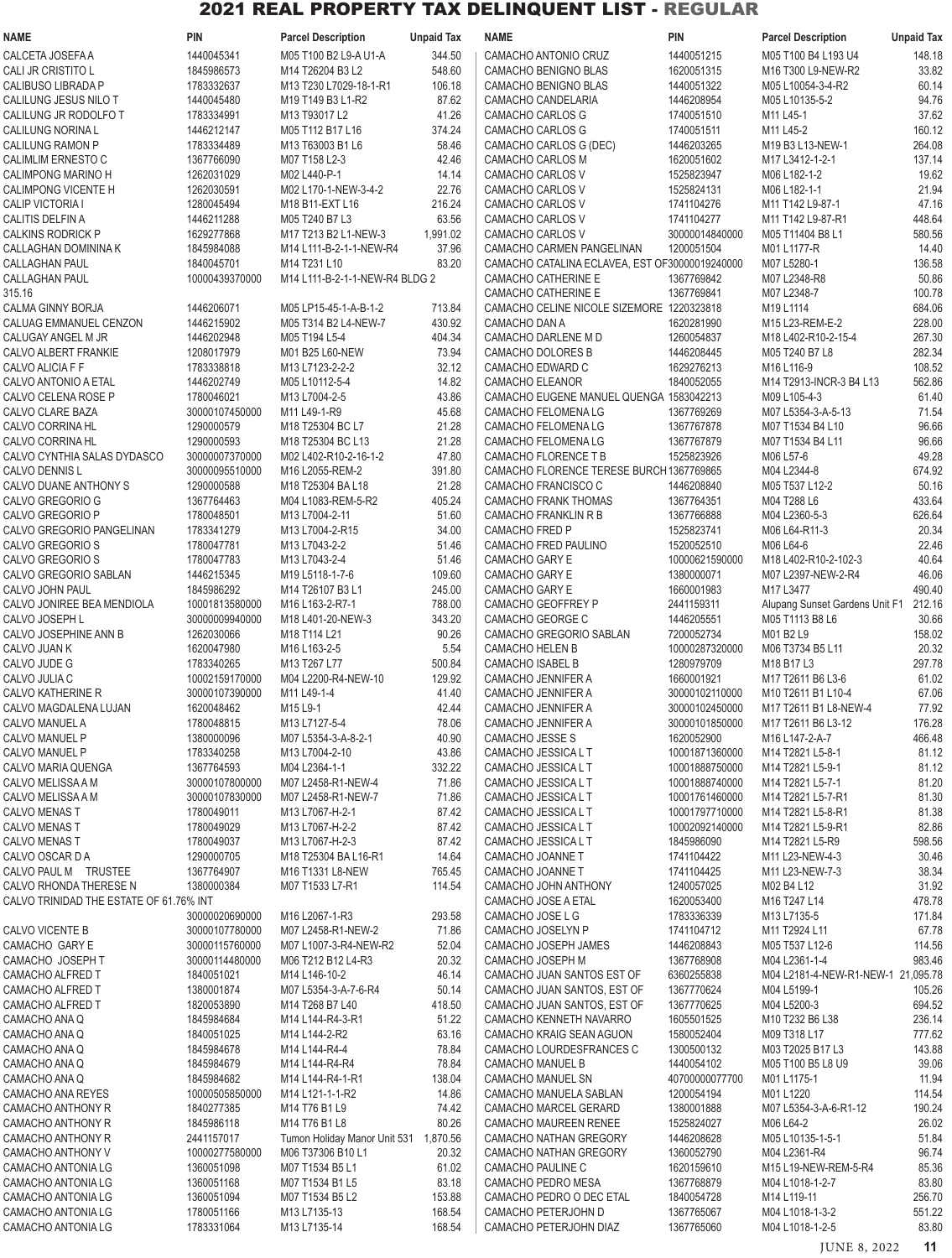| <b>NAME</b>                                          | <b>PIN</b>                   | <b>Parcel Description</b>                | <b>Unpaid Tax</b> | NAME                                               | <b>PIN</b>               | <b>Parcel Description</b>              | <b>Unpaid Tax</b> |
|------------------------------------------------------|------------------------------|------------------------------------------|-------------------|----------------------------------------------------|--------------------------|----------------------------------------|-------------------|
| CAMACHO PORTIA A                                     | 1741103504                   | M11 T142 L9-27-1                         | 257.60            | CARINA FLORENCIO                                   | 1783330490               | M13 L7010-3-6-4                        | 87.18             |
| CAMACHO RAFAEL RC                                    | 1800054240                   | M05 T545 B2 L12                          | 338.94            | CARINA FLORENCIO A                                 | 1780057601               | M13 L7010-3-6-4                        | 36.63             |
| CAMACHO REGINALD B & ANTONITA S 1367769914           |                              | M04 L2360-5-1                            | 715.30            | CARINA FLORENCIO A                                 | 1780057600               | M13 T1046 B2 L22                       | 164.30            |
| CAMACHO RONALD S A                                   | 1446203974                   | M05 T1413 L2-R1-NEW-7                    | 71.14             | CARINO JOHN B                                      | 1620057695               | M10 L3347-R-2-5                        | 58.88             |
| CAMACHO ROSA S                                       | 1367764830                   | M04 L1068-1-1-R-4-R1                     | 40.78             | CARINO JOHN B                                      | 1446210531               | M05 T162 B4 L18                        | 411.44            |
| CAMACHO ROSALINE TEDTAOTAO                           | 1629278443                   | M10 L3296-NEW-6-3                        | 48.36             | CARINO JOHN B                                      | 1620057702               | M17 L3347-R2-4                         | 462.04            |
| CAMACHO ROSALINE TEDTAOTAO                           | 1629278442                   | M10 L3296-NEW-6-3                        | 61.16             | CARINO JOHN BELENO                                 | 10000634010000           | M17 L3347-R2-5                         | 88.82             |
| CAMACHO ROSALINE TEDTAOTAO                           | 1660002366<br>1741102730     | M17 L3296-NEW-6-3<br>M11 L93-4-1-5       | 62.90             | <b>CARINO MELBA B</b><br>CARLOS EDUCACION S        | 1629276845<br>1783336123 | M17 L3333-2-5                          | 105.08            |
| CAMACHO THERESA C<br><b>CAMACHO THERESA C</b>        | 1367770581                   | M04 L2188-2-R5-2-NEW-R1                  | 24.80<br>60.82    | CARLOS ELY R                                       | 1440057820               | M13 T10427 L11-9<br>M19 T1423 B1 L1    | 376.22<br>758.62  |
| CAMACHO VINCENT C                                    | 1741103861                   | M11 L93-4-1-4                            | 24.80             | CARLOS JAY D                                       | 1783334511               | M13 T63003 B3 L3                       | 51.02             |
| <b>CAMACHO VINCENT I C</b>                           | 1740052000                   | M11 T2831 B1 L2                          | 51.20             | CARLOS JEFFREY D                                   | 1783333936               | M13 T6301 B1 L2                        | 643.94            |
| CAMACHO YVETTE L B                                   | 1367766890                   | M04 L2360-5-5                            | 532.00            | CARLOS JOSE C ETAL                                 | 1440057916               | M19 T1423 B1 L9                        | 19.88             |
| CAMACHO ZACHARY JON                                  | 2660000113                   | Apusento Gardens Unit G306               | 347.02            | CARLOS P TAITANO REVOCABLE LIVING TRUST            |                          |                                        |                   |
| CAMARA JUAN                                          | 1446205619                   | M05 T1113 B12 L27                        | 266.06            |                                                    | 10000029260000           | M02 L210-NEW                           | 106.62            |
| <b>CAMARILLO EFRINATO I</b>                          | 1780054054                   | M13 T10415 B1 L54                        | 220.63            | CARLOS VICENTE D                                   | 1780058740               | M13 L7013-25-R-1-1-1                   | 21.84             |
| <b>CAMBA ROBERT C</b>                                | 1440055377                   | M05 T143 L10061-55-2                     | 24.82             | CARMELITA TENOSO DOLOR LIVING TRUST                |                          |                                        |                   |
| <b>CAMBA ROBERT C</b>                                | 1440055376                   | M05 T143 L10061-55-R2                    | 513.92            |                                                    | 3620102905               | M16 L1116-1-1-2-R1                     | 3,016.08          |
| CAMELOT CORPORATION                                  | 1783334866                   | M13 T169 L2-5-2                          | 30.46             | CARONONGAN CESAR C                                 | 1380000245               | M07 T115 B2 L6-1-R1                    | 26.82             |
| <b>CAMIA ROWELL I</b>                                | 10000749400000               | M13 T267 L71                             | 478.60            | CARPELA ANACLETO D                                 | 1260058805               | M18 L238-2-7-1-4-4                     | 37.98             |
| CAMP ANTONETTE MJ                                    | 30000031130000<br>1260055490 | M18 L213-7-R1                            | 121.74<br>353.14  | CARPELA MATT CRUZ                                  | 1260058806<br>1367770814 | M18 T176 L402-R10-2-113<br>M07 L2378-4 | 34.12             |
| CAMP WAYNE E<br><b>CAMPOS JOSE M</b>                 | 1660001475                   | M02 T319 B1 L7<br>M17 L3247-1-6-10       | 40.34             | CARPELA ROGER L<br>CARPIO MARIO V                  | 1783336168               | M13 T92019 L3                          | 120.60<br>40.90   |
| CAMPOS JR JESUS FRANCISCO                            | 1620055714                   | M17 L3247-1-1-4                          | 44.74             | CARPIO SIMON U                                     | 1780058755               | M13 L7126-13-2                         | 101.02            |
| <b>CAMPOS LEONARD</b>                                | 1380001013                   | M07 L2398-2-1                            | 583.32            | <b>CARPO VINCENT C</b>                             | 1620058883               | M16 L1116-1-1-2-1-G                    | 143.16            |
| <b>CAMPOS LEONARD P</b>                              | 1660001086                   | M17 T1934 L1                             | 539.30            | CARREON CHRISTOPHER PANGILINAN 1783334914          |                          | M13 T935 L11-1                         | 201.72            |
| CAMPOS LEONARD P                                     | 1583042832                   | M09 T318 L4 U5                           | 809.76            | CARREON MAYETH JANE T                              | 1783339482               | M13 L7088-2-1                          | 249.80            |
| <b>CAMPOS LEONARD P</b>                              | 1290000105                   | M18 T253 L5-NEW-1                        | 998.06            | CARRERA JEREMIAS A                                 | 1440058950               | M05 T162 B8 L4                         | 72.74             |
| <b>CAMPOS LEONARD P</b>                              | 1800153169                   | M05 T5311 L3                             | 1,015.24          | CARRERA JOSE V Sr                                  | 1446211541               | M05 T100 B3 L6 U14                     | 52.57             |
| <b>CAMPOS LEONARD P</b>                              | 1290000108                   | M18 T253 L5-NEW-R3                       | 1,177.36          | CARRIAGA ALISON MARCELLA SANTOS1620177603          |                          | M17 L3378-9-3                          | 38.24             |
| CAMPOS ROSALINA B                                    | 1660000193                   | M17 T19415 L7                            | 43.82             | CARTER LEE D                                       | 1525823215               | M06 L190-3-6                           | 20.56             |
| <b>CAMPOS VERONICA B</b>                             | 1620055843                   | M17 T19415 L2                            | 41.22             | CARTER LEE D                                       | 1525823019               | M06 L190-3-5                           | 22.92             |
| CAMPOSANO DIVINA                                     | 1660001024                   | M17 T19340 B2 L1                         | 61.02             | CARTER LEE D                                       | 1741103815               | M11 L1-4-B-1-1                         | 26.82             |
| <b>CAMPUS HIEU T</b>                                 | 2369246087                   | Colina De Barrigada T9 BB L4-14 1,757.98 |                   | CARTER LEE D                                       | 1741103816               | M11 L1-4-B-1-R1                        | 26.82             |
| <b>CAMPUS MY THI</b><br><b>CAMPUS MY THI</b>         | 1783339223<br>1783339222     | M13 T911 L5-7<br>M13 T911 L5-12-REM      | 67.38<br>78.78    | CARTER LEE D<br>CARTER LEE D                       | 1741103817<br>1845986529 | M11 L1-4-B-2-1<br>M14 T76 B3 L2        | 26.82<br>36.52    |
| CANDASO ANTONIO F (DEC) HO                           | 1400051105                   | M08 L331-R4                              | 44.22             | CARTER LEE D                                       | 1620059071               | M17 L3360-2-1-R2                       | 51.30             |
| CANDASO ARTHUR G                                     | 1400055934                   | M08 L421                                 | 377.00            | CARTER LEE D                                       | 1360059084               | M07 L2285-NEW-1                        | 54.46             |
| CANDASO CLIFFORD C                                   | 1845986200                   | M14 L90-4-1-2-2-2                        | 254.03            | CARTER LEE D                                       | 1840059091               | M14 T76 B3 L3                          | 77.78             |
| <b>CANDASO FELIPE D</b>                              | 1400056431                   | M08 L347-15                              | 20.98             | CARTER LEE D                                       | 1740059700               | M11 L1-3-N-E                           | 310.38            |
| <b>CANDASO FELIPE D</b>                              | 1400056411                   | M08 L381                                 | 164.50            | <b>CARTER NOELLA</b>                               | 1367770196               | M04 T9 BE L2-NEW-5                     | 183.66            |
| CANDASO FELIPE D ETAL                                | 1400056429                   | M08 L107-1-R5-NEW                        | 8.60              | CARVER DEVARIOUS KASHAAD                           | 30000080630000           | M05 L10111-6-NEW-8-3-1                 | 1,169.40          |
| <b>CANDASO PETER PAUL</b>                            | 1845985230                   | M14 T2638 B3 LR5-NEW-3                   | 394.48            | CARY GLEICHER, TRUSTEE OF THE C&GGLT               |                          |                                        |                   |
| CANDELARIA JAY RANDALL ETAL                          | 1367770538                   | M04 L2274-2-8-R4                         | 742.84            |                                                    | 2441159058               | Agana Beach Unit 803                   | 1,576.68          |
| CANOVAS JOSE MARIA ARCE                              | 1783340609                   | M13 T914 L16-1                           | 20.32             | CASALLO GLENDA M                                   | 1783330745               | M13 T911 L8-10-1                       | 48.44             |
| CANOY ALFRED A                                       | 1367770540                   | M07 T1443 B1 L5                          | 27.87             | CASAS MA ELIZABETH E                               | 1783341333               | M13 T911 L7-1-1-1                      | 197.07            |
| CANOY ROLANDO T                                      | 1446210156                   | M05 T112 B11 L7                          | 888.30            | CASO LAURA J                                       | 1440059566               | M05 T100 B4 L211 U4                    | 449.06            |
| <b>CANTARA EDWIN S</b><br>CANTIMBUHAN TRACY A        | 1783334839<br>1380001630     | M13 T9106 L19<br>M07 T19424 B1 L26       | 297.22<br>47.16   | <b>CASSIDY MICHAEL C</b><br>CASTANDIELLO EDWARDO V | 1845985212<br>1260073151 | M14 L154-2-1-NEW<br>M02 T132 L6-R3     | 41.04<br>37.30    |
| <b>CANTO RICHELLE Y</b>                              | 1780329810                   | Perez Acres M13 T1043 L8                 | 449.44            | CASTILLO JACQUILINE G                              | 10000717780000           | M05 T538 L99-1                         | 94.50             |
| CANTORNA FLORENCE G ETAL                             | 1260056685                   | M18 T67 B2 L1                            | 51.58             | CASTILLO JOEY S                                    | 1446209856               | M05 T112 B18 L8                        | 706.00            |
| <b>CANTORNA HARRIS C</b>                             | 1240056697                   | M02 B8 L25                               | 22.94             | CASTILLO JOSE B                                    | 1340062100               | M04 B8 L4-1                            | 453.46            |
| <b>CANTRELL VIRGINIA M</b>                           | 1620056670                   | M17 L3436-R1-NEW-1                       | 50.96             | CASTINO ALFREDO R                                  | 1840045553               | M14 T231 L9-NEW                        | 32.26             |
| CAOLENG ADRIENNE MARIE DENNIS                        | 1440199213                   | M05 T100 B7 L33 U10                      | 321.56            | CASTRO AMY TEDTAOTAO                               | 1783340824               | M13 L7006-12-R4                        | 64.29             |
| <b>CAPATI BRIAN M</b>                                | 1783340530                   | M13 T10119 B4 L9-R1                      | 118.72            | CASTRO ANA A                                       | 1446211657               | M05 T537 L9-1                          | 61.60             |
| <b>CAPIL MIWA SANO</b>                               | 1421327101                   | M05 B10 L25-1                            | 37.34             | CASTRO ANA A                                       | 1446211658               | M05 T537 L9-2                          | 698.80            |
| CAPILI RHYAN KERWIN                                  | 30000110750000               | M07 L5357-8-1-3-2                        | 1,089.88          | CASTRO ANITA Q                                     | 1620059775               | M17 LP19-29-NEW-2-8                    | 43.76             |
| CAPSTONE DEVELOPMENT INC                             | 1845986429                   | M14 T27110 B2 L8                         | 31.08             | CASTRO ANITA Q                                     | 1620059800               | M17 LP19-29-NEW-2-2                    | 43.76             |
| CAPSTONE DEVELOPMENT INC                             | 1845986430                   | M14 T27110 B2 L9                         | 49.32             | CASTRO ANNETTE F                                   | 7520313718               | M06 L168-5-NEW-R4                      | 35.88             |
| CAPSTONE DEVELOPMENT INC<br>CAPSTONE DEVELOPMENT INC | 1845986427                   | M14 T27110 B2 L6<br>M14 T27110 B2 L7     | 58.76             | CASTRO ANNETTE RAE FLORES                          | 1629277855<br>1407722675 | M17 L3360-4-7                          | 260.60<br>24.76   |
| CAPULONG JUANITA S                                   | 1845986428<br>10000052130000 | M03 L498-10-R1                           | 58.76<br>48.78    | CASTRO ANNETTE TORRES<br>CASTRO ANNETTE TORRES     | 1400310916               | M08 L283-6<br>M08 L124-NEW             | 95.70             |
| CAPULONG JUANITA S                                   | 1326016150                   | M03 T2021 L7                             | 159.38            | CASTRO ANTONIO C                                   | 1840500333               | M14 L121-3-1                           | 81.92             |
| CARAIG FE DE ROSAS                                   | 1629277364                   | M15 T152 B1 L7                           | 47.10             | CASTRO ANTONIO I                                   | 1420059891               | M19 B2 L2144-2-2                       | 106.52            |
| CARANDANG JESUS M                                    | 1446216633                   | M05 T532-A B1 L42                        | 36.66             | CASTRO BEATRICE Q ETAL                             | 1620059902               | M17 LP19-29-NEW-2-R10                  | 104.12            |
| CARANGAN HERMINIA M                                  | 1367767225                   | M04 L5221-1-9                            | 8.18              | <b>CASTRO BENEDICT</b>                             | 1806205304               | M05 L10084-1-1-6-1                     | 51.26             |
| <b>CARBONE LAWRENCE B</b>                            | 1580056960                   | M09 L98-1-B-NEW                          | 115.42            | CASTRO BENEDICT T                                  | 1223243396               | M01 L1340-2-3                          | 35.76             |
| CARBUILLIDO RITA B                                   | 30000097240000               | M02 L306-7-1-1                           | 36.76             | CASTRO BERNIDITA R                                 | 1780059800               | M13 T912 L4-5                          | 39.72             |
| CARBULLIDO ANTHONY J 40/180                          | 1262029884                   | M02 L457-1                               | 173.58            | CASTRO CARL V                                      | 1446205629               | M05 T537 L5-4                          | 39.12             |
| CARBULLIDO AURORA F                                  | 1262029974                   | M02 L226-2-R1                            | 560.88            | CASTRO CARL V                                      | 1446205661               | M05 T537 L14-3                         | 40.88             |
| CARBULLIDO PAUL A                                    | 1620057341                   | M17 L3349-1-R2-6                         | 291.42            | CASTRO CARL V                                      | 1446205662               | M05 T537 L14-4                         | 40.88             |
| CARBULLIDO PAUL ANTHONY                              | 1620057340                   | M17 L3349-1-R2-6                         | 50.94             | CASTRO CARL V                                      | 1446205663               | M05 T537 L14-5                         | 40.88             |
| CARBULLIDO RICKY S<br>CARBULLIDO RITA B              | 1262030225<br>1845985946     | M02 L161-REM-2-R1<br>M14 T2634 L1-14-1   | 52.60<br>17.50    | CASTRO CARL V<br>CASTRO CARL V                     | 1446205664<br>1446207209 | M05 T537 L14-6<br>M05 T537 L8-2        | 44.54<br>53.38    |
| CARBUNGCO ARMANDO M                                  | 1440192994                   | M05 T276 L88                             | 44.27             | CASTRO CARL V                                      | 1446207210               | M05 T537 L8-1                          | 145.86            |
| <b>CARDENES ALBERTO</b>                              | 1525822873                   | M06 T3531 B2 L28                         | 182.22            | CASTRO CARMELITA P                                 | 10000559310000           | M15 T152 B1 L9-NEW                     | 47.16             |
| <b>CARDINAS EUSEBIO T</b>                            | 1780600890                   | M13 L7013-21-A                           | 416.62            | CASTRO CARMELITA PANGELINAN                        | 1620059971               | M15 T152 B2 L3                         | 41.62             |
| CARDINES REYNALDO T                                  | 1446204441                   | M05 LP15-45-1-A-B-3-3                    | 163.98            | CASTRO CLARE A T                                   | 1407722579               | M08 L257-2-3                           | 23.10             |
| CARGONET GUAM INC                                    | 1446213458                   | M19 L5155-NEW-R1                         | 8,730.42          | CASTRO CLEO Y                                      | 1380001627               | M07 T19424 B1 L23                      | 47.16             |
| CARILLO INA MARIE V                                  | 1367768928                   | M07 L5372-3-C-1                          | 1,230.36          | CASTRO CRISTOBAL S                                 | 1260291018               | M02 T287 L13-3                         | 48.22             |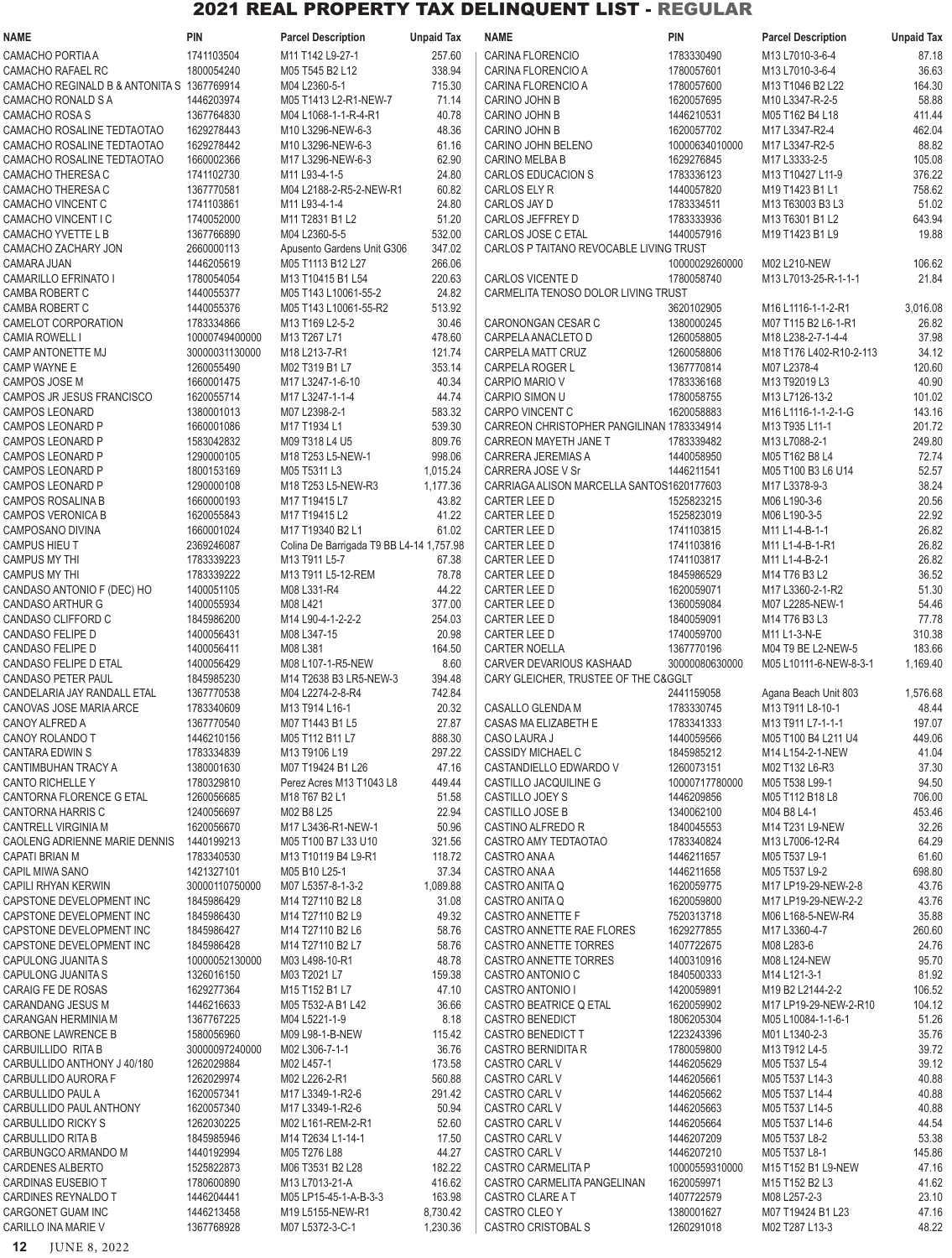| <b>NAME</b>                                       | <b>PIN</b>               | <b>Parcel Description</b>                | <b>Unpaid Tax</b> | <b>NAME</b>                                         | <b>PIN</b>                   | <b>Parcel Description</b>                  | <b>Unpaid Tax</b> |
|---------------------------------------------------|--------------------------|------------------------------------------|-------------------|-----------------------------------------------------|------------------------------|--------------------------------------------|-------------------|
| CASTRO DAVID R                                    | 1440501866               | M19 BB L2024-5                           | 57.88             | CASTRO VICENTE PALOMO, EST OF                       | 10002212060000               | M07 L5434-R1                               | 3,494.02          |
| CASTRO DAVID R                                    | 1446204963               | M05 T170 B2 L10                          | 83.85             | CASTRO WILLIAM J                                    | 1680000607                   | M16 L116-4-1                               | 118.44            |
| CASTRO DAVID R                                    | 1367770472               | M04 T9 BF L6-1                           | 609.40            | CASUPANAN RICARDO C JR                              | 30000110470000               | M05 T538 L46-2-1                           | 467.54            |
| <b>CASTRO DAVID R</b><br>CASTRO DIONISIO F        | 1367769687<br>1780059710 | M04 T9 BF L3<br>M13 T10415 B3 L18        | 696.54<br>38.98   | CATAGUE CRISANTO J<br>CATAHAY JESSE S & JOSEPHINE P | 1605501798<br>1783330538     | M10 T232 B20 L6<br>M13 T915 B6 L8          | 49.20<br>40.90    |
| CASTRO ENRIQUE C ETAL                             | 1440062351               | M05 L10067-5                             | 740.12            | CATAHAY RITA DYDASCO                                | 1260063888                   | M18 L241-4                                 | 129.14            |
| CASTRO ERNESTO CANDASO                            | 1446202816               | M05 T100-C B1 L12-4                      | 9.20              | CATAPANG DORY C                                     | 1440063963                   | M05 T100 B5 L123 U11                       | 315.32            |
| <b>CASTRO EVELYN</b>                              | 1845984839               | M14 L134-1-1                             | 118.18            | CAUTHEN DEVIN W                                     | 1367769415                   | M04 L2333-R7                               | 270.54            |
| <b>CASTRO FRANCES B</b>                           | 1729968034               | M11 B14 L14                              | 741.50            | CAVANAGH GLORIA CRUZ                                | 1741102029                   | M14 L56-1-7-NEW-2                          | 21.28             |
| <b>CASTRO GEORGE B</b>                            | 1583042233               | M09 T318 L90                             | 133.22            | CAWILI CAL H                                        | 1360064281                   | M04 T219 B2 L4-R1                          | 172.30            |
| CASTRO GEORGE P<br><b>CASTRO GREGORIO T</b>       | 1525824032<br>1780059705 | M06 T3521 B2 L2<br>M13 T271 B4 L1        | 31.02<br>51.88    | CAYABYAB TEOFILO<br>CAYANAN ROSARIO C               | 1446202577<br>30000027310000 | M05 T170 B4 L12-NEW-3<br>M07 T1446 B2 L2-2 | 426.50<br>51.94   |
| CASTRO GREGORIO T                                 | 1780059990               | M13 T271 B4 L2                           | 642.84            | CC HOLDINGS LLC                                     | 1208017989                   | M01 L1239-1                                | 43.50             |
| CASTRO GREGORIO TECHAIRA                          | 1421327231               | M05 B26 L5                               | 60.86             | CC HOLDINGS LLC                                     | 6200317454                   | M01 L1236-REM                              | 61.56             |
| CASTRO II GERALD JOHN                             | 1367768612               | M04 T1445 L213                           | 610.58            | CC HOLDINGS LLC                                     | 1208017990                   | M01 L1240-B1                               | 139.04            |
| CASTRO JACOB T                                    | 10002265580000           | M04 L2335-3-NEW-13-R1                    | 59.04             | CC HOLDINGS LLC                                     | 7200601057                   | M01 B1 L11 12                              | 2,207.56          |
| CASTRO JANET C<br>CASTRO JENNIFER BAZA            | 1720061402<br>1446210103 | M11 B3 L19<br>M19 L2148-3-2              | 245.86<br>508.44  | CC HOLDINGS LLG<br><b>CCL INVESTMENT INC</b>        | 7200601058<br>2441156373     | M01 B1 L12<br>Tamuning Villa Unit E32      | 159.26<br>544.46  |
| CASTRO JESSE DOMINIC                              | 10000694740000           | M04 L2183-REM-R1                         | 56.64             | CDI (GUAM)                                          | 1446211421                   | M05 T292 L21-3                             | 33.38             |
| CASTRO JESUS M                                    | 1620060878               | M10 L3229-B                              | 112.44            | CDI (GUAM)                                          | 1446211422                   | M05 T292 L21-4                             | 33.40             |
| CASTRO JOHN BLAS                                  | 1800061000               | M05 T542 L2                              | 88.24             | CDI (GUAM)                                          | 1446216558                   | M05 T292 L21-R4                            | 48.50             |
| CASTRO JOHNNY N                                   | 1720061405               | M11 B3 L4                                | 481.04            | CDI (GUAM)                                          | 1446211423                   | M05 T292 L21-R4                            | 640.40            |
| CASTRO JOLENE FRANCESCA                           | 1783339346               | M13 L7092-4-30-R1                        | 30.88             | CEASAR AMANIO A                                     | 1660001484                   | M17 L3354-5-6                              | 52.80             |
| CASTRO JOSE C<br>CASTRO JOSE C ETAL               | 1320298110<br>1620061513 | M03 T198 L64<br>M17 L3360-1-4-2          | 110.36<br>40.64   | CEASAR FERRAL BURTON SR<br><b>CEDENO ANTONIO T</b>  | 1783340023<br>1446213558     | M13 L7047-5-R1<br>M05 T100 B3 L9 U14       | 785.44<br>13.92   |
| CASTRO JOSE D ETAL                                | 1520061225               | M06 L175                                 | 1,001.80          | CEFRE GLORY ANN                                     | 1446212772                   | M05 T100 B4 L180 U5-B                      | 69.60             |
| CASTRO JOSE DUENAS                                | 1360061336               | M04 L2176-3-16                           | 59.58             | CEFRE WELLIERY O                                    | 1440064432                   | M05 T100 B4 L257 U3                        | 33.48             |
| CASTRO JOSE LIZAMA                                | 10000366640000           | M11 L400                                 | 290.50            | CEFRE WELLIERY O                                    | 1262030157                   | M18 T253 L2-R1                             | 64.78             |
| CASTRO JOSE T                                     | 1840061245               | M14 T305 B4 L18                          | 245.36            | CELES ALFRED ANTHONY                                | 1326016253                   | M03 L220-2-1-1-A                           | 358.26            |
| CASTRO JOSEFA G ETAL                              | 1440061917               | M05 T112 B10 L48                         | 174.00            | CELES DAVID JOHN SN                                 | 1320064460                   | M03 L220-2-1-R3                            | 73.38             |
| <b>CASTRO JOSEPH T</b><br>CASTRO JR BENJAMIN R    | 1446215314<br>1783338903 | M05 T100 B6 L7 U9<br>M13 T1018 B2 L27    | 109.28<br>467.90  | <b>CELESTIAL RAMON S</b><br><b>CELOSO HALEY B</b>   | 1660001023<br>1262031169     | M17 T19340 B2 L4<br>M02 L66-1              | 61.02<br>788.10   |
| CASTRO JUAN A                                     | 1660001810               | M17 L3409-18                             | 40.64             | CEPEDA MANUELA                                      | 30000019380000BLD2           |                                            |                   |
| CASTRO JUAN B                                     | 1600061400               | M10 T232 B9 L38                          | 481.52            |                                                     |                              | M17 L3421-3-7 BLDG-BLD2                    | 64.84             |
| CASTRO JUAN B ETAL                                | 1740062003               | M11 T218 B1 L1                           | 8.32              | CEPEDA ANA LIZAMA                                   | 30000105360000               | M04 L2466-6                                | 109.46            |
| CASTRO JUAN BLAS                                  | 1446206411               | M05 L10084-1-1-2-3                       | 51.02             | CEPEDA AUGUSTO F                                    | 1741102621                   | M11 T2944 B2 L8                            | 20.88             |
| CASTRO JUAN BLAS                                  | 1446206412               | M05 L10084-1-1-2-4                       | 51.02             | CEPEDA AUGUSTO F                                    | 1620064872                   | M16 L1137-R8                               | 50.76             |
| <b>CASTRO JUAN BLAS</b><br>CASTRO JUAN P          | 1446206413<br>1446215572 | M05 L10084-1-1-2-5<br>M05 T1031-A B3 L17 | 51.02<br>50.16    | CEPEDA AUGUSTO F ETAL<br><b>CEPEDA BENNY M</b>      | 1580064863<br>1720064887     | M09 T318 L13<br>M11 B14 L3                 | 47.84<br>88.64    |
| CASTRO KENNETH GERARD                             | 1360060821               | M04 L2184-R-1                            | 342.20            | CEPEDA BERNADEEN LG                                 | 1360065645                   | M04 T1432 B1 L2                            | 212.96            |
| CASTRO LANCE PANGELINAN                           | 30000017660000           | M13 L7043-6                              | 20.32             | <b>CEPEDA CARLOS L</b>                              | 1440064896                   | M05 T100 B3 L36 U2-A                       | 353.94            |
| <b>CASTRO LEWIS</b>                               | 10001564170000-BLDG 3    |                                          |                   | <b>CEPEDA CHRISTINE A</b>                           | 1629277086                   | M17 L3279-1-5-2                            | 505.34            |
|                                                   |                          | M10 LTAGON-BLDG 3                        | 313.96            | CEPEDA CONCEPCION M                                 | 1520064964                   | M06 L209                                   | 23.22             |
| CASTRO LIBRADA PABLO<br>CASTRO LIBRADA PABLO      | 1741102302<br>1741102303 | M11 L3-3-1                               | 43.52             | CEPEDA DAVID SN                                     | 1620064989<br>1629277499     | M17 L3242-1-R1-3                           | 58.84             |
| CASTRO LISA ROSE J                                | 1629275582               | M11 L3-3-R1<br>M17 L3243-5-1             | 43.54<br>10.15    | CEPEDA DAVID VALENZUELA<br><b>CEPEDA ERIC</b>       | 1525824087                   | M17 L3241-2<br>M06 L123-4                  | 140.68<br>39.34   |
| CASTRO LISA ROSE J                                | 1629275580               | M17 L3421-2-NEW-1                        | 453.32            | <b>CEPEDA ERIC R</b>                                | 1367771161                   | M04 T18205 B2 L2-R3                        | 45.80             |
| <b>CASTRO MANUEL B</b>                            | 1800062300               | M05 L10083-4                             | 423.78            | <b>CEPEDA ERIC R</b>                                | 1367770567                   | M04 L1032-NEW-5-R2                         | 124.46            |
| CASTRO MARIA A                                    | 1660000073               | M17 L3409-17                             | 40.64             | CEPEDA EVANGELINE MARIE                             | 1440066008                   | M05 T100 B4 L81 U7                         | 690.48            |
| CASTRO MARIA A                                    | 1660000071               | M17 L3409-R20                            | 354.30            | CEPEDA FRANCES VIVIAN DUENAS                        | 1783330800                   | M13 L7145-11-1                             | 171.00            |
| CASTRO MARIA MENO<br><b>CASTRO MARIA S</b>        | 1583043260<br>1240061451 | M09 L254-R4<br>M02 B17 L12               | 97.54<br>182.06   | CEPEDA FRANCISCO B<br>CEPEDA FRANCISCO C            | 1367765396<br>1446205339     | M04 L2379-R11<br>M05 T240 B2 L9            | 81.56<br>216.56   |
| CASTRO MELISSA SABLAN                             | 30000097380000           | M17 T1948 B2 L4-1-NEW-2                  | 29.02             | <b>CEPEDA FRANK S N</b>                             | 1446211576                   | M05 L5232-7-1                              | 51.44             |
| <b>CASTRO MIGUEL P</b>                            | 1740062350               | M11 L3-4                                 | 38.60             | CEPEDA II RODNEY PAUL                               | 1262031392                   | M18 L402-R10-2-17-4                        | 41.56             |
| CASTRO NICOLAS MENDIOLA                           | 1620062662               | M17 L3244-R11                            | 145.56            | CEPEDA JEANNE M BLANKENFELD                         | 1367770619                   | M04 L2379-11                               | 81.68             |
| CASTRO PANZIE Q                                   | 1783335599               | M13 L7093-4-7                            | 42.40             | CEPEDA JESUS C                                      | 10002163950000               | M04 L2200-R4-NEW-9                         | 129.92            |
| CASTRO PANZIE Q<br>CASTRO PANZIE Q                | 1783334317<br>1783335600 | M13 L7093-4-7<br>M13 L7093-4-R7          | 294.82<br>882.50  | CEPEDA JESUS D<br>CEPEDA JOANNE M                   | 1440065349<br>10002319040000 | M05 L5236-NEW-8<br>M05 L5317-3-R5          | 472.88<br>157.28  |
| CASTRO PATRICIA J                                 | 1783334648               | M13 L7145-16                             | 51.02             | CEPEDA JOSE C                                       | 10002158790000               | M04 L2200-R4-NEW-11                        | 129.92            |
| CASTRO PATRICIA J                                 | 1783334647               | M13 L7145-R16                            | 1,100.20          | CEPEDA JOSE CEPEDA, EST OF                          | 1367770663                   | M04 L2210-R1                               | 400.52            |
| CASTRO PEDRO SYPINGCO                             | 1446209310               | M05 T537 L16-7                           | 50.32             | CEPEDA JOSEPH T                                     | 1629274758                   | M17 L3383-3-NEW-A-R2                       | 73.38             |
| CASTRO PEDRO SYPINGCO                             | 1446209299               | M05 T537 L4-2                            | 239.60            | CEPEDA JULIA QUITUGUA                               | 1741104134                   | M11 T2822 B2 L2                            | 30.88             |
| <b>CASTRO PORTIA M</b>                            | 1440180866<br>1740062855 | M05 T100 B2 L97 U3                       | 349.62            | CEPEDA JULIA QUITUGUA                               | 1741104140                   | M11 T2822 B3 L14                           | 30.88<br>30.88    |
| CASTRO RAFAEL PABLO<br>CASTRO RAMONA C (1/12 INT) | 1741104607               | M11 L3-9-1-NEW-1<br>M11 T2942 B1 L2      | 55.28<br>27.48    | CEPEDA JULIA QUITUGUA<br>CEPEDA JULIA QUITUGUA      | 1741104142<br>1741104137     | M11 T2822 B3 L9<br>M11 T2822 B3 L7         | 30.90             |
| CASTRO RAMONA C (1/12 INT)                        | 1741104608               | M11 T2942 B2 L2                          | 27.48             | CEPEDA JULIA QUITUGUA                               | 1741104133                   | M11 T2822 B1 L10                           | 30.94             |
| CASTRO RAYMOND R                                  | 1446205665               | M05 T537 L14-7                           | 46.20             | CEPEDA JULIA QUITUGUA                               | 1741104139                   | M11 T2822 B3 L13                           | 30.96             |
| CASTRO REMEDIOS Q                                 | 1741102043               | M11 T218 B2 L4                           | 21.46             | CEPEDA JULIA QUITUGUA                               | 1741104128                   | M11 T2822 B2 L1                            | 31.14             |
| <b>CASTRO RITA</b>                                | 1845985451               | M14 L121-3-1                             | 303.54            | CEPEDA JULIA QUITUGUA                               | 1741104136                   | M11 T2822 B3 L8                            | 31.36             |
| CASTRO ROSE C<br>CASTRO ROSIE Q                   | 1783331823<br>1620063230 | M13 T169 L7-3-1<br>M17 LP19-29-NEW-2-3   | 532.26<br>43.76   | CEPEDA JULIA QUITUGUA                               | 1741104138<br>1741104141     | M11 T2822 B3 L10<br>M14 T2822 B4 L1        | 35.00<br>111.06   |
| CASTRO RYAN M                                     | 30000029000000           | M04 L5286-4-3                            | 108.32            | CEPEDA JULIA QUITUGUA<br>CEPEDA LAURA BETH NELSON   | 1380001463                   | M07 T15342 L8                              | 42.92             |
| CASTRO RYAN MATEO                                 | 30000020810000           | M05 T1141 L3-3                           | 188.56            | CEPEDA LAURA BETH NELSON                            | 1380001464                   | M07 T15342 L9                              | 42.92             |
| CASTRO SANTIAGO RABAGO                            | 1240063197               | M02 B16 L11                              | 8.96              | CEPEDA LORENZO P                                    | 1360603393                   | M04 L2266-3                                | 42.80             |
| CASTRO TIA LEON GUERRERO                          | 1583042559               | M09 T2141 L2-2                           | 51.86             | CEPEDA MARIA C (EST OF)                             | 1845986031                   | M14 T26317 L3                              | 78.46             |
| CASTRO VICENTE C                                  | 1740063697               | M11 L26-3                                | 57.24             | CEPEDA MARIA C (EST OF)                             | 1845986032                   | M14 T26317 L4                              | 78.46             |
| CASTRO VICENTE C<br>CASTRO VICENTE C DEC HEIRS OF | 1740063598<br>1741102470 | M11 L25-3<br>M11 LPAGUNON                | 279.30<br>382.96  | CEPEDA MARIA C (EST OF)<br>CEPEDA MARIA C (EST OF)  | 1845986033<br>1845986034     | M14 T26317 L5<br>M14 T26317 L6             | 78.46<br>78.46    |
| <b>CASTRO VICENTE L</b>                           | 1525822557               | M06 L167                                 | 138.90            | CEPEDA MARIA C (EST OF)                             | 1845986035                   | M14 T26317 L7                              | 78.46             |
| CASTRO VICENTE P                                  | 1220636666               | M19 L1124-1-3                            | 7.00              | CEPEDA MARIA C (EST OF)                             | 1845986036                   | M14 T26317 L8                              | 78.46             |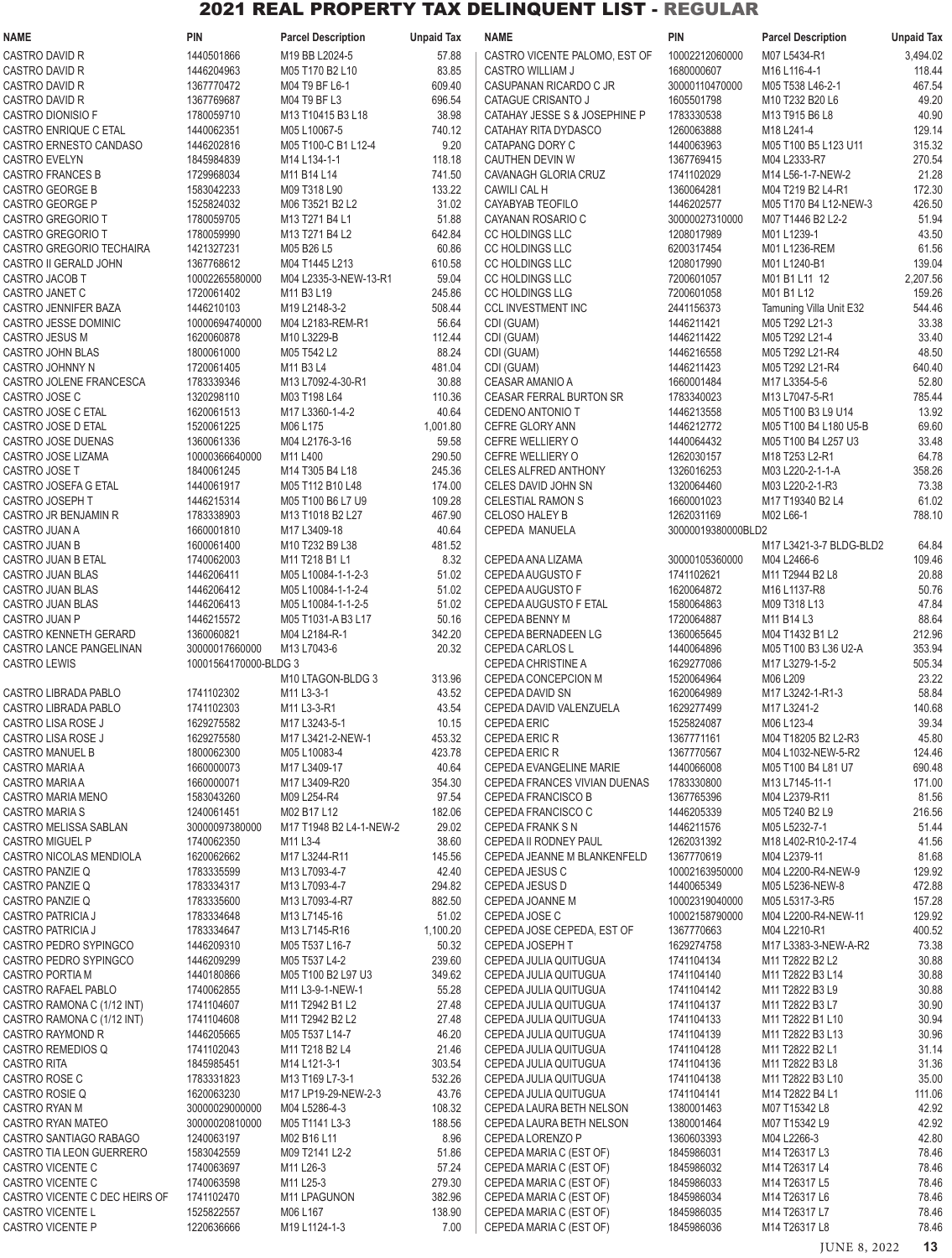| <b>NAME</b>                                                           | <b>PIN</b>                   | <b>Parcel Description</b>                                                                   | <b>Unpaid Tax</b> | <b>NAME</b>                                              | <b>PIN</b>                   | <b>Parcel Description</b>                  | <b>Unpaid Tax</b>  |
|-----------------------------------------------------------------------|------------------------------|---------------------------------------------------------------------------------------------|-------------------|----------------------------------------------------------|------------------------------|--------------------------------------------|--------------------|
| CEPEDA MARIA C (EST OF)                                               | 1845986037                   | M14 T26317 L9                                                                               | 78.46             | <b>CHARFAUROS DA'OK</b>                                  | 1240160480                   | M02 B26 L16                                | 32.14              |
| CEPEDA MARIA C (EST OF)                                               | 1845986038                   | M14 T26317 L10                                                                              | 78.46             | CHARFAUROS DAOK HURAO                                    | 1845985239                   | M14 T26314 B1 L5                           | 34.14              |
| CEPEDA MARIA C (EST OF)                                               | 1845986039                   | M14 T26317 L11                                                                              | 78.46             | CHARFAUROS DWAYNE SCOTT                                  | 1845985423                   | M14 T26314 B2 L3                           | 34.14              |
| CEPEDA MARIA C (EST OF)<br>CEPEDA MARIA C (EST OF)                    | 1845986040<br>1845986041     | M14 T26317 L12<br>M14 T26317 L13                                                            | 78.46<br>78.46    | CHARFAUROS DWAYNE SCOTT<br>CHARFAUROS GUADALUPE R        | 1845986150<br>1240068588     | M14 T26314 B1 L4<br>M02 B17 L9             | 34.14<br>110.04    |
| CEPEDA MARIA C, EST OF                                                | 1845985729                   | M14 L172-9                                                                                  | 31.02             | CHARFAUROS IGNACIA C                                     | 1260068606                   | M02 L51                                    | 21.14              |
| CEPEDA MARIA C, EST OF                                                | 1845985730                   | M14 L172-10                                                                                 | 31.02             | CHARFAUROS IGNACIA C                                     | 1260068614                   | M02 L44                                    | 349.58             |
| CEPEDA MARIA R TRUSTEE                                                | 1820256849                   | M14 T268 B7 L38                                                                             | 384.00            | CHARFAUROS JESUS C                                       | 1629274855                   | M10 L3247-1-1-3-R1                         | 70.92              |
| <b>CEPEDA MARY C</b>                                                  | 1440649500                   | M05 T1419 L6                                                                                | 71.10             | <b>CHARFAUROS JESUS C</b>                                | 1249268714                   | M02 B24 L9                                 | 145.36             |
| <b>CEPEDA MATTHEW P</b><br>CEPEDA MATTHEW P & VENUS C                 | 1360065968<br>1620065790     | M07 L2382-1<br>M16 L153-4-NEW-R2                                                            | 589.52<br>64.46   | CHARFAUROS JOAQUIN TAITANO<br>CHARFAUROS JOAQUIN TAITANO | 1760068726<br>1760068734     | M12 L91<br>M12 L84                         | 62.38<br>189.00    |
| CEPEDA MAYLENE Q                                                      | 1741104130                   | M11 T2822 B1 L4                                                                             | 30.88             | CHARFAUROS JOEY CRUZ                                     | 1262031223                   | M02 L301-A-1                               | 803.76             |
| CEPEDA NORLA CARMINA TAITANO                                          | 1783338920                   | M13 L7039-6-R10                                                                             | 42.70             | CHARFAUROS JONATHAN A                                    | 1249268676                   | M02 B25 L5                                 | 25.78              |
| CEPEDA PATRICIA C                                                     | 1262030017                   | M18 T2441 B2 L2                                                                             | 17.54             | CHARFAUROS KELLY T C                                     | 1262030258                   | M02 L306-8-R2                              | 100.62             |
| CEPEDA PEDRO G                                                        | 1446211577                   | M05 L5232-7-R1                                                                              | 57.92             | CHARFAUROS MARIA ELENA C                                 | 1380001535                   | M07 T19420 L5-2                            | 46.60              |
| CEPEDA PEDRO G                                                        | 1446209681                   | M05 L5232-8                                                                                 | 74.30             | CHARFAUROS MARIANO TAITANO                               | 1260069076                   | M02 L221-A<br>M02 L219-A                   | 17.66              |
| CEPEDA PEDRO G<br>CEPEDA PEDRO, EST OF                                | 1446209682<br>1367769355     | M05 L5232-R8<br>M04 L2200-2                                                                 | 74.30<br>123.28   | CHARFAUROS MARIANO TAITANO<br>CHARFAUROS MATTHEW C       | 1260069092<br>1620069107     | M17 L3247-1-3-5                            | 58.74<br>57.40     |
| CEPEDA PETER T C                                                      | 1840066040                   | M14 L156-A-3                                                                                | 71.84             | <b>CHARFAUROS MATTHEW C</b>                              | 1620069108                   | M17 L3247-1-3-6                            | 57.40              |
| CEPEDA ROMAN G                                                        | 1783339893                   | M13 L7031-8-12                                                                              | 44.20             | CHARFAUROS MATTHEW C                                     | 1741104340                   | M11 T141 L11-30-NEW-6                      | 659.88             |
| CEPEDA ROMAN G                                                        | 1440066220                   | M05 T1419 L4                                                                                | 71.10             | CHARFAUROS PRIANA A                                      | 1290000047                   | M18 T237 L18-NEW-1                         | 480.72             |
| <b>CEPEDA THOMAS MANIBUSAN</b>                                        | 1620066086                   | M17 L3383-3-NEW-A-2                                                                         | 22.46             | CHARFAUROS RALPH A                                       | 1741102321                   | M11 L48-5-1                                | 21.94              |
| <b>CEPEDA VICENTE V ETAL</b>                                          | 1620066208<br>1440066321     | M17 L3241-3<br>M05 T100 B4 L106 U7                                                          | 160.76<br>68.16   | CHARFAUROS SOLEDAD C<br>CHARFAUROS TOMAS B JR            | 1260069160<br>1240069184     | M02 L306-8-2<br>M02 B3 L5                  | 17.32<br>19.62     |
| CERA VIOLA R<br>CERALDE HILARIO Q                                     | 1440066245                   | M05 T1420 L7                                                                                | 605.84            | <b>CHARFAUROS VALERIE T</b>                              | 1262030486                   | M02 L216-A-REM-NEW-5-1-1                   | 46.60              |
| <b>CERAOS LEO P</b>                                                   | 1600065965                   | M15 T232 B10 L53                                                                            | 313.32            | CHARGUALAF ALFONSINA SN ETAL                             | 1520069250                   | M06 L35                                    | 17.73              |
| <b>CERAOS MARIA T</b>                                                 | 1446209034                   | M05 T240 B16 L8                                                                             | 53.36             | CHARGUALAF ANGELICA BLAS                                 | 1525822828                   | M06 L18-10                                 | 30.56              |
| <b>CERBO OLIVER A</b>                                                 | 1446208263                   | M05 T1035 B3 L1-R2-NEW-R3                                                                   | 225.34            | <b>CHARGUALAF ANTONIO P</b>                              | 1520669320                   | M06 L49-R5-1                               | 613.62             |
| <b>CERCADO ROSITA</b>                                                 | 1783335770                   | M13 T10119 B4 L1                                                                            | 188.04            | CHARGUALAF BENNY P JR                                    | 1525823965                   | M06 L8-29                                  | 299.76             |
| <b>CERDON HIGINIO C</b><br>CERILLES TANISHA ANNE SARMIENTO 2460000792 | 1600066260                   | M <sub>10</sub> T <sub>232</sub> B <sub>8</sub> L <sub>8</sub><br>Pacific Towers Unit A-305 | 302.52<br>229.80  | CHARGUALAF BRIAN J N<br>CHARGUALAF CRIS JOHN             | 10000263440000<br>1741102726 | M06 T3734 B4 L1<br>M11 L93-4-1-1           | 23.08<br>442.98    |
| <b>CERTEZA ARTHUR T</b>                                               | 1629274686                   | M17 L181-REM-6-R1                                                                           | 111.04            | CHARGUALAF DAVID SN                                      | 1446208023                   | M05 T1113 B3 L6                            | 33.38              |
| CERTEZA IRMA LEILANI A                                                | 1320066417                   | M03 L228-2-NEW-1                                                                            | 47.16             | CHARGUALAF DOLORES RAMIREZ                               | 1360069562                   | M04 L2053-P                                | 267.76             |
| CERTEZA JULIA T ETAL                                                  | 7200066470                   | M01 B10 L5                                                                                  | 53.02             | CHARGUALAF EDWARD B ETAL                                 | 1620069580                   | M16 L130-1                                 | 145.24             |
| CERTEZA JULIA TORRES                                                  | 7200066454                   | M01 B10 L252-1                                                                              | 14.18             | CHARGUALAF ENGRACIA CHARGUALAF1340069615                 |                              | M04 B20 L9                                 | 66.64              |
| CERTEZA JULIA TORRES                                                  | 7200066446                   | M01 L246                                                                                    | 28.62<br>30.46    | CHARGUALAF ENRIQUE C                                     | 1580069623                   | M09 L101                                   | 23.02              |
| CERTEZA JULIA TORRES<br>CERTEZA JULIA TORRES                          | 1200066503<br>7200066462     | M01 L247<br>M01 L251                                                                        | 49.88             | CHARGUALAF ERNEST T<br><b>CHARGUALAF ERNEST T</b>        | 1400069705<br>1400069706     | M08 L396<br>M08 L368                       | 17.50<br>30.04     |
| CERTEZA JULIA TRUSTEE, CERTEZA FAMILY LIVING TRUST                    |                              |                                                                                             |                   | <b>CHARGUALAF ERNEST TORRES</b>                          | 1407722125                   | M08 L248-R4                                | 58.92              |
|                                                                       | 40700000210209               | M01 B10 L4                                                                                  | 75.08             | CHARGUALAF FRANCISCO C                                   | 1400069831                   | M08 L366-1                                 | 52.24              |
| CHACO ANTHONY P                                                       | 1262030332                   | M02 L309-3                                                                                  | 177.50            | CHARGUALAF FRANK T EST OF                                | 1446204323                   | M19 L2099-R6                               | 458.86             |
| <b>CHACO ANTHONY S</b>                                                | 1260066717                   | M02 T3141 L2-1                                                                              | 305.34            | CHARGUALAF FRANK T JR                                    | 1780068487                   | M13 L7031-8-5                              | 40.90              |
| CHACO ANTONIO P<br><b>CHACO AUNEKAH ROSE</b>                          | 1262030552<br>30000084690000 | M02 L309-1<br>M06 T3521 B1 L7-1                                                             | 578.88<br>16.30   | CHARGUALAF ISABEL DELGADO HO<br>CHARGUALAF ISABEL L G    | 1520069831<br>1367766873     | M06 L97-2<br>M04 L1067-1-R2                | 1,039.50<br>259.98 |
| CHACO AUNEKAH ROSE                                                    | 30000084700000               | M06 T3521 B1 L7-R1                                                                          | 17.18             | CHARGUALAF JANELLE A                                     | 30000106990000               | M17 T1923 B1 L5-R1                         | 48.10              |
| CHACO DINA P                                                          | 1240066732                   | M02 B15 L5                                                                                  | 102.04            | CHARGUALAF JERRY J                                       | 1400070350                   | M08 L445                                   | 666.60             |
| CHACO EVANGELINE PENDON                                               | 1783335687                   | M13 L7073-NEW-3-1-R1-NEW-1                                                                  | 51.02             | CHARGUALAF JOHN SN                                       | 1525823482                   | M06 T212 B4 L4-2                           | 22.24              |
| CHACO JOAQUIN AGUIGUI                                                 | 1240669811                   | M02 B21 L19                                                                                 | 28.22             | CHARGUALAF JOSE SN ETAL                                  | 1520069948                   | M06 L123-1                                 | 6.76               |
| CHACO RAYMOND G<br><b>CHAMORRAN PROPERTIES LTD</b>                    | 1260193103<br>1580067263     | M18 T270 L19<br>M09 L77-1                                                                   | 32.82<br>36.34    | CHARGUALAF JOSE T<br>CHARGUALAF JOSEPH A B               | 1720500059<br>1367770134     | M11 B14 L8<br>M07 T234 L12-2               | 32.22<br>439.74    |
| CHAMPACO ANGEL T                                                      | 1400067442                   | M08 T3843 L7                                                                                | 226.52            | CHARGUALAF JR ANTHONY PAULINO                            | 1525822919                   | M06 L81-2-1                                | 264.18             |
| CHAMPACO FRANKLIN JOHN QUIDACHAY                                      |                              |                                                                                             |                   | CHARGUALAF JUAN BABAUTA                                  | 1400070130                   | M08 L238                                   | 32.38              |
|                                                                       | 30000004980000               | M06 L124-6                                                                                  | 34.68             | CHARGUALAF JUAN BABAUTA                                  | 1400070148                   | M08 L387                                   | 35.88              |
| CHAMPACO JOSE                                                         | 1400067730                   | M08 L255-1                                                                                  | 39.08             | CHARGUALAF MARIA C HEIRS OF                              | 1400070225                   | M08 L300-2                                 | 96.38              |
| CHAMPACO MARIANO M<br>CHAMPACO TONY T                                 | 1400067870<br>1407722215     | M08 L362-4<br>M08 T3843 L5                                                                  | 20.32<br>28.50    | CHARGUALAF MARIA CABRERA<br>CHARGUALAF MARIA CABRERA     | 1380000408<br>1446206443     | M07 L2313-R1-NEW-7-R1<br>M19 L2099-6       | 148.20<br>458.66   |
| CHAMPACO TONY T                                                       | 1407722110                   | M08 T3843 L6                                                                                | 612.46            | CHARGUALAF MARIA THERESA MAYRINA                         |                              |                                            |                    |
| CHAMPACO VICENTE T                                                    | 1407722358                   | M08 L450                                                                                    | 30.96             |                                                          | 1741102075                   | M11 T207 B2 L3-2                           | 272.28             |
| <b>CHAMPACO VICENTE T</b>                                             | 1407722359                   | M08 L451                                                                                    | 383.12            | CHARGUALAF REMEDIOS S N                                  | 1729967947                   | M11 B22 L5                                 | 30.14              |
| CHAMPION GERARD ANDRE TRUSTEE 2369245391                              |                              | University Gardens Unit A-305                                                               | 206.46            | CHARGUALAF ROBERT CEPEDA                                 | 1620065477                   | M17 L3242-1-R1-5                           | 56.84              |
| <b>CHAMRAN KIAN</b><br>CHAN ALEXANDER C                               | 1367770027<br>2620067900     | M04 T1445 L115<br>Cliff Condominium Unit A-409                                              | 859.94<br>77.92   | CHARGUALAF SANTIAGO P<br>CHARGUALAF SEBASTIAN C          | 1525823840<br>1760070416     | M06 L57-R8-NEW-2<br>M08 L49                | 10.98<br>138.70    |
| CHAN WAI WAH                                                          | 30000088320000               | M16 L2052-REM-3-R1-NEW-R1                                                                   |                   | CHARGUALAF VICENTE MUNA                                  | 1240070647                   | M02 B17 L14                                | 273.18             |
|                                                                       |                              | <b>BLDG-RES</b>                                                                             | 126.00            | CHARGUALAF VIRGINIA SALAS                                | 1360070593                   | M04 L2346-PART                             | 81.08              |
| CHAN WINNIE WING YEE                                                  | 1367770684                   | M04 T9 BD L9-NEW-R7-NEW-3                                                                   | 104.20            | CHARGULAF FRANCISCO LG                                   | 1446205550                   | M05 T1113 B8 L5                            | 7.14               |
| CHANCO EDUARDO R                                                      | 1640000077                   | M15 L22-14-R1                                                                               | 35.78             | CHARLIE & SONS INC                                       | 1783331452                   | M13 T243 B3 L14-R1-1                       | 32.64              |
| <b>CHANG CHIEN SHEN</b>                                               | 1780068011                   | M13 L7044-1                                                                                 | 515.38            | <b>CHARLIE &amp; SONS INC</b>                            | 1783331453                   | M13 T243 B3 L14-R1-2                       | 32.64              |
| CHANG CHRISTINE J<br>CHANG CHRISTINE JOON                             | 1446212244<br>1367770623     | M19 L5091-1-2-1-NEW<br>M04 L5223-6-NEW-9-R1                                                 | 592.86<br>151.66  | CHARLIE & SONS INC<br>CHASE ANTONIA B                    | 1629275845<br>1340069701     | M17 L3248-4-2<br>M04 B16 L1-R1             | 299.32<br>55.72    |
| CHANG CHRISTINE JOON                                                  | 1440289775                   | M19 T90 B3 L7                                                                               | 354.70            | CHASE LOUISE B                                           | 1600070420                   | M10 T232 B9 L11                            | 63.12              |
| CHANG CHRISTINE JOON                                                  | 2441156079                   | Standard Group Unit C-203                                                                   | 467.68            | CHASE LOUISE BLAS, GUARDIAN OF                           | 1347100071                   | M04 B16 L1-1                               | 392.90             |
| CHANG CHUN CHA                                                        | 2441157533                   | Alupang Cove Unit 109                                                                       | 463.48            | CHEN BEING YUN HSIA                                      | 2440003072                   | Villa Rosario Unit 73                      | 474.52             |
| CHANG CORPORATION<br><b>CHANG HARRY</b>                               | 2440068016<br>1460001163     | Sunset Court Unit A24<br>M19 L2151-22-2                                                     | 242.64<br>319.72  | CHEN CHAO-TING<br>CHEN CHIHYUAN                          | 1446215523<br>1360070910     | M05 T276-REM B2 L3<br>M05 L5228-1-1-NEW-R1 | 827.72<br>127.82   |
| CHANG HYO YOUNG                                                       | 2441002286                   | Royal Gardens Unit 11-4                                                                     | 805.36            | <b>CHEN CUIJUAN</b>                                      | 1629277244                   | M16 L1128-B-2                              | 864.64             |
| CHANG MONICA S                                                        | 1446205426                   | M05 T240 B13 L9                                                                             | 285.26            | <b>CHEN DAGANG</b>                                       | 1783338533                   | M13 L7077-1-10                             | 39.64              |
| CHANG WEN-HUI                                                         | 1367766877                   | M05 T1414 B3 L6                                                                             | 71.02             | CHEN GUO CONG                                            | 1446209820                   | M05 T100 B3 L82 U12                        | 1,575.18           |
| <b>CHAO CHIEN</b>                                                     | 1360068301                   | M07 L2416-3                                                                                 | 598.32            | CHEN GUO FA                                              | 1525823936                   | M06 T3531 B1 L7-1                          | 36.02              |
| CHARFAUROS ANTONIO C<br>CHARFAUROS BENJAMIN U                         | 10002077800000<br>1260068440 | M12 L95<br>M02 L222                                                                         | 210.00<br>34.02   | <b>CHEN GUOFA</b><br>CHEN GUOGONG & LIN LI YING          | 1446203193<br>1845985872     | M19 T90 B3 L2<br>M14 L112-2-4              | 456.44<br>1,384.74 |
|                                                                       |                              |                                                                                             |                   |                                                          |                              |                                            |                    |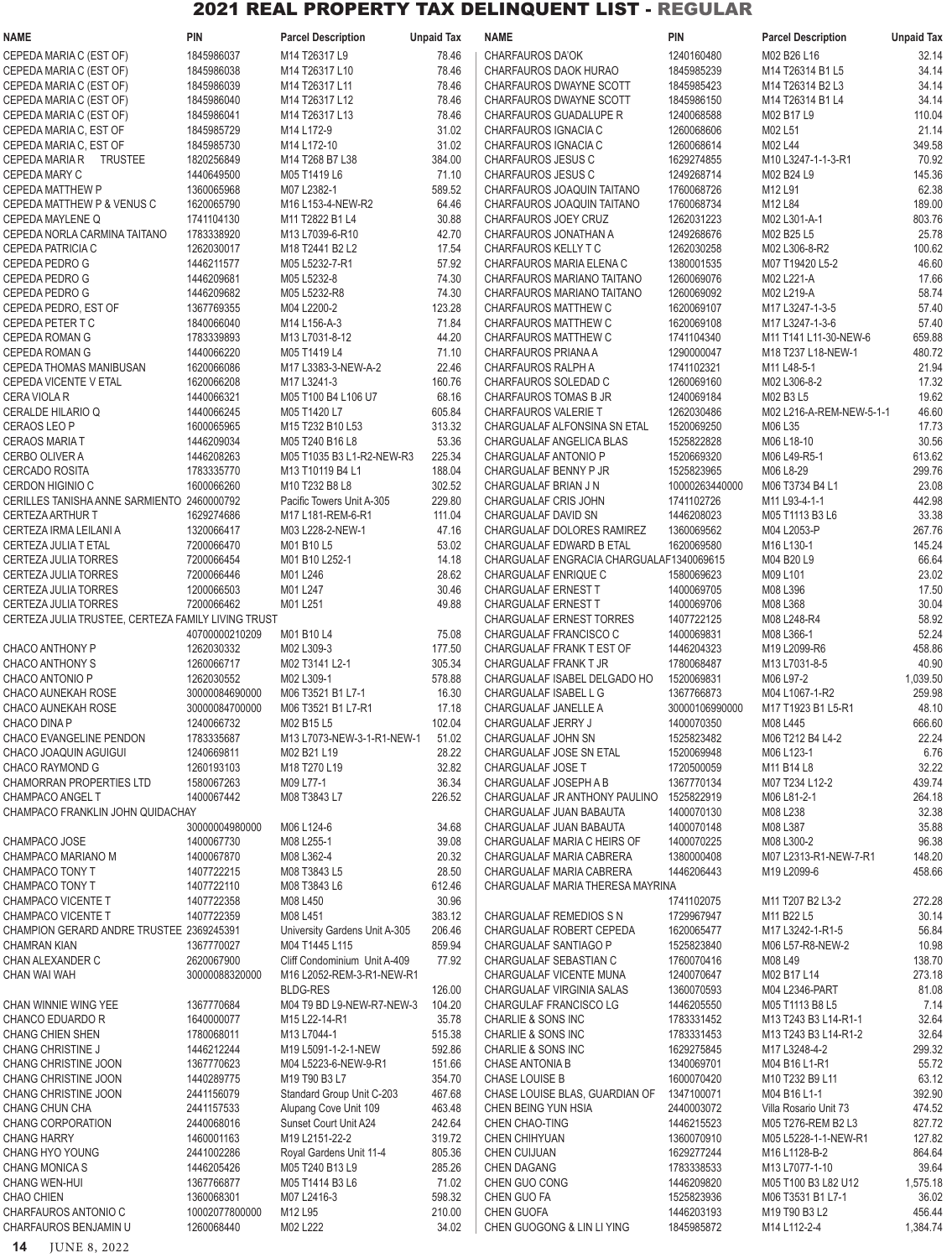| <b>NAME</b>                                 | <b>PIN</b>               | <b>Parcel Description</b>                                      | <b>Unpaid Tax</b> | <b>NAME</b>                                                         | PIN                          | <b>Parcel Description</b>                 | <b>Unpaid Tax</b>  |
|---------------------------------------------|--------------------------|----------------------------------------------------------------|-------------------|---------------------------------------------------------------------|------------------------------|-------------------------------------------|--------------------|
| <b>CHEN LONG</b>                            | 1367767977               | M04 L2337-9                                                    | 745.16            | <b>CITIBANK NA</b>                                                  | 2780000086                   | Goring Villa Unit 49                      | 387.82             |
| <b>CHEN MICHAEL</b>                         | 2441157512               | San Vitores Court Unit A102                                    | 586.66            | <b>CITIZENS SECURITY BANK</b>                                       | 1290000231                   | M18 T253 L13-NEW-1                        | 55.14              |
| <b>CHEN TAN JAN</b>                         | 2441156959               | Perlas Courte Unit F304                                        | 601.02            | CL & SONS CO LTD                                                    | 1783340579                   | M13 T935 L1-2                             | 161.74             |
| CHEN WEI-TING                               | 2441157892               | Villa Rosario Unit 136                                         | 474.52            | CL & SONS CO LTD                                                    | 1783340543                   | M13 T1018 B2 L7                           | 483.56             |
| CHEN WEI-TING                               | 2441159525               | Villa Rosario Unit 55                                          | 474.52            | <b>CLARK ARTHUR B</b>                                               | 1460001199                   | M19 T13105 L17                            | 801.13             |
| CHEN WEN YEN TRUSTEE                        | 1780070655               | M13 T1049 B2 L5                                                | 71.92             | <b>CLARK BARNEY R</b>                                               | 1845985964                   | M14 T222 L5                               | 17.48              |
| <b>CHEN YEN-YING</b>                        | 77703000001242           | M19 TALO VERDE ESTATES                                         |                   | <b>CLARK COLIN KELLY</b>                                            | 30000010130000               | M14 T2821 L9-4-3                          | 126.00             |
| CHENG BENITO                                | 10000209780000           | <b>TOWNHOMES UNIT 135</b><br>M05 T172 B3 L8-1                  | 1,000.34<br>66.22 | <b>CLARK COLIN KELLY</b><br>CLAUSEN JENNIFER L                      | 30000005460000<br>2441159402 | M14 T2821 L9-3-3                          | 800.56<br>341.04   |
| <b>CHENG BERNARD</b>                        | 1446208964               | M19 L5056-1-NEW                                                | 494.44            | CLEMENT MICHAEL R TRUSTEE OF THE CLEMENT FAMILY TRUST DTD 5/27/2014 |                              | Alupang Cove Unit 112                     |                    |
| CHENG, KEH-CHANG                            | 2441155625               | New Tamuning Villa Unit B-1                                    | 741.48            |                                                                     | 1580002979                   | M09 T318 L159                             | 71.72              |
| CHERRY RICHARD B (CO-TRUSTEE)               | 5420321708               | M19 B9 L19                                                     | 2,129.64          | <b>CLINE CHRISTINA MARTINI</b>                                      | 2460000604                   | Pacific Towers Unit B-705                 | 194.14             |
| CHEUNG JEROME L                             | 1446216386               | M05 T276-REM B12 L1                                            | 915.14            | <b>CLOVER AARON MARKUS</b>                                          | 30000216820000               | M05 T534 L19-NEW-2                        | 1,035.30           |
| CHEUNG KA YUNG                              | 2441158168               | Tumon Horizon Unit 208                                         | 322.72            | CLUNDRINA CONRADO C                                                 | 1440073280                   | M05 T100 B2 L222 U6-B                     | 36.32              |
| <b>CHIANG JAMES</b>                         | 30000024990000           | M05 L5326-4-2-R1                                               | 87.46             | <b>CLYMER PATRICIA D</b>                                            | 1360073307                   | M07 L1104-1-1-1                           | 10.44              |
| CHIANG MU-HSIEN EDWARD                      | 1360066920               | M16 T113 L3-R2                                                 | 1,161.32          | CM INC                                                              | 10000008780000               | M01 L1303-5-3                             | 31.94              |
| <b>CHICKS MITSUBISHI</b>                    | 7440071274               | M05 L2102-1-1-2-R3                                             | 110.88            | COBB BOBBY JOE                                                      | 1440073335                   | M05 T112 B7 L15                           | 294.14             |
| CHIGUINA JOSE SANCHEZ                       | 1760071935               | M12 L188                                                       | 6.82              | COCOS LAGOON DEV CORP                                               | 1400071090                   | M08 L245-3-R1                             | 34.96              |
| CHIGUINA JOSE SANCHEZ                       | 1760071349               | M02 L73                                                        | 29.32             | COCOS LAGOON DEV CORP                                               | 1400071092                   | M08 L245-R3                               | 37.72              |
| CHIGUINA RYAN JOHN<br>CHIN GEORGE K ETAL    | 1446211254<br>1620071381 | M05 T100 B2 L68 U3<br>M10 LP19-1-A-3                           | 182.40<br>15.25   | COCOS LAGOON DEVELOPMENT CORP1407722573<br>COEY DOROTHEA CRUZ       | 1446208646                   | M08 L14<br>M05 L10111-10-8-R6             | 60.60<br>420.26    |
| CHIN GEORGE K ETAL                          | 3320071645               | M03 L281-2                                                     | 142.15            | <b>COFFMAN JENNY LOU</b>                                            | 1741102732                   | M11 L93-4-1-7                             | 24.80              |
| <b>CHIN KAMSEN</b>                          | 1780071545               | M05 L7135-8-1                                                  | 28.62             | COLBERT CHAUNCEY LM                                                 | 1629276047                   | M17 L3412-1-R3                            | 1,092.18           |
| <b>CHINEN GRACE N</b>                       | 1845985224               | M14 T305 B6 L2                                                 | 368.50            | <b>COLCO PARTNERSHIP LTD</b>                                        | 1220073629                   | M01 L1463                                 | 30.62              |
| CHING ALFRED ETAL                           | 7200071700               | M01 L469-1                                                     | 15.02             | <b>COLCO PARTNERSHIP LTD</b>                                        | 1220073653                   | M01 L1324                                 | 67.72              |
| CHING DONALD K                              | 1583042667               | M03 LA-2-2-3                                                   | 93.84             | <b>COLLINS THOMAS E</b>                                             | 1660001091                   | M17 T19311 B1 L4                          | 506.58             |
| CHING YUN HOWE MA                           | 1223243466               | M19 L2007-13                                                   | 22.44             | COLNER HOWARD U                                                     | 1783338534                   | M13 L7148-12                              | 30.88              |
| CHING YUN HOWE MA                           | 1446210458               | M19 BB L2024-9                                                 | 57.88             | COLNER HOWARD U                                                     | 1783335899                   | M13 L7148-15                              | 31.20              |
| CHING YUN HOWE MA                           | 1446210459               | M19 BB L2024-10                                                | 64.72             | COLUMBUS DEVELOPMENT CORPORATION                                    |                              |                                           |                    |
| CHISATO MITSUO T                            | 1446205454               | M05 T240 B18 L2                                                | 309.92            |                                                                     | 30000019590000               | M03 L450-5                                | 221.90             |
| CHIU EILEEN KA YAN                          | 1583042739               | M09 L207-4                                                     | 93.18             | COMIA CARLO M                                                       | 1783336691                   | M13 T10432 L2-13                          | 161.16             |
| CHIU EILEEN KA YAN                          | 1583042738               | M09 L207-5                                                     | 1,095.86          | COMMERCIAL RECOVERY SERVICES                                        | 2406019666                   | M08 L417                                  | 499.92             |
| CHIU GEORGE<br>CHIU KOO PONG CHING          | 2440071953<br>2460001115 | Beverley Palms Unit C-2<br>Beverley Palms Unit B-8             | 475.84<br>633.14  | COMMUNICATION INVESTMENT CORP 1620073972<br><b>COMPTON SHEILA F</b> | 1783333929                   | M07 T210 LP19-77-1-3-1<br>M13 T925 L47-R1 | 87.62<br>102.42    |
| CHIU MAN & SHIU NGORY                       | 1440072013               | M19 B5 L7(66)                                                  | 120.76            | CONCEPCION ANA REYES ETAL                                           | 1400074083                   | M08 L75                                   | 269.70             |
| CHIU PONGCHING                              | 2441159824               | Beverley Palms Unit C-6                                        | 633.14            | CONCEPCION BENJAMIN PV                                              | 1367768615                   | M07 T1446 B2 L7                           | 98.98              |
| CHIU YUAN YE                                | 1845986627               | M14 T26107 B3 L2-NEW-1                                         | 239.10            | <b>CONCEPCION ERIC T</b>                                            | 30000028920000               | M11 L92-4-1-R1-3                          | 26.22              |
| CHIUNG CHIN CHANG COOPER LIVING TRUST       |                          |                                                                |                   | CONCEPCION JOHNNY P ETAL                                            | 1440074449                   | M05 T536 B2 L41                           | 343.62             |
|                                             | 6420298397               | M05 B32 L5                                                     | 5,554.19          | CONCEPCION JONATHAN JAMES QUENGA                                    |                              |                                           |                    |
| CHLM INC                                    | 9440306944               | M19 L5120-2-3                                                  | 123.38            |                                                                     | 1280979944                   | M18 B22 L1                                | 92.04              |
| CHLM INC                                    | 9440306943               | M19 L5120-2-2                                                  | 161.44            | CONCEPCION JUAN Q                                                   | 1720074523                   | M11 B3 L8-1                               | 262.04             |
| CHLM INC                                    | 9440306945               | M19 L5120-2-4                                                  | 449.40            | <b>CONCEPCION KENNETH CHARLES</b>                                   | 1446216369                   | M05 T100-C B4 L27-1                       | 479.56             |
| CHLM INC                                    | 9440306942               | M19 L5120-2-1                                                  | 684.34            | CONCEPCION MARGARITA CRUZ                                           | 1840074651                   | M14 L119-3-7                              | 106.14             |
| CHO OK SUN                                  | 1446211792               | M19 L5159-5-3                                                  | 152.98            | CONCEPCION MARIA C<br><b>CONCEPCION MARIA CRUZ</b>                  | 1520075044                   | M06 T212 B8 L16                           | 400.26             |
| CHO PROPERTIES LLC<br>CHO PROPERTIES LLC    | 2441158154<br>2441158179 | Tumon Horizon Unit 103<br>Tumon Horizon Unit 218               | 322.72<br>322.72  | <b>CONCEPCION MARIA M</b>                                           | 1525823316<br>1600074669     | M06 L203-R3<br>M10 T232 B6 L46            | 412.80<br>311.52   |
| CHO PROPERTIES LLC                          | 2441158187               | Tumon Horizon Unit 310                                         | 322.72            | <b>CONCEPCION MELISSA LG</b>                                        | 1360074730                   | M04 L2265-REM-8-R11                       | 804.26             |
| CHO RAYMOND K C                             | 2369245717               | Agana Oceanview Unit 2-G                                       | 464.18            | <b>CONCEPCION NEIL</b>                                              | 1783333306                   | M13 T10428 B3 L3                          | 488.00             |
| CHO SARA IK                                 | 1360007480               | M04 L1029-2-3                                                  | 391.76            | CONCEPCION NOEL L                                                   | 1741103316                   | M11 T199 L7-1                             | 22.04              |
| CHOFFAT LINUS J                             | 1783337446               | M13 T63004 B2 L14                                              | 40.64             | CONCEPCION NOEL L                                                   | 1741103317                   | M11 T199 L7-R1                            | 53.76              |
| CHOI SUK BONG                               | 1380002105               | M07 L5292-3-2-2-4                                              | 126.62            | CONCEPCION PHILLIP A                                                | 1446208643                   | M05 L5239-NEW-2-2                         | 502.64             |
| <b>CHOI SUK BONG</b>                        | 1380002106               | M07 L5292-3-2-2-R4                                             | 311.74            | CONCEPCION ROBERT V                                                 | 1280979710                   | M18 TO B10 L6                             | 256.54             |
| CHOI SUNG CHIN                              | 1367765189               | M07 L2289-NEW-2-R1                                             | 74.38             | CONCEPCION TANYA T                                                  | 10000215270000               | M06 L45-1                                 | 119.24             |
| CHONG JAMES CASTRO                          | 1741104342               | M11 T2944 B3 L5                                                | 20.88             | CONCEPCION TEDDY                                                    | 1780074700                   | M13 L7005-4-R5                            | 56.56              |
| CHONG MARIA TERESA A<br>CHONG WOL HUN       | 1446202428<br>1620072084 | M05 T100 B5 L106 U11<br>M16 T255 B3 L11                        | 706.54<br>291.62  | CONCEPCION TOMAS P<br>CONCEPCION VICENTE L ETAL                     | 1783332209<br>1280074972     | M13 L7081-5-3<br>M18 B6 L1                | 39.50<br>38.22     |
| CHOU ALICE SHIU CHIN CHEN                   | 1367768040               | M07 L5398                                                      | 904.62            | CONCEPCION VICENTE M                                                | 1367765634                   | M07 T1446 B2 L14-KVA                      | 149.00             |
| CHOU EN-CHE                                 | 1446213935               | M19 L5027-4-REM                                                | 186.44            | CONDO SERVICE COMPANY                                               | 2626980912                   | Apusento Gardens Unit G402                | 279.04             |
| CHRISTIAN FELLOWSHIP CHURCH                 | 1783335636               | M13 L7011-2-B-3-R1-NEW                                         | 680.92            | CONDO SERVICE COMPANY                                               | 2626980981                   | Apusento Gardens Unit B311                | 279.04             |
| CHU DAVID S H                               | 1580060800               | M09 L93-REM                                                    | 22.50             | CONG CHEN GUO                                                       | 1360203657                   | M04 T109 B1 L2                            | 180.16             |
| CHU GORDON TZE CHUNG                        | 1440215098               | M05 L10054-4-R5                                                | 54.26             | CONG TRINH DONG                                                     | 1440074980                   | M05 T162 B4 L14                           | 533.60             |
| CHU WILLIAM Y H                             | 1620072280               | M17 L3322-3-4                                                  | 51.98             | CONLU DUBIDATO SM JR.                                               | 1446207787                   | M05 T5314 B2 L45                          | 520.66             |
| CHU WILLIAM Y H                             | 1620072270               | M17 L3322-3-3                                                  | 59.62             | <b>CONNELLEY MARIA S</b>                                            | 1290000435                   | M18 L402-10-7-R8                          | 436.32             |
| CHUA JOSEPH                                 | 1367766931               | M04 T221 B1 L7-R1                                              | 209.38            | CONNOLLY PAUL C                                                     | 1840282263                   | M14 L172-2-4                              | 526.40             |
| CHUGRAD CINDY L                             | 1380000594               | M07 L2402-1-4-4                                                | 208.42            | CONNOLLY PAUL COLMAN                                                | 2441159038                   | San Vitores Gardens Unit D12              | 59.22              |
| CHUI PETER LING TAO<br>CHUNG DUK CHOON      | 2441158687<br>1446204053 | Ypao Garden Apartments Unit 217 214.82<br>M05 T100-C B3 L25-R1 | 48.90             | <b>CONROS INC</b><br>CONSTANTINO DOROTHEAS                          | 2441156298<br>1240075192     | M19 L2106-2<br>M02 B9 L7                  | 21,927.28<br>21.90 |
| CHUNG DUK CHOON                             | 1620071230               | M16 L1150-2-R2-R1                                              | 88.03             | <b>CONSTANTINO FRED B</b>                                           | 1280979719                   | M18 L402-10-6-2                           | 81.90              |
| CHUNG IN CHUL                               | 1446205834               | M05 T100-C B3 L25-1                                            | 32.10             | <b>CONSTANTINO FRED B</b>                                           | 1280979720                   | M18 L402-10-6-3                           | 81.90              |
| CHUNG IN CHUL                               | 2441155026               | Summer Palace                                                  |                   | CONSTANTINO FRED B                                                  | 1280979721                   | M18 L402-10-6-4                           | 81.90              |
|                                             |                          | M05 T14116 B5 L13                                              | 377.58            | CONSTANTINO FRED B                                                  | 1280979722                   | M18 L402-10-6-5                           | 81.90              |
| CHUNG JIN KOO                               | 2441158692               | Tumon Heights Court Unit C-1                                   | 332.34            | CONSTANTINO FRED B                                                  | 1280979723                   | M18 L402-10-6-6                           | 81.90              |
| <b>CHUNG PETER SUNGKI</b>                   | 1440147712               | M19 L5172-1-8-11                                               | 113.32            | CONSTANTINO FRED B                                                  | 1280979724                   | M18 L402-10-6-7                           | 81.90              |
| <b>CHUNG PING</b>                           | 1783339563               | M13 T925 L10                                                   | 51.14             | CONSTANTINO FRED B                                                  | 1249268786                   | M02 B9 L7                                 | 778.80             |
| CHUNG SUNG CHUL                             | 1446211280               | M19 L5166-R14                                                  | 154.39            | CONVENTO RODEL V ETAL                                               | 1800075830                   | M13 T178 B2 L2                            | 84.16              |
| CHUNG YOUNG IN                              | 1440329400               | M19 L5172-1-8-11                                               | 707.96            | <b>CONWAY CHARLES</b>                                               | 1840074661                   | M14 T2634 L1-14-3                         | 21.38              |
| CHUTARO LUCKY                               | 1380000726               | M07 T157 B2 L1-3-R1<br>M07 LP19-77-4-R4                        | 312.44            | CONWAY CRYSTAL L                                                    | 1783340815<br>1840074664     | M13 L7081-3-7                             | 46.16              |
| <b>CING MARY MARIANO</b><br><b>CITIBANK</b> | 1380001238<br>1280070635 | M18 B19 L5                                                     | 31.20<br>44.86    | CONWAY JEFFREY T<br>COOK MARIE MANTANONA                            | 1525823853                   | M14 T2634 L1-14-R4<br>M06 T212 B7 L4-4    | 21.38<br>17.84     |
| <b>CITIBANK</b>                             | 1780072872               | M13 L7044-R-1                                                  | 830.38            | <b>COOK URSULA</b>                                                  | 1446208374                   | M05 T52103 L5                             | 30.88              |
|                                             |                          |                                                                |                   |                                                                     |                              |                                           |                    |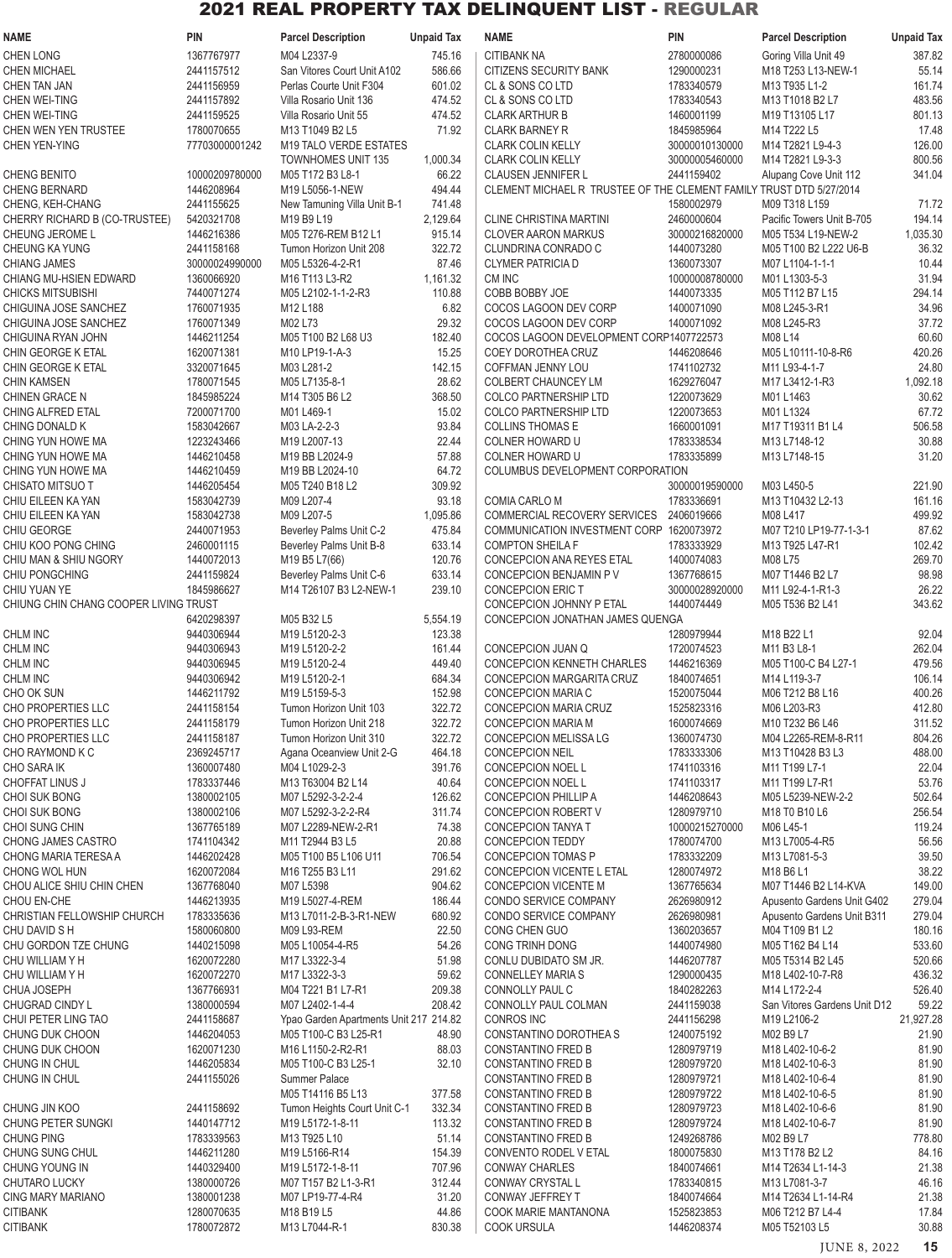| <b>NAME</b>                    | <b>PIN</b>     | <b>Parcel Description</b>            | <b>Unpaid Tax</b> | <b>NAME</b>                  | <b>PIN</b>     | <b>Parcel Description</b>            | <b>Unpaid Tax</b> |
|--------------------------------|----------------|--------------------------------------|-------------------|------------------------------|----------------|--------------------------------------|-------------------|
| COOK URSULA                    | 1446208375     | M05 T52103 L6                        | 30.88             | <b>CROSS GUANGBI XU</b>      | 2460000635     | Pacific Towers Unit B-803            | 114.90            |
| COOKE JEANNE A                 | 1629276654     | M17 L3349-3-1                        | 71.76             | <b>CROSS GUANGBI XU</b>      | 2680000143     | Sagan Gi Talo Unit A-13              | 240.98            |
| <b>COOPER MICHAEL</b>          | 1446211914     | M05 T172 B1 L4-1                     | 65.80             | CRUZ CELINA AM (1/3)         | 30000022360000 | M07 L2315-11                         | 62.52             |
| <b>COPPER MATTHEW T</b>        | 1620129848     | M15 L48-REM-1-R1NEW-5                | 71.26             | CRUZ PATRICIA R              | 30000033730000 | M10 L3394-3                          | 77.40             |
| CORBILLA CORNELIO C            | 1440282300     | M05 T143 L10061-23-2                 | 74.92             | <b>CRUZ AGUSTIN CAMACHO</b>  | 1440079088     | M05 T1413 L5-3                       | 86.76             |
| CORCUERA BERMAR C              | 1783339370     | M13 T63003 B2 L6                     | 309.12            | <b>CRUZ AGUSTO F</b>         | 1407722706     | M08 L258-5                           | 30.30             |
| CORE ONE INVESTMENT INC        | 1629278103     | M16 L145-4-1                         | 438.42            | <b>CRUZ AGUSTO F</b>         | 1741102942     | M11 T142 L9-13-1                     | 263.54            |
|                                |                |                                      | 33.53             |                              |                | M11 L26-8-9                          |                   |
| CORE TECH DEVELOPMENT          | 30000096990000 | M05 T11404 B6 L19-R5                 |                   | <b>CRUZ ALBERT FLORES</b>    | 1741103411     |                                      | 26.82             |
| CORE TECH DEVELOPMENT          | 30000096980000 | M05 T11404 B6 L19-5                  | 328.76            | CRUZ AMPARO RUPLEY           | 30000094500000 | M04 L2338-3-R3-NEW-1                 | 45.28             |
| CORE TECH DEVELOPMENT          | 30000096970000 | M05 T11404 B6 L19-4                  | 331.12            | CRUZ ANA C                   | 1326016288     | M03 L267-1                           | 10.08             |
| CORE TECH DEVELOPMENT          | 30000096960000 | M05 T11404 B6 L19-3                  | 341.49            | <b>CRUZ ANA FLORES</b>       | 1440079430     | M05 T112 B5 L27                      | 38.50             |
| CORE TECH DEVELOPMENT          | 30000096950000 | M05 T11404 B6 L19-2                  | 321.23            | CRUZ ANA G                   | 1620079483     | M17 LP19-82-1-REM                    | 189.88            |
| CORE TECH INTERNATIONAL CORP   | 6440601626     | M05 T53018 B1 L4                     | 1,003.74          | CRUZ ANA M                   | 1525823323     | M06 T212 B8 L9                       | 463.40            |
| CORN & LEE INVESTMENT CO INC   | 3620076300     | M10 L1125-P                          | 1,799.56          | <b>CRUZ ANDY JAMES</b>       | 1407722680     | M08 L316-3-6                         | 28.52             |
| <b>CORN CHARLES L</b>          | 7200076277     | M01 B11 LB11 P1437-1                 | 5,682.04          | CRUZ ANDY Y                  | 1249268973     | M02 B24 L8                           | 26.96             |
| CORPUZ DARNELL M               | 30000074000000 | M16 L1137-2-2                        | 315.42            | <b>CRUZ ANDY Y</b>           | 1262031620     | M02 T233 L5                          | 87.40             |
| CORPUZ EDILBERTO               | 1440076453     | M05 T100 B11 L17 U11                 | 304.36            | <b>CRUZ ANGEL TOVES</b>      | 1360079545     | M07 T115 B1 L2                       | 42.98             |
| <b>CORTADO PATRICIO M</b>      | 1367764974     | M07 T1536 L70                        | 61.02             | CRUZ ANGELINA O              | 10000141000000 | M05 T100 B2 L39 BLDG-RENTAL 447.44   |                   |
| CORTEZ HERMINIO C 1/2 INT      | 1783333941     | M13 T6301 B1 L7                      | 25.96             | CRUZ ANGELINA R ETAL         | 1220079604     | M01 L1303-1-1-1                      | 247.84            |
| CORTEZ JESSICA SAN NICOLAS     | 1620272300     | M10 L3229-8                          | 36.96             | CRUZ ANGELINA ROSARIO        | 1620079566     | M01 L3204-3                          | 596.92            |
| CORTEZ RODRIGO G               | 30000085840000 | M13 L7039-8-4-R1                     | 43.18             | CRUZ ANGELINA ROSARIO        | 1620079558     | M10 L3204-1                          | 619.18            |
| COSCA JULIE ANN B (1/3)        | 1446208215     | M05 T100-C B2 L11-R2                 | 885.20            | CRUZ ANITA MARIE A           | 1620079610     | M16 L1127-14-1                       | 57.86             |
| COSCOLLUELA WILLIAM V          | 2441154791     | Woodland Townhouses Unit 1301 418.10 |                   | CRUZ ANNETTE M C             | 10002163940000 | M04 L2200-R4-NEW-2                   | 129.92            |
| COTE LEE M                     | 2626980807     | Apusento Gardens Unit H310           | 347.02            | CRUZ ANNIE F ETAL            | 1260119997     | M02 L266                             | 176.58            |
| COTELESSE RICHARD J            | 1440076792     | M19 T10 B3 L4                        | 1,162.28          | CRUZ ANNIE RENEE QUIDACHAY   | 1367770163     | M07 L1107-3-9-R2                     | 94.56             |
| <b>COTTAM DALLAS</b>           | 2369246129     | University Gardens Unit B-310        | 206.46            | <b>CRUZ ANNIE S</b>          | 1583043266     | M09 L256                             | 38.89             |
| <b>COTTAM DALLAS</b>           |                |                                      | 551.54            |                              |                | M06 L179-2-5                         | 21.02             |
|                                | 2620041818     | Flora Pago Unit 508                  |                   | CRUZ ANTHONY JOHN            | 1525824163     |                                      |                   |
| <b>COUSIN MAKI</b>             | 1446208092     | M05 T143 L10061-49-R1-1-1            | 43.94             | <b>CRUZ ANTHONY R</b>        | 1840016082     | M14 T2913-PHS-2-INCR-1 B1 L26 567.44 |                   |
| <b>COX JOHN L</b>              | 2440076880     | San Vitores Terrace Unit B-23        | 553.00            | <b>CRUZ ANTHONY S</b>        | 1249268609     | M02 B3 L20                           | 206.88            |
| CRAIG TERESITA BALAJADIA       | 1845983783     | M14 L190-9                           | 58.14             | CRUZ ANTONIA A               | 1446207889     | M05 T240 B16 L1                      | 53.52             |
| <b>CRAIG WILLIAM H</b>         | 1783338174     | M13 T267 L52                         | 492.96            | CRUZ ANTONIO C               | 1629276170     | M17 L3442-5-3                        | 67.04             |
| <b>CRAME ALBERT F</b>          | 1446207937     | M05 T532-A B1 L10                    | 111.14            | CRUZ ANTONIO C               | 1629276171     | M17 L3442-5-4                        | 67.04             |
| CREATIVE INVESTMENT, LLC       | 1446214202     | M19 L2099-5                          | 220.16            | <b>CRUZ ANTONIO S</b>        | 1260797100     | M02 L177-1-3-A                       | 128.88            |
| <b>CRESS JANET S</b>           | 1780062057     | M13 L7032-3-R6                       | 201.06            | CRUZ ANTONIO SALAS           | 1262031064     | M02 L177-1-2                         | 136.18            |
| CRISOSTOMO DAVID PATRICK       | 30000082470000 | M04 L2441-3-1                        | 59.82             | <b>CRUZ ARLENE A</b>         | 1440603040     | M05 T1034 B3 L38                     | 420.22            |
| CRISOSTOMO ANA SN              | 1620077255     | M16 L100-3                           | 71.20             | <b>CRUZ ARLENE M</b>         | 7360601298     | M07 L2427-3-5-REM-NEW-2              | 2,053.52          |
| <b>CRISOSTOMO ANDREW R</b>     | 10000263230000 | M06 T3734 B14 L8                     | 23.58             | CRUZ ARVIN JOHN              | 1680000606     | M16 L152-5                           | 260.98            |
| CRISOSTOMO ANGEL M ETAL        | 1520077272     | M06 L168-3                           | 728.42            | CRUZ ATANACIO C              | 1840080520     | M14 L119-7-1                         | 78.70             |
| CRISOSTOMO ANTONIO B ETAL      | 1620077260     | M17 L3449-3                          | 147.72            | CRUZ AUGUSTO F               | 1741102674     | M11 T142 L9-13-1                     | 174.46            |
| <b>CRISOSTOMO ART G</b>        | 1741102471     | M11 T141 L11-26-NEW-5                | 791.98            | <b>CRUZ BEATRICE GARRIDO</b> | 1629278267     | M16 T300 L10                         | 177.54            |
| CRISOSTOMO BENNY Q             | 1525823327     | M06 T3734 B2 L21                     | 20.32             | CRUZ BENITA L G              | 1440080760     | M05 LGG                              | 157.84            |
| CRISOSTOMO BENNY Q             | 1525824122     | M06 L49-2                            | 62.28             | CRUZ BENITO N                | 1760080700     | M12 T3321 B2 L29                     | 235.78            |
| CRISOSTOMO BENNY Q             | 1525824121     | M06 T3741 L1                         | 94.56             | CRUZ BENJAMIN L              | 1780500326     | M13 T1046 B4 L27                     | 263.00            |
| CRISOSTOMO CAROLE M            | 1367764570     | M04 L2356-3-2-1                      | 241.62            | CRUZ BERNADITA LG            | 1845983677     | M14 L121-1-6-1                       | 327.32            |
| CRISOSTOMO DAVID P             | 1629277991     | M07 T1919 L4-6                       | 26.54             | CRUZ BERNICE M               | 1741104570     | M11 T142 L9-45-5-1                   | 47.16             |
| CRISOSTOMO DESIDERIO L         | 40700000020909 | M01 B24 L317                         | 26.26             | <b>CRUZ BERNICE M</b>        | 1740080590     | M11 T142 L9-7-B-1-R1                 | 446.92            |
| CRISOSTOMO ELIZABETH           | 10000402590000 | M11 T141 L11-9-REM                   | 24.03             | <b>CRUZ BRITTNEY L</b>       | 30000004860000 | M14 L180-2-2-1-R1                    | 50.34             |
| CRISOSTOMO ELIZABETH A         | 1741103604     |                                      | 118.32            | <b>CRUZ CARL</b>             | 1783332727     | M13 T933 B3 L5-R1                    | 53.84             |
|                                |                | M11 T141 L11-9                       |                   |                              |                |                                      |                   |
| CRISOSTOMO ELIZABETH ANN       | 1741102204     | M11 T141 L11-26-NEW-5                | 71.02             | <b>CRUZ CARL STEVEN</b>      | 1262031651     | M02 T233 L4-R4                       | 34.48             |
| CRISOSTOMO FRANCISCO C         | 1367767205     | M04 L2266-REM-2-R-3                  | 121.68            | CRUZ CARMELITA C             | 1446205475     | M05 T240 B15 L7                      | 53.36             |
| CRISOSTOMO FRANCISCO C         | 1367764550     | M04 L2342-1                          | 137.06            | CRUZ CAROL SABLAN            | 1240080500     | M02 B15 L10                          | 75.72             |
| CRISOSTOMO JESSICA M           | 1629277806     | M07 T1919 L4-4                       | 26.54             | <b>CRUZ CAROLINE B</b>       | 1629274614     | M10 LP19-2-4-3                       | 47.16             |
| <b>CRISOSTOMO JESUS B</b>      | 1360077748     | M07 L2282-9-NEW                      | 118.24            | CRUZ CAROLYN SN BARCINAS     | 10000277990000 | M06 T3734 B3 L6                      | 20.32             |
| CRISOSTOMO JESUS DUENAS        | 1620077718     | M10 L100-1                           | 72.56             | CRUZ CECILIA BLAS            | 1367770006     | M07 L2396                            | 43.96             |
| CRISOSTOMO JOAQUIN SN          | 1840077700     | M14 T305 B6 L20                      | 40.98             | <b>CRUZ CELESTE J</b>        | 1446208594     | M05 L5231-2-7-2                      | 96.03             |
| CRISOSTOMO JOHN M              | 1525822718     | M06 T212 B6 L6-NEW-12                | 360.60            | <b>CRUZ CHARLES DIAZ</b>     | 1446210286     | M19 T121 L2149-2-20                  | 208.30            |
| CRISOSTOMO JOSE ANGOCO         | 1220078132     | M01 L1370-1-1                        | 164.60            | CRUZ CHARLES DIAZ            | 1446210283     | M19 T121 L2149-2-7-NEW-R2            | 1,342.20          |
| CRISOSTOMO JOSE M              | 1525822881     | M06 L167                             | 56.02             | CRUZ CHRISTINA M             | 30000032860000 | M06 T37102 B3 L4-1-NEW-8-3           | 42.22             |
| CRISOSTOMO JOSEFINA F          | 1360078216     | M04 L2358-7-R1                       | 93.96             | CRUZ CHRISTINE F C           | 1845984279     | M14 L119-2-2-1                       | 64.62             |
| CRISOSTOMO JOSEFINA M          | 1840077665     | M14 L96-1-11-1                       | 64.88             | <b>CRUZ CLARISSA L</b>       | 1446209053     | M05 T1045 B2 L12                     | 276.04            |
| CRISOSTOMO JOSEPH M            | 30000105190000 | M18 T253 L30NEW-R5NEW-R2             | 145.94            | CRUZ CONCEPCION PEREDO       | 1200081105     | M01 L1189-1                          | 15.32             |
| CRISOSTOMO JUAN SN             | 30000031770000 | M16 L2058-1-NEW-2                    | 669.10            | CRUZ CONCEPCION T            | 1407722674     | M08 L283-5                           | 21.06             |
| CRISOSTOMO JUDY R              | 1520078650     | M06 L124-1-G                         | 176.80            | CRUZ CONNIE D                | 1400088620     | M08 L245-2                           | 282.98            |
| <b>CRISOSTOMO KENNETH M</b>    | 1783340000     | M13 L7127-3-3-2                      | 26.82             | <b>CRUZ CRISTOBAL S</b>      | 30000033390000 | M14 L169-6                           | 46.40             |
| CRISOSTOMO MANUEL P            | 1660001523     | M17 L3393-R10-NEW-A-R4-2-R2 308.20   |                   | CRUZ DANIEL A C              | 5624720265     | M16 L1127-16                         | 3,928.78          |
| CRISOSTOMO MARIANO P           | 1360078414     | M04 L2336-3                          | 210.22            | CRUZ DANIEL CRUZ             | 1440601458     | M05 T1413 L3-1                       | 644.72            |
| <b>CRISOSTOMO MARY</b>         | 1741103651     | M11 L5-2-3-R2                        | 28.68             | CRUZ DANIEL Q                | 10000721470000 |                                      | 20.32             |
|                                |                |                                      | 67.38             | CRUZ DANIEL Q                |                | M06 T3734 B11 L7                     | 31.58             |
| CRISOSTOMO MAXIMO D JR         | 1780078440     | M13 L7127-1-7                        |                   |                              | 1525822966     | M06 T212 B12 L2-R1                   |                   |
| CRISOSTOMO PATRICK J C         | 30000017380000 | M04 L2441-6                          | 194.62            | CRUZ DANIEL Q                | 1525822965     | M06 T212 B12 L2-1                    | 529.40            |
| CRISOSTOMO PEDRO C HO          | 1320078529     | M03 L272                             | 142.70            | CRUZ DANIEL R                | 1360081515     | M07 L2281-6                          | 39.02             |
| CRISOSTOMO PEDRO C JR          | 1220078546     | M01L1371                             | 119.44            | <b>CRUZ DANIEL TENORIO</b>   | 1446214880     | M05 T240 B20 L1                      | 473.78            |
| CRISOSTOMO PEDRO C SR          | 1220078538     | M01 L1372-1                          | 28.36             | CRUZ DARIA CRUZ              | 1583042663     | M09 L219                             | 44.72             |
| <b>CRISOSTOMO RANDY C</b>      | 1525823757     | M06 T3741 L10-R1                     | 139.16            | <b>CRUZ DARLENE A</b>        | 1783335147     | M13 L7089-NEW-9-1                    | 53.38             |
| <b>CRISOSTOMO RANDY CAMPOS</b> | 1525823787     | M06 T3741 L10-R2                     | 172.70            | CRUZ DARLENE ADA             | 1367767065     | M07 L2347-16-R1                      | 166.78            |
| CRISOSTOMO ROY CAMPOS          | 1525823845     | M06 T3741 L10-2                      | 33.54             | CRUZ DARLENE MARIE BLAS      | 30000075560000 | M09 L105-3-3-1                       | 27.26             |
| <b>CRISOSTOMO TERESITA M</b>   | 1660001208     | M17 L3324-5                          | 397.60            | CRUZ DAVID S                 | 1446205386     | M05 T240 B23 L3                      | 93.52             |
| <b>CRISOSTOMO THOMAS J</b>     | 1741104248     | M11 L23-NEW-8-1                      | 40.90             | CRUZ DEMETRIO G ETAL         | 1440081520     | M19 L2144-1-C-6-1                    | 427.70            |
| CRISOSTOMO TIMOTHY ALAN        | 30000082480000 | M04 L2441-3-2                        | 59.82             | <b>CRUZ DERRICK JAMES</b>    | 1824222119     | M14 T268 B11 L8                      | 457.84            |
|                                |                |                                      |                   |                              |                |                                      |                   |
| <b>CRISOSTOMO TINA G</b>       | 1783332749     | M13 T911 L9-6-1                      | 34.36             | CRUZ DOLORES BABAUTA         | 1260081731     | M02 L184                             | 101.24            |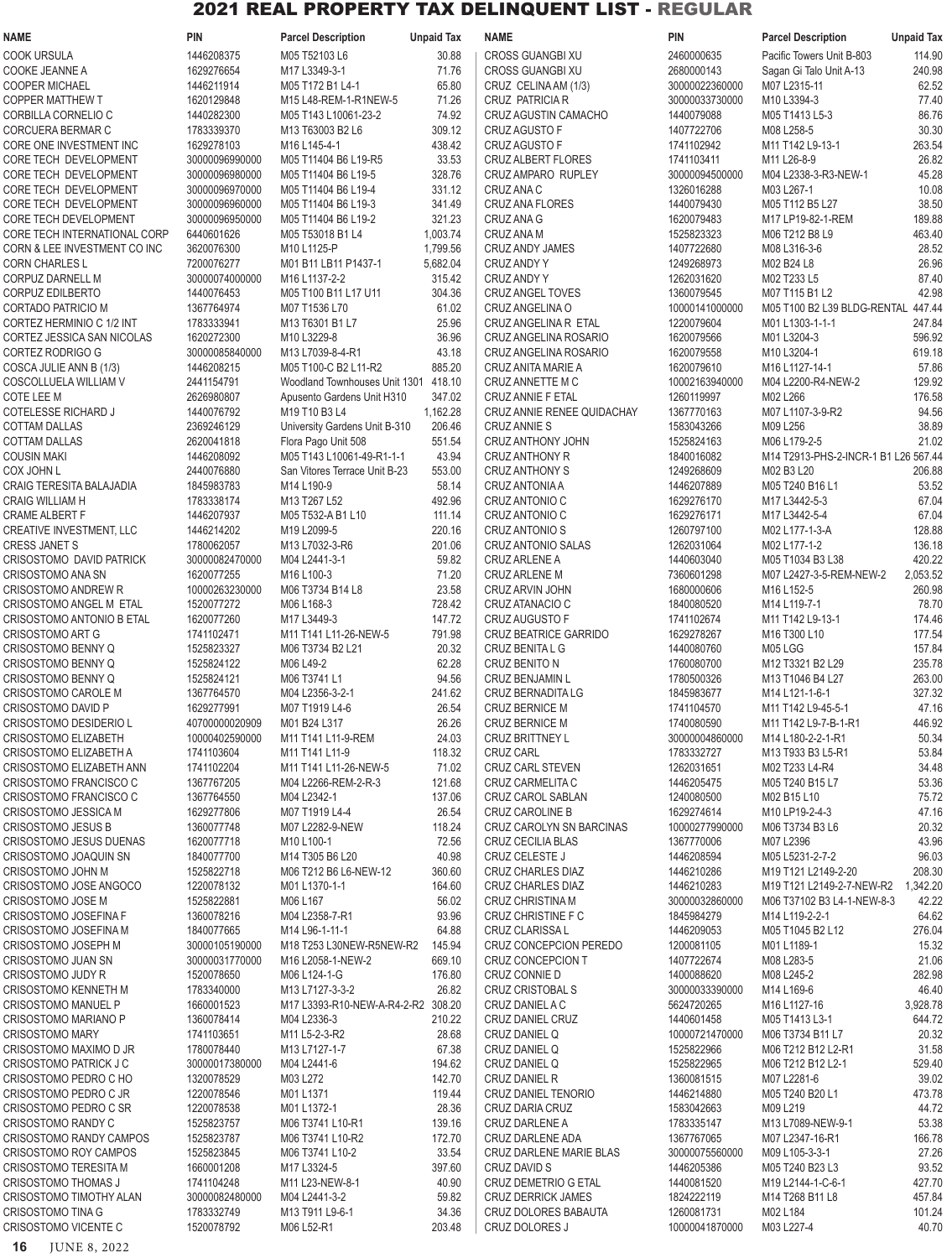| <b>NAME</b>                                              | <b>PIN</b>                       | <b>Parcel Description</b>                    | <b>Unpaid Tax</b> | <b>NAME</b>                                        | <b>PIN</b>                   | <b>Parcel Description</b>                            | <b>Unpaid Tax</b> |
|----------------------------------------------------------|----------------------------------|----------------------------------------------|-------------------|----------------------------------------------------|------------------------------|------------------------------------------------------|-------------------|
| CRUZ DORIS C                                             | 1741103555                       | M11 T2832 B2 L4                              | 8.14              | CRUZ IGNACIO B                                     | 1400084501                   | M08 L150-3-22                                        | 22.02             |
| CRUZ DORIS CRUZ                                          | 1783335887                       | M13 T267 L8                                  | 32.30             | CRUZ IGNACIO B                                     | 1407722377                   | M08 L150-3-18                                        | 22.02             |
| <b>CRUZ DOROTHEA P</b>                                   | 1741104176                       | M11 L92-A-R5-6                               | 14.08             | CRUZ IGNACIO B                                     | 30000019710000               | M08 L150-R3-R1                                       | 525.70            |
| CRUZ DOROTHEA PABLO<br>CRUZ EDDIE J                      | 1360081810<br>1783337957         | M07 L2380-1-R5<br>M13 L7057-1                | 26.12<br>73.38    | CRUZ IGNACIO CONCEPCION<br>CRUZ IGNACIO CONCEPCION | 1620084416<br>1620084424     | M16 T300 L2<br>M16 T300 L3                           | 43.32<br>82.86    |
| CRUZ EDDIE J                                             | 1783334835                       | M13 T9211 L11                                | 80.44             | CRUZ IGNACIO FLORES, HEIRS OF                      | 1367769721                   | M04 L1044-2                                          | 242.56            |
| CRUZ EDDIE JOHN                                          | 1220231102                       | M19 L2045-18                                 | 35.66             | CRUZ IGNACIO FLORES, HEIRS OF                      | 1367769252                   | M04 L2259-R1                                         | 356.70            |
| CRUZ EDDIE JOHN                                          | 1223243309                       | M19 L2045-5                                  | 61.70             | CRUZ IGNACIO FLORES, HEIRS OF                      | 1367769250                   | M04 L2250-R1                                         | 616.44            |
| CRUZ EDDIE JOHN                                          | 1440081832                       | M05 L5147-2-B-REM-5-1-2                      | 74.98             | <b>CRUZ II GREGORY JAMES</b>                       | 2369245412                   | University Manor Unit B-110                          | 89.15             |
| CRUZ EDDIE JOHN                                          | 1780081857                       | M13 L7056-3                                  | 154.88            | <b>CRUZ INA V</b>                                  | 1629277989                   | M07 L3352-A-3-4-2                                    | 514.02            |
| CRUZ EDDIE JOHN<br>CRUZ EDDIE JOHN                       | 1780081858<br>1440081840         | M13 L7057-R4<br>M19 L5147-2-B-REM-5-B-1-2    | 211.32<br>260.82  | CRUZ ISAAC NEWTON<br>CRUZ ISABEL Q                 | 1290000843<br>1783330602     | M18 T2541 L12-1-1<br>M13 L7031-8-2-NEW-2             | 40.64<br>34.02    |
| CRUZ EDDIE JOHN                                          | 1783331255                       | M13 L7057-4                                  | 391.70            | <b>CRUZ ISABEL TORRES</b>                          | 1783339385                   | M13 L7067-C-5-3-R1-NEW-1                             | 8.44              |
| CRUZ EDDIE JOHN                                          | 1783331254                       | M13 L7056-1                                  | 729.06            | CRUZ IVAN A                                        | 1446208410                   | M05 T1113 B1 L20                                     | 46.38             |
| CRUZ EDDIE S                                             | 1360081815                       | M07 T1537 L24-9-NEW                          | 479.22            | <b>CRUZ JAMES EDWARD I</b>                         | 1629276484                   | M17 L3402-9-2                                        | 39.66             |
| CRUZ EDWARD D                                            | 1446215144                       | M05 T534 L77-1-3                             | 148.98            | <b>CRUZ JAMES R</b>                                | 2440216853                   | Pacific Towers Unit C-105                            | 229.80            |
| CRUZ EDWARD D                                            | 1780081938                       | M13 T10414 B1 L8                             | 359.26            | CRUZ JAMES SABLAN                                  | 1845984754                   | M14 T222 L7-3                                        | 450.58            |
| <b>CRUZ EDWARD FINONA</b><br><b>CRUZ EDWARD VICTOR</b>   | 1446216500<br>1660001034         | M05 L10075-REM-2-NEW-8<br>M17 L3378-4-R1     | 205.56<br>61.02   | <b>CRUZ JENNIFER P</b><br><b>CRUZ JEREL KENT</b>   | 30000026500000<br>1446208915 | M10 L3450-R3<br>M05 L10067-9-R5                      | 148.39<br>380.76  |
| CRUZ EDWIN T                                             | 1407722379                       | M08 L433-4                                   | 33.90             | CRUZ JESSE D                                       | 1845985454                   | M14 L108-2-NEW-R1                                    | 585.00            |
| <b>CRUZ ELAINE P</b>                                     | 1840082071                       | M14 L88-1                                    | 88.00             | CRUZ JESSE ROJAS                                   | 30000109620000               | M04 L1099-REM-4-2-R1-1                               | 292.44            |
| CRUZ ELIZA M                                             | 1260083096                       | M02 L301-A-4                                 | 648.24            | <b>CRUZ JESUS A</b>                                | 1620084903                   | M <sub>16</sub> L <sub>141-59</sub>                  | 158.38            |
| CRUZ ELOISE MAFNAS                                       | 1262030329                       | M02 L301-A-2                                 | 260.07            | CRUZ JESUS CEPEDA                                  | 1840085707                   | M14 L119-3-1                                         | 106.14            |
| <b>CRUZ EMILINE S</b>                                    | 1629275098                       | M07 T1919 L4-5                               | 26.54             | CRUZ JESUS CRISOSTOMO                              | 1525823317                   | M06 L203-REM 1/11 INT                                | 40.02             |
| <b>CRUZ ENRIQUE A</b><br><b>CRUZ ESTHER L</b>            | 10000572220000<br>1400081965     | M14 L138<br>M08 L150-3-15                    | 66.74<br>22.02    | CRUZ JESUS J<br><b>CRUZ JESUS M</b>                | 1240085034<br>1400085444     | M02 B9 L2<br>M08 L98-1                               | 78.60<br>451.96   |
| <b>CRUZ ESTHER ML</b>                                    | 2380000112                       | Mangilao Gardens Unit C5                     | 157.96            | <b>CRUZ JESUS SANTIAGO</b>                         | 1400085460                   | M08 L99                                              | 8.28              |
| CRUZ ESTHER U                                            | 1360320300                       | M04 T1911 L4                                 | 53.30             | CRUZ JESUS SN ETAL                                 | 1200084993                   | M01L181                                              | 28.44             |
| CRUZ ESTHER U                                            | 1360320200                       | M07 T1533 L5                                 | 131.56            | CRUZ JESUSA C                                      | 1620084947                   | M16 L126-2-9                                         | 324.18            |
| CRUZ EVA Z                                               | 1660000760                       | M17 L3347-R-1-9-6                            | 776.34            | CRUZ JOAQUIN ALAN                                  | 1367767402                   | M04 L2191-8                                          | 32.78             |
| CRUZ FELIPE D                                            | 1620082569                       | M10 L101-R-R2                                | 51.62             | CRUZ JOAQUIN PEREZ                                 | 1783339705                   | M13 L7024-1-NEW-5-5-1                                | 61.86             |
| <b>CRUZ FERMIN MENO</b>                                  | 1407722388<br>1407722609         | M08 L90                                      | 5.86              | CRUZ JOAQUIN PEREZ                                 | 1783339706<br>1783339707     | M13 L7024-1-NEW-5-5-2                                | 61.86             |
| <b>CRUZ FERMIN MENO</b><br><b>CRUZ FIDELA</b>            | 1760600777                       | M08 L289-2-R5<br>M12 L39-R4-NEW-7            | 25.86<br>35.06    | CRUZ JOAQUIN PEREZ<br>CRUZ JOAQUIN PEREZ           | 1783339709                   | M13 L7024-1-NEW-5-5-3<br>M13 L7024-1-NEW-5-5-4       | 61.86<br>61.86    |
| CRUZ FRANCINE U                                          | 1783335699                       | M13 L7125-12                                 | 83.28             | CRUZ JOAQUIN PEREZ                                 | 1783339710                   | M13 L7024-1-NEW-5-5-5                                | 61.86             |
| CRUZ FRANCISCA B                                         | 1840082795                       | M14 L180-3-2-2-3                             | 68.56             | CRUZ JOAQUIN PEREZ                                 | 1783339713                   | M13 L7024-1-NEW-5-5-6                                | 63.76             |
| <b>CRUZ FRANCISCA B</b>                                  | 1840082793                       | M14 L180-3-2-2-1                             | 68.58             | <b>CRUZ JOAQUIN REYES</b>                          | 1260085931                   | M18 T270 L25                                         | 27.12             |
| CRUZ FRANCISCA C ETAL                                    | 1600082787                       | M10 T232 B16 L25                             | 433.76            | CRUZ JOEY R                                        | 30000020760000               | M05 L5231-11-2                                       | 819.70            |
| CRUZ FRANCISCO GOGUE<br>CRUZ FRANCISCO J                 | 1629276053<br>1367765094         | M17 L3437<br>Section M04 L2395-1-A           | 332.08<br>514.52  | CRUZ JOHN ANTHONY B I<br>CRUZ JOHN M               | 1783333926<br>1326016193     | M13 T912 L3-1<br>M03 L234-2-W-2                      | 43.08<br>76.68    |
| CRUZ FRANCISCO M                                         | 1620083581                       | M16 L128-4                                   | 114.94            | <b>CRUZ JOHN MICHAEL</b>                           | 1783339632                   | M13 L7006-19-R2                                      | 83.86             |
| <b>CRUZ FRANCISCO M ETAL</b>                             | 1400083547                       | M08 L58                                      | 10.02             | CRUZ JOHN MICHAEL JR                               | 1783335871                   | M13 L7006-20-NEW-1                                   | 205.00            |
| CRUZ FRANCISCO P                                         | 1220083214                       | M01 LP OF MAGALLAN                           | 51.46             | CRUZ JOHN MUNOZ                                    | 1600086260                   | M10 T232 B9 L31                                      | 342.50            |
| CRUZ FRANCISCO S JR                                      | 1629275481                       | M10 LP19-2-4-3                               | 411.14            | CRUZ JOHN PAUL WHITE                               | 10002096390000               | M17 L3378-7-R2                                       | 472.76            |
| CRUZ FRANCISCO SALAS, H.O.                               | 1583042758                       | M09 L177                                     | 5.39              | CRUZ JOHN PEREDA                                   | 10002096380000               | M17 L3378-7-2                                        | 59.60             |
| CRUZ FRANCISCO SALAS, H.O.<br>CRUZ FRANCISCO SALAS, H.O. | 1583042759<br>1583042756         | M09 L181-1<br>M09 L179-2                     | 21.09<br>24.69    | CRUZ JOHN S ET AL<br>CRUZ JOHNNY R                 | 1783333764<br>1240086454     | M13 L7042-1-3<br>M02 B20 L16                         | 51.02<br>19.48    |
| CRUZ FRANCISCO SALAS, H.O.                               | 1583042755                       | M09 L178-R2                                  | 45.38             | CRUZ JOSE A                                        | 1660000243                   | M17 L3245-NEW-REM-1-R10                              | 82.40             |
| CRUZ FRANCISCO SALAS, H.O.                               | 1583042757                       | M09 L179-R2                                  | 46.61             | CRUZ JOSE A ETAL                                   | 1440086767                   | M05 T100 B4 L40 U2-A                                 | 359.40            |
| CRUZ FRANCISCO SALAS, H.O.                               | 1583042754                       | M14 L178-2                                   | 63.39             | CRUZ JOSE AFLAGUE                                  | 1629275508                   | M17 L3245-NEW-REM-1-1-R1                             | 378.02            |
| CRUZ FRANCISCO SALAS, H.O.                               | 1583042761                       | M09 L191                                     | 84.72             | CRUZ JOSE AQUINO                                   | 10001828360000               | M16 L126-2-R12                                       | 138.86            |
| CRUZ FRANCISCO SALAS, H.O.                               | 1583042760                       | M09 L180-1                                   | 110.71<br>22.42   | CRUZ JOSE BAZA (DECEASED)<br><b>CRUZ JOSE BLAS</b> | 1620026335                   | M06 L126-REM                                         | 206.90<br>199.02  |
| CRUZ FRANCISCO T<br>CRUZ FRANK C                         | 1200082799<br>1629276172         | M01 B19 L13<br>M17 L3442-5-5                 | 67.04             | CRUZ JOSE C ETAL                                   | 1620087535<br>1320086960     | M10 L100-1<br>M03 L221                               | 357.88            |
| <b>CRUZ FRANK J</b>                                      | 1629276958                       | M17 T1946 B1 L3                              | 426.22            | CRUZ JOSE CEPEDA                                   | 1840087050                   | M14 L119-3-R7                                        | 192.14            |
| CRUZ FRANK JAMES                                         | 1367770197                       | M04 T9 BE L2-NEW-10                          | 82.48             | CRUZ JOSE LG                                       | 1360086871                   | M04 T1915 L5-R3                                      | 57.96             |
| <b>CRUZ FRANK V</b>                                      | 1629276217                       | M17 L3333-5-1                                | 33.98             | CRUZ JOSE M                                        | 1800088003                   | M05 T545 B3 L15                                      | 23.94             |
| <b>CRUZ FRANKIE N</b>                                    | 1780083861                       | M13 T151 L2-1                                | 44.76             | CRUZ JOSE MAFNAS ETAL                              | 1440086860                   | M19 L2122-1-REM-1-1-1                                | 9.20              |
| <b>CRUZ GABRIEL T</b><br><b>CRUZ GABRIEL V</b>           | 1367765991<br>1367765223         | M07 L5361-2-R2-NEW-1-R1<br>M04 L2341-NEW-4-4 | 60.90<br>69.94    | CRUZ JOSE MAFNAS ETAL<br>CRUZ JOSE MAFNAS ETAL     | 1440086861<br>1740087196     | M19 L2122-1-REM-1-1-2<br>M11 LAGON SADOG             | 27.88<br>378.88   |
| CRUZ GEORGINIA ANN O                                     | 1660002243                       | M17 T250 B2 L4-2                             | 164.28            | CRUZ JOSE MARTINEZ                                 | 1620086579                   | M15 L22-REM                                          | 51.24             |
| CRUZ GERARD A & CARMELITA C                              | 1660002325                       | M17 L3431-3-4                                | 1,303.52          | CRUZ JOSE Q                                        | 1360500055                   | M04 T1445 L67                                        | 88.16             |
| CRUZ GIL N                                               | 1525823786                       | M06 T212 B8 L6-R1                            | 317.54            | CRUZ JOSE SANTOS                                   | 1420086688                   | M05 B26 L6                                           | 37.94             |
| CRUZ GONZALO R                                           | 1407722483                       | M08 L148                                     | 575.90            | CRUZ JOSE T                                        | 1360092140                   | M07 L2517-PART-6                                     | 103.34            |
| CRUZ GRACE RANIA<br>CRUZ GREG P                          | 1400246505<br>1783340226         | M08 T3731 L12<br>Perez Acres M13 T1043 L39   | 53.90<br>372.72   | CRUZ JOSEFA CAMACHO<br>CRUZ JOSEFINA A             | 1280087769<br>1783338058     | M18 B9 L4-S<br>M13 T10426 L2                         | 34.00<br>22.22    |
| CRUZ GUADALUPE D J ETAL                                  | 1620084242                       | M10 L3240-3-REMC-4                           | 41.12             | <b>CRUZ JOSEPH</b>                                 | 1407722230                   | M08 L238                                             | 36.40             |
| CRUZ GUADALUPE Q                                         | 1783336110                       | M13 T63004 B1 L30                            | 40.64             | CRUZ JOSEPH JR                                     | 30000093100000               | M13 L7132-3                                          | 228.30            |
| <b>CRUZ HENRY M</b>                                      | 1525824160                       | M06 L179-2-2                                 | 21.02             | CRUZ JOSEPH A                                      | 1660000449                   | M17 L3308-3-1-1                                      | 21.78             |
| <b>CRUZ HENRY S</b>                                      | 1367767066                       | M07 L2347-22                                 | 50.10             | CRUZ JOSEPH A                                      | 30000075630000               | M07 L2315-9-R1                                       | 100.98            |
| <b>CRUZ IGNACIAT</b>                                     | 30000105200000                   | M02 T249 L6-F-1                              | 21.76             | CRUZ JOSEPH C                                      | 1446211248                   | M05 T292 L16-5-R1                                    | 32.68             |
| CRUZ IGNACIA T<br><b>CRUZ IGNACIA T</b>                  | 30000105210000<br>30000105220000 | M02 T249 L6-F-2<br>M02 T249 L6-F-3           | 21.76<br>21.76    | CRUZ JOSEPH I<br>CRUZ JOSEPH I                     | 1783339347<br>1446210404     | M05 L10075-REM-2-NEW-1-1<br>M05 L10075-REM-2-NEW-6-1 | 58.16<br>552.32   |
| <b>CRUZ IGNACIA T</b>                                    | 30000105230000                   | M02 T249 L6-F-4                              | 21.76             | <b>CRUZ JOSEPH L</b>                               | 1460001289                   | M19 T13105 L87                                       | 1,694.84          |
| <b>CRUZ IGNACIA T</b>                                    | 30000105240000                   | M02 T249 L6-F-5                              | 21.76             | CRUZ JOSEPH LUIS MATERNE                           | 1806205134                   | M13 L10069-1-A-7                                     | 26.04             |
| <b>CRUZ IGNACIAT</b>                                     | 30000105250000                   | M02 T249 L6-F-6                              | 21.76             | CRUZ JOSEPH M M                                    | 6720079520                   | M11 B7 L3                                            | 487.76            |
| CRUZ IGNACIA T                                           | 30000105260000                   | M02 T249 L6-F-7                              | 21.76             | CRUZ JOSEPH MENDIOLA                               | 1360034705                   | M04 L2900-5-REM                                      | 394.46            |
| <b>CRUZ IGNACIA T</b>                                    | 30000105270000                   | M02 T249 L6-F-8                              | 21.76             | CRUZ JOSEPH MICHAEL BENAVENTE 1780087954           | 1783335870                   | M13 T151 L2-R3                                       | 86.80<br>56.58    |
| <b>CRUZ IGNACIA T</b><br>CRUZ IGNACIA T                  | 30000105280000<br>30000105290000 | M02 T249 L6-F-9<br>M02 T249 L6-F-10          | 21.76<br>21.76    | CRUZ JOSEPH VINCENT<br>CRUZ JOSEPH VINCENT CASTRO  | 1367765876                   | M13 L7006-20-NEW-2<br>M07 L2391-7-2                  | 891.52            |
|                                                          |                                  |                                              |                   |                                                    |                              |                                                      |                   |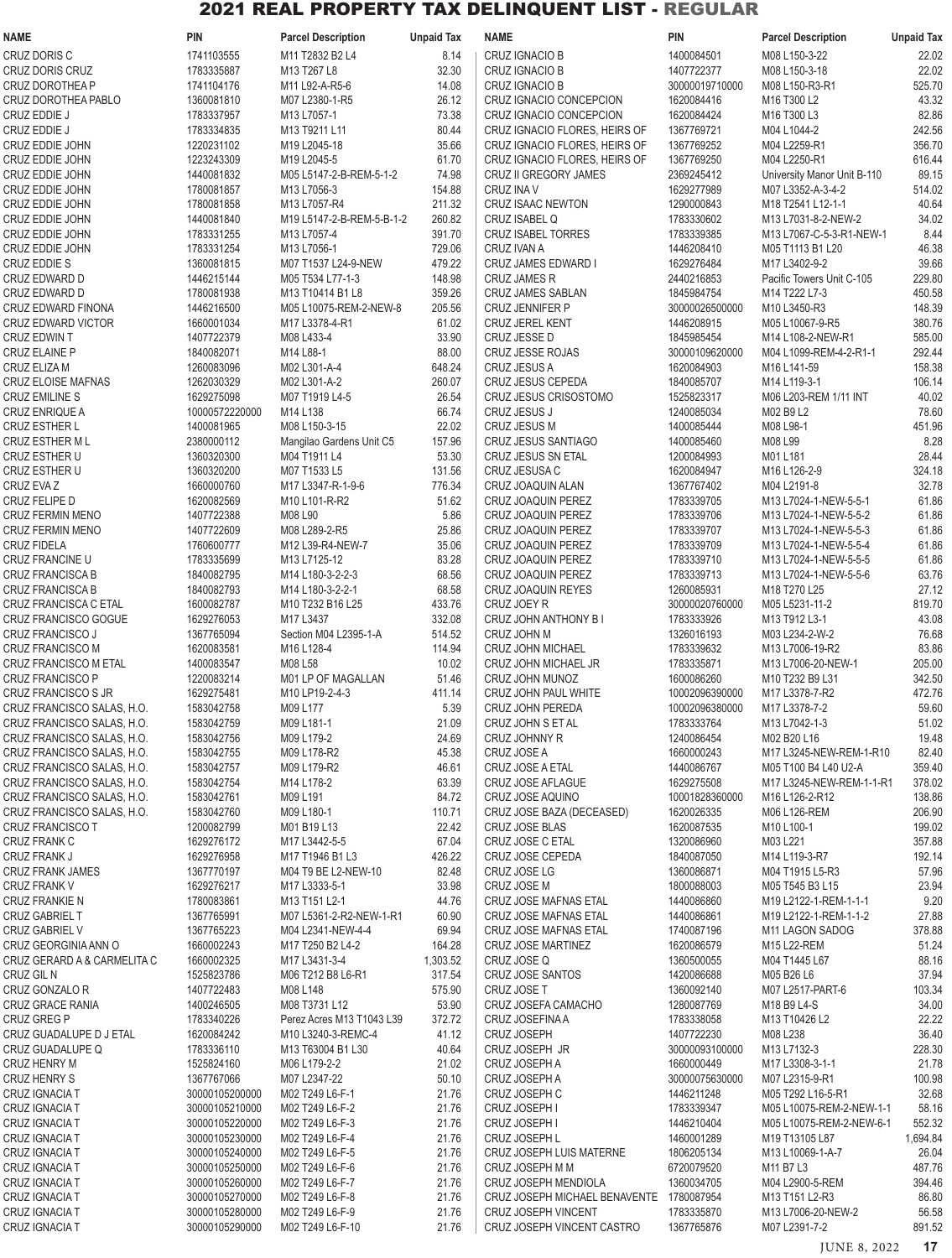| <b>NAME</b>                                         | <b>PIN</b>               | <b>Parcel Description</b>             | <b>Unpaid Tax</b> | <b>NAME</b>                                  | <b>PIN</b>               | <b>Parcel Description</b>                | <b>Unpaid Tax</b>  |
|-----------------------------------------------------|--------------------------|---------------------------------------|-------------------|----------------------------------------------|--------------------------|------------------------------------------|--------------------|
| <b>CRUZ JOSEPHINE A D</b>                           | 1780087959               | M13 T154 L8-1                         | 35.44             | CRUZ OSCAR C ETAL                            | 1620091015               | M15 L27-1-8                              | 485.16             |
| CRUZ JOSHUA ANTHONY R                               | 30000020770000           | M05 T0 B0 L5231-11-3                  | 57.84             | <b>CRUZ PATRICIA M</b>                       | 1629277083               | M17 L3354-7-3-1                          | 777.80             |
| <b>CRUZ JOVONNE</b>                                 | 1620500301               | M17 L182-5                            | 27.56             | CRUZ PATRICIA MAE                            | 1367770194               | M04 T9 BE L2-NEW-9                       | 82.48              |
| CRUZ JR JOHNNY RIVERA                               | 1249268611               | M02 B15 L2                            | 492.48            | <b>CRUZ PATRICIA R</b>                       | 1780090830               | M13 T912 L4-4                            | 39.72              |
| CRUZ JUAN A                                         | 10000264610000           | M06 L168-2                            | 59.34             | <b>CRUZ PATRICK ANDREW</b>                   | 1800087863               | M05 L10075-REM-2-NEW-4                   | 49.44              |
| CRUZ JUAN C                                         | 1360088330               | M04 L2191-9                           | 22.44             | <b>CRUZ PATRICK J</b>                        | 1367771047               | M07 L1112-4-1                            | 343.90             |
| CRUZ JUAN C                                         | 1360088320               | M04 L2191-7                           | 27.74             | <b>CRUZ PATRICK J</b>                        | 1367771049               | M07 L1112-4-R1                           | 466.42             |
| CRUZ JUAN C                                         | 1367767237               | M04 L2191-5                           | 32.72             | <b>CRUZ PATRICK J</b>                        | 1367771048               | M07 L1112-4-R1                           | 601.90             |
| CRUZ JUAN C                                         | 1446215151               | M05 T1113 B11 L8                      | 271.46            | <b>CRUZ PAUL JAMES</b>                       | 1367767238               | M04 T9 BB L1-1-1                         | 448.16             |
| CRUZ JUAN C ETAL<br>CRUZ JUAN C ETAL ADMX           | 1520088261<br>1520088300 | M06 L122-1-1<br>M06 L277              | 516.08<br>312.22  | <b>CRUZ PAUL T</b><br>CRUZ PEDRO C           | 1446208137<br>1620091062 | M05 T276-REM B5 L12 U2<br>M15 L3061-11-3 | 549.36<br>542.84   |
| CRUZ JUAN C JR                                      | 1525823818               | M06 T3734 B13 L6                      | 22.98             | CRUZ PEDRO G                                 | 1600091118               | M10 T232 B16 L9                          | 24.22              |
| CRUZ JUAN CASTRO                                    | 1740088249               | M11 L3-1                              | 365.82            | CRUZ PEDRO GUERRERO JR                       | 1780091241               | M13 L7078-1-1                            | 38.37              |
| CRUZ JUAN G                                         | 1780088801               | M13 L7145-8                           | 515.58            | CRUZ PEDRO GUERRERO JR                       | 1580091602               | M09 T318 L86                             | 291.63             |
| <b>CRUZ JUAN LG</b>                                 | 1440088846               | M05 T100 B4 L243 U3                   | 329.90            | CRUZ PEDRO Q                                 | 1446205541               | M05 T1113 B6 L1                          | 189.34             |
| CRUZ JUAN MENDIOLA                                  | 1280088717               | M18 B9 L1                             | 22.54             | <b>CRUZ PEDRO TAISAGUE</b>                   | 1620091099               | M17 L3219-3                              | 70.74              |
| CRUZ JUAN N                                         | 1620088180               | M17 L3383-1                           | 12.64             | CRUZ PETER D                                 | 1605501749               | M15 T223 B1 L11                          | 377.88             |
| CRUZ JUAN OGO JR                                    | 1360088475               | M07 T1535 L2-1                        | 152.62            | <b>CRUZ PETER J</b>                          | 1783335158               | M13 T63003 B3 L2                         | 51.02              |
| <b>CRUZ JUAN S</b>                                  | 1260087205               | M18 T176-PART L402-R10-2-132-R8 73.46 |                   | <b>CRUZ PETER NORMAN</b>                     | 30000005040000           | M05 BO L10111-10-4-3                     | 28.48              |
| CRUZ JUAN SANTIAGO HEIRS                            | 1400088729               | M08 L148-R3                           | 38.52             | <b>CRUZ PETER R</b>                          | 1367770652               | M07 L2427-3-5-REM-NEW-R2                 | 935.52             |
| <b>CRUZ JUANITA TOVES</b>                           | 1780088650               | M13 T159 B2 L8                        | 29.10             | <b>CRUZ PHILIP P</b>                         | 1629274626               | M17 L3378-5-2                            | 51.80              |
| CRUZ JULIA B                                        | 1360088960               | M04 L2338-4-R3                        | 54.20             | <b>CRUZ PILAR A</b>                          | 1367770412               | M04 T9 BA L8-5                           | 59.94              |
| CRUZ JULIA PEREZ                                    | 1780088800               | M13 L7145-8                           | 312.84            | <b>CRUZ RAMON C</b>                          | 1260091631               | M02 L453-6-A                             | 17.90              |
| CRUZ JULIANA R                                      | 10001069240000           | M07 L2411-5                           | 85.50             | <b>CRUZ RAMON C</b>                          | 10000028090000           | M02 L453-A                               | 649.04             |
| CRUZ JULITA P                                       | 1620089101<br>1400089058 | M17 L3351-10-4                        | 18.84             | CRUZ RAMON Q<br><b>CRUZ RAMON S</b>          | 1840089775<br>1446205428 | M14 L170                                 | 211.31             |
| CRUZ JUSTA SANTIAGO<br><b>CRUZ KEITH JOHN</b>       | 1741104287               | M08 L107-3-R1<br>M11 T2831 B1 L16     | 208.76<br>26.82   | <b>CRUZ RAMONA P</b>                         | 1620091102               | M05 T240 B10 L39<br>M17 L3333-1-1        | 491.98<br>61.02    |
| CRUZ KELINA EDENA                                   | 30000090740000           | M10 L2413-NEW-1-1-3                   | 39.02             | <b>CRUZ RAMONA P</b>                         | 1620091150               | M17 L3333-1-2                            | 61.02              |
| <b>CRUZ KENNETH A</b>                               | 1367770601               | M07 L2347-19                          | 595.74            | <b>CRUZ RAMONA P</b>                         | 1620091209               | M17 L3333-1-3                            | 83.44              |
| CRUZ KENNETH D                                      | 1280089457               | M18 B15 L5                            | 111.56            | CRUZ RAYMOND L                               | 1629278380               | M15 L19-NEW-REM-1-3                      | 730.20             |
| CRUZ KENNETH LEON GUERRERO                          | 1367770898               | M04 L1083-1-9                         | 38.58             | CRUZ RAYVIN JUAN T                           | 1800309444               | M13 T541 L4                              | 281.28             |
| <b>CRUZ KENNETH LG</b>                              | 1367770795               | M04 L1092-1-R5                        | 51.34             | CRUZ REGINA PEREIRA, EST OF                  | 1380001930               | M04 L2436-6                              | 460.66             |
| CRUZ KENNETH VINCENT PABLO                          | 1806205338               | M05 T521 B4 L8                        | 353.18            | CRUZ REMEDIOS R                              | 1240091809               | M02 B4 L9                                | 165.41             |
| CRUZ KIRK J                                         | 1741103714               | M11 L13-1-1-R4-NEW-R4                 | 130.26            | CRUZ RICARDO V                               | 1783338270               | M13 L7024-1-NEW-4-4-2                    | 79.82              |
| CRUZ LAGRIMAS C                                     | 1367770650               | M04 L5371-1-REM-1-1                   | 255.56            | <b>CRUZ RICHARD V</b>                        | 1783339724               | M13 L7024-1-NEW-5-10                     | 64.88              |
| CRUZ LAGRIMAS C                                     | 1367770649               | M07 L5371-1-1-R1                      | 316.32            | <b>CRUZ RICHARD V</b>                        | 1783339725               | M13 L7024-1-NEW-5-11                     | 65.08              |
| CRUZ LAGRIMAS C                                     | 1367770651               | M07 L5371-1-R1-R1                     | 392.86            | <b>CRUZ RICHARD V</b>                        | 1783339726               | M13 L7024-1-NEW-5-12                     | 68.88              |
| CRUZ LAWRENCE D                                     | 1620131700               | M10 L3468-1                           | 516.58            | CRUZ RITA C                                  | 1620091960               | M17 L3378-4-1                            | 31.08              |
| <b>CRUZ LAWRENCE P</b>                              | 1840089200               | M14 L88-2-5                           | 23.90             | CRUZ RITA UNTALAN                            | 1780092102               | M13 L7025-3                              | 263.38             |
| CRUZ LEONCIA SAN NICOLAS                            | 1249268813               | M02 B2 L3                             | 11.54             | <b>CRUZ ROMAN R</b>                          | 1367766139               | M07 L2290-REM-5                          | 50.40              |
| CRUZ LORENZO CRUZ                                   | 1240089145               | M02 B8 L43                            | 14.52             | CRUZ RONALD D                                | 1783332726               | M13 T933 B2 L9-1                         | 569.20             |
| CRUZ LORENZO CRUZ<br>CRUZ LORENZO CRUZ              | 1240089135<br>1240089143 | M02 B8 L31<br>M02 B9 L11              | 18.31<br>325.01   | <b>CRUZ RONALD M</b><br>CRUZ ROQUE TORRES JR | 1440500371<br>7449179880 | M05 T100 B2 L256 U6-B<br>M05 T137 B2 L21 | 127.00<br>633.12   |
| CRUZ LORENZO FRANK                                  | 30000005030000           | M05 BO L10111-10-4-2                  | 28.44             | CRUZ ROSA D                                  | 1360092117               | M07 L2282-17                             | 18.84              |
| <b>CRUZ LOURDES Q</b>                               | 1620089105               | M16 L157-7                            | 52.40             | CRUZ ROSA D                                  | 1360092109               | M07 L2282-23                             | 201.20             |
| <b>CRUZ LUCINDA M</b>                               | 10000721420000           | M06 T3734 B1 L12                      | 20.32             | CRUZ ROSA DEJESUS (HEIRS OF)                 | 1326016418               | M03 L254-1-1-R10                         | 87.84              |
| CRUZ LUISA DUENAS                                   | 1520089235               | M06 L68-1-2                           | 20.44             | CRUZ ROSALIA C                               | 1407722192               | M08 L390                                 | 15.32              |
| CRUZ MANUEL BLANCO                                  | 1220089551               | M19 L1122-1                           | 5.48              | CRUZ ROSALIZ TERESITA                        | 30000090730000           | M10 L2413-NEW-1-1-2                      | 39.02              |
| CRUZ MARGARITA P                                    | 1629276429               | M17 L3378-9-2                         | 44.98             | CRUZ ROSARIO B                               | 1620113828               | M17 L3380-7                              | 92.64              |
| CRUZ MARGARITA T                                    | 1840089869               | M14 L119-8-R3                         | 215.78            | CRUZ ROSARIO GUERRERO BLAS                   | 1629277643               | M15 L7-5-5                               | 152.69             |
| CRUZ MARIA CEPEDA                                   | 1360090187               | M04 L2367-1-1                         | 50.46             | CRUZ ROSARIO PABLO                           | 1421327303               | M05 B20 L4                               | 52.16              |
| CRUZ MARIA MAANAO                                   | 1326016185               | M03 L313-R1                           | 36.60             | CRUZ SALVADOR B                              | 1380001234               | M07 T19420 L8-R2                         | 49.48              |
| CRUZ MARIA MAFNAS                                   | 7200090023               | M01 L717-1/2                          | 14.00             | CRUZ SANDRA E                                | 1629277604               | M15 L19-NEW-REM-8-2                      | 282.72             |
| <b>CRUZ MARIAT</b>                                  | 1446208609               | M05 T100 B2-A L237 U6-B               | 349.34            | CRUZ SOLEDAD G ETAL                          | 1400092621               | M08 L382                                 | 27.28              |
| CRUZ MARIE B                                        | 1780090486               | M13 L7027-3-5                         | 154.88            | CRUZ STEPHEN MICHAEL                         | 1400084530               | M08 L289-1                               | 46.26              |
| CRUZ MARIE TORRES<br>CRUZ MARIO KOSMO               | 1783339359<br>1620090180 | M13 T929 L7<br>M07 L5400-6-R2         | 6.12<br>58.44     | CRUZ TERESITA MAE<br>CRUZ TERESITA MANTANONA | 1783335872<br>1520197286 | M13 L7006-20-NEW-R2<br>M06 L292          | 128.38<br>1,765.58 |
| <b>CRUZ MARK S</b>                                  | 1629276440               | M01 L82-1-3                           | 150.50            | CRUZ TERESITA MESA                           | 1367767335               | M04 L1092-REM-7                          | 58.76              |
| <b>CRUZ MARTHA B</b>                                | 1446212342               | M05 T1111 B3 L49                      | 40.70             | <b>CRUZ TERESITA T</b>                       | 30000022350000           | M07 L2315-10                             | 62.52              |
| <b>CRUZ MARVIN JOSEPH</b>                           | 1840087927               | M14 T305 B4 L13                       | 149.76            | CRUZ THADDAEUS JON J                         | 1446211659               | M05 T537 L9-R2                           | 103.26             |
| CRUZ MARY A                                         | 1620090510               | M17 L3347-R-1-5-5                     | 16.06             | CRUZ TIMOTHY SCOTT P                         | 1640000289               | M15 L54-2-4                              | 534.72             |
| CRUZ MARY A                                         | 1629274750               | M17 L3347-R-1-3                       | 570.52            | CRUZ TOMAS E ETAL                            | 1400092803               | M08 L70                                  | 14.24              |
| CRUZ MARY D J                                       | 1446211313               | M05 T537 L7-2                         | 38.84             | CRUZ TONY SAN NICOLAS                        | 1208017932               | M01 B18 L3                               | 11.52              |
| CRUZ MELISSA J                                      | 1629274639               | M17 L3402-9-R5                        | 39.66             | CRUZ TONY SN ETAL                            | 1208018030               | M01 L1349-3-1-A-NEW                      | 112.22             |
| <b>CRUZ MICHAEL W</b>                               | 1562772894               | M09 B7 L6                             | 46.90             | <b>CRUZ VICENTE BENAVENTE</b>                | 1440093234               | M05 L5231-12-1                           | 71.02              |
| CRUZ MICHAEL W                                      | 1262030149               | M18 T2541 L26-R1                      | 64.42             | <b>CRUZ VICENTE R</b>                        | 1260092936               | M18 T176 L402-R10-2-R132-3               | 73.22              |
| <b>CRUZ MICHAEL W</b>                               | 1562772893               | M09 B6 L5-NEW-R1                      | 127.98            | <b>CRUZ VICENTE R</b>                        | 1360093061               | M07 L2281-4                              | 121.84             |
| CRUZ MICHAEL WARREN                                 | 1562772889               | M09 B6 L1                             | 35.22             | <b>CRUZ VICENTE RIVERA</b>                   | 1249268644               | M02 B4 L18                               | 25.44              |
| CRUZ MICHELE CASTRO                                 | 1525823806               | M06 T212 B8 L3-2                      | 163.20            | <b>CRUZ VICENTE RIVERA</b>                   | 1629275384               | M17 L3325-R5                             | 210.46             |
| CRUZ NAIOMI QUINATA                                 | 1760243525               | M12 T104 B1 L2                        | 67.48             | <b>CRUZ VICTOR C</b>                         | 1240093441               | M02 B1 L3                                | 113.94             |
| CRUZ NATIVIDAD R ETAL<br><b>CRUZ NICOLAS A ETAL</b> | 1240091500<br>1300090741 | M02 B14 L5<br>M03 B2 L2-NEW           | 26.90<br>117.76   | CRUZ VINCENT J M<br>CRUZ WILLIAM V T         | 1806204998<br>1446206569 | M05 L10075-REM-3-2<br>M05 T240 B20 L2    | 109.72<br>55.70    |
| CRUZ NICOLAS GOGUE HO                               | 1320090755               | M03 L386                              | 53.56             | CRUZ-SKINNER ESTHER D                        | 1360603302               | M07 L5396-4-2                            | 35.18              |
| CRUZ NICOLE TYQUIENGCO                              | 1407722871               | M08 L453-5-R1                         | 24.96             | CRUZ-SKINNER ESTHER D                        | 1360603301               | M07 L5396-4-1                            | 1,500.04           |
| CRUZ NINA D (1/2 INT)                               | 1783334804               | M13 T6301 B2 L16                      | 51.02             | <b>CUBACHA VICENTE B</b>                     | 1440093712               | M05 T112 B12 L3                          | 50.74              |
| CRUZ NOEL P JR                                      | 1783337503               | M13 T9211 L10                         | 80.44             | CUBACUB LLOYD CABUSI (1/3 INT)               | 1800093600               | M05 T521 B1 L10                          | 373.26             |
| CRUZ OLYMPIA P                                      | 1840079298               | M14 L88-2-3                           | 23.90             | CUISON NELSON T & SUSANA V                   | 1783333755               | M13 L7028-1-1                            | 252.32             |
| CRUZ OLYMPIA P                                      | 1840089985               | M14 L88-2-2                           | 23.90             | <b>CUNDIFF WILLIAM E ETAL</b>                | 1240093821               | M02 B6 L3                                | 35.52              |
| CRUZ OLYMPIA PANGELINAN                             | 1845985753               | M14 L88-R2                            | 80.22             | <b>CURA ANIANO B</b>                         | 1780093910               | M13 T1046 B6 L4                          | 302.82             |
| CRUZ ORDILLA M C                                    | 1845984283               | M14 L119-2-2-R4                       | 407.78            | <b>CURA JOSE R</b>                           | 1440093850               | M05 T303 L12                             | 605.58             |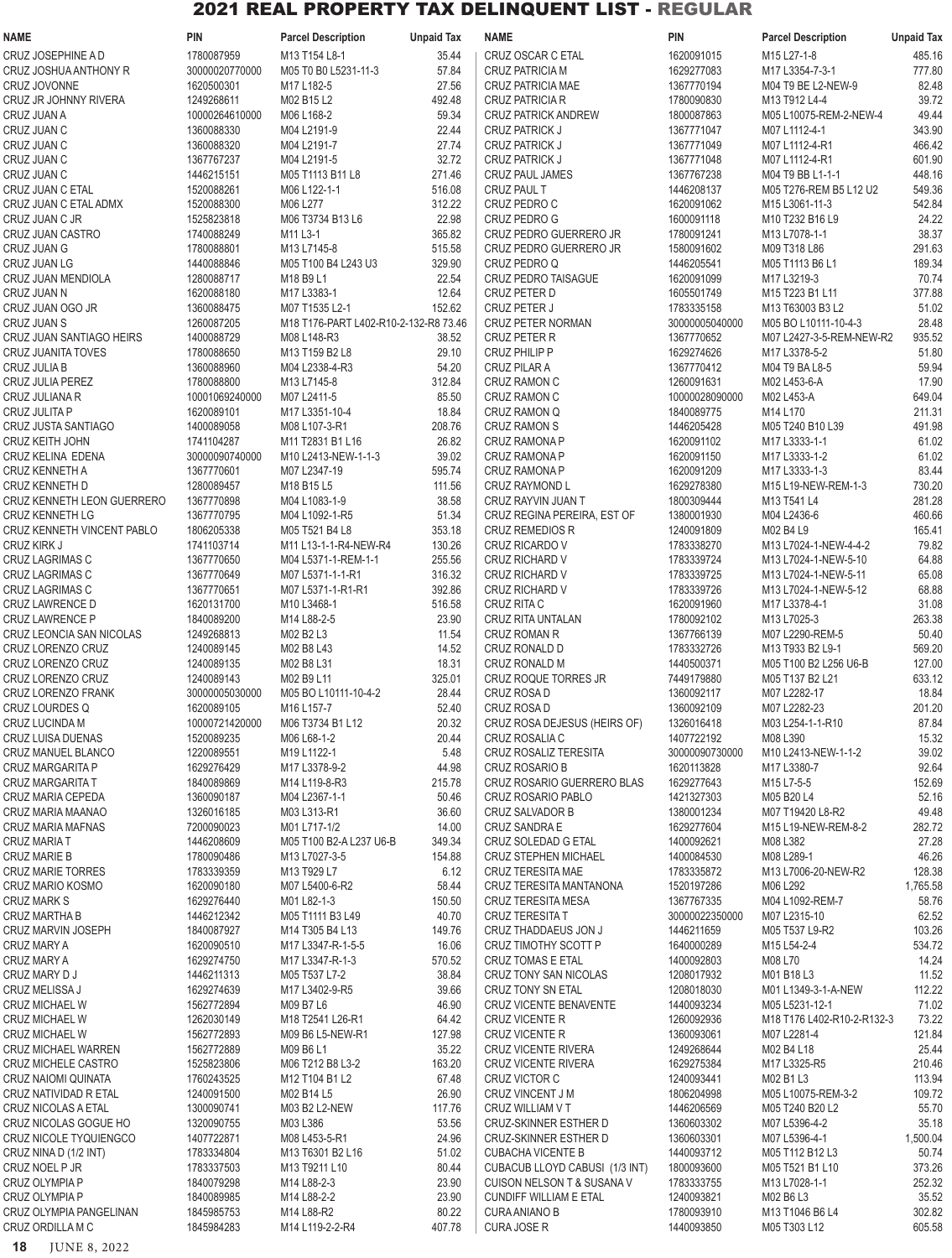| <b>NAME</b>                                                            | <b>PIN</b>                   | <b>Parcel Description</b>                                  | <b>Unpaid Tax</b>  | <b>NAME</b>                                                | PIN                          | <b>Parcel Description</b>                         | <b>Unpaid Tax</b>  |
|------------------------------------------------------------------------|------------------------------|------------------------------------------------------------|--------------------|------------------------------------------------------------|------------------------------|---------------------------------------------------|--------------------|
| <b>CUSHING LOUSIE DIAZ</b>                                             | 1360192692                   | M04 T1442 B2 L1-R1-NEW-1                                   | 162.58             | DE CASTRO TIFFANY CIARA G                                  | 1380000888                   | M07 L5359-3-1-1                                   | 42.88              |
| <b>CUSHING LOUSIE DIAZ</b>                                             | 1360192694                   | M04 L2338-5-1                                              | 410.56             | DE CHAVEZ RAFAEL                                           | 2441158072                   | Pacific Towers Unit B-201                         | 229.80             |
| <b>CYFRED LTD</b><br><b>CYFRED LTD</b>                                 | 1783336189<br>1400094004     | M13 L7095-R5<br>M08 L350                                   | 5.70<br>20.12      | DE GUZMAN DICK N<br>DE GUZMAN RAMON                        | 1446212169<br>2200328125     | M05 T538 L32-2-R1<br>Camino Unit E3               | 198.38<br>221.32   |
| <b>CYFRED LTD</b>                                                      | 1660001689                   | M17 T19212 B2 L12                                          | 21.80              | DE GUZMAN SIGFRIDO H                                       | 1440500470                   | M05 T1111 B1 L9                                   | 48.00              |
| <b>CYFRED LTD</b>                                                      | 1660001710                   | M17 T19212 B4 L19                                          | 21.80              | DE JESUS NENITA                                            | 1446206496                   | M05 T532-A B3 L42                                 | 347.64             |
| <b>CYFRED LTD</b>                                                      | 1783338337                   | M13 T94002 B3 L6-R1                                        | 26.82              | DE JUAN PATRICIA C                                         | 1620096100                   | M17 L3244-7                                       | 98.20              |
| <b>CYFRED LTD</b>                                                      | 1783338338                   | M13 T94002 B3 L6-1                                         | 26.82              | DE JUAN ROLANDO E                                          | 1629277402                   | M17 L3255-4-4                                     | 95.10              |
| <b>CYFRED LTD</b>                                                      | 1783338343                   | M13 T94002 B4 L15-R1                                       | 26.82              | DE LA GARZA SANDRA L                                       | 2660000036                   | Apusento Gardens Unit M108                        | 347.02             |
| <b>CYFRED LTD</b><br><b>CYFRED LTD</b>                                 | 1783336710<br>1783336226     | M13 T63004 B1 L35<br>M13 T94002 B4 L3                      | 40.64<br>40.90     | DE LEON ENGLAND C<br>DE LEON JUAN C                        | 1446210506<br>1446204260     | M05 T112 B17 L15<br>M05 T1034 B3 L19              | 335.86<br>26.40    |
| <b>CYFRED LTD</b>                                                      | 1783336257                   | M13 T94002 B6 L8                                           | 40.90              | DE LEON MANUEL A                                           | 1367768808                   | M04 T273 L5-1                                     | 253.58             |
| <b>CYFRED LTD</b>                                                      | 1783336874                   | M13 L7095-2                                                | 40.90              | DE LODGE ROBERT                                            | 1440098978                   | M19 B3 L17                                        | 92.24              |
| <b>CYFRED LTD</b>                                                      | 1783338001                   | M13 T94002 B4 L6                                           | 40.90              | DE LODGE ROBERT                                            | 1440098975                   | M19 B3 L2144-2-18                                 | 501.18             |
| <b>CYFRED LTD</b>                                                      | 1783339625                   | M13 T94002 B5 L6                                           | 40.90              | DE NORCEY EUSTOQUIA C R                                    | 1367767202                   | M04 L2266-REM-2-R1                                | 183.84             |
| <b>CYFRED LTD</b><br><b>CYFRED LTD</b>                                 | 1783336252<br>1783337998     | M13 T94002 B6 L3<br>M13 T94002 B4 L10                      | 40.92<br>41.24     | DE ORO PEPITO D<br>DE SOTO CHRISTOPHER J                   | 1600096283<br>1783341237     | M15 T232 B5 L9<br>M13 L7081-3-10                  | 776.14<br>793.94   |
| <b>CYFRED LTD</b>                                                      | 1783338344                   | M13 T94002 B4 L15-1                                        | 48.44              | DE SOTO CHRISTOPHER JAMES                                  | 1367770813                   | M07 L5364-R9                                      | 84.00              |
| <b>CYFRED LTD</b>                                                      | 1660001671                   | M17 T19212 B1 L3                                           | 51.02              | DE SOTO GARY A                                             | 1783333053                   | M13 L7081-3-5                                     | 55.88              |
| <b>CYFRED LTD</b>                                                      | 1783338587                   | M13 T94002 B3 L2-1                                         | 88.16              | DE SOTO YVONNE MARIE                                       | 1783335181                   | M13 L7081-3-4                                     | 403.88             |
| <b>CYFRED LTD</b>                                                      | 10001474370000               | M08 L281-3                                                 | 89.52              | DE SOTO YVONNE MARIE                                       | 1783335180                   | M13 L7081-3-3                                     | 760.54             |
| <b>CYFRED LTD</b><br><b>CYFRED LTD</b>                                 | 40700000013656<br>1783338333 | M08 L281-4<br>M13 T94002 B3 L2-R1                          | 89.52<br>98.76     | DE VEGA RANNIE E<br>DE VILLA HERMENEGILDO P                | 10002325070000<br>1783336645 | M13 T178 B9 L8-1<br>M13 T271 B5 L3-1              | 357.56<br>44.20    |
| <b>CYFRED LTD</b>                                                      | 1783337467                   | M13 T94002 B6 L1                                           | 140.26             | DEAL ESTATE INC                                            | 1446206045                   | M19 L2102-1-1                                     | 146.24             |
| <b>D S CORPORATION</b>                                                 | 6340183554                   | M04 B3 L2, L3, L4                                          | 1,003.04           | DEAL ESTATE INC                                            | 1260127820                   | M02 T319 B1 L2                                    | 250.50             |
| D.C.I. BIOLOGICALS II OF FLORIDA LLC 1629278372                        |                              | M17 L3393-4-1                                              | 132.28             | DEAL ESTATE INC                                            | 1620158975                   | M16 L160-7-R1                                     | 529.80             |
| D.C.I. BIOLOGICALS II OF FLORIDA LLC 1629278371                        |                              | M07 L3393-4-R1                                             | 137.64             | DEGRACIA ROSA D                                            | 1729968052                   | M11 B17 L1                                        | 588.32             |
| DA COSTCA AUDRE E<br>DACANAY FLORDELIZA TRUSTEE                        | 1446208726<br>1783337480     | M19 B9 L3<br>M13 L7013-25-REM-1-2-1-1                      | 1,044.80<br>100.32 | DEGUZMAN GEMMA<br>DEGUZMAN GEMMA A                         | 1741104484<br>1741103335     | M11 L92-5-6-1<br>M11 L92-5-5-1                    | 770.14<br>139.84   |
| DACANAY MELCHOR F                                                      | 1440094300                   | M05 T14113 B4 L14                                          | 35.92              | DEGUZMAN JOSE VALENTINO GARCIA 1783335862                  |                              | M13 T935 L13-2-R2                                 | 258.08             |
| DACANAY RUPERTO G                                                      | 1440143575                   | M05 T100 B4 L237 U3                                        | 536.88             | DEGUZMAN VENUS C                                           | 1629277635                   | M17 L3383-6-4                                     | 489.04             |
| DACO JERRY P 1/2 INT                                                   | 1783332876                   | M13 T10429 B1 L1                                           | 61.48              | DEGUZMAN VICTORIA S                                        | 1440095980                   | M05 T100 B3 L43 U2-A                              | 401.02             |
| DADO ADELAIDA VILLANUEVA                                               | 1660002310                   | M17 L3272-1-R1                                             | 101.12             | DEJESA BERNARD D                                           | 1320096800                   | M03 L234-2-W-3                                    | 84.62              |
| DADO ADELAIDA VILLANUEVA<br>DAHILIG KATHLEEN LEILANI S                 | 1660002309<br>1380002048     | M17 L3272-1-R1<br>M07 T19424 B1 L36                        | 650.84<br>73.60    | DEJESA GLENN D<br>DEJESA ROMEO D                           | 1446211437<br>1360096662     | M05 T100 B1 L1 U14<br>M04 T219 B2 L3-R1           | 587.08<br>240.26   |
| DAHILL RICHARD C                                                       | 10000263160000               | M06 T3734 B11 L9                                           | 22.38              | DEL CARMEN INVESTMENTS 2014 LLC 50500000001071             |                              | Double D Farenholt Unit 7B                        | 462.04             |
| DAHILL RICHARD C                                                       | 1525823948                   | M06 L190-8-R1                                              | 601.42             | DEL CARMEN INVESTMENTS 2014 LLC 40700000049416             |                              | M09 T318 LB                                       | 474.42             |
| DAI LAI-WONG                                                           | 1446203489                   | M <sub>19</sub> B <sub>2</sub> L <sub>2145-18</sub>        | 184.72             | DEL CARMEN INVESTMENTS LLC                                 | 1446211599                   | M19 T149 B5 L1                                    | 3.367.90           |
| <b>DALISAY FRANCIS S</b>                                               | 1440094682                   | M05 T112 B10 L19                                           | 267.07             | DEL CARMEN INVESTMENTS LLC                                 | 30000027690000               | M19 L2107-2-R1                                    | 4,908.15           |
| DANAN ROMEO D<br>DANIEL SONYO                                          | 1446215424<br>2440103300     | M05 T538 L37-2-1<br>Ypao Garden Apartments Unit 104 389.82 | 39.84              | DEL CARMEN NELSON L<br>DEL CASTILLO JEREMY NOLE JOSE       | 2441159077<br>2441157332     | Agana Beach Unit 305<br>Pacific Gardens Unit D-11 | 1,059.20<br>386.42 |
| DANIEL VICENTA L                                                       | 1280095069                   | M18 T0 B10 L5                                              | 351.04             | <b>DEL CASTILLO NOLE</b>                                   | 1446208959                   | M05 L10135-1-6-3                                  | 548.40             |
| DANILA GENARO Q                                                        | 1367767385                   | M04 L1092-1-3-R1                                           | 455.58             | DEL CASTILLO NOLE A                                        | 1446214109                   | M05 T112 B12 L20                                  | 132.84             |
| DANIS BJ                                                               | 1446216077                   | M05 T531 L7                                                | 51.02              | DEL CASTILLO NOLE A                                        | 1440290274                   | M05 T112 B12 L20                                  | 229.34             |
| DANISH MICHAEL J<br>DARAPIZA PAULA O                                   | 2441159945<br>1780095160     | Alupang Cove Unit 826<br>M13 T243 B2 L4-R1                 | 572.80<br>27.56    | DEL CASTILLO NOLE A<br>DEL CASTILLO NOLE AUAYAN            | 1446212947<br>2441155971     | M05 T100 B11 L11 U11<br>Pacific Gardens Unit E-21 | 410.54<br>170.10   |
| DARAUG JOHN DENNIS O                                                   | 1440210890                   | M05 LP15-45-1-A-B-2-4                                      | 171.26             | DEL MUNDO ALEXANDER B                                      | 1660001006                   | M17 T19311 B1 L8                                  | 107.10             |
| DARAUG SANCHO D                                                        | 1440095085                   | M05 T303 L6                                                | 46.92              | DEL PRIORE DANIEL R                                        | 1620096812                   | M17 L3347-R-3-4-R1                                | 58.66              |
| DATUIN ERNESTO G JR                                                    | 1783331868                   | M13 T1018 B2 L40                                           | 177.44             | DEL ROSARIO BENJAMIN GEORGE                                | 1367766122                   | M07 T123 B1 L3                                    | 59.42              |
| DAUNNY BENJAMIN<br>DAVID & SONS INC ETAL                               | 2369246029<br>1360095550     | University Gardens Unit B-308<br>M07 L5372-3-NEW-3-1       | 206.46<br>170.18   | DEL ROSARIO BENJAMIN GEORGE<br>DEL ROSARIO BENJAMIN GEORGE | 1367766121<br>1367766124     | M07 T123 B1 L3<br>M07 T123 B1 L3                  | 164.90<br>253.58   |
| DAVID ALLAN A                                                          | 1446213470                   | M05 T100 B6 L8 U9                                          | 219.44             | DEL ROSARIO CAROLINA P                                     | 1421327335                   | M05 B9 L20                                        | 209.92             |
| DAVID CAROLYNN G                                                       | 2441158892                   | Las Palmas Phase I                                         |                    | DEL ROSARIO CAROLINA PETAL                                 | 1783337684                   | M13 T911 L3-29                                    | 1,051.54           |
|                                                                        |                              | Unit T14114 L20                                            | 537.72             | DEL ROSARIO JONILYN                                        | 1783332968                   | M13 L7067-E-5-1                                   | 113.72             |
| DAVID EDUARDO G JR<br>DAVID GLORIA C                                   | 1440292385                   | M05 T112 B3 L24                                            | 362.26<br>68.66    | DEL ROSARIO RICARDO A                                      | 1620097229                   | M17 L3239-6                                       | 415.58             |
| DAVID MARIA C                                                          | 1446208551<br>2441159309     | M05 T534 L16-R3<br>Ypao Garden Apartments Unit 312 52.54   |                    | DEL ROSARIO TEOFILO C<br>DEL VALLE MIGUEL A                | 1446209004<br>1223243394     | M05 T276-REM B2 L8 U2<br>M01 L1340-2-R3           | 80.54<br>242.80    |
| DAVID MARIVIC P                                                        | 1367767766                   | M04 T1445 L200                                             | 745.76             | DELA CONCEPCION CLARA HO                                   | 1620097295                   | M16 L141-1                                        | 17.62              |
| DAVID NICOMEDES R                                                      | 1446211539                   | M05 T100 B3 L4 U14                                         | 306.70             | DELA CONCEPCION CLARA HO                                   | 1620097287                   | M16 L141-62                                       | 31.72              |
| DAVID PURIFICACION L (1/2 U/I)                                         | 1783340749                   | M13 T10438 B2 L1                                           | 272.84             | DELA CONCEPCION CLARA HO                                   | 1620097279                   | M <sub>16</sub> L <sub>141</sub> -33              | 75.06              |
| DAVIDSON WILLIAM RANDALL<br>DAVIS AMY A                                | 1806204926<br>2369245998     | M13 T178 B5 L7<br>Mangilao Gardens Unit C3                 | 318.36<br>94.42    | DELA CONCEPCION CLARA HO<br>DELA CONCEPCION CLARA HO       | 1620097261<br>1620097253     | M16 L141-13<br>M16 L141-REM                       | 83.42<br>1,787.28  |
| DAVIS FELICITA D                                                       | 10001972010000               | M01 B6 L112                                                | 130.82             | DELA CRUZ ANITA A                                          | 1620097388                   | M17 L3452-8-3                                     | 51.16              |
| DAVIS JAMES EARL R                                                     | 1783333775                   | M13 L7067-D-4-NEW-5                                        | 46.64              | DELA CRUZ ARMAN A                                          | 1446211131                   | M05 T100 B4 L13 U2                                | 371.78             |
| DAVIS PAUL R                                                           | 1520076950                   | M06 L123-8                                                 | 21.50              | DELA CRUZ EDGARDO                                          | 1783333955                   | M13 T6301 B1 L21                                  | 51.02              |
| DAVO RICK S<br>DAVO RICK S                                             | 1262030254<br>1260095707     | M02 L207-2<br>M18 T2541 L10                                | 37.09<br>53.95     | DELA CRUZ EDWARD MUNA II<br>DELA CRUZ ERANO T              | 1446204503<br>1367767533     | M05 L5325-3-1-2<br>M04 L1084-1-5                  | 431.40<br>596.88   |
| DAVO RICK S                                                            | 1260095705                   | M02 L207-2                                                 | 79.59              | DELA CRUZ ERNESTO S                                        | 1446211309                   | M05 T534 L35-3                                    | 389.72             |
| DAYDAY RESTY R                                                         | 1446207319                   | M05 T1113 B1 L15                                           | 25.90              | DELA CRUZ GEOFFREY C                                       | 1783335496                   | M13 T10433 B1 L7                                  | 470.40             |
| DCI BIOLOGICALS II OF FLORIDA LLC 1583042944                           |                              | M09 L215                                                   | 59.06              | DELA CRUZ JOHN A                                           | 1783340947                   | M05 T292 L11-NEW-A-7                              | 474.46             |
| DCI BIOLOGICALS II OF FLORIDA LLC<br>DCI BIOLOGICALS II OF FLORIDA LLC | 1520134200<br>1525822642     | M06 L117-1-1-1<br>M06 L146                                 | 96.06<br>144.82    | DELA CRUZ JOSE M<br>DELA CRUZ JOSE REYES                   | 1240097300<br>1260097572     | M02 B7 L1<br>M02 L213-10-R7                       | 50.20<br>227.78    |
| DDT KONSTRACT INTL LLC                                                 | 1367770458                   | M04 L5224-6-2-R1                                           | 313.04             | DELA CRUZ JOSEPHINE A                                      | 1660002216                   | M17 L3244-11-3                                    | 41.22              |
| DE BELEN FERNANDO                                                      | 1446214963                   | M05 T1033 L3-10-R1                                         | 52.96              | DELA CRUZ JUAN                                             | 1446206895                   | M05 T1113 B7 L20                                  | 219.14             |
| DE CASTRO CLEOTILDE M                                                  | 1446212673                   | M05 T143 L10061-36-1                                       | 54.72              | DELA CRUZ LILIA A                                          | 1783341295                   | M13 T151 L35-5                                    | 24.62              |
| DE CASTRO KENDRICK GUERRERO                                            | 1783330200                   | M13 T159-REM B1 L3-NEW-1                                   | 29.98              | DELA CRUZ MARIA                                            | 7200097649                   | M01 L237-R                                        | 23.42              |
| DE CASTRO NORMA A<br>DE CASTRO RYNETTE CHENAY G                        | 2441154928<br>1783330201     | Tumon View Phase II Unit 308<br>M13 T159-REM B1 L3-NEW-2   | 122.03<br>28.88    | DELA CRUZ RAMON C ETAL<br>DELA CRUZ ROLLY M                | 1260097704<br>1367765589     | M18 T270 L195<br>M17 LP19-83-1-NEW-3              | 486.62<br>465.82   |
| DE CASTRO RYNETTE CHENAY G                                             | 1380000889                   | M07 L5359-3-1-R2                                           | 43.14              | DELA CRUZ ROLLY M                                          | 1367769292                   | M17 LP19-83-1-NEW-3                               | 713.24             |
| DE CASTRO TIFFANY CIARA G                                              | 1783330202                   | M13 T159-REM B1 L3-NEW-3                                   | 28.88              | DELA PAZ DARREL P                                          | 1249268643                   | M02 B20 L3                                        | 543.56             |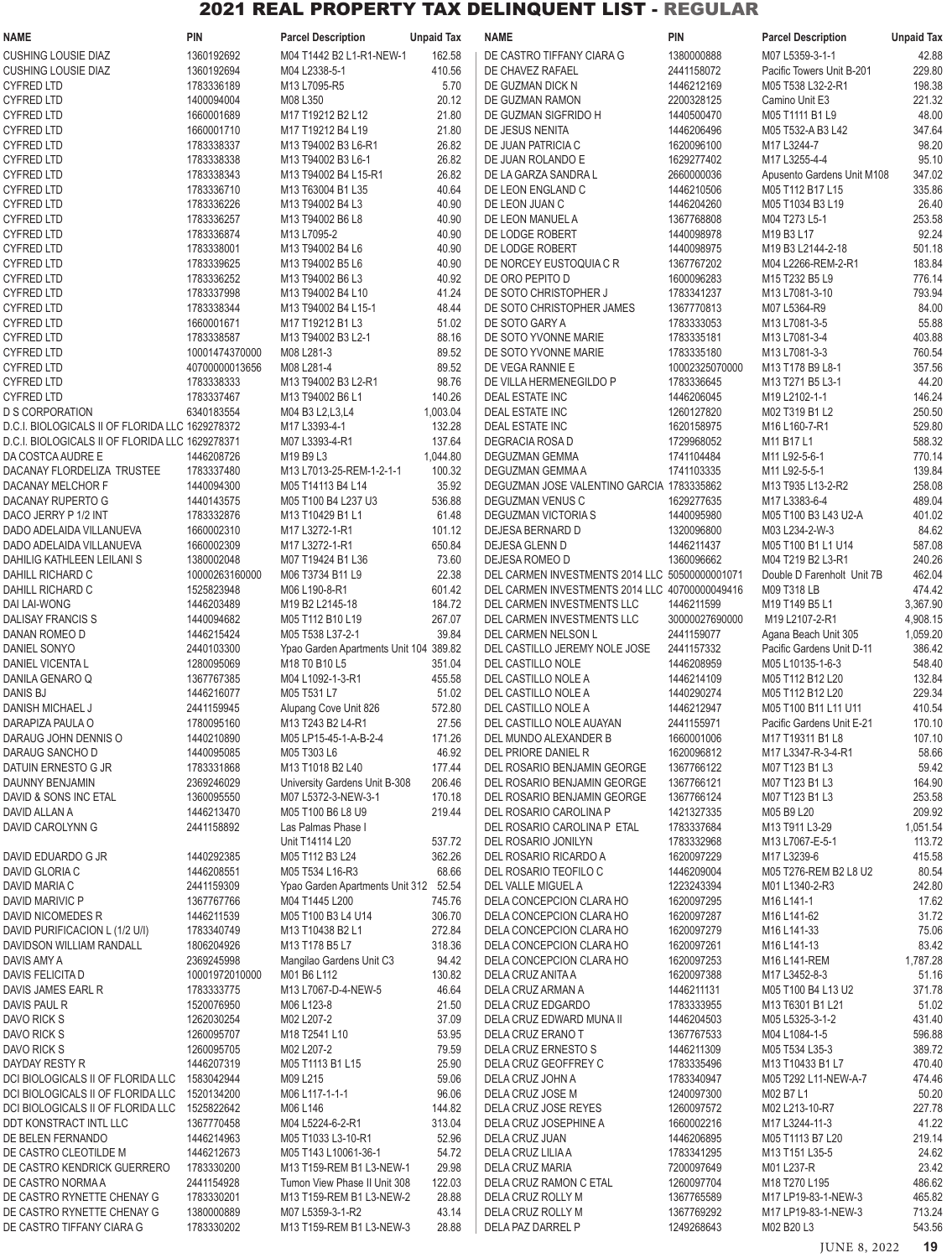| 1360231950<br>1783341424<br>30.20<br>DELA ROSA ANA P<br>M07 L1104-1-1-2<br>320.40<br>DEWAN WORLDWIDE INC<br>M13 T92022 B1 L4<br>964.48<br>1367765570<br>M07 T293 L5-1<br>DEWAN WORLDWIDE INC<br>1783341425<br>30.20<br>DELA ROSA NORMAN P<br>M13 T92022 B1 L5<br>1783338036<br>687.24<br>1783341426<br>DELACRUZ LILIA A 1/5 INT<br>M13 T151 L37-1<br>DEWAN WORLDWIDE INC<br>M13 T92022 B1 L6<br>30.20<br>1783338037<br>739.72<br>DEWAN WORLDWIDE INC<br>1783341427<br>M13 T92022 B1 L7<br>30.20<br>DELACRUZ LILIA A 1/5 INT<br>M13 T151 L35-5<br>1446210648<br>201.06<br>1783341435<br>30.22<br>DELAZO WENCESLAO B<br>M05 T538 L19-1-3<br>DEWAN WORLDWIDE INC<br>M13 T92022 B3 L1<br>1367768340<br>M07 L5364-8<br>98.94<br>30.24<br>DELEON GUERRERO TED A<br>DEWAN WORLDWIDE INC<br>1783341436<br>M13 T92022 B3 L2<br>5360327193<br>M07 L5364-8<br>899.64<br>1783341437<br>30.24<br>DELEON GUERRERO TED A<br>DEWAN WORLDWIDE INC<br>M13 T92022 B3 L3<br>1845983684<br>15.04<br>1783341429<br>49.78<br>DELFIN CONCEPCION FERNANDEZ<br>M14 L127-2-3-R2-4<br>DEWAN WORLDWIDE INC<br>M13 T92022 B2 L1<br><b>DELFIN KEVEN RAY</b><br>1783341178<br>Perez Acres M13 T1043 L185<br>278.24<br>DEWAN WORLDWIDE INC<br>1783341421<br>M13 T92022 B1 L1<br>49.92<br>1783340515<br>51.02<br>49.92<br>DELFIN MARIA AQUINO<br>M13 T93016 L18-NEW-6<br>DEWAN WORLDWIDE INC<br>1783341428<br>M13 T92022 B1 L8<br>42.68<br><b>DELFINO MILA</b><br>1783335767<br>M13 T251 B1 L8-R2<br>DEWAN WORLDWIDE INC<br>30000082370000<br>M13 L7085-3-5<br>50.54<br>1446208446<br>M05 T240 B18 L6<br>205.82<br>30000082380000<br>M13 L7085-3-6<br>50.54<br><b>DELGADO FELICITA P</b><br>DEWAN WORLDWIDE INC<br>1629278139<br>8.82<br>M13 L7085-3-7<br>50.54<br><b>DELGADO FRANCISCO A</b><br>M17 L2422-1-2<br>DEWAN WORLDWIDE INC<br>30000082390000<br>1629278140<br>87.36<br>M13 L7085-3-8<br>DELGADO FRANCISCO A<br>M17 L2422-1-2<br>DEWAN WORLDWIDE INC<br>30000082400000<br>50.54<br>1220098495<br>M01L1331<br>50.58<br>DEWAN WORLDWIDE INC<br>30000082410000<br>M13 L7085-3-R8<br>50.54<br>DELGADO JESUS MENDIOLA<br>1446207989<br>M05 L10100-8-9-R2<br>43.50<br>274.62<br>DELGADO JOSE C<br>DEWAN WORLDWIDE INC<br>1446206054<br>M19 L5027-5-R1<br>33.08<br>431.88<br>DELGADO JOSE MENDIOLA<br>1520098640<br>M06 L124<br>DEWAN WORLDWIDE INC<br>1800246429<br>M05 T545 B2 L8<br>1520098715<br>M06 L226<br>12.94<br>595.82<br>DELGADO MARIA SAN NICOLAS<br>DEWAN WORLDWIDE INC<br>2441159687<br>Elite Unit 101<br>1783337850<br>201.62<br>DEWAN WORLDWIDE INC<br>2441159688<br>Elite Unit 201<br>595.82<br><b>DELGADO MICHAEL</b><br>M13 L7037-3-3-R3<br>1446207895<br>M05 T1113 B4 L5<br>229.84<br>DEWAN WORLDWIDE INC<br>2460000675<br>595.82<br>DELGADO RICHARD R<br>Elite Unit 202<br>30000021350000<br>146.60<br>DELGADO ROBERTO I<br>M15 L3072-9-R6<br>DEWAN WORLDWIDE INC<br>6440601307<br>M19 L5027-5-R1<br>1,749.30<br>1440098500<br>DELGADO RONALD J S<br>M05 T100 B1 L53 U1-A<br>65.46<br>DEWAN WORLDWIDE INC<br>6440601308<br>M19 L5027-5-R1<br>1,779.30<br>1783332167<br>34.14<br>DEWAN WORLDWIDE INC A GUAM CORPORATION<br>DELGADO TINA LOUISE<br>M13 L7037-3-3-2<br>358.08<br><b>DELGADO VICENTE C ETAL</b><br>1780098844<br>M13 T267 L108<br>1583042639<br>M09 T85 B1 L9<br>418.70<br>DEWAN WORLDWIDE INCORPORATED 1367770542<br>606.36<br><b>DELIA CASTRO</b><br>10001564170000-BLDG 1<br>M04 L1019-4-3<br>M10 LTAGON-BLDG 1<br>DEWAN WORLDWIDE INCORPORATED 30000093730000<br>14,630.16<br>657.70<br>M19 L2144-1-C-1NEW-R3<br>595.82<br>30000101350000-<br>M18 T176 L402-R10-2-129-<br>DEWAN WORLDWIDE, INC.<br>2441155612<br>Elite Unit 301<br>DELICANA JULIA S<br>BLDG <sub>2</sub><br>1NEW-1-R1-BLDG 2<br>DEZELL LESLIE E<br>1629276926<br>M17 L3246-NEW-4-1-R1<br>21.70<br>167.84<br>603.54<br>30000101350000<br>M18 T176 L402-R10-2-<br>DIAMOND REALTY LLC<br>1446210311<br>M05 T10315 B4 L2<br>DELICANA JULIA S<br>603.54<br>129-1NEW-1-R1<br>856.08<br>DIAMOND REALTY LLC<br>1446210314<br>M05 T10315 B4 L18<br>1326016324<br>55.00<br>604.16<br><b>DELIN ALEX</b><br>M03 T198 L12-R1<br>DIAMOND REALTY LLC<br>1446210309<br>M05 T10315 B3 L3<br>1367769001<br>35.70<br>604.16<br>DELIN GENARO C JR<br>M04 T219 B2 L13-R2<br>DIAMOND REALTY LLC<br>1446210310<br>M05 T10315 B3 L5<br>1367765506<br>DELIN JR GENARO C<br>M04 T219 B2 L13-R2<br>509.40<br>DIAMOND REALTY LLC<br>7220601132<br>M19 L2050-1<br>782.56<br>1783340762<br>M13 L7039-8-17<br>40.90<br><b>DIAMOND REALTY LLC</b><br>7220601131<br>M19 L2050-1<br>7,176.76<br>DELISLE MARIA TAITANO<br>DELOS REYES ARIEL R<br>1783334710<br>40.90<br>2441159564<br>1,375.26<br>M13 T159-REM B3 L6<br>DIAMOND REALTY, LLC<br>Regency Villa Unit D-1<br>1783335502<br>DELOS REYES GAUDENCIO M<br>M13 T10433 B2 L2<br>87.98<br>DIAVOVA JEAN TELLY KONGOLO<br>1741103154<br>M11 T207 B3 L8-3<br>51.14<br>1300500233<br>71.96<br>720.80<br>DELOS SANTOS DENICE S N F<br>M03 T2025 B16 L12<br>DIAZ ANNAMAE P<br>1629274482<br>M16 L1150-2-2-4<br>1440166286<br>131.26<br>353.72<br>DELOS SANTOS FAYE A<br>M19 L5025-2<br>DIAZ ANTHONY C<br>1367770811<br>M04 L2350-2-3<br>2441156673<br>436.15<br>1360099981<br>47.50<br>Hatsuho Oka Towers Unit 204<br>DIAZ ANTONINA C<br>M04 L1084-1-3-1-1<br>48.30<br><b>DELOS SANTOS LILY A</b><br>1783341289<br>M13 T151 L35-R8<br>455.98<br>DIAZ ANTONINA C<br>1380001090<br>M07 T139 B4 L12<br>1525823940<br>DELOS SANTOS LILY AQUINO<br>M06 T3531 B1 L6-1<br>34.18<br>DIAZ ANTONINA C<br>1367767207<br>M04 L2266-REM-2-R-5<br>121.68<br>1525823935<br>50.64<br>1367764556<br>M04 L2342-4<br>140.22<br><b>DELOS SANTOS LILY AQUINO</b><br>M06 T3531 B1 L6-R2<br>DIAZ ANTONINA C<br>53.44<br>DELOS SANTOS LORNA V<br>1446212141<br>M05 T240 B18 L15<br>423.06<br>DIAZ ANTONINA C ETAL<br>1360099999<br>M04 L1084-1-3-1-2<br><b>DELOS SANTOS MARCOS</b><br>1446210289<br>M19 L5025-3<br>885.86<br>DIAZ ARLENE SALAS<br>1620123702<br>M17 L3282-3<br>55.28<br>1780098898<br>1525822788<br>M06 T3621 L4<br>20.92<br>DELOS SANTOS MARCOS C ETAL<br>M05 T292 L19-13<br>125.42<br>DIAZ ATHENA CRUZ<br>1783338212<br>390.05<br>21.22<br>DELOS SANTOS MARK DARYL<br>M13 T1047 L4-1<br>DIAZ ATHENA CRUZ<br>1525822787<br>M06 T3621 L3<br>DELOS SANTOS MARK DARYL A<br>1783340580<br>M13 T271 B2 L9-NEW-R2<br>311.08<br>DIAZ ATHENA CRUZ<br>1525822785<br>M06 T3621 L1<br>21.94<br>1446209951<br>1525822790<br>22.90<br>DELTANG SHARLENE<br>M05 T240 B18 L4<br>53.36<br>DIAZ ATHENA CRUZ<br>M06 T3621 L6<br>1446209117<br>1525822789<br>28.22<br><b>DELTANG SHARLENE</b><br>M05 T543 B1 L7<br>81.90<br>DIAZ ATHENA CRUZ<br>M06 T3621 L5<br>1260600676<br>M18 T270 L35<br>1525822791<br>28.70<br>DEMAGAJES ROLANDO D MARIETTA<br>35.28<br>DIAZ ATHENA CRUZ<br>M06 T3621 L7<br>30.38<br>DEMAPAN ANTHONY J<br>1783339597<br>M13 T9312 B2 L43<br>388.14<br>DIAZ CARLOS C<br>1780101000<br>M13 T267 L114<br>2441159581<br>Guam Yamanoi Unit 801<br>876.32<br>DIAZ CAROL ANN IBANEZ<br>1620100075<br>M16 L138-2-2-NEW-4<br>149.96<br>1446211686<br>M19 B3 L2144-2-11<br>554.36<br>DIAZ ELAINE MARIE PEREZ<br>30000094470000<br>M05 T531 L3-1<br>37.38<br>DEMIRIAIKIAN CATHERINE T<br><b>DENG CHAOMEI</b><br>4440500938<br>Las Palmas Phase III Unit<br>DIAZ FRANCISCO L ETAL<br>1280100264<br>M18 TO B1 L10<br>44.46<br>10053-5-R1NEW-1 B1 L36 (C-13)<br>414.16<br>DIAZ FRANCISCO U ETAL<br>1360100332<br>M04 L1084-1-3-1-R2<br>35.00<br>1583042071<br>137.32<br>DIAZ FRANCISCO UNTALAN<br>1783333361<br>M13 L7125-13<br>70.70<br>DENIGHT JONATHAN MCGILL<br>M03 LA-2-1-4-R2<br>39.84<br>14.26<br>DENTON DOLORES A<br>1262031402<br>M02 L198-NEW-3-3<br>DIAZ GEON TRISTEN REYES<br>30000106710000<br>M18 T25304 BC L12-R1<br><b>DENTON WALTER GENE</b><br>1260211802<br>M02 L173-1-5<br>696.56<br>DIAZ JEAM M<br>1360100840<br>M07 L5399-2-R2-1<br>217.42<br>1260099495<br>58.98<br>DEPAMAYLO GENOROSO M<br>M02 L152-R1<br>45.96<br>DIAZ JESSE S<br>1320100610<br>M03 L251-2-4<br>1583042342<br>1,215.66<br>654.00<br>DERVISH RONALD J<br>M09 T2022 L15-A-1<br>DIAZ JESSE T.F.<br>1446203925<br>M05 T100 B2 L163 U5<br>1783339786<br>244.25<br><b>DESIGN PARTNERS INC</b><br>Perez Acres M13 T1043 L101<br>453.24<br>DIAZ JOHN PAUL<br>1340238500<br>M04 B1 L10<br>1629277372<br><b>DESINGANO CECILIA</b><br>M17 L3271-1-2<br>173.96<br>DIAZ JOHN PAUL<br>1840100472<br>M14 T305 B5 L18<br>408.14<br>1629278283<br><b>DESINGANO ELY ETAL</b><br>M17 L3255-4-4<br>50.52<br>DIAZ JOHN THOMAS P<br>1680000490<br>M16 L1150-2-2-5<br>417.36<br>1783333791<br>M13 L7081-3-2<br>DIAZ JOSE FLORES<br>M04 B11 L9<br>218.16<br><b>DESOTO YVONNE MARIE</b><br>116.08<br>1340100295<br>1620600410<br>DEVERA FEDERICO S<br>M17 T213 B2 L6-1<br>44.16<br>DIAZ JOSE TALASIC<br>1440100550<br>M05 T100 B2 L191 U5<br>477.42<br>DEVERA MANUEL Z<br>1260099718<br>M02 T227 L4-R1<br>34.98<br>DIAZ LEO S<br>1300500109<br>M03 T2025 B17 L42<br>406.10<br>1440099710<br>20.32<br>DEVERA TERESA GATMEN<br>M05 T112 B18 L3<br>401.10<br>DIAZ LORNA EMA A<br>1525823331<br>M06 T3734 B8 L13<br>1367768366<br>1629276770<br>174.26<br>DEVILLE CHARLES O TRUSTEE<br>M07 L1104-1-5<br>31.71<br>DIAZ MARIA M<br>M16 L1150-3-R1<br>DEVINE MARIA C<br>1407722608<br>M08 L289-2-5<br>25.86<br>468.90<br>DIAZ MARIE SANTOS<br>1780101200<br>M13 L7067-C-3-NEW-R5<br>DEVOLGADO NELO C<br>1446213502<br>M05 T537 B2 L1-3-NEW-3<br>158.48<br>DIAZ MELBA S<br>1360100075<br>483.94<br>M07 T115 B2 L2-R3<br><b>DEWAN BINA</b><br>2441159662<br>Las Palmas Phase I<br>DIAZ MESENGEI I<br>1360100755<br>M07 L2306-2-A-2<br>26.00<br>25.68<br>Unit T14114 L60<br>537.72<br>DIAZ NICOLAS D JR<br>1280979706<br>M18 B5 L8<br>DEWAN PROPERTY & DEVEL CORP<br>1460000475<br>M19 BB L2024-4-NEW<br>527.96<br>DIAZ RAYMOND C<br>1367764863<br>M07 T139 B4 L13<br>48.30<br>1629277277<br>DEWAN WORDWIDE INCORPORATED<br>M17 T1948 B2 L2-1<br>394.06<br>DIAZ RAYMOND C<br>1367766366<br>M03 T2025 B10 L6<br>88.76<br>1783341430<br>M13 T92022 B2 L2<br>30.12<br>DIAZ RICHARD JON GOGO<br>1629277445<br>44.50<br>M15 L47-REM-3<br>1783341431<br>30.12<br>DIAZ ROLAND V M<br>35.22<br>DEWAN WORLDWIDE INC<br>M13 T92022 B2 L3<br>1629278228<br>M10 L92-NEW-1-2-R2<br>DEWAN WORLDWIDE INC<br>1783341432<br>M13 T92022 B2 L4<br>30.12<br>DIAZ ROSA L (DEC.)<br>1360100887<br>M04 L1083-REM-3<br>205.06<br>1783341433<br>DEWAN WORLDWIDE INC<br>M13 T92022 B2 L5<br>30.12<br>DIAZ VICENTE JR<br>1660000833<br>M17 L3360-3-2<br>418.08<br>1783341422<br>30.20<br>50.72<br>DEWAN WORLDWIDE INC<br>M13 T92022 B1 L2<br>DIAZ VICENTE P 2/16 INT<br>1262030131<br>M18 T2431 L7 | <b>NAME</b>          | <b>PIN</b> | <b>Parcel Description</b> | <b>Unpaid Tax</b> | <b>NAME</b>          | <b>PIN</b> | <b>Parcel Description</b> | <b>Unpaid Tax</b> |
|----------------------------------------------------------------------------------------------------------------------------------------------------------------------------------------------------------------------------------------------------------------------------------------------------------------------------------------------------------------------------------------------------------------------------------------------------------------------------------------------------------------------------------------------------------------------------------------------------------------------------------------------------------------------------------------------------------------------------------------------------------------------------------------------------------------------------------------------------------------------------------------------------------------------------------------------------------------------------------------------------------------------------------------------------------------------------------------------------------------------------------------------------------------------------------------------------------------------------------------------------------------------------------------------------------------------------------------------------------------------------------------------------------------------------------------------------------------------------------------------------------------------------------------------------------------------------------------------------------------------------------------------------------------------------------------------------------------------------------------------------------------------------------------------------------------------------------------------------------------------------------------------------------------------------------------------------------------------------------------------------------------------------------------------------------------------------------------------------------------------------------------------------------------------------------------------------------------------------------------------------------------------------------------------------------------------------------------------------------------------------------------------------------------------------------------------------------------------------------------------------------------------------------------------------------------------------------------------------------------------------------------------------------------------------------------------------------------------------------------------------------------------------------------------------------------------------------------------------------------------------------------------------------------------------------------------------------------------------------------------------------------------------------------------------------------------------------------------------------------------------------------------------------------------------------------------------------------------------------------------------------------------------------------------------------------------------------------------------------------------------------------------------------------------------------------------------------------------------------------------------------------------------------------------------------------------------------------------------------------------------------------------------------------------------------------------------------------------------------------------------------------------------------------------------------------------------------------------------------------------------------------------------------------------------------------------------------------------------------------------------------------------------------------------------------------------------------------------------------------------------------------------------------------------------------------------------------------------------------------------------------------------------------------------------------------------------------------------------------------------------------------------------------------------------------------------------------------------------------------------------------------------------------------------------------------------------------------------------------------------------------------------------------------------------------------------------------------------------------------------------------------------------------------------------------------------------------------------------------------------------------------------------------------------------------------------------------------------------------------------------------------------------------------------------------------------------------------------------------------------------------------------------------------------------------------------------------------------------------------------------------------------------------------------------------------------------------------------------------------------------------------------------------------------------------------------------------------------------------------------------------------------------------------------------------------------------------------------------------------------------------------------------------------------------------------------------------------------------------------------------------------------------------------------------------------------------------------------------------------------------------------------------------------------------------------------------------------------------------------------------------------------------------------------------------------------------------------------------------------------------------------------------------------------------------------------------------------------------------------------------------------------------------------------------------------------------------------------------------------------------------------------------------------------------------------------------------------------------------------------------------------------------------------------------------------------------------------------------------------------------------------------------------------------------------------------------------------------------------------------------------------------------------------------------------------------------------------------------------------------------------------------------------------------------------------------------------------------------------------------------------------------------------------------------------------------------------------------------------------------------------------------------------------------------------------------------------------------------------------------------------------------------------------------------------------------------------------------------------------------------------------------------------------------------------------------------------------------------------------------------------------------------------------------------------------------------------------------------------------------------------------------------------------------------------------------------------------------------------------------------------------------------------------------------------------------------------------------------------------------------------------------------------------------------------------------------------------------------------------------------------------------------------------------------------------------------------------------------------------------------------------------------------------------------------------------------------------------------------------------------------------------------------------------------------------------------------------------------------------------------------------------------------------------------------------------------------------------------------------------------------------------------------------------------------------------------------------------------------------------------------------------------------------------------------------------------------------------------------------------------------------------------------------------------------------------------------------------------------------------------------------------------------------------------------------------------------------------------------------------------------------------------------------------------------------------------------------------------------------------------------------------------------------------------------------------------------------------------------------------------------------------------------------------------------------------------------------------------------------------------------------------------------------------------------------------------------------------------------------------------------------------------------------------------------------------------------------------------------------------------------------------------------------------------------------------------------------------------------------------------------------------------------------------------------------------------------------------------------------------------------------------------------------------------------------------------------------------------------------------------------------------------------------------------------------------------------------------------------------------------------------------------------------------------------------------------------------------------------------------------------------------------------------------------------------------------------------------------------------------------------------------------------------------------------------------------------------------------------------------------------------------------------------------------------------------------------------------|----------------------|------------|---------------------------|-------------------|----------------------|------------|---------------------------|-------------------|
|                                                                                                                                                                                                                                                                                                                                                                                                                                                                                                                                                                                                                                                                                                                                                                                                                                                                                                                                                                                                                                                                                                                                                                                                                                                                                                                                                                                                                                                                                                                                                                                                                                                                                                                                                                                                                                                                                                                                                                                                                                                                                                                                                                                                                                                                                                                                                                                                                                                                                                                                                                                                                                                                                                                                                                                                                                                                                                                                                                                                                                                                                                                                                                                                                                                                                                                                                                                                                                                                                                                                                                                                                                                                                                                                                                                                                                                                                                                                                                                                                                                                                                                                                                                                                                                                                                                                                                                                                                                                                                                                                                                                                                                                                                                                                                                                                                                                                                                                                                                                                                                                                                                                                                                                                                                                                                                                                                                                                                                                                                                                                                                                                                                                                                                                                                                                                                                                                                                                                                                                                                                                                                                                                                                                                                                                                                                                                                                                                                                                                                                                                                                                                                                                                                                                                                                                                                                                                                                                                                                                                                                                                                                                                                                                                                                                                                                                                                                                                                                                                                                                                                                                                                                                                                                                                                                                                                                                                                                                                                                                                                                                                                                                                                                                                                                                                                                                                                                                                                                                                                                                                                                                                                                                                                                                                                                                                                                                                                                                                                                                                                                                                                                                                                                                                                                                                                                                                                                                                                                                                                                                                                                                                                                                                                                                                                                                                                                                                                                                                                                                                                                                                                                                                                                                                                                                                                                                                                                                                                                                                                                                                                                              |                      |            |                           |                   |                      |            |                           |                   |
|                                                                                                                                                                                                                                                                                                                                                                                                                                                                                                                                                                                                                                                                                                                                                                                                                                                                                                                                                                                                                                                                                                                                                                                                                                                                                                                                                                                                                                                                                                                                                                                                                                                                                                                                                                                                                                                                                                                                                                                                                                                                                                                                                                                                                                                                                                                                                                                                                                                                                                                                                                                                                                                                                                                                                                                                                                                                                                                                                                                                                                                                                                                                                                                                                                                                                                                                                                                                                                                                                                                                                                                                                                                                                                                                                                                                                                                                                                                                                                                                                                                                                                                                                                                                                                                                                                                                                                                                                                                                                                                                                                                                                                                                                                                                                                                                                                                                                                                                                                                                                                                                                                                                                                                                                                                                                                                                                                                                                                                                                                                                                                                                                                                                                                                                                                                                                                                                                                                                                                                                                                                                                                                                                                                                                                                                                                                                                                                                                                                                                                                                                                                                                                                                                                                                                                                                                                                                                                                                                                                                                                                                                                                                                                                                                                                                                                                                                                                                                                                                                                                                                                                                                                                                                                                                                                                                                                                                                                                                                                                                                                                                                                                                                                                                                                                                                                                                                                                                                                                                                                                                                                                                                                                                                                                                                                                                                                                                                                                                                                                                                                                                                                                                                                                                                                                                                                                                                                                                                                                                                                                                                                                                                                                                                                                                                                                                                                                                                                                                                                                                                                                                                                                                                                                                                                                                                                                                                                                                                                                                                                                                                                                              |                      |            |                           |                   |                      |            |                           |                   |
|                                                                                                                                                                                                                                                                                                                                                                                                                                                                                                                                                                                                                                                                                                                                                                                                                                                                                                                                                                                                                                                                                                                                                                                                                                                                                                                                                                                                                                                                                                                                                                                                                                                                                                                                                                                                                                                                                                                                                                                                                                                                                                                                                                                                                                                                                                                                                                                                                                                                                                                                                                                                                                                                                                                                                                                                                                                                                                                                                                                                                                                                                                                                                                                                                                                                                                                                                                                                                                                                                                                                                                                                                                                                                                                                                                                                                                                                                                                                                                                                                                                                                                                                                                                                                                                                                                                                                                                                                                                                                                                                                                                                                                                                                                                                                                                                                                                                                                                                                                                                                                                                                                                                                                                                                                                                                                                                                                                                                                                                                                                                                                                                                                                                                                                                                                                                                                                                                                                                                                                                                                                                                                                                                                                                                                                                                                                                                                                                                                                                                                                                                                                                                                                                                                                                                                                                                                                                                                                                                                                                                                                                                                                                                                                                                                                                                                                                                                                                                                                                                                                                                                                                                                                                                                                                                                                                                                                                                                                                                                                                                                                                                                                                                                                                                                                                                                                                                                                                                                                                                                                                                                                                                                                                                                                                                                                                                                                                                                                                                                                                                                                                                                                                                                                                                                                                                                                                                                                                                                                                                                                                                                                                                                                                                                                                                                                                                                                                                                                                                                                                                                                                                                                                                                                                                                                                                                                                                                                                                                                                                                                                                                                              |                      |            |                           |                   |                      |            |                           |                   |
|                                                                                                                                                                                                                                                                                                                                                                                                                                                                                                                                                                                                                                                                                                                                                                                                                                                                                                                                                                                                                                                                                                                                                                                                                                                                                                                                                                                                                                                                                                                                                                                                                                                                                                                                                                                                                                                                                                                                                                                                                                                                                                                                                                                                                                                                                                                                                                                                                                                                                                                                                                                                                                                                                                                                                                                                                                                                                                                                                                                                                                                                                                                                                                                                                                                                                                                                                                                                                                                                                                                                                                                                                                                                                                                                                                                                                                                                                                                                                                                                                                                                                                                                                                                                                                                                                                                                                                                                                                                                                                                                                                                                                                                                                                                                                                                                                                                                                                                                                                                                                                                                                                                                                                                                                                                                                                                                                                                                                                                                                                                                                                                                                                                                                                                                                                                                                                                                                                                                                                                                                                                                                                                                                                                                                                                                                                                                                                                                                                                                                                                                                                                                                                                                                                                                                                                                                                                                                                                                                                                                                                                                                                                                                                                                                                                                                                                                                                                                                                                                                                                                                                                                                                                                                                                                                                                                                                                                                                                                                                                                                                                                                                                                                                                                                                                                                                                                                                                                                                                                                                                                                                                                                                                                                                                                                                                                                                                                                                                                                                                                                                                                                                                                                                                                                                                                                                                                                                                                                                                                                                                                                                                                                                                                                                                                                                                                                                                                                                                                                                                                                                                                                                                                                                                                                                                                                                                                                                                                                                                                                                                                                                                              |                      |            |                           |                   |                      |            |                           |                   |
|                                                                                                                                                                                                                                                                                                                                                                                                                                                                                                                                                                                                                                                                                                                                                                                                                                                                                                                                                                                                                                                                                                                                                                                                                                                                                                                                                                                                                                                                                                                                                                                                                                                                                                                                                                                                                                                                                                                                                                                                                                                                                                                                                                                                                                                                                                                                                                                                                                                                                                                                                                                                                                                                                                                                                                                                                                                                                                                                                                                                                                                                                                                                                                                                                                                                                                                                                                                                                                                                                                                                                                                                                                                                                                                                                                                                                                                                                                                                                                                                                                                                                                                                                                                                                                                                                                                                                                                                                                                                                                                                                                                                                                                                                                                                                                                                                                                                                                                                                                                                                                                                                                                                                                                                                                                                                                                                                                                                                                                                                                                                                                                                                                                                                                                                                                                                                                                                                                                                                                                                                                                                                                                                                                                                                                                                                                                                                                                                                                                                                                                                                                                                                                                                                                                                                                                                                                                                                                                                                                                                                                                                                                                                                                                                                                                                                                                                                                                                                                                                                                                                                                                                                                                                                                                                                                                                                                                                                                                                                                                                                                                                                                                                                                                                                                                                                                                                                                                                                                                                                                                                                                                                                                                                                                                                                                                                                                                                                                                                                                                                                                                                                                                                                                                                                                                                                                                                                                                                                                                                                                                                                                                                                                                                                                                                                                                                                                                                                                                                                                                                                                                                                                                                                                                                                                                                                                                                                                                                                                                                                                                                                                                              |                      |            |                           |                   |                      |            |                           |                   |
|                                                                                                                                                                                                                                                                                                                                                                                                                                                                                                                                                                                                                                                                                                                                                                                                                                                                                                                                                                                                                                                                                                                                                                                                                                                                                                                                                                                                                                                                                                                                                                                                                                                                                                                                                                                                                                                                                                                                                                                                                                                                                                                                                                                                                                                                                                                                                                                                                                                                                                                                                                                                                                                                                                                                                                                                                                                                                                                                                                                                                                                                                                                                                                                                                                                                                                                                                                                                                                                                                                                                                                                                                                                                                                                                                                                                                                                                                                                                                                                                                                                                                                                                                                                                                                                                                                                                                                                                                                                                                                                                                                                                                                                                                                                                                                                                                                                                                                                                                                                                                                                                                                                                                                                                                                                                                                                                                                                                                                                                                                                                                                                                                                                                                                                                                                                                                                                                                                                                                                                                                                                                                                                                                                                                                                                                                                                                                                                                                                                                                                                                                                                                                                                                                                                                                                                                                                                                                                                                                                                                                                                                                                                                                                                                                                                                                                                                                                                                                                                                                                                                                                                                                                                                                                                                                                                                                                                                                                                                                                                                                                                                                                                                                                                                                                                                                                                                                                                                                                                                                                                                                                                                                                                                                                                                                                                                                                                                                                                                                                                                                                                                                                                                                                                                                                                                                                                                                                                                                                                                                                                                                                                                                                                                                                                                                                                                                                                                                                                                                                                                                                                                                                                                                                                                                                                                                                                                                                                                                                                                                                                                                                                              |                      |            |                           |                   |                      |            |                           |                   |
|                                                                                                                                                                                                                                                                                                                                                                                                                                                                                                                                                                                                                                                                                                                                                                                                                                                                                                                                                                                                                                                                                                                                                                                                                                                                                                                                                                                                                                                                                                                                                                                                                                                                                                                                                                                                                                                                                                                                                                                                                                                                                                                                                                                                                                                                                                                                                                                                                                                                                                                                                                                                                                                                                                                                                                                                                                                                                                                                                                                                                                                                                                                                                                                                                                                                                                                                                                                                                                                                                                                                                                                                                                                                                                                                                                                                                                                                                                                                                                                                                                                                                                                                                                                                                                                                                                                                                                                                                                                                                                                                                                                                                                                                                                                                                                                                                                                                                                                                                                                                                                                                                                                                                                                                                                                                                                                                                                                                                                                                                                                                                                                                                                                                                                                                                                                                                                                                                                                                                                                                                                                                                                                                                                                                                                                                                                                                                                                                                                                                                                                                                                                                                                                                                                                                                                                                                                                                                                                                                                                                                                                                                                                                                                                                                                                                                                                                                                                                                                                                                                                                                                                                                                                                                                                                                                                                                                                                                                                                                                                                                                                                                                                                                                                                                                                                                                                                                                                                                                                                                                                                                                                                                                                                                                                                                                                                                                                                                                                                                                                                                                                                                                                                                                                                                                                                                                                                                                                                                                                                                                                                                                                                                                                                                                                                                                                                                                                                                                                                                                                                                                                                                                                                                                                                                                                                                                                                                                                                                                                                                                                                                                                              |                      |            |                           |                   |                      |            |                           |                   |
|                                                                                                                                                                                                                                                                                                                                                                                                                                                                                                                                                                                                                                                                                                                                                                                                                                                                                                                                                                                                                                                                                                                                                                                                                                                                                                                                                                                                                                                                                                                                                                                                                                                                                                                                                                                                                                                                                                                                                                                                                                                                                                                                                                                                                                                                                                                                                                                                                                                                                                                                                                                                                                                                                                                                                                                                                                                                                                                                                                                                                                                                                                                                                                                                                                                                                                                                                                                                                                                                                                                                                                                                                                                                                                                                                                                                                                                                                                                                                                                                                                                                                                                                                                                                                                                                                                                                                                                                                                                                                                                                                                                                                                                                                                                                                                                                                                                                                                                                                                                                                                                                                                                                                                                                                                                                                                                                                                                                                                                                                                                                                                                                                                                                                                                                                                                                                                                                                                                                                                                                                                                                                                                                                                                                                                                                                                                                                                                                                                                                                                                                                                                                                                                                                                                                                                                                                                                                                                                                                                                                                                                                                                                                                                                                                                                                                                                                                                                                                                                                                                                                                                                                                                                                                                                                                                                                                                                                                                                                                                                                                                                                                                                                                                                                                                                                                                                                                                                                                                                                                                                                                                                                                                                                                                                                                                                                                                                                                                                                                                                                                                                                                                                                                                                                                                                                                                                                                                                                                                                                                                                                                                                                                                                                                                                                                                                                                                                                                                                                                                                                                                                                                                                                                                                                                                                                                                                                                                                                                                                                                                                                                                                              |                      |            |                           |                   |                      |            |                           |                   |
|                                                                                                                                                                                                                                                                                                                                                                                                                                                                                                                                                                                                                                                                                                                                                                                                                                                                                                                                                                                                                                                                                                                                                                                                                                                                                                                                                                                                                                                                                                                                                                                                                                                                                                                                                                                                                                                                                                                                                                                                                                                                                                                                                                                                                                                                                                                                                                                                                                                                                                                                                                                                                                                                                                                                                                                                                                                                                                                                                                                                                                                                                                                                                                                                                                                                                                                                                                                                                                                                                                                                                                                                                                                                                                                                                                                                                                                                                                                                                                                                                                                                                                                                                                                                                                                                                                                                                                                                                                                                                                                                                                                                                                                                                                                                                                                                                                                                                                                                                                                                                                                                                                                                                                                                                                                                                                                                                                                                                                                                                                                                                                                                                                                                                                                                                                                                                                                                                                                                                                                                                                                                                                                                                                                                                                                                                                                                                                                                                                                                                                                                                                                                                                                                                                                                                                                                                                                                                                                                                                                                                                                                                                                                                                                                                                                                                                                                                                                                                                                                                                                                                                                                                                                                                                                                                                                                                                                                                                                                                                                                                                                                                                                                                                                                                                                                                                                                                                                                                                                                                                                                                                                                                                                                                                                                                                                                                                                                                                                                                                                                                                                                                                                                                                                                                                                                                                                                                                                                                                                                                                                                                                                                                                                                                                                                                                                                                                                                                                                                                                                                                                                                                                                                                                                                                                                                                                                                                                                                                                                                                                                                                                                              |                      |            |                           |                   |                      |            |                           |                   |
|                                                                                                                                                                                                                                                                                                                                                                                                                                                                                                                                                                                                                                                                                                                                                                                                                                                                                                                                                                                                                                                                                                                                                                                                                                                                                                                                                                                                                                                                                                                                                                                                                                                                                                                                                                                                                                                                                                                                                                                                                                                                                                                                                                                                                                                                                                                                                                                                                                                                                                                                                                                                                                                                                                                                                                                                                                                                                                                                                                                                                                                                                                                                                                                                                                                                                                                                                                                                                                                                                                                                                                                                                                                                                                                                                                                                                                                                                                                                                                                                                                                                                                                                                                                                                                                                                                                                                                                                                                                                                                                                                                                                                                                                                                                                                                                                                                                                                                                                                                                                                                                                                                                                                                                                                                                                                                                                                                                                                                                                                                                                                                                                                                                                                                                                                                                                                                                                                                                                                                                                                                                                                                                                                                                                                                                                                                                                                                                                                                                                                                                                                                                                                                                                                                                                                                                                                                                                                                                                                                                                                                                                                                                                                                                                                                                                                                                                                                                                                                                                                                                                                                                                                                                                                                                                                                                                                                                                                                                                                                                                                                                                                                                                                                                                                                                                                                                                                                                                                                                                                                                                                                                                                                                                                                                                                                                                                                                                                                                                                                                                                                                                                                                                                                                                                                                                                                                                                                                                                                                                                                                                                                                                                                                                                                                                                                                                                                                                                                                                                                                                                                                                                                                                                                                                                                                                                                                                                                                                                                                                                                                                                                                              |                      |            |                           |                   |                      |            |                           |                   |
|                                                                                                                                                                                                                                                                                                                                                                                                                                                                                                                                                                                                                                                                                                                                                                                                                                                                                                                                                                                                                                                                                                                                                                                                                                                                                                                                                                                                                                                                                                                                                                                                                                                                                                                                                                                                                                                                                                                                                                                                                                                                                                                                                                                                                                                                                                                                                                                                                                                                                                                                                                                                                                                                                                                                                                                                                                                                                                                                                                                                                                                                                                                                                                                                                                                                                                                                                                                                                                                                                                                                                                                                                                                                                                                                                                                                                                                                                                                                                                                                                                                                                                                                                                                                                                                                                                                                                                                                                                                                                                                                                                                                                                                                                                                                                                                                                                                                                                                                                                                                                                                                                                                                                                                                                                                                                                                                                                                                                                                                                                                                                                                                                                                                                                                                                                                                                                                                                                                                                                                                                                                                                                                                                                                                                                                                                                                                                                                                                                                                                                                                                                                                                                                                                                                                                                                                                                                                                                                                                                                                                                                                                                                                                                                                                                                                                                                                                                                                                                                                                                                                                                                                                                                                                                                                                                                                                                                                                                                                                                                                                                                                                                                                                                                                                                                                                                                                                                                                                                                                                                                                                                                                                                                                                                                                                                                                                                                                                                                                                                                                                                                                                                                                                                                                                                                                                                                                                                                                                                                                                                                                                                                                                                                                                                                                                                                                                                                                                                                                                                                                                                                                                                                                                                                                                                                                                                                                                                                                                                                                                                                                                                                              |                      |            |                           |                   |                      |            |                           |                   |
|                                                                                                                                                                                                                                                                                                                                                                                                                                                                                                                                                                                                                                                                                                                                                                                                                                                                                                                                                                                                                                                                                                                                                                                                                                                                                                                                                                                                                                                                                                                                                                                                                                                                                                                                                                                                                                                                                                                                                                                                                                                                                                                                                                                                                                                                                                                                                                                                                                                                                                                                                                                                                                                                                                                                                                                                                                                                                                                                                                                                                                                                                                                                                                                                                                                                                                                                                                                                                                                                                                                                                                                                                                                                                                                                                                                                                                                                                                                                                                                                                                                                                                                                                                                                                                                                                                                                                                                                                                                                                                                                                                                                                                                                                                                                                                                                                                                                                                                                                                                                                                                                                                                                                                                                                                                                                                                                                                                                                                                                                                                                                                                                                                                                                                                                                                                                                                                                                                                                                                                                                                                                                                                                                                                                                                                                                                                                                                                                                                                                                                                                                                                                                                                                                                                                                                                                                                                                                                                                                                                                                                                                                                                                                                                                                                                                                                                                                                                                                                                                                                                                                                                                                                                                                                                                                                                                                                                                                                                                                                                                                                                                                                                                                                                                                                                                                                                                                                                                                                                                                                                                                                                                                                                                                                                                                                                                                                                                                                                                                                                                                                                                                                                                                                                                                                                                                                                                                                                                                                                                                                                                                                                                                                                                                                                                                                                                                                                                                                                                                                                                                                                                                                                                                                                                                                                                                                                                                                                                                                                                                                                                                                                              |                      |            |                           |                   |                      |            |                           |                   |
|                                                                                                                                                                                                                                                                                                                                                                                                                                                                                                                                                                                                                                                                                                                                                                                                                                                                                                                                                                                                                                                                                                                                                                                                                                                                                                                                                                                                                                                                                                                                                                                                                                                                                                                                                                                                                                                                                                                                                                                                                                                                                                                                                                                                                                                                                                                                                                                                                                                                                                                                                                                                                                                                                                                                                                                                                                                                                                                                                                                                                                                                                                                                                                                                                                                                                                                                                                                                                                                                                                                                                                                                                                                                                                                                                                                                                                                                                                                                                                                                                                                                                                                                                                                                                                                                                                                                                                                                                                                                                                                                                                                                                                                                                                                                                                                                                                                                                                                                                                                                                                                                                                                                                                                                                                                                                                                                                                                                                                                                                                                                                                                                                                                                                                                                                                                                                                                                                                                                                                                                                                                                                                                                                                                                                                                                                                                                                                                                                                                                                                                                                                                                                                                                                                                                                                                                                                                                                                                                                                                                                                                                                                                                                                                                                                                                                                                                                                                                                                                                                                                                                                                                                                                                                                                                                                                                                                                                                                                                                                                                                                                                                                                                                                                                                                                                                                                                                                                                                                                                                                                                                                                                                                                                                                                                                                                                                                                                                                                                                                                                                                                                                                                                                                                                                                                                                                                                                                                                                                                                                                                                                                                                                                                                                                                                                                                                                                                                                                                                                                                                                                                                                                                                                                                                                                                                                                                                                                                                                                                                                                                                                                                              |                      |            |                           |                   |                      |            |                           |                   |
|                                                                                                                                                                                                                                                                                                                                                                                                                                                                                                                                                                                                                                                                                                                                                                                                                                                                                                                                                                                                                                                                                                                                                                                                                                                                                                                                                                                                                                                                                                                                                                                                                                                                                                                                                                                                                                                                                                                                                                                                                                                                                                                                                                                                                                                                                                                                                                                                                                                                                                                                                                                                                                                                                                                                                                                                                                                                                                                                                                                                                                                                                                                                                                                                                                                                                                                                                                                                                                                                                                                                                                                                                                                                                                                                                                                                                                                                                                                                                                                                                                                                                                                                                                                                                                                                                                                                                                                                                                                                                                                                                                                                                                                                                                                                                                                                                                                                                                                                                                                                                                                                                                                                                                                                                                                                                                                                                                                                                                                                                                                                                                                                                                                                                                                                                                                                                                                                                                                                                                                                                                                                                                                                                                                                                                                                                                                                                                                                                                                                                                                                                                                                                                                                                                                                                                                                                                                                                                                                                                                                                                                                                                                                                                                                                                                                                                                                                                                                                                                                                                                                                                                                                                                                                                                                                                                                                                                                                                                                                                                                                                                                                                                                                                                                                                                                                                                                                                                                                                                                                                                                                                                                                                                                                                                                                                                                                                                                                                                                                                                                                                                                                                                                                                                                                                                                                                                                                                                                                                                                                                                                                                                                                                                                                                                                                                                                                                                                                                                                                                                                                                                                                                                                                                                                                                                                                                                                                                                                                                                                                                                                                                                              |                      |            |                           |                   |                      |            |                           |                   |
|                                                                                                                                                                                                                                                                                                                                                                                                                                                                                                                                                                                                                                                                                                                                                                                                                                                                                                                                                                                                                                                                                                                                                                                                                                                                                                                                                                                                                                                                                                                                                                                                                                                                                                                                                                                                                                                                                                                                                                                                                                                                                                                                                                                                                                                                                                                                                                                                                                                                                                                                                                                                                                                                                                                                                                                                                                                                                                                                                                                                                                                                                                                                                                                                                                                                                                                                                                                                                                                                                                                                                                                                                                                                                                                                                                                                                                                                                                                                                                                                                                                                                                                                                                                                                                                                                                                                                                                                                                                                                                                                                                                                                                                                                                                                                                                                                                                                                                                                                                                                                                                                                                                                                                                                                                                                                                                                                                                                                                                                                                                                                                                                                                                                                                                                                                                                                                                                                                                                                                                                                                                                                                                                                                                                                                                                                                                                                                                                                                                                                                                                                                                                                                                                                                                                                                                                                                                                                                                                                                                                                                                                                                                                                                                                                                                                                                                                                                                                                                                                                                                                                                                                                                                                                                                                                                                                                                                                                                                                                                                                                                                                                                                                                                                                                                                                                                                                                                                                                                                                                                                                                                                                                                                                                                                                                                                                                                                                                                                                                                                                                                                                                                                                                                                                                                                                                                                                                                                                                                                                                                                                                                                                                                                                                                                                                                                                                                                                                                                                                                                                                                                                                                                                                                                                                                                                                                                                                                                                                                                                                                                                                                                              |                      |            |                           |                   |                      |            |                           |                   |
|                                                                                                                                                                                                                                                                                                                                                                                                                                                                                                                                                                                                                                                                                                                                                                                                                                                                                                                                                                                                                                                                                                                                                                                                                                                                                                                                                                                                                                                                                                                                                                                                                                                                                                                                                                                                                                                                                                                                                                                                                                                                                                                                                                                                                                                                                                                                                                                                                                                                                                                                                                                                                                                                                                                                                                                                                                                                                                                                                                                                                                                                                                                                                                                                                                                                                                                                                                                                                                                                                                                                                                                                                                                                                                                                                                                                                                                                                                                                                                                                                                                                                                                                                                                                                                                                                                                                                                                                                                                                                                                                                                                                                                                                                                                                                                                                                                                                                                                                                                                                                                                                                                                                                                                                                                                                                                                                                                                                                                                                                                                                                                                                                                                                                                                                                                                                                                                                                                                                                                                                                                                                                                                                                                                                                                                                                                                                                                                                                                                                                                                                                                                                                                                                                                                                                                                                                                                                                                                                                                                                                                                                                                                                                                                                                                                                                                                                                                                                                                                                                                                                                                                                                                                                                                                                                                                                                                                                                                                                                                                                                                                                                                                                                                                                                                                                                                                                                                                                                                                                                                                                                                                                                                                                                                                                                                                                                                                                                                                                                                                                                                                                                                                                                                                                                                                                                                                                                                                                                                                                                                                                                                                                                                                                                                                                                                                                                                                                                                                                                                                                                                                                                                                                                                                                                                                                                                                                                                                                                                                                                                                                                                                              |                      |            |                           |                   |                      |            |                           |                   |
|                                                                                                                                                                                                                                                                                                                                                                                                                                                                                                                                                                                                                                                                                                                                                                                                                                                                                                                                                                                                                                                                                                                                                                                                                                                                                                                                                                                                                                                                                                                                                                                                                                                                                                                                                                                                                                                                                                                                                                                                                                                                                                                                                                                                                                                                                                                                                                                                                                                                                                                                                                                                                                                                                                                                                                                                                                                                                                                                                                                                                                                                                                                                                                                                                                                                                                                                                                                                                                                                                                                                                                                                                                                                                                                                                                                                                                                                                                                                                                                                                                                                                                                                                                                                                                                                                                                                                                                                                                                                                                                                                                                                                                                                                                                                                                                                                                                                                                                                                                                                                                                                                                                                                                                                                                                                                                                                                                                                                                                                                                                                                                                                                                                                                                                                                                                                                                                                                                                                                                                                                                                                                                                                                                                                                                                                                                                                                                                                                                                                                                                                                                                                                                                                                                                                                                                                                                                                                                                                                                                                                                                                                                                                                                                                                                                                                                                                                                                                                                                                                                                                                                                                                                                                                                                                                                                                                                                                                                                                                                                                                                                                                                                                                                                                                                                                                                                                                                                                                                                                                                                                                                                                                                                                                                                                                                                                                                                                                                                                                                                                                                                                                                                                                                                                                                                                                                                                                                                                                                                                                                                                                                                                                                                                                                                                                                                                                                                                                                                                                                                                                                                                                                                                                                                                                                                                                                                                                                                                                                                                                                                                                                                              |                      |            |                           |                   |                      |            |                           |                   |
|                                                                                                                                                                                                                                                                                                                                                                                                                                                                                                                                                                                                                                                                                                                                                                                                                                                                                                                                                                                                                                                                                                                                                                                                                                                                                                                                                                                                                                                                                                                                                                                                                                                                                                                                                                                                                                                                                                                                                                                                                                                                                                                                                                                                                                                                                                                                                                                                                                                                                                                                                                                                                                                                                                                                                                                                                                                                                                                                                                                                                                                                                                                                                                                                                                                                                                                                                                                                                                                                                                                                                                                                                                                                                                                                                                                                                                                                                                                                                                                                                                                                                                                                                                                                                                                                                                                                                                                                                                                                                                                                                                                                                                                                                                                                                                                                                                                                                                                                                                                                                                                                                                                                                                                                                                                                                                                                                                                                                                                                                                                                                                                                                                                                                                                                                                                                                                                                                                                                                                                                                                                                                                                                                                                                                                                                                                                                                                                                                                                                                                                                                                                                                                                                                                                                                                                                                                                                                                                                                                                                                                                                                                                                                                                                                                                                                                                                                                                                                                                                                                                                                                                                                                                                                                                                                                                                                                                                                                                                                                                                                                                                                                                                                                                                                                                                                                                                                                                                                                                                                                                                                                                                                                                                                                                                                                                                                                                                                                                                                                                                                                                                                                                                                                                                                                                                                                                                                                                                                                                                                                                                                                                                                                                                                                                                                                                                                                                                                                                                                                                                                                                                                                                                                                                                                                                                                                                                                                                                                                                                                                                                                                                              |                      |            |                           |                   |                      |            |                           |                   |
|                                                                                                                                                                                                                                                                                                                                                                                                                                                                                                                                                                                                                                                                                                                                                                                                                                                                                                                                                                                                                                                                                                                                                                                                                                                                                                                                                                                                                                                                                                                                                                                                                                                                                                                                                                                                                                                                                                                                                                                                                                                                                                                                                                                                                                                                                                                                                                                                                                                                                                                                                                                                                                                                                                                                                                                                                                                                                                                                                                                                                                                                                                                                                                                                                                                                                                                                                                                                                                                                                                                                                                                                                                                                                                                                                                                                                                                                                                                                                                                                                                                                                                                                                                                                                                                                                                                                                                                                                                                                                                                                                                                                                                                                                                                                                                                                                                                                                                                                                                                                                                                                                                                                                                                                                                                                                                                                                                                                                                                                                                                                                                                                                                                                                                                                                                                                                                                                                                                                                                                                                                                                                                                                                                                                                                                                                                                                                                                                                                                                                                                                                                                                                                                                                                                                                                                                                                                                                                                                                                                                                                                                                                                                                                                                                                                                                                                                                                                                                                                                                                                                                                                                                                                                                                                                                                                                                                                                                                                                                                                                                                                                                                                                                                                                                                                                                                                                                                                                                                                                                                                                                                                                                                                                                                                                                                                                                                                                                                                                                                                                                                                                                                                                                                                                                                                                                                                                                                                                                                                                                                                                                                                                                                                                                                                                                                                                                                                                                                                                                                                                                                                                                                                                                                                                                                                                                                                                                                                                                                                                                                                                                                                              |                      |            |                           |                   |                      |            |                           |                   |
|                                                                                                                                                                                                                                                                                                                                                                                                                                                                                                                                                                                                                                                                                                                                                                                                                                                                                                                                                                                                                                                                                                                                                                                                                                                                                                                                                                                                                                                                                                                                                                                                                                                                                                                                                                                                                                                                                                                                                                                                                                                                                                                                                                                                                                                                                                                                                                                                                                                                                                                                                                                                                                                                                                                                                                                                                                                                                                                                                                                                                                                                                                                                                                                                                                                                                                                                                                                                                                                                                                                                                                                                                                                                                                                                                                                                                                                                                                                                                                                                                                                                                                                                                                                                                                                                                                                                                                                                                                                                                                                                                                                                                                                                                                                                                                                                                                                                                                                                                                                                                                                                                                                                                                                                                                                                                                                                                                                                                                                                                                                                                                                                                                                                                                                                                                                                                                                                                                                                                                                                                                                                                                                                                                                                                                                                                                                                                                                                                                                                                                                                                                                                                                                                                                                                                                                                                                                                                                                                                                                                                                                                                                                                                                                                                                                                                                                                                                                                                                                                                                                                                                                                                                                                                                                                                                                                                                                                                                                                                                                                                                                                                                                                                                                                                                                                                                                                                                                                                                                                                                                                                                                                                                                                                                                                                                                                                                                                                                                                                                                                                                                                                                                                                                                                                                                                                                                                                                                                                                                                                                                                                                                                                                                                                                                                                                                                                                                                                                                                                                                                                                                                                                                                                                                                                                                                                                                                                                                                                                                                                                                                                                                              |                      |            |                           |                   |                      |            |                           |                   |
|                                                                                                                                                                                                                                                                                                                                                                                                                                                                                                                                                                                                                                                                                                                                                                                                                                                                                                                                                                                                                                                                                                                                                                                                                                                                                                                                                                                                                                                                                                                                                                                                                                                                                                                                                                                                                                                                                                                                                                                                                                                                                                                                                                                                                                                                                                                                                                                                                                                                                                                                                                                                                                                                                                                                                                                                                                                                                                                                                                                                                                                                                                                                                                                                                                                                                                                                                                                                                                                                                                                                                                                                                                                                                                                                                                                                                                                                                                                                                                                                                                                                                                                                                                                                                                                                                                                                                                                                                                                                                                                                                                                                                                                                                                                                                                                                                                                                                                                                                                                                                                                                                                                                                                                                                                                                                                                                                                                                                                                                                                                                                                                                                                                                                                                                                                                                                                                                                                                                                                                                                                                                                                                                                                                                                                                                                                                                                                                                                                                                                                                                                                                                                                                                                                                                                                                                                                                                                                                                                                                                                                                                                                                                                                                                                                                                                                                                                                                                                                                                                                                                                                                                                                                                                                                                                                                                                                                                                                                                                                                                                                                                                                                                                                                                                                                                                                                                                                                                                                                                                                                                                                                                                                                                                                                                                                                                                                                                                                                                                                                                                                                                                                                                                                                                                                                                                                                                                                                                                                                                                                                                                                                                                                                                                                                                                                                                                                                                                                                                                                                                                                                                                                                                                                                                                                                                                                                                                                                                                                                                                                                                                                                              |                      |            |                           |                   |                      |            |                           |                   |
|                                                                                                                                                                                                                                                                                                                                                                                                                                                                                                                                                                                                                                                                                                                                                                                                                                                                                                                                                                                                                                                                                                                                                                                                                                                                                                                                                                                                                                                                                                                                                                                                                                                                                                                                                                                                                                                                                                                                                                                                                                                                                                                                                                                                                                                                                                                                                                                                                                                                                                                                                                                                                                                                                                                                                                                                                                                                                                                                                                                                                                                                                                                                                                                                                                                                                                                                                                                                                                                                                                                                                                                                                                                                                                                                                                                                                                                                                                                                                                                                                                                                                                                                                                                                                                                                                                                                                                                                                                                                                                                                                                                                                                                                                                                                                                                                                                                                                                                                                                                                                                                                                                                                                                                                                                                                                                                                                                                                                                                                                                                                                                                                                                                                                                                                                                                                                                                                                                                                                                                                                                                                                                                                                                                                                                                                                                                                                                                                                                                                                                                                                                                                                                                                                                                                                                                                                                                                                                                                                                                                                                                                                                                                                                                                                                                                                                                                                                                                                                                                                                                                                                                                                                                                                                                                                                                                                                                                                                                                                                                                                                                                                                                                                                                                                                                                                                                                                                                                                                                                                                                                                                                                                                                                                                                                                                                                                                                                                                                                                                                                                                                                                                                                                                                                                                                                                                                                                                                                                                                                                                                                                                                                                                                                                                                                                                                                                                                                                                                                                                                                                                                                                                                                                                                                                                                                                                                                                                                                                                                                                                                                                                                              |                      |            |                           |                   |                      |            |                           |                   |
|                                                                                                                                                                                                                                                                                                                                                                                                                                                                                                                                                                                                                                                                                                                                                                                                                                                                                                                                                                                                                                                                                                                                                                                                                                                                                                                                                                                                                                                                                                                                                                                                                                                                                                                                                                                                                                                                                                                                                                                                                                                                                                                                                                                                                                                                                                                                                                                                                                                                                                                                                                                                                                                                                                                                                                                                                                                                                                                                                                                                                                                                                                                                                                                                                                                                                                                                                                                                                                                                                                                                                                                                                                                                                                                                                                                                                                                                                                                                                                                                                                                                                                                                                                                                                                                                                                                                                                                                                                                                                                                                                                                                                                                                                                                                                                                                                                                                                                                                                                                                                                                                                                                                                                                                                                                                                                                                                                                                                                                                                                                                                                                                                                                                                                                                                                                                                                                                                                                                                                                                                                                                                                                                                                                                                                                                                                                                                                                                                                                                                                                                                                                                                                                                                                                                                                                                                                                                                                                                                                                                                                                                                                                                                                                                                                                                                                                                                                                                                                                                                                                                                                                                                                                                                                                                                                                                                                                                                                                                                                                                                                                                                                                                                                                                                                                                                                                                                                                                                                                                                                                                                                                                                                                                                                                                                                                                                                                                                                                                                                                                                                                                                                                                                                                                                                                                                                                                                                                                                                                                                                                                                                                                                                                                                                                                                                                                                                                                                                                                                                                                                                                                                                                                                                                                                                                                                                                                                                                                                                                                                                                                                                                              |                      |            |                           |                   |                      |            |                           |                   |
|                                                                                                                                                                                                                                                                                                                                                                                                                                                                                                                                                                                                                                                                                                                                                                                                                                                                                                                                                                                                                                                                                                                                                                                                                                                                                                                                                                                                                                                                                                                                                                                                                                                                                                                                                                                                                                                                                                                                                                                                                                                                                                                                                                                                                                                                                                                                                                                                                                                                                                                                                                                                                                                                                                                                                                                                                                                                                                                                                                                                                                                                                                                                                                                                                                                                                                                                                                                                                                                                                                                                                                                                                                                                                                                                                                                                                                                                                                                                                                                                                                                                                                                                                                                                                                                                                                                                                                                                                                                                                                                                                                                                                                                                                                                                                                                                                                                                                                                                                                                                                                                                                                                                                                                                                                                                                                                                                                                                                                                                                                                                                                                                                                                                                                                                                                                                                                                                                                                                                                                                                                                                                                                                                                                                                                                                                                                                                                                                                                                                                                                                                                                                                                                                                                                                                                                                                                                                                                                                                                                                                                                                                                                                                                                                                                                                                                                                                                                                                                                                                                                                                                                                                                                                                                                                                                                                                                                                                                                                                                                                                                                                                                                                                                                                                                                                                                                                                                                                                                                                                                                                                                                                                                                                                                                                                                                                                                                                                                                                                                                                                                                                                                                                                                                                                                                                                                                                                                                                                                                                                                                                                                                                                                                                                                                                                                                                                                                                                                                                                                                                                                                                                                                                                                                                                                                                                                                                                                                                                                                                                                                                                                                              |                      |            |                           |                   |                      |            |                           |                   |
|                                                                                                                                                                                                                                                                                                                                                                                                                                                                                                                                                                                                                                                                                                                                                                                                                                                                                                                                                                                                                                                                                                                                                                                                                                                                                                                                                                                                                                                                                                                                                                                                                                                                                                                                                                                                                                                                                                                                                                                                                                                                                                                                                                                                                                                                                                                                                                                                                                                                                                                                                                                                                                                                                                                                                                                                                                                                                                                                                                                                                                                                                                                                                                                                                                                                                                                                                                                                                                                                                                                                                                                                                                                                                                                                                                                                                                                                                                                                                                                                                                                                                                                                                                                                                                                                                                                                                                                                                                                                                                                                                                                                                                                                                                                                                                                                                                                                                                                                                                                                                                                                                                                                                                                                                                                                                                                                                                                                                                                                                                                                                                                                                                                                                                                                                                                                                                                                                                                                                                                                                                                                                                                                                                                                                                                                                                                                                                                                                                                                                                                                                                                                                                                                                                                                                                                                                                                                                                                                                                                                                                                                                                                                                                                                                                                                                                                                                                                                                                                                                                                                                                                                                                                                                                                                                                                                                                                                                                                                                                                                                                                                                                                                                                                                                                                                                                                                                                                                                                                                                                                                                                                                                                                                                                                                                                                                                                                                                                                                                                                                                                                                                                                                                                                                                                                                                                                                                                                                                                                                                                                                                                                                                                                                                                                                                                                                                                                                                                                                                                                                                                                                                                                                                                                                                                                                                                                                                                                                                                                                                                                                                                                              |                      |            |                           |                   |                      |            |                           |                   |
|                                                                                                                                                                                                                                                                                                                                                                                                                                                                                                                                                                                                                                                                                                                                                                                                                                                                                                                                                                                                                                                                                                                                                                                                                                                                                                                                                                                                                                                                                                                                                                                                                                                                                                                                                                                                                                                                                                                                                                                                                                                                                                                                                                                                                                                                                                                                                                                                                                                                                                                                                                                                                                                                                                                                                                                                                                                                                                                                                                                                                                                                                                                                                                                                                                                                                                                                                                                                                                                                                                                                                                                                                                                                                                                                                                                                                                                                                                                                                                                                                                                                                                                                                                                                                                                                                                                                                                                                                                                                                                                                                                                                                                                                                                                                                                                                                                                                                                                                                                                                                                                                                                                                                                                                                                                                                                                                                                                                                                                                                                                                                                                                                                                                                                                                                                                                                                                                                                                                                                                                                                                                                                                                                                                                                                                                                                                                                                                                                                                                                                                                                                                                                                                                                                                                                                                                                                                                                                                                                                                                                                                                                                                                                                                                                                                                                                                                                                                                                                                                                                                                                                                                                                                                                                                                                                                                                                                                                                                                                                                                                                                                                                                                                                                                                                                                                                                                                                                                                                                                                                                                                                                                                                                                                                                                                                                                                                                                                                                                                                                                                                                                                                                                                                                                                                                                                                                                                                                                                                                                                                                                                                                                                                                                                                                                                                                                                                                                                                                                                                                                                                                                                                                                                                                                                                                                                                                                                                                                                                                                                                                                                                                              |                      |            |                           |                   |                      |            |                           |                   |
|                                                                                                                                                                                                                                                                                                                                                                                                                                                                                                                                                                                                                                                                                                                                                                                                                                                                                                                                                                                                                                                                                                                                                                                                                                                                                                                                                                                                                                                                                                                                                                                                                                                                                                                                                                                                                                                                                                                                                                                                                                                                                                                                                                                                                                                                                                                                                                                                                                                                                                                                                                                                                                                                                                                                                                                                                                                                                                                                                                                                                                                                                                                                                                                                                                                                                                                                                                                                                                                                                                                                                                                                                                                                                                                                                                                                                                                                                                                                                                                                                                                                                                                                                                                                                                                                                                                                                                                                                                                                                                                                                                                                                                                                                                                                                                                                                                                                                                                                                                                                                                                                                                                                                                                                                                                                                                                                                                                                                                                                                                                                                                                                                                                                                                                                                                                                                                                                                                                                                                                                                                                                                                                                                                                                                                                                                                                                                                                                                                                                                                                                                                                                                                                                                                                                                                                                                                                                                                                                                                                                                                                                                                                                                                                                                                                                                                                                                                                                                                                                                                                                                                                                                                                                                                                                                                                                                                                                                                                                                                                                                                                                                                                                                                                                                                                                                                                                                                                                                                                                                                                                                                                                                                                                                                                                                                                                                                                                                                                                                                                                                                                                                                                                                                                                                                                                                                                                                                                                                                                                                                                                                                                                                                                                                                                                                                                                                                                                                                                                                                                                                                                                                                                                                                                                                                                                                                                                                                                                                                                                                                                                                                                              |                      |            |                           |                   |                      |            |                           |                   |
|                                                                                                                                                                                                                                                                                                                                                                                                                                                                                                                                                                                                                                                                                                                                                                                                                                                                                                                                                                                                                                                                                                                                                                                                                                                                                                                                                                                                                                                                                                                                                                                                                                                                                                                                                                                                                                                                                                                                                                                                                                                                                                                                                                                                                                                                                                                                                                                                                                                                                                                                                                                                                                                                                                                                                                                                                                                                                                                                                                                                                                                                                                                                                                                                                                                                                                                                                                                                                                                                                                                                                                                                                                                                                                                                                                                                                                                                                                                                                                                                                                                                                                                                                                                                                                                                                                                                                                                                                                                                                                                                                                                                                                                                                                                                                                                                                                                                                                                                                                                                                                                                                                                                                                                                                                                                                                                                                                                                                                                                                                                                                                                                                                                                                                                                                                                                                                                                                                                                                                                                                                                                                                                                                                                                                                                                                                                                                                                                                                                                                                                                                                                                                                                                                                                                                                                                                                                                                                                                                                                                                                                                                                                                                                                                                                                                                                                                                                                                                                                                                                                                                                                                                                                                                                                                                                                                                                                                                                                                                                                                                                                                                                                                                                                                                                                                                                                                                                                                                                                                                                                                                                                                                                                                                                                                                                                                                                                                                                                                                                                                                                                                                                                                                                                                                                                                                                                                                                                                                                                                                                                                                                                                                                                                                                                                                                                                                                                                                                                                                                                                                                                                                                                                                                                                                                                                                                                                                                                                                                                                                                                                                                                              |                      |            |                           |                   |                      |            |                           |                   |
|                                                                                                                                                                                                                                                                                                                                                                                                                                                                                                                                                                                                                                                                                                                                                                                                                                                                                                                                                                                                                                                                                                                                                                                                                                                                                                                                                                                                                                                                                                                                                                                                                                                                                                                                                                                                                                                                                                                                                                                                                                                                                                                                                                                                                                                                                                                                                                                                                                                                                                                                                                                                                                                                                                                                                                                                                                                                                                                                                                                                                                                                                                                                                                                                                                                                                                                                                                                                                                                                                                                                                                                                                                                                                                                                                                                                                                                                                                                                                                                                                                                                                                                                                                                                                                                                                                                                                                                                                                                                                                                                                                                                                                                                                                                                                                                                                                                                                                                                                                                                                                                                                                                                                                                                                                                                                                                                                                                                                                                                                                                                                                                                                                                                                                                                                                                                                                                                                                                                                                                                                                                                                                                                                                                                                                                                                                                                                                                                                                                                                                                                                                                                                                                                                                                                                                                                                                                                                                                                                                                                                                                                                                                                                                                                                                                                                                                                                                                                                                                                                                                                                                                                                                                                                                                                                                                                                                                                                                                                                                                                                                                                                                                                                                                                                                                                                                                                                                                                                                                                                                                                                                                                                                                                                                                                                                                                                                                                                                                                                                                                                                                                                                                                                                                                                                                                                                                                                                                                                                                                                                                                                                                                                                                                                                                                                                                                                                                                                                                                                                                                                                                                                                                                                                                                                                                                                                                                                                                                                                                                                                                                                                                              |                      |            |                           |                   |                      |            |                           |                   |
|                                                                                                                                                                                                                                                                                                                                                                                                                                                                                                                                                                                                                                                                                                                                                                                                                                                                                                                                                                                                                                                                                                                                                                                                                                                                                                                                                                                                                                                                                                                                                                                                                                                                                                                                                                                                                                                                                                                                                                                                                                                                                                                                                                                                                                                                                                                                                                                                                                                                                                                                                                                                                                                                                                                                                                                                                                                                                                                                                                                                                                                                                                                                                                                                                                                                                                                                                                                                                                                                                                                                                                                                                                                                                                                                                                                                                                                                                                                                                                                                                                                                                                                                                                                                                                                                                                                                                                                                                                                                                                                                                                                                                                                                                                                                                                                                                                                                                                                                                                                                                                                                                                                                                                                                                                                                                                                                                                                                                                                                                                                                                                                                                                                                                                                                                                                                                                                                                                                                                                                                                                                                                                                                                                                                                                                                                                                                                                                                                                                                                                                                                                                                                                                                                                                                                                                                                                                                                                                                                                                                                                                                                                                                                                                                                                                                                                                                                                                                                                                                                                                                                                                                                                                                                                                                                                                                                                                                                                                                                                                                                                                                                                                                                                                                                                                                                                                                                                                                                                                                                                                                                                                                                                                                                                                                                                                                                                                                                                                                                                                                                                                                                                                                                                                                                                                                                                                                                                                                                                                                                                                                                                                                                                                                                                                                                                                                                                                                                                                                                                                                                                                                                                                                                                                                                                                                                                                                                                                                                                                                                                                                                                                              |                      |            |                           |                   |                      |            |                           |                   |
|                                                                                                                                                                                                                                                                                                                                                                                                                                                                                                                                                                                                                                                                                                                                                                                                                                                                                                                                                                                                                                                                                                                                                                                                                                                                                                                                                                                                                                                                                                                                                                                                                                                                                                                                                                                                                                                                                                                                                                                                                                                                                                                                                                                                                                                                                                                                                                                                                                                                                                                                                                                                                                                                                                                                                                                                                                                                                                                                                                                                                                                                                                                                                                                                                                                                                                                                                                                                                                                                                                                                                                                                                                                                                                                                                                                                                                                                                                                                                                                                                                                                                                                                                                                                                                                                                                                                                                                                                                                                                                                                                                                                                                                                                                                                                                                                                                                                                                                                                                                                                                                                                                                                                                                                                                                                                                                                                                                                                                                                                                                                                                                                                                                                                                                                                                                                                                                                                                                                                                                                                                                                                                                                                                                                                                                                                                                                                                                                                                                                                                                                                                                                                                                                                                                                                                                                                                                                                                                                                                                                                                                                                                                                                                                                                                                                                                                                                                                                                                                                                                                                                                                                                                                                                                                                                                                                                                                                                                                                                                                                                                                                                                                                                                                                                                                                                                                                                                                                                                                                                                                                                                                                                                                                                                                                                                                                                                                                                                                                                                                                                                                                                                                                                                                                                                                                                                                                                                                                                                                                                                                                                                                                                                                                                                                                                                                                                                                                                                                                                                                                                                                                                                                                                                                                                                                                                                                                                                                                                                                                                                                                                                                              |                      |            |                           |                   |                      |            |                           |                   |
|                                                                                                                                                                                                                                                                                                                                                                                                                                                                                                                                                                                                                                                                                                                                                                                                                                                                                                                                                                                                                                                                                                                                                                                                                                                                                                                                                                                                                                                                                                                                                                                                                                                                                                                                                                                                                                                                                                                                                                                                                                                                                                                                                                                                                                                                                                                                                                                                                                                                                                                                                                                                                                                                                                                                                                                                                                                                                                                                                                                                                                                                                                                                                                                                                                                                                                                                                                                                                                                                                                                                                                                                                                                                                                                                                                                                                                                                                                                                                                                                                                                                                                                                                                                                                                                                                                                                                                                                                                                                                                                                                                                                                                                                                                                                                                                                                                                                                                                                                                                                                                                                                                                                                                                                                                                                                                                                                                                                                                                                                                                                                                                                                                                                                                                                                                                                                                                                                                                                                                                                                                                                                                                                                                                                                                                                                                                                                                                                                                                                                                                                                                                                                                                                                                                                                                                                                                                                                                                                                                                                                                                                                                                                                                                                                                                                                                                                                                                                                                                                                                                                                                                                                                                                                                                                                                                                                                                                                                                                                                                                                                                                                                                                                                                                                                                                                                                                                                                                                                                                                                                                                                                                                                                                                                                                                                                                                                                                                                                                                                                                                                                                                                                                                                                                                                                                                                                                                                                                                                                                                                                                                                                                                                                                                                                                                                                                                                                                                                                                                                                                                                                                                                                                                                                                                                                                                                                                                                                                                                                                                                                                                                                              |                      |            |                           |                   |                      |            |                           |                   |
|                                                                                                                                                                                                                                                                                                                                                                                                                                                                                                                                                                                                                                                                                                                                                                                                                                                                                                                                                                                                                                                                                                                                                                                                                                                                                                                                                                                                                                                                                                                                                                                                                                                                                                                                                                                                                                                                                                                                                                                                                                                                                                                                                                                                                                                                                                                                                                                                                                                                                                                                                                                                                                                                                                                                                                                                                                                                                                                                                                                                                                                                                                                                                                                                                                                                                                                                                                                                                                                                                                                                                                                                                                                                                                                                                                                                                                                                                                                                                                                                                                                                                                                                                                                                                                                                                                                                                                                                                                                                                                                                                                                                                                                                                                                                                                                                                                                                                                                                                                                                                                                                                                                                                                                                                                                                                                                                                                                                                                                                                                                                                                                                                                                                                                                                                                                                                                                                                                                                                                                                                                                                                                                                                                                                                                                                                                                                                                                                                                                                                                                                                                                                                                                                                                                                                                                                                                                                                                                                                                                                                                                                                                                                                                                                                                                                                                                                                                                                                                                                                                                                                                                                                                                                                                                                                                                                                                                                                                                                                                                                                                                                                                                                                                                                                                                                                                                                                                                                                                                                                                                                                                                                                                                                                                                                                                                                                                                                                                                                                                                                                                                                                                                                                                                                                                                                                                                                                                                                                                                                                                                                                                                                                                                                                                                                                                                                                                                                                                                                                                                                                                                                                                                                                                                                                                                                                                                                                                                                                                                                                                                                                                                              |                      |            |                           |                   |                      |            |                           |                   |
|                                                                                                                                                                                                                                                                                                                                                                                                                                                                                                                                                                                                                                                                                                                                                                                                                                                                                                                                                                                                                                                                                                                                                                                                                                                                                                                                                                                                                                                                                                                                                                                                                                                                                                                                                                                                                                                                                                                                                                                                                                                                                                                                                                                                                                                                                                                                                                                                                                                                                                                                                                                                                                                                                                                                                                                                                                                                                                                                                                                                                                                                                                                                                                                                                                                                                                                                                                                                                                                                                                                                                                                                                                                                                                                                                                                                                                                                                                                                                                                                                                                                                                                                                                                                                                                                                                                                                                                                                                                                                                                                                                                                                                                                                                                                                                                                                                                                                                                                                                                                                                                                                                                                                                                                                                                                                                                                                                                                                                                                                                                                                                                                                                                                                                                                                                                                                                                                                                                                                                                                                                                                                                                                                                                                                                                                                                                                                                                                                                                                                                                                                                                                                                                                                                                                                                                                                                                                                                                                                                                                                                                                                                                                                                                                                                                                                                                                                                                                                                                                                                                                                                                                                                                                                                                                                                                                                                                                                                                                                                                                                                                                                                                                                                                                                                                                                                                                                                                                                                                                                                                                                                                                                                                                                                                                                                                                                                                                                                                                                                                                                                                                                                                                                                                                                                                                                                                                                                                                                                                                                                                                                                                                                                                                                                                                                                                                                                                                                                                                                                                                                                                                                                                                                                                                                                                                                                                                                                                                                                                                                                                                                                                              |                      |            |                           |                   |                      |            |                           |                   |
|                                                                                                                                                                                                                                                                                                                                                                                                                                                                                                                                                                                                                                                                                                                                                                                                                                                                                                                                                                                                                                                                                                                                                                                                                                                                                                                                                                                                                                                                                                                                                                                                                                                                                                                                                                                                                                                                                                                                                                                                                                                                                                                                                                                                                                                                                                                                                                                                                                                                                                                                                                                                                                                                                                                                                                                                                                                                                                                                                                                                                                                                                                                                                                                                                                                                                                                                                                                                                                                                                                                                                                                                                                                                                                                                                                                                                                                                                                                                                                                                                                                                                                                                                                                                                                                                                                                                                                                                                                                                                                                                                                                                                                                                                                                                                                                                                                                                                                                                                                                                                                                                                                                                                                                                                                                                                                                                                                                                                                                                                                                                                                                                                                                                                                                                                                                                                                                                                                                                                                                                                                                                                                                                                                                                                                                                                                                                                                                                                                                                                                                                                                                                                                                                                                                                                                                                                                                                                                                                                                                                                                                                                                                                                                                                                                                                                                                                                                                                                                                                                                                                                                                                                                                                                                                                                                                                                                                                                                                                                                                                                                                                                                                                                                                                                                                                                                                                                                                                                                                                                                                                                                                                                                                                                                                                                                                                                                                                                                                                                                                                                                                                                                                                                                                                                                                                                                                                                                                                                                                                                                                                                                                                                                                                                                                                                                                                                                                                                                                                                                                                                                                                                                                                                                                                                                                                                                                                                                                                                                                                                                                                                                                              |                      |            |                           |                   |                      |            |                           |                   |
|                                                                                                                                                                                                                                                                                                                                                                                                                                                                                                                                                                                                                                                                                                                                                                                                                                                                                                                                                                                                                                                                                                                                                                                                                                                                                                                                                                                                                                                                                                                                                                                                                                                                                                                                                                                                                                                                                                                                                                                                                                                                                                                                                                                                                                                                                                                                                                                                                                                                                                                                                                                                                                                                                                                                                                                                                                                                                                                                                                                                                                                                                                                                                                                                                                                                                                                                                                                                                                                                                                                                                                                                                                                                                                                                                                                                                                                                                                                                                                                                                                                                                                                                                                                                                                                                                                                                                                                                                                                                                                                                                                                                                                                                                                                                                                                                                                                                                                                                                                                                                                                                                                                                                                                                                                                                                                                                                                                                                                                                                                                                                                                                                                                                                                                                                                                                                                                                                                                                                                                                                                                                                                                                                                                                                                                                                                                                                                                                                                                                                                                                                                                                                                                                                                                                                                                                                                                                                                                                                                                                                                                                                                                                                                                                                                                                                                                                                                                                                                                                                                                                                                                                                                                                                                                                                                                                                                                                                                                                                                                                                                                                                                                                                                                                                                                                                                                                                                                                                                                                                                                                                                                                                                                                                                                                                                                                                                                                                                                                                                                                                                                                                                                                                                                                                                                                                                                                                                                                                                                                                                                                                                                                                                                                                                                                                                                                                                                                                                                                                                                                                                                                                                                                                                                                                                                                                                                                                                                                                                                                                                                                                                                              | DELOS SANTOS JOYCE C |            |                           |                   |                      |            |                           |                   |
|                                                                                                                                                                                                                                                                                                                                                                                                                                                                                                                                                                                                                                                                                                                                                                                                                                                                                                                                                                                                                                                                                                                                                                                                                                                                                                                                                                                                                                                                                                                                                                                                                                                                                                                                                                                                                                                                                                                                                                                                                                                                                                                                                                                                                                                                                                                                                                                                                                                                                                                                                                                                                                                                                                                                                                                                                                                                                                                                                                                                                                                                                                                                                                                                                                                                                                                                                                                                                                                                                                                                                                                                                                                                                                                                                                                                                                                                                                                                                                                                                                                                                                                                                                                                                                                                                                                                                                                                                                                                                                                                                                                                                                                                                                                                                                                                                                                                                                                                                                                                                                                                                                                                                                                                                                                                                                                                                                                                                                                                                                                                                                                                                                                                                                                                                                                                                                                                                                                                                                                                                                                                                                                                                                                                                                                                                                                                                                                                                                                                                                                                                                                                                                                                                                                                                                                                                                                                                                                                                                                                                                                                                                                                                                                                                                                                                                                                                                                                                                                                                                                                                                                                                                                                                                                                                                                                                                                                                                                                                                                                                                                                                                                                                                                                                                                                                                                                                                                                                                                                                                                                                                                                                                                                                                                                                                                                                                                                                                                                                                                                                                                                                                                                                                                                                                                                                                                                                                                                                                                                                                                                                                                                                                                                                                                                                                                                                                                                                                                                                                                                                                                                                                                                                                                                                                                                                                                                                                                                                                                                                                                                                                                              |                      |            |                           |                   |                      |            |                           |                   |
|                                                                                                                                                                                                                                                                                                                                                                                                                                                                                                                                                                                                                                                                                                                                                                                                                                                                                                                                                                                                                                                                                                                                                                                                                                                                                                                                                                                                                                                                                                                                                                                                                                                                                                                                                                                                                                                                                                                                                                                                                                                                                                                                                                                                                                                                                                                                                                                                                                                                                                                                                                                                                                                                                                                                                                                                                                                                                                                                                                                                                                                                                                                                                                                                                                                                                                                                                                                                                                                                                                                                                                                                                                                                                                                                                                                                                                                                                                                                                                                                                                                                                                                                                                                                                                                                                                                                                                                                                                                                                                                                                                                                                                                                                                                                                                                                                                                                                                                                                                                                                                                                                                                                                                                                                                                                                                                                                                                                                                                                                                                                                                                                                                                                                                                                                                                                                                                                                                                                                                                                                                                                                                                                                                                                                                                                                                                                                                                                                                                                                                                                                                                                                                                                                                                                                                                                                                                                                                                                                                                                                                                                                                                                                                                                                                                                                                                                                                                                                                                                                                                                                                                                                                                                                                                                                                                                                                                                                                                                                                                                                                                                                                                                                                                                                                                                                                                                                                                                                                                                                                                                                                                                                                                                                                                                                                                                                                                                                                                                                                                                                                                                                                                                                                                                                                                                                                                                                                                                                                                                                                                                                                                                                                                                                                                                                                                                                                                                                                                                                                                                                                                                                                                                                                                                                                                                                                                                                                                                                                                                                                                                                                                              |                      |            |                           |                   |                      |            |                           |                   |
|                                                                                                                                                                                                                                                                                                                                                                                                                                                                                                                                                                                                                                                                                                                                                                                                                                                                                                                                                                                                                                                                                                                                                                                                                                                                                                                                                                                                                                                                                                                                                                                                                                                                                                                                                                                                                                                                                                                                                                                                                                                                                                                                                                                                                                                                                                                                                                                                                                                                                                                                                                                                                                                                                                                                                                                                                                                                                                                                                                                                                                                                                                                                                                                                                                                                                                                                                                                                                                                                                                                                                                                                                                                                                                                                                                                                                                                                                                                                                                                                                                                                                                                                                                                                                                                                                                                                                                                                                                                                                                                                                                                                                                                                                                                                                                                                                                                                                                                                                                                                                                                                                                                                                                                                                                                                                                                                                                                                                                                                                                                                                                                                                                                                                                                                                                                                                                                                                                                                                                                                                                                                                                                                                                                                                                                                                                                                                                                                                                                                                                                                                                                                                                                                                                                                                                                                                                                                                                                                                                                                                                                                                                                                                                                                                                                                                                                                                                                                                                                                                                                                                                                                                                                                                                                                                                                                                                                                                                                                                                                                                                                                                                                                                                                                                                                                                                                                                                                                                                                                                                                                                                                                                                                                                                                                                                                                                                                                                                                                                                                                                                                                                                                                                                                                                                                                                                                                                                                                                                                                                                                                                                                                                                                                                                                                                                                                                                                                                                                                                                                                                                                                                                                                                                                                                                                                                                                                                                                                                                                                                                                                                                                              |                      |            |                           |                   |                      |            |                           |                   |
|                                                                                                                                                                                                                                                                                                                                                                                                                                                                                                                                                                                                                                                                                                                                                                                                                                                                                                                                                                                                                                                                                                                                                                                                                                                                                                                                                                                                                                                                                                                                                                                                                                                                                                                                                                                                                                                                                                                                                                                                                                                                                                                                                                                                                                                                                                                                                                                                                                                                                                                                                                                                                                                                                                                                                                                                                                                                                                                                                                                                                                                                                                                                                                                                                                                                                                                                                                                                                                                                                                                                                                                                                                                                                                                                                                                                                                                                                                                                                                                                                                                                                                                                                                                                                                                                                                                                                                                                                                                                                                                                                                                                                                                                                                                                                                                                                                                                                                                                                                                                                                                                                                                                                                                                                                                                                                                                                                                                                                                                                                                                                                                                                                                                                                                                                                                                                                                                                                                                                                                                                                                                                                                                                                                                                                                                                                                                                                                                                                                                                                                                                                                                                                                                                                                                                                                                                                                                                                                                                                                                                                                                                                                                                                                                                                                                                                                                                                                                                                                                                                                                                                                                                                                                                                                                                                                                                                                                                                                                                                                                                                                                                                                                                                                                                                                                                                                                                                                                                                                                                                                                                                                                                                                                                                                                                                                                                                                                                                                                                                                                                                                                                                                                                                                                                                                                                                                                                                                                                                                                                                                                                                                                                                                                                                                                                                                                                                                                                                                                                                                                                                                                                                                                                                                                                                                                                                                                                                                                                                                                                                                                                                                              |                      |            |                           |                   |                      |            |                           |                   |
|                                                                                                                                                                                                                                                                                                                                                                                                                                                                                                                                                                                                                                                                                                                                                                                                                                                                                                                                                                                                                                                                                                                                                                                                                                                                                                                                                                                                                                                                                                                                                                                                                                                                                                                                                                                                                                                                                                                                                                                                                                                                                                                                                                                                                                                                                                                                                                                                                                                                                                                                                                                                                                                                                                                                                                                                                                                                                                                                                                                                                                                                                                                                                                                                                                                                                                                                                                                                                                                                                                                                                                                                                                                                                                                                                                                                                                                                                                                                                                                                                                                                                                                                                                                                                                                                                                                                                                                                                                                                                                                                                                                                                                                                                                                                                                                                                                                                                                                                                                                                                                                                                                                                                                                                                                                                                                                                                                                                                                                                                                                                                                                                                                                                                                                                                                                                                                                                                                                                                                                                                                                                                                                                                                                                                                                                                                                                                                                                                                                                                                                                                                                                                                                                                                                                                                                                                                                                                                                                                                                                                                                                                                                                                                                                                                                                                                                                                                                                                                                                                                                                                                                                                                                                                                                                                                                                                                                                                                                                                                                                                                                                                                                                                                                                                                                                                                                                                                                                                                                                                                                                                                                                                                                                                                                                                                                                                                                                                                                                                                                                                                                                                                                                                                                                                                                                                                                                                                                                                                                                                                                                                                                                                                                                                                                                                                                                                                                                                                                                                                                                                                                                                                                                                                                                                                                                                                                                                                                                                                                                                                                                                                                              |                      |            |                           |                   |                      |            |                           |                   |
|                                                                                                                                                                                                                                                                                                                                                                                                                                                                                                                                                                                                                                                                                                                                                                                                                                                                                                                                                                                                                                                                                                                                                                                                                                                                                                                                                                                                                                                                                                                                                                                                                                                                                                                                                                                                                                                                                                                                                                                                                                                                                                                                                                                                                                                                                                                                                                                                                                                                                                                                                                                                                                                                                                                                                                                                                                                                                                                                                                                                                                                                                                                                                                                                                                                                                                                                                                                                                                                                                                                                                                                                                                                                                                                                                                                                                                                                                                                                                                                                                                                                                                                                                                                                                                                                                                                                                                                                                                                                                                                                                                                                                                                                                                                                                                                                                                                                                                                                                                                                                                                                                                                                                                                                                                                                                                                                                                                                                                                                                                                                                                                                                                                                                                                                                                                                                                                                                                                                                                                                                                                                                                                                                                                                                                                                                                                                                                                                                                                                                                                                                                                                                                                                                                                                                                                                                                                                                                                                                                                                                                                                                                                                                                                                                                                                                                                                                                                                                                                                                                                                                                                                                                                                                                                                                                                                                                                                                                                                                                                                                                                                                                                                                                                                                                                                                                                                                                                                                                                                                                                                                                                                                                                                                                                                                                                                                                                                                                                                                                                                                                                                                                                                                                                                                                                                                                                                                                                                                                                                                                                                                                                                                                                                                                                                                                                                                                                                                                                                                                                                                                                                                                                                                                                                                                                                                                                                                                                                                                                                                                                                                                                              |                      |            |                           |                   |                      |            |                           |                   |
|                                                                                                                                                                                                                                                                                                                                                                                                                                                                                                                                                                                                                                                                                                                                                                                                                                                                                                                                                                                                                                                                                                                                                                                                                                                                                                                                                                                                                                                                                                                                                                                                                                                                                                                                                                                                                                                                                                                                                                                                                                                                                                                                                                                                                                                                                                                                                                                                                                                                                                                                                                                                                                                                                                                                                                                                                                                                                                                                                                                                                                                                                                                                                                                                                                                                                                                                                                                                                                                                                                                                                                                                                                                                                                                                                                                                                                                                                                                                                                                                                                                                                                                                                                                                                                                                                                                                                                                                                                                                                                                                                                                                                                                                                                                                                                                                                                                                                                                                                                                                                                                                                                                                                                                                                                                                                                                                                                                                                                                                                                                                                                                                                                                                                                                                                                                                                                                                                                                                                                                                                                                                                                                                                                                                                                                                                                                                                                                                                                                                                                                                                                                                                                                                                                                                                                                                                                                                                                                                                                                                                                                                                                                                                                                                                                                                                                                                                                                                                                                                                                                                                                                                                                                                                                                                                                                                                                                                                                                                                                                                                                                                                                                                                                                                                                                                                                                                                                                                                                                                                                                                                                                                                                                                                                                                                                                                                                                                                                                                                                                                                                                                                                                                                                                                                                                                                                                                                                                                                                                                                                                                                                                                                                                                                                                                                                                                                                                                                                                                                                                                                                                                                                                                                                                                                                                                                                                                                                                                                                                                                                                                                                                              |                      |            |                           |                   |                      |            |                           |                   |
|                                                                                                                                                                                                                                                                                                                                                                                                                                                                                                                                                                                                                                                                                                                                                                                                                                                                                                                                                                                                                                                                                                                                                                                                                                                                                                                                                                                                                                                                                                                                                                                                                                                                                                                                                                                                                                                                                                                                                                                                                                                                                                                                                                                                                                                                                                                                                                                                                                                                                                                                                                                                                                                                                                                                                                                                                                                                                                                                                                                                                                                                                                                                                                                                                                                                                                                                                                                                                                                                                                                                                                                                                                                                                                                                                                                                                                                                                                                                                                                                                                                                                                                                                                                                                                                                                                                                                                                                                                                                                                                                                                                                                                                                                                                                                                                                                                                                                                                                                                                                                                                                                                                                                                                                                                                                                                                                                                                                                                                                                                                                                                                                                                                                                                                                                                                                                                                                                                                                                                                                                                                                                                                                                                                                                                                                                                                                                                                                                                                                                                                                                                                                                                                                                                                                                                                                                                                                                                                                                                                                                                                                                                                                                                                                                                                                                                                                                                                                                                                                                                                                                                                                                                                                                                                                                                                                                                                                                                                                                                                                                                                                                                                                                                                                                                                                                                                                                                                                                                                                                                                                                                                                                                                                                                                                                                                                                                                                                                                                                                                                                                                                                                                                                                                                                                                                                                                                                                                                                                                                                                                                                                                                                                                                                                                                                                                                                                                                                                                                                                                                                                                                                                                                                                                                                                                                                                                                                                                                                                                                                                                                                                                              |                      |            |                           |                   |                      |            |                           |                   |
|                                                                                                                                                                                                                                                                                                                                                                                                                                                                                                                                                                                                                                                                                                                                                                                                                                                                                                                                                                                                                                                                                                                                                                                                                                                                                                                                                                                                                                                                                                                                                                                                                                                                                                                                                                                                                                                                                                                                                                                                                                                                                                                                                                                                                                                                                                                                                                                                                                                                                                                                                                                                                                                                                                                                                                                                                                                                                                                                                                                                                                                                                                                                                                                                                                                                                                                                                                                                                                                                                                                                                                                                                                                                                                                                                                                                                                                                                                                                                                                                                                                                                                                                                                                                                                                                                                                                                                                                                                                                                                                                                                                                                                                                                                                                                                                                                                                                                                                                                                                                                                                                                                                                                                                                                                                                                                                                                                                                                                                                                                                                                                                                                                                                                                                                                                                                                                                                                                                                                                                                                                                                                                                                                                                                                                                                                                                                                                                                                                                                                                                                                                                                                                                                                                                                                                                                                                                                                                                                                                                                                                                                                                                                                                                                                                                                                                                                                                                                                                                                                                                                                                                                                                                                                                                                                                                                                                                                                                                                                                                                                                                                                                                                                                                                                                                                                                                                                                                                                                                                                                                                                                                                                                                                                                                                                                                                                                                                                                                                                                                                                                                                                                                                                                                                                                                                                                                                                                                                                                                                                                                                                                                                                                                                                                                                                                                                                                                                                                                                                                                                                                                                                                                                                                                                                                                                                                                                                                                                                                                                                                                                                                                              |                      |            |                           |                   |                      |            |                           |                   |
|                                                                                                                                                                                                                                                                                                                                                                                                                                                                                                                                                                                                                                                                                                                                                                                                                                                                                                                                                                                                                                                                                                                                                                                                                                                                                                                                                                                                                                                                                                                                                                                                                                                                                                                                                                                                                                                                                                                                                                                                                                                                                                                                                                                                                                                                                                                                                                                                                                                                                                                                                                                                                                                                                                                                                                                                                                                                                                                                                                                                                                                                                                                                                                                                                                                                                                                                                                                                                                                                                                                                                                                                                                                                                                                                                                                                                                                                                                                                                                                                                                                                                                                                                                                                                                                                                                                                                                                                                                                                                                                                                                                                                                                                                                                                                                                                                                                                                                                                                                                                                                                                                                                                                                                                                                                                                                                                                                                                                                                                                                                                                                                                                                                                                                                                                                                                                                                                                                                                                                                                                                                                                                                                                                                                                                                                                                                                                                                                                                                                                                                                                                                                                                                                                                                                                                                                                                                                                                                                                                                                                                                                                                                                                                                                                                                                                                                                                                                                                                                                                                                                                                                                                                                                                                                                                                                                                                                                                                                                                                                                                                                                                                                                                                                                                                                                                                                                                                                                                                                                                                                                                                                                                                                                                                                                                                                                                                                                                                                                                                                                                                                                                                                                                                                                                                                                                                                                                                                                                                                                                                                                                                                                                                                                                                                                                                                                                                                                                                                                                                                                                                                                                                                                                                                                                                                                                                                                                                                                                                                                                                                                                                                              |                      |            |                           |                   |                      |            |                           |                   |
|                                                                                                                                                                                                                                                                                                                                                                                                                                                                                                                                                                                                                                                                                                                                                                                                                                                                                                                                                                                                                                                                                                                                                                                                                                                                                                                                                                                                                                                                                                                                                                                                                                                                                                                                                                                                                                                                                                                                                                                                                                                                                                                                                                                                                                                                                                                                                                                                                                                                                                                                                                                                                                                                                                                                                                                                                                                                                                                                                                                                                                                                                                                                                                                                                                                                                                                                                                                                                                                                                                                                                                                                                                                                                                                                                                                                                                                                                                                                                                                                                                                                                                                                                                                                                                                                                                                                                                                                                                                                                                                                                                                                                                                                                                                                                                                                                                                                                                                                                                                                                                                                                                                                                                                                                                                                                                                                                                                                                                                                                                                                                                                                                                                                                                                                                                                                                                                                                                                                                                                                                                                                                                                                                                                                                                                                                                                                                                                                                                                                                                                                                                                                                                                                                                                                                                                                                                                                                                                                                                                                                                                                                                                                                                                                                                                                                                                                                                                                                                                                                                                                                                                                                                                                                                                                                                                                                                                                                                                                                                                                                                                                                                                                                                                                                                                                                                                                                                                                                                                                                                                                                                                                                                                                                                                                                                                                                                                                                                                                                                                                                                                                                                                                                                                                                                                                                                                                                                                                                                                                                                                                                                                                                                                                                                                                                                                                                                                                                                                                                                                                                                                                                                                                                                                                                                                                                                                                                                                                                                                                                                                                                                                              |                      |            |                           |                   |                      |            |                           |                   |
|                                                                                                                                                                                                                                                                                                                                                                                                                                                                                                                                                                                                                                                                                                                                                                                                                                                                                                                                                                                                                                                                                                                                                                                                                                                                                                                                                                                                                                                                                                                                                                                                                                                                                                                                                                                                                                                                                                                                                                                                                                                                                                                                                                                                                                                                                                                                                                                                                                                                                                                                                                                                                                                                                                                                                                                                                                                                                                                                                                                                                                                                                                                                                                                                                                                                                                                                                                                                                                                                                                                                                                                                                                                                                                                                                                                                                                                                                                                                                                                                                                                                                                                                                                                                                                                                                                                                                                                                                                                                                                                                                                                                                                                                                                                                                                                                                                                                                                                                                                                                                                                                                                                                                                                                                                                                                                                                                                                                                                                                                                                                                                                                                                                                                                                                                                                                                                                                                                                                                                                                                                                                                                                                                                                                                                                                                                                                                                                                                                                                                                                                                                                                                                                                                                                                                                                                                                                                                                                                                                                                                                                                                                                                                                                                                                                                                                                                                                                                                                                                                                                                                                                                                                                                                                                                                                                                                                                                                                                                                                                                                                                                                                                                                                                                                                                                                                                                                                                                                                                                                                                                                                                                                                                                                                                                                                                                                                                                                                                                                                                                                                                                                                                                                                                                                                                                                                                                                                                                                                                                                                                                                                                                                                                                                                                                                                                                                                                                                                                                                                                                                                                                                                                                                                                                                                                                                                                                                                                                                                                                                                                                                                                              | DEMARINO JEFFREY P   |            |                           |                   |                      |            |                           |                   |
|                                                                                                                                                                                                                                                                                                                                                                                                                                                                                                                                                                                                                                                                                                                                                                                                                                                                                                                                                                                                                                                                                                                                                                                                                                                                                                                                                                                                                                                                                                                                                                                                                                                                                                                                                                                                                                                                                                                                                                                                                                                                                                                                                                                                                                                                                                                                                                                                                                                                                                                                                                                                                                                                                                                                                                                                                                                                                                                                                                                                                                                                                                                                                                                                                                                                                                                                                                                                                                                                                                                                                                                                                                                                                                                                                                                                                                                                                                                                                                                                                                                                                                                                                                                                                                                                                                                                                                                                                                                                                                                                                                                                                                                                                                                                                                                                                                                                                                                                                                                                                                                                                                                                                                                                                                                                                                                                                                                                                                                                                                                                                                                                                                                                                                                                                                                                                                                                                                                                                                                                                                                                                                                                                                                                                                                                                                                                                                                                                                                                                                                                                                                                                                                                                                                                                                                                                                                                                                                                                                                                                                                                                                                                                                                                                                                                                                                                                                                                                                                                                                                                                                                                                                                                                                                                                                                                                                                                                                                                                                                                                                                                                                                                                                                                                                                                                                                                                                                                                                                                                                                                                                                                                                                                                                                                                                                                                                                                                                                                                                                                                                                                                                                                                                                                                                                                                                                                                                                                                                                                                                                                                                                                                                                                                                                                                                                                                                                                                                                                                                                                                                                                                                                                                                                                                                                                                                                                                                                                                                                                                                                                                                                              |                      |            |                           |                   |                      |            |                           |                   |
|                                                                                                                                                                                                                                                                                                                                                                                                                                                                                                                                                                                                                                                                                                                                                                                                                                                                                                                                                                                                                                                                                                                                                                                                                                                                                                                                                                                                                                                                                                                                                                                                                                                                                                                                                                                                                                                                                                                                                                                                                                                                                                                                                                                                                                                                                                                                                                                                                                                                                                                                                                                                                                                                                                                                                                                                                                                                                                                                                                                                                                                                                                                                                                                                                                                                                                                                                                                                                                                                                                                                                                                                                                                                                                                                                                                                                                                                                                                                                                                                                                                                                                                                                                                                                                                                                                                                                                                                                                                                                                                                                                                                                                                                                                                                                                                                                                                                                                                                                                                                                                                                                                                                                                                                                                                                                                                                                                                                                                                                                                                                                                                                                                                                                                                                                                                                                                                                                                                                                                                                                                                                                                                                                                                                                                                                                                                                                                                                                                                                                                                                                                                                                                                                                                                                                                                                                                                                                                                                                                                                                                                                                                                                                                                                                                                                                                                                                                                                                                                                                                                                                                                                                                                                                                                                                                                                                                                                                                                                                                                                                                                                                                                                                                                                                                                                                                                                                                                                                                                                                                                                                                                                                                                                                                                                                                                                                                                                                                                                                                                                                                                                                                                                                                                                                                                                                                                                                                                                                                                                                                                                                                                                                                                                                                                                                                                                                                                                                                                                                                                                                                                                                                                                                                                                                                                                                                                                                                                                                                                                                                                                                                                              |                      |            |                           |                   |                      |            |                           |                   |
|                                                                                                                                                                                                                                                                                                                                                                                                                                                                                                                                                                                                                                                                                                                                                                                                                                                                                                                                                                                                                                                                                                                                                                                                                                                                                                                                                                                                                                                                                                                                                                                                                                                                                                                                                                                                                                                                                                                                                                                                                                                                                                                                                                                                                                                                                                                                                                                                                                                                                                                                                                                                                                                                                                                                                                                                                                                                                                                                                                                                                                                                                                                                                                                                                                                                                                                                                                                                                                                                                                                                                                                                                                                                                                                                                                                                                                                                                                                                                                                                                                                                                                                                                                                                                                                                                                                                                                                                                                                                                                                                                                                                                                                                                                                                                                                                                                                                                                                                                                                                                                                                                                                                                                                                                                                                                                                                                                                                                                                                                                                                                                                                                                                                                                                                                                                                                                                                                                                                                                                                                                                                                                                                                                                                                                                                                                                                                                                                                                                                                                                                                                                                                                                                                                                                                                                                                                                                                                                                                                                                                                                                                                                                                                                                                                                                                                                                                                                                                                                                                                                                                                                                                                                                                                                                                                                                                                                                                                                                                                                                                                                                                                                                                                                                                                                                                                                                                                                                                                                                                                                                                                                                                                                                                                                                                                                                                                                                                                                                                                                                                                                                                                                                                                                                                                                                                                                                                                                                                                                                                                                                                                                                                                                                                                                                                                                                                                                                                                                                                                                                                                                                                                                                                                                                                                                                                                                                                                                                                                                                                                                                                                                              |                      |            |                           |                   |                      |            |                           |                   |
|                                                                                                                                                                                                                                                                                                                                                                                                                                                                                                                                                                                                                                                                                                                                                                                                                                                                                                                                                                                                                                                                                                                                                                                                                                                                                                                                                                                                                                                                                                                                                                                                                                                                                                                                                                                                                                                                                                                                                                                                                                                                                                                                                                                                                                                                                                                                                                                                                                                                                                                                                                                                                                                                                                                                                                                                                                                                                                                                                                                                                                                                                                                                                                                                                                                                                                                                                                                                                                                                                                                                                                                                                                                                                                                                                                                                                                                                                                                                                                                                                                                                                                                                                                                                                                                                                                                                                                                                                                                                                                                                                                                                                                                                                                                                                                                                                                                                                                                                                                                                                                                                                                                                                                                                                                                                                                                                                                                                                                                                                                                                                                                                                                                                                                                                                                                                                                                                                                                                                                                                                                                                                                                                                                                                                                                                                                                                                                                                                                                                                                                                                                                                                                                                                                                                                                                                                                                                                                                                                                                                                                                                                                                                                                                                                                                                                                                                                                                                                                                                                                                                                                                                                                                                                                                                                                                                                                                                                                                                                                                                                                                                                                                                                                                                                                                                                                                                                                                                                                                                                                                                                                                                                                                                                                                                                                                                                                                                                                                                                                                                                                                                                                                                                                                                                                                                                                                                                                                                                                                                                                                                                                                                                                                                                                                                                                                                                                                                                                                                                                                                                                                                                                                                                                                                                                                                                                                                                                                                                                                                                                                                                                                              |                      |            |                           |                   |                      |            |                           |                   |
|                                                                                                                                                                                                                                                                                                                                                                                                                                                                                                                                                                                                                                                                                                                                                                                                                                                                                                                                                                                                                                                                                                                                                                                                                                                                                                                                                                                                                                                                                                                                                                                                                                                                                                                                                                                                                                                                                                                                                                                                                                                                                                                                                                                                                                                                                                                                                                                                                                                                                                                                                                                                                                                                                                                                                                                                                                                                                                                                                                                                                                                                                                                                                                                                                                                                                                                                                                                                                                                                                                                                                                                                                                                                                                                                                                                                                                                                                                                                                                                                                                                                                                                                                                                                                                                                                                                                                                                                                                                                                                                                                                                                                                                                                                                                                                                                                                                                                                                                                                                                                                                                                                                                                                                                                                                                                                                                                                                                                                                                                                                                                                                                                                                                                                                                                                                                                                                                                                                                                                                                                                                                                                                                                                                                                                                                                                                                                                                                                                                                                                                                                                                                                                                                                                                                                                                                                                                                                                                                                                                                                                                                                                                                                                                                                                                                                                                                                                                                                                                                                                                                                                                                                                                                                                                                                                                                                                                                                                                                                                                                                                                                                                                                                                                                                                                                                                                                                                                                                                                                                                                                                                                                                                                                                                                                                                                                                                                                                                                                                                                                                                                                                                                                                                                                                                                                                                                                                                                                                                                                                                                                                                                                                                                                                                                                                                                                                                                                                                                                                                                                                                                                                                                                                                                                                                                                                                                                                                                                                                                                                                                                                                                              |                      |            |                           |                   |                      |            |                           |                   |
|                                                                                                                                                                                                                                                                                                                                                                                                                                                                                                                                                                                                                                                                                                                                                                                                                                                                                                                                                                                                                                                                                                                                                                                                                                                                                                                                                                                                                                                                                                                                                                                                                                                                                                                                                                                                                                                                                                                                                                                                                                                                                                                                                                                                                                                                                                                                                                                                                                                                                                                                                                                                                                                                                                                                                                                                                                                                                                                                                                                                                                                                                                                                                                                                                                                                                                                                                                                                                                                                                                                                                                                                                                                                                                                                                                                                                                                                                                                                                                                                                                                                                                                                                                                                                                                                                                                                                                                                                                                                                                                                                                                                                                                                                                                                                                                                                                                                                                                                                                                                                                                                                                                                                                                                                                                                                                                                                                                                                                                                                                                                                                                                                                                                                                                                                                                                                                                                                                                                                                                                                                                                                                                                                                                                                                                                                                                                                                                                                                                                                                                                                                                                                                                                                                                                                                                                                                                                                                                                                                                                                                                                                                                                                                                                                                                                                                                                                                                                                                                                                                                                                                                                                                                                                                                                                                                                                                                                                                                                                                                                                                                                                                                                                                                                                                                                                                                                                                                                                                                                                                                                                                                                                                                                                                                                                                                                                                                                                                                                                                                                                                                                                                                                                                                                                                                                                                                                                                                                                                                                                                                                                                                                                                                                                                                                                                                                                                                                                                                                                                                                                                                                                                                                                                                                                                                                                                                                                                                                                                                                                                                                                                                              |                      |            |                           |                   |                      |            |                           |                   |
|                                                                                                                                                                                                                                                                                                                                                                                                                                                                                                                                                                                                                                                                                                                                                                                                                                                                                                                                                                                                                                                                                                                                                                                                                                                                                                                                                                                                                                                                                                                                                                                                                                                                                                                                                                                                                                                                                                                                                                                                                                                                                                                                                                                                                                                                                                                                                                                                                                                                                                                                                                                                                                                                                                                                                                                                                                                                                                                                                                                                                                                                                                                                                                                                                                                                                                                                                                                                                                                                                                                                                                                                                                                                                                                                                                                                                                                                                                                                                                                                                                                                                                                                                                                                                                                                                                                                                                                                                                                                                                                                                                                                                                                                                                                                                                                                                                                                                                                                                                                                                                                                                                                                                                                                                                                                                                                                                                                                                                                                                                                                                                                                                                                                                                                                                                                                                                                                                                                                                                                                                                                                                                                                                                                                                                                                                                                                                                                                                                                                                                                                                                                                                                                                                                                                                                                                                                                                                                                                                                                                                                                                                                                                                                                                                                                                                                                                                                                                                                                                                                                                                                                                                                                                                                                                                                                                                                                                                                                                                                                                                                                                                                                                                                                                                                                                                                                                                                                                                                                                                                                                                                                                                                                                                                                                                                                                                                                                                                                                                                                                                                                                                                                                                                                                                                                                                                                                                                                                                                                                                                                                                                                                                                                                                                                                                                                                                                                                                                                                                                                                                                                                                                                                                                                                                                                                                                                                                                                                                                                                                                                                                                                              |                      |            |                           |                   |                      |            |                           |                   |
|                                                                                                                                                                                                                                                                                                                                                                                                                                                                                                                                                                                                                                                                                                                                                                                                                                                                                                                                                                                                                                                                                                                                                                                                                                                                                                                                                                                                                                                                                                                                                                                                                                                                                                                                                                                                                                                                                                                                                                                                                                                                                                                                                                                                                                                                                                                                                                                                                                                                                                                                                                                                                                                                                                                                                                                                                                                                                                                                                                                                                                                                                                                                                                                                                                                                                                                                                                                                                                                                                                                                                                                                                                                                                                                                                                                                                                                                                                                                                                                                                                                                                                                                                                                                                                                                                                                                                                                                                                                                                                                                                                                                                                                                                                                                                                                                                                                                                                                                                                                                                                                                                                                                                                                                                                                                                                                                                                                                                                                                                                                                                                                                                                                                                                                                                                                                                                                                                                                                                                                                                                                                                                                                                                                                                                                                                                                                                                                                                                                                                                                                                                                                                                                                                                                                                                                                                                                                                                                                                                                                                                                                                                                                                                                                                                                                                                                                                                                                                                                                                                                                                                                                                                                                                                                                                                                                                                                                                                                                                                                                                                                                                                                                                                                                                                                                                                                                                                                                                                                                                                                                                                                                                                                                                                                                                                                                                                                                                                                                                                                                                                                                                                                                                                                                                                                                                                                                                                                                                                                                                                                                                                                                                                                                                                                                                                                                                                                                                                                                                                                                                                                                                                                                                                                                                                                                                                                                                                                                                                                                                                                                                                                              |                      |            |                           |                   |                      |            |                           |                   |
|                                                                                                                                                                                                                                                                                                                                                                                                                                                                                                                                                                                                                                                                                                                                                                                                                                                                                                                                                                                                                                                                                                                                                                                                                                                                                                                                                                                                                                                                                                                                                                                                                                                                                                                                                                                                                                                                                                                                                                                                                                                                                                                                                                                                                                                                                                                                                                                                                                                                                                                                                                                                                                                                                                                                                                                                                                                                                                                                                                                                                                                                                                                                                                                                                                                                                                                                                                                                                                                                                                                                                                                                                                                                                                                                                                                                                                                                                                                                                                                                                                                                                                                                                                                                                                                                                                                                                                                                                                                                                                                                                                                                                                                                                                                                                                                                                                                                                                                                                                                                                                                                                                                                                                                                                                                                                                                                                                                                                                                                                                                                                                                                                                                                                                                                                                                                                                                                                                                                                                                                                                                                                                                                                                                                                                                                                                                                                                                                                                                                                                                                                                                                                                                                                                                                                                                                                                                                                                                                                                                                                                                                                                                                                                                                                                                                                                                                                                                                                                                                                                                                                                                                                                                                                                                                                                                                                                                                                                                                                                                                                                                                                                                                                                                                                                                                                                                                                                                                                                                                                                                                                                                                                                                                                                                                                                                                                                                                                                                                                                                                                                                                                                                                                                                                                                                                                                                                                                                                                                                                                                                                                                                                                                                                                                                                                                                                                                                                                                                                                                                                                                                                                                                                                                                                                                                                                                                                                                                                                                                                                                                                                                                              |                      |            |                           |                   |                      |            |                           |                   |
|                                                                                                                                                                                                                                                                                                                                                                                                                                                                                                                                                                                                                                                                                                                                                                                                                                                                                                                                                                                                                                                                                                                                                                                                                                                                                                                                                                                                                                                                                                                                                                                                                                                                                                                                                                                                                                                                                                                                                                                                                                                                                                                                                                                                                                                                                                                                                                                                                                                                                                                                                                                                                                                                                                                                                                                                                                                                                                                                                                                                                                                                                                                                                                                                                                                                                                                                                                                                                                                                                                                                                                                                                                                                                                                                                                                                                                                                                                                                                                                                                                                                                                                                                                                                                                                                                                                                                                                                                                                                                                                                                                                                                                                                                                                                                                                                                                                                                                                                                                                                                                                                                                                                                                                                                                                                                                                                                                                                                                                                                                                                                                                                                                                                                                                                                                                                                                                                                                                                                                                                                                                                                                                                                                                                                                                                                                                                                                                                                                                                                                                                                                                                                                                                                                                                                                                                                                                                                                                                                                                                                                                                                                                                                                                                                                                                                                                                                                                                                                                                                                                                                                                                                                                                                                                                                                                                                                                                                                                                                                                                                                                                                                                                                                                                                                                                                                                                                                                                                                                                                                                                                                                                                                                                                                                                                                                                                                                                                                                                                                                                                                                                                                                                                                                                                                                                                                                                                                                                                                                                                                                                                                                                                                                                                                                                                                                                                                                                                                                                                                                                                                                                                                                                                                                                                                                                                                                                                                                                                                                                                                                                                                                              |                      |            |                           |                   |                      |            |                           |                   |
|                                                                                                                                                                                                                                                                                                                                                                                                                                                                                                                                                                                                                                                                                                                                                                                                                                                                                                                                                                                                                                                                                                                                                                                                                                                                                                                                                                                                                                                                                                                                                                                                                                                                                                                                                                                                                                                                                                                                                                                                                                                                                                                                                                                                                                                                                                                                                                                                                                                                                                                                                                                                                                                                                                                                                                                                                                                                                                                                                                                                                                                                                                                                                                                                                                                                                                                                                                                                                                                                                                                                                                                                                                                                                                                                                                                                                                                                                                                                                                                                                                                                                                                                                                                                                                                                                                                                                                                                                                                                                                                                                                                                                                                                                                                                                                                                                                                                                                                                                                                                                                                                                                                                                                                                                                                                                                                                                                                                                                                                                                                                                                                                                                                                                                                                                                                                                                                                                                                                                                                                                                                                                                                                                                                                                                                                                                                                                                                                                                                                                                                                                                                                                                                                                                                                                                                                                                                                                                                                                                                                                                                                                                                                                                                                                                                                                                                                                                                                                                                                                                                                                                                                                                                                                                                                                                                                                                                                                                                                                                                                                                                                                                                                                                                                                                                                                                                                                                                                                                                                                                                                                                                                                                                                                                                                                                                                                                                                                                                                                                                                                                                                                                                                                                                                                                                                                                                                                                                                                                                                                                                                                                                                                                                                                                                                                                                                                                                                                                                                                                                                                                                                                                                                                                                                                                                                                                                                                                                                                                                                                                                                                                                              |                      |            |                           |                   |                      |            |                           |                   |
|                                                                                                                                                                                                                                                                                                                                                                                                                                                                                                                                                                                                                                                                                                                                                                                                                                                                                                                                                                                                                                                                                                                                                                                                                                                                                                                                                                                                                                                                                                                                                                                                                                                                                                                                                                                                                                                                                                                                                                                                                                                                                                                                                                                                                                                                                                                                                                                                                                                                                                                                                                                                                                                                                                                                                                                                                                                                                                                                                                                                                                                                                                                                                                                                                                                                                                                                                                                                                                                                                                                                                                                                                                                                                                                                                                                                                                                                                                                                                                                                                                                                                                                                                                                                                                                                                                                                                                                                                                                                                                                                                                                                                                                                                                                                                                                                                                                                                                                                                                                                                                                                                                                                                                                                                                                                                                                                                                                                                                                                                                                                                                                                                                                                                                                                                                                                                                                                                                                                                                                                                                                                                                                                                                                                                                                                                                                                                                                                                                                                                                                                                                                                                                                                                                                                                                                                                                                                                                                                                                                                                                                                                                                                                                                                                                                                                                                                                                                                                                                                                                                                                                                                                                                                                                                                                                                                                                                                                                                                                                                                                                                                                                                                                                                                                                                                                                                                                                                                                                                                                                                                                                                                                                                                                                                                                                                                                                                                                                                                                                                                                                                                                                                                                                                                                                                                                                                                                                                                                                                                                                                                                                                                                                                                                                                                                                                                                                                                                                                                                                                                                                                                                                                                                                                                                                                                                                                                                                                                                                                                                                                                                                                              |                      |            |                           |                   |                      |            |                           |                   |
|                                                                                                                                                                                                                                                                                                                                                                                                                                                                                                                                                                                                                                                                                                                                                                                                                                                                                                                                                                                                                                                                                                                                                                                                                                                                                                                                                                                                                                                                                                                                                                                                                                                                                                                                                                                                                                                                                                                                                                                                                                                                                                                                                                                                                                                                                                                                                                                                                                                                                                                                                                                                                                                                                                                                                                                                                                                                                                                                                                                                                                                                                                                                                                                                                                                                                                                                                                                                                                                                                                                                                                                                                                                                                                                                                                                                                                                                                                                                                                                                                                                                                                                                                                                                                                                                                                                                                                                                                                                                                                                                                                                                                                                                                                                                                                                                                                                                                                                                                                                                                                                                                                                                                                                                                                                                                                                                                                                                                                                                                                                                                                                                                                                                                                                                                                                                                                                                                                                                                                                                                                                                                                                                                                                                                                                                                                                                                                                                                                                                                                                                                                                                                                                                                                                                                                                                                                                                                                                                                                                                                                                                                                                                                                                                                                                                                                                                                                                                                                                                                                                                                                                                                                                                                                                                                                                                                                                                                                                                                                                                                                                                                                                                                                                                                                                                                                                                                                                                                                                                                                                                                                                                                                                                                                                                                                                                                                                                                                                                                                                                                                                                                                                                                                                                                                                                                                                                                                                                                                                                                                                                                                                                                                                                                                                                                                                                                                                                                                                                                                                                                                                                                                                                                                                                                                                                                                                                                                                                                                                                                                                                                                                              |                      |            |                           |                   |                      |            |                           |                   |
|                                                                                                                                                                                                                                                                                                                                                                                                                                                                                                                                                                                                                                                                                                                                                                                                                                                                                                                                                                                                                                                                                                                                                                                                                                                                                                                                                                                                                                                                                                                                                                                                                                                                                                                                                                                                                                                                                                                                                                                                                                                                                                                                                                                                                                                                                                                                                                                                                                                                                                                                                                                                                                                                                                                                                                                                                                                                                                                                                                                                                                                                                                                                                                                                                                                                                                                                                                                                                                                                                                                                                                                                                                                                                                                                                                                                                                                                                                                                                                                                                                                                                                                                                                                                                                                                                                                                                                                                                                                                                                                                                                                                                                                                                                                                                                                                                                                                                                                                                                                                                                                                                                                                                                                                                                                                                                                                                                                                                                                                                                                                                                                                                                                                                                                                                                                                                                                                                                                                                                                                                                                                                                                                                                                                                                                                                                                                                                                                                                                                                                                                                                                                                                                                                                                                                                                                                                                                                                                                                                                                                                                                                                                                                                                                                                                                                                                                                                                                                                                                                                                                                                                                                                                                                                                                                                                                                                                                                                                                                                                                                                                                                                                                                                                                                                                                                                                                                                                                                                                                                                                                                                                                                                                                                                                                                                                                                                                                                                                                                                                                                                                                                                                                                                                                                                                                                                                                                                                                                                                                                                                                                                                                                                                                                                                                                                                                                                                                                                                                                                                                                                                                                                                                                                                                                                                                                                                                                                                                                                                                                                                                                                                              |                      |            |                           |                   |                      |            |                           |                   |
|                                                                                                                                                                                                                                                                                                                                                                                                                                                                                                                                                                                                                                                                                                                                                                                                                                                                                                                                                                                                                                                                                                                                                                                                                                                                                                                                                                                                                                                                                                                                                                                                                                                                                                                                                                                                                                                                                                                                                                                                                                                                                                                                                                                                                                                                                                                                                                                                                                                                                                                                                                                                                                                                                                                                                                                                                                                                                                                                                                                                                                                                                                                                                                                                                                                                                                                                                                                                                                                                                                                                                                                                                                                                                                                                                                                                                                                                                                                                                                                                                                                                                                                                                                                                                                                                                                                                                                                                                                                                                                                                                                                                                                                                                                                                                                                                                                                                                                                                                                                                                                                                                                                                                                                                                                                                                                                                                                                                                                                                                                                                                                                                                                                                                                                                                                                                                                                                                                                                                                                                                                                                                                                                                                                                                                                                                                                                                                                                                                                                                                                                                                                                                                                                                                                                                                                                                                                                                                                                                                                                                                                                                                                                                                                                                                                                                                                                                                                                                                                                                                                                                                                                                                                                                                                                                                                                                                                                                                                                                                                                                                                                                                                                                                                                                                                                                                                                                                                                                                                                                                                                                                                                                                                                                                                                                                                                                                                                                                                                                                                                                                                                                                                                                                                                                                                                                                                                                                                                                                                                                                                                                                                                                                                                                                                                                                                                                                                                                                                                                                                                                                                                                                                                                                                                                                                                                                                                                                                                                                                                                                                                                                                              |                      |            |                           |                   |                      |            |                           |                   |
|                                                                                                                                                                                                                                                                                                                                                                                                                                                                                                                                                                                                                                                                                                                                                                                                                                                                                                                                                                                                                                                                                                                                                                                                                                                                                                                                                                                                                                                                                                                                                                                                                                                                                                                                                                                                                                                                                                                                                                                                                                                                                                                                                                                                                                                                                                                                                                                                                                                                                                                                                                                                                                                                                                                                                                                                                                                                                                                                                                                                                                                                                                                                                                                                                                                                                                                                                                                                                                                                                                                                                                                                                                                                                                                                                                                                                                                                                                                                                                                                                                                                                                                                                                                                                                                                                                                                                                                                                                                                                                                                                                                                                                                                                                                                                                                                                                                                                                                                                                                                                                                                                                                                                                                                                                                                                                                                                                                                                                                                                                                                                                                                                                                                                                                                                                                                                                                                                                                                                                                                                                                                                                                                                                                                                                                                                                                                                                                                                                                                                                                                                                                                                                                                                                                                                                                                                                                                                                                                                                                                                                                                                                                                                                                                                                                                                                                                                                                                                                                                                                                                                                                                                                                                                                                                                                                                                                                                                                                                                                                                                                                                                                                                                                                                                                                                                                                                                                                                                                                                                                                                                                                                                                                                                                                                                                                                                                                                                                                                                                                                                                                                                                                                                                                                                                                                                                                                                                                                                                                                                                                                                                                                                                                                                                                                                                                                                                                                                                                                                                                                                                                                                                                                                                                                                                                                                                                                                                                                                                                                                                                                                                                              |                      |            |                           |                   |                      |            |                           |                   |
|                                                                                                                                                                                                                                                                                                                                                                                                                                                                                                                                                                                                                                                                                                                                                                                                                                                                                                                                                                                                                                                                                                                                                                                                                                                                                                                                                                                                                                                                                                                                                                                                                                                                                                                                                                                                                                                                                                                                                                                                                                                                                                                                                                                                                                                                                                                                                                                                                                                                                                                                                                                                                                                                                                                                                                                                                                                                                                                                                                                                                                                                                                                                                                                                                                                                                                                                                                                                                                                                                                                                                                                                                                                                                                                                                                                                                                                                                                                                                                                                                                                                                                                                                                                                                                                                                                                                                                                                                                                                                                                                                                                                                                                                                                                                                                                                                                                                                                                                                                                                                                                                                                                                                                                                                                                                                                                                                                                                                                                                                                                                                                                                                                                                                                                                                                                                                                                                                                                                                                                                                                                                                                                                                                                                                                                                                                                                                                                                                                                                                                                                                                                                                                                                                                                                                                                                                                                                                                                                                                                                                                                                                                                                                                                                                                                                                                                                                                                                                                                                                                                                                                                                                                                                                                                                                                                                                                                                                                                                                                                                                                                                                                                                                                                                                                                                                                                                                                                                                                                                                                                                                                                                                                                                                                                                                                                                                                                                                                                                                                                                                                                                                                                                                                                                                                                                                                                                                                                                                                                                                                                                                                                                                                                                                                                                                                                                                                                                                                                                                                                                                                                                                                                                                                                                                                                                                                                                                                                                                                                                                                                                                                                              |                      |            |                           |                   |                      |            |                           |                   |
|                                                                                                                                                                                                                                                                                                                                                                                                                                                                                                                                                                                                                                                                                                                                                                                                                                                                                                                                                                                                                                                                                                                                                                                                                                                                                                                                                                                                                                                                                                                                                                                                                                                                                                                                                                                                                                                                                                                                                                                                                                                                                                                                                                                                                                                                                                                                                                                                                                                                                                                                                                                                                                                                                                                                                                                                                                                                                                                                                                                                                                                                                                                                                                                                                                                                                                                                                                                                                                                                                                                                                                                                                                                                                                                                                                                                                                                                                                                                                                                                                                                                                                                                                                                                                                                                                                                                                                                                                                                                                                                                                                                                                                                                                                                                                                                                                                                                                                                                                                                                                                                                                                                                                                                                                                                                                                                                                                                                                                                                                                                                                                                                                                                                                                                                                                                                                                                                                                                                                                                                                                                                                                                                                                                                                                                                                                                                                                                                                                                                                                                                                                                                                                                                                                                                                                                                                                                                                                                                                                                                                                                                                                                                                                                                                                                                                                                                                                                                                                                                                                                                                                                                                                                                                                                                                                                                                                                                                                                                                                                                                                                                                                                                                                                                                                                                                                                                                                                                                                                                                                                                                                                                                                                                                                                                                                                                                                                                                                                                                                                                                                                                                                                                                                                                                                                                                                                                                                                                                                                                                                                                                                                                                                                                                                                                                                                                                                                                                                                                                                                                                                                                                                                                                                                                                                                                                                                                                                                                                                                                                                                                                                                              |                      |            |                           |                   |                      |            |                           |                   |
|                                                                                                                                                                                                                                                                                                                                                                                                                                                                                                                                                                                                                                                                                                                                                                                                                                                                                                                                                                                                                                                                                                                                                                                                                                                                                                                                                                                                                                                                                                                                                                                                                                                                                                                                                                                                                                                                                                                                                                                                                                                                                                                                                                                                                                                                                                                                                                                                                                                                                                                                                                                                                                                                                                                                                                                                                                                                                                                                                                                                                                                                                                                                                                                                                                                                                                                                                                                                                                                                                                                                                                                                                                                                                                                                                                                                                                                                                                                                                                                                                                                                                                                                                                                                                                                                                                                                                                                                                                                                                                                                                                                                                                                                                                                                                                                                                                                                                                                                                                                                                                                                                                                                                                                                                                                                                                                                                                                                                                                                                                                                                                                                                                                                                                                                                                                                                                                                                                                                                                                                                                                                                                                                                                                                                                                                                                                                                                                                                                                                                                                                                                                                                                                                                                                                                                                                                                                                                                                                                                                                                                                                                                                                                                                                                                                                                                                                                                                                                                                                                                                                                                                                                                                                                                                                                                                                                                                                                                                                                                                                                                                                                                                                                                                                                                                                                                                                                                                                                                                                                                                                                                                                                                                                                                                                                                                                                                                                                                                                                                                                                                                                                                                                                                                                                                                                                                                                                                                                                                                                                                                                                                                                                                                                                                                                                                                                                                                                                                                                                                                                                                                                                                                                                                                                                                                                                                                                                                                                                                                                                                                                                                                              |                      |            |                           |                   |                      |            |                           |                   |
|                                                                                                                                                                                                                                                                                                                                                                                                                                                                                                                                                                                                                                                                                                                                                                                                                                                                                                                                                                                                                                                                                                                                                                                                                                                                                                                                                                                                                                                                                                                                                                                                                                                                                                                                                                                                                                                                                                                                                                                                                                                                                                                                                                                                                                                                                                                                                                                                                                                                                                                                                                                                                                                                                                                                                                                                                                                                                                                                                                                                                                                                                                                                                                                                                                                                                                                                                                                                                                                                                                                                                                                                                                                                                                                                                                                                                                                                                                                                                                                                                                                                                                                                                                                                                                                                                                                                                                                                                                                                                                                                                                                                                                                                                                                                                                                                                                                                                                                                                                                                                                                                                                                                                                                                                                                                                                                                                                                                                                                                                                                                                                                                                                                                                                                                                                                                                                                                                                                                                                                                                                                                                                                                                                                                                                                                                                                                                                                                                                                                                                                                                                                                                                                                                                                                                                                                                                                                                                                                                                                                                                                                                                                                                                                                                                                                                                                                                                                                                                                                                                                                                                                                                                                                                                                                                                                                                                                                                                                                                                                                                                                                                                                                                                                                                                                                                                                                                                                                                                                                                                                                                                                                                                                                                                                                                                                                                                                                                                                                                                                                                                                                                                                                                                                                                                                                                                                                                                                                                                                                                                                                                                                                                                                                                                                                                                                                                                                                                                                                                                                                                                                                                                                                                                                                                                                                                                                                                                                                                                                                                                                                                                                              |                      |            |                           |                   |                      |            |                           |                   |
|                                                                                                                                                                                                                                                                                                                                                                                                                                                                                                                                                                                                                                                                                                                                                                                                                                                                                                                                                                                                                                                                                                                                                                                                                                                                                                                                                                                                                                                                                                                                                                                                                                                                                                                                                                                                                                                                                                                                                                                                                                                                                                                                                                                                                                                                                                                                                                                                                                                                                                                                                                                                                                                                                                                                                                                                                                                                                                                                                                                                                                                                                                                                                                                                                                                                                                                                                                                                                                                                                                                                                                                                                                                                                                                                                                                                                                                                                                                                                                                                                                                                                                                                                                                                                                                                                                                                                                                                                                                                                                                                                                                                                                                                                                                                                                                                                                                                                                                                                                                                                                                                                                                                                                                                                                                                                                                                                                                                                                                                                                                                                                                                                                                                                                                                                                                                                                                                                                                                                                                                                                                                                                                                                                                                                                                                                                                                                                                                                                                                                                                                                                                                                                                                                                                                                                                                                                                                                                                                                                                                                                                                                                                                                                                                                                                                                                                                                                                                                                                                                                                                                                                                                                                                                                                                                                                                                                                                                                                                                                                                                                                                                                                                                                                                                                                                                                                                                                                                                                                                                                                                                                                                                                                                                                                                                                                                                                                                                                                                                                                                                                                                                                                                                                                                                                                                                                                                                                                                                                                                                                                                                                                                                                                                                                                                                                                                                                                                                                                                                                                                                                                                                                                                                                                                                                                                                                                                                                                                                                                                                                                                                                                              | DEWAN WORLDWIDE INC  |            |                           |                   |                      |            |                           |                   |
|                                                                                                                                                                                                                                                                                                                                                                                                                                                                                                                                                                                                                                                                                                                                                                                                                                                                                                                                                                                                                                                                                                                                                                                                                                                                                                                                                                                                                                                                                                                                                                                                                                                                                                                                                                                                                                                                                                                                                                                                                                                                                                                                                                                                                                                                                                                                                                                                                                                                                                                                                                                                                                                                                                                                                                                                                                                                                                                                                                                                                                                                                                                                                                                                                                                                                                                                                                                                                                                                                                                                                                                                                                                                                                                                                                                                                                                                                                                                                                                                                                                                                                                                                                                                                                                                                                                                                                                                                                                                                                                                                                                                                                                                                                                                                                                                                                                                                                                                                                                                                                                                                                                                                                                                                                                                                                                                                                                                                                                                                                                                                                                                                                                                                                                                                                                                                                                                                                                                                                                                                                                                                                                                                                                                                                                                                                                                                                                                                                                                                                                                                                                                                                                                                                                                                                                                                                                                                                                                                                                                                                                                                                                                                                                                                                                                                                                                                                                                                                                                                                                                                                                                                                                                                                                                                                                                                                                                                                                                                                                                                                                                                                                                                                                                                                                                                                                                                                                                                                                                                                                                                                                                                                                                                                                                                                                                                                                                                                                                                                                                                                                                                                                                                                                                                                                                                                                                                                                                                                                                                                                                                                                                                                                                                                                                                                                                                                                                                                                                                                                                                                                                                                                                                                                                                                                                                                                                                                                                                                                                                                                                                                                              |                      |            |                           |                   |                      |            |                           |                   |
|                                                                                                                                                                                                                                                                                                                                                                                                                                                                                                                                                                                                                                                                                                                                                                                                                                                                                                                                                                                                                                                                                                                                                                                                                                                                                                                                                                                                                                                                                                                                                                                                                                                                                                                                                                                                                                                                                                                                                                                                                                                                                                                                                                                                                                                                                                                                                                                                                                                                                                                                                                                                                                                                                                                                                                                                                                                                                                                                                                                                                                                                                                                                                                                                                                                                                                                                                                                                                                                                                                                                                                                                                                                                                                                                                                                                                                                                                                                                                                                                                                                                                                                                                                                                                                                                                                                                                                                                                                                                                                                                                                                                                                                                                                                                                                                                                                                                                                                                                                                                                                                                                                                                                                                                                                                                                                                                                                                                                                                                                                                                                                                                                                                                                                                                                                                                                                                                                                                                                                                                                                                                                                                                                                                                                                                                                                                                                                                                                                                                                                                                                                                                                                                                                                                                                                                                                                                                                                                                                                                                                                                                                                                                                                                                                                                                                                                                                                                                                                                                                                                                                                                                                                                                                                                                                                                                                                                                                                                                                                                                                                                                                                                                                                                                                                                                                                                                                                                                                                                                                                                                                                                                                                                                                                                                                                                                                                                                                                                                                                                                                                                                                                                                                                                                                                                                                                                                                                                                                                                                                                                                                                                                                                                                                                                                                                                                                                                                                                                                                                                                                                                                                                                                                                                                                                                                                                                                                                                                                                                                                                                                                                                              |                      |            |                           |                   |                      |            |                           |                   |
|                                                                                                                                                                                                                                                                                                                                                                                                                                                                                                                                                                                                                                                                                                                                                                                                                                                                                                                                                                                                                                                                                                                                                                                                                                                                                                                                                                                                                                                                                                                                                                                                                                                                                                                                                                                                                                                                                                                                                                                                                                                                                                                                                                                                                                                                                                                                                                                                                                                                                                                                                                                                                                                                                                                                                                                                                                                                                                                                                                                                                                                                                                                                                                                                                                                                                                                                                                                                                                                                                                                                                                                                                                                                                                                                                                                                                                                                                                                                                                                                                                                                                                                                                                                                                                                                                                                                                                                                                                                                                                                                                                                                                                                                                                                                                                                                                                                                                                                                                                                                                                                                                                                                                                                                                                                                                                                                                                                                                                                                                                                                                                                                                                                                                                                                                                                                                                                                                                                                                                                                                                                                                                                                                                                                                                                                                                                                                                                                                                                                                                                                                                                                                                                                                                                                                                                                                                                                                                                                                                                                                                                                                                                                                                                                                                                                                                                                                                                                                                                                                                                                                                                                                                                                                                                                                                                                                                                                                                                                                                                                                                                                                                                                                                                                                                                                                                                                                                                                                                                                                                                                                                                                                                                                                                                                                                                                                                                                                                                                                                                                                                                                                                                                                                                                                                                                                                                                                                                                                                                                                                                                                                                                                                                                                                                                                                                                                                                                                                                                                                                                                                                                                                                                                                                                                                                                                                                                                                                                                                                                                                                                                                                              |                      |            |                           |                   |                      |            |                           |                   |
|                                                                                                                                                                                                                                                                                                                                                                                                                                                                                                                                                                                                                                                                                                                                                                                                                                                                                                                                                                                                                                                                                                                                                                                                                                                                                                                                                                                                                                                                                                                                                                                                                                                                                                                                                                                                                                                                                                                                                                                                                                                                                                                                                                                                                                                                                                                                                                                                                                                                                                                                                                                                                                                                                                                                                                                                                                                                                                                                                                                                                                                                                                                                                                                                                                                                                                                                                                                                                                                                                                                                                                                                                                                                                                                                                                                                                                                                                                                                                                                                                                                                                                                                                                                                                                                                                                                                                                                                                                                                                                                                                                                                                                                                                                                                                                                                                                                                                                                                                                                                                                                                                                                                                                                                                                                                                                                                                                                                                                                                                                                                                                                                                                                                                                                                                                                                                                                                                                                                                                                                                                                                                                                                                                                                                                                                                                                                                                                                                                                                                                                                                                                                                                                                                                                                                                                                                                                                                                                                                                                                                                                                                                                                                                                                                                                                                                                                                                                                                                                                                                                                                                                                                                                                                                                                                                                                                                                                                                                                                                                                                                                                                                                                                                                                                                                                                                                                                                                                                                                                                                                                                                                                                                                                                                                                                                                                                                                                                                                                                                                                                                                                                                                                                                                                                                                                                                                                                                                                                                                                                                                                                                                                                                                                                                                                                                                                                                                                                                                                                                                                                                                                                                                                                                                                                                                                                                                                                                                                                                                                                                                                                                                              | DEWAN WORLDWIDE INC  | 1783341423 | M13 T92022 B1 L3          | 30.20             | DIAZ VICENTE TERLAJE | 1320100984 | M03 L212-PART-2-NEW       | 967.52            |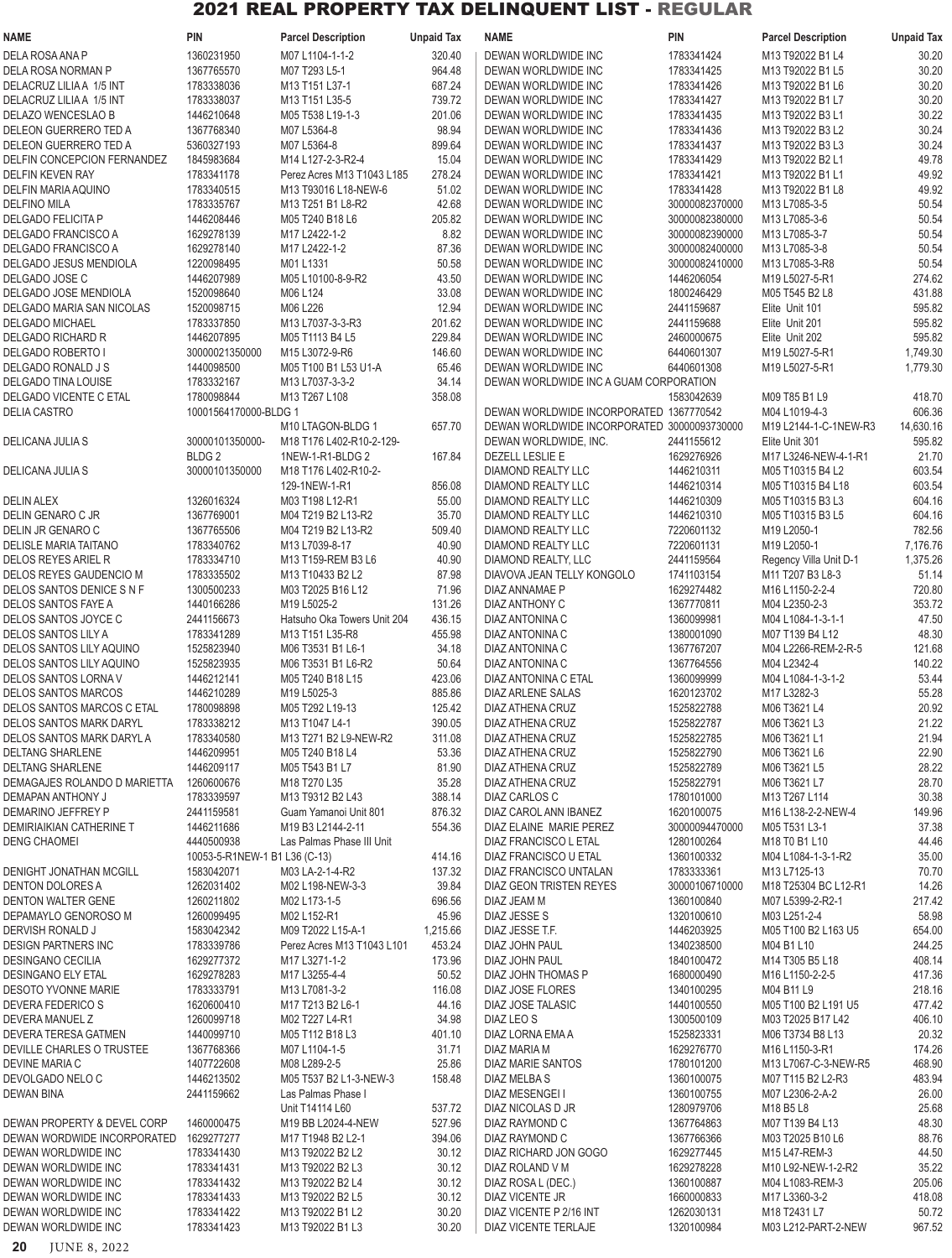| <b>NAME</b>                                      | <b>PIN</b>                   | <b>Parcel Description</b>                       | <b>Unpaid Tax</b> | <b>NAME</b>                                        | <b>PIN</b>                   | <b>Parcel Description</b>        | <b>Unpaid Tax</b> |
|--------------------------------------------------|------------------------------|-------------------------------------------------|-------------------|----------------------------------------------------|------------------------------|----------------------------------|-------------------|
| <b>DIAZ VICTOR J</b>                             | 1280100780                   | M18 B19 L4                                      | 164.72            | <b>DUENAS ANTONIO</b>                              | 1620103955                   | M16 L103-NEW-4                   | 576.98            |
| DIEGO ANNIE M                                    | 1440101065                   | M19 T108 B5 L32                                 | 59.46             | DUENAS ANTONIO B                                   | 1520104006                   | M06 T212 B9 L8-2                 | 182.96            |
| DIEGO EUGENE A                                   | 1446206366                   | M05 T136 B1 L9-1-1                              | 135.58            | DUENAS ANTONIO U                                   | 1360103877                   | M04 L2367-1-3                    | 39.10             |
| DIEGO EUGENE A                                   | 1446206365                   | M05 T136 B1 L9-1-R1                             | 158.96            | DUENAS AUSTIN S                                    | 10001566380000               | M07 L2424-7                      | 223.94            |
| <b>DIEGO FRANK P</b>                             | 1520101211                   | M06 L125-2-R2                                   | 22.50             | DUENAS BENNY M                                     | 1721046100                   | M11 B14 L2-1                     | 139.62            |
| DIEGO FRANK P JR                                 | 10000277000000               | M06 T3734 B8 L14                                | 20.32<br>30.44    | DUENAS BEVERLY P                                   | 1741102183<br>1741102184     | M11 T207 B3 L2-1                 | 44.66<br>44.66    |
| DIEGO FRANKIE E<br>DIEGO JOANN CHRISTINE         | 1741103342<br>1421327135     | M11 L92-7-2<br>M05 B28 L1                       | 647.50            | DUENAS BEVERLY P<br>DUENAS BEVERLY P               | 1740105019                   | M11 T207 B3 L2-R1<br>M11 L16-4-3 | 280.78            |
| DIEGO JOAQUIN LG                                 | 1600101272                   | M10 T232 B9 L16                                 | 422.80            | DUENAS BEVERLY P                                   | 1740203766                   | M11 L13-1-3-6-1                  | 930.76            |
| DIEGO JOAQUIN LG ETAL                            | 1520101200                   | M06 L92-R3                                      | 363.16            | DUENAS BRIAN EDWARD DAHILIG                        | 1680000576                   | M16 L148-2-7                     | 380.54            |
| DIEGO JUAN HO                                    | 1520101576                   | M06 L200                                        | 34.68             | DUENAS CONCEPCION BALAJADIA                        | 1783332477                   | M13 L7148-9                      | 47.10             |
| DIEGO MARGARITA D                                | 1367768170                   | M07 T139 B4 L8                                  | 571.08            | DUENAS DARLENE J                                   | 10000223590000               | M06 T3734 B3 L2                  | 20.32             |
| DIEGO THOMAS C                                   | 1620603705                   | M17 T2014 B1 L17                                | 30.88             | DUENAS DAVID V B                                   | 1440104791                   | M05 T276 L50                     | 18.00             |
| DIEGO THOMAS C                                   | 1741102872                   | M11 L92-8-2                                     | 32.96             | DUENAS DEDRICK TAITANO                             | 1446205988                   | M05 T100-C B3 L17-A-2            | 1,177.30          |
| DIEGO THOMAS C                                   | 1741102873                   | M11 L92-8-3                                     | 32.96             | <b>DUENAS DORIS</b>                                | 1446216070                   | M05 T1113 B9 L1                  | 240.80            |
| DIEGO THOMAS C                                   | 1741102867                   | M11 L92-9                                       | 68.02             | DUENAS DORIS C                                     | 1783337768                   | M13 L7130-1-3                    | 80.72             |
| DIEGO THOMAS C                                   | 1741102868                   | M11 L92-10                                      | 77.08             | DUENAS EMELIA G                                    | 1629278108                   | M17 T1946 B2 L2-1-1              | 298.56            |
| DIEGO THOMAS C<br>DIEGO THOMAS C                 | 1741104053<br>1741102874     | M11 L93-3-NEW-3<br>M11 L92-8-R3                 | 205.70<br>469.06  | DUENAS EMITERIA Q ETAL<br><b>DUENAS ESTER MESA</b> | 1600104380<br>1680000058     | M10 T232 B12 L34<br>M16 L102-1-3 | 752.40<br>728.36  |
| DIEGO THOMAS CRUZ                                | 1741103728                   | M11 L92-8-1                                     | 26.82             | <b>DUENAS EUGENIA M</b>                            | 1600104400                   | M15 T232 B5 L8                   | 510.64            |
| DIEGO THOMAS V                                   | 10000287150000               | M06 T3734 B18 L18                               | 20.32             | DUENAS FLORENCE C ETAL                             | 1783341331                   | M13 B24 L6                       | 461.52            |
| DIEGO VICENTE SN                                 | 1520101691                   | M06 L19                                         | 336.86            | DUENAS FRANCES A R                                 | 1407722234                   | M08 L76                          | 190.84            |
| DIEGO WILLIAM M ETAL                             | 1520101692                   | M06 T212 B13 L4-R1-R1                           | 34.58             | <b>DUENAS GILBERT S</b>                            | 1620106975                   | M07 L2429-2                      | 40.50             |
| DIEP PHOUNG B                                    | 2360216760                   | University Manor Unit A-303                     | 179.30            | DUENAS GILBERT S (JR)                              | 1525824119                   | M06 L68-A-R1                     | 51.42             |
| DILLON JOAQUINA Q ETAL                           | 1580101996                   | M09 L208                                        | 512.68            | <b>DUENAS IVAN JOHN</b>                            | 1740105316                   | M11 L16-4-1                      | 127.84            |
| DIMALANTA AUGUSTO P ETAL                         | 1840102048                   | M14 T305 B7 L14                                 | 444.52            | DUENAS JANE SN                                     | 1525823761                   | M06 L61-R2                       | 749.26            |
| DIMALANTA MARIA MARISA G                         | 1783336634                   | M13 T230 L7029-18-1-1                           | 282.02            | DUENAS JESS VINCE B (1/3 UNDIVIDED INT)            |                              |                                  |                   |
| DIMAOALA NARCISA M                               | 1660001090                   | M17 T1939 B2 L4                                 | 61.02             |                                                    | 1367771041                   | M04 L5284-7                      | 60.02             |
| DIMATATAC PROCESO C                              | 1446209988                   | M05 T1538 L11                                   | 25.70             | DUENAS JESSE JOHN FLORES                           | 1783330801                   | M13 L7145-11-2                   | 211.22            |
| <b>DIMLA FRANCISCO</b><br><b>DIMLA FRANCISCO</b> | 1446206220<br>1440102154     | M05 T143 B0 L10061-39-2<br>M05 T143 L10061-39-2 | 109.58<br>139.66  | DUENAS JIMMY J (ZWIRW DC)<br>DUENAS JOANN M        | 1520106899<br>1525823982     | M06 L271-A<br>M06 T3734 B19 L20  | 134.22<br>20.32   |
| <b>DIMLA FRANCISCO</b>                           | 1440102152                   | M05 T143 L10061-39-1                            | 194.01            | DUENAS JOE STEVEN MANTANONA                        | 1407722814                   | M08 T261 L13                     | 288.70            |
| DIMLA JR REDENTOR C                              | 1446213669                   | M05 T5311 L1-8-NEW-7                            | 148.36            | DUENAS JOHN DAVID                                  | 1820099000                   | M14 T268 B12 L8                  | 321.02            |
| <b>DIRAS EVAN S</b>                              | 1290000737                   | M18 T2532 B3 L19-R1                             | 40.64             | DUENAS JOHN P TRUSTEE                              | 1783338035                   | M13 L7039-2-1-1-2                | 26.82             |
| DIRAS VICTORIO L ETAL                            | 1260102454                   | M02 L402-R10-1-5-1                              | 70.16             | DUENAS JOSE C                                      | 1200105723                   | M01 L1149-1                      | 25.12             |
| <b>DIRNER RYAN DURELL</b>                        | 1783340550                   | M13 T9213 B2 L4                                 | 441.60            | DUENAS JOSE C                                      | 1740106900                   | M11 T2831 B1 L9                  | 29.92             |
| DIWA MIGUEL R                                    | 1783340215                   | M13 T9312 B3 L4                                 | 1,246.68          | DUENAS JOSE C                                      | 1741103738                   | M11 T2831 B1 L7                  | 92.76             |
| DIXON JOHN A                                     | 2441159969                   | Villa Rosario Unit 8                            | 275.12            | DUENAS JOSE CASTRO                                 | 1200105757                   | M01 L1150-A                      | 7.66              |
| DIZA RAYNARD L                                   | 1290000870                   | M18 T176 L402-R10-2-128-6                       | 40.64             | DUENAS JOSE CASTRO                                 | 1200105715                   | M01 L1150                        | 14.10             |
| DIZON BERMEVON BAMBA                             | 1783336632                   | M13 T159 B2 L1                                  | 26.98             | DUENAS JOSE CASTRO                                 | 1200105707                   | M01 L1147                        | 52.68             |
| DIZON JERWIN<br>DIZON LILLIAN RITA D             | 1446209123<br>1620102680     | M05 T1113 B1 L14<br>M16 L102-1-4                | 204.68<br>78.54   | DUENAS JOSE CASTRO<br>DUENAS JOSEFA CASTRO         | 1200105852<br>1260106018     | M01 L1148<br>M02 L180-2-2        | 639.98<br>34.14   |
| <b>DIZON REGIE F</b>                             | 1783333299                   | M13 T10428 B2 L5                                | 41.82             | DUENAS JOSEPH G                                    | 1600105910                   | M15 T232 B2 L11                  | 444.32            |
| DO MELISSA                                       | 1783341050                   | M13 L7092-R8-2                                  | 46.74             | DUENAS JOSEPH W                                    | 1620083760                   | M15 L19-NEW-REM-7-R1             | 597.79            |
| DO THANH CONG                                    | 1421327243                   | M05 B10 L25-R1                                  | 524.72            | DUENAS JOSEPHINE E C                               | 30000105540000               | M11 L5-PART-2-4-1                | 49.28             |
| DOBBINS CARMEN A                                 | 1660000324                   | M17 L3263-REM-R3-4                              | 43.98             | DUENAS JR GONZALO F                                | 1367771040                   | M04 L5284-6                      | 90.04             |
| DOLLAHAN JAMES MATTHEW Trustee                   | 2460000591                   | Villa Kanton Tasi Unit 5B                       | 7,123.10          | DUENAS JR VICENTE F                                | 1367768917                   | M04 L1062-7                      | 51.62             |
| DOLOJAN PEDRO T                                  | 1440603306                   | M05 T1034 B2 L2                                 | 190.50            | <b>DUENAS JUAN M</b>                               | 1525823061                   | M06 L189-1-R2                    | 80.28             |
| DOLOR MAXIMO A                                   | 1800186134                   | M05 L10056-4-7                                  | 84.58             | DUENAS JUANITA CALVO                               | 40700000021208               | M01 B3 L17                       | 37.36             |
| DOLOR NORBERT I                                  | 1262030663                   | M02 T227 L26-R4                                 | 35.94             | DUENAS JUANITA CALVO                               | 40700000021209               | M01 B3 L19                       | 37.36             |
| DOLORIN ROMARICO U<br>DOMAOAL DANIEL B           | 1440103008<br>1446206187     | M19 T131 L12-1<br>M05 T532-A B3 L23             | 177.06<br>38.32   | DUENAS JUANITA CALVO<br>DUENAS JUANITA F           | 40700000021210<br>1421327129 | M01 B3 L18<br>M05 B18 L7         | 37.36<br>27.26    |
| DOMENDEN MOISES A                                | 1380001493                   | M07 T124 B1 L3                                  | 605.30            | DUENAS JUANITA F                                   | 1446208030                   | M05 L5239-NEW-R7                 | 61.04             |
| DOMINGO ECHALICO                                 | 1800983840                   | M05 T538 L76-2                                  | 28.02             | <b>DUENAS JUANITA F</b>                            | 1783330802                   | M13 L7145-11-R2                  | 194.34            |
| DOMINGO LYNN S C                                 | 1800983918                   | M05 T538 L62-2                                  | 685.08            | DUENAS KENNETH B                                   | 10000289040000               | M06 T3734 B19 L15                | 25.26             |
| DOMINGUEZ CARMELITA P                            | 1440104010                   | M05 T112 B10 L5                                 | 43.74             | DUENAS LAURENT S F                                 | 1520600164                   | M06 L271-F                       | 70.60             |
| DONALDSON MALACAS                                | 1446213033                   | M05 L5233-2                                     | 280.62            | DUENAS LAURENT SF                                  | 1780601648                   | M13 T0 B0 L7023-1-2-2-A-R2-      |                   |
| DONALDSON MALACAS                                | 1446213032                   | M05 L5233-2                                     | 712.46            |                                                    |                              | NEW-1                            | 873.70            |
| DOOLAN YOKO                                      | 1440103299                   | M19 L5172-1-8-9                                 | 91.34             | DUENAS LOUISE S                                    | 1629276113                   | M17 L3261-2                      | 18.08             |
| DORION BEVERLY B                                 | 1783338409                   | M13 L7017-2-1-2-3                               | 378.84            | DUENAS LOUISE S                                    | 1629276111                   | M17 L3261-1-R2                   | 329.86            |
| DORION GLENN J<br><b>DORMER STEPHEN</b>          | 1780103305<br>1605501861     | M13 L7017-2-1-2-R3<br>M10 T232 B10 L20          | 40.46<br>338.16   | DUENAS MARIA B<br>DUENAS MARIA CAMACHO             | 1780177388<br>7200106400     | M13 L7085-4-R8<br>M01 B3 L22     | 56.82<br>52.98    |
| DR VELMA R HARPER                                | 2440216867                   | Pacific Towers Unit C-303                       | 229.80            | DUENAS MARIA CAMACHO                               | 7200106401                   | M01 B3 L21                       | 61.26             |
| DRAKE MITSUKO O                                  | 1783341179                   | M13 T10414 B1 L23                               | 28.02             | DUENAS MARIA D AKA FORBES                          | 1360106760                   | M04 T1912 L6                     | 70.90             |
| DRILON JESSICA CELEINE CD                        | 1249268916                   | M02 B8 L8                                       | 238.72            | DUENAS MARIA SANTOS                                | 1420106791                   | M05 B30 L2                       | 34.04             |
| DRIZA ROSITA E                                   | 1446216584                   | M05 T534 L36-2                                  | 305.70            | DUENAS MARIE P                                     | 1760600710                   | M12 T104 B4 L1                   | 22.16             |
| DRS CORPORATION                                  | 30000078940000               | M13 T10424 L9NEW-3                              | 11.28             | DUENAS MARK LG                                     | 30000004880000               | M04 L1087-B-4-R1                 | 37.82             |
| DRS CORPORATION                                  | 30000011290000               | M13 T10424 L1                                   | 12.30             | DUENAS MARK V C                                    | 1525823924                   | M06 L295-14                      | 417.72            |
| DRS CORPORATION                                  | 30000025950000               | M13 T10424 L11NEW-R1                            | 12.58             | DUENAS MELTON DJ                                   | 10000277760000               | M06 T3734 B1 L8                  | 20.32             |
| DUARTE OSCAR V                                   | 1440064466                   | M05 T112 B4 L31                                 | 13.18             | DUENAS MICHELLE A                                  | 1741102082                   | M11 T142 L9-48                   | 504.84            |
| DUCKETT DARNEL JOSEPH                            | 2440329489                   | Tumon Holiday Manor Unit 302                    | 121.41            | DUENAS MICHELLE A                                  | 1380000850                   | M07 L2313-R1-NEW-5-4             | 568.40            |
| DUCKWORTH JAMES H<br>DUENAS RUDOLFO A            | 1780103594<br>30000085910000 | M05 T282 B1 L7<br>M14 T25305 L8-R1              | 67.10<br>519.52   | <b>DUENAS REGINAS</b><br>DUENAS REGINA S ETAL      | 1300500041<br>1520107017     | M03 T2025 B12 L1<br>M06 L208     | 385.16<br>57.10   |
| <b>DUENAS ALFRED F</b>                           | 1845985511                   | M14 T25305 L5                                   | 137.94            | <b>DUENAS RITA G</b>                               | 1660000319                   | M17 L3441-15                     | 63.06             |
| DUENAS ALFRED F                                  | 1845985577                   | M14 T25305 L17                                  | 332.06            | <b>DUENAS RITA G</b>                               | 1660000318                   | M17 L3441-14                     | 183.28            |
| DUENAS ALFREDO O                                 | 1600103715                   | M15 T232 B1 L23                                 | 100.56            | DUENAS ROSA SN                                     | 1525822947                   | M06 L155-R6-NEW-2                | 8.49              |
| DUENAS ANGELICA ARRIOLA SAN NICOLAS              |                              |                                                 |                   | DUENAS ROSA SN                                     | 1525822949                   | M06 L155-R6-NEW-4                | 9.47              |
|                                                  | 1741104691                   | M11 T199 L6                                     | 45.36             | DUENAS ROSARIO D                                   | 1520107037                   | M06 L229                         | 43.44             |
| DUENAS ANTONIA B ETAL                            | 1840037911                   | M14 L100-2-1-NEW-2                              | 217.72            | DUENAS RUDOLFO A                                   | 1845985576                   | M14 T25305 L12                   | 332.06            |
| DUENAS ANTONIA B ETAL                            | 1840037909                   | M14 L100-2-R1-NEW-1                             | 589.34            | DUENAS RUDY CRUZ                                   | 1340104001                   | M04 B14 L10                      | 65.84             |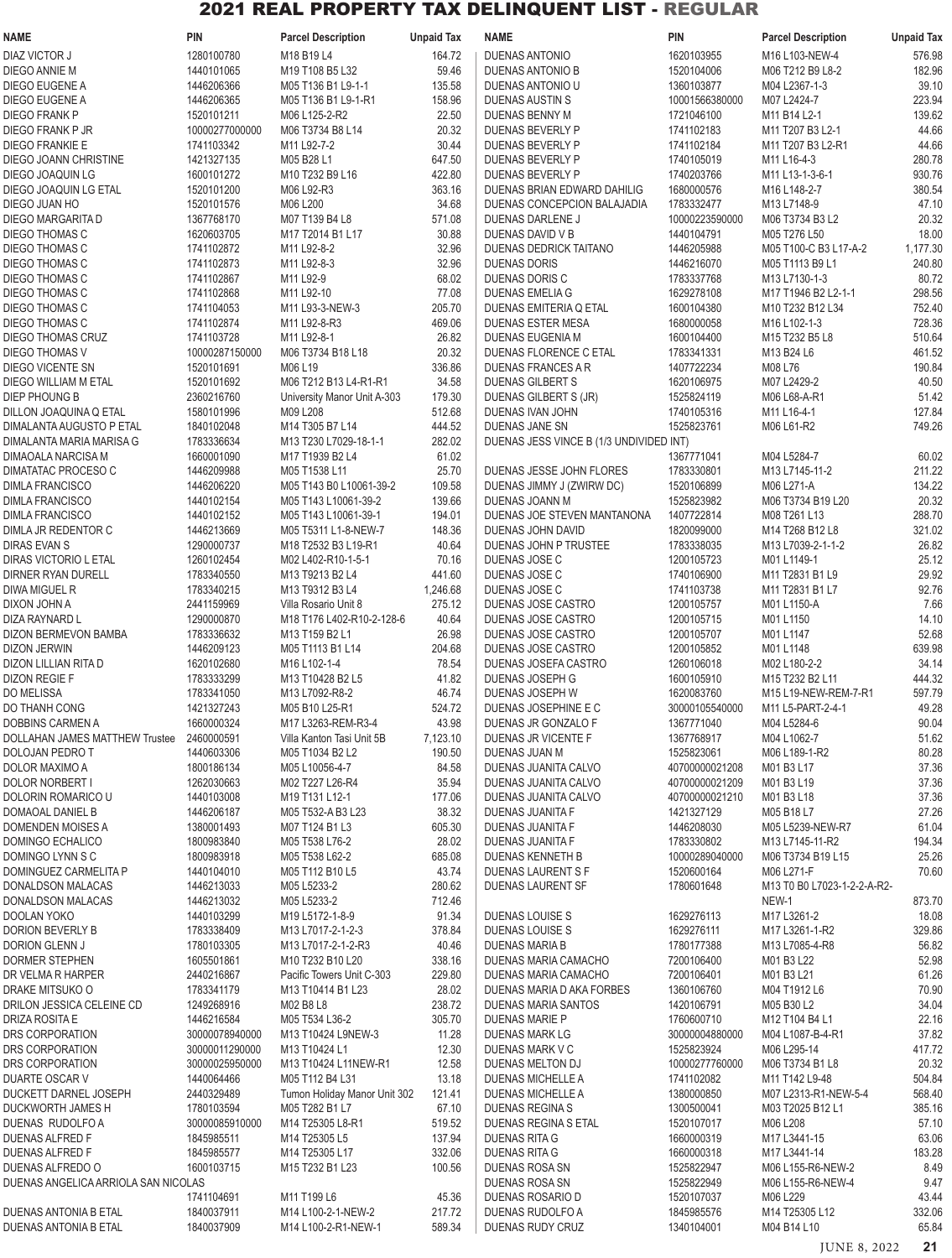| <b>NAME</b>                                         | <b>PIN</b>                   | <b>Parcel Description</b>                                     | <b>Unpaid Tax</b> | <b>NAME</b>                                               | <b>PIN</b>                   | <b>Parcel Description</b>                              | <b>Unpaid Tax</b> |
|-----------------------------------------------------|------------------------------|---------------------------------------------------------------|-------------------|-----------------------------------------------------------|------------------------------|--------------------------------------------------------|-------------------|
| DUENAS RUDY CRUZ                                    | 1629276693                   | M17 L3340-C-1                                                 | 531.72            | EJERCITO ALSON G                                          | 1783339351                   | M13 T151 L35-3                                         | 498.74            |
| DUENAS SCOTT D (1/9 UND INT)                        | 1525824100                   | M06 L284-1                                                    | 82.92             | EL SOL NACIENTE INCORPOR                                  | 1620110427                   | M17 L3351-10-2                                         | 40.70             |
| DUENAS SYLVIA ANN TAITANO                           | 1783330969                   | M13 L7031-4-9                                                 | 38.66             | <b>ELAM MATTHEW K</b>                                     | 2680000043                   | Sagan Gi Talo Unit A-8                                 | 214.46            |
| <b>DUENAS TOMAS A</b><br>DUENAS TONY TAITANO        | 1780177380<br>1367769770     | M13 L7127-2-1-2-3<br>M07 L2285-NEW-C                          | 49.02<br>614.90   | ELAYDA JOSE E<br>ELBO BENCHITO R                          | 1440110551<br>40700000019524 | M05 T14113 B3 L15<br>M05 T538 L38-2-R1                 | 56.14<br>239.69   |
| DUENAS TONY TAITANO                                 | 1367768045                   | M07 L5366-1-9                                                 | 845.78            | ELDH GLEN E                                               | 40700000059624               | M14 T2913-INCR-3 B1 L18                                | 66.44             |
| DUENAS VICENTE MENDIOLA                             | 1520107334                   | M06 L68-5                                                     | 273.84            | ELDH GLENN E                                              | 1840110506                   | M14 T2913-INCR-3 B3 L11                                | 563.06            |
| DUENAS VINCENT A                                    | 1440107398                   | M05 T162 B8 L7                                                | 81.72             | ELGARICO PONCIANO E                                       | 1800304701                   | M05 T538 L78-2                                         | 318.30            |
| DUENAS VINCENT JON GUERRERO                         | 1605501779                   | M10 T232 B9 L32                                               | 508.34            | ELIPTICO SAMANTHA C                                       | 30000092370000               | M05 T240 B11 L1-1                                      | 260.08            |
| DUENAS WILLIAM B                                    | 1520107340                   | M06 L129                                                      | 9.80              | ELIZA IWASHITA ATOIGUE TRUSTEE                            | 1629277772                   | M17 T2611 B6 L3-2                                      | 156.30            |
| <b>DUENAS WILLIAM B</b>                             | 1520032600                   | M06 L129                                                      | 173.88            | ELIZA IWASHITA ATOIGUE TRUSTEE                            | 1629275069                   | M17 T2611 B2 L2                                        | 1,164.68          |
| DUENAS WILLIAM R & ARLENE P<br>DULLA DANIEL CRUZ    | 1380001614<br>1620107540     | M07 T19424 B1 L11<br>M17 L3262-3-1                            | 547.64<br>37.00   | <b>ELLISS CECILIA</b><br>ELOMINA JOVELINO G               | 1583042263<br>1629277522     | M09 L213<br>M16 L1132-3-2                              | 165.96<br>304.22  |
| DUMANAL JUAN B                                      | 1260107644                   | M18 L402-R10-2-13-8                                           | 187.26            | EM U S CORPORATION                                        | 30000106760000               | M07 L5292-3-3-22-2                                     | 752.52            |
| <b>DUMAPIAS LOURDES B</b>                           | 1780107610                   | M13 T912 L6-4                                                 | 33.06             | EM U S CORPORATION                                        | 30000106770000               | M07 L5292-3-3-22-3                                     | 1,154.30          |
| DUMASIG FEDERICO P                                  | 1446206142                   | M05 LP10-8-8-3                                                | 34.88             | EMBOLTURA BERNABE                                         | 1800984006                   | M05 T538 L60-2                                         | 591.88            |
| DUMLAO FREDERICK G                                  | 1620107721                   | M10 L3341-REM                                                 | 241.62            | EMERSON BARBARA C                                         | 1360600499                   | M04 T19111 L5                                          | 61.08             |
| DUMLAO JOHN JOSEPH ULLOA                            | 1680000258                   | M16 L1133-6-2                                                 | 320.98            | <b>EMSLEY VICTOR ALAN</b>                                 | 7780500494                   | M13 L7126-18                                           | 580.22            |
| DUNGCA BARBARA R (TRUSTEE)<br>DUNGCA DANIEL H JR    | 1367770510<br>1440108070     | M04 L1144-A-4-R3<br>M05 T112 B6 L38                           | 590.78<br>249.18  | <b>ENALIGO JOSEPH R</b><br>ENALIGO LARRY R                | 1400110404<br>1400110400     | M08 L338-R1-8<br>M08 L338-R1-1                         | 45.98<br>45.98    |
| DUNGCA TERESITA DUNGCA                              | 1629276552                   | M07 L2422-3                                                   | 56.64             | <b>ENALIGO PLATON R</b>                                   | 1400110761                   | M08 L338-R1-5                                          | 46.00             |
| <b>DUNGCA VICTOR H</b>                              | 1806205307                   | M05 T534 L75-1                                                | 38.34             | <b>ENALIGO PLATON S ETAL</b>                              | 1400110762                   | M08 L490-1                                             | 20.32             |
| <b>DUNGCA VICTORINA I</b>                           | 2460000729                   | Double D Farenholt Unit 23A                                   | 552.56            | ENCARNACION AUGUSTO S                                     | 1446206312                   | M05 T534 L38-R3                                        | 521.14            |
| <b>DUNMAR JOHN</b>                                  | 2441157826                   | Hatsuho Oka Towers Unit 909                                   | 138.06            | ENCINA EDWARD A                                           | 1380001675                   | M07 L5353-R9-1-1-R1                                    | 526.40            |
| DUQUE MARIA T                                       | 1780108741                   | M13 T271 B3 L1                                                | 275.52            | ENCINA EDWARD ARRIOLA                                     | 1380001132                   | M07 L2311-7                                            | 41.18             |
| DUQUE MARIA T                                       | 1783340467                   | M13 T271 B3 L1                                                | 532.12            | ENCINA EDWARD ARRIOLA                                     | 1367769425                   | M07 L2311-4                                            | 127.98            |
| DY JOSE M<br>DY JOSE M                              | 1240088160<br>1240107682     | M02 B5 L5<br>M02 B5 L4                                        | 21.22<br>25.00    | ENCINA EDWARD ARRIOLA<br>ENCINA NATHANIEL C S, A MINOR    | 1380001130<br>1380001131     | M07 L2311-5<br>M07 L2311-6                             | 1,392.76<br>45.24 |
| DYDASCO DAVID C                                     | 1290000448                   | M18 L402-R10-2-16-R2-R2                                       | 43.78             | ENCINA ROBERT ARRIOLA                                     | 1380001133                   | M07 L2311-R9                                           | 40.86             |
| DYDASCO DAVID C                                     | 1260108840                   | M18 L402-R10-2-16-2                                           | 45.10             | ENCIO ALMARIO U                                           | 1446206190                   | M05 T542 L14                                           | 297.52            |
| DYDASCO FELIX CRUZ                                  | 1260108885                   | M18 L402-R10-2-15-2                                           | 58.58             | ENCIO BUENAVENTURA E                                      | 1446204801                   | M05 T538 L4-2                                          | 423.84            |
| DYDASCO JESSICA M                                   | 1380000100                   | M07 L5378-1-E-4-2                                             | 227.96            | ENCIO JOSEPH E                                            | 1446204477                   | M05 T542 L14                                           | 302.40            |
| E C DEVELOPMENT COMPANY                             | 7449179810                   | M19 T236 L5                                                   | 862.22            | ENCIO JOSEPH E                                            | 1446207966                   | M05 T542 L14                                           | 490.92            |
| EASTERN MULTI DEV INC<br>EASTERN MULTI DEV INC      | 1620109250<br>1620109350     | M17 L3408-3-1<br>M17 L3408-3-R1                               | 42.20<br>292.52   | <b>ENCISO PERFECTA B</b><br>ENDO TAKAAKI                  | 1446216285<br>2460000825     | M05 T143 L10061-53-1-1<br>Tumon View Phase II Unit 208 | 877.34<br>244.06  |
| <b>EATA VINCENT E</b>                               | 1446213404                   | M05 T276-REM B1 L5                                            | 821.00            | ENRIQUEZ EULOGIO A                                        | 1280979818                   | M18 B15 L13                                            | 82.78             |
| <b>EAY BRIAN</b>                                    | 1741103561                   | M11 T2832 B3 L3                                               | 8.14              | <b>ENRIQUEZ MARIA</b>                                     | 1360111060                   | M07 T262 L16                                           | 977.94            |
| <b>EAY DUSTY</b>                                    | 1360109332                   | M07 T234 L10                                                  | 569.34            | ENRIQUEZ MARIE SA M                                       | 1629276850                   | M10 LP19-3-2                                           | 201.72            |
| EAY KOURTNEY MAE REYES                              | 30000086490000               | M13 L7039-8-1-3                                               | 414.04            | ENRIQUEZ VIRGINIA R                                       | 1446216442                   | M05 T1413 L6-3-2                                       | 24.02             |
| EAY MOSES E                                         | 1780109315                   | M13 T10415 B3 L7                                              | 373.00            | <b>EONS ENTERPRISES CORP</b>                              | 2441154960                   | Villa San Vitores Unit 102                             | 365.28            |
| <b>EAY TERESITA E</b>                               | 1783340302                   | M13 T935 L13-R6-26                                            | 51.02             | ERAL BERNARD O ETAL                                       | 1440011148                   | M05 T136 B3 L7-1                                       | 47.16             |
| EAY WILLIAM R<br><b>EAY WILSON</b>                  | 1783335010<br>1367765443     | M05 T1014 B1 L21<br>M07 T234 L10                              | 52.10<br>669.40   | <b>ERAL SILVINA A</b><br>ERAM THANKYOU                    | 1440011149<br>1783337983     | M05 T136 B3 L7-3<br>M13 T63004 B1 L27                  | 368.66<br>40.64   |
| EBANCULLA EDUARDO R                                 | 1783335540                   | M13 T10432 L2-2                                               | 74.24             | ERAM THANKYOU                                             | 1783338226                   | M13 T63004 B1 L28                                      | 40.64             |
| EBUENG CAROLINA E                                   | 1446210336                   | M05 T100 B2 L126 U4                                           | 11.32             | ERENO JR JULIAN C                                         | 1783339808                   | M05 T292 L16-8                                         | 159.59            |
| <b>ECALNIR RICO D</b>                               | 1629278549                   | M17 T2014 B2 L25                                              | 30.88             | ERGUIZA ARISTEDES V                                       | 1380000015                   | M07 T262 L8-2                                          | 37.12             |
| <b>ECHIPARE MAC HEBRON</b>                          | 1629277545                   | M16 L1127-9                                                   | 309.84            | <b>ERICKSON JOHN L</b>                                    | 1300500250                   | M03 T2025 B15 L3                                       | 196.00            |
| <b>ECHIPARE REY E</b><br><b>ECHON PAULO E</b>       | 1783334006<br>1367769814     | M13 T6301 B2 L12                                              | 931.84<br>9.82    | ESCABA EMMANUEL G                                         | 2369246095                   | University Manor Unit C-312                            | 179.30<br>907.96  |
| ECHON PAULO E. 1/4 INT                              | 1367766904                   | M07 T123 B1 L10<br>M07 T123 B1 L10                            | 240.10            | <b>ESCALANTE JESS E</b><br><b>ESCALANTE RICARDO E</b>     | 1360111505<br>1446207775     | M07 L1103-3-1-A-2<br>M05 T538 L65-1                    | 81.90             |
| ECKERT TINA QUIAMBAO                                | 1741102935                   | M11 T207 B7 L2-4-NEW-5                                        | 56.54             | <b>ESCAMILLA ALFONSO F</b>                                | 1440111407                   | M19 L2145-105-NEW                                      | 529.80            |
| ECLAVEA ANTHONY E                                   | 1629274831                   | M01 L89-4-1                                                   | 86.70             | ESCAMILLA ALFONSO F                                       | 1440111390                   | M19 L2145-105NEW                                       | 788.74            |
| ECLAVEA EDWIN ROBIN                                 | 1629276828                   | M01 L89-2-3                                                   | 710.10            | ESCAMILLA LENORA PALOMA                                   | 1440111382                   | M05 T1141 L1-2                                         | 103.60            |
| <b>ECLAVEA GERIANNE</b>                             | 1367771036                   | M04 L5284-2                                                   | 90.04             | <b>ESCUDERO ROGER V</b>                                   | 30000073710000               | M05 B16 L29NEW-R3NEW-2                                 | 63.56             |
| ECLAVEA HAZEL HECITA                                | 1446213053                   | M05 T100 B1 L32 U14                                           | 715.38            | ESEROMA FAAFETAI L                                        | 1620111600                   | M16 L1133-3-R3                                         | 336.90            |
| <b>ECLAVEA PRISCILLA P</b><br><b>ECLAVEA TONY M</b> | 1446216645<br>1845983874     | M05 L10119-11-2<br>M14 L158-2-7                               | 277.14<br>236.44  | <b>ESGC GUAM LLC</b><br>ESMERALDA LINO E ETAL             | 2441157558<br>1260202280     | Tumon View Phase I Unit 213<br>M02 L440-P-1            | 309.24<br>87.36   |
| ECLEVIA CARLOS E                                    | 1783340614                   | M13 T63003 B1 L11                                             | 444.68            | <b>ESPANGEL ESTER C</b>                                   | 1360500261                   | M07 L1112-3-R2                                         | 108.90            |
| ECONOM CAROLINE M                                   | 1660000334                   | M17 L3245-NEW-REM-6-1                                         | 65.92             | <b>ESPEJO LORNAT</b>                                      | 1800108538                   | M05 T545 B4 L5                                         | 136.88            |
| EDAYACH PAULA                                       | 1380000422                   | M07 T115 B2 L3                                                | 517.56            | ESPINOSA ANTONIO                                          | 1629275990                   | M17 L3391-R3                                           | 66.62             |
| EDELO FELIX                                         | 1440109882                   | M19 T90 B6 L3-R1                                              | 30.64             | ESPINOSA ANTONIO                                          | 1629275991                   | M17 L3391-R3                                           | 66.62             |
| <b>EDELO FELIX</b>                                  | 1440109888                   | M <sub>19</sub> T <sub>90</sub> B <sub>6</sub> L <sub>3</sub> | 70.52             | ESPINOSA ANTONIO                                          | 1629275992                   | M17 L3391-R3                                           | 91.04             |
| EDELO FELIX<br>EDEYACH CALEB S                      | 1440109890<br>1360045400     | M19 T121 L2149-2-17<br>M07 T115 B2 L3                         | 661.12<br>62.00   | ESPINOSA ANTONIO<br>ESPINOSA ANTONIO C ETAL               | 1629275960<br>1620603729     | M17 L3391-R3<br>M17 L3391-R3                           | 229.02<br>546.90  |
| EDMOND KATARINA KATAE                               | 1446215785                   | M05 T143 L10061-8-2                                           | 80.52             | <b>ESPINOSA DOMINGO T</b>                                 | 1400111934                   | M08 L128-1-P                                           | 64.08             |
| <b>EDMUND ERICK</b>                                 | 1783335777                   | M13 T10119 B3 L1                                              | 409.66            | ESPINOSA FRANCISCO B ETAL                                 | 1400111968                   | M08 L444-2                                             | 10.36             |
| EDNAVE JIMMY A                                      | 1446206191                   | M05 T542 L31-R2                                               | 338.10            | ESPINOSA RUPERTO A                                        | 1260600555                   | M02 T227 L24-R3                                        | 58.66             |
| EDQUILANE JOSEPH                                    | 6440601410                   | M19 T1411 L2                                                  | 1,972.40          | <b>ESPINOSA RUPERTO R</b>                                 | 1260112181                   | M02 T227 L12                                           | 180.18            |
| EDQUILANE JOSEPH L                                  | 1629275239                   | M17 L3435-13                                                  | 89.06             | ESPINOSA WINONA Y                                         | 1446207466                   | M05 T112 B23 L13                                       | 287.20            |
| EDQUILANE JOSEPH L<br>EDQUILANE JOSEPH L            | 1629275240<br>1446206991     | M17 L3435-14<br>M19 T1411 L3-R1                               | 89.06<br>1,545.60 | <b>ESPIRITU ANGELINA</b><br><b>ESPIRITU ERNESTO YABOT</b> | 1440112340<br>1783331076     | M05 T100 B5 L43 U9<br>M13 T1018 B2 L33                 | 380.96<br>234.17  |
| EDQUILANE JOSEPH L ETAL                             | 1200109900                   | M01 B20 L8                                                    | 937.78            | ESPLANA VIDAL R                                           | 2780000070                   | Goring Villa Unit 51                                   | 387.82            |
| EDUSADA BOBBY ESTELLA                               | 1380000138                   | M07 T115 B2 L1-2                                              | 55.16             | EST OF CATALINA E CAMACHO                                 | 30000019260000               | M07 L5280-3                                            | 2,732.02          |
| EDUSADA LEOPOLDO E                                  | 1440603115                   | M05 T1034 B3 L20                                              | 307.42            | EST OF GREGORIO TORRES PEREZ                              | 1845986569                   | M14 L90-4-1-5                                          | 153.52            |
| EDWARDS IVA M                                       | 1407722117                   | M08 L149-1                                                    | 151.02            | EST OF GREGORIO TORRES PEREZ                              | 1845986571                   | M14 L90-C-2                                            | 193.12            |
| EDWARDS RICHARD G                                   | 1380001324                   | M07 L5420-4-R5                                                | 67.50             | EST OF GREGORIO TORRES PEREZ                              | 1845986570                   | M14 L90-4-5                                            | 344.62            |
| EDWIN PHAN CRUZ TRUSTEE                             | 1780082001                   | M13 T10414 B1 L26                                             | 1,058.78          | EST OF LYDIA T CANDASO                                    | 1407722676                   | M08 L283-R6                                            | 17.28             |
| EGANA EPIFANIO E<br>EGBO SHEREY T                   | 1360110290<br>30000114470000 | M04 T219 B1 L2-1<br>M06 T212 B12 L4-3                         | 782.20<br>23.56   | ESTATE OF ARTERO JESUS CRUZ<br>ESTATE OF CLARA R JOHNSON  | 10000441770000<br>1367769839 | M13 L7010-2-8<br>M07 L2348-5                           | 55.76<br>131.50   |
| EGNISABAN JONATHAN                                  | 1440095578                   | M05 T112 B3 L34                                               | 268.56            | ESTATE OF CRUZ REMEDIOS                                   | 1380000703                   | M07 L2319-R2                                           | 61.34             |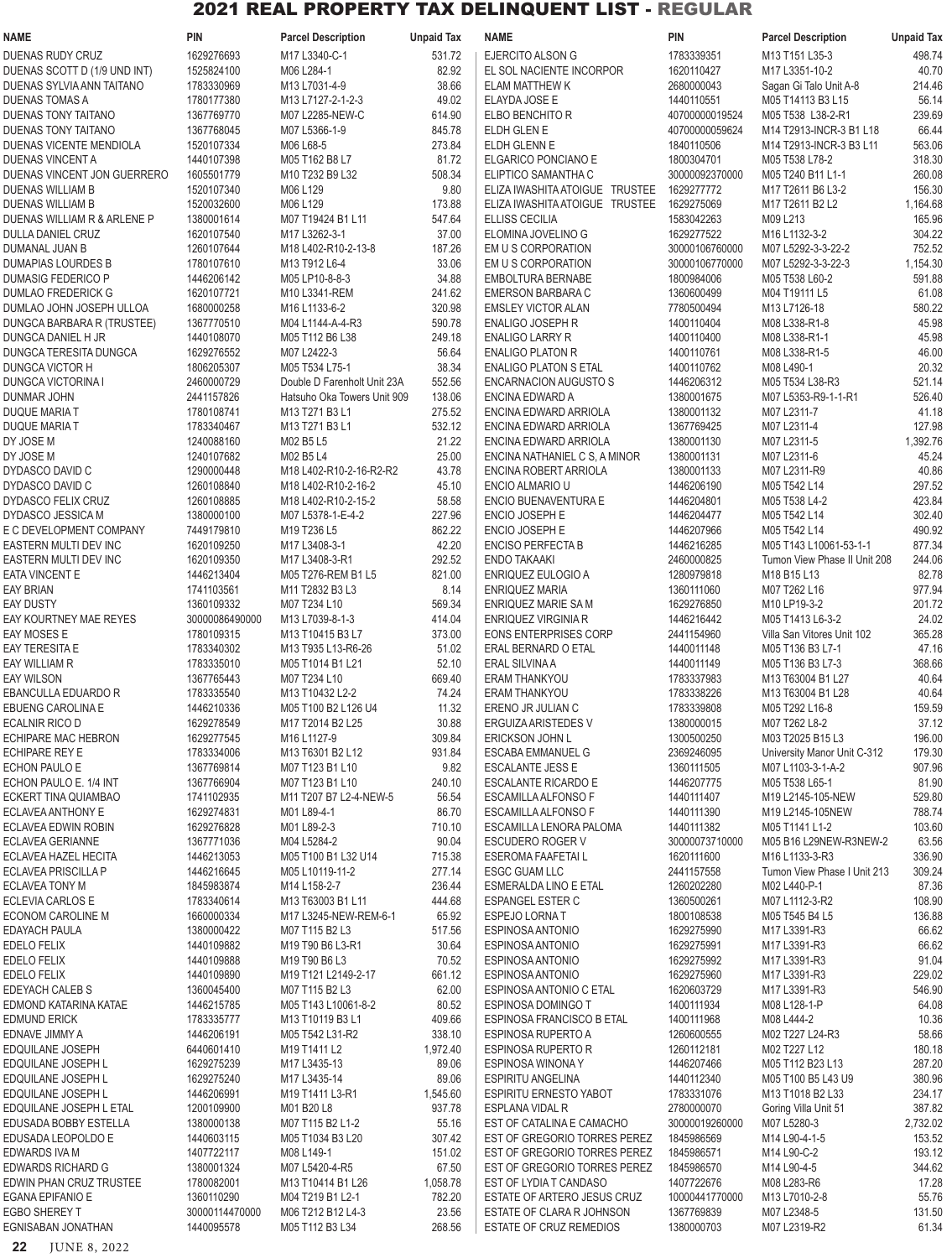| NAME                                                                     | <b>PIN</b>                   | <b>Parcel Description</b>              | <b>Unpaid Tax</b> | <b>NAME</b>                                             | <b>PIN</b>               | <b>Parcel Description</b>                                       | <b>Unpaid Tax</b>    |
|--------------------------------------------------------------------------|------------------------------|----------------------------------------|-------------------|---------------------------------------------------------|--------------------------|-----------------------------------------------------------------|----------------------|
| ESTATE OF ERNEST CRUZ BERMUDES 1783336482                                |                              | M13 T271 B5 L5-1                       | 44.20             | FADIAN DEVELOPMENT INC                                  | 1360113877               | M07 T157 B1 L12                                                 | 47.16                |
| ESTATE OF GIL H UNTALAN - DECEASED1660000434                             |                              | M17 L3308-3-R4                         | 249.82            | FADIAN DEVELOPMENT INC                                  | 1360113880               | M07 T157 B1 L15                                                 | 53.28                |
| ESTATE OF JOAQUIN T SIGUENZA                                             | 1845985538                   | M14 L178-1                             | 142.16            | FADIAN DEVELOPMENT INC                                  | 1360113879               | M07 T157 B1 L14                                                 | 64.04                |
| ESTATE OF LUIS ESPINOSA DE TORRES30000098970000                          |                              | M19 L10185-4-2                         | 833.50            | FADIAN DEVELOPMENT INC                                  | 1360113889               | M07 T157 B3 L3                                                  | 145.72               |
| ESTATE OF REGINA CEPEDA MAFNAS 1367766702                                |                              | M04 L2346-2-2<br>M05 L5037             | 632.94            | FADIAN DEVELOPMENT INC                                  | 1360113890<br>1360113891 | M07 T157 B3 L4                                                  | 145.72               |
| ESTATE OF TORRES JOSE MARTINEZ 10000131830000<br><b>ESTAVILLO RUDY S</b> | 1446210278                   | M19 L2146-1-11-2                       | 646.42<br>38.38   | FADIAN DEVELOPMENT INC<br>FADIAN DEVELOPMENT INC        | 1360113887               | M07 T157 B3 L5<br>M07 T157 B2 L4                                | 145.72<br>158.62     |
| <b>ESTAVILLO RUDY S</b>                                                  | 1446210279                   | M05 T136 B2 L9-1                       | 70.30             | FADIAN DEVELOPMENT INC                                  | 1360113893               | M07 T157 B4 L3                                                  | 160.06               |
| <b>ESTAVILLO RUDY S</b>                                                  | 5440603933                   | M19 L2146-1-11-2                       | 932.78            | FADIAN DEVELOPMENT INC                                  | 1360113881               | M07 T157 B1 L17                                                 | 162.32               |
| <b>ESTAY ANTONIA SN</b>                                                  | 1629274693                   | M10 L3209-1-2-2                        | 214.56            | FADIAN DEVELOPMENT INC                                  | 1360113882               | M07 T157 B1 L18                                                 | 162.32               |
| ESTE OF CARLOS G CAMACHO DEC                                             | 1780112588                   | M13 L7128-3-2                          | 210.32            | FADIAN DEVELOPMENT INC                                  | 1360113892               | M07 T157 B4 L2                                                  | 163.70               |
| ESTEBAN CHARLOTTE M T                                                    | 1446212956                   | M05 T100 B2 L49 U1-A                   | 347.38            | FADIAN DEVELOPMENT INC                                  | 1360113884               | M07 T157 B2 L2                                                  | 193.42               |
| ESTEBAN RHONDA CEPEDA AKA                                                | 1446209678                   | M05 L5232-5                            | 74.30             | FADIAN DEVELOPMENT INC                                  | 1360113894               | M07 T157 B4 L4                                                  | 512.68               |
| ESTELLA FRANCISCO G                                                      | 1440112790                   | M05 T112 B19 L43                       | 484.84            | FADIAN DEVELOPMENT INC                                  | 1360113878               | M07 T157 B1 L13                                                 | 539.50               |
| <b>ESTELLA VINCENT R</b>                                                 | 1629275342                   | M17 L3351-2-R4                         | 44.12             | FADIAN DEVELOPMENT INC                                  | 1360113865               | M07 T157 B1 L4                                                  | 592.98               |
| ESTES ELIZABETH ROSS                                                     | 2441158885                   | Beachway Manor Unit 16                 | 376.96            | FADIAN DEVELOPMENT INC                                  | 1360113860               | M07 T157 B2 L3-2                                                | 626.88               |
| <b>ESTEVES CHARLES V</b><br>ESTEVES CHARLES V                            | 1845985883<br>1845985881     | M14 L119-10-4<br>M14 L119-10-2         | 35.92<br>62.52    | FADIAN DEVELOPMENT INC<br>FADIAN DEVELOPMENT INC        | 1367766096<br>1360113866 | M07 T157 B1 L5                                                  | 1,169.28<br>1,385.40 |
| <b>ESTEVES CHARLES V</b>                                                 | 1845985882                   | M14 L119-10-3                          | 62.52             | FADIAN DEVELOPMENT INC                                  | 1360113897               | M07 T157 B1 L5<br>M07 L2517-3-R15                               | 1,574.74             |
| <b>ESTEVES CHARLES V</b>                                                 | 1845986699                   | M14 L119-10-R4                         | 497.04            | FADIAN DEVELOPMENT INC                                  | 1620113866               | M01 L88-4-NEW-R1                                                | 1,643.26             |
| <b>ESTEVES PEDRO B</b>                                                   | 1400112841                   | M08 L143-3                             | 281.38            | FADIAN DEVELOPMENT INC                                  | 1740109250               | M11 L59-3-1                                                     | 1,925.50             |
| <b>ESTEVES ROSARIO B</b>                                                 | 1620112624                   | M17 L3421-2-NEW-R3                     | 656.48            | <b>FAGAN PETER</b>                                      | 1783334465               | M13 T10313 L2                                                   | 176.33               |
| <b>ESTEVES SARAH E A</b>                                                 | 1783338979                   | M13 L7043-1                            | 484.92            | <b>FAGAN PETER N M N</b>                                | 1446205423               | M05 T240 B10 L29                                                | 31.26                |
| ESTEVES TINA MARIE C                                                     | 1407722467                   | M08 L279-1-3                           | 647.06            | <b>FAIRFIELD ANDREW B</b>                               | 1525823684               | M06 L295-10                                                     | 175.46               |
| <b>ESTIMADA BENITO C</b>                                                 | 1440112885                   | M05 T100 B8 L8 U10                     | 194.08            | <b>FAJARDO ALBERTO V</b>                                | 1783335085               | M13 T10428 B3 L5                                                | 250.74               |
| ESTOQUE ORLANDO R                                                        | 1446206844                   | M05 T534 L34-2                         | 50.14             | FAJARDO BENEDICTO S                                     | 1440113958               | M05 T100-C B2 L9-2                                              | 295.48               |
| <b>ESTOQUE ORLANDO R ETAL</b>                                            | 1440112917                   | M05 T143 L10061-3-3                    | 491.42            | <b>FAJARDO CRISOSTOMO</b>                               | 1446206193               | M05 T1113 B1 L24                                                | 268.22               |
| <b>ESTOY GREGORIA P</b>                                                  | 1446203530                   | M05 T100 B2 L211                       | 325.62            | <b>FAJARDO JAIME T</b>                                  | 1440113965               | M19 T1425 L3                                                    | 560.40               |
| ESTRADA CAROLINE A<br><b>ESTRELLA LOURDES S</b>                          | 1446210718<br>1446212194     | M05 T112 B1 L4<br>M19 B3 L62           | 265.80<br>759.04  | <b>FALANRUW SAMUEL</b><br>FALANRUW SAMUEL C             | 1780114398<br>1320301201 | M <sub>13</sub> T <sub>935</sub> L <sub>10</sub><br>M03 T198 L7 | 85.14<br>372.62      |
| <b>ESTRELLA RINO D</b>                                                   | 1440024984                   | M05 T100 B7 L51 U10                    | 337.08            | <b>FALGAN SARA E T</b>                                  | 1629275322               | M17 L3347-R-1-7                                                 | 357.54               |
| ET CONSTRUCTION INC                                                      | 30000034400000               | M11 L22-1-2                            | 108.46            | <b>FALLER RICHARD</b>                                   | 2441156132               | Pacific Towers Unit A-201                                       | 229.80               |
| ET CONSTRUCTION INC                                                      | 30000034410000               | M11 L22-1-3                            | 108.46            | <b>FAMILY FINANCE COMPANY</b>                           | 3760275633               | M06 L167                                                        | 400.68               |
| <b>ETSE HAINRICK H</b>                                                   | 1783335772                   | M13 T10119 B3 L13                      | 19.62             | FAMILY FINANCE COMPANY INC                              | 1783335255               | M13 T923 L3-R1                                                  | 23.80                |
| ETSE HAINRICK H                                                          | 1783338806                   | M13 T10119 B3 L13                      | 394.52            | FAMILY FINANCE COMPANY INC                              | 1407722533               | M08 L433-6                                                      | 33.90                |
| EUH SOL YOUNG                                                            | 1600075906                   | M15 T232 B1 L19                        | 53.04             | FAMILY FINANCE COMPANY INC                              | 1525822582               | M06 L160-4                                                      | 40.60                |
| EUH SOL YOUNG                                                            | 1629276709                   | M16 T255 B9 L5                         | 395.70            | <b>FANATHIN GILBERT</b>                                 | 1783337437               | M13 T63004 B1 L12                                               | 40.64                |
| EUSTAQUIO ALLAN C                                                        | 1845985111                   | M14 L168-2-5-2                         | 48.58             | <b>FANG MARIA CHEN</b>                                  | 2441156664               | Hatsuho Oka Towers Unit 112                                     | 523.10               |
| EUSTAQUIO EDWARD C                                                       | 1845985572                   | M14 L168-2-6-R6                        | 397.00            | <b>FANG WANG</b>                                        | 10000067350000-RENTAL    |                                                                 |                      |
| EUSTAQUIO JOSEPH B<br>EUSTAQUIO JOSEPHINE AQUININGOC                     | 1820113345<br>1845983854     | M14 T268 B10 L3<br>M14 L144-4          | 243.86<br>32.52   | <b>FANOWAY MARGARET L</b>                               | 1783339176               | M04 L1064-2-R1-RENTAL<br>M13 T63004 B5 L4                       | 345.36<br>40.64      |
| EUSTAQUIO PATRICIA C                                                     | 3840314825                   | M14 T2639 L105-3-4                     | 86.66             | <b>FANOWAY MARGARET L</b>                               | 1783339183               | M13 T63004 B5 L5                                                | 118.60               |
| EUSTAQUIO PATRICIA C                                                     | 1845985408                   | M14 L168-2-11                          | 179.38            | FAR EAST GUAM INT                                       | 1620114130               | M17 L3239-3                                                     | 42.32                |
| EUSTAQUIO PATRICIA C                                                     | 1845984189                   | M14 L168-2-6-5                         | 474.00            | FARIA LEONARD C, ETAL                                   | 10000060760000           | M03 L289-1-R1-NEW                                               | 595.80               |
| EUSTAQUIO RANDY J B                                                      | 1845984238                   | M14 T2635 L8-R1                        | 265.10            | <b>FARRELL ALFONSINA FLORES</b>                         | 1525824210               | M06 L191-1-W-11-R6                                              | 244.92               |
| EUSTAQUIO RICHARD C                                                      | 1820113495                   | M14 T268 B12 L11                       | 42.34             | <b>FARRELL VIRGINIA</b>                                 | 1360114410               | M07 L2283-2-1                                                   | 278.02               |
| EVANGELISTA ARLEEN ANN                                                   | 1446210290                   | M05 L10135-5-3                         | 136.16            | <b>FARRELL VIRGINIA E</b>                               | 1367766138               | M07 L2283-2-1                                                   | 75.74                |
| <b>EVANGELISTA BERTHA C</b>                                              | 10002159160000               | M04 L2200-R4-NEW-1                     | 129.92            | <b>FARRELL VIRGINIA E</b>                               | 1367766137               | M07 L2283-2-1                                                   | 170.40               |
| <b>EVANGELISTA CHRISTINE E</b>                                           | 1680000270                   | M16 L151-2-1-NEW-R5                    | 601.64            | <b>FAST INTERNATIONAL LLC</b>                           | 1446213522               | M05 T276-REM B3 L4                                              | 913.44               |
| EVANGELISTA DESIREE S                                                    | 1421327212                   | M05 B16 L35                            | 546.80            | FAUSTINO CARLINA A                                      | 1620010786               | M17 L3296-NEW-2                                                 | 379.28               |
| EVANGELISTA DOLORES SA<br>EVANGELISTA IGNACIO F ETAL                     | 1446214080<br>10002266900000 | M05 T240 B1 L18<br>M13 L7085-1-1-1     | 15.80<br>83.48    | FAUSTINO FRANCISCO SANTOS<br><b>FAUSTO DORA MARIE P</b> | 1220114548<br>1629275838 | M01 L410<br>M10 L3265-3                                         | 29.92<br>139.84      |
| EVANGELISTA IGNACIO F ETAL                                               | 10002266910000               | M13 L7085-1-1-R1                       | 83.48             | <b>FAUSTO DORA P</b>                                    | 30000010350000           | M14 L90-7-1-3                                                   | 42.88                |
| EVANGELISTA JOSEPHFA MARIE CASTRO                                        |                              |                                        |                   | <b>FAUSTO EFREN F</b>                                   | 1446209893               | M05 T209 L7-R1                                                  | 295.30               |
|                                                                          | 1407722553                   | M08 L342-5                             | 235.14            | FAVOR ROLANDO A                                         | 1446205096               | M05 T534 L99-1                                                  | 700.08               |
| EVANGELISTA LINDA M                                                      | 1780113574                   |                                        | 27.12             | <b>FEDCO GUAM LTD</b>                                   | 30000099770000           | M08 L284-1                                                      | 73.22                |
| EVANGELISTA MARIANO C                                                    | 1440113497                   | M05 T1413 L2-2-1                       | 284.44            | <b>FEDCO GUAM LTD</b>                                   | 1400113031               | M08 L287                                                        | 116.38               |
| EVANGELISTA OSCAR R                                                      | 1629278245                   | M17 T250 B2 L1-1                       | 319.84            | FEDERAL HOME LOAN MORTGAGE CORPORATION                  |                          |                                                                 |                      |
| EVANGELISTA VICENTE MUNOZ                                                | 10000577390000               | M17 L3225-R6                           | 53.64             |                                                         | 30000080500000           | M04 L5382-1-R1                                                  | 90.70                |
| EVANGELISTA VICENTE MUNOZ                                                | 10000577370000               | M17 L3225-4                            | 60.66             | FEDERAL HOME LOAN MORTGAGE CORPORATION                  |                          |                                                                 |                      |
| EVANGELISTA VICENTE MUNOZ<br>EVANGELISTA VICENTE MUNOZ                   | 10000577380000               | M17 L3225-5                            | 60.66             | <b>FEES CURTIS</b>                                      | 1845984146               | M14 L119-12-3                                                   | 255.52<br>721.80     |
| <b>EVANS JASON ROSS</b>                                                  | 10000622860000<br>1249268827 | M17 L3225-2<br>M02 B19 L8              | 60.66<br>11.98    | <b>FEGURGUR ANITA Q</b>                                 | 2680000146<br>1824222150 | Harvest Residence Unit 101<br>M14 T268 B5 L4                    | 206.44               |
| EVANS ROY K                                                              | 1446213521                   | M05 T52103 L8                          | 30.88             | <b>FEGURGUR JOSEPH C</b>                                | 1407722417               | M08 L251-3                                                      | 47.00                |
| EVANS ROY K                                                              | 1446208098                   | M05 T543 B1 L10-R1                     | 40.02             | FEGURGUR MARIQUITA A                                    | 1620114685               | M17 L3371-3-2                                                   | 545.88               |
| <b>EVARISTO ANGUSTIA L</b>                                               | 1440113643                   | M05 T536 B2 L36                        | 63.00             | FEGURGUR PAUL K P                                       | 10001842760000           | M17 L3347-NEW-3-5-1                                             | 45.98                |
| EVARISTO JOHN EDWARD                                                     | 1605501810                   | M10 T232 B21 L4                        | 96.60             | <b>FEGURGUR VICENTE Q</b>                               | 1249268634               | M02 B6 L6                                                       | 24.02                |
| <b>EVARISTO JOHNNY C</b>                                                 | 1446215770                   | M05 T240 B10 L37                       | 18.82             | FEIYANG CONSTRUCTION GUAM CO., LTD                      |                          |                                                                 |                      |
| <b>EVARISTO MARIA L</b>                                                  | 1360113666                   | M04 L1083-REM-6                        | 41.55             |                                                         | 1440156429               | M05 L5238-R4                                                    | 280.56               |
| <b>EVARISTO MICHAEL I</b>                                                | 1780327340                   | M13 T169 L5-6                          | 26.08             | FEJARAN BEVERLY ANN                                     | 1783332676               | M05 T299 B5 L12-1                                               | 29.56                |
| <b>EVELUCK HENTRICK M</b>                                                | 1380001633                   | M07 T19424 B1 L29                      | 74.70             | FEJARANG DANIEL ROSARIO                                 | 30000034750000           | M05 L10135-1-8-12                                               | 37.24                |
| <b>EZRA SMITHER D</b>                                                    | 1783335297                   | M13 T63004 B4 L6                       | 40.64             | FEJERAN ALVIN C                                         | 1845984320               | M14 L121-3-2-1                                                  | 28.66                |
| EZRA SMITHER D<br><b>FAASUAMALIE TAVITA</b>                              | 1783339050<br>1605501698     | M13 T63004 B2 L8<br>M10 T232 B6 L64    | 118.74<br>41.06   | FEJERAN ALVIN C<br>FEJERAN ANTONIO MENO                 | 1845984322<br>1525823728 | M14 L121-3-2-3<br>M06 L253                                      | 28.66<br>329.49      |
| <b>FABILA ASHER M</b>                                                    | 1780114335                   | M13 T10415 B2 L23                      | 46.48             | FEJERAN CELINE S JESUS                                  | 1783333374               | M13 L7125-18-R1                                                 | 39.78                |
| <b>FADA INVESTMENT LLC</b>                                               | 2441158797                   | Pia Marine Condominium Unit 817 483.38 |                   | FEJERAN DAVID JAMES                                     | 1380002039               | M07 T19424 B2 L17                                               | 373.80               |
| FADIAN DEVELOPMENT INC                                                   | 1360113871                   | M07 T157 B1 L6                         | 47.16             | FEJERAN ELAINE Q                                        | 1845983887               | M14 L190-1-2                                                    | 30.80                |
| FADIAN DEVELOPMENT INC                                                   | 1360113872                   | M07 T157 B1 L7                         | 47.16             | FEJERAN FELIX SAMUEL (JR)                               | 1783340792               | M13 T1046 B5 L1                                                 | 316.12               |
| FADIAN DEVELOPMENT INC                                                   | 1360113875                   | M07 T157 B1 L10                        | 47.16             | FEJERAN JOAQUIN C ETAL                                  | 1260115480               | M18 T270 L23                                                    | 634.38               |
| <b>FADIAN DEVELOPMENT INC</b>                                            | 1360113876                   | M07 T157 B1 L11                        | 47.16             | FEJERAN JUAN C                                          | 1240116186               | M02 B29 L21                                                     | 207.36               |
|                                                                          |                              |                                        |                   |                                                         |                          | JUNE 8, 2022                                                    | 23                   |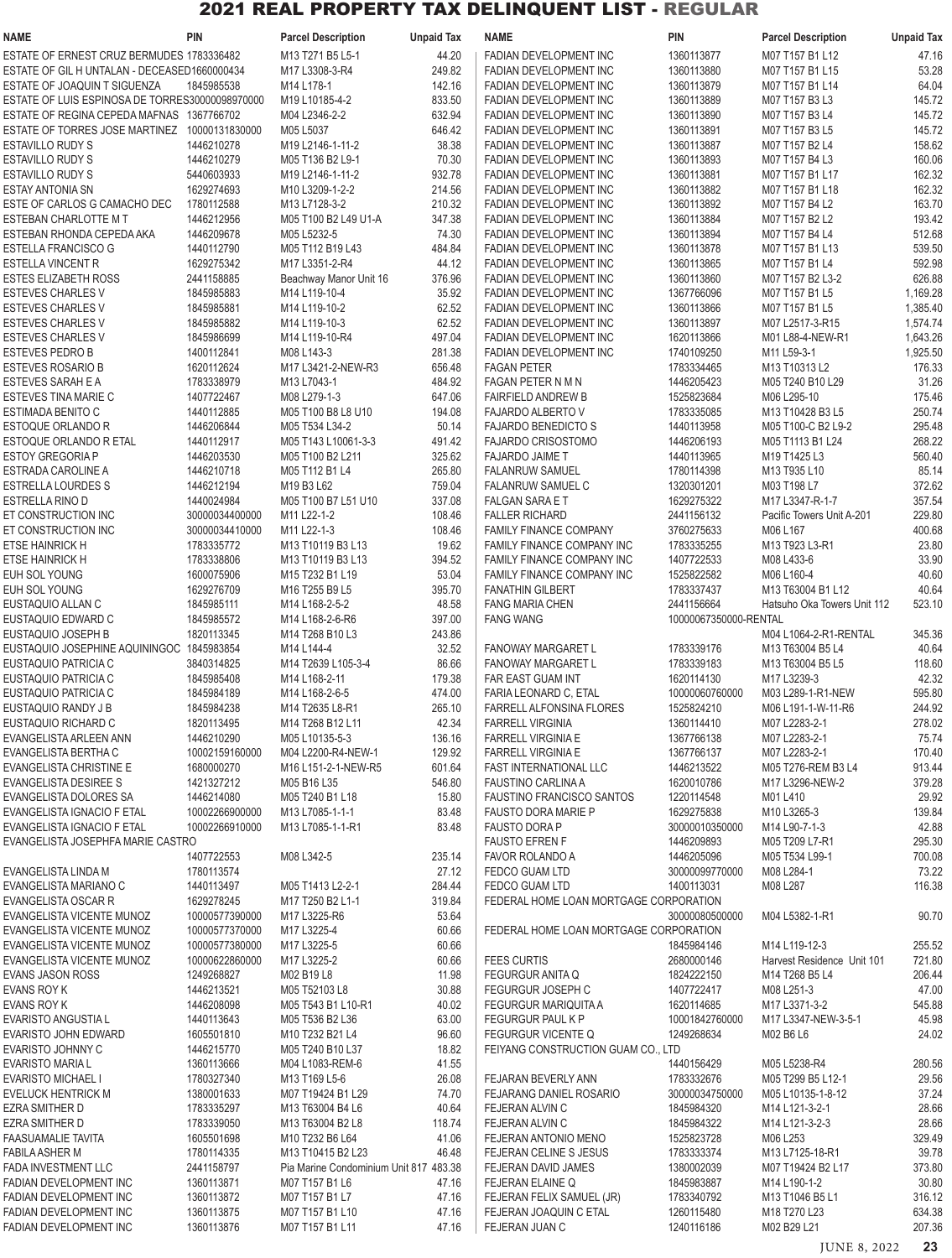| NAME                                                      | <b>PIN</b>                   | <b>Parcel Description</b>                                                      | <b>Unpaid Tax</b> | <b>NAME</b>                                                         | <b>PIN</b>                       | <b>Parcel Description</b>                                    | <b>Unpaid Tax</b> |
|-----------------------------------------------------------|------------------------------|--------------------------------------------------------------------------------|-------------------|---------------------------------------------------------------------|----------------------------------|--------------------------------------------------------------|-------------------|
| FEJERAN JUAN CRUZ                                         | 7240115576                   | M02 B29 L1                                                                     | 305.94            | <b>FLORES ALFREDO C</b>                                             | 1783332910                       | M13 L7013-24-5                                               | 19.34             |
| FEJERAN KIMBERLEE-RAE S                                   | 1741103439                   | M11 L1-3-S-1                                                                   | 541.82            | <b>FLORES ANNMARIE D</b>                                            | 1783331404                       | M13 L7123-2-1-3                                              | 29.60             |
| <b>FEJERAN LAWRENCE R</b><br><b>FEJERAN LENNY</b>         | 1600282005<br>1260291620     | M10 T232 B21 L9-NEW<br>M02 L57-1                                               | 558.80<br>754.82  | <b>FLORES ANTOINETTE MARIE</b><br><b>FLORES ANTOINETTE MARIE</b>    | 1620119263<br>1620119255         | M <sub>15</sub> L <sub>14</sub> -R <sub>3</sub><br>M15 L14-3 | 27.26<br>60.94    |
| FEJERAN LUISA P ETAL                                      | 1221156499                   | M01 LP OF BAILEN ST                                                            | 26.04             | <b>FLORES BERNADETTE T</b>                                          | 1347100149                       | M04 B7 L4                                                    | 154.22            |
| FEJERAN MAGDALENA S TRUSTEE                               | 1629275577                   | M17 L3375-4-3                                                                  | 145.64            | <b>FLORES CARMEN I</b>                                              | 1740118400                       | M11 L48-12-1                                                 | 13.70             |
| FEJERAN MANUELA C                                         | 1260115704                   | M06 L156-7                                                                     | 20.38             | <b>FLORES CARMEN MARTINEZ</b>                                       | 1620118900                       | M <sub>16</sub> L <sub>141-18</sub>                          | 23.56             |
| FEJERAN MARIA LYNN TENORIO                                | 1367765154                   | M07 L1104-1-6-R1                                                               | 56.48             | <b>FLORES DAVID D</b>                                               | 1360119036                       | M07 L2305-3                                                  | 74.44             |
| FEJERAN MARIA LYNN TENORIO<br><b>FEJERAN PEDROS</b>       | 1380000634<br>1440115831     | M07 L5420-1-R9<br>M19 L2135-1-3-4-R1                                           | 99.64<br>118.04   | FLORES DAVID GARCIA<br><b>FLORES DAVID P</b>                        | 1720119022<br>1729968003         | M11 B10 L1<br>M11 B13 L5                                     | 37.40<br>158.34   |
| <b>FEJERAN THOMAS C</b>                                   | 1845984566                   | M14 L121-3-2-4                                                                 | 28.66             | <b>FLORES DENNIS DAVID</b>                                          | 1783333445                       | M13 L7123-2-6-R1                                             | 346.24            |
| <b>FEJERAN TOMAS S</b>                                    | 1845984522                   | M14 T2632 B1 L4-1                                                              | 45.84             | <b>FLORES DOREEN PEREZ</b>                                          | 1680000224                       | M16 L142-2-9                                                 | 47.36             |
| <b>FEJERAN TOMAS S</b>                                    | 1820115889                   | M14 T268 B2 L1                                                                 | 306.68            | <b>FLORES EDDIE J JR</b>                                            | 1620119073                       | M15 L3338-1-R2                                               | 58.34             |
| <b>FEJERANG DAVID R</b>                                   | 30000034680000               | M05 L10135-1-8-5                                                               | 319.90            | FLORES EDDIE J JR                                                   | 1620119071                       | M15 L3338-1-1                                                | 58.56             |
| <b>FEJERANG ROMAN R</b><br>FELISAN ROMEO B                | 30000034720000<br>1783338197 | M05 L10135-1-8-9<br>M13 T936 L35-NEW-4                                         | 39.16<br>281.98   | FLORES EDDIE J JR<br>FLORES EDMUND CAMPION SAN NICOLAS              | 1620119072                       | M15 L3338-1-2                                                | 169.00            |
| <b>FELIX CHRISTOPHER</b>                                  | 1446207993                   | M05 T15212 B1 L6                                                               | 61.02             |                                                                     | 1440118320                       | M19 B5 L31                                                   | 196.36            |
| FELLONE LUZIMINDA B 1/3 INT                               | 1783333874                   | M13 T915 B6 L10                                                                | 40.90             | <b>FLORES EDWARD L</b>                                              | 2369245714                       | Villa Puntan Isa Unit 308                                    | 199.08            |
| FELLOWS HAROLD F III                                      | 1262030558                   | M <sub>18</sub> T <sub>128</sub> B <sub>1</sub> L <sub>2</sub> -R <sub>1</sub> | 226.56            | <b>FLORES ELIZABETH D</b>                                           | 1845983635                       | M14 L168-1-2-1                                               | 346.88            |
| <b>FEN LTD</b>                                            | 1620116376                   | M17 T2014 B2 L13                                                               | 30.88             | <b>FLORES ELIZABETH SM</b>                                          | 1380000990                       | M07 T317 L66                                                 | 555.64            |
| <b>FENG HONGBO</b><br>FERNANDEZ FRANCES F                 | 1741104251<br>30000009050000 | M11 T2831 B3 L7<br>M14 L114-7-1-NEW-3                                          | 26.86<br>56.48    | FLORES FEDERICO O<br><b>FLORES FELIX LG</b>                         | 1440119401<br>1840120175         | M05 T112 B24 L15<br>M14 L121-REM-1                           | 79.18<br>90.28    |
| FERNANDEZ ANA G (HEIRS OF)                                | 1446216135                   | M05 L10135-3-7                                                                 | 68.96             | FLORES FRANCISCO G, EST OF                                          | 30000027160000                   | M04 L5270-2-1                                                | 38.24             |
| FERNANDEZ ANDY CAMOT                                      | 30000088480000               | M13 L7040-3-7-R1                                                               | 48.30             | FLORES FRANCISCO G, EST OF                                          | 30000027210000                   | M04 L5270-2-6                                                | 38.24             |
| FERNANDEZ ANTHONY M                                       | 1420116550                   | M05 B12 L4                                                                     | 355.68            | FLORES FRANCISCO G, EST OF                                          | 30000027220000                   | M04 L5270-2-7                                                | 38.24             |
| FERNANDEZ CONCEPCION B                                    | 1783339487                   | M13 L7079-4-2-R1                                                               | 34.44             | FLORES FRANCISCO G, EST OF                                          | 30000027230000                   | M04 L5270-2-8                                                | 38.24             |
| <b>FERNANDEZ CRISTINO PETER</b>                           | 1360116600                   | M05 L5228-R4-1                                                                 | 230.36            | <b>FLORES GEORGE M</b>                                              | 1740122881                       | M11 L48-19-B                                                 | 154.10            |
| FERNANDEZ FRANK MANIBUSAN                                 | 1845983683                   | M14 L127-2-3-R2-3                                                              | 91.18             | <b>FLORES GEORGE M</b>                                              | 1740122879                       | M11 L48-19-A                                                 | 165.30            |
| FERNANDEZ GUILLERMA NKA<br>FERNANDEZ JOAQUIN Q            | 1440116710<br>1840500244     | M05 T100 B3 L25 U2<br>M14 T2636 L4                                             | 257.12<br>46.92   | <b>FLORES GUILLERMA CHARGUALAF</b><br><b>FLORES IGNACIO MEGOFNA</b> | 1400120034<br>1620120137         | M08 L486<br>M <sub>16</sub> L <sub>101</sub> -R <sub>4</sub> | 42.52<br>192.40   |
| FERNANDEZ JOSEPH PEREZ                                    | 1783331245                   | M13 T1049 B1 L1                                                                | 336.42            | FLORES III DAVID D L                                                | 1380002055                       | M07 T19424 B1 L5                                             | 549.26            |
| FERNANDEZ JOSEPH R & EVELINDA L 1783339645                |                              | M13 L7145-13-4                                                                 | 89.90             | <b>FLORES JS</b>                                                    | 1783333376                       | M13 L7125-21                                                 | 84.88             |
| FERNANDEZ JUAN N                                          | 1783334400                   | M13 L7067-E-3-R3                                                               | 252.58            | <b>FLORES JERICA ANGELINA</b>                                       | 1446213108                       | M05 T112 B4 L20                                              | 569.66            |
| FERNANDEZ JUAN N                                          | 1783330545                   | M13 L7067-E-9-4                                                                | 848.28            | <b>FLORES JESUS M ET AL</b>                                         | 1629277472                       | M17 L3347-R-3-3                                              | 101.38            |
| FERNANDEZ LAURIE T                                        | 1446212617                   | M05 T112 B13 L25                                                               | 117.04            | <b>FLORES JESUS SN ETAL</b>                                         | 1440603165                       | M05 T1034 B1 L1                                              | 13.68             |
| FERNANDEZ MICHAEL A                                       | 1783338024                   | M13 T159-REM B2 L2                                                             | 44.76<br>250.76   | <b>FLORES JOAQUIN JOSEPH</b>                                        | 1525824200                       | M06 L191-1-W-11-3                                            | 20.90<br>192.42   |
| FERNANDEZ ROMEO N<br>FERNANDEZ RUBEN R                    | 1783338082<br>1783339628     | M13 T911 L3-4<br>M13 L7031-5-R10                                               | 389.40            | FLORES JOEY C<br><b>FLORES JOHN PATRICK T</b>                       | 1783336769<br>1783330711         | M13 T94002 B7 L1<br>M13 L7010-3-6-2                          | 9.86              |
| <b>FERRARA RAYLA ARGALLON</b>                             | 1262031072                   | M02 L170-1-NEW-3-6-1                                                           | 395.02            | FLORES JOHN PT                                                      | 1783331637                       | M13 L7010-3-6-2                                              | 244.88            |
| FERRER BEN G ETAL                                         | 1800117045                   | M13 T178 B4 L5                                                                 | 42.96             | FLORES JOSEFINA TYQUIENGCO                                          | 1525823322                       | M06 L107-9                                                   | 31.60             |
| <b>FERRER RUPERTO Z</b>                                   | 1780117085                   | M13 L7010-3-5-3                                                                | 537.48            | <b>FLORES JOSEPH B</b>                                              | 1520121350                       | M06 L232                                                     | 57.38             |
| FERRERAS CAROLINE D                                       | 1446209731                   | M05 LP15-44-A-3-1-R1                                                           | 127.74            | <b>FLORES JUAN F</b>                                                | 1629276677                       | M16 L128-5                                                   | 114.94            |
| FIDELITY FINANCIAL SERVICES<br>FIELD NERITA H NKA ENDERES | 1367766805<br>1446206551     | M04 L2900-6-4<br>M05 T240 B7 L1                                                | 53.88<br>199.80   | <b>FLORES JUAN MARTINEZ</b><br><b>FLORES JUAN MARTINEZ</b>          | 1446203468<br>1446203470         | M19 L2018-4-NEW-1<br>M19 L2018-4-NEW-3                       | 384.50<br>664.78  |
| FIELDHOUSE BEN D                                          | 2441159471                   | Mamis Tano Villa Condo Unit 3                                                  | 181.28            | <b>FLORES JUANITA SN ETAL</b>                                       | 1400121694                       | M08 L415                                                     | 45.94             |
| FIGUEROA JUN M                                            | 1780022122                   | M13 T10415 B2 L18                                                              | 338.00            | <b>FLORES JUNE T</b>                                                | 1780121747                       | M13 L7040-3-6-R3                                             | 94.38             |
| <b>FILUSH AARON</b>                                       | 10001810310000               | M17 T213 B2 L5-R1-NEW-1                                                        | 735.92            | <b>FLORES LEILANI ROSE</b>                                          | 1583042642                       | M03 L252-1-B                                                 | 601.76            |
| FINONA JESUS Q                                            | 1440117390                   | M05 T100 B2 L92 U3                                                             | 59.40             | <b>FLORES LINDA</b>                                                 | 10000352880000                   | M13 L7037-1-R1-R7                                            | 64.42             |
| FINONA JOSE T                                             | 10000332470000               | M13 L10074-2                                                                   | 67.42             | <b>FLORES MAGDALENAT</b>                                            | 1360121958                       | M07 L5366-1-R9                                               | 527.72            |
| FINONA JOSE T<br>FINONA JULIE R                           | 1800117467<br>1446204930     | M05 L5-4<br>M05 T240 B14 L15                                                   | 150.42<br>127.02  | <b>FLORES MARGARET</b><br><b>FLORES MARGARITA D</b>                 | 1367764832<br>1525823007         | M07 L2299-2-2-R2-NEW<br>M06 L51                              | 928.72<br>446.86  |
| FIRST AMERICAN TITLE INS CO                               | 1400116000                   | M08 L471-1-1                                                                   | 32.68             | <b>FLORES MARIA C</b>                                               | 1783333562                       | M13 L7023-1-2-1-A-R1                                         | 180.14            |
| FIRST AMERICAN TITLE INS CO                               | 1629275015                   | M17 LP19-29-NEW-2-1                                                            | 43.76             | <b>FLORES MARIA C</b>                                               | 1780500491                       | M13 L7123-1                                                  | 536.38            |
| FIRST PACIFIC EXCHANGE INC                                | 1360006545                   | M04 L5223-6-NEW-9-1                                                            | 405.08            | <b>FLORES MARIA L G</b>                                             | 7440122082                       | M19 L2027                                                    | 580.70            |
| <b>FISHBACK JOHN B</b>                                    | 2369246119                   | University Manor Unit B-207                                                    | 179.30            | FLORES MARIA O                                                      | 2460000703                       | Sunrise D Unit 85                                            | 365.46            |
| <b>FISHER JAKE</b>                                        | 1440247337                   | M05 T1033 L4-7                                                                 | 61.02             | FLORES MARIA R, EST OF                                              | 1367769393                       | M04 T18206 L5                                                | 200.72            |
| FISHER PAUL M<br><b>FISHER THOMAS J</b>                   | 1783338712<br>1741103643     | M13 L7047-7-R1<br>M11 L14-2-NEW-2                                              | 101.48<br>200.84  | <b>FLORES MARIQUITA P</b><br><b>FLORES MARY GILL</b>                | 1680000218<br>1260063900         | M16 L142-2-3<br>M02 L189-1-NEW-3                             | 14.62<br>288.96   |
| <b>FISHER TOBEY JAMES</b>                                 | 1780209598                   | M13 L7067-B-22-NEW-R1                                                          | 454.52            | <b>FLORES MICHAEL TOVES</b>                                         | 1783339131                       | M13 L7123-2-5-1                                              | 40.48             |
| FLAHERTY MICHAEL P                                        | 30000079840000               | M09 L223-6-NEW-4-10-NEW                                                        | 89.08             | <b>FLORES NADINE CRUZ</b>                                           | 1840227902                       | M14 T296 L5-R1                                               | 78.64             |
| FLAHERTY MICHAEL P                                        | 30000086250000               | M09 L223-6-NEW-4-10-NEW-R1                                                     | 149.30            | <b>FLORES PATRICK JESUS</b>                                         | 1446205960                       | M05 T1111 B2 L32                                             | 217.78            |
| <b>FLAHERTY FUMIKO Y</b>                                  | 1783340777                   | M13 T267 L61                                                                   | 598.46            | <b>FLORES PAUL TOVES</b>                                            | 1440120127                       | M19 T108 B4 L10                                              | 737.24            |
| FLAHERTY JAMES PATRICK, ET AL                             | 1845986470                   | M14 T27110 B3 L22                                                              | 51.68             | <b>FLORES RICARDO C</b>                                             | 1380001520                       | M07 T262 L14-NEW-R4                                          | 52.08             |
| <b>FLAHERTY MARY M</b><br>FLAHERTY MARY M                 | 1783338671<br>1783338669     | M13 T10436 L5-1<br>M13 T10436 L4                                               | 51.82<br>67.30    | <b>FLORES RICARDO C</b><br><b>FLORES RITAD L</b>                    | 1783340462<br>1740122852         | M13 L10102-4-NEW-1-4<br>M11 L48-R26                          | 74.16<br>631.96   |
| <b>FLAHERTY MARY M</b>                                    | 1783338666                   | M13 T10436 L1                                                                  | 71.02             | <b>FLORES ROBERT H</b>                                              | 1783331229                       | M13 L7079-4-6-2                                              | 980.96            |
| <b>FLAHERTY MARY M</b>                                    | 1783338667                   | M13 T10436 L2                                                                  | 71.02             | <b>FLORES ROBERT TOVES</b>                                          | 1783330836                       | M13 L7123-2-5-R2                                             | 573.34            |
| FLAHERTY MARY M                                           | 1783338672                   | M13 T10436 L6                                                                  | 201.02            | <b>FLORES ROSA RUIZ</b>                                             | 1741101999                       | M11 T2831 B9 L2                                              | 28.30             |
| <b>FLAHERTY MARY M</b>                                    | 1783338668                   | M13 T10436 L3                                                                  | 415.30            | FLORES SEGUNDO PEREZ                                                | 1680000219                       | M16 L142-2-4                                                 | 47.36             |
| <b>FLAHERTY MICHAEL P</b>                                 | 1223243410                   | M01 L1324-3-1                                                                  | 8.22              | <b>FLORES STELLA B</b>                                              | 1800122605                       | M05 T545 B4 L19                                              | 72.86             |
| <b>FLAHERTY MICHAEL P</b><br><b>FLAHERTY MICHAEL P</b>    | 1223243409<br>1223243408     | M01 L1324-2-1<br>M01L1324-1-1                                                  | 14.00<br>18.20    | <b>FLORES SYLVIA G</b><br><b>FLORES SYLVIA G</b>                    | 30000007860000<br>30000007910000 | M05 L5040-4<br>M05 L5040-9                                   | 355.18<br>481.14  |
| <b>FLAHERTY MICHAEL P</b>                                 | 1783338670                   | M13 T10436 L5-R1                                                               | 222.82            | <b>FLORES SYLVIA G</b>                                              | 30000007920000                   | M05 L5040-10                                                 | 596.96            |
| <b>FLAHERTY MICHAEL P</b>                                 | 2440003020                   | Villa Rosario Unit 21                                                          | 474.52            | <b>FLORES THERESE PILAR SANTOS</b>                                  | 1620279299                       | M16 T247 L22                                                 | 502.20            |
| <b>FLIPPO APRIL MARIE SANTOS</b>                          | 1446211408                   | M05 LP10-9-A-6-8-R2                                                            | 805.40            | <b>FLORES THOMAS M</b>                                              | 1845983778                       | M14 L180-3-1-2-7                                             | 36.44             |
| <b>FLIPPO APRIL SANTOS</b>                                | 1446208444                   | M05 LP10-9-A-6-7-R3                                                            | 47.34             | <b>FLORES VANESSA</b>                                               | 1407722278                       | M08 L259-2-3                                                 | 20.32             |
| FLOJO GLENN PAUL                                          | 1446212632                   | M05 T112 B10 L35                                                               | 829.06            | <b>FLORES WILLIAM A</b>                                             | 1660000232                       | M17 L2421-3-1                                                | 54.46             |
| FLORENDO DANIEL C<br>FLORES JUAN N                        | 1367764476<br>30000097970000 | M04 L1099-REM-4-3-1<br>M06 L15-D-2-2                                           | 400.74<br>29.42   | FLORES WILLIAM A<br><b>FLORES WILLIAM A</b>                         | 1660000233<br>1660001279         | M17 L2421-3-2<br>M17 L2421-5                                 | 54.46<br>54.46    |
| <b>FLORES ALFRED S N</b>                                  | 7440118340                   | M19 L2136-1-REM-R13                                                            | 21.74             | FLORES WILLIAM A                                                    | 1660001281                       | M17 L2421-7                                                  | 54.46             |
|                                                           |                              |                                                                                |                   |                                                                     |                                  |                                                              |                   |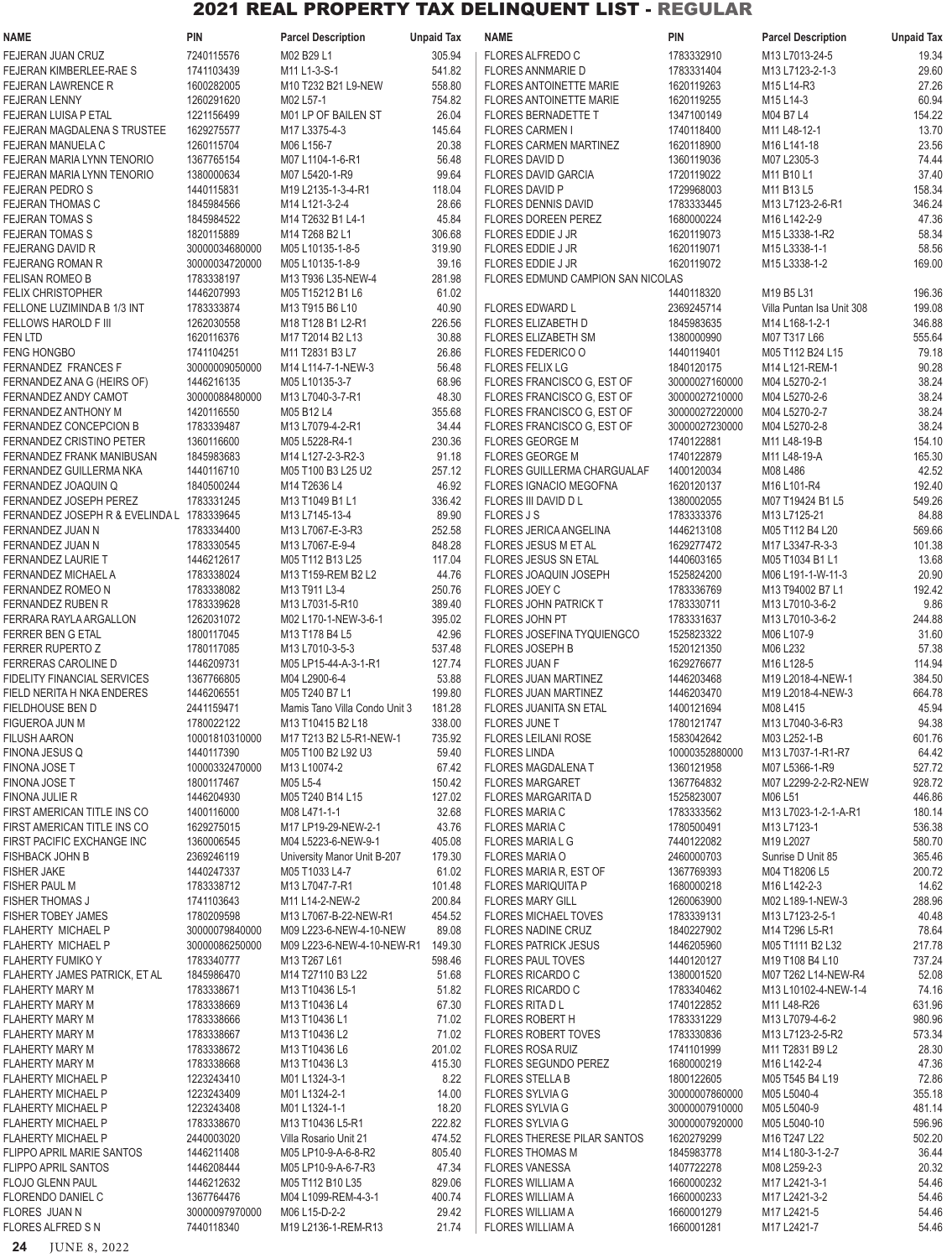| <b>NAME</b>                                              | <b>PIN</b>                       | <b>Parcel Description</b>           | <b>Unpaid Tax</b>   | NAME                                                               | <b>PIN</b>                   | <b>Parcel Description</b>                 | <b>Unpaid Tax</b> |
|----------------------------------------------------------|----------------------------------|-------------------------------------|---------------------|--------------------------------------------------------------------|------------------------------|-------------------------------------------|-------------------|
| <b>FLORES WILLIAM A</b>                                  | 1660001282                       | M17 L2421-8                         | 54.46               | FURUKAWA HERBERT T                                                 | 1780125712                   | M13 T301 L1                               | 88.30             |
| <b>FLORES WILLIAM A</b>                                  | 1660000235                       | M17 L2421-3-R3                      | 54.82               | <b>FURUKAWA HERBERT T</b>                                          | 1300500232                   | M03 T2025 B15 L16                         | 162.06            |
| <b>FLORES WILLIAM A</b>                                  | 1660001280                       | M17 L2421-6                         | 54.94               | FURUKAWA HERBERT TAKESHI                                           | 1583042837                   | M03 LA-3-8                                | 121.94            |
| FLORES WILLIAM BRUCE                                     | 10000352870000                   | M13 L7037-1-R1-6                    | 38.20               | FURUKAWA HERBERT TAKESHI                                           | 1583042836                   | M03 LA-3-5                                | 417.20            |
| <b>FLORES WILLIE T</b>                                   | 1783335861                       | M13 L7093-6-4-NEW-3                 | 58.12               | <b>FURUKAWA HURBERT T</b>                                          | 1300500231                   | M03 T2025 B15 L12                         | 453.20            |
| <b>FLORES WILLIE TORRES</b>                              | 40700000019962                   | M01 B5 L20                          | 113.32              | FURUSAWA INVESTMENT CORPORATION                                    |                              |                                           |                   |
| <b>FLORESCA REGAN ABDON</b>                              | 1446214196                       | M05 T534 L15-R4                     | 165.38              |                                                                    | 10000005560000               | M01 L1303-5-2                             | 20.12             |
| <b>FLORIG FRANCISCO A</b><br>FLORIG MARIA AQUINO         | 10000375250000<br>1420123348     | M11 T2831 B16 L6<br>M05 B22 L11     | 62.84<br>60.50      | <b>G &amp; S INTERNATIONAL LC</b><br><b>G &amp; T BUILDING LLC</b> | 1446207045<br>6680255705     | M05 T5314 B3 L4<br>M16 L1130-2-7-NEW-R1   | 28.96<br>7,721.57 |
| <b>FLORIG MARIA AQUINO</b>                               | 1800123000                       | M05 T543 B1 L3                      | 81.90               | <b>GA KENNY R</b>                                                  | 1806205529                   | M13 T178 B6 L14                           | 41.00             |
| <b>FLORIG MARIA AQUINO</b>                               | 1440123337                       | M05 T112 B21 L24                    | 377.16              | <b>GABERTAN CARLOS S</b>                                           | 1525822806                   | M06 T3531 B2 L32                          | 437.32            |
| FLYNN MARY JANE VILLANUEVA                               | 1440208243                       | M05 T100 B3 L49 U2-A                | 76.92               | <b>GABRIEL FREDERICK S</b>                                         | 10001969890000               | M01 B1 L1                                 | 23.24             |
| <b>FOJAS MARIO C</b>                                     | 1583042955                       | M09 L108-1-6-R2                     | 60.20               | <b>GABRIEL FREDERICK S</b>                                         | 40700000083721               | M01 B1 L23                                | 23.62             |
| <b>FOJAS PACIFICO P</b>                                  | 1360006960                       | M04 L1029-6                         | 103.24              | <b>GACETA HARVEY B</b>                                             | 1783337458                   | M13 T94002 B4 L7                          | 40.90             |
| <b>FONEG PAUL</b>                                        | 1660001368                       | M17 L3383-5-1-R2-NEW-5              | 141.00              | <b>GAERLAN CAROLYN M</b>                                           | 1783338073                   | M13 L7004-4-8-NEW-2                       | 315.83            |
| FONG FU INC A GUAM CORP                                  | 1446214941                       | M05 T53017 B1 L3                    | 32.78               | <b>GAERLAN CAROLYN M</b>                                           | 1783338074                   | M13 L7004-4-8-NEW-R2                      | 746.00            |
| FONG FU INC A GUAM CORP                                  | 1446215012                       | M05 T53017 B3 L15                   | 32.78               | <b>GAGARIN ANACLETO L</b>                                          | 1262031031                   | M02 L103                                  | 28.26             |
| FONG FU INC A GUAM CORP                                  | 1446214933                       | M05 T53017 B1 L16                   | 97.46               | <b>GAGARIN RALF JANSEN S</b>                                       | 1780047780                   | M13 L7043-2-1                             | 51.46             |
| FONG FU INC A GUAM CORP                                  | 1446215018                       | M05 T53017 B3 L8                    | 118.60              | GAINT CONSTRUCTION CORPORATION6440601161                           |                              | M19 L5160-R7-NEW-1-6-R1                   | 7,924.48          |
| <b>FONG HERMAN C S</b>                                   | 1440123486                       | M19 T0 B0 L2144-1C-1NEW-1           | 834.18              | <b>GAITAN LIMIO V</b>                                              | 1367766102                   | M07 T1536 L71                             | 72.40             |
| FONSECA DARIA C<br><b>FONSECA ROBERT C</b>               | 1400123509                       | M08 L363<br>M08 L362-3              | 61.98<br>129.01     | <b>GAITHER MELVIN R (DEC)</b>                                      | 1240126557<br>1446204015     | M02 B1 L6                                 | 544.56<br>514.76  |
| FONTBUENA ARCE O                                         | 1400123550<br>1783333610         | M13 T151 L30-2-R1-NEW-R2            | 68.72               | <b>GAJO IMELDA L</b><br><b>GALANG KIMBERLY CHRISTEL</b>            | 1806205482                   | M05 T112 B19 L42<br>M05 T543 B1 L13-2-1-1 | 534.56            |
| FORD HELEN VARIAS                                        | 1367765560                       | M07 T186 L7-B                       | 1,362.04            | <b>GALANG KIMBERLY CHRISTEL T</b>                                  | 1446215029                   | M05 T1033 L3-7-R1                         | 59.20             |
| FOREMAN ALEXANDER                                        | 30000096670000                   | M16 L2358-4-5-NEW-R13               | 66.02               | <b>GALANG LEANDRO A</b>                                            | 1446204078                   | M05 T240 B22 L27                          | 254.28            |
| FOREMAN VICTORIA LG                                      | 30000096660000                   | M16 L2358-4-5-NEW-13                | 55.36               | <b>GALENDEZ AMACIO A</b>                                           | 1460000143                   | M19 L2100-3-1                             | 52.92             |
| <b>FORESTER JAMES R</b>                                  | 1260123658                       | M18 T270 L120                       | 355.30              | GALINDEZ SINFOROSO C                                               | 1440072200                   | M19 L2149-4-4                             | 643.70            |
| FORMOSO VICTOR M                                         | 1446209405                       | M05 T100 B5 L111 U11                | 476.66              | GALLEGO LOU G                                                      | 1446205928                   | M05 T1034 B1 L18                          | 167.22            |
| FORTALEZA BETTY D                                        | 1460000097                       | M19 B3 L29                          | 36.44               | <b>GALLMAN CARMEN C</b>                                            | 1783335711                   | M13 T267 L105                             | 493.58            |
| <b>FORTES ROSITA I</b>                                   | 1446210794                       | M05 T170 B1 L8-1                    | 399.30              | <b>GALMAN MELINDA T</b>                                            | 1440127002                   | M05 T1420 L1                              | 46.28             |
| <b>FORTIN GAIL F</b>                                     | 1407722203                       | M08 L263-3                          | 64.70               | <b>GALVEZ ELVIN R</b>                                              | 1446215982                   | M05 T537 B4 L1-3-NEW-2                    | 351.62            |
| <b>FORTIN GAIL F</b>                                     | 1407722202                       | M08 L263-2                          | 179.58              | GALVEZ FRANCESCA MESA ESTATE OF 10000192160000                     |                              | M05 T1113 B2 L10                          | 41.24             |
| <b>FORTUNA ROBERTO T</b>                                 | 2440213523                       | Las Palmas Phase I                  |                     | <b>GALVEZ LAURENCE E</b>                                           | 1783334422                   | M13 L7123-2-R7-NEW-3                      | 119.52            |
|                                                          |                                  | Unit T14114 L125                    | 537.72              | <b>GALVEZ LEOPOLDO F</b>                                           | 1620126990                   | M17 L3242-1-R1-2                          | 76.54             |
| FORTUNE JOINT VENTURE                                    | 6380000019                       | M07 L2416-4-NEW                     | 10,978.36<br>248.06 | <b>GAMBLE EDDIE L</b>                                              | 1360127063                   | M07 T317 L182                             | 62.87             |
| <b>FOUR CS INVESTMENTS</b><br><b>FOUR CS INVESTMENTS</b> | 30000020490000<br>30000020500000 | M19 L5166-5-5-2<br>M19 L5166-5-5-3  | 2,800.30            | <b>GAMBOA DOMINGO P</b><br><b>GAMBOA DOMINGO P ETAL</b>            | 1208017955<br>1320127090     | M01 L1360-4<br>M03 L427-3                 | 441.76<br>356.70  |
| FOX AND ASSOCIATES                                       | 2626980931                       | Cliff Condominium Unit A-221        | 78.96               | GAMBOA FRANCISCO M & CECILIA D                                     | 1446215149                   | M05 T1113 B10 L7                          | 264.42            |
| <b>FRANCISCO ANTHONY R</b>                               | 1367768878                       | M04 L1007-2-NEW-1                   | 412.96              | <b>GAMBOA ROY LAWRENCE</b>                                         | 30000004460000               | M02 T233 L11-R2                           | 53.06             |
| <b>FRANCISCO ANTHONY RAYMOND</b>                         | 1367767912                       | M04 L1007-2-NEW-3                   | 47.16               | <b>GANACIAS LEON P</b>                                             | 1440127176                   | M05 T100 B2 L102 U3                       | 443.42            |
| FRANCISCO BREANAH J                                      | 1367766797                       | M07 L2396-NEW-2-1                   | 676.66              | <b>GANACIAS LEON P</b>                                             | 6460000111                   | M19 L5166-2-4                             | 1,109.20          |
| FRANCISCO DAVID LOSONGCO                                 | 1367766681                       | M07 L1112-6-1                       | 631.06              | GANACIAS MARIA REGINA DACUMOS                                      | 1260157714                   | M18 T2532 B2 L9                           | 42.86             |
| <b>FRANCISCO EUGENE F</b>                                | 1380000577                       | M07 L2385-4-R2                      | 71.56               | <b>GANACIAS MARIA REGINA DACUMOS</b>                               | 1783334420                   | M13 L7093-8-3-2                           | 48.08             |
| FRANCISCO FRANCISCO L                                    | 1380000150                       | M07 L2396-NEW-2-2-NEW-2             | 1,065.84            | <b>GANDAOLI LARRON Z</b>                                           | 30000022490000               | M05 L10100-8-7NEW-4NEW-2                  | 39.86             |
| <b>FRANCISCO JACQUELINE MARIE C</b>                      | 1446204270                       | M05 T1418 L5-1-1                    | 116.75              | <b>GANGE CARMELITA M I</b>                                         | 10000320650000               | M11 T2831 B9 L5                           | 105.48            |
| FRANCISCO JESUS CAMACHO EST OF 30000091560000            |                                  | M04 L1038-7                         | 35.34               | <b>GANON RYAN R</b>                                                | 1262031585                   | M02 L180-2-6                              | 49.56             |
| <b>FRANCISCO JESUS F</b>                                 | 1360124170                       | M07 L1100-D-3                       | 54.20               | <b>GAO JIAN MIN</b>                                                | 2441156068                   | Standard Group Unit A-304                 | 467.68            |
| <b>FRANCISCO JOSEPH Q</b>                                | 1360124275                       | M07 L1112-3-2<br>M07 L1113-1        | 630.32              | <b>GAO JIN</b>                                                     | 1446214843                   | M05 T100-C B3 L17-A-6-R1                  | 80.75             |
| FRANCISCO JUAN T<br>FRANCISCO JUAN T                     | 1367768812<br>1367765783         | M07 L1113-1                         | 364.02<br>435.16    | <b>GARAY KRISTIARA GHIA P</b><br><b>GARBER REY JOEL B</b>          | 1629278248<br>30000031250000 | M17 L3360-3-1-2<br>M04 L2380-1-4-R2       | 317.94<br>53.92   |
| <b>FRANCISCO KELLY NICK</b>                              | 1380000065                       | M07 L2394-6-R1                      | 495.94              | <b>GARBES PETER D</b>                                              | 1446212952                   | M05 L5243-3-7                             | 81.90             |
| <b>FRANCISCO MANUEL LG ETAL</b>                          | 1360124366                       | M07 L2385-1-R5                      | 82.24               | <b>GARCIA ALICIA R</b>                                             | 1446205389                   | M05 T240 B23 L8                           | 58.98             |
| <b>FRANCISCO MARIA R ETAL</b>                            | 1360124370                       | M07 L2394-3                         | 290.52              | <b>GARCIA DEMETRIC B</b>                                           | 1367768242                   | M04 L2265-REM-6-1                         | 876.94            |
| FRANCISCO NICOLAS DUENAS                                 | 10000247580000-C0                |                                     |                     | <b>GARCIA ENRIQUE S</b>                                            | 1783336510                   | M13 T10119 B4 L3                          | 253.96            |
|                                                          |                                  | M07 L2394-2-R2NEW-1-C0              | 351.38              | <b>GARCIA GHYNA S</b>                                              | 1783330372                   | M13 T1018 B4 L5                           | 693.18            |
| <b>FRANCSICO ERIC JAMES SHOLING</b>                      | 1367766771                       | M04 L2360-1-4                       | 661.40              | <b>GARCIA JACINTO T</b>                                            | 1262030448                   | M18 T2532 B3 L14                          | 65.18             |
| <b>FRANK SANDERRY</b>                                    | 1446216074                       | M05 T531 L7                         | 24.48               | GARCIA JOJO V NKA JOSELITO                                         | 1440127701                   | M05 T100 B7 L12 U9                        | 62.66             |
| <b>FRANQUEZ CECILIA F</b>                                | 1367770138                       | M07 L5351-7-14                      | 98.42               | <b>GARCIA JONAS ROMNEY SERON</b>                                   | 30000094790000               | M07 L5370-4-1-4                           | 1,021.74          |
| <b>FRANQUEZ EDNA P</b>                                   | 1525823055                       | M06 T212 B12 L1-R3                  | 25.48               | <b>GARCIA JULIA SAN MIGUEL</b>                                     | 1347100248                   | M04 B8 L5                                 | 79.02             |
| <b>FRANQUEZ JESSE C</b>                                  | 1347100220                       | M04 B8 L10                          | 420.44              | <b>GARCIA MARIA ENGRACIA</b>                                       | 1440127800                   | M19 L2112-A-3-REM-1                       | 213.16            |
| FRANZ JERRY R<br><b>FRANZ JERRY R</b>                    | 1367770799<br>1367770800         | M07 L5357-8-9<br>M07 L5357-8-9      | 31.86<br>83.00      | <b>GARCIA PAUL P ETAL, TRUSTEES</b><br><b>GARCIA RITA U</b>        | 1780127875<br>1421327176     | M13 L7127-1-1<br>M05 B1 L11               | 67.38<br>98.44    |
| <b>FRASURE MARGARET TORRES</b>                           | 1680000600                       | M16 L2058-1-NEW-1-2                 | 75.44               | <b>GARCIA RUDOLFO S ETAL</b>                                       | 3440127942                   | M19 T149 B4 L7                            | 1,013.96          |
| FRAZIER WALTER H                                         | 1360124799                       | M07 L2282-3-4                       | 400.00              | <b>GARIN PEDRO</b>                                                 | 1660000388                   | M17 T1939 B1 L9                           | 40.70             |
| FREDDY VAN DOX                                           | 2626980895                       | Cliff Condominium Unit A-217        | 78.96               | <b>GARLEJO RUBEN C</b>                                             | 1806205293                   | M05 T542 L40                              | 229.74            |
| <b>FREDRICK CHEIFINA</b>                                 | 1367768590                       | M04 T273 L3-2                       | 563.20              | <b>GARONER ENRIQUETA I</b>                                         | 1620293150                   | M16 L104-2                                | 28.38             |
| FREESE GEORGE J                                          | 1525823031                       | M06 L158-6-1-NEW                    | 214.04              | <b>GARRIDO AGUSTIN EUSTAQUIO</b>                                   | 30000091130000               | M06 T212 B8 L7-3                          | 23.36             |
| FREESE GEORGE J                                          | 1446214981                       | M05 T112 B3 L17                     | 421.06              | <b>GARRIDO AGUSTIN EUSTAQUIO</b>                                   | 30000091140000               | M06 T212 B8 L7-R3                         | 49.76             |
| FREESE JOHNSTON JOSEPH                                   | 1367768172                       | M07 T158 L6-R4                      | 80.98               | <b>GARRIDO ANTONIO TAIJERON</b>                                    | 30000099780000               | M08 L284-2                                | 66.64             |
| <b>FUERTES NARCISO G</b>                                 | 3620125208                       | M16 L142-1-R1                       | 306.66              | <b>GARRIDO ARTHUR CRUZ</b>                                         | 1407722777                   | M08 L135-1                                | 15.52             |
| FUJI DEVELOPMENT CORP                                    | 1629277061                       | M15 T216 L27-4                      | 283.12              | <b>GARRIDO ARTHUR CRUZ</b>                                         | 1407722780                   | M08 L474-2                                | 32.16             |
| <b>FUJIEDA YUKA</b>                                      | 2441156184                       | Las Palmas Phase I                  |                     | <b>GARRIDO ARTHUR CRUZ</b>                                         | 1407722779                   | M08 L473-2                                | 71.32             |
|                                                          |                                  | Unit T14114 L69                     | 537.72              | <b>GARRIDO DEMETRIO A</b>                                          | 1360128301                   | M04 L1028-2-R2                            | 52.92             |
| FUJIKAWA JESSE M<br><b>FUKUDA ENTERPRISES LLC</b>        | 1620125255<br>1446215294         | M15 L3059-PART                      | 20.39               | <b>GARRIDO EDDIE L G</b><br><b>GARRIDO FRANCIS J</b>               | 1340128338<br>1620128844     | M04 B2 L6-R1                              | 530.26            |
| <b>FULLO LIDIO F ETAL</b>                                | 1360307950                       | M19 L5166-3-R15<br>M07 T1448 B3 L22 | 675.32<br>58.36     | <b>GARRIDO FRANCIS J</b>                                           | 1600600000                   | M15 L25-1-3<br>M01 T232 B18 L9            | 51.00<br>77.70    |
| <b>FUNES GLORIA HERRERA</b>                              | 1260125466                       | M02 L189-1-NEW-1                    | 82.04               | <b>GARRIDO FRANCISCA M</b>                                         | 1620129431                   | M07 L2422-6                               | 56.22             |
| <b>FUREN SIAOSI</b>                                      | 1525823496                       | M06 T3734 B7 L17                    | 20.32               | <b>GARRIDO FRANCISCO</b>                                           | 1407722228                   | M08 L238                                  | 33.14             |
| <b>FUREN SIAOSI</b>                                      | 1525823996                       | M06 T3734 B7 L17                    | 284.24              | <b>GARRIDO GEORGINA G</b>                                          | 2680000118                   | Harvest Residence Unit 102                | 742.86            |
| FURUKAWA HERBERT T                                       | 1300500230                       | M03 T2025 B15 L11                   | 35.66               | GARRIDO GREGORIO A                                                 | 1446214818                   | M05 T170 B4 L6                            | 173.78            |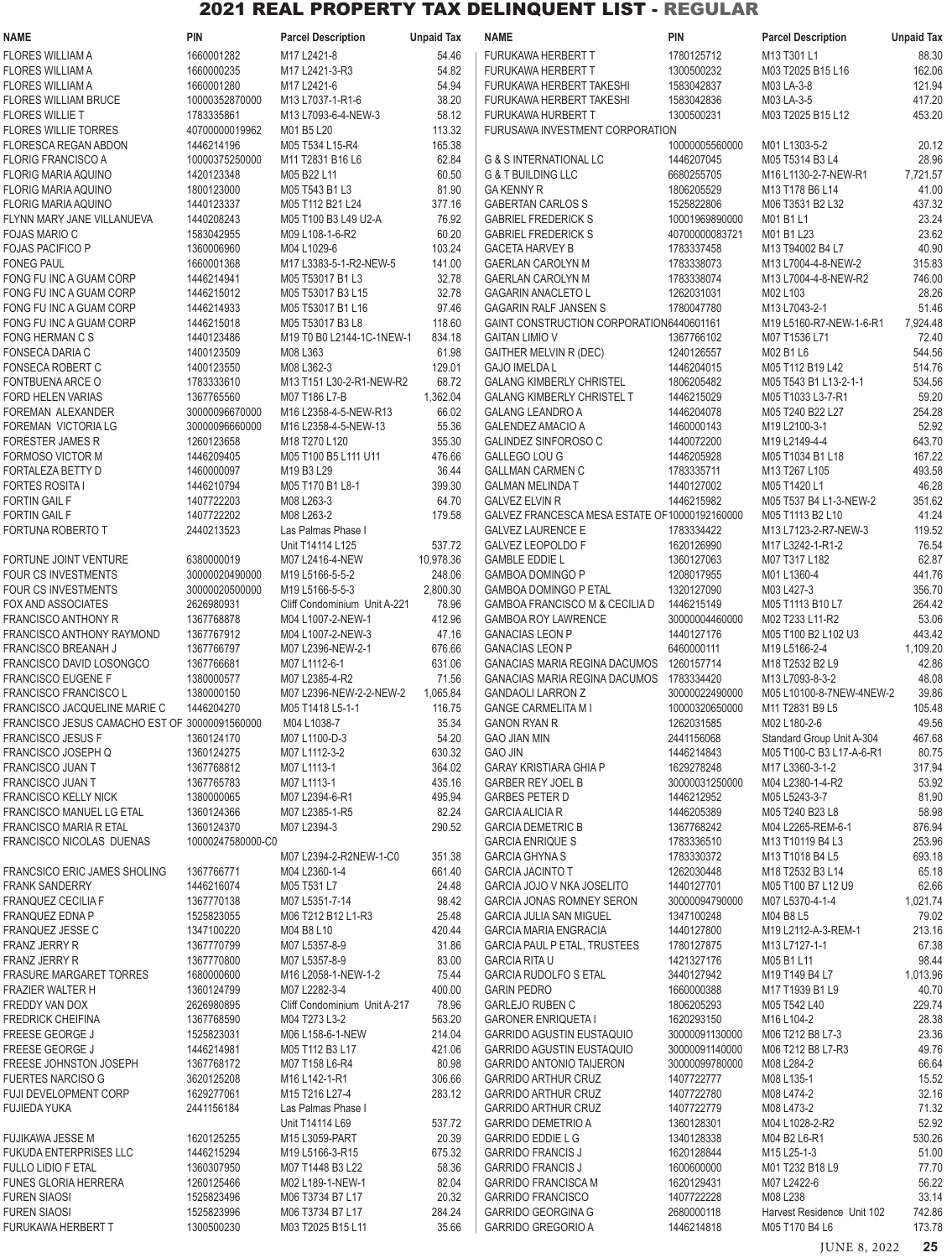| <b>NAME</b>                                                         | PIN                          | <b>Parcel Description</b>                                 | <b>Unpaid Tax</b> | <b>NAME</b>                                                        | PIN                              | <b>Parcel Description</b>            | <b>Unpaid Tax</b>  |
|---------------------------------------------------------------------|------------------------------|-----------------------------------------------------------|-------------------|--------------------------------------------------------------------|----------------------------------|--------------------------------------|--------------------|
| <b>GARRIDO JANET E</b>                                              | 1783332547                   | M13 T151 L24-R-R1                                         | 1,438.72          | <b>GOFIGAN WILLARD T</b>                                           | 1760131640                       | M12 L68-1                            | 11.20              |
| <b>GARRIDO JESUS REYES</b>                                          | 1407722726                   | M08 L325-R1                                               | 332.10            | GOGO JESUS M ETAL                                                  | 1620131695                       | M17 L3292-2                          | 172.00             |
| GARRIDO JOSE CHARGUALAF DEC                                         | 1240128777                   | M02 B17 L32                                               | 311.70            | GOGO JESUS M ETAL                                                  | 1820131679                       | M14 T268 B12 L15                     | 271.26             |
| <b>GARRIDO JOSE TAIJERON</b>                                        | 30000099790000               | M08 L284-3                                                | 66.64             | GOGO JOSEPH C                                                      | 1446212935                       | M05 T100 B1 L35 U1                   | 408.36             |
| <b>GARRIDO KIM K</b>                                                | 1629277851                   | M10 LP19-4-B-3-1-NEW                                      | 311.76            | <b>GOGO VINCENTE A</b>                                             | 1525823803                       | M06 T3531 B2 L2-R1                   | 11.84              |
| <b>GARRIDO LUIS P</b>                                               | 1845986216                   | M14 T26106 B1 L2                                          | 116.14            | GOGUE ANTHONY PUNZALAN                                             | 1360131775                       | M19 L2066-2-2                        | 232.44             |
| <b>GARRIDO LUIS P</b>                                               | 1845986215                   | M14 T26106 B1 L1                                          | 126.72            | <b>GOGUE CATHYANN C</b>                                            | 1525824114                       | M06 T212 B13-EXT L25                 | 62.16              |
| <b>GARRIDO LUIS P</b><br><b>GARRIDO LUIS P</b>                      | 1845986220<br>1845986221     | M14 T26106 B2 L1<br>M14 T26106 B2 L2                      | 137.80<br>211.46  | <b>GOGUE JUAN Q</b><br><b>GOGUE PEDRO DIMAPAN</b>                  | 1620132310<br>1840132475         | M17 L181-8<br><b>M14 LMANENGON</b>   | 344.52<br>289.62   |
| <b>GARRIDO LUIS P</b>                                               | 1845986217                   | M14 T26107 B1 L3                                          | 274.54            | <b>GOGUE TOMAS SAN NICOLAS</b>                                     | 1620132538                       | M17 L3254-4-6                        | 115.82             |
| <b>GARRIDO LUIS P</b>                                               | 1845986218                   | M14 T26106 B1 L4                                          | 672.40            | GOLDEN DRAGON CONSTRUCTION                                         | 30000216340000                   | M11 L5-1-REM-B-1-2-2                 | 47.14              |
| <b>GARRIDO MARIA B</b>                                              | 1260129080                   | M02 L122                                                  | 12.70             | <b>GOLDEN DRAGON CONSTRUCTION</b>                                  | 30000216350000                   | M11 L5-1-REM-B-1-2-3                 | 47.30              |
| <b>GARRIDO MARIA B</b>                                              | 1260129078                   | M02 L180-4-A                                              | 84.52             | GOLDEN DRAGON CONSTRUCTION                                         | 30000216360000                   | M11 L5-1-REM-B-1-2-4                 | 47.30              |
| <b>GARRIDO MARIA BABAUTA</b>                                        | 1260129090                   | M02 L120                                                  | 12.42             | GOLDEN DRAGON CONSTRUCTION                                         | 30000216370000                   | M11 L5-1-REM-B-1-2-5                 | 47.30              |
| <b>GARRIDO MATHILDA R</b>                                           | 1367769840                   | M07 L2348-6                                               | 131.50            | GOLDEN DRAGON CONSTRUCTION                                         | 30000216380000                   | M11 L5-1-REM-B-1-2-R5                | 80.78              |
| <b>GARRIDO NICOLAS NAPUTI ETAL</b>                                  | 1400129143                   | M08 L135-R1                                               | 19.28             | GOLDEN DRAGON CONSTRUCTION COMPANY                                 |                                  |                                      |                    |
| <b>GARRIDO ROLAND B</b>                                             | 1840129400                   | M14 T305 B4 L21                                           | 24.12             |                                                                    | 1741104464                       | M11 L5-PART-2-3                      | 73.02              |
| <b>GARRIDO ROSALIND Q</b>                                           | 1629276500                   | M10 LP19-4-B-4                                            | 364.98            | GOLDEN DRAGON CONSTRUCTION CORPORATION                             |                                  |                                      |                    |
| <b>GARRIDO ROSALINE P</b>                                           | 1260230660                   | M18 L241-6-NEW                                            | 125.96            |                                                                    | 30000082850000                   | M11 T142 L9-62-1                     | 514.01             |
| <b>GARRIDO VICENTE CRUZ HO</b>                                      | 1400129391                   | M08 L469                                                  | 20.96             | GOLDEN GATE SERVICES LLC                                           | 30000029940000                   | M18 T24405 L11                       | 34.14              |
| <b>GARRIDO VICENTE CRUZ HO</b><br><b>GARRIDO VICENTE DE LEON HO</b> | 1400129383<br>1740129407     | M08 L470<br>M11 L93-1-NEW                                 | 52.94<br>600.36   | <b>GOLDEN GATE SERVICES LLC</b><br><b>GOLDEN GATE SERVICES LLC</b> | 30000029860000<br>30000030120000 | M18 T24405 L3<br>M18 T24405 L29      | 35.00<br>35.02     |
| <b>GARRIDO VINCENT C ETAL</b>                                       | 1620129486                   | M16 T300 L6                                               | 257.34            | GOLDEN GATE SERVICES LLC                                           | 30000029850000                   | M18 T24405 L2                        | 36.96              |
| <b>GATDULA MELCHOR</b>                                              | 1446212241                   | M19 L5087-3                                               | 834.36            | GOLDEN GATE SERVICES LLC                                           | 30000029990000                   | M18 T24405 L16                       | 38.96              |
| <b>GATEWOOD EMMA GILLAN</b>                                         | 1660000202                   | M07 LP19-85-4-4                                           | 90.36             | <b>GOLDEN GATE SERVICES LLC</b>                                    | 30000030010000                   | M18 T24405 L18                       | 57.24              |
| <b>GATMEN ARTEMIO FLORES</b>                                        | 1420129743                   | M05 B16 L12                                               | 686.60            | GOLDEN GATE SERVICES LLC                                           | 30000030030000                   | M18 T24405 L20                       | 59.40              |
| <b>GATMEN ELPIDIO C</b>                                             | 1440202273                   | M19 L5101-5                                               | 69.30             | <b>GOLDEN GATE SERVICES LLC</b>                                    | 30000029870000                   | M18 T24405 L4                        | 34.30              |
| <b>GATTOC ROGELIO G</b>                                             | 1446206810                   | M19 T149 B6 L1-R3                                         | 94.12             | <b>GOLDEN GATE SERVICES LLC</b>                                    | 30000029880000                   | M18 T24405 L5                        | 34.30              |
| <b>GATUS ALAN D</b>                                                 | 1446206560                   | M05 T240 B13 L1                                           | 220.50            | <b>GOLDEN GATE SERVICES LLC</b>                                    | 30000029930000                   | M18 T24405 L10                       | 36.88              |
| <b>GATUZ ANACLETO P</b>                                             | 1249268733                   | M02 B8 L32                                                | 21.22             | <b>GOLDEN GATE SERVICES LLC</b>                                    | 30000030000000                   | M18 T24405 L17                       | 37.82              |
| <b>GAY ALBERT G</b>                                                 | 1367764431                   | M04 L1017-2-1-2                                           | 39.38             | <b>GOLDEN GATE SERVICES LLC</b>                                    | 30000029920000                   | M18 T24405 L9                        | 38.36              |
| <b>GAY ELMER L</b>                                                  | 1620129840                   | M15 L48-REM-1-R1-NEW-1                                    | 54.46             | <b>GOLDEN GATE SERVICES LLC</b>                                    | 30000029910000                   | M18 T24405 L8                        | 38.98              |
| <b>GAY ELMER L</b>                                                  | 1620129842                   | M15 L48-REM-1-R1-NEW-2                                    | 54.46             | <b>GOLDEN GATE SERVICES LLC</b>                                    | 30000029980000                   | M18 T24405 L15                       | 40.50              |
| <b>GAY PATRICIA L</b>                                               | 1640000271                   | M15 L48-REM-1-R1-NEW-3                                    | 38.02             | <b>GOLDEN GATE SERVICES LLC</b>                                    | 30000029960000                   | M18 T24405 L13                       | 41.52              |
| <b>GAZA RODOLFO B ETAL</b><br>GEN CONF OF SEVENTH DAY ADVENTISTS    | 1440129971                   | M19 B9 L30                                                | 15.32             | <b>GOLDEN GATE SERVICES LLC</b><br><b>GOLDEN GATE SERVICES LLC</b> | 30000029890000<br>30000029970000 | M18 T24405 L6<br>M18 T24405 L14      | 41.88<br>45.74     |
|                                                                     | 10000600620000               | M15 L45-1-5-NEW                                           | 162.58            | <b>GOLDEN GATE SERVICES LLC</b>                                    | 30000030020000                   | M18 T24405 L19                       | 56.40              |
| GEN CONFERENCE CORP OF SEVENTH DAY ADVEN                            |                              |                                                           |                   | <b>GOLDEN GATE SERVICES LLC</b>                                    | 30000030110000                   | M18 T24405 L28                       | 59.76              |
|                                                                     | 1260309646                   | M02 T249 L1-R4                                            | 179.10            | <b>GOLDEN GATE SERVICES LLC</b>                                    | 30000030090000                   | M18 T24405 L26                       | 61.18              |
| GENERAL CONFERENCE CORP OF                                          | 30000026230000               | M04 L1007-4-2NEW-R5                                       | 75.30             | <b>GOLDEN GATE SERVICES LLC</b>                                    | 30000030080000                   | M18 T24405 L25                       | 61.62              |
| GENERAL CONFERENCE CORPORATION OF SEVENTH DAY ADVENTISTS            |                              |                                                           |                   | <b>GOLDEN GATE SERVICES LLC</b>                                    | 30000030070000                   | M18 T24405 L24                       | 69.04              |
|                                                                     | 1262031395                   | M02 T249 L4-R2-NEW-5                                      | 449.14            | <b>GOLDEN GATE SERVICES LLC</b>                                    | 30000030040000                   | M18 T24405 L21                       | 71.80              |
| <b>GENEREUX MICHAEL TODD</b>                                        | 1741103231                   | M11 T199 L13-2                                            | 759.66            | <b>GOLDEN GATE SERVICES LLC</b>                                    | 30000030050000                   | M18 T24405 L22                       | 75.28              |
| GENGHIS KHAN GUAM INC                                               | 1783340694                   | M13 L7061-2-11                                            | 51.02             | <b>GOLDEN GATE SERVICES LLC</b>                                    | 30000030060000                   | M18 T24405 L23                       | 78.62              |
| <b>GERMAN VOITAIRE C</b>                                            | 1783333387                   | M13 L7125-3-4-NEW                                         | 309.02            | <b>GOLDEN GATE SERVICES LLC</b>                                    | 1260317369                       | M18 L402-R10-1-1-1                   | 962.04             |
| <b>GIANATTI ALLEN</b>                                               | 1446213678                   | M05 T143 L10061-5-1                                       | 203.10            | <b>GOLDEN GLORY ENTERPRISES</b>                                    | 1446203173                       | M19 L2122-1-1-E-R3                   | 27.52              |
| GIANCHAND CELSO S                                                   | 1446202971                   | M05 T100 B2-A L253 U6-B                                   | 409.62            | <b>GOMBAR CECILE PEREZ</b><br><b>GOMBIO GLORIA</b>                 | 30000089570000                   | M13 L7024-4-9-A-R5                   | 89.56              |
| <b>GIANT CONSTRUCTION CORP</b><br><b>GIANT CONSTRUCTION CORP</b>    | 30000107560000<br>1446214220 | M14 L100-2-1-NEW-1-R5<br>M05 L5029-7-3                    | 190.66<br>221.53  | <b>GOMBIO JIMMY S</b>                                              | 1446207186<br>1446206651         | M05 T532-A B2 L6<br>M05 L10100-8-8-3 | 469.48<br>1,689.18 |
| <b>GIANT CONSTRUCTION CORP</b>                                      | 1446216008                   | M05 L5029-7-4                                             | 221.55            | <b>GOMEZ ELISEO V</b>                                              | 1446216573                       | M05 L10067-R10-3-R1                  | 86.84              |
| <b>GIBSON MARY MICHELLE ETAL</b>                                    | 1440131003                   | M19 BA L2024-8                                            | 72.46             | GONG NELSON SHENG ZHOU                                             | 2441159199                       | Winner Village Unit A1-2             | 350.36             |
| <b>GIBSON MARY MICHELLE ETAL</b>                                    | 1360130923                   | M04 T1445 L226                                            | 285.12            | <b>GONO RICHARD E</b>                                              | 1783338182                       | M13 T936 L35-NEW-R5                  | 206.88             |
| <b>GICO FELIPE A</b>                                                | 1249268820                   | M02 B4 L4                                                 | 200.66            | GONZALES ESPERANZA L BOST                                          | 1783337799                       | M13 L7092-4-26                       | 21.82              |
| <b>GICOLE BELTRAN B</b>                                             | 30000026020000               | M05 T538 L40-1-1NEW-1                                     | 42.92             | <b>GONZALO QUINTANILLA</b>                                         | 10000434740000                   | M13 L7037-PT BLDG 3                  | 531.30             |
| <b>GILFIGIR THOMAS</b>                                              | 1446210358                   | M05 T543 B4 L7-R2                                         | 24.50             | <b>GONZALVO KAREN G</b>                                            | 1446209845                       | M05 T112 B8 L39                      | 783.72             |
| <b>GILL FRANCIS L</b>                                               | 1783340092                   | M13 T63004 B1 L20                                         | 40.64             | <b>GONZALVO MANUELINO L</b>                                        | 1360268505                       | M04 L2379-1-R3                       | 139.63             |
| <b>GILL LILLIAN D TRUST</b>                                         | 1783336092                   | M13 T63004 B4 L4                                          | 145.96            | <b>GOOD DAVID W ETAL</b>                                           | 1740132007                       | M11 L48-17-B                         | 128.22             |
| <b>GILL PETER E</b>                                                 | 30000018820000               | M18 L402-R10-2-90-NEW-4                                   | 84.54             | GOODRICH JOHN (TRUSTEE)                                            | 1326016117                       | M03 L214-2-W-1-2                     | 40.64              |
| <b>GILL ULRICA P</b>                                                | 1783339209                   | M13 T94002 B4 L18-R1                                      | 26.82             | <b>GOODRICH JOHN (TRUSTEE)</b>                                     | 1326016118                       | M03 L214-2-W-1-3                     | 40.64              |
| <b>GIM MI RA</b><br><b>GIMENO EILEEN K</b>                          | 2441157242<br>1440131105     | Summer Palace M05 T14116 B2 L8 858.98<br>M05 T14113 B4 L6 | 22.42             | <b>GOODRICH JOHN (TRUSTEE)</b><br><b>GOODRICH JOHN (TRUSTEE)</b>   | 1326016116<br>1326016119         | M03 L214-2-W-1-1<br>M03 L214-2-W-1-4 | 42.88<br>77.76     |
| <b>GINES BERNARDO F</b>                                             | 1440131116                   | M05 T100 B7 L76 U11                                       | 92.64             | <b>GOPEZ ROGELIO T</b>                                             | 1440132900                       | M05 T112 B1 L42                      | 527.48             |
| GISOG JOHN J                                                        | 1783337592                   | M13 L7027-4-7-3                                           | 37.92             | <b>GORDON PHILIP A</b>                                             | 1660002299                       | M17 L3393-6-2-R2                     | 245.12             |
| GISOG JOHN J                                                        | 1783333079                   | M13 L7027-4-7-4                                           | 58.04             | <b>GORDON RICKY THOMAS</b>                                         | 1583042910                       | M03 T2031 L3                         | 84.50              |
| <b>GO PHILIP LEE</b>                                                | 30000106600000               | M11 L22-1-8                                               | 27.46             | <b>GOSHI MICHAEL N</b>                                             | 1783338663                       | Perez Acres M13 T1043 L90            | 453.24             |
| <b>GO PHILIP LEE</b>                                                | 30000106610000               | M11 L22-1-9                                               | 27.46             | <b>GOSHI MICHAEL N</b>                                             | 1783338665                       | Perez Acres M13 T1043 L180           | 454.22             |
| GO PHILIP LEE                                                       | 30000106590000               | M11 L22-1-7                                               | 29.86             | <b>GOTTWALD LESLIE J ETAL</b>                                      | 1400133128                       | M08 LCOCOS-ISLAND-PCL-3              | 3,598.76           |
| GO PHILIP LEE                                                       | 30000106620000               | M11 L22-1-R9                                              | 41.68             | GOVERNMENT OF THE FEDERATED STATES OF MICRONESIA                   |                                  |                                      |                    |
| <b>GO PHILLIP LEE</b>                                               | 30000106580000               | M11 L22-1-6                                               | 29.86             |                                                                    | 6440601388                       | M19 L5153-6-R-NEW-1NEW-2             | 565.16             |
| GO MICHAEL ANGELO CHUA                                              | 1446211894                   | M05 T276-REM B2 L34                                       | 818.34            | <b>GOZUM ANITA S</b>                                               | 10000263270000                   | M06 T3734 B18 L17                    | 20.32              |
| <b>GOBLE JAY A</b>                                                  | 1400131358                   | M08 T3841 L3                                              | 20.02             | <b>GOZUM ANTONIO M</b>                                             | 1783334848                       | M13 T10428 B1 L3                     | 95.66              |
| <b>GODOY FORTUNATO P</b><br>GOFIGAN DANIEL TAYAMA                   | 1783337899<br>1760131466     | M13 T93019 L9<br>M12 L56-R1                               | 40.90<br>23.18    | <b>GOZUM CHRISTOPHER REY G</b><br><b>GOZUM MARIO T</b>             | 1360500485<br>1845983715         | M07 L5351-7-3<br>M14 T2634 L3-5-2    | 100.28<br>34.84    |
| GOFIGAN GREGORIO QUINATA                                            | 1760600808                   | M12 T3331 L10-R1                                          | 26.22             | GOZUM PAINTING CO INC                                              | 1783332439                       | M13 T911 L8-11                       | 338.10             |
| <b>GOFIGAN JESUS A</b>                                              | 1760131650                   | M12 T3321 B1 L6                                           | 81.38             | GOZUM PAINTING CO INC                                              | 1783330303                       | M13 T911 L8-11                       | 663.96             |
| <b>GOFIGAN JESUS A</b>                                              | 1260131655                   | M18 T270 L125                                             | 610.28            | <b>GRAJERA PANFILO V</b>                                           | 30000060770000                   | M13 T230 L7029-4-3                   | 1,084.12           |
| GOFIGAN RAYMOND Q                                                   | 1760131680                   | M12 T3321 B1 L5                                           | 94.16             | <b>GRAND ROCK CORPORATION</b>                                      | 30000030630000                   | M18 L402-R10-1-4-10                  | 908.78             |
| GOFIGAN RAYMOND Q                                                   | 1446210869                   | M05 T1034 B5 L4                                           | 347.14            | <b>GRAND ROCK CORP LTD</b>                                         | 1845985894                       | M14 L168-2-13-2                      | 1,100.62           |
| <b>GOFIGAN ROSA B</b>                                               | 1400131440                   | M08 T261 L12                                              | 270.58            | <b>GRAND ROCK CORPORATION</b>                                      | 1741104568                       | M11 T141 L11-19-8                    | 693.60             |
| <b>GOFIGAN TOMAS Q</b>                                              | 1760131599                   | M12 L68-R1                                                | 487.66            | <b>GRANGE ROBERT G</b>                                             | 2680000058                       | Sagan Gi Talo Unit B-33              | 214.46             |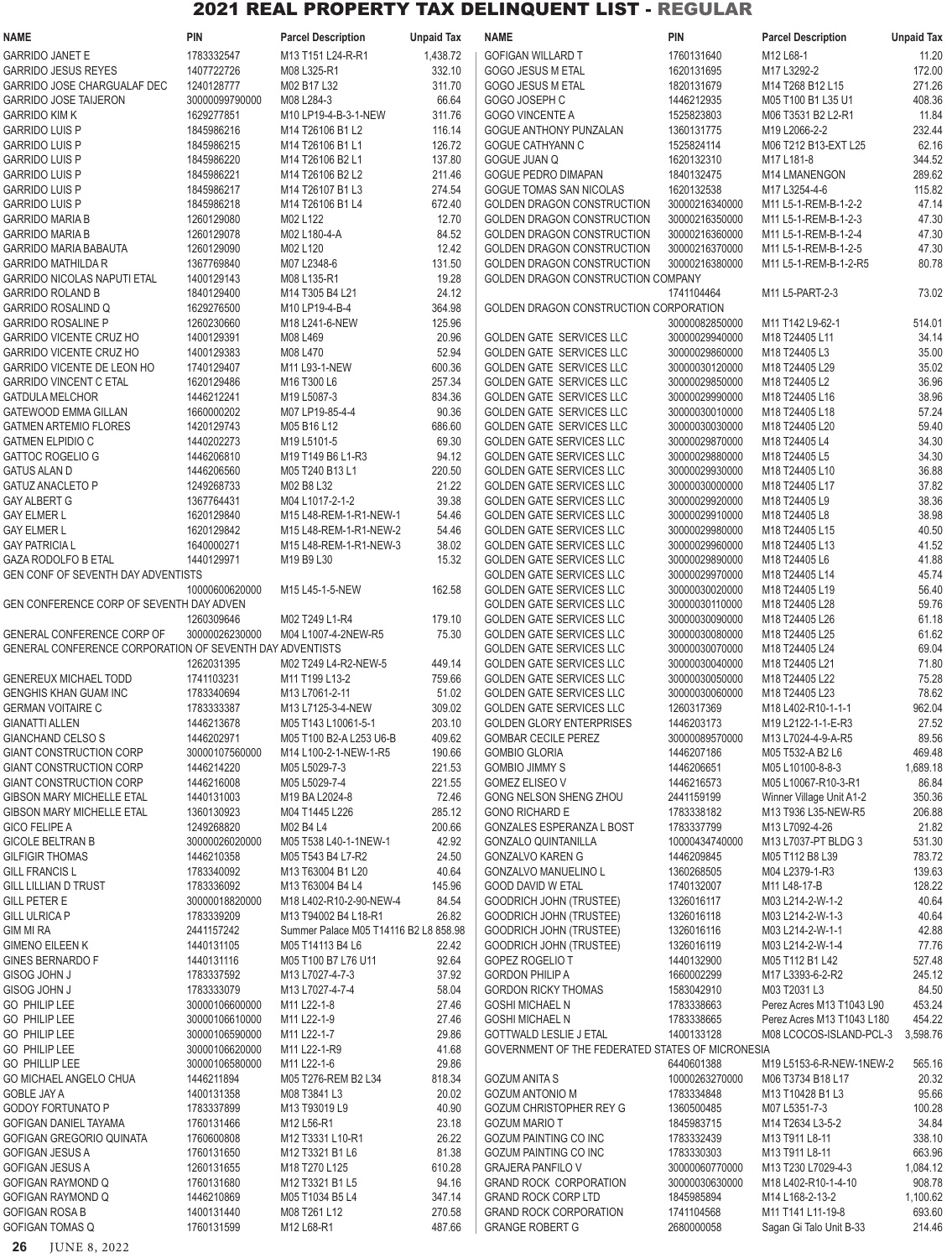| <b>NAME</b>                                                               | PIN                              | <b>Parcel Description</b>                 | <b>Unpaid Tax</b>     | <b>NAME</b>                                                      | PIN                              | <b>Parcel Description</b>                                         | <b>Unpaid Tax</b> |
|---------------------------------------------------------------------------|----------------------------------|-------------------------------------------|-----------------------|------------------------------------------------------------------|----------------------------------|-------------------------------------------------------------------|-------------------|
| <b>GRANIL AMALIA</b>                                                      | 1783339252                       | M13 T939 L10                              | 71.02                 | <b>GUAM NATIONAL OLYMPIC COMM</b>                                | 1460000949                       | M19 L2145-49-1                                                    | 253.72            |
| <b>GRANIL ELPIDIO D</b>                                                   | 1783339381                       | M13 T939 L41                              | 348.78                | <b>GUAM NATIONAL OLYMPIC COMM</b>                                | 1460000948                       | M19 L2145-49-R1                                                   | 1,056.28          |
| <b>GRAPE JEAN OLIS</b>                                                    | 1840021380                       | M14 L187-4                                | 100.52                | <b>GUAM OMI CO LTD</b>                                           | 1741102426                       | M11 T2832 B4 L4                                                   | 8.12              |
| <b>GREEN CHRISTOPHER M</b>                                                | 1580312858                       | M09 T318 L29                              | 676.00                | <b>GUAM OMI CO LTD</b>                                           | 1741102425                       | M11 T2832 B4 L3                                                   | 8.14              |
| GREEN MYRA LYIAN AND DORRIS W III 30000020640000                          |                                  | M06 T3531 B2 L48-4                        | 543.22                | <b>GUAM OMI CO LTD</b>                                           | 1741103919                       | M11 T2832 B2 L1-7                                                 | 66.26             |
| <b>GREENING THOMAS G</b>                                                  | 1446215559                       | M05 T276 L26                              | 72.04                 | GUAM PACIFIC MECHANICAL & ELECTRICAL LLC                         |                                  |                                                                   |                   |
| <b>GREENWELL ROBERT E</b>                                                 | 2369245916                       | University Gardens Unit B-316             | 227.24                |                                                                  | 1367770003                       | M04 T308 L5224-1-4                                                | 553.90            |
| <b>GREER ROSEMARIE F 1/2 INT</b><br><b>GREY NICOLAS C</b>                 | 1783333977<br>1620133744         | M13 T6301 B4 L4<br>M17 L3412-1-1-1        | 51.02<br>89.70        | GUAM PACIFIC TOKOYO CONST CO<br><b>GUAM REAL ESTATE AND ASSO</b> | 7440235440<br>1260135497         | M19 B6 L2145-64-NEW<br>M18 L402-R10-2-77                          | 2,067.00<br>33.58 |
| <b>GREY NICOLAS CONCEPCION</b>                                            | 1760133777                       | M12 L30                                   | 526.10                | <b>GUAM REAL ESTATE AND ASSO</b>                                 | 1260135504                       | M18 L402-R10-2-78                                                 | 33.58             |
| <b>GRIFFIN JANE C</b>                                                     | 30000216590000                   | M13 T9211 L5-1-1                          | 30.58                 | GUAM REAL ESTATE AND ASSO                                        | 1260135512                       | M18 L402-R10-2-79                                                 | 33.58             |
| <b>GRIFFIN JANE C</b>                                                     | 30000216250000                   | M13 T9211 L5-2                            | 30.76                 | <b>GUAM RESORTS INC</b>                                          | 1446216520                       | M19 L5064-2                                                       | 49.88             |
| <b>GRIFFIN PARTNERS LLC</b>                                               | 4460000035                       | Tasi 17 Unit F                            | 1,996.80              | GUAM RESORTS INC A GUAM CORPORATION                              |                                  |                                                                   |                   |
| GRIFFIN SHIRLEY ANN ETAL                                                  | 1440133810                       | M05 L5233-16-R5                           | 50.76                 |                                                                  | 6460000063                       | M19 L2019-REM                                                     | 1,795.82          |
| <b>GRISLER GEORGE</b>                                                     | 1440133830                       | M05 T162 B5 L8                            | 27.42                 | <b>GUAM SAIPAN INVESTMENTS INC</b>                               | 2626980935                       | Apusento Gardens Unit B210                                        | 347.02            |
| <b>GROS BARBARA A</b>                                                     | 1400133855                       | M08 L60                                   | 10.78                 | GUAM SAIPAN INVESTMENTS INC                                      | 2626980551                       | Apusento Gardens Unit H101                                        | 400.80            |
| <b>GROUNDS LAUREN MARIE</b>                                               | 1840323941                       | M14 T76 B2 L10                            | 777.58                | GUAM TRANSPORT AND WAREHOUSE 1460000489                          |                                  | M19 L5164-4                                                       | 822.50            |
| <b>GROVES COLIN B</b>                                                     | 1629278388                       | M07 LP19-77-8-1                           | 375.04                | GUAM TRANSPORT AND WAREHOUSE 6460000150                          |                                  | M19 L5164-4                                                       | 15,524.20         |
| <b>GRYAZNOV YURY M</b>                                                    | 2660000107                       | Apusento Gardens Unit P202                | 8.36                  | GUAM WANFANG CONSTRUCTION LTD 1845986377                         |                                  | M14 L164-4-NEW-1                                                  | 3,002.68          |
| <b>GSCHWEND KRISTINA</b>                                                  | 1262031461                       | M18 T270 L40                              | 270.88                | <b>GUAM YAMANOI INC</b>                                          | 10000458570000                   | M13 T1046 B4 L7                                                   | 5.80              |
| <b>GSCHWEND KRISTINA M</b><br><b>GSCHWEND LUCY M</b>                      | 1605501813<br>1223243421         | M15 T232 B5 L32<br>M01 L1379-1            | 47.78                 | <b>GUAM YAMANOI INC</b>                                          | 40700000055105                   | M13 L7080-R3-1                                                    | 8.50<br>8.76      |
| <b>GT2 A GENERAL PARTNERSHIP</b>                                          | 30000097700000                   | M04 L2442-5                               | 318.42<br>326.04      | <b>GUAM YAMANOI INC</b><br><b>GUAM YAMANOI INC</b>               | 10000731110000<br>40100000052280 | M08 L335-9-D<br>M12 T3241 B12-AL1                                 | 22.12             |
| <b>GT2 A GENERAL PARTNERSHIP</b>                                          | 30000097710000                   | M04 L2442-6                               | 326.04                | <b>GUAM YAMANOI INC</b>                                          | 40100000052398                   | M12 T3241 B6-A L13                                                | 22.18             |
| GT2 A GENERAL PARTNERSHIP                                                 | 30000097680000                   | M04 L2442-3                               | 473.12                | <b>GUAM YAMANOI INC</b>                                          | 40100000052448                   | M12 T3241 B2 L25                                                  | 22.62             |
| <b>GT2 A GENERAL PARTNERSHIP</b>                                          | 30000097720000                   | M04 L2442-7                               | 529.66                | <b>GUAM YAMANOI INC</b>                                          | 10000739050000                   | M12 T3241 B11 L5                                                  | 22.88             |
| GT2 A GENERAL PARTNERSHIP                                                 | 30000097690000                   | M04 L2442-4                               | 588.52                | <b>GUAM YAMANOI INC</b>                                          | 40100000052475                   | M12 T3241 B4-B L2                                                 | 25.98             |
| <b>GU BINGHU</b>                                                          | 30000105440000                   | M04 L1103-1-2-1                           | 38.06                 | <b>GUAM YAMANOI INC</b>                                          | 10000467670000                   | M16 L137-2-2-R5-NEW-1                                             | 27.76             |
| <b>GU BINGHUA</b>                                                         | 1367770689                       | M04 T9 BD L9-NEW-R7-NEW-8                 | 159.12                | <b>GUAM YAMANOI INC</b>                                          | 40700000025682                   | M07 T317 L80-A                                                    | 32.72             |
| <b>GU GUANGYU</b>                                                         | 30000026420000                   | M04 L2335-2-4                             | 70.50                 | <b>GUAM YAMANOI INC</b>                                          | 10000463920000                   | M <sub>13</sub> T <sub>10415</sub> B <sub>1</sub> L <sub>26</sub> | 47.60             |
| GUAHAN ESTATE MANAGEMENT CORP 1629277519                                  |                                  | M17 L3329-1-4-R1                          | 517.18                | <b>GUAM YAMANOI INC</b>                                          | 40700000044506                   | M15 L3316-2-1-A                                                   | 55.64             |
| <b>GUAM CAPITAL INVESTMENT CORPORATION</b>                                |                                  |                                           |                       | <b>GUAM YAMANOI INC</b>                                          | 40700000046724                   | M16 L97-4                                                         | 66.74             |
|                                                                           | 10000027250000                   | M02 LPCL-9                                | 41.16                 | <b>GUAM YAMANOI INC</b>                                          | 40700000041601                   | M13 LUNK-1                                                        | 79.16             |
| <b>GUAM CHANO COMPANY LTD</b>                                             | 10000253500000                   | M06 L177-1-NEW                            | 370.44                | <b>GUAM YAMANOI INC</b>                                          | 10000730500000                   | M08 L249-R1                                                       | 83.88             |
| <b>GUAM CONCRETE &amp; ASPHALT LLC</b>                                    | 10002320310000                   | M19 L2103-1-A-2-1-NEW-1                   | 5,133.14              | <b>GUAM YAMANOI INC</b>                                          | 10000463400000                   | M13 L7116-1-2-1                                                   | 223.84            |
| GUAM CONSTRUCTION COMPANY INC 1367768030                                  |                                  | M04 T14410 L2                             | 150.80                | <b>GUAM YAMANOI INC</b>                                          | 40700000042260                   | M13 T1046 B2 L10                                                  | 255.16            |
| <b>GUAM COSMO CORPORATION</b><br>GUAM DEVELOPMENT & INVESTMENT 1780134234 | 1629277649                       | M17 L3405<br>M13 T915 L7090-R1-REM-PART   | 386.06<br>23.40       | <b>GUAM YAMANOI INC</b><br><b>GUAM YAMANOI INC</b>               | 40700000026486<br>50500000001406 | M07 L3352-A<br>Pia Marine Condominium Unit 701 483.38             | 291.22            |
| <b>GUAM ECONOMIC DEVELOPMENT AUTH</b>                                     |                                  |                                           |                       | <b>GUAM YAMANOI INC</b>                                          | 50500000001407                   | Pia Marine Condominium Unit 702 483.38                            |                   |
|                                                                           | 7449179884                       | M19 T259 B2 L2                            | 2,126.62              | <b>GUAM YAMANOI INC</b>                                          | 50500000001410                   | Pia Marine Condominium Unit 705 483.38                            |                   |
| <b>GUAM EVERGREEN CORP</b>                                                | 1367768149                       | M04 T221 B1 L6-R1                         | 214.10                | <b>GUAM YAMANOI INC</b>                                          | 50500000001413                   | Pia Marine Condominium Unit 708 483.38                            |                   |
| <b>GUAM EVERGREEN CORP</b>                                                | 1360603300                       | M07 LP19-75-6                             | 226.92                | <b>GUAM YAMANOI INC</b>                                          | 50500000001418                   | Pia Marine Condominium Unit 713 483.38                            |                   |
| <b>GUAM FIVE STAR CORPORATION</b>                                         | 30000114210000                   | M13 T10442 B5 L22                         | 26.60                 | <b>GUAM YAMANOI INC</b>                                          | 40700000045002                   | M15 L66                                                           | 601.84            |
| <b>GUAM FIVE STAR CORPORATION</b>                                         | 30000114360000                   | M13 T10442 B6 L15                         | 20.96                 | <b>GUAM YAMANOI INC</b>                                          | 10000724310000                   | M07 L2412                                                         | 671.70            |
| <b>GUAM FIVE STAR CORPORATION</b>                                         | 30000114370000                   | M13 T10442 B6 L16                         | 877.28                | <b>GUAM YAMANOI INC</b>                                          | 10000463370000                   | M13 L7112-R2                                                      | 1,671.02          |
| <b>GUAM HAKUBATAN INC</b>                                                 | 1760141721                       | M12 L27                                   | 987.24                | <b>GUAM YUN SHAN ENT INC</b>                                     | 1260113615                       | M02 L189-A-R2                                                     | 80.46             |
| <b>GUAM HAKUBOTAN INC</b>                                                 | 1760141725                       | M12 L21                                   | 154.88                | GUANZON MARTINA JIMA BLAS                                        | 1780034496                       | M13 T923 L10                                                      | 40.00             |
| GUAM HEALTHCARE DEVELOPMENT INC                                           |                                  |                                           |                       | <b>GUARIN FRANCIS G</b>                                          | 1845986780                       | M14 T2913 B1 L27-1                                                | 30.42             |
|                                                                           | 1446215485                       | M05 L5009-2-10                            | 397.56                | <b>GUBATAN MARCELINO S</b>                                       | 1446203680                       | M05 T532-A B4 L7                                                  | 51.02             |
| GUAM HEALTHCARE DEVELOPMENT INC                                           |                                  |                                           |                       | <b>GUDMUNDSEN TOR</b>                                            | 30000010000000<br>30000010010000 | M06 T3521 B1 L8-1                                                 | 8.14<br>8.14      |
| <b>GUAM INVESTMENT TRUST</b>                                              | 10002320630000<br>1783339201     | M05 L5009-2-16-NEW<br>M13 T94002 B3 L11-1 | 1,234,760.08<br>26.82 | <b>GUDMUNDSEN TOR</b><br><b>GUDMUNDSEN TOR</b>                   | 30000010020000                   | M06 T3521 B1 L8-2<br>M06 T3521 B1 L8-R2                           | 16.45             |
| <b>GUAM INVESTMENT TRUST</b>                                              | 1783339202                       | M13 T94002 B3 L11-R1                      | 26.82                 | <b>GUDMUNDSEN TOR</b>                                            | 1525824059                       | M06 T212 B13-EXT L20                                              | 32.06             |
| <b>GUAM INVESTMENT TRUST</b>                                              | 1783339203                       | M13 T94002 B3 L12-1                       | 26.82                 | <b>GUDMUNDSEN TOR</b>                                            | 1525824120                       | M06 T212 B13-EXT L22                                              | 35.00             |
| <b>GUAM INVESTMENT TRUST</b>                                              | 1783339204                       | M13 T94002 B3 L12-R1                      | 26.82                 | <b>GUDMUNDSEN TOR</b>                                            | 1262030504                       | M02 L159-2-2                                                      | 35.51             |
| <b>GUAM INVESTMENT TRUST</b>                                              | 1783339205                       | M13 T94002 B3 L13-R1                      | 26.82                 | <b>GUDMUNDSEN TOR</b>                                            | 1360183891                       | M04 T1445 L220                                                    | 363.27            |
| <b>GUAM INVESTMENT TRUST</b>                                              | 1783340669                       | M13 T94002 B2 L11-1                       | 26.82                 | <b>GUDMUNDSEN TOR</b>                                            | 1525822745                       | M06 T212 B13-EXT L21                                              | 578.48            |
| <b>GUAM INVESTMENT TRUST</b>                                              | 1783339192                       | M13 T94002 B1 L6                          | 40.90                 | <b>GUECO FRANCISCO V</b>                                         | 3440135750                       | M19 T187 B2 L6                                                    | 324.58            |
| <b>GUAM INVESTMENT TRUST</b>                                              | 1783339195                       | M13 T94002 B2 L3                          | 40.90                 | GUECO FRANCISCO V ETAL                                           | 1440135738                       | M19 T187 B2 L6                                                    | 112.22            |
| <b>GUAM INVESTMENT TRUST</b>                                              | 1783339196                       | M13 T94002 B2 L4                          | 40.90                 | GUERRERO ALBERTJON ZAVIER                                        | 30000026510000                   | M13 T1047 L4-5-1                                                  | 21.88             |
| <b>GUAM INVESTMENT TRUST</b>                                              | 1783339200                       | M13 T94002 B2 L8                          | 40.90                 | GUERRERO ALFREDO LG                                              | 1440135290                       | M05 T1538 L13                                                     | 25.38             |
| <b>GUAM INVESTMENT TRUST</b>                                              | 1783339206                       | M13 T94002 B4 L2                          | 40.90                 | <b>GUERRERO ANTHONY C</b>                                        | 1620135930                       | M17 L3349-2-R5                                                    | 40.02             |
| <b>GUAM INVESTMENT TRUST</b><br><b>GUAM INVESTMENT TRUST</b>              | 1783339207<br>1783339212         | M13 T94002 B4 L4<br>M13 T94002 B6 L4      | 40.90<br>40.90        | GUERRERO ANTONIA ROSARIO, H O<br><b>GUERRERO AUGUST C</b>        | 1446205827<br>1783337730         | M05 L10135-1-4<br>M13 L7027-4-1-4                                 | 272.28<br>54.26   |
| <b>GUAM INVESTMENT TRUST</b>                                              | 1783339213                       | M13 T94002 B6 L6                          | 40.90                 | <b>GUERRERO BETTY SUR</b>                                        | 1420137552                       | M19 B2 L2144-2-5                                                  | 89.88             |
| <b>GUAM INVESTMENT TRUST</b>                                              | 1783339216                       | M13 T94002 B6 L7                          | 40.90                 | GUERRERO CANDELARIA SN, H.O.                                     | 1845984887                       | M14 L188-5                                                        | 111.18            |
| <b>GUAM INVESTMENT TRUST</b>                                              | 1783339218                       | M13 T94002 B6 L9                          | 40.90                 | <b>GUERRERO CECILIA C</b>                                        | 1360136113                       | M07 L5359-4                                                       | 417.66            |
| <b>GUAM INVESTMENT TRUST</b>                                              | 1783339219                       | M13 T94002 B6 L11                         | 40.90                 | <b>GUERRERO CHRISTOPHER G</b>                                    | 2380000080                       | Mangilao Gardens Unit D5                                          | 94.42             |
| <b>GUAM INVESTMENT TRUST</b>                                              | 1783340207                       | M13 T94002 B1 L8                          | 40.90                 | <b>GUERRERO CHRISTOPHER G</b>                                    | 1620138552                       | M17 L3275-2-1                                                     | 153.68            |
| <b>GUAM INVESTMENT TRUST</b>                                              | 1783339194                       | M13 T94002 B2 L2                          | 41.24                 | <b>GUERRERO CLARICE J</b>                                        | 1440136156                       | M05 T1033 L3-1                                                    | 30.51             |
| <b>GUAM INVESTMENT TRUST</b>                                              | 1783341400                       | M13 T94002 B3 L1                          | 88.92                 | <b>GUERRERO CLARICE J</b>                                        | 1420137009                       | M05 B20 L7-NEW                                                    | 262.11            |
| <b>GUAM INVESTMENT TRUST</b>                                              | 1783341401                       | M13 T94002 B5 L1                          | 106.18                | <b>GUERRERO DANIEL L</b>                                         | 1320136179                       | M03 L215-A-2                                                      | 45.64             |
| <b>GUAM INVESTMENT TRUST</b>                                              | 1783341007                       | M13 T94002 B2 L11-R1                      | 111.12                | <b>GUERRERO DEENA E</b>                                          | 1440112091                       | M05 T100 B7 L31 U10                                               | 709.58            |
| <b>GUAM INVESTMENT TRUST</b>                                              | 1629278431                       | M17 L3412-2                               | 153.60                | GUERRERO DELFINA C                                               | 1620136231                       | M17 L3349-2-2                                                     | 49.30             |
| <b>GUAM INVESTMENT TRUST</b>                                              | 1407722785                       | M08 L345                                  | 169.34                | <b>GUERRERO DELFINAT L</b>                                       | 6200317413                       | M01 L1361-3                                                       | 18.12             |
| <b>GUAM INVESTMENT TRUST</b>                                              | 1783339211                       | M13 T94002 B5 L5                          | 451.34                | <b>GUERRERO DERRICK MARK</b>                                     | 1290000829                       | M18 L239-1-4                                                      | 20.34             |
| <b>GUAM K &amp; I CORPORATION</b><br><b>GUAM K &amp; I CORPORATION</b>    | 30000028280000<br>30000028290000 | M05 L5041-4<br>M05 L5041-R4               | 437.58<br>4,179.16    | <b>GUERRERO DOLORES F</b><br><b>GUERRERO DOMINGO F</b>           | 1440136240<br>1446211426         | M05 T1045 B2 L5<br>M05 T314 L1-R5-1                               | 282.86<br>337.52  |
| <b>GUAM K &amp; I CORPORATION</b>                                         | 1446215772                       | M19 L5041-1                               | 195.44                | <b>GUERRERO ESPERANZA H</b>                                      | 1783331872                       | M05 L7137-1-R7                                                    | 199.50            |
| <b>GUAM KOREAN TRADE CENTER</b>                                           | 1440134444                       | M19 L5162-3-1-R1                          | 613.53                | <b>GUERRERO FRANCES M A</b>                                      | 1620136500                       | M17 L3239-8-NEW-5                                                 | 29.50             |
|                                                                           |                                  |                                           |                       |                                                                  |                                  |                                                                   |                   |

JUNE 8, 2022 **27**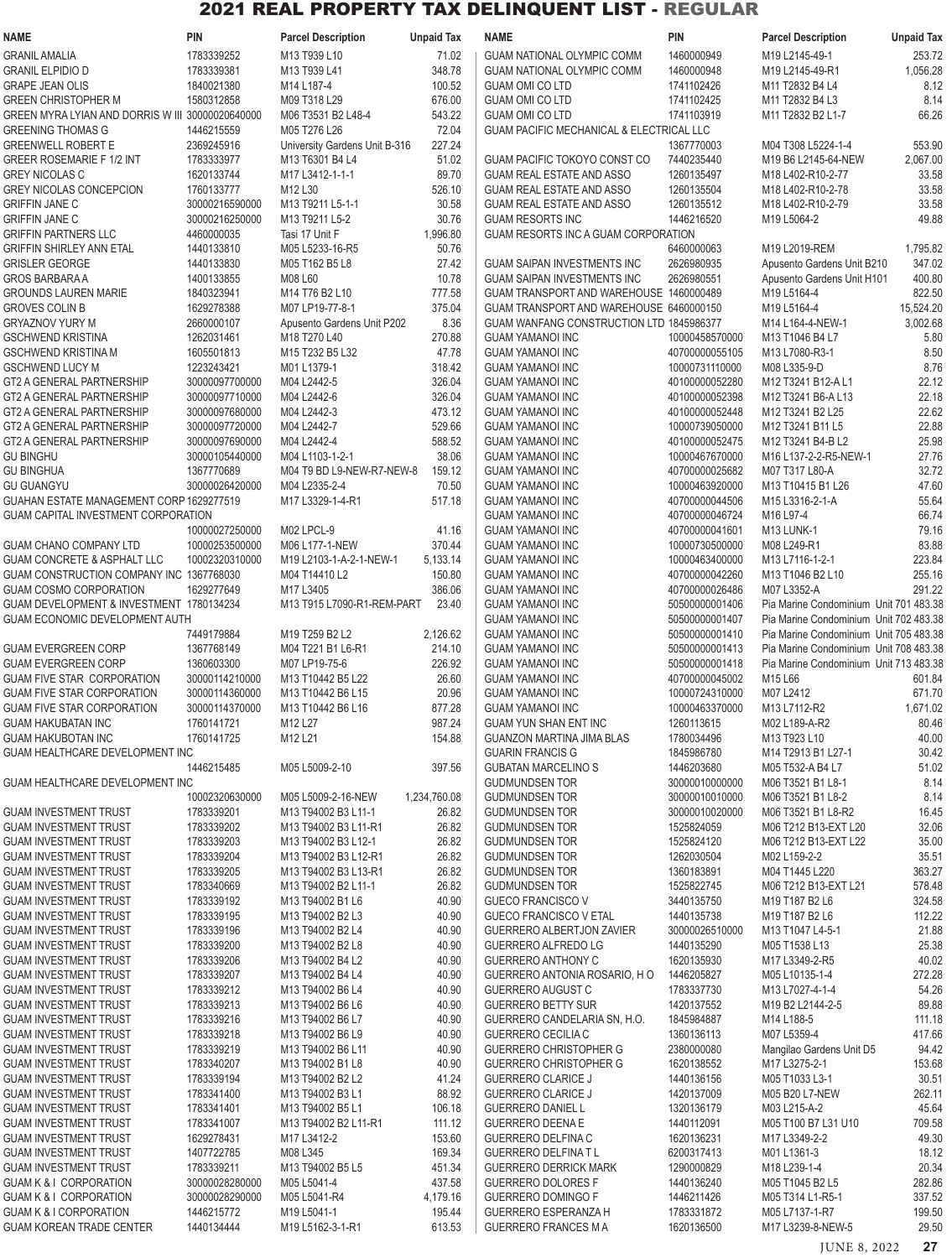| <b>NAME</b>                                                      | <b>PIN</b>                   | <b>Parcel Description</b>                  | <b>Unpaid Tax</b> | <b>NAME</b>                                                        | <b>PIN</b>                   | <b>Parcel Description</b>                                     | <b>Unpaid Tax</b>  |
|------------------------------------------------------------------|------------------------------|--------------------------------------------|-------------------|--------------------------------------------------------------------|------------------------------|---------------------------------------------------------------|--------------------|
| GUERRERO FRANCISCO CARTER                                        | 1347100236                   | M04 B5 L5                                  | 159.90            | <b>GUMATAOTAO LINDA DM</b>                                         | 1740187050                   | M11 T2831 B19 L4                                              | 28.98              |
| GUERRERO FRANCISCO CARTER                                        | 30000110350000               | M04 B5 L5-R1                               | 297.70            | <b>GUMATAOTAO MAE R</b>                                            | 1367767496                   | M07 L5290-3-3-4-2                                             | 665.74             |
| GUERRERO FRANKLIN RAYMOND                                        | 1840135600                   | M14 L119-6-1                               | 97.18             | <b>GUMATAOTAO MONICA J</b>                                         | 10000051520000               | M03 T2025 B27 L1                                              | 51.16              |
| <b>GUERRERO GERALD J.B.</b><br><b>GUERRERO GORDON D</b>          | 1446202570<br>1783331579     | M05 T100-C B3 L26-1<br>M13 L7039-6-3-3     | 59.10<br>43.06    | <b>GUMATAOTAO PACIANO G</b>                                        | 1580284932<br>1580284891     | M09 T2142 L7<br>M09 T2142 L6                                  | 50.40<br>50.44     |
| <b>GUERRERO JACOB PEREZ</b>                                      | 1360136593                   | M04 T148 B2 L8-1                           | 189.38            | <b>GUMATAOTAO PACIANO G</b><br><b>GUMATAOTAO PACIANO G</b>         | 1580284966                   | M09 T2142 L5                                                  | 51.64              |
| <b>GUERRERO JESSE P</b>                                          | 1446202483                   | M05 T162 B2 L11                            | 160.72            | <b>GUMATAOTAO PACIANO G</b>                                        | 1580284875                   | M14 T2142 L4                                                  | 53.70              |
| GUERRERO JOAQUIN C                                               | 10000619230000               | M17 L3347-R-3-R8                           | 634.82            | <b>GUMATAOTAO PACIANO G</b>                                        | 1580284883                   | M14 T2142 L3                                                  | 54.88              |
| <b>GUERRERO JOAQUIN CRUZ</b>                                     | 1620137033                   | M17 L3347-R-2-3                            | 498.74            | <b>GUMATAOTAO PACIANO G</b>                                        | 1580284841                   | M14 T2142 L2                                                  | 58.10              |
| GUERRERO JOSE BLAS, HEIRS OF                                     | 1680000573                   | M16 L136-1-REM                             | 905.62            | <b>GUMATAOTAO PACIANO G</b>                                        | 1580284833                   | M09 T2142 L1                                                  | 59.66              |
| <b>GUERRERO JOSE PEREZ</b>                                       | 1620137322                   | M17 L3248-4-R2                             | 76.06             | <b>GUMATAOTAO PACIANO G ETAL</b>                                   | 7200140373                   | M01 B10 L22                                                   | 49.36              |
| <b>GUERRERO KEVIN R</b>                                          | 1800137209                   | M13 T178 B6 L23                            | 40.60             | <b>GUMATAOTAO PACIANO G ETAL</b>                                   | 1320140455                   | M03 L274-1                                                    | 433.10             |
| GUERRERO LEONARD LEE<br><b>GUERRERO LORENZO S</b>                | 1446207792<br>1440137594     | M19 T111 L16-R1-NEW<br>M05 T112 B5 L1      | 508.55<br>420.42  | GUMATAOTAO PACIANO GUTIERREZ<br>GUMATAOTAO PACIANO GUTIERREZ       | 1200140406<br>1200140349     | M01 L1439-1<br>M01 L1439                                      | 52.50<br>54.08     |
| <b>GUERRERO LUCIL D</b>                                          | 1446205905                   | M05 T240 B1 L14                            | 26.28             | GUMATAOTAO PACIANO GUTIERREZ                                       | 1200140414                   | M01 L1442-1                                                   | 55.66              |
| GUERRERO MANUEL F L JR                                           | 1320137656                   | M03 T2021 L10                              | 73.94             | <b>GUMATAOTAO PACIANO GUTIERREZ</b>                                | 1200140365                   | M01 L1441-1-2                                                 | 60.06              |
| <b>GUERRERO MANUEL T</b>                                         | 1560008550                   | M09 B6 L22                                 | 262.02            | <b>GUMATAOTAO PACIANO GUTIERREZ</b>                                | 1200140399                   | M01 L1441-1-1                                                 | 118.40             |
| <b>GUERRERO MARY R</b>                                           | 1367764552                   | M04 L2342-3-1                              | 56.22             | <b>GUMATAOTAO PACIANO GUTIERREZ</b>                                | 1200140357                   | M01 B11 L1440-1                                               | 132.56             |
| <b>GUERRERO PATRICIA T</b>                                       | 1783330194                   | M13 L7039-6-3-5                            | 43.06             | <b>GUMATAOTAO PACIANO GUTIERREZ</b>                                | 1583042355                   | M09 T2141 L3                                                  | 404.06             |
| <b>GUERRERO PILAR G</b>                                          | 1421327037                   | M05 B10 L34                                | 22.76             | GUMATAOTAO PACIANO GUTIERREZ                                       | 1580140481<br>5200140444     | M03 LA-4-R12                                                  | 621.32             |
| <b>GUERRERO SHEILLA UEKI</b><br><b>GUERRERO SONIA F</b>          | 1367768632<br>1845984884     | M07 T1536 L38<br>M14 L188-2                | 382.44<br>42.66   | <b>GUMATAOTAO PACIANO GUTIERREZ</b><br><b>GUMATAOTAO RAYMOND S</b> | 1629277344                   | M01 L1442<br>M07 LP19-77-5-R2                                 | 1,122.76<br>358.64 |
| <b>GUERRERO STEPHEN J</b>                                        | 1421327154                   | M05 B21 L1                                 | 263.85            | <b>GUMATAOTAO TOMAS C</b>                                          | 1780140638                   | M13 L7067-C-1-4                                               | 51.90              |
| GUERRERO STEPHEN JOSEPH                                          | 1420135100                   | M05 B20 L8-NEW                             | 34.07             | <b>GUMATAOTAO VICENTE DIAZ II</b>                                  | 1583042734                   | M09 T318 L72                                                  | 685.74             |
| <b>GUERRERO STEPHEN JOSEPH</b>                                   | 1440291210                   | M05 T1033 L1-1                             | 65.22             | <b>GUMATAOTAO VICTORIA C</b>                                       | 1783335026                   | M13 T10313 L5                                                 | 40.90              |
| <b>GUERRERO THERESA F</b>                                        | 1446210516                   | M05 T284 L3-R1                             | 465.94            | <b>GUNDAYAO EDWARD A</b>                                           | 1440140781                   | M05 T1045 B5 L6                                               | 91.56              |
| <b>GUERRERO VERALYNN</b>                                         | 2626980969                   | Cliff Condominium Unit A-137               | 76.76             | <b>GUO DANIEL MING</b>                                             | 30000111600000               | M13 L7079-5-6-1                                               | 34.14              |
| GUERRERO VI ANN CRUZ                                             | 1806205461                   | M13 L10077-1-NEW-4                         | 26.82             | <b>GUO KENNETH TAO</b>                                             | 30000111610000               | M13 L7079-5-6-R1                                              | 34.14              |
| GUERRERO YVONNE DE SOTO                                          | 1783341053                   | M13 L7081-3-12                             | 21.36             | <b>GUO KENNETH TAO</b>                                             | 1780113500                   | M13 L7079-5-3                                                 | 51.02              |
| <b>GUERRRERO JORGE A</b><br>GUEVARA DAVID JOSEPH                 | 1783339280<br>7449179888     | M13 T9312 B4 L15<br>M19 L2021-1-1-1-R2     | 446.66<br>142.54  | <b>GURUNGIN FLESITAS</b><br><b>GUTIERREZ AUGUSTO T</b>             | 1783337093                   | M13 T94002 B2 L10-1<br>10000551280000-B2 M15 L46-NEW-4-5-A-R2 | 75.62<br>153.28    |
| GUEVARA DAVID JOSEPH                                             | 7449179891                   | M19 L2021-1-1-1-1-2                        | 248.68            | <b>GUTIERREZ AUGUSTO T</b>                                         |                              | 10000551270000-B3 M15 L46-NEW-4-5-A-1                         | 212.78             |
| GUEVARA DAVID JOSEPH                                             | 7449179890                   | M19 L2021-1-1-1-1-1                        | 269.82            | <b>GUTIERREZ AUGUSTO T</b>                                         | 10000551280000               | M15 L46-NEW-4-5-A-R2                                          | 432.08             |
| GUEVARA DAVID JOSEPH                                             | 7449179889                   | M19 L2021-1-1-1-2-A                        | 502.04            | <b>GUTIERREZ AUGUSTO T DEC</b>                                     | 1620140812                   | M15 L23-2-R3-W                                                | 44.10              |
| GUEVARA DAVID JOSEPH                                             | 7449179892                   | M19 L2021-1-1-1-1-R2                       | 1,238.14          | <b>GUTIERREZ AUGUSTO T DEC</b>                                     | 1620140979                   | M15 L46-NEW-4-5A-1                                            | 227.18             |
| GUEVARA FRANCISCO U                                              | 1629276405                   | M17 L3275-R5                               | 321.22            | <b>GUTIERREZ AUGUSTO T DEC</b>                                     | 1620140953                   | M15 L46-NEW-4-5A-1                                            | 286.88             |
| <b>GUEVARA JESUS C</b>                                           | 1200138805                   | M01 L107                                   | 75.04             | <b>GUTIERREZ AUGUSTO T DEC</b>                                     | 1620140945                   | M15 L46-NEW-4-5-A-2                                           | 474.04             |
| GUEVARA JOSEFINA U HO ETAL<br>GUEVARA JOSEPH D SR                | 1620500349<br>30000096350000 | M07 T1919 L5<br>M18 L402-R10-2-86-1-NEW-R2 | 158.62<br>261.60  | GUTIERREZ CLARISSA RAE<br><b>GUTIERREZ DAVID W</b>                 | 1629275572<br>1300500093     | M10 L3356-4<br>M03 T2025 B16 L21                              | 40.44<br>387.78    |
| GUEVARA JUAN D                                                   | 1620138817                   | M17 L118-2                                 | 177.30            | GUTIERREZ DOMINGO M, TRUSTEE                                       | 1220141125                   | M01 L1411                                                     | 107.90             |
| <b>GUEVARA JUAN D ETAL</b>                                       | 1620138820                   | M17 L3427                                  | 370.20            | <b>GUTIERREZ DOROTHY G</b>                                         | 1446202452                   | M05 T112 B15 L20                                              | 16.18              |
| <b>GUEVARA JUAN G</b>                                            | 1620138875                   | M17 L3275-2-4-R1                           | 448.38            | <b>GUTIERREZ ENGRACIA M</b>                                        | 1629277119                   | M15 L23-2-E-1                                                 | 932.30             |
| GUEVARA JUAN U                                                   | 1620137497                   | M17 L3273-1-1                              | 64.58             | <b>GUTIERREZ FRANKLIN J</b>                                        | 1640000222                   | M15 T20106 B2 L1                                              | 461.48             |
| <b>GUEVARRA JEANETTE REYES</b>                                   | 10000476040000               | M13 T178 B8 L12                            | 32.98             | <b>GUTIERREZ HARRY</b>                                             | 1223243439                   | M01 L296-R1                                                   | 60.12              |
| <b>GUIANG LARRY A</b><br>GUIAO CONRADO C                         | 1783340230<br>1783334968     | M13 T10119 B3 L22<br>M13 T9107 B4 L6       | 678.98<br>119.88  | <b>GUTIERREZ HARRY D</b><br><b>GUTIERREZ HARRY D</b>               | 1640000207<br>1640000206     | M15 T20106 B2 L11<br>M15 T20106 B2 L10                        | 342.28<br>410.12   |
| <b>GUIAO OMAR C</b>                                              | 1806205249                   | M05 T534 L52-1                             | 649.22            | <b>GUTIERREZ HARRY D</b>                                           | 7440139202                   | M05 L5148-1 BLDG B                                            | 620.16             |
| <b>GUIAO RODRIGO C</b>                                           | 1783340046                   | M05 T292 L5-6-1                            | 40.64             | <b>GUTIERREZ HARRY D</b>                                           | 7440139200                   | M05 L5148-1 BLDG A                                            | 964.70             |
| <b>GUIKING MARGIE L</b>                                          | 1446208656                   | M05 T534 L39-R2                            | 209.02            | <b>GUTIERREZ HOWARD JAMES</b>                                      | 30000022460000               | M15 T20106 B2 L2-NEW-R3                                       | 51.60              |
| <b>GUILE ANGELINA Q</b>                                          | 1446209015                   | M05 T240 B8 L8                             | 22.56             | <b>GUTIERREZ HOWARD JAMES</b>                                      | 1620186640                   | M15 L46-NEW-4-1                                               | 247.52             |
| <b>GUILE GARY ALLEN</b>                                          | 1620500401                   | M07 T1919 L2-1                             | 92.56             | <b>GUTIERREZ JAMES CANN</b>                                        | 1620141381                   | M15 L23-2-E-2                                                 | 414.80             |
| <b>GUILLERMO CONCEPCION F</b>                                    | 1780139094                   | M13 L7013-10                               | 193.38            | GUTIERREZ JESUS T, ETAL (EST OF)                                   | 10000074960000               | M04 L1145-1                                                   | 207.08             |
| GUILLERMO CONCEPCION FLORES<br><b>GUILLERMO QUINTIN M</b>        | 1780139086<br>2360139080     | M13 L7013-12<br>Green Park Unit 3308       | 54.56<br>173.72   | <b>GUTIERREZ JO ANN C</b><br>GUTIERREZ JR ROLAND T                 | 1525823742<br>1640000204     | M06 L81-3-2<br>M15 T20106 B2 L9                               | 22.98<br>296.70    |
| GUILLERMO SILVESTRE DAVID                                        | 1741104574                   | M11 T207 B2 L6-3                           | 52.40             | <b>GUTIERREZ MARIA M</b>                                           | 1760141580                   | M12 L182-1                                                    | 6.70               |
| <b>GUINA ANGELITO S</b>                                          | 1446215822                   | M05 T538 L62-1-2                           | 344.16            | <b>GUTIERREZ MARIA M</b>                                           | 1400141551                   | M08 L374                                                      | 7.68               |
| <b>GUMABON LUCY A</b>                                            | 1440008258                   | M19 L5167-R1-2-6-1                         | 869.82            | <b>GUTIERREZ MARIA M</b>                                           | 1400141569                   | M08 L402                                                      | 14.00              |
| <b>GUMABON PAUL C</b>                                            | 1360140270                   | M04 L2346-2-4-1                            | 293.54            | <b>GUTIERREZ MICHAEL A</b>                                         | 1783334388                   | M13 L7039-8-5-4                                               | 30.64              |
| <b>GUMATAOTAO FELIX C</b>                                        | 10001031800000               | M03 L225-S-2-R7                            | 270.82            | <b>GUTIERREZ RICHARD T</b>                                         | 1446212229                   | M05 L5004                                                     | 37.98              |
| <b>GUMATAOTAO ADRIANO P ETAL</b>                                 | 1600139405<br>1600139410     | M10 T232 B17 L20                           | 66.24<br>47.16    | <b>GUTIERREZ RICHARD T</b><br><b>GUTIERREZ ROBERT A</b>            | 1446212228<br>1783338898     | M05 L5003-A-5                                                 | 1,333.38           |
| <b>GUMATAOTAO ALVIN C</b><br><b>GUMATAOTAO ALVIN C</b>           | 1583042356                   | M10 T232 B12 L12<br>M09 T2142 LR16         | 749.04            | <b>GUTIERREZ ROMAULDO S</b>                                        | 1367768334                   | M05 T292 L12-NEW-9<br>M04 T148 B2 L2-1                        | 302.68<br>384.86   |
| <b>GUMATAOTAO ANTONIA R LG</b>                                   | 1583042735                   | M09 T318 L81                               | 1,058.58          | <b>GUY E H ETAL</b>                                                | 1760141712                   | M12 L156                                                      | 405.56             |
| <b>GUMATAOTAO FELIX</b>                                          | 1320139743                   | M03 L274-1                                 | 70.94             | <b>GUYAL PRISCILLA B</b>                                           | 1780601300                   | M13 L7085-4-5                                                 | 56.70              |
| <b>GUMATAOTAO FELIX C</b>                                        | 1320139850                   | M03 L225-S-2-6                             | 121.62            | <b>GUZMAN ALBERT</b>                                               | 1326016332                   | M03 L238-6                                                    | 83.60              |
| <b>GUMATAOTAO FRANCISCO G DEC</b>                                | 1220139869                   | M01 L1413-1-P                              | 15.50             | <b>GUZMAN ALEJO C</b>                                              | 1260141791                   | M18 T195 L402-R10-2-12-2                                      | 12.50              |
| <b>GUMATAOTAO GARY W F</b>                                       | 1680000067                   | M16 L157-8-R3                              | 63.66             | <b>GUZMAN ANGEL ROSE</b>                                           | 1446216071                   | M05 T1113 B7 L12                                              | 239.04             |
| <b>GUMATAOTAO GARY W F</b><br>GUMATAOTAO HOLLY P FKA             | 1680000068<br>1720225126     | M16 L157-8-3<br>M11 B1 L1                  | 63.66<br>596.54   | <b>GUZMAN ANTONIO C</b><br><b>GUZMAN DANIEL C</b>                  | 1262030119<br>1741102502     | M02 L213-6<br>M11 L92-1-10                                    | 231.10<br>193.80   |
| <b>GUMATAOTAO JENNIFER BELLE</b>                                 | 1583042733                   | M09 T318 L71                               | 768.04            | <b>GUZMAN DOLORES GREY</b>                                         | 1280979852                   | M18 B8 L8-NEW                                                 | 289.56             |
| <b>GUMATAOTAO JOSE S</b>                                         | 1446211026                   | M05 T112 B12 L21                           | 363.30            | <b>GUZMAN ELIZA R</b>                                              | 1806205099                   | M13 T178 B6 L1                                                | 108.67             |
| <b>GUMATAOTAO JOSE S (DEC)</b>                                   | 1660000307                   | M17 L3441-3                                | 63.06             | <b>GUZMAN JINGLE A</b>                                             | 1260000401                   | M02 L170-1-NEW-3-3                                            | 582.52             |
| <b>GUMATAOTAO JOSE S (DEC)</b>                                   | 1660000316                   | M17 L3441-12                               | 97.64             | <b>GUZMAN JOAQUIN A U</b>                                          | 1280278079                   | M18 B3 L19                                                    | 313.46             |
| <b>GUMATAOTAO JOSE S (DEC)</b>                                   | 1660000309                   | M17 L3441-5                                | 183.28            | <b>GUZMAN JOAQUIN U</b>                                            | 1262030550                   | M02 L213-4                                                    | 32.46              |
| <b>GUMATAOTAO JOSE S (DEC)</b>                                   | 1660000311                   | M17 L3441-7                                | 183.28            | <b>GUZMAN JOEY M</b>                                               | 1780601342                   | M13 T10415 B2 L15                                             | 378.30             |
| <b>GUMATAOTAO JOSE S (DEC)</b><br><b>GUMATAOTAO JOSE S (DEC)</b> | 1660000312<br>1660000310     | M17 L3441-8<br>M17 L3441-6                 | 183.28<br>218.76  | <b>GUZMAN JOSE C</b><br><b>GUZMAN JOSE M</b>                       | 1280142315<br>10001094380000 | M18 B4-EXT L22<br>M04 L1062-R10                               | 238.14<br>239.02   |
| <b>GUMATAOTAO JOSE S (DEC)</b>                                   | 1660000317                   | M17 L3441-13                               | 570.58            | <b>GUZMAN JOSE Q</b>                                               | 1760600692                   | M12 T3241 B11 L2-R1                                           | 10.92              |
| <b>GUMATAOTAO JOSEPH T</b>                                       | 1583042159                   | M09 T318 L101                              | 638.38            | <b>GUZMAN MARIA LUZ B</b>                                          | 1360142355                   | M04 T1445 L75                                                 | 446.80             |
| <b>GUMATAOTAO JUAN T</b>                                         | 1629275507                   | M17 L3441-8                                | 624.94            | <b>GUZMAN MARIA LUZ B</b>                                          | 3360119412                   | M04 T148 B2 L5                                                | 466.76             |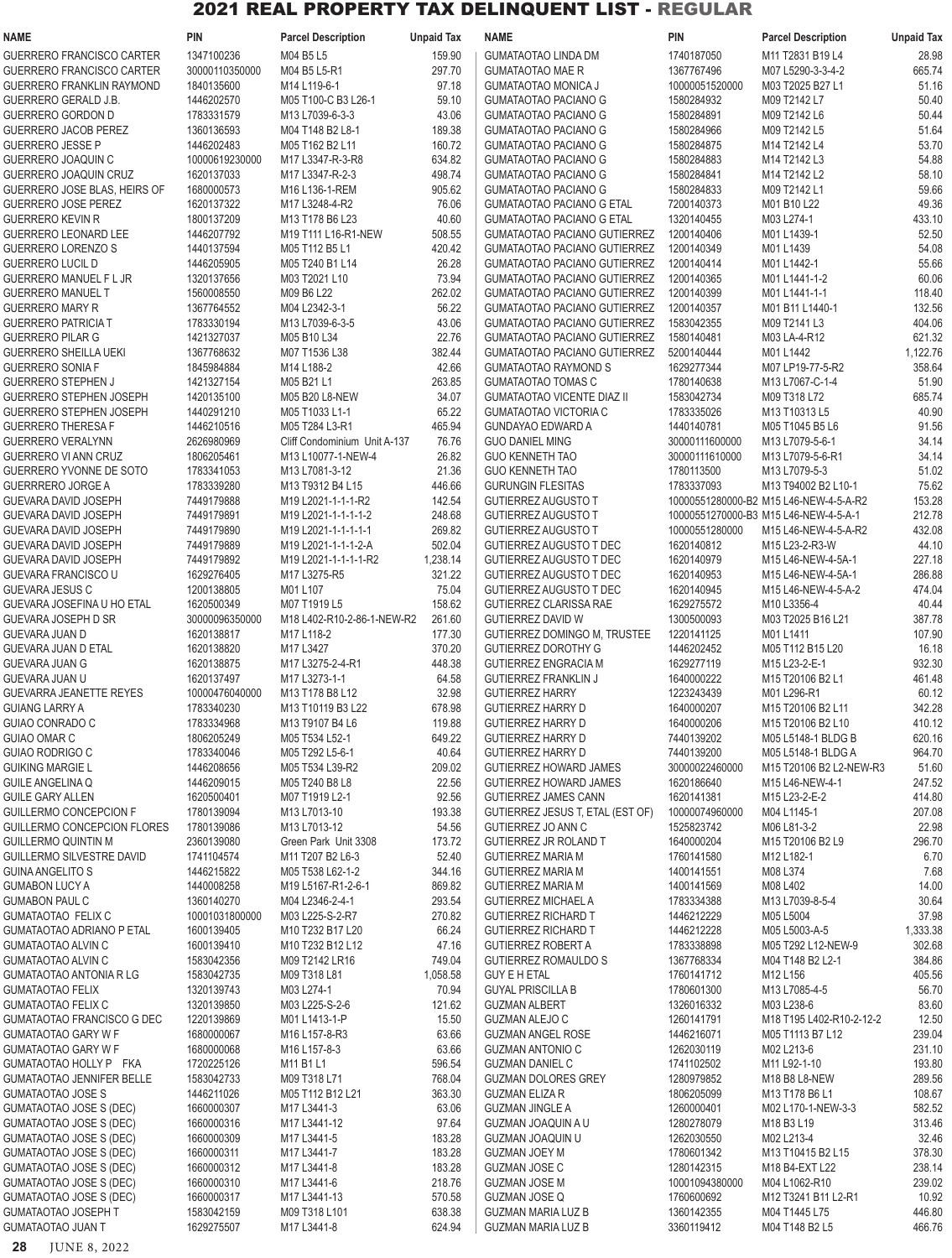| <b>NAME</b>                                                        | <b>PIN</b>               | <b>Parcel Description</b>                                                      | <b>Unpaid Tax</b>    | <b>NAME</b>                             | PIN                          | <b>Parcel Description</b>                | <b>Unpaid Tax</b>  |
|--------------------------------------------------------------------|--------------------------|--------------------------------------------------------------------------------|----------------------|-----------------------------------------|------------------------------|------------------------------------------|--------------------|
| <b>GUZMAN MARYANN</b>                                              | 1760600554               | M12 L229-R1                                                                    | 352.62               | HARRIS JOHN A                           | 2369246026                   | University Gardens Unit A-104            | 206.46             |
| <b>GUZMAN NORBERT M JR</b>                                         | 1446205547               | M05 T1113 B7 L15                                                               | 29.28                | <b>HARRISON PHILIP D</b>                | 1760600763                   | M12 L178                                 | 39.52              |
| <b>GUZMAN PABLO</b>                                                | 1440142444               | M19 B3 L5173-22                                                                | 737.40               | <b>HARRISON PHILIP D</b>                | 1629277892                   | M17 L190-PART                            | 149.62             |
| <b>GUZMAN PABLO</b>                                                | 1360600240               | M04 T1445 L76                                                                  | 789.68               | <b>HARRISON PHILIP D</b>                | 6320000005                   | M03 L294-REM-R1                          | 171.18             |
| <b>GUZMAN PETE SABLAN</b>                                          | 1660000737               | M17 L3329-3-1-NEW-2                                                            | 273.64               | <b>HARRISON PHILIP D</b>                | 1300500223                   | M03 T2025 B13 L1                         | 215.70             |
| <b>GUZMAN VIRGINIA C</b>                                           | 10002158670000           | M04 L2200-R4-NEW-6                                                             | 128.48               | <b>HARRISON PHILIP D</b>                | 1326016323                   | M03 T2025 B13 L1                         | 523.96             |
| H O TORRES MARIA BAMBA                                             | 10000151300000           | M05 L5300                                                                      | 5,618.30             | <b>HART TERESITA Q</b>                  | 1580144220                   | M09 L110-1                               | 480.38             |
| HA JOON SUK                                                        | 2441158365               | Regency Tower Unit 4B                                                          | 811.79               | HARTIN CARMEN CAMACHO                   | 1360144223                   | M04 L5219-2-1                            | 98.96              |
| HA JOON SUK                                                        | 1460000670               | M19 T1314 B16 L20                                                              | 1,185.74             | <b>HARTIN FRANK T</b>                   | 1360032520                   | M04 T1442 B2 L1-R1-NEW-R2                | 668.34             |
| HA SOON-SEOB                                                       | 2441155196               | Tumon Horizon Unit 418                                                         | 322.72               | HARTMAN LLOYD                           | 1446212080                   | M05 T100-C B4 L31-R1                     | 483.84             |
| HABITAT FOR HUMANITY OF GUAM INC 1446212968                        |                          | M05 T240 B6 L8                                                                 | 219.40               | HARTSELL ISAAC E                        | 1680000441                   | M16 L1132-3-R8                           | 509.64             |
| HABITAT FOR HUMANITY OF GUAM, INC 30000020560000                   |                          | M06 T3531 B2 L47-1                                                             | 34.10                | HARTY INCORPORATED USA                  | 9740327008                   | M11 L26-7-8                              | 30.36              |
| HABITAT FOR HUMANITY OF GUAM, INC 30000020570000                   |                          | M06 T3531 B2 L47-2                                                             | 34.10                | <b>HARVEST BAPTIST CHURCH</b>           | 1629274864                   | M17 L3326                                | 756.88             |
| HABITAT FOR HUMANITY OF GUAM, INC 30000020580000                   |                          | M06 T3531 B2 L47-3                                                             | 34.14                | HARVEST INVESTMENT LLC                  | 77703000001195               | M16 HARVEST GARDEN                       |                    |
| HABITAT FOR HUMANITY OF GUAM, INC 30000020590000                   |                          | M06 T3531 B2 L47-4                                                             | 39.26                |                                         |                              | <b>UNIT 105A</b>                         | 508.34             |
| HABITAT FOR HUMANITY OF GUAM, INC 30000020620000                   |                          | M06 T3531 B2 L48-2                                                             | 271.43               | <b>HARVEY ANGEL D</b>                   | 2360144150                   | University Manor Unit C-114              | 179.30             |
| <b>HACHEG BERNARD T</b>                                            | 1783337468               | M13 T94002 B6 L2                                                               | 177.06               | <b>HASHIMOTO KEVIN E</b>                | 1446210865                   | M05 T1035 B4 L2-1                        | 30.10              |
| <b>HACK HEATHER J</b>                                              | 1783331624               | M <sub>13</sub> T <sub>251</sub> B <sub>2</sub> L <sub>3</sub> -R <sub>1</sub> | 326.24               | <b>HASHIMOTO KEVIN E</b>                | 1446204920                   | M05 T1035 B4 L2-1                        | 41.62              |
| <b>HAGEN INGER-LISE</b>                                            | 1326016389               | M03 L235-REM-1-B-R3                                                            | 40.64                | <b>HASHIMOTO KEVIN E</b>                | 1446210610                   | M05 T1035 B4 L2-R1                       | 186.06             |
| HAGEN INGER-LISE                                                   | 1583043001               | M03 L252-R7                                                                    | 111.54               | <b>HATTORI JUAN A ETAL</b>              | 1620144541                   | M17 L3324-6                              | 73.84              |
| <b>HAGER ROSIELYN B</b>                                            | 2440003137               | Villa Rosario Unit 138                                                         | 450.12               | <b>HATTORI RYAN J</b>                   | 1629277719                   | M17 L3324-10                             | 40.70              |
| <b>HAIR FLORENCE PALTING</b>                                       | 1446204339               | M19 L2121-1-R6                                                                 | 2,062.96             | <b>HAUGE MICHAEL S</b>                  | 2441158339                   | Delmar Unit A4-69                        | 20.14              |
| HAKUBOTAN ENTERPRISES INC                                          | 1620234730               | M16 L101-4-B-2                                                                 | 188.12               | HAYDEN CORPORATION A CNMI CORPORATION   |                              |                                          |                    |
| HAKUBOTAN SAIPAN ENT                                               | 1760141719               | M12 LCABALLERO                                                                 | 1,379.88             |                                         | 1367767177                   | M07 L5364-4-1                            | 320.67             |
| <b>HALILI ATILANO Y</b>                                            | 1440143062               | M19 L5097-5                                                                    | 67.66                | HAYDEN CORPORATION, INC                 | 30000101510000               | M05 L10111-11-6-1-R4NEW-4                | 42.26              |
| <b>HALL DERESITA</b>                                               | 1783336295               | M13 T911 L6-10                                                                 | 130.42               | HB HOLDINGS PARTNERSHIP                 | 2441158160                   | Tumon Horizon Unit 117                   | 322.72             |
| <b>HALL DERESITA</b>                                               | 1783336296               | M13 T911 L6-10                                                                 | 188.00               | HD GUAM, LLC                            | 6440601576                   | M19 L5148-REM-E-R2                       | 121,063.84         |
| <b>HALL DERESITA</b>                                               | 1783336297               | M13 T911 L6-9                                                                  | 292.42               | <b>HEALY TIBBITTS BUILDERS INC</b>      | 2626981271                   | Apusento Gardens Unit H208               | 347.02             |
| <b>HALL DERESITA</b>                                               | 1783336294               | M13 T911 L6-10                                                                 | 367.74               | <b>HEATH CLARENCE B</b>                 | 1360283435                   | M04 L2265-REM-6-6                        | 47.30              |
| <b>HALL DOLORES T</b>                                              | 1446204827               | M05 T112 B12 L7                                                                | 44.34                | <b>HEATH CLARENCE B</b>                 | 1629278577                   | M16 L160-2-6                             | 48.74              |
| <b>HALLADAY LARRY D</b>                                            | 1446213660               | M05 T112 B20 L1                                                                | 313.73               | <b>HEATH CLARENCE B</b>                 | 1367767626                   | M04 L2265-REM-1                          | 99.30              |
| HALLERS STANLEY J                                                  | 1780188489               | M13 T1048 L1                                                                   | 107.66               | <b>HEATH CLARENCE B</b>                 | 1629277941                   | M <sub>16</sub> L <sub>160</sub> -2-6    | 169.40             |
| <b>HALLETT MARIA M</b>                                             | 1367766862               | M07 L5369-1-1-NEW-R1                                                           | 46.50                | <b>HEATH CLARENCE B</b>                 | 1360283443                   | M04 L2265-REM-6-2                        | 458.82             |
| <b>HALLORAN MARIE VIRATA</b>                                       | 1407722718               | M08 L272-10                                                                    | 44.18                | <b>HEBERT NATHAN J</b>                  | 1446216162                   | M19 B4 L23                               | 183.50             |
| HALMI CRYSTAL ROSE DIAZ<br><b>HALMI GUY G S</b>                    | 1380001602<br>1380001574 | M07 L5351-7-1-3<br>M07 L5351-7-8-3                                             | 50.76<br>64.34       | HEC GUAM A LLC<br><b>HECITA MYVER E</b> | 30000109420000<br>1446215894 |                                          | 1,615.06<br>720.52 |
| <b>HAMAMOTO FRANK A JR</b>                                         | 1620500365               |                                                                                | 521.78               | HEFLIN ROBERT FRANKLIN                  | 1360213821                   | M05 T240 B7 L4<br>M04 T288 L2            | 615.82             |
| <b>HAMLING HELEN M</b>                                             | 1446210675               | M15 L3061-10-4-3<br>M05 T100 B2 L164 U5                                        | 560.58               | HEIRS OF EVANGELINE G MENDIOLA          | 1367769003                   | M07 L5361-5-1                            | 98.04              |
| HAMM JUNE                                                          | 1367771004               | M07 T1536 L57                                                                  | 676.88               | HEIRS OF FELIX REYES BENAVENTE          | 1446216304                   | M05 L5326-21                             | 231.16             |
| HAMM JUNE ETAL                                                     | 1780143392               | M13 L7127-1-3                                                                  | 43.36                | HEIRS OF JOSE REYES BENAVENTE           | 10002319050000               | M05 L5326-22                             | 24.80              |
| <b>HAMM MARIA A</b>                                                | 1840143408               | M14 T2913-INCR-3 B1 L1                                                         | 57.28                | HEIRS OF JOSE REYES BENAVENTE           | 10002319850000               | M05 L5326-23                             | 49.20              |
| HAMM SUE MARIE                                                     | 1783331279               | M13 T925 L45                                                                   | 51.02                | HEIRS OF JOSE REYES BENAVENTE           | 1446216293                   | M05 L5326-15                             | 319.36             |
| <b>HAMPIT RONELITO</b>                                             | 10000494820000BLDG 2     |                                                                                |                      | HEIRS OF JOSE REYES BENAVENTE           | 1446216292                   | M05 L5326-10                             | 401.06             |
|                                                                    |                          | M13 T10119 B4 L2 BLDG-BLDG 2 140.62                                            |                      | HEIRS OF JOSE REYES BENAVENTE           | 10002317470000               | M05 L5326-7-2                            | 409.52             |
| <b>HAMPIT WILLIAM T</b>                                            | 1783337502               | M13 T10119 B2 L4                                                               | 51.02                | HEIRS OF JUAN REYES BENAVENTE           | 1446216296                   | M05 L5326-6                              | 103.02             |
| HAN CHONG SON                                                      | 2441154839               | Pacific Towers Unit B-307                                                      | 229.80               | HEIRS OF MARIA U SANTOS                 | 30000009120000               | M17 L3445-NEW-5                          | 106.54             |
| <b>HAN CHONG SON</b>                                               | 2441159413               | Pia Marine Condominium Unit 409 743.12                                         |                      | <b>HELSHAM NORMA J</b>                  | 1360145166                   | M07 L2285-NEW-9                          | 54.06              |
| HANNAH ANA S ETAL                                                  | 1620143535               | M17 L3414                                                                      | 542.98               | HELSHAM NORMA JEAN P                    | 1380001538                   | M07 L2285-NEW-E-12                       | 66.16              |
| HANNAH ANA SIQUENZA (DEC)                                          | 1783333519               | M13 L7010-1-1-R1                                                               | 73.46                | <b>HELSHAM NORMA P</b>                  | 1367767635                   | M07 L2285-NEW-10                         | 54.06              |
| <b>HANSEN MICHAEL A</b>                                            | 2441156966               | Villa Gi Papa Ladera Unit 310                                                  | 289.92               | <b>HEMLANI BHARTI</b>                   | 1240286780                   | M02 B24 L1                               | 460.64             |
| HANZSEK ELIZABETH ANN T                                            | 1783331602               | M05 T292 L18-5                                                                 | 63.92                | <b>HEMLANI BHARTI</b>                   | 1605501663                   | M10 T232 B6 L69                          | 905.76             |
| HARDEE VIVIAN C ESTATE OF                                          | 30000031000000           | M02 L310-2-R5                                                                  | 448.34               | HEMLANI ISHWAR P                        | 1407722250                   | M08 L247-R1                              | 74.08              |
| HARDEE VIVIEN C T                                                  | 6460000074               | M19 L2017-2                                                                    | 87.80                | <b>HEMLANI ISHWAR P</b>                 | 1249268737                   | M02 B24 L3                               | 179.30             |
| HARDEE VIVIEN C T                                                  | 30000016050000           | M19 L2016-1-NEW-NEW-6                                                          | 191.68               | <b>HEMLANI ISHWAR P</b>                 | 1249268670                   | M02 B4 L8                                | 199.32             |
| HARDEE VIVIEN C T                                                  | 1260301775               | M02 L263                                                                       | 924.88               | <b>HEMLANI ISHWAR P</b>                 | 1300500066                   | M03 T2025 B7 L13                         | 232.40             |
| HARDEE VIVIEN C T                                                  | 30000016060000           | M19 L2016-1-NEW-NEW-R6                                                         | 2,394.06             | <b>HEMLANI ISHWAR P</b>                 | 3400501756                   | M08 L247-R1                              | 1,389.72           |
| HARDEE VIVIEN C T                                                  | 30000016000000           | M19 L2016-1-NEW-NEW-1                                                          | 2,463.98             | HEMLANI ISHWAR P                        | 1367770604                   | M04 L1146-8-NEW                          | 1,556.08           |
| <b>HARDY LETICIA P</b>                                             | 1620143600               | M16 T247 L17                                                                   | 699.76               | HEMLANI ISHWAR P                        | 1367770605                   | M04 L1146-8-NEW                          | 1,556.08           |
| <b>HARGIS MICHAEL P</b>                                            | 1380001922               | M07 T262 L1                                                                    | 537.34               | HEMLANI ISHWAR P                        | 1367770603                   | M04 L1146-8-NEW                          | 1,638.40           |
| HARISH DEVELOPMENT CORP                                            | 1580230710               | M09 L105-2-A                                                                   | 225.04               | <b>HEMLANI KISHORE B</b>                | 1290000184                   | M18 L80-01                               | 65.40              |
| HARISH DEVELOPMENT CORP GUAM CORPORATION                           |                          |                                                                                |                      | <b>HEMLANI KISHORE B</b>                | 6360255721                   | M04 L5220-1-3-R5-NEW                     | 8,190.88           |
|                                                                    | 5580000002               | M09 L107-1                                                                     | 818.76               | <b>HEMLANI MADAN S</b>                  | 1367765805                   | M07 L2306-2-A-5                          | 97.62              |
| HARISH DEVELOPMENT CORPORATION 30000016680000                      |                          | M10 LP19-5-3-R3                                                                | 24.62                | <b>HEMLANI MADHAVDAS S</b>              | 1407722253                   | M08 L410                                 | 21.88              |
| HARISH DEVELOPMENT CORPORATION 1600329001                          |                          | M15 T232 B1 L22                                                                | 265.96               | HEMLANI MADHAVDAS S                     | 1629276050                   | M16 T255 B7 L2                           | 826.24             |
| HARISH DEVELOPMENT CORPORATION 1440398730                          |                          | M05 T1111 B3 L35                                                               | 276.76               | <b>HEMLANI MANOJ H</b>                  | 1262031518                   | M02 T319 B1 L13                          | 235.10             |
| HARISH DEVELOPMENT CORPORATION 1446213617                          |                          | M05 T162 B5 L3                                                                 | 442.40               | <b>HEMLANI MOTI</b>                     | 7780500495                   | M13 L7004-1-8-NEW                        | 1,417.18           |
| HARISH DEVELOPMENT CORPORATION 1380001746                          |                          | M07 T275 L2                                                                    | 590.88               | HEMLANI MOTI U                          | 1446208884                   | M19 T5172-2 B1 L18                       | 252.58             |
| HARISH DEVELOPMENT CORPORATION 30000016660000                      |                          | M10 LP19-5-3-2                                                                 | 601.60               | <b>HEMLANI P D</b>                      | 1260145412                   | M18 T176 L402-R10-2-110                  | 33.60              |
| HARISH DEVELOPMENT CORPORATION 30000016670000                      |                          | M10 LP-19-5-3-3                                                                | 601.60               | <b>HEMLANI P D</b>                      | 1780601292                   | M13 T933 B4 L4-R1                        | 43.54              |
| HARISH DEVELOPMENT CORPORATION 1629277250                          |                          | M17 L3409-2                                                                    | 624.58               | <b>HEMLANI P D</b>                      | 1208017946                   | M01 B20 L6                               | 49.78              |
| HARISH DEVELOPMENT CORPORATION 30000111650000                      |                          | M10 T232 B6 L70NEW-1                                                           | 633.34               | <b>HEMLANI P D</b>                      | 1208017947                   | M01 B20 L7                               | 49.88              |
| HARISH DEVELOPMENT CORPORATION 1621801070                          |                          | M10 L3311-8-R1                                                                 | 676.80               | <b>HEMLANI P D</b>                      | 1780601118                   | M13 T933 B2 L11-1                        | 51.08              |
| <b>HARMON MOTORS INC</b>                                           | 3440143886               | M05 L5105-2-3-2                                                                | 392.14               | <b>HEMLANI P D</b>                      | 10000360520000               | M10 L3257-1-R2                           | 114.34             |
| <b>HARMON VILLAGE APARTMENT</b><br><b>HARMON VILLAGE APARTMENT</b> | 5440603843<br>5440603842 | M19 L5088-R1-4<br>M19 L5088-R1-4                                               | 1,440.24<br>1,768.72 | <b>HEMLANI P D</b><br><b>HEMLANIPD</b>  | 1440145314<br>1440145316     | M05 T143 L10061-24<br>M05 T143 L10061-24 | 197.58<br>197.58   |
| <b>HARMON VILLAGE APARTMENT</b>                                    | 5440603844               | M19 L5088-R1-4                                                                 | 1,768.72             | <b>HEMLANI P D</b>                      | 1440145317                   | M05 T143 L10061-24                       | 197.58             |
| <b>HARMON VILLAGE APARTMENT</b>                                    | 5440603845               | M19 L5088-R1-4                                                                 | 1,768.72             | <b>HEMLANI P D</b>                      | 1440145319                   | M05 T143 L10061-24                       | 197.58             |
| <b>HARMON VILLAGE APARTMENT</b>                                    | 5440603841               | M19 L5088-R1-4                                                                 | 2,640.82             | <b>HEMLANIPD</b>                        | 1260145373                   | M02 L252-R2                              | 251.42             |
| <b>HARO HAM</b>                                                    | 1783341019               | M13 T9212 B1 L9                                                                | 54.40                | <b>HEMLANI P D</b>                      | 1525822554                   | M06 L249                                 | 473.44             |
| HARPER SR WILLIAM L                                                | 1620143810               | M17 T213 B1 L8-1                                                               | 44.22                | <b>HEMLANI P D</b>                      | 1367764320                   | M07 T124 B1 L4-1-NEW-1                   | 553.88             |
|                                                                    |                          |                                                                                |                      |                                         |                              |                                          |                    |
|                                                                    |                          |                                                                                |                      |                                         |                              | JUNE 8, 2022                             | 29                 |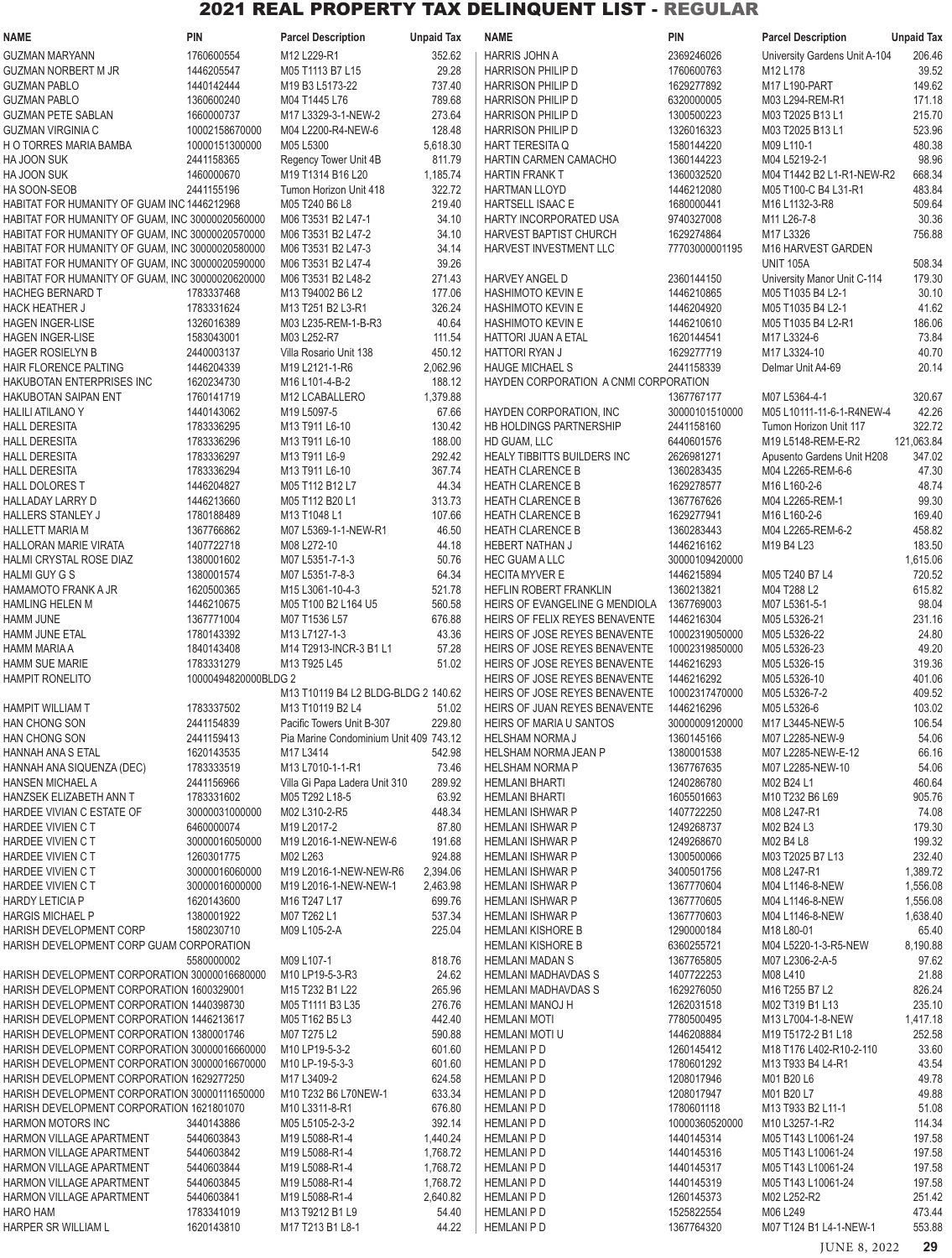| <b>NAME</b>                                           | <b>PIN</b>                   | <b>Parcel Description</b>                | <b>Unpaid Tax</b>  | NAME                                                   | <b>PIN</b>               | <b>Parcel Description</b>                        | <b>Unpaid Tax</b> |
|-------------------------------------------------------|------------------------------|------------------------------------------|--------------------|--------------------------------------------------------|--------------------------|--------------------------------------------------|-------------------|
| <b>HEMLANI P D</b>                                    | 1525822555                   | M06 L248                                 | 585.08             | <b>HOLLOWAY CALVIN</b>                                 | 2441158122               | San Vitores Gardens Unit G21                     | 611.08            |
| <b>HEMLANI RADHI</b>                                  | 1421327255                   | M05 B30 L4                               | 109.64             | HOLMAN MICHELLE ELIZABETH                              | 10001913200000           | M18 T25304 BD L17-R1                             | 1,241.62          |
| <b>HEMLANI RADHI</b>                                  | 10000385670000               | M10 T232 B6 L76                          | 196.08             | <b>HOMANN MIE</b>                                      | 2441158546               | Villa Gi Papa Ladera Unit 108                    | 23.40             |
| <b>HEMLANI RADHI</b>                                  | 10000318290000               | M10 T232 B6 L77                          | 288.22             | HOME EQUITY LLC                                        | 1446213681               | M19 T90 B4 L7-NEW                                | 383.20            |
| HEMLANI RADHI P                                       | 1260145842                   | M18 L402-R10-2-42                        | 33.58              | <b>HONDA LTD</b>                                       | 1740147056               | M11 L437                                         | 461.68            |
| HEMLANI RADHI P                                       | 1840145118                   | M14 T2912 L4-5                           | 35.88              | HONG JUNG J                                            | 1740147001               | M11 T199 L1                                      | 44.26             |
| <b>HEMLANI RADHI P</b>                                | 1840145113                   | M14 T2912 L4-14                          | 38.08              | HONG JUNG J                                            | 1740147002               | M11 T199 L2                                      | 44.70             |
| HEMLANI RADHI P                                       | 7200145802                   | M01 B8 L1                                | 133.88             | HONG JUNG JU                                           | 2441159305               | Summer Palace M05<br>T14116 B5 L20               |                   |
| HEMLANI RADHI P<br>HEMLANI RADHI P                    | 1360241073<br>7200145816     | M04 T109 B2 L15<br>M01 B8 L24            | 291.44<br>1,296.20 | HONG SEUNG IL                                          | 2626981233               | Apusento Gardens Unit H210                       | 867.20<br>347.02  |
| HEMLANI RADHI P (TRUSTEE)                             | 2441159069                   | Agana Beach Unit 1101                    | 1,107.26           | HONG SUNG HEE                                          | 1783339935               | M13 T9314 B1 L5-1                                | 34.14             |
| HEMLANI RADHI P (TRUSTEE)                             | 2441159070                   | Agana Beach Unit 1102                    | 2,126.70           | HONG SUNG HEE                                          | 1783337942               | M13 L7125-20                                     | 84.88             |
| <b>HEMLANI REKHA</b>                                  | 30000091350000               | M07 T1446 B4 L9-1                        | 333.01             | HONG SUNG HEE                                          | 1367767523               | M07 L5370-2-3-2-NEW-2                            | 856.68            |
| HEMLANI REKHA M                                       | 1629278560                   | M17 L3275-2-2                            | 626.92             | HONG SUNG HEE                                          | 1446210261               | M05 L5242-2-R4                                   | 20,628.24         |
| HEMLANI VINOD I                                       | 1446214260                   | M19 L5158-2-3                            | 2,019.44           | HONG SUNG HEE                                          | 1446211743               | M05 L5242-2-2-NEW                                | 26,231.05         |
| HEMLANI VINOD I                                       | 5460000044                   | M19 L2118-2-A                            | 2,808.84           | HONG YONG OK                                           | 1629278094               | M17 L3254-4-1                                    | 89.72             |
| HEMLANI VINOD I & YOGITA V                            | 1440015584                   | M05 T100 B3 L54 U2-A                     | 209.30             | HONGKONG HUNAN CORPORATION                             | 1783337820               | M13 T169 L4-1                                    | 32.18             |
| <b>HEMLANI YOGITA V</b>                               | 1262031462                   | M02 L307-REM-4-R1                        | 866.30             | <b>HOOVER ROBERT</b>                                   | 1407722657               | M08 L365-3-NEW-5                                 | 27.44             |
| <b>HENDRIX WALTER</b>                                 | 1260146586                   | M02 L100                                 | 25.20              | HOPEWELL ENTERPRISES CORP                              | 1200148806               | M01 B17 L7                                       | 119.44            |
| <b>HERING STEVE A</b>                                 | 1326015951                   | M03 T198 L34                             | 92.06              | <b>HOPKINS ARTHUR DOUGLAS</b>                          | 1262031429               | M02 L306-1-R4                                    | 40.48             |
| <b>HERKES SARITA</b>                                  | 1783333850                   | M13 T251 B4 L13                          | 86.98              | HORNE DUNCAN C                                         | 1783339272               | Perez Acres M13 T1043 L115                       | 453.24            |
| HERMAL ESTHER T                                       | 1360145551                   | M07 L2303-1-NEW-R5                       | 331.58             | <b>HOTSON DONALD L</b>                                 | 1620149202               | M16 L150-5                                       | 122.74            |
| HERMAN FREDERIKA W<br>HERMOSILLA ARGENTINA E          | 30000089280000<br>1446208347 | M13 T159 B1 L7-1<br>M05 T1034 B2 L4      | 33.38<br>134.74    | <b>HOU YU KAI</b><br>HOWARD JOHN R                     | 1629278325<br>1783338607 | M15 L52-5<br>M13 T10119 B3 L21                   | 78.84<br>52.22    |
| HERMOSILLA MARLYN                                     | 1440012332                   | M05 T100 B2 L168 U5                      | 172.28             | <b>HOWARD LINDA ELARDO</b>                             | 1446208823               | M05 T112 B9 L15                                  | 229.24            |
| <b>HERMOSILLA RODOLFO</b>                             | 1446206192                   | M05 T542 L31                             | 121.66             | HOWARD PEDRO                                           | 1783340224               | M05 T1014 B2 L3                                  | 70.66             |
| HERNANDEZ CECILIA L                                   | 1446207860                   | M05 T1031-A B1 L4                        | 57.26              | <b>HOWARD TRAPP INC</b>                                | 3840148506               | M14 T2912 L4-19                                  | 40.50             |
| HERNANDEZ LAURO P                                     | 1783334590                   | M13 L7067-H-2-R4-1                       | 51.02              | HOWARD TRAPP INC                                       | 3840148505               | M14 T2912 L4-13                                  | 41.76             |
| HERNANDEZ LORETO R                                    | 1780146255                   | M05 T292 L15-1                           | 71.36              | HOYA ALEXANDER D                                       | 1783340373               | M13 L7025-6-7                                    | 47.60             |
| HERNANDEZ MARIAN P                                    | 1446214433                   | M05 T100 B2 L101 U3                      | 29.08              | HOYA MALOU NKA ADAYA MALOU H                           | 1446211667               | M05 T532-A B2 L5                                 | 51.28             |
| HERNANDEZ PEDRO S A                                   | 1446206962                   | M05 T240 B10 L40                         | 363.66             | HSIAO JEFFREY C K                                      | 2441159282               | Royal Gardens Unit 26-4                          | 933.74            |
| <b>HERNANDEZ PETER</b>                                | 1446203452                   | M05 L5325-4-2-3                          | 26.82              | <b>HSIEH JIMMY</b>                                     | 2441159540               | Pacific Towers Unit C-705                        | 104.56            |
| HERNANDEZ SHANE STEWART                               | 1783332277                   | M13 T10417 L10-7                         | 44.20              | <b>HSIEH JIMMY</b>                                     | 2460000770               | Pacific Towers Unit A-606                        | 104.56            |
| HERNING FLORENCE C                                    | 1629277572                   | M16 L116-5                               | 121.72             | <b>HSIEH JIMMY</b>                                     | 2441157572               | Tecio Tumon Villa Unit 102                       | 482.28            |
| HERRADURA BONAFACIO J ETAL                            | 1360146443                   | M07 L5366-1-6                            | 220.54             | <b>HSIEH KENT</b>                                      | 2440003041               | Villa Rosario Unit 42                            | 252.48            |
| HERRADURA BONIE JIMENEA                               | 1605501766                   | M10 T232 B19 L23                         | 391.42             | HSU CHEN HSIANG HSIU                                   | 2441159464               | Summer Palace M05 T14116 B4 L7 834.34            |                   |
| HERRERA ANTONIO C ETAL                                | 1240146505                   | M02 B4 L14                               | 369.88             | <b>HSU LIMEI</b>                                       | 2441158665<br>1845986298 | San Vitores Village Unit A32<br>M14 T26107 B3 L7 | 631.68            |
| HERRERA DAVID B<br>HERRERA FRANKIE BABAUTA            | 1260146528<br>1260146550     | M02 L189-1-NEW-4<br>M02 L189-1-NEW-6     | 365.32<br>69.66    | <b>HSU YU-SHAN</b><br><b>HUA GUOLIN</b>                | 30000025510000           | M13 L7027-3-2-2-3                                | 219.62<br>591.97  |
| <b>HERRERA JESUS T</b>                                | 1260146593                   | M02 L14-1                                | 30.90              | HUANG A-CHIAO (37.50%)                                 | 1680000125               | M16 T19112 L16                                   | 635.70            |
| HERRERA JOAQUINA                                      | 10000024630000               | M02 L189-B-1                             | 51.02              | HUANG A-CHIAO (37.50%)                                 | 1680000127               | M16 T19112 L18                                   | 638.88            |
| HERRERA JONATHAN J N                                  | 1262030161                   | M02 L189-1-NEW-5-R2                      | 38.88              | HUANG CHEN I                                           | 1629276572               | M17 L3412-1-3-4-R4                               | 40.98             |
| HERRERA JOSEPHINE M                                   | 1845985467                   | M14 T2913-INCR-3 B2 L12                  | 71.52              | <b>HUANG HERO</b>                                      | 1367767338               | M04 L1099-6                                      | 194.72            |
| HERRERA JUAN CHARFAUROS                               | 1260146769                   | M02 L226-3                               | 78.52              | HUANG SU CHING                                         | 1360068233               | M07 T317 L46                                     | 534.28            |
| HERREROS FELICISIMA S                                 | 1367769945                   | M07 T186 L5-1                            | 221.06             | HUANG SU EOR                                           | 1440149650               | M19 L2152-F-5-NEW                                | 458.16            |
| <b>HIGHTOWER II WILLIAM C</b>                         | 1367767302                   | M04 T1445 L14                            | 750.60             | <b>HUANG SU SHING</b>                                  | 1440149658               | M19 B3 L43-1                                     | 29.40             |
| HIGHWAY SAFETY SERVICES LLC                           | 1446203883                   | M05 T534 L33-2                           | 25.07              | <b>HUANG XIAO Y</b>                                    | 30000075810000           | M07 T19429 B1 L1-NEW-R2                          | 454.12            |
| HIKICHI NELDE ELVIRA ESCONDE                          | 2441158850                   | Las Palmas Phase I                       |                    | <b>HUANG YUBING</b>                                    | 1620125393               | M16 L106-1-R1                                    | 68.28             |
|                                                       |                              | Unit T14114 L141                         | 72.56              | <b>HUDGENS FRANCES P</b>                               | 1629277321               | M15 L57-3-A-1-A                                  | 129.56            |
| HILL MARIA B                                          | 1780147150                   | M13 T306 L1                              | 615.70             | <b>HUFALAR TITO B</b>                                  | 1820149730               | M14 T268 B9 L4                                   | 34.84             |
| <b>HILL PATRICIA A</b><br><b>HILLMEN LLC</b>          | 6380000006<br>1800310620     | M07 T1812 L3-2<br>M13 L10077-1-NEW-1     | 77.38<br>268.48    | <b>HUFFMAN GARY W</b><br>HUSSLEIN JOSEPH E             | 1800150002<br>1783337494 | M05 L10056-9-2<br>Perez Acres M13 T1043 L167     | 29.40<br>449.44   |
| HINLO HONEY ILDEFONSA G                               | 1440015922                   | M19 T5172-2 B1 L17                       | 626.42             | <b>HWANG PHILIP</b>                                    | 1446203235               | M19 L5103-1                                      | 632.96            |
| HINSON CATHERINE T ETAL                               | 1780147340                   | M13 L7093-3-5                            | 40.90              | <b>HWANG SEONG IL</b>                                  | 77703000001258           | M19 TALO VERDE ESTATES                           |                   |
| <b>HIPOS NANETTE D</b>                                | 1783338502                   | M13 T169 L6-2-2                          | 430.30             |                                                        |                          | TOWNHOMES UNIT 208                               | 1,301.72          |
| <b>HIROSAK RUSK</b>                                   | 1783335602                   | M13 L7123-6-2-2                          | 63.02              | <b>HWANG YOOJA</b>                                     | 1262031106               | M02 T249 L2-B                                    | 287.90            |
| HISHIKAWA YOSHIAKI                                    | 1446213530                   | M05 T276-REM B4 L5                       | 915.70             | <b>HWANG YOOJA</b>                                     | 1262031207               | M02 T249 L2-R4                                   | 722.70            |
| <b>HO EDMOND</b>                                      | 30000017060000               | M04 BD L9-NEW-6-NEW-5-R1                 | 97.18              | HWY SAFETY SERVICES, LLC                               | 30000105520000           | M05 T240 B7 L25-1                                | 17.62             |
| HO ROLAND                                             | 1740322079                   | M11 L16-6                                | 236.30             | HWY SAFETY SERVICES, LLC                               | 30000105530000           | M05 T240 B7 L25-R1                               | 183.68            |
| HO WAI KAM                                            | 2440147598                   | Beverley Palms Unit D-2                  | 629.80             | <b>I &amp; F CORPORATION GUAM</b>                      | 2441155122               | Tumon Horizon Unit B109                          | 186.76            |
| <b>HOBSON STEVEN B</b>                                | 1280324782                   | M18 B16 L9-R1                            | 18.04              | <b>I LAIMHI LLC</b>                                    | 1525822641               | M06 L149-2                                       | 113.32            |
| <b>HOCOG HERMAN A</b>                                 | 1780500309                   | M13 L7127-2-1-3-R1                       | 6.80               | I LAIMHI LLC                                           | 1520208353               | M06 L171                                         | 155.34            |
| <b>HOCOG HERMAN A</b><br>HOCOG HERMAN A               | 1783341546<br>1783341545     | M13 L7127-2-1-3-R1<br>M13 L7127-2-1-3-R1 | 15.78<br>58.02     | <b>IBANEZ CLARISSA JULEEN M</b><br><b>IBANEZ DAN O</b> | 1783339179<br>1446211057 | M13 T922 L6-1-NEW-2<br>M05 T112 B23 L19          | 33.74<br>263.38   |
| <b>HOCOG LUIS T</b>                                   | 1446203358                   | M05 LP15-45-1-A-B-5                      | 56.70              | <b>IBANEZ DON A</b>                                    | 1446205266               | M05 T538 L73-2-R1                                | 60.98             |
| <b>HOCOG LUIS TOVES</b>                               | 1446203158                   | M05 LP15-45-1-A-B-4                      | 62.82              | <b>IBAY LARRY DEC</b>                                  | 1320151284               | M03 L277-1-3-A                                   | 40.58             |
| <b>HOCOG ROXANNE LOURDES</b>                          | 1783335167                   | M13 L7086-9-A-4                          | 55.22              | <b>IBAY LARRY M</b>                                    | 1320151276               | M03 L277-1-3-A-2                                 | 143.40            |
| <b>HOEBING GERSON T</b>                               | 1741104382                   | M11 T2831 B2 L11                         | 8.41               | <b>IBAY MICHAEL</b>                                    | 1780153127               | M13 T1048 L15                                    | 107.66            |
| HOFFMAN TIMOTHY                                       | 1680000387                   | M16 L2051-R3-NEW-1-8                     | 26.58              | <b>IBAY MICHAEL</b>                                    | 1360151260               | M07 T1721 B1 L6                                  | 793.78            |
| <b>HOFFMAN TIMOTHY</b>                                | 1680000395                   | M16 L2051-R3-NEW-7                       | 86.62              | <b>IBIT NARCISC M</b>                                  | 30000101340000           | M18 T176 L402-R10-2-                             |                   |
| HOFSCHNEIDER JAMES U                                  | 2441155034                   | Summer Palace M05                        |                    |                                                        |                          | 129-1NEW-1-1                                     | 856.08            |
|                                                       |                              | T14116 B6 L12                            | 835.10             | <b>ICARRO CARMEN B</b>                                 | 1629277313               | M10 LP19-5-1-R2                                  | 15.58             |
| <b>HOGAN JERRY E</b>                                  | 1783335740                   | M13 T63004 B4 L7                         | 40.64              | <b>ICARRO CARMEN B</b>                                 | 1629277314               | M10 LP19-5-1-R2                                  | 21.12             |
| HOGAN JERRY E                                         | 1783341364                   | M13 T63004 B4 L8                         | 40.64              | <b>ICARRO CARMEN B</b>                                 | 1620151185               | M10 LP19-5-1-R2                                  | 187.50            |
| <b>HOLBROOK JACKALYN L</b>                            | 10000457410000               | M13 L7128-REM                            | 2,332.78           | <b>ICHIHARA DOLORES B</b>                              | 1845985450               | M14 L149-1-R3                                    | 57.14             |
| <b>HOLBROOK STEVEN G</b>                              | 1446212497                   | M05 T1113 B10 L9<br>M14 T222-A L154-R10  | 232.80             | <b>ICHIHARA JR RICHARD J</b>                           | 1845986629               | M14 T26204 B1 L20                                | 552.80            |
| HOLBROOK VIOLET L (EST OF)<br><b>HOLLAND PHILIP A</b> | 40700000057635<br>1525823593 | M06 L12-9-3                              | 372.70<br>32.38    | <b>IDEAL REALTY LLC</b><br><b>IGE WAYNE T</b>          | 1440072708<br>1446205977 | M05 T100 B2 L122 U4<br>M05 T100 B3 L99 U8        | 644.92<br>125.18  |
| HOLLIS JEANNIE T                                      | 1783333820                   | M13 L7077-4-R1                           | 195.50             | <b>IGLESIAS ANGELA K</b>                               | 1620151968               | M17 L3402-7-1                                    | 470.38            |
| <b>HOLLIS JEANNIE T</b>                               | 1446210297                   | M05 T112 B10 L24                         | 409.28             | <b>IGLESIAS CORPORATION</b>                            | 1845984216               | M14 L193                                         | 170.20            |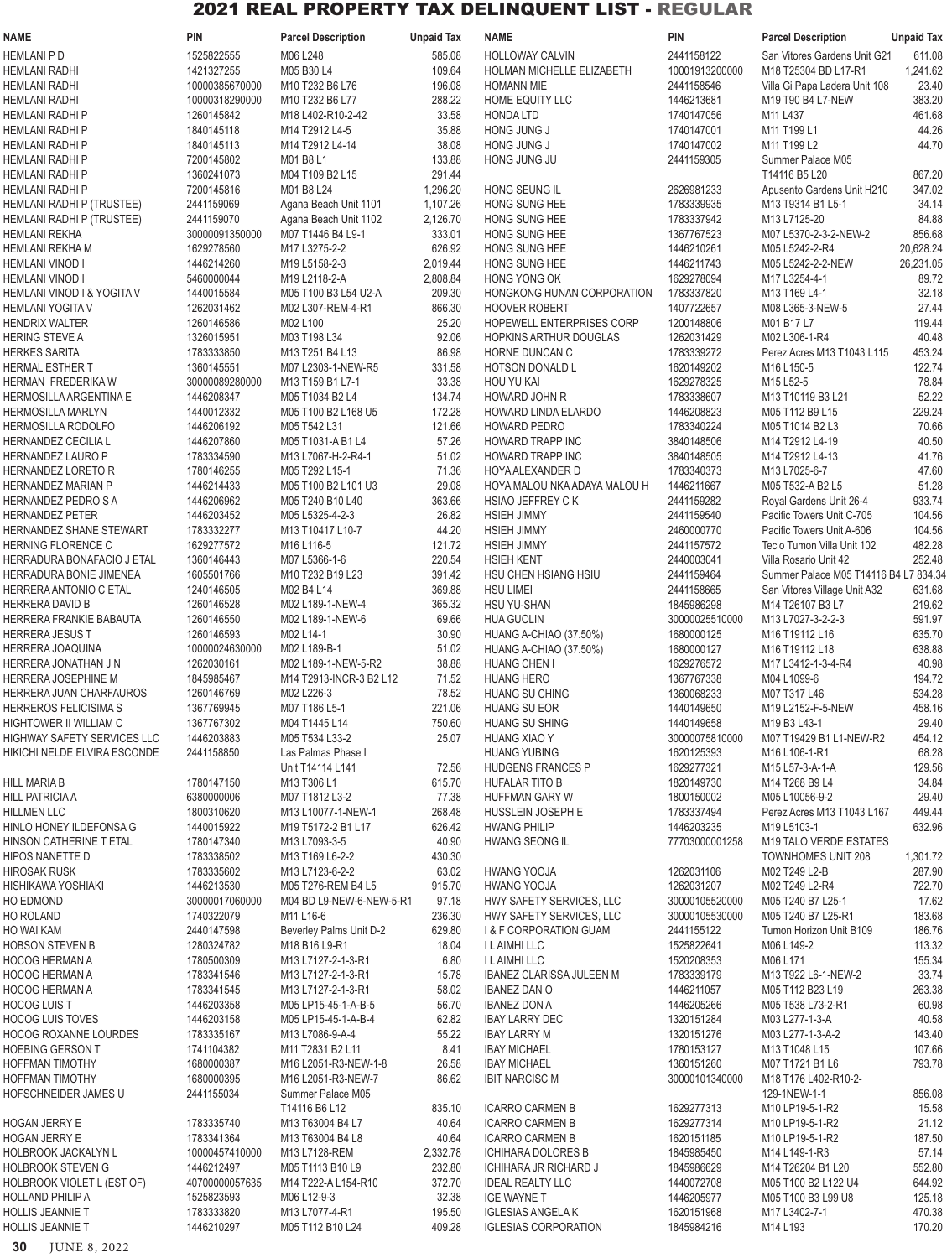| <b>NAME</b>                                                | <b>PIN</b>                   | <b>Parcel Description</b>              | <b>Unpaid Tax</b>   | <b>NAME</b>                                                        | <b>PIN</b>                       | <b>Parcel Description</b>                                                     | <b>Unpaid Tax</b>  |
|------------------------------------------------------------|------------------------------|----------------------------------------|---------------------|--------------------------------------------------------------------|----------------------------------|-------------------------------------------------------------------------------|--------------------|
| <b>IGLESIAS JAMEISHA LYNN A</b>                            | 30000034830000               | M17 L3296-NEW-6-4                      | 41.52               | <b>ISEKE CRISPINA P</b>                                            | 1260154942                       | M18 T2441 B1 L2                                                               | 71.02              |
| <b>IGLESIAS JOHNJUNIOR B</b>                               | 1367768250                   | M04 L2333-1-A-R1-3                     | 65.64               | <b>ISEZAKI FRANCISCO SANTIAGO</b>                                  | 1240154300                       | M02 B8 L7                                                                     | 189.84             |
| <b>IGLESIAS JUAN TORRES</b>                                | 1200152500                   | M01 L1260-PART                         | 68.92               | ISHIZAKI MARTIN CHACO                                              | 1240155043                       | M02 B14 L14                                                                   | 31.60              |
| <b>IGLESIAS NENITA ROSARIO</b>                             | 1660000297                   | M17 L3402-7-4                          | 49.12               | <b>ISHMAEL JOSEFINA Q</b>                                          | 1620155054                       | M17 L3248-6                                                                   | 213.88             |
| <b>IGLESIAS SANDRA D</b><br><b>IGLESIAS TOMAS D C ETAL</b> | 1629276273<br>1660000295     | M17 L3402-20<br>M17 L3402-7-2          | 295.90<br>49.12     | ISHMAEL SR JOHN DAVID<br><b>ITAKURA YOICHI</b>                     | 1629278369<br>1460000707         | M16 L178-10<br>M19 B1 L2144-2-26                                              | 60.44<br>648.22    |
| <b>IGNACIO ANTHONY PETER</b>                               | 1367769071                   | M04 L2333-1-A-R1-7                     | 87.32               | <b>ITLIONG EDDIE N</b>                                             | 1446202512                       | M05 T100 B2-A L236 U6-B                                                       | 346.80             |
| <b>IGNACIO ANTHONY PETER</b>                               | 1367769070                   | M04 L2333-1-A-R1-6                     | 164.34              | <b>ITO MIYUKI</b>                                                  | 1440226540                       | M19 T10 B5 L4                                                                 | 813.94             |
| <b>IGNACIO ANTONIO P</b>                                   | 1440152055                   | M05 T100 B5 L62 U10                    | 42.80               | <b>ITO YOSHIHARU</b>                                               | 1525823807                       | M06 T212 B10 L3-2                                                             | 208.10             |
| <b>IGNACIO ANTONIO S A</b>                                 | 1629278299                   | M17 L3333-4-12-NEW-2                   | 51.14               | <b>ITTU LULENKUN L</b>                                             | 1446210057                       | M05 T276-REM B1 L8                                                            | 491.02             |
| <b>IGNACIO ANTONIO SA</b>                                  | 10000307360000               | M10 T232 B7 L7 BLDG-RENTAL             | 608.12              | <b>ITURALDE EULALIA P</b>                                          | 1249268631                       | M02 B19 L3                                                                    | 228.86             |
| <b>IGNACIO JANICE SAN AGUSTIN</b>                          | 1605501786                   | M15 T232 B3 L6                         | 230.62              | <b>IVES GEOFFREY SCOTT</b>                                         | 2440314076                       | Villa De Coco Unit 203                                                        | 921.12             |
| IGNACIO JOSE A.                                            | 1720152246<br>1740151900     | M11 B4 L10                             | 319.30              | <b>IWADO TAMIO</b>                                                 | 2441159376                       | Agana Beach Unit 602<br>M16 L1125-4                                           | 1,059.20           |
| IGNACIO JOSE C DEC H O<br><b>IGNACIO LUIS C</b>            | 1740122851                   | M11 L48-12-2<br>M11 L48-12-R4          | 13.70<br>13.70      | <b>J &amp; G RENTAL PROPERTIES</b><br>J J PACIFIC DEVELOPMENT CORP | 6620320081<br>6620320092         | M16 L1130-2-7-NEW-11130-2-9 2.798.26                                          | 2,205.00           |
| <b>IGNACIO MARIA S DEC</b>                                 | 1220152340                   | M19 L1093                              | 40.26               | J&E DETOVES INC                                                    | 1446216118                       | M05 L5311-3                                                                   | 202.41             |
| <b>IGNACIO THOMAS B</b>                                    | 1600152105                   | M10 T232 B10 L38                       | 15.84               | <b>JACKSON ALLEN</b>                                               | 2441157436                       | Pacific Gardens Unit D-12                                                     | 27.00              |
| <b>IGNACIO VICENTE LG</b>                                  | 1367770295                   | M04 L2333-1-A-R1-5                     | 124.90              | JACOB MARY D                                                       | 1446211562                       | M05 T100 B4 L26 U14                                                           | 78.08              |
| <b>IGROS ERLINDA G</b>                                     | 1783336329                   | M13 L7027-4-1-2-NEW-R4                 | 36.68               | JAE KIM YONG                                                       | 1407722917                       | M08 L258-7                                                                    | 33.80              |
| <b>IIZUKA TAMOTSU</b>                                      | 2440152510                   | El Dorado East Unit 7                  | 53.76               | JAEDRA DEVELOPMENT INC                                             | 1845985942                       | M14 T27110 B3 L7                                                              | 41.56              |
| <b>IKERDEW JAMES S</b>                                     | 1360152630                   | M07 T115 B1 L4                         | 51.10               | <b>JAJJ LLC</b>                                                    | 1806205019                       | M05 T531 L16                                                                  | 54.62              |
| <b>IKESAKES SICINIO</b><br><b>IKESAKES SICINIO</b>         | 1783337476<br>1446215359     | M13 T94002 B8 L3<br>M05 T240 B7 L23    | 41.72<br>367.80     | JALECO ERLINDA O<br>JALECO JOHN ERSON O                            | 30000105460000<br>30000105470000 | M05 T534 L2-4<br>M05 T534 L2-R4                                               | 108.00<br>181.46   |
| <b>ILAGAN AMI CORINA C</b>                                 | 1421327079                   | M05 B29 L4                             | 709.24              | <b>JALECO NOVA NICOLE WEAVER</b>                                   | 1446202843                       | M05 T100 B10 L12 U11                                                          | 261.34             |
| <b>ILAGAN ORLANDO S</b>                                    | 1446206606                   | M05 LP15-45-5-4-R1                     | 1,049.60            | <b>JALECO SIGFREDO</b>                                             | 1440042736                       | M05 T100 B5 L119 U11                                                          | 457.28             |
| <b>ILANAN JONALITO</b>                                     | 30000028660000               | M05 T1032 L11-4                        | 1,075.88            | JALECO WILSON O Jr                                                 | 30000100100000                   | M05 T534 L2-3                                                                 | 506.86             |
| <b>ILAO EMELITA V</b>                                      | 1367764365                   | M07 T317 L213                          | 273.02              | JALLORINA AURELIA N                                                | 10000480120000                   | M13 T243 B2 L13-R2                                                            | 461.40             |
| ILAO GENEVEIVE GRAPE                                       | 2440003057                   | Villa Rosario Unit 58                  | 327.36              | <b>JAMANILA DOMINADOR I</b>                                        | 1620156364                       | M15 L3061-13-4                                                                | 427.20             |
| <b>ILUSTRE CARLOS J</b>                                    | 1260153019                   | M18 T114 L8                            | 388.30              | JAMES JERIMIE K C                                                  | 1824222018                       | M14 T268 B2 L13                                                               | 395.18             |
| IM JONG JOON                                               | 1629275550                   | M17 L3248-4-1-4                        | 40.86               | JAMES JI ENTERPRISES                                               | 6680255690                       | M16 L2050-1-3-A                                                               | 138.20             |
| IM SUNGGEUN SAMUEL                                         | 1367771130                   | M04 L2185-3-2                          | 570.76              | <b>JAMES JI ENTERPRISES</b>                                        | 6680255689                       | M16 L2050-1-3-A                                                               | 883.58             |
| IM SUNGGEUN SAMUEL<br><b>IMANIL NORMAL</b>                 | 30000081520000<br>1440153135 | M13 T10402 B2 L17<br>M05 T112 B23 L25  | 604.80<br>392.34    | <b>JAMES JI ENTERPRISES</b><br>JAMES JI ENTERPRISES INC            | 6680255688<br>1783333234         | M16 L2050-1-3-A<br>M13 T9214 L3                                               | 10,532.60<br>52.26 |
| <b>IMANIL VENANCIO R JR</b>                                | 1446203697                   | M05 T532-A B6 L3                       | 370.20              | JAMES JI ENTERPRISES INC                                           | 1783333236                       | M13 T9214 L5                                                                  | 52.26              |
| IMASA JOSEFA C                                             | 1446210801                   | M05 T100 B2-A L245                     | 176.60              | JAMES JI ENTERPRISES INC                                           | 1783333237                       | M13 T9214 L6                                                                  | 52.26              |
| <b>IMBUIDO EMIE G</b>                                      | 1783332640                   | M13 T243 B4 L3-1-R1                    | 915.74              | JAMES JI ENTERPRISES INC                                           | 1783333238                       | M13 T9214 L7                                                                  | 52.26              |
| <b>IMBUIDO RHAY C</b>                                      | 1446215264                   | M05 T537 L17-1                         | 49.78               | JAMES JI ENTERPRISES INC                                           | 1783333239                       | M13 T9214 L8                                                                  | 52.26              |
| <b>IMBUIDO RUFINO G</b>                                    | 1421327030                   | M05 B22 L3                             | 437.02              | <b>JAMES JI FOUNDATION</b>                                         | 2626981003                       | Toto Garden Condominium Unit 303 208.04                                       |                    |
| <b>IMPERIAL FELIX D ETAL</b>                               | 1420153205                   | M05 B17 L19-1                          | 334.84              | <b>JAMES N WHITT</b>                                               | 1660001787                       | M17 L3431-1-4-3                                                               | 1,266.26           |
| INATSUKA HOLDINGS LLC                                      | 1347100246<br>10002318630000 | M04 B5 L9                              | 411.72              | <b>JANO REMENSTER H</b>                                            | 1845984778                       | M14 T27110 B2 L21                                                             | 658.84             |
| INCIONG ISIDRO C<br><b>INCIONG MARCELINO P</b>             | 1446216557                   | M17 L3241-R6<br>M05 T537 B2 L1-3-NEW-1 | 71.76<br>240.74     | JAPITANA MAYLEN B<br>JAPITANA PERRY SUMAGAYSAY                     | 1729968026<br>1741104268         | M11 B2 L7<br>M <sub>11</sub> T <sub>2831</sub> B <sub>16</sub> L <sub>2</sub> | 28.62<br>59.98     |
| <b>INDALECIO HEATH A</b>                                   | 1367771109                   | M07 L2347-14                           | 457.56              | <b>JARDON ISABEL C</b>                                             | 10002158810000                   | M04 L2200-R4-NEW-8                                                            | 129.92             |
| <b>INDALECIO RACHEL M A</b>                                | 10002086710000               | M13 T915 B8 L11-1                      | 557.32              | <b>JASTILLANA ESPERANZA G</b>                                      | 1367766408                       | M04 L2262-1-R2                                                                | 22.74              |
| INDALECIO VINCENT EUGENE                                   | 1360500313                   | M07 T317 L168                          | 41.36               | JAVELLANA III JOSE G                                               | 1262031222                       | M02 T227 L27-2-NEW-1                                                          | 373.04             |
| <b>INFANTE JOSEFINAS</b>                                   | 1440154321                   | M05 T100 B2 L89 U3                     | 95.14               | JAY & LEE PACIFIC CORP                                             | 1446202595                       | M19 L2120-W                                                                   | 40.88              |
| <b>INGRAM DAMON M</b>                                      | 1660000187                   | M17 T2014 B2 L12                       | 30.88               | JAY & LEE PACIFIC CORP                                             | 7440156810                       | M19 L2120-E-3                                                                 | 238.44             |
| <b>INGRAM MARK</b>                                         | 1780153449                   | M05 L7142-8                            | 51.02               | <b>JAY EASE BLDG</b>                                               | 3440156863                       | M19 L2141-5                                                                   | 7,222.32           |
| INOCENCIO ARTEMIO C<br><b>INOCENCIO ARTEMIO C</b>          | 1629277294<br>1629277295     | M17 T2014 B1 L1<br>M17 T2014 B1 L2     | 30.88<br>30.88      | JENSEN JONATHAN C<br>JEONG HEE SOON                                | 2441155546<br>1367771022         | Tumon Horizon Unit 407<br>M07 LP19-75-5-1                                     | 322.72<br>1,194.16 |
| <b>INOCENTES MARGARITA H</b>                               | 2441156087                   | Alupang Beach Tower Unit 300 1,701.18  |                     | JEONG ROGER SEONGDO                                                | 30000081380000                   | M13 T10402 B2 L3                                                              | 620.74             |
| <b>INOCENTES MARGARITA H</b>                               | 2441156086                   | M19 L2015-1-REM-NEW-2                  | 2,003.24            | <b>JEREZA SUSAN MANLEY</b>                                         | 1360156997                       | M07 L2283-2-R2                                                                | 1,381.38           |
| INOCENTES MARGARITA H, TRUSTEE 2440153860                  |                              | Ypao Garden Apartments Unit 203 389.82 |                     | <b>JESSER KEITH A</b>                                              | 1845984231                       | M14 T296 L1-1-1                                                               | 40.64              |
| <b>INOUYE HWA CHA</b>                                      | 1845983679                   | M14 T2912 L4-4                         | 39.44               | <b>JESSOP AARON C</b>                                              | 1783340681                       | M13 L7067-E-5-R4                                                              | 53.24              |
| INTERNATIONAL BRIDGE & CONSTRUCTION                        |                              |                                        |                     | <b>JESUS DAVID A</b>                                               | 1300500033                       | M03 T2025 B8 L12                                                              | 342.14             |
|                                                            | 1440153971                   | M19 L5149-2-R2                         | 94.40               | <b>JESUS FRANCES B</b>                                             | 1367769572                       | M07 L2282-14                                                                  | 388.76             |
| INTERNATIONAL BRIDGE & CONSTRUCTION MARI                   |                              |                                        |                     | <b>JESUS FRANCISCO ENAO</b>                                        | 1240157205                       | M02 B19 L21                                                                   | 108.26             |
| INTERNATIONAL DISTRIBUTORS INC                             | 1440153970<br>6360255768     | M19 L5149-5<br>M04 T1415 B2 L1-R4      | 188.46<br>10,863.18 | JESUS JOAQUIN B<br><b>JESUS LUCAS C</b>                            | 1260157229<br>10000059140000     | M02 L149-4<br>M03 B2 L19                                                      | 14.44<br>334.58    |
| INTERNATIONAL INVESTMENT INC                               | 1741102921                   | M11 T2931 L11                          | 4,521.63            | <b>JESUS MARIA SAN NICOLAS</b>                                     | 1400155460                       | M08 L414-1                                                                    | 18.00              |
| INTERNATIONAL SPORTS CENTER LLC 1208017862                 |                              | M01 B9 L1455-1                         | 26.52               | <b>JESUS NORMAN LG</b>                                             | 1320157384                       | M03 L235-REM-2-1-1                                                            | 41.04              |
| INTERNATIONAL SPORTS CTR LLC                               | 1208018060                   | M01 B9 L9                              | 65.62               | <b>JESUS PEDRO B</b>                                               | 1240157479                       | M02 B17 L11                                                                   | 242.82             |
| INTERNATIONAL SPORTS CTR LLC                               | 6200317503                   | M01 B9 L10                             | 3,213.00            | <b>JESUS RICHARD T</b>                                             | 1783330118                       | M13 L7031-7-R1-NEW-5                                                          | 54.70              |
| <b>INVENCION DIONISIO A</b>                                | 1800983908                   | M05 T543 B1 L5-1                       | 51.36               | <b>JESUS VICENTE Q</b>                                             | 1240157544                       | M02 B10 L3                                                                    | 499.16             |
| <b>INVENCION VIVIAN R</b>                                  | 1347100120                   | M04 B16 L2                             | 87.50               | JI JAMES                                                           | 30000086620000                   | M05 T52104 LR5-NEW-2                                                          | 50.18              |
| IONDO CARMELITA L                                          | 1525823677                   | M06 L158-7                             | 23.70               | JI JAMES                                                           | 30000086630000                   | M05 T52104 LR5-NEW-3                                                          | 50.18              |
| <b>IRIARTE ANA S</b><br><b>IRIARTE ANDREA M</b>            | 1600154833<br>1326016244     | M10 T232 B17 L19<br>M03 T198 L14-3     | 270.38<br>37.04     | JI JAMES<br>JI JAMES                                               | 1620012535<br>1446205472         | M16 L1152-1<br>M05 T240 B19 L9                                                | 42.18<br>47.54     |
| <b>IRIARTE FRANCISCO L G</b>                               | 1629275456                   | M15 L20-REM-3-3-R1                     | 35.76               | <b>JI JAMES</b>                                                    | 1680000514                       | M16 L135-R7-NEW-2-NEW-R4                                                      | 61.46              |
| <b>IRIARTE IGNACIO Q</b>                                   | 30000080040000               | M14 L144-1-2-R2                        | 2,013.74            | JI JAMES                                                           | 2626981256                       | Cliff Condominium Unit A-328                                                  | 81.84              |
| IRIARTE IGNACIO Q ETAL                                     | 30000080030000               | M14 L144-1-2-2                         | 40.64               | JI JAMES                                                           | 30000086610000                   | M05 T52104 LR5-NEW-1                                                          | 89.00              |
| <b>IRIARTE JACOB P</b>                                     | 1580153400                   | M09 L254-1                             | 305.42              | JI JAMES                                                           | 1806205622                       | M05 L10100-8-5-R2                                                             | 92.46              |
| <b>IRIARTE JACOB P</b>                                     | 7780500491                   | M13 L7126-27                           | 421.84              | JI JAMES                                                           | 1620012536                       | M16 L1153-1                                                                   | 168.36             |
| <b>IRIARTE JACOB PETER</b>                                 | 1783339522                   | M13 T933 B3 L2-NEW-1                   | 40.80               | JI JAMES                                                           | 3624820303                       | M16 L1130-2-4                                                                 | 3,641.58           |
| <b>IRIARTE LISA M</b><br><b>IRIARTE SIMON Q</b>            | 1326016245<br>30000080010000 | M03 T198 L14-R3<br>M14 L144-1-1-R2     | 37.04<br>48.68      | JI JAMES D J<br>JI JAMES D J                                       | 2626980729<br>1380001606         | Cliff Condominium Unit A-313                                                  | 78.96<br>121.94    |
| IRIARTE TOMAS DUENAS (EST OF)                              | 10001104110000               | M04 L2211-1                            | 72.76               | JI JAMES D J                                                       | 1367769790                       | M07 L1107-1-R7<br>M07 L1108-1-1                                               | 127.84             |
| <b>ISABANA CORPORATION</b>                                 | 1460000950                   | M19 L5114-1-3-10                       | 206.94              | JI JAMES D J                                                       | 2626980728                       | Cliff Condominium Unit A-311                                                  | 157.92             |
| <b>ISEKE CRISPINA P</b>                                    | 1262030049                   | M18 T2441 B1 L6                        | 17.30               | JI JAMES D J                                                       | 2626980730                       | Cliff Condominium Unit A-317                                                  | 157.92             |
| <b>ISEKE CRISPINA P</b>                                    | 1260154943                   | M18 T2441 B1 L3                        | 67.64               | JI JAMES D J                                                       | 2626980731                       | Cliff Condominium Unit A-319                                                  | 157.92             |

JUNE 8, 2022 **31**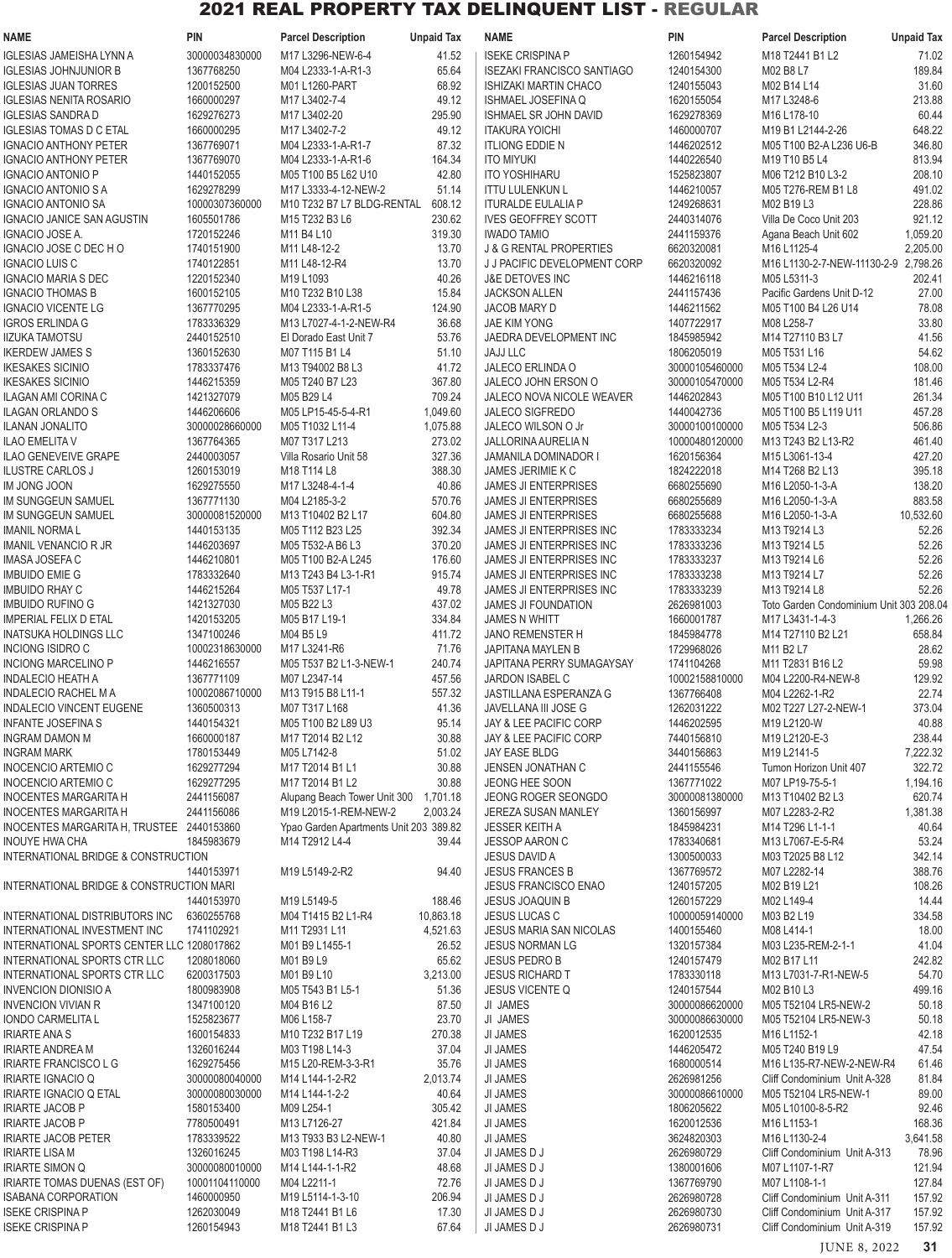| NAME                                                         | <b>PIN</b>               | <b>Parcel Description</b>                                       | <b>Unpaid Tax</b> | <b>NAME</b>                                    | <b>PIN</b>               | <b>Parcel Description</b>               | <b>Unpaid Tax</b> |
|--------------------------------------------------------------|--------------------------|-----------------------------------------------------------------|-------------------|------------------------------------------------|--------------------------|-----------------------------------------|-------------------|
| JI JAMES D J                                                 | 1367769789               | M07 L1108-1-R1                                                  | 166.30            |                                                | 30000028160000           | M02 T31002 L5-R4                        | 263.72            |
| JI JAMES D J                                                 | 1440157400               | M <sub>19</sub> T <sub>108</sub> B <sub>5</sub> L <sub>24</sub> | 267.08            | <b>JUQUIANA ALFRED A</b>                       | 1620160498               | M16 L99-P                               | 30.66             |
| JI JAMES D J ETAL                                            | 1620015706               | M15 L3430-6                                                     | 110.88            | <b>JVK PROPERTIES CORPORATION</b>              | 1446213256               | M05 T1033 L3-14-R1                      | 60.70             |
| JI JAMES D.J.                                                | 2626980394               | Toto Garden Condominium Unit 101 207.04                         |                   | JYH JIAN INDUSTRIAL CORP                       | 1845985805               | M14 L90-7-R12                           | 582.76            |
| JI JAMES D.J.                                                | 2626980399               | Toto Garden Condominium Unit 201 207.04                         |                   | K SADHWANI'S INC                               | 1440160538               | M05 L10054-8                            | 190.10            |
| JI JAMES D.J.                                                | 2626980395               | Toto Garden Condominium Unit 102 208.04                         |                   | K SADHWANI'S INC                               | 1440160537               | M05 L10054-R8                           | 231.32            |
| JI JAMES D.J.                                                | 2626980397               | Toto Garden Condominium Unit 104 208.04                         |                   | K SADHWANI'S INC                               | 1440160536               | M05 L10054-6                            | 271.54            |
| JI JAMES D.J.                                                | 2626980401               | Toto Garden Condominium Unit 203 208.04                         |                   | K SADHWANI'S INC                               | 1440160539               | M05 L10054-7                            | 438.00            |
| JI JAMES D.J.                                                | 2626980402               | Toto Garden Condominium Unit 204 208.04                         |                   | K & V CORPORATION                              | 1367764384               | M07 T1443 B6 L5                         | 61.02             |
| JI JAMES DJ                                                  | 1629278137               | M16 L135-R7-NEW-2                                               | 404.52            | K & V CORPORATION                              | 1780160700               | M13 T1015 B2 L7                         | 67.64             |
| JI JAMES DJ                                                  | 1629278136               | M16 L135-R7-NEW-2                                               | 806.00            | K & V CORPORATION                              | 1367764382               | M07 T1443 B6 L3                         | 98.90             |
| JI SUNG HA                                                   | 1460000364               | M19 L5172-1-R8-1-1                                              | 154.96            | K & V CORPORATION                              | 1367764383               | M07 T1443 B6 L4                         | 98.90             |
| JI YOUNG HEE                                                 | 1680000493               | M16 L121-5-3-NEW-1-1                                            | 927.90            | KAAE DEBRA J<br><b>TRUSTEE</b>                 | 1446214579               | M05 T276-REM B12 L29                    | 920.70            |
| JIAN HUA CONSTRUCTION INC                                    | 30000104700000           | M07 L2304-4-3                                                   | 791.72            | <b>KAAI ROBIN B</b>                            | 1800159300               | M05 T543 B1 L12                         | 83.12             |
| JIMENEZ JIMMY C                                              | 1446211284               | M05 T112 B1 L3                                                  | 711.46            | <b>KABILING LETICIA P</b>                      | 1367764906               | M07 T320 L38-R1                         | 85.74             |
| JJ PACIFIC DEVELOPMENT CORPORATION 2626980404                |                          | Toto Garden Condominium Unit 301 207.04                         |                   | KADIASANG SCOTT T                              | 2369245931               | University Gardens Unit B-215           | 31.46             |
| JJ PACIFIC DEVELOPMENT CORPORATION 2626980400                |                          | Toto Garden Condominium Unit 202 208.04                         |                   | KAECHELE TANIA M (TRUSTEE)                     | 1840160452               | M14 T2913-INCR-3 B4 L23                 | 48.32             |
| JJ PACIFIC DEVELOPMENT CORPORATION 2626980405                |                          | Toto Garden Condominium Unit 302 208.04                         |                   | KAECHELE-HERTSLET TANIA TRUST                  | 2441156626               | Oceanview Tumon Condo Unit B-5 871.60   |                   |
| JJ PACIFIC DEVELOPMENT CORPORATION 2626980407                |                          | Toto Garden Condominium Unit 304 208.04                         |                   | KAHELE LEIGHTON M                              | 2440003012               | Villa Rosario Unit 13                   | 509.52            |
| JJ PACIFIC DEVELOPMENT CORPORATION 2626980408                |                          | Toto Garden Condominium Unit 305 267.34                         |                   | <b>KAI WESLEY</b>                              | 2441159134               | Agana Beach Unit 204                    | 1,576.68          |
| JJ PACIFIC DEVELOPMENT CORPORATION 3620155700                |                          | M16 L1130-2-5                                                   | 9,744.57          | <b>KAISER AETNA</b>                            | 1840160971               | M14 T305 B7 L1                          | 41.32             |
| JOAN L BURDICK TRUSTEE                                       | 50500000001004           | M01 T0 B0 L239-2                                                | 27.30             | KAISER RANCHO CALIF INC                        | 1840160624               | M14 T2913-INCR-3 B1 L29                 | 855.48            |
| <b>JOCSON MARC U</b>                                         | 1446213045               | M05 T1039 L3                                                    | 41.97             | KAISER RANCHO CALIF INC ETAL                   | 1840161151               | M14 L95-REM-2-C-2                       | 267.96            |
| <b>JOCSON MARC U</b>                                         | 1446212813               | M05 T1039 L3                                                    | 288.14            | KAJIYAMA TAKAYUKI                              | 1620162113               | M17 L3347-R-6                           | 220.86            |
| JOE AND FLO'S INCORPORATED                                   | 10002156290000           | M03 T2025 B28 L4                                                | 227.60            | KAJIYAMA TAKAYUKI                              | 1620162116               | M17 L3347-R-9                           | 241.04            |
| JOE FLO INC                                                  | 1400157706               | M08 L149-2-R1                                                   | 1,876.76          | KAJIYAMA TAKAYUKI                              | 1620162117               | M17 L3347-R-R9                          | 241.06            |
| JOHNSON ADRIAN J ETAL TRUSTEE                                | 5360157763               | M04 L1065-2-1                                                   | 1,085.88          | KAJIYAMA TAKAYUKI                              | 1620162110               | M17 L3347-R-4                           | 241.08            |
| <b>JOHNSON J FRANKLIN</b>                                    | 30000108930000           | M17 L3409-11-2                                                  | 32.78             | KAJIYAMA TAKAYUKI                              | 1360161173               | M07 T139 B2 L2                          | 420.70            |
| JOHNSON KAREN RENGIIL                                        | 1783339576               | M13 T924 B1 L5-7                                                | 112.46            | KAJIYAMA TAKAYUKI                              | 1360161144               | M07 L5369-1-8                           | 1,706.92          |
| <b>JOHNSON MARGARITA M</b>                                   | 10002154030000           | M03 L246-REM-10                                                 | 68.26             | KAKUEI INTERNATIONAL INC                       | 1740161247               | M11 L58-4-5                             | 33.98             |
| JOHNSON MARGARITA M                                          | 10002154640000           | M03 L246-REM-8                                                  | 411.08            | KAKUEI INTERNATIONAL INC                       | 1740161246               | M11 L58-4-4                             | 65.34             |
| <b>JOHNSON ORVILLE B</b>                                     | 1780600574               | M13 T911 L6-12                                                  | 67.34             | KALAU NORBERT J                                | 1446204913               | M19 T5172-2 B1 L10                      | 395.96            |
| <b>JOHNSON ORVILLE B</b>                                     | 1780133228               | M13 T267 L31                                                    | 474.92            | KALGREN EVERETT R                              | 1440180972               | M05 L10111-10-8-1-1                     | 54.50             |
| JOHNSON PAUL L ETAL                                          | 1360158015               | M04 L2344-1-5-NEW                                               | 93.84             | <b>KAMIAZ VERNON T</b>                         | 50500000001373           | Pia Marine Condominium Unit 112 273.42  |                   |
| <b>JOHNSON RICHARD</b>                                       | 1360158085               | M04 T1445 L43                                                   | 1,416.10          | KAMINGAKSANG ISABEL B                          | 1440161353               | M19 L2124-1-3-3                         | 176.26            |
| JOHNSON RICHARD TAIMANAO                                     | 1620158013               | M <sub>15</sub> L <sub>19</sub> -1-R <sub>5</sub>               | 255.84            | KANABUCHI OSAMU                                | 1440072083               | M19 L2149-1-22-1                        | 1,029.62          |
| JOHNSON VICTORIA ANN J                                       | 1583043219               | M03 T2023 B1 L19                                                | 10.74             | <b>KANDO WILLIAM N</b>                         | 1367769149               | M07 L5351-7-2-1                         | 130.38            |
| JOHNSRUD LAWRENCE C                                          | 1780158119               | M05 T282 B2 L7                                                  | 67.10             | KANG CHOON HEE                                 | 6460000194               | M19 L2135-1-5-2-NEW-R1                  | 448.36            |
| JOHNSTON AGUEDA I                                            | 1800158304               | M05 L10078-1                                                    | 49.58             | <b>KANG HYUN WOOK</b>                          | 2460001037               | Dy Condominium Unit 202                 | 363.23            |
| JOHNSTON FRANKLIN RICHARD                                    | 1620158140               | M15 L20-REM-3-4                                                 | 421.80            | KANG THOMAS HWAN                               | 1367769421               | M07 T1831 L3-NEW-R1                     | 52.48             |
| JOHNSTON WILLLIAM G                                          | 1680000554               | M16 L95-1-2                                                     | 1,539.06          | KAO ANNA W                                     | 1446206147               | M05 L10100-4-1-1                        | 88.36             |
| <b>JO-IN CORPORATION INTL</b>                                | 1260157612               | M02 T249 L6                                                     | 864.00            | KAO ANNA W                                     | 1446206149               | M05 L10100-4-1-3                        | 131.82            |
| JOJOLA KEITH THOMAS & JENNIFER ABALOS                        |                          |                                                                 |                   | KAO ANNA WANG                                  | 1741001926               | M11 L7-1-1-NEW-3                        | 168.88            |
|                                                              | 30000022270000           | M06 L97-1-2-3                                                   | 19.60             | KAO SHOU-CHIH                                  | 1367766224               | M04 T9 BD L3-1                          | 331.50            |
| JONES & GUERRERO CO INC                                      | 10000367270000           | M11 L6-B-R1                                                     | 207.88            | KAPALONG HAZUKI MOTOHASHI                      | 1320168207               | M03 L498-R10                            | 133.96            |
| JONES AND GUERRERO CO INC                                    | 2626981104               | Apusento Gardens Unit C310                                      | 347.02            | KARUPPAN SOLIDAD P                             | 1262031423               | M02 L171-3-3-NEW-2                      | 224.56            |
| JONES COLIN PATRICK ALAN                                     | 2441159769               | Tumon View Phase II Unit 211                                    | 122.03            | KATAYAMA CATHERINE K                           | 2441158947               | Las Palmas Phase I                      |                   |
| JONES JACK B ETAL                                            | 1367766867               | M07 L5424-4                                                     | 24.35             |                                                |                          | Unit T14114 L61                         | 537.72            |
| <b>JONES KEITH ROYELLE</b>                                   | 30000020290000           | M07 L5352-1-R13-NEW-3-                                          |                   | KATO SUSANNA J                                 | 2440192098               | Beverley Palms Unit A-7                 | 458.14            |
|                                                              |                          | <b>NEW-1-R1</b>                                                 | 41.30             | KATO SUSANNA JAIME                             | 1629277712               | M17 T2014 B2 L32                        | 30.88             |
| <b>JONES ROBERT J</b>                                        | 1260158100               | M18 T270 L70                                                    | 521.74            | KATO SUSANNA JAIME                             | 1440142968               | M19 L5070-1-3                           | 68.18             |
| <b>JONES TIMOTHY CASEY</b>                                   | 1367766942               | M07 T239 B1 L1                                                  | 1,232.58          | <b>KATREIN KEITH</b>                           | 1629277632               | M17 T213 B2 L6-3                        | 93.14             |
| <b>JORDAN RICHARD</b>                                        | 1783335000               | M13 T93017 L11                                                  | 41.26             | KAWAMOTO FRANCISCO SN                          | 1741101989               | M11 T2831 B1 L14                        | 49.22             |
| <b>JOSE ARDEN C</b>                                          | 2441158980               | Delmar Unit C-82                                                | 189.76            | KAWAMOTO STEPANIE JUNEAL                       | 1446213859               | M05 T537 L15-2                          | 50.14             |
| <b>JOSE VIGINIA DEGUZMAN</b>                                 | 1629276123               | M16 T247 L1                                                     | 1,136.30          | KAWANISHI KENJI                                | 1806204853               | M13 T178 B9 L2                          | 40.64             |
| <b>JOSE VIRGINIA DEGUZMAN</b>                                | 1629276122               | M17 L5400-5                                                     | 224.90            | <b>KAYSER TERRENCE</b>                         | 1262030070               | M18 L402-R10-1-10                       | 139.98            |
| <b>JOSE VIRGINIA G</b>                                       | 1620159785               | M07 L5400-6-1                                                   | 126.26            | <b>KAYSER TERRENCE</b><br>KAYSER TERRENCE      | 1262030069               | M18 L402-R10-1-9                        | 140.00            |
| JOSEPH E & MARIA G LAVILLE RLT<br><b>JOSEPH MARTINA FINE</b> | 1783341380<br>1783335736 | M05 T292 L12-NEW-R11<br>M13 T63004 B3 L1                        | 60.22<br>40.64    | <b>KBA CORPORATION</b>                         | 2441158649<br>1262031341 | Dai Ichi Unit A17<br>M02 L170-1-NEW-2-4 | 255.74<br>89.50   |
| JOSHUA ESA                                                   | 1446214577               | M05 T534 L37-R2                                                 | 58.42             | <b>KEALOHA HATSU K</b>                         | 1440148570               | M05 T112 B12 L1                         | 305.32            |
| <b>JOSHUA ESA</b>                                            | 1446214576               | M05 T534 L37-R2                                                 | 90.56             | <b>KECK JOHN T</b>                             | 1367767653               | M04 L2353-13-NEW-R1                     | 51.68             |
| <b>JOSHUA ESA</b>                                            | 1446214575               | M05 T534 L37-R2                                                 | 184.76            | <b>KEE CARMEN R</b>                            | 1783336152               | M13 L7067-B-9-3-R1                      | 6.86              |
| <b>JUAN ALBERT R</b>                                         | 1440160115               | M19 T90 B4 L9                                                   | 28.82             | <b>KEIYO CORPORATION</b>                       | 1446206092               | M19 L5166-3-9-1                         | 97.64             |
| <b>JUAN ALBERT R</b>                                         | 1440160110               | M19 T90 B4 L9                                                   | 521.16            | <b>KEJU EMI</b>                                | 1620015002               | M17 T2014 B2 L5                         | 205.30            |
| <b>JULAO EDMOND LEE P</b>                                    | 1783341529               | M <sub>13</sub> T <sub>10432</sub> L <sub>2</sub> -12           | 258.00            | KELLY II ROBERT GLEN                           | 1380000997               | M07 T1537 L19-1                         | 49.16             |
| JULAO EDMOND LEE P                                           | 1783335550               | M <sub>13</sub> T <sub>10432</sub> L <sub>2</sub> -12           | 462.24            | KELLY LEONORA C                                | 1380001878               | M07 L5354-3-A-6-R1-3                    | 570.72            |
| <b>JULATON EUSIBIO M</b>                                     | 1420160292               | M05 B23 L6                                                      | 21.84             | <b>KELLY RICHARD V</b>                         | 1240600028               | M02 B1 L14                              | 26.86             |
| JULIA CERTEZA TRUSTEE, CERTEZA FAMILY LIVING TRUST           |                          |                                                                 |                   | <b>KELLY WAYNE ANDREW</b>                      | 1290000860               | M18 L402-R10-1-12-R2                    | 545.65            |
|                                                              | 10000946620000           | M01 B10 L3                                                      | 95.02             | <b>KEMPER TOD W</b>                            | 1741104349               | M11 T142 L9-68-R1                       | 47.16             |
| JULIUS RYAN DEAN                                             | 30000108720000           | M07 L5357-8-1-2-2                                               | 1,089.90          | <b>KENEG PIUS</b>                              | 1783335128               | M13 L7025-4-1-NEW-3                     | 315.86            |
| <b>JUN JUNG LIM</b>                                          | 2441156218               | Tamuning Villa Unit B12                                         | 544.46            | KENNY J GORDON ETAL                            | 1620132976               | M17 L3351-2-1                           | 10.16             |
| <b>JUNG CHANG SUNG</b>                                       | 1367769567               | M07 L2318-A-9-4                                                 | 84.20             | KENWORTHY ELIZABETH R                          | 1845984554               | M14 T2620 L1                            | 51.74             |
| <b>JUNG DAE KYOUNG</b>                                       | 30000115740000           | M07 L1007-3-R4-NEW-1                                            | 24.46             | KENWORTHY STEPHEN B                            | 1367766339               | M04 L1018-1-1-4                         | 516.98            |
| JUNG DAE KYOUNG                                              | 30000115750000           | M07 L1007-3-R4-NEW-2                                            | 31.68             | KEPCO-LG CNS MANGILAO SOLAR LLC 30000095200000 |                          | M07 T1541 L1-2                          | 322.88            |
| <b>JUNG HAEDUCK</b>                                          | 1460001144               | M19 BE L2-NEW                                                   | 255.02            | <b>KERCKHOF JUDY</b>                           | 1446211767               | M19 T108 B1 L23                         | 503.78            |
| <b>JUNG MI YOUNG</b>                                         | 2441002440               | Las Palmas Phase I                                              |                   | <b>KERNER MERCEDES T</b>                       | 1200162686               | M19 LP OF AGANA RIVER                   | 12.92             |
|                                                              |                          | Unit T14114 L97                                                 | 537.72            | <b>KESSLER JAMES N</b>                         | 1260162777               | M18 L402-R10-2-61                       | 33.58             |
| <b>JUNIO FANZA P</b>                                         | 1440291460               | M05 T100 B2 L141 U4                                             | 241.02            | <b>KEVIN &amp; STEVE CORP</b>                  | 1367767800               | M04 T148 B2 L6                          | 3,479.64          |
| JUPITER JUNO INC                                             | 30000028150000           | M02 T31002 L5-4                                                 | 39.68             | KHALAJ-TEIMOURY MASOUD                         | 2369245917               | University Manor Unit B-109             | 179.30            |
| JUPITER JUNO INC A GUAM CORPORATION                          |                          |                                                                 |                   | KHALAJ-TEIMOURY MASOUD                         | 1741104076               | M11 T2832 B2 L1-5                       | 1,320.16          |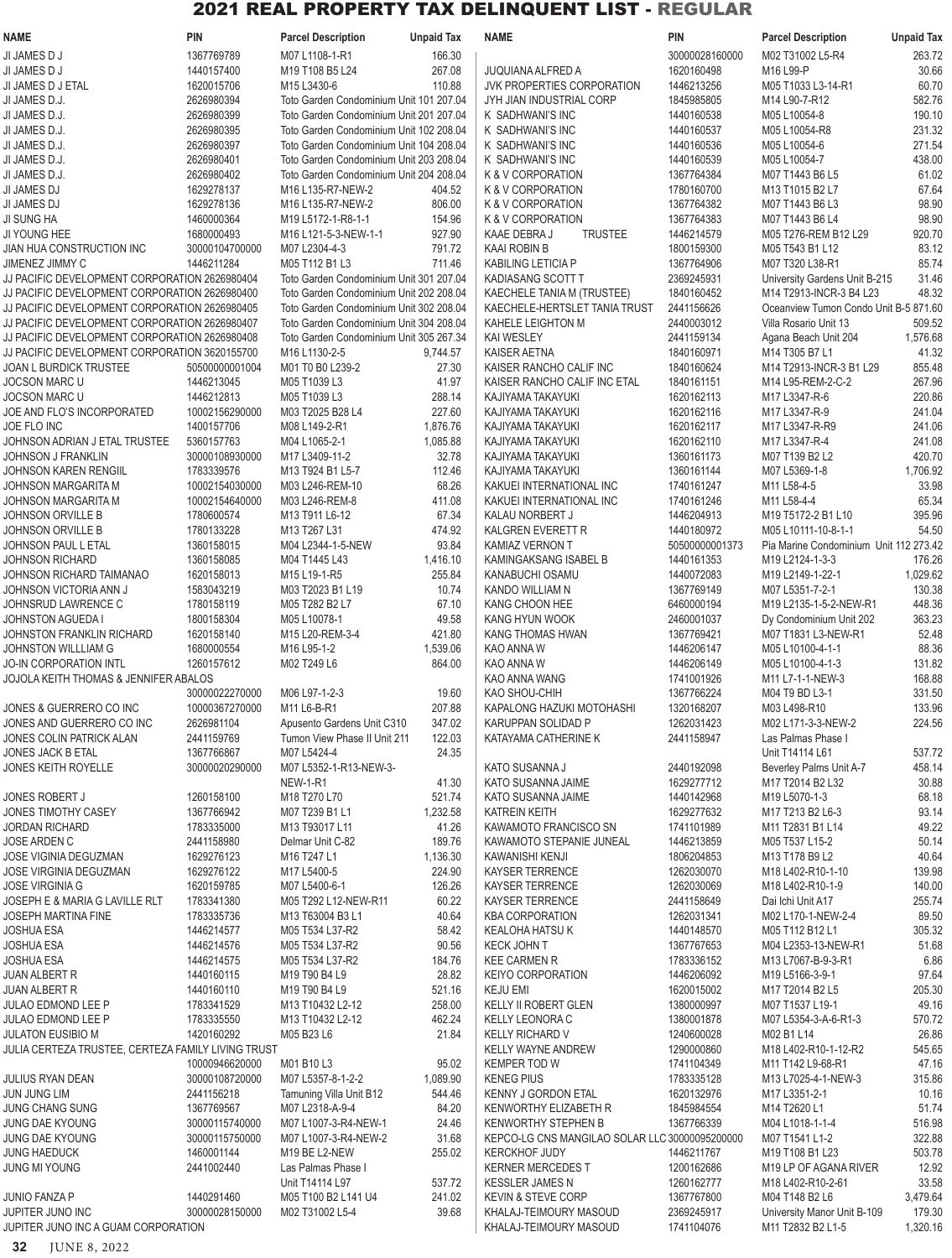| <b>NAME</b>                                                    | PIN                              | <b>Parcel Description</b>                                                          | <b>Unpaid Tax</b> | <b>NAME</b>                                                    | PIN                      | <b>Parcel Description</b>                                                          | <b>Unpaid Tax</b> |
|----------------------------------------------------------------|----------------------------------|------------------------------------------------------------------------------------|-------------------|----------------------------------------------------------------|--------------------------|------------------------------------------------------------------------------------|-------------------|
| KIAAINA KEOLAMAULOA L                                          | 1783334610                       | M13 L7073-NEW-3-R8-R2                                                              | 55.88             | KM C&D LLC A GUAM CORPORATION                                  | 1583043159               | M03 T2026 L67                                                                      | 40.64             |
| KIAAINA KEOLAMAULOA L                                          | 1783334612                       | M13 L7073-NEW-3-R8-2                                                               | 55.88             | KM C&D LLC A GUAM CORPORATION                                  | 1583043160               | M03 T2026 L68                                                                      | 40.64             |
| KIDD ALLEN ROY, TRUSTEE                                        | 1407722846                       | M08 L151-W-1                                                                       | 718.34            | KM C&D LLC A GUAM CORPORATION                                  | 1583043161               | M03 T2026 L69                                                                      | 40.64             |
| KIEFER EDGAR F                                                 | 1262030765                       | M18 T176 L402-R10-2-117                                                            | 34.12             | KM C&D LLC A GUAM CORPORATION                                  | 1583043162               | M03 T2026 L70                                                                      | 40.64             |
| KIHLENG SIMION                                                 | 1845985708                       | Casas De Serinidad Unit 48                                                         | 505.20            | KM C&D LLC A GUAM CORPORATION                                  | 1583043191               | M03 T2026 L34                                                                      | 40.64             |
| KILELEMAN ELAINE PETER                                         | 30000016570000                   | M04 L5354-3A-7-13-1                                                                | 21.08             | KM C&D LLC A GUAM CORPORATION                                  | 1583043147<br>1583043093 | M03 T2026 L55                                                                      | 40.70             |
| KILELEMAN JUAN D<br>KILGORE VIRGINIA TOPASNA                   | 1446215147<br>1620308832         | M05 T1113 B7 L10<br>M17 L3219-2-1                                                  | 146.42<br>189.10  | KM C&D LLC A GUAM CORPORATION<br>KM C&D LLC A GUAM CORPORATION | 1583043128               | M03 T2026 L3<br>M03 T2026 L36                                                      | 40.74<br>40.74    |
| KILLION JR ELTON NELSON                                        | 1629278398                       | M17 L3282-9-1                                                                      | 36.36             | KM C&D LLC A GUAM CORPORATION                                  | 1583043129               | M03 T2026 L37                                                                      | 40.74             |
| <b>KIM SUNG YONG</b>                                           | 30000107150000                   | M13 L7028-R5-4-2                                                                   | 156.08            | KM C&D LLC A GUAM CORPORATION                                  | 1583043144               | M09 T2026 L52                                                                      | 40.74             |
| <b>KIM ALEC S</b>                                              | 2460000079                       | Sabana Plaza Unit A-3                                                              | 418.36            | KM C&D LLC A GUAM CORPORATION                                  | 1583043153               | M03 T2026 L61                                                                      | 40.74             |
| KIM ANNIE EUN SOOK                                             | 30000110160000                   | M04 LP19.75-8-4                                                                    | 36.36             | KM C&D LLC A GUAM CORPORATION                                  | 1583043154               | M03 T2026 L62                                                                      | 40.78             |
| KIM ANNIE EUN SOOK                                             | 30000110130000                   | M04 LP19.75-8-1                                                                    | 39.46             | KM C&D LLC A GUAM CORPORATION                                  | 1583043163               | M03 T2026 L71                                                                      | 40.78             |
| KIM ANNIE EUN SOOK                                             | 30000110190000                   | M04 LP19.75-8-R6                                                                   | 100.52            | KM C&D LLC A GUAM CORPORATION                                  | 1583043155               | M03 T2026 L63                                                                      | 40.82             |
| <b>KIM BYONG BAE</b>                                           | 1620162800                       | M17 L3259-R4-NEW-R2-2                                                              | 34.52             | KM C&D LLC A GUAM CORPORATION                                  | 1583043110               | M03 T2026 L19                                                                      | 40.86             |
| KIM CHAE P                                                     | 1446212655                       | M <sub>19</sub> L <sub>5166</sub> -4-R <sub>1</sub> -8                             | 150.84            | KM C&D LLC A GUAM CORPORATION                                  | 1583043133               | M03 T2026 L41                                                                      | 40.92             |
| KIM CHONG CHIN & HYE CHONG                                     | 1460001296                       | M19 T13105 L23                                                                     | 438.32            | KM C&D LLC A GUAM CORPORATION                                  | 1583043158               | M03 T2026 L66                                                                      | 40.92             |
| KIM DAE HYUN<br><b>KIM DOMINIC Y</b>                           | 3589733209<br>2460001140         | M09 L104-NEW<br>Olympia Condominiums Unit 8                                        | 714.14<br>125.56  | KM C&D LLC A GUAM CORPORATION<br>KM C&D LLC A GUAM CORPORATION | 1583043149<br>1583043166 | M03 T2026 L57<br>M03 T2026 L74                                                     | 41.00<br>41.04    |
| <b>KIM HYON SANG</b>                                           | 1367770812                       | M07 L5351-1-1-R4-4                                                                 | 868.20            | KM C&D LLC A GUAM CORPORATION                                  | 1583043119               | M03 T2026 L25                                                                      | 41.18             |
| KIM ILL GON                                                    | 1367769788                       | M04 L1023-1-2-9-R1                                                                 | 168.96            | KM C&D LLC A GUAM CORPORATION                                  | 1583043108               | M03 T2026 L17                                                                      | 41.66             |
| KIM ILL GON                                                    | 1367769787                       | M04 L1023-1-2-9-R1                                                                 | 531.30            | KM C&D LLC A GUAM CORPORATION                                  | 1583043109               | M03 T2026 L18                                                                      | 41.66             |
| KIM JIHYUN                                                     | 1629277165                       | M16 L1140-1-R2-NEW-R1                                                              | 75.90             | KM C&D LLC A GUAM CORPORATION                                  | 1583043118               | M03 T2026 L24                                                                      | 41.66             |
| KIM JINWOO                                                     | 2441158893                       | Las Palmas Phase I                                                                 |                   | KM C&D LLC A GUAM CORPORATION                                  | 1583043127               | M03 T2026 L35                                                                      | 41.66             |
|                                                                |                                  | Unit T14114 L127                                                                   | 537.72            | KM C&D LLC A GUAM CORPORATION                                  | 1583043148               | M03 T2026 L56                                                                      | 41.82             |
| KIM JOE H                                                      | 2460000173                       | Grand Pacific Unit 102                                                             | 510.30            | KM C&D LLC A GUAM CORPORATION                                  | 1583043121               | M03 T2026 L28                                                                      | 41.88             |
| KIM JUNG SUB                                                   | 1446207929                       | M05 T1413 L4-2-1                                                                   | 70.72             | KM C&D LLC A GUAM CORPORATION                                  | 1583043122               | M03 T2026 L29                                                                      | 41.88             |
| KIM KAREN YOUNG S                                              | 50500000001075                   | M19 Happy Condo Unit D                                                             | 770.76            | KM C&D LLC A GUAM CORPORATION                                  | 1583043151               | M03 T2026 L59                                                                      | 41.88             |
| KIM KWANG SUP                                                  | 2460000364                       | Poinciana Gardens Unit C-11                                                        | 781.54            | KM C&D LLC A GUAM CORPORATION                                  | 1583042437               | M03 T2026 L26                                                                      | 41.96             |
| <b>KIM LYNDON</b><br><b>KIM LYNDON</b>                         | 30000034090000<br>30000034100000 | M09 T2022 L5-5NEW-2<br>M09 T2022 L5-5NEW-3                                         | 89.12<br>119.58   | KM C&D LLC A GUAM CORPORATION<br>KM C&D LLC A GUAM CORPORATION | 1583043157<br>1583043138 | M03 T2026 L65<br>M03 T2026 L46                                                     | 42.10<br>42.14    |
| KIM MYUNG RAE                                                  | 2460001063                       | Tumon Bel Air Unit C-1                                                             | 1,314.02          | KM C&D LLC A GUAM CORPORATION                                  | 1583043123               | M03 T2026 L30                                                                      | 42.66             |
| <b>KIM NOEMIT</b>                                              | 7449179894                       | M05 T100-C B1 L8-NEW-1                                                             | 506.62            | KM C&D LLC A GUAM CORPORATION                                  | 1583043150               | M03 T2026 L58                                                                      | 43.22             |
| <b>KIM SAING KUI</b>                                           | 6360255698                       | M04 L2274-2-5                                                                      | 1,570.66          | KM C&D LLC A GUAM CORPORATION                                  | 1583043141               | M03 T2026 L49                                                                      | 43.36             |
| <b>KIM SOON MIN</b>                                            | 1660002074                       | M17 L3422-NEW-4                                                                    | 103.80            | KM C&D LLC A GUAM CORPORATION                                  | 1583043135               | M03 T2026 L43                                                                      | 43.54             |
| KIM SOPHIA SOOK                                                | 10000409540000                   | M11 T2831 B3 L4                                                                    | 26.82             | KM C&D LLC A GUAM CORPORATION                                  | 1583043104               | M03 T2026 L14                                                                      | 43.62             |
| KIM SUNG HEE                                                   | 2441159241                       | Summer Palace M05                                                                  |                   | KM C&D LLC A GUAM CORPORATION                                  | 1583043137               | M03 T2026 L45                                                                      | 43.80             |
|                                                                |                                  | T14116 B5 L18                                                                      | 896.18            | KM C&D LLC A GUAM CORPORATION                                  | 1583043140               | M03 T2026 L48                                                                      | 43.82             |
| KIM SUNG YONG                                                  | 30000107160000                   | M13 L7028-R5-4-3                                                                   | 35.18             | KM C&D LLC A GUAM CORPORATION                                  | 1583043101               | M03 T2026 L11                                                                      | 44.02             |
| <b>KIM SUNG YONG</b><br>KIM WILLIAM S                          | 30000107180000<br>1460000981     | M13 L7028-R5-4-R3                                                                  | 42.88<br>1,038.52 | KM C&D LLC A GUAM CORPORATION<br>KM C&D LLC A GUAM CORPORATION | 1583043102<br>1583043130 | M03 T2026 L12<br>M03 T2026 L38                                                     | 44.02<br>44.04    |
| KIM WON CHEOL                                                  | 1367770414                       | M <sub>19</sub> T <sub>10</sub> B <sub>4</sub> L <sub>6</sub> -1<br>M04 T9 BA L8-7 | 122.06            | KM C&D LLC A GUAM CORPORATION                                  | 1583043139               | M03 T2026 L47                                                                      | 44.08             |
| KIM WON CHEOL                                                  | 1460000530                       | M <sub>19</sub> L <sub>5088</sub> -R <sub>1</sub> -9                               | 1,794.94          | KM C&D LLC A GUAM CORPORATION                                  | 1583043156               | M03 T2026 L64                                                                      | 44.08             |
| <b>KIM WON SIK</b>                                             | 10002213390000                   | M10 L3202-1-6-NEW-5                                                                | 165.38            | KM C&D LLC A GUAM CORPORATION                                  | 1583043136               | M03 T2026 L44                                                                      | 44.20             |
| <b>KIM WON SIK</b>                                             | 3620289705                       | M17 L3235-2-3                                                                      | 3,417.58          | KM C&D LLC A GUAM CORPORATION                                  | 1583043092               | M03 T2026 L2                                                                       | 44.24             |
| KIM YOON HWAN                                                  | 30000004360000                   | M11 T207 B7 L1-5NEW                                                                | 725.98            | KM C&D LLC A GUAM CORPORATION                                  | 1583043103               | M03 T2026 L13                                                                      | 44.50             |
| <b>KIM YOUNG C</b>                                             | 40700000209400                   | M01 B6 L130                                                                        | 200.38            | KM C&D LLC A GUAM CORPORATION                                  | 1583043134               | M03 T2026 L42                                                                      | 44.60             |
| <b>KIM YURI</b>                                                | 1629278184                       | M17 L2423-1-A-R1                                                                   | 142.32            | KM C&D LLC A GUAM CORPORATION                                  | 1583043099               | M03 T2026 L9                                                                       | 44.62             |
| <b>KIM YURI</b>                                                | 6360255790                       | M04 L2262-2-2-R-A                                                                  | 1,601.98          | KM C&D LLC A GUAM CORPORATION                                  | 1583043125               | M03 T2026 L32                                                                      | 44.64             |
| KIM, EUN HA<br>KIM, UN CHU                                     | 1446207345<br>2440121400         | M19 L5066-16<br>Winner Village Unit A1-3                                           | 721.54<br>350.36  | KM C&D LLC A GUAM CORPORATION<br>KM C&D LLC A GUAM CORPORATION | 1583043131<br>1583043124 | M03 T2026 L39<br>M03 T2026 L31                                                     | 44.66<br>45.26    |
| KIMBALL LAWRENCE H                                             | 1760600653                       | M12 T3241 B10 L6-R1                                                                | 24.14             | KM C&D LLC A GUAM CORPORATION                                  | 1583043115               | M03 T2026 L21                                                                      | 45.34             |
| KIMBELL INCORPORATION                                          | 1620163088                       | M16 L142-2-1                                                                       | 216.58            | KM C&D LLC A GUAM CORPORATION                                  | 1583043132               | M03 T2026 L40                                                                      | 45.54             |
| KIMURA LEILANI HANAKO                                          | 1845986417                       | M14 T26204 B1 L12                                                                  | 28.46             | KM C&D LLC A GUAM CORPORATION                                  | 1583043112               | M03 T2026 L20                                                                      | 45.78             |
| KINBO INVESTMENT INC                                           | 2460000776                       | Ypao Garden Apartments Unit 205 389.82                                             |                   | KM C&D LLC A GUAM CORPORATION                                  | 1583043105               | M03 T2026 L15                                                                      | 46.28             |
| KING MICHELE LA                                                | 1845983948                       | M14 L90-7-2-1                                                                      | 427.26            | KM C&D LLC A GUAM CORPORATION                                  | 1583043164               | M03 T2026 L72                                                                      | 48.30             |
| KING MICHELE LYNN ANDERSON                                     | 3280239896                       | M18 B6 L9-1-A                                                                      | 16.76             | KM C&D LLC A GUAM CORPORATION                                  | 1583043120               | M03 T2026 L27                                                                      | 49.08             |
| KINNEY YUNICHI REMORIN                                         | 1845986644                       | M14 L158-2-6-9                                                                     | 469.91            | KM C&D LLC A GUAM CORPORATION                                  | 1583043165               | M03 T2026 L73                                                                      | 49.26             |
| KINOSHITA CORPORATION<br>KIPPENHAN EVELYN P                    | 2441156267<br>1783334407         | Pia Marine Condominium Unit 1301 483.38<br>M13 L7086-7-4                           | 81.90             | KM C&D LLC A GUAM CORPORATION<br>KM C&D LLC A GUAM CORPORATION | 1583043091<br>1583043100 | M03 T2026 L1<br>M03 T2026 L10                                                      | 49.58<br>50.26    |
| KIPPENHAN XING FANG LIU SANTOS                                 | 1783341230                       | M13 T230 L7029-9-1                                                                 | 275.24            | KM C&D LLC A GUAM CORPORATION                                  | 1583043167               | M03 T2026 L75                                                                      | 59.72             |
| <b>KLASSEN TERESITA A</b>                                      | 3441000290                       | M19 L2100-6                                                                        | 1,316.56          | KNAPP HELEN T                                                  | 30000103460000           | M13 L7067-B-5-3-1                                                                  | 36.76             |
| <b>KLECKNER HENRY R</b>                                        | 1440162990                       | M19 T108 B6 L2                                                                     | 843.34            | KNAPP HELEN T                                                  | 30000103480000           | M13 L7067-B-5-2-1                                                                  | 36.76             |
| KLEIN LIVING TRUST                                             | 2369245914                       | University Gardens Unit B-216                                                      | 206.46            | KNAPP HELEN T                                                  | 30000103500000           | M13 L7067-B-5-1-1                                                                  | 36.76             |
| KLOULUBAK FAITH H<br>AKA                                       | 1520158741                       | M06 L15-D-3-R1                                                                     | 112.90            | KNAPP HELEN T                                                  | 1520319183               | M06 L12-10                                                                         | 48.32             |
| KLOULUBAK REMEDIOS I                                           | 1262030683                       | M02 L152-1-1                                                                       | 63.88             | KNAPP HELEN T                                                  | 10002325750000           | M17 L3329-2-22                                                                     | 81.44             |
| KM C&D A GUAM CORPORATION                                      | 1583043142                       | M03 T2026 L50                                                                      | 41.40             | KO DANIEL EDWARD                                               | 1760600607               | M12 L88                                                                            | 23.62             |
| KM C&D LLC A GUAM CORPORATION                                  | 1583043094                       | M03 T2026 L4                                                                       | 40.64             | KO HEE SO                                                      | 2460000698               | Regency Tower Unit 4A                                                              | 1,623.58          |
| KM C&D LLC A GUAM CORPORATION<br>KM C&D LLC A GUAM CORPORATION | 1583043095<br>1583043096         | M03 T2026 L5<br>M03 T2026 L6                                                       | 40.64<br>40.64    | KO HERBERT W<br>KO INSOOK CHOO                                 | 1200162800<br>2460000585 | M01 B17 L5<br>Sabana Plaza Unit B-13                                               | 523.76<br>418.36  |
| KM C&D LLC A GUAM CORPORATION                                  | 1583043097                       | M03 T2026 L7                                                                       | 40.64             | <b>KO LARRY</b>                                                | 1360166553               | M07 L2406-13                                                                       | 32.26             |
| KM C&D LLC A GUAM CORPORATION                                  | 1583043098                       | M03 T2026 L8                                                                       | 40.64             | <b>KO LARRY</b>                                                | 1360166550               | M04 L2273-2-1-R4                                                                   | 346.50            |
| KM C&D LLC A GUAM CORPORATION                                  | 1583043106                       | M03 T2026 L16                                                                      | 40.64             | <b>KO LARRY</b>                                                | 6360255792               | M04 L2273-2-1-R4                                                                   | 2,248.52          |
| KM C&D LLC A GUAM CORPORATION                                  | 1583043116                       | M03 T2026 L22                                                                      | 40.64             | KO SEOK WOO DBA JK ENTERPRISE                                  | 2441156926               | Fortuna Court Unit 1B                                                              | 244.78            |
| KM C&D LLC A GUAM CORPORATION                                  | 1583043117                       | M03 T2026 L23                                                                      | 40.64             | KO SUYOUNG                                                     | 1629275860               | M17 L3452-5                                                                        | 86.62             |
| KM C&D LLC A GUAM CORPORATION                                  | 1583043126                       | M03 T2026 L33                                                                      | 40.64             | KOA INCORPORATION                                              | 1783340124               | M13 L7134                                                                          | 994.88            |
| KM C&D LLC A GUAM CORPORATION                                  | 1583043143                       | M03 T2026 L51                                                                      | 40.64             | KOJIYAMA DEVELOPMENT GUAM                                      | 6400206774               | M08 L5                                                                             | 714.96            |
| KM C&D LLC A GUAM CORPORATION<br>KM C&D LLC A GUAM CORPORATION | 1583043145<br>1583043146         | M03 T2026 L53<br>M03 T2026 L54                                                     | 40.64<br>40.64    | KOMIYAMA NORIHIRO<br>KONG SUNG KUN                             | 2441156467<br>2626980398 | Pia Marine Condominium Unit 1306 483.38<br>Toto Garden Condominium Unit 105 267.34 |                   |
| KM C&D LLC A GUAM CORPORATION                                  | 1583043152                       | M03 T2026 L60                                                                      | 40.64             | KONO-HUBERT LUCIA LIMEI                                        | 1446210571               | M05 L2145-48-B                                                                     | 551.42            |
|                                                                |                                  |                                                                                    |                   |                                                                |                          |                                                                                    |                   |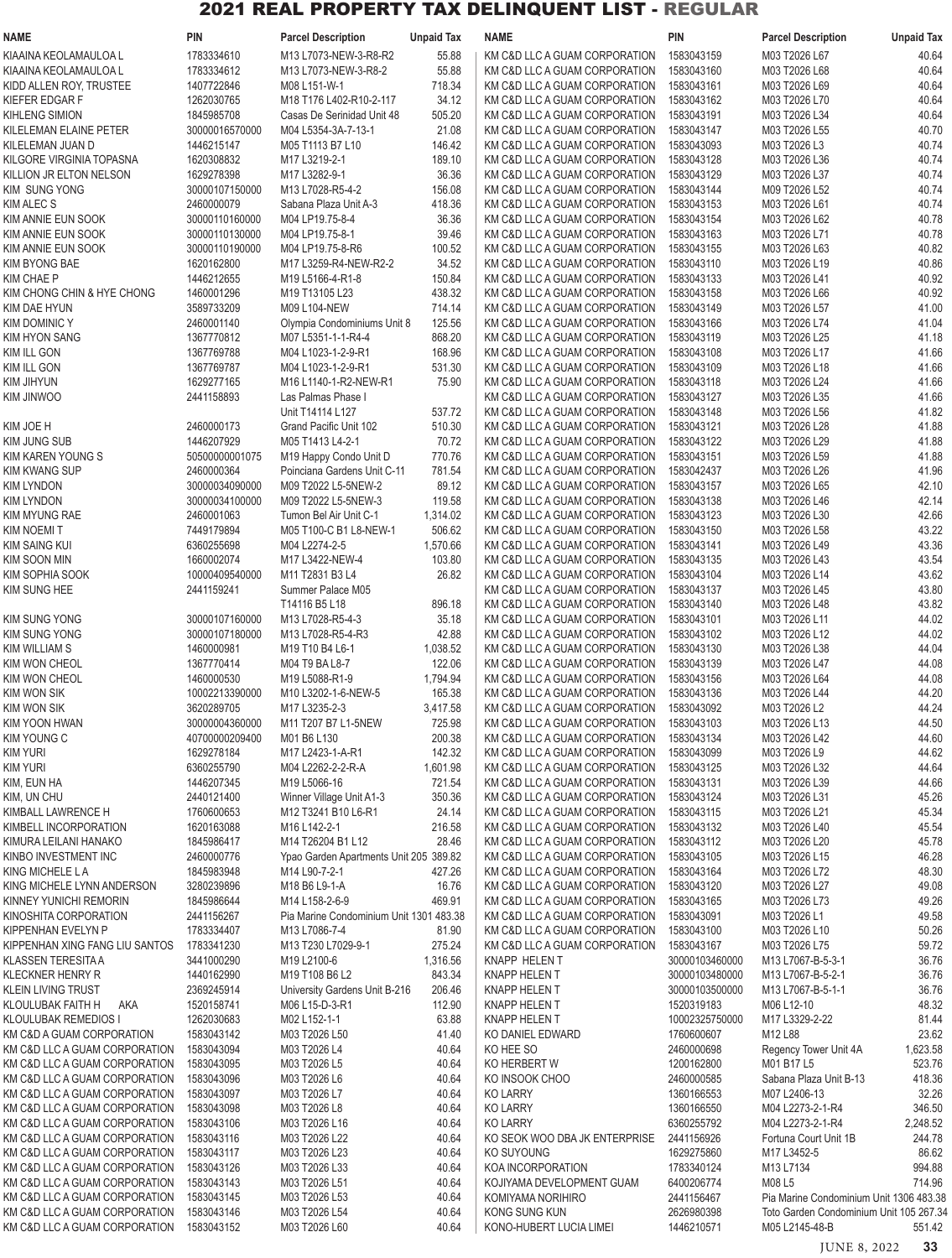| <b>NAME</b>                                     | <b>PIN</b>               | <b>Parcel Description</b>                      | <b>Unpaid Tax</b> | <b>NAME</b>                                     | <b>PIN</b>                   | <b>Parcel Description</b>                | <b>Unpaid Tax</b> |
|-------------------------------------------------|--------------------------|------------------------------------------------|-------------------|-------------------------------------------------|------------------------------|------------------------------------------|-------------------|
| KOO JA HO                                       | 1360163690               | M07 L2285-NEW-2-1                              | 83.16             | <b>LARIMER JOHN LESLIE</b>                      | 1446207682                   | M05 T536 B1 L3                           | 352.04            |
| KORINCHO CORP                                   | 3440163820               | M19 L5144-R3-1-R1                              | 4,762.78          | <b>LARIMORE GLENN L</b>                         | 1360166102                   | M04 L1029-4                              | 51.06             |
| KOSAKA MAYNE D                                  | 1446205961               | M05 T1111 B3 L51                               | 391.64            | LARREW RONALD W                                 | 1783330293                   | M05 T1044 L3-1                           | 59.46             |
| KOSAM DARIA                                     | 1783337454               | M13 T63004 B4 L12                              | 40.64             | <b>LARSON KIYOKO</b>                            | 2441157082                   | Acho Tasi Unit 203                       | 80.60             |
| <b>KOSAM DARIA</b>                              | 1783336629               | M13 T63004 B4 L1                               | 52.63             | LASTIMOZA NICHOLE M                             | 1380001672                   | M07 T19424 B2 L9                         | 375.02            |
| KOSTER & WYTHE                                  | 1440163854<br>1620163850 | M19 B1 L2144-2-20                              | 133.28<br>419.04  | <b>LATEEN MANAGEMENT COMPANY</b>                | 1629275985<br>1629275440     | M17 L3269-4<br>M17 L3270-1-A-NEW-2       | 68.14             |
| KOWA INTERNATIONAL CORP<br>KOZUMPLIK JAMES A    | 1525823027               | M17 L3464-R2-NEW<br>M06 T3531 B2 L29           | 19.95             | LATEEN MANAGEMENT COMPANY<br>LATINO BERNARD R   | 1783337794                   | M13 L7092-4-21                           | 165.66<br>20.32   |
| KOZUMPLIK JAMES A ETAL                          | 1600163941               | M10 T232 B10 L7                                | 133.20            | <b>LATINO EMILY J</b>                           | 1783337791                   | M13 L7092-4-18                           | 20.32             |
| <b>KP CORPORATION</b>                           | 1741103641               | M11 L17-4-A                                    | 131.30            | LAUREANO DOROTEA A                              | 1446207793                   | M05 T136 B3 L7-R3-NEW-1                  | 444.06            |
| <b>KRANZ ROBERT N</b>                           | 1525824223               | M06 T212 B5 L6-R1                              | 34.08             | <b>LAUREL MARIA L</b>                           | 1820165200                   | M14 T268 B5 L33                          | 17.88             |
| KREJCI ROBERT W                                 | 1446214294               | M05 T276-REM B5 L2                             | 918.48            | <b>LAVILLE JOSEPH E</b>                         | 1840166400                   | M14 T231 L5                              | 103.26            |
| <b>KREJCI ROBERT W</b>                          | 1446214117               | M05 T276-REM B5 L4                             | 927.98            | LAVILLE JOSEPH E                                | 1320166572                   | M03 L234-2-W-4                           | 1,207.10          |
| KRUCHENBERG WAYNE                               | 1440109810               | M05 T112 B7 L16                                | 455.02            | LAVILLE JOSEPH E, TRUSTEE                       | 1783339198                   | M13 T271 B3 L4                           | 184.28            |
| <b>KRUSEE ANN A</b>                             | 1446211301               | M05 T1031-A L3-19                              | 35.12             | LAW JADE LOUISE                                 | 2380000100                   | Mangilao Gardens Unit G2                 | 88.20             |
| KUBA TAKAO                                      | 2440164130               | San Vitores Terrace Unit C-32                  | 640.28            | LAW OFFICES OF WAYSON WONG                      | 1783337984                   | M13 T63004 B2 L5                         | 40.64             |
| KUBARII IBELAS K                                | 1367770802               | M07 T115 B1 L4                                 | 1,531.12          | LAWLOR PAUL A                                   | 1840166300                   | M14 L111-B-2-NEW-3                       | 982.70            |
| KUBICKI PRISCILLA ROJAS                         | 2441158074               | Sunrise D Unit 79                              | 365.46            | LAXAMANA ESTEBAN G Jr                           | 1783337844                   | M13 T10427 L11-6                         | 307.36            |
| <b>KUCHARSKI CHARLES E</b>                      | 2460000831               | Alupang Cove Unit 818<br>M05 T112 B3 L37       | 286.40            | LAXAMANA JOSE C                                 | 1446216306                   | M05 L10083-7-6-R1                        | 114.60            |
| KUNDY WILBURN H<br>KUNIMOTO KILHAK LEE          | 1440164159<br>2441159946 | San Vitores Terrace Unit C-36                  | 532.74<br>640.28  | LAXAMANA PEDRO M<br>LAYCO ANTHONY P             | 30000104310000<br>1380001333 | M05 L5231-4-6-2-1<br>M07 T1721 B1 L5-1   | 126.60<br>298.48  |
| <b>KUPER GARY L</b>                             | 1440164175               | M05 T100 B2 L90 U3                             | 11.76             | LAYDEN SATURNINA C                              | 10000584670000               | M14 LA-5-1-R1                            | 12.82             |
| KUPER NANCY TAIENAO                             | 1260164001               | M02 L231                                       | 94.14             | <b>LAYGO SUE T</b>                              | 1446214757                   | M05 T14113 B5 L17                        | 32.42             |
| <b>KUPER NORMA CRUZ</b>                         | 1525824166               | M06 L179-2-R7                                  | 21.02             | LAZAGA JOANN F                                  | 1783331901                   | M13 L7040-3-6-R3                         | 620.56            |
| KURAKAWA YASUKO TRUSTEE                         | 1280979940               | M18 L240-6-R1                                  | 37.06             | LAZARO JOVITO T                                 | 1440603397                   | M05 T1034 B3 L18                         | 348.30            |
| KURAKAWA YASUKO TRUSTEE                         | 1280019017               | M18 B3 L2                                      | 194.14            | <b>LEACH MAXIMO T</b>                           | 2440216784                   | Pacific Towers Unit B-302                | 163.22            |
| KURIAN RAJESH & ANNAROSE THERMADOM THOMA        |                          |                                                |                   | <b>LEAL BENJAMIN M</b>                          | 1440166792                   | M05 T143 L10061-49-R1-2                  | 48.24             |
|                                                 | 4440501000               | M05 T14114 L13 UPHASEII                        | 603.08            | <b>LEAL CEFERINO A</b>                          | 1446206706                   | M05 T143 L10061-3-2                      | 43.30             |
| LAND P CORPORATION                              | 1525823467               | M06 T212 B8 L1-1                               | 30.94             | <b>LEAL CEFERINO A</b>                          | 1446206708                   | M05 T143 L10061-3-R3                     | 43.30             |
| LA CHANCE & JOHNSRUD DEVELOPM 1780164372        |                          | M13 T271 B3 L6                                 | 82.20             | LEAL CEFERINO A                                 | 1446206707                   | M05 T143 L10061-3-3                      | 47.10             |
| LA RUE CAMILLE G                                | 1760243741               | M12 T3321 B1 L10                               | 313.54            | <b>LEAL CEFERINO A</b>                          | 1440166805                   | M19 L5095-6-R2                           | 175.66            |
| LABA JAIME                                      | 1845984493               | M14 L108-R3-NEW                                | 361.46            | <b>LEARY FELISA C</b>                           | 1446203180                   | M19 L2146-6-2-H                          | 188.04            |
| LABA JAMES F                                    | 1741104170<br>1360164697 | M11 L2-11<br>M07 T1443 B1 L4-KVA               | 275.22<br>78.40   | <b>LEBEN ANNES H</b>                            | 1360164450                   | M04 L2335-3-NEW-2<br>M05 T1141 L2-3      | 71.02             |
| LABALAN ROBERT I<br>LABRADOR ISIDRO J           | 1440164690               | M19 T149 B5 L4                                 | 323.58            | <b>LEBITA EDMUNDO L</b><br>LEDDA PEDRO H        | 1446204267<br>1360166715     | M04 L1019-6-REM-1                        | 649.76<br>332.50  |
| LACDOO ALBERTO L                                | 1780164414               | M13 T289 B5 L3                                 | 69.46             | LEDDY BARBARA Q                                 | 1360100500                   | M07 L5357-6-R12-5-R1                     | 53.24             |
| LACDOO ALBERTO L ETAL                           | 1240164755               | M02 B2 L11                                     | 32.28             | LEDDY DAVID P                                   | 1380000728                   | M07 T157 B2 L1-4-R1                      | 888.24            |
| LACHOWICZ MARRISA Q                             | 1360164701               | M07 L2318-A-7-2                                | 40.64             | LEE BEN M                                       | 7200166982                   | M01 L92-A                                | 11.60             |
| LACTAOEN JERRYZZA JOAN V                        | 1446214072               | M05 T240 B22 L1                                | 268.92            | LEE CHANG K                                     | 1220167311                   | M01 L2045-4 TO 11                        | 10,433.16         |
| LADD DAKOTA LEE                                 | 1280979941               | M18 B11 L11                                    | 266.25            | LEE CHANG KUN                                   | 1220167308                   | M19 L2045-13                             | 12.48             |
| LADERA PEPITO C                                 | 1360150080               | M04 T1445 L107                                 | 83.72             | LEE CHANG KUN                                   | 1220167309                   | M19 L2045-12                             | 14.88             |
| LAGANZO CARLOS E SR                             | 1360150083               | M07 L5399-2-R2-2                               | 21.98             | LEE CHANG KUN                                   | 1220167310                   | M19 L2045-8                              | 17.50             |
| <b>LAGMAN ALLAN</b>                             | 1446207768               | M05 T532-A B1 L28                              | 326.70            | LEE CHANG KUN                                   | 1223243306                   | M19 L2045-17                             | 18.38             |
| LAGMAN JOYCE ANN P                              | 1446208517               | M05 L10060-REM-3-2                             | 216.52            | LEE CHANG KUN                                   | 1220167250                   | M19 L2045-4                              | 33.42             |
| LAGO CELESTINO R                                | 1440164894               | M05 T100 B5 L21 U9                             | 44.20             | LEE CHANG KUN                                   | 1220167290                   | M19 L2045-9                              | 37.20             |
| <b>LAGO MARIE-CLAIRE</b>                        | 1446212124               | M05 T14111 B3 L6                               | 43.26             | LEE CHANG KUN<br>LEE CHANG KUN                  | 1220167291                   | M19 L2045-10                             | 40.48             |
| LAGRIMAS ARTURO SR.<br>LAGRIMAS EDGAR B 1/3 INT | 1446207961<br>1783334276 | M05 T240 B20 L4<br>M13 T10429 B2 L9            | 358.46<br>62.42   | LEE CHANG KUN                                   | 1220167305<br>1220167306     | M19 L2045-11<br>M19 L2045-16             | 45.06<br>49.22    |
| LAGUANA ANDREA LYNN                             | 1326015937               | M03 L269-R3                                    | 58.87             | LEE CHANG KUN                                   | 1220167307                   | M19 L2045-15                             | 85.54             |
| <b>LAGUANA MIGUEL L</b>                         | 1620165060               | M17 L3360-2-4-4                                | 40.64             | LEE DONG HO                                     | 1845986400                   | M14 L101-4-R1                            | 147.36            |
| LAGUANA ROSARIO C                               | 1600165098               | M15 T223 B3 L15                                | 441.00            | LEE DOO YONG                                    | 2441156327                   | Asentadu Villa Unit A301                 | 592.72            |
| LAGUANA VINCENT EDWARD T                        | 1620218718               | M17 T1932 L1                                   | 33.94             | LEE DUNSTAN Y                                   | 2460000165                   | Sabana Plaza Unit B-11                   | 66.88             |
| LAGUNA RICO IKIALII NAEHU                       | 1525822623               | M06 T3531 B2 L13                               | 648.02            | LEE EDSON                                       | 2680000042                   | Sagan Gi Talo Unit A-4                   | 107.23            |
| LAI KWONG CHOI                                  | 6440165252               | M19 L5105-2-3-1                                | 192.50            | LEE EUI JONG                                    | 2441159163                   | Royal Gardens Unit 28-4                  | 933.74            |
| LAI LATTY THANHCHI                              | 2441156428               | Villa Gi Papa Ladera Unit 305                  | 289.92            | LEE HEEJU                                       | 1446213996                   | M19 2144-2 B3 L12                        | 91.80             |
| LAI PETER K TRUSTEES                            | 2369245611               | Colina De Barrigada T9 BB L4-2 1,763.08        |                   | LEE IN SOON                                     | 2441159281                   | Dai Ichi Unit A15                        | 255.74            |
| LAITAN RONALD EDWIN TAITAGUE                    | 1446211684               | M05 T1045 B4 L1                                | 400.26            | LEE JAMES DY                                    | 1360013745                   | M04 T219 B2 L3-1                         | 92.58             |
| <b>LAM RICKY</b><br>LANADA DEOGRACIAS           | 1840326501<br>1800983855 | M14 T2913-INCR-3 B1 L20<br>M05 T534 L74        | 67.48<br>138.20   | LEE KEVIN KEI YAN<br>LEE KING WO ETAL           | 2680000046<br>2440167300     | Sagan Gi Talo Unit A-14                  | 214.46<br>82.76   |
| LANADA RODOLFO R                                | 1446216559               | M05 T240 B20 L8                                | 61.10             | LEE KYUNG-SOON                                  | 1629278337                   | Beverley Palms Unit A-4<br>M17 L3397-2-8 | 95.20             |
| LANADA RODOLFO R                                | 1800165735               | M05 T534 L74                                   | 72.96             | <b>LEE MICHAEL</b>                              | 1783330788                   | M13 T151 L27-1                           | 47.16             |
| LANADA RODOLFO R                                | 1446209040               | M05 T240 B20 L8                                | 131.00            | <b>LEE MICHAEL</b>                              | 1367769823                   | M04 T9 BB L1-7                           | 143.18            |
| LANADA RODOLFO R                                | 1446216560               | M05 T240 B20 L8                                | 418.48            | LEE MIJA CHOI                                   | 2441159645                   | Royal Gardens Unit 13-4                  | 126.08            |
| LAND DEPOT ONC                                  | 1407722366               | M08 L288-1                                     | 27.58             | LEE WAN JU                                      | 2441158815                   | Pia Marine Condominium Unit 1317 483.38  |                   |
| LANDSCAPE MANAGEMENT SYSTEMS 1380001143         |                          | M07 L3474                                      | 426.12            | LEE Y H                                         | 1240166893                   | M02 B26 L19-R1                           | 47.10             |
| LANDSCAPE MANAGEMENT SYSTEMS 1845985647         |                          | M14 L154-4-R5                                  | 1,487.86          | LEE YOUNG H                                     | 5440167350                   | M05 L2024-5-E-4,5,6                      | 2,488.12          |
| LANDSCAPE MANAGEMENT SYSTEMS 1629277361         |                          | M07 L3462                                      | 3,412.68          | LEE YOUNG SOOK                                  | 1367768606                   | M04 T1445 L121                           | 1,019.78          |
| LANDTECH CORPORATION                            | 1262031563               | M02 L475                                       | 678.84            | LEFEVER DAVID RUSSELL                           | 1620186060                   | M15 L54-2-7                              | 65.34             |
| <b>LANG HUIXIA</b>                              | 1446210085               | M05 T14113 B4 L8                               | 120.40            | LEFEVER EDWARD M                                | 1446213380                   | M05 LP15-24-REM-7-2-R3                   | 152.56            |
| LANG JR DENNIS LEE                              | 2460000651               | Lily Village Unit B-2                          | 461.46            | LEFFINGWELL LANA                                | 1840166330                   | M14 T75 L9                               | 71.42             |
| LANG NATHALIE<br>LANGAS ELIZABETH U             | 2440317760<br>1360318400 | Tumon View Phase II Unit 105<br>M04 T109 B2 L8 | 244.06<br>355.50  | LEGASPI JANUFRI CV<br>LEGASPI MARLEEN H TARUSAN | 1367770665<br>1620302321     | M07 T186 L1-2                            | 725.00<br>307.28  |
| LANGET CORPORATION                              | 1249268761               | M02 B20 L2                                     | 280.46            | LEGASPI ROMMEL C                                | 1446203784                   | M07 L2414-5-7<br>M05 T543 B2 L2-R1       | 53.78             |
| LANQUIN LARRY I                                 | 1360165850               | M07 T1536 L24                                  | 463.70            | LEI TIAN LIE                                    | 1440314639                   | M05 T100 B5 L91 U10                      | 113.40            |
| LANQUIN LARRY I                                 | 1360030127               | M07 T1536 L23                                  | 766.60            | LEIGH ROSA T DEC                                | 1400600060                   | M08 L490-5                               | 23.10             |
| LAPE DEDERICK SAN NICOLAS                       | 1525823782               | M06 L62-NEW-6                                  | 29.92             | LEISHMAN LENA MAUREEN                           | 2369245430                   | Agana Oceanview Unit 2-C                 | 470.82            |
| LAPE DEDERICK SN                                | 1520165800               | M06 L62-NEW-8                                  | 29.92             | LENG XIAO LI                                    | 2441157484                   | Harmony Villa Unit B3                    | 585.62            |
| LAPE MILDRED J                                  | 1407722829               | M08 L259-2-4                                   | 20.38             | LEON AMANTE D                                   | 1446206811                   | M05 T162 B4 L1                           | 430.98            |
| LAPE MILDRED J                                  | 1520166025               | M06 L62-NEW-4                                  | 29.92             | LEON GUERRERO OLYMPIA T                         | 30000090910000               | M05 L5243-3-6-R2                         | 62.26             |
| LAPUEBLA BONIFACIO L                            | 1446206376               | M05 T143 L10061-30-1-NEW-R3 551.90             |                   | LEON GUERRERO ANNE T NKA                        | 1741103409                   | M11 L55-1-3-R9                           | 62.22             |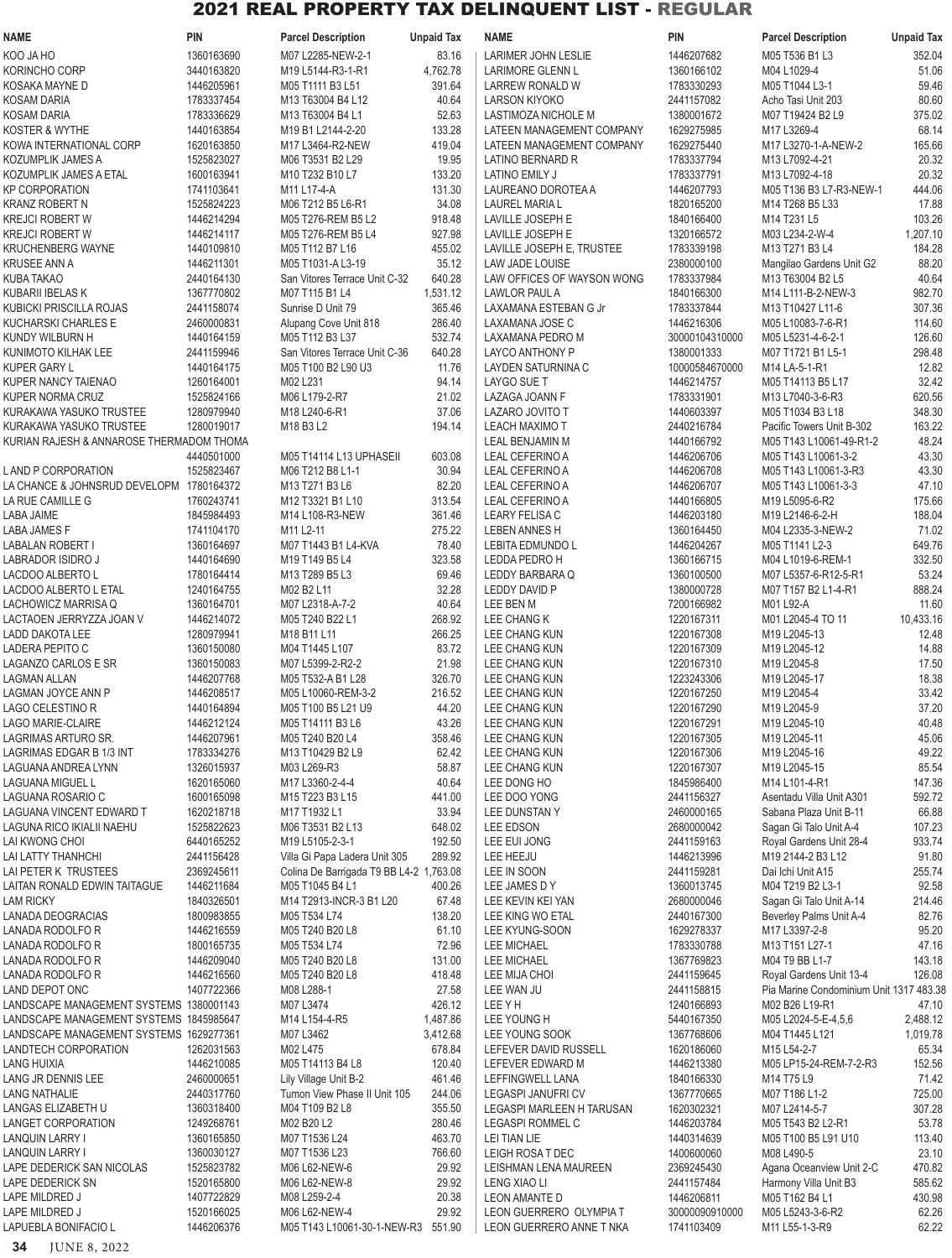| <b>NAME</b>                                                              | <b>PIN</b>                   | <b>Parcel Description</b>                           | <b>Unpaid Tax</b> | <b>NAME</b>                                              | PIN                              | <b>Parcel Description</b>                  | <b>Unpaid Tax</b>  |
|--------------------------------------------------------------------------|------------------------------|-----------------------------------------------------|-------------------|----------------------------------------------------------|----------------------------------|--------------------------------------------|--------------------|
| LEON GUERRERO ANUNCIACION T                                              | 1446205413                   | M05 T240 B10 L8                                     | 54.52             | LEON GUERRERO PETER J                                    | 1620171601                       | M17 T1948 B1 L8                            | 659.06             |
| LEON GUERRERO BENJAMIN A                                                 | 1620167951                   | M16 L143-1-R3                                       | 78.32             | LEON GUERRERO PETER-JESSE P                              | 1347100186                       | M04 B8 L15                                 | 349.86             |
| LEON GUERRERO BENNY T                                                    | 1446205510                   | M05 T1113 B4 L32                                    | 229.38            | LEON GUERRERO RACHEL ANN                                 | 30000077930000                   | M03 T198 L80-R1                            | 309.54             |
| LEON GUERRERO BETTY JANE<br>LEON GUERRERO BILL C                         | 1680000335<br>1407722138     | M16 L151-2-1-NEW-4<br>M08 L364-2-R2-2               | 62.58<br>476.40   | LEON GUERRERO RAMON G<br>LEON GUERRERO RAY M             | 1360171995<br>1845986581         | M16 T113 L11                               | 448.94<br>75.58    |
| LEON GUERRERO CARL                                                       | 1780169305                   | M13 T911 L2-7                                       | 91.70             | LEON GUERRERO RAYMOND                                    | 1780172028                       | M14 L146-7-1<br>M13 T1047 L1               | 53.84              |
| LEON GUERRERO CARL                                                       | 1780169310                   | M13 T911 L2-6                                       | 91.70             | LEON GUERRERO RAYMOND DAVIS                              | 1367768800                       | M07 L2406-1-3                              | 68.24              |
| LEON GUERRERO CARL PATRICK                                               | 2460001049                   | LG Condominium Unit B                               | 250.82            | LEON GUERRERO RAYMOND DAVIS                              | 30000011670000                   | M16 L164-4                                 | 76.24              |
| LEON GUERRERO CARL PATRICK                                               | 2460001050                   | LG Condominium Unit J                               | 346.94            | LEON GUERRERO ROBERT GREGORY RABON                       |                                  |                                            |                    |
| LEON GUERRERO CARLO M                                                    | 1380002076                   | M07 L5354-3-A-7-6-4                                 | 50.14             |                                                          | 1440248656                       | M05 T112 B5 L33                            | 363.98             |
| LEON GUERRERO CARLO M                                                    | 1580187582                   | M09 T220 L2                                         | 299.42            | LEON GUERRERO ROBERT J                                   | 1407722927                       | M08 L315-2                                 | 58.58              |
| LEON GUERRERO CARLO M                                                    | 1840169205                   | M14 L156-4-3-4                                      | 697.06            | LEON GUERRERO ROBERT M ETAL                              | 1440172108                       | M19 T90 B2 L14                             | 164.30             |
| LEON GUERRERO CARLOS C<br>LEON GUERRERO CARMEN CRISTOBAL 1446212522      | 1440602349                   | M05 T1045 B4 L7<br>M19 B3 L2152-7-1                 | 378.14<br>50.64   | LEON GUERRERO ROQUE E C<br>LEON GUERRERO ROSA S          | 1783337532<br>1783332488         | M13 T1046 B4 L31<br>M13 L7148-8            | 345.88<br>47.10    |
| LEON GUERRERO CHRISTOPHER S                                              | 1640000246                   | M15 L9-R5                                           | 559.76            | LEON GUERRERO ROSA, EST OF                               | 1367769392                       | M04 T18206 L4                              | 200.72             |
| LEON GUERRERO DANNY                                                      | 1783336720                   | M13 T94002 B1 L2                                    | 40.90             | LEON GUERRERO ROSARIO Q                                  | 1260172308                       | M18 T67 B1-A L9                            | 34.00              |
| LEON GUERRERO DIEDRE JONES                                               | 4440501038                   | Las Palmas Phase II                                 |                   | LEON GUERRERO ROSARIO Q                                  | 1260172316                       | M18 T67 B1-A L8                            | 43.32              |
|                                                                          |                              | Unit T14114 L25                                     | 603.08            | LEON GUERRERO SARAH SANTOS                               | 1629274772                       | M16 L1133-5-R1                             | 136.78             |
| LEON GUERRERO DOLORES                                                    | 1840168240                   | M14 T305 B2 L16                                     | 37.64             | LEON GUERRERO VICENTE G                                  | 1260172598                       | M02 L117                                   | 51.36              |
| <b>LEON GUERRERO DOROTHY F</b>                                           | 1367765470                   | M07 T239 B3 L3-1-NEW<br>M07 T239 B3 L3-1-NEW        | 222.18            | <b>LEON GUERRERO VICENTE P</b>                           | 1440172813                       | M19 L5119-R12                              | 287.88             |
| LEON GUERRERO DOROTHY F<br>LEON GUERRERO EDWARD A (CO-TRU 2441158913     | 1360170921                   | Delmar Unit A2-26                                   | 700.32<br>275.66  | LEON GUERRERO WENCESLAO C<br>LEON GUERRERO WENCESLAO C   | 1620172872<br>1262030052         | M17 L3267-1<br>M18 T173 B2 L2              | 43.04<br>76.62     |
| LEON GUERRERO EDWARD R                                                   | 1583042201                   | M09 T85 B2 L1                                       | 474.12            | LEON GUERRERO WENCESLAO C, ETAL1600172870                |                                  | M10 T232 B16 L22                           | 987.56             |
| LEON GUERRERO ELIZABETH S                                                | 1446205538                   | M05 T1113 B4 L29                                    | 198.36            | LEON GURRERO FREDERICK M ETAL 1629275047                 |                                  | M16 L142-2-2-1                             | 53.24              |
| LEON GUERRERO FELIPE G HO                                                | 30000092600000               | M04 L2174-D-1                                       | 172.02            | LEONARD SN PAULINO INC                                   | 1620166153                       | M10 LP19-1-B-2-R-B                         | 98.36              |
| LEON GUERRERO FELIPE G HO                                                | 30000092550000               | M04 L2174-B-R2                                      | 390.58            | LEONE RICHARD J                                          | 1446211005                       | M05 T276 L40                               | 937.52             |
| LEON GUERRERO FELIX P                                                    | 1440168361                   | M <sub>19</sub> L <sub>5111</sub> -3-R <sub>2</sub> | 1,338.92          | LEONEN CELSO M                                           | 1783335404                       | M13 T63004 B1 L31                          | 40.64              |
| LEON GUERRERO FRANCISCO B                                                | 7200168614                   | M01L91                                              | 22.54             | <b>LEONEN CELSO M</b>                                    | 1783332624                       | Perez Acres M13 T1043 L27                  | 449.44             |
| LEON GUERRERO FRANCISCO B ETAL 3820168475                                |                              | M14 T268 B7 L50-1                                   | 1,414.88<br>33.06 | <b>LEONEN CZYZA</b>                                      | 1446214154                       | M05 T276-REM B6 L19                        | 825.34<br>47.20    |
| LEON GUERRERO FREDERICK<br>LEON GUERRERO GABRIELE T                      | 10001188410000<br>1262031574 | M04 T18207 L2<br>M18 T2441 B1 L10                   | 15.52             | LEONEN MARGARITA C<br><b>LEONEN ROSEMARIE N</b>          | 1629276809<br>1783335841         | M16 L132-1-1-2<br>M13 T106 L7013-1-REM-A-1 | 59.00              |
| LEON GUERRERO GUSTIN A                                                   | 1260168901                   | M02 L238-1-A                                        | 34.00             | LEOPALACE GUAM CORPORATION                               | 40700000059279                   | M14 T305 L1                                | 9.20               |
| LEON GUERRERO HILL DUENAS                                                | 10000744650000               | M13 L7114-2                                         | 379.94            | LEOPALACE GUAM CORPORATION                               | 10000617990000                   | M16 L98-NEW-3-2                            | 15.04              |
| LEON GUERRERO IGNACIO R                                                  | 1840169200                   | M14 L109-1-A                                        | 226.26            | LEOPALACE GUAM CORPORATION                               | 40700000045899                   | M16 L141-7                                 | 24.88              |
| LEON GUERRERO IMAN S                                                     | 1400085400                   | M08 T261 L29                                        | 115.92            | LEOPALACE GUAM CORPORATION                               | 40700000045054                   | M15 L7-4-NEW-REM-3                         | 30.38              |
| LEON GUERRERO JAMES R                                                    | 1367765078                   | M04 L1025-3-1-NEW-R1                                | 218.60            | LEOPALACE GUAM CORPORATION                               | 10000144150000                   | M05 BB L2                                  | 31.86              |
| LEON GUERRERO JAYLANI NC                                                 | 1629277457                   | M17 L3247-1-3-4                                     | 57.40             | LEOPALACE GUAM CORPORATION                               | 10000405020000                   | M11 B16 L10                                | 32.08<br>33.16     |
| LEON GUERRERO JESSE SN<br>LEON GUERRERO JESSICA ANN                      | 1520169227<br>1360171000     | M06 T3711 L5<br>M07 L2298-REM-1-A                   | 21.88<br>99.00    | LEOPALACE GUAM CORPORATION<br>LEOPALACE GUAM CORPORATION | 10000140510000<br>10000158910000 | M05 BD L13<br>M05 BC L10                   | 33.16              |
| LEON GUERRERO JOAQUIN P                                                  | 1629278590                   | M17 L2419                                           | 19.46             | LEOPALACE GUAM CORPORATION                               | 10000150820000                   | M05 T1113 B12 L12                          | 41.46              |
| LEON GUERRERO JOAQUIN P                                                  | 1620600402                   | M17 L2419                                           | 538.18            | LEOPALACE GUAM CORPORATION                               | 10000144160000                   | <b>M05 BC L8</b>                           | 50.48              |
| LEON GUERRERO JOHN A                                                     | 1780169402                   | M13 T933 B4 L6-R1                                   | 217.44            | LEOPALACE GUAM CORPORATION                               | 40100000019027                   | M05 T1021 B3 L1-4                          | 53.76              |
| LEON GUERRERO JOHN T                                                     | 1783335904                   | M13 L7017-1-4-2                                     | 45.66             | LEOPALACE GUAM CORPORATION                               | 10000146310000                   | M05 T1032 L15-2                            | 64.10              |
| LEON GUERRERO JOSE G (1/7TH)                                             | 1400169959                   | M08 L419                                            | 35.76             | LEOPALACE GUAM CORPORATION                               | 10000145250000                   | M05 T1011 L1                               | 85.50              |
| LEON GUERRERO JOSE MENO ETAL<br>LEON GUERRERO JOSE MENO ETAL             | 1520169750<br>1520169699     | M06 L223<br>M06 L53                                 | 78.02<br>286.10   | LEOPALACE GUAM CORPORATION<br>LEOPALACE GUAM CORPORATION | 10000403850000<br>10000433610000 | M11 L14-2-R4<br>M14 T2511 B4-A L4          | 253.38<br>571.38   |
| LEON GUERRERO JOSE PEREZ                                                 | 7200000278                   | M01 B29 L6                                          | 157.72            | LEOPALACE GUAM CORPORATION                               | 50500000001038                   | M14 T2511 B4 L13                           | 907.74             |
| LEON GUERRERO JOSE PEREZ                                                 | 30000107330000               | M18 LU.S. NAVAL MAGAZINE-                           |                   | LEOPALACE GUAM CORPORATION                               | 50500000001048                   | M14 T2511 B4A L1                           | 989.05             |
|                                                                          |                              | $2-R2$                                              | 534.46            | LEOPALACE GUAM CORPORATION                               | 10000615310000                   | M17 L3470                                  | 995.40             |
| LEON GUERRERO JOSE RIVERA HO                                             | 1367769713                   | M04 L2218-1                                         | 100.88            | LEOPALACE GUAM CORPORATION                               | 10000404090000                   | M11 L24-R1                                 | 1,220.92           |
| LEON GUERRERO JOSE T                                                     | 1440169753                   | M19 L2145-57                                        | 69.82             | LESCANO JOSEPH L                                         | 1446215518                       | M05 T314 L15-3                             | 606.58             |
| LEON GUERRERO JOSEFINA C                                                 | 1367766082                   | M04 L1092-1-2                                       | 53.26             | <b>LEUNG CY</b>                                          | 30000092610000                   | M04 L2174-D-2                              | 172.02             |
| LEON GUERRERO JOSEFINA C<br>LEON GUERRERO JOSEPH GOGUE                   | 1360170442<br>1262030286     | M04 L1092-1-2<br>M18 T173 B2 L1                     | 419.90<br>96.16   | <b>LEUNG REYNOLD</b><br>LEVEL ENTERPRISES INC            | 1440178423<br>1440173142         | M05 T112 B19 L5<br>M19 T131 L5             | 938.56<br>172.08   |
| LEON GUERRERO JOSEPH H                                                   | 1240170471                   | M02 B2 L17                                          | 19.84             | LEVIN STEVEN ALAN                                        | 2660000104                       | Apusento Gardens Unit B402                 | 279.04             |
| <b>LEON GUERRERO JOSEPH HENRY</b>                                        | 1620170504                   | M16 T255 B6 L15                                     | 17.62             | LEWIS CRAIG J                                            | 1740172520                       | M11 L26-5-4                                | 22.71              |
| LEON GUERRERO JOSEPH J                                                   | 1629277452                   | M10 T0 B0 L164-3                                    | 72.24             | LEWIS KINA-DOREEN GUZMAN                                 | 1280979817                       | M18 B5 L6                                  | 141.84             |
| LEON GUERRERO JOSEPH N                                                   | 1525822824                   | M06 L18-6                                           | 30.56             | LEWIS LYDIA T                                            | 1741102563                       | M11 T2833 L2                               | 49.82              |
| LEON GUERRERO JOSEPH Q                                                   | 1360170500                   | M07 L5379-5-2                                       | 58.74             | LEWIS LYDIA T                                            | 1741102564                       | M11 T2833 L3                               | 49.82              |
| LEON GUERRERO JR MANUEL ROJAS 30000103860000<br>LEON GUERRERO JR PEDRO A | 1605501571                   | M18 L401-21-10                                      | 59.12             | LEWIS LYDIA T                                            | 1741102565<br>1741102566         | M11 T2833 L4                               | 49.82<br>49.82     |
| LEON GUERRERO JR ROBERT P                                                | 1783338918                   | M10 T232 B19 L11<br>M13 L7025-5                     | 253.18<br>342.20  | LEWIS LYDIA T<br>LEWIS LYDIA T                           | 1741102567                       | M11 T2833 L5<br>M11 T2833 L6               | 49.82              |
| LEON GUERRERO JUAN C                                                     | 1780171080                   | M13 T267 L111                                       | 42.68             | LEWISON ZACHARY ADAM                                     | 1300500276                       | M03 T2025 B17 L35                          | 324.02             |
| LEON GUERRERO KENNETH                                                    | 1783339055                   | M13 L7017-1-4-3                                     | 76.10             | LGI PACIFIC GUAM INC                                     | 10000762820000                   | M16 L174-R1                                | 307.04             |
| LEON GUERRERO KIMBERLY ANN GARCIA                                        |                              |                                                     |                   | LHL LLC                                                  | 30000008620000                   | M03 T2025 B12 L4-NEW-1-                    |                    |
|                                                                          | 1845984265                   | M14 T2638 B3 L3                                     | 407.82            |                                                          |                                  | NEW-1-NEW-R1                               | 1,335.88           |
| LEON GUERRERO LORENZO T                                                  | 1446205861                   | M05 T240 B15 L12                                    | 154.60            | LI JUN ZHUO BEDE                                         | 1440222835                       | M05 T112 B17 L13                           | 378.08             |
| LEON GUERRERO LUCINA<br>LEON GUERRERO LUCINA                             | 1208017924<br>7200601010     | M01 L90-1<br>M01L89                                 | 6.56              | LI RUI YAO<br>LI XINMING                                 | 30000102830000<br>1780095251     | M13 L7031-3-7-1<br>M13 T927 L7             | 22.58              |
| LEON GUERRERO MANUEL FLORES JR 1320168213                                |                              | M03 L498-4-2                                        | 18.38<br>556.98   | LI YULIA DELISKA                                         | 2441159849                       | Pacific Towers Unit C-708                  | 1,287.86<br>113.16 |
| LEON GUERRERO MARIA B                                                    | 1600171043                   | M10 T232 B8 L14                                     | 298.14            | LIANG XIAO FANG                                          | 1845986406                       | M14 L131-2-3                               | 490.80             |
| LEON GUERRERO MARTIN D                                                   | 1440011373                   | M19 L5134-2-R1                                      | 5.20              | LIANG-BUNGARD XIAO FANG                                  | 1783341029                       | M13 T911 L1-12-NEW-4                       | 56.78              |
| LEON GUERRERO MAXIMA CAMACHO 1260239968                                  |                              | M02 L215-P                                          | 241.66            | LIBBY GELENNA B                                          | 1367767097                       | M04 L2358-1-4                              | 363.26             |
| LEON GUERRERO MICHAEL A C                                                | 1446204393                   | M05 L10067-2-8                                      | 48.32             | LIBRANDA ROSSANA G                                       | 1446208658                       | M05 T538 L66-1-1                           | 54.86              |
| LEON GUERRERO MICHAEL BENNY                                              | 1721708000                   | M11 B16 L11                                         | 32.16             | LIBRANDA ROSSANA G                                       | 1806205118                       | M05 T538 L66-1-R1                          | 286.34             |
| LEON GUERRERO NOEL V                                                     | 1367769670                   | M07 L5351-7-16-1                                    | 48.54             | LIBRANDA VICENTE G JR                                    | 1629274946                       | M16 T1925-AL5                              | 23.04              |
| LEON GUERRERO OLYMPIA T<br>LEON GUERRERO PAUL D                          | 30000090900000<br>1446209960 | M05 L5243-3-6-2<br>M05 T276-REM B5 L16 U2           | 53.38<br>502.92   | LIBRIA MARIE CEPEDA TEDTAOTAO<br>LICUP FELIPE V JR       | 1605501716<br>1446205880         | M10 T232 B13 L17<br>M05 T240 B10 L4        | 305.08<br>419.42   |
| LEON GUERRERO PEDRO RIVERA                                               | 1400171748                   | M08 L468                                            | 18.88             | LIGMAW JOHN                                              | 1783335802                       | M13 T63004 B1 L37                          | 40.64              |
| LEON GUERRERO PERPETO S                                                  | 1800500690                   | M13 T178 B5 L14                                     | 305.56            | LIH PAO INVESTMENT LLC                                   | 30000078440000                   | M19 T13105 L57NEWNEW-5-R/W 13.08           |                    |

JUNE 8, 2022 **35**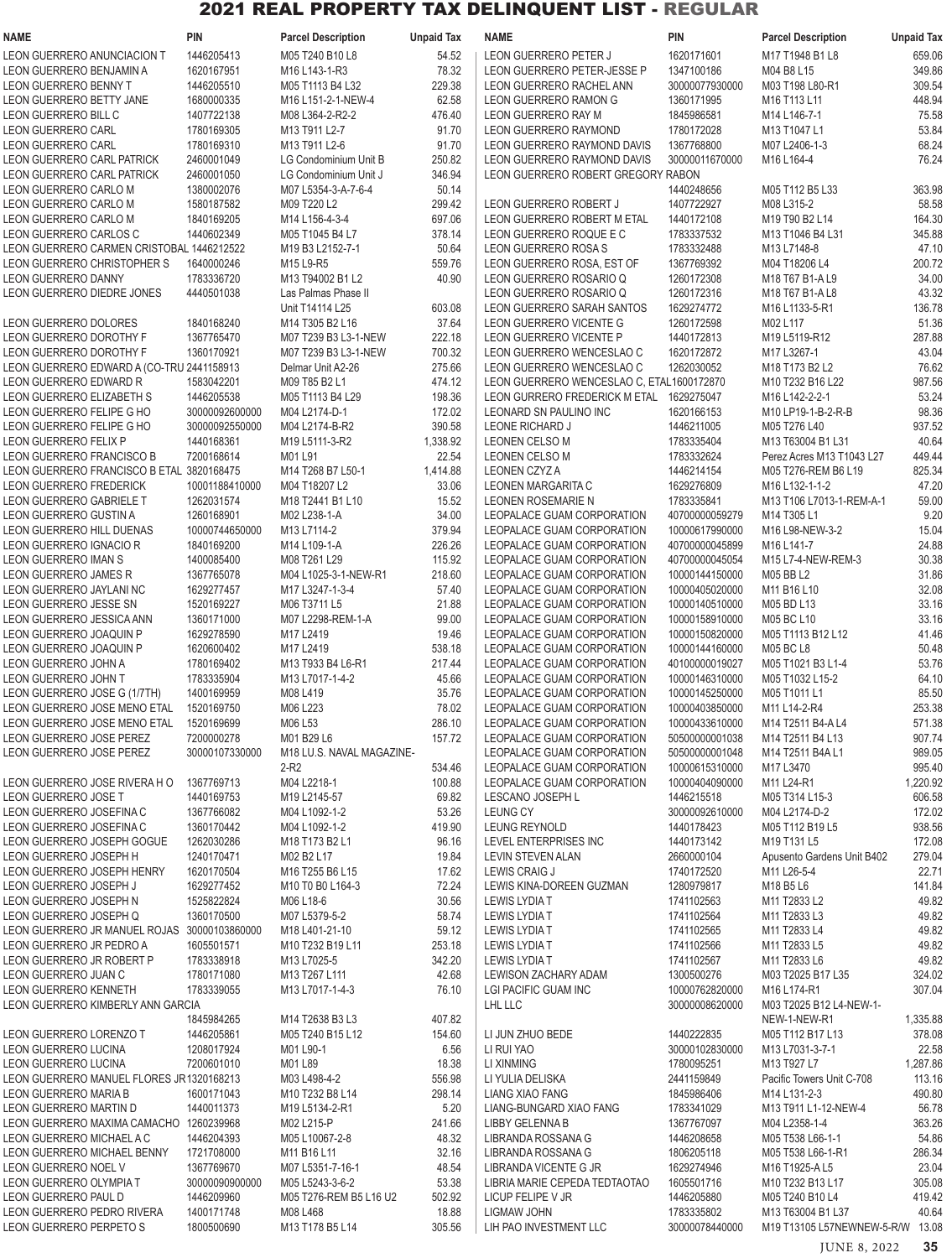| <b>NAME</b>                | PIN            | <b>Parcel Description</b>     | <b>Unpaid Tax</b> | <b>NAME</b>                               | <b>PIN</b>     | <b>Parcel Description</b>                                            | <b>Unpaid Tax</b> |
|----------------------------|----------------|-------------------------------|-------------------|-------------------------------------------|----------------|----------------------------------------------------------------------|-------------------|
| LIH PAO INVESTMENT LLC     | 77703000001317 | M19 TALO VERDE ESTATES        |                   | <b>LIZAMA PETER F</b>                     | 1367767968     | M07 L2285-NEW-1-1                                                    | 369.36            |
|                            |                | <b>TOWNHOMES UNIT 234</b>     | 1,301.72          | <b>LIZAMA RAMON T</b>                     | 1260175710     | M18 T270 L113                                                        | 21.42             |
| LILLIAN D GILL TRUST       | 1783339918     | M13 T94002 B4 L16-R1          | 134.26            | <b>LIZAMA RAMON T</b>                     | 1780175095     | M13 L7127-2-1-2-2                                                    | 49.02             |
| LILLIAN D GILL TRUST       | 1783337092     | M13 T94002 B2 L10-R1          | 26.82             | LIZAMA RONNIE L ET AL                     | 1629277692     | M10 L3321-E-3                                                        | 10.02             |
| LILLIAN D GILL TRUST       | 1783336192     | M13 T94002 B1 L3              | 40.90             | LIZAMA TRINIDAD DELA ROSA                 | 1620175650     | M10 L1122-REM                                                        | 123.98            |
| LIM ALEX DOMINADOR B. ETAL | 2440216875     | Pacific Towers Unit C-403     | 229.80            | LIZAMA TRINIDAD ROSA                      | 10001637910000 | M16 L1122-2-1                                                        | 70.26             |
| LIM EUGENIO B & ELENA D    | 1446216408     | M05 T537 L17-7                | 29.82             | LIZAMA TRINIDAD ROSA                      | 10001823030000 | M16 L1122-2-2                                                        | 70.80             |
| LIM MARITES CHAN           | 2440216717     | Pacific Towers Unit A-302     | 229.80            | LIZAMA TRINIDAD ROSA                      | 10001637930000 | M16 L1122-2-R2                                                       | 95.28             |
|                            |                |                               | 48.48             |                                           |                |                                                                      | 166.48            |
| <b>LIM STEVEN ONG</b>      | 10001110460000 | M04 L2357-2-2                 |                   | LIZAMA VICENTE C                          | 1446216574     | M05 T1113 B9 L2                                                      |                   |
| LIMANKIN VLADIMIR          | 1845986302     | M14 T26107 B4 L1              | 191.62            | LIZAMA VICENTE SA ETAL                    | 1600175904     | M10 T232 B11 L24                                                     | 23.84             |
| LIMIAC SIXTO SICANGCO JR   | 1783331578     | M13 T1018 B2 L25              | 472.18            | LLANES MAY C                              | 1620176015     | M07 L5400-R6                                                         | 228.60            |
| LIMTIACO JESSE W II        | 30000031860000 | M07 L5424-2-5-NEW-2-R3        | 104.80            | LLARENAS EDGAR L                          | 1446205959     | M05 T534 L83-R2                                                      | 229.60            |
| LIMTIACO DAVID J T         | 1620173800     | M17 L3400-5-2                 | 521.58            | LLEGADO JECELIA L                         | 77703000001226 | M16 HARVEST GARDEN UNIT 202B                                         |                   |
| LIMTIACO GERARD A          | 1380002033     | M07 T19424 B1 L6              | 372.64            |                                           |                |                                                                      | 345.70            |
| LIMTIACO IGNACIO M ETAL    | 1280173774     | M18 T0 B10 L2                 | 31.90             | LLOYD MARIA C AKA BENBOW MARIA            | 1407722301     | M08 L389                                                             | 12.84             |
| LIMTIACO JOHN B            | 1260173880     | M18 L402-R10-2-4-1-1-NEW      | 279.42            | LLOYD MARIA C AKA BENBOW MARIA 1407722300 |                | M08 L386                                                             | 21.88             |
| LIMTIACO KENNETH C         | 4440500947     | M05 T14114 L15 UPHASEII       | 603.08            | LLT CORPORATION                           | 3441000148     | M19 L2102-2-PART                                                     | 770.88            |
| LIMTIACO MICHAEL TROY      | 30000032820000 | M07 L5292-3-3-5NEW-2          | 113.34            | <b>LMS GUAM</b>                           | 1446210086     | M19 T149 B3 L1-2                                                     | 412.76            |
| LIMTIACO NICOLE LYN        | 30000081680000 | M07 L5292-3-3-5NEW-R2NEW-1    | 58.80             | <b>LO YILING</b>                          | 1600175907     | M10 T232 B16 L33                                                     | 334.42            |
| LIMTIACO STEVEN F          | 1320175000     | M03 L429-6-3-NEW-1            | 431.42            | LOBATON CHERYL DECHAVEZ                   | 1783338309     | M13 T271 B2 L4-1                                                     | 365.34            |
| <b>LIN HAIMING</b>         | 30000101800000 | M07 L5357-8-1-4               | 40.64             | <b>LOBATON MELISSA R A</b>                | 1280979859     | M18 T0 B1 L8                                                         | 552.02            |
| <b>LIN HAIMING</b>         | 30000110740000 | M07 L5357-8-1-3-1             | 40.64             | <b>LOBATON TERESITA</b>                   | 1290000123     | M18 L241-9                                                           | 26.40             |
| LIN JIAN FANG              | 30000096140000 | M07 L5357-8-1-2               | 63.88             | LOBDELL JOANNA A                          | 1260176200     | M18 T2441 B2 L3                                                      | 17.78             |
| LIN JIAN FANG              | 30000108710000 | M07 L5357-8-1-2-1             | 40.64             | <b>LOGISTICS CTSI</b>                     | 1000008130000  | M04 L5176 BLDG-CTSI                                                  | 29,340.64         |
| <b>LIN JIAN FANG</b>       | 30000080570000 | M07 T320 L29-R1-R1            | 45.28             | LOKSAN INTERNATIONAL INC                  | 2626980900     | Cliff Condominium Unit A-326                                         | 93.52             |
| <b>LIN JIAN FANG</b>       | 30000080560000 | M07 T320 L29-R1-1             | 1,128.70          | LOLOHEA TUITUA M                          | 1783337989     | M13 T94002 B2 L7-R1                                                  | 26.82             |
| <b>LIN QINGHONG</b>        | 2441159590     | Chen Condominums Unit 7       | 194.32            | <b>LOMBOY BERNARDO A ETAL</b>             | 1360500342     | M07 L5292-3-3-14-R1                                                  | 129.12            |
|                            |                |                               |                   |                                           |                |                                                                      |                   |
| <b>LIN SALLY</b>           | 1446215444     | M05 LP15-45-5-R11             | 60.02             | <b>LONEY RUBEN</b>                        | 1783334997     | M13 T93017 L8                                                        | 75.66             |
| <b>LIN SALLY</b>           | 2440173375     | Villa Gi Papa Ladera Unit 308 | 289.92            | LOPEZ FELICISIMO A                        | 1440176515     | M05 T1413 L6-2-NEW-4                                                 | 73.20             |
| LIN TIEN-YEN               | 2440607945     | Villa Gi Papa Ladera Unit 304 | 67.56             | LOPEZ JUN CARLITO S                       | 1380000589     | M07 L2402-1-3-2                                                      | 61.02             |
| LIN WEI-CHEN               | 2626981235     | Holiday Tower Unit 1005       | 926.12            | LOPEZ SR JOSEPH D                         | 1440246899     | M19 L2104-R10-NEW-                                                   |                   |
| <b>LIN YANQING</b>         | 30000101810000 | M07 L5357-8-1-5               | 40.64             |                                           |                | 3-2-NEW-1                                                            | 1,043.36          |
| LIN ZHU                    | 1525824021     | M06 T3531 B1 L11-1            | 43.40             | LOPEZ VIRGILIO G ETAL                     | 1780601639     | M13 L7027-REM-8-2-R3                                                 | 60.58             |
| LING'S CORPORATION         | 1660001081     | M17 L3393-7-R1-NEW-R2         | 231.14            | <b>LORD ESTHER R</b>                      | 1620069416     | M10 L3209-1-5-NEW-R2                                                 | 30.71             |
| LINSANGAN MARIANA CAMACHO  | 1783330499     | M13 L7127-11-1                | 57.90             | <b>LORD JAMES M</b>                       | 1629276691     | M10 L3305-1                                                          | 203.84            |
| <b>LIPANOVICH PETE</b>     | 1360251876     | M07 L2283-2-1                 | 107.62            | <b>LORD LANCE GARRET</b>                  | 1629276028     | M10 L3209-1-5-NEW-R2                                                 | 412.86            |
| <b>LITTLE ROSIE</b>        | 1380001086     | M07 T1919 L3-1                | 30.26             | <b>LOREN ERNESTO UECHI</b>                | 1360290927     | M07 L5374-4-4                                                        | 54.30             |
| LIU DONG YIN               | 10002324520000 | M13 L7125-19-NEW-2            | 40.60             | LORENZO ALAN                              | 1400176680     | M08 L316-4-2                                                         | 35.18             |
| LIU DONG YIN               | 10002324540000 | M13 L7125-19-NEW-4            | 40.60             | LORENZO ALVIN M                           | 1620176652     | M17 L3305-2                                                          | 203.84            |
| LIU DONG YIN               | 10002326050000 | M13 L7125-19-NEW-R4           | 40.60             | LORENZO MAY C                             | 1260176760     | M02 L161-REM-R6-R1                                                   | 26.56             |
| LIU DONG YIN               | 1360166110     | M07 T317 L104                 | 588.44            | LORIA FEDERICO P ETAL                     | 1440176779     | M05 T143 L10061-3-2                                                  | 155.89            |
| LIU JIANLONG               | 1420029919     | M05 B16 L7                    | 405.04            | LORICA LUZ L                              | 1800180080     | M05 T545 B3 L13                                                      | 389.74            |
| LIVAIE HOSTINO E           | 1440157702     | M19 B1 L2144-2-30             | 99.62             | <b>LOSCHE STEPHEN A</b>                   | 2441157833     | Tumon View Phase I Unit 308                                          | 292.58            |
| LIVAIE HOSTINO E           | 1440174575     | M05 T100 B1 L30 U1            | 293.98            | LOSONGCO MADELEINE S C M                  | 1824222043     | M <sub>14</sub> 1268 B <sub>15</sub> L <sub>1</sub> /-R <sub>1</sub> | 448.72            |
| LIVAIE REGINA ANN GUERRERO | 1806205103     | M05 L10072-5                  | 29.92             | LOSONGCO MADELEINE SOPHIE                 | 1367767646     | M04 L2342-5-3                                                        | 51.94             |
| LIZAMA EDWARD LG           | 1600173850     | M15 T232 B2 L19               | 53.38             | LOSONGCO MADELEINE SOPHIE                 | 1367769211     | M04 L2266-REM-2-R-4                                                  | 121.68            |
|                            |                |                               |                   |                                           |                |                                                                      |                   |
| LIZAMA ALEJANDRO B         | 1367770214     | M04 L1060-3                   | 57.60             | LOSONGCO MADELEINE SOPHIE M               | 1367767644     | M04 L2342-5-1                                                        | 51.92             |
| LIZAMA ALPHA R             | 1583042557     | M09 T85 B1 L14                | 207.78            | LOSONGCO MADELEINE SOPHIE M               | 1367767645     | M04 L2342-5-2                                                        | 51.94             |
| LIZAMA BERNARDO P EST OF   | 1367769511     | M04 T18204 L2                 | 58.68             | <b>LOTUS INC</b>                          | 2460000326     | Villa Kanton Tasi Unit 7A                                            | 3,682.78          |
| LIZAMA BERNARDO P EST OF   | 1367769520     | M04 T18205 B1 L3              | 138.34            | LOU JALINA HAI WEI                        | 2360023065     | University Gardens Unit B-203                                        | 6.30              |
| LIZAMA CLARE A C           | 1446203364     | M05 L10100-1-4-1              | 78.42             | LOUIS CONSOLACION C                       | 30000075610000 | M17 L3412-1-1-8-R2                                                   | 53.08             |
| LIZAMA EDWARD LG           | 1240175893     | M02 B19 L11                   | 471.94            | LOVERIDGE GRANT W                         | 2441159672     | Tumon Horizon Unit 419                                               | 29.54             |
| LIZAMA EDWARD N            | 1820172685     | M14 T268 B12 L4               | 6.68              | LOWE AURORA SABLAN                        | 1783341356     | M13 L7024-4-4-B-R2-NEW-6                                             | 67.96             |
| LIZAMA ELMER J             | 1300174004     | M03 T2025 B27 L14             | 352.38            | LOWELL STEPHEN R                          | 2441154858     | Alupang Cove Unit 512                                                | 341.04            |
| LIZAMA FRANCISCO C         | 1446208497     | M05 T537 B4 L1-3-NEW-4        | 59.50             | LOYAL PACIFIC CORP                        | 1783332229     | M13 T935 L13-6-1                                                     | 48.30             |
| LIZAMA FRANCISCO N         | 1605501561     | M10 T232 B20 L9               | 55.92             | LOYAL PACIFIC CORPORATION                 | 1780164610     | M13 T935 L13-R6-12                                                   | 417.62            |
| LIZAMA GREGORIO T          | 1260175000     | M02 L202-1-3                  | 67.20             | LOYOLA ANGEL A                            | 1446215339     | M05 T15210 B2 L1                                                     | 54.46             |
| LIZAMA JAMES T             | 30000031240000 | M04 L2380-1-4-2               | 51.80             | LOYOLA ANGEL A                            | 1440177043     | M05 T112 B7 L30                                                      | 106.60            |
| LIZAMA JESUS S             | 1660002174     | M17 L3253-4-R2                | 55.56             | LOYOLA ANGEL A                            | 1620005501     | M16 L121-10                                                          | 744.82            |
| LIZAMA JESUS S             | 1660002175     | M17 L3253-3-1-R1              | 55.70             | LPP MORTGAGE LTD                          | 1407722722     | M08 L487                                                             | 309.00            |
| LIZAMA JOAQUIN V           | 1440175180     | M05 T276 L51                  | 44.92             | LPP MORTGAGE LTD                          | 1741103864     | M11 L2-5                                                             | 1,319.02          |
| LIZAMA JOHN P              | 1249268640     | M02 B8 L54                    | 377.24            | LS GUAM LLC                               | 1223243568     | M01 L1124-1-NEW-R1                                                   | 498.28            |
| LIZAMA JOHN P ETAL         | 1260175196     | M18 T67 B2 L12                | 504.22            | LU HSIU-CHIEH                             | 2441155017     | Summer Palace M05                                                    |                   |
| LIZAMA JOSE TAITAGUE DEC   | 1520175373     | M06 L141                      | 29.90             |                                           |                | T14116 B3-A L4                                                       | 644.50            |
| LIZAMA JOSE TAITAGUE DEC   | 30000079100000 | M06 L153-2                    | 35.11             | LU WEIJIA                                 | 1380001570     | M07 L5420-3-2                                                        | 632.09            |
| LIZAMA JOSE TAITAGUE DEC   | 30000079090000 | M06 L153-1                    | 80.22             | LUBAS DANILO E                            | 1780320934     | M05 T292 L15-8                                                       | 265.86            |
| LIZAMA JOSE TAITAGUE DEC   | 30000079130000 |                               |                   | <b>LUBAS ELMER G</b>                      |                |                                                                      |                   |
|                            |                | M06 L153-5                    | 80.22             |                                           | 1446211531     | M05 T100 B3 L12 U14                                                  | 323.88            |
| LIZAMA JOSE TAITAGUE DEC   | 30000079140000 | M06 L153-6                    | 112.24            | LUBAS LUDOVICO L                          | 1800177200     | M05 T545 B2 L9                                                       | 36.76             |
| LIZAMA JOSEFA D            | 1300500062     | M03 T2025 B8 L9-R1            | 475.76            | LUBAS LUDOVICO L                          | 1806205026     | M05 T538 L64-2                                                       | 91.90             |
| LIZAMA JUAN B              | 1360175525     | M07 L2425                     | 86.14             | <b>LUBASAN BEATRICE T</b>                 | 1260177093     | M02 L56                                                              | 49.46             |
| LIZAMA JUAN PANGELINAN     | 1360175533     | M04 L2192-REM                 | 13.66             | LUBASAN TERESITA CRUZ                     | 1360177090     | M07 L2517-PART-5                                                     | 41.60             |
| LIZAMA JUAN Q              | 1262029883     | M18 L402-10-7-4               | 230.76            | LUCAS REMEDIOS P                          | 1446213247     | M19 L2146-1-C-1-1-2                                                  | 55.56             |
| LIZAMA JUAN Q ETAL         | 3260175564     | M18 L402-10-7-3-NEW-R1        | 172.68            | LUCERO ELEANOR R                          | 2441159470     |                                                                      | 218.40            |
| LIZAMA JUAN Q ETAL         | 1260601084     | M18 L402-10-7-3-NEW-R1        | 350.34            | LUCERO ELPIDIO N                          | 1440177250     | M05 T209 L9-1-1                                                      | 452.46            |
| LIZAMA LAWRENCE S          | 30000086120000 | M13 L7006-8-1-NEW-1           | 40.70             | <b>LUCERO RENE T</b>                      | 1800177490     | M05 T542 L6                                                          | 151.44            |
| LIZAMA LORETTA             | 30000097850000 | M04 L1059-2                   | 59.74             | LUCES JOHNNY Q                            | 1262031203     | M02 T233 L19-5                                                       | 26.14             |
| LIZAMA PATRICIA L          | 1360175723     | M04 L1024-13-2                | 366.84            | LUCES JOHNNY Q                            | 1262030027     | M02 T227 L19-1-NEW-1                                                 | 28.08             |
| LIZAMA PATRICIA LAZARO     | 1367766513     | M07 L5351-7-13                | 440.84            | LUCES JOHNNY Q                            | 1262031300     | M02 T227 L11-3                                                       | 55.52             |
| LIZAMA PAULINE S A         | 1629275138     | M16 L142-1-1                  | 52.90             | LUCES JOHNNY Q                            | 1262030028     | M02 T227 L19-1-NEW-2                                                 | 371.38            |
| LIZAMA PEDRO T             | 1840175730     | M14 L146-11                   | 28.70             | LUCES JOHNNY Q                            | 1262030030     | M02 T227 L19-1-NEW-4                                                 | 530.88            |
|                            |                |                               |                   |                                           |                |                                                                      |                   |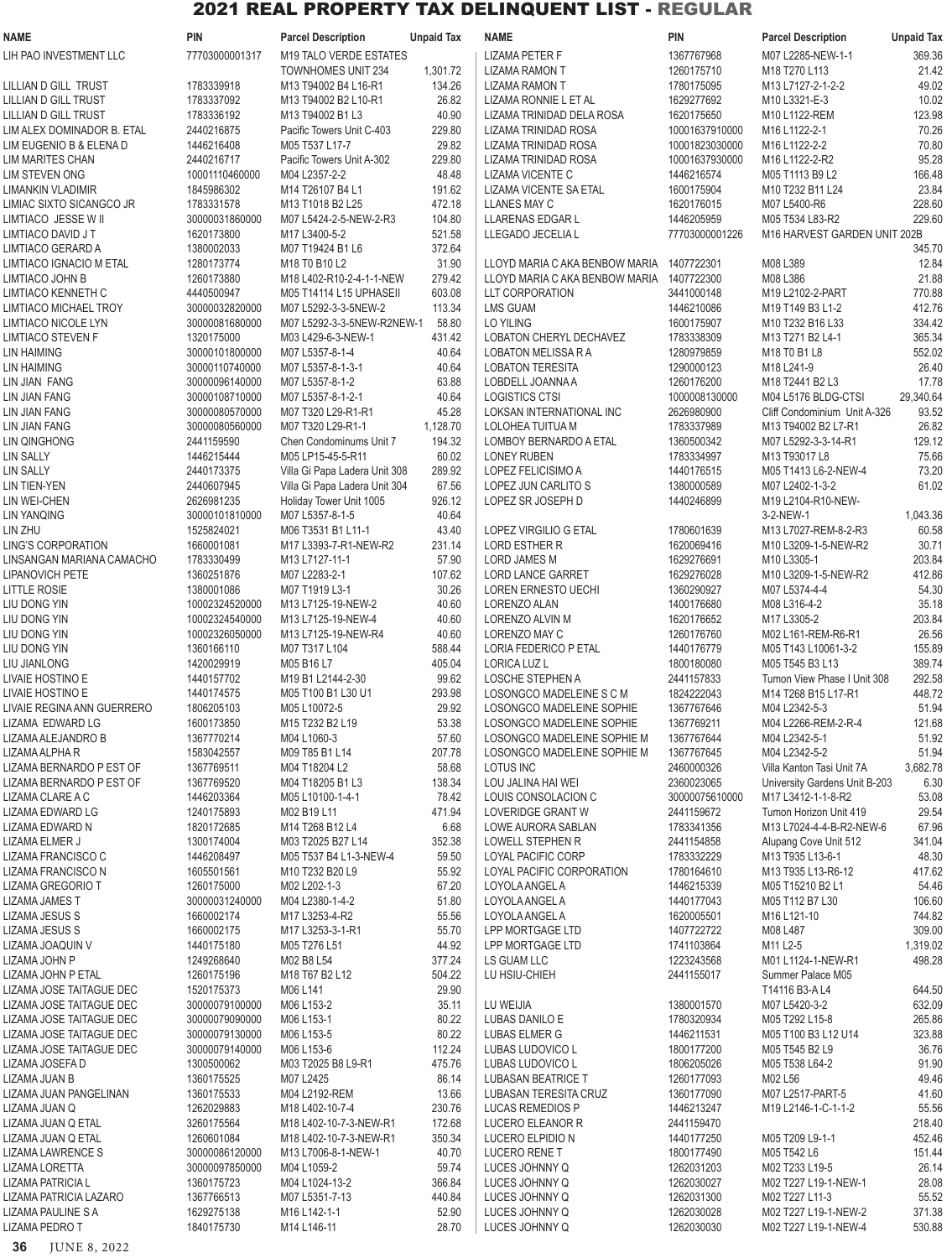| <b>NAME</b>                                                | <b>PIN</b>               | <b>Parcel Description</b>      | <b>Unpaid Tax</b>  | <b>NAME</b>                        | <b>PIN</b>                       | <b>Parcel Description</b>        | <b>Unpaid Tax</b> |
|------------------------------------------------------------|--------------------------|--------------------------------|--------------------|------------------------------------|----------------------------------|----------------------------------|-------------------|
| LUCES JOHNNY Q.                                            | 1262030360               | M02 T233 L19-2                 | 26.14              | LUJAN JENNIFER M                   | 1741102343                       | M11 L55-1-2-11                   | 20.88             |
| <b>LUCES PATRICK S</b>                                     | 2369246128               | University Gardens Unit B-112  | 206.46             | LUJAN JENNIFER M                   | 1741102344                       | M11 L55-1-2-12                   | 20.88             |
| <b>LUCK ENTERPRISES</b>                                    | 1620205140               | M17 L3375-2                    | 90.02              | LUJAN JENNIFER M                   | 1741102345                       | M11 L55-1-2-13                   | 20.88             |
| LUCKY DRAGON DEVELOPMENT CO LTD 77703000001172             |                          | M07 SAGAN KAMIA UNIT 24        | 837.20             | LUJAN JENNIFER M                   | 1741102346                       | M11 L55-1-2-14                   | 20.88             |
| LUCKY DRAGON DEVELOPMENT CO LTD 77703000001158             |                          | M07 SAGAN KAMIA UNIT 4         | 840.58             | LUJAN JENNIFER M                   | 1741102347                       | M11 L55-1-2-15                   | 20.88             |
| LUCKY DRAGON DEVELOPMENT CO LTD 77703000001167             |                          | M07 SAGAN KAMIA UNIT 14        | 840.58             | LUJAN JENNIFER M                   | 1741102348                       | M11 L55-1-2-16                   | 20.88             |
| LUCKY DRAGON DEVELOPMENT CO LTD 77703000001169             |                          | M07 SAGAN KAMIA UNIT 18        | 840.58             | LUJAN JENNIFER M                   | 1741102349                       | M11 L55-1-2-17                   | 20.88             |
| LUCKY DRAGON DEVELOPMENT CO LTD 77703000001170             |                          | M07 SAGAN KAMIA UNIT 20        | 840.58             | LUJAN JENNIFER M                   | 1741102350                       | M11 L55-1-2-18                   | 20.88             |
| LUCKY DRAGON DEVELOPMENT CO LTD 77703000001173             |                          | M07 SAGAN KAMIA UNIT 1         | 859.12             | LUJAN JENNIFER M                   | 1741102351                       | M11 L55-1-2-19                   | 20.88             |
| LUCKY DRAGON DEVELOPMENT CO LTD 77703000001181             |                          | M07 SAGAN KAMIA UNIT 17        | 859.12             | LUJAN JENNIFER M                   | 1741102354                       | M11 L55-1-2-22                   | 20.88             |
| <b>LUCKY KESTY</b>                                         | 1741103823               | M11 T2832 B1 L1-6              | 217.36             | LUJAN JENNIFER M                   | 1741102355                       | M11 L55-1-2-23                   | 20.88             |
| LUCKY PROPERTIES INC                                       | 1446213671               | M05 T112 B15 L9                | 508.98             | LUJAN JENNIFER M                   | 1741102356                       | M11 L55-1-2-24                   | 20.88             |
| LUCKY PROPERTIES INC                                       | 1446213361               | M19 T108 B4 L9                 | 696.68             | LUJAN JENNIFER M                   | 1741102357                       | M11 L55-1-2-25                   | 20.88             |
| LUCKY PROPERTIES, INC                                      | 1446213674               | M05 T112 B6 L46                | 354.98             | LUJAN JENNIFER M                   | 1741102359                       | M11 L55-1-2-27                   | 20.88             |
| LUDWIG CORINNA E GUTIERREZ                                 | 1380000699               | M07 T19421 L7-R5               | 292.12             | LUJAN JENNIFER M                   | 1741102333                       | M11 L55-1-2-1                    | 20.90             |
| LUEDTKE ISABEL (MAY) C 1/14                                | 1605501700               | M10 T232 B21 L14               | 53.20              | LUJAN JERARD ALLEN CASTRO          | 1629275681                       | M17 L3409-8-1                    | 543.18            |
| LUEDTKE ISABEL (MAY) C 1/14                                | 1629277793               | M17 L3273-3                    | 262.52             | LUJAN JERYL S                      | 10001897000000                   | M17 L3321-E-2                    | 21.34             |
| LUEDTKE ISABEL (MAY) C 1/14<br>LUEDTKE ISABEL (MAY) C 1/14 | 1605501701<br>1629277790 | M10 T232 B21 L3<br>M10 L3207-3 | 451.08<br>78.56    | LUJAN JERYL S<br>LUJAN JESSE M A   | 1629277691<br>1845985359         | M17 L3323-1<br>M14 T26314 B1 L3  | 112.34<br>34.14   |
| LUJAN ALLAN R                                              | 1400176806               | M08 L104                       | 5.76               | LUJAN JESSE S & MARIANN T          | 1380000862                       | M07 L2377-2-1                    | 362.68            |
| LUJAN ANNA B                                               | 1525823392               | M06 T212 B2 L3-R3              | 23.20              | LUJAN JOAQUIN E HO                 | 1400600094                       | M08 L490-3                       | 45.80             |
| LUJAN ANNA B                                               | 2441158490               | Pacific Gardens Unit A-15      | 170.10             | <b>LUJAN JOAQUIN F</b>             | 10000352080000                   | M10 LP19-4-B-1-R1                | 128.46            |
| LUJAN ANTONIA C (DEC) HO                                   | 1400177459               | M08 L331-1                     | 44.22              | LUJAN JOAQUIN F                    | 10000385060000                   | M10 LP19-4-B-1-1-A               | 128.48            |
| LUJAN ARMILYNN R                                           | 1660000135               | M17 L3352-A-6-NEW-1-1          | 74.04              | LUJAN JOHNNY QUENGA                | 1600178239                       | M15 T223 B3 L4                   | 54.04             |
| LUJAN ASHLEY RIA SABLAN                                    | 1262031570               | M02 T132 L9-2                  | 148.60             | LUJAN JOSE AGUON                   | 1660001620                       | M17 L3314-1-R4-NEW-6             | 40.90             |
| <b>LUJAN BEATRICE T</b>                                    | 1407722342               | M08 T161 L5-5                  | 25.18              | LUJAN JOSE AGUON                   | 1620178580                       | M17 L177-2-7                     | 42.30             |
| LUJAN CATHERINE M                                          | 10000662170000-U111-D    |                                |                    | LUJAN JOSE AGUON                   | 1660001619                       | M17 L3314-1-R4-NEW-5             | 53.52             |
|                                                            |                          | M19 L2146-1-9NEW-U111-D        | 492.56             | LUJAN JOSE AGUON                   | 1660001617                       | M17 L3314-1-R4-NEW-3             | 69.56             |
| LUJAN CHRISTOPHER A                                        | 1262031511               | M02 L171-3-3                   | 415.84             | LUJAN JOSE AGUON                   | 1660001618                       | M17 L3314-1-R4-NEW-4             | 131.24            |
| <b>LUJAN CONCEPCION CRUZ</b>                               | 1440177516               | M19 L2112-C-1                  | 87.28              | LUJAN JOSE C                       | 1680000114                       | M17 L177-3-NEW                   | 169.26            |
| <b>LUJAN DAVID</b>                                         | 1580177543               | M03 T2023-A B1 L2              | 10.04              | LUJAN JOSE C                       | 1620178723                       | M16 L177-3                       | 1,086.80          |
| LUJAN DAVID J                                              | 1760600630               | M12 L42-3                      | 21.88              | LUJAN JOSE C                       | 5200178677                       | M01 B11 L1112                    | 1,382.98          |
| LUJAN DAVID J                                              | 10002150970000           | M04 L5202-1-8                  | 22.06              | LUJAN JOSE C                       | 1200178530                       | M01 B20 L25                      | 1,418.36          |
| LUJAN DAVID J                                              | 1446210605               | M13 L10083-5-2-3               | 34.92              | LUJAN JOSE CRUZ                    | 1200178432                       | M01 B11 L1450-PART-W/IN-L12      | 32.28             |
| LUJAN DAVID J                                              | 1446211382               | M05 L10083-5-2-2               | 34.92              | LUJAN JOSE CRUZ                    | 1200178560                       | M01 B20 L26                      | 38.28             |
| LUJAN DAVID J                                              | 1741104447               | M11 T141 L11-R39               | 39.92              | LUJAN JOSE CRUZ                    | 1200178506                       | M01 B20 L9                       | 49.98             |
| LUJAN DAVID J                                              | 1446214987               | M05 T537 L2-1                  | 51.02              | LUJAN JOSE CRUZ                    | 1200178548                       | M01 B20 L24                      | 49.98             |
| LUJAN DAVID J                                              | 1446214989               | M05 T537 L2-3                  | 51.02              | LUJAN JOSE CRUZ                    | 1200178431                       | M01 B11 L11                      | 1,428.10          |
| LUJAN DAVID J                                              | 1446214990               | M05 T537 L2-4                  | 51.02              | LUJAN JOSE PANGELINAN              | 1620178730                       | M17 L177-A                       | 47.26             |
| LUJAN DAVID J                                              | 1446214991               | M05 T537 L2-5                  | 51.02              | LUJAN JOSEPH E                     | 1520179000                       | M06 T212 B9 L5-3                 | 185.36            |
| LUJAN DAVID J                                              | 10002160380000           | M04 L5202-1-7                  | 52.98              | LUJAN JR FRANCISCO LG              | 1446215047                       | M05 L5239-NEW-4-R4               | 48.06             |
| LUJAN DAVID J                                              | 1446214988               | M05 T537 L2-2                  | 62.94              | LUJAN JUAN A                       | 1520179052                       | M06 L158-11                      | 361.02            |
| LUJAN DAVID J                                              | 1620177553               | M17 T19415 L5                  | 78.46              | LUJAN JUAN L ETAL                  | 1440178803                       | M05 L2                           | 181.42            |
| LUJAN DAVID J                                              | 1845986065               | M14 T26316 B1 L1               | 82.60              | LUJAN KENNETH A                    | 1525823580                       | M06 L15-A-3-1                    | 33.08             |
| LUJAN DAVID J                                              | 10002167410000           | M04 L5202-1-10                 | 164.12             | LUJAN KENNETH SN                   | 1525823558                       | M06 L15-A-5-2                    | 23.76             |
| LUJAN DAVID J                                              | 30000032210000           | M19 L5147-3-3NEW-7             | 210.92             | LUJAN LETITIA SABLAN               | 1605501654                       | M10 T232 B6 L48                  | 325.63            |
| LUJAN DAVID J                                              | 30000032220000           | M19 L5147-3-3NEW-8             | 210.92             | LUJAN MARIANA LG                   | 1620179142                       | M17 T310 L1                      | 33.64             |
| LUJAN DAVID J                                              | 1520008673               | M06 L237                       | 228.38             | <b>LUJAN MARION S</b>              | 1380000450                       | M07 L2398-2-7-1                  | 40.64             |
| LUJAN DAVID J                                              | 1783335836               | M13 T263 L13                   | 486.48             | <b>LUJAN MARION S</b>              | 1380000451                       | M07 L2398-2-7-2                  | 45.16             |
| LUJAN DAVID J                                              | 1740176500               | M11 T2931 L9                   | 772.62             | <b>LUJAN MARION S</b>              | 1525822636                       | M06 L98-R1-4                     | 168.80            |
| LUJAN DAVID J                                              | 6460000097<br>6460000098 | M19 L2140-R12                  | 837.90             | <b>LUJAN MARION SABLAN</b>         | 30000079720000<br>10000230100000 | M19 L2140-8-2                    | 393.76            |
| LUJAN DAVID J                                              |                          | M19 L2140-R12                  | 837.90             | LUJAN MARK D A                     |                                  | M06 T3734 B16 L11                | 20.32             |
| LUJAN DAVID J                                              | 6460000099<br>6460000096 | M19 L2140-R12<br>M19 L2140-R12 | 837.90             | LUJAN MILDRED S                    | 1741104163                       | M11 L55-1-2-20<br>M11 L55-1-2-21 | 20.88             |
| LUJAN DAVID J<br>LUJAN DAVID J                             | 30000032230000           | M19 L5147-3-3NEW-R8            | 854.66<br>3,533.26 | LUJAN MILDRED S<br>LUJAN MILDRED S | 1741104164<br>1262031676         | M02 L306-13                      | 20.88<br>34.14    |
| LUJAN DAVINA M                                             | 1783341239               | M13 L7039-8-2-1-REM            | 56.16              | LUJAN MILDRED S                    | 1262031375                       | M02 L306-R14                     | 43.28             |
| LUJAN DAVINA M                                             | 1208018068               | M01 B7 L163                    | 304.76             | LUJAN MILDRED S                    | 1262031122                       | M02 T3021 L1                     | 51.02             |
| LUJAN DAVINA M                                             | 1208018069               | M01 B7 L167                    | 304.76             | LUJAN MILDRED S                    | 10000363420000                   | M13 L7115-1                      | 99.18             |
| LUJAN DOMETRO E HO                                         | 1400600078               | M08 L490-4                     | 45.80              | LUJAN MILDRED S                    | 10000436260000                   | M13 L7115-2                      | 99.18             |
| LUJAN DOREBBIE F                                           | 1840500187               | M14 T2636 L10                  | 427.28             | LUJAN MILDRED S                    | 10000436270000                   | M13 L7115-3                      | 121.66            |
| LUJAN ELEONOR BU                                           | 1440316958               | M05 T91 B2 L4-1-NEW            | 3,643.33           | LUJAN MILDRED S                    | 10000363430000                   | M13 L7115-4                      | 143.26            |
| LUJAN ELIZA S                                              | 1629276537               | M16 L137-2-2-3                 | 476.68             | LUJAN MILDRED S                    | 1446205836                       | M19 T1411 L1                     | 194.60            |
| LUJAN ELIZABETH F                                          | 1740177187               | M11 L48-16-B                   | 128.22             | LUJAN MILDRED S                    | 10000363440000                   | M13 L7115-R4                     | 340.24            |
| LUJAN ELIZABETH F                                          | 1740177189               | M11 L48-22                     | 154.88             | LUJAN MILDRED S                    | 1783341410                       | M13 T925 L43                     | 361.52            |
| LUJAN ELIZABETH F                                          | 1740177191               | M11 L48-21                     | 154.88             | LUJAN MILDRED S                    | 1629278462                       | M16 T1925-A L13                  | 368.92            |
| LUJAN FRANCISCO CRUZ                                       | 1446207458               | M05 T112 B10 L37               | 341.04             | LUJAN MILDRED S                    | 1783333576                       | M13 L7115                        | 408.82            |
| LUJAN GALEN J                                              | 1262030339               | M18 L402-R10-2-85-R1           | 110.00             | LUJAN MILDRED S                    | 2441156062                       | Standard Group Unit A-202        | 467.68            |
| LUJAN GREGORIO AGUON                                       | 1620178084               | M17 L177-2-9                   | 42.30              | LUJAN MILDRED S                    | 1783333655                       | M13 L7149                        | 647.89            |
| LUJAN IVAN JOHN                                            | 1525823557               | M06 L15-A-5-1                  | 23.76              | LUJAN MONESSA G                    | 1525822542                       | M06 L87-A                        | 308.98            |
| LUJAN JENNIFER M                                           | 10000413160000           | M13 L7036-R2                   | 6.14               | LUJAN NORMAJEAN A                  | 10000289010000                   | M06 T3734 B18 L25                | 22.36             |
| LUJAN JENNIFER M                                           | 1741102358               | M11 L55-1-2-26                 | 20.72              | LUJAN PATRICIA E                   | 1824222128                       | M14 T268 B11 L2                  | 70.46             |
| LUJAN JENNIFER M                                           | 1741102334               | M11 L55-1-2-2                  | 20.88              | LUJAN PAUL EDWARD JR               | 1446207848                       | M05 T536 B4 L23                  | 364.06            |
| LUJAN JENNIFER M                                           | 1741102335               | M11 L55-1-2-3                  | 20.88              | LUJAN PERPETUO C                   | 1360179345                       | M04 L1024-R3                     | 182.80            |
| LUJAN JENNIFER M                                           | 1741102336               | M11 L55-1-2-4                  | 20.88              | LUJAN PERPETUO C                   | 1367765475                       | M04 L1024-R3                     | 212.26            |
| LUJAN JENNIFER M                                           | 1741102337               | M11 L55-1-2-5                  | 20.88              | <b>LUJAN PETER AGUON</b>           | 1620179979                       | M17 L177-2-2                     | 578.58            |
| LUJAN JENNIFER M                                           | 1741102338               | M11 L55-1-2-6                  | 20.88              | <b>LUJAN PETER E</b>               | 10000290200000                   | M08 T3821 B3 L5                  | 28.56             |
| LUJAN JENNIFER M                                           | 1741102339               | M11 L55-1-2-7                  | 20.88              | LUJAN PETER PAUL P                 | 1629278440                       | M10 L3311-14-NEW-2               | 659.36            |
| LUJAN JENNIFER M                                           | 1741102340               | M11 L55-1-2-8                  | 20.88              | LUJAN PILAR C                      | 1660000085                       | M17 L3393-8-3-R1                 | 120.54            |
| LUJAN JENNIFER M                                           | 1741102341               | M11 L55-1-2-9                  | 20.88              | <b>LUJAN RAESHEL MARIE</b>         | 1824222046                       | M14 T268 B11 L1                  | 45.86             |
| LUJAN JENNIFER M                                           | 1741102342               | M11 L55-1-2-10                 | 20.88              | LUJAN RAFAEL L                     | 1780179400                       | M13 T169 L7-4                    | 31.74             |

JUNE 8, 2022 **37**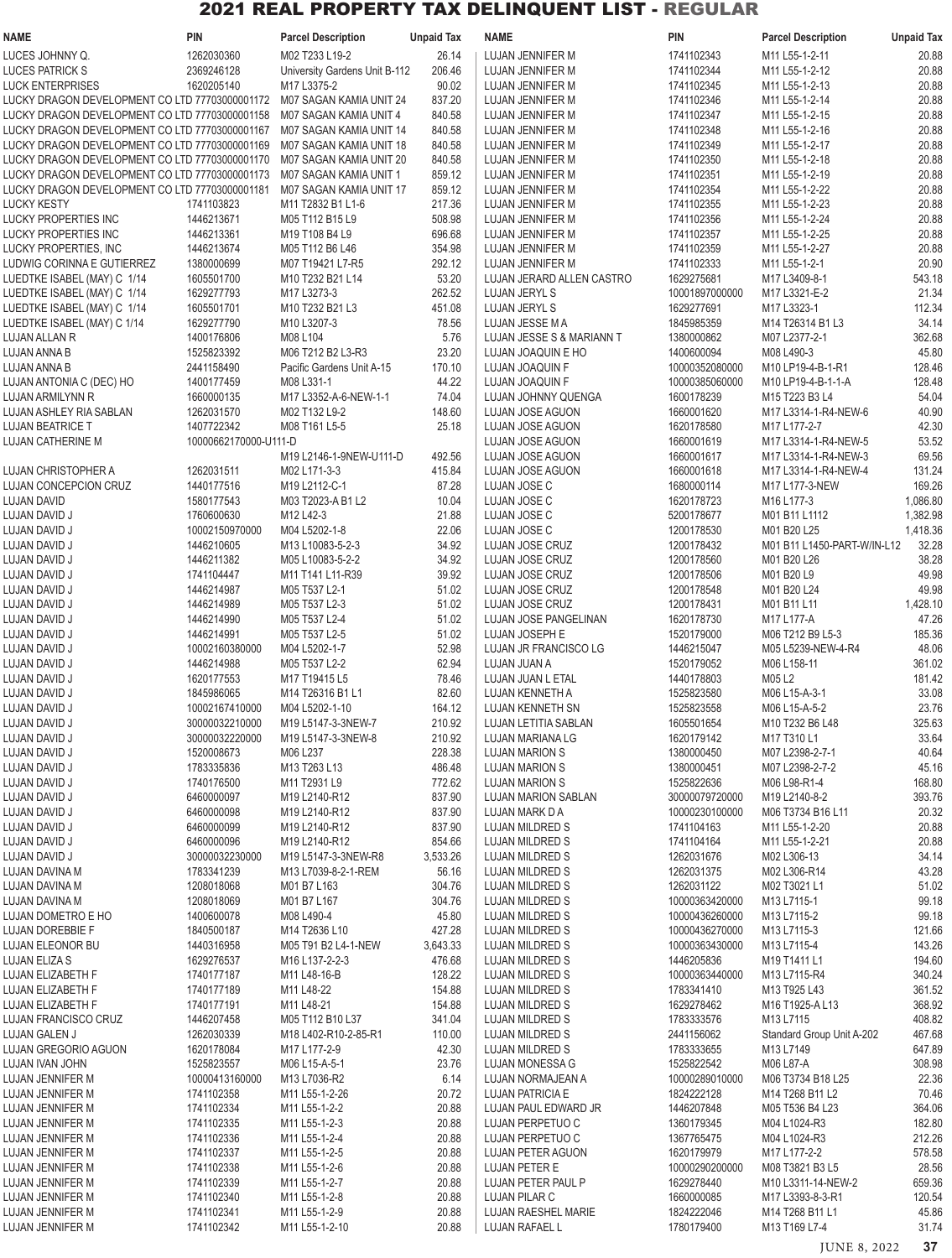| <b>NAME</b>                                    | <b>PIN</b>                   | <b>Parcel Description</b>                    | <b>Unpaid Tax</b> | <b>NAME</b>                                       | <b>PIN</b>               | <b>Parcel Description</b>               | <b>Unpaid Tax</b> |
|------------------------------------------------|------------------------------|----------------------------------------------|-------------------|---------------------------------------------------|--------------------------|-----------------------------------------|-------------------|
| <b>LUJAN RENEE CRISOSTOMO</b>                  | 1446212391                   | M05 L10112-4-R4                              | 29.62             | MAFNAS JO ANN TANAKA                              | 1440147452               | M19 L5095-8-A                           | 386.67            |
| LUJAN STEPHANE C                               | 1525824195                   | M06 T212 B1 L9-6-1                           | 65.18             | <b>MAFNAS JOSE S</b>                              | 10000046160000           | M02 T319 L99                            | 68.44             |
| LUJAN VICENTE AGUON                            | 1620179615                   | M17 L177-2-4                                 | 225.12            | MAFNAS JOSEPH C                                   | 1367767081               | M04 L2356-7-NEW-1                       | 27.11             |
| LUJAN VICENTE C                                | 1360179535                   | M04 L1023-1-2-8                              | 459.20            | <b>MAFNAS JUDE A</b>                              | 1446202522               | M05 T170 B4 L20                         | 432.78            |
| <b>LUJAN VICENTE N</b>                         | 1407722866                   | M08 T261 L41                                 | 22.00             | MAFNAS MARGARITA C                                | 1729967988               | M11 B30 L10                             | 74.02             |
| <b>LUJAN VICTOR J</b><br>LUKE GLENDA C         | 1580179703<br>30000022500000 | M03 LA-1-W-1-A-1<br>M05 L10100-8-7NEW-4NEW-3 | 245.18<br>635.30  | <b>MAFNAS PAUL C</b><br>MAFNAS REGINA C           | 1367767083<br>1367765394 | M04 L2356-7-NEW-3<br>M04 L2379-10       | 54.22<br>81.68    |
| LULU ROMMEL B                                  | 1783340799                   | M13 T10432 L1-11                             | 769.64            | <b>MAFNAS ROBERT J</b>                            | 30000003770000           | M05 L10100-8-2-1-1                      | 580.16            |
| LUMANLAN MICHELLE G P                          | 1446212225                   | M19 L2105-REM-4                              | 164.78            | <b>MAFNAS SERAFIN MONTE ETAL</b>                  | 1840182305               | M14 L158-2-4                            | 24.26             |
| LUMBA JR MATEO VALENCIA                        | 1783335005                   | M13 T243 B2 L8-1-1                           | 79.30             | <b>MAFNAS VICENTE R ETAL</b>                      | 1600182355               | M15 T223 B2 L14                         | 221.82            |
| LUNOD GERALDO GODOY                            | 1446213582                   | M05 T292 L21-1-NEW-1-1                       | 543.30            | MAGALLANES BERNARDINO                             | 1440182399               | M19 T1426 B1 L5                         | 40.08             |
| LUO RICHARD YONG QIAO                          | 6360255695                   | M04 T219 B1 L8                               | 7,203.56          | <b>MAGALLANES FIDEL E TRUSTEE</b>                 | 1440182411               | M05 T162 B3 L8                          | 56.88             |
| LUO VICTORIA QIAN                              | 2441159917                   | Ridge Condominium Unit 404                   | 415.94            | MAGALLANES LAUREANO E                             | 1783336271               | M13 T15100 L2                           | 398.68            |
| LUTHERAN CHUCH OF GUAM                         | 10000003850000               | M01 L1369-NEW                                | 660.98            | MAGALLANES LEONIDA C                              | 1446203937               | M05 T100 B4 L207 U4                     | 94.52             |
| LUTY EARL F                                    | 1440180163                   | M05 T100 B3 L15 U2                           | 452.30            | MAGDAEL EUSTAQUIO B                               | 1446205065               | M05 T100 B7 L10 U9                      | 60.56             |
| LYLE ROCHELLE L                                | 1300500220                   | M03 T2025 B27 L9-A                           | 39.26             | <b>MAGNO GRACE VICTORIA FORNIER</b>               | 2441158522               | Alupang Cove Unit 201                   | 341.04            |
| LYNCH JOHN E                                   | 1440180212                   | M19 T108 B4 L16                              | 715.66            | <b>MAGRO DIONISIO M</b>                           | 1446210132               | M05 T534 L77-2                          | 341.16            |
| LYNCH JOHN ERIC<br>LYONS E EDWARD ROSE         | 1620015084<br>1440045804     | M17 L3371-4-5-1<br>M05 T112 B10 L25          | 518.30<br>426.80  | <b>MAGRO ROSEMARY H</b><br>MAGUADOC HILARIO N HO  | 1249268788<br>1400182612 | M02 B1 L9<br>M08 L122                   | 225.18<br>5.96    |
| M J LIVING TRUST                               | 1446206899                   | M19 L5158-5-1-NEW-1-NEW                      | 2,722.52          | <b>MAGUADOG HILANO NAPUTI</b>                     | 1400182620               | M08 L494                                | 23.62             |
| M R D DEVELOPMENT CORPORATION 1220203668       |                              | M19 L2036-NEW-R1                             | 121.44            | <b>MAJORS MINDA P</b>                             | 1783332796               | M13 T9107 B2 L6                         | 31.18             |
| <b>MA ELAINE M</b>                             | 1780259024                   | M13 L7008-2-7-1                              | 573.06            | MAKAPUGAY CESAR                                   | 3260182767               | M02 L194-2-2                            | 75.60             |
| MA LI                                          | 2441159240                   | San Vitores Gardens Unit B11                 | 611.08            | <b>MAKAPUGAY CESAR</b>                            | 3260182725               | M02 L194-2-2                            | 94.62             |
| <b>MAANAO ARTEMIO T</b>                        | 10000386460000               | M13 L7125-2-3-1-R1                           | 38.68             | <b>MAKILONG FELIX</b>                             | 1440182795               | M05 L5236-NEW-1-1-R2                    | 357.80            |
| <b>MAANAO JESUS A</b>                          | 1446205467                   | M05 T240 B15 L9                              | 53.36             | MAKIO ROY S                                       | 2441157037               | Villa Rosario Unit 95                   | 474.52            |
| <b>MAANAO PRISCILLA T</b>                      | 1223243326                   | M19 L1065-8                                  | 15.23             | MALABANAN ARTHUR                                  | 1446212718               | M19 L2145-41                            | 573.50            |
| <b>MAANAO PRISCILLA T</b>                      | 1223243321                   | M19 L1065-13                                 | 17.59             | <b>MALACA EWY TYSHALE T</b>                       | 1605501418               | M10 T232 B15 L4                         | 451.32            |
| <b>MAANAO PRISCILLA T</b>                      | 1220300999                   | M19 L1065-11                                 | 19.03             | <b>MALACA FRED O</b>                              | 1629277462               | M17 L3452-2                             | 723.18            |
| <b>MAANAO PRISCILLA T</b>                      | 1223243329                   | M19 L1065-10                                 | 20.21             | MALACA HANNAH L                                   | 1440160016               | M05 T162 B6 L21                         | 476.10            |
| <b>MAANASARA INC</b>                           | 1367769381                   | M07 L2384-1                                  | 13.82<br>30.84    | MALACA MAZIE S                                    | 1680000153               | M <sub>16</sub> L <sub>1122</sub> -1-1  | 59.06             |
| MABAYAG JOSE MALVAS<br>MAC MILLAN JESUSA C     | 1220180664<br>1400190857     | M01L1210-1<br>M08 L347-12                    | 16.78             | <b>MALALIS FABIAN C</b><br><b>MALIG ISAGANI P</b> | 1440182891<br>1783340133 | M05 L10111-6-NEW-5-1<br>M13 T9107 B1 L2 | 307.12<br>108.66  |
| MACAALAY ANTONIO M                             | 1446216561                   | M05 T538 L48-2-1                             | 70.94             | MALIMBAN CECILIA CRUZ                             | 1660000470               | M17 T1939 B3 L3                         | 41.04             |
| <b>MACAALAY ANTONIO M</b>                      | 1446216224                   | M05 T538 L48-2-1                             | 507.42            | MALINAO JASMINE-NICOLE DOLORES 1360500445         |                          | M07 T1443 B5-REM L4                     | 102.54            |
| <b>MACADAGUM EUGENE F</b>                      | 1760600721                   | M12 T3241 B10 L12-R1                         | 515.56            | MALLADA LEON S ETAL                               | 1240183060               | M02 B27 L1                              | 498.72            |
| MACAPAGAL JR DIOSDADO                          | 1380001144                   | M07 L5352-1-7-2                              | 53.52             | <b>MALLARI ROSSANO</b>                            | 1446207504               | M05 LP10-8-4-1-1                        | 314.96            |
| <b>MACARAEG MELVIN</b>                         | 1446208796                   | M05 T532-A B3 L15                            | 467.48            | MALLARI TERENN ROSE D                             | 1440000290               | M05 T162 B5 L2                          | 713.66            |
| <b>MACARIO NEMENCIO</b>                        | 1360181050                   | M07 T317 L215                                | 82.60             | MALONG DOMINADOR M                                | 1440183027               | M05 L5233-6-R1                          | 252.10            |
| MACDONALD MORNA M                              | 1367770862                   | M04 L2900-3-4                                | 700.56            | MANAHAN GENEROSO M JR                             | 1446205290               | M05 T1521 L2-2-1                        | 51.96             |
| MACHANAO DEV CORP                              | 1806205113                   | M05 T534 L78-2                               | 66.96             | MANAHANE JUDY M                                   | 1300500176               | M03 T2025 B17 L26-                      |                   |
| MACHANAO DEV CORP                              | 1806205114                   | M05 T534 L78-R2                              | 66.96             |                                                   |                          | NEW-R2-NEW-1                            | 352.70            |
| MACHANAO DEV CORP<br>MACHANAO DEVELOPMENT CORP | 1806205112<br>1800109046     | M05 T534 L78-1<br>M05 T538 L65-1             | 843.60<br>91.88   | MANALAC GLORIA G<br>MANALAC GLORIA G              | 1783330457<br>1783334967 | M05 T1047 L3-4<br>M05 T1047 L3-4        | 15.44<br>449.61   |
| MACHANAO DEVELOPMENT CORP                      | 1800109058                   | M05 T538 L4-2                                | 91.90             | MANALAC ROBERTO L                                 | 1446210140               | M05 T112 B3 L18                         | 26.62             |
| MACHANAO DEVELOPMENT CORP                      | 1800109075                   | M05 T538 L39-2                               | 91.90             | <b>MANALANG DANILO SANTOS</b>                     | 1629278428               | M16 L1131-2-R2                          | 93.90             |
| MACHANAO DEVELOPMENT CORP                      | 1800190116                   | M05 T538 L16-1                               | 91.90             | <b>MANALANG DANILO SANTOS</b>                     | 1629278429               | M16 L1131-2-R2                          | 416.16            |
| MACHANAO DEVELOPMENT CORP                      | 1800190096                   | M05 T538 L76-2                               | 95.93             | MANALANG DANILO SANTOS                            | 1629278430               | M16 L1131-2-R2                          | 707.46            |
| MACHANAO DEVELOPMENT CORP                      | 7800332332                   | M05 T534 L14                                 | 404.52            | MANALASTAS MAPALAD M                              | 1783334250               | M13 T1046 B2 L25                        | 81.58             |
| MACHANAO DEVELOPMENT CORP                      | 1800190103                   | M05 T538 L76-1                               | 435.54            | MANALILI ROLANDO ETAL                             | 1780183541               | M13 L7013-4-2-A-7                       | 111.28            |
| MACHANAO DEVELOPMENT CORPORATION               |                              |                                              |                   | MANALISAY ADRIENNE J.C.                           | 1660000075               | M17 L3409-19                            | 40.64             |
|                                                | 1800181179                   | M05 T534 L74                                 | 166.18            | <b>MANALISAY CELES</b>                            | 1660001807               | M17 L3409-17                            | 468.52            |
| MACIAS BENNETT JOSEPH                          | 1367765112                   | M04 L1066-1-2-7-2                            | 666.30            | MANALISAY JULIAN CRUZ                             | 1400183347               | M08 L403                                | 16.38             |
| <b>MACRIS GEORGE P</b>                         | 2440018086                   | Dai Ichi Unit B32                            | 241.74            | MANALISAY NIEVES CASTRO                           | 1400183389               | M08 L407                                | 28.88             |
| MACS CORP OF GUAM<br>MACS CORP OF GUAM         | 1580180120<br>1580180140     | M09 L230-R1<br>M09 L214                      | 115.50<br>319.94  | MANALO ROLANDO P<br>MANALOTO JOHN L               | 1446214740<br>1380000325 | M05 T537 L17-6<br>M07 L5368-13-4        | 49.78<br>43.76    |
| MACS CORPORATION OF GUAM                       | 1580180100                   | M09 L230-1                                   | 68.26             | MANANSALA GERONIMO I                              | 1783331574               | M13 L7017-2-1-3-2-1                     | 27.46             |
| <b>MAD MARIA P ETAL</b>                        | 1440187135                   | M05 T112 B10 L26                             | 52.02             | MANANSALA GILBERT A                               | 1783337425               | M13 L7017-1-R5                          | 57.94             |
| MADANAN ERNESTO D                              | 1262030797                   | M02 L170-1-NEW-3-10                          | 5.28              | MANANSALA GILBERT A                               | 1421327205               | M05 B25 L11                             | 2,266.44          |
| <b>MADANAN ERNESTO D</b>                       | 1262031132                   | M02 L170-1-NEW-3-10                          | 443.12            | MANANSALA LEAH AUSTRIA                            | 1605501643               | M10 T232 B7 L15                         | 24.44             |
| MADANTSCHI MOHAMMAD HOSSEIN                    | 2441158995                   | Villa Gi Papa Ladera Unit 202                | 289.92            | <b>MANASAN JULIAN</b>                             | 1800182985               | M05 T521 B2 L4                          | 66.96             |
| MADARANG ALEJANDRO M                           | 1780181203                   | M13 T251 B1 L10-2                            | 10.22             | MANCITA CONSOLACION R                             | 1440275730               | M05 T112 B5 L42                         | 157.16            |
| MADARANG ALEJANDRO M                           | 1780181201                   | M13 T251 B1 L10-1                            | 48.54             | MANDADERO JUAN C                                  | 1446205686               | M05 LP10-8-3-2                          | 609.14            |
| MADARANG ALEJANDRO M                           | 1360181184                   | M07 T144 B2 L2                               | 68.16             | MANDAPAT ANGELINE U                               | 1660002341               | M17 L3391-A-3-4                         | 809.14            |
| MADARANG FLENN M<br><b>MADARANG PHIL M</b>     | 1783334773<br>1620181361     | M13 T936 L7<br>M16 L1137-2-1-1               | 71.02<br>346.00   | MANDAPAT JULIETA URMASA<br>MANDELL MARSHALL M     | 1347100006<br>1446206679 | M04 B3 L15<br>M05 T112 B24 L3           | 84.50<br>83.80    |
| <b>MADARANG REY M</b>                          | 1360181270                   | M04 L2379-1-1-NEW                            | 114.92            | MANDELL MARSHALL M                                | 1440183613               | M05 T112 B24 L3                         | 356.02            |
| MADLAMBAYAN RINO D                             | 1660001234                   | M17 T19209 B2 L3                             | 39.86             | MANDILAG ARMAND DE GUZMAN                         | 1629276540               | M16 L152-6                              | 162.82            |
| MADLANGBAYAN WILFREDO                          | 1783339795                   | M13 T935 L9-2                                | 587.98            | MANGGUR JOHN N                                    | 1783337460               | M13 T94002 B4 L12                       | 265.12            |
| <b>MADLUTK ASA</b>                             | 1367764315                   | M07 T115 B1 L5                               | 80.66             | MANGLONA ANDREW M                                 | 1520183562               | M06 T212 B2 L1-1                        | 258.99            |
| MADRELINO EDWIN S                              | 1262030557                   | M18 T125 B1 L4                               | 230.08            | MANGLONA CARMEN L G                               | 1367766801               | M04 L1083-1-8                           | 47.16             |
| MADRIAGA FERNANDO V                            | 1446212128                   | M05 T54009 B1 L2                             | 258.41            | MANGLONA ELOISE JOAN LG                           | 1367767018               | M04 L1083-1-7                           | 40.08             |
| MADRID DOROTHEA MARIE<br>AKA                   | 1783340772                   | M13 L7039-9-8                                | 112.26            | <b>MANGLONA FELIX T</b>                           | 1525823643               | M06 T3734 B14 L15                       | 87.58             |
| MAFNAS BARBARA MARIE NKA                       | 1620181415                   | M10 L3301-1-1                                | 31.68             | MANGLONA GWENDOLYN V                              | 1741104214               | M11 T2925 B2 L5                         | 36.46             |
| MAFNAS BERNARDO LG                             | 1367764564                   | M07 L2347-8-2                                | 51.06             | MANGLONA JAMES TAITAGUE                           | 1525822612               | M06 T212 B3 L2-R3                       | 521.72            |
| MAFNAS DANIEL C<br><b>MAFNAS EDDIE P</b>       | 1367767091                   | M04 L2356-7-NEW-11                           | 27.11             | MANGLONA JEREMY RYAN LG                           | 1525823105               | M06 L181-3-4-R1                         | 24.32             |
| MAFNAS JAMES CRUZ                              | 1741102955<br>1440181856     | M11 T218 B2 L1<br>M05 T100 B9 L5 U10         | 257.98<br>16.34   | MANGLONA JONATHAN P<br>MANGLONA JULIE ROSE LG     | 1525823747<br>1367768232 | M06 T3531 B2 L2-1<br>M04 L1083-1-6      | 131.72<br>63.20   |
| MAFNAS JESSE JOHN                              | 1367770183                   | M05 L5228-R4-R2-2-PTN                        | 96.08             | MANGLONA JUSTINA M M                              | 1360184154               | M07 T139 B3 L7                          | 96.52             |
| MAFNAS JESSE JOHN                              | 1446203966                   | M05 T1413 L3-10-2                            | 112.68            | MANGLONA MARIE A                                  | 30000109790000           | M06 T3531 B1 L3-3                       | 409.26            |
| MAFNAS JESUS C                                 | 1367765935                   | M04 L2367-7-1                                | 23.60             | MANGLONA PRISCILLA M                              | 1620184340               | M16 T247 L21                            | 498.08            |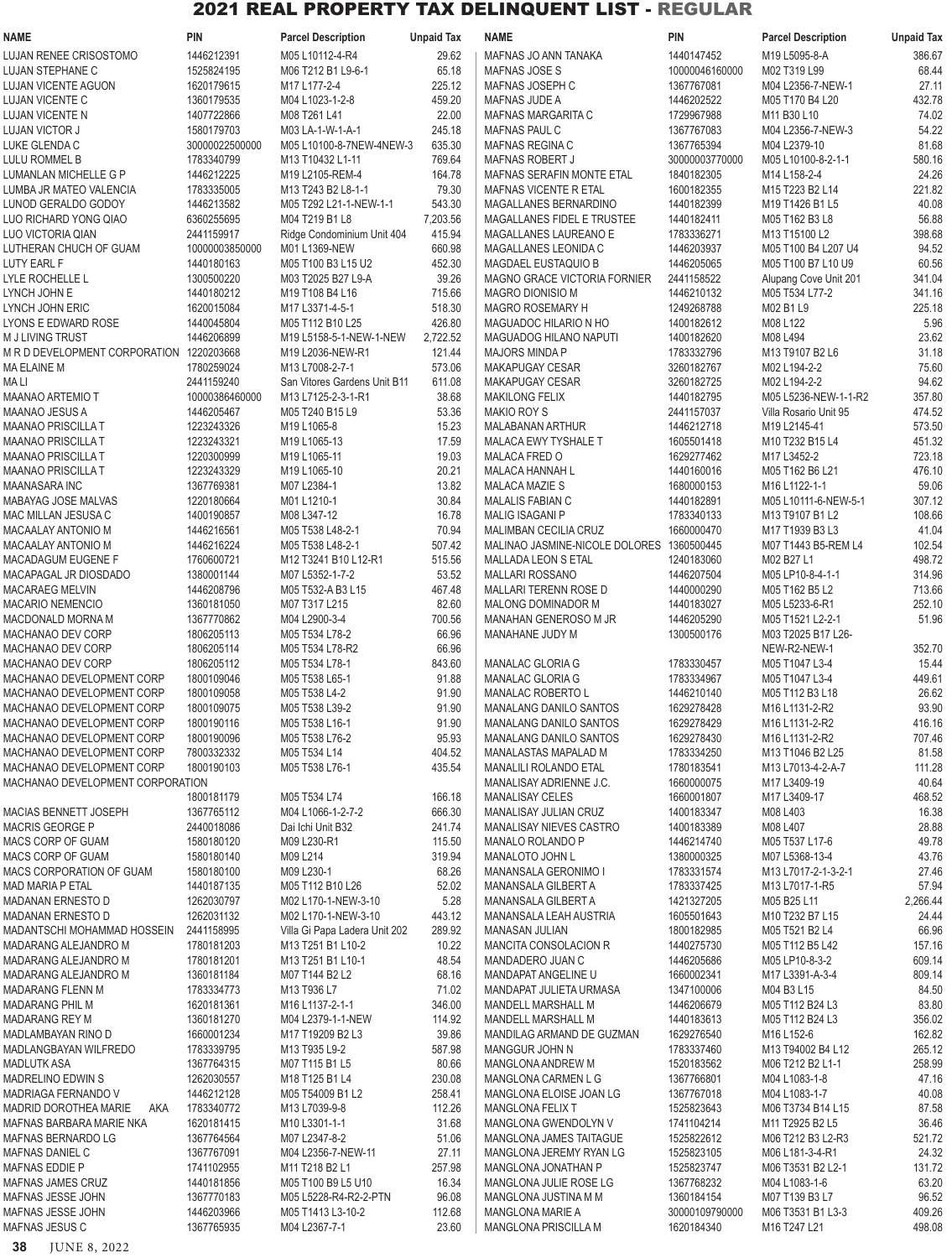| NAME                                             | <b>PIN</b>               | <b>Parcel Description</b>                            | <b>Unpaid Tax</b> | <b>NAME</b>                                                    | <b>PIN</b>                   | <b>Parcel Description</b>             | <b>Unpaid Tax</b> |
|--------------------------------------------------|--------------------------|------------------------------------------------------|-------------------|----------------------------------------------------------------|------------------------------|---------------------------------------|-------------------|
| MANGLONA ROSEMARIE ANA                           | 1360183755               | M04 L2343-2-1                                        | 276.06            | MANTANONA JOCELYN D                                            | 1520187032                   | M06 T3531 B1 L5-R1                    | 256.90            |
| MANGLONA SYLVIA A                                | 1440184300               | M05 T1045 B1 L6                                      | 459.72            | <b>MANTANONA JOHN T</b>                                        | 1525823850                   | M06 T212 B7 L4-1                      | 7.23              |
| MANGLONA THERESE MENO                            | 10000289120000           | M06 T3734 B2 L7                                      | 20.32             | MANTANONA JOHN T                                               | 1525823419                   | M06 T3531 B1 L2-1                     | 9.87              |
| MANIBUSAN CHRISTIAN F                            | 30000096370000           | M13 T933 B3 L11-1-R1                                 | 34.22             | MANTANONA JOHN T                                               | 1520187051                   | M06 T3531 B1 L2-R4                    | 11.14             |
| <b>MANIBUSAN ELIAS L</b>                         | 30000096360000           | M13 T933 B3 L11-1-1                                  | 34.22             | MANTANONA JOHN T                                               | 1520187060                   | M06 T3531 B1 L2-4                     | 57.68             |
| MANIBUSAN LEO T                                  | 30000101380000           | M05 L10056-1-7-R2                                    | 751.72            | MANTANONA JOHN T                                               | 1525823420                   | M06 T3531 B1 L2-2                     | 266.82            |
| MANIBUSAN LOURDES T                              | 30000101370000           | M05 L10056-1-7-2                                     | 287.76            | MANTANONA JOHN T                                               | 1525823851                   | M06 T212 B7 L4-2                      | 271.71            |
| MANIBUSAN AKEMI                                  | 1783332287               | M13 T911 L5-1-R1                                     | 18.62             | MANTANONA JOHN TOPASNA                                         | 1525823855                   | M06 T212 B7 L4-R5                     | 9.65              |
| MANIBUSAN AKEMI<br>MANIBUSAN ALEJANDRINA A       | 1783332502<br>1629275705 | M13 T911 L5-1-R1<br>M17 L3412-1-3-4-1                | 464.64<br>40.98   | MANTANONA JOLEEN C<br>MANTANONA JOSE CRISOSTOMO                | 30000020630000<br>1520187097 | M06 T3531 B2 L48-3<br>M06 L261        | 543.34<br>167.56  |
| MANIBUSAN ALEJANDRINA A                          | 1629275701               | M17 L3412-1-3-3-3                                    | 49.20             | <b>MANTANONA JOSE MENO</b>                                     | 1520187089                   | M06 L263                              | 166.20            |
| MANIBUSAN ALEJANDRINA A                          | 1629275697               | M17 L3412-1-3-2-3                                    | 51.02             | MANTANONA JUANITA M                                            | 1525823457                   | M06 L41                               | 130.82            |
| MANIBUSAN ALEJANDRINA A                          | 1629275695               | M17 L3412-1-3-2-1                                    | 51.50             | MANTANONA JUANITA M                                            | 1520187063                   | M06 L47                               | 227.82            |
| MANIBUSAN ALEJANDRINA A                          | 1629275702               | M17 L3412-1-3-3-R3                                   | 52.64             | MANTANONA JUDY CHARGUALAF                                      | 1400186930                   | M08 L329-4                            | 424.70            |
| MANIBUSAN ALEJANDRINA A                          | 1629275691               | M17 L3412-1-3-1-3                                    | 53.38             | <b>MANTANONA MARY A</b>                                        | 1400186929                   | M08 L270-A-3                          | 316.24            |
| MANIBUSAN ALEJANDRINA A                          | 1629275290               | M17 L3412-1-3-R4                                     | 145.36            | <b>MANTANONA PEDRO M</b>                                       | 1520187239                   | M06 T212 B8 L10-R1                    | 56.42             |
| MANIBUSAN ALEJANDRINA A ETAL                     | 1620184547               | Section M16 L1132-R3                                 | 266.24            | MANTANONA RAYMOND T                                            | 1660001516                   | M17 T163-REM-NEW-R1 L5-3              | 383.50            |
| MANIBUSAN ANDREW P                               | 10000662170000-          | Section M19 L2146-1-9NEW-                            |                   | MANTANONA RAYMOND TOPASNA                                      | 1525823854                   | M06 T212 B7 L4-5                      | 17.50             |
|                                                  | $111 - B$                | U111-B                                               | 492.56            | <b>MANTANONA ROBERT TAITAGUE</b>                               | 1520187295                   | M08 L107                              | 24.16             |
| MANIBUSAN ATANACIO U ET AL                       | 1783334310               | M13 T106 L6-1                                        | 29.50             | <b>MANTANONA ROY V</b>                                         | 1520187336                   | M06 L123-2                            | 48.18             |
| <b>MANIBUSAN BERNICE C</b>                       | 1741102738               | M11 T142 L9-91                                       | 71.02             | MANTANONA SHAWN M                                              | 1845986467                   | M14 L181-4-5                          | 43.36             |
| MANIBUSAN BERNICE C                              | 1741102734               | M11 T142 L9-92                                       | 92.98             | MANTANONA SHAWN MICHAEL                                        | 1824222089                   | M14 T268 B4 L11                       | 183.62            |
| MANIBUSAN CECILIA B                              | 1440186179               | M19 L2146-6-1-F                                      | 123.64            | <b>MANTANONA TOMAS S</b>                                       | 1520187350                   | M06 L124-4                            | 30.78             |
| MANIBUSAN CHRISTIAN F                            | 1446208135               | M05 T276-REM B1 L5 U2                                | 537.04            | MANUEL ATANASIO M                                              | 1446210748                   | M05 T240 B14 L7                       | 302.34            |
| MANIBUSAN DARLENE MARIE                          | 1840185581               | M14 L151-3-3-1                                       | 74.60             | MANUEL DANIEL M                                                | 2441159287                   | Pacific Towers Unit A-406             | 229.80            |
| MANIBUSAN DARLENE MARIE                          | 10000518910000           | M14 L151-3-3-REM                                     | 90.44             | <b>MANUEL RONALD</b>                                           | 1446213511                   | M05 T143 L10061-46-2                  | 507.60            |
| MANIBUSAN EDWARD B                               | 1440184850               | M05 T14113 B1 L5                                     | 416.50            | <b>MANUEL ROSARIO RIOS ETAL</b>                                | 1420187395                   | M05 B28 L12                           | 221.40            |
| MANIBUSAN ERWIN B<br>MANIBUSAN GEORGE C          | 1629276121<br>1440194437 | M17 L3412-1-3-1-2<br>M19 T149 B3 L3                  | 48.80<br>121.54   | <b>MANZANO RINO T</b><br>MANZON ALEXANDER A                    | 1680000499<br>1440187460     | M16 L101-4-B-4-2<br>M05 T112 B8 L51   | 1,493.68<br>52.00 |
| MANIBUSAN GILBERT F                              | 1360185145               | M04 T110 L1100-1-3                                   | 357.88            | <b>MAO SHUNG LIAO</b>                                          | 1446205694                   | M05 L10122-4                          | 884.12            |
| MANIBUSAN JENNIFER I A                           | 1446210169               | M05 T172 B4 L4-6                                     | 175.22            | MAO SUNFENG 50% UND INT                                        | 1783337795                   | M13 L7092-4-22                        | 22.54             |
| MANIBUSAN JOHN A D                               |                          | 10000662170000-111-C Section M19 L2146-1-9NEW-U111-C |                   | MAPA MAXIMO M                                                  | 1440187480                   | M05 T1420 L29                         | 383.92            |
|                                                  |                          |                                                      | 492.56            | MAPILISAN JENNYLYN D                                           | 30000023190000               | M13 L7123-6-5-2                       | 42.76             |
| MANIBUSAN JOHNNY C ETAL                          | 1840185482               | M14 L132-1                                           | 45.70             | <b>MAPOTE MILO L</b>                                           | 1680000300                   | M16 L101-4-B-1-3                      | 612.92            |
| MANIBUSAN JOHNNY P                               | 1620185480               | M17 L3393-1-1-3                                      | 110.12            | <b>MAPSON NATHAN STUART</b>                                    | 1783340521                   | M13 T151 L40-1                        | 435.25            |
| MANIBUSAN JOSE A                                 | 1800185430               | M05 L10056-7-1                                       | 94.10             | <b>MARATITA ISAIAS S</b>                                       | 1440187530                   | M05 T1419 L1                          | 899.72            |
| MANIBUSAN JOSEPH I                               | 1629275243               | M17 L3402-3-R3                                       | 60.12             | MARATITA MARCELINE U                                           | 1367768121                   | M04 L2367-3-1                         | 585.92            |
| MANIBUSAN JOSEPH I                               | 1660002294               | M17 L3402-R20                                        | 113.12            | MARAVILLA CONCHITA M                                           | 1446213427                   | M05 T100 B2 L13 U14                   | 238.53            |
| MANIBUSAN JOSEPH T                               | 1440021664               | M05 T100 B4 L153 U5-B                                | 655.24            | MARCHAL JOSEPH HALMILTON                                       | 1460001178                   | M19 T13105 L2                         | 13,522.36         |
| MANIBUSAN JR GILBERT F                           | 1367768762               | M04 T110 L1100-1-2                                   | 493.04            | <b>MARGES AUGUSTO</b>                                          | 1446210839                   | M05 T534 L84-R2                       | 107.08            |
| MANIBUSAN JR JOSE T                              | 1446204093               | M05 LP15-24-REM-2-6                                  | 47.70             | <b>MARGES EFRON</b>                                            | 1446210841                   | M05 T534 L84-R2                       | 73.74             |
| MANIBUSAN JUAN T                                 | 1446204095               | M05 LP15-24-REM-2-R7                                 | 178.06            | <b>MARGES FELIX</b>                                            | 1446210840                   | M05 T534 L84-R2                       | 174.86            |
| <b>MANIBUSAN MARIA A</b>                         | 1360185950               | M07 L2349-8                                          | 82.46             | <b>MARGES HERNANDO</b>                                         | 1446210838                   | M05 T534 L84-R2                       | 5.82              |
| MANIBUSAN MARILYN D A                            | 1660001373               | M17 L3412-1-3-2-2                                    | 51.02             | MARGES HERNANDO A                                              | 1446207824                   | M05 T534 L84-R2                       | 85.92             |
| MANIBUSAN MARILYN D A                            | 1660001038               | M17 L3412-1-3-3-2                                    | 51.66             | <b>MARGES JUANCHO</b>                                          | 1446210837                   | M05 T534 L84-R2                       | 49.16             |
| <b>MANIBUSAN MARK JOHN</b>                       | 1620185968               | M16 L1133-3-3-A-1                                    | 366.86            | MARIA R GUERRERO REVOCABLE/TST 1460000189                      |                              | M19 L2017-R-2                         | 206.46            |
| <b>MANIBUSAN MARVIN R</b>                        | 1290000701               | M18 T25304 BD L9                                     | 41.60             | <b>MARIANAS BOATS &amp; MOTORS INC</b>                         | 1760187801                   | M12 L168                              | 30.84             |
| MANIBUSAN MARVIN R                               | 2460001119               | Alupang Cove Unit 714                                | 341.04            | MARIANAS BOATS & MOTORS INC                                    | 1760187800                   | M12 L166                              | 41.88<br>59.90    |
| <b>MANIBUSAN PATRICK M</b>                       | 10000662170000-U111-A    | M19 L2146-1-9NEW-U111-A                              | 492.56            | <b>MARIANAS LEISURE CORP</b><br><b>MARIANAS PROPERTIES LLC</b> | 1620187810<br>1460001295     | M17 L3329-1-3<br>M19 L5140-1-2        | 2,136.38          |
| MANIBUSAN RAYMOND AGUON                          | 1320183001               | M03 L213-W-3                                         | 48.20             | <b>MARIANAS PROPERTIES LLC</b>                                 | 1460000648                   | M19 L5140-2-R3                        | 5.355.84          |
| MANIBUSAN RAYMOND C                              | 30000024750000           | M13 T251 B4 L2-4                                     | 27.06             | <b>MARIANAS PROPERTIES LLC</b>                                 | 3460000028                   | M19 T0 B0 L5140-1-2                   |                   |
| MANIBUSAN RAYMOND C ETAL                         | 1780186000               | M13 T1046 B3 L15                                     | 29.98             |                                                                |                              | 5140-2-2 5140-2                       | 58,505.04         |
| MANIBUSAN RODNEY ALLAN                           | 1741103739               | M11 T2831 B15 L4                                     | 26.82             | MARIANAS THEATER INC                                           | 7200187876                   | M01 B8 L11 TO 16                      | 1,757.88          |
| MANIBUSAN ROQUE M                                | 1620186157               | M16 L1133-3-3-A-1                                    | 90.40             | <b>MARIANO MARIAL</b>                                          | 30000027280000               | M10 LP-19-77-2-2-4                    | 79.90             |
| <b>MANIBUSAN ROSITA R</b>                        | 1367764868               | M07 T186 L8-3                                        | 243.68            | MARIANO AMIEL P & JENNIE P                                     | 1446207592                   | M05 L10084-1-1-9-3                    | 52.00             |
| MANIBUSAN RUDOLPHO C                             | 30000024740000           | M13 T251 B4 L2-3                                     | 27.06             | MARIANO ANALISSA V                                             | 1680000539                   | M16 L128-7-1                          | 321.06            |
| <b>MANIBUSAN VICENTE P</b>                       | 1360186374               | M04 L2176-3-1                                        | 385.08            | MARIANO EDO O                                                  | 1783337075                   | M13 L7067-E-10-R4                     | 1,432.90          |
| MANIEBO HARRY                                    | 1760600665               | M12 T3241 B5 L4-R1                                   | 24.14             | MARIANO EDO O ETAL                                             | 1783330551                   | M13 L7067-E-10-R4                     | 53.80             |
| <b>MANILA JIMMY RAY</b>                          | 1840185585               | M14 L119-1-1-1                                       | 178.14            | MARIANO KEITH A                                                | 1380000221                   | M07 LP19-77-7-4                       | 73.88             |
| <b>MANIPOL BERNADITA TORRES</b>                  | 1629275443               | M15 L22-5-1                                          | 262.66            | MARIANO MARY C                                                 | 1380000533                   | M07 LP19-77-4-4                       | 303.62            |
| <b>MANIPOL KATHLEEN</b>                          | 1620186496               | M15 L16-2                                            | 385.86            | MARILYN CRUZ ROBERTS TRUSTEE                                   | 2440090518                   | Alupang Cove Unit 825                 | 572.80            |
| MANIPOL MARTHA A                                 | 1783336093               | M13 T15100 L9                                        | 46.60             | MARIN PEDRITO C SR                                             | 1620188895                   | M15 L3059-11                          | 19.02             |
| MANLEY ANTONIA Q                                 | 1629276578               | M17 L3286                                            | 522.66            | <b>MARIUR CHRISTINE S P</b>                                    | 1520226291                   | M06 L125-3-REM                        | 57.34             |
| MANLEY ANTONIA Q ETAL                            | 1620186540               |                                                      | 40.26             | MARIUR JULIA RAPA                                              | 2369245980                   | Green Park Unit 3206                  | 381.80            |
| MANLEY FRANCINE C                                | 1629275570               | M17 L3347-NEW-5                                      | 44.44             | MARIUR KENNEDY B                                               | 1380002047                   | M07 T19424 B1 L9                      | 372.64            |
| <b>MANLEY KEVIN JODY</b><br>MANLEY WILLIAM FRANK | 1629278501<br>1360186664 | M15 L3061-REM-1-2<br>M04 L1019-6-1                   | 389.72<br>26.34   | MARLER THOMAS E<br><b>MARMETO RENALYN M</b>                    | 1367769332<br>30000109280000 | M07 T144 B2 L5-NEW<br>M10 LP19.5-14-2 | 680.80<br>264.99  |
| MANLUCU ALJOHN L                                 | 1780601376               | M05 T292 L22-8                                       | 274.78            | MARQUARDT BLANDINA G                                           | 1347100160                   |                                       | 114.00            |
| MANREAL LAARNI ACOVERA                           | 1262030198               | M18 T195 L402-R10-2-12-3-1                           | 542.48            | MARQUARDT ROBIN E ET AL                                        | 1783338206                   | M04 B21 L5<br>M13 T271 B4 L8          | 36.71             |
| <b>MANSAPIT JESUS T</b>                          | 1440603503               | M05 T1034 B3 L12                                     | 353.54            | MARQUES MARIA MANIBUSAN                                        | 1360188601                   | M07 L2391-2-1                         | 202.86            |
| <b>MANTANONA ANDREW S</b>                        | 10000223630000           | M06 T3734 B4 L2                                      | 20.32             | MARQUEZ ALEX PEDILLA                                           | 1580188639                   | M09 T85 B1 L7                         | 214.76            |
| MANTANONA BARBARA JEAN                           | 1262031657               | M18 L402-R10-2-58-1                                  | 17.68             | MARQUEZ CALIXTO V                                              | 1446212634                   | M05 T143 L10061-27-3                  | 49.48             |
| MANTANONA DANIEL JOSEPH                          | 1520186930               | M06 L123-3                                           | 17.20             | MARQUEZ CESAR B                                                | 1783333312                   | M13 T10428 B3 L7                      | 41.26             |
| MANTANONA DANIEL JOSEPH                          | 1845985379               | M14 L111-C-15                                        | 873.82            | MARQUEZ DANIEL                                                 | 3440188647                   | M19 L2112-A-2-NEW                     | 975.70            |
| MANTANONA ELAINE JEAN SANTOS                     | 1820295131               | M14 T268 B5 L9                                       | 506.94            | MARQUEZ JEFFERSON R                                            | 1783339462                   | M13 T301 L8-R3                        | 35.20             |
| MANTANONA FELICITA P DEC HO                      | 1520187380               | M06 L124-3                                           | 36.18             | MARQUEZ ROLAND A                                               | 1783335786                   | Perez Acres M13 T1043 L62             | 278.24            |
| MANTANONA FRANKIE R                              | 1741102008               | M11 T2831 B17 L10                                    | 389.20            | MARTEJA JAIME A JR.                                            | 1446210078                   | M05 T536 B1 L7                        | 253.18            |
| MANTANONA JESSE C                                | 1845986468               | M14 L181-4-6                                         | 43.40             | <b>MARTIN SONTAG</b>                                           | 1783335759                   | M13 T63004 B3 L8                      | 115.88            |
| <b>MANTANONA JESUS T</b>                         | 1520187014               | M06 T3531 B1 L5-1                                    | 10.54             | MARTIN SONTAG H                                                | 1783341480                   | M13 T63004 B3 L8                      | 68.22             |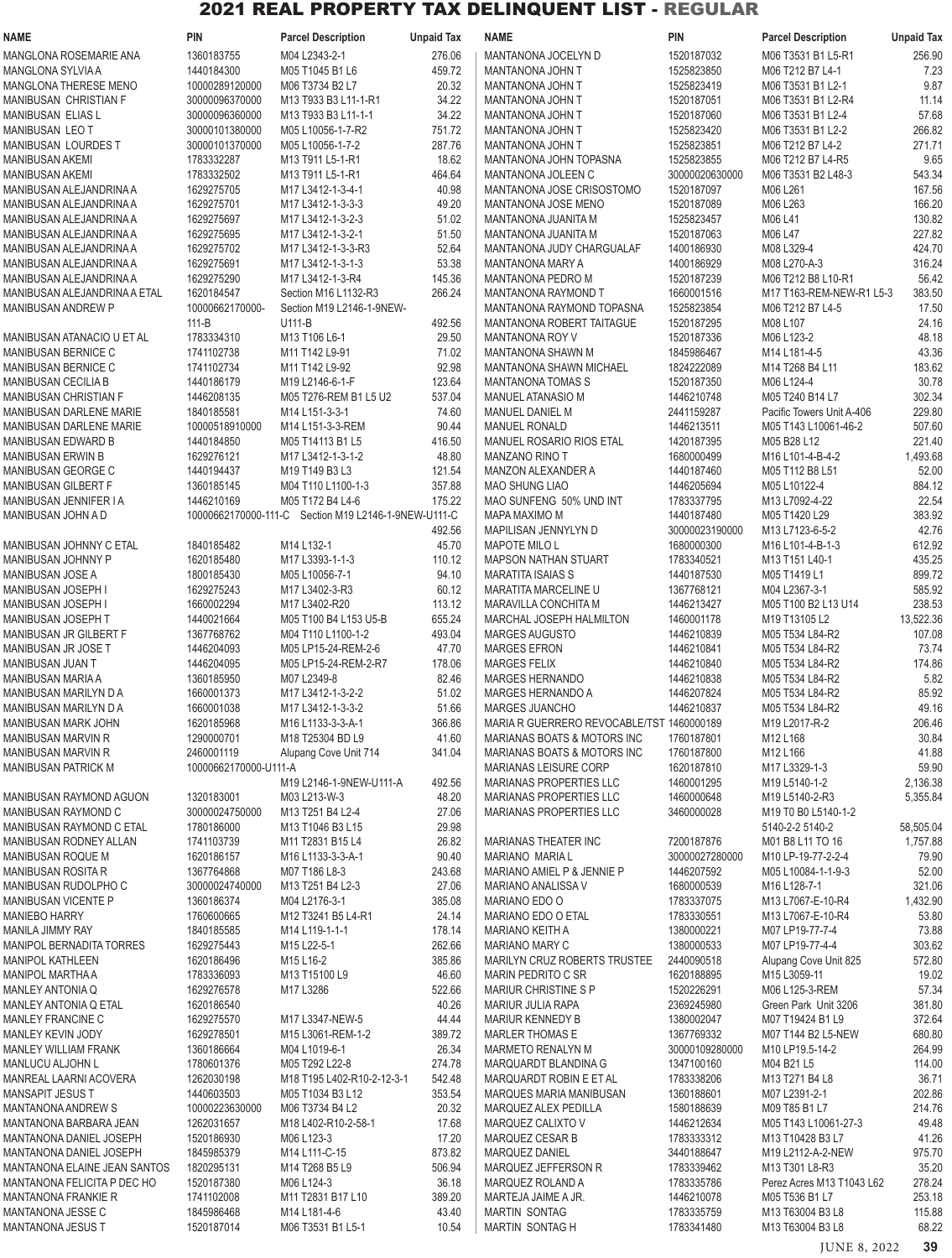| <b>NAME</b>                                           | <b>PIN</b>                   | <b>Parcel Description</b>             | <b>Unpaid Tax</b> | <b>NAME</b>                                                         | <b>PIN</b>               | <b>Parcel Description</b>                        | <b>Unpaid Tax</b> |
|-------------------------------------------------------|------------------------------|---------------------------------------|-------------------|---------------------------------------------------------------------|--------------------------|--------------------------------------------------|-------------------|
| MARTIN DAVID G                                        | 1446203416                   | M05 T534 L94-1                        | 605.24            | MATSUNAGA JUAN                                                      | 1520192070               | M06 L140                                         | 30.82             |
| <b>MARTIN KONETA</b>                                  | 1783337450                   | M13 T63004 B3 L10                     | 40.64             | <b>MATSUTARO MARGARETE I</b>                                        | 1440192095               | M19 T1426 B2 L17                                 | 401.20            |
| MARTIN MARSALA D                                      | 1783336712                   | M13 T63004 B2 L1                      | 40.64             | <b>MATTERN KEVIN</b>                                                | 1360283235               | M07 T157 B1 L3-A-2                               | 394.80            |
| <b>MARTIN MARSALA D</b>                               | 1783339178                   | M13 T63004 B2 L2                      | 137.30            | MAU GEORGE C                                                        | 1620192137               | M15 L45-1-8-R1                                   | 507.58            |
| <b>MARTIN SONTAG H</b>                                | 1783336716                   | M13 T63004 B4 L5                      | 40.64             | <b>MAURER CHARMAINE T</b>                                           | 1760188355               | M12 L180                                         | 31.64             |
| <b>MARTIN SONTAG H</b>                                | 1783341365                   | M13 T63004 B3 L9                      | 115.58<br>69.68   | <b>MAYS EVELYN FLORES</b>                                           | 1620603805               | M16 L1157-1-R1                                   | 60.90<br>163.22   |
| <b>MARTINEZ ANTONIO N</b><br>MARTINEZ BRIAN M S       | 1520188950<br>1660001760     | M06 T212 B10 L3-1<br>M17 L3236-8-R1   | 47.42             | MAZAWA ANTHONIO N<br>MAZLOUM FOUAD                                  | 1783341463<br>2441157195 | M13 L7067-H-2-R4-17<br>Pacific Towers Unit A-508 | 10.96             |
| MARTINEZ CARMEN ACFALLE                               | 1400189056                   | M08 L397                              | 24.46             | MC CLOSKEY HAROLD L JR                                              | 1360192438               | M07 T293 L28                                     | 100.78            |
| <b>MARTINEZ DENISE L</b>                              | 10000230390000               | M06 T3734 B7 L14                      | 20.32             | MC CULLY DUNCAN G                                                   | 2360192461               | Isla Vista Terrace Unit B2                       | 347.08            |
| MARTINEZ FERDINAND O                                  | 1446213615                   | M05 T112 B17 L12                      | 468.60            | MC NINCH RONALD L JR                                                | 2369245846               | Green Park Unit 3108                             | 381.80            |
| MARTINEZ FRANCISCO TOVES                              | 1780189250                   | M13 T1046 B2 L15                      | 157.26            | MCCREADIE BRANT THOMAS                                              | 2369245922               | Agana Oceanview Unit 2-F                         | 464.18            |
| MARTINEZ JAMES S                                      | 1783330127                   | M13 L7127-4-1-5                       | 622.18            | MCCREADIE DINA C                                                    | 1629277910               | M15 T152 B1 L10-NEW                              | 114.20            |
| <b>MARTINEZ JOSE TORRES</b>                           | 10001918690000               | M19 L5001                             | 78.62             | MCCREADIE DINA C & BRANT T                                          | 1446210775               | M05 L10083-7-1-R3                                | 45.20             |
| MARTINEZ JOSEFINA Q                                   | 1845985704                   | M14 T305 B6 L13                       | 406.38            | MCCREADIE DINA C & BRANT T                                          | 1446213679               | M05 L10083-7-1-3                                 | 45.20             |
| MARTINEZ LLOYD M                                      | 1783338200                   | M13 L7027-REM-7-11                    | 184.58            | MCCREADY JOSEFINA M                                                 | 1620603806               | M07 LP19-77-2-R5                                 | 87.74             |
| MARTINEZ MARK ANTHONY P<br><b>MARTINEZ MARK J</b>     | 1783340523<br>1446205666     | M13 T10119 B3 L7<br>M05 T537 L14-8    | 51.02<br>51.02    | MCCULLY & BEGGS PC<br>MCCULLY DUNCAN G                              | 1660001864<br>2441158574 | M17 L3281-3<br>Royal Gardens Unit 27-4           | 49.80<br>933.74   |
| <b>MARTINEZ MARK WAYNE</b>                            | 1446209771                   | M05 T537 L14-2-3                      | 34.14             | MCDERMOTT BLAINE E                                                  | 1420192857               | M05 B20 L1                                       | 11.94             |
| MARTINEZ MARTIN M                                     | 1420000903                   | M05 B20 L5                            | 661.57            | MCDONALD CLAIRE A                                                   | 1629274971               | M15 L17-4-NEW-4                                  | 41.34             |
| <b>MARTINEZ MARTIN M</b>                              | 1420000901                   | M05 B1 L15                            | 1,220.98          | MCDONALD EVELINA C                                                  | 1440192840               | M05 L10060-REM-4-1-1                             | 122.99            |
| <b>MARTINEZ MICHAEL S</b>                             | 1783330126                   | M13 L7127-4-1-4                       | 37.54             | MCDONALD EVELINA C                                                  | 3840314822               | M14 T2639 L105-3-3                               | 352.21            |
| <b>MARTINEZ RENATO O</b>                              | 1629277221                   | M15 L25-1-2                           | 16.06             | MCDONALD GERALD A                                                   | 1620127782               | M15 L20-REM-3-1-1                                | 156.86            |
| MARTINEZ TERESITA T                                   | 1780189350                   | M13 T1046 B2 L6                       | 299.88            | MCDONALD LUCILLA A                                                  | 1629274968               | M15 L17-4-NEW-1                                  | 47.66             |
| MARTINEZ VICENTE C                                    | 1525823049                   | M06 T3734 B14 L11                     | 20.32             | MCDONALD PAUL M                                                     | 1620267450               | M15 T2013 L2                                     | 416.88            |
| MARTINEZ VINCENT M F & ALICIA S                       | 1420281098                   | M05 B30 L6                            | 293.64            | MCDONALD'S CORPORATION                                              | 6440601457               | M05 LNCTAMS-DEDEDO RT 3                          | 926.12            |
| MARTINEZ WILMA B                                      | 1446211457                   | M05 T100 B1 L28 U14                   | 301.52            | MCDOWELL MONTY A                                                    | 1300500095               | M03 T2025 B16 L24                                | 478.70            |
| <b>MARTIR JASON</b>                                   | 1260098011                   | M02 L183-7-3                          | 500.94            | MCDOWELL MONTY ALAN                                                 | 1300500054               | M03 T2025 B4 L5                                  | 633.62<br>61.02   |
| <b>MARTIR JASON</b><br>MARUCUT ABEL O                 | 1262031414<br>1783334434     | M02 L160-2-R1<br>M05 L7137-1-3        | 678.50<br>644.42  | <b>MCFERRAN MYLE</b><br>MCGILL BERNICE ARCEO                        | 1783337755<br>1629278041 | M05 L7135-3-1-2<br>M17 L3371-4-5-3               | 452.62            |
| MASCULINO JUN A                                       | 1260190582                   | M02 T132 L5-5                         | 293.44            | MCGRAVEY RAYMOND A                                                  | 1440193067               | M05 T112 B1 L35                                  | 471.54            |
| <b>MASON JOHN P</b>                                   | 1741101927                   | M11 T207 B5 L8-4-R1                   | 165.42            | MCINTOSH LUCILLE VILLAGOMEZ                                         | 40700000027447           | M07 L2289-NEW-1-3-NEW-2                          | 98.64             |
| <b>MASON SHERRI L MANN</b>                            | 30000011710000               | M04 T18207 L4-R1                      | 23.36             | MCKEE GUADALUPE C ETAL                                              | 1440193124               | M05 T170 B4 L19                                  | 61.96             |
| <b>MATA SUSAN O CONNOR</b>                            | 1262031394                   | M02 T249 L4-R2-NEW-4                  | 201.42            | MCKEE LYNNETTE CRUZ                                                 | 1783334880               | M13 T271 B3 L5-1                                 | 38.28             |
| MATANANE BARBARA A                                    | 1845986518                   | M14 T2634 L4-6                        | 80.20             | MCKEITHAN JR EUGENE D                                               | 1446206336               | M05 T543 B4 L2-1                                 | 51.02             |
| MATANANE EDMUND C                                     | 1620190974                   | M10 LP19-2-2                          | 156.84            | <b>MCMICHAEL MARTIN</b>                                             | 2441158357               | Royal Gardens Unit 12-4                          | 315.18            |
| MATANANE EDWARD TOPASNA                               | 1783334335                   | M13 T911 L7-3-NEW-R2                  | 58.20             | MCMILLAN JESUSA C                                                   | 1400192575               | M08 L244-R1                                      | 34.40             |
| MATANANE FRANKIE T                                    | 1845986738                   | M14 L90-1-1-41                        | 109.70            | <b>MCMURRAY FRANK V</b>                                             | 1440193182               | M19 L2144-1-D-4                                  | 1,312.02          |
| MATANANE GREGORY A                                    | 1380000989                   | M07 T256 L6                           | 25.38             | MCPHERSON VIOLA                                                     | 1208018062               | M01 L1456-1-1                                    | 17.06             |
| <b>MATANANE GREGORY A</b><br>MATANANE MYRA V, TRUSTEE | 1620191000<br>6200317449     | M10 L3468-2<br>M01 B6 L777-1          | 96.62<br>23.80    | <b>MCPHERSON VIOLA</b><br>MCQUAY MICHAEL J                          | 6200317504<br>1620192555 | M01 L237-6-1<br>M17 L3412-1-1-10                 | 21.88<br>102.40   |
| MATANANE MYRA V, TRUSTEE                              | 6200317450                   | M01 B6 L776                           | 32.16             | MD CRISOSTOMO INC A GUAM CORPORATION                                |                          |                                                  |                   |
| <b>MATANANE PETER P</b>                               | 1783340704                   | M13 L7145-7-R1                        | 24.50             |                                                                     | 1446203567               | M05 T532-A B1 L18                                | 58.08             |
| MATANANE RUDY                                         | 1446204741                   | M13 T178 B7 L12                       | 130.60            | MEDEIROS MIEKO ANDO                                                 | 1780166830               | M13 L7028-R5-3-1                                 | 74.44             |
| <b>MATANANE RUDY</b>                                  | 10000324150000               | M12 L252                              | 3,516.22          | MEDLER JOSEPHINE R S                                                | 1783332655               | M13 T267 L102                                    | 76.42             |
| <b>MATANANE VICENTE Q</b>                             | 1783334566                   | M13 L7042-1-6-R1                      | 1,053.24          | MEGOFNA JOANN F                                                     | 1367768399               | M07 L5379-4-R1                                   | 252.36            |
| <b>MATEO CECILIA BLAS</b>                             | 1629277425                   | M10 L92-NEW-1-1                       | 67.92             | MEINZER KELLY JOSEPH                                                | 1783341353               | M13 L7067-D-3-NEW-2                              | 1,082.50          |
| MATEO GREGORY M                                       | 1380001321                   | M07 L1111-NEW-4                       | 61.88             | MELLOR SETH G                                                       | 1446214710               | M05 LP15-45-4-1-2                                | 22.54             |
| MATEO JEREMY D<br><b>MATEO LINDA M</b>                | 1520190075<br>1525823929     | M06 L135<br>M06 L135                  | 408.24<br>162.38  | MELSIOR KERMAN N<br>MELYAN PETER R ETAL                             | 1845985306<br>1840193716 | M14 T2821 L3-15<br>M14 T305 B1 L11               | 377.82<br>26.38   |
| MATEO NICOLAS, EST OF                                 | 10000302950000               | M10 LP19-3-8                          | 91.70             | MENDIOLA ADONIS J C                                                 | 1380001964               | M07 T157 B2 L1-5                                 | 233.41            |
| MATEO RAMON C HO                                      | 1620191425                   | M10 LP19-3-11-NEW-1                   | 135.36            | MENDIOLA ALFONCINA C                                                | 1525823565               | M06 L12-7-3                                      | 31.94             |
| MATEO RAMON C HO                                      | 1620191432                   | M10 L92-NEW-3                         | 186.68            | MENDIOLA ANA Q                                                      | 1360193973               | M07 T317 L167                                    | 39.36             |
| MATERNE DINGO C, EST OF                               | 10002153610000               | M03 L246-REM-2                        | 317.22            | MENDIOLA ANA QUICHOCHO                                              | 1223243403               | M01 L1327                                        | 29.40             |
| MATERNE DINGO C, EST OF                               | 10002248610000               | M03 L246-REM-9                        | 448.54            | MENDIOLA ANA QUICHOCHO                                              | 1223243404               | M01 L1329                                        | 36.58             |
| MATERNE DINGO C, ESTATE OF                            | 10002248600000               | M03 L246-REM-6                        | 416.22            | MENDIOLA ANGELICA M                                                 | 1629277896               | M10 L17-REM-1                                    | 198.12            |
| MATERNE FRANCISCO D ETAL                              | 1620600501                   | M16 L128-1-2                          | 63.68             | MENDIOLA ANGELITA P                                                 | 1525824038               | M06 L80-6-1                                      | 54.90             |
| MATERNE FRANCISCO D ETAL                              | 1620600519                   | M16 L128-1-3                          | 63.68             | MENDIOLA ANTHONY D                                                  | 1620119365               | M15 L7-2-8-NEW-5                                 | 456.62            |
| MATERNE FRANCISCO D ETAL<br>MATERNE GREGORIO C        | 1620191542<br>10002154040000 | M16 L128-1-R5<br>M03 L246-REM-4       | 420.20<br>227.00  | MENDIOLA ANTOINETTE M P<br>MENDIOLA ANTONIO G                       | 1660002275<br>1201938733 | M17 L3388-9-1<br>M01 B29 L14                     | 30.10<br>157.72   |
| MATERNE GREGORIO C                                    | 10002154630000               | M03 L246-REM-11                       | 958.42            | MENDIOLA ANTONIO Q                                                  | 1600193857               | M15 T232 B3 L16                                  | 69.48             |
| MATERNE JASON PAUL CASTRO                             | 1446208329                   | M05 L10067-6-3                        | 60.40             | MENDIOLA BARBARA JEAN T                                             | 1421327254               | M05 B28 L7                                       | 130.00            |
| <b>MATERNE JESUS</b>                                  | 10000595970000               | M16 L128-1-4                          | 24.40             | MENDIOLA BERNARD SA                                                 | 1440602050               | M05 T1045 B1 L29                                 | 285.30            |
| MATERNE JUAN M                                        | 7320191794                   | M03 L281-REM-R3                       | 884.52            | MENDIOLA CARLOS E                                                   | 1620194033               | M15 L7-1-5                                       | 89.24             |
| MATERNE JUAN M                                        | 7320191795                   | M03 L281-REM-R3                       | 2,579.86          | MENDIOLA DOLORES SAN NICOLAS                                        | 1845984886               | M14 L188-4                                       | 111.18            |
| MATERNE JUAN M, ESTATE OF                             | 1320191778                   | M03 L281-REM-R3                       | 424.42            | MENDIOLA EDWARD D                                                   | 1640000189               | M15 L7-2-8-NEW-2                                 | 54.46             |
| MATERNE JULIE D                                       | 1367765673                   | M04 T19110 L5                         | 417.54            | MENDIOLA EDWARD D                                                   | 1640000184               | M15 L7-2-8-NEW-2                                 | 179.72            |
| MATERNE MARIANO MAFNAS                                | 7200191847                   | M01 L239-3-2                          | 11.56             | <b>MENDIOLA ERIN</b>                                                | 1845985716               | M14 T2913-INCR-2 L33                             | 290.55            |
| MATERNE PEDRO D<br>MATERNE VICENTE Q                  | 1620191859<br>10000412310000 | M16 L128-1-5<br>M11 B1 L4             | 55.72<br>26.16    | MENDIOLA EUGENE BO<br>MENDIOLA EVELYN P aka EVELYN PEREZ 1600193865 | 1840194280               | M14 L104-1-NEW-1-4<br>M15 T223 B3 L10            | 48.76<br>16.88    |
| MATHEWS RAYMOND L                                     | 2441158921                   | Summer Palace M05 T14116 B2 L4 132.44 |                   | MENDIOLA EVELYN P aka EVELYN PEREZ 1741102289                       |                          | M11 T228 B2 L7                                   | 29.50             |
| MATHEWS RAYMOND L., II                                | 1800186983                   | M05 T521 B5 L7                        | 355.46            | <b>MENDIOLA EVITA B</b>                                             | 1620194230               | M10 L3356-R12                                    | 153.00            |
| <b>MATHIOT HUGUETTE</b>                               | 1446204899                   | M05 T240 B7 L14                       | 53.36             | <b>MENDIOLA FRANKLIN P</b>                                          | 1660001362               | M17 L3340-B-1                                    | 281.84            |
| <b>MATHIOT JEAN CLAUDE</b>                            | 1446214637                   | M05 T1418 L3-1                        | 432.72            | MENDIOLA GERALD A                                                   | 1840194290               | M14 T2638 B1 L1                                  | 40.70             |
| MATIAS JEANNET L                                      | 1783341586                   | M13 T10119 B2 L5                      | 78.72             | MENDIOLA GERALD A                                                   | 1223243379               | M01 L263-6-1                                     | 71.32             |
| MATIAS JEANNET L                                      | 1783336673                   | M13 T10119 B2 L5                      | 456.64            | MENDIOLA GERARD C (1/2)                                             | 1840194302               | M14 L96-1-10                                     | 65.68             |
| <b>MATIAS PATRICIO R</b>                              | 1783339115                   | M13 L7061-2-5                         | 608.38            | MENDIOLA HELEN G                                                    | 1629277325               | M15 L3061-REM-3-R1                               | 37.82             |
| MATILLANO FE ELISA O                                  | 30000021600000               | M05 T534 L18-R4                       | 40.66             | MENDIOLA ISIDRO N                                                   | 1420194572               | M05 B17 L12                                      | 410.06            |
| MATILLANO FE ELISA O<br>MATSUNAGA JUAN                | 30000021580000<br>1520192062 | M05 T534 L18-3<br>M06 L139            | 62.36<br>16.76    | MENDIOLA JESUS LG<br>MENDIOLA JESUS LG                              | 1367766874<br>1440194627 | M04 L1083-1-R9<br>M19 B3 L2144-2-25              | 47.16<br>402.08   |
|                                                       |                              |                                       |                   |                                                                     |                          |                                                  |                   |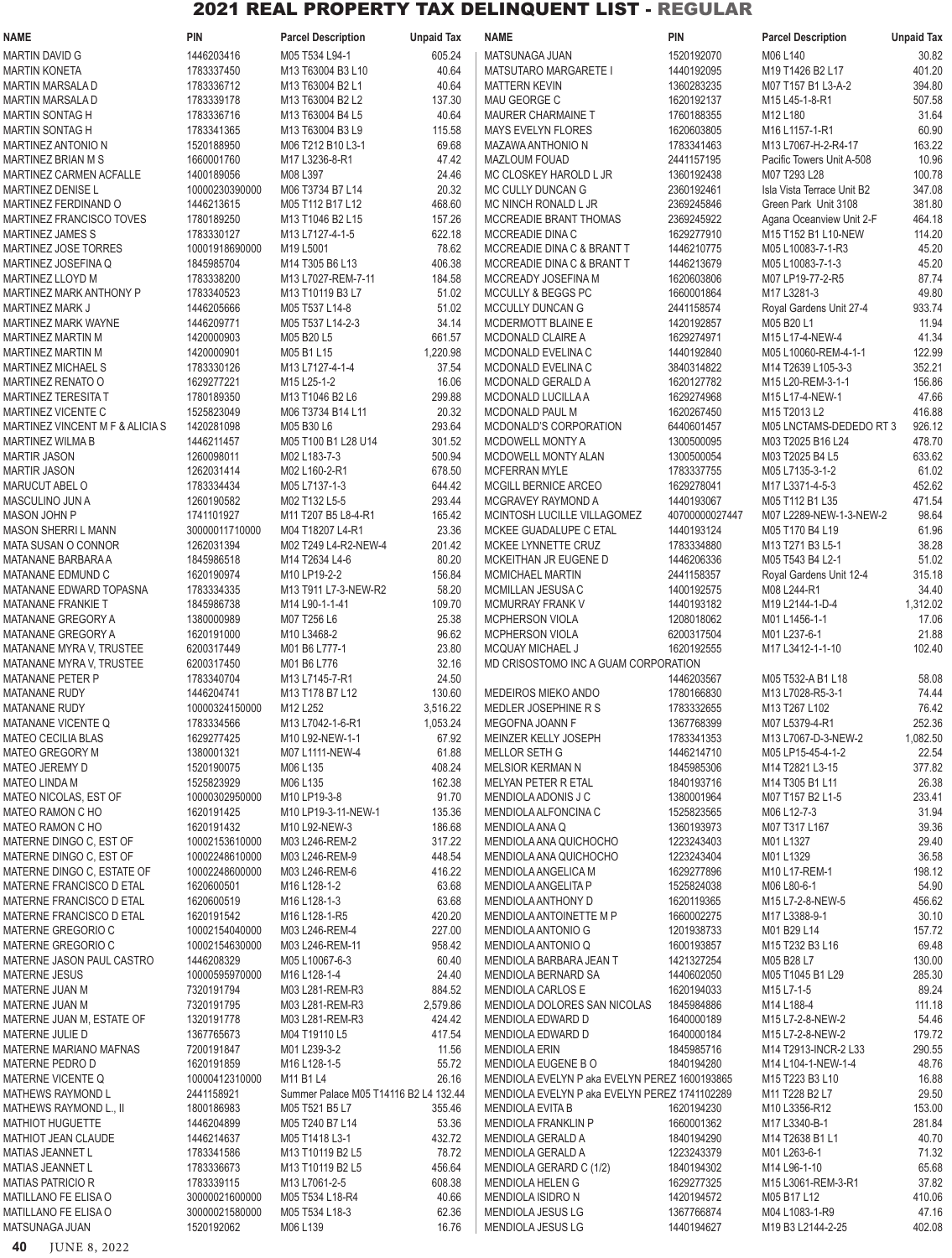| <b>NAME</b>                                     | <b>PIN</b>                   | <b>Parcel Description</b>             | <b>Unpaid Tax</b> | <b>NAME</b>                                       | PIN                      | <b>Parcel Description</b>                                    | <b>Unpaid Tax</b> |
|-------------------------------------------------|------------------------------|---------------------------------------|-------------------|---------------------------------------------------|--------------------------|--------------------------------------------------------------|-------------------|
| MENDIOLA JOAQUIN S                              | 1320193990                   | M03 T2025 B14 L2                      | 215.26            | <b>MENO PRUDENCIO F</b>                           | 1525823284               | M06 L40-R1                                                   | 106.44            |
| MENDIOLA JOHN GARY                              | 1223243380                   | M01 L263-NEW-1                        | 162.10            | <b>MENO RAYMOND M</b>                             | 1525823452               | M06 T212 B6 L6-NEW-10                                        | 201.74            |
| <b>MENDIOLA JOSE B</b>                          | 1620194919                   | M17 L3378-1                           | 427.82            | <b>MENO ROBERT ANTHONY</b>                        | 1741104714               | M11 T207 B5 L8-3-2                                           | 446.52            |
| MENDIOLA JOSE C                                 | 1240194992                   | M02 B26 L11                           | 34.52             | <b>MENO ROSALG</b>                                | 1520603037               | M06 L129-1-R1                                                | 35.32             |
| MENDIOLA JOSEFA CRUZ ETAL                       | 1446212421                   | M19 T192 B1 L5                        | 688.58            | <b>MENO ROSE REYES</b>                            | 1400197640               | M08 L338-R1-2                                                | 45.98             |
| MENDIOLA JOSEFA CRUZ ETAL                       | 1440195170                   | M19 T192 B2 L6                        | 700.00            | MENO SERAFIN C JR                                 | 10000286960000           | M06 T37306 B6 L9                                             | 20.32             |
| MENDIOLA JOSEFA CRUZ ETAL                       | 1440195120                   | M19 L5148-R7                          | 4,552.24          | <b>MENO THOMAS G ETAL</b>                         | 1360197818               | M07 T317 L166                                                | 487.60            |
| MENDIOLA JOSEFINA SA<br>MENDIOLA JOSEPH C       | 1420195100<br>1840195300     | M05 B18 L1<br>M14 L96-1-8             | 110.52<br>65.66   | <b>MENO THOMAS R</b><br><b>MENO THOMAS ROBERT</b> | 1525823248<br>1525822753 | M06 T3531 B2 L20<br>M06 T212 B7 L5-3                         | 35.76<br>428.76   |
| MENDIOLA JOSEPH DAVID P                         | 1620195271                   | M10 L90-2                             | 15.73             | <b>MENO VALENTINA E</b>                           | 1407722878               | M08 L259                                                     | 25.74             |
| <b>MENDIOLA JOSEPH S</b>                        | 1360195245                   | M04 T1433 L1                          | 931.28            | MENO VINCENT D                                    | 10000230270000           | M06 T3734 B2 L6                                              | 20.32             |
| MENDIOLA JOSEPHINE SA                           | 1840195350                   | M14 L127-2-3-1                        | 23.32             | MERCADO DAISY JOY T                               | 30000019770000           | M13 L7006-14-1                                               | 928.86            |
| MENDIOLA JOSEPHINE SA                           | 1421327289                   | M05 B18 L1                            | 464.98            | <b>MERCADO DAVID</b>                              | 6780320819               | M13 T251 B2 L13-2                                            | 85.40             |
| MENDIOLA JOSHUA N                               | 1380002035                   | M07 T19424 B2 L1                      | 371.18            | MERCADO DAVID C                                   | 1780545247               | M13 T251 B2 L13-2                                            | 403.38            |
| MENDIOLA JUAN TAITANO                           | 1620195289                   | M <sub>16</sub> L <sub>173</sub>      | 572.26            | MERCADO DAVID C                                   | 1783332384               | M13 T251 B2 L13-2                                            | 685.00            |
| <b>MENDIOLA MARIA ANTOINET</b>                  | 1620195669                   | M10 L90-R4                            | 323.10            | MERCADO EMILIE C                                  | 2360197851               | University Manor Unit B-106                                  | 89.65             |
| MENDIOLA MARIA E P                              | 1620195702                   | M17 L3449-2                           | 147.74            | MERCADO ENRICO V                                  | 1783341218               | M13 T91008 B2 L6                                             | 21.72             |
| MENDIOLA MARIA E P                              | 1620195750                   | M17 L3449-1                           | 147.74            | MERCADO FEDERICO B                                | 1783341600               | M13 T936 L22-NEW-2                                           | 99.24             |
| MENDIOLA MARIA MESA                             | 1280198384                   | M18 T0 B10 L8                         | 47.92             | <b>MERCADO MARY Q</b>                             | 1783330564               | M13 L7039-8-15                                               | 869.40            |
| MENDIOLA MARIA MESA                             | 1280014382                   | M18 T0 B10 L4                         | 158.66            | MERCADO ROBERTA L                                 | 1446208150               | M05 T112 B24 L8                                              | 409.56            |
| <b>MENDIOLA MARIE T</b>                         | 1446205842                   | M05 T240 B23 L20                      | 938.14            | MERCADO ROMEL C                                   | 1446210226               | M05 T240 B22 L4                                              | 363.26            |
| MENDIOLA MAYBELL A<br><b>MENDIOLA MELANIE S</b> | 1583042401<br>1446211061     | M09 T220 L5-2<br>M05 T240 B20 L9      | 744.68<br>144.52  | MERCARDO ELMER C<br><b>MERCER ROSITA</b>          | 1360603101<br>1760600793 | M07 T1536 L64<br>M12 T104 B1 L8                              | 776.24<br>414.96  |
| MENDIOLA NACRINA F                              | 30000096690000               | M14 L101-3-R7                         | 74.80             | <b>MERCKER FRANK M</b>                            | 1783333746               | M13 L7025-1-R1-NEW-22                                        | 25.78             |
| MENDIOLA PAZ F C                                | 1629274627                   | M17 L3378-5-3                         | 553.58            | <b>MERCKER FRANK M</b>                            | 1783333745               | M13 L7025-1-R1-NEW-21                                        | 26.86             |
| MENDIOLA RAYMOND THOMAS P                       | 1783335049                   | M13 T936 L3                           | 124.56            | <b>MERCKER FRANK M</b>                            | 1783333749               | M13 L7025-1-R1-NEW-25                                        | 27.10             |
| MENDIOLA RAYMOND THOMAS P                       | 1783335050                   | M13 T936 L6                           | 146.84            | <b>MERCKER FRANK M</b>                            | 1783333750               | M13 L7025-1-R1-NEW-26                                        | 29.28             |
| MENDIOLA RICHARD DO                             | 1840195785                   | M14 L104-1-NEW-1-7                    | 48.76             | <b>MERCKER FRANK M</b>                            | 1783333751               | M13 L7025-1-R1-NEW-27                                        | 29.28             |
| MENDIOLA ROMANA C                               | 1446212060                   | M05 T100 B2-A L243 U6-A               | 687.64            | <b>MERCKER FRANK M</b>                            | 1783333752               | M13 L7025-1-R1-NEW-28                                        | 29.28             |
| MENDIOLA ROQUE GUERRERO                         | 1580195866                   | M09 T85 B1 L31                        | 211.22            | MERCKER FRANK M                                   | 1783333744               | M13 L7025-1-R1-NEW-20                                        | 29.80             |
| <b>MENDIOLA STEPHANIE</b>                       | 1783339042                   | M13 T63004 B1 L23                     | 101.16            | <b>MERCKER FRANK M</b>                            | 1783333734               | M13 L7025-1-R1-NEW-10                                        | 30.04             |
| <b>MENDIOLA TERESITA S</b>                      | 1446208356                   | M05 T240 B16 L17                      | 261.70            | <b>MERCKER FRANK M</b>                            | 1783333736               | M13 L7025-1-R1-NEW-12                                        | 30.10             |
| MENDIOLA VICENTE M ETAL                         | 1780196292                   | M13 T267 L80                          | 528.32            | <b>MERCKER FRANK M</b>                            | 1783333740               | M13 L7025-1-R1-NEW-16                                        | 30.50             |
| MENDOZA ANACLETO C                              | 1783334949                   | M13 T10413 L5-R1                      | 99.88             | MERCKER FRANK M                                   | 1783333735               | M13 L7025-1-R1-NEW-11                                        | 30.56             |
| <b>MENDOZA ANTONIO B</b>                        | 1446210747                   | M05 T240 B14 L3                       | 167.43            | <b>MERCKER FRANK M</b>                            | 1783333747               | M13 L7025-1-R1-NEW-23                                        | 30.66             |
| MENDOZA ANTONIO C III                           | 30000011170000               | M13 T10423 B4 L11                     | 619.46            | <b>MERCKER FRANK M</b>                            | 1783333748               | M13 L7025-1-R1-NEW-24                                        | 31.52<br>32.08    |
| MENDOZA CATHERINE Y<br>MENDOZA EDMUNDO T        | 1260195960<br>1780196392     | M02 T319 L108<br>M13 L7126-1-2        | 22.90<br>69.04    | MERCKER FRANK M<br><b>MERCKER FRANK M</b>         | 1783333737<br>1783333738 | M13 L7025-1-R1-NEW-13<br>M13 L7025-1-R1-NEW-14               | 33.70             |
| MENDOZA ELIZABETH U                             | 1824222024                   | M14 T268 B7 L45                       | 239.82            | <b>MERCKER FRANK M</b>                            | 1783333739               | M13 L7025-1-R1-NEW-15                                        | 34.76             |
| MENDOZA ERNESTO C                               | 1780196396                   | M13 T243 B2 L3-1-1                    | 1,897.46          | MERCKER FRANK M                                   | 1783333742               | M13 L7025-1-R1-NEW-18                                        | 36.08             |
| MENDOZA JOVENCIO P                              | 1783338044                   | M13 T230 L7029-18-2-R1                | 39.76             | <b>MERCKER FRANK M</b>                            | 1783333741               | M13 L7025-1-R1-NEW-17                                        | 38.38             |
| MENDOZA LEO EDGAR O                             | 1783338043                   | M13 T230 L7029-18-2-1                 | 31.94             | <b>MERCKER FRANK M</b>                            | 1783333743               | M13 L7025-1-R1-NEW-19                                        | 39.94             |
| MENDOZA LOVEMINDA M                             | 1800984049                   | M05 T534 L37-2                        | 319.74            | MERESBANG MAGELLAN M                              | 1380000590               | M07 L2402-1-3-3                                              | 61.58             |
| MENDOZA MARIO G                                 | 1249268894                   | M02 B4 L13                            | 304.92            | MERFALEN MARIE A A                                | 10000317990000BLDG 2     |                                                              |                   |
| <b>MENGIDAB IKED</b>                            | 1780196575                   | M13 T10415 B1 L41                     | 42.56             |                                                   |                          | M10 T232 B12 L19 BLDG-BLDG 2 95.10                           |                   |
| MENO ANTHONY C AND ROSALIND C                   | 10000277880000               | M06 T3734 B19 L25                     | 20.32             | <b>MERFALEN MARK A</b>                            | 1367766673               | M07 L1100-A-1-4                                              | 552.84            |
| <b>MENO ANTHONY P</b>                           | 1290000541                   | M18 T25304 BA L42                     | 24.84             | <b>MERFALEN MARK A L</b>                          | 1605501673               | M10 T232 B7 L25                                              | 564.56            |
| <b>MENO AUGUSTO M</b>                           | 10000287090000               | M06 T3734 B13 L9                      | 20.32             | MERIZO BEACH, LLC                                 | 30000105590000           | M08 L140-R3NEW-2-R1                                          | 101.28            |
| MENO BERNADIT D                                 | 10000277010000               | M06 T3734 B8 L20                      | 23.08             | <b>MERNER EDWIN</b>                               | 2360198200               | University Gardens Unit B-307                                | 206.46            |
| MENO BERNICE FLORES<br>MENO CANDELARIA D HO     | 1783334470<br>1520196676     | M13 T10313 L7<br>M06 L97              | 40.90<br>2,091.04 | MERNER EDWIN C<br>MERNER EDWIN CLARK              | 2360198170<br>2360198171 | University Gardens Unit B-302<br>University Manor Unit D-215 | 206.46<br>179.30  |
| MENO CORINA MAE E                               | 1407722547                   | M08 T3821 B2 L3-A                     | 15.26             | MERTO EDUARDO G                                   | 1446206380               | M05 L5232-1                                                  | 577.48            |
| MENO CRESENCIA A                                | 1400196764                   | M08 L260-2-R5                         | 259.22            | MESA (1/3 UND INT) VICTORIANA B                   | 30000023660000           | M16 L2057-2-9                                                | 58.76             |
| MENO DAVID LEE                                  | 1446205425                   | M05 T240 B10 L34                      | 161.74            | <b>MESA ANTONIO LG</b>                            | 7440198322               | M19 L2025-2-1-3                                              | 143.72            |
| MENO ELENA C                                    | 1525822716                   | M06 T212 B6 L6-NEW-1                  | 20.76             | <b>MESA ARLEEN D</b>                              | 1525823673               | Section M06 L50-1                                            | 365.72            |
| MENO ESTHER C                                   | 1520196830                   | M06 L185-4                            | 9.84              | MESA ARNOLD J                                     | 1446202871               | M05 T284 L10-1-R1-NEW                                        | 183.44            |
| <b>MENO FRANKIE M</b>                           | 10000287290000               | M06 T3734 B3 L5                       | 20.32             | MESA BARBARA BAZA                                 | 1840200045               | M14 L105-1-2                                                 | 41.92             |
| MENO GENOVEVA NAPUTI                            | 1520196923                   | M06 L199                              | 88.32             | <b>MESA CARLOS S</b>                              | 1620198440               | M17 T1925 L2                                                 | 30.88             |
| MENO GENOVEVA NAPUTI                            | 1520196931                   | M06 L100                              | 232.56            | <b>MESA CARMEN Q</b>                              | 1367769911               | M04 L1096-1-1                                                | 60.04             |
| <b>MENO GLENN P</b>                             | 1446209401                   | M05 T100 B4 L36 U2-A                  | 339.26            | MESA CARMEN Q                                     | 1660002135               | M17 T2611 B6 L1-R4                                           | 636.74            |
| MENO JESUS C ETAL DEC                           | 1525822619                   | M14 L102-R1                           | 758.32            | MESA EDWARD C                                     | 1840198525               | M14 L105-1-5-R5                                              | 347.66            |
| MENO JESUS QUINENE                              | 1520197004                   | M06 L206-2                            | 142.42            | MESA ELEUTERIO J                                  | 1845983761               | M14 T2635 L3                                                 | 68.68             |
| MENO JESUS T<br>MENO JOHNNY REYES               | 1400197076<br>1525823279     | M08 L413<br>M06 T212 B11 L9-R1        | 75.52<br>27.70    | <b>MESA FRANKIE M</b><br>MESA GEORGE F            | 1446213103<br>1525823339 | M05 L10064-N-1-2-3<br>M06 T3734 B18 L5                       | 370.78<br>20.32   |
| MENO JOSE Q                                     | 1525823063                   | M06 L117-R2-PTN                       | 31.86             | MESA JAY C N                                      | 1741104672               | M11 T29410 B2 L4                                             | 294.34            |
| MENO JOSEFINA M                                 | 1446208501                   | M05 T240 B9 L5                        | 7.98              | MESA JESSE B                                      | 1845983920               | M14 L105-1-9                                                 | 40.64             |
| MENO JOSEPH AGUON                               | 1520197340                   | M06 L292                              | 45.70             | MESA JESSE B                                      | 1845984275               | M14 L105-1-R9                                                | 177.32            |
| MENO JOSEPH F                                   | 10000230130000               | M06 T3734 B16 L18                     | 22.12             | MESA JOAQUIN C                                    | 10001338720000           | M05 L5310-9-R4                                               | 231.76            |
| <b>MENO JUAN M</b>                              | 1525823599                   | M06 T212 B8 L3-R2                     | 355.94            | MESA JOHNNY J                                     | 1446205873               | M05 T240 B10 L47                                             | 23.76             |
| MENO JUDY D                                     | 1525822991                   | M06 L204-5-1                          | 166.12            | MESA JOLEEN MONIQUE M                             | 1741103920               | M11 T2832 B2 L1-8                                            | 1,138.52          |
| MENO KENNETH A                                  | 1525824054                   | M06 T212 B7 L3-3                      | 22.02             | MESA JOSE PINAULA (ESTATE OF)                     | 30000023610000           | M16 L2057-2-4                                                | 58.76             |
| <b>MENO LORIA</b>                               | 1520256807                   | M06 T212 B6 L1-2                      | 25.62             | MESA JOSE PINAULA (ESTATE OF)                     | 30000023620000           | M16 L2057-2-5                                                | 58.76             |
| <b>MENO MARIA A HO</b>                          | 1520197550                   | M06 L251                              | 316.92            | MESA JOSE PINAULA (ESTATE OF)                     | 30000023670000           | M16 L2057-2-10                                               | 58.76             |
| <b>MENO MARIA M</b>                             | 1525822961                   | M06 L117-2                            | 26.02             | MESA JOSE ROSARIO                                 | 1360199088               | M07 T139 B1 L14                                              | 263.10            |
| MENO MARIA MENO ETAL                            | 1520197559                   | M06 B11 L98                           | 331.62            | MESA JOSE TAIANAO                                 | 1580199090               | M09 L62-1                                                    | 17.02             |
| <b>MENO MARIANO T</b>                           | 1400197629                   | M08 L107-1-4                          | 16.60             | MESA JOSEPH F                                     | 1367767063               | M04 L2342-3-2                                                | 59.90             |
| MENO MARIANO TAINATONGO<br><b>MENO MARTHA M</b> | 1407722947<br>10000720680000 | M08 L107-1-3<br>M06 T212 B6 L6-NEW-11 | 15.86<br>22.10    | MESA JOSEPH S<br>MESA JOSEPH SUDO                 | 1840198550<br>1840500338 | M14 T268 B14 L4                                              | 511.10<br>81.92   |
| <b>MENO MICHAEL G</b>                           | 1525823515                   | M06 T212 B6 L1-1                      | 417.58            | MESA JOSEPHINE ROSARIO                            | 1780199157               | M14 L121-3-3<br>M13 T939 L19                                 | 35.58             |
| MENO PRUDENCIO C                                | 1360197678                   | M04 L1087-B-7                         | 90.16             | MESA JUAN LIZAMA                                  | 1326016199               | M03 L208-R3                                                  | 48.28             |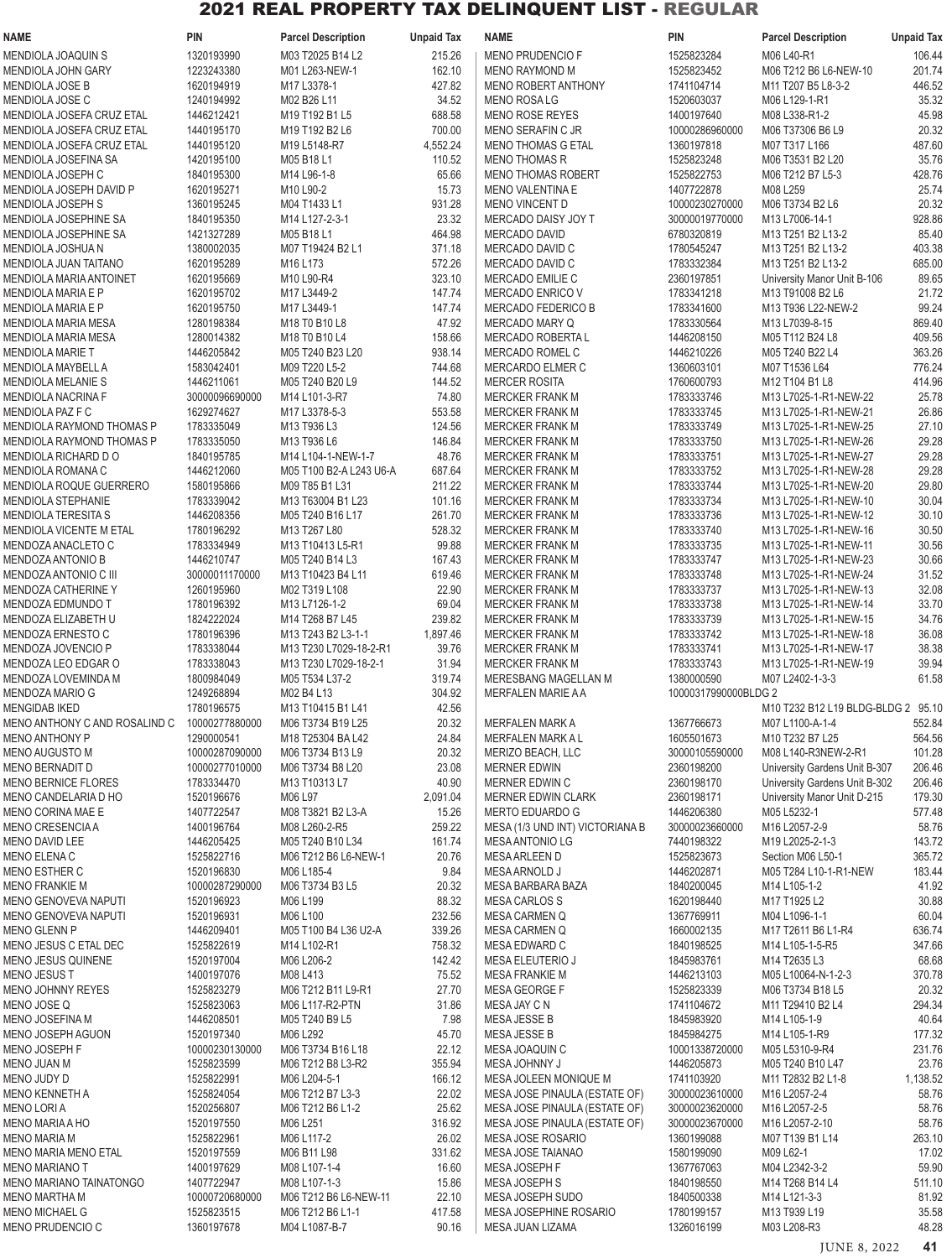| NAME                                                  | <b>PIN</b>                   | <b>Parcel Description</b>                        | <b>Unpaid Tax</b>  | <b>NAME</b>                                            | <b>PIN</b>                       | <b>Parcel Description</b>                   | <b>Unpaid Tax</b> |
|-------------------------------------------------------|------------------------------|--------------------------------------------------|--------------------|--------------------------------------------------------|----------------------------------|---------------------------------------------|-------------------|
| MESA JUAN LIZAMA                                      | 1326016198                   | M03 L208-3                                       | 240.19             | MONIZ DOROTHY W                                        | 1360202315                       | M07 T1537 L24-5-NEW                         | 35.58             |
| MESA JUAN R                                           | 1740199351                   | M11 L26-2-1                                      | 30.60              | MONTAGUE JAMES J                                       | 1360113810                       | M07 L2282-2-A-R8                            | 45.82             |
| MESA JUAN R                                           | 1740199343                   | M11 L25-2-1                                      | 136.50             | MONTEMAYOR CLEMENTE L                                  | 1446211589                       | M05 T532-A B6 L9                            | 401.64            |
| MESA LEYNARD R G<br>MESA LORENZO BAZA                 | 1367766774<br>1380000952     | M04 L2366-R5-3<br>M07 L2394-6-1                  | 580.54<br>43.64    | <b>MONTON REDENTOR A</b><br>MONTOYA ALFREDO B III      | 1783332747<br>30000111340000     | M13 T911 L6-4-1<br>M17 T250 B2 L2-2         | 657.12<br>135.40  |
| MESA RAFAEL M                                         | 1620199617                   | M17 L3415-1                                      | 681.82             | MONTOYA EMMANUEL JOSHUA B                              | 30000111350000                   | M17 T250 B2 L2-R2                           | 47.46             |
| MESA RAFAEL P                                         | 3360051007                   | M07 T139 B3 L2                                   | 191.10             | MONTOYA PEDRO A                                        | 1260202626                       | M18 T67 B1-B L2                             | 106.56            |
| MESA ROSE NAPUTI & JOSEPH SANTOS 1741102299           |                              | M11 L94-1-5                                      | 122.00             | MONTOYA PEDRO A                                        | 1262030516                       | M18 T67 B1-B L2                             | 393.17            |
| <b>MESA ROSEMARIE N</b>                               | 1741104169                   | M11 L404-R3-5-1-R1                               | 83.48              | <b>MOODY MICHAEL L</b>                                 | 10002302560000                   | M09 T220 L3-R2-NEW-1                        | 1,275.56          |
| MESA TERESITA C                                       | 1440199703                   | M05 L5231-5-R2                                   | 237.78             | MOORE III JOHN T                                       | 1326016283                       | M03 T2021 L3                                | 510.28            |
| MESA TERESITA K                                       | 1446205831                   | M05 T537 L5-3                                    | 39.28              | <b>MOORE LEROY</b>                                     | 10000616820000                   | M18 L214-8                                  | 20.32             |
| MESA THOMAS E<br>MESA TOMAS C                         | 30000075790000<br>1380000192 | M07 T19429 B1 L1-NEW-1<br>M17 L5400-1-1          | 582.74<br>48.08    | MOORE LEROY<br>MOORE LEROY                             | 10000543950000<br>10000635430000 | M18 L214-7<br>M18 L214-R8                   | 40.64<br>206.42   |
| MESA TOMAS C                                          | 1380000193                   | M17 L5400-1-2                                    | 48.08              | MOOREN JOHANNES M L                                    | 2626981212                       | Apusento Gardens Unit M312                  | 400.80            |
| MESA TOMAS C                                          | 1380000195                   | M17 L5400-1-4                                    | 48.08              | MORA EDWIN M                                           | 1367767167                       | M07 L5290-3-3-1                             | 140.90            |
| MESA TOMAS C                                          | 1380000196                   | M17 L5400-1-R4                                   | 48.08              | MORALES ANGELITO M                                     | 1446214878                       | M05 T240 B1 L26                             | 242.30            |
| MESA TOMAS C                                          | 1380000194                   | M17 L5400-1-3                                    | 48.10              | MORALES ESTRELLA D                                     | 1446202548                       | M05 T100 B2 L257 U6-B                       | 886.62            |
| MESA VAUGHN L<br>MESA VAUGHN L                        | 1360200200<br>1360200101     | M04 L1017-2-R8-1<br>M04 L1017-2-R8-R1            | 54.52<br>875.76    | MORALES ROSALINDA R<br>MORALES-MENO SHEILA PACHECO     | 1783340894<br>1367770186         | M13 T6301 B1 L20<br>M07 T1448 B3 L18        | 57.80<br>165.69   |
| MESA VICENTE N                                        | 1360200067                   | M07 L2376-7                                      | 36.36              | <b>MORANTE PABLO G</b>                                 | 1446215169                       | M05 T534 L1-3                               | 65.50             |
| <b>MESA VINCENT</b>                                   | 1800215762                   | M05 T545 B6 L7                                   | 415.26             | <b>MORITNEL</b>                                        | 1783337448                       | M13 T63004 B3 L7                            | 40.64             |
| MESIAS JOEL A                                         | 1446208258                   | M05 T162 B6 L3                                   | 596.34             | <b>MORITNEL</b>                                        | 1783337440                       | M13 T63004 B1 L25                           | 335.64            |
| MESSIER JOANNE                                        | 1440323838                   | M19 L2122-1-REM-1-3                              | 261.14             | MORLEY CARMEN ALCANTARA                                | 1260202939                       | M02 T249 L3-3                               | 147.92            |
| MESTANZA WALTER F                                     | 2441157045                   | Pacific Towers Unit B-811                        | 194.14             | MORTA-BENAVENTE THERESE U                              | 1629277352                       | M07 T1919 L4-7                              | 26.54             |
| MIAN GUILLERMO N                                      | 1260200003                   | M02 T227 L23-R2                                  | 50.78              | MORTA-BENAVENTE THERESE U                              | 1629277353                       | M07 T1919 L4-R7                             | 26.54             |
| <b>MIAN TERESITA D</b><br>MICHAEL ANDREW AGUON        | 1260200400<br>1446212756     | M18 L402-R10-2-41<br>M19 T111 L9                 | 33.58<br>866.28    | MORTERA JOVENCIO C<br>MOTOMURA NAN OK                  | 1440203098<br>1367770329         | M19 T149 B5 L5<br>M04 T9 BC L12-R1-R4-NEW-1 | 94.90<br>61.04    |
| MIC-MAR DIST CORP                                     | 6440601298                   | M19 L5167-R1-5-3-NEW                             | 1,885.52           | MOTOMURA NAN OK                                        | 1367770328                       | M04 T9 BC L12-R1-R4-NEW-3                   | 933.36            |
| MICRONESIA SELF-HELP HOUSING                          | 1380001623                   | M07 T19424 B1 L2-A                               | 6.00               | MOTOMURA SHOKICHI                                      | 2441158084                       | Standard Group Unit C-204                   | 87.10             |
| MICRONESIA SELF-HELP HOUSING                          | 1380001616                   | M07 T19424 B1 L13                                | 47.70              | <b>MOUNTAIN RIDGE LLC</b>                              | 30000100450000                   |                                             | 7.68              |
| MICRONESIA SELF-HELP HOUSING                          | 1380001641                   | M07 T19424 B1 L35                                | 53.28              | <b>MOUNTAIN RIDGE LLC</b>                              | 30000100230000                   | M14 L98-1NEW-2-R/W                          | 14.24             |
| MID PACIFIC LIQUOR DISTRIBUTORS CORPORATION INC       |                              |                                                  |                    | <b>MOUNTAIN RIDGE LLC</b>                              | 30000100220000                   | M14 L98-1NEW-1-R/W                          | 70.24             |
| MIJARES MAMERTO N                                     | 10000428370000<br>1446213585 | M14 L98-1<br>M05 L10084-1-1-3-4                  | 2,535.84<br>694.86 | <b>MOUNTAIN RIDGE LLC</b><br><b>MOUNTAIN RIDGE LLC</b> | 30000100320000<br>30000100250000 | M14 L98-1NEW-11<br>M14 L98-1NEW-4-R/W       | 182.70<br>188.14  |
| MIJARES ROBERT C                                      | 30000019650000               | M05 T543 B4 L14-2-NEW-R5                         | 51.72              | MOUNTAIN RIDGE LLC                                     | 30000100310000                   | M14 L98-1NEW-10                             | 243.80            |
| MIKOS RONALD J                                        | 1783339985                   | M13 T9107 B4 L3                                  | 301.74             | <b>MOUNTAIN RIDGE LLC</b>                              | 30000100350000                   | M14 L98-1NEW-14                             | 1,323.58          |
| MILES TERRY W                                         | 1446212850                   | M05 T276-REM B2 L10                              | 925.62             | MOVIDA JR FELIPE                                       | 1446216271                       | M05 T1413 L10-1-R1                          | 687.69            |
| MILLANES CARLITO T                                    | 1440201235                   | M05 T100 B7 L36 U10                              | 710.84             | MOYLAN DOUGLAS B K                                     | 1446212435                       | M05 T314 B2 L4-NEW-9                        | 788.38            |
| MILLAR JUNE U                                         | 1380001030                   | M07 T158 L1-1                                    | 31.88              | MOYLAN DOUGLAS BRIAN KEOLA                             | 1446204018                       | M05 T314 B2 L4-NEW-8                        | 674.94            |
| MILLER ELIZABETH DUENAS<br>MILLER KEVIN L             | 1780201221<br>1845986018     | M13 T154 L8-R5<br>M14 T27110 B2 L35              | 38.24<br>44.76     | <b>MOYLAN KURT S</b><br>MUEDEN OLIMPIO V               | 1360203700<br>1446205430         | M04 L1018-1-5<br>M05 T240 B10 L48           | 265.12<br>5.70    |
| MILLER MARIA E                                        | 2660000012                   | Flora Pago Unit 706                              | 551.54             | MUGOL MYRNA SALIVA                                     | 1780267869                       | M13 T10415 B1 L32                           | 223.80            |
| MILLER YEN HAI                                        | 1783340738                   | M13 T911 L5-8-R2                                 | 37.76              | MULLEN SAMANTHA ANN                                    | 1660002093                       | M17 L3253-6-1                               | 67.50             |
| MINA REYNALDO N                                       | 1783333833                   | M13 T151 L14-1                                   | 104.22             | MULLER WALDEMORE                                       | 1783333049                       | M13 L7081-3-1                               | 256.16            |
| MINATOYA VINCENT K                                    | 2369245660                   | University Gardens Unit A-309                    | 206.46             | MULTI LINE CORPORATION                                 | 1620307777                       | M16 L150-R14                                | 108.96            |
| MINER BALDOMERO Q<br>MINER CASEY J                    | 1446208804<br>2780000085     | M19 T10 B5 L5<br>Goring Villa Unit 14            | 554.50<br>212.82   | MUMMERT RYAN K<br>MUMMERT RYAN KEITH                   | 30000080340000<br>3600203205     | M15 L55-1-2-R1-R3<br>M01 T232 B18 L8        | 36.94<br>634.16   |
| MINOT ESTELLE F                                       | 1580201632                   | M03 LA-1-1-4-3                                   | 29.62              | MUNA DAVID ALLAN ANDERSON                              | 1367770546                       | M07 L2397-NEW-10                            | 434.56            |
| MINOT ESTELLE G ETAL                                  | 1845984435                   | M14 T222 B1 L3                                   | 41.78              | <b>MUNA DOMINIC G</b>                                  | 5380000029                       | M07 L5363-13-1-R1                           | 50.22             |
| MIRANDA BERNADETTE R                                  | 1620201501                   | M17 L3232-B-3-R1                                 | 786.68             | MUNA EDWARD A                                          | 1440203882                       | M05 T112 B18 L2                             | 145.18            |
| MIRANDA CHRISTINA R                                   | 1620201647                   | M10 L3208-5                                      | 321.48             | MUNA EDWARD AP ETAL                                    | 1360203938                       | M07 L2397-NEW-9                             | 73.32             |
| MIRANDA DANIEL E                                      | 1783334488                   | M13 T63003 B1 L5                                 | 88.92              | MUNA GERALDINE T                                       | 30000021460000                   | M17 L3312-NEW-2                             | 75.88             |
| MIRANDA FERNANDO A                                    | 1620201680                   | M16 L141-5                                       | 184.52             | <b>MUNA GREGORIO B</b>                                 | 1360204028<br>1360204024         | M07 L1100-A-2-3                             | 53.54             |
| MIRANDA LEONARDO<br>MIRANDA ROSA P                    | 1620201713<br>1783332372     | M16 L141-55<br>M13 L7148-13                      | 341.36<br>30.88    | MUNA GREGORIO B ETAL<br>MUNA JESUS DYDASCO             | 1780204160                       | M07 T156 L1103-1-14-1-R1<br>M13 L7026-1     | 58.82<br>76.50    |
| MIRANDA ZHEN F                                        | 1446209293                   | M05 T534 L76-R2                                  | 62.02              | MUNA JESUS G                                           | 1320204158                       | M03 L228-4                                  | 164.20            |
| MITCHELL ANITA M                                      | 1783331820                   | M13 L7123-7-R4-R1-NEW-4                          | 6.34               | MUNA JOSE H                                            | 7200204187                       | M01 B10 L235                                | 39.16             |
| MITCHELL DOUGLAS E                                    | 1629278526                   | M16 L160-1-3                                     | 382.38             | MUNA MAE MENO                                          | 1783335393                       | M13 T63004 B1 L9                            | 40.64             |
| MITCHELL VIRGINIA T                                   | 1580199091                   | M03 T2023 B2 L9                                  | 10.08              | MUNA MARIA GUTIERREZ HO                                | 1320204165                       | M03 L275                                    | 322.88            |
| MIYASAKI FRANCISCO SN<br>MIYASHITA JOCELYN B, TRUSTEE | 1446211452<br>1460000980     | M05 T100 B1 L23 U14<br>M19 T13105 L21            | 403.00<br>863.59   | MUNA MELVIN I<br>MUNA PRISCILLA LEON GUERRERO          | 1629275798<br>1845984852         | M17 L181-7-2-R2-NEW-2<br>M14 L90-7-8        | 207.90<br>136.18  |
| MJ LIVING TRUST                                       | 1629278351                   | M17 T1936 L1                                     | 542.06             | MUNA ROSITA PANGELINAN                                 | 1740213801                       | M11 T2942 B2 L3                             | 27.48             |
| MOBEL SIDNEY E                                        | 1446216555                   | M05 T240 B20 L6                                  | 183.56             | MUNA SHON DANIEL SARMIENTO                             | 1367768509                       | M07 L5363-6-2                               | 421.16            |
| MOBEL SIDNEY E                                        | 1446205854                   | M05 T240 B20 L6                                  | 245.64             | <b>MUNA VICTOR SN</b>                                  | 1620204600                       | M16 L1133-3-R3                              | 161.90            |
| MOBIL OIL GUAM INC                                    | 1780200090                   | M13 L7024-2NEW-R3NEW-1-R1                        | 618.04             | MUNA-BRECHT CHELSA DEANNE                              | 1367769401                       | M07 L2284-2                                 | 97.82             |
| MOGOLGAD MARK                                         | 1783337662                   | M13 T94002 B4 L8-R1                              | 26.82              | MUNDO EDWARD LG                                        | 1367765427                       | M07 L5368-9-2                               | 58.46<br>345.62   |
| MOISES EDITA L<br>MOLANO LOLITA P I                   | 1783332751<br>1629277341     | M13 T911 L1-12-NEW-3-1<br>M17 L3402-10-R1-NEW-R1 | 38.46<br>35.10     | MUNDO MARIA AQUINO<br>MUNOZ ISABEL C, ETAL             | 1367768412<br>1800204925         | M07 L2388<br>M05 L10095-5-3                 | 97.08             |
| MOLARTE ANTHONY PAT                                   | 1629278373                   | M16 L132-1-2-5                                   | 506.46             | MUNOZ JOAQUIN F                                        | 1800204940                       | M05 L10095-5-5                              | 233.10            |
| MOLINA CARL M                                         | 1440202181                   | M19 L5147-2-B-REM-5-B-2-4-1                      | 76.08              | MUNOZ JOSEPH T                                         | 1262031239                       | M18 L238-2-7-1-R9                           | 80.92             |
| MOLINA MARIA THERESA B                                | 1262031358                   | M02 T227 L8-1                                    | 54.46              | MUNOZ LILIBETH P                                       | 1783341296                       | M13 L7004-3-1-2                             | 254.40            |
| MOLINA MARIA THERESA B                                | 1262031359                   | M02 T227 L8-2                                    | 54.46              | MUNOZ MARISSA JULIE                                    | 1367765096                       | M04 L2900-3-1                               | 302.37            |
| MOLINA MARIA THERESA B                                | 1262031360                   | M02 T227 L8-3                                    | 54.46              | MUNOZ MARISSA JULIE MANOSA                             | 1367769742                       | M04 L2335-3-NEW-14                          | 455.86            |
| MOLINA MICHAEL CHUA<br>MOLINA MILGRACE S              | 1783338969<br>30000079770000 | M13 T63003 B1 L8<br>M05 T15212 B1 L1-R1          | 51.02<br>168.20    | MUNOZ MICHAEL H<br>MUNOZ MICHELLE MELANIE              | 1440205135<br>1446215949         | M19 L5097-5<br>M05 L10095-1-5-1             | 215.72<br>42.20   |
| MOMO CORPORATION                                      | 2460000118                   | Tumon Chichirica Unit A-32                       | 680.12             | MUNOZ MONIQUE JO LEON GUERRERO 1446207524              |                                  | M05 L10095-6-3-2                            | 242.26            |
| MONDINA LOURDES Q                                     | 1367765001                   | M07 T1918 L3-R2                                  | 53.16              | MUNOZ NORMAN G                                         | 1380001082                       | M07 T293 L17-1                              | 694.36            |
| MONDINA MARISSA O                                     | 1446205433                   | M05 T240 B11 L9                                  | 166.92             | MUNOZ RANA R                                           | 1360248760                       | M04 L1025-2-2                               | 282.40            |
| MONDINA NOEL M                                        | 1783341225                   | M13 T9106 L15                                    | 363.58             | MUNOZ RUDOLFO P                                        | 1446206671                       | M05 T170 B4 L15                             | 106.36            |
| MONGAMI LAVOICE U                                     | 1446214923                   | M05 T534 L34-1                                   | 530.90             | MUNOZ RUDOLFO P                                        | 1446202420                       | M05 T170 B4 L15                             | 160.66            |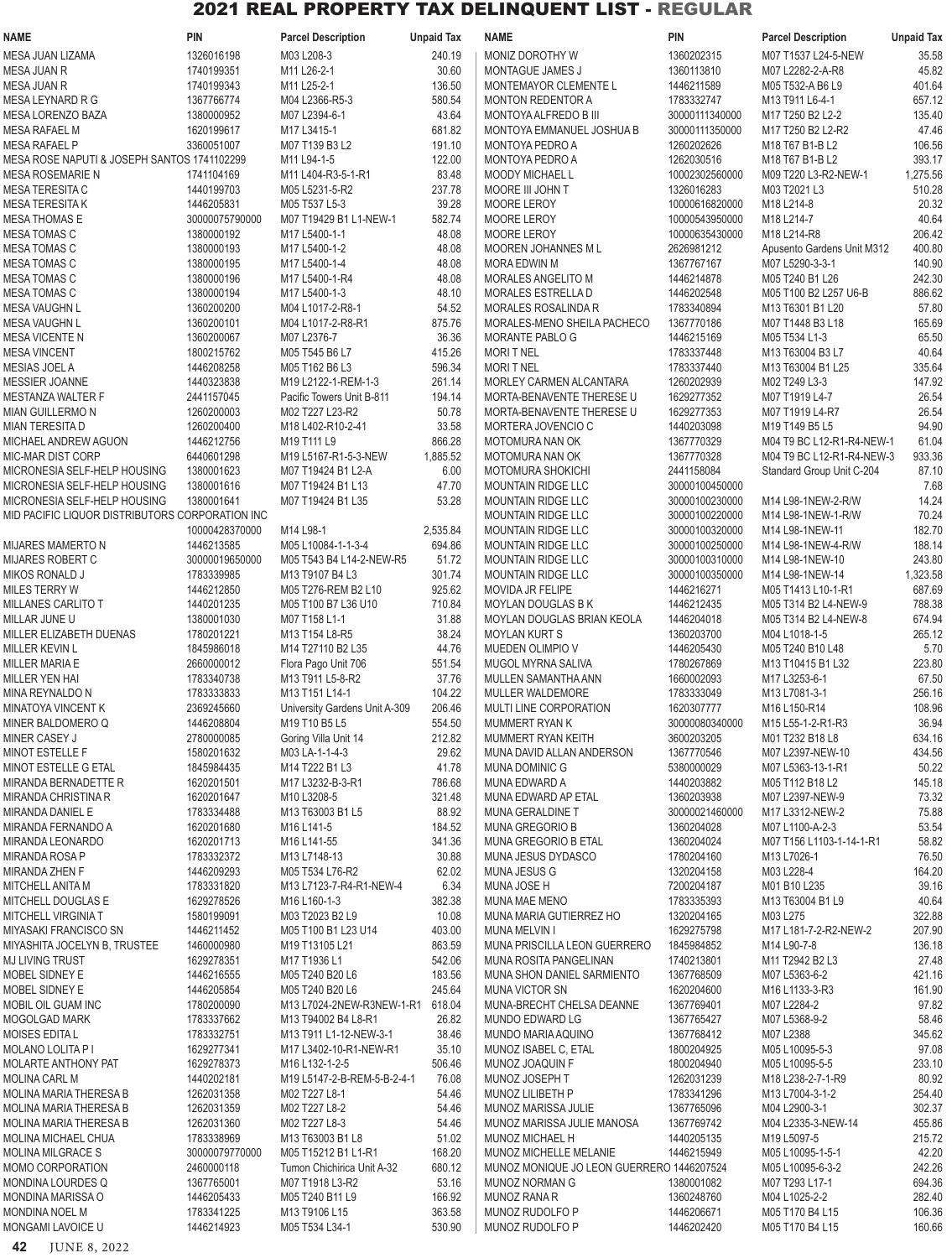| <b>NAME</b>                                                        | <b>PIN</b>                   | <b>Parcel Description</b>                                                 | <b>Unpaid Tax</b> | <b>NAME</b>                                                                | <b>PIN</b>                   | <b>Parcel Description</b>                          | <b>Unpaid Tax</b>  |
|--------------------------------------------------------------------|------------------------------|---------------------------------------------------------------------------|-------------------|----------------------------------------------------------------------------|------------------------------|----------------------------------------------------|--------------------|
| MUNOZ RUFINA Q, TRUST                                              | 1629278588                   | M17 LP19-29-NEW-R2                                                        | 86.00             | NAUTA EUGENIA I                                                            | 1446203386                   | M05 L10111-10-3-3-R1                               | 597.42             |
| MUNOZ RUFINA Q, TRUST                                              | 1629277359                   | M17 LP19-29-NEW-R2                                                        | 981.38            | NAUTA JEREMY J                                                             | 1741104158                   | M11 L22-2-NEW-2-2-3-1                              | 393.20             |
| MUNOZ TANYA LYNN                                                   | 1446215951                   | M05 L10095-1-5-2                                                          | 42.20             | NAUTA JOAQUIN C                                                            | 1440207115                   | M05 T100 B7 L74 U11                                | 579.88             |
| MUPAS HIDALGO G                                                    | 1440205250                   | M05 T100 B4 L120 U6-A                                                     | 13.26             | <b>NAUTA JOHNNY</b>                                                        | 1446205614                   | M05 T1113 B12 L15                                  | 5.86               |
| MURAKAMI JOHN S<br>MURAKAMI JOHN S                                 | 1440205276<br>1446211129     | M05 T100 B4 L32 U2-A<br>M05 T100 B3 L9 U2                                 | 42.56<br>314.14   | NAUTA LINDA DUNGCA<br>NAUTA MICHAEL J S                                    | 1440207785<br>1740207722     | M19 L2149-1-19<br>M11 L26-6-1-1                    | 173.62<br>387.50   |
| MURCIANO LEONARD OASAY                                             | 1380001854                   | M07 T1535 L7-1                                                            | 524.99            | NAUTA NATASHA LYNN BLAS                                                    | 1780034967                   | M13 T913 B2 L4                                     | 31.62              |
| MURPHY CHRISTOPHER S                                               | 2460001154                   | Blue Lagoon Unit 401                                                      | 62.02             | NAUTA PEDRO S                                                              | 1240207836                   | M02 B5 L15                                         | 21.24              |
| <b>MURPHY WILLIAM T</b>                                            | 1583042748                   | M09 T2022 L16-1                                                           | 193.98            | NAUTA REGINA M                                                             | 1600207780                   | M10 T232 B12 L27                                   | 191.41             |
| <b>MURRELL R DAN</b>                                               | 1407722828                   | M08 L276-NEW-4                                                            | 84.26             | <b>NAUTA ROBERT I</b>                                                      | 1446203384                   | M05 L10111-10-3-1                                  | 324.20             |
| MURRELL R DANIEL                                                   | 1367768200                   | M04 T1445 L96                                                             | 946.60            | NAUTA ROSA SIGUENZA ETAL                                                   | 1740207721                   | M <sub>11</sub> L <sub>1</sub> -3-S-R <sub>1</sub> | 129.32             |
| <b>MURRELL ROBERT D</b>                                            | 1629276555                   | M15 L3430-1-R8                                                            | 66.30<br>213.00   | NAUTA ROSIE S                                                              | 1260207860<br>1783336390     | M18 T270 L141                                      | 548.80<br>53.18    |
| MURRELL ROBERT D<br><b>MYERS ROBERT F</b>                          | 2440216850<br>1660001040     | Pacific Towers Unit C-102<br>M17 L3246-NEW-4-R1-NEW-1                     | 349.94            | NAVAL SELMA C<br>NAVARRETE DELILAH A                                       | 1783331721                   | M13 L7067-C-4-R3-NEW-2<br>M13 T10413 L2-R1         | 40.64              |
| NABALTA DIANA I                                                    | 1660000352                   | M17 L3402-13-NEW-R2                                                       | 59.52             | NAVARRETE WILLY                                                            | 2441156589                   | Blue Pacific Lattice Unit 704                      | 577.08             |
| <b>NADEN WILLIAM</b>                                               | 1407722523                   | M08 T3821 B9 L12                                                          | 93.22             | NAVARRO ELENA V                                                            | 10000146440000               | M05 T1033 L2-R23 BLDG-BLDG 2 140.06                |                    |
| <b>NADEN WILLIAM S</b>                                             | 1407722465                   | M08 T3821 B9 L12                                                          | 20.74             | NAVARRO ELENA V                                                            | 1446202825                   | M05 T1033 L2-R23                                   | 173.42             |
| NAFRADA CONCISA B ETAL                                             | 1440205629                   | M05 T100 B2 L112 U4                                                       | 331.56            | NAVARRO MACKENZIE A                                                        | 30000109610000               | M13 T939 L20-R1                                    | 47.16              |
| NAKAMURA KENGO                                                     | 2441159714                   | New Tamuning Villa Unit B-2                                               | 114.42            | NAVARRO NANCY S                                                            | 1783337887                   | M13 T10413 L6                                      | 99.24              |
| NAM SEUNG WOO<br>NAMAULEG MARIANO GARRIDO                          | 2441158433<br>7200205804     | Ypao Garden Apartments Unit 105 389.82<br>M01 L233                        | 17.28             | NAVARRO RALPH EMERSON S<br>NAVARRO SUSANA                                  | 30000109600000<br>1446204943 | M13 T939 L20-1<br>M05 T100 B3 L49                  | 47.16<br>73.06     |
| NANGAUTA ANTHONY CRUZ                                              | 1400205917                   | M08 T3831 L3-1                                                            | 51.60             | <b>NEAL ERIC WILLIAM</b>                                                   | 1249268869                   | M02 B26 L19-1                                      | 467.32             |
| NANGAUTA EDDIE LG                                                  | 1840089280                   | M14 L113-2-2                                                              | 45.20             | NEDEDOG FELIX                                                              | 1260208185                   | M02 L171-3-3-NEW-R2                                | 20.80              |
| NANGAUTA JESUS Q                                                   | 1400206000                   | M08 L356-4                                                                | 96.62             | NEDEDOG FRANKIE T                                                          | 1260208330                   | M02 T319 L102                                      | 50.50              |
| NANGAUTA JESUS QUINENE                                             | 1400205943                   | M08 T3831 L2                                                              | 44.42             | NEDEDOG JOSEPH N ETAL                                                      | 1260208340                   | M02 L186                                           | 175.00             |
| NANGAUTA JULIAN CHARGUALAF                                         | 1400205993                   | M08 L454                                                                  | 107.50            | NEDEDOG MELVIN T                                                           | 1249268976                   | M02 B23 L13                                        | 32.92              |
| NANGAUTA MAE C                                                     | 1783336426                   | M13 L7065-7                                                               | 136.88            | NEDEDOG NOREEN J                                                           | 1440603355                   | M05 T1034 B2 L6                                    | 80.02              |
| NANGAUTA VICENTE Q<br><b>NANTIN LULU L</b>                         | 1407722407<br>1440206150     | M08 T3831 L1<br>M05 T100 B5 L92 U10                                       | 194.88<br>398.26  | NEDEDOG PAUL A<br>NEDEDOG PAUL ANTHONY DIAZ                                | 1262030819<br>1262029969     | M02 L159-A-8<br>M02 L159-A-8                       | 300.56<br>32.54    |
| NANYO COMPANY LTD                                                  | 10000614700000               | M19 T95 B5 L11                                                            | 256.02            | NEDEDOG WAYNE S                                                            | 1741103635                   | M11 T2925 B2 L28                                   | 442.78             |
| NANYO COMPANY LTD                                                  | 10000683340000               | M19 T95 B5 L10                                                            | 297.68            | NEDEDOG-FLORES JOANNELLE D                                                 | 1783337929                   | M13 L7004-4-14-NEW-3                               | 341.46             |
| NAPUTI ANTHONY M                                                   | 10000277860000               | M06 T3734 B18 L16                                                         | 20.32             | NEDLIC NORES M                                                             | 1446208332                   | M05 L5248-3-1-5                                    | 539.32             |
| NAPUTI ANTONIO T ETAL                                              | 1520206160                   | M06 L158-2                                                                | 206.16            | NEGO ROSA M                                                                | 1360208403                   | M07 T115 B3 L4-R3                                  | 27.12              |
| NAPUTI ARLENE C                                                    | 10000263410000               | M06 T3734 B3 L22                                                          | 20.32             | NEGRITO ROBERT D                                                           | 1446213914                   | M05 T172 B2 L8-R2                                  | 92.64              |
| NAPUTI DOLORES C                                                   | 1525823563<br>1525822907     | M06 L12-7-1                                                               | 31.94             | NELSON DAVID D                                                             | 1367766860                   | M07 T115 B5 L7-2                                   | 51.64              |
| NAPUTI ENRIQUETA C<br>NAPUTI ESPERANZA C (Now Known As) 1525823733 |                              | M06 T212 B7 L7-R1<br>M06 T212 B2 L1-4                                     | 240.22<br>100.54  | NELSON DAVID D<br><b>NELSON GLENN B</b>                                    | 1367766231<br>1367767502     | M07 T115 B5 L7-2<br>M07 L5354-3-A-1-1-4            | 256.06<br>1,203.68 |
| NAPUTI FRANCISCO F                                                 | 1400206330                   | M08 T261 L27                                                              | 33.12             | NELSON GLORIA ASUNCION CRUZ                                                | 1380001457                   | M07 T15342 L2                                      | 40.90              |
| NAPUTI JESSE C                                                     | 10000276490000               | M06 T37306 B10 L4                                                         | 20.32             | NELSON GLORIA ASUNCION CRUZ                                                | 1380001465                   | M07 T15342 L10                                     | 42.92              |
| <b>NAPUTI JESUS</b>                                                | 1629276194                   | M16 L160-R16                                                              | 47.46             | <b>NELSON HENRY AARON</b>                                                  | 1380001115                   | M07 T1539 L7                                       | 42.46              |
| NAPUTI JESUS N ETAL                                                | 1400206397                   | M08 L274-2-9                                                              | 53.46             | <b>NELSON ISABEL G</b>                                                     | 1320208754                   | M03 L204-A                                         | 5.48               |
| NAPUTI JESUS SN ETAL                                               | 1620206600                   | M16 L160-R16                                                              | 316.32            | <b>NELSON MARK A</b>                                                       | 1741104613                   | M11 T141 L11-19-9                                  | 847.74             |
| NAPUTI JOAQUIN A<br>NAPUTI JOHN M                                  | 1740206410<br>10000721680000 | M11 L26-6-6<br>M06 T3734 B2 L2                                            | 510.00<br>20.32   | <b>NELSON PATRICK</b><br>NELSON PETER P                                    | 1446215585<br>1367766844     | M19 L5095-4<br>M07 L5354-3-A-8-8-3                 | 159.12<br>78.56    |
| NAPUTI JOSEFA                                                      | 1741104060                   | M11 T2831 B11 L4                                                          | 27.52             | <b>NELSON PETER P</b>                                                      | 1367766845                   | M07 L5354-3-A-8-8-4                                | 78.56              |
| NAPUTI JUAN DELGADO ETAL                                           | 1520206590                   | M06 L104                                                                  | 53.52             | NELSON PETER S                                                             | 1783334392                   | M13 L7042-1-2                                      | 51.02              |
| NAPUTI JUAN T                                                      | 1520206579                   | M06 T212 B3 L3-R1                                                         | 21.24             | NELSON PETER SGAMBELLURI                                                   | 1367767504                   | M07 L5354-3-A-8-8-5                                | 218.70             |
| NAPUTI JUAN T                                                      | 1520206578                   | M06 T212 B3 L3-1                                                          | 21.31             | NELSON THEODORE D                                                          | 1380001456                   | M07 T15342 L1                                      | 41.92              |
| NAPUTI LORENZO EGUIGUAN                                            | 1400206701                   | M08 L417                                                                  | 115.18            | NELSON THEODORE S                                                          | 1783331781                   | M13 L7042-1-5                                      | 51.02              |
| NAPUTI LORENZO N<br><b>NAPUTI LUCAS</b>                            | 1400206700<br>1400206800     | M08 L46<br>M08 L239                                                       | 233.74<br>105.88  | NEMEROSKY JOSEFINA FINONA<br><b>NENSEY HANIF</b>                           | 1367767931<br>1262031272     | M04 L1092-REM-3-1<br>M18 T270 L202                 | 397.88<br>545.06   |
| NAPUTI LUCAS DELGADO                                               | 1520206798                   | M06 L136                                                                  | 169.64            | NERA ROLAND U                                                              | 1783336286                   | M13 T251 B2 L6-2                                   | 52.24              |
| NAPUTI LUCAS DELGADO                                               | 1520206772                   | M06 L137                                                                  | 218.04            | NERI JOSEPH M ETAL                                                         | 1740209192                   | M11 L404-2                                         | 131.88             |
| NAPUTI LUCAS HO                                                    | 1400206826                   | M08 L411                                                                  | 35.88             | NETHON DEBORA S                                                            | 1446207885                   | M05 T240 B9 L3-R1                                  | 32.08              |
| NAPUTI LUCAS HO                                                    | 1400206818                   | M08 L348                                                                  | 68.26             | NETHON DEBORA S                                                            | 1446207878                   | M05 T240 B9 L3-1                                   | 326.66             |
| NAPUTI LUCAS TAITAGUE ETAL                                         | 1520206780                   | M06 L26                                                                   | 367.84            | NEVES SHARON MAE BRITOS (1/2)                                              | 1262031654                   | M18 L402-R10-2-8-1                                 | 62.44              |
| NAPUTI MAGDALENA S                                                 | 1845983760                   | M14 T2634 L3-8-3                                                          | 12.92             | NEW AGANA DEVELOPMENT CORP                                                 | 10000692020000               | M03 T198 L30-R2                                    | 31.38              |
| NAPUTI MARIA D<br>NAPUTI MARTHA ANN IRIARTE                        | 1629276183<br>1629275566     | M17 L3393-R10-NEW-A-R4-2-R2<br>M15 L3338-4-2                              | 22.14<br>6.44     | NEW CHUA ROLANDO G<br>NEW LIFE IN CHRIST FELLOWSHIP INC A GUAM CORPORATION | 1446210335                   | M05 T15210 B1 L8                                   | 580.42             |
| NAPUTI MARTHA ANN IRIARTE                                          | 1629275563                   | M15 L3338-4-1                                                             | 319.63            |                                                                            | 30000101290000               | M17 L3239-2-NEW                                    | 1,039.84           |
| NAPUTI MARVIN M                                                    | 1845983759                   | M14 T2634 L3-8-1                                                          | 16.58             | NEW VILLAMOR ROLANDO G                                                     | 1783341306                   | M13 T10430 L1-R1                                   | 491.56             |
| NAPUTI NICOLASA DUENAS                                             | 1520206889                   | M06 L110                                                                  | 53.38             | NEWBY JOHNNY R                                                             | 1741102468                   | M11 T2831 B10 L3                                   | 200.72             |
| NAPUTI NICOLASA DUENAS                                             | 1520206897                   | M06 L109                                                                  | 59.86             | NG BENNY K                                                                 | 1741104121                   | M11 T141 L11-30-NEW-14                             | 26.90              |
| NAPUTI NICOLASA DUENAS                                             | 1525823726                   | M06 L111-R1                                                               | 86.80             | NG BENNY K                                                                 | 30000004800000               | M18 L402-R10-1-7-2-NEW-R5                          | 54.34              |
| NAPUTI RITA C<br>NAPUTI RITA DELGADO                               | 1520600271<br>1520206954     | M06 T212 B2 L1-2<br>M06 L148                                              | 28.24<br>137.38   | NG BENNY K<br>NG BENNY K AND PORNSUDA S                                    | 1260294012<br>1367769133     | M02 L307-REM-1-2-NEW<br>M04 T1445 L245             | 124.56<br>827.62   |
| NAPUTI ROSALINE T                                                  | 1660001440                   | M17 T19425 L1                                                             | 40.64             | NG BENNY K AND PORNSUDA S                                                  | 1460000965                   | M19 T1314 B16 L15                                  | 1,249.50           |
| NAPUTI VICENTA A ETAL                                              | 1740207056                   | M11 L26-6-6-1                                                             | 26.82             | NG BENNY K AND PORNSUDA S                                                  | 1605501814                   | M10 T232 B9 L13                                    | 1,451.40           |
| NARANJO PERFECTO N, TRUSTEE                                        | 1780207106                   | M13 T251 B2 L11                                                           | 88.64             | NG REXAM K                                                                 | 30000017630000               | M13 T933 B5 L7-11                                  | 34.14              |
| NARCISO GREGORIA PAULE                                             | 1367766268                   | M07 T317 L223                                                             | 695.72            | NG REXMAN K                                                                | 30000017640000               | M13 T933 B5 L7-R11                                 | 34.14              |
| NARON MARIA VICTORIA J                                             | 1446210802                   | M05 T532-A B3 L40                                                         | 318.72            | NG REXMAN K                                                                | 30000074240000               | M07 T1446 B4 L12-R1                                | 56.52              |
| NARRUHN ANETO                                                      | 1720182300<br>1806205144     | M11 B18 L5                                                                | 540.48            | NG REXMAN K                                                                | 10002325110000<br>1620209390 | M14 L90-4-4-1-R4                                   | 1,027.04           |
| NARRUHN ROUK R<br>NASIS GLICERIO J                                 | 1260207418                   | M05 T53016 B1 L1<br>M <sub>18</sub> T <sub>114</sub> L <sub>14</sub> -NEW | 97.74<br>54.18    | NGATA MARIA LUJAN<br>NGIRAILILD JOICY N                                    | 1806205334                   | M17 L177-2-R9<br>M05 T534 L10-R2                   | 42.30<br>7.28      |
| NASIS GLICERIO J                                                   | 1260000500                   | M18 L402-R10-2-136-R1                                                     | 88.76             | <b>NGIRAINGAS GUS M</b>                                                    | 1367764413                   | M07 T1537 L13-R1                                   | 298.06             |
| NASIS GLICERIO J                                                   | 1240207200                   | M02 B1 L10                                                                | 484.54            | NGIRAIRIKL MAHENCIA                                                        | 1367767751                   | M04 T1432 B1 L4                                    | 527.06             |
| NATIVIDAD FRED A                                                   | 3620207436                   | M16 L1116-PART                                                            | 602.72            | NGIRAKLAND MARKY                                                           | 1783334611                   | M13 L7073-NEW-3-R8-1                               | 259.68             |
| NATIVIDAD REMEDIOS C                                               | 1440207471                   | M19 T108 B5 L7                                                            | 743.84            | NGIRAKLANG MARKY                                                           | 1845985307                   | M14 T2821 L3-R15                                   | 51.02              |
| NATIVIDAD REMEDIOS CRUZ ET AL                                      | 1629278495<br>1446204782     | M16 L1116-PART                                                            | 151.08            | NGIRAKLANG MARKY                                                           | 1783331669                   | M13 T9212 B1 L3                                    | 61.02<br>198.10    |
| NATIVIDAD RUBEN T                                                  |                              | M05 T538 L76-1                                                            | 165.58            | NGIRAKLANG MARKY                                                           | 1783340963                   | M13 L7066-2-2                                      |                    |

JUNE 8, 2022 **43**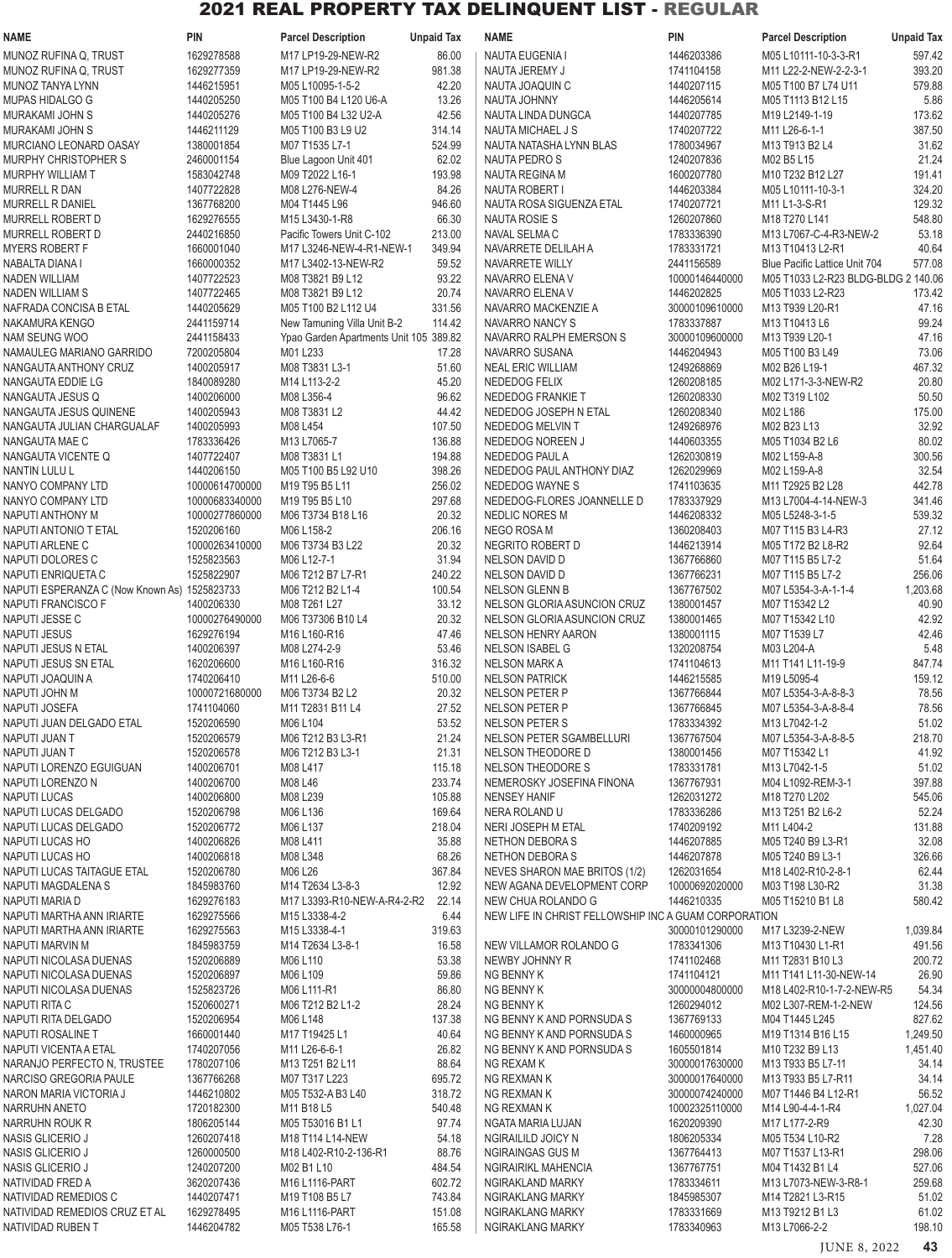| <b>NAME</b>                                                         | <b>PIN</b>                          | <b>Parcel Description</b>                                        | <b>Unpaid Tax</b>  | <b>NAME</b>                                                    | <b>PIN</b>                   | <b>Parcel Description</b>               | <b>Unpaid Tax</b> |
|---------------------------------------------------------------------|-------------------------------------|------------------------------------------------------------------|--------------------|----------------------------------------------------------------|------------------------------|-----------------------------------------|-------------------|
| <b>NGIRAKLANG MARKY</b>                                             | 1783331712                          | M13 T9212 B1 L3                                                  | 405.52             | NORTHEY RICHARD H TRUSTEE                                      | 1741104311                   | M11 L92-A-R5-R7-NEW-R2-NEW-R1 8.10      |                   |
| NGIRALBONG DIRROROU                                                 | 1446216579                          | M05 T543 B4 L8                                                   | 61.12              | <b>NORTON JESSE A</b>                                          | 1220210180                   | M01 LP AGANA PITI                       | 33.70             |
| NGIRALBONG LAURENCE B                                               | 1440209481                          | M05 T276 B17 L7                                                  | 562.86             | NORTON KALANI & CATHERINE CRUZ                                 | 1660001798                   | M17 T2611 B1 L7-5                       | 763.25            |
| <b>NGIRALBONG LAWRENCE B</b>                                        | 1800207000                          | M05 T543 B4 L8                                                   | 209.36             | NOSIRI HIROYOSHI                                               | 2440003031                   | Villa Rosario Unit 32                   | 474.52            |
| NGIRAMENGIOR TABO                                                   | 1783340342                          | M13 T289 B4 L2-R2                                                | 27.78              | NOSTRATIS RICARDO B                                            | 1806205550                   | M05 T534 L63-3                          | 52.56             |
| <b>NGIRAROIS PETER M</b>                                            | 1446208510                          | M05 T537 B4 L1-3-NEW-10                                          | 472.46             | NOYOLA JUAN D                                                  | 1783337497                   | M13 T1046 B2 L18                        | 329.94            |
| NGOWAKL BANDEMAR                                                    | 1440209540                          | M05 T276 B17 L3                                                  | 201.68             | NUCUM AVELINO P                                                | 1783337536                   | M13 T10415 B2 L19                       | 48.25<br>26.44    |
| <b>NGUYEN HOA V</b><br>NGUYEN LONG VAN                              | 2369245953<br>1440209526            | Colina De Barrigada T9 BB L4-3 1,763.08<br>M05 T112 B9 L16       | 37.96              | <b>NUCUM ELADIO</b><br><b>NUCUM ELADIO</b>                     | 1800208085<br>1800208013     | M05 T521 B1 L26<br>M05 T521 B1 L14      | 230.74            |
| <b>NGUYEN TAM</b>                                                   | 1446214558                          | M05 T276-REM B12 L16                                             | 134.78             | NUCUM JHING M                                                  | 1783333707                   | M13 T924 B2 L5-13                       | 1,216.54          |
| <b>NGUYEN TRUONG ELIZABETH</b>                                      | 1249268684                          | M02 B1 L15                                                       | 26.86              | <b>NUCUM MARIEL R</b>                                          | 1460000380                   | M19 L2112-B-11                          | 121.80            |
| NH ONE CORPORATION                                                  | 1560174400                          | M09 B6 L27                                                       | 182.22             | NUCUM REYNALDO PAMINTUAN II                                    | 30000023720000               | M13 T63003 B1 L9-R1                     | 125.92            |
| NH ONE CORPORATION                                                  | 1783338828                          | M13 L7061-8-2                                                    | 339.42             | NUCUM RICARDO M                                                | 1783331483                   | M13 T924 B2 L5-13                       | 51.06             |
| NH ONE CORPORATION                                                  | 1367769107                          | M04 L1099-8                                                      | 346.36             | NUESTRO JR GERMAN PENAFLOR                                     | 1824222132                   | M14 T268 B15 L10                        | 398.16            |
| NH ONE CORPORATION                                                  | 1783340082                          | M13 T10415 B3 L19                                                | 460.74             | NUNEZ JOSEPHINE C                                              | 1446211192                   | M05 T532-A B1 L37                       | 664.34            |
| NH ONE CORPORATION                                                  | 1380001222                          | M07 T157 B3 L2-1                                                 | 485.98             | NYGARD STEPHEN V                                               | 2441154812                   | Pacific Towers Unit C-108               | 288.16            |
| NH ONE CORPORATION                                                  | 1440010062                          | M05 T112 B7 L3                                                   | 614.54             | NYMPHA ROSALINDA N                                             | 1845983718                   | M14 T2634 L3-5-R4                       | 47.58             |
| NH ONE CORPORATION                                                  | 1367770509                          | M07 B2 L5                                                        | 623.10             | O KEEFFE DANIEL CHRISTIAN                                      | 30000029460000               | M14 T2821 L9-6-1                        | 87.96             |
| NH ONE CORPORATION<br>NH ONE CORPORATION A GUAM CORP 30000077230000 | 1629278374                          | M16 L132-1-2-R5                                                  | 1,014.08<br>291.90 | O NEILL HELEN VILLANUEVA                                       | 1360208125                   | M07 L5357-7-7-4<br>M06 T37102 B3 L4-3-4 | 540.56<br>184.56  |
| NI HAI                                                              | 2441156291                          | M17 L3355-1-2-NEW-1<br>Pia Marine Condominium Unit 1308 483.38   |                    | <b>OBENAUF FRANK S</b><br><b>OBERG LEONARD</b>                 | 30000026470000<br>1845986507 | M14 T26204 B1 L5                        | 33.62             |
| <b>NICKY OVERSEAS INC</b>                                           | 1367765748                          | M04 L1032-NEW-7-R5                                               | 103.78             | OBERG LEONARD MICHAEL                                          | 1845985120                   | M14 T26204 B1 L5                        | 40.64             |
| <b>NIKKEN USA INC</b>                                               | 1660000692                          | M <sub>17</sub> T <sub>19311</sub> B <sub>1</sub> L <sub>3</sub> | 513.14             | OBERIANO RAMON                                                 | 4440500662                   | M05 T14114 L30 UPHASEII                 | 603.08            |
| NIKKI PROPERTIES INC                                                | 1367767196                          | M07 L5399-2-1                                                    | 93.98              | OBINA DAVID C                                                  | 10002318600000               | M14 L119-3-6-4                          | 39.08             |
| NIKKI PROPERTIES INC                                                | 1367769469                          | M07 L5399-2-1                                                    | 256.20             | OBINA FREDERICK C                                              | 10002320210000               | M14 T0 B0 L119-3-6-R4 U0                | 39.08             |
| NIKKI PROPERTIES INC                                                | 1367769472                          | M07 L5399-2-1                                                    | 256.20             | OBISPO JOSE                                                    | 1620600254                   | M16 L109-4                              | 36.50             |
| NIKKI PROPERTIES INC                                                | 1367769471                          | M07 L5399-2-1                                                    | 264.10             | OBISPO ROBERT F                                                | 1446211443                   | M05 T100 B1 L15 U14                     | 199.98            |
| NIKKI PROPERTIES INC                                                | 1629278420                          | M16 L155-2-1                                                     | 311.08             | OBISPO THERESA CRUZ & ROMMEL M 1367770606                      |                              | M07 L2347-21                            | 50.10             |
| NIKKI PROPERTIES INC                                                | 1367769470                          | M07 L5399-2-1                                                    | 350.16             | <b>OBJAN PARTNERSHIP</b>                                       | 1741103365                   | M11 L58-7                               | 799.66            |
| NIKKI PROPERTIES INC                                                | 1629278277                          | M16 L1131-1-3                                                    | 380.36             | O'BRIEN CHARLES E M                                            | 1249268747                   | M02 B23 L20-R1-NEW-R2                   | 123.19            |
| NIKKI PROPERTIES INC                                                | 1440017689                          | M05 T112 B5 L49                                                  | 390.90             | O'BRIEN CHARLES E M                                            | 1249268745                   | M02 B23 L20-R1-NEW-1                    | 154.30            |
| NIKKI PROPERTIES INC                                                | 1446211156<br>6200317451            | M05 T112 B8 L44                                                  | 492.24             | O'BRIEN CHARLES E M                                            | 1249268746<br>2440003017     | M02 B23 L20-R1-NEW-2                    | 167.70            |
| NIKKI PROPERTIES INC<br>NIKKI PROPERTIES INC                        | 5363193800                          | M01 L1438-1<br>M07 L5368-11-1                                    | 542.88<br>689.36   | O'BRIEN CHARLES E.M.<br>O'BRIEN JOHNNY (JR)                    | 1208018057                   | Villa Rosario Unit 18<br>M01 B8 L200    | 237.26<br>39.56   |
| NIKKI PROPERTIES INC                                                | 1680000303                          | M16 L150-13-2-R1                                                 | 695.12             | O'BRIEN KRISTI N M                                             | 2440003011                   | Villa Rosario Unit 12                   | 406.12            |
| NIKKI PROPERTIES INC                                                | 1367769677                          | M07 L5368-11-1                                                   | 770.26             | O'BRIEN SR SCOTT G                                             | 1380002042                   | M07 T19424 B2 L5                        | 70.00             |
| NIKKI PROPERTIES INC                                                | 1446211125                          | M05 T100 B2 L52 U1-A                                             | 902.80             | OCAMPO DOMINGO                                                 | 1783332432                   | M05 T282 B1 L3                          | 271.04            |
| NIKKI PROPERTIES INC                                                | 1460000718                          | M19 B3 L2145-28-1                                                | 1,012.18           | OCAMPO DOMINGO D                                               | 1783339493                   | M05 T282 B1 L3                          | 665.24            |
| NIKKI PROPERTIES INC                                                | 1446211145                          | M19 T108 B5 L17                                                  | 1,046.64           | OCAMPO EMERITO O                                               | 30000104540000               | M13 L7125-1-R5                          | 673.00            |
| NIKKI PROPERTIES INC                                                | 3360239776                          | M07 T139 B1 L12                                                  | 1,104.76           | OCAMPO JR MAXIMO H                                             | 1446213978                   | M05 T537 L11-R4                         | 312.90            |
| NIKKI PROPERTIES INC                                                | 1460000388                          | M19 L2102-2-4                                                    | 1,423.28           | OCAMPO RODRIGO G                                               | 1446214868                   | M05 T1035 B4 L1                         | 32.62             |
| NIKKI PROPERTIES INC                                                | 1783339017                          | M13 L7079-5-9                                                    | 1,523.14           | OCAMPO RUFINO L ETAL                                           | 1440210842                   | M05 T284 L13-NEW-R1-4                   | 28.66             |
| NIKKI PROPERTIES INC                                                | 6360255739                          | M07 T139 B3 L5                                                   | 1,615.50           | OCEANA CONSULTANCY LLC                                         | 1660002231                   | M17 L3272-10                            | 34.96             |
| NIKKI PROPERTIES INC A GUAM CORPORATION                             | 1446216431                          | M05 T112 B8 L35                                                  | 461.50             | OCEANA CONSULTANCY LLC<br>OCEANA CONSULTANCY LLC               | 1660002230<br>1660002233     | M17 L3272-9<br>M17 L3272-12             | 35.18<br>35.48    |
| NIKKI PROPERTIES INC A GUAM CORPORATION                             |                                     |                                                                  |                    | OCEANA CONSULTANCY LLC                                         | 1660002232                   | M17 L3272-11                            | 35.84             |
|                                                                     | 1620127282                          | M16 L1131-1-1                                                    | 1,361.40           | OCEANA CONSULTANCY LLC                                         | 1629277133                   | M10 L3272-7                             | 49.70             |
| NIMEISA NAMIMY PILLIAS                                              | 1783341563                          | M13 T10119 B3 L24                                                | 36.04              | OCEANA CONSULTANCY LLC                                         | 1660002234                   | M17 L3272-R12                           | 55.40             |
| NIMEISA NAMIMY PILLIAS                                              | 1783338615                          | M13 T10119 B3 L24                                                | 173.78             | <b>OCEANVIEW ESTATES</b>                                       | 1326016032                   | M03 L497-R1                             | 1,175.96          |
| NIMEISA NAMIMY PILLIAS                                              | 1783341562                          | M13 T10119 B3 L24                                                | 323.92             | OCHAI CHERYLE MAE M                                            | 1380002051                   | M07 T19424 B1 L8                        | 74.52             |
| NINA S PAPAGAYO                                                     | 3440209703                          | M19 B3 L2145-24                                                  | 1,117.18           | OCHOA VITO N                                                   | 1783339601                   | M13 T10429 B2 L7                        | 62.40             |
| NINETE JESUS                                                        | 10001564170000-BLDG 2               |                                                                  |                    | O'CONNOR HARRY A JR                                            | 1800983829                   | M05 T542 L45                            | 81.90             |
|                                                                     |                                     | M10 LTAGON-BLDG 2                                                | 749.86             | O'CONNOR WALTER A                                              | 1446204265                   | M05 T1033 L2-2                          | 35.50             |
| NINETE JESUS Q                                                      | 1660000291                          | M17 L3400-2-R2                                                   | 78.92              | <b>ODDY NORMAN W</b>                                           | 1600209870                   | M15 T232 B3 L7                          | 68.00             |
| NIP ANTOINETTE MANZANILLO<br>NISHIHIRA MORISHIGE                    | 1629277261<br>2440209850            | M17 L3268-5-A-4<br>San Vitores Terrace Unit C-31                 | 498.08<br>52.00    | OEHLERKING JAMES IRVIN & JUNG LEE 1660001919<br>OFALLA ANNIE Q | 1580240902                   | M17 L3329-2-17-1<br>M09 L87-1-3         | 1,172.26<br>65.04 |
| NISHIHIRA MORISHIGE                                                 | 2441156987                          | Beachway Manor Unit 19                                           | 376.96             | OFALLA PAUL JOSEPH C                                           | 1580210980                   | M09 L105-1-2                            | 65.30             |
| NISHIHIRA MORISHIGE                                                 | 2440209800                          | Las Palmas Phase I Unit                                          |                    | OFECIAR JOSE GARCIA                                            | 1367769213                   | M07 T139 B4 L3                          | 48.74             |
|                                                                     |                                     | T14114 L59                                                       | 537.72             | OGDEN ANN F                                                    | 30000085960000               | M17 L3268-2-2                           | 71.76             |
| NITA INTERNATIONAL TRADING INC                                      | 1446212704                          | M05 T112 B3 L31                                                  | 738.16             | OGDEN ANN F                                                    | 30000085970000               | M17 L3268-2-3                           | 71.76             |
| NITA INTERNATIONAL TRADING INC                                      | 1605501726                          | M10 T232 B10 L18                                                 | 862.08             | OGDEN ANN F                                                    | 30000085980000               | M17 L3268-2-R3                          | 71.76             |
| NOGOY EFREN G                                                       | 1446210976                          | M05 T240 B4 L9-1                                                 | 18.12              | OGO ALESIA CORA                                                | 1605501869                   | M15 T232 B1 L21                         | 63.40             |
| NOJIRI HIROYOSHI                                                    | 1360209980                          | M07 T317 L130                                                    | 41.78              | OGO JOSE V                                                     | 1367770420                   | M07 L5351-4-3                           | 134.76            |
| NOKET TERESITA SABLAN                                               | 1360260301                          | M07 LP19-85-6-R3                                                 | 519.88             | OGO JUAN O                                                     | 1840211188                   | M14 L121-2                              | 288.66            |
| <b>NOLAN LESLIE</b><br>NOMURA ENTERPRISES GUAM INC OF 1260114402    | 1326016468                          | M03 L245-R11<br>M02 L311-2                                       | 152.90             | OGO JUAN O & ROSARIO C<br>OGO LUISA CRUZ                       | 1600211196<br>1820211223     | M10 T232 B6 L54                         | 443.06            |
| NOMURA ENTERPRISES OF GUAM INC 1260114520                           |                                     | M02 L311-3-NEW                                                   | 110.88<br>58.58    | OGO LYDIA C                                                    | 1845983645                   | M14 T268 B7 L42<br>M14 L104-1-NEW-6     | 302.90<br>69.64   |
| NOMURA ENTERPRISES OF GUAM INC 1260114525                           |                                     | M02 L311-R7                                                      | 133.98             | OGO LYDIA C                                                    | 1845983646                   | M14 L104-1-NEW-7                        | 69.64             |
| NOMURA ENTERPRISES OF GUAM INC 1260114421                           |                                     | M02 L311-4-NEW                                                   | 135.76             | OGO PETER ANDREW & JERYLIN ANN S 1380001638                    |                              | M07 T19424 B1 L32                       | 371.96            |
| NONES ELVIRA B                                                      | 10000383380000-B2 M13 T10433 B2 L15 |                                                                  | 61.60              | OGO ROSARIO CASTRO                                             | 1840211310                   | M14 L121-3-6                            | 81.92             |
| NONES ELVIRA B                                                      | 10000383380000-B1 M13 T10433 B2 L15 |                                                                  | 342.00             | OGURA EMMELINE T                                               | 1262031146                   | M18 T128 B2 L1                          | 105.96            |
| NORMAN & SON LLC                                                    | 1460001255                          | M19 L5075-PART-1                                                 | 1,020.90           | OIC ENTERPRISES GUAM                                           | 1320211377                   | M03 L323-1                              | 57.32             |
| NORRIS VICENTA C                                                    | 1400252740                          | M08 L300-R4                                                      | 96.38              | OIC ENTERPRISES GUAM IN                                        | 1440211356                   | M05 T100 B10 L10 U11                    | 298.26            |
| NORTHERN ISLAND CO                                                  | 1360210074                          | M04 T148 B1 L2                                                   | 866.82             | OIC ENTERPRISES INC                                            | 1440210490                   | M05 T276 L42                            | 467.96            |
| NORTHERN ISLAND CO INC                                              | 1446208894                          | M05 L5243-3-13-NEW-2                                             | 147.16             | OJEDA PEDRO CALVO                                              | 1629275457                   | M15 L22-2                               | 340.96            |
| NORTHERN ISLAND CO INC<br>NORTHERN ISLAND CO INC                    | 1360210090                          | M04 T148 B1 L2                                                   | 653.26             | OJEDA-MARIANO PILAR B                                          | 1446211338                   | M19 L5065-10-R1                         | 503.86            |
| NORTHERN ISLAND COMPANY INC                                         | 1360210107<br>1360210131            | M04 T148 B1 L2<br>M04 L5224-7-2                                  | 712.12<br>126.68   | OKADA CONCEPCION G<br>OKADA ELENOR BAZA                        | 1783333385<br>1605501745     | M13 L7125-3-2-NEW<br>M10 T232 B10 L66   | 50.28<br>435.38   |
| NORTHERN ISLAND COMPANY INC                                         | 1360210149                          | M04 L5224-7-1                                                    | 9,530.50           | OKADA JOACHIM S R                                              | 1783336151                   | M13 L7067-B-9-3-1                       | 34.14             |
| NORTHERN ISLANDS CO INC                                             | 1367766892                          | M04 T9 BD L2-2                                                   | 364.60             | OKADA JOSE C                                                   | 1845984240                   | M14 T2637 L8-1                          | 34.14             |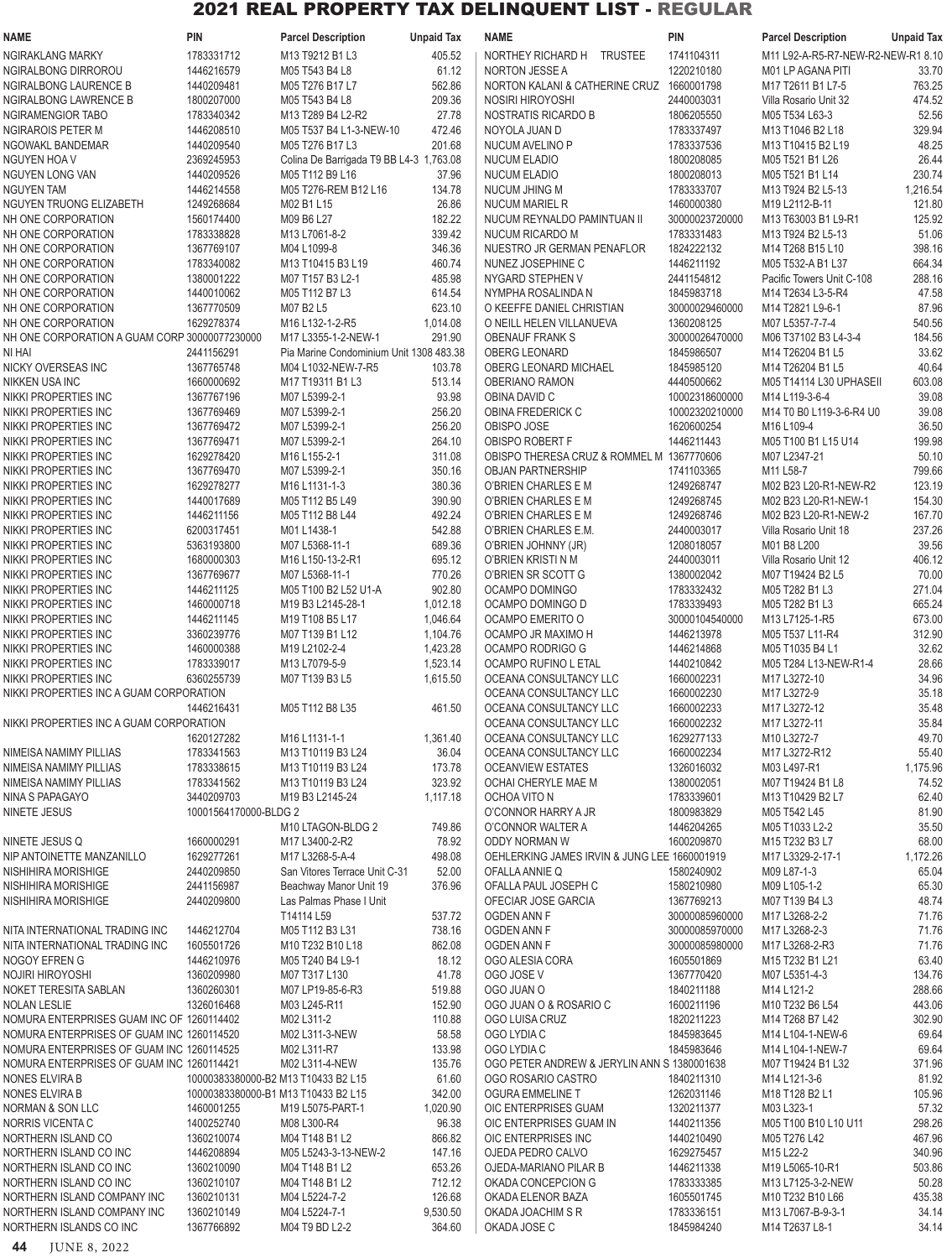| NAME                                           | <b>PIN</b>               | <b>Parcel Description</b>                   | <b>Unpaid Tax</b> | <b>NAME</b>                                | <b>PIN</b>                   | <b>Parcel Description</b>                                         | <b>Unpaid Tax</b> |
|------------------------------------------------|--------------------------|---------------------------------------------|-------------------|--------------------------------------------|------------------------------|-------------------------------------------------------------------|-------------------|
| OKADA JOSE C                                   | 1845984242               | M14 T2637 L8-R2                             | 41.72             | PABLO DIANA P                              | 1260214100                   | M18 L213-10-5                                                     | 48.92             |
| OKADA JOSE C                                   | 2441157861               | Tumon View Phase II Unit 112                | 145.28            | PABLO DIANA P                              | 1280979697                   | M18 B12 L1                                                        | 239.10            |
| OKADA ROLAND E & ZENAIDA V                     | 1360211650               | M04 L5212-3-4                               | 255.82            | PABLO DOMETRO REYES                        | 1740214042                   | M11 L17-1-A                                                       | 136.50            |
| OKADA SANDRA ISEKE                             | 1262031571               | M18 T2441 B2 L4                             | 9.14              | PABLO JACINTO M                            | 1202141400                   | M01 L1360-1-R4                                                    | 23.70             |
| OKADA SANDRA ISEKE                             | 1262031600               | M18 L402-R10-2-20-7                         | 16.79             | PABLO JEROME S                             | 1740214167                   | M11 L2-R12                                                        | 29.76             |
| OKADA SANDRA ISEKE                             | 1280979946               | M18 L402-R10-2-20-4-3                       | 62.66             | PABLO JEROME S                             | 1740214175                   | M11 L2-12                                                         | 97.36             |
| OKUHAMA HITOSHI                                | 1446208169               | M05 T276 L17                                | 384.10            | PABLO JEROME SANTOS                        | 1741104178                   | M11 L92-A-R5-4                                                    | 14.08             |
| OLA KENNETH S                                  | 4440500989               | M05 T14114 L34 UPHASEII                     | 603.08            | PABLO JOSE PABLO                           | 1202142999                   | M01 L1360                                                         | 153.56            |
| <b>OLAES SAILANI G</b>                         | 1446216556               | M05 T240 B18 L13                            | 43.94             | PABLO JOSE PABLO                           | 1722132400                   | M11 B14 L4                                                        | 251.36            |
| <b>OLAES SAILANI G</b>                         | 1446210964               | M05 T240 B18 L13                            | 66.44             | PABLO JOSEFA R                             | 1360214323                   | M04 L2345-3-5                                                     | 133.94            |
| OLAH DEAN ANTHONY                              | 2441158666               | San Vitores Gardens Unit F21                | 436.08            | PABLO MARIA T                              | 1820214558                   | M14 T268 B2 L10                                                   | 248.68            |
| OLANDEZ BARCELIZA C EST OF                     | 1380000409               | M07 L2313-R1-NEW-R7                         | 196.08            | PABLO MARIE M                              | 1440214518                   | M05 T100 B4 L112 U6-A                                             | 359.80            |
| OLANDEZ PEDRO N                                | 1380000844               | M07 L2313-R1-NEW-4-R3                       | 78.90             | PABLO PATRICIA A                           | 1783339895                   | M13 L7031-8-13                                                    | 49.88             |
| <b>OLANDEZ THERESE</b>                         | 1380001612               | M07 L2313-R1-NEW-4-2-1                      | 519.22            | PABLO RUTH MARGARET                        | 1360214500                   | M04 L2362-2-2                                                     | 571.02            |
| <b>OLANDEZ THERESE C</b>                       | 1380001611               | M07 L2313-R1-NEW-4-2-R1                     | 61.02             | PABLO VICENTE B                            | 1740214787                   | M11 L3-7                                                          | 309.18            |
| <b>OLIKONG DAHLIA</b>                          | 1845986383               | M14 T26204 B1 L15                           | 435.42            | PACHECO SAMUEL G                           | 1783336486                   | M13 L7021-1-1-2-4                                                 | 40.70             |
| OLIS IGNACIO R                                 | 1260212337               | M02 L183-3-NEW-R1                           | 21.36             | PACHECO SAMUEL G                           | 1360249624                   | M04 T1445 L127                                                    | 112.12            |
| OLIVER LEVY ALVAREZ                            | 1780600897               | M13 T933 B1 L5                              | 80.24             | PACICON(GUAM)CORP INC                      | 7800211693                   | M05 T545 B1 L30                                                   | 100.78            |
| OLIVER LEVY T                                  | 1783332756               | M13 T933 B1 L4-R1                           | 44.08             | PACIFIC CELTS INC                          | 1320215030                   | M03 T198 L2-1                                                     | 54.12             |
| <b>OLKERIIL SABURO</b>                         | 1440212388               | M19 L2123-1-R5                              | 71.48             | PACIFIC CELTS INC                          | 1320215031                   | M03 T198 L2-R1                                                    | 54.12             |
| <b>OLMOS MATILDE S</b>                         | 1360212390               | M07 T239 B3 L4-R1-NEW                       | 61.26             | PACIFIC CELTS INC                          | 1320215048                   | M03 T198 L3-1                                                     | 58.60             |
| <b>OLSEN SHARON M</b>                          | 30000086910000           | M18 L402-R10-2-37-3                         | 13.26             | PACIFIC CELTS INC                          | 1320215049                   | M03 T198 L3-R1                                                    | 60.00             |
| <b>OMAGAP VICENTE B</b>                        | 1407722217               | M08 T3821 B7 L16                            | 35.36             | PACIFIC CONST & DEV CORP                   | 2369245769                   | Guahan Court Unit A-31                                            | 507.42            |
| OMAPAS NATHAN C T                              | 1440212709               | M05 T112 B2 L8                              | 533.06            | PACIFIC ENTERPRISES, LLC                   | 2369246011                   | Mangilao Gardens Unit D4                                          | 88.20             |
| OMISONG MOANA P                                | 1783340174               | M13 T267 L89                                | 303.72            | PACIFIC ESPERANZA, LLC                     | 1446208714                   | M19 B4 L30                                                        | 882.92            |
| <b>ONAGA FUMIKO</b>                            | 1446211526               | M05 T100 B2 L8 U14                          | 318.38            | PACIFIC FEDERAL MANAGEMENT INC 1446213138  |                              | M19 B2 L2145-19                                                   | 406.20            |
| ONE MARINE DRIVE CORP                          | 1460000653               | M19 L5089-1-6-1                             | 3,029.00          | PACIFIC INDEMNITY INSURANCE COMPANY INC    |                              |                                                                   |                   |
| ONE MARINE DRIVE CORPORATION                   | 1446211104               | M05 L5014-1-2-R3                            | 35.18             |                                            | 30000080330000               | M15 L55-1-2-R1-3                                                  | 343.12            |
| ONE MARINE DRIVE CORPORATION                   | 1446211103               | M05 L5014-1-2-2                             | 480.56            | PACIFIC L P GAS                            | 6440601458                   | M19 L2144-1-A-3-NEW                                               | 2,110.38          |
| ONE PACIFIC PROPERTIES CORPORATION 1446208000  |                          | M19 L2144-1-D-8-R1                          | 4,074.58          | PACIFIC NEW DEV CORP                       | 1440215270                   | M05 T276 L64                                                      | 372.54            |
| ONEZAWA MIWA<br>ONGKLUNGEL JUDY                | 1446209008<br>1380000976 | M05 T10315 B1 L4<br>M07 L2427-3-4-REM-1-A-3 | 473.86<br>37.72   | PACIFIC VENTURES INC<br>PACKBIER PAUL ER   | 6440601387<br>30000025550000 | M05 T91 B1 L3-1<br>M13 T10423 B3 L14NEW-1                         | 974.62<br>580.40  |
| ONNURI MISSION ALLIANCE                        | 8380000001               | M07 LP19-28-A-3                             | 430.48            | PACLEBARE ZOTICIO G                        | 1360215400                   | M07 L5357-6-R12-5-1                                               | 301.50            |
| ONNURI MISSION ALLIANCE                        | 1380002109               | M07 LP19-28-A-3                             | 12,745.09         | PADAONG ALLISON PEARL R                    | 10001311080000               | M05 L5231-4-9-1-1                                                 | 47.16             |
| OOKA ANTHONY T                                 | 1840212995               | M14 L111B-R3-8                              | 25.50             | PADAONG PERCIVAL P                         | 10002014110000               | M05 L5231-4-9-1-R1                                                | 669.42            |
| ORARIO RODOLFO III                             | 1446204444               | M05 T534 L62-1                              | 342.08            | PADAYAO GINA E                             | 1440097432                   | M05 T1045 B2 L16                                                  | 176.69            |
| ORCAJO JANE C                                  | 10000276870000           | M06 T3734 B19 L9                            | 20.32             | PADILLA ANDRES O                           | 1780274013                   | M13 T10414 B1 L4                                                  | 745.14            |
| ORCINE ANGEL B                                 | 1367764444               | M04 L1024-11                                | 127.36            | PADILLA BENJAMIN O                         | 10001757450000               | M13 T243 B4 L11-1-1                                               | 408.90            |
| OREJUDOS LOIDA B                               | 1446213307               | M05 T112 B5 L48                             | 396.19            | PADILLA BENJAMIN R JR                      | 1783332644                   | M13 T243 B2 L14-2                                                 | 59.42             |
| ORITA YASUHIRO                                 | 1262031206               | M02 T249 L2-4                               | 36.20             | PADILLA NESTOR R                           | 1780215977                   | M <sub>13</sub> T <sub>10415</sub> B <sub>3</sub> L <sub>17</sub> | 199.66            |
| OROSO ENRIQUE                                  | 1360213333               | M04 L2330                                   | 116.14            | PADIOS DAVID C                             | 1262030815                   | M02 T233 L17                                                      | 22.12             |
| OROT EDUARDO T                                 | 1446207746               | M05 T538 L19-1-1                            | 33.28             | PADIOS DAVID C                             | 1260216007                   | M02 T233 L18-R1                                                   | 34.79             |
| OROT EDUARDO T                                 | 1446208825               | M05 T542 L32                                | 81.90             | PADIOS DAVID C ETAL                        | 1260216031                   | M02 T233 L17                                                      | 21.46             |
| OROT EDWARDO T                                 | 1446207190               | M05 T542 L32                                | 762.30            | PADIOS LIMWELL SIMORA                      | 1446202931                   | M05 T112 B10 L4                                                   | 171.36            |
| OROT LEONCIO L                                 | 1440213361               | M05 T143 L10061-51-1                        | 63.36             | PADRONES SALVADOR T                        | 1440601367                   | M05 T536 B3 L11                                                   | 399.14            |
| ORSINI CECIL LUJAN                             | 1845984776               | M14 T2913-INCR-3 B3 L1                      | 281.49            | PADUA FREDERICK D                          | 1446209010                   | M05 T240 B2 L3                                                    | 29.04             |
| ORTEGA BERNARDO T JR                           | 1783331084               | M13 T939 L33                                | 71.02             | PADUA REYNALDO C                           | 1446205473                   | M05 T240 B19 L10                                                  | 576.80            |
| ORTEGA BERNARDO T JR                           | 1320211403               | M03 T198 L35                                | 103.14            | PADUCH ZACHARY                             | 1783333763                   | M13 L7039-2-1-1-6                                                 | 27.18             |
| ORTEGA JR BERNARDO T                           | 1783336511               | M13 T271 B4 L13-1                           | 47.78             | PADUCH ZACHARY                             | 1783340572                   | M13 L7039-2-1-1-7                                                 | 535.92            |
| ORTUA ZACARIAS JR                              | 1446208574               | M05 T277 L10064-S-7-7-NEW-R3 879.46         |                   | PAEK JAMES SH                              | 1783338208                   | Perez Acres M13 T1043 L31                                         | 276.98            |
| OSADA KAZUHIKO                                 | 5360211802               | M07 L5370-2-2-1-3                           | 916.72            | PAET ARLENE QUIFUNAS                       | 1845984490                   | M14 L180-3-1-3-2                                                  | 651.74            |
| OSHIRO STEVEN GARY D                           | 30000083900000           | M13 L7039-8-20                              | 474.66            | PAGE MICHAEL R ETAL                        | 1260216263                   | M18 T270 L187                                                     | 527.04            |
| OSTONAL RAFAEL R                               | 30000060740000           | M13 L7019-3-7-5                             | 15.66             | PAGO BAY RESORT LLC                        | 10002235050000               | M14 T26107 LA-E-5                                                 | 5.06              |
| OSTONAL RAFAEL R                               | 10000791420000           | M13 L7019-3-7-R5                            | 212.18            | PAGO BAY RESORT LLC                        | 10002230840000               | M14 T26107 LA-E-4                                                 | 5.28              |
| OTTELE JEFFREY STEVEN                          | 1300500248               | M03 T2025 B9 L1                             | 833.54            | PAGO BAY RESORT LLC                        | 1845986332                   | M14 T26107 B5 L8                                                  | 5.78              |
| OUR LADY OF GUADALUPE CHURCH                   | 10000516430000           | M18 B2 L6                                   | 106.16            | PAGO BAY RESORT LLC                        | 10002226730000               | M14 T26107 LA-E-1                                                 | 7.24              |
| OUR LADY OF PEACE MEMORIAL PLAN, INC           |                          |                                             |                   | PAGO BAY RESORT LLC                        | 10002240070000               | M14 T26107 LA-E-2                                                 | 8.16              |
|                                                | 40100000181389           | M05 L10120-1-R14                            | 149.04            | PAGO BAY RESORT LLC                        | 10002240080000               | M14 T26107 LA-E-3                                                 | 12.18             |
| <b>OWEN PAUL HOWARD</b>                        | 1440213705               | M05 L10111-10-8-5                           | 429.92            | PAGO BAY RESORT LLC                        | 1845986371                   | M14 T26107 B8 L13                                                 | 17.18             |
| OXFORD PROPERTIES FINANCE LTD 30000109440000   |                          | M06 LB-3-REM-14-R2                          | 630.90            | PAGO BAY RESORT LLC                        | 1845986324                   | M14 T26107 B4 L23                                                 | 127.98            |
| OXFORD PROPERTIES & FINANCE                    | 7440213785               | M19 L2029-NEW-R2                            | 43.76             | PAGO BAY RESORT LLC                        | 1845986310                   | M14 T26107 B4 L9                                                  | 180.26            |
| <b>OXFORD PROPERTIES &amp; FINANCE</b>         | 7440213810               | M19 L2013-REM                               | 293.34            | PAGO BAY RESORT LLC                        | 1845986289                   | M14 T26107 B2 L19                                                 | 192.72            |
| OXFORD PROPERTIES & FINANCE LTD 30000109430000 |                          | M06 LB-3-REM-14-2                           | 586.08            | PAGO BAY RESORT LLC                        | 1845986320                   | M14 T26107 B4 L19                                                 | 193.82            |
| OYARDO JOSE P                                  | 1446216630               | M05 L10084-1-1-3-3                          | 43.67             | PAGO BAY RESORT LLC                        | 1845986321                   | M14 T26107 B4 L20                                                 | 200.38            |
| OYARDO JOSE P                                  | 1446216629               | M05 L10084-1-1-3-3                          | 98.36             | PAGO BAY RESORT LLC                        | 1845986322                   | M14 T26107 B4 L21                                                 | 201.26            |
| P & B INC<br>P & B INC                         | 1780130216<br>1780130373 | M13 T290 L6<br>M13 T290 L7                  | 50.76<br>50.76    | PAGO BAY RESORT LLC<br>PAGO BAY RESORT LLC | 1845986291<br>1845986287     | M14 T26107 B2 L21<br>M14 T26107 B2 L17                            | 206.50<br>212.42  |
| P & B INC                                      | 1780130448               | M13 T290 L8                                 | 50.76             | PAGO BAY RESORT LLC                        | 1845986330                   | M14 T26107 B5 L6                                                  | 213.28            |
| P D HEMLANI                                    | 1660000999               | M17 T1932 L4                                | 33.94             | PAGO BAY RESORT LLC                        | 1845986339                   | M14 T26107 B5 L15                                                 | 217.88            |
| P D HEMLANI FOUNDATION LTD                     | 1446203198               | M05 T1416 L4                                | 1,695.96          | PAGO BAY RESORT LLC                        | 1845986331                   | M14 T26107 B5 L7                                                  | 221.16            |
| P&C CORPORATION                                | 1446214014               | M05 L10100-8-9-2                            | 115.22            | PAGO BAY RESORT LLC                        | 1845986284                   | M14 T26107 B2 L14                                                 | 221.38            |
| P.D. HEMLANI FOUNDATION LTD                    | 1260145854               | M02 L252-2                                  | 251.44            | PAGO BAY RESORT LLC                        | 1845986312                   | M14 T26107 B4 L11                                                 | 223.56            |
| P.D. HEMLANI FOUNDATION, LTD                   | 10000346500000           | M09 L220-R1                                 | 136.48            | PAGO BAY RESORT LLC                        | 1845986333                   | M14 T26107 B5 L9                                                  | 227.50            |
| P.H. CONSTRUCTION                              | 2441157437               | Pacific Gardens Unit F-25                   | 170.10            | PAGO BAY RESORT LLC                        | 1845986314                   | M14 T26107 B4 L13                                                 | 228.82            |
| P.H.CONSTRUCTION                               | 2441157435               | Pacific Gardens Unit C-22                   | 170.10            | PAGO BAY RESORT LLC                        | 1845986327                   | M14 T26107 B5 L3                                                  | 230.78            |
| PAAT BERNARD S                                 | 1440213960               | M05 LP10-8-6-NEW-2-4                        | 557.18            | PAGO BAY RESORT LLC                        | 1845986283                   | M14 T26107 B2 L13                                                 | 233.42            |
| PABLO ANGELINA F                               | 1620213800               | M16 L1120-R6                                | 392.18            | PAGO BAY RESORT LLC                        | 1845986288                   | M14 T26107 B2 L18                                                 | 234.50            |
| PABLO ANITA SN                                 | 1525822698               | M06 T212 B1 L3-4                            | 18.82             | PAGO BAY RESORT LLC                        | 1845986271                   | M14 T26107 B2 L1                                                  | 238.44            |
| PABLO BENJAMIN C                               | 1720213993               | M11 B7 L4                                   | 492.16            | PAGO BAY RESORT LLC                        | 1845986315                   | M14 T26107 B4 L14                                                 | 239.10            |
| PABLO CARMEN J                                 | 1720214565               | M11 B16 L8-R1                               | 22.36             | PAGO BAY RESORT LLC                        | 1845986628                   | M14 T26107 B3 L2-NEW-R1                                           | 239.10            |
|                                                |                          |                                             |                   |                                            |                              |                                                                   |                   |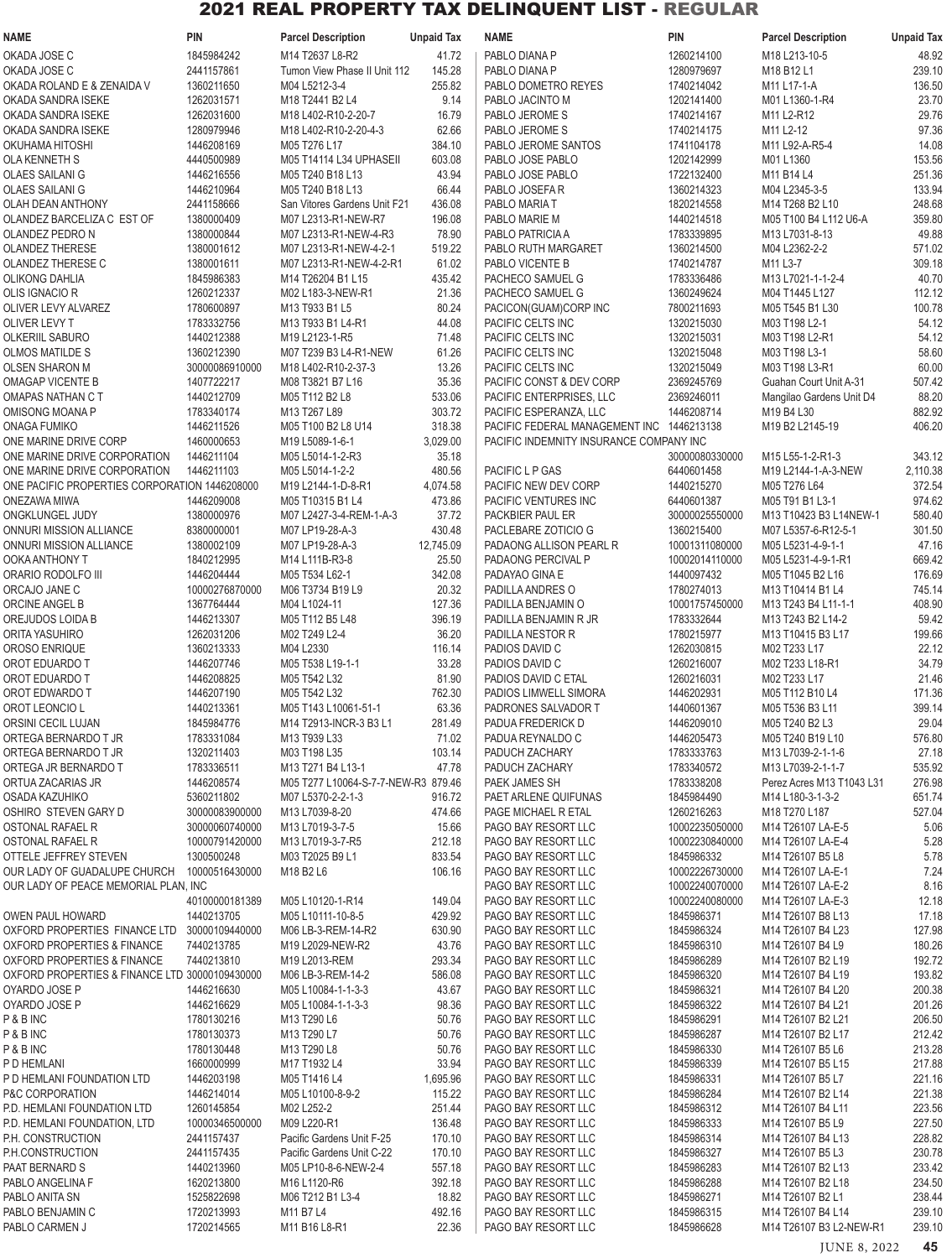| <b>NAME</b>                                 | <b>PIN</b>               | <b>Parcel Description</b>            | <b>Unpaid Tax</b> | <b>NAME</b>                                 | <b>PIN</b>               | <b>Parcel Description</b>           | <b>Unpaid Tax</b> |
|---------------------------------------------|--------------------------|--------------------------------------|-------------------|---------------------------------------------|--------------------------|-------------------------------------|-------------------|
| PAGO BAY RESORT LLC                         | 1845986275               | M14 T26107 B2 L5                     | 241.72            | PALOMO MARGARITA MANIBUSAN                  | 30000008710000           | M05 L5317-5-1                       | 104.42            |
| PAGO BAY RESORT LLC                         | 1845986328               | M14 T26107 B5 L4                     | 246.10            | PALOMO MARIA MANIBUSAN                      | 1367766561               | M07 T186 L12                        | 74.34             |
| PAGO BAY RESORT LLC                         | 1845986329               | M14 T26107 B5 L5                     | 257.70            | PALOMO PATRICE A SARIN                      | 1446211064               | M05 T100 B12 L10 U11                | 360.04            |
| PAGO BAY RESORT LLC                         | 1845986313               | M14 T26107 B4 L12                    | 257.92            | PALOMO PETER A G                            | 1262030931               | M02 T319 B1 L1                      | 909.02            |
| PAGO BAY RESORT LLC                         | 1845986326               | M14 T26107 B5 L2                     | 258.12            | PALOMO RAY G                                | 1780217980               | M13 L7067-C-1-5                     | 54.70             |
| PAGO BAY RESORT LLC                         | 1845986360               | M14 T26107 B8 L2                     | 259.10            | PALOMO RICARDO GUMATAOTAO                   | 1629278193               | M16 L158-1                          | 26.06             |
| PAGO BAY RESORT LLC                         | 1845986308               | M14 T26107 B4 L7                     | 260.10            | PALOMO ROMAN                                | 1620218200               | M16 T1917 L4                        | 542.36            |
| PAGO BAY RESORT LLC                         | 1845986268               | M14 T26107 B1 L2                     | 262.50            | PALOMO ROMAN VICENTE M                      | 30000008730000           | M05 L5317-5-3                       | 102.80            |
| PAGO BAY RESORT LLC                         | 1845986349               | M14 T26107 B7 L2                     | 264.86            | PALOMO VINCENT M                            | 1380001827               | M07 L5351-7-24                      | 98.42             |
| PAGO BAY RESORT LLC                         | 1845986340               | M14 T26107 B5 L16                    | 267.76            | PALOP ASUNCION                              | 1367767817               | M07 T123 B1 L7                      | 94.50             |
| PAGO BAY RESORT LLC                         | 1845986351               | M14 T26107 B7 L4                     | 273.52            | PALOP GENARIO A                             | 1360218234               | M07 T123 B1 L7                      | 507.36            |
| PAGO BAY RESORT LLC                         | 1845986269<br>1845986344 | M14 T26107 B1 L3                     | 274.54            | PAMA ERLYN A<br>PAMA ERLYN A                | 1367768371<br>1367768370 | M07 T1537 L9<br>M07 T1537 L9        | 175.52<br>298.40  |
| PAGO BAY RESORT LLC<br>PAGO BAY RESORT LLC  | 1845986352               | M14 T26107 B6 L4<br>M14 T26107 B7 L5 | 274.84<br>289.28  | PAMA ERLYN ARGENAL                          | 1367770848               | M07 T1537 L3-R1                     | 653.86            |
| PAGO BAY RESORT LLC                         | 1845986361               | M14 T26107 B8 L3                     | 291.38            | PAMA REBECCA LLARENAS                       | 1806205235               | M05 T538 L3-2                       | 91.90             |
| PAGO BAY RESORT LLC                         | 1845986357               | M14 T26107 B7 L10                    | 295.58            | PAMA REBECCA LLARENAS                       | 1806205237               | M05 T538 L3-2                       | 537.72            |
| PAGO BAY RESORT LLC                         | 1845986348               | M14 T26107 B7 L1                     | 297.42            | PAMA REBECCA LLARENAS                       | 1806205236               | M05 T538 L3-2                       | 710.92            |
| PAGO BAY RESORT LLC                         | 1845986270               | M14 T26107 B1 L4                     | 299.92            | PAMA RODOLFO S                              | 1260218460               | M02 L217-7                          | 25.80             |
| PAGO BAY RESORT LLC                         | 1845986345               | M14 T26107 B6 L5                     | 301.88            | PAN PACIFIC BUILDERS INC                    | 1367765205               | M07 L2314-2-NEW                     | 397.98            |
| PAGO BAY RESORT LLC                         | 1845986350               | M14 T26107 B7 L3                     | 307.40            | PANES ERNESTO C                             | 1249268800               | M02 B22 L7                          | 420.66            |
| PAGO BAY RESORT LLC                         | 1845986356               | M14 T26107 B7 L9                     | 314.48            | PANG FRANKLIN KWOCK LEONG                   | 1220218400               | M01 L1323-A                         | 3,014.42          |
| PAGO BAY RESORT LLC                         | 1845986346               | M14 T26107 B6 L6                     | 315.26            | PANG FRANKLIN, TRUSTEE                      | 1223243447               | M01 L1326                           | 27.82             |
| PAGO BAY RESORT LLC                         | 1845986353               | M14 T26107 B7 L6                     | 316.84            | PANGELINAN VICENTE R                        | 10000702460000BLDG 4     |                                     |                   |
| PAGO BAY RESORT LLC                         | 1845986354               | M14 T26107 B7 L7                     | 317.90            |                                             |                          | M05 L5234-4 BLDG-BLDG 4             | 243.36            |
| PAGO BAY RESORT LLC                         | 1845986341               | M14 T26107 B6 L1                     | 324.72            | PANGELINAN ADRIANO B                        | 1620218690               | M07 L3352-A-1-2                     | 936.94            |
| PAGO BAY RESORT LLC                         | 1845986347               | M14 T26107 B6 L7                     | 346.76            | PANGELINAN ALANNA MANUELA                   | 1367770675               | M04 T1432 B1 L14                    | 313.96            |
| PAGO BAY RESORT LLC                         | 1845986274               | M14 T26107 B2 L4                     | 350.00            | PANGELINAN ALEXANDER B                      | 1783337463               | M13 T94002 B4 L18-1                 | 88.66             |
| PAGO BAY RESORT LLC                         | 1845986364               | M14 T26107 B8 L6                     | 352.80            | PANGELINAN ANNA MARIA                       | 10002200260000           | M07 L2285-NEW-E-11-1                | 28.98             |
| PAGO BAY RESORT LLC                         | 1845986343               | M14 T26107 B6 L3                     | 356.48            | PANGELINAN ANTHONY BENNETT                  | 30000110230000           | M07 L5298-3-3                       | 32.78             |
| PAGO BAY RESORT LLC                         | 1845986363               | M14 T26107 B8 L5                     | 368.42            | PANGELINAN ANTONIA G                        | 1629275219               | M17 L3255-5-R5                      | 102.50            |
| PAGO BAY RESORT LLC                         | 1845986362               | M14 T26107 B8 L4                     | 385.88            | PANGELINAN BARBARA ANN CRUZ                 | 30000026340000           | M05 T1418 L4-4                      | 50.24             |
| PAGO BAY RESORT LLC                         | 1845986365               | M14 T26107 B8 L7                     | 406.40            | PANGELINAN BERNADITA E                      | 1620218958               | M16 L106-R5                         | 303.14            |
| PAGO BAY RESORT LLC                         | 1845986366               | M14 T26107 B8 L8                     | 419.56            | PANGELINAN CARMEN B                         | 1780219070               | M13 L7004-2-2                       | 256.48            |
| PAGO BAY RESORT LLC                         | 1845986367               | M14 T26107 B8 L9                     | 444.38            | PANGELINAN CARMEN CONNELLEY                 | 1262031568               | M18 T270 L121                       | 231.94            |
| PAGO BAY RESORT LLC                         | 1845986370               | M14 T26107 B8 L12                    | 452.34            | PANGELINAN CHAZ M 2/3 INT                   | 1800983981               | M13 T178 B10 L6                     | 275.22            |
| PAGUIO GODOFREDO SERRANO                    | 1783338405               | M13 T63003 B2 L9                     | 62.78             | PANGELINAN CONCEPCION C                     | 1620569510               | M17 L3449-R3                        | 147.74            |
| PAHIO ELAINE H                              | 1740216478               | M11 T199 L3                          | 44.60             | PANGELINAN DANIEL CRUZ                      | 30000026320000           | M05 T1418 L4-2                      | 89.80<br>54.06    |
| PAIK SAM S<br>PAINTCO INC                   | 1620216116<br>6680255693 | M17 L3349-3-3<br>M16 L2054-R2-NEW-3  | 71.66<br>2,416.32 | PANGELINAN DANIEL L<br>PANGELINAN DANITA LG | 1360219136<br>1446205874 | M07 L2285-NEW-5<br>M05 T240 B10 L43 | 46.56             |
| PAJELA BOBBY E                              | 1783332932               | M13 T243 B4 L6-1-NEW-1               | 836.80            | PANGELINAN DEANNE A                         | 1440220787               | M05 T112 B11 L28                    | 424.80            |
| PAJELA VEVENCIA E                           | 1780216590               | M13 T243 B3 L4-3                     | 949.20            | PANGELINAN DOLORES CEPEDA, HO 1845985728    |                          | M14 L172-8                          | 31.02             |
| PAJELA VEVENCIA E                           | 1783330674               | M13 T243 B4 L6-1-NEW-1               | 1,586.82          | PANGELINAN DOLORES CEPEDA, HO 1845985727    |                          | M14 L172-7                          | 328.26            |
| PAK SANG HO                                 | 2460000061               | Sabana Plaza Unit A-17               | 418.36            | PANGELINAN DOLORES M                        | 1629274973               | M15 L17-4-NEW-6                     | 419.68            |
| PAK YU YOP                                  | 1780216630               | M13 T264 L4                          | 346.92            | PANGELINAN DOLORES P                        | 1783337776               | M13 L7130-1-6                       | 80.72             |
| PAK YU YOP                                  | 1446202596               | M19 L5158-2-7                        | 2,579.42          | PANGELINAN DOLORES QUINTANILLA 1360219190   |                          | M04 L2404-R4                        | 70.32             |
| PALACIOS ANNE M                             | 1783330619               | M13 T301 L9                          | 66.90             | PANGELINAN DOREEN F                         | 1680000253               | M16 L142-2-10                       | 296.68            |
| PALACIOS EDWARD A                           | 1290000176               | M18 T2541 L2-2                       | 38.80             | PANGELINAN EDWARD G                         | 1640000298               | M15 L7-4-NEW-4                      | 68.56             |
| PALACIOS JEFFREY T                          | 1741103333               | M11 L55-1-3-8                        | 276.88            | PANGELINAN FELISA DEJESUS                   | 1722194145               | M11 B17 L10-R1                      | 28.88             |
| PALACIOS VALERIE M                          | 1446216247               | M05 T100 B7 L41 U10                  | 221.50            | PANGELINAN FELIX B                          | 1800221000               | M13 T178 B1 L2                      | 40.12             |
| PALACIOS-PIERSON JENNY D                    | 1260216791               | M18 T237 L4-1                        | 54.60             | PANGELINAN FELIX B                          | 1800221002               | M13 T178 B1 L2                      | 391.24            |
| PALACIOS-PIERSON JENNY D                    | 1260216792               | M18 T237 L4-1                        | 195.92            | PANGELINAN FELIX B JR                       | 1783335400               | M13 T63004 B1 L29                   | 40.64             |
| PALACOL ROZEL M                             | 1421327232               | M05 B1 L2                            | 298.96            | PANGELINAN FELIX T ETAL                     | 1440218471               | M19 L5095-7-A-NEW-R1                | 654.06            |
| PALAD HERMINIO S                            | 1783334515               | M13 T63003 B3 L7                     | 101.87            | PANGELINAN FRANCISCO CRUZ                   | 1446202748               | M05 L10112-5-3                      | 14.82             |
| PALAGANAS BRIAN F                           | 1446206782               | M05 T143 L10061-52-R2                | 134.95            | PANGELINAN FRANCISCO CRUZ                   | 1446213409               | M05 L10112-5-8                      | 14.82             |
| PALAGANAS BRIAN F                           | 1446207759               | M05 T143 L10061-52-R2                | 320.43            | PANGELINAN FRANCISCO S                      | 1840219574               | M14 L90-4-6-R9                      | 525.24            |
| PALAGANAS HIPOLITO N                        | 1440216928               | M05 T1031-A L3-14                    | 460.46            | PANGELINAN FRANK T                          | 1360219753               | M07 L2285-5-1                       | 22.18             |
| PALAKIKO III ORSON                          | 1660001375               | M17 L3412-1-1-3-1                    | 51.02             | PANGELINAN FRANKLIN CRUZ                    | 30000026310000           | M05 T1418 L4-1                      | 84.56             |
| PALAUAN EVANGELICAL CHURCH                  | 1367764317               | M07 T115 B1 L4                       | 90.50             | PANGELINAN GERALD M                         | 1783338701               | M13 L7027-REM-7-6                   | 45.72             |
| PALAUAN EVANGELICAL CHURCH OF               | 1367765467               | M07 T115 B1 L4                       | 241.34            | PANGELINAN GERALD M                         | 1783336824               | M13 L7027-REM-7-14                  | 256.10            |
| PALIK AREN BINGHAM                          | 1783340566               | M13 T10431 L9                        | 1,339.06          | PANGELINAN HELEN F                          | 1360219833               | M07 L2285-NEW-11                    | 47.16             |
| PALILEO EDWIN R                             | 1440216980               | M05 T1034 B4 L10                     | 262.56            | PANGELINAN IGNACIO NONE                     | 1620219914               | M16 L1129-1-R7                      | 237.40            |
| PALISOC GERVACIO L                          | 1780216409<br>1783333680 | M05 T1014 B1 L6                      | 51.64             | PANGELINAN IGNACIO P                        | 1580219947               | M09 L84-A-1                         | 12.18             |
| PALISOC GERVACIO L<br>PALMA EDUARDO CAMACHO | 1380002054               | M05 T1014 B1 L6<br>M07 T19424 B1 L1  | 136.42<br>373.64  | PANGELINAN JAMES E<br>PANGELINAN JAMES J    | 1783339361<br>1780220464 | M13 T159 B1 L9<br>M05 T292 L16-6-2  | 283.70<br>383.34  |
| PALMER DEANNA IRENE                         | 2620215998               | Flora Pago Unit 305                  | 75.32             | PANGELINAN JOAQUIN B                        | 1200220365               | M01 L855-POT L9                     | 10.12             |
| PALMER ROSEANA E D                          | 1446215182               | M05 L10060-REM-3-R3                  | 35.70             | PANGELINAN JOAQUINA ROSARIO                 | 1340220449               | M04 B7 L14                          | 60.98             |
| PALOMARES MARINA P                          | 1440217200               | M19 L2145-56-R1                      | 236.44            | PANGELINAN JOHN                             | 1580159815               | M09 T318 L92                        | 709.60            |
| PALOMO ADAM JAMES CARIASO                   | 1783338259               | M13 T922 L6-1-NEW-1                  | 33.74             | PANGELINAN JOSE CRUZ EST OF                 | 30000033500000           | M05 L5035-R8                        | 1,140.36          |
| PALOMO ANA SABLAN                           | 1560217740               | M09 B4 L3                            | 147.16            | PANGELINAN JOSE R                           | 1360220506               | M07 L2299-NEW-4                     | 52.62             |
| PALOMO BENJAMIN JOSEPH                      | 1360218200               | M04 L2274-1                          | 826.90            | PANGELINAN JOSE R                           | 1360220505               | M07 L2299-NEW-1                     | 54.78             |
| PALOMO CHRISTINA C                          | 1620078254               | M16 L2370-R3                         | 66.72             | PANGELINAN JOSE R                           | 1360220504               | M07 L2299-NEW-2                     | 56.14             |
| PALOMO CHRISTINA C                          | 1620217629               | M16 L160-8                           | 1,010.48          | PANGELINAN JOSE R                           | 1360220507               | M07 L2299-NEW-R4                    | 92.02             |
| PALOMO ELOY BEIGNO M                        | 30000008740000           | M05 L5317-5-4                        | 102.80            | PANGELINAN JOSEPH T                         | 1845983533               | M14 T2632 B1 L4-1                   | 89.94             |
| PALOMO FRANCIS D                            | 1629277623               | M16 L1155-2                          | 47.02             | PANGELINAN JOSEPH U                         | 1629276116               | M15 L3309-1-2                       | 116.08            |
| PALOMO FRANCISCO D                          | 1440217590               | M05 T1416 L3                         | 1,695.96          | PANGELINAN JR JOAQUIN N                     | 1525823359               | M06 T3531 B1 L14                    | 256.88            |
| PALOMO GERTRUDES C T                        | 10000002710000           | M01L1347-1                           | 45.38             | PANGELINAN JUAN C                           | 1741103332               | M11 L55-1-3-7                       | 34.14             |
| PALOMO GERTRUDES C T                        | 10000000540000           | M01 L1348-1                          | 47.36             | PANGELINAN JUAN C                           | 1741103334               | M11 L55-1-3-9                       | 34.14             |
| PALOMO INVESTMENT TRUST                     | 1460000422               | M19 L5172-3-4-R3                     | 1,746.66          | PANGELINAN JUAN C                           | 1260219700               | M02 T3021 L3                        | 51.02             |
| PALOMO JESUS T ETAL                         | 1220217699               | M19 L1097-14                         | 22.76             | PANGELINAN JUAN C                           | 1740219517               | M11 L55-1-R4                        | 275.10            |
| PALOMO JUAN D                               | 1446204909               | M19 L5099-4-1                        | 344.76            | PANGELINAN KEANE F                          | 1446202970               | M05 T1419 L8                        | 271.54            |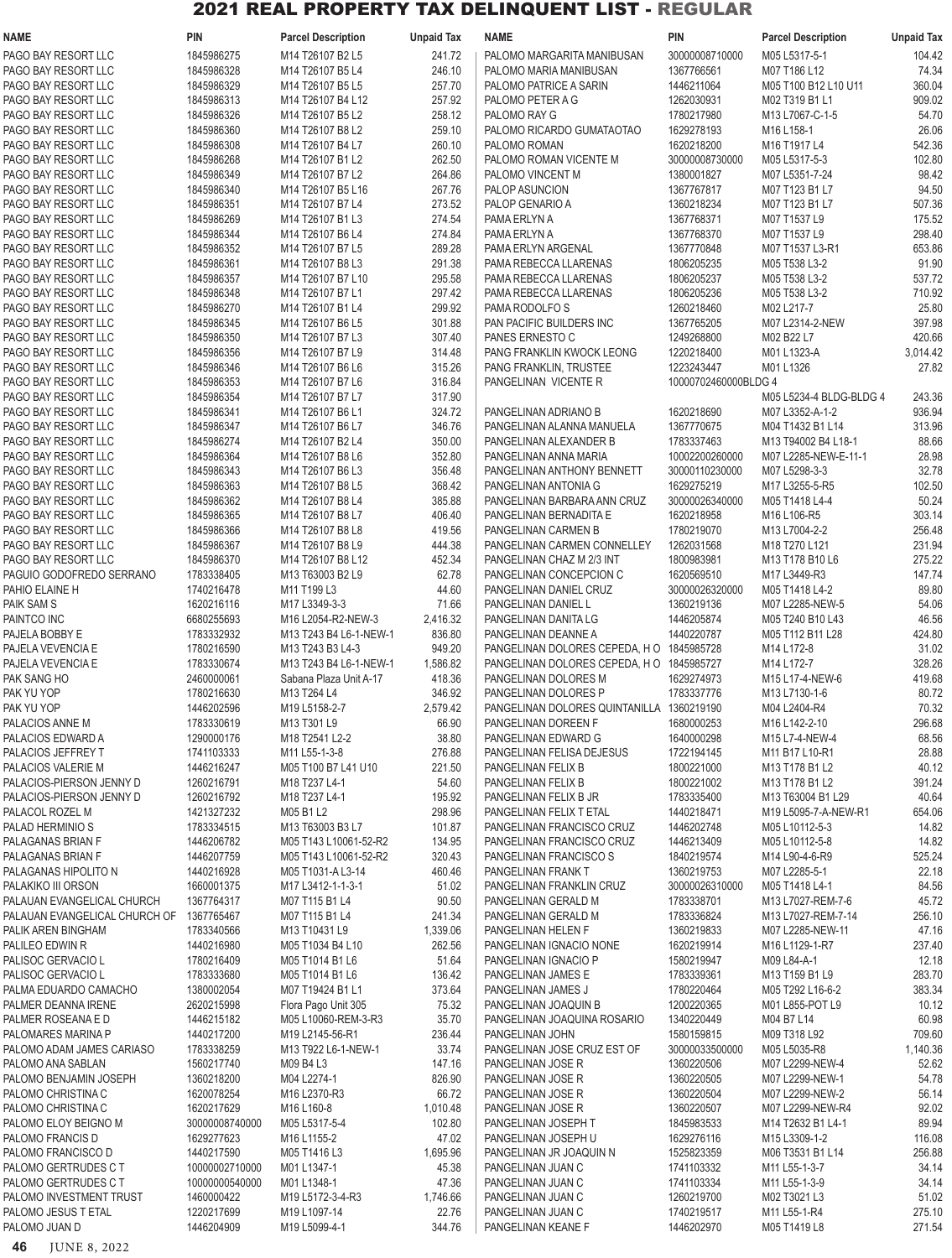| NAME                                         | <b>PIN</b>     | <b>Parcel Description</b>                                          | <b>Unpaid Tax</b> | <b>NAME</b>                                      | PIN                               | <b>Parcel Description</b>                                           | <b>Unpaid Tax</b> |
|----------------------------------------------|----------------|--------------------------------------------------------------------|-------------------|--------------------------------------------------|-----------------------------------|---------------------------------------------------------------------|-------------------|
| PANGELINAN MAGDALENA F DEC                   | 1845983931     | M14 L197                                                           | 58.30             | PARR HERBERT L                                   | 1760220002                        | M12 T3321 B1 L19                                                    | 381.88            |
| PANGELINAN MAGDALENA F HO                    | 1845983909     | M14 L197                                                           | 116.04            | PARR PHILLIP E                                   | 1845985990                        | M14 L158-2-9                                                        | 505.80            |
| PANGELINAN MANUEL CRUZ JR                    | 1783340121     | M13 L7081-8                                                        | 626.90            | PARR VERNON ATOIGUE                              | 1360223320                        | M04 L2344-2                                                         | 66.82             |
| PANGELINAN MARGARITA P                       | 1520221380     | M06 L280                                                           | 479.50            | PARSONS GAJEE ANNA                               | 30000103510000                    | M13 L7067-B-5-1-R1                                                  | 34.58             |
| PANGELINAN MARIA A                           | 30000111720000 | M05 L5316-R3NEW-1-1                                                | 752.26            | PARSONS GIA DINH                                 | 30000103490000                    | M13 L7067-B-5-2-R1                                                  | 34.58             |
| PANGELINAN MARIA C                           | 1200221496     | M01 B1 L1125-2-R1                                                  | 6.44              | PASCUA BENEDICTO SERRANO II                      | 1446203921                        | M05 T100 B2 L70 U3                                                  | 379.84            |
| PANGELINAN MARIA C                           | 1200221462     | M01 L1125-5                                                        | 6.74              | PASCUA HENRY                                     | 1446207716                        | M05 T542 L20-R1                                                     | 104.42            |
| PANGELINAN MARIA T                           | 1446215057     | M05 T1113 B6 L5                                                    | 349.06            | PASCUA HENRY R                                   | 1446208125                        | M05 T542 L20-R1                                                     | 47.72             |
| PANGELINAN MICHAEL A                         | 1260219457     | M18 L238-2-7-1-1                                                   | 154.88            | PASCUA JOSHUA B                                  | 1367770759                        | M07 L2282-18-1                                                      | 265.38            |
| PANGELINAN PEDRO G ETAL                      | 1620221795     | M17 L3255-5-2                                                      | 40.42             | PASCUA REMELITO A                                | 10000243360000-C0 M05 T542 L27-C0 |                                                                     | 319.00            |
| PANGELINAN PEDRO GUERRERO                    | 1629275220     | M17 L3255-5-5                                                      | 44.36             | PASCUAL BRIAN K & VALERIE JA                     | 1780001770                        | M13 T1046 B2 L7                                                     | 175.48            |
| PANGELINAN PEDRO PEREZ                       | 1446210692     | M05 T100 B7 L63 U10                                                | 631.34            | PATAGUE ALFREDO A                                | 1440223660                        | M05 T136 B1 L6-1                                                    | 40.08             |
|                                              |                |                                                                    |                   |                                                  |                                   |                                                                     |                   |
| PANGELINAN PEDRO R                           | 1360221780     | M17 L3431-5-2                                                      | 29.34             | PATAGUE ALFREDO A                                | 1446205656                        | M05 T136 B1 L6-2                                                    | 124.18            |
| PANGELINAN PEDRO T                           | 1367765492     | M17 L3431-5-R6                                                     | 243.70            | PATAGUE ELPIDIO                                  | 1446212148                        | M05 T112 B9 L8                                                      | 37.90             |
| PANGELINAN RAELEEN MARIE MENDIOLA 1620195297 |                | M15 L7-REM-NEW-B-2                                                 | 325.14            | PATAGUE ERNESTO A                                | 1446209962                        | M05 T276 B19 L59                                                    | 620.42            |
| PANGELINAN RICKY V                           | 1367770943     | M04 L2346-4-1                                                      | 1,083.02          | PATDU MARILOU ETAL                               | 1440223745                        | M19 L2149-4-12-5                                                    | 267.34            |
| PANGELINAN ROSARIO C                         | 1840221990     | M14 L168-1-12-R1                                                   | 147.58            | PATIS MANSER J                                   | 1783336105                        | M13 T10119 B1 L6                                                    | 420.06            |
| PANGELINAN RUDOLPH L                         | 1360221991     | M07 L2285-NEW-6                                                    | 54.06             | PAUL J BORDALLO TRUST                            | 40600000045861                    | M16 L1129-NEW                                                       | 500.40            |
| PANGELINAN RUDOLPH LEE                       | 1360004378     | M07 L2517-1                                                        | 204.24            | PAULE CARMEL O                                   | 1440240214                        | M05 T100 B5 L115 U11                                                | 136.33            |
| PANGELINAN STEVEN V                          | 1783335476     | M13 T92018 B2 L4                                                   | 39.86             | PAULE CARMEL O                                   | 1440213667                        | M19 L5105-2-3-1                                                     | 691.74            |
| PANGELINAN TOMAS C ETAL                      | 3360219034     | M07 L5362-2-4                                                      | 1,039.02          | PAULE FRANCISCA D                                | 1400221081                        | M08 L143-2                                                          | 24.42             |
| PANGELINAN TOMMY R                           | 1620222120     | M10 L3311-7-5                                                      | 385.38            | PAULE FRANCISCA D                                | 1400221080                        | M08 L141-R1                                                         | 48.66             |
| PANGELINAN VICENTE B                         | 1840305310     | M14 L187-3                                                         | 390.42            | PAULE FRANCISCA D                                | 1360223990                        | M07 T293 L6                                                         | 99.10             |
| PANGELINAN VICENTE P                         | 1620222173     | M15 L3061-6                                                        | 162.81            | PAULE MARTIN S                                   | 1440003690                        | M05 T100 B10 L5 U11                                                 | 369.08            |
| PANGELINAN VICENTE P ETAL                    | 1620222181     | M17 L3271-REM-A                                                    | 34.66             | PAULINO GILBERT T                                | 1520225620                        | M06 T212 B12 L1-1                                                   | 8.58              |
| PANGELINAN VICENTE Q                         | 1660001095     | M17 L3441-4-1                                                      | 83.52             | PAULINO ALFONSINA B                              | 5220224808                        | M01 L1427-NEW-A                                                     | 437.48            |
| PANGELINAN VICENTE R                         | 10000702750000 | M05 L5243-4                                                        | 303.14            | PAULINO ANDRE J                                  | 1525823088                        | M06 L80-2-1                                                         | 507.14            |
| PANGELINAN VICENTE ROSARIO                   | 1440222223     | M05 L5243                                                          | 1,979.14          | PAULINO ANTOLIN M                                | 1525823966                        | M06 L182-5                                                          | 98.52             |
| PANGELINAN VICTOR D                          | 1845984822     | M14 L90-4-6-1                                                      | 132.66            | PAULINO ANTOLIN M                                | 1520224485                        | M06 L65                                                             | 599.38            |
| PANGELINAN VICTOR R                          | 1806205567     | M05 L10056-4-4                                                     | 359.26            | PAULINO ARABELLA S                               | 1525823897                        | M06 L186-NEW-4                                                      | 443.60            |
| PANGIDIAN VINCENT G                          | 1290000074     | M18 T195 L402-R10-2-12-R3                                          | 623.32            | PAULINO ARTHUR T                                 | 10000230170000                    | M06 T3734 B18 L11                                                   | 20.32             |
| PANGILINAN ARLENE C                          | 10002157670000 | M04 L2200-R4-NEW-3                                                 | 129.92            | PAULINO AUGUSTO                                  | 10002325040000                    | M11 T141 L11-12-1NEW-6                                              | 51.26             |
| PANGILINAN LINDA T                           | 1440221260     | M05 T14111 B2 L7                                                   | 236.78            | PAULINO AUGUSTO                                  | 10002325590000                    | M11 T141 L11-12-1NEW-7                                              | 51.26             |
| PANGILINAN MARK V Jr                         | 1620122125     | M10 LP19-1-A-7                                                     | 29.36             | PAULINO AUGUSTO                                  | 10002326010000                    | M11 T141 L11-12-1NEW-R7                                             | 53.12             |
| PANGILINAN MARK V JR                         | 1583043051     | M03 L223-6-NEW-2-2-2-3                                             | 53.86             | PAULINO AUGUSTO                                  | 10002325020000                    | M11 T141 L11-12-1NEW-4                                              | 666.16            |
| PANGILINAN MARK V Jr                         | 1620179978     | M10 LP19-1-A-6                                                     | 105.63            | PAULINO BARBARA A                                | 1525824036                        | M06 L58-3                                                           | 35.86             |
|                                              | 1629277688     |                                                                    |                   |                                                  | 1525824226                        |                                                                     |                   |
| PANGILINAN PAUL C                            |                | M16 L1132-2-5                                                      | 102.32            | PAULINO BRYAN J                                  |                                   | M06 T3521 B1 L5                                                     | 30.62             |
| PANGILINAN PAULINE MARIE UNTALAN 5620319679  |                | M15 T216 L27-6-1                                                   | 423.01            | PAULINO CATALINA SN                              | 1741102894                        | M11 L16-12-NEW-2                                                    | 269.26            |
| PANGILINAN PAULINE MARIE UNTALAN 6620319620  |                | M <sub>15</sub> T <sub>216</sub> L <sub>27</sub> -6-R <sub>1</sub> | 554.96            | PAULINO CHARLES A                                | 1740224101                        | M11 L16-3-R2                                                        | 1,435.06          |
| PANGINDIAN ANA F                             | 1440222824     | M05 T100 B2 L172 U5                                                | 11.56             | PAULINO EDWIN T                                  | 1525823893                        | M06 T3531 B1 L1-2                                                   | 278.06            |
| PANGINDIAN ANA F                             | 1260222830     | M18 T67 B2 L6                                                      | 99.26             | PAULINO FRANK M                                  | 1525823273                        | M06 T212 B7 L6-2-1                                                  | 20.52             |
| PANGINDIAN VICENTE C JR                      | 1440222450     | M05 L10070-B-R6                                                    | 139.66            | PAULINO GREGORIO S N                             | 1525823157                        | M06 T3521 B3 L6                                                     | 30.60             |
| PANGINDIAN VINCENT                           | 2441156097     | Villa Gi Papa Ladera Unit 103                                      | 289.92            | PAULINO JAIME D.S.                               | 1525822600                        | M06 L80-R12                                                         | 45.70             |
| PANGINDIAN VINCENT G                         | 1290000678     | M18 T195 L402-R10-2-12-R3                                          | 210.36            | PAULINO JAIME D.S.                               | 1525822594                        | M06 L80-9                                                           | 115.30            |
| PANGINDIAN VINCENT G JR                      | 1260222840     | M18 T195 L402-R10-2-12-R3                                          | 91.46             | PAULINO JASON J                                  | 1783340922                        | M13 L7025-6-2                                                       | 196.48            |
| PANGINDIAN VINCENT G JR                      | 1440222832     | M05 L10070-B-R6                                                    | 109.34            | PAULINO JASON T                                  | 1520225000                        | M06 T3531 B1 L1-1                                                   | 293.36            |
| PANLILIO VEDASTO M JR                        | 1620222203     | M17 T2014 B1 L20                                                   | 30.88             | PAULINO JAY O'CONNOR                             | 1525823600                        | M06 T3521 B3 L8                                                     | 31.50             |
| PANLILIO VEDASTO M JR                        | 1446208580     | M19 L2105-REM-5                                                    | 138.22            | PAULINO JOSE C                                   | 1525823274                        | M06 T212 B7 L6-2-2                                                  | 22.80             |
| PANOPIO RAMON                                | 1360222855     | M07 L2306-3-5                                                      | 54.22             | PAULINO JOSE C                                   | 1525823276                        | M06 T212 B7 L6-2-R4                                                 | 524.70            |
| PANUELO KUMER W                              | 6380000026     | M07 T1812 L3-3                                                     | 1,864.48          | PAULINO JOSEFINA S ETAL                          | 1520225532                        | M06 L83-1                                                           | 214.68            |
| PAPA EUGENE M                                | 1446213611     | M05 T534 L45-2                                                     | 78.04             | PAULINO JOSEPH M                                 | 1741102572                        | M11 L16-5-7                                                         | 21.64             |
| PAPA EUGENIO S                               | 1446208543     | M05 T534 L45-1                                                     | 108.42            | PAULINO JOSEPH M                                 | 1525823358                        | M06 T212 B7 L6-2-3                                                  | 22.78             |
| PAPA EUGENIO S                               | 1446208341     | M05 T534 L45-1                                                     | 229.60            | PAULINO JR JAIME                                 | 1525822890                        | M06 L80-R13                                                         | 74.34             |
| PAPITO RANCH                                 | 1740219905     | M11 L2-4-1-R1                                                      | 83.40             | PAULINO JR MANUEL CRUZ                           | 1741103741                        | M11 T141 L11-11-1-3                                                 | 51.74             |
| PAPITO RANCH                                 | 1740219900     | M11 L2-4-1-1                                                       | 130.64            | PAULINO JR MANUEL CRUZ                           | 1741103607                        | M11 T141 L11-26-NEW-3                                               | 71.02             |
| PARAGAS JOANNE P                             | 1446208499     | M05 T537 B4 L1-3-NEW-5                                             | 472.46            | PAULINO JR MANUEL CRUZ                           | 1741103606                        | M11 T141 L11-24-4                                                   | 597.16            |
| PARAGAS MICHAEL N                            | 1440167517     | M05 T100 B4 L104 U7                                                | 525.60            | PAULINO KEN JAY AND SANDRA SABLAN 30000020610000 |                                   | M06 T3531 B2 L48-1                                                  | 542.86            |
| PARAISO ELLEN C                              | 1360222980     | M07 L2306-4-3                                                      | 23.66             | PAULINO KENNETH RAY                              | 1740224126                        | M11 L13-1-3-5                                                       | 386.10            |
| PARAS JOEL I                                 | 1367769029     | M04 T1915 L5-R3                                                    | 79.54             | PAULINO LEONARD C                                | 1620225705                        | M15 L22-13-1                                                        | 516.70            |
| PAREJA NARCISO C                             | 30000101480000 | M05 L10111-11-6-1-R4NEW-1                                          | 492.30            | PAULINO LEONARD CAMACHO AND GRACE IGNACIO        |                                   |                                                                     |                   |
| PAREJA PETER C                               | 1783334450     | M13 T93019 L13                                                     | 40.90             |                                                  | 1520166160                        | M06 L295-8                                                          | 98.42             |
| PAREL CULITA N                               | 1446202467     | M05 T112 B5 L50                                                    | 364.88            | PAULINO LEONARDO SN                              | 1525823823                        | M06 T3521 B2 L7                                                     | 31.04             |
| PAREL MICHELLE                               | 1741104400     | M11 L94-3-NEW                                                      | 614.10            | PAULINO LEONARDO SN                              | 1525823822                        | M06 T3521 B1 L4                                                     | 58.16             |
| PARK CHUL DONG                               | 2440003121     | Villa Rosario Unit 122                                             | 362.62            | PAULINO LOLA LG                                  | 1741103617                        | M11 T207 B6 L4-R2                                                   | 36.58             |
|                                              |                |                                                                    |                   |                                                  |                                   |                                                                     |                   |
| PARK JAY                                     | 1620144602     | M17 L3219-5-1-NEW                                                  | 43.58             | PAULINO LOUIS J                                  | 2441159727                        | Villa Rosario Unit 22                                               | 413.60            |
| PARK JAY MYONG                               | 2441002044     | Ridge Condominium Unit 307                                         | 48.20             | PAULINO LUIS LG JR                               | 1525822722                        | M06 L187-8                                                          | 243.04            |
| PARK JUN YOUNG                               | 1440025455     | M19 L2144-1-B-3-R1                                                 | 81.20             | PAULINO MAE EVANGELISTA                          | 1780113585                        | M13 L7127-2-1-R4                                                    | 416.22            |
| PARK JUN YOUNG                               | 5440250431     | M19 L2144-1-B-3-1                                                  | 792.82            | PAULINO MANUEL C                                 | 1741102209                        | M11 T141 L11-26-NEW-R11                                             | 76.22             |
| PARK JUNG MOON                               | 2441158936     | Horizon Townhouses Unit 8B                                         | 268.79            | PAULINO MANUEL C                                 | 1741102163                        | M11 T141 L11-24-R4                                                  | 280.44            |
| PARK KEVIN                                   | 1460001083     | M19 L5158-2-1-R1                                                   | 166.70            | PAULINO MARIA SN                                 | 1520600255                        | M06 L123                                                            | 80.16             |
| PARK KEVIN                                   | 1460001082     | M19 L5158-2-2                                                      | 1,055.70          | PAULINO MARIE R                                  | 1525823967                        | M06 L182-9                                                          | 17.18             |
| PARK MI NA                                   | 2441155474     | Pia Marine Condominium Unit 1209 809.08                            |                   | PAULINO MARY KATHERINE                           | 1741104078                        | M <sub>11</sub> T <sub>141</sub> L <sub>11</sub> -13-R <sub>3</sub> | 1,384.14          |
| PARK MI RA                                   | 2460000693     | Tamuning Villa Unit B22                                            | 544.46            | PAULINO MARYANN G                                | 10000263350000                    | M06 T3734 B19 L5                                                    | 20.32             |
| PARK MICHAEL JE                              | 1520224576     | M06 L188                                                           | 354.94            | PAULINO MICHAEL A                                | 30000006810000                    | M11 T141 L11-7-R2-NEW-5                                             | 55.10             |
| PARK SU BIN AKA                              | 1783338567     | M13 T911 L8-1-NEW                                                  | 143.28            | PAULINO MICHAEL A                                | 30000006800000                    | M11 T141 L11-7-R2-NEW-4                                             | 151.02            |
| PARKE ALBERT T ETAL                          | 1260287861     | M18 L402-R10-1-16                                                  | 81.90             | PAULINO NADIYA J                                 | 1380001660                        | M07 T19424 B2 L13                                                   | 47.16             |
| PARKE WILLIAM DUANE B                        | 1824222071     | M14 T268 B15 L14                                                   | 73.94             | PAULINO PATRICK D                                | 2660000068                        | Apusento Gardens Unit P201                                          | 400.80            |
| PARKINSON WILLIAM DON                        | 1260223172     | M18 L402-R10-2-A-1                                                 | 33.42             | PAULINO PATRICK D A                              | 10000230340000                    | M06 T3734 B5 L4                                                     | 882.62            |
| PARKINSON WILLIAM DON                        | 1260223174     | M18 L402-R10-2-A-2                                                 | 33.42             | PAULINO RAMON K JR                               | 1740226120                        | M11 T207 B1 L1                                                      | 94.04             |
| PARKS MARK M                                 | 1845985348     | M14 T26204 B2 L10                                                  | 40.64             | PAULINO RAMON K JR                               | 1740226047                        | M11 T207 B1 L2                                                      | 107.36            |

JUNE 8, 2022 **47**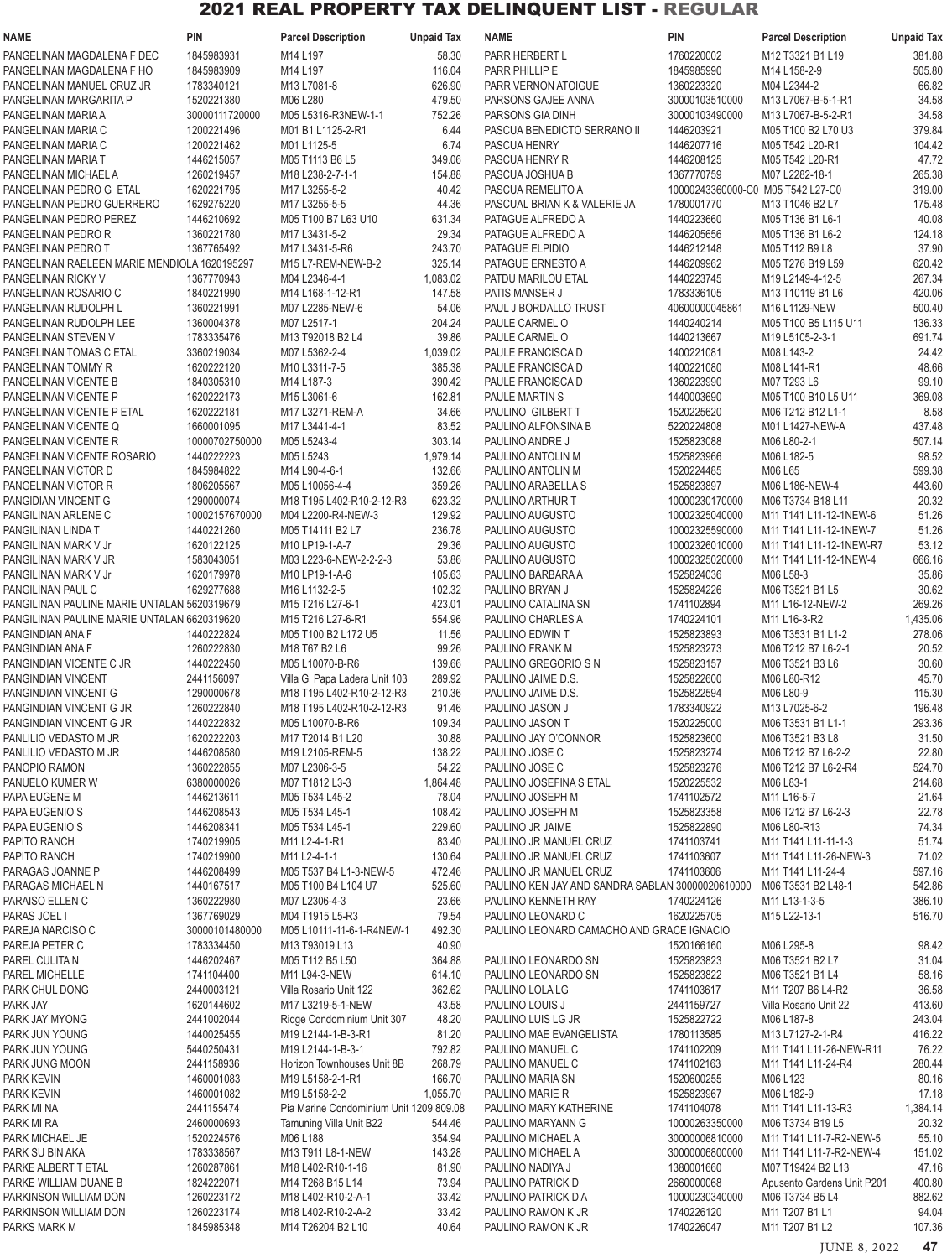| <b>NAME</b>                                  | <b>PIN</b>                   | <b>Parcel Description</b>            | <b>Unpaid Tax</b> | <b>NAME</b>                                            | <b>PIN</b>                       | <b>Parcel Description</b>                                                 | <b>Unpaid Tax</b> |
|----------------------------------------------|------------------------------|--------------------------------------|-------------------|--------------------------------------------------------|----------------------------------|---------------------------------------------------------------------------|-------------------|
| PAULINO REMEDIOS L                           | 1520225352                   | M06 L295-12                          | 63.30             | PEREZ ANTONIA C                                        | 1845984681                       | M14 L144-R4-1-1                                                           | 51.24             |
| PAULINO REMEDIOS L                           | 1729968044                   | M11 B20 L3                           | 362.48            | PEREZ ANTONIO LG                                       | 1660000592                       | M17 L3388-8                                                               | 75.20             |
| PAULINO ROBERT R                             | 1520225324                   | M06 T212 B2 L10-A-R5                 | 23.06             | PEREZ ANTONIO LG                                       | 1660000591                       | M17 L3388-7                                                               | 87.96             |
| PAULINO ROBERT R                             | 1660001395                   | M17 L3388-1-2                        | 30.14             | PEREZ ANTONIO LG                                       | 1660000587                       | M17 L3388-3                                                               | 151.80            |
| PAULINO SELMA ANN                            | 10000276700000               | M06 T3734 B1 L17                     | 20.70             | PEREZ ANTONIO LG                                       | 1660000589                       | M17 L3388-5                                                               | 151.80            |
| PAULINO SHELBY J F                           | 10000287130000               | M06 T3734 B16 L8                     | 22.98             | PEREZ ANTONIO LG                                       | 1660000595                       | M17 L3388-R10                                                             | 151.80            |
| PAULINO TOMAS J                              | 30000028580000               | M06 T37402 L8                        | 58.72             | PEREZ ANTONIO Q                                        | 1720228550                       | M11 B6 L1-B                                                               | 277.96            |
| PAULINO TOMAS J                              | 30000028570000               | M06 T37402 L7                        | 58.74             | PEREZ ARLENE SHIRLEY                                   | 1200234100                       | M01 B19 L3                                                                | 50.86             |
| PAULINO TOMAS J                              | 30000028560000               | M06 T37402 L6                        | 59.30             | PEREZ ARNOLD F                                         | 1783338011                       | M13 L7092-R8-1-R2                                                         | 32.62             |
| PAULINO TOMAS J<br>PAULINO TOMAS J           | 30000028550000<br>1520225328 | M06 T37402 L5<br>M06 L80-8           | 60.38<br>117.82   | PEREZ ARTEMIO SANTOS<br>PEREZ AUGUSTA B                | 1360235250<br>1783341152         | M07 L5361-4-2<br>M05 T292 L11-NEW-A-9                                     | 606.42<br>457.74  |
| PAULINO TOMAS J                              | 1525823503                   | M06 T37402 L4                        | 365.60            | PEREZ BALDOMERO L JR                                   | 1440228682                       | M05 T100 B4 L29 U2                                                        | 463.32            |
| PAULINO TOMAS JACINTO SUGIYAMA               | 30000028540000               | M06 T37402 L2-R1                     | 61.02             | PEREZ BARBARA A                                        | 1440228700                       | M19 L5167-R1-2-7                                                          | 82.16             |
| PAULINO VICENTE & SONS INC                   | 1525823152                   | M06 T3521 B3 L1                      | 19.06             | PEREZ BEATRICE SN                                      | 1440228752                       | M19 L2136-1-8-1-NEW                                                       | 190.50            |
| PAULINO VICENTE & SONS INC                   | 1525823164                   | M06 T3521 B3 L13                     | 31.78             | PEREZ BEATRICE SN                                      | 1440228751                       | M19 L2136-1-7-R1                                                          | 894.34            |
| PAULINO VICENTE & SONS INC                   | 1525823133                   | M06 T3521 B1 L1                      | 44.18             | PEREZ BELTA S                                          | 30000016600000                   | M04 L5354-3A-7-13-4                                                       | 21.08             |
| PAULINO VICENTE & SONS INC                   | 1525823184                   | M06 T3521 B4 L5                      | 73.46             | PEREZ BELTA S                                          | 30000092120000                   | M07 L5354-3A-5-8-R4-3                                                     | 38.30             |
| PAULINO VICENTE T                            | 1525823918                   | M06 L295-20-R1                       | 587.82            | PEREZ BELTA S                                          | 30000031570000                   | M07 L5354-3-A-7-24-5                                                      | 126.08            |
| PAULINO WILFRED A                            | 1629274714                   | M17 L3251-1-5-S-6                    | 27.58             | PEREZ BELTA SGAMBELLURI                                | 30000019070000                   | M07 L5354-3-A-7-14-R4                                                     | 28.12             |
| PAULINO WILLIAM M                            | 10000264490000               | M06 L156-5                           | 20.32             | PEREZ BELTA T S                                        | 1360228252                       | M07 L5354-3-A-5-7-A                                                       | 225.28            |
| PAULUS KACHUTOSY O                           | 1446203633                   | M05 T532-A B3 L12                    | 208.62            | PEREZ CARDEONA L                                       | 1620229090                       | M15 T2013 L10                                                             | 11.20             |
| PAURILLO HERMENHILDA M F                     | 1360226336                   | M04 L2274-2-1-R4                     | 609.10            | PEREZ CARDEONA L                                       | 10002324680000                   | M17 L3388-2-2                                                             | 54.48             |
| PAYBA PORFIRIO A                             | 1440226446                   | M05 T100 B2 L17 U1-A                 | 492.18            | PEREZ CARLOS A                                         | 1367765859                       | MO4 TO BO L2365-4-2-R1                                                    | 606.52            |
| PAYBA PORFIRIO A                             | 6440226389                   | M05 T137 B2 L2                       | 978.50            | PEREZ CRISTINE MARIE                                   | 1783338662                       | M13 T10416 L4-4                                                           | 44.48             |
| PAYNE SEYMOUR H JR                           | 30000008610000               | M03 T2025 B12 L4-NEW-1-              |                   | PEREZ DEXTER MARVIN                                    | 1783333457                       | M13 L7012-4-1-R1                                                          | 84.92             |
|                                              |                              | NEW-1-NEW-1                          | 31.38             | PEREZ DONALD C TRUSTEE                                 | 1421327050<br>1629275115         | M05 B6 L8                                                                 | 395.08<br>30.88   |
| PD HEMLANI<br>PEARSON CARMEN LG              | 1407722291<br>1320221440     | M08 L40<br>M03 L234-1-W-3-R1         | 355.16<br>36.40   | PEREZ EDWARD B<br>PEREZ EDWARD E                       | 1400223002                       | M17 T1925 L10<br>M08 L295                                                 | 38.86             |
| PECK WILLIAM M                               | 1400226600                   | M08 L437                             | 77.88             | PEREZ EDWARD E                                         | 1400223001                       | M08 L337-1                                                                | 51.42             |
| PECSON ERDULFO S                             | 1360226625                   | M07 T186 L7-A                        | 33.50             | PEREZ ELAINE MARIE P                                   | 1845983960                       | M14 L90-7-4-NEW-2                                                         | 37.10             |
| PEDRAZA ERIC BLAKE                           |                              | 10000629860000-C0 M18 T125 B3 L5-C0  | 382.58            | PEREZ ENCARNACION TOPASNA                              | 1280979860                       | M18 B12 L1                                                                | 7.94              |
| PEEL ALEX B                                  | 1783340901                   | M13 T151 L19-2                       | 329.72            | PEREZ ENCARNACION TOPASNA                              | 1629276662                       | M17 L3247-1-3-3                                                           | 79.20             |
| PELAYO LINDA LOBATON                         | 1783338311                   | M13 T271 B2 L4-3                     | 326.38            | PEREZ ERNESTO B                                        | 1783338394                       | M13 T106 L5-2                                                             | 252.36            |
| PELEP HUDSON                                 | 1783340017                   | M13 L7088-3-2                        | 548.54            | PEREZ ESPERANZA C                                      | 10002158660000                   | M04 L2200-R4-NEW-12                                                       | 129.92            |
| PELLETIER MARY ELLEN                         | 1620226852                   | M01 L82-3-3-1                        | 351.76            | PEREZ EVELYN M                                         | 1620230271                       | M16 L1150-1-12                                                            | 9.46              |
| PELLETIER MIMA I                             | 1460000087                   | M19 L2135-1-3-R4-1                   | 124.56            | PEREZ EVELYN MANIBUSAN                                 | 1620230275                       | M16 L1126-1-W-1                                                           | 60.98             |
| PELLOSIS PABLITO S                           | 1783335514                   | M13 T10433 B2 L10                    | 241.40            | PEREZ FE ELIZABETH                                     | 1783340246                       | M13 T10416 L18-R2                                                         | 49.56             |
| PELOWSKI JACK E                              | 1360226906                   | M07 L5362-4-2                        | 112.76            | PEREZ FE ELIZABETH                                     | 1783340245                       | M13 T10416 L14-2                                                          | 61.02             |
| PELOWSKI JACK E                              | 1360226899                   | M07 L5362-R5                         | 482.84            | PEREZ FELIX BLAS JR                                    | 1783339409                       | M13 T10437 B1 L9                                                          | 61.02             |
| PELOWSKI JACK EARL                           | 1367764725                   | M07 L5362-4-R2                       | 127.44            | PEREZ FELIX BLAS JR                                    | 1783340084                       | M13 T10437 B1 L10                                                         | 61.02             |
| PENDON VALERIE CRUZ                          | 1360083025                   | M07 T317 L247                        | 350.32            | PEREZ FELIX BLAS, JR                                   | 1783340085                       | M13 T10437 B1 L11                                                         | 61.02             |
| PERALTA CENON F<br>PERALTA JIMMY A           | 1446206110<br>1806205655     | M05 L10054-4-2-1<br>M05 T543 B4 L6-1 | 149.82<br>154.70  | PEREZ FELIX J LG<br>PEREZ FELIX JOSEPH F               | 1440601375<br>1783338363         | M19 L2134-1-1<br>M13 T10437 B1 L18                                        | 87.36<br>65.12    |
| PERALTA JOSE                                 | 1440227113                   | M05 T100 B3 L91 U12                  | 666.14            | PEREZ FELIX JOSEPH LG ETAL                             | 1440230322                       | M19 L2134-1-1                                                             | 118.30            |
| PERALTA VIRGILIO R                           | 1446204539                   | M05 T534 L29-1                       | 512.26            | PEREZ FELIX T                                          | 30000091050000                   | M13 L7087-5                                                               | 31.62             |
| PERE BEATA                                   | 1446206274                   | M05 L10111-11-11-1                   | 44.06             | PEREZ FILOMENA CRUZ ETAL                               | 1200230364                       | M01 L63-1                                                                 | 38.72             |
| PERE BONIFACIO                               | 1446207756                   | M05 L10111-11-11-3                   | 510.36            | PEREZ FRANCIS G MANLEY                                 | 1780230377                       | M13 L7058-4-1                                                             | 32.58             |
| PERE BONIFACIO T                             | 1446206276                   | M05 L10111-11-11-3                   | 44.06             | PEREZ FRANCISCO T EST OF                               | 1783335014                       | M13 L7076-6                                                               | 576.96            |
| PERE BONIFACIO T                             | 1446213430                   | M05 LP10-8-8-2                       | 365.40            | PEREZ FRANK D                                          | 1440231205                       | M19 B9 L22                                                                | 810.06            |
| PERE LORETO T                                | 1780227960                   | M13 T1049 B2 L1                      | 343.74            | PEREZ FRANK E                                          | 1360231145                       | M04 T1445 L224                                                            | 138.24            |
| PERE SALVACION T                             | 1446206275                   | M05 L10111-11-11-2                   | 153.42            | PEREZ GALO L                                           | 1783336887                       | M05 T292 L8-7                                                             | 392.98            |
| PEREDA DARRELL T                             | 1360227338                   | M07 L5352-1-7-3                      | 53.52             | PEREZ GREGORIO C                                       | 1200232740                       | M01 B3 L524-2-P                                                           | 62.78             |
| PEREDA OLIVE T                               | 1783337773                   | M13 L7130-1-R7                       | 80.72             | PEREZ GREGORIO Q                                       | 1280979811                       | M18 B11 L3                                                                | 119.80            |
| PEREDA OLIVE T                               | 1367767698                   | M07 L5352-1-1                        | 763.08            | PEREZ GREGORIO R LG, etal                              | 10002323660000                   | M19 L2133-1-W-2                                                           | 172.42            |
| PEREDO DAISY Q                               | 1820222116                   | M14 T268 B7 L23                      | 251.38            | PEREZ GREGORIO R LG, etal                              | 10002321810000                   | M19 L2133-1-E-REM-R3-NEW-4 615.38                                         |                   |
| PEREDO DEBBIE                                | 1824222120                   | M14 T268 B3 L7                       | 245.24            | PEREZ GREGORIO R LG, etal                              | 10002321820000                   | M19 L2133-1-E-REM-R3-NEW-7 707.42                                         |                   |
| PEREDO DEBBIE MARIE                          | 1845985643                   | M14 L187-5                           | 113.26            | PEREZ GREGORIO R LG, etal                              | 10002320330000                   | M19 L2133-1-E-REM-R3-NEW-6 707.52                                         |                   |
| PEREDO EDDIE JOE S<br>PEREDO ELIZABETH N     | 1845986783<br>1729967904     | M14 L180-3-3-2-1<br>M11 B25 L3       | 764.06<br>378.02  | PEREZ GREGORIO R LG, etal<br>PEREZ GREGORIO R LG, etal | 10002321790000<br>10002322790000 | M19 L2133-1-E-REM-R3-NEW-10 862.22<br>M19 L2133-1-E-REM-R3-NEW-1 1,144.88 |                   |
| PEREDO FRANCIS M                             | 1360227610                   | M07 L5361-5-4                        | 93.26             | PEREZ GREGORIO R LG, etal                              | 40700000061149                   | M19 L2133-1-E-REM-R3-NEW-2 1,145.28                                       |                   |
| PEREDO JAMES A                               | 1629276329                   | M16 L152-12                          | 46.40             | PEREZ GREGORY VINCENT                                  | 1783338423                       | M13 T92020 L1                                                             | 51.02             |
| PEREDO JUDY S                                | 1629278370                   | M15 L3069-1-R-NEW-2                  | 77.26             | PEREZ GREGORY VINCENT                                  | 1783338424                       | M13 T92020 L2                                                             | 51.02             |
| PEREDO JULIA M                               | 1360227813                   | M07 T1832 L2                         | 87.72             | PEREZ GREGORY VINCENT                                  | 1783338425                       | M13 T92020 L3                                                             | 51.02             |
| PEREDO ROBERT J                              | 1446205317                   | M05 T240 B1 L11                      | 411.10            | PEREZ GREGORY VINCENT                                  | 1783338426                       | M13 T92020 L4                                                             | 51.02             |
| PEREDO ROY D                                 | 1360228700                   | M07 L5361-5-2                        | 80.74             | PEREZ GREGORY VINCENT                                  | 1783338427                       | M13 T92020 L5                                                             | 51.02             |
| PEREDO ROY DON                               | 1367766856                   | M07 L5361-5-3                        | 81.30             | PEREZ GREGORY VINCENT                                  | 1783338428                       | M13 T92020 L6                                                             | 51.02             |
| PEREDO VICENTE B                             | 1820227758                   | M14 T268 B5 L13                      | 310.44            | PEREZ GREGORY VINCENT                                  | 1783338429                       | M13 T92020 L7                                                             | 51.02             |
| PEREDO VIVIAN B                              | 1845984804                   | M14 L101-13                          | 43.76             | PEREZ GREGORY VINCENT                                  | 1783338430                       | M13 T92020 L8                                                             | 51.02             |
| PEREDO VIVIAN B                              | 1845984805                   | M14 L101-R13                         | 43.76             | PEREZ JEFFREY JOHN                                     | 1367770622                       | M07 L2397-NEW-5                                                           | 481.30            |
| PEREDO VIVIAN B                              | 1845984803                   | M14 L101-12                          | 57.26             | PEREZ JESSE H                                          | 30000010330000                   | M17 L3329-2-20-NEW-R1                                                     | 574.72            |
| PEREDO VIVIAN BAZA                           | 1824222091                   | M14 T268 B7 L28                      | 21.70             | PEREZ JESSE SABLAN                                     | 1223243370                       | M19 L1097-15-2                                                            | 9.62              |
| PEREGRINO JOANN N                            | 1446204907                   | M19 L2146-6-2-F-1                    | 61.96             | PEREZ JESUS                                            | 1367768359                       | M04 L1024-1-REM-R1                                                        | 931.12            |
| PEREGRINO ROMEO R                            | 1380000913<br>1367765955     | M07 T157 B3 L2-5-R1                  | 719.84            | PEREZ JESUS C                                          | 1620233146<br>1820234600         | M17 L3393-1-4                                                             | 209.48            |
| PEREZ ALBERT THOMAS<br>PEREZ ANDREA B T ETAL | 1440228301                   | M07 L5354-3-A-4-2<br>M19 L2141-5     | 369.26<br>880.96  | PEREZ JESUS C<br>PEREZ JESUS S (HIGA A M)              | 1360233100                       | M14 T268 B7 L11<br>M07 L1109-1-NEW                                        | 302.24<br>849.00  |
| PEREZ ANTHONY C                              | 1605501646                   | M01 T232 B18 L3                      | 650.18            | PEREZ JOAQUIN                                          | 1620233387                       | M17 L3329-2-4-R1-NEW                                                      | 101.16            |
| PEREZ ANTHONY LG                             | 1525822646                   | M06 T212 B8 L13-2                    | 418.26            | PEREZ JOAQUIN A                                        | 5440233439                       | M19 L5144-R3-1-R1                                                         | 3,358.66          |
| PEREZ ANTHONY TENORIO                        | 1347100144                   | M04 B11 L10                          | 109.96            | PEREZ JOAQUIN B                                        | 1629274735                       | M17 L3466                                                                 | 671.18            |
| PEREZ ANTOINETTE MARIE S                     | 1783341354                   | M13 L7024-4-4-B-R2-NEW-4             | 67.96             | PEREZ JOAQUIN C                                        | 1620233344                       | M17 L3243-1                                                               | 174.98            |
| PEREZ ANTOINETTE MARIE S                     | 1783341392                   | M13 L7024-4-4-A-5                    | 80.28             | PEREZ JOAQUIN ETAL                                     | 1620233410                       | M17 L3333-1-4                                                             | 158.26            |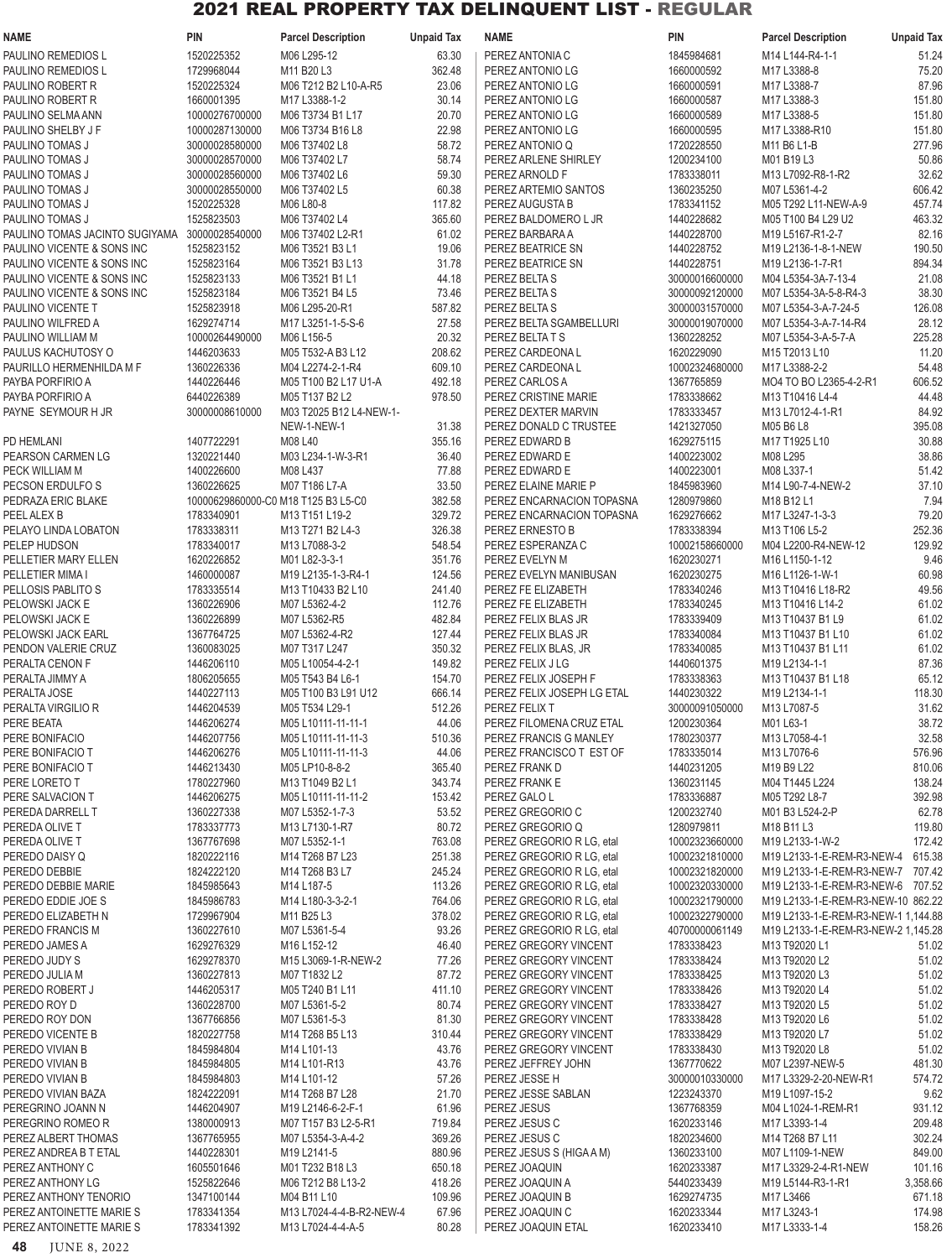| <b>NAME</b>                                    | <b>PIN</b>                       | <b>Parcel Description</b>            | <b>Unpaid Tax</b> | <b>NAME</b>                                                                 | PIN                          | <b>Parcel Description</b>             | <b>Unpaid Tax</b> |
|------------------------------------------------|----------------------------------|--------------------------------------|-------------------|-----------------------------------------------------------------------------|------------------------------|---------------------------------------|-------------------|
| PEREZ JOAQUIN P                                | 1260600450                       | M18 L402-10-2-2-1                    | 61.04             | PEREZ PETER F                                                               | 1440235611                   | M19 L2111-REM                         | 1,967.54          |
| PEREZ JOAQUIN P                                | 1262030088                       | M18 L402-10-2-2-2                    | 61.04             | PEREZ PETER F P TRUSTEE                                                     | 1780235500                   | M13 L7024-1-NEW-8                     | 766.14            |
| PEREZ JOAQUIN P                                | 1262030080                       | M18 T2532 B3 L7                      | 85.36             | PEREZ PETER M                                                               | 1280235772                   | M18 B3 L9                             | 291.40            |
| PEREZ JOAQUIN P                                | 1260600445                       | M18 T270 L84                         | 603.62            | PEREZ PETER T                                                               | 1525823804                   | M06 L122-1-5                          | 149.58            |
| PEREZ JOHN O                                   | 1783336127                       | M13 L7024-4-5-B-8                    | 63.06             | PEREZ PROPERTIES INC                                                        | 1460000396                   | M19 L2151-C                           | 669.90            |
| PEREZ JOHN O                                   | 1460000672                       | M19 L5048-5-3                        | 517.04            | PEREZ RAMONA LEE                                                            | 1421327189                   | M05 B7 L1                             | 50.14             |
| PEREZ JOHN V M                                 | 1780500810                       | M13 T939 L22                         | 71.02             | PEREZ RAYMOND ANTHONY                                                       | 1783341390                   | M13 L7024-4-4-A-3                     | 80.28             |
| PEREZ JOSE CASTRO                              | 1620233625                       | M17 L3393-1-2-R1                     | 35.60             | PEREZ RICKY H                                                               | 30000010320000               | M17 L3329-2-20-NEW-1                  | 97.60             |
| PEREZ JOSE D                                   | 2440217108                       | Palm Seas Unit B-1                   | 606.02            | PEREZ ROBERT D                                                              | 1620235799                   | M16 L160-R1-1                         | 134.62            |
| PEREZ JOSEFA AGUON                             | 1629275897                       | M17 L3234-3-2-4                      | 38.24             | PEREZ ROMERO FEDERICO                                                       | 1260127501                   | M18 L402-R10-2-10-3                   | 556.78            |
| PEREZ JOSEFA AGUON                             | 1629275901                       | M17 L3234-3-2-R6                     | 38.24             | PEREZ ROSA C                                                                | 1220236061                   | M01 L1353-1-2                         | 91.78             |
| PEREZ JOSEPH B C                               | 1360234270                       | M07 T156 L1103-1-7                   | 671.62            | PEREZ ROSA TAITANO                                                          | 1783340773                   | M13 T159 L159-REM-R1                  | 746.82            |
| PEREZ JOSEPH ETAL                              | 1780601275                       | M13 T933 B4 L2                       | 82.28<br>50.48    | PEREZ ROSETTE THERESE                                                       | 1783330742<br>1783341391     | M13 L7024-4-4-B-R2-NEW-2              | 53.84             |
| PEREZ JOSEPH LG<br>PEREZ JOSEPH LG             | 1460000523<br>1460000524         | M19 L5048-5-3<br>M19 L5048-5-4       | 50.48             | PEREZ ROSETTE THERESE S<br>PEREZ RUDY JOHN                                  | 1280979823                   | M13 L7024-4-4-A-4<br>M18 B4-EXT L19   | 80.28<br>104.92   |
| PEREZ JOSEPH LG                                | 1460000525                       | M19 L5048-5-R4                       | 122.78            | PEREZ RUDY JOHN Q                                                           | 1262031439                   | M18 T2541 L26-1-R1                    | 38.74             |
| PEREZ JOSEPH LG                                | 1460000521                       | M19 L5048-5-1                        | 429.32            | PEREZ RUFIN H S                                                             | 1260236205                   | M02 L191-3                            | 292.92            |
| PEREZ JOSEPH V LG                              | 1780234192                       | M13 L7024-4-5-A-2                    | 61.02             | PEREZ RUPERTO P                                                             | 1440030756                   | M05 T112 B5 L25                       | 308.30            |
| PEREZ JOSEPH V LG                              | 1780234193                       | M13 L7024-4-5-A-3                    | 61.02             | PEREZ RUSSELL Q                                                             | 1262031440                   | M18 T2541 L26-1-1                     | 40.64             |
| PEREZ JOSEPH V LG                              | 1780234196                       | M13 L7024-4-5-A-5                    | 61.02             | PEREZ RYNETTE-CHENAY D                                                      | 1600137871                   | M10 T232 B6 L34                       | 990.88            |
| PEREZ JOSEPH V LG                              | 1780234198                       | M13 L7024-4-5-A-7                    | 61.02             | PEREZ STEPHAN FRANCIS D                                                     | 1446216308                   | M19 B3 L46                            | 161.18            |
| PEREZ JOSEPH V LG                              | 1780234199                       | M13 L7024-4-5-A-8                    | 61.02             | PEREZ STEPHAN FRANCIS D                                                     | 1446216116                   | M19 B3 L45                            | 893.98            |
| PEREZ JOSEPH V LG                              | 1780234219                       | M13 L7024-4-5-A-R8                   | 61.02             | PEREZ TERESITA L                                                            | 10002324690000               | M17 L3388-2-3                         | 40.12             |
| PEREZ JOSEPH V LG                              | 1780231492                       | M13 L7024-4-5-B-2                    | 63.06             | PEREZ TERESITA PANGELINAN                                                   | 1783340235                   | M13 L7024-2-NEW-R3-                   |                   |
| PEREZ JOSEPH V LG                              | 1780231493                       | M13 L7024-4-5-B-3                    | 63.06             |                                                                             |                              | <b>NEW-5-1-NEW-1</b>                  | 25.58             |
| PEREZ JOSEPH V LG                              | 1780231494                       | M13 L7024-4-5-B-4                    | 63.06             | PEREZ THOMAS C LEON GUERRERO                                                | 30000089520000               | M13 L7024-4-9-A-1                     | 76.12             |
| PEREZ JOSEPH V LG                              | 1780231495                       | M13 L7024-4-5-B-5                    | 63.06             | PEREZ THOMAS LG                                                             | 1446202995                   | M19 B4 L41-NEW-2                      | 135.98            |
| PEREZ JOSEPH V LG                              | 1780231496                       | M13 L7024-4-5-B-6                    | 63.06             | PEREZ TOMAS C LEON GUERRERO                                                 | 30000089550000               | M13 L7024-4-9-A-4                     | 76.12             |
| PEREZ JOSEPH V LG                              | 1780231497                       | M13 L7024-4-5-B-7                    | 63.06             | PEREZ TOMAS P ETAL                                                          | 1722363855                   | M11 B16 L4                            | 102.14            |
| PEREZ JOSEPH V LG                              | 1783338545                       | M13 L7024-4-5-B-1                    | 63.06             | PEREZ ULRICA MARIE PEREZ                                                    | 1760600635                   | M12 L159-C-2                          | 267.66            |
| PEREZ JOSEPHINE DUENAS                         | 1260234306                       | M18 T128 B2 L5                       | 114.60            | PEREZ URSULA FLEMING                                                        | 1741103581                   | M11 L5-PART-10-NEW-5-1                | 48.26             |
| PEREZ JUAN LG (ESTATE OF)                      | 30000098880000                   | M04 L2449-2                          | 997.66            | PEREZ VICENTE S ETAL                                                        | 1220236566                   | M19 L1097-1-REM                       | 248.28            |
| PEREZ JUDYANN JESUS CRUZ                       | 30000093110000                   | M13 L7132-4                          | 49.80             | PEREZ VICENTE S ETAL                                                        | 1780236519                   | M13 L7071-3                           | 323.68            |
| PEREZ KARA KANANI                              | 1262031095                       | M02 L198-NEW-5-5                     | 53.14             | PEREZ VICENTE SABLAN                                                        | 10000761270000               | M16 L1121-REM-R3                      | 144.82            |
| PEREZ KEVIN JM                                 | 10002265570000                   | M04 L2335-3-NEW-13-1                 | 554.14            | PEREZ VINCENT JOSEPH                                                        | 1620236702                   | M16 L1126-1-W-3                       | 51.88             |
| PEREZ KIERAN ROYCE                             | 1347100178                       | M04 B16 L3-1                         | 568.62            | PEREZ WELKIN A                                                              | 1367767316                   | M07 T1537 L24-2-NEW                   | 508.36            |
| PEREZ KINNY LG                                 | 1520234700                       | M06 T212 B8 L13-4                    | 20.66             | PEREZ WILLIAM H                                                             | 1620236827                   | M16 L114-3                            | 24.00             |
| PEREZ KRISTINE G                               | 10000464660000                   | M13 L7039-6-3-6-R1<br>M13 L7087-4    | 30.06<br>31.62    | PEREZ WILLIAM M                                                             | 2441156980                   | Comfort Unit A101                     | 54.32<br>209.02   |
| PEREZ LELA ANN HADDIX<br>PEREZ LELA ANN HADDIX | 30000091040000<br>30000091070000 | M13 L7087-7                          | 192.56            | PERKINS MICHAEL<br>PERKINS TIMOTHY S                                        | 30000082640000<br>1407722353 | M07 L5369-4-NEW<br>M08 T3821 B10 L17  | 674.30            |
| PEREZ LINDA P                                  | 30000010410000                   | M14 L90-7-1-R8                       | 48.40             | PESCH WILLIAM D                                                             | 1629278300                   | M17 L3329-1-4-1                       | 71.16             |
| PEREZ LINDA P                                  | 1605501868                       | M10 T232 B10 L31                     | 741.98            | PETER FRANCIS T CASTRO                                                      | 1223243397                   | M01 L1340-2-2                         | 35.76             |
| PEREZ LORENZO Q                                | 1840234809                       | M14 L144-3-6                         | 62.84             | PETERRA INC                                                                 | 1629277936                   | M17 L3404-A-1                         | 355.70            |
| PEREZ LOUISE V                                 | 1367767351                       | M07 T1443 B6 L1-2                    | 61.02             | PETERRA INC                                                                 | 1629277249                   | M17 L3404-A-R4                        | 1,133.12          |
| PEREZ LOUISE V                                 | 1367767352                       | M07 T1443 B6 L1-3                    | 66.42             | PETERSOHN STEVEN J                                                          | 1440075967                   | M19 T83 L2113-1                       | 183.88            |
| PEREZ LOUISE V                                 | 1367767353                       | M07 T1443 B6 L1-4                    | 66.42             | PETERSOHN STEVEN J                                                          | 1360076000                   | M19 L2067-R2                          | 667.46            |
| PEREZ LOUISE V                                 | 1360234749                       | M07 T1443 B6 L6-KVA                  | 97.40             | PETERSON ALEX W                                                             | 1367769946                   | M07 T239 B1 L3                        | 244.98            |
| PEREZ LOUISE V                                 | 1367767354                       | M07 T1443 B6 L1-R4                   | 184.00            | PETERSON JUNG JU                                                            | 1783336879                   | M13 L7135-3-7-1-2-NEW-6               | 28.48             |
| PEREZ LOUISE V                                 | 1360234745                       | M07 T1443 B6 L2                      | 344.36            | PETERSON JUNG JU HONG                                                       | 2441157517                   | Summer Palace M05 T14116 B4 L4 861.90 |                   |
| PEREZ LOUISE V                                 | 1360234750                       | M07 T1443 B6 L7                      | 1,365.26          | PETERSON JUNIE REYES                                                        | 1446208852                   | M19 L2105-REM-7                       | 210.46            |
| PEREZ LUIS GUERRERO                            | 1446216568                       | M05 T543 B4 L13-1                    | 65.36             | PETERSON LARRY BRUCE                                                        | 1440237080                   | M19 B8 L5173-9                        | 2,616.48          |
| PEREZ LUIS GUERRERO                            | 1800234835                       | M05 T543 B4 L13-1                    | 310.96            | PETERSON MARLEEN CARLA                                                      | 1300500200                   | M03 T2025 B27 L7                      | 693.22            |
| PEREZ LYDIA T                                  | 1845983976                       | M14 L152-4-R2-NEW-4                  | 51.72             | PETRA ELLEN P                                                               | 2441155032                   | Summer Palace M05 T14116 B6 L6 823.16 |                   |
| PEREZ MAE L                                    | 10002326180000                   | M17 L3388-2-R4                       | 40.12             | PETROS ANGEL C                                                              | 1367766798                   | M04 L1083-1-5                         | 47.16             |
| PEREZ MANUEL BAUTISTA                          | 1660002210                       | M17 L3259-R4-NEW-R2-1-1              | 364.24            | PETROS ROSALIA C                                                            | 1367765218                   | M04 L2335-2-1                         | 200.82            |
| PEREZ MANUEL DIAZ                              | 1440234895                       | M19 L2112-A-2-NEW                    | 657.82            | PGD VILLAGE HOMEOWNERS ASSN                                                 | 40700000009917               | M05 T14114 LD                         | 71.36             |
| PEREZ MANUEL T                                 | 1783333451                       | M13 L7011-1-6-R1                     | 42.76             | PGD VILLAGE HOMEOWNERS ASSN                                                 | 10000162400000               | M05 T14114 L154                       | 76.26             |
| PEREZ MARGARITA G                              | 1600235120                       | M10 T232 B12 L33                     | 431.38            | PGD VILLAGE HOMEOWNERS ASSN                                                 | 10000162390000               | M05 T14114 L153                       | 332.28            |
| PEREZ MARIA E F                                | 1783337623                       | M13 T10438 B1 L9                     | 40.90             | PGD VILLAGE HOMEOWNERS ASSN                                                 | 40700000010536               | M05 T14114 LF                         | 337.80            |
| PEREZ MARIA EGIPTIA-TRIMIDA                    | 1367767804                       | M04 L1024-1-REM-R1                   | 62.86             | PGD VILLAGE HOMEOWNERS ASSN                                                 | 40700000003966               | M05 T14114 LH                         | 580.96            |
| PEREZ MARTHA DYDASCO                           | 1783335101                       | M13 T10427 L7-R4                     | 61.34             | PGD VILLAGE HOMEOWNER'S ASSN                                                | 40700000010537               | M05 T14114 LA                         | 1,222.86          |
| PEREZ MARTHA DYDASCO                           | 1783335102                       | M13 T10427 L7-4                      | 61.36             | PHAM DENNIS LAC DA                                                          | 1367767573                   | M04 T148 B1 L3-R1                     | 177.02            |
| PEREZ MARTHA DYDASCO                           | 1783335103                       | M13 T10427 L7-3                      | 61.36             | PHAM LE LAP                                                                 | 1380000631                   | M07 L5420-1-7                         | 81.90             |
| PEREZ MARTHA DYDASCO                           | 1783335104                       | M13 T10427 L7-2                      | 61.36             | PHAM MAI T                                                                  | 1440110475                   | M05 T100-C B3 L27-NEW-1               | 1,243.96          |
| PEREZ MARTHA DYDASCO                           | 1783335195                       | M13 L7024-2-NEW-R3-NEW-6             | 301.10            | PHAN JACK                                                                   | 1780237190                   | Perez Acres M13 T1043 L179            | 453.24            |
| PEREZ MARY A C                                 | 1783333230                       | M13 L7067-C-5-1-R5                   | 51.94             | PHILLIP MEMORY                                                              | 1660001270<br>1262031687     | M17 L3383-5-1-R2-NEW-4                | 92.49<br>40.88    |
| PEREZ MARY AGNES<br>PEREZ MARY REYES           | 1620235475<br>1260234395         | M16 L1126-1-W-4<br>M02 L201-R6-NEW-5 | 326.52<br>21.69   | PHILLIPS CHAELEEN RITA PALACIOS<br>PHILLIPS LOURDES EVANGELINE ANNA TAITANO |                              | M18 L401-13-3                         |                   |
| PEREZ MAY                                      | 1446212317                       | M05 T240 B6 L21-NEW-1                | 57.96             |                                                                             | 1200299895                   | M01 B10 L9                            | 527.02            |
| PEREZ MEMORIAL PARK                            | 1783336889                       | M13 L7024-2-NEW-R3-NEW-10            | 106.60            | PHILLIPS SEAN M                                                             | 1260037391                   | M18 T67 B1-B L5                       | 51.48             |
| PEREZ MICHAEL E                                | 1208018054                       | M01 L552                             | 721.80            | PHOENIX UNITED CORP LTD                                                     | 1660000868                   | M17 T1935 L4-NEW-3                    | 24.82             |
| PEREZ MICHAEL F                                | 1446206490                       | M05 T1416 L2-1-1                     | 10.64             | PICAZO TEODORICO D                                                          | 1446211543                   | M05 T100 B3 L8 U14                    | 45.10             |
| PEREZ MICHELLE                                 | 1783339558                       | M13 T93019 L3                        | 467.62            | PIDC GUAM INC                                                               | 30000103210000               | M10 L3261-R4-R2                       | 429.50            |
| PEREZ MOISES G                                 | 1780235272                       | M13 T10415 B1 L33                    | 373.00            | PIERCE ALBERT B                                                             | 1340236700                   | M04 B4 L8                             | 42.66             |
| PEREZ NAEDINE RENAE                            | 1783339783                       | M13 L7079-2-9                        | 51.02             | PILCHER CATALINA T                                                          | 1741103272                   | M11 L47-11                            | 78.22             |
| PEREZ NONA ANTENORCRUZ                         | 1320102716                       | M03 T198 L25                         | 89.28             | PILCHER DAVID A                                                             | 1783333059                   | M13 L7081-3-11                        | 21.36             |
| PEREZ NORMA ELLEN JEAN PALOMO                  | 1620235550                       | M17 L3265-R6                         | 158.74            | PILIPINA LILLY M                                                            | 1360237690                   | M04 L1019-6-R-9-NEW                   | 42.90             |
| PEREZ PATRICIA MARIE                           | 1783332276                       | M13 T10417 L10-6                     | 44.20             | PILIPINA LILLY M                                                            | 1360237691                   | M04 L1019-6-REM-R9                    | 49.02             |
| PEREZ PATRICIA MARIE                           | 1783332251                       | M13 T10416 L14-1                     | 61.02             | PILIPINA VIRGINIA MENDIOLA                                                  | 1360237739                   | M04 L1019-6-R-2-R1                    | 142.16            |
| PEREZ PEDRO CASTRO                             | 1525824101                       | M06 L204-3-1-R1                      | 65.02             | PILLIAS MISAE NAMPER                                                        | 1783336113                   | M13 T10119 B3 L25                     | 406.84            |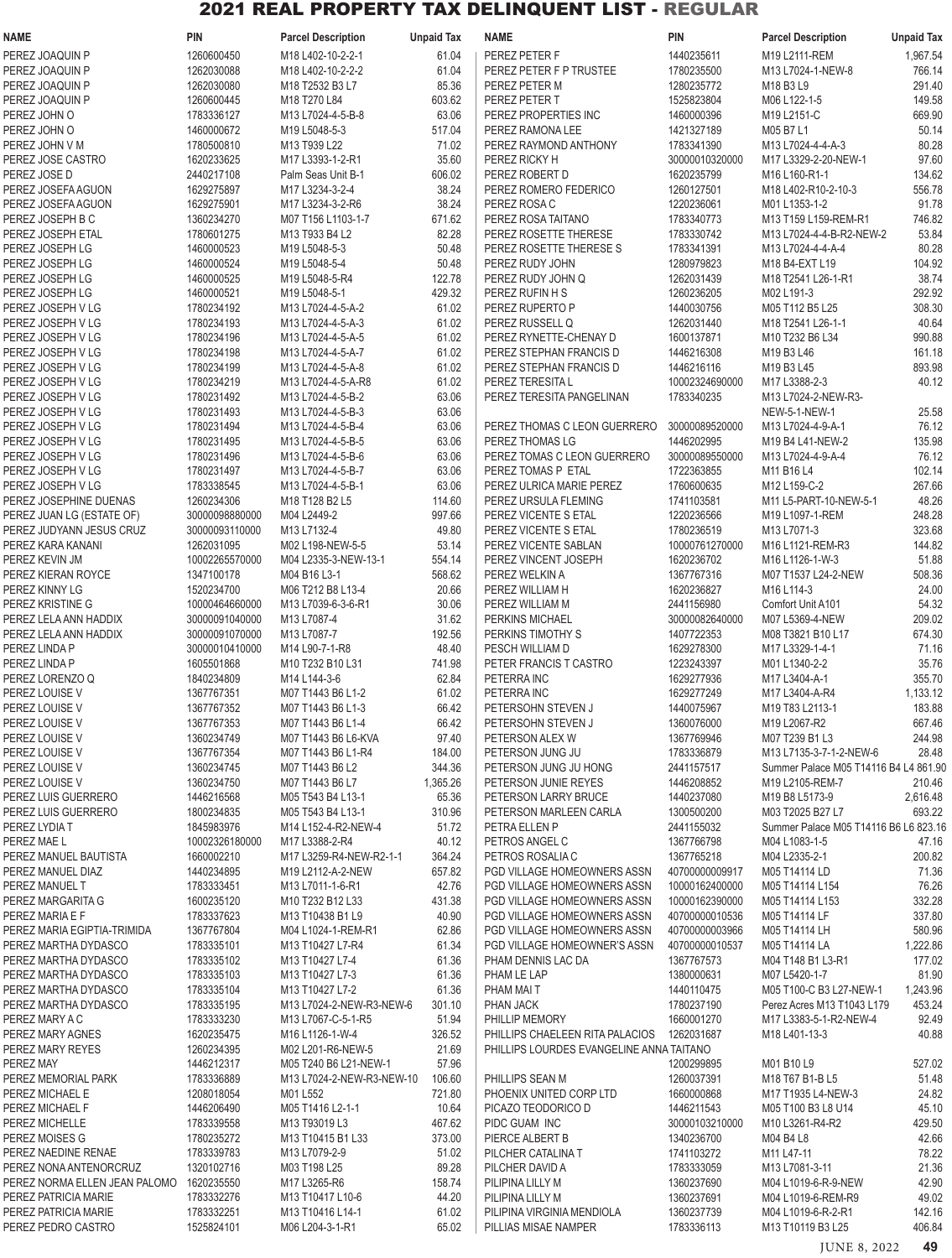| <b>NAME</b>                                | PIN                              | <b>Parcel Description</b>                    | <b>Unpaid Tax</b> | <b>NAME</b>                                            | <b>PIN</b>                   | <b>Parcel Description</b>                                       | <b>Unpaid Tax</b>  |
|--------------------------------------------|----------------------------------|----------------------------------------------|-------------------|--------------------------------------------------------|------------------------------|-----------------------------------------------------------------|--------------------|
| PILLMAN NORMA RIVERA                       | 1262030939                       | M02 L201-5-5                                 | 43.54             | PRIVITT PRISCILLA A                                    | 1783335527                   | M13 T10432 L1-4                                                 | 333.08             |
| PILLMAN NORMA RIVERA                       | 1262031163                       | M02 L201-5-3                                 | 43.54             | PROCALLA ARSENIA A                                     | 10000605610000               | M17 LP19-85-1-1                                                 | 132.30             |
| PIMENTEL AURORA LORRAINE P                 | 1446215901                       | M05 T100-C B4 L29-R1                         | 73.60             | PROKOS JAMES RUSSELL                                   | 1780079425                   | M13 T10414 B1 L17                                               | 364.58             |
| PIMENTEL DOLORES                           | 1629277312                       | M15 L3061-12-R1                              | 1,102.48          | PRUDENCIO R BALAGTAS &                                 | 1421327265                   | M05 B21 L8                                                      | 60.86              |
| PIMENTEL UNVENCION F                       | 1262030541                       | M02 T227 L4-1-1                              | 314.26            | PRUDENCIO R BALAGTAS & ASSOC                           | 1421327277                   | M05 B11 L1                                                      | 1,397.76           |
| PINAULA BENNY AGUON                        | 1367770438                       | M04 L1029-3-1                                | 164.57            | PRUYNE CAROL ANN C                                     | 1620059245                   | M17 L182-8                                                      | 36.96              |
| PINAULA ELIZA A                            | 1660001923                       | M17 T2611 B6 L3-8                            | 61.02             | PRUYNE CAROL ANN C                                     | 1620059247                   | M10 L182-6-REM                                                  | 51.98              |
| PINAULA ELIZA A<br>PINAULA ELIZA A         | 30000102130000<br>30000102440000 | M10 T2611 B1 L10-R5<br>M17 T2611 B1 L8-NEW-3 | 66.98<br>77.92    | PUCAN BEN HUR S<br>PUENTE BARBARA JEAN RIOS            | 1380000079<br>1783336364     | M07 L5353-R9-1-1-1<br>M13 T1047 L4-3                            | 254.78<br>19.52    |
| PINAULA ELIZA A                            | 30000101860000                   | M17 T2611 B6 L3-13                           | 176.30            | PUERTOLLANO DOMINICA NARET                             | 1262030397                   | M02 T227 L27-1-R1                                               | 31.42              |
| PINAULA FELIPE GUEVARA                     | 1240237891                       | M02 B2 L12                                   | 7.74              | PUERTOLLANO DOMINICA NARET                             | 1262030396                   | M02 T227 L27-1-1                                                | 38.06              |
| PINAULA JAMIE C                            | 1446215927                       | M05 L10112-4-4                               | 29.62             | PUERTOLLANO DOMINICA NARET                             | 1260239455                   | M18 L213-10-4                                                   | 1,190.42           |
| PINAULA JOHN J S                           | 1629277672                       | M16 T255 B2 L4                               | 204.07            | PUERTOLLANO ROSENDO P                                  | 1260239489                   | M18 T195 L402-R10-2-12-3-2                                      | 588.06             |
| PINAULA NORMA ANN JOHNSON                  | 1220191562                       | M01 L1388-R1                                 | 399.52            | PUMYANG GUAM INC                                       | 1260602117                   | M18 T125 B3 L8                                                  | 427.26             |
| PINAULA OLIVA P                            | 1525823086                       | M06 L361-1-2                                 | 37.62             | PUNG MARIANA PEREZ                                     | 1783341357                   | M13 L7024-4-4-B-R2-NEW-7                                        | 67.96              |
| PINAULA REMEDIOS C                         | 1260238001                       | M02 L161-REM-1-R1                            | 313.04            | PUNG MARIANA PEREZ                                     | 1783341393                   | M13 L7024-4-4-A-R5                                              | 80.28              |
| PINEDA ALAIN A                             | 1783341192                       | M13 T178 B6 L20                              | 203.82            | PUNO REYNALDO                                          | 1446213248                   | M19 L2146-1-C-1-1-2                                             | 75.72              |
| PINEDA ELMER M                             | 1783341277                       | M13 L7047-9-1                                | 97.08             | PUNZALAN DAVID A                                       | 1783341057                   | M13 L7039-2-1-1-5                                               | 26.82              |
| PINEDA GRACE LIM                           | 10001061770000                   | M04 L2357-2-4                                | 48.48             | PURALEWSKI MICHAEL                                     | 3400080112                   | M06 L138-R1                                                     | 975.24             |
| PINERA SHIRLEY G<br>PING CHUNG TSANG       | 2369245718<br>1367769375         | Guahan Court Unit D-12<br>M04 L1032-NEW-1-1  | 344.94<br>104.12  | PUZAN TIMOTHY A                                        | 30000017020000<br>1741103797 | M14 T2821 L9-7<br>M11 L1-4-B-3-R1                               | 149.72<br>1,323.90 |
| PIOLO GEORGE E                             | 1260500125                       | M02 T227 L29-4                               | 390.04            | PUZAN TIMOTHY A<br>PVF LLP                             | 7440193394                   | M05 L2111-3-1                                                   | 11,398.60          |
| PIONEER REALTY LLC                         | 30000084280000                   | M13 L7024-4-6-B-3-NEW-7                      | 40.64             | <b>QUAN VERONICA S</b>                                 | 1446207174                   | M05 T112 B19 L47                                                | 337.18             |
| PIONEER REALTY LLC                         | 30000084320000                   | M13 L7024-4-6-B-3-NEW-11                     | 40.64             | <b>QUANSTRAC BUILDERS GUAM</b>                         | 1783335913                   | M13 T230 L7029-3                                                | 101.00             |
| PIONEER REALTY LLC                         | 30000084240000                   | M13 L7024-4-6-B-3-NEW-3                      | 40.64             | <b>QUEEN S LTD</b>                                     | 1360239805                   | M17 L5410-10                                                    | 224.88             |
| PIONEER REALTY LLC                         | 30000084250000                   | M13 L7024-4-6-B-3-NEW-4                      | 40.64             | <b>QUENGA ANITA I</b>                                  | 1583042571                   | M09 L102-1                                                      | 66.24              |
| PISARRI OZZIE                              | 30000092130000                   | M07 L5354-3A-5-8-R4-4                        | 38.30             | <b>QUENGA CARLOS T</b>                                 | 1820238462                   | M14 T268 B4 L10                                                 | 52.34              |
| PISARRI DI ANA                             | 30000016590000                   | M04 L5354-3A-7-13-3                          | 21.08             | <b>QUENGA ELEANOR A</b>                                | 1845984227                   | M14 T231 L8-NEW-2                                               | 408.42             |
| PISARRI DI ANA                             | 1380001478                       | M07 L5354-3-A-7-22                           | 173.88            | <b>QUENGA ISABEL A</b>                                 | 1840240685                   | M14 T2634 L1-10                                                 | 22.52              |
| PISARRI OZZIE                              | 1380001870                       | M07 L5354-3-A-7-6-1                          | 50.14             | QUENGA ISABEL A                                        | 1840240860                   | M14 T2634 L1-9                                                  | 22.52              |
| PISARRI OZZIE                              | 1380001872                       | M07 L5354-3-A-7-6-3                          | 50.14             | QUENGA ISABEL A                                        | 1845984312                   | M14 T231 L8-NEW-R2                                              | 50.92              |
| PISARRI OZZIE                              | 1380001950                       | M07 T1534 B5 L3-6                            | 159.24            | <b>QUENGA JESUS S</b>                                  | 1446206653                   | M05 L10100-8-2-2-2                                              | 23.10              |
| PIZARRO JESUS B & MARINA D                 | 1446202837<br>1440238200         | M05 T100 B4 L248 U3                          | 354.20            | <b>QUENGA JOHNNY M</b>                                 | 1760600680<br>1446210744     | M12 T3241 B10 L13-R1                                            | 702.06<br>52.74    |
| PIZARRO JESUS B MARINA D<br>PIZARRO MARIAN | 1367767863                       | M05 T100 B4 L244 U3<br>M04 T1432 B1 L5       | 292.86<br>651.26  | QUENGA JUAN S<br><b>QUENGA JUSTO S</b>                 | 1583042214                   | M05 T240 B2 L7<br>M09 L105-4-R3                                 | 401.70             |
| <b>PLATT FRANCES D</b>                     | 30000024510000                   | M11 L93-3NEW-5-1                             | 43.18             | QUENGA KIANA N                                         | 1440240627                   | M05 T172 B1 L7-2                                                | 43.40              |
| <b>PLATT FRANCES D</b>                     | 30000024520000                   | M11 L93-3NEW-5-2                             | 43.18             | QUENGA LUCIO H                                         | 1605501345                   | M <sub>15</sub> T <sub>232</sub> B <sub>5</sub> L <sub>23</sub> | 51.66              |
| <b>PLATT FRANCES D</b>                     | 30000024530000                   | M11 L93-3NEW-5-3                             | 43.18             | QUENGA MAE G                                           | 1783338068                   | M13 T922 L6-1-NEW-R2                                            | 33.78              |
| <b>PLATT FRANCES D</b>                     | 30000024540000                   | M11 L93-3NEW-5-R3                            | 170.70            | QUENGA MANUEL C                                        | 1580241100                   | M09 L106-1-1-2                                                  | 56.70              |
| PLATT RORY P                               | 2441159112                       | Summer Palace M05 T14116 B4 L5 888.54        |                   | QUENGA MARY JO                                         | 1407722918                   | M08 L354-R13                                                    | 20.90              |
| PLAZA DONALD B                             | 1783340764                       | M13 T151 L14-3                               | 171.90            | QUENGA MARY JO                                         | 1580240893                   | M09 L111-4                                                      | 22.08              |
| PM BUILDERS GROUP LLC                      | 30000110330000                   | M11 T207 B3 L7-1-2                           | 51.44             | QUENGA MARY JO                                         | 1446204972                   | M05 L5019-A-3-1                                                 | 83.36              |
| PMP PROPERTIES VII LLC                     | 1440281664                       | M05 L5302-2-1                                | 1,088.85          | QUENGA MARY JO                                         | 1580240869                   | M09 L111-5                                                      | 206.50             |
| POASA ELOISE M T                           | 1741103765                       | M11 L5-1-R-B-2-4-2                           | 512.16            | QUENGA SILVINO T                                       | 1360241368                   | M04 L1085-1-1                                                   | 133.84             |
| POBLETE CATALINA V                         | 1783330680                       | M13 T933 B1 L17-R1                           | 51.34             | QUERRY ROSITA C                                        | 1520239480                   | M06 B11 L99                                                     | 7.36               |
| POBLETE INES M<br>POBRE MARCO A            | 1446206961<br>1260238100         | M05 T240 B10 L17<br>M02 T227 L11-1           | 243.22<br>699.88  | <b>QUERUBIN SALVACION N</b><br><b>QUIAMBAO EDGAR D</b> | 1446202762<br>1446208506     | M05 L10070-B-5-R1<br>M05 T537 B4 L1-3-NEW-7                     | 155.54<br>335.50   |
| POCAIGUE ADELA B ETAL                      | 1845984106                       | M14 L90-4-4-5                                | 124.18            | <b>QUIAMBAO EDMIL BANTING</b>                          | 1629278194                   | M16 L127-5                                                      | 265.58             |
| POCAIGUE ANTOINETTE C                      | 1440238350                       | M05 L10067-2-12                              | 55.58             | QUICHOCHO AMELIA ADA                                   | 1660001370                   | M17 L3422-NEW-3-6                                               | 76.92              |
| POCAIGUE ANTONIO BLAS                      | 1440238376                       | M05 T112 B3 L9                               | 188.90            | QUICHOCHO ANA Q                                        | 1220241648                   | M01 L406-1                                                      | 47.26              |
| POCAIGUE PRISCILLA MARIE C                 | 1440238410                       | M05 L10067-2-R15                             | 61.74             | QUICHOCHO ANTHONY                                      | 1741102022                   | M11 L92-1-13                                                    | 103.66             |
| POCAIGUE RITA CASTRO                       | 1440238476                       | M05 L10067-2-5                               | 69.16             | QUICHOCHO ANTONIO B JR                                 | 1845983886                   | M14 L190-1-1                                                    | 30.80              |
| POE GODBURG S                              | 1783336776                       | M13 T911 L7-10-R1                            | 367.94            | QUICHOCHO ARLENE V                                     | 1605501777                   | M15 T223 B2 L9                                                  | 235.68             |
| POJAS DAN A                                | 1800238540                       | M05 T534 L11                                 | 166.18            | QUICHOCHO EDWARD B                                     | 1845983889                   | M14 L190-1-4                                                    | 30.80              |
| POLEVICH CHARLES T                         | 1845985235                       | M14 T2913-INCR-3 B3 L3-NEW-1                 | 80.12             | QUICHOCHO FLORENCIA T                                  | 1525824220                   | M06 T3734 B8 L17                                                | 20.32              |
| POLLOCK ROGER K                            | 1780240832                       | Perez Acres M13 T1043 L51                    | 51.30             | QUICHOCHO FRANCINE R                                   | 1783330603                   | M13 L7031-8-2-NEW-R2                                            | 116.44             |
| PONCE EMILIA M                             | 1440238520<br>1800109034         | M19 L5159-5-2                                | 73.60             | QUICHOCHO FRANKIE J                                    | 1629277636                   | Apugan Villa Estates                                            |                    |
| PONCE ORLANDO G<br>PONCE ORLANDO G         | 1446212247                       | M05 T538 L31-2<br>M19 L5099-8-3              | 91.90<br>340.56   | QUICHOCHO FRANKLIN B                                   | 1783333272                   | Townhouses Unit A-3<br>M13 L7031-6-2-1-1                        | 307.00<br>32.30    |
| PONCE ORLANDO GALANG                       | 1446211500                       | M05 T100 B2 L2 U14                           | 299.34            | QUICHOCHO GEORGE R                                     | 1840242210                   | M14 T2913-PHS-2-INCR-1 B1 L24 419.06                            |                    |
| PONCE ZALDY G                              | 1446206083                       | M19 L5099-8-4                                | 31.28             | QUICHOCHO GREGORIO T                                   | 6380000015                   | M07 L2416-3-4                                                   | 703.70             |
| PONDIVIDA LEO I ETAL                       | 1360238571                       | M04 L2299-R5                                 | 80.44             | QUICHOCHO JAMES ROLAND CRUZ                            | 1360241982                   | M04 L5212-3-10-1                                                | 370.44             |
| PONGLIYAB JOHN                             | 1446205155                       | M05 T112 B5 L9                               | 359.04            | QUICHOCHO JOAQUIN DL (EST OF)                          | 1629277777                   | M17 L3422-NEW-R6                                                | 130.50             |
| PONO ROLAND                                | 1680000341                       | M16 L142-2-5                                 | 47.36             | QUICHOCHO JOAQUIN DL (EST OF)                          | 1629277776                   | M17 L3422-NEW-6                                                 | 475.16             |
| POOL THOMAS NEWTON                         | 1680000351                       | M16 L98-1-R21-NEW-4-R1                       | 99.82             | QUICHOCHO JOSEFA BAZA DEC                              | 1400242284                   | M08 L489                                                        | 179.38             |
| POPPE EDWARD H III                         | 1525822653                       | M06 L123-5                                   | 67.88             | QUICHOCHO JOSEPH F                                     | 30000091540000               | M04 L1038-5                                                     | 35.34              |
| POPPE MARLENE C                            | 1525823746                       | M06 L81-3-3                                  | 22.98             | QUICHOCHO JOSEPH F                                     | 30000091550000               | M04 L1038-6                                                     | 35.34              |
| POPPE MARLENE C                            | 1525823788                       | M06 L81-3-R3                                 | 22.98             | QUICHOCHO JOSEPHINE (DOLL) S                           | 6240000001                   | M02 B8 L41                                                      | 615.36             |
| PORTODO MEL B                              | 1240238767                       | M02 B24 L7                                   | 440.08            | QUICHOCHO JUAN BAZA                                    | 1360242308                   | M07 L5379-2-5                                                   | 96.06              |
| PORTUGALETE SANTIAGO<br>PORTUSACH FRANK M  | 1440238772<br>1629278156         | M05 T172 B1 L3-1<br>M15 L25-3                | 396.44<br>43.90   | QUICHOCHO JUAN S<br>QUICHOCHO LORENZO B                | 1360242324<br>1845983888     | M07 L2417-1-2<br>M14 L190-1-3                                   | 210.76<br>30.80    |
| PORTUSACH FRANK M                          | 1367769954                       | M04 L1146-3-1-1                              | 928.18            | QUICHOCHO LORENZO Y                                    | 1340242310                   | M04 B10 L11                                                     | 115.44             |
| PORTUSACH VIRGINIA H                       | 1360238844                       | M04 L1146-2                                  | 97.96             | QUICHOCHO MANUEL SANTOS                                | 1367765440                   | M07 L5379-2-R8                                                  | 86.60              |
| POWELL MARGARET                            | 1845985610                       | Casas De Serinidad Unit 51                   | 505.20            | QUICHOCHO MARISSA GARCIA                               | 30000008380000               | M17 L3383-5-1-R2-NEW-2-NEW-1 46.88                              |                    |
| POWER DAVID M                              | 1367769405                       | M17 L3431-6-R1                               | 81.82             | QUICHOCHO MELINDA I                                    | 1845986019                   | M14 L120-REM-2                                                  | 591.14             |
| PREMIERE PROPERTIES MANAGEMENT 1783340499  |                                  | M13 T267 L43                                 | 490.32            | QUICHOCHO ROQUE R                                      | 1260601000                   | M02 T319 L105                                                   | 18.16              |
| PREUC ALBERT DF                            | 1440239102                       | M05 T112 B4 L9                               | 28.68             | QUICHOCHO ROSARIO REYES                                | 30000016260000               | M07 L2411-13                                                    | 45.00              |
| PRIESNITZ NIKOLAUS ALEXANDER               | 1262031502                       | M18 T2532 B3 L10                             | 63.72             | QUICHOCHO ROSARIO REYES                                | 30000016270000               | M07 L2411-14                                                    | 45.00              |
| PRIMERO RUBEN                              | 1440239210                       | M05 T100 B5 L90 U10                          | 81.88             | QUICHOCHO ROSARIO REYES                                | 30000016300000               | M07 L2411-17                                                    | 45.00              |
| PRITCHARD TALON DUKE                       | 1260112850                       | M18 T270 L163                                | 647.28            | QUICHOCHO ROSARIO REYES ETAL                           | 1620242684                   | M01 L3226-A                                                     | 215.18             |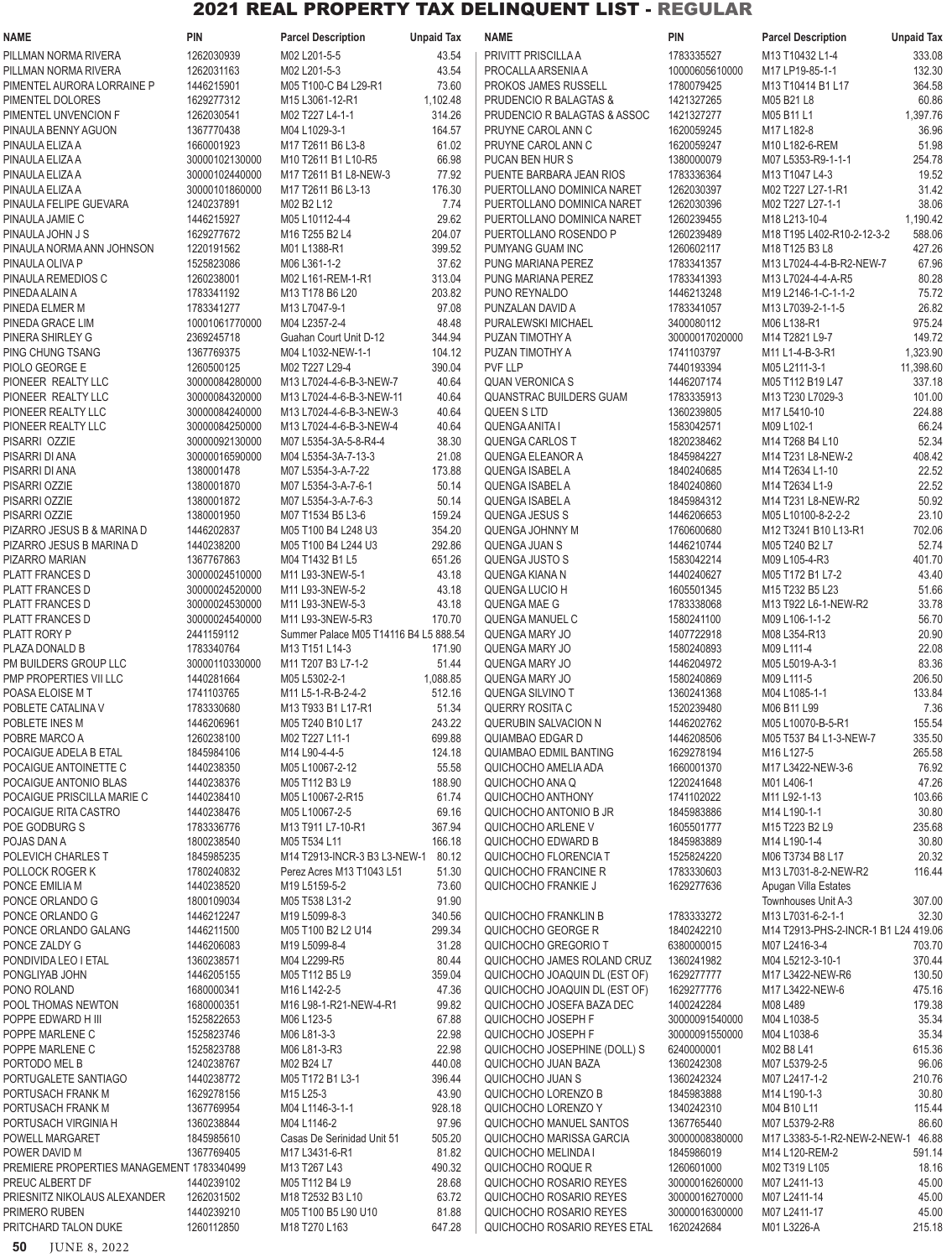| <b>NAME</b>                                          | <b>PIN</b>                   | <b>Parcel Description</b>                               | <b>Unpaid Tax</b> | <b>NAME</b>                                            | <b>PIN</b>                   | <b>Parcel Description</b>            | <b>Unpaid Tax</b> |
|------------------------------------------------------|------------------------------|---------------------------------------------------------|-------------------|--------------------------------------------------------|------------------------------|--------------------------------------|-------------------|
| QUICHOCHO ROSARIO REYES HO                           | 1620242685                   | M17 L3381-7                                             | 111.54            | <b>QUINATA MARIE T</b>                                 | 10000288840000               | M06 T3734 B1 L16                     | 22.82             |
| QUICHOCHO ROSARIO T                                  | 6380000009                   | M07 L2416-4-NEW                                         | 689.04            | <b>QUINATA MARY HANSON</b>                             | 1360245359                   | M04 L1025-R9                         | 589.60            |
| QUICHOCHO WILLIAM G                                  | 1367770643                   | M07 L2425-R1                                            | 358.56            | <b>QUINATA MATTHEW P</b>                               | 1520245069                   | M06 L80-1-R1                         | 40.74             |
| QUIDACHAY ANTONIA MARIA A                            | 1783339430                   | M13 L7073-NEW-2-6                                       | 41.36             | <b>QUINATA MATTHEW R</b>                               | 1262031074                   | M18 L214-3                           | 322.96            |
| <b>QUIDACHAY GEORGE M</b><br>QUIDACHAY JUAN M        | 10000230380000<br>1600242510 | M06 T3734 B7 L13<br>M15 T232 B4 L15                     | 20.32<br>536.60   | <b>QUINATA MICHAEL T</b><br>QUINATA PATRICIA P         | 1741103563<br>1525824034     | M11 T2925 B2 L3<br>M06 L58-1         | 574.30<br>49.88   |
| <b>QUIDACHAY MANUEL</b>                              | 1367765555                   | M07 T158 L12-1                                          | 43.22             | <b>QUINATA PATSY MATA</b>                              | 1407722514                   | M08 L433-1                           | 70.20             |
| <b>QUIDACHAY MANUEL</b>                              | 1367765556                   | M07 T158 L12-R1                                         | 634.20            | QUINATA ROSANNA MAE T                                  | 1620304038                   | M10 L3204-1-A                        | 227.40            |
| QUIDACHAY MARIANO D                                  | 10001084440000               | M04 L1023-1-2-R11                                       | 58.60             | <b>QUINATA ROSITA G</b>                                | 1760600560                   | M12 T3331 L8-1                       | 30.88             |
| QUIDACHAY TOMAS AQUININGOC                           | 1760243261                   | M12 L202-NEW                                            | 389.02            | <b>QUINATA ROSITA G</b>                                | 1760244839                   | M12 L182-NEW                         | 34.46             |
| QUIFUNAS EDWARD M                                    | 1840243391                   | M14 L129-2-5                                            | 44.70             | <b>QUINATA SONYA R</b>                                 | 1760600833                   | M12 L39-R4-NEW-5                     | 28.70             |
| QUIFUNAS FELICITA TOVES                              | 1840243389                   | M14 L191                                                | 169.44            | QUINATA SUSANA A                                       | 1845986562                   | M14 L134-1-3-5                       | 243.26            |
| QUILENDERINO MARCIANO Q                              | 1446206207                   | M05 T136 B3 L6-R1                                       | 395.76            | <b>QUINATA SYLVIA T</b>                                | 1760244941                   | M12 L192                             | 51.84             |
| QUILENDERINO MARCIANO Q<br>QUIMABAO BELLEMIE MD      | 1440243455<br>1367766905     | M05 T136 B3 L6-R1<br>M07 T124 B1 L5                     | 562.70<br>142.58  | <b>QUINATA SYLVIA T</b><br><b>QUINATA TERESITA</b>     | 1760244940<br>1760600776     | M12 L191<br>M12 L39-R4-NEW-6         | 228.78<br>24.04   |
| <b>QUINATA ANDY R</b>                                | 1760600757                   | M12 T104 B3 L5                                          | 20.70             | <b>QUINATA TERESITA</b>                                | 1760600773                   | M12 L39-R4-NEW-3                     | 31.62             |
| QUINATA ANITA T                                      | 1783331888                   | M13 T106 L2-2                                           | 80.68             | QUINATA TERESITA Q                                     | 1760600585                   | M12 L39-R4                           | 251.50            |
| <b>QUINATA ANITA T</b>                               | 1780243600                   | M13 T106 L2-2                                           | 372.14            | <b>QUINATA TOMAS ETAL</b>                              | 1783331533                   | M13 L7093-4-1-R1                     | 978.58            |
| <b>QUINATA ANTHONY</b>                               | 1760243521                   | M12 L227                                                | 43.84             | <b>QUINATA VERONICA F</b>                              | 1760600602                   | M12 T104 B2 L3                       | 131.38            |
| QUINATA ANTHONY T                                    | 1760243522                   | M12 L55-1                                               | 61.06             | <b>QUINATA VICENTE</b>                                 | 1760245060                   | M12 T3241 B1 L1                      | 299.34            |
| <b>QUINATA ANTHONY T</b>                             | 1760243520                   | M12 T3321 B1 L21                                        | 439.18            | <b>QUINATA VICENTE C</b>                               | 1400245500                   | M08 T261 L35                         | 159.94            |
| <b>QUINATA ANTHONY T ETAL</b>                        | 1760600558                   | M08 L36                                                 | 189.88            | <b>QUINATA WENDY S</b>                                 | 1800243890                   | M05 T521 B1 L24                      | 23.46             |
| QUINATA ANTONIO A HO<br>QUINATA BARBARA D            | 1760243584                   | M12 L63<br>M06 L155-6                                   | 130.24<br>20.32   | QUINATA WILLIAM A ETAL<br>QUINATA Y'BUENA A BLAS       | 1260245113<br>10002205120000 | M18 T270 L79<br>M07 T320 L29-1-1     | 18.96             |
| <b>QUINATA BEN M</b>                                 | 1520500218<br>30000108300000 | M10 L3209-1-3-R2                                        | 81.02             | QUINENE CECILIA R                                      | 1407722748                   | M08 L41                              | 48.02<br>68.12    |
| <b>QUINATA BENNY Q</b>                               | 1760243600                   | M12 T3321 B2 L22                                        | 30.46             | <b>QUINENE FREDERICK</b>                               | 1407722854                   | M08 L457                             | 109.59            |
| <b>QUINATA BENNY Q</b>                               | 1407722139                   | M08 L254                                                | 77.14             | <b>QUINENE FREDERICK B</b>                             | 1407722832                   | M08 L534                             | 24.86             |
| <b>QUINATA CARLOS S</b>                              | 1260243646                   | M18 T270 L69                                            | 64.88             | QUINENE MARIA C                                        | 10000328520000               | M11 B29 L1                           | 29.84             |
| <b>QUINATA CARLOS S</b>                              | 1260243647                   | M18 T270 L126                                           | 489.12            | QUINENE RODNEY J                                       | 1262030311                   | M18 T270 L112                        | 406.12            |
| QUINATA CARMELITA T                                  | 1360304116                   | M04 L2900-5-1                                           | 190.16            | <b>QUINENE SILVESTRE</b>                               | 1400245311                   | M08 L361                             | 20.44             |
| QUINATA CLYDE L                                      | 10000341390000               | M12 T3241 B3 L8                                         | 26.82             | QUINENE SILVESTRE                                      | 1400245303                   | M08 L254                             | 67.48             |
| <b>QUINATA DANIEL D ETAL</b>                         | 1400243688                   | M08 L272-1                                              | 96.26             | QUINENE SILVESTRE HO                                   | 1400245296                   | M08 L465                             | 137.38            |
| <b>QUINATA DANNY GERARD</b><br><b>QUINATA DEAN R</b> | 1760600779<br>1741102853     | M12 L39-R4-NEW-2<br>M11 T2831 B19 L3                    | 557.82<br>29.00   | <b>QUINITIO CESAR M</b><br><b>QUINITIO LEA CHELSEA</b> | 1783337517<br>30000089190000 | M13 T10428 B5 L2<br>M05 T284 L1-1-R1 | 41.44<br>40.64    |
| <b>QUINATA DEAN R</b>                                | 30000098930000               | M04 L2349-3-R3                                          | 29.54             | QUINITIO LEA CHELSEA P                                 | 30000028520000               | M05 T1033 L3-13-R1                   | 64.16             |
| <b>QUINATA DEAN R</b>                                | 30000098920000               | M04 L2349-3-2                                           | 29.60             | <b>QUINN DOUGLAS M</b>                                 | 2441159001                   | Las Palmas Phase I Unit              |                   |
| <b>QUINATA DEAN R</b>                                | 1380001232                   | M07 T19420 L5-R2                                        | 49.48             |                                                        |                              | T14114 L113                          | 537.72            |
| <b>QUINATA DEAN R</b>                                | 30000026590000               | M04 L1081-1-1-R2                                        | 58.38             | QUINTANILLA ALFREDO A                                  | 1620246447                   | M17 L3232-C-6-1                      | 492.60            |
| <b>QUINATA DEAN R</b>                                | 1407722965                   | M08 L344-5                                              | 90.52             | QUINTANILLA ANICETO SN DEC                             | 1520245481                   | M06 L25                              | 130.94            |
| <b>QUINATA DEAN R</b>                                | 1620270522                   | M17 L3357-1-NEW                                         | 98.74             | QUINTANILLA ANTHONY C                                  | 1440307535                   | M05 T112 B2 L24                      | 494.90            |
| <b>QUINATA DEAN R</b>                                | 1407722591                   | M08 T261 L30                                            | 376.20            | <b>QUINTANILLA ANTONIA B</b>                           | 1262030902                   | M02 L173-1-8-REM                     | 718.42            |
| QUINATA DEAN RAY<br><b>QUINATA DEBBIE N</b>          | 1741102218<br>1525823640     | M11 T2831 B19 L1<br>M06 T212 B2 L6-A-1-1                | 16.94<br>8.14     | QUINTANILLA ANTONINA C, EST OF<br>QUINTANILLA DAVID    | 30000017390000<br>1629275489 | M04 L2441-7<br>M17 L3243-1           | 194.62<br>47.12   |
| QUINATA EDWINA M                                     | 1262030490                   | M02 L216-A-REM-NEW-5-1-5                                | 42.00             | <b>QUINTANILLA ERNEST C</b>                            | 1260245680                   | M02 T319 L117                        | 213.04            |
| <b>QUINATA ELIZABETH T</b>                           | 1525823445                   | M06 L158-3-NEW                                          | 75.14             | QUINTANILLA JEANNETTE M                                | 1660000890                   | M17 L3351-14                         | 145.70            |
| QUINATA FRANCES AGUON (EST OF)                       | 1760600834                   | M12 T3241 B9 L1-R1                                      | 473.14            | <b>QUINTANILLA JESSE M</b>                             | 10000276740000               | M06 T3734 B10 L6                     | 20.94             |
| <b>QUINATA FRANCISCO D</b>                           | 1760243815                   | M12 L107                                                | 16.62             | QUINTANILLA JESUS LG                                   | 1520245837                   | M06 L219                             | 23.92             |
| <b>QUINATA FRANCISCO D</b>                           | 1740243900                   | M11 L48-26                                              | 434.88            | <b>QUINTANILLA JESUS LG</b>                            | 1525823578                   | M06 L32                              | 117.82            |
| <b>QUINATA FRANCISCO M ETAL</b>                      | 1800243883                   | M13 T178 B6 L10                                         | 426.32            | QUINTANILLA JESUS LG                                   | 1520245811                   | M06 L131                             | 172.42            |
| QUINATA FRANKIE TOPASNA                              | 1760600749                   | M12 L211                                                | 12.76             | QUINTANILLA JOAQUIN CRUZ                               | 1260500270                   | M02 L61                              | 52.22             |
| <b>QUINATA JAY I</b>                                 | 1629276514                   | M <sub>15</sub> L <sub>18</sub> -3                      | 59.42             | QUINTANILLA JOAQUIN SN                                 | 1520245895                   | M06 L38                              | 594.08            |
| <b>QUINATA JAY I</b><br><b>QUINATA JAY I</b>         | 1741103046<br>10001257180000 | M11 L47-R12<br>M05 L5033-1-2                            | 145.20<br>454.68  | <b>QUINTANILLA JOHN P</b><br>QUINTANILLA JOSE SN       | 1520246130<br>1520245960     | M06 L27-1<br>M06 L235                | 190.14<br>12.88   |
| <b>QUINATA JEANNE G</b>                              | 1760600732                   | M12 L159-C-1                                            | 474.22            | QUINTANILLA JOSEPH A                                   | 1280979704                   | M18 B5 L9                            | 184.88            |
| <b>QUINATA JESSE D</b>                               | 1760600677                   | M12 T3241 B10 L9-R1                                     | 24.14             | QUINTANILLA JOSEPH SABLAN                              | 1783335315                   | M13 T91008 B2 L14                    | 20.34             |
| QUINATA JESUS A DEC                                  | 1760243972                   | M12 L159-1                                              | 43.18             | QUINTANILLA JOSEPHINE T                                | 1741102851                   | M11 T2831 B5 L7                      | 46.84             |
| QUINATA JESUS C                                      | 10000276910000               | M06 T3734 B3 L16                                        | 20.32             | QUINTANILLA JR PATRICK APURON                          | 1741103794                   | M11 L55-1-2-28-R1                    | 13.82             |
| QUINATA JESUS Q                                      | 1280243965                   | M18 B8 L4                                               | 22.76             | QUINTANILLA JUANITA PANGELINAN PEREZ 1440246450        |                              | M05 L5231-3-9                        | 432.10            |
| QUINATA JESUS Q                                      | 1280243966                   | M18 B8 L5                                               | 31.46             | QUINTANILLA MARIA ASANOMA                              | 1520246281                   | M06 L130                             | 25.30             |
| QUINATA JESUS Q                                      | 1290000100                   | M18 T176 L402-R10-2-105-1                               | 46.58             | <b>QUINTANILLA PAUL C</b>                              | 30000017320000               | M07 L2441-1-1                        | 64.94             |
| QUINATA JESUS Q<br>QUINATA JESUS Q                   | 1290000101<br>1290000102     | M18 T176 L402-R10-2-105-2<br>M18 T176 L402-R10-2-105-3  | 46.58<br>46.58    | QUINTANILLA RAYMOND<br><b>QUINTANILLA REBECCA T</b>    | 1380000287<br>1262030597     | M07 L2318-A-7-2<br>M02 T233 L3-1     | 685.54<br>26.20   |
| QUINATA JESUS Q                                      | 1290000103                   | M18 T176 L402-R10-2-105-R3                              | 46.58             | QUINTANILLA RICHARD A JR                               | 1367766980                   | M07 T1446 B3 L9                      | 402.24            |
| QUINATA JESUS Q                                      | 1741102875                   | M <sub>11</sub> T <sub>142</sub> L <sub>9</sub> -45-6-1 | 47.16             | QUINTANILLA ROBERT C                                   | 30000100790000               | M11 L2-3-2                           | 472.96            |
| QUINATA JESUS Q                                      | 1741102876                   | M11 T142 L9-45-6-R1                                     | 47.16             | QUINTANILLA ROMAN PEREZ JR                             | 1783331019                   | M13 T911 L7-11                       | 102.46            |
| QUINATA JESUS Q                                      | 1741102877                   | M11 T142 L9-45-11-1                                     | 47.16             | QUINTANILLA ROSITA C                                   | 1240246111                   | M02 B23 L1                           | 235.82            |
| QUINATA JESUS Q                                      | 1741102878                   | M11 T142 L9-45-11-R1                                    | 47.16             | <b>QUINTANILLA SHERRY JOY B</b>                        | 1280979770                   | M18 B20 L12                          | 173.74            |
| QUINATA JESUS Q ETAL                                 | 1260244032                   | M18 T270 L15                                            | 21.78             | <b>QUINTANILLA TAMAR D</b>                             | 1783333056                   | M13 L7081-3-8                        | 21.36             |
| <b>QUINATA JESUS S</b>                               | 1760243999                   | M12 L231-1                                              | 262.64            | <b>QUINTANILLA VICENTE S</b>                           | 1446209026                   | M05 T240 B13 L12                     | 23.64             |
| QUINATA JOAQUIN A ETAL                               | 1260244265                   | M18 T270 L49                                            | 587.12            | <b>QUINTO BENJAMIN B</b>                               | 1440246480                   | M05 T112 B6 L22                      | 364.42            |
| QUINATA JOHN M                                       | 10000315640000               | M11 T142 L9-7-A-NEW-                                    |                   | QUIOC AIDA S                                           | 30000028420000               | M17 L3412-1-1-9-1-1                  | 40.70<br>49.36    |
| QUINATA JOSE BABAUTA                                 | 1760244300                   | NEW-R1-C0<br>M12 L234                                   | 496.58<br>171.62  | QUIOC ARIEL G<br>QUIOC HECTOR G                        | 1783341309<br>1783333316     | M13 T1046 B2 L21<br>M13 T10428 B4 L1 | 41.18             |
| QUINATA JOSE SAN NICOLAS                             | 1760244409                   | M12 L222                                                | 53.02             | QUIOC HECTOR G                                         | 2441158049                   | Las Palmas Phase I Unit              |                   |
| <b>QUINATA JOSE SN</b>                               | 1760244425                   | M12 L225                                                | 19.04             |                                                        |                              | T14114 L76                           | 362.72            |
| QUINATA JOSE T                                       | 1760600572                   | M12 L123-R1-1                                           | 38.40             | QUIOC LOIS KIM                                         | 1605501770                   | M10 T232 B12 L17                     | 61.86             |
| QUINATA JOSE T                                       | 1760244417                   | M12 L123-R1-1                                           | 168.28            | QUIOQUE RENATO C ETAL                                  | 1780246633                   | M13 T243 B1 L4-1                     | 35.58             |
| QUINATA JOSEPH J                                     | 1780244450                   | M13 L7093-4-2-1                                         | 33.10             | <b>QUIRANTE NORA J</b>                                 | 1446208498                   | M05 T240 B1 L2                       | 27.56             |
| <b>QUINATA LOURDES C</b>                             | 1260244800                   | M02 L215-R-1-2-NEW-2                                    | 75.14             | QUITANO ELWIN C                                        | 10000199010000BLDG 1         |                                      |                   |
| <b>QUINATA MARIANO S</b>                             | 1760244675                   | M12 T104 B1 L4                                          | 31.38             |                                                        |                              | M05 T532-A B3 L12 BLDG-BLDG 1 257.92 |                   |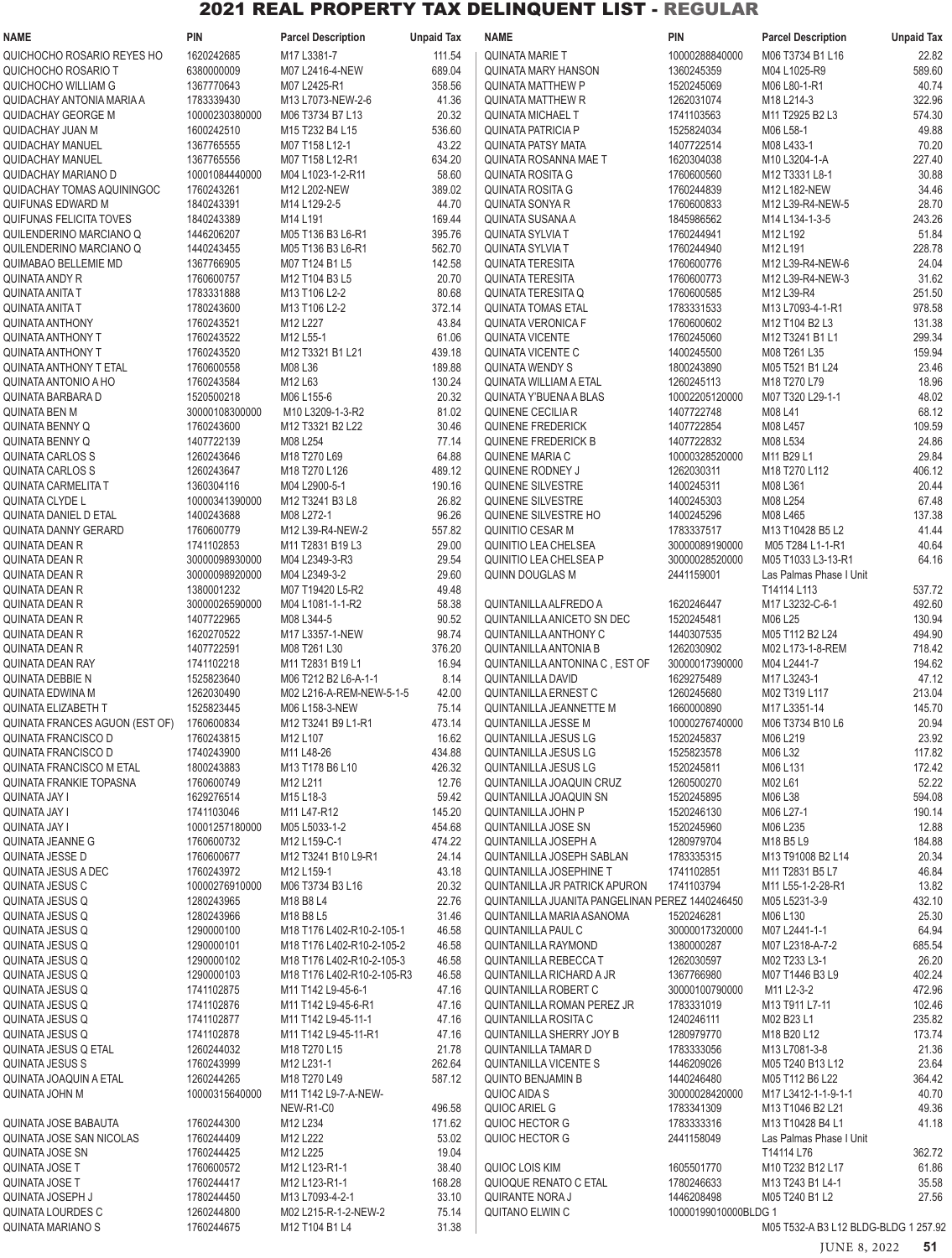| NAME                         | PIN                      | <b>Parcel Description</b>            | <b>Unpaid Tax</b> | <b>NAME</b>                                     | PIN                      | <b>Parcel Description</b>                   | <b>Unpaid Tax</b> |
|------------------------------|--------------------------|--------------------------------------|-------------------|-------------------------------------------------|--------------------------|---------------------------------------------|-------------------|
| QUITANO ELWIN C              | 10000199010000BLDG 2     |                                      |                   | RAHDI PURAN TRUST                               | 1262031048               | M18 T2442 L6                                | 18.38             |
|                              |                          | M05 T532-A B3 L12 BLDG-BLDG 2 261.28 |                   | RAIGELIG MANNO                                  | 1783338531               | M13 L7067-B-12-9                            | 450.08            |
| <b>QUITO MACARIO P</b>       | 1360246840               | M07 T320 L25-R1                      | 345.32            | RAINY MARIA A                                   | 1840249000               | M14 L128-4                                  | 36.48             |
| QUITUGUA GEORGE CRUZ         | 30000095690000           | M04 L2293-R-1-1                      | 55.84             | RAKER JEFFERY H.                                | 2441002020               | Ridge Condominium Unit 203                  | 251.74            |
| QUITUGUA JENNIFER M          | 30000059820000           | M03 T2025 B9 L9-NEW-1                | 556.50            | <b>RALPH ROISIN</b>                             | 1407722464               | M08 T3821 B3 L3                             | 28.56             |
| QUITUGUA BERNADITA S         | 1800246430               | M05 L10083-8-4                       | 57.80             | RAMA AGNES S                                    | 1260248631               | M18 T2541 L6-1                              | 287.42            |
| QUITUGUA CARMELLETA A        | 1783331065               | M13 L7013-4-3-R1                     | 224.83            | RAMA RAFAEL C ETAL                              | 1262031464               | M02 L307-REM-2-3-NEW-R1                     | 1,099.44          |
| QUITUGUA CARMEN PANGELINAN   | 1620247306               | M17 L3325-5-2                        | 73.24             | RAMEZ RICHARD P                                 | 1800248957               | M13 T178 B8 L14                             | 271.90            |
| QUITUGUA DAVID G             | 1741102686               | M11 T2831 B10 L2                     | 316.86            | RAMIREZ CANDELARIA E                            | 1342489766               | M04 B1 L12                                  | 67.72             |
| QUITUGUA DAVID R             | 10000746280000           | M13 T10414 B2 L12                    | 45.62             | RAMIREZ CESAR                                   | 1446205565               | M05 T1113 B1 L17                            | 138.01            |
| QUITUGUA DEVIN LEE           | 10000102710000-BLDG 2    |                                      |                   | RAMIREZ ELMER                                   | 10000527470000           | M13 T939 L18-BLDG 2                         | 413.58            |
|                              |                          | M11 B8 L1-1                          | 280.76            | RAMIREZ PRIMITIVO L ETAL                        | 1440249133               | M05 T162 B1 L12                             | 122.86            |
| QUITUGUA DEVIN LEE           | 10000102710000-BLDG 1    |                                      |                   | RAMIRO LLUMELLE VER                             | 1420249543               | M05 B23 L7                                  | 153.10            |
|                              |                          | M11 B8 L1-1                          | 343.30            | RAMON ARLENE A                                  | 1446215255               | M05 T537 L6-2                               | 55.74             |
| QUITUGUA FRANCISCO P         | 1249268917               | M02 B15 L9                           | 26.86             | RAMOS DANIEL M                                  | 1446210876               | M05 T15210 B1 L9                            | 87.66             |
| QUITUGUA FRANCISCO T         | 1440247210               | M05 T1033 L1-R15                     | 355.20            | RAMOS DANIEL MALATE                             | 1446206459               | M05 T15210 B1 L3                            | 54.46             |
| QUITUGUA GEORGE C            | 1360247640               | M07 L2290-REM-1-1                    | 123.04            | RAMOS EMERITA A                                 | 1780249300               | M13 L7040-3-3                               | 37.50             |
| QUITUGUA GEORGE C ETAL       | 1360247639               | M07 T317 L115                        | 400.98            | RAMOS LEONARD E                                 | 10002318700000           | M19 L2149-2-3-NEW-R1                        | 606.88            |
| QUITUGUA GERALD T            | 1741104621               | M11 T2822 B1 L12                     | 31.74             | RAMOS RAMON N                                   | 1260249405               | M02 T132 L5-2                               | 505.34            |
| QUITUGUA II ELOY SANTOS      | 1840247422               | M14 T305 B2 L5                       | 371.30            | RAMOS RONALD R                                  | 1440249405               | M05 T100 B7 L58 U10                         | 212.54            |
| QUITUGUA ISABEL CASTRO       | 1446206081               | M05 L10067-4-12                      | 58.84             | RANCHES LORENZO SA ETAL                         | 1440249589               | M05 T162 B6 L20                             | 32.14             |
| QUITUGUA JACOB JAMES         | 1440247560               | M05 T1033 L1-15                      | 58.58             | RANCHO CAMACHO LLC                              | 1741103077               | M11 T2925 B2 L13                            | 37.18             |
| QUITUGUA JESUS TERLAJE       | 1722477466               | M11 B12 L5                           | 31.94             | RANCHO CAMACHO LLC                              | 1741103049               | M11 T2925 B1 L25                            | 1,160.24          |
| QUITUGUA JOHN WESLEY         | 7449179716               | M19 L2136-1-3                        | 268.90            | RANDALL RICHARD A                               | 1440249604               | M05 T276 L68                                | 21.50             |
| QUITUGUA JOSE C              | 1620247800               | M10 L3229-1-R3                       | 125.24            | RANO DAREN D                                    | 1783336313               | M13 T15100 L13                              | 323.54            |
| QUITUGUA JOSE P DEC          | 1660000039               | M17 L3291-1                          | 48.34             | RAPADAS ANTONIO M                               | 1583042550               | M03 LA-4-8                                  | 1,734.12          |
| QUITUGUA JOSEPHINE H         | 1326016252               | M03 L215-2-3                         | 25.08             | RAPADAS LEONARDO M                              | 2440248742               | Woodland Townhouses Unit 401                | 418.10            |
| QUITUGUA JOSEPHINE M         | 1367767082               | M04 L2356-7-NEW-2                    | 54.22             | RAPOLLA CHRISTOPHER J                           | 2369246027               | University Gardens Unit B-205               | 206.46            |
| QUITUGUA JOSHUA ANTHONY      | 1440247235               | M05 T1033 L1-14                      | 58.58             | RAPOLLA EVELYN R M                              | 1446207886               | M05 T240 B10 L24                            | 53.48             |
| QUITUGUA LOURDES M           | 1367766998               | M07 T1918 L3-1                       | 446.22            | RAPOLLA JOHN A & LORNA P                        | 1783333015               | M13 L7025-6-3                               | 151.32            |
| QUITUGUA OVITA SANTOS        | 1741103122               | M11 T2822 B2 L3                      | 35.20             | RAPOLLA REMEDIOS U                              | 30000073890000           | M07 L2318-A-4-2                             | 59.54             |
| QUITUGUA PAUL ANTHONY ACOSTA | 1440246733               | M05 T100 B2 L148 U5                  | 174.61            | RAPOLLA REMEDIOS U                              | 30000073920000           | M07 L2318-A-4-5                             | 59.54             |
| QUITUGUA RODNEY CEPEDA       | 1446211432               | M05 T1033 L3-10-1                    | 452.10            | RARAS JADRIENNE                                 | 1440238384               | M05 L10067-2-13                             | 416.76            |
| QUITUGUA ROSARIO P           | 10001747490000           | M14 L90-3-R1                         | 1,761.68          | RARAS ROBERT F                                  | 1605501555               | M10 T232 B17 L14                            | 278.20            |
| QUITUGUA VICTOR I            | 1620247113               | M15 L23-2-2                          | 60.26             | RASMUSSEN JOHN W                                | 1660000062               | M17 L3392-1-1-1                             | 43.78             |
| <b>QUITUGUA VICTOR I</b>     | 1629277625               | M17 L3371-1-3                        | 83.96             | RAYMOND MARTIN                                  | 1783335812               | M13 T63004 B1 L15                           | 121.48            |
| QUITUGUA VINCE EDWARD        | 1629276398               | M17 L3290-1                          | 98.32             | RAYMOND RADLY                                   | 1446212129               | M05 T54009 B2 L9                            | 243.94            |
| QUIZON OSCAR M               | 1783334499               | M13 T63003 B2 L2                     | 51.02             | <b>RAYMOND RADLY</b>                            | 1446216607               | M05 T54009 B2 L9                            | 302.94            |
| <b>RKINC</b>                 | 1262030795               | M18 L80-02                           | 100.08            | RAYMUNDO MANUEL G                               | 1440250057               | M05 T112 B12 L17                            | 56.14             |
| <b>RKINC</b>                 | 2200328163               | Camino Unit A1                       | 221.32            | RAYPHAND CHRISTOPHER BRIAN                      | 1367769999               | M07 L5357-R11-1-R2                          | 99.12             |
| <b>RKINC</b>                 | 2200328164               | Camino Unit A2                       | 221.32            | RAZ AMELITA S                                   | 1360249510               | M07 T1536 L59                               | 528.72            |
| <b>RKINC</b>                 | 2200328165               | Camino Unit B1                       | 221.32            | RAZO EUGENE R                                   | 1360249550               | M04 T221 B2 L7                              | 191.94            |
| <b>RKINC</b>                 | 2200328166               | Camino Unit B2                       | 221.32            | RDIALUL ALBERT L                                | 1783336232               | M13 T94002 B4 L9                            | 40.90             |
| <b>RKINC</b><br><b>RKINC</b> | 2200328167<br>2200328168 | Camino Unit B3<br>Camino Unit C1     | 221.32<br>221.32  | REALTY MANAGEMENT CO INC<br>REBAMONTAN MEDAARDO | 2660000052<br>1290000854 | Apusento Gardens Unit P305<br>M18 L239-4-R3 | 347.02<br>294.60  |
| <b>RKINC</b>                 | 2200328170               | Camino Unit C2                       | 221.32            | REBANIO JOSE M                                  | 1741103323               | M11 T2831 B20 L14                           | 323.00            |
| <b>RKINC</b>                 | 2200328171               | Camino Unit D <sub>2</sub>           | 221.32            | <b>REBANIO RICKY R</b>                          | 1740251208               | M11 T2831 B20 L13                           | 352.66            |
| <b>RKINC</b>                 | 2200328172               | Camino Unit E1                       | 221.32            | <b>REBANIO RUBEN R</b>                          | 1740251210               | M11 T2831 B20 L15                           | 267.58            |
| <b>RKINC</b>                 | 2200328173               | Camino Unit F1                       | 221.32            | <b>RECANOR THOMAS B</b>                         | 1260250500               | M18 L402-R10-2-14-3                         | 248.92            |
| <b>RKINC</b>                 | 2200328174               | Camino Unit F2                       | 221.32            | RECHELULK TOMMY J                               | 1800249120               | M05 T521 B1 L15                             | 337.02            |
| <b>RKINC</b>                 | 2200328175               | Camino Unit F3                       | 221.32            | <b>REDILA CARLOS E</b>                          | 1446208336               | M05 T538 L26-1-1                            | 217.36            |
| <b>RKINC</b>                 | 2200328176               | Camino Unit A3                       | 221.32            | REDILA PAULINO ETAL                             | 1440250505               | M05 T136 B1 L1-1                            | 30.14             |
| <b>RKINC</b>                 | 2200328177               | Camino Unit C3                       | 221.32            | REDILA RENATO A                                 | 1446205098               | M05 T543 B2 L2-1                            | 53.78             |
| <b>RKINC</b>                 | 2200328178               | Camino Unit D1                       | 221.32            | <b>REDMAN STEVEN</b>                            | 1583043291               | M03 L252-5-2                                | 102.48            |
| <b>RKINC</b>                 | 2200328179               | Camino Unit D3                       | 221.32            | REDOBLE GEORGE S                                | 1446206414               | M05 L10084-1-1-2-R5                         | 921.83            |
| R K INVESTMENT INC           | 7460000013               | M19 L2025-8-REM                      | 140.58            | <b>REED VICTORIA F</b>                          | 1800250551               | M05 T521 B1 L37                             | 324.92            |
| R K INVESTMENT INC           | 7460000014               | M19 L2025-9-REM                      | 158.16            | <b>REEP HAN SUN</b>                             | 1824222147               | M14 T268 B8 L10                             | 618.02            |
| R K INVESTMENT INC           | 2200328180               | Camino Unit E2                       | 221.32            | REGALA JOSHUA S                                 | 1783339488               | M13 T151 L19-1                              | 220.01            |
| R K INVESTMENT INC           | 7460000012               | M19 L2025-7-R1                       | 246.28            | <b>REILLY CRAIG</b>                             | 10000420640000           | M13 T306 L5-NEW-1                           |                   |
| R K INVESTMENT INC           | 1446214578               | M19 L2025-7-R12025-9-REM             | 7,195.36          |                                                 |                          | <b>BLDG-RENTAL</b>                          | 619.46            |
| RABAGO ENRIQUE J             | 1280248480               | M18 T0 B10 L7                        | 35.23             | <b>REILLY KEVIN JOSEPH</b>                      | 1783337555               | M13 T306 L5-NEW-3                           | 216.00            |
| RABAGO JENNIFER ROSE         | 1680000273               | M16 L151-2-1-NEW-5                   | 601.32            | REJUSO ANDY D                                   | 1780786248               | M13 L7073-NEW-2-1-3                         | 157.22            |
| RABAGO JENNIFER ROSE         | 1680000271               | M16 L151-2-1-NEW-3                   | 686.08            | RELATIVO ANTONIO L                              | 1780267895               | M13 T243 B1 L7-1-2                          | 21.09             |
| RABAGO ROBERT JOHN S         | 1290000012               | M18 L402-R10-2-3-7-1                 | 27.96             | RELATIVO ANTONIO L                              | 1780267897               | M13 T243 B1 L7-R3                           | 42.18             |
| RABAGO ROBERT JOHN S         | 1290000182               | M18 L402-R10-2-3-7-2                 | 32.90             | <b>REMETIO CARMEN R</b>                         | 1440250779               | M19 T108 B3 L27                             | 86.00             |
| RABAGO ROBERT JOHN S         | 1605501636               | M15 T232 B4 L22                      | 61.80             | REMOTIGUE SALVACION S                           | 1446204206               | M05 T112 B5 L5                              | 351.10            |
| RABARA REYNALDO T            | 1367767252               | M04 T221 B2 L9-2-R1                  | 668.76            | <b>REOLIGIO MANUELA F</b>                       | 1660002206               | M17 L3351-1-2                               | 96.28             |
| RABINO AFRA                  | 1446204966               | M05 T143 L10061-36-2                 | 39.18             | REOTUTAR JUANITA P                              | 1446211271               | M05 T100 B1 L49                             | 448.58            |
| RABINO AFRA                  | 1446202972               | M05 T143 L10061-36-2                 | 116.22            | REOTUTAR JUANITA R                              | 1421327216               | M05 B26 L9                                  | 46.54             |
| RABON APRIL TERESA MESA      | 1380001380               | M07 T124 B2 L5-R2                    | 201.80            | REOTUTAR JUANITA R                              | 2369245952               | University Manor Unit C-213                 | 179.30            |
| RADHI PURAN TRUST            | 1446210630               | M05 T531 L7                          | 54.62             | REOTUTAR JUANITA R                              | 2369245986               | University Manor Unit D-115                 | 179.30            |
| RADHI PURAN TRUST            | 1446210632               | M05 T531 L9                          | 54.62             | REOTUTAR JUANITA R                              | 1446211270               | M05 T100 B1 L49 U1                          | 343.84            |
| RADHI PURAN TRUST            | 1421327198               | M05 B30 L4                           | 372.72            | REOTUTAR JUANITA R                              | 1367769037               | M07 T158 L13-R1                             | 924.86            |
| RADHI PURAN TRUST            | 1446210634               | M05 T531 L11                         | 519.54            | <b>REPLAN WILLIAM R</b>                         | 1783335257               | M13 T939 L2-R1                              | 228.50            |
| RADHI PURAN TRUST            | 1629277413               | M10 L3257-2-NEW                      | 543.28            | REQUENA KRYSTYNA NOEL                           | 30000104410000           | M13 L7125-R29                               | 1,303.04          |
| RADHI PURAN TRUST            | 1629278120               | M16 L103-NEW-R10                     | 737.12            | RESIDENCES AT SUMMER PARK LLC                   | 7449179845               | M05 L5235-7                                 | 24,172.49         |
| RADHIS REAL ESTATE           | 1740248736               | M11 T142 L9-6                        | 63.74             | RESPALL ALVARO A                                | 2441157595               | Villa Rosario Unit 93                       | 427.48            |
| RAGADIO ROBERT LUIS C        | 1783332208               | M13 L7081-5-2                        | 39.50             | <b>RESPICIO FEDERICA P</b>                      | 1347100167               | M04 B8 L6                                   | 339.10            |
| RAGUINDIN FRANCES M          | 1845985221               | M14 L127-2-1-R4                      | 21.14             | RESTUVOG LLEWELYN T                             | 2626981237               | Apusento Gardens Unit M206                  | 172.02<br>274.16  |
| RAGUINDIN FRANCES M          | 1824222113               | M14 T268 B9 L7                       | 148.30            | RETUYAN RUDEL P                                 | 1783337538               | M13 T10427 L11-4                            |                   |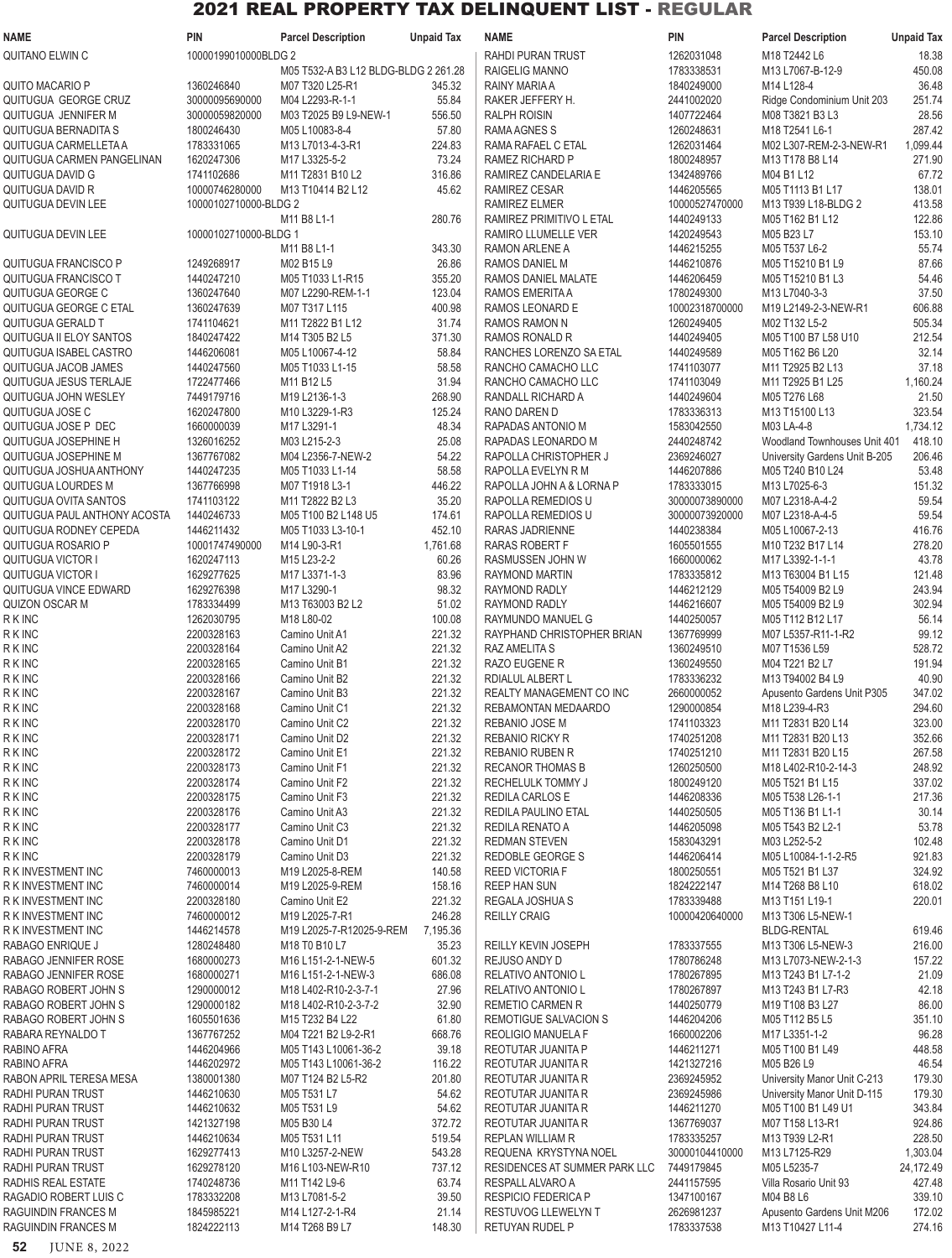| <b>NAME</b>                                         | <b>PIN</b>                   | <b>Parcel Description</b>             | <b>Unpaid Tax</b> | <b>NAME</b>                                   | <b>PIN</b>                   | <b>Parcel Description</b>                      | <b>Unpaid Tax</b>  |
|-----------------------------------------------------|------------------------------|---------------------------------------|-------------------|-----------------------------------------------|------------------------------|------------------------------------------------|--------------------|
| REUSIA ANDY E                                       | 1446216244                   | M05 T15210 B1 L10                     | 85.34             | <b>RINGLEN JAMES</b>                          | 1380002050                   | M07 T19424 B2 L4                               | 542.58             |
| <b>REVEST INC</b>                                   | 1741104436                   | M11 T2831 B11 L5                      | 26.82             | <b>RINK JASON</b>                             | 30000092730000               | M14 T2912 L4-27-R1                             | 64.00              |
| <b>REVEST INC</b>                                   | 1845986208                   | M14 T2821 L2-2                        | 34.14             | <b>RINON MARTIN T</b>                         | 1780163142                   | M13 T151 L23                                   | 123.12             |
| <b>REX INT'L INC</b>                                | 1440250992                   | M05 T1031 L8                          | 103.16            | RIOS ALBERT JOHN                              | 1783336365                   | M13 T1047 L4-4                                 | 19.52              |
| REYES ALFONSO GATCHALIAN                            | 1629277108                   | M07 L3417-3                           | 491.74            | RIOS ALBERT JOHN                              | 1783330362                   | M05 T1047 L6-R2                                | 33.48              |
| REYES ANALYN NICHOLE C                              | 30000111380000               | M18 L401-23-R2                        | 61.04<br>21.69    | RIOS ALBERT JOHN<br>RIOS ANTONIO S            | 30000026520000<br>1440253788 | M13 T1047 L4-5-2                               | 33.60<br>331.86    |
| <b>REYES ANDRES B</b><br>REYES ANTONIO CRUZ         | 1260151089<br>1360251177     | M02 L201-R6-NEW-6<br>M07 T234 L2      | 44.88             | RIOS AYDENJACE JONEST GUERRERO 30000026530000 |                              | M05 T112 B12 L22<br>M13 T1047 L4-5-R2          | 21.90              |
| <b>REYES BEN ANTHONY B</b>                          | 1446205333                   | M05 T277 L10064-S-7-1-1-1             | 34.92             | <b>RIOS EDWARD T</b>                          | 1249268962                   | M02 B22 L2                                     | 336.48             |
| <b>REYES BEN ANTHONY B</b>                          | 1446205334                   | M05 T277 L10064-S-7-1-1-R1            | 349.30            | <b>RIOS FRANCIS MICHAEL</b>                   | 1783336368                   | M13 T1047 L4-7                                 | 406.32             |
| REYES BENNY M                                       | 1262030016                   | M02 T319 B21 L24                      | 21.62             | RIOS FRANKLIN A                               | 1421327150                   | M05 B30 L11-NEW-2                              | 499.88             |
| REYES CARLY D                                       | 1446215803                   | M05 T240 B9 L7                        | 57.86             | <b>RIOS JEFFREY LB</b>                        | 1421327152                   | M05 B30 L11-NEW-R2                             | 807.70             |
| REYES CARMELO C ETAL                                | 1240251346                   | M02 B17 L10                           | 59.26             | <b>RIOS JESUS S</b>                           | 1360253933                   | M04 L2364-1-R4                                 | 52.48              |
| <b>REYES CHERILYNN B</b>                            | 1262030427                   | M02 L180-1-2-R1                       | 487.76            | RIOS JOHN A                                   | 1660001315                   | M17 L3273-1-3-R1                               | 537.50             |
| <b>REYES CRISTOBAL MESA</b>                         | 1262031421                   | M02 L198-NEW-5-3                      | 53.14             | RIOS JOSE LEON GUERRERO                       | 1440253994                   | M19 L5161-R2                                   | 2,456.10           |
| <b>REYES CRISTOBAL MESA</b>                         | 1262030764                   | M02 L198-NEW-5-2                      | 266.42            | RIOS JOSE LG                                  | 1440254009                   | M19 L5102                                      | 428.76             |
| <b>REYES DAVID A</b>                                | 1400251410                   | M08 L338-R1-7                         | 45.98             | RIOS JOSE LG, EST OF                          | 30000034200000               | M04 L2169NEW-1                                 | 792.44             |
| <b>REYES DEREK JAY</b><br><b>REYES EDWARD SN</b>    | 10001808120000<br>1605501780 | M17 T1924 B1 L3-1<br>M15 T232 B5 L18  | 50.88<br>25.66    | RIOS JOSEPH LG<br>RIOS ROMINA P               | 1600253995<br>1783340528     | M10 T232 B21 L21-NEW<br>M13 L7013-25-R1-3-R1   | 468.86<br>221.34   |
| <b>REYES ESTER I</b>                                | 1741102525                   | M11 T2831 B2 L17                      | 401.44            | RIOS VINCENT RAYMOND                          | 1421327174                   | M05 B6 L3                                      | 598.80             |
| <b>REYES FRANCISCO SA</b>                           | 1722516488                   | M11 B6 L9                             | 143.52            | <b>RIVAS RUBEN</b>                            | 1845985887                   | M14 T2913-INCR-2 L31                           | 454.04             |
| REYES GERALDINE A C                                 | 1660000345                   | M17 L3336-NEW-3                       | 71.70             | RIVEIRA MICHAEL T                             | 2369245413                   | University Manor Unit D-117                    | 179.30             |
| <b>REYES HOLDINGS INC</b>                           | 1440123361                   | M19 T108 B5 L29                       | 591.32            | RIVERA ANTHONY JULIAN QUINTANILLA 1783339424  |                              | M13 L7019-3-1-1-2                              | 409.82             |
| REYES HOLDINGS INC A GUAM CORPORATION               |                              |                                       |                   | RIVERA BLANDINA SA NKA                        | 1440254335                   | M19 L2102-1-2                                  | 151.16             |
|                                                     | 1629277905                   | M17 L3392-3                           | 51.54             | RIVERA DOREEN RT                              | 1260308758                   | M02 L161-REM-1-1-NEW                           | 778.04             |
| REYES IGNACIO C                                     | 1400252770                   | M08 L240-NEW-2                        | 20.30             | RIVERA FAUSTO M JR                            | 1845985762                   | M14 L90-C-1-2-NEW                              | 72.88              |
| REYES JENNIFER BORJA                                | 1783332157                   | M13 L7039-7-3-NEW-1-1                 | 151.42            | RIVERA FAY FLORES                             | 1520254153                   | M06 L15-D-R7                                   | 75.74              |
| REYES JESUS C                                       | 1783341500                   | M13 T10438 B2 L4                      | 192.78            | <b>RIVERA FAY FLORES</b>                      | 10002322520000               | M06 L95-E-R3                                   | 154.90             |
| <b>REYES JOAQUIN P</b>                              | 1280252164                   | M18 B2 L3                             | 28.00             | RIVERA FRANCISCO S DEC                        | 1260254510                   | M02 L187                                       | 241.84             |
| REYES JOAQUINA A                                    | 10000695860000               | M04 L2353-R18                         | 18.38             | RIVERA FRANCISCO SANTOS                       | 1240254481                   | M02 B19 L2                                     | 320.58             |
| REYES JOHN F<br>REYES JOHNNY M                      | 1360252210<br>1525824209     | M04 L1019-2<br>M06 T212 B7 L3-2       | 317.07<br>22.02   | RIVERA GONZALO SA<br>RIVERA JACOB CHAD CRUZ   | 1440254637<br>1320141805     | M19 L2102-1-6<br>M03 L238-3-2-1-2              | 207.10<br>169.78   |
| REYES JOHNNY M                                      | 1262030415                   | M02 L180-1-2-1                        | 30.88             | RIVERA JENNIFER L ETAL                        | 1440255948                   | M19 L2102-9                                    | 300.12             |
| REYES JOHNNY M                                      | 1262030096                   | M02 L195-1-1-R9                       | 143.02            | RIVERA JESUS LG                               | 1260254770                   | M02 L191-8                                     | 38.71              |
| REYES JOHNNY TAIJERON                               | 1845985982                   | M14 T2621 L2-1                        | 40.64             | RIVERA JOHN A C                               | 1367764554                   | M04 L2342-3-R2                                 | 59.90              |
| <b>REYES JOSEFINAT</b>                              | 1400252394                   | M06 T3731 L1                          | 27.04             | RIVERA JOHN G                                 | 1360254874                   | M04 L1029-5                                    | 51.06              |
| <b>REYES JOSEFINAT</b>                              | 1400252391                   | M08 T3731 L4                          | 27.06             | RIVERA JONATHAN                               | 30000095300000               | M05 T537 L13-2                                 | 71.66              |
| REYES JOSEFINAT                                     | 1400252392                   | M06 T3731 L3                          | 27.06             | RIVERA JOSE A                                 | 1420254988                   | M05 B9 L12                                     | 487.92             |
| REYES JOSEFINA T                                    | 1400252393                   | M06 T3731 L2                          | 27.06             | RIVERA JOSEPH LG                              | 1347100119                   | M04 B19 L2                                     | 48.10              |
| <b>REYES JOSEFINAT</b>                              | 1400252395                   | M08 T3731 L5                          | 27.06             | RIVERA JOSEPH RON B                           | 10002325470000               | M07 T1537 L6-R1                                | 40.96              |
| REYES JOSEFINA T                                    | 1400252396                   | M08 T3731 L6                          | 27.06             | RIVERA JUAN SN                                | 1440255057                   | M19 L2102-2-8                                  | 136.62             |
| REYES JOSEPH<br>REYES JOSEPH A                      | 1722521262<br>1407722308     | M11 B7 L10-R1<br>M08 L341-1-2         | 132.70<br>27.84   | RIVERA LYDIA C<br>RIVERA MARILYN RG           | 1360255115<br>1800054930     | M07 L2282-2-A-6<br>M13 T178 B5 L12             | 53.80<br>41.12     |
| REYES JOSHUA J                                      | 30000025730000               | M08 L343-7                            | 84.83             | RIVERA PHYLLIS A                              | 1367766475                   | M07 L2391-5-1                                  | 60.56              |
| <b>REYES JOVITA S</b>                               | 1260251481                   | M02 L183-5-2                          | 36.44             | RIVERA RALPH T                                | 1367768564                   | M07 T139 B4 L1                                 | 989.78             |
| REYES JUAN C                                        | 1367764328                   | M07 T234 L4                           | 132.20            | RIVERA RAYMOND B                              | 1780255400                   | M13 T912 L4-6                                  | 39.70              |
| REYES JUAN TAIJITO                                  | 1240252493                   | M02 B16 L30                           | 26.86             | RIVERA RODOLFO                                | 1446206889                   | M05 T543 B4 L1-1                               | 78.28              |
| <b>REYES JUNE S</b>                                 | 1260280698                   | M02 L159-A-3                          | 634.56            | RIVERA RUDOLPH C                              | 1262030563                   | M18 T270 L140                                  | 65.64              |
| REYES KIARA DELMARIE GOGUE                          | 10000150740000               | M05 T1113 B1 L18                      | 44.70             | RIVERA RUFINA QUITUGUA                        | 1620255211                   | M10 L3229-1-2                                  | 125.24             |
| <b>REYES LINDA TAITANO</b>                          | 1446206532                   | M05 L5019-A-11                        | 294.50            | <b>RIVES IRENE B</b>                          | 1262030240                   | M02 L306-6-R2                                  | 243.84             |
| REYES MARGARITA C                                   | 1400252510                   | M08 T3832 L2                          | 274.34            | RIVO DOMY R                                   | 10000643550000BLDG 2         |                                                |                    |
| REYES MARIA C<br><b>REYES MARIA CRUZ</b>            | 1580252682<br>30000016200000 | M09 L91<br>M07 L2411-6                | 40.64<br>37.22    | RJ GUAM LLC                                   | 1446202949                   | M19 L2149-2-21 BLDG-BLDG 2<br>M05 T100-C B1 L5 | 61.28<br>5,143.94  |
| <b>REYES MARIA F</b>                                | 1400252621                   | M08 L485                              | 61.16             | RK INC                                        | 1780156731                   | M13 T290 L11                                   | 50.40              |
| <b>REYES MARIA S</b>                                | 1360251300                   | M07 L2385-2-1-2                       | 36.54             | <b>RK INC</b>                                 | 1780156730                   | M13 T290 L10                                   | 50.76              |
| REYES MARY KATHERINE                                | 1741103367                   | M11 T141 L11-8                        | 41.36             | RK INC                                        | 1780156734                   | M13 T290 L14                                   | 50.76              |
| REYES MARY KATHERINE                                | 1741104302                   | M11 T141 L11-7-R2-NEW-R6              | 55.10             | RK INC                                        | 1780156735                   | M13 T290 L15                                   | 50.76              |
| REYES MARY KATHERINE                                | 30000006820000               | M11 T141 L11-7-R2-NEW-6               | 55.18             | <b>RK INC</b>                                 | 1780156736                   | M13 T290 L16                                   | 50.76              |
| REYES MARY KATHERINE                                | 1741102488                   | M11 T141 L11-1                        | 64.98             | RK INC                                        | 1780156737                   | M13 T290 L17                                   | 50.76              |
| REYES MARY KATHERINE                                | 30000006790000               | M11 T141 L11-7-R2-NEW-3               | 265.32            | <b>RK INC</b>                                 | 1780156738                   | M13 T290 L18                                   | 50.76              |
| <b>REYES NICANOR P</b>                              | 1783334338                   | M13 T230 L7029-15                     | 54.06             | <b>RK INC</b>                                 | 1780156739                   | M13 T290 L3                                    | 50.76              |
| <b>REYES NICANOR P</b><br>REYES PETER PANGELINAN    | 1780252000<br>1605501653     | M13 T230 L7029-15<br>M10 T232 B13 L19 | 100.62<br>124.64  | RK INC<br><b>RK INC</b>                       | 1780156740<br>1780156741     | M13 T290 L4<br>M13 T290 L9                     | 50.76<br>50.76     |
| <b>REYES RAYMOND M</b>                              | 1629277968                   | M15 L3061-1-REM-1-2                   | 16.58             | <b>RK INC</b>                                 | 1780156733                   | M13 T290 L13                                   | 64.06              |
| REYES SARA Q                                        | 1260253033                   | M18 L213-10-7                         | 187.56            | <b>RK INC</b>                                 | 1780156732                   | M13 T290 L12                                   | 80.24              |
| <b>REYES SEVERA</b>                                 | 1249268633                   | M02 B16 L30                           | 192.44            | <b>RK INC</b>                                 | 1367768198                   | M04 T1442 B2 L1-R1-NEW-2                       | 177.10             |
| <b>REYES VERONICA MP</b>                            | 2441157043                   | Beverley Palms Unit A-3               | 475.84            | RKM PROPERTY GROUP LLC                        | 10000777040000-5,6,7,8       |                                                |                    |
| REYES VINCENT J                                     | 1407722909                   | M08 L418-2-1                          | 19.04             |                                               |                              | M19 L5103-2-R-1-5,6,7,8                        | 1,375.92           |
| <b>REYES WILLIAM CRUZ</b>                           | 1407722885                   | M08 L240-NEW-6                        | 9.10              | RKM PROPERTY GROUP LLC                        | 10000777040000-2,3,4         |                                                |                    |
| REYES WILLIAM CRUZ                                  | 1407722886                   | M08 T3832 L7-R1-NEW-3                 | 44.37             |                                               |                              | M19 L5103-2-R-1-2,3,4                          | 3,497.54           |
| REYES WILLIAM CRUZ                                  | 1407722884                   | M08 T3832 L7-R1-NEW-4                 | 67.60             | ROBERTO ADOLPHO S ETAL                        | 1840255700                   | M14 T305 B10 L22                               | 6.48               |
| <b>REYES WILLIAM R</b>                              | 1525822694                   | M06 T212 B7 L3-R4                     | 237.64            | ROBERTO CHARLOTTE REYES                       | 1249268955                   | M02 B8 L28                                     | 172.93             |
| REYO ANNA MARIE A                                   | 1845983723<br>1367769200     | M14 L128-1-4                          | 86.38             | ROBERTO ERIC A                                | 1783339299                   | M13 T911 L8-4-2                                | 49.54              |
| REYO PAUL LARRY, JR<br>REZ SALIM M & MARZIA YEASMIN | 1806205576                   | M07 L5379-3<br>M05 T538 L95-2-R1      | 272.52<br>312.70  | ROBERTO FIDELA F<br>ROBERTO JOHN M C          | 6360255675<br>2369245974     | M07 L1103-1-1-1<br>Green Park Unit 3208        | 1,379.80<br>381.80 |
| RICARTE ROCHELLE QUITO (1/3)                        | 1783337779                   | M13 T159-REM B3 L7                    | 40.90             | ROBERTO JOHN MANUEL CONCEPCION 1367770114     |                              | M04 T1915 L3-R1                                | 64.36              |
| <b>RICHARDSON DARIUS</b>                            | 1446208164                   | M19 B3 L55                            | 1,603.92          | ROBERTO JOHN MANUEL CONCEPCION 1360256180     |                              | M07 L1108-3-A-NEW-1                            | 291.74             |
| <b>RICHARDSON DARIUS A</b>                          | 1629278294                   | M10 L3202-1-4                         | 2,657.46          | ROBERTO JOHN MANUEL CONCEPCION 1845986503     |                              | M14 L90-6-R3                                   | 326.58             |
| <b>RIDEP KATSUMI</b>                                | 1446205864                   | M05 T240 B14 L18                      | 261.44            | ROBERTO JOHN R                                | 1446215607                   | M05 T1111 B1 L11                               | 188.09             |
| RIDGELL REILLY A ETAL                               | 1740254000                   | M11 T207 B1 L4                        | 602.22            | ROBERTO JOSEPH R                              | 1740256129                   | M11 T2931 L3                                   | 34.20              |

JUNE 8, 2022 **53**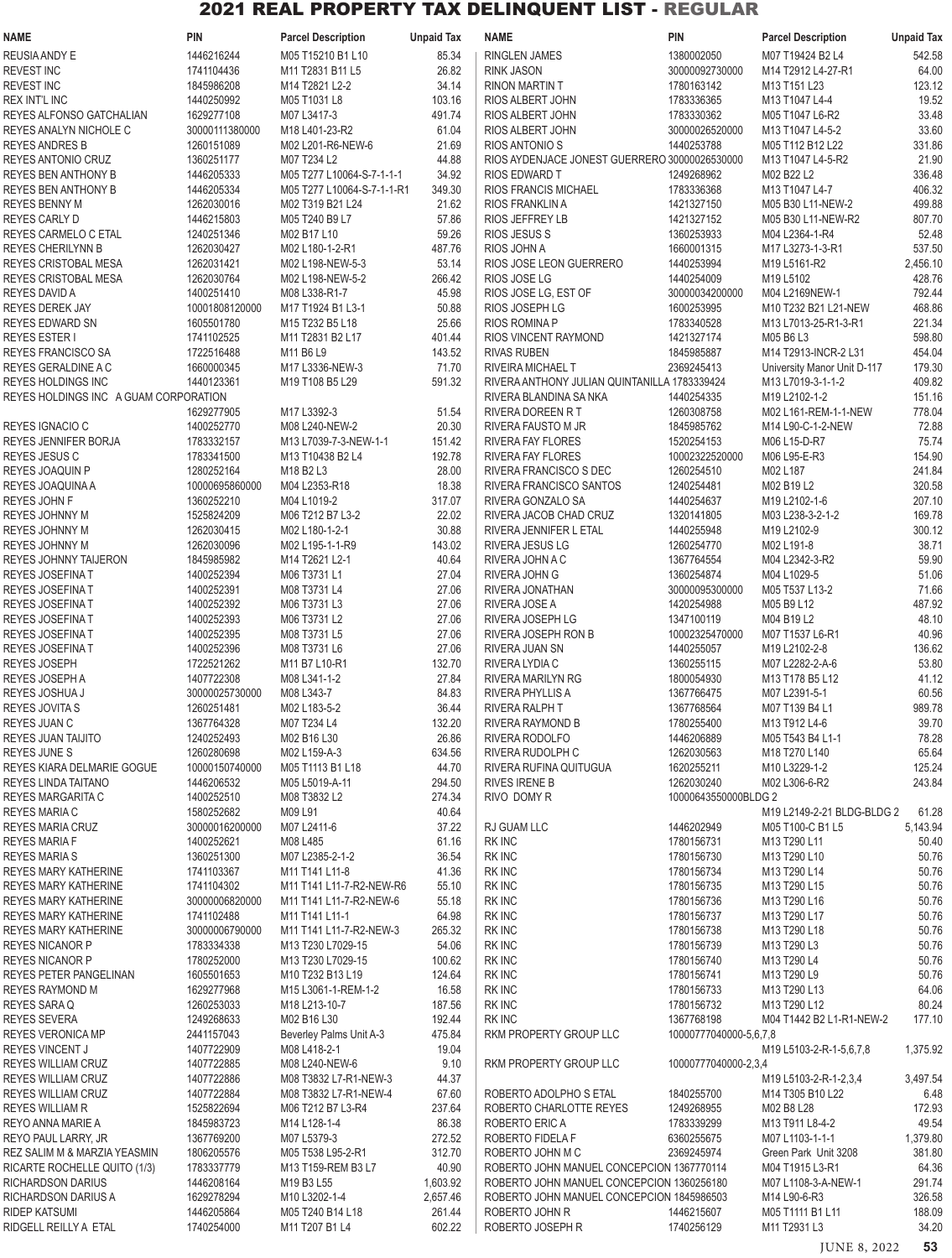| <b>NAME</b>                                                          | <b>PIN</b>                   | <b>Parcel Description</b>                                                                            | <b>Unpaid Tax</b> | <b>NAME</b>                                        | PIN                          | <b>Parcel Description</b>                     | <b>Unpaid Tax</b> |
|----------------------------------------------------------------------|------------------------------|------------------------------------------------------------------------------------------------------|-------------------|----------------------------------------------------|------------------------------|-----------------------------------------------|-------------------|
| ROBERTO JOSEPH R                                                     | 1580258392                   | M09 L82                                                                                              | 286.40            | ROSARIO LEONARDO S ETAL                            | 1440258480                   | M19 L5097-3-8                                 | 41.06             |
| ROBERTO JOSEPH R                                                     | 1740256128                   | M11 T2931 L2                                                                                         | 818.18            | ROSARIO LOLITA HINES                               | 1440258490                   | M05 T1413 L20-3                               | 57.36             |
| ROBERTO JOSEPH R                                                     | 1740256131                   | M11 T2931 L7                                                                                         | 867.80            | ROSARIO LOURDES E                                  | 1446206268                   | M05 L10135-1-6-5                              | 733.70            |
| ROBERTO JOSEPH R                                                     | 1740256126                   | M11 T2931 L1                                                                                         | 1,868.48          | ROSARIO MANUEL LUJAN                               | 1620258533                   | M17 L3450-R1                                  | 372.76            |
| ROBERTO JUAN JESSY SANTOS<br><b>ROBERTO LOURDES L</b>                | 1360256201<br>1200256100     | M07 L1108-3-A-NEW-2<br>M01 B20 L10                                                                   | 553.18<br>49.98   | ROSARIO MERCEDES M<br>ROSARIO PILAR B              | 1326016314<br>1360258735     | M03 L283-1-NEW-A-R1-NEW-1-1<br>M04 L2343-9-R1 | 311.06<br>88.22   |
| ROBERTO MARGARITA P                                                  | 7200256229                   | M01L330                                                                                              | 5.78              | ROSARIO PILAR B                                    | 1629277073                   | M10 L3204-1                                   | 840.06            |
| ROBERTS CHRISTINA M C                                                | 1260256607                   | M02 L171-3-2-NEW-1                                                                                   | 81.26             | ROSARIO RICHARD FLORES                             | 1360258769                   | M16 L2050-1-3-A                               | 780.80            |
| <b>ROBERTS MONA</b>                                                  | 10001539670000               | M07 T1534 B5 L3-11-2                                                                                 | 68.38             | ROSARIO VICENTE CASTRO                             | 30000016230000               | M07 L2411-10                                  | 68.72             |
| ROBERTS RONALD EARL                                                  | 1783337516                   | M13 T10418 B1 L14                                                                                    | 123.34            | ROTH VERONA DOLORES PALOMO                         | 30000008760000               | M05 L5317-5-6                                 | 102.80            |
| ROBINSON JAMES M                                                     | 5440603826                   | M <sub>19</sub> T <sub>90</sub> B <sub>5</sub> L <sub>14</sub>                                       | 751.14            | ROTROCK TORSTEN                                    | 30000087830000               | M18 L401-21-3-8-NEW-R3                        | 81.46             |
| ROBITE CARLOS M                                                      | 1446203827                   | M05 T538 L20-2-1                                                                                     | 60.98             | ROTROCK MIWA NAKAMA                                | 10002216250000               | M18 T24403 B2 L1-NEW-R9-NEW-1 91.48           |                   |
| ROBITE CARLOS M<br>ROBY KASINTO F                                    | 1446203828<br>1446215587     | M05 T538 L20-2-R1<br>M05 T543 B4 L7-1                                                                | 60.98<br>80.88    | ROXAS ADRIANO S<br>ROXBY LIEU T                    | 1446215964<br>1446205897     | M05 T240 B10 L53-1<br>M05 T240 B2 L18         | 145.90<br>22.42   |
| ROCIO FEDERICK                                                       | 1845986187                   | M14 T27110 B2 L40                                                                                    | 50.28             | ROYAL DEVELOPMENT INC                              | 1440080026                   | M19 T1314 B14 L0                              | 102.82            |
| ROCIO FREDERICK                                                      | 1845985886                   | M14 T27110 B2 L39                                                                                    | 167.34            | ROYAL DEVELOPMENT INC                              | 1440080022                   | M19 T1314 B12                                 | 122.06            |
| RODEN WENDELL M                                                      | 2460000796                   | Dai Ichi Unit B25                                                                                    | 241.74            | ROYAL DEVELOPMENT INC                              | 1440080015                   | M19 T1314 B9                                  | 173.70            |
| RODRIGUES INES ARTERO SABLAN                                         | 30000017710000               | M07 L5351-7-17-R1                                                                                    | 61.02             | ROYAL DEVELOPMENT INC                              | 1440080017                   | M19 T1314 B11 L0                              | 177.42            |
| RODRIGUEZ ANTONIA C                                                  | 1520256701                   | M06 T212 B6 L1-R3                                                                                    | 14.08             | ROYAL DEVELOPMENT INC                              | 1440080005                   | M19 T1314 B5 L0                               | 197.76            |
| RODRIGUEZ DAVID GOGUE<br>RODRIGUEZ DEVIN AUSTIN                      | 1600315785<br>1260249735     | M15 T223 B1 L17<br>M18 T67 B2 L8                                                                     | 67.90<br>382.66   | ROYAL DEVELOPMENT INC<br>ROYAL DEVELOPMENT INC     | 1440080012<br>1440080000     | M19 T1314 B7 LCOMMON AREA<br>M19 T1314 B3     | 500.72<br>534.84  |
| RODRIGUEZ ERLINDA V                                                  | 1780256760                   | M13 T159-REM B3 L2                                                                                   | 822.00            | ROYAL DEVELOPMENT INC                              | 1440080010                   | M19 T1314 B1                                  | 838.92            |
| RODRIN SUSAN C                                                       | 1367766868                   | M07 LP19-75-5-3-R2                                                                                   | 245.66            | ROYAL ORIENT DEV CORP                              | 1580257350                   | M09 T220 L1                                   | 255.12            |
| RODUK BETTY R                                                        | 1380000415                   | M07 T115 B5 L4-NEW-4                                                                                 | 57.98             | RTF INC A GUAM CORPORATION                         | 1845985281                   | M14 L112-1-3                                  | 138.72            |
| ROJAS GENA A                                                         | 1629274933                   | M17 T1946 B1 L2-R1                                                                                   | 18.43             | RTF INC A GUAM CORPORATION                         | 1845985282                   | M14 L112-1-4                                  | 138.90            |
| ROJAS GERALDINE T                                                    | 1629277406                   | M17 T1936 B1 L2                                                                                      | 61.26             | RUBANG GONZALO R JR                                | 1780259196                   | M13 L7067-B-1-2-R1                            | 323.10            |
| ROJAS JESUS LG                                                       | 1620257138                   | M17 LP19-85-REM                                                                                      | 502.46            | RUBANG GONZALO R JR                                | 1780259194                   | M13 L7067-B-1-2-1                             | 351.20            |
| ROJAS JULIA C                                                        | 1783334091                   | M13 L9992-1-2                                                                                        | 148.10            | RUBEN ALEX H                                       | 1783335397                   | M13 T63004 B1 L18                             | 40.64             |
| ROJAS MARIA PACIA<br>ROJAS THOMAS G                                  | 1380002040<br>1660000048     | M07 T19424 B1 L10<br>M <sub>17</sub> T <sub>1946</sub> B <sub>1</sub> L <sub>2</sub> -R <sub>1</sub> | 372.64<br>299.91  | <b>RUBEN ALEX H</b><br>RUBRICO LIBERATO H          | 1783339044<br>1800583881     | M13 T63004 B1 L19<br>M05 T521 B4 L9           | 82.42<br>466.20   |
| ROJAS WILLIAM E                                                      | 1440282647                   | M19 T131 L3                                                                                          | 887.10            | RUDOLPH GLORIA ANN LUJAN                           | 1262030958                   | M02 T3021-A L1                                | 51.02             |
| ROJO PRESCILA A                                                      | 1680000131                   | M16 L139-1-R3                                                                                        | 18.88             | RUDOLPH GLORIA ANN LUJAN                           | 1380001420                   | M07 L2281-5-2                                 | 122.78            |
| ROLAND DANIEL                                                        | 1326016068                   | M03 L240-2-4                                                                                         | 673.30            | RUDOLPH MICHAEL DAVID                              | 1605501806                   | M10 T232 B14 L8                               | 389.76            |
| ROLAND EDWIN                                                         | 1783335783                   | M13 T10119 B3 L23                                                                                    | 112.22            | RUGANTE CARL M                                     | 1367768302                   | M07 L2380-2-NEW-3                             | 40.58             |
| ROLDAN SANDRA V ET AL                                                | 1629278390                   | M15 L3061-REM-6-A                                                                                    | 53.66             | RUGANTE JEANNE MENDIOLA                            | 1367768300                   | M07 L2380-2-NEW-1                             | 374.50            |
| ROLINSKI CLOTILDE M<br>ROMAN ANGELINA S                              | 1800204950<br>1629276544     | M05 L10095-5-R5<br>M16 T153-INCR-1 L7                                                                | 226.74<br>37.72   | RUGANTE JEANNE MENDIOLA<br>RUGANTE ROSEMARIE T     | 1367768301<br>1360259450     | M07 L2380-2-NEW-2<br>M07 L2378-3-2            | 731.60<br>33.47   |
| ROMAN ANGELINA SANTOS                                                | 1620276758                   | M16 T153-INCR-1 L6                                                                                   | 37.72             | RUIZ RONALD A JR                                   | 1783340867                   | M13 T271 B4 L3-2                              | 153.88            |
| ROMAN JOSEPH R ETAL                                                  | 1440257571                   | M05 L10112-4-2                                                                                       | 30.88             | RUIZ ZINA SAN NICOLAS                              | 1525823602                   | M06 T212 B1 L2                                | 69.24             |
| ROMERO DR FRANCISCO                                                  | 1446205482                   | M05 T1529 L7-1                                                                                       | 40.64             | RULUKED AKIRA N                                    | 1440259526                   | M05 L10111-7-8-4                              | 424.86            |
| ROMERO RICO MIGUEL Q                                                 | 1629278525                   | M17 L3417-1-3-NEW-1                                                                                  | 54.52             | RUPLE GLORIA PATRICIA                              | 1262031603                   | M02 L198-NEW-3-4                              | 39.84             |
| ROMERO RICO MIGUEL Q                                                 | 1360248019                   | M04 T1912 L8                                                                                         | 70.90             | RUPLEY DONNAJEAN B                                 | 30000094510000               | M04 L2338-3-R3-NEW-2                          | 52.46             |
| ROMIAS PAUL JR                                                       | 1660000443                   | M17 L3308-3-2-2                                                                                      | 20.82             | <b>RUPLEY HELEN R</b>                              | 1605501840                   | M15 T232 B5 L28                               | 199.76            |
| ROMIAS PAUL JR<br>ROMIAS PAUL JR                                     | 1660000445<br>1660000424     | M17 L3308-3-2-3<br>M17 L3308-3-1-3                                                                   | 21.26<br>21.78    | RUPLEY HELEN RIOS<br><b>RUPLEY HELEN RIOS</b>      | 30000097420000<br>1605501707 | M06 L84-R5<br>M10 T232 B19 L6                 | 60.54<br>637.60   |
| ROMIAS PAUL JR                                                       | 1660000425                   | M17 L3308-3-1-4                                                                                      | 21.78             | <b>RUPLEY JAMES</b>                                | 1367768729                   | M04 L1144-REM-R4                              | 317.52            |
| ROMIAS PAUL JR                                                       | 1660000439                   | M17 L3308-3-1-R4                                                                                     | 21.78             | <b>RUPLEY JAMES A</b>                              | 1367764711                   | M07 L5354-3-A-8-8-2-R1                        | 42.88             |
| ROMIAS PAUL JR                                                       | 1660000441                   | M17 L3308-3-2-1                                                                                      | 21.78             | RUPLEY JEFFREY MARK                                | 1367767618                   | M04 L1144-REM-1                               | 362.92            |
| ROMIAS PAUL JR                                                       | 1660000446                   | M17 L3308-3-2-4                                                                                      | 21.78             | RUPLEY JORGE                                       | 1367768728                   | M04 L1144-REM-4                               | 303.42            |
| ROMIAS PAUL JR                                                       | 1660000447                   | M17 L3308-3-2-R4                                                                                     | 21.78             | <b>RUPLEY JR FLORENCIO S</b>                       | 30000094530000               | M04 L2338-3-R3-NEW-R3                         | 45.28             |
| ROMIAS PAUL JR                                                       | 1660000448                   | M17 L3308-3-1-2                                                                                      | 21.78             | RUSSO DOLORES FEJERANG                             | 1525822539                   | M06 L66                                       | 125.04            |
| ROMO SOFRONIA F<br>ROMUALDEZ JENNIFER LIM                            | 1783330954<br>10001116280000 | M13 T925 L26<br>M04 L2357-2-3                                                                        | 160.08<br>48.48   | RUTH KALKHOFF LIVING TRUST<br><b>RUUEMAU LINUS</b> | 6440601657<br>1780259666     | M19 T259 B4 L11&12<br>M13 T939 L29            | 246.96<br>87.08   |
| ROOT ARTHUR SCOTT                                                    | 1620257683                   | M17 L3358-R3                                                                                         | 40.82             | RYG COMPANY INC                                    | 2441156934                   | Blue Pacific Lattice Unit 604                 | 577.08            |
| ROSA VO THI LEE                                                      | 1446215269                   | M05 T112 B23 L18                                                                                     | 332.02            | RYOKO GUAM DEV CORP                                | 1440125966                   | M19 L2122-1-REM-3-1                           | 40.10             |
| ROSADINO CARLOS E ETAL                                               | 1520257808                   | M06 L148                                                                                             | 42.00             | S C VIZCARRA (GUAM) INC                            | 6440601212                   | M19 L2102-2-R11                               | 178.60            |
| ROSALES TERESITA P                                                   | 1783341540                   | M13 T10432 L2-11                                                                                     | 52.70             | S C VIZCARRA GUAM I                                | 1440259786                   | M19 L2102-2-R11                               | 2,152.26          |
| ROSALES TERESITA P                                                   | 1783335549                   | M13 T10432 L2-11                                                                                     | 60.84             | S H ENTERPRISES                                    | 7440142988                   | M19 T259 B2 L4                                | 19,783.61         |
| ROSALES TERESITA P<br>ROSARIO JESSE ANTHONY EUSTAQUIO 10001123890000 | 1783341541                   | M13 T10432 L2-11<br>M04 L5223-5-A-6-NEW-3-1                                                          | 142.34<br>277.44  | <b>S&amp;P CORPORATION</b><br><b>SABANG ROBERT</b> | 1583043050<br>1367764318     | M03 L223-6-NEW-2-2-2-2<br>M07 T115 B3 L6      | 107.72<br>156.11  |
| ROSARIO ANA C                                                        | 1620257930                   | M10 L3229-E                                                                                          | 93.62             | SABINAY MAXIMO F DEC                               | 1440259934                   | M19 L2100-5                                   | 72.30             |
| ROSARIO ANA C                                                        | 1620257922                   | M01L3228                                                                                             | 109.90            | SABINIANO RICHARD NERI                             | 1380000481                   | M07 L5351-7-9-R2                              | 439.78            |
| ROSARIO ANA CRUZ ETAL                                                | 1360257886                   | M04 L2367-1-R4                                                                                       | 50.46             | SABLAN (1/2 UNDIV INT) JUDE GERARD30000060630000   |                              | M07 L5361-2-R2NEW-2-R1                        | 606.30            |
| ROSARIO ANA L G                                                      | 1620257950                   | M16 L98-1-19-R1                                                                                      | 94.04             | SABLAN ANTONIO QUITANO                             | 1260260319                   | M11 L8-1                                      | 414.66            |
| ROSARIO ANTONIO C                                                    | 1262031539                   | M02 T287 L2                                                                                          | 37.06             | SABLAN AURORA M                                    | 1360262596                   | M07 L5365-R8                                  | 92.76             |
| ROSARIO ANTONIO C                                                    | 1262031538<br>1262031512     | M02 T287 L8                                                                                          | 37.78             | SABLAN BARBARA E J                                 | 1780259993<br>1560233313     | M13 L7031-7-1-4                               | 274.22            |
| ROSARIO ANTONIO C<br>ROSARIO ANTONIO C                               | 1262031537                   | M02 T287 L13-2<br>M02 L180-3                                                                         | 41.70<br>155.40   | SABLAN BARBARA PEREZ<br>SABLAN BARBARA PEREZ       | 7440228103                   | M09 B5 L1<br>M19 L2123-1-2                    | 15.10<br>402.90   |
| ROSARIO BOBBIE JEAN CRUZ                                             | 1446215283                   | M05 T1113 B3 L1                                                                                      | 129.63            | SABLAN CECILIA PALOMO                              | 1360261937                   | M07 L5357-4-R3                                | 466.68            |
| ROSARIO ESTELLA (16.66% INT)                                         | 1367768516                   | M16 L2049-1-5                                                                                        | 924.22            | SABLAN DOLORES TYDINGCO                            | 1580260792                   | M09 L232-2                                    | 49.70             |
| ROSARIO EUGENE S                                                     | 2369246109                   | Mangilao Gardens Unit E1                                                                             | 101.76            | SABLAN DONALD T                                    | 1440260840                   | M19 L2149-4-1                                 | 74.56             |
| ROSARIO FRANCISCO M                                                  | 1440258100                   | M19 L5071-1-5                                                                                        | 235.14            | SABLAN ERLINDA MOJICA                              | 1262031181                   | M02 L200-1-1                                  | 115.88            |
| ROSARIO FRANK B ETAL                                                 | 2440238850                   | San Vitores Gardens Unit G11                                                                         | 611.08            | SABLAN FELIX C                                     | 1260260901                   | M18 T67 B1-A L1-1                             | 765.26            |
| ROSARIO GREGORIO P<br>ROSARIO IGNACIO L                              | 1440258142<br>10001126850000 | M19 L5071-1-6<br>M07 L2411-3                                                                         | 121.88<br>102.44  | SABLAN FELIX D<br>SABLAN FELIX DUENAS              | 1360260750<br>1360262257     | M07 L2282-3-2<br>M07 L2282-3-3                | 106.24<br>467.34  |
| ROSARIO IGNACIO LATAP ETAL                                           | 1620258178                   | M01 L3203-3                                                                                          | 392.98            | SABLAN FIDELA ROSA C                               | 1260261120                   | M02 T3021 L7                                  | 51.02             |
| ROSARIO JENNETH C                                                    | 1446215225                   | M05 T112 B7 L20                                                                                      | 429.08            | SABLAN FIDELA ROSA C                               | 1440247000                   | M05 L5233-8                                   | 71.02             |
| ROSARIO JOAQUIN CASTRO                                               | 10001112460000               | M07 L2411-9                                                                                          | 68.74             | SABLAN FRANCISCA QUITUGUA                          | 1620261385                   | M10 L3229-1-1                                 | 124.90            |
| ROSARIO JOHNNY M                                                     | 1347100172                   | M04 B14 L1                                                                                           | 219.00            | SABLAN FRANCISCO P                                 | 1620261380                   | M15 L45-1-PART                                | 20.18             |
| ROSARIO KEVIN                                                        | 1741104338                   | M11 T141 L11-16-NEW-1                                                                                | 1,606.66          | SABLAN FRANK J                                     | 1262030095                   | M18 T270 L6                                   | 53.42             |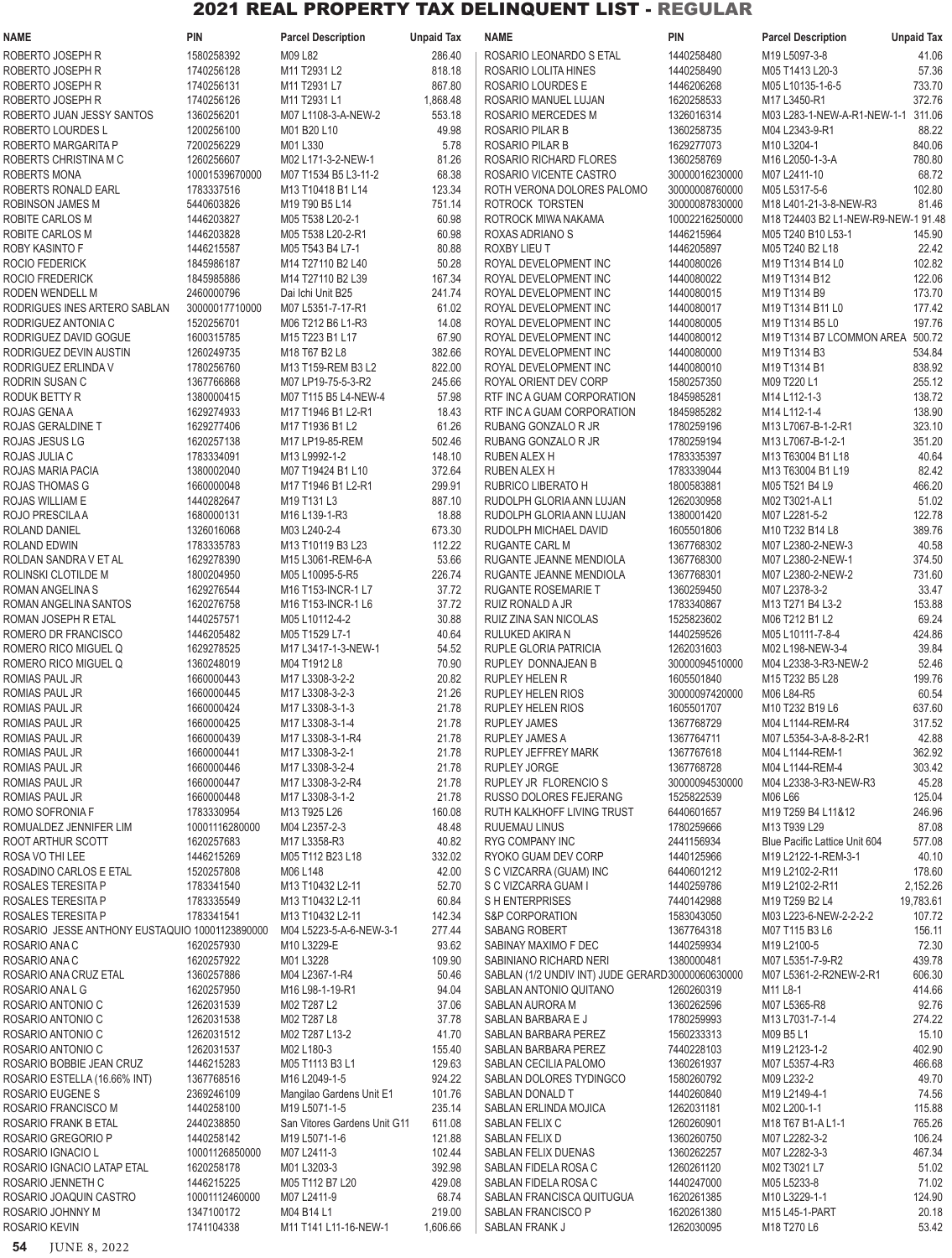| <b>NAME</b>                               | <b>PIN</b>               | <b>Parcel Description</b>        | <b>Unpaid Tax</b> | <b>NAME</b>                                | <b>PIN</b>               | <b>Parcel Description</b>            | <b>Unpaid Tax</b> |
|-------------------------------------------|--------------------------|----------------------------------|-------------------|--------------------------------------------|--------------------------|--------------------------------------|-------------------|
| SABLAN GREGORIO C                         | 1446207406               | M05 T240 B1 L21                  | 155.16            | SALAS FRANCISCO C                          | 1367765436               | M04 L1092-REM-1                      | 46.74             |
| SABLAN ISABEL MUNOZ                       | 3220261500               | M19 L2050-3                      | 612.34            | <b>SALAS FRANCISCO CRUZ</b>                | 1360265227               | M04 L1090-6-R2                       | 345.14            |
| SABLAN JANINE O                           | 1249268840               | M02 B1 L17                       | 26.86             | SALAS FRANCISCO J S HO                     | 1440265270               | M05 T1031 L2                         | 938.56            |
| SABLAN JANINE O                           | 5240500387               | M02 B1 L16                       | 964.20            | <b>SALAS FRANCISCO T</b>                   | 1580267400               | M09 L84-A-2                          | 20.32             |
| SABLAN JASON ROLAND                       | 1600220668               | M15 T232 B4 L24                  | 241.04            | <b>SALAS FRANK CRUZ</b>                    | 1360265240               | M07 L5424-2-4                        | 81.90             |
| SABLAN JAY JAY                            | 1446209118               | M05 T543 B1 L13-R5               | 23.99             | <b>SALAS FRANKIE F</b>                     | 1360265425               | M07 L5396-R5-NEW-2                   | 467.42            |
| SABLAN JERRY G                            | 30000015210000           | M02 L480-1-8                     | 11.70             | <b>SALAS FRANKIE L</b>                     | 1262030426               | M02 L170-1-NEW-1-2-R2                | 504.46            |
| SABLAN JESUS CASTRO                       | 1260261622               | M02 L22                          | 28.28             | <b>SALAS GLORIA L</b>                      | 1262030322               | M02 L170-1-NEW-1-2-2                 | 81.78             |
| <b>SABLAN JESUS E</b>                     | 1280261735               | M18 B3 L18                       | 119.16            | <b>SALAS GLORIAL</b>                       | 1262030323               | M02 L170-1-NEW-1-2-R2                | 545.78            |
| SABLAN JESUS M ETAL                       | 1820261715               | M14 T268 B8 L31                  | 366.66            | SALAS IGNACIO A ETAL                       | 1240265587               | M02 B27 L18                          | 45.68             |
| SABLAN JOJUANNA M C<br>SABLAN JOSE B ETAL | 1360065247               | M04 L2190-REM-2<br>M13 L7011-1-9 | 463.44            | SALAS JERRY R S                            | 1780265900               | M13 T927 L3                          | 25.17<br>61.22    |
| SABLAN JOSE L HO                          | 1780261860<br>1220262032 | M01 L263-5-1                     | 52.38<br>68.04    | SALAS JESSE C<br>SALAS JESSE C             | 1629274747<br>1629274749 | M07 L3339-8-5<br>M17 L3339-4-A-5     | 161.52            |
| SABLAN JOSE M                             | 1620262153               | M10 L64-2R-C                     | 217.36            | SALAS JESSE C                              | 1629274748               | M17 L3339-4-A-1                      | 976.26            |
| SABLAN JOSEPH ANTHONY                     | 1360263312               | M04 L1091-REM-4                  | 213.06            | <b>SALAS JESSEN</b>                        | 1260265509               | M02 L178-1                           | 103.56            |
| SABLAN JOSEPH U                           | 1367768034               | M07 L5354-3-A-8-8-7              | 46.72             | <b>SALAS JESUS M</b>                       | 1620265662               | M07 L3339-8-7                        | 59.28             |
| SABLAN JUAN C ETAL                        | 1780262374               | M13 L7067-C-4-1                  | 31.70             | <b>SALAS JESUS M</b>                       | 1620265663               | M07 L3339-8-6                        | 61.02             |
| SABLAN JUAN G                             | 1360262125               | M07 L5354-3-A-7-3                | 40.90             | SALAS JOAQUIN LEON GUERRERO                | 1360265824               | M07 L5424-2-2                        | 478.52            |
| SABLAN JUNE J                             | 1525823568               | M06 L12-7-6                      | 31.94             | SALAS JOAQUINA A                           | 1240266072               | M02 B6 L2                            | 48.32             |
| SABLAN LUCREZIA                           | 5360262525               | M04 L1064-3-R1                   | 106.48            | SALAS JOHN F                               | 1290000221               | M18 T2441 B2 L5-REM-2                | 74.92             |
| SABLAN LUCREZIA                           | 5360262526               | M04 L1064-3-R1                   | 224.21            | SALAS JOHN S                               | 1620266113               | M17 L3261-1-R2                       | 71.78             |
| SABLAN LUCREZIA                           | 5360262529               | M04 L1064-3-R1                   | 224.21            | <b>SALAS JOHN S</b>                        | 30000103200000           | M10 L3261-R4-2                       | 775.56            |
| SABLAN LUCREZIA                           | 1360262512               | M04 L1064-3-R1                   | 305.25            | SALAS JOSE L                               | 1620266452               | M17 L180                             | 526.36            |
| SABLAN MANUEL C                           | 1740263015               | M11 T199 L5                      | 44.50             | SALAS JOSE M                               | 2440266405               | Las Palmas Phase I                   |                   |
| SABLAN MANUEL M                           | 1620262799               | M15 L64-2-REM-C                  | 180.72            |                                            |                          | Unit T14114 L51                      | 51.80             |
| SABLAN MARIA GOGUE                        | 1620263089               | M10 L3267-R2                     | 70.48             | SALAS JOSE S                               | 1629277734               | M17 T1923 B1 L7                      | 61.02             |
| SABLAN MARIA GUERRERO HEIRS OF 1620263010 |                          | M16 L167                         | 173.26            | SALAS JOSEFINA SANTOS                      | 1440266450               | M05 T112 B3 L19                      | 833.66            |
| SABLAN MATILDE S                          | 1780263036               | M13 L7028-R5-1                   | 125.72            | SALAS JOSEPH H                             | 1620266486               | M15 L3060-2-5-4                      | 423.32            |
| SABLAN MICHAEL M                          | 1741104284               | M11 T2831 B2 L23                 | 26.82             | SALAS JOSEPH H ETAL                        | 1220266505               | M01 L1441-1-5-B-R2                   | 52.56             |
| SABLAN NIEVES F                           | 1700256021               | M18 L45-2-NEW-1-1                | 195.28            | SALAS JOSEPH R                             | 1806204979               | M05 T545 B3 L1                       | 233.00            |
| SABLAN RICARDO R                          | 1600262575               | M15 T232 B10 L59                 | 65.72             | <b>SALAS JOSEPHINE</b>                     | 1360266515               | M04 L1090-6-R2                       | 324.52            |
| SABLAN RICHARD P                          | 1446204506               | M05 L5231-3-2-2                  | 252.12            | <b>SALAS JUAN A</b>                        | 1367767882               | M07 T1721 B1 L3                      | 71.02             |
| SABLAN RONNIE D                           | 1280263864               | M18 T0 B10 L3                    | 16.72             | <b>SALAS JUAN QUINATA</b>                  | 1367765775               | M04 L1091-REM-6-R1                   | 64.68             |
| SABLAN ROSALINE RIVERA YAMASHITA BABAUTA  | 1260254840               | M02 L303-R8                      | 187.32            | <b>SALAS JUAN R</b><br><b>SALAS JULIAT</b> | 1260264850<br>6220601125 | M02 L189-6<br>M01 L318-1-NEW         | 84.18<br>87.68    |
| SABLAN TERESITA GUERRERO                  | 1620264105               | M16 L136-1-1                     | 261.92            | <b>SALAS JULIA TERLAJE</b>                 | 1620266684               | M15 T216 L27-8                       | 167.12            |
| SABLAN THOMAS A                           | 1783330525               | M13 L7032-1-4                    | 28.78             | SALAS KATHLEEN M                           | 1629277736               | M17 L3281-2-R1                       | 301.62            |
| SABLAN THOMAS C                           | 1620263925               | M15 L10-19-E-1                   | 126.88            | SALAS MAGDALENA C (55/108)                 | 1380001211               | M07 L2422-2-R3                       | 93.10             |
| <b>SABLAN THOMAS L</b>                    | 1780263640               | M13 L7013-16-2                   | 49.18             | SALAS MARIE HARA                           | 3624820263               | M15 L3060-2-5-6                      | 279.38            |
| SABLAN VALERIE A                          | 1806205040               | M05 L10083-9-1-2                 | 32.50             | <b>SALAS MARIE LG</b>                      | 1605501486               | M10 T232 B12 L4                      | 404.82            |
| <b>SABLAN VINCENT E</b>                   | 1660002305               | M17 L3431-6-1-1                  | 18.78             | SALAS MARK FRANCIS C                       | 1720260905               | M11 B8 L13-R1                        | 32.00             |
| SABLAN WILLIAM M                          | 1367771160               | M04 T18205 B2 L2-3               | 530.10            | <b>SALAS PATRICK A S</b>                   | 1783340568               | M13 L7079-5-4                        | 172.94            |
| SACHDEJ AMARJIT S ETAL                    | 1440264100               | M19 L5067-6-R1                   | 503.95            | SALAS PEDROLG                              | 1260267184               | M02 L178-R4                          | 43.96             |
| SACHDEJ PICHET                            | 1446210614               | M05 T1045 B2 L14                 | 552.68            | SALAS PEDRO S                              | 1741102541               | M11 T2831 B18 L6                     | 26.82             |
| <b>SACHDEV HARMOHANJIT</b>                | 1783340193               | M05 T292 L19-2                   | 10.20             | SALAS RAMON S                              | 1367770956               | M04 L2338-1-1-NEW-1-NEW-1            | 28.84             |
| SACHDEV HARMOHANJIT                       | 1367769585               | M04 T109 B1 L13                  | 106.32            | SALAS RAMON S                              | 30000081110000           | M17 L3339-4-A-4-R3                   | 125.72            |
| SACHDEV HARMOHANJIT                       | 1262031588               | M02 T233 L8-1-2                  | 140.46            | <b>SALAS RAMON S</b>                       | 1367767979               | M04 L2338-1-1-NEW-1-NEW-2            | 333.02            |
| SACHDEV HARMOHANJIT                       | 1240061440               | M02 B15 L3                       | 147.06            | <b>SALAS RAMON S</b>                       | 1340266948               | M04 B20 L5                           | 380.06            |
| SACHDEV HARMOHANJIT                       | 30000103570000           | M13 T178 B4 L6-1                 | 309.86            | <b>SALAS RAMON S</b>                       | 30000081090000           | M17 L3339-4-A-4-1                    | 435.12            |
| SACHDEV PRABHSARAN                        | 1806205624               | M13 T178 B3 L16                  | 672.84            | <b>SALAS RAMON S</b>                       | 30000081100000           | M17 L3339-4-A-4-2                    | 786.54            |
| <b>SACHS ANTHONY MARC</b>                 | 1446214680               | M05 L10100-4-4-3                 | 154.64            | <b>SALAS RAMON S</b>                       | 1629274642               | M17 L3339-4-A-2                      | 1,060.26          |
| SACHUO JESSICA D                          | 1783335466               | M13 T92018 B1 L5                 | 39.86             | SALAS RAYMOND A                            | 1783336649               | M13 T911 L6-7-1                      | 40.46             |
| SADHWANI CHANDRU                          | 1783340247               | Perez Acres M13 T1043 L178       | 453.24            | SALAS RICHARD C P JR                       | 1800983998               | M05 T531 L21                         | 54.60             |
| SADHWANI'S INC                            | 6440601164               | M19 L2025-4-NEW                  | 2,800.62          | SALAS RICHARD C P JR                       | 1800983996               | M05 T531 L19                         | 54.62             |
| SAFABAKHSH SAIED                          | 1583043084               | M09 T318 L96                     | 806.92            | SALAS RICHARD C P JR                       | 1800983997               | M05 T531 L20                         | 54.62             |
| SAGUN ANA ORDANEZ                         | 30000109230000           | M05 T534 L82-2                   | 310.84            | SALAS RICHARD C P JR                       | 1806205020               | M05 T531 L17                         | 54.62             |
| SAGUN JOHN O                              | 1446203700               | M05 T532-A B6 L7                 | 51.02             | SALAS RICHARD C P JR                       | 1806205021               | M05 T531 L18                         | 54.62             |
| SAGUN JOSELITO O<br>SAIMON RAYMOND        | 1446214792<br>1446216078 | M05 T1033 L4-2<br>M05 T531 L7    | 220.96<br>51.36   | SALAS RICHARD CP JR<br><b>SALAS ROBERT</b> | 1367765536<br>1741102984 | M07 L5362-3-R1<br>M11 L404-R3-4-1-R2 | 197.92<br>43.92   |
| SAISON LORNA I                            | 1440264537               | M05 T172 B1 L8                   | 379.36            | <b>SALAS ROBERT P</b>                      | 1380001946               | M07 T1534 B5 L3-2                    | 47.86             |
| SAJNANI MONESH C                          | 2360072806               | University Manor Unit B-210      | 179.30            | <b>SALAS ROBERT P</b>                      | 1583043262               | M09 L170-1-NEW-R5                    | 53.34             |
| SAJNANI MONESH C                          | 2369246082               | University Manor Unit C-112      | 179.30            | SALAS ROBERT P                             | 1620046703               | M17 LP19-85-5-1                      | 109.20            |
| SAJNANI MONESH C                          | 2380000120               | University Manor Unit B-306      | 179.30            | SALAS ROBERT P                             | 10002248640000           | M03 L265-1-NEW-R3                    | 176.14            |
| SAJNANI REENA MONESH                      | 2360284371               | University Manor Unit A-302      | 179.30            | <b>SALAS ROBERT P</b>                      | 10002154050000           | M03 L246-REM-7                       | 428.24            |
| SAKAMOTO CAROLINE O                       | 1421327086               | M05 B17 L22                      | 793.02            | SALAS ROBERT P                             | 1740267402               | M11 T2924 L7                         | 570.54            |
| SAKAMOTO DENNIS ALAN                      | 1680000154               | M16 L1122-1-2                    | 59.06             | SALAS ROBERT P                             | 1367770301               | M04 L1085-1-R4                       | 1,031.98          |
| SAKAMOTO GEORGE G                         | 1629275936               | M16 L1122-R3                     | 320.52            | SALAS RONALD JOHN PEREZ                    | 1400267890               | M08 L355-1-1                         | 23.46             |
| SALALILA LOU A Q                          | 10000230250000           | M06 T3734 B2 L11                 | 20.82             | SALAS RONALD JOHN PEREZ                    | 1400267889               | M08 L372                             | 29.10             |
| SALAS ROBERT P                            | 30000107600000           | M13 T9107 B3 L3-1                | 289.48            | SALAS RONALD JP                            | 1400026788               | M08 L355-1-2                         | 15.78             |
| SALAS ANNETTE MARIE DYDASCO               | 1262031127               | M02 T287 L13-1                   | 37.76             | SALAS ROSA TERESITA P                      | 1367766921               | M04 T9 BF L4-R1                      | 420.16            |
| SALAS ANTONIO Q HEIRS OF                  | 1629274796               | M15 L20-REM-5                    | 232.18            | SALAS RYAN A                               | 1446210383               | M05 L10069-2-1-2                     | 32.78             |
| SALAS BRANDON T                           | 1360265202               | M07 L2306-4-5-3                  | 148.44            | <b>SALAS RYAN A</b>                        | 1446210382               | M05 L10069-2-1-1                     | 206.48            |
| SALAS BRANDON T                           | 1783338931               | M13 L7039-9-2-3                  | 747.98            | SALAS SALVADOR L                           | 1360268235               | M07 L5424-7                          | 152.18            |
| SALAS CECILIA S                           | 1620268297               | M15 L3316-7-NEW-2                | 29.38             | SALAS SR RICHARD C P                       | 1525824030               | M06 L97-1-4                          | 286.22            |
| SALAS DAVID M                             | 1360264970               | M04 L2347-6                      | 182.72            | SALAS TERESITA LOSONGCO                    | 1620266473               | M07 L3459-5-NEW-3                    | 49.72             |
| SALAS DOLORES MANIBUSAN                   | 1440264910               | M05 T112 B6 L47                  | 183.03            | <b>SALAS THOMAS L</b>                      | 1260266212               | M02 L170-1-NEW-4-5                   | 68.00             |
| SALAS ELIAS C                             | 1780265058               | M13 T1046 B6 L2                  | 61.88             | SALAS VICENTE QUICHOCHO                    | 1360268437               | M07 L2430                            | 96.82             |
| SALAS EMMETT LEON GUERRERO                | 1620265082               | M15 L3069-1-6                    | 104.48            | SALAS VICENTE T                            | 1260268371               | M02 L221                             | 14.64             |
| <b>SALAS EQUIPMENT COMPANY INC</b>        | 1580265110               | M09 L170-A-R1                    | 228.84            | <b>SALAS WILLIAM LG</b>                    | 1783332485               | M13 L7148-5                          | 32.78             |
| SALAS FRANCIS Q                           | 1290000674               | M18 L402-R10-2-16-R2-1           | 241.66            | SALAYON ROSENDO S                          | 1446213323               | M05 T1538 L2                         | 448.74            |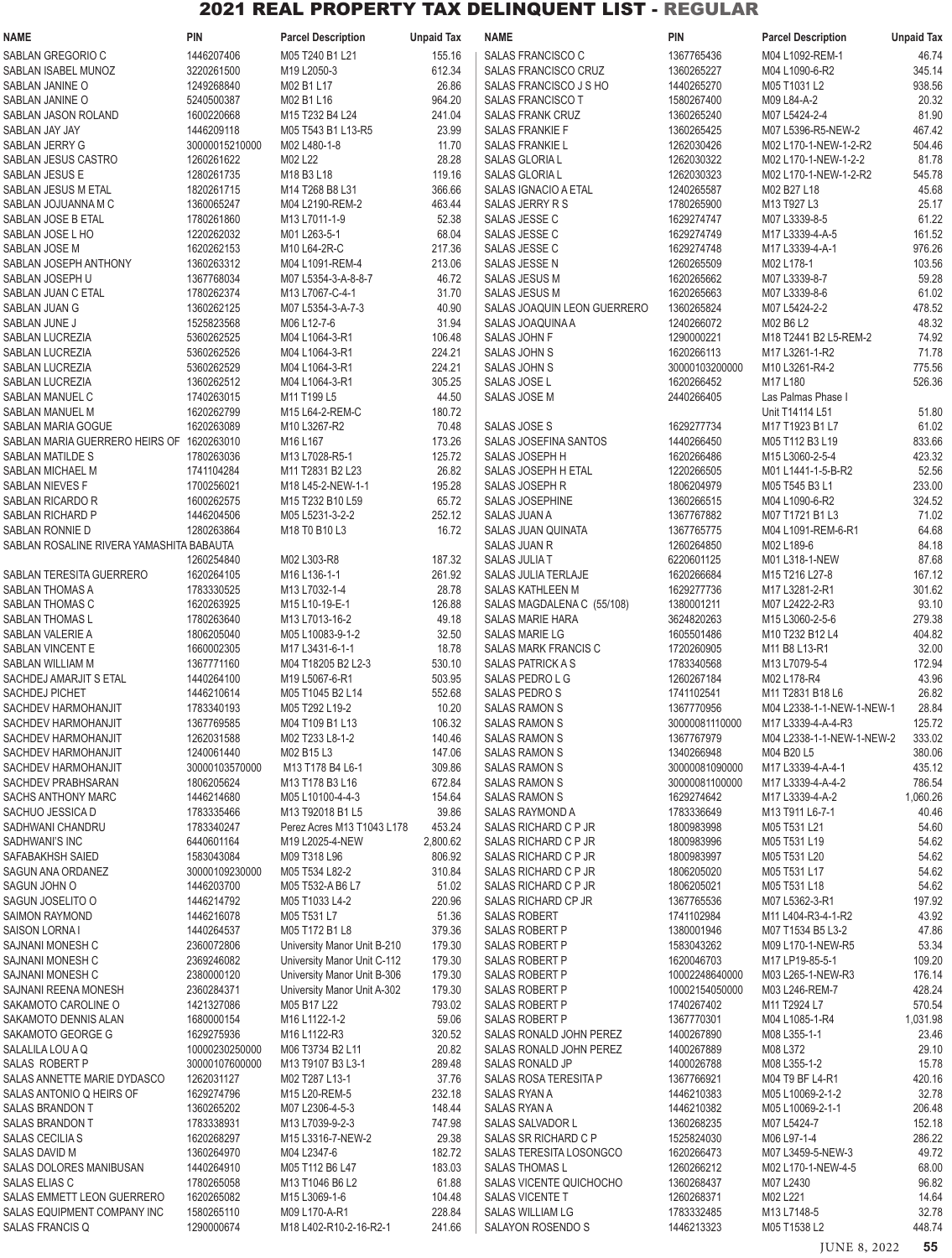| <b>NAME</b>                                                  | <b>PIN</b>                       | <b>Parcel Description</b>                                | <b>Unpaid Tax</b>  | <b>NAME</b>                                                                                        | PIN                          | <b>Parcel Description</b>              | <b>Unpaid Tax</b> |
|--------------------------------------------------------------|----------------------------------|----------------------------------------------------------|--------------------|----------------------------------------------------------------------------------------------------|------------------------------|----------------------------------------|-------------------|
| SALAZAR ANTOINETTE SABLAN                                    | 1620268303                       | M07 L3352-A-2-3                                          | 71.56              | SAN NICOLAS CHRIS S                                                                                | 1629276640                   | M17 L3349-11                           | 383.10            |
| SALAZAR II BENJAMIN M                                        | 1446214663                       | M05 T100 B2 L254                                         | 149.12             | SAN NICOLAS CHRISTOPHER JAMES                                                                      | 1783330733                   | M13 L7020-1-3-R1                       | 38.48             |
| SALAZAR II BENJAMIN M<br>SALAZAR LUISITO A                   | 1446214662<br>1783331380         | M05 T100 B2 L254 U6-B<br>M13 T1018 B5 L1                 | 243.70<br>48.10    | SAN NICOLAS CONSOLACION C<br>SAN NICOLAS CYNTHIA A                                                 | 1620271287<br>10000287350000 | M17 L3242-1-4<br>M06 T3734 B7 L15      | 206.46<br>20.32   |
| <b>SALAZAR RUBEN L</b>                                       | 1600268304                       | M10 T232 B6 L52                                          | 288.14             | SAN NICOLAS DANIEL C                                                                               | 1440271327                   | M05 L10070-B-NEW-2-1                   | 129.28            |
| SALCEDO JUAN B                                               | 1446207671                       | M05 T100 B7 L71 U11                                      | 137.67             | SAN NICOLAS DANIEL C                                                                               | 1840271370                   | M14 T305 B6 L32                        | 322.52            |
| SALCEPUEDES ALBERTO JAVA                                     | 1260268580                       | M02 L307-REM-2-1                                         | 63.68              | SAN NICOLAS DANIEL C                                                                               | 1440602331                   | M05 T1045 B4 L6                        | 412.80            |
| SALCEPUEDES ALMA                                             | 1240268500                       | M02 B26 L8                                               | 162.04             | SAN NICOLAS DWAYNE T AND ELLENE ASIATEN                                                            |                              |                                        |                   |
| SALCEPUEDES ALMA JAVA                                        | 1262030413                       | M02 L180-2-R7                                            | 79.04              |                                                                                                    | 30000080280000               | M18 T24404 B1 L12-1                    | 51.16             |
| <b>SALENGA MICHAEL P</b><br>SALLE EDISON O                   | 1446203698<br>1783336830         | M05 T532-A B6 L5<br>M13 L7031-8-10                       | 714.34<br>543.54   | SAN NICOLAS ELIAS NAPUTI<br>SAN NICOLAS ELIZABETH S                                                | 1520271486<br>30000078240000 | M06 L75<br>M06 L15-B-4 BLDG-BLDG 1     | 69.82<br>25.36    |
| SALOMA ROBERTO L                                             | 1260268686                       | M18 T114 L15                                             | 481.24             | SAN NICOLAS ELIZABETH S                                                                            | 30000077960000               | M06 L15-B-4                            | 177.62            |
| SALOMES ARTEMIO O                                            | 1446206139                       | M05 L10100-1-3-8                                         | 18.28              | SAN NICOLAS ELIZABETH S                                                                            | 1440271450                   | M05 T112 B23 L9                        | 376.54            |
| SALUMBIDES RAFAEL C                                          | 1440268761                       | M05 T112 B2 L17                                          | 366.56             | SAN NICOLAS EVANGELINE QUITUGUA 1620030600                                                         |                              | M17 L3362-4                            | 26.92             |
| SALVACION MARGARITA T                                        | 1620268660                       | M15 L3061-9                                              | 61.82              | SAN NICOLAS FAVIANA C                                                                              | 1520271550                   | M06 T212 B14 L3                        | 15.02             |
| <b>SAM MELVALYNN RIVERA</b>                                  | 1440268928                       | M05 T112 B23 L7                                          | 371.92             | SAN NICOLAS FAVIANA C                                                                              | 1520271505                   | M06 L185-5                             | 16.84             |
| SAMONTE ROMEO M<br>SAMONTE SOLIMAN B JR                      | 2441157003<br>1367769123         | Hatsuho Oka Towers Unit 1203<br>M04 B5 L5 (1098)         | 168.52<br>911.89   | SAN NICOLAS FAVIANA C<br>SAN NICOLAS FRANCES D                                                     | 1520271500<br>10000277930000 | M06 L13-1-1<br>M06 T3734 B2 L9         | 41.94<br>22.84    |
| SAMPAYAN REMEGIO M                                           | 1367766120                       | M07 T123 B1 L6                                           | 333.56             | SAN NICOLAS FRANCISCO C ETAL                                                                       | 1520271775                   | M06 T212 B6 L2-R2                      | 249.64            |
| SAMPAYAN REMEGIO M                                           | 1360268968                       | M07 T123 B1 L6                                           | 425.36             | SAN NICOLAS FRANCISCO I                                                                            | 1440271805                   | M19 T149 B5 L7                         | 2,782.48          |
| SAMPSON JIMMY E                                              | 1629274572                       | M17 T2014 B3 L14                                         | 30.88              | SAN NICOLAS FRANCISCO T HO E                                                                       | 1620271857                   | M17 L3242-1-1-1                        | 235.08            |
| SAMPSON JIMMY E                                              | 1629276620                       | M17 T2014 B3 L15                                         | 30.88              | <b>SAN NICOLAS FRANKIE</b>                                                                         | 1280274270                   | M18 B21 L3                             | 199.18            |
| SAMPSON JIMMY E                                              | 1629274571                       | M17 T2014 B3 L13                                         | 34.72              | SAN NICOLAS FRANKIE C                                                                              | 1525823123                   | M06 L43-R5                             | 93.36             |
| <b>SAMPSON PRISCILLA G</b><br>SAMSON ROLDAN S ETAL           | 1360268970<br>1800264200         | M07 T262 L7<br>M05 T542 L41                              | 99.10<br>81.90     | SAN NICOLAS FRED ETAL<br>SAN NICOLAS FRED N                                                        | 1520271960<br>30000078070000 | M06 L95-C<br>M06 L15-B-16              | 125.50<br>739.92  |
| SAN AGUSTIN ANTONIO C                                        | 1440269210                       | M05 T1413 L1-7                                           | 57.52              | SAN NICOLAS GEORGE AUGUSTIN G                                                                      | 1525823256                   | M06 L56-9                              | 86.58             |
| SAN AGUSTIN FRANK M                                          | 1840269890                       | M14 L127-2-R7                                            | 456.76             | SAN NICOLAS GREGORIO P                                                                             | 1780027025                   | M13 T264 L15-NEW-R1                    | 98.76             |
| SAN AGUSTIN FRANKIE M                                        | 1840601321                       | M14 L127-1-1                                             | 75.26              | SAN NICOLAS GREGORIO P                                                                             | 1780272021                   | M13 T264 L20                           | 180.66            |
| SAN AGUSTIN GEORGINA D                                       | 1783332665                       | M13 T271 B3 L2-R2                                        | 145.30             | SAN NICOLAS GREGORIO P                                                                             | 1780272022                   | M13 T264 L20                           | 180.66            |
| SAN AGUSTIN GERALDINE U                                      | 1440319990                       | M05 L5231-3-1                                            | 651.92             | SAN NICOLAS GREGORIO P                                                                             | 1780272023                   | M13 T264 L20                           | 180.66            |
| SAN AGUSTIN JEANETTE Q<br>SAN AGUSTIN JOHN JR                | 1446212776<br>1360077747         | M05 T112 B10 L38<br>M07 L2282-9-NEW                      | 450.30<br>56.48    | SAN NICOLAS GREGORIO PEREZ<br>SAN NICOLAS GREGORIO PEREZ                                           | 1783338840<br>1780272028     | M13 T264 L10-NEW-2<br>M13 T264 L20     | 63.04<br>243.28   |
| SAN AGUSTIN JOHN P                                           | 1446206665                       | M05 L5231-3-5-R1                                         | 447.42             | SAN NICOLAS GREGORIO PEREZ                                                                         | 1783334717                   | M13 T264 L19-NEW-3                     | 353.66            |
| SAN AGUSTIN JOHNNY D                                         | 1340269582                       | M04 B3 L24                                               | 7.32               | SAN NICOLAS GREGORIO PEREZ                                                                         | 1783334715                   | M13 T264 L19-NEW-R3                    | 358.98            |
| SAN AGUSTIN JOSEPH P                                         | 1680000211                       | M16 L95-10                                               | 35.57              | <b>SAN NICOLAS HIGINIO</b>                                                                         | 1367764983                   | M07 T1537 L43-R1-NEW-1                 | 24.38             |
| SAN AGUSTIN LINDA T                                          | 1845985989                       | M14 L127-1-R3                                            | 75.26              | SAN NICOLAS IGNACIA A DEC                                                                          | 1620272100                   | M17 L3232-C-4                          | 33.04             |
| SAN AGUSTIN MARIA M                                          | 1200269300                       | M01L1166                                                 | 15.32              | SAN NICOLAS IGNACIA P                                                                              | 1525823292                   | M06 L15-A-7                            | 20.32             |
| <b>SAN AGUSTIN NARCISA</b><br>SAN AGUSTIN PETER D (GUERRERO) | 1660002104<br>1620269930         | M17 L3236-4-1<br>M17 T250 B1 L4                          | 1,154.30<br>672.86 | SAN NICOLAS IGNACIO P<br>SAN NICOLAS JACINTO PEREZ                                                 | 1620272128<br>5780289613     | M15 L22-16<br>M13 T264 L29-R1          | 61.60<br>628.22   |
| SAN AGUSTIN RITA MESA                                        | 1806205140                       | M13 T178 B5 L3                                           | 37.84              | SAN NICOLAS JESUS C                                                                                | 1407722957                   | M08 L409-2-R3                          | 39.76             |
| SAN AGUSTIN SHEILA                                           | 1223243432                       | <b>M01 LBAILEN ST BTWN</b>                               | 16.54              | SAN NICOLAS JESUS P                                                                                | 30000026950000               | M06 T37102 B3 L4-1-NEW-7               | 35.56             |
| <b>SAN AGUSTIN SHEILA</b>                                    | 1223243429                       | M01 L291                                                 | 18.90              | SAN NICOLAS JESUS T                                                                                | 1525823627                   | M06 L15-A-1-R3                         | 27.94             |
| <b>SAN AGUSTIN SHEILA</b>                                    | 1223243431                       | M01 L293                                                 | 44.10              | SAN NICOLAS JESUS T ETAL                                                                           | 1520272426                   | M06 L173                               | 357.88            |
| SAN AGUSTIN SHEILA                                           | 1600270100<br>1223243430         | M15 T232 B3 L9                                           | 72.20              | SAN NICOLAS JOAQUIN F ETAL                                                                         | 1520272470<br>1525823932     | M06 L13                                | 8.66              |
| SAN AGUSTIN SHEILA<br><b>SAN AGUSTIN SHEILA</b>              | 6220601154                       | M01 L292<br>M01 L292                                     | 259.56<br>579.60   | SAN NICOLAS JOAQUIN M<br>SAN NICOLAS JOAQUIN P                                                     | 30000032260000               | M06 T212 B13-EXT L17<br>M06 L56-6-3    | 434.14<br>8.86    |
| SAN AGUSTIN SHELIA S                                         | 1200269310                       | M01 B17 L2                                               | 537.86             | SAN NICOLAS JOAQUIN P                                                                              | 30000032270000               | M06 L56-6-R3                           | 20.86             |
| <b>SAN AGUSTIN THOMAS HENRY</b>                              | 30000081150000                   | M05 L5231-3-8-1                                          | 51.34              | SAN NICOLAS JOAQUIN P                                                                              | 30000032250000               | M06 L56-6-2                            | 36.02             |
| SAN AGUSTIN TRACEY A BOST                                    | 1783337796                       | M13 L7092-4-23                                           | 20.32              | SAN NICOLAS JOCELYN ROSE MANGUBA 1629276154                                                        |                              | M17 T1934 L7                           | 298.56            |
| SAN GIL CORPORATION                                          | 6460000068                       | M19 L5167-R1-4-R2                                        | 260.11             | SAN NICOLAS JOEY CRUZ                                                                              | 1367767983                   | M04 L2343-8-2                          | 57.72             |
| <b>SAN GIL DOMINICK</b><br>SAN GIL DOMINICK SN               | 1380000708<br>1380001834         | M07 L5424-1-2-R2<br>M07 L5424-1-1-1                      | 529.98<br>54.46    | SAN NICOLAS JOEY JONATHAN C<br>SAN NICOLAS JOHN ANTHONY                                            | 1525823032<br>1525823942     | M06 T212 B11 L3-R1<br>M06 L15-A-1-2    | 48.00<br>27.94    |
| SAN GIL DOMINICK SN                                          | 1380001835                       | M07 L5357-7-1-2                                          | 59.54              | SAN NICOLAS JONALYN JOY                                                                            | 1783336348                   | M13 T264 L8-NEW-2                      | 561.82            |
| SAN GIL DOMINICK SN                                          | 1367770452                       | M07 L5424-1-2-R2                                         | 59.96              | <b>SAN NICOLAS JOSE</b>                                                                            | 1440272900                   | M19 L2112-B-6                          | 21.22             |
| SAN GIL EDWIN SN                                             | 6440601304                       | M19 L5167-R1-4-2                                         | 755.36             | SAN NICOLAS JOSE CASTRO (EST OF) 30000096800000                                                    |                              | M16 L2058-1-NEW-8                      | 40.64             |
| SAN GIL EDWIN SN ETAL                                        | 1446205746                       | M19 L5167-R1-4-R2                                        | 285.12             | SAN NICOLAS JOSE CASTRO (EST OF) 30000096810000                                                    |                              | M16 L2058-1-NEW-9                      | 47.68             |
| SAN GIL EDWIN SN ETAL<br>SAN GIL ROBERTO C                   | 5440603891<br>1380000486         | M19 L5167-R1-4-R2<br>M07 L5357-7-1-3                     | 370.11<br>54.26    | SAN NICOLAS JOSE CASTRO (EST OF) 30000031780000<br>SAN NICOLAS JOSE CASTRO (EST OF) 30000031800000 |                              | M16 L2058-1-NEW-3<br>M16 L2058-1-NEW-5 | 681.90<br>681.90  |
| SAN HUNG KONG INVEST(GUAM) INC                               | 1223243311                       | M01L1335                                                 | 29.76              | SAN NICOLAS JOSE I                                                                                 | 1720271400                   | M11 B26 L7                             | 30.52             |
| SAN JUAN ENRELITO B                                          | 1780128996                       | M13 T1046 B6 L3                                          | 58.20              | SAN NICOLAS JOSE M                                                                                 | 1780272798                   | M13 L7027-4-5                          | 129.94            |
| SAN MIGUEL ARLENE C                                          | 1520265950                       | M06 L185-3-R1                                            | 71.06              | SAN NICOLAS JOSE P                                                                                 | 1525823531                   | M06 L15-A-6                            | 77.64             |
| SAN MIGUEL JOSEPH FRANCISCO                                  | 1380001011                       | M07 L2387-1                                              | 76.44              | SAN NICOLAS JOSE T ETAL                                                                            | 1520272650                   | M06 L196                               | 53.38             |
| SAN MIGUEL ROSA S                                            | 1780274105                       | M13 L7037-3-4                                            | 730.34             | SAN NICOLAS JOSE T ETAL                                                                            | 1520272670                   | M06 L197                               | 105.88            |
| SAN NICOLAS JACQUELINE P<br>SAN NICOLAS JACQUELINE P         | 30000033900000<br>30000033920000 | M06 T37102 B3 L4-1-NEW-5-3<br>M06 T37102 B3 L4-1-NEW-5-5 | 32.12<br>32.12     | SAN NICOLAS JOSE TAITANO<br>SAN NICOLAS JOSE TAITANO                                               | 1741104088<br>1741102507     | M11 T2831 B2 L25<br>M11 L5-1-REM-A-2   | 26.82<br>67.78    |
| SAN NICOLAS JACQUELINE P                                     | 30000033890000                   | M06 T37102 B3 L4-1-NEW-5-2                               | 34.06              | SAN NICOLAS JOSE TAITANO                                                                           | 1741102508                   | M11 L5-1-REM-A-1                       | 129.22            |
| SAN NICOLAS JESUS P                                          | 30000026970000                   | M06 T37102 B3 L4-1-NEW-9                                 | 169.30             | SAN NICOLAS JOSEPH A                                                                               | 1620272750                   | M17 L3352-6                            | 47.02             |
| SAN NICOLAS JUNIOR Q                                         | 30000033910000                   | M06 T37102 B3 L4-1-NEW-5-4                               | 32.12              | SAN NICOLAS JOSEPH ARCEO                                                                           | 1629278183                   | M17 L3351-8                            | 131.82            |
| SAN NICOLAS AGUSTIN MANTANONA                                | 1520270785                       | M06 L214                                                 | 27.56              | SAN NICOLAS JOSEPH J                                                                               | 1620264100                   | M16 T255 B9 L1                         | 242.56            |
| SAN NICOLAS AMARAH B A                                       | 30000080290000                   | M18 T24404 B1 L12-R1                                     | 51.18              | SAN NICOLAS JOSEPH JUNIOR                                                                          | 1360272965                   | M07 L2285-1-R3                         | 108.58            |
| SAN NICOLAS ANA S<br>SAN NICOLAS ANGELICA RENEE              | 1446205554<br>1620271860         | M05 T1113 B12 L13<br>M17 L3352-4                         | 110.88<br>45.38    | SAN NICOLAS JOSEPHINE N ETAL<br>SAN NICOLAS JUAN ATOIGUE                                           | 1320272200<br>1840273211     | M03 L492-3<br>M14 LEST-79              | 12.08<br>69.62    |
| SAN NICOLAS ANTONINA G                                       | 1240270924                       | M02 B16 L9                                               | 483.02             | SAN NICOLAS JUAN M                                                                                 | 1520274200                   | M06 L212                               | 90.52             |
| SAN NICOLAS ANTONIO P                                        | 1740274014                       | M11 L93-2-2                                              | 95.70              | SAN NICOLAS JUAN MENO HO                                                                           | 1520273383                   | M06 L202                               | 44.22             |
| SAN NICOLAS ARLINDA JAMES                                    | 10002158800000                   | M04 L2200-R4-NEW-4                                       | 129.92             | SAN NICOLAS KEIKO                                                                                  | 1629276322                   | M15 L22-13-REM                         | 36.70             |
| SAN NICOLAS BEATRICE C                                       | 1400270854                       | M08 L356-8                                               | 19.86              | SAN NICOLAS LAURIE N                                                                               | 1300500107                   | M03 T2025 B17 L40                      | 118.23            |
| SAN NICOLAS BRUCE ROY C<br>SAN NICOLAS CARMEN A              | 1620062777<br>1446214084         | M17 L3262-1-C-2<br>M05 T240 B7 L2                        | 175.16<br>10.02    | SAN NICOLAS LAWRENCE M<br><b>SAN NICOLAS LUIS</b>                                                  | 1525824158<br>1440272834     | M06 T37306 B7 L3<br>M19 L2112-A-REM-1  | 22.12<br>62.08    |
| SAN NICOLAS CATHERINE CRUZ                                   | 1446210681                       | M05 T100 B4 L95 U7                                       | 350.92             | <b>SAN NICOLAS LUIS M</b>                                                                          | 1440273512                   | M19 T108 B3 L8                         | 501.68            |
| SAN NICOLAS CATHERINE CRUZ                                   | 1446210682                       | M05 T170 B2 L3-R1                                        | 449.38             | SAN NICOLAS MANUEL LG                                                                              | 1520273599                   | M06 L73                                | 14.22             |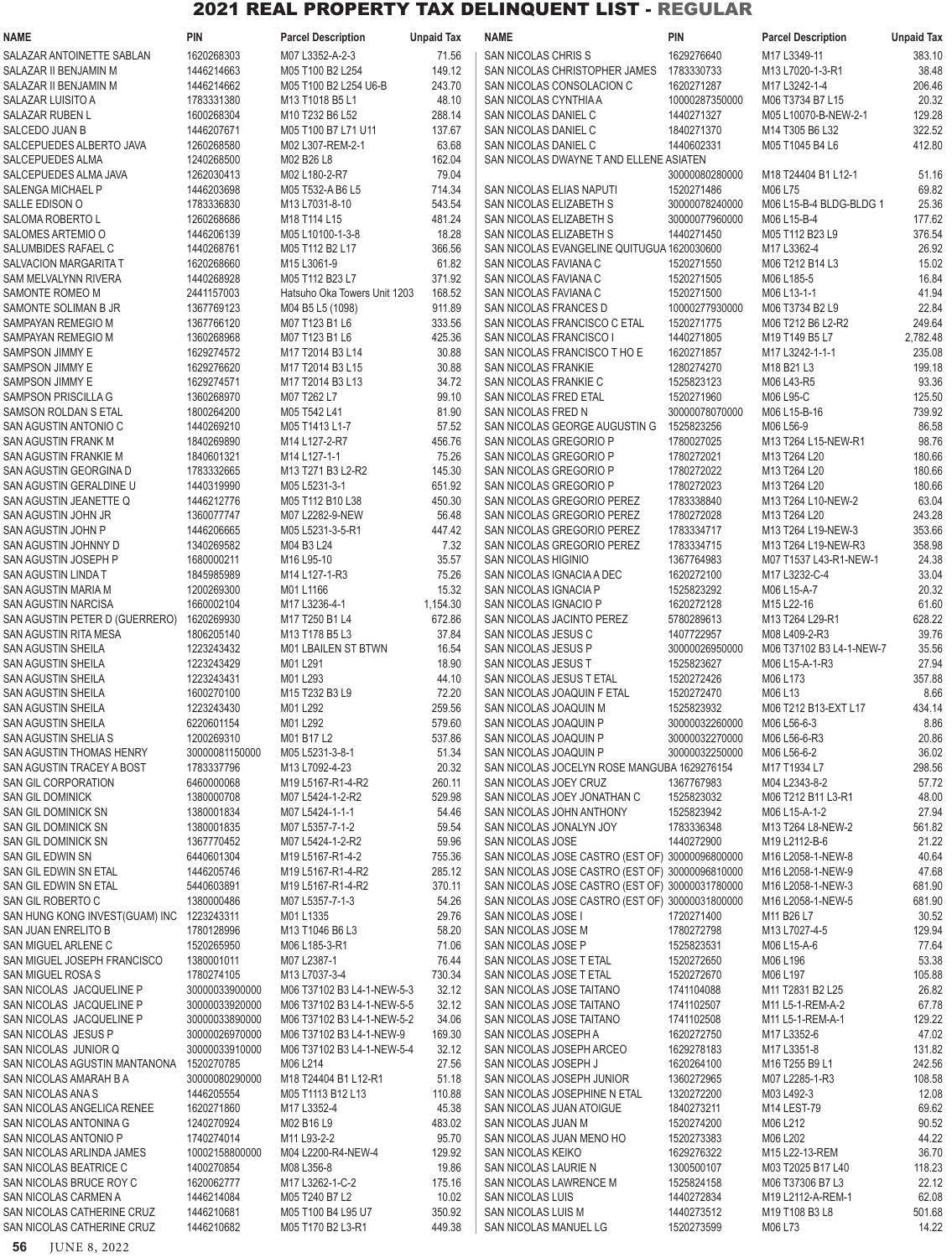| <b>NAME</b>                                           | <b>PIN</b>                   | <b>Parcel Description</b>                                                        | <b>Unpaid Tax</b> | <b>NAME</b>                                                    | <b>PIN</b>               | <b>Parcel Description</b>                | <b>Unpaid Tax</b> |
|-------------------------------------------------------|------------------------------|----------------------------------------------------------------------------------|-------------------|----------------------------------------------------------------|--------------------------|------------------------------------------|-------------------|
| SAN NICOLAS MARIA PABLO                               | 1367764440                   | M04 L1019-4-1                                                                    | 267.40            | SANTOS ADELINA CERTEZA                                         | 1440066347               | M05 T112 B12 L13                         | 24.18             |
| SAN NICOLAS MATILDE P                                 | 1741103228                   | M11 T2831 B9 L7                                                                  | 28.30             | SANTOS ALEJANDRO L                                             | 1262030642               | M02 T227 L28-R1                          | 82.72             |
| SAN NICOLAS MICHELLE B                                | 1845984183                   | M14 T305 B7 L5                                                                   | 65.70             | SANTOS ALFONSO S ETAL                                          | 1440276607               | M05 T112 B10 L59                         | 496.16            |
| SAN NICOLAS MICHELLE BADUA                            | 2441156907                   | San Vitores Terrace Unit D-53                                                    | 640.28            | SANTOS ALFORNIA Z                                              | 1260025270               | M02 L62                                  | 497.44            |
| SAN NICOLAS NIEVES D                                  | 1600273170                   | M10 T232 B11 L33                                                                 | 339.66            | SANTOS ALFRED S                                                | 1380001940               | M07 L2413-NEW-2                          | 153.88            |
| SAN NICOLAS PANTALEON B HO                            | 1400273817                   | M08 L408                                                                         | 12.90             | SANTOS ALFRED SALAS                                            | 1580278761               | M09 T85 B1 L22                           | 16.44             |
| SAN NICOLAS PEDRO C - DECEASED<br>SAN NICOLAS PEDRO M | 30000017270000<br>1520273900 | M06 L11-4<br>M06 T212 B13-EXT L2                                                 | 96.30<br>21.04    | SANTOS ALLEN S<br>SANTOS ANA AQUININGCO                        | 1367769754<br>1280276627 | M07 L5353-7<br>M18 B14 L4                | 224.88<br>87.90   |
| SAN NICOLAS PEDRO N                                   | 1520273862                   | M06 L190-4                                                                       | 236.56            | SANTOS ANDREW D                                                | 1446215353               | M05 T1111 B2 L21                         | 160.02            |
| SAN NICOLAS PEDRO NAVARRO                             | 1845984888                   | M14 L188-6                                                                       | 111.18            | <b>SANTOS ANDREW T</b>                                         | 1660001369               | M17 L3383-5-1-R2-NEW-6                   | 189.54            |
| SAN NICOLAS PEREGRINE C                               | 1367768210                   | M07 T1537 L11-2-NEW                                                              | 260.72            | SANTOS ANTONIO ACOSTA                                          | 1360600118               | M07 L5360-15                             | 81.30             |
| <b>SAN NICOLAS PRICILLA B</b>                         | 1446215207                   | M05 T100 B12 L2 U11                                                              | 319.90            | SANTOS ANTONIO F                                               | 1840276890               | M14 L148-4-1                             | 114.87            |
| SAN NICOLAS RAFAEL P                                  | 1525823530                   | M06 L15-A-4                                                                      | 77.66             | SANTOS APOLINARIO S                                            | 1780276932               | M13 T169 L6-4                            | 913.80            |
| SAN NICOLAS REDUCINDO A                               | 1660001274                   | M17 L3232-C-4-1                                                                  | 84.64             | <b>SANTOS BENITO SANTOS</b>                                    | 1680000192               | M16 L141-17                              | 25.44             |
| SAN NICOLAS RENA MAE TORRES                           | 1620312100                   | M17 L3340-C-R2                                                                   | 56.58             | SANTOS CARL DOMINGO B                                          | 1262031278               | M18 L78-R2                               | 39.74             |
| SAN NICOLAS ROSA T                                    | 1400274138                   | M08 L371                                                                         | 42.00             | <b>SANTOS CARLOS M</b>                                         | 1620277075               | M17 L3352-A-7                            | 132.74            |
| SAN NICOLAS TERESITA C                                | 1620274207                   | M17 L3354-3-10                                                                   | 305.32            | SANTOS CARMEN I                                                | 1640000062               | M15 L54-5-NEW                            | 79.98             |
| SAN NICOLAS TIFFANY K                                 | 1783336350                   | M13 T264 L8-NEW-R3                                                               | 50.26             | <b>SANTOS CARMEN I</b>                                         | 1640000063               | M15 L54-5-NEW                            | 281.06            |
| <b>SAN NICOLAS VICENTE</b><br>SAN NICOLAS VICENTE     | 1741102529<br>1440274338     | M11 T2831 B8 L6<br>M05 T100 B1 L50 U1                                            | 54.46<br>347.78   | SANTOS CASSANDRA C<br>SANTOS CHRISTOPHER JOHN BORLAS1360276600 | 1290000599               | M18 T25304 BD L42<br>M04 L1019-1-4       | 20.88<br>297.16   |
| <b>SAN NICOLAS VICENTE A</b>                          | 1620274215                   | M17 L3352-3                                                                      | 40.64             | SANTOS CLYDE PABLO ETAL                                        | 1740277123               | M11 L92-4-R2                             | 280.88            |
| SAN NICOLAS VICENTE C                                 | 10000061970000               | M03 L323-R2                                                                      | 91.78             | SANTOS CONCEPCION Q                                            | 1800984124               | M13 T178 B6 L21                          | 127.64            |
| SAN NICOLAS VICENTE ESPINOSA                          | 1400274518                   | M08 L100                                                                         | 11.82             | SANTOS CRISPIN M                                               | 1340277151               | M04 B20 L6-R1                            | 24.86             |
| SAN NICOLAS VICENTE ESPINOSA                          | 1400274451                   | M08 L463                                                                         | 357.88            | SANTOS DEBRA ANN DUENAS                                        | 1783336158               | M13 L7067-E-13-R4-NEW-1                  | 49.84             |
| SAN NICOLAS VICENTE L                                 | 1300500029                   | M03 T2025 B4 L2                                                                  | 74.36             | SANTOS DEBRA ANN DUENAS                                        | 1783336162               | M13 L7067-E-13-R4-NEW-5                  | 51.10             |
| SAN NICOLAS VICENTE T                                 | 1629274420                   | M17 L3352-R7                                                                     | 61.08             | SANTOS DEBRA ANN DUENAS                                        | 1783336163               | M13 L7067-E-13-R4-NEW-R5                 | 51.10             |
| SAN NICOLAS VICENTE TAIMANGLO                         | 1525822842                   | M06 T212 B13-EXT L12                                                             | 5.90              | <b>SANTOS DESIREE BAMBA</b>                                    | 1783340817               | M13 L7125-7-2                            | 797.40            |
| SAN NICOLAS VIRGINIA A                                | 1620274615                   | M17 L3352-7                                                                      | 369.04            | SANTOS DOLORES CASTRO                                          | 1660000288               | M17 L3360-2-5-R1                         | 50.96             |
| <b>SAN NICOLAS WILLIAM</b>                            | 1562772898                   | M09 B3 L8                                                                        | 164.42            | SANTOS DOMINGO R ETAL                                          | 1620277285               | M17 T250 B2 L5                           | 232.82            |
| <b>SANA RICHARD J</b>                                 | 1780274765                   | M13 L7070-1-6                                                                    | 68.26             | SANTOS DOREEN A                                                | 1262031120               | M02 L189-A-2-2                           | 36.20             |
| SANALILA EFREN M                                      | 1446206355                   | M05 T1113 B8 L9                                                                  | 254.16            | SANTOS DOROTHEAR                                               | 1446215802               | M05 L10135-1-1-2                         | 17.20             |
| SANANAP KINI B                                        | 1783338693                   | M13 T63004 B3 L12                                                                | 40.64             | SANTOS DOROTHEAR                                               | 1446215801               | M05 L10135-1-1-1                         | 72.58             |
| SANCHEZ NINA LYNN<br>SANCHEZ ANTOINETTE R H           | 30000096700000<br>1262030160 | M14 L90-4-1-4-2<br>M02 L189-1-NEW-5-2                                            | 428.12<br>132.72  | SANTOS DOROTHY R<br>SANTOS EDWARD LEE                          | 1407722709<br>1583043004 | M08 T3832 L7-R1-NEW-2<br>M09 T2022 L13-A | 32.56<br>227.24   |
| SANCHEZ DANIEL G JR (MINOR)                           | 1262031499                   | M02 L216-A-REM-NEW-5-1-3                                                         | 42.08             | <b>SANTOS EFREN B</b>                                          | 1783337918               | M13 L7027-4-7-1                          | 37.92             |
| SANCHEZ DOROTHY F                                     | 30000092850000               | M04 L2391-8-A-R1                                                                 | 222.20            | SANTOS ELAINE M                                                | 1845984828               | M14 L157-R1-1-R3                         | 36.08             |
| SANCHEZ EDUARDO Q                                     | 1760275030                   | M12 T3321 B1 L2                                                                  | 26.36             | SANTOS ENOS E                                                  | 1446216602               | M05 T314 L1-4-R1                         | 65.46             |
| SANCHEZ EDWARD C                                      | 1446210349                   | M05 T100 B3 L19 U2                                                               | 450.70            | SANTOS EVELYN R                                                | 1780276940               | M13 T912 L4-7                            | 39.68             |
| SANCHEZ ERNESTO M JR                                  | 1783341044                   | M13 T6301 B1 L24                                                                 | 75.94             | <b>SANTOS FELIX TAITANO</b>                                    | 1260500329               | M02 L3-P                                 | 6.56              |
| SANCHEZ FERNANDO HO                                   | 1760275123                   | M12 L194                                                                         | 13.84             | SANTOS FRANCIS E                                               | 1360277678               | M07 L2282-7                              | 128.68            |
| SANCHEZ FLORIDA M                                     | 1583043065                   | M09 L108-1-2-1                                                                   | 79.60             | SANTOS FRANCIS E                                               | 1360603691               | M07 L2282-7                              | 199.22            |
| SANCHEZ FLORIDA M                                     | 1583043067                   | M09 L108-1-2-1                                                                   | 221.30            | SANTOS FRANCISCO M                                             | 1520281100               | M06 T3531 B2 L50-R1                      | 12.14             |
| SANCHEZ FLORIDA M                                     | 1583043066                   | M09 L108-1-2-1                                                                   | 226.06            | SANTOS FRANCISCO R                                             | 1629274771               | M16 L1133-5-1                            | 77.80             |
| SANCHEZ FRANCISCO A                                   | 1760600674                   | M <sub>12</sub> T <sub>3241</sub> B <sub>10</sub> L <sub>5</sub> -R <sub>1</sub> | 189.26            | SANTOS FRANCISCO RIVERA ETAL                                   | 1360277701               | M07 L2282-6                              | 54.74             |
| SANCHEZ JOSE A HO<br>SANCHEZ JOSE A HO ETAL           | 1760275347<br>1760275389     | M12L19<br>M12 L18                                                                | 130.26<br>174.44  | SANTOS FRANK S<br>SANTOS FRANK S                               | 1741103694<br>1741103693 | M11 L92-5-2-2<br>M11 L92-5-2-1           | 27.44<br>33.24    |
| SANCHEZ JOSE AGUON HO                                 | 1760275321                   | M12 L26                                                                          | 801.52            | SANTOS FRANKI J                                                | 1240226589               | M02 B27 L4                               | 223.66            |
| SANCHEZ JOSEPH LEON MENDIOLA                          | 1640000247                   | M15 L7-2-11-R1                                                                   | 218.74            | SANTOS FRANKLIN J                                              | 1562772853               | M09 B4 L6                                | 257.92            |
| SANCHEZ JUAN Q                                        | 1760600007                   | M12 T3321 B1 L20                                                                 | 337.08            | SANTOS FREDERICA F                                             | 1620278036               | M17 L3360-A-2                            | 49.92             |
| SANCHEZ JUSTO A                                       | 1760600672                   | M12 T3241 B10 L2-R1                                                              | 24.14             | SANTOS FREDERICA F TRUSTEE                                     | 1620278039               | M17 L3360-A-6                            | 33.56             |
| SANCHEZ MAE AFLAGUE                                   | 1620275570                   | M16 L143-1-3                                                                     | 673.78            | SANTOS FREDERICA F TRUSTEE                                     | 1620278038               | M17 L3360-A-5                            | 40.64             |
| SANCHEZ MILAGRO Q                                     | 1760275545                   | M06 L194                                                                         | 8.86              | SANTOS FREDERICA F TRUSTEE                                     | 1620278041               | M17 L3360-A-8                            | 40.64             |
| SANCHEZ RAYMOND JUNIOR                                | 1760275560                   | M12L58                                                                           | 375.18            | SANTOS FREDERICA F TRUSTEE                                     | 1620278037               | M17 L3360-A-4                            | 234.68            |
| SANCHEZ ROBERTO JOEL                                  | 1845985925                   | M14 T305 B6 L8                                                                   | 204.48            | SANTOS FREDERICA F TRUSTEE                                     | 1620278035               | M10 L3360-A-R8                           | 398.70            |
| SANCHEZ VICENTA A                                     | 1760275800                   | M12 L224                                                                         | 13.08             | SANTOS GARY GENE Q                                             | 1262031629               | M18 T67 B1-B L1                          | 210.50            |
| SANDERRY FRANK<br>SANDERS MARY MAE                    | 1446216076<br>1249268920     | M05 T531 L7<br>M02 B6 L8                                                         | 38.04<br>26.40    | SANTOS GLENT<br>SANTOS GLENT                                   | 1240278038<br>1320277655 | M02 B8 L33<br>M03 L207-1-2               | 21.22<br>209.40   |
| SANGIL ROBERTO                                        | 1580277001                   | M03 T2023-A B1 L13                                                               | 15.20             | SANTOS GLORIA C                                                | 1240278039               | M02 B27 L17                              | 270.18            |
| SANGIL ROBERTO                                        | 1580027000                   | M03 T2023-A B1 L12                                                               | 16.14             | SANTOS GREGORIO R                                              | 1440278190               | M05 T112 B8 L29                          | 34.00             |
| SANGUEZA CHARLYN R                                    | 4440500933                   | M05 T14114 L3 UPHASEII                                                           | 428.08            | SANTOS HELEN T                                                 | 1440306525               | M05 T112 B10 L13                         | 576.62            |
| SANGUEZA NARIO H                                      | 1780275995                   | M13 T10415 B3 L3                                                                 | 62.72             | SANTOS JAIME S                                                 | 1420278384               | M05 B30 L5                               | 460.70            |
| SANKYO PACIFIC INC                                    | 1367765302                   | M07 L2311-1-NEW-1                                                                | 1,021.80          | SANTOS JEAN D                                                  | 1629277831               | M17 L3360-5-NEW-A-2                      | 19.18             |
| SANPO ENTERPRISES LTD                                 | 1360276050                   | M04 L1067-4                                                                      | 58.20             | SANTOS JEAN D                                                  | 1525823597               | M06 L203-REM 1/11 INT                    | 33.04             |
| SANPO ENTERPRISES LTD                                 | 1220276067                   | M01 L1124-1-2                                                                    | 527.68            | SANTOS JEFFREY M                                               | 1740278575               | M11 L92-1-3-1                            | 28.22             |
| SANTA FE CORPORATION                                  | 1446204304                   | M19 L2130-1-W-2-4                                                                | 35,864.43         | SANTOS JERRY V                                                 | 1440500727               | M05 T112 B8 L26                          | 451.36            |
| SANTA ROMANA LORRAINE P                               | 1440276135                   | M05 T536 B4 L7                                                                   | 31.34             | SANTOS JESSE LG                                                | 1290000040               | M18 L402-10-5-5                          | 81.90             |
| SANTIAGO ARSENIO A<br>SANTIAGO DOMINGO QUINATA        | 1440276188<br>1760276171     | M19 L5067-5-1-R1<br>M12 LMATDAN                                                  | 1,350.24<br>37.62 | SANTOS JESSE P M (TRUSTEE)<br>SANTOS JESSE P M (TRUSTEE)       | 1326016078<br>1326016079 | M03 L228-3-1<br>M03 L228-3-2             | 47.66<br>47.66    |
| SANTIAGO FREDERICO G                                  | 1760600814                   | M12 T3241B B12-D L1                                                              | 28.10             | SANTOS JESSE P M (TRUSTEE)                                     | 1326016081               | M03 L228-3-R3                            | 221.16            |
| SANTIAGO JOHNNY                                       | 1760600666                   | M12 T3241 B8 L3-R1                                                               | 24.14             | SANTOS JESSICA L                                               | 1629277527               | M07 L3352-A-4-4                          | 50.36             |
| SANTIAGO MARIQUITA Q                                  | 1240276529                   | M02 B11 L15                                                                      | 435.34            | SANTOS JESUS DELA ROSA                                         | 1360278577               | M07 L2402-2-1                            | 235.42            |
| SANTIAGO MICKIE M                                     | 1660002064                   | M17 L3329-2-18                                                                   | 312.02            | SANTOS JESUS M                                                 | 1620278452               | M15 L18-11                               | 32.78             |
| SANTIAGO RANDOLPH A                                   | 1760600634                   | M12 T104 B1 L5                                                                   | 30.88             | SANTOS JESUS R                                                 | 1580278650               | M09 T85 B1 L28                           | 169.52            |
| SANTIAGO RANDOPH A                                    | 1760600581                   | M12 T104 B4 L8                                                                   | 22.16             | SANTOS JOANN P                                                 | 1783334366               | M13 L7023-1-1-1-R1                       | 360.36            |
| SANTIAGO VICENTE B                                    | 1760600847                   | M12 T104 B3 L1                                                                   | 500.72            | SANTOS JOAQUIN LG                                              | 1620278803               | M17 L3360-1-4-R8                         | 155.08            |
| SANTIAGO VICENTE QUINATA                              | 1760276460                   | M12 L193                                                                         | 17.40             | SANTOS JOAQUIN M                                               | 1600278724               | M10 T232 B16 L6                          | 51.58             |
| SANTOS ABRAHAM D                                      | 1824222115                   | M14 T268 B7 L39                                                                  | 244.36            | <b>SANTOS JOHN</b>                                             | 1629277396               | M16 T1925-A L8                           | 326.02            |
| SANTOS ACEMCION SN ETAL<br>SANTOS ACEMCION SN ETAL    | 1320288301<br>1320288302     | M03 L492-2<br>M03 L492-3                                                         | 68.38<br>68.38    | SANTOS JOHN M<br>SANTOS JOHN R                                 | 1446212682<br>1840279011 | M05 T112 B9 L14<br>M14 L90-4-2-5-R4      | 361.38<br>206.68  |
| SANTOS ACEMCION SN ETAL                               | 1320288303                   | M03 L492-R3                                                                      | 353.46            | SANTOS JOHN TROY                                               | 1262030285               | M18 T2532 B3 L3                          | 591.72            |
|                                                       |                              |                                                                                  |                   |                                                                |                          |                                          |                   |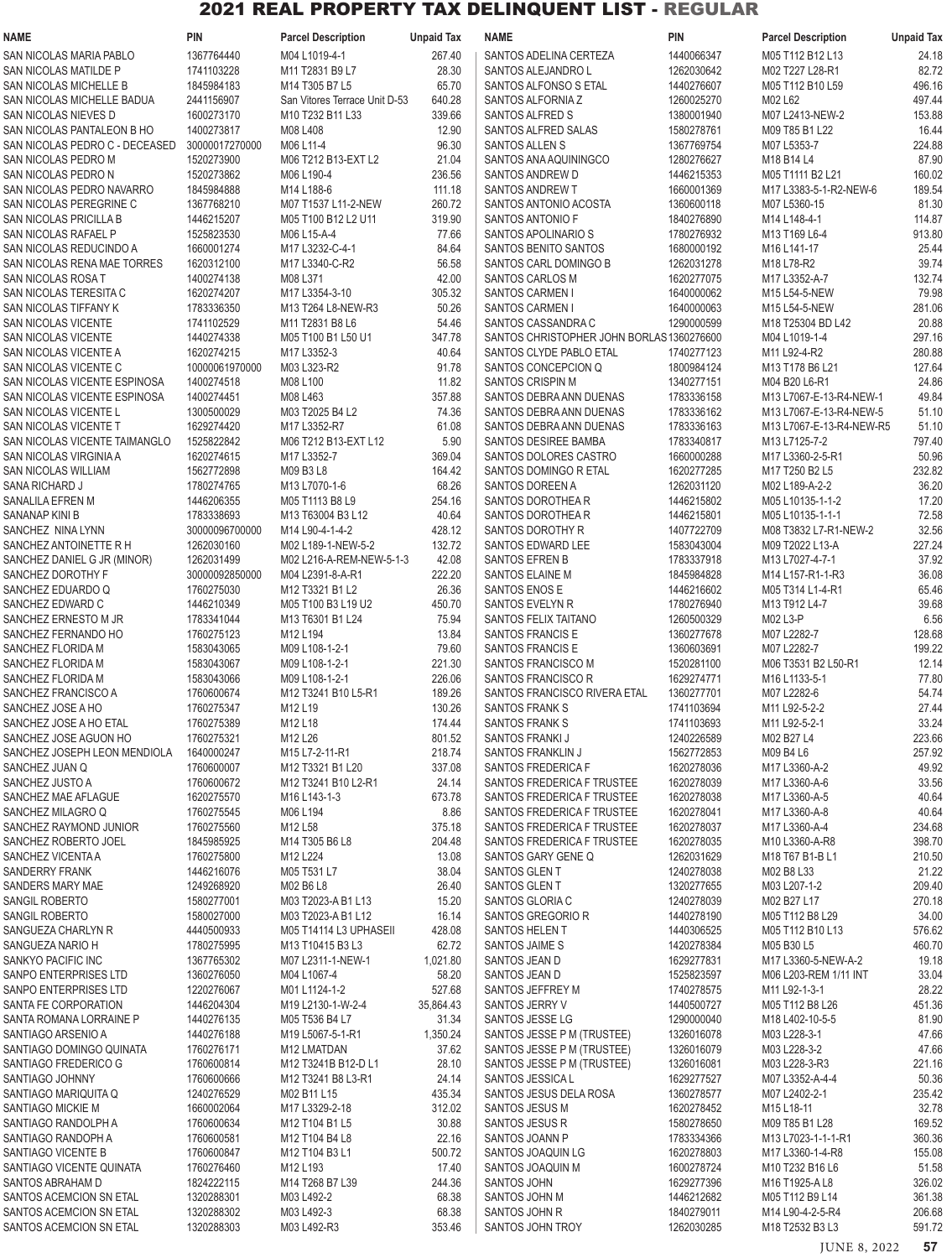| <b>NAME</b>                                          | <b>PIN</b>                   | <b>Parcel Description</b>                 | <b>Unpaid Tax</b> | <b>NAME</b>                                                            | <b>PIN</b>                                   | <b>Parcel Description</b>                   | <b>Unpaid Tax</b> |
|------------------------------------------------------|------------------------------|-------------------------------------------|-------------------|------------------------------------------------------------------------|----------------------------------------------|---------------------------------------------|-------------------|
| SANTOS JOHNNIE E                                     | 1440279057                   | M05 T112 B23 L22                          | 292.06            | SANTOS VICENTE M                                                       | 1360281696                                   | M07 T19411 L11                              | 244.38            |
| SANTOS JOSE B                                        | 1320279400                   | M03 L417-2-R1                             | 398.70            | SANTOS VICENTE M                                                       | 1446203515                                   | M05 L10095-4-2                              | 436.34            |
| SANTOS JOSE E<br>SANTOS JOSE Q                       | 1620600311<br>1629278021     | M17 L3376-5-2<br>M17 LP19-85-7-3-R4       | 20.48<br>25.40    | SANTOS VICENTE MANTANONA<br>SANTOS VINCENT JOSEPH                      | 1741103438<br>1260281210                     | M11 L48-13-3<br>M18 T2431 L5                | 31.50<br>54.46    |
| SANTOS JOSE Q                                        | 1367769711                   | M07 T1539 L3                              | 42.36             | SANTUYO RICARDO T                                                      | 1440281995                                   | M05 T112 B24 L11                            | 27.82             |
| SANTOS JOSE Q                                        | 1780279498                   | M13 L7077-2-12                            | 135.20            | SAPLA PRIMITIVO D JR & SONIA G                                         | 1583042902                                   | M03 LA-1-1-3-R1                             | 63.96             |
| SANTOS JOSE Q                                        | 1620279277                   | M16 T153-INCR-1 L10                       | 231.08            | SAPP ALDA D                                                            | 1660002204                                   | M17 L3354-4-4                               | 493.82            |
| SANTOS JOSE QUENGA                                   | 1367769710                   | M07 T1539 L2                              | 42.36             | SARDOMA ELMER S                                                        | 1605501505                                   | M15 T223 B2 L19                             | 287.12            |
| SANTOS JOSE S                                        | 1360279451                   | M07 T1446 B5 L7                           | 605.22            | SARDOMA JUANITA S                                                      | 1440282215                                   | M05 T100 B7 L95 U11                         | 22.52             |
| SANTOS JOSE S ETAL<br>SANTOS JOSEFA C                | 1240279215<br>1780270660     | M02 B3 L7<br>M13 T251 B2 L1               | 347.84<br>94.42   | SARDOMA PELAGIO S<br>SARMIENTO ALAN JM                                 | 1360281870<br>1240204528                     | M07 T317 L156<br>M02 B21 L14                | 40.80<br>58.88    |
| SANTOS JOSEPH CRUZ                                   | 1446202838                   | M05 T100 B2 L261 U6-B                     | 473.64            | SARMIENTO HIPOLITO C                                                   | 1446213797                                   | M05 L5248-3-2                               | 34.18             |
| SANTOS JOSEPH M                                      | 1367766151                   | M07 L2385-1-R5                            | 179.32            | SARMIENTO JAMES A                                                      | 1800282427                                   | M13 T178 B5 L16                             | 155.92            |
| SANTOS JOSEPH M                                      | 1620279482                   | M17 L3375-7                               | 456.64            | SARMIENTO JOHN T M                                                     | 1249268906                                   | M02 B22 L1                                  | 20.50             |
| SANTOS JOSEPH M JR                                   | 1360124790                   | M07 L2385-1-4                             | 43.40             | SARMIENTO MARIA                                                        | 10002149630000                               | M04 L2200-R4-NEW-7                          | 129.92            |
| SANTOS JOSEPH ROJAS                                  | 1440797730                   | M05 T112 B1 L29                           | 366.14            | SARMIENTO PAUL R                                                       | 30000092480000                               | M13 T10427 L10-R1                           | 41.00             |
| SANTOS JOSEPHINE QUINATA<br><b>SANTOS JOVIN</b>      | 1446214687<br>30000010230000 | M13 T178 B5 L10<br>M11 T2822 B1 L1-NEW-R1 | 37.84<br>650.22   | SARMIENTO TRINITAS R<br>SARMIENTO WILLIAM                              | 2441158506<br>1262030962                     | Villa Rosario Unit 91<br>M18 T2541 L25-R1   | 509.52<br>65.18   |
| SANTOS JOVIN LONO                                    | 1741103233                   | M11 T2822 B1 L7                           | 30.88             | <b>SAROFAITIL PHILIP</b>                                               | 1783337469                                   | M13 T94002 B6 L5                            | 8.14              |
| SANTOS JOVIN LONO                                    | 1741104129                   | M11 T2822 B1 L3                           | 30.88             | SARREAL RODELIO L                                                      | 1446210266                                   | M05 L10083-2-3                              | 30.88             |
| SANTOS JOVIN LONO                                    | 1741103129                   | M11 T2822 B1 L8                           | 30.96             | SARROSA EDWIN H                                                        | 1300500205                                   | M03 T2025 B17 L44                           | 139.54            |
| <b>SANTOS JOVIN LONO</b>                             | 1300500082                   | M03 T2025 B17 L47                         | 521.00            | SARZABA JOSE B                                                         | 1420282150                                   | M05 B28 L3                                  | 33.82             |
| SANTOS JR RUDY MENDIOLA                              | 1367767922                   | M04 L1062-R-5                             | 873.60            | <b>SASAI JANE P</b>                                                    | 1845985668                                   | M14 T2638 B1 L3                             | 58.80             |
| SANTOS JUAN SALAS<br>SANTOS JUAN SALAS               | 1620279819<br>1360280001     | M16 L98-1-12<br>M07 L2294-2               | 17.88<br>232.96   | SASAMOTO REED<br>SATSUKAWA HIDEO                                       | 2441157853<br>2441155532                     | Delmar Unit B-73<br>Sagan Bonita Unit 3A    | 100.66<br>515.66  |
| SANTOS JUANITA S                                     | 1446209689                   | M05 T1111 B3 L10                          | 452.78            | SATURNINO BENJAMIN F                                                   | 30000080700000                               | M13 L7067-D-3NEW-1-5                        | 422.52            |
| SANTOS KAHEALANI LEIPUA                              | 1240276584                   | M02 B8 L34                                | 204.00            | SAUER HARRY J                                                          | 1360282724                                   | M04 L2352-5                                 | 71.72             |
| SANTOS KARINA A                                      | 1460000972                   | M19 L5088-R1-11                           | 85.40             | SAUER HARRY J                                                          | 1360282723                                   | M04 L2352-4                                 | 82.60             |
| SANTOS KAULANI R P                                   | 1629278553                   | M17 L3393-1-2-1-1                         | 366.28            | SAUGET RUFINA DUENAS, EST OF                                           | 1367769972                                   | M04 L1048-1-R2                              | 882.18            |
| SANTOS KIANA M M                                     | 1367764563<br>1741104135     | M07 L2347-8-1<br>M11 T2822 B2 L4          | 53.94             | SAWADA RYUTO                                                           | 2441159872                                   | Las Palmas Phase I Unit T14114 L140         |                   |
| <b>SANTOS KONAN ANTHONY</b><br>SANTOS LESTER NICOLAS | 1400276352                   | M08 L347-14                               | 30.90<br>246.24   | SAXTON DWIGHT ZANE                                                     | 30000095310000                               | M05 T537 L13-3                              | 537.72<br>71.66   |
| SANTOS LINDA MAE SN                                  | 1446207920                   | M05 L10111-7-1                            | 121.36            | SAY AMEN C                                                             | 1783340950                                   | Perez Acres M13 T1043 L29                   | 453.24            |
| SANTOS LINDA MAE SN                                  | 1446206629                   | M05 L10111-7-1                            | 174.08            | SAY AMEN C                                                             | 1783341040                                   | Perez Acres M13 T1043 L189                  | 453.24            |
| SANTOS LOIS I                                        | 1446213001                   | M19 B9 L10                                | 539.24            | SAYCO ARLENE BC                                                        | 1446211319                                   | M05 T537 L7-R7                              | 531.58            |
| SANTOS MANNS LYLE G                                  | 1380001629                   | M07 T19424 B1 L25                         | 47.92             | SAYLOR NEIL D                                                          | 1783336631                                   | M13 T94002 B4 L1                            | 40.90             |
| SANTOS MARIA DIAZ<br><b>SANTOS MARIA LG</b>          | 1280979794<br>1620280627     | M18 B19 L6-A<br>M17 L3360-1-1-5           | 60.82<br>44.26    | SAYMO LYRRA FERMIN<br>SAYRE DONALD L                                   | 1783331561<br>1446204225                     | M13 T151 L8-1<br>M05 T240 B13 L24           | 567.38<br>72.70   |
| <b>SANTOS MARIA S</b>                                | 1446205200                   | M05 LP15-44-A-2-3-1-R4                    | 10.20             | SAYRE ESTELLA V                                                        | 1446206563                                   | M05 T240 B13 L26                            | 84.32             |
| <b>SANTOS MARIA S</b>                                | 1446205199                   | M05 LP15-44-A-2-3-1-4                     | 61.32             | SAZON NORMAN L Q                                                       | 1446210709                                   | M05 T240 B10 L1                             | 249.86            |
| SANTOS MELENCIO V                                    | 1440280744                   | M05 T536 B2 L45                           | 26.50             | <b>SBAL SABINIANO &amp; RAMONA</b>                                     | 1446208072                                   | M05 L10083-7-7-1                            | 144.26            |
| SANTOS MELVIN ROBERT ROSARIO                         | 1629277570                   | M07 L3352-A-3-2                           | 32.10             | <b>SCALABRIN ALFRED E</b>                                              | 1629278123                                   | M17 L3393-R10-NEW-A-2                       | 384.90            |
| SANTOS MICHAEL GONGON                                | 1460000495<br>1262031003     | M19 L5172-1-8-17                          | 324.28            | SCHACHER GREGORY P                                                     | 1783335842                                   | M13 L7093-3-2                               | 136.80            |
| SANTOS MICHAEL J<br><b>SANTOS MICHAEL R</b>          | 1367766733                   | M18 T270 L43<br>M04 L1025-5-1             | 302.07<br>72.56   | SCHAEFER JEFFREY B<br>SCHARFF FERDINAND E                              | 1440284210<br>1580283200                     | M05 T1036 B2 L1<br>M09 L105-5               | 148.84<br>631.76  |
| SANTOS MICHELLE B                                    | 1460000175                   | M19 L2110-2-R-4                           | 559.50            | <b>SCHARFF FERDINAND G S</b>                                           | 1446205209                                   | M05 T100 B4 L250 U3                         | 12.26             |
| <b>SANTOS MIGUEL D</b>                               | 10000150790000               | M05 T1113 B11 L2                          | 45.06             | <b>SCHARWARK CRYSTAL</b>                                               | 1629278086                                   | M17 L3245-NEW-REM-2-1                       | 598.26            |
| SANTOS NICOLAS S                                     | 10000230160000               | M06 T3734 B17 L6                          | 20.38             | SCHELLER CECILIA DELA ROSA                                             | 1360283125                                   | M07 L1105-2-R1                              | 113.48            |
| SANTOS PATRICIA CAMACHO                              | 1620280805                   | M15 L10-22                                | 22.96             | SCHELLING CARMEN T                                                     | 1446204414                                   | M19 B3 L2144-2-36                           | 553.00            |
| SANTOS PEDRO CRUZ<br>SANTOS PEDRO CRUZ               | 1583042262<br>1580280972     | M09 L213<br>M09 L213                      | 123.08<br>805.04  | <b>SCHNELL RUTH R</b><br>SCHUBERT WALTER NONE ETAL                     | 1620252600<br>1780283411                     | M17 L3246-NEW-2<br>M13 T289 B2 L1           | 40.38<br>69.46    |
| SANTOS PETER M                                       | 1620280960                   | M10 L3347-R-1-1-A                         | 248.04            | <b>SCOTT ALVIN RAY</b>                                                 | 1380000593                                   | M07 L2402-1-4-2                             | 61.98             |
| SANTOS PETER R                                       | 1783337391                   | M13 L7019-3-1-3                           | 38.42             | <b>SCROGGS DAVID C</b>                                                 | 1783336387                                   | M13 T915 B3 L14                             | 40.90             |
| SANTOS PHILIP R                                      | 1629276794                   | M16 L121-1-A-3-1                          | 96.26             | SEA STAR GROUP INC                                                     | 1741103109                                   | M11 L1-4-B-R17                              | 26.82             |
| SANTOS PHILIP R                                      | 1620278060                   | M17 L3360-A-3                             | 686.26            | SEA STAR GROUP INC                                                     | 1262030560                                   | M18 T176 L402-R10-2-115                     | 34.12             |
| SANTOS PHILIP R TRUSTEE<br>SANTOS PHILLIP R          | 1629277017<br>1741102985     | M17 L3360-A-7<br>M11 T2831 B8 L4          | 681.86<br>57.98   | <b>SEBALLOS RICHARD</b>                                                | 1420283606                                   | M05 B1 L13                                  | 404.89<br>83.52   |
| SANTOS RAQUEL G                                      | 1845985492                   | M14 L188-1                                | 111.18            | SEBASTIAN MARY JANE VILORIA<br>SECHLER CLARENCE M                      | 1440283601<br>1629277251                     | M05 L5242-2-1-5<br>M17 L3412-1-1-4-R1       | 1,270.60          |
| SANTOS RAYMOND ANTHONY                               | 1629277924                   | M07 L3352-A-4-7                           | 50.36             | SEGAWA YOSHIKO                                                         | 1446211492                                   | M05 T100 B2 L12 U14                         | 250.54            |
| <b>SANTOS RICKY FRANK</b>                            | 1620281005                   | M17 L181-7-4                              | 30.04             | SEGOVIA MILFREDO                                                       | 1446206861                                   | M05 T536 B3 L3                              | 63.80             |
| SANTOS RITA R                                        | 1580281186                   | M09 L73                                   | 226.19            | SELITA LOUISE LIMTIACO TRUSTEE OF 30000077820000                       |                                              | M03 T198 L20NEW-5                           | 52.88             |
| SANTOS ROLAND P                                      | 1780280011                   | M13 L7019-1-2-4<br>M01 B15 L11            | 59.04             | SELITA LOUISE LIMTIACO TRUSTEE OF 30000077790000                       |                                              | M03 T198 L20NEW-2                           | 53.98             |
| SANTOS ROLAND P<br>SANTOS ROLAND P                   | 1200279900<br>1200279901     | M01 B15 L12                               | 122.06<br>122.06  | SELITA LOUISE LIMTIACO TRUSTEE OF 30000077830000<br>SELK CHARLES A III | 1525823124                                   | M03 T198 L20NEW-R5<br>M06 L149-1-1          | 54.70<br>20.32    |
| SANTOS ROLAND P                                      | 1200279903                   | M01 B15 L10                               | 122.06            | SELK CHARLES A III                                                     | 1525823125                                   | M06 L149-1-2                                | 20.32             |
| SANTOS ROLAND P                                      | 7200279902                   | M01 B15 L10, 1112                         | 2,352.38          | SELK CHARLES A III                                                     | 1525823126                                   | M06 L149-1-3                                | 20.32             |
| SANTOS ROLAND P                                      | 1783333497                   | M13 L7019-1-2-R5                          | 2,419.60          | SELK CHARLES A III                                                     | 1525823127                                   | M06 L149-1-4                                | 20.32             |
| SANTOS ROLANDO P                                     | 1620281228                   | M17 T250 B2 L5                            | 940.90            | SELK CHARLES A III                                                     | 1525823130                                   | M06 L149-1-R6                               | 303.68            |
| SANTOS RONALD TAITINGFONG<br>SANTOS ROSA CRUZ        | 1380000536<br>1560278800     | M17 LP19-83-2-3-4<br>M09 B4 L8            | 40.64<br>231.24   | SENENCE ANIEMER M<br>SENTRY HOSPITALITY CORP                           | 1446213282<br>1446208598                     | M05 T1033 L3-8-R1<br>M19 L2144-1-B-R5-NEW-2 | 43.42<br>306.08   |
| SANTOS ROSARIO LG                                    | 1520281280                   | M06 L129-4                                | 35.46             | SENTRY HOSPITALITY CORPORATION 1446211654                              |                                              | M19 L2143-2-3-NEW                           | 2,129.22          |
| SANTOS ROSITA A                                      | 30000006930000               | M14 T2634 L4-9-NEW-R5                     | 80.20             | SENTRY HOSPITALITY CORPORATION 3460000024                              |                                              | M19 L2143-2-3-NEW                           | 31,266.20         |
| SANTOS SAUNA M                                       | 1446210881                   | M05 T240 B23 L24                          | 219.08            | SEO KELLY KANG SOON                                                    | 2460000094                                   | Sabana Plaza Unit A-10                      | 243.36            |
| SANTOS SOLEDAD                                       | 1300500086                   | M03 T2025 B16 L16                         | 41.56             | SEPULIA ANITA R                                                        | 1800233005                                   | M05 T521 B1 L20                             | 377.28            |
| SANTOS STEVE JOHN B                                  | 1783341415<br>1347100195     | M13 T912 L1                               | 258.78            | SEPULIA BARTOLOME<br><b>SERNEO DANTE P</b>                             | 10000034040000-C0 M02 B7 L3-C0<br>1262030748 | M02 T227 L15-1                              | 182.58            |
| SANTOS TERESITA M<br>SANTOS TERESITA SANTOS          | 1446211253                   | M04 B8 L11<br>M05 T112 B19 L34            | 268.70<br>21.48   | SERNEO DANTE P                                                         | 1262030749                                   | M02 T227 L15-2                              | 65.12<br>65.12    |
| SANTOS THERESITA M                                   | 1446203517                   | M05 L10095-4-R3                           | 382.58            | <b>SERNEO DANTE P</b>                                                  | 1262030750                                   | M02 T227 L15-R2                             | 65.12             |
| SANTOS VICENTE M                                     | 1740289300                   | M11 L92-1-13                              | 26.20             | SERNEO FRED S ETAL                                                     | 1260284110                                   | M02 T227 L13-3                              | 298.64            |
| SANTOS VICENTE M                                     | 1446203516                   | M05 L10095-4-3                            | 51.02             | SERRANO RENON M                                                        | 1446203586                                   | M05 T532-A B1 L34                           | 407.71            |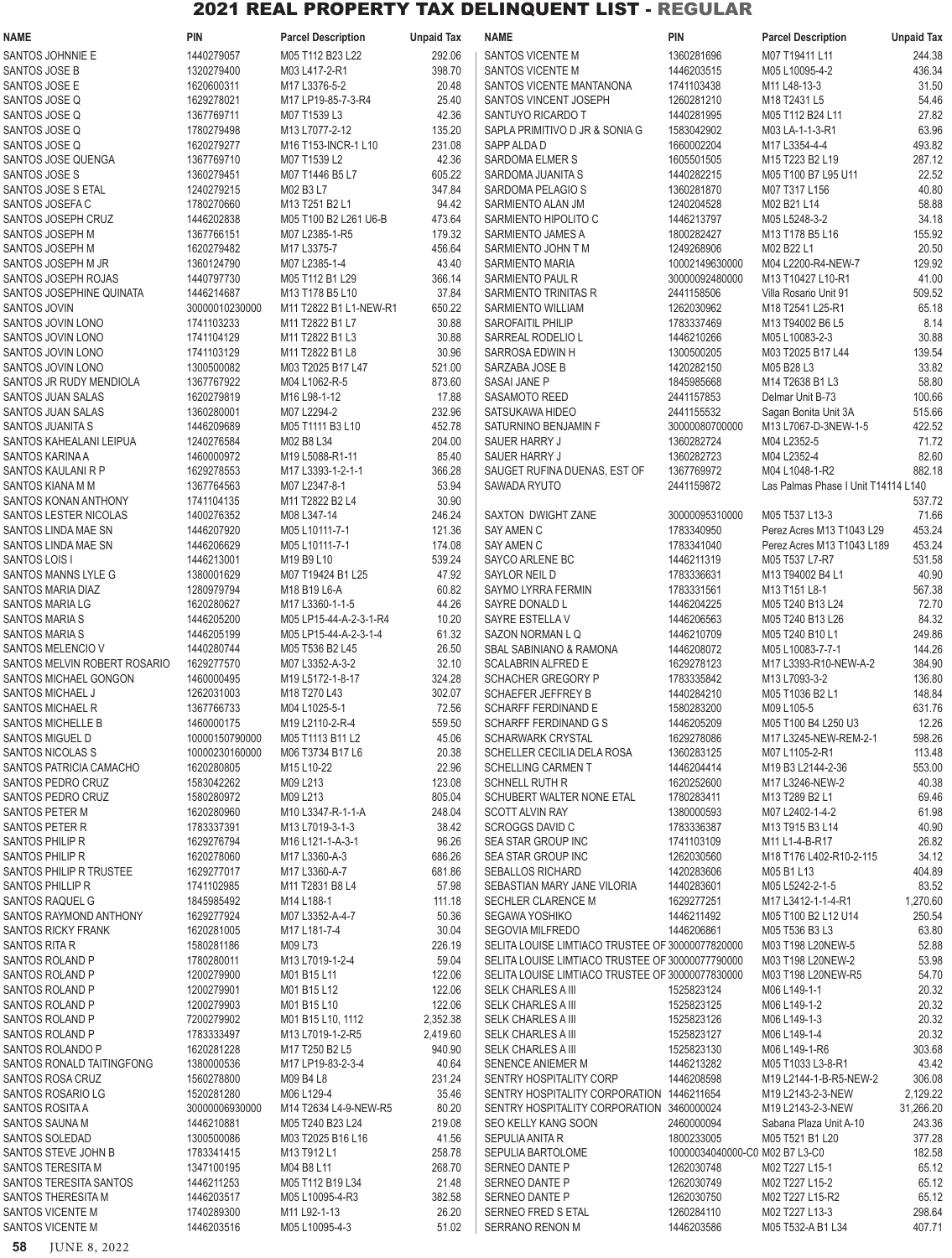| <b>NAME</b>                                      | <b>PIN</b>               | <b>Parcel Description</b>                      | <b>Unpaid Tax</b>   | <b>NAME</b>                                      | <b>PIN</b>                   | <b>Parcel Description</b>             | <b>Unpaid Tax</b>    |
|--------------------------------------------------|--------------------------|------------------------------------------------|---------------------|--------------------------------------------------|------------------------------|---------------------------------------|----------------------|
| <b>SERRANO VINCENT</b>                           | 1440285140               | M05 T536 B2 L38                                | 356.40              | SICAD JOSE B                                     | 6340183560                   | M04 B3 L1                             | 9,104.99             |
| SERVINO EFREN S                                  | 1446202606               | M05 LP10-9-A-1-1-2                             | 51.36               | SIDELL JONATHAN E                                | 1460000347                   | M19 L5172-1-6-2                       | 139.90               |
| SEVEN GUAM CO LTD                                | 4840000059               | M14 T2511 B4-A L19                             | 1,116.48            | SIENES LORNA D                                   | 1806205225                   | M05 T521 B1 L29                       | 480.62               |
| SEVILLA JOSE G R                                 | 1360041815               | M07 T281 B2 L2-1                               | 62.28               | SIGAOAT III JOHN P                               | 1367768360                   | M07 L1100-A-1-2-R1                    | 454.48               |
| SEVILLA JOSE GRACIANO R                          | 2441158111               | Woodland Townhouses Unit 1104 418.10           |                     | SIGAOAT JOHN PEREDA                              | 1783334655                   | M13 L10069-1-1-4                      | 26.82                |
| SEVILLE PERPETUA C                               | 1629276760               | M17 T2014 B2 L28-1                             | 651.24              | SIGAOAT JOHN PEREDA III                          | 1783334654                   | M13 L10069-1-1-3                      | 26.82                |
| SGAMBELLURI JOSEPH T                             | 30000092110000           | M07 L5354-3A-5-8-R4-2                          | 38.30               | SIGRAH JOHN                                      | 1421327156                   | M05 B28 L11                           | 83.64                |
| <b>SGAMBELLURI ANA T</b>                         | 1367765931               | M04 L1090-2-2                                  | 67.52               | SIGUENZA ANA T                                   | 1200287018                   | M01 L1190                             | 70.74                |
| SGAMBELLURI GEOVANNI C<br>SGAMBELLURI GEOVANNI C | 1620284979<br>1620284977 | M16 L116-R9<br>M16 L116-8                      | 113.26<br>167.00    | SIGUENZA ANTHONY S<br>SIGUENZA CRISTINA M P      | 10000320410000<br>1446216235 | M11 T2831 B10 L8<br>M05 T240 B22 L16  | 27.66<br>554.52      |
| SGAMBELLURI GEOVANNI C                           | 1620284975               | M16 L116-6                                     | 217.10              | SIGUENZA DAVID Q                                 | 1840287252                   | M17 L178-3-B                          | 29.94                |
| SGAMBELLURI GEOVANNI C                           | 1620284978               | M16 L116-9                                     | 255.34              | SIGUENZA DAVID Q                                 | 1840287250                   | M14 L178-3-A                          | 120.10               |
| SGAMBELLURI GEOVANNI C                           | 1620284976               | M16 L116-7                                     | 295.58              | SIGUENZA DOLORES R ETAL                          | 1840287205                   | M14 L178-4                            | 142.16               |
| SGAMBELLURI SALVATORE G                          | 1380001997               | M07 L5354-3-A-7-27                             | 557.90              | SIGUENZA DORIS I., ETAL                          | 1780287223                   | M13 L7085-2-4                         | 56.68                |
| SGAMBELLURI SALVATORE GIOVANNI                   | 1380002070               | M07 L5354-3-A-7-28                             | 173.88              | SIGUENZA FRANCISCO M                             | 1520287110                   | M06 L15-D-1                           | 65.24                |
| SHANDOR DARRELL ALLEN                            | 1783341301               | M05 T1014 B2 L14                               | 224.18              | SIGUENZA JORDANNA CF                             | 10000394920000               | M11 T2831 B6 L9                       | 54.46                |
| <b>SHAREP KEROPIM</b>                            | 1783337452               | M13 T63004 B4 L10                              | 40.64               | SIGUENZA JOYCE P                                 | 1525823522                   | M06 T3531 B2 L22                      | 369.46               |
| SHARMA HARASH P                                  | 1783335577               | M13 L7079-5-10                                 | 49.78               | SIGUENZA LAGRIMAS B                              | 1840287284                   | M14 L178-2                            | 142.16               |
| SHARMA HARASH P                                  | 1783335579               | M13 L7079-5-12                                 | 541.64              | SIGUENZA RITA ANA BORJA, 1/5                     | 1367769387                   | M04 L1098-3-R2-R7-NEW-3               | 51.78                |
| SHARMA HARASH P                                  | 1783335578               | M13 L7079-5-11                                 | 624.56              | SIGUENZA RITA ANA BORJA, 1/5                     | 1367769388                   | M04 L1098-3-R2-R7-NEW-4               | 76.38                |
| SHARMA HARASH P                                  | 1783335580               | M13 L7079-5-R12                                | 981.10              | SIGUENZA VICENTE C ETAL                          | 1220287519                   | M01 L1464                             | 31.06                |
| <b>SHARMA HARRY</b>                              | 1446212631               | M05 T100 B2 L51 U1-A                           | 345.54              | <b>SIKAT ARNOLD S</b>                            | 1446213473                   | M05 T136 B3 L7-R3-NEW-R2              | 605.22               |
| <b>SHARMA HARRY</b>                              | 1421327322<br>1367769507 | M05 B31 L3                                     | 446.84              | SILAN MERLINA DE GUZMAN<br>SILES FRED T (DEC)    | 1360287450<br>1360287627     | M04 T1445 L66                         | 88.16<br>143.94      |
| <b>SHARMA HARRY</b><br><b>SHARMA HARRY</b>       | 1446205157               | M16 L2053-A-3-9<br>M05 T112 B6 L4              | 464.76<br>618.06    | SILHOUETTE REAL ESTATE INC                       | 1446208429                   | M07 T115 B5 L6<br>M05 T100 B3 L2 U1-A | 281.76               |
| SHARMA VIJAY                                     | 1446214674               | M05 T112 B24 L6                                | 376.76              | <b>SILVA DAVID</b>                               | 6260099253                   | M02 L232-NEW                          | 1,661.80             |
| SHARMA VIJAY                                     | 1783338915               | M13 L7013-18-1-R1                              | 447.72              | SILVA DAVID E III                                | 1440287696                   | M19 BB L2024-1                        | 522.52               |
| SHARMA VIJAY H                                   | 1660002112               | M17 L3261-3-6                                  | 657.54              | SILVA ROSEMARIE V                                | 1620287785                   | M16 T247 L2                           | 656.58               |
| SHARMA VIJAY H                                   | 1660002109               | M17 L3261-3-3                                  | 663.40              | SILVA SHIRLEY R                                  | 1525823704                   | M06 T3734 B7 L20                      | 22.78                |
| SHARMA VIJAY H                                   | 1660002110               | M17 L3261-3-4                                  | 663.40              | SILVERIO ALFREDO S                               | 1367766611                   | M07 T1443 B7 L7                       | 39.16                |
| SHARMA VIJAY H                                   | 1660002111               | M17 L3261-3-5                                  | 664.24              | SILVERIO ALFREDO S                               | 1446202569                   | M05 L5234-4-2                         | 54.54                |
| SHARMA VIJAY H                                   | 1660002108               | M17 L3261-3-2                                  | 673.90              | SILVESTRE RONALD L                               | 1783340714                   | M13 T251 B1 L11-2                     | 52.40                |
| SHARMA VIJAY HARESH                              | 1380000992               | M07 T317 L150                                  | 466.48              | SIMBULAN EDGAR A                                 | 1783338699                   | M13 L7013-5-R1                        | 176.22               |
| SHARMA VIJAY K                                   | 1367768383               | M04 T1445 L29                                  | 858.10              | SIMINA TRYCAR K                                  | 1783338341                   | M13 T94002 B4 L13-R1                  | 26.82                |
| SHARREP KEROPIM                                  | 1783339182               | M13 T63004 B4 L11                              | 5.72                | SIMINA TRYCAR K                                  | 1783338342                   | M13 T94002 B4 L13-1                   | 26.82                |
| SHAW CHRISTOPHER ALLEN                           | 30000216830000           | M05 T534 L19-NEW-3                             | 1,035.30            | <b>SIMON ROBERT</b>                              | 2441159519                   | Tumon Horizon Unit 519                | 322.72               |
| SHELLY VAN ROBERT                                | 2441155027               | Summer Palace                                  |                     | SIMPSON COLLEEN ANN                              | 1583042707                   | M09 T220 L7-2<br>M18 T253 L32         | 360.44               |
| SHELTON JOSEPH R                                 | 1320285629               | M05 T14116 B5 L15<br>M03 T198 L47              | 116.04<br>114.24    | SIMPSON HENRY M Jr<br><b>SIN JULIE MISUK</b>     | 1260009288<br>2460001082     | Tamuning Villa Unit D21               | 122.74<br>544.46     |
| SHEN CHIA MING                                   | 1783338094               | M13 L7004-4-8-NEW                              | 79.02               | SINGEO ISAO PETER                                | 1446212750                   | M05 T14113 B5 L24                     | 345.26               |
| SHEN CHI-HWA                                     | 2441156529               | Ypao Court Unit 12                             | 531.62              | SINZI ANTONIO N                                  | 1446202514                   | M05 T1111 B1 L15                      | 163.27               |
| SHEN CHI-HWA                                     | 2441156530               | Ypao Court Unit 21                             | 531.62              | SIOCO JOHN F                                     | 1367767648                   | M04 L2343-10-1                        | 120.30               |
| SHEN CHI-HWA                                     | 2441156531               | Ypao Court Unit 22                             | 531.62              | SIOCO JOSEPH F                                   | 1407722387                   | M08 T3821 B10 L4                      | 20.52                |
| SHEN CHI-HWA                                     | 2441156532               | Ypao Court Unit 31                             | 531.62              | SIOMY SAM                                        | 1446216075                   | M05 T531 L7                           | 30.78                |
| SHEN CHI-HWA                                     | 2441156533               | Ypao Court Unit 32                             | 531.62              | SIONOSA LOURDES L                                | 1440287017                   | M19 L2146-1-A-1-1-1                   | 81.20                |
| SHEN DUODUO                                      | 1780230222               | M13 L7058-1                                    | 92.74               | SIONOSA LOURDES L                                | 1440287018                   | M19 L2146-1-A-1-1-1                   | 1,237.66             |
| SHEN KEDONG                                      | 30000085860000           | M07 L5357-R11-11-1-R1                          | 1,220.64            | SIR GUAM LLC                                     | 1620067864                   | M10 LP19-1-B-R8                       | 385.68               |
| SHEN QI                                          | 30000105110000           | M13 T93017 L3-R1                               | 35.14               | SIRIPRUSANAN AZUCENA L                           | 2441157846                   | Pacific Gardens Unit F-12             | 170.10               |
| SHEPPARD CECILIA LG                              | 1446213157               | M05 T170 B2 L10                                | 14.82               | SIRIPRUSANAN UKRIT                               | 1460001192                   | M19 L2144-2 B1 L8                     | 79.18                |
| SHERIDAN-HADROUNE MIRIAM C                       | 1525824070               | M06 L27-14                                     | 48.84               | SIRIPRUSANAN UKRIT                               | 1367770971                   | M04 L5223-R9-4                        | 324.98               |
| SHERRARD ROBERT B                                | 1620285685<br>3441000230 | M16 L95-6                                      | 659.32              | SISIOR NORMAN                                    | 1440288115                   | M05 T100 B1 L62 U1-A                  | 320.96               |
| SHERWOOD LTD<br>SHIBATA KYOHEI                   | 2441155542               | M19 L5137-1-R1<br>Woodland Townhouses Unit 105 | 62,456.24<br>418.10 | SISON LEONIDAS G<br>SIVALINGAM MONIESHAA         | 1680000035<br>1660000045     | M16 L147-1-2<br>M17 L3291-7           | 136.16<br>48.34      |
| SHIMIZU JOSEPH AQUININGCO                        | 1407722272               | M08 L272-6                                     | 379.12              | SIVALINGAM SUBRAMANIAM                           | 1840093339                   | M14 L88-2-4                           | 23.90                |
| SHIMIZU RON C                                    | 1660001184               | M17 L3255-4-9                                  | 284.54              | SIVALINGAM SUBRAMANIAM                           | 1806204836                   | M05 T538 L35-1                        | 517.14               |
| SHIMIZU URSULA                                   | 1420286110               | M05 B27 L10                                    | 31.10               | SIVALINGAM USHANIA                               | 1367768490                   | M04 L2346-2-6                         | 149.32               |
| SHIMIZU URSULA                                   | 1420286112               | M05 B27 L10                                    | 58.62               | SIVALINGAM USHANIA                               | 1367767403                   | M04 L2264-3-1                         | 530.76               |
| SHIROMA BUZZ S                                   | 1783340040               | M05 T1014 B1 L8                                | 51.64               | SIVALINGAM USHANIA                               | 1840079305                   | M14 L88-2-1                           | 532.44               |
| SHIROMA BUZZ S                                   | 1783340129               | M05 T1014 B1 L9                                | 51.64               | SIVALINGAM USHANIA                               | 1783340946                   | M13 T154 L3-R4                        | 542.80               |
| SHIROMATY T                                      | 1446206819               | M05 T292 L16-5-1                               | 264.99              | SIVALINGAM USHANIA                               | 1845983634                   | M14 L180-3-1-2-5                      | 802.32               |
| <b>SHOJI NAOKI</b>                               | 1741102390               | M11 T2832 B1 L9                                | 8.14                | SIVALINGAN SUBRAMANIAM                           | 1660000356                   | M17 L3415-3                           | 14.88                |
| <b>SHOJI NAOKI</b>                               | 1741102391               | M11 T2832 B1 L10                               | 8.14                | SIVALINGAN SUBRAMANIAM                           | 1783338002                   | M13 T251 B2 L14-2                     | 195.44               |
| SHOLING GLORIA CAMACHO                           | 1360286565               | M04 L2360-1-3                                  | 881.28              | SIVALINGAN USHANIA                               | 1360069223                   | M07 L2299-3-A                         | 148.70               |
| SHOLING JOHN B<br>SHONG TA INVESTMENT INC        | 1680000475<br>1440286630 | M04 L2360-2-2                                  | 167.86              | SIX D ENTERPRISES                                | 5440288254                   | M19 L5074-1-6                         | 4,534.18             |
| SHORE JULIA H                                    | 30000077240000           | M05 T100-C B1 L9<br>M17 L3355-1-2-NEW-2        | 142.60<br>77.68     | SIX D ENTERPRISES<br>SIX D ENTERPRISES           | 5440288258<br>5440288250     | M19 L5074-1-6<br>M19 L5074-1-6        | 5,181.94<br>6,223.40 |
| SHUM LINDA C                                     | 1660001916               | M17 L3272-5-NEW-R4                             | 35.14               | SIX D ENTERPRISES                                | 5440288286                   | M19 L5054                             | 11,569.28            |
| SHUM LINDA C                                     | 1660001984               | M17 L3272-5-NEW-1                              | 36.44               | SIX D ENTERPRISES, INC                           | 5440603885                   | M19 L2026-REM-NEW                     | 4,504.56             |
| SHUM LINDA C                                     | 1660001985               | M17 L3272-5-NEW-2                              | 39.02               | SIZEMORE ROSE M F                                | 1525823090                   | M06 L191-1-W-10                       | 34.76                |
| SHUM LINDA C                                     | 1660001986               | M17 L3272-5-NEW-3                              | 42.40               | SKERRITT STEVEN J                                | 1741103699                   | M11 L17-1-2-1                         | 182.52               |
| SHUM LINDA C                                     | 1660001915               | M17 L3272-5-NEW-4                              | 43.90               | SKINNER MARK J                                   | 1741103152                   | M11 T207 B3 L8-1                      | 51.10                |
| SIAN MANUEL D                                    | 1800286002               | M05 T543 B1 L5-R1                              | 51.36               | <b>SKVARIL JEFF</b>                              | 1562772848                   | M09 B7 L5                             | 44.84                |
| SIAN VICENTE C JR ETAL                           | 1520286740               | M06 L285-2                                     | 68.26               | <b>SLIERNAGLE EMMETT</b>                         | 1520291147                   | M06 L129-R6                           | 35.46                |
| SIATAN JESUS S                                   | 1240286790               | M02 B17 L5                                     | 191.90              | <b>SLOTNICK LEO</b>                              | 1629277930                   | M10 LP19-28-D                         | 29.41                |
| SIATAN JESUS S                                   | 1240286781               | M02 B21 L15                                    | 234.22              | <b>SLOTNICK LEO</b>                              | 1620288380                   | M17 T0 B0 L181-2                      | 220.49               |
| SIBAL PETRONILLA BORJA                           | 1446214896               | M05 T240 B6 L23                                | 21.52               | <b>SLOTNICK LEO</b>                              | 1620288375                   | M17 L181-1                            | 263.96               |
| <b>SICAD ANDY</b><br>SICAD ELNORA B              | 3440286842<br>1845985436 | M19 L5097-4<br>M14 T2913-INCR-3 B2 L19         | 526.62<br>721.24    | <b>SLOTNICK LEO</b><br>SMART CONDO JOINT VENTURE | 1620288385<br>1446206719     | M17 L181-3<br>M19 L2112-B-4-1-NEW     | 290.08<br>108.82     |
| SICAD JOE B                                      | 1783332748               | M13 T911 L9-6-R1                               | 114.32              | <b>SMAU SUSAN G</b>                              | 1440288537                   | M05 T100 B5 L11 U9                    | 512.74               |
| SICAD JOSE B                                     | 1629276177               | M17 L3358-2                                    | 524.36              | SMITH HOWARD D                                   | 2441158622                   | Alupang Cove Unit 123                 | 42.06                |
|                                                  |                          |                                                |                     |                                                  |                              |                                       |                      |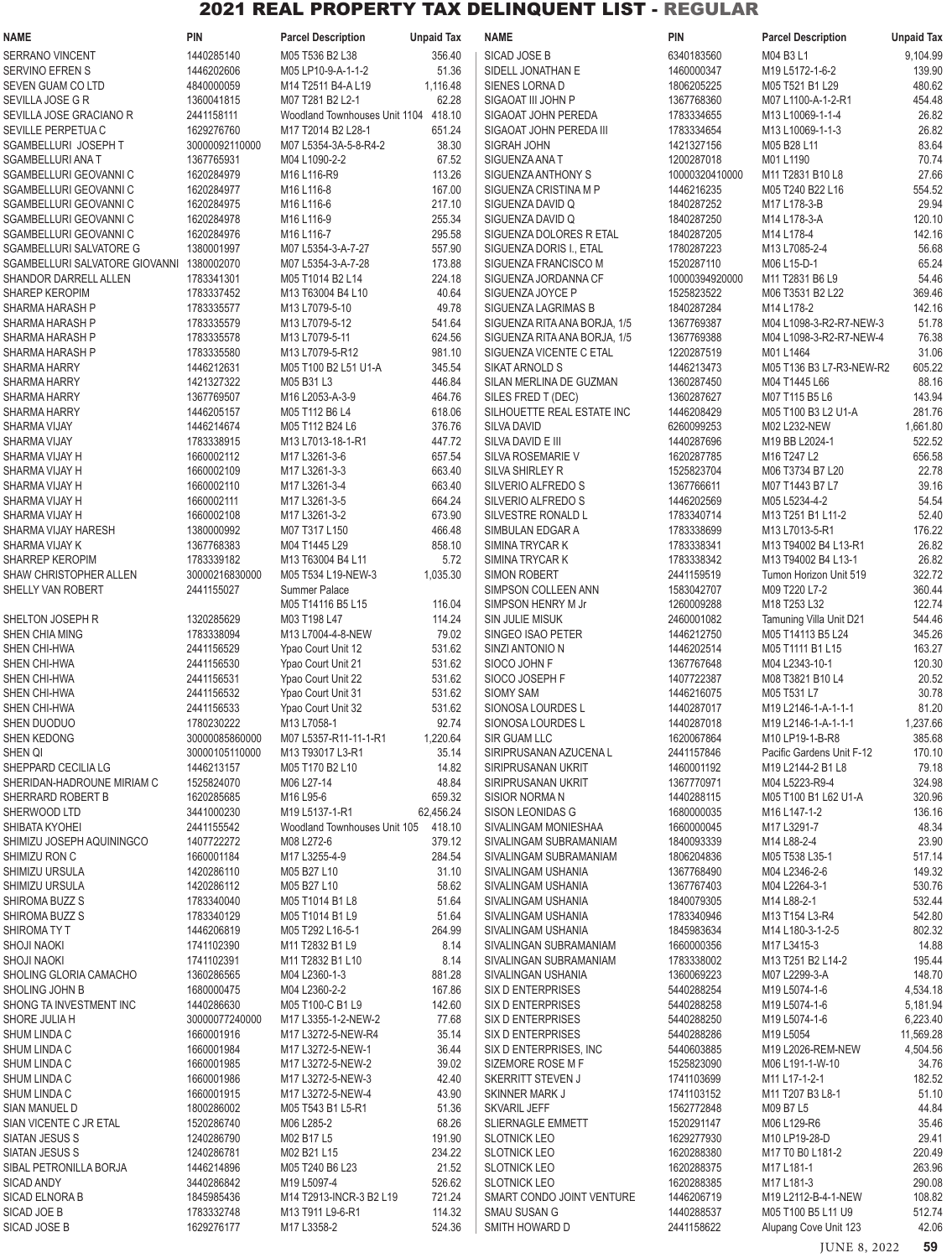| <b>NAME</b>                                | <b>PIN</b>                   | <b>Parcel Description</b>                                         | <b>Unpaid Tax</b> | <b>NAME</b>                                          | <b>PIN</b>                       | <b>Parcel Description</b>                                       | <b>Unpaid Tax</b> |
|--------------------------------------------|------------------------------|-------------------------------------------------------------------|-------------------|------------------------------------------------------|----------------------------------|-----------------------------------------------------------------|-------------------|
| SMITH JAMES F                              | 1262031208                   | M18 L402-R10-2-5-2                                                | 66.42             | SOUTHERN VENUS INC                                   | 6400206781                       | M08 LCOCOS-ISLAND-PCL-2 1,452.94                                |                   |
| SMITH KYLE D                               | 1845984255                   | Casas De Serinidad Unit 46                                        | 55.24             | SOUTHERN VENUS INC                                   | 6400206778                       | M08 LCOCOS-ISLAND-PCL-2                                         | 1,666.42          |
| <b>SMITH MARCONI</b>                       | 1440288778                   | M05 T172 B1 L9-1                                                  | 74.38             | SOUTHERN VENUS INC                                   | 6400206779                       | M08 LCOCOS-ISLAND-PCL-2                                         | 2,173.82          |
| SMITHERS ELMA                              | 5440289120                   | M19 L5117-1-4-1                                                   | 1,391.04          | SOUTHERN VENUS INC                                   | 6400206777                       | M08 LCOCOS-ISLAND-PCL-2                                         | 2,506.40          |
| SMITHERS ELMA LC                           | 1440033745                   | M19 L5117-1-4-1                                                   | 215.92            | SOUTHERN VENUS INC                                   | 6400206776                       | M08 LCOCOS-ISLAND-PCL-2                                         | 3,376.74          |
| SMITHERS ELMA LC                           | 5440289130                   | M19 L2149-4-R12                                                   | 1,863.58          | SOUTHERN VENUS INC                                   | 6400206780                       | M08 LCOCOS-ISLAND-PCL-2                                         | 7,665.58          |
| SMITHERS NORMAN                            | 1446213600                   | M05 T534 L50-1                                                    | 50.20             | <b>SOVA CHARLES R</b>                                | 1367771191                       | M07 T1446 B4 L4                                                 | 134.34            |
| SMITHERS NORMAN                            | 1446216207                   | M05 T534 L41-2                                                    | 55.64             | <b>SPARKS BLAIR</b>                                  | 1367766233                       | M07 T139 B4 L15                                                 | 197.38            |
| SMITHERS NORMAN<br>SMITHERS NORMAN         | 1446207721<br>1446207720     | M05 T100-C B4 L30<br>M05 T100-C B4 L30                            | 148.96<br>330.80  | <b>SPARKS MIN JUNG</b><br><b>SPARKS MIN JUNG</b>     | 1629278250<br>1367771055         | M17 T1948 B1 L2<br>M04 L1065-R2                                 | 51.30<br>150.84   |
| SMITHERS NORMAN                            | 1446216457                   | M05 T534 L55-1                                                    | 452.16            | <b>SPARKS MIN JUNG</b>                               | 1367771056                       | M04 L1065-2-R1                                                  | 369.58            |
| SMITHERS NORMAN                            | 1446212727                   | M05 T534 L33-R3                                                   | 589.54            | SPARKS MIN-JUNG CHONG                                | 1367768221                       | M04 L1020-A-NEW                                                 | 103.52            |
| SMITHERS NORMAN                            | 1446202895                   | M05 T100-C B4 L30                                                 | 769.76            | <b>SPARKS SAMUEL N</b>                               | 10001865000000                   | M17 T1948 B1 L4-NEW-3                                           | 50.06             |
| SNAER CELIA R                              | 1780184468                   | M13 T151 L31-3                                                    | 218.98            | <b>SPARKS SAMUEL N</b>                               | 1620290700                       | M17 L3255-6-4                                                   | 518.74            |
| SNAER NIEVES MANSALAPOS                    | 1367770963                   | M07 T1536 L4                                                      | 22.14             | <b>SPEIGHT MARTHAL</b>                               | 30000019100000                   | M03 L429-6-3-NEW-5-R1                                           | 18.60             |
| SNYDER MEDING SANTOS                       | 1583042905                   | M09 L213                                                          | 118.82            | SPIDELL EVERETT DEE                                  | 2369245907                       | Mangilao Gardens Unit D3                                        | 88.20             |
| SO HYUN                                    | 1260006543                   | M02 L265-1                                                        | 87.42             | SPRINGS JANET E                                      | 1620019100                       | M17 T250 B1 L2-2                                                | 34.56             |
| SOBREDO QUIRICO                            | 1260289013                   | M18 T128 B1 L5-1                                                  | 480.30            | SPRINGS JANET E                                      | 1620327121                       | M17 T250 B1 L2-R2                                               | 57.80             |
| SOBREDO QUIRICO S                          | 1260289015                   | M18 T128 B1 L5-R1                                                 | 81.12             | SPRINGSTEEN REMEDIO G                                | 1629274751                       | M07 L3352-A-4-9                                                 | 21.48             |
| SOBREDO QUIRICO S                          | 1262030272                   | M18 T128 B1 L6                                                    | 153.94            | <b>STANTHONY CLINIC</b>                              | 1460000050                       | M19 T131 L12-1                                                  | 520.74            |
| SOBREPENA ENRIQUE A JR                     | 1440289122<br>1440289121     | M19 B1 L2144-2-1                                                  | 112.62<br>525.62  | <b>STANTHONY CLINIC</b>                              | 1460000051                       | M19 T131 L12-R1                                                 | 802.10            |
| SOBREPENA ENRIQUE JR<br>SOBREVILLA IRENE C | 1629277562                   | M19 T5172-2 B1 L29<br>M15 L7-2-8-NEW-1                            | 18.23             | STA ELENA LUIS L<br>STADLER JOSEPH ARUCAN            | 1780171583<br>1380001341         | M13 T289 B3 L5<br>M07 L5354-3-A-7-5-1                           | 69.46<br>28.88    |
| SOBREVILLA STEVE B                         | 1260289130                   | M18 T114 L12-NEW                                                  | 72.52             | STADLER JOSEPH ARUCAN                                | 1380001342                       | M07 L5354-3-A-7-5-2                                             | 28.88             |
| SOGO INTERNATIONAL INC                     | 1580289487                   | M03 T181 B1 L2                                                    | 182.78            | <b>STAIR FORREST M</b>                               | 1300500237                       | M03 T2025 B6 L6                                                 | 117.36            |
| SOHN KYUNG WOOK                            | 2441159732                   | Regency Villa Unit C-1                                            | 1,375.26          | <b>STAMFORD JAMES B</b>                              | 30000020380000                   | M08 L149-3-R2                                                   | 320.85            |
| SOHSWELL RIDHEN J                          | 1446216531                   | M05 T531 L8                                                       | 49.80             | STAR PRESS CO INC                                    | 6440601658                       | M19 T259 B4 L7                                                  | 566.58            |
| SOHSWELL RIDHEN J                          | 1446215263                   | M05 T531 L8                                                       | 88.16             | STARTS GUAM GOLF RESORT INC                          | 6440601547                       | M05 T5312 B3-NEW L5                                             | 83.04             |
| SOHSWELL RIDHEN J                          | 1446216530                   | M05 T531 L8                                                       | 114.30            | <b>STENSON YUKO K</b>                                | 1845985622                       | M14 T76 B2 L5                                                   | 101.42            |
| SOITER DANNY F                             | 1783335779                   | M13 T10119 B4 L5                                                  | 213.08            | STEPHEN INCORPORATED & ELEGAN                        | 30000079330000                   | M07 L5362-3-1-2                                                 | 48.92             |
| SOJO JR ERNESTO                            | 1783338118                   | M <sub>13</sub> T <sub>271</sub> B <sub>5</sub> L <sub>3</sub> -1 | 736.52            | STEPHEN INCORPORATED & ELEGAN                        | 30000079340000                   | M07 L5362-3-1-3                                                 | 71.06             |
| <b>SOLAMILLOS GLADYS J</b>                 | 1446215545                   | M19 T187 B2 L8                                                    | 183.10            | STEPHEN INCORPORATED & ELEGAN                        | 30000079350000                   | M07 L5362-3-1-R3                                                | 90.92             |
| SOLANA ALVIN KELLY ORLANES                 | 30000101390000               | M13 T159-REM B3 L4-1                                              | 1,214.36          | STERLING THOMAS C                                    | 2441158527                       | Blue Pacific Lattice Unit 1001                                  | 1,392.96          |
| SOLANG JOHNNY B                            | 1440289519<br>1440604692     | M05 T100 B1 L34 U1<br>M05 T1034 B3 L3                             | 11.18             | STETTENBENZ JACK E                                   | 2620244489<br>1380001728         | Apusento Gardens Unit B204                                      | 347.02<br>771.42  |
| SOLEDAD JOSE V<br>SOLEDAD SITALUCIA C      | 1783337833                   | M13 L7132-1-1                                                     | 502.08<br>738.92  | STETTENBENZ LISA BABAUTA<br>STEVENS FRANCISCA MESA   | 30000023700000                   | M07 T157 B2 L1-2-R1<br>M16 L2057-2-R12                          | 429.84            |
| <b>SOLID PACIFIC INC</b>                   | 1780289534                   | M13 L7126-4                                                       | 69.22             | STIERNAGLE EMMET E ETAL                              | 1520291145                       | M06 L120-R4                                                     | 76.74             |
| <b>SOLID PACIFIC INC</b>                   | 1320289548                   | M03 T198 L39                                                      | 89.48             | STIERNAGLE EMMET E ETAL                              | 1520291153                       | M06 L120-R4                                                     | 234.28            |
| SOLIVAR GARY L                             | 1446206969                   | M05 T1413 L18-1-1                                                 | 450.56            | STIERNAGLE WALTER                                    | 1525823995                       | M06 L120-R4                                                     | 796.06            |
| SOLIWODA MEERA LEE                         | 1783340163                   | M13 T923 L6-R1                                                    | 24.64             | STIERNAGLE WALTER E AND IASINDA ETIKER               |                                  |                                                                 |                   |
| <b>SOLOMON RUTHIE R</b>                    | 1446210133                   | M05 T143 L10061-34-R2                                             | 500.06            |                                                      | 1446212439                       | M05 T136 B2 L10-3                                               | 1,078.18          |
| SOLORIO VANESSA NICOLE A                   | 1783338732                   | M13 T9212 B1 L7                                                   | 55.04             | STINNETT WILLIAM III                                 | 1629276458                       | M16 T255 B8 L8                                                  | 352.31            |
| SOMERA CATHY L                             | 1446215838                   | M05 L10111-11-2-1                                                 | 64.28             | STORY KRISTINA LG                                    | 1780291400                       | M <sub>13</sub> T <sub>1046</sub> B <sub>5</sub> L <sub>5</sub> | 324.58            |
| SONG EUN CHAE                              | 7620317756                   | M15 L57-3-1                                                       | 1,899.96          | STORY STEVE DALTON                                   | 1446212645                       | M05 T112 B11 L1                                                 | 52.42             |
| SONG JUNE YOUNG                            | 2441159452                   | Pia Marine Condominium Unit 614 483.38                            |                   | STORY STEVE DALTON                                   | 1460001093                       | M19 T101 L2145-82-NEW                                           | 647.06            |
| SONG KAREN HEE                             | 30000006850000               | M17 L3237-1-2                                                     | 92.80             | STOVALL WILLIAM C                                    | 1783337935                       | M13 L7083-1-NEW-6                                               | 7.70              |
| SONG KAREN HEE<br>SONG KAREN HEE           | 1629278424<br>30000006860000 | M17 L3237-1-R1<br>M17 L3237-1-R2                                  | 323.52<br>442.66  | STRAND JEFFREY JOHN<br><b>STRONG ENTERPRISES INC</b> | 30000028260000<br>1360291470     | M18 L402-R10-2-92-NEW-3<br>M07 L5370-1-3                        | 98.74<br>428.56   |
| SONG KI YUL                                | 1629275316                   | M17 L3237-3                                                       | 163.34            | <b>STYLES DARRYL R</b>                               | 1367770595                       | M04 L2333-7                                                     | 141.24            |
| SONG SUN KYO                               | 1629277814                   | M15 L54-4                                                         | 1,616.82          | SU GUOQUAN                                           | 30000100760000                   | M04 T308 L5224-1-6-1                                            | 527.98            |
| SONGCUAN GLENN SAMUEL                      | 2380000119                   | Mangilao Gardens Unit B2                                          | 94.42             | SU CHIN-HSING                                        | 1460000513                       | M19 T95 B1 L5-NEW                                               | 2,104.38          |
| SONI SINFIANO S                            | 1783335811                   | M13 T63004 B1 L3                                                  | 40.64             | SU CHIN-HSING                                        | 5460000053                       | M19 T95 B1 L5-NEW                                               | 7,005.20          |
| SONI SINFIANO S                            | 1783335787                   | M13 T63004 B1 L2                                                  | 78.68             | SU IRIS JIN HUR                                      | 1367770613                       | M04 L2367-5                                                     | 144.76            |
| SORENSEN PACIFIC BROADCASTING              | 1845983855                   | M14 L89                                                           | 281.32            | SUAREZ BROS METAL ARTS INC                           | 1605501356                       | M10 T232 B10 L49                                                | 29.22             |
| SORIA ZENAIDA S                            | 1460000156                   | M19 T90 B3 L7                                                     | 382.20            | SUBRAMANIAM SIVALINGAM                               | 30000083930000                   | M17 L3415-5                                                     | 33.90             |
| SORIANO ANTHONY R                          | 30000090760000               | M10 L2413-NEW-1-1-R4                                              | 8.08              | SUBRAMANIAM KESAVAN                                  | 1783341315                       | M13 L7067-H-2-R4-7                                              | 54.92             |
| SORIANO ALEJANDRA DV                       | 1783335332                   | M13 T10119 B1 L4                                                  | 51.02             | SUBRAMANIAM KESAVAN                                  | 1446207688                       | M05 T15210 B1 L4                                                | 1,025.30          |
| SORIANO ARSENIO                            | 10000398950000               | M13 L7013-25-REM                                                  | 92.12             | SUBRAMANIAM SIVALINGAM                               | 30000083940000                   | M17 L3415-6                                                     | 33.90             |
| SORIANO CHESTER S<br>SORIANO DOLORES A     | 10002195960000<br>1780290126 | M05 T240 B12 L1-R1<br>M13 T151 L24-1                              | 30.84<br>132.94   | SUBRAMANIAM SIVALINGAM<br>SUBRAMANIAM SIVALINGAM     | 30000083950000<br>30000100990000 | M17 L3415-7<br>M16 L136-1-REMNEW-5                              | 33.90<br>50.82    |
| SORIANO DORIS T                            | 1367769141                   | M07 L5374-2-2                                                     | 83.48             | SUBRAMANIAM SIVALINGAM                               | 1380001015                       | M07 L2405-1-R3                                                  | 61.80             |
| SORIANO ENRIQUE M                          | 1780290120                   | M13 T230 L7029-7                                                  | 605.58            | SUBRAMANIAM SIVALINGAM                               | 1629275576                       | M17 L3368-1-R3                                                  | 63.88             |
| SORIANO JOSE M ETAL                        | 1400290019                   | M08 L128-P-1                                                      | 5.54              | SUBRAMANIAM SIVALINGAM                               | 30000083960000                   | M17 L3415-8                                                     | 77.88             |
| SORIANO JOSEPH R                           | 1367766864                   | M07 L5374-3-2                                                     | 257.54            | SUBRAMANIAM SIVALINGAM                               | 30000083970000                   | M17 L3415-R8                                                    | 285.82            |
| SORIANO JOSEPH R ETAL                      | 1360290109                   | M07 L5374-2-1                                                     | 483.26            | SUBRAMANIAM SIVALINGAM                               | 1660000355                       | M17 L3415-R3                                                    | 454.10            |
| SORIANO JUAN A                             | 1407722231                   | M06 L241                                                          | 450.60            | SUBRAMANIAM SIVALINGAM                               | 1845986075                       | M14 L119-12-4                                                   | 653.00            |
| SORIANO MARINA T                           | 1446216329                   | M05 T246 L15-R2                                                   | 305.58            | SUCALDITO FELIX N                                    | 1260291680                       | M02 L58-REM                                                     | 155.02            |
| SORIANO SALVADOR B                         | 1440290049                   | M05 T284 L14-2                                                    | 62.30             | SUCGANG JOEL P                                       | 1783333907                       | M13 T289 B4 L2-1                                                | 15.06             |
| SORIANO SALVADOR B                         | 1440290052                   | M05 T284 L14-2                                                    | 404.86            | SUCGANG JOEL P                                       | 1806204931                       | M05 T534 L35-2                                                  | 460.25            |
| SORIANO TRINIDAD Q                         | 1400290259                   | M08 L426                                                          | 235.80            | SUCGANG JOEL P                                       | 1800984043                       | M05 T534 L35-1                                                  | 521.05            |
| SORIN NANCY A<br>SOTTO OSCAR L 1/2 INT     | 1741102373<br>1783335023     | M11 T199 L9-R1<br>M13 T911 L7-10-R1                               | 53.76<br>46.60    | SUCGANG JOEL P & PERLITA<br>SUCGANG PERLITA L        | 1380001917<br>1780033786         | M07 L5420-1-3-NEW-4<br>M13 L7092-R8-3                           | 61.02<br>23.37    |
| SOURGOSE CHERYL M                          | 1446205898                   | M05 T240 B2 L8                                                    | 29.82             | <b>SUCGANG PERLITA L</b>                             | 1446216527                       | M05 T240 B11 L6                                                 | 133.30            |
| SOURGOSE HELEN LORETTA                     | 1446209589                   | M05 T240 B1 L6                                                    | 206.70            | <b>SUCGANG PERLITA L</b>                             | 1780201588                       | Perez Acres M13 T1043 L46                                       | 226.62            |
| SOUTH PACIFIC ISLAND                       | 1260290302                   | M18 L402-R10-2-69                                                 | 33.58             | SUCGANG PERLITA L                                    | 1783338999                       | Perez Acres M13 T1043 L173                                      | 226.62            |
| SOUTHERN PACIFIC INC                       | 1320290488                   | M03 T198 L56                                                      | 96.82             | <b>SUCGANG PERLITA L</b>                             | 1446204221                       | M05 T240 B11 L6                                                 | 395.24            |
| SOUTHERN PACIFIC INC                       | 1320290496                   | M03 T198 L21                                                      | 104.96            | SUDO JOSE Q                                          | 1845986752                       | M14 L149-8                                                      | 114.88            |
| SOUTHERN VENUS INC                         | 1407722730                   | M08 L16                                                           | 114.42            | SUDO JOSE Q                                          | 1845986753                       | M14 L149-9                                                      | 230.68            |
| SOUTHERN VENUS INC                         | 3400501760                   | M08 L25                                                           | 135.58            | SUDO JUAN Q                                          | 1845986751                       | M14 L149-7                                                      | 276.72            |
| SOUTHERN VENUS INC                         | 6400206775                   | M08 LCOCOS-ISLAND-PCL-2                                           | 451.52            | SUDO MANUEL B                                        | 1845983735                       | M14 L149-1-R3                                                   | 92.48             |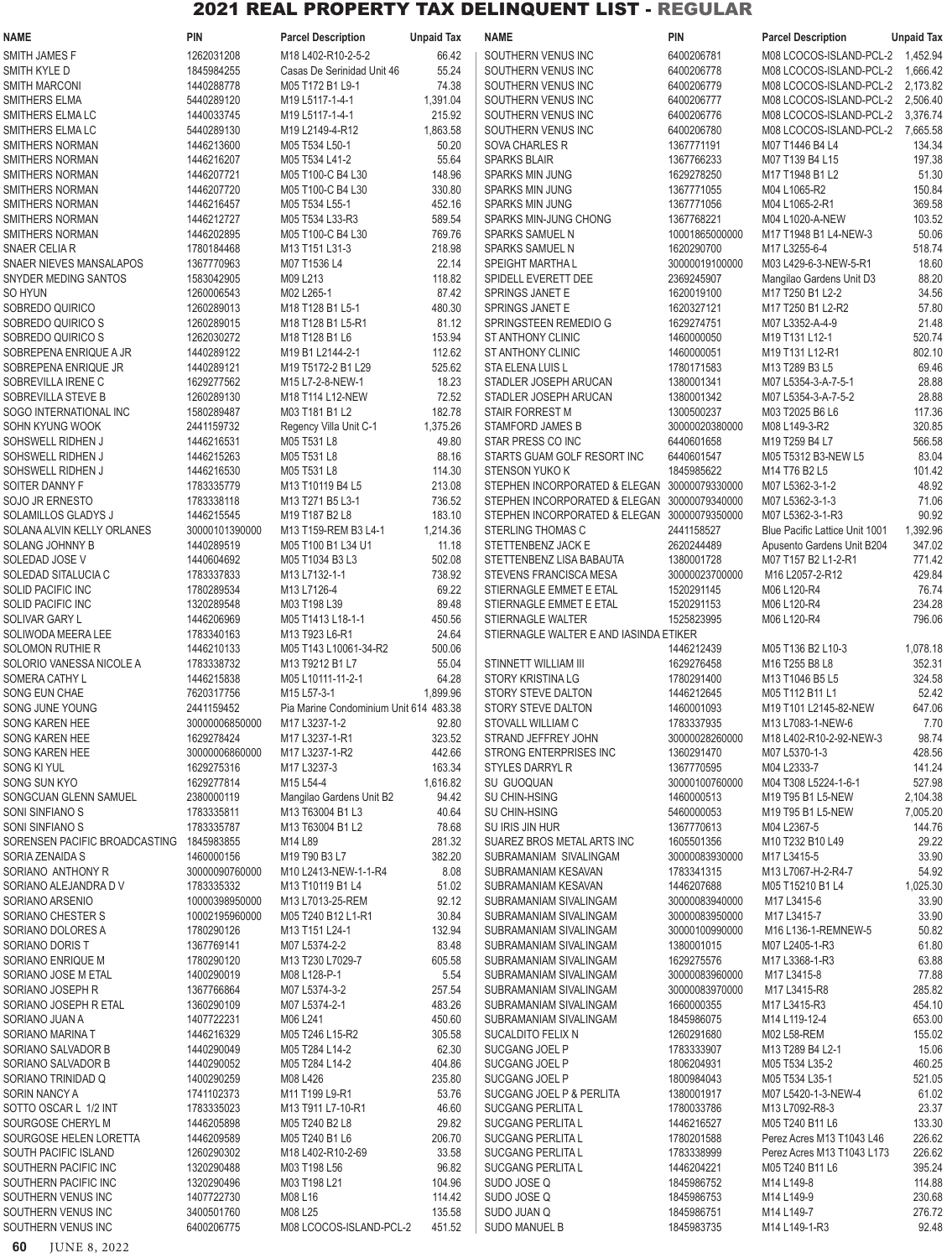| NAME                                                       | <b>PIN</b>                   | <b>Parcel Description</b>                                | <b>Unpaid Tax</b>  | <b>NAME</b>                                          | <b>PIN</b>                       | <b>Parcel Description</b>                 | <b>Unpaid Tax</b> |
|------------------------------------------------------------|------------------------------|----------------------------------------------------------|--------------------|------------------------------------------------------|----------------------------------|-------------------------------------------|-------------------|
| <b>SUDO RAMON Q</b>                                        | 1280289954                   | M18 B21 L5                                               | 199.08             | SUTACIO MERLY D                                      | 10000549700000                   | M18 L402-R10-2-20-8-2                     |                   |
| SUETTE ISLA DEVELOPMENT INC                                | 1845986549                   | M14 T28231 L13                                           | 34.14              |                                                      |                                  | <b>BLDG-BLDG2</b>                         | 22.64             |
| SUETTE ISLA DEVELOPMENT INC                                | 1845986554                   | M14 T28231 L18                                           | 34.14              | SUTHERLAND WILLIAM GORDON                            | 1367769398                       | M04 T9 BF L4-1-1-2                        | 1,276.62          |
| SUETTE ISLA DEVELOPMENT INC                                | 1845986541                   | M14 T28231 L10                                           | 34.18              | SWEGLER DELBERT L                                    | 10001686980000                   | M10 L3450-2                               | 41.04             |
| SUETTE ISLA DEVELOPMENT INC                                | 1845986553                   | M14 T28231 L17                                           | 34.18              | <b>SYFU ADAN</b>                                     | 1367764898                       | M07 T317 L96                              | 515.76            |
| SUETTE ISLA DEVELOPMENT INC                                | 1845986550                   | M14 T28231 L14                                           | 34.36              | SZEKELY ZOLTAN J                                     | 1845986105                       | M14 T305 B13 L3                           | 31.46             |
| SUETTE ISLA DEVELOPMENT INC                                | 1845986533                   | M14 T28231 L3                                            | 34.54              | T & NN INTERNATIONAL INC                             | 1440293660                       | M19 L5116-1-1                             | 720.92            |
| SUETTE ISLA DEVELOPMENT INC                                | 1845986532                   | M14 T28231 L2                                            | 34.78              | T CNMI DEVELOPMENT TRUST                             | 1783341180                       | M13 T94002 B3 L3-R1                       | 26.82             |
| SUETTE ISLA DEVELOPMENT INC                                | 1845986537                   | M14 T28231 L7                                            | 34.92              | T CNMI DEVELOPMENT TRUST                             | 1783341181                       | M13 T94002 B3 L4-1                        | 26.82             |
| SUETTE ISLA DEVELOPMENT INC                                | 1845986539                   | M14 T28231 L8<br>M14 T28231 L5                           | 35.02<br>35.36     | T CNMI DEVELOPMENT TRUST                             | 1783341182<br>1783341548         | M13 T94002 B3 L4-R1<br>M13 T94002 B4 L8-1 | 26.82<br>26.82    |
| SUETTE ISLA DEVELOPMENT INC<br>SUETTE ISLA DEVELOPMENT INC | 1845986535<br>1845986547     | M14 T28231 L11                                           | 37.14              | T CNMI DEVELOPMENT TRUST<br>T CNMI DEVELOPMENT TRUST | 1783337537                       | M13 T94002 B3 L9                          | 40.90             |
| SUETTE ISLA DEVELOPMENT INC                                | 1845986548                   | M14 T28231 L12                                           | 37.38              | T CNMI DEVELOPMENT TRUST                             | 1783341183                       | M13 T94002 B3 L5                          | 40.90             |
| SUETTE ISLA DEVELOPMENT INC                                | 1845986531                   | M14 T28231 L1                                            | 37.52              | T CNMI DEVELOPMENT TRUST                             | 1783341184                       | M13 T94002 B3 L7                          | 40.90             |
| SUETTE ISLA DEVELOPMENT INC                                | 1845986536                   | M14 T28231 L6                                            | 37.52              | T CNMI DEVELOPMENT TRUST                             | 1783341185                       | M13 T94002 B3 L10                         | 40.90             |
| SUETTE ISLA DEVELOPMENT INC                                | 1845986534                   | M14 T28231 L4                                            | 37.80              | T CNMI DEVELOPMENT TRUST                             | 1783341406                       | M13 T94002 B1 L4                          | 40.90             |
| SUETTE ISLA DEVELOPMENT INC                                | 1845986555                   | M14 T28231 L19                                           | 39.24              | T G CORPORATION                                      | 1367770111                       | M07 T1446 B2 L5                           | 71.02             |
| SUETTE ISLA DEVELOPMENT INC                                | 1845986540                   | M14 T28231 L9                                            | 39.96              | <b>TABANO ROMEO B</b>                                | 1260293600                       | M18 T67 B2 L3                             | 33.80             |
| SUETTE ISLA DEVELOPMENT INC                                | 1845986552                   | M14 T28231 L16                                           | 864.70             | <b>TABLAN BRIAN KENT A</b>                           | 30000010290000                   | M18 L402-R10-2-83-1                       | 62.80             |
| SUGATAN RAMON S                                            | 1446204193                   | M05 T100 B5 L33 U9                                       | 25.32              | <b>TABUNAR JAMES M</b>                               | 1380002158                       | M07 T19424 B1 L18-NEW-3                   | 48.16             |
| SUGGANG KEAN L                                             | 1783332988                   | M13 L7008-2-7-5                                          | 12.49              | TABUNAR RAYMOND M                                    | 1380001605                       | M07 L2313-R1-NEW-4-3-1                    | 51.10             |
| SUGIYAMA HAJIME                                            | 2460001058                   | Tumon Bel Air Unit A-4                                   | 1,314.02           | TABUNAR RAYMOND O                                    | 1380001607                       | M07 L2313-R1-NEW-4-3-R1                   | 51.40             |
| SUGIYAMA MARY S                                            | 1605501451                   | M15 T232 B3 L27                                          | 115.42             | TACUYAN DOMINADOR B                                  | 1367767585                       | M07 L5362-2-2                             | 536.78            |
| <b>SUH YUN K</b>                                           | 2440071555<br>10002148740000 | San Vitores Terrace Unit A-13                            | 471.52<br>638.76   | TAD PROPERTIES LLC                                   | 2441159021                       | Las Palmas Phase I                        |                   |
| SUK SOOJA L<br><b>SUKOLA CHARLES R</b>                     | 1446215038                   | M04 L1096-10<br>M05 L10064-S-3-R2-NEW-2                  | 1,028.30           | TADIFA WILFREDO V                                    | 1446213947                       | Unit T14114 L118<br>M05 T538 L51-1-2      | 537.72<br>34.92   |
| SULIT JUANITA R                                            | 1367770797                   | M04 L1092-REM-R7                                         | 50.54              | TAGAMOLILA GODOFREDO P                               | 1629278543                       | M16 L135-1                                | 68.22             |
| <b>SULIT JUANITA R</b>                                     | 10000063160000               | M04 L1092-REM-1-R7                                       | 68.90              | <b>TAGAMOLILA IRISH L</b>                            | 6440601625                       | M05 T137 B2 L23                           | 1,767.04          |
| SULLA ANDRES DINGCONG JR                                   | 1262031617                   | M06 L58-3                                                | 135.46             | <b>TAGLE ILDEFONSO</b>                               | 1800983815                       | M05 T538 B0 L62-1-R2                      | 252.56            |
| SULLA ANDRES DINGCONG JR                                   | 1262031619                   | M02 L58-3                                                | 161.28             | <b>TAGLE ILDEFONSO G</b>                             | 1446210780                       | M05 T538 L62-1-R2                         | 45.36             |
| SULLA CECIL D                                              | 30000003810000               | M02 L194-2-2-5-R3                                        | 34.74              | <b>TAGUACTA PEDRO</b>                                | 1780294100                       | M13 L7092-2                               | 405.72            |
| SULLA CECIL D                                              | 1525823241                   | M06 T3531 B2 L50-1-R1                                    | 35.18              | <b>TAGUIAM EDGARDO R</b>                             | 1783337525                       | M13 T93019 L12                            | 40.90             |
| SULLA CECIL D                                              | 30000003790000               | M02 L194-2-2-5-2                                         | 37.88              | TAH CHUNG HOLDINGS CORPORATION1446212753             |                                  | M19 L5115-REM-PCL-C                       | 103.82            |
| SULLA CECIL D                                              | 30000003800000               | M02 L194-2-2-5-3                                         | 41.64              | TAI WILLIAM K                                        | 1440294287                       | M19 L2145-59                              | 642.64            |
| SULLA CECIL D                                              | 1620141317                   | M15 L23-REM-E-R4                                         | 43.10              | TAI YOUNG CORPORATION                                | 2440125430                       | Tumon View Phase II Unit 101              | 244.06            |
| SULLA CECIL DINGCONG                                       | 30000015650000               | M02 L194-2-2-4-1                                         | 410.90             | <b>TAIANAO ANTONIO Y</b>                             | 1240298900                       | M02 B8 L10                                | 17.12             |
| SULLA CECIL DINGCONG                                       | 30000020350000               | M02 L217-6-NEW-NEW-R1                                    | 480.06             | TAIANAO KIMBERLY ANN FLORES                          | 1806205178                       | M13 T178 B4 L10                           | 276.40            |
| SULLA CECIL DINGCONG<br>SULLA RYAN H                       | 30000015660000<br>1262030348 | M02 L194-2-2-4-R1<br>M02 L219                            | 1,122.30<br>29.92  | TAIENAO JOSE Y<br>TAIJERON ANTONIO SALUCNAM          | 1580294395<br>1400294483         | M09 T318 L28<br>M08 L496                  | 820.02<br>89.70   |
| <b>SULLA RYAN H</b>                                        | 1260005700                   | M02 L219                                                 | 289.80             | TAIJERON ASUNCION C                                  | 1400294508                       | M08 L493                                  | 56.00             |
| SUM FONG SAU, ETAL                                         | 1620031100                   | M17 L3246-NEW-2-R1                                       | 104.22             | TAIJERON DANIEL G M                                  | 1460001189                       | M19 L5088-R1-12                           | 85.40             |
| SUMBANG CERINEO D                                          | 1446203134                   | M05 T112 B4 L25                                          | 48.14              | <b>TAIJERON FARRON JOHN MILLS</b>                    | 1629275865                       | M17 L3234-4-5                             | 45.40             |
| SUMBANG CERINEO D                                          | 1806204832                   | M05 T538 L6-2                                            | 377.54             | TAIJERON FRANCISCO C                                 | 1629274698                       | M17 L3234-4-6                             | 45.38             |
| SUMMER GREEN DE LLC                                        | 30000008820000               | M19 L2103-1-A-2-1-NEW-3                                  | 81,071.30          | TAIJERON JOANN TORRES                                | 1400294719                       | M08 L128-REM                              | 273.20            |
| SUMMER HOMES DE LLC                                        | 10002315080000               | M05 L10076-1-3-3                                         | 74,133.70          | TAIJERON JOSEPHINE M                                 | 40700000011426                   | M06 T3734 B9 L1                           | 23.42             |
| SUMMER PALACE SUBDIVISION                                  | 2440420118                   | M05 T14116 B6 L9                                         | 120.98             | TAIJERON JUAN SN                                     | 1440294807                       | M05 T100 B2 L221 U6-B                     | 323.54            |
| SUMMER PALACE SUBDIVISION                                  | 2440420137                   | M05 T14116 B7 L8                                         | 167.12             | TAIJERON LUCIA T                                     | 1720294860                       | M11 B25 L6                                | 119.44            |
| SUMMER PALACE SUBDIVISION                                  | 2440420086                   | M05 T14116 B5 L7                                         | 374.50             | TAIJERON MARIA B DEC HEIRS OF                        | 1407722302                       | M08 L357-1                                | 98.30             |
| <b>SUMMERS LARRY W</b>                                     | 1840291900                   | Casas De Serinidad Unit 42                               | 45.74              | <b>TAIJERON MARIA WHITE</b>                          | 1360294846                       | M07 L1107-3-6                             | 102.88            |
| SUN AND LEE CONSTRUCTION CO LLC 1380000904                 |                              | M07 L5396-R5-NEW-3-R3-NEW                                | 119.24             | <b>TAIJERON PATRICIA A</b>                           | 2680000151                       | Bonita Villa Unit B-4                     | 81.58             |
| <b>SUN ROBERT</b><br>SUN STEPHEN K                         | 1380001999                   | M07 L2283-2-R2                                           | 504.60             | <b>TAIJERON PEDRO TAIJERON</b>                       | 1720294915                       | M11 B12 L3                                | 31.94             |
| SUN STEPHEN KAI SHAN                                       | 3624820299<br>1629278566     | M16 L1116-1-1-R2<br>M16 L1116-1-3-R1                     | 1,777.16<br>202.52 | <b>TAIJERON PRICARDO S</b><br>TAIJERON SONIA MARIE C | 1440294957<br>1407722788         | M19 L5088-R1-4<br>M08 L272-7-1            | 401.30<br>589.34  |
| <b>SUN YAN</b>                                             | 77703000001252               | M19 TALO VERDE ESTATES                                   |                    | <b>TAIMANAO ALFRED T</b>                             | 1326016280                       | M03 L233-1-R5                             | 62.29             |
|                                                            |                              | <b>TOWNHOMES UNIT 145</b>                                | 1,211.04           | TAIMANAO EDLYN GRACE F                               | 1806205647                       | M05 T545 B2 L17                           | 424.86            |
| <b>SUNG EUNYU</b>                                          | 2460001147                   | Pacific Towers Unit C-807                                | 229.80             | TAIMANAO ROHITO F                                    | 1446206572                       | M05 T240 B21 L5                           | 437.56            |
| <b>SUNG GARY</b>                                           | 4440501021                   | Las Palmas Phase III Unit                                |                    | TAIMANGLO JOSEPH Q                                   | 30000028910000                   | M11 L92-4-1-R1-2                          | 26.22             |
|                                                            | 10053-5-R1NEW-1 B1 L3 (C-1)  |                                                          | 596.80             | TAIMANGLO JR RAYMOND T                               | 30000114450000                   | M06 T212 B12 L4-1                         | 268.26            |
| <b>SUNG YONG HYUN</b>                                      | 1367767723                   | M04 T109 B1 L9                                           | 1,839.50           | TAIMANGLO CECILIA Q                                  | 1783333150                       | M13 L7073-NEW-2-4                         | 35.16             |
| SUNG YU TAI                                                | 2460000783                   | St. Angel Unit A-1                                       | 1,082.78           | TAIMANGLO JOAQUIN C                                  | 10000263150000                   | M06 T3734 B11 L4                          | 22.38             |
| <b>SUNG YU TAI</b>                                         | 2460000784                   | St. Angel Unit A-2                                       | 1,082.78           | TAIMANGLO JOSE P                                     | 1740295200                       | M11 T2831 B16 L3                          | 59.98             |
| <b>SUNGA FILEMON D</b>                                     | 1783334801                   | M13 T6301 B1 L19                                         | 51.02              | TAIMANGLO MANUEL QUICHOCHO                           | 1780295309                       | M13 L7017-2-3-1                           | 56.82             |
| SUNGGEUN SAMUEL IM                                         | 30000087500000               | M13 L7027-3-3-9                                          | 1,079.96           | TAIMANGLO PETER Q                                    | 1446216495                       | M05 T172 B1 L5-R2                         | 370.26            |
| SUNJIN HEAVY EQUIPMENT CO                                  | 1629277726                   | M17 L3255-6-R4                                           | 2,268.44           | TAIMANGLO ROSA CRISOSTOMO                            | 1520295400                       | M06 L168-3                                | 42.88             |
| SUNSHINE PROPERTY'S<br>SUPERALES GEORGE T                  | 2460000846<br>10000788000000 | Ypao Garden Apartments Unit 303 389.82<br>M13 L7125-11-2 | 64.09              | TAIMANGLO VICENTE P<br>TAIMANLGO LOURDES B           | 30000028900000<br>10000122480000 | M11 L92-4-1-R1-1<br>M05 L5326-A-3         | 26.22<br>51.74    |
| SUPERALES GEORGE M                                         | 10001736730000               | M13 L7125-11-3                                           | 30.34              | TAINATONGO ARIAN JOHN                                | 30000106700000                   | M18 T25304 BC L12-1                       | 14.24             |
| SUPLIDO REGINO S                                           | 2441157288                   | Delmar Unit B-70                                         | 275.66             | TAINATONGO FRANCISCO T                               | 1407722374                       | M08 L488-2                                | 166.50            |
| <b>SUPPLE PATRICK</b>                                      | 30000111790000               | M11 L22-2NEW-2-2-4-R1                                    | 36.98              | TAINATONGO FRANCISCO T                               | 1400295514                       | M08 L258-1                                | 304.36            |
| SUPPLE PATRICK                                             | 1446211063                   | M05 T240 B13 L6                                          | 217.10             | TAINATONGO JESSICA ROSE                              | 1525823526                       | M06 T212 B8 L11-4                         | 21.50             |
| <b>SUSUCIO BENIGNO</b>                                     | 1620293300                   | M16 L104-R4                                              | 7.20               | TAINATONGO RAMON B                                   | 1400295830                       | M08 T261 L22                              | 337.50            |
| SUSUICO CLEOFE SN                                          | 1629275048                   | M16 L104-3-1                                             | 643.18             | TAINATONGO RAMON MANIBUSAN                           | 1400295738                       | M08 L394                                  | 28.88             |
| SUSUICO DOMINGA NENAISEN DES                               | 1220293186                   | M19 L1092                                                | 32.82              | TAINATONGO RAMON MANIBUSAN                           | 1400295720                       | M08 L495                                  | 114.20            |
| <b>SUSUICO FABIAN SN</b>                                   | 1629275049                   | M16 L104-3-2                                             | 33.28              | TAINATONGO RAMON MANIBUSAN                           | 1400295746                       | M08 L68                                   | 116.30            |
| <b>SUSUICO FABIAN SN</b>                                   | 1446211713                   | M05 T536 B2 L12                                          | 206.62             | TAINATONGO RAMON MANIBUSAN HO 1400295724             |                                  | M08 L318-W-R1                             | 86.10             |
| SUSUICO JASON                                              | 1660002083                   | M17 L3409-12-R2                                          | 45.50              | TAINATONGO RAMON MANIBUSAN HO 1400295721             |                                  | M08 L318-W-1                              | 253.04            |
| <b>SUSUICO JASON</b>                                       | 1620319205                   | M17 T213 B1 L1-1                                         | 55.40              | TAINATONGO VICTORIANA TAJALLE                        | 1400295788                       | M08 L130                                  | 7.44              |
| SUSUICO JASON Q<br>SUSUICO KEITH                           | 1660001756<br>1262031296     | M17 T213 B2 L6-1<br>M02 L308-2-2                         | 459.06<br>558.46   | TAISACAN JACALYN MANGLONA<br>TAISACAN ROSITA M       | 1783337954<br>1367768251         | M13 L7027-REM-3-1-2<br>M04 L2333-3-2      | 22.82<br>86.98    |
| SUTACIO FRANCES                                            | 1260293270                   | M18 T2541 L27-R1                                         | 64.34              | TAISAGUE ISABEL I                                    | 1446211308                       | M05 T240 B21 L13                          | 5.60              |
|                                                            |                              |                                                          |                    |                                                      |                                  |                                           |                   |

JUNE 8, 2022 **61**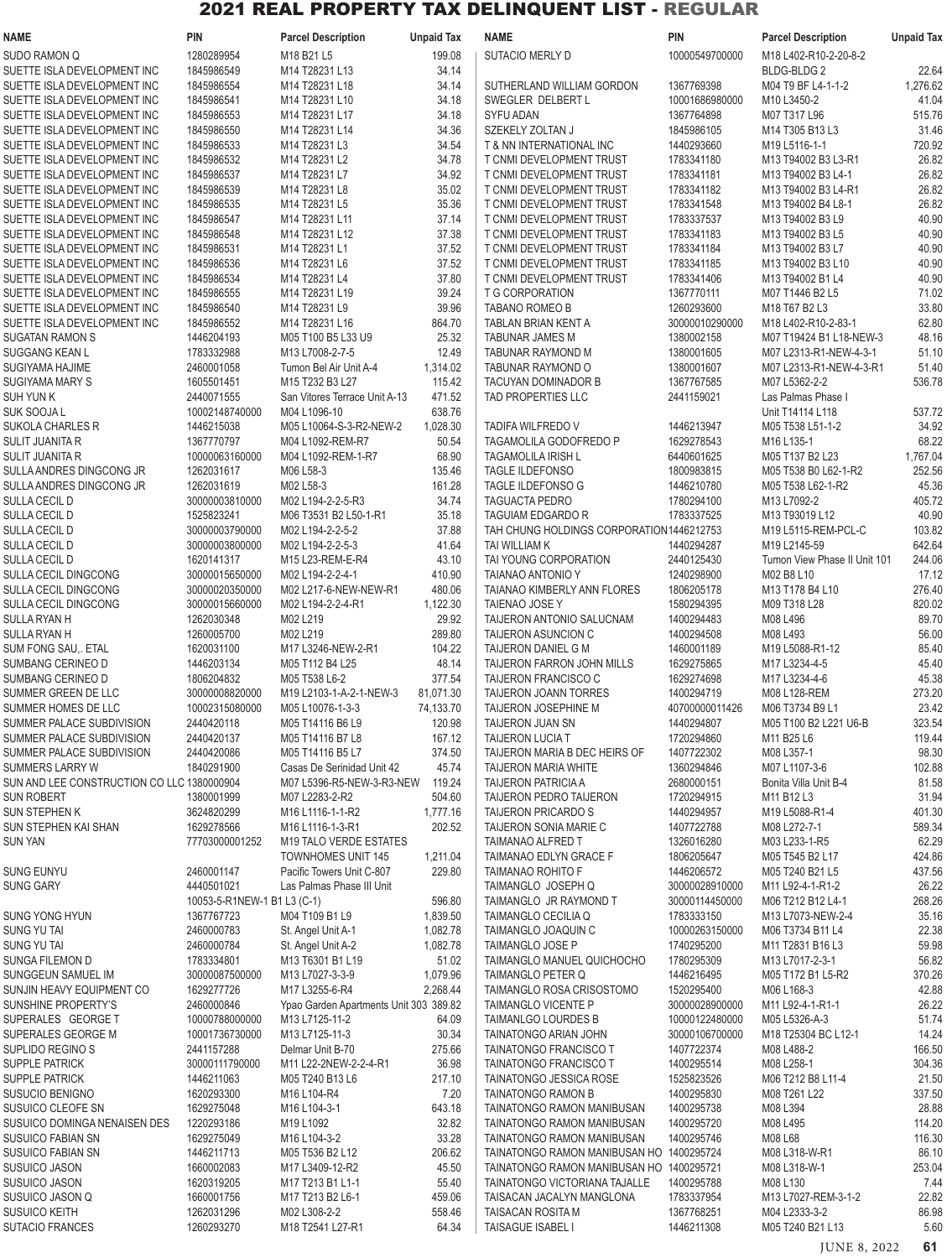| <b>NAME</b>                   | <b>PIN</b>     | <b>Parcel Description</b>                         | <b>Unpaid Tax</b> | <b>NAME</b>                          | PIN            | <b>Parcel Description</b>             | <b>Unpaid Tax</b> |
|-------------------------------|----------------|---------------------------------------------------|-------------------|--------------------------------------|----------------|---------------------------------------|-------------------|
| TAISAGUE MARYANN P            | 1446205865     | M05 T240 B14 L16                                  | 93.64             | <b>TAITANO MIGUEL C</b>              | 1780299312     | M13 L7093-3-4                         | 14.00             |
| <b>TAISIPIC GREG I</b>        | 1783335886     | M13 L7013-22                                      | 483.56            | TAITANO NAOMI ROSEMARY AGUON         | 1783340227     | M13 T301 L3                           | 545.30            |
| <b>TAISIPIC JESUS B</b>       | 1845985416     | M14 L131-5-1                                      | 12.54             | <b>TAITANO PILAR CRUZ</b>            | 1320299360     | M03 L407                              | 22.40             |
| TAISIPIC JESUS B ETAL         | 1840296114     | M14 L131-5-2                                      | 36.12             | TAITANO RAYMOND CEPEDA               | 1783332055     | M13 L7031-6-NEW-R1                    | 59.56             |
| TAITAGUE ANTHONY DAVID        | 1400296425     | M08 L143-6                                        | 96.60             | TAITANO RAYMOND CEPEDA               | 1783332008     | M13 L7031-1-R2-NEW-2                  | 70.20             |
| TAITAGUE BERNADETTE T         | 1360297500     | M07 L2303-1-NEW-2                                 | 47.16             | TAITANO RAYMOND CEPEDA               | 1783332009     | M13 L7039-5-4                         | 112.70            |
| TAITAGUE BERNADETTE V C       | 1783339348     | M05 L10075-REM-2-NEW-1-R1                         | 46.88             | TAITANO RAYMOND CEPEDA               | 1783338708     | M13 L7031-6-NEW-R4                    | 450.70            |
| TAITAGUE BERNADETTE VC        | 1806205260     | M05 L10075-REM-3-3                                | 40.90             | TAITANO RAYMOND S ETAL               | 1780299515     | M13 L7077-1-1-1                       | 512.40            |
| <b>TAITAGUE BERNADETTE VC</b> | 1806205261     | M05 L10075-REM-3-R3                               | 41.64             | <b>TAITANO RICHARD</b>               | 1783332292     | M13 L7011-3-B-R5                      | 539.28            |
| TAITAGUE BERNADETTE VC        | 1806205262     | M05 L10075-REM-6                                  | 172.42            | TAITANO RICHARD FLORES               | 1783332512     | M13 L7011-3-B-3                       | 61.26             |
| TAITAGUE BERNADETTE VC        | 1806205258     | M05 L10075-REM-2-NEW-R8                           | 225.42            | <b>TAITANO RICHARD S</b>             | 1525823014     | M06 L178-3                            | 66.02             |
| TAITAGUE BERNADETTE VC        | 1806205259     | M05 L10075-REM-3-1                                | 857.12            | <b>TAITANO RITA DOLORES LIMTIACO</b> | 1280979876     | M18 B8 L2                             | 22.76             |
| <b>TAITAGUE DANNY LG</b>      | 10000287030000 | M06 T3734 B1 L14                                  | 20.32             | TAITANO RITA GUERRERO                | 1620299594     | M10 L22-6                             | 58.28             |
| TAITAGUE DAVID S              | 30000083070000 | M11 L5-1-R-B-2-2-R2                               | 179.10            | TAITANO ROBERT IGNACIO               | 1783337757     | M13 L7126-6                           | 69.22             |
| <b>TAITAGUE FRED LG</b>       | 10000721740000 | M06 T3734 B5 L22                                  | 20.32             | TAITANO RODNEY DAVID                 | 1780029500     | M13 L7077-1-4                         | 64.50             |
| TAITAGUE FRED R               | 3720296700     | M <sub>11</sub> B <sub>14</sub> L <sub>5</sub> -1 | 12.32             | TAITANO ROLAND CEPEDA                | 1783340809     | M13 L7031-NEW-R9-2-R1                 | 624.80            |
| TAITAGUE JACK W               | 2441159648     | Ypao Villa Unit L3                                | 516.98            | TAITANO TEDDY CEPEDA                 | 1360298164     | M07 L5361-9                           | 1,301.76          |
| TAITAGUE JOHN GLENN C         | 1525822783     | M06 L150-2-2                                      | 123.42            | <b>TAITANO VICENTE M</b>             | 1620299873     | M17 T1936 B2 L6                       | 61.26             |
| TAITAGUE JOHN R               | 1740296688     | M11 T142 L9-15-R1                                 | 51.34             | <b>TAITANO VICTORIA S</b>            | 1580297905     | M09 T318 L94                          | 82.30             |
| TAITAGUE JOSE M ETAL          | 1525822616     | M06 L181-4                                        | 70.50             | TAITINGFONG AMBER-ROSE UNTALAN MESA  |                |                                       |                   |
| TAITAGUE JOSE Q               | 1360296751     | M04 T1445 L229                                    | 61.14             |                                      | 1783340429     | M13 L9995-8                           | 17.66             |
| TAITAGUE JOSE Q               | 2440206666     | Tumon View Phase I Unit 114                       | 309.24            | TAITINGFONG ANTOINETTE M             | 1360299810     | M04 L2346-3-5                         | 51.86             |
| TAITAGUE JOSE Q               | 2440296667     | Tumon View Phase I Unit 205                       | 309.24            | <b>TAITINGFONG HERBERT</b>           | 1845984043     | M14 L134-1-5                          | 59.48             |
| TAITAGUE JOSEPH JR            | 1525823045     | M06 L81-1-R2-NEW-R4                               | 353.18            | TAITINGFONG IGNACIO BORJA ETAL       | 1360300101     | M07 T1914 L1                          | 64.82             |
| TAITAGUE JOSEPH JR T          | 9520000061     | M06 T37306 B3 L5                                  | 20.30             | TAITINGFONG IGNACIO BORJA ETAL       | 1360300103     | M07 T1914 L3                          | 64.82             |
| TAITAGUE RAY JR               | 1520297003     | M06 L158-5                                        | 6.02              | TAITINGFONG IGNACIO BORJA ETAL       | 1360300104     | M07 T1914 L4                          | 64.82             |
| TAITAGUE REBECCA L            | 1407722795     | M08 L107-1-1-1                                    | 321.68            | TAITINGFONG IGNACIO BORJA ETAL       | 1360300105     | M07 T1914 L5                          | 64.82             |
| <b>TAITAGUE REMEDIOS P</b>    | 1380001658     | M07 T19424 B2 L10                                 | 47.16             | TAITINGFONG IGNACIO BORJA ETAL       | 1360300106     | M07 T1914 L6                          | 64.82             |
| TAITAGUE RICHARD LG           | 10000289100000 | M06 T3734 B2 L18                                  | 20.32             | TAITINGFONG IGNACIO BORJA ETAL       | 1360300107     | M07 T1914 L7                          | 64.82             |
| TAITAGUE ROSA CRUZ            | 1525823309     | M06 L205-REM                                      | 70.92             | TAITINGFONG IGNACIO BORJA ETAL       | 1360300108     | M07 T1914 L8                          | 64.82             |
| TAITAGUE ROSARIO D HO         | 1520297010     | M06 L97-3                                         | 714.00            | TAITINGFONG IGNACIO BORJA ETAL       | 1360300102     | M07 T1914 L2                          | 153.44            |
| TAITAGUE TRECIA LYNN C        | 1525822782     | M06 L150-2-1                                      | 180.98            | TAITINGFONG JOSE BORJA               | 1220300163     | M19 L2036-NEW                         | 8.28              |
| TAITAGUE VICENTE N HO         | 1520297078     | M06 L18                                           | 6.32              | TAITINGFONG JOSEPH C                 | 1360300185     | M07 L2391-9-3                         | 654.00            |
| TAITAGUE VICTORIA SN          | 30000078110000 | M06 L15-B-20                                      | 21.20             | TAITINGFONG JR JOSE C                | 1629276453     | M17 T1935 L9                          | 347.08            |
| TAITAGUE VICTORIANO LIZAMA    | 1520500259     | M06 L216                                          | 19.62             | <b>TAITINGFONG MARIA FLORES</b>      | 7780500490     | M <sub>13</sub> L <sub>7</sub> 126-23 | 47.04             |
| TAITAGUE VICTORIANO LIZAMA    | 1740297080     | M11 L44                                           | 531.18            | TAITINGFONG PATRICIA DUENAS          | 1440300110     | M05 T1045 B1 L11                      | 33.52             |
| TAITAGUE WILLIAM U            | 1380001085     | M07 T1919 L3-2                                    | 30.26             | TAITINGFONG ROSARIO C                | 1360300181     | M07 L2391-2-3                         | 118.04            |
| TAITANO MARIANN Q             | 30000094960000 | M07 L3445-NEW-6-2                                 | 19.88             | TAITINGFONG ROSARIO C                | 1367768013     | M07 L2391-2-R3                        | 489.32            |
| TAITANO ANA CEPEDA AKA        | 1783336434     | M13 L7031-6-NEW-4                                 | 45.04             | TAITINGFONG VICENTE A                | 1780300299     | M13 L7126-3                           | 69.24             |
| TAITANO AUDREYA J P           | 1629275937     | M16 T255 B2 L1                                    | 87.70             | TAITINGFONG VINCE F                  | 1583042533     | M09 T85 B1 L19                        | 176.74            |
| TAITANO AVELINA BLAS          | 30000004500000 | M04 L1060-2-1                                     | 29.12             | <b>TAJALLE CHRISTINE F</b>           | 1783340781     | M05 T292 L8-6                         | 330.02            |
| TAITANO AVELINA BLAS          | 1360297402     | M04 L1066-1-2-R8                                  | 91.38             | TAJALLE DOLORES T ETAL               | 1400300389     | M08 L339                              | 118.30            |
| TAITANO CARMEN CHARGUALAF     | 1367768310     | M04 L2395-1-A                                     | 77.16             | TAJALLE IGNACIA T                    | 1262030212     | M02 T249 L1-A                         | 276.36            |
| TAITANO CARMEN T NKA KEOUGH   | 1783332513     | M13 L7011-3-B-4                                   | 61.58             | TAJALLE IGNACIA TORRES               | 1260300446     | M02 T249 L1-4                         | 179.10            |
| TAITANO DARLENE N             | 1380002049     | M07 T19424 B1 L7                                  | 547.64            | TAJALLE JESSE GARRIDO                | 1407722268     | M08 L344-6                            | 20.32             |
| TAITANO DAVID CEPEDA          | 1783332054     | M13 L7031-6-NEW-2-R1                              | 56.04             | TAJALLE JOSE T                       | 1400300524     | M08 L344-R7                           | 63.78             |
| TAITANO DAVID S               | 1780297645     | M13 L7077-1-5                                     | 64.50             | TAJALLE JUSTO C JR                   | 1446214065     | M05 L5009-2-11                        | 463.60            |
| TAITANO DONAMILA INTA         | 1783338475     | M13 L7039-6-6                                     | 43.44             | TAJALLE JUSTO C JR                   | 1446214068     | M05 L5009-2-14                        | 2,275.28          |
| <b>TAITANO FRANCES U</b>      | 2626980324     | Flora Pago Unit 701                               | 688.08            | TAJALLE KEVIN JORGE C                | 1446216149     | M05 T292 L7-R1-3                      | 712.74            |
| <b>TAITANO FRANCISCO L</b>    | 1360297923     | M07 L2378-3-R3                                    | 147.86            | <b>TAJALLE MARIA P</b>               | 1783337770     | M13 L7130-1-5                         | 80.72             |
| TAITANO FRANK FERNANDEZ       | 1783336484     | M13 L7030-NEW-4                                   | 62.56             | TAJALLE SACARIAS ALIG                | 1240300698     | M02 B17 L24                           | 339.54            |
| TAITANO HENRY F               | 1367770118     | M07 L2321-NEW-2-A                                 | 713.88            | TAJALLE SIERRA CELINE ANDERSON       | 1290000746     | M18 T67 B1-A L10-R1                   | 286.32            |
| TAITANO JAMIE MARIA S         | 1629277710     | M17 L118-5-2                                      | 7.91              | <b>TAJALLE THOMAS A P</b>            | 1446202697     | M05 T112 B8 L22                       | 657.62            |
| TAITANO JAMIE MARIA S         | 1629277709     | M17 L118-4                                        | 19.88             | TAJALLE ZACHARY T                    | 1440300512     | M05 T143 L10061-10                    | 392.44            |
| TAITANO JANE CEPEDA           | 10002210240000 | M07 L2285-NEW-C-R1                                | 1,095.84          | TAJALLE ZACHARY T                    | 1440300511     | M05 T143 L10061-10                    | 515.16            |
| TAITANO JESSE A M             | 1620298220     | M17 L118-6-1-3                                    | 78.70             | TAKAI JOSEPH A                       | 1446209909     | M05 T1017 L5-1                        | 524.14            |
| TAITANO JOHN CEPEDA           | 1360297955     | M04 T1445 L71                                     | 738.18            | TAKANO CARLOS S                      | 1220199855     | M19 L1065-7                           | 10.85             |
| TAITANO JOHN L S              | 1780298401     | M13 T911 L7-6                                     | 96.68             | <b>TAKANO CARLOS S</b>               | 1223243328     | M19 L1063                             | 12.41             |
| TAITANO JOSEPH CEPEDA         | 1783330987     | M13 L7031-6-NEW-3                                 | 29.96             | <b>TAKANO CARLOS S</b>               | 1460000268     | M19 L5142-1-1-R1                      | 681.58            |
| TAITANO JOSEPH F              | 1780298668     | M13 T238 L7048-16                                 | 226.16            | <b>TAKANO CARLOS S</b>               | 1440308485     | M19 L5142-1-1-R1                      | 7,236.63          |
| TAITANO JOSEPH SN             | 1783341317     | M13 L7039-6-1-3-NEW-R1                            | 318.74            | TAKANO CARLOS S JR                   | 1223243324     | M19 L1061                             | 7.81              |
| TAITANO JUAN LIZAMA           | 40700000019852 | M01 L1354-2                                       | 31.50             | TAKANO CARLOS S JR                   | 1223243320     | M19 L1065-14                          | 16.93             |
| TAITANO JUAN TAITANO          | 1780298790     | M13 L7093-8-R2-1                                  | 44.80             | TAKANO CARLOS S JR                   | 1223243327     | M19 L1065-12                          | 19.30             |
| TAITANO JUAN TAITANO          | 1783338829     | M13 L7061-8-R2                                    | 146.28            | TAKANO CARLOS S JR                   | 1223243322     | M19 L1062                             | 23.89             |
| TAITANO JULIAN A              | 1783341533     | M13 L7040-1-1                                     | 186.38            | TAKANO CARLOS S JR                   | 30000215950000 | M19 L5147-2C-16-NEW-1                 | 1,876.84          |
| TAITANO JULIAN CHARLES AGUON  | 1783340313     | M13 L7040-1-1                                     | 452.82            | TAKANO CARLOS S JR                   | 30000215960000 | M19 L5147-2C-16-NEW-R1                | 3,904.90          |
| TAITANO KATHERINE T           | 1367768469     | M07 L1106-3-NEW-1-A-1                             | 31.20             | TAKANO CARLOS S JR                   | 3222878825     | M01 L1061 & L1062                     | 3,978.54          |
| <b>TAITANO LARRY FELIX</b>    | 1783339440     | M13 T159 B2 L3                                    | 329.98            | TAKANO JR CARLOS S                   | 1446210496     | M19 T1341 L4-1-R1                     | 421.30            |
| TAITANO LARRY FELIX INTA      | 1783339441     | M13 L7039-6-9                                     | 42.70             | TAKANO LUIS VINCENT (DEC)            | 1783335909     | M13 L7027-REM-3-1-4                   | 210.50            |
| TAITANO LARRY FELIX INTA      | 1783339442     | M13 L7039-6-8                                     | 42.70             | <b>TAKAO MARTIN</b>                  | 1367768856     | M07 T115 B1 L4                        | 81.32             |
| TAITANO LARRY FELIX INTA      | 1783338709     | M13 L7039-6-7                                     | 43.44             | TALADOC FE S                         | 1360301203     | M04 L1019-6-REM-8                     | 247.34            |
| TAITANO LAURA C               | 1262031534     | M02 L216-A-1                                      | 99.34             | <b>TALAFOFO FARMS LTD</b>            | 1783339185     | M13 T93019 L4                         | 40.90             |
| TAITANO LUIS HO ETAL          | 1220298954     | M01 L282-SW-SQ-1                                  | 5.78              | TALAVERA JONATHAN                    | 1783337840     | M13 L7013-24-2                        | 402.18            |
| TAITANO MAGDALENA SANTOS      | 1340299121     | M04 B16 L6                                        | 455.60            | TALAVERA JOSE G (DEC)                | 1620603943     | M10 L3301-1-REM                       | 22.41             |
| TAITANO MANUEL C              | 1620298990     | M17 L3383-3-NEW-A-1                               | 32.38             | TALAVERA JOSE G (DEC)                | 1620603945     | M10 LP19-5-4                          | 65.11             |
| <b>TAITANO MANUEL P</b>       | 1380000108     | M07 L2312-R1-NEW-2-1                              | 332.78            | TALAVERA JOSE G (DEC)                | 1360301253     | M04 L1064-3-R1                        | 106.48            |
| TAITANO MANUEL QUINTANILLA    | 1629277747     | M17 T1936 B1 L4                                   | 118.10            | TALAVERA LUCREZIA S                  | 1367770213     | M04 L1060-4                           | 28.80             |
| <b>TAITANO MARIA F</b>        | 1845985116     | M14 L150                                          | 381.06            | TALAVERA LUCREZIA SABLAN             | 1367768224     | M04 L1026-3-2-2-NEW                   | 51.45             |
| TAITANO MARIA GARRIDO         | 30000099800000 | M08 L284-4                                        | 153.14            | <b>TALBOT ANDREW R</b>               | 30000009520000 | M13 L7058-3-R2                        | 44.12             |
| TAITANO MELISSA MARIE G       | 1783341319     | M13 L7039-6-1-3-NEW-1                             | 391.32            | <b>TALEU ELLIS</b>                   | 1367770093     | M07 T115 B1 L4                        | 324.00            |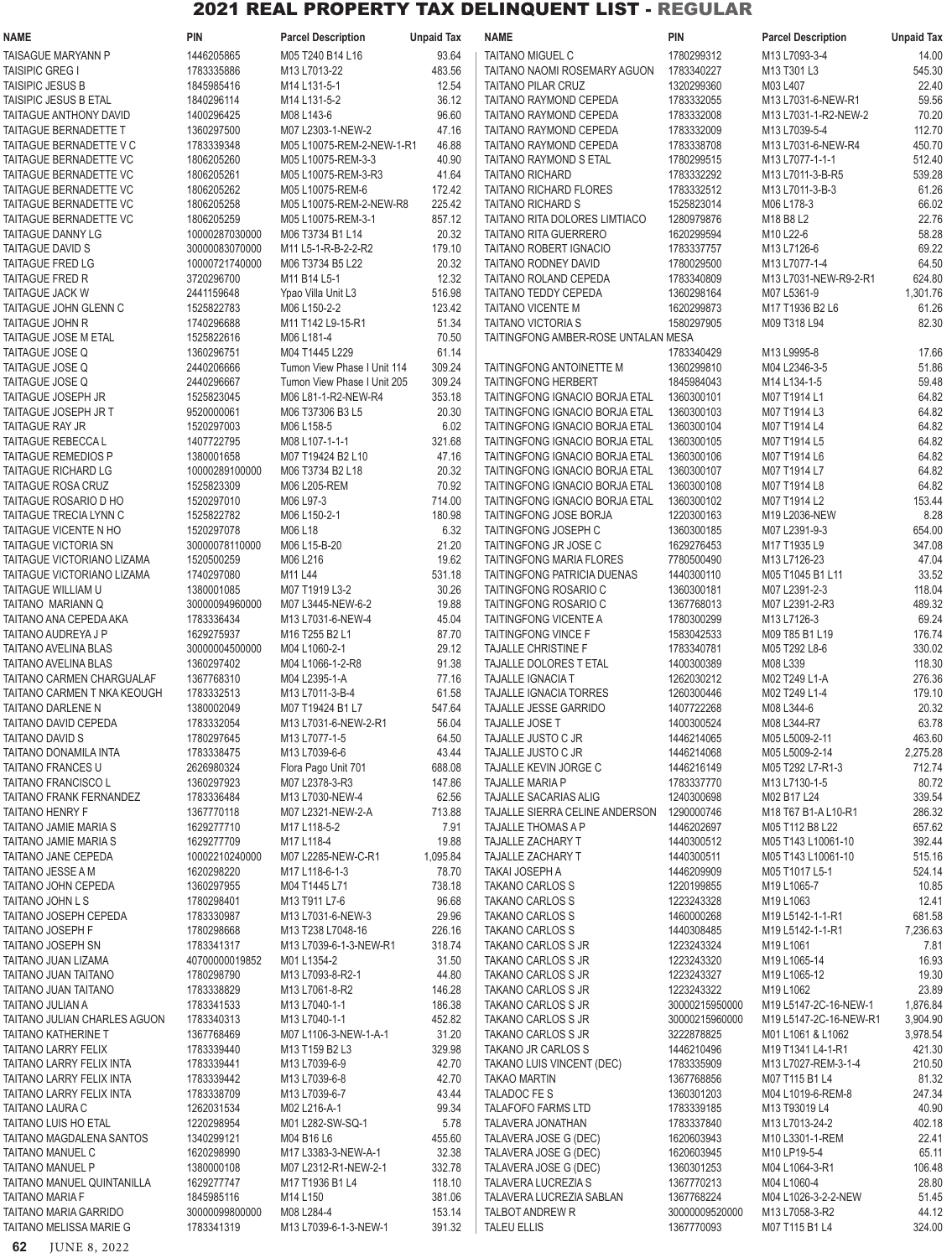| <b>NAME</b>                                            | <b>PIN</b>               | <b>Parcel Description</b>                  | <b>Unpaid Tax</b> | <b>NAME</b>                                                | <b>PIN</b>                   | <b>Parcel Description</b>             | <b>Unpaid Tax</b> |
|--------------------------------------------------------|--------------------------|--------------------------------------------|-------------------|------------------------------------------------------------|------------------------------|---------------------------------------|-------------------|
| <b>TALIU MARTIN</b>                                    | 1367770784               | M07 T115 B4 L1                             | 72.20             | <b>TEDTAOTAO LUCAS A</b>                                   | 1600303232                   | M10 T232 B6 L42                       | 340.48            |
| TALLORIN JULY D L                                      | 1446215383               | M05 T100 B4 L155 U5-B                      | 335.48            | TEDTAOTAO MANUEL CEPEDA                                    | 1660002006                   | M17 L3296-NEW-5-2                     | 61.72             |
| <b>TALOFOFO FARMS LTD</b>                              | 1741102613               | M11 T2944 B1 L7                            | 20.88             | TEDTAOTAO VIVIAN NAPUTI                                    | 1525822908                   | M06 T212 B7 L7-1                      | 78.08             |
| <b>TALOFOFO FARMS LTD</b>                              | 1741102615               | M11 T2944 B2 L2                            | 20.88             | <b>TEEHAN BETSIE P</b>                                     | 1600303234                   | M10 T232 B12 L25                      | 16.40             |
| <b>TALOFOFO FARMS LTD</b>                              | 1741102616               | M11 T2944 B2 L3                            | 20.88             | TEEHAN MARIA CONSTANTINO                                   | 1741104272                   | M11 L17-1-3-1-R1                      | 74.86             |
| <b>TALOFOFO FARMS LTD</b>                              | 1741102620               | M11 T2944 B2 L7                            | 20.88             | <b>TEIMOURY MASOUD</b>                                     | 1741103631                   | M11 T2832 B2 L1-4                     | 47.16             |
| <b>TALOFOFO FARMS LTD</b>                              | 1741102627               | M11 T2944 B3 L2                            | 20.88             | <b>TEIMOURY MASOUD</b>                                     | 1783339970                   | M13 T10418 B1 L4                      | 644.06            |
| <b>TALOFOFO FARMS LTD</b><br><b>TALOFOFO FARMS LTD</b> | 1741102628<br>1741102629 | M11 T2944 B3 L3<br>M11 T2944 B3 L4         | 20.88<br>20.88    | <b>TEIMOURY MASOUD</b><br><b>TELIU MARTIN</b>              | 1783331186<br>1360303431     | M13 T10418 B2 L5<br>M07 T115 B4 L1    | 644.44<br>356.46  |
| <b>TALOFOFO FARMS LTD</b>                              | 1741102617               | M11 T2944 B2 L4                            | 20.90             | <b>TEMEROWSKI MARIA BELLA</b>                              | 30000016720000               | M04 L1032-NEW-3-R1                    | 926.92            |
| <b>TALOFOFO FARMS LTD</b>                              | 1741102626               | M11 T2944 B3 L1                            | 21.16             | TEN BULLS CORPORATION                                      | 1525824023                   | M06 T3734 B2 L14                      | 20.90             |
| <b>TALOFOFO FARMS LTD</b>                              | 1741102625               | M11 T2944 B2 L12                           | 23.10             | TENDIDO CONRADO V                                          | 1780303459                   | M13 T289 B1 L6                        | 67.10             |
| <b>TALOFOFO FARMS LTD</b>                              | 1741102624               | M11 T2944 B2 L11                           | 25.42             | <b>TENIDO FELIPE P ETAL</b>                                | 1260303490                   | M02 L440-P-2-R1                       | 329.34            |
| <b>TALOFOFO FARMS LTD</b>                              | 1741102631               | M11 T2944 B3 L6                            | 36.54             | TENNESSEE RENTAL HOLDINGS LLC                              | 1780167085                   | M13 T169 L2-4                         | 23,993.38         |
| TALON RHODORA J                                        | 1783340031               | M13 T10429 B1 L2-1                         | 20.52             | <b>TENORIO ANTONIO B</b>                                   | 1367764760                   | M07 L5420-1-5-R3                      | 242.82            |
| <b>TAMAGOS EDGAR</b>                                   | 1262030759               | M02 L170-1-NEW-2-1-3                       | 97.62             | <b>TENORIO BERNADITA C</b>                                 | 1260303580                   | M02 T132 L7                           | 35.38             |
| <b>TAMAGOS MARCY</b>                                   | 1240008766               | M02 B5 L10                                 | 62.38             | <b>TENORIO CARLOS M ETAL</b>                               | 1360303497                   | M07 L2410-4                           | 78.10             |
| <b>TAMAN EDWARD</b>                                    | 1367769428               | M04 L1083-REM-1-1                          | 42.50             | TENORIO CARLOS M ETAL                                      | 1360303594                   | M07 L2410-1                           | 78.10             |
| <b>TAMAN PATRICIA T</b>                                | 1629277264               | M17 L3360-1-4-3                            | 296.42            | <b>TENORIO CARLOS M ETAL</b>                               | 1360303596                   | M07 L2410-3                           | 78.10             |
| TAMONDONG RUDY T                                       | 1440301523               | M05 T100 B3 L87 U12                        | 23.98             | <b>TENORIO CARLOS M ETAL</b>                               | 1360303599                   | M07 L2410-6                           | 105.36            |
| <b>TAMURA GEORGE</b>                                   | 1620301601<br>2441159764 | M17 L3273-2-2-1<br>Las Palmas Phase I Unit | 42.88             | <b>TENORIO CHARISSA MARIE</b><br>TENORIO CHARLENE C        | 30000083120000<br>1840303670 | M07 L2303-5-NEW-1<br>M14 L152-7-1     | 69.34             |
| TAN DAVID K                                            |                          | T14114 L87                                 | 537.72            | <b>TENORIO DANIEL JOSEPH</b>                               | 1783339367                   | M13 L7039-6-3-1                       | 707.86<br>67.54   |
| <b>TAN HERMINIA P</b>                                  | 1783340612               | M13 L7010-1-4-6                            | 79.06             | <b>TENORIO DIANA</b>                                       | 1845984843                   | M14 L134-1-1                          | 30.58             |
| TAN LUCIO CHUA                                         | 1440301600               | M19 B8 L5173-11                            | 3,229.96          | <b>TENORIO EMILIA LG</b>                                   | 1780303631                   | M13 L7017-1-3                         | 118.14            |
| <b>TAN QIANYU ETAL</b>                                 | 1360301545               | M07 L2318-A-R9                             | 230.34            | <b>TENORIO FRANCISCO S P HO</b>                            | 1840303802                   | M14 LMANENGON                         | 167.12            |
| TANAG EFIMACO L, TRUSTEE                               | 1783336647               | M13 T301 L12                               | 66.90             | <b>TENORIO JOSE S</b>                                      | 1840303890                   | M14 T2913-PHS-1-INCR-1 B1 L5 418.82   |                   |
| TANAKA JOSEFINA C                                      | 1460000188               | M19 L2017-R-1                              | 144.46            | <b>TENORIO JUAN I</b>                                      | 1360304083                   | M04 L2346-2-1                         | 65.64             |
| TANAKA JOSEFINA C                                      | 6460000072               | M19 L2017-R-1                              | 1,286.88          | <b>TENORIO JUAN SN</b>                                     | 1620304012                   | M17 L3242-1-2-R5                      | 105.74            |
| TANAKA NELSON K                                        | 2441159133               | Agana Beach Unit 804                       | 1,576.68          | <b>TENORIO JUAN SN ETAL</b>                                | 1820304135                   | M14 T268 B9 L6                        | 59.60             |
| <b>TANAYAN ROBERTO</b>                                 | 1440301855               | M05 T536 B2 L30                            | 37.40             | TENORIO MAGDALENA A                                        | 30000023980000               | M10 L3312-NEW-R15                     | 15.70             |
| TANDOC JOCELYN O                                       | 1783337515               | M13 T10416 L7-2                            | 670.34            | <b>TENORIO MANUEL LUJAN</b>                                | 1446215146                   | M05 T1113 B11 L9                      | 161.82            |
| TANG BETTY P C ETAL                                    | 1446202646               | M19 T83 L2113-4                            | 228.48            | <b>TENORIO MARIE T</b>                                     | 1741102986                   | M11 T2831 B2 L7                       | 26.82             |
| <b>TANG FUNG HING</b>                                  | 2441159162               | Hibiscus Garden Unit 3-B                   | 418.82            | <b>TENORIO MARK</b>                                        | 1741103848                   | M11 T2831 B1 L11                      | 206.46            |
| TANG JERRY J                                           | 1460001222               | M19 T13105 L22                             | 1,652.56          | <b>TENORIO MICHAEL BENNY</b>                               | 1741104401                   | M11 L5-2-6                            | 383.20            |
| TANG JERRY J                                           | 1460001237               | M19 T13105 L79                             | 1,676.60          | <b>TENORIO RAYMOND ETAL</b>                                | 1720303490<br>1783334354     | M11 B3 L1                             | 184.58            |
| TANGADIK TERUMI V<br>TANGALIN BONNIE L                 | 1440302020<br>1800300860 | M05 T100 B2 L192 U5<br>M05 T521 B2 L16     | 666.14<br>356.04  | <b>TENORIO RAYMOND S</b><br><b>TENORIO RAYMOND STANLEY</b> | 1367766803                   | M13 L7010-1-4-1<br>M07 L2410-5        | 30.44<br>40.64    |
| <b>TANGUILEG ESTHER T</b>                              | 1620147410               | M15 L55-5                                  | 98.86             | TENORIO RICARDO AND KISUK                                  | 1840303815                   | M14 L119-6-2-2                        | 44.52             |
| TANIGUCHI KINYA                                        | 2626980383               | Cliff Condominium Unit A-107               | 81.90             | TENORIO RICARDO L                                          | 1845985796                   | M14 L119-8-3                          | 47.62             |
| TANO FLORIAN M                                         | 1367768419               | M04 T221 B2 L5-1                           | 995.22            | TENORIO RICARDO L                                          | 1845985629                   | M14 T2632 B1 L4-R1                    | 51.02             |
| TANO THEODULO M                                        | 1367764332               | M04 T221 B2 L9-1                           | 292.72            | <b>TENORIO RICARDO L</b>                                   | 1840304470                   | M14 L119-6-2-R3                       | 68.08             |
| TAPAO CORNELIO A ETAL                                  | 1620302247               | M10 L3209-1-2-R2                           | 90.42             | TENORIO RICARDO L                                          | 1824222162                   | M14 T268 B11 L22                      | 100.90            |
| <b>TAPAR LILIA EBUENG</b>                              | 1446211337               | M19 L5027-15-NEW-2                         | 49.22             | TENORIO RICARDO L                                          | 10002088110000               | M14 L119-6-2-2 BLDG 2                 | 205.08            |
| <b>TAPOSNA GELN S</b>                                  | 1760308680               | M12 T3321 B2 L24                           | 28.44             | <b>TENORIO RICARDO L</b>                                   | 1824222123                   | M14 T268 B5 L38                       | 389.24            |
| <b>TAREG VIRGINIA P</b>                                | 1620144537               | M17 L3349-4                                | 106.94            | TENORIO RICARDO LIZAMA                                     | 1840304476                   | M14 L119-8-2                          | 68.30             |
| TARUSAN REGALADO MARCELINO                             | 1380000598               | M07 L2414-5-14                             | 40.64             | <b>TENORIO RICK L</b>                                      | 1367769082                   | M07 L1103-1-1-R3                      | 71.20             |
| TARUSAN-LEGASPI MARLEEN                                | 1380001018               | M07 L2414-5-12                             | 40.64             | <b>TENORIO RICK L</b>                                      | 1367769083                   | M07 L1103-1-1-2                       | 72.74             |
| TARUSAN-LEGASPI MARLEEN                                | 1380000463               | M07 L2414-5-10                             | 263.65            | TENORIO ROBERTO V                                          | 1824222002                   | M14 T268 B5 L20                       | 207.12            |
| <b>TATSUGI JOJI</b><br><b>TAVARES NONNIE MARIE</b>     | 1783336804<br>1290000076 | M13 L7017-1-1<br>M18 L401-6-2              | 198.08<br>412.60  | TENORIO ROMAN M (1/4 INT)<br>TEODORICO ANDRADE M           | 1620304468<br>1446211596     | M01 L83<br>M05 T537 B2 L1-3-NEW-10    | 759.98<br>185.22  |
| <b>TAYAMA AMON LG</b>                                  | 1407722637               | M08 T3731 L13-1                            | 13.62             | <b>TEODOSIO LAURA A</b>                                    | 1780304649                   | M13 L7010-3-R7                        | 84.28             |
| TAYAMA AMON LG                                         | 1407722529               | M08 T3731 L13-3                            | 16.02             | <b>TEODOSIO ROMEO A</b>                                    | 1780304695                   | M13 L7010-3-7                         | 842.52            |
| TAYAMA AMON LG                                         | 1407722530               | M08 T3731 L13-4                            | 16.02             | <b>TERBIO ALBERT</b>                                       | 2441157282                   | Section Delmar Unit 54                | 275.66            |
| TAYAMA AMON LG                                         | 1407722531               | M08 T3731 L13-R4                           | 16.02             | <b>TEREAS JULIA G</b>                                      | 30000097530000               | M17 L3333-3-1-1                       | 19.32             |
| TAYAMA AMON LG                                         | 1407722638               | M08 T3731 L13-2                            | 16.02             | <b>TEREAS JULIA G</b>                                      | 30000097540000               | M17 L3333-3-1-R1                      | 19.32             |
| TAYAMA AMON LG                                         | 1400302520               | M08 T3731 L7                               | 27.06             | <b>TERIA ROGER S</b>                                       | 10001023720000               | M03 T2021 L11-R1                      | 55.24             |
| TAYAMA CAROL S                                         | 1249268610               | M02 B3 L11                                 | 134.00            | TERLAJE ANA GUZMAN                                         | 40700000020961               | M01 B21 L 9                           | 95.30             |
| TAYAMA CAROL SABLAN                                    | 1249268607               | M02 B3 L12                                 | 57.72             | TERLAJE ANA GUZMAN                                         | 10000999560000               | M01 B21 L10                           | 105.80            |
| TAYAMA EDITH C                                         | 1620302502               | M16 T300 L1                                | 220.88            | TERLAJE ANTONIO R                                          | 1260304792                   | M02 L232-NEW                          | 1,724.34          |
| TAYAMA JOSE LG                                         | 10001049490000           | M02 L160-2-A                               | 146.06            | TERLAJE CECILE B                                           | 1629276623                   | M15 L7-5-2-4                          | 308.80            |
| TAYAMA ROQUE CAMACHO                                   | 1407722640<br>1407722592 | M08 T3731 L15                              | 53.90             | TERLAJE DONNA Q                                            | 1660002087<br>1360305035     | M17 L3360-1-4-1-R2<br>M07 L5292-3-3-6 | 53.32             |
| <b>TAYAMA THOMAS LG</b><br>TAYLOR DONALD L             | 1783335474               | M08 T3731 L9-R1<br>M13 T92018 B2 L2        | 21.18<br>617.96   | TERLAJE EDWARD S TRUSTEE<br>TERLAJE FRANK E                | 1240304850                   | M02 B16 L26                           | 149.06<br>472.84  |
| <b>TAYLOR MARIA ROSA</b>                               | 1360302582               | M07 L5370-1-1                              | 35.14             | <b>TERLAJE FRANK TOVES</b>                                 | 1845985978                   | M14 T2632 B2 L3                       | 728.58            |
| <b>TAYLOR MAXWELL T</b>                                | 2441158587               | Hatsuho Oka Towers Unit 914                | 854.94            | <b>TERLAJE GLENN M</b>                                     | 1407722843                   | M08 L283-1-4                          | 31.50             |
| TD COMPANY LTD                                         | 1367766328               | M07 LP19-75-1-R6                           | 66.36             | TERLAJE GLENN M & DIANNE J                                 | 1407722844                   | M08 L283-1-R4                         | 28.46             |
| TECHAIRA MAFARDA B                                     | 1380000546               | M07 L5374-7                                | 59.10             | TERLAJE JAMES D                                            | 1741104242                   | M11 L5-REM-C-11                       | 59.38             |
| TEDPAHAGO DOLORES CONCEPCION 1723028711                |                          | M11 B9 L9                                  | 31.94             | TERLAJE JOSE Q                                             | 1605501626                   | M10 T232 B13 L18                      | 11.68             |
| TEDPAHAGO IGNACIO C                                    | 1400302905               | M08 L484                                   | 326.38            | TERLAJE JOSE Q                                             | 1600305000                   | M10 T232 B13 L8                       | 43.66             |
| TEDPAHAGO JESUS C                                      | 1400302913               | M08 L274-1-1                               | 13.24             | TERLAJE JOSEPH T                                           | 1446202631                   | M05 T194 L3-NEW-6                     | 45.94             |
| TEDPAHAGO JOAQUIN CRUZ                                 | 1400302997               | M08 L484                                   | 98.88             | <b>TERLAJE KATRINA T</b>                                   | 1446210909                   | M05 T194 L3-NEW-4                     | 47.24             |
| TEDPAHAGO JOSE M JR                                    | 1407722578               | M08 L257-2-1                               | 176.26            | TERLAJE LAWRENCE A S                                       | 1262030406                   | M02 T233 L3-2                         | 294.96            |
| TEDPAHOGO JESUS M                                      | 1260303500               | M02 T319 L43                               | 95.36             | <b>TERLAJE LISA M</b>                                      | 1640000191                   | M15 T216 L27-5-3                      | 51.24             |
| TEDPAHOGO JOAQUIN CRUZ                                 | 1400302999               | M08 L484-9                                 | 322.46<br>229.44  | <b>TERLAJE MARY QUENGA</b><br><b>TERLAJE NINAMARIA P</b>   | 1845985228                   | M14 T2634 L1-12<br>M13 T911 L5-5      | 22.54             |
| TEDTAOTAO AMANDA QUIDCHAY<br><b>TEDTAOTAO ANGELA T</b> | 1520302894<br>1723030355 | M06 T212 B1 L7-1<br>M11 B14 L10-REM        | 182.46            | TERLAJE PEDRO M                                            | 1783340176<br>1440305706     | M05 T194 L2-10                        | 69.26<br>88.20    |
| TEDTAOTAO CHARLES CASTRO                               | 1720303170               | M11 B14 L10-1                              | 18.46             | TERLAJE PRISCILLA J                                        | 1260012509                   | M02 L111                              | 40.00             |
| TEDTAOTAO GREGORIO TEDTAOTAO 1620303056                |                          | M17 L3297                                  | 69.34             | TERLAJE PRISCILLA J                                        | 1845983946                   | M14 L90-7-10-1                        | 302.88            |
| TEDTAOTAO JOHN CEPEDA                                  | 1660002002               | M17 L3296-NEW-5-5                          | 61.72             | TERLAJE VICENTE SOYONA, EST OF 1326016410                  |                              | M03 L240-REM                          | 53.94             |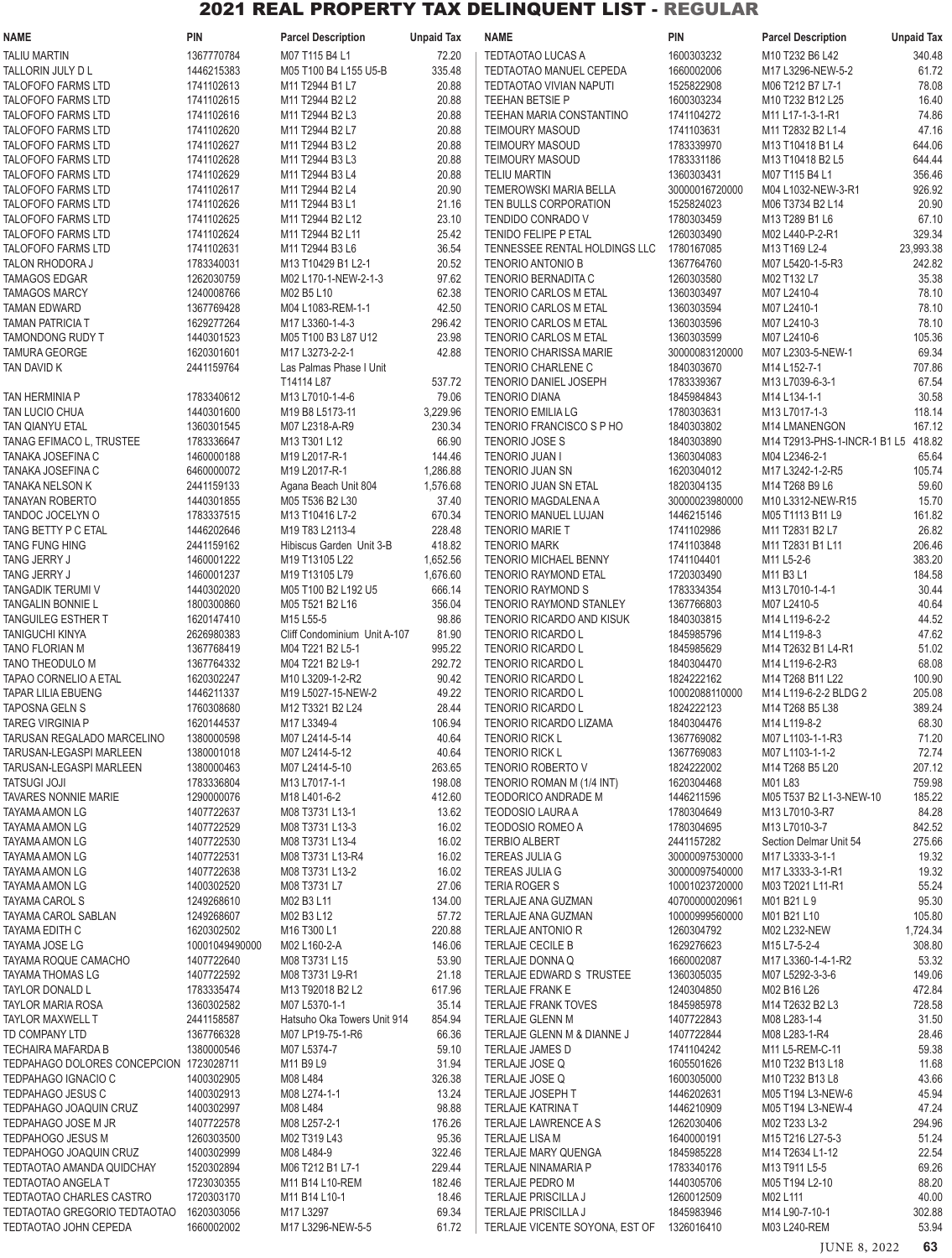| <b>NAME</b>                                  | PIN            | <b>Parcel Description</b>     | <b>Unpaid Tax</b> | <b>NAME</b>                   | PIN            | <b>Parcel Description</b> | <b>Unpaid Tax</b> |
|----------------------------------------------|----------------|-------------------------------|-------------------|-------------------------------|----------------|---------------------------|-------------------|
| <b>TERRA PACIFIC RESOURCES LLC</b>           | 1583042510     | M09 L94-1                     | 92.66             | <b>TOLENTINO MARIA D</b>      | 1280979768     | M18 B9 L9                 | 6.36              |
| <b>TESTA ADAN M</b>                          | 1783334594     | M13 L7067-H-2-R4-5            | 51.02             | TOLENTINO SINFOROSO M         | 1262030986     | M02 L310-4                | 223.12            |
| TF INTERNATIONAL INC                         | 3440305739     | M19 T95 B3 L1                 | 223.88            | TOLENTINO SINFOROSO M         | 30000020340000 | M02 L217-6-NEW-NEW-1      | 1,859.50          |
|                                              |                |                               |                   |                               |                |                           |                   |
| TF INTERNATIONAL INC                         | 3440305740     | M19 T95 B3 L2                 | 227.54            | TOLENTINO SINFOROSO M.        | 3624820292     | M16 L95-14-2-A            | 452.98            |
| TF INTERNATIONAL INC                         | 3440305742     | M19 T95 B4 L3                 | 246.84            | TOLENTINO SINFOROSO M.        | 1629277530     | M16 L95-REM-4-R2-NEW-1    | 804.68            |
| TG ENGINEERS P C                             | 1367770228     | M16 L2066-REM-16              | 41.61             | TOM KIMSON M                  | 1845985350     | M14 T26204 B3 L1          | 26.86             |
| TG ENGINEERS P C                             | 1367770229     | M16 L2066-REM-17              | 43.53             | TOM MARIA C                   | 1320308223     | M03 L202-1-3              | 393.04            |
| TG ENGINEERS P C                             | 1367770232     | M16 L2066-REM-20              | 56.66             | TOMADA ROLLY T                | 1446215397     | M05 T276-REM B11 L1       | 458.48            |
| TG ENGINEERS P C                             | 1446210479     | M19 T131 B0 L6-NEW-NEW-R1     | 90.37             | TOMAPA NELIDA G               | 1260308172     | M02 L151-R3-NEW-1         | 52.50             |
| TG ENGINEERS P C                             | 1367770224     | M04 L2066-REM-12              | 98.92             | TOMAPA NELIDA G               | 1260308174     | M02 L151-R3-NEW-2         | 52.50             |
|                                              |                |                               |                   |                               |                |                           |                   |
| TG ENGINEERS P C                             | 1262031478     | M02 L159-1-1-NEW              | 125.15            | TOMAPA NELIDA GALLO           | 1240307001     | M02 B4 L2                 | 20.82             |
| TG ENGINEERS P C                             | 2441159642     | San Vitores Gardens Unit C31  | 305.54            | TOMAS EDUARDO E               | 1440308240     | M05 T14113 B1 L3          | 55.74             |
| TG ENGINEERS P C                             | 1367770026     | M04 L2066-REM-1               | 1,552.98          | <b>TOMASIAK THOMAS M</b>      | 1440155130     | M05 LP15-45-5-2-1         | 140.46            |
| TG ENGINEERS PC                              | 1367770222     | M04 L2066-REM-10              | 26.21             | TOMBOC CYNTHIA S              | 1446204965     | M05 L10064-S-1-NEW-R2     | 76.44             |
| TG ENGINEERS PC                              | 1629274655     | M15 L25-R7-NEW-R3             | 53.04             | TOMITA MYONG O                | 1400308292     | M08 L316-1-3              | 34.72             |
| TG ENGINEERS, PC                             | 1629277220     | M15 L25-6                     | 13.43             | TONKO REYES INC               | 30000005410000 | M05 T276-REM B1 L9-R1     | 751.54            |
|                                              |                |                               |                   |                               |                |                           |                   |
| THE BORDALLO CORPORATION                     | 40700000208596 | M01 L860-1                    | 29.92             | TON-YUNG ENTERPRISES          | 40700000214999 | M01 B23 L9-HERNAN CORTES  | 327.48            |
| THE BORDALLO CORPORATION                     | 10000906650000 | M01 L860                      | 69.70             | TON-YUNG ENTERPRISES          | 1620308397     | M10 L3269-R4              | 520.04            |
| THE BORDALLO CORPORATION                     | 1629275846     | M17 L3253-4-1-NEW             | 140.06            | TOPASNA ALBERT T ETAL         | 1760308552     | M12 L207-1                | 53.98             |
| THE BORDALLO CORPORATION                     | 1367770536     | M07 L5354-3-A-R11             | 471.78            | <b>TOPASNA BERT</b>           | 1845986412     | M14 L90-C-3-1-R1          | 83.08             |
| THE BORDALLO CORPORATION                     | 1367770533     | M07 L5354-3-A-9               | 1,376.60          | TOPASNA ELIZABETH G           | 1760600690     | M12 T3331 L7-R1           | 67.78             |
| THE CATHOLIC CHURCH OF GUAM                  | 10000875290000 | M01 L1345-1                   | 39.88             | TOPASNA IGNACIO LG (JR)       | 1760600842     | M12 L172                  | 130.22            |
| THE CHONG HUI KWOCK LIVING TRUST 2440075215  |                | Tecio Tumon Villa Unit 404    | 787.50            | <b>TOPASNA JESUS P</b>        | 1280979828     | M18 B4-EXT L13            | 5.12              |
|                                              |                |                               |                   |                               |                |                           |                   |
| THE DEGUZMAN FAMILY LIV/TRUST                | 1446214127     | M05 T276-REM B5 L13           | 410.22            | TOPASNA JOSE QUINATA          | 1760308792     | M12 L187                  | 7.62              |
| THE DOMESTIC AND FOREIGN                     | 1262030284     | M02 T132 L2-1-NEW             | 54.60             | <b>TOPASNA MARIA LG</b>       | 1760600843     | M12 T3241 B2 L12-R1       | 24.14             |
| THE DOMESTIC AND FOREIGN MISSI               | 1262030335     | M02 L194-2-3-3                | 316.44            | TOPASNA PHYLLIS A P           | 1760308985     | M12 T3321 B1 L7           | 28.70             |
| THE ESTATE OF MARIAN AGUEDA JOHNSTON TAITANO |                |                               |                   | <b>TOPASNA PHYLLIS A P</b>    | 1760600756     | M12 T104 B1 L6-R1         | 43.28             |
|                                              | 1583042528     | M03 LA-1-W-1-R2               | 291.78            | TOPASNA PHYLLIS A P           | 1760600768     | M12 T3321 B2 L28          | 88.58             |
|                                              |                |                               |                   |                               |                |                           |                   |
| THE ESTATE OF MARIAN AGUEDA JOHNSTON TAITANO |                |                               |                   | TOPASNA REED K S              | 1620308999     | M17 L186-1-7              | 619.30            |
|                                              | 1583042529     | M03 LA-1-W-1-R-R2             | 437.50            | TOPASNA RON SANCHEZ           | 1446206974     | M05 T1032 L14-R1          | 917.14            |
| THE ESTATE OF SOLEDAD ANDERSON LUJAN         |                |                               |                   | <b>TOPASNA ROSEMARIE G</b>    | 1446212218     | M05 L10111-11-9-1         | 103.60            |
|                                              | 1845985506     | M14 T26314 B1 L2              | 34.14             | TOPASNA VALENTINA C           | 1760309013     | M12 L44                   | 185.66            |
| THE ESTATE OF VICTORIANO S GACAO1660002244   |                | M17 T250 B2 L4-R2             | 51.82             | TORCELINO JR SOLOMON C        | 1367769724     | M07 L5357-7-6-1           | 309.10            |
| THE ESTATES OF PEDRO GOGUE DIMAPAN           |                |                               |                   | TORCELINO LEONCIO C           | 1783335661     | M13 T10429 B1 L7          | 134.74            |
|                                              | 10000595050000 | M17 L3252-R2                  | 973.16            | TORGERSON JAMES H ETAL        | 1260307004     | M18 T270 L153             | 521.96            |
|                                              |                |                               |                   |                               |                |                           |                   |
| THE GINGER JAR INC                           | 1260306200     | M18 T270 L76                  | 626.58            | TORIO CARLITO CARA            | 1421327006     | M05 B22 L12               | 24.70             |
| THE IFIT GROUP INC                           | 2369246081     | University Manor Unit D-116   | 179.30            | TORNO RODOLFO R               | 1360309200     | M07 L2431-3               | 417.78            |
| THE IFIT GROUP INC                           | 2369246105     | University Manor Unit A-204   | 179.30            | <b>TORRALBA ERNESTO</b>       | 1446204390     | M05 T143 L10061-28-2      | 66.62             |
| THE LOURDES S WUSSTIG TRUST OF 1783341216    |                | M13 L7065-3                   | 105.54            | TORRALBA ERNESTO T            | 1446205583     | M05 T143 L10061-28-3      | 43.16             |
| THE OGO FAMILY TRUST                         | 1367769346     | M07 L5351-4-1-6               | 144.94            | <b>TORRALBA ERNESTO T</b>     | 1446205584     | M05 T143 L10061-28-R3     | 52.90             |
| THE SIRIPRUSANAN FAMILY TRUST                | 7580152015     | M09 T2143 L3-1                | 10.00             | <b>TORRALBA ERNESTO T</b>     | 1446205582     | M05 T143 L10061-28-1      | 703.80            |
|                                              |                |                               |                   |                               |                |                           |                   |
| THE SIRIPRUSANAN FAMILY TRUST                | 7580152016     | M09 T2143 L3-R1               | 10.00             | TORRALBA PABLO N              | 1446205539     | M05 T1113 B4 L30          | 72.26             |
| THE STRANDHAGEN FAMILY TRUST WONG TRUST      |                |                               |                   | <b>TORRE ALAN P</b>           | 3600325290     | M10 T232 B21 L20          | 607.96            |
|                                              | 2440124850     | Alupang Cove Unit 226         | 42.06             | TORRE EMILIA U                | 1360309265     | M07 L5354-3-A-5-18        | 71.54             |
| THE URUNAO PROPERTY LLC                      | 1446210826     | M05 T34000 L10-3              | 141.32            | <b>TORRE JUAN</b>             | 1360603645     | M07 T1540 B2 L6           | 66.90             |
| THE URUNAO PROPERTY LLC                      | 1446210814     | M05 T34000 L9-3               | 212.78            | <b>TORRE JUAN</b>             | 1360603650     | M07 T1540 B2 L11          | 68.04             |
| THE VIRGINIA CEPEDA GUZMAN LIVING TRUST      |                |                               |                   | TORRE LEONARD OGO             | 30000008220000 | M14 L104-1-NEW-4-1        | 62.50             |
|                                              | 1367770556     | M04 L1062-4-R1                | 32.44             | <b>TORRE LEONARD OGO</b>      | 30000008230000 |                           | 62.50             |
|                                              |                |                               |                   |                               |                | M14 L104-1-NEW-4-R1       |                   |
| THE VIRGINIA CEPEDA GUZMAN LIVING TRUST      |                |                               |                   | TORRE LUIS SAN NICOLAS        | 1780126512     | M13 L7127-8               | 362.44            |
|                                              | 1367770558     | M04 L1062-8                   | 38.02             | <b>TORRE LUIS SN</b>          | 1780309516     | M13 L7026-2-R4            | 93.62             |
| THE VIRGINIA CEPEDA GUZMAN LIVING TRUST      |                |                               |                   | TORREGROSA SAL R              | 1620309632     | M16 L147-2-A-4-R1         | 47.16             |
|                                              | 1367768873     | M07 L2327                     | 133.88            | TORRES FRANK C JR             | 10001758630000 | M12 L106                  | 60.88             |
| THE VIRGINIA CEPEDA GUZMAN LIVING TRUST      |                |                               |                   | TORRES ANGEL T                | 1780309704     | M13 L7017-2-3-2           | 56.82             |
|                                              | 1367770557     | M04 L1062-4-1                 | 685.10            | <b>TORRES ANNE</b>            | 1629275458     | M15 L22-19-W-2            | 60.80             |
|                                              | 1367770821     |                               |                   |                               | 1840312320     |                           | 50.64             |
| THEISEN TODD W                               |                | M04 L1095-4-3                 | 73.12             | TORRES ANTONIO P              |                | M14 T2821 L13             |                   |
| THIER ALFONSINA D                            | 1360306196     | M07 T262 L17                  | 98.94             | TORRES BEN CRUZ               | 1400312377     | M08 T161 L6-2             | 436.98            |
| THOMAS ANNAROSE THERMADOM                    | 2680000128     | Harvest Residence Unit 116    | 721.80            | <b>TORRES CECILIA F</b>       | 1680000602     | M16 L2058-1-NEW-1-2       | 278.84            |
| THOMAS JAMES THOMAS                          | 1260306440     | M18 L402-R10-2-5-1            | 66.42             | <b>TORRES CECILLE LEGASPI</b> | 1446214824     | M05 T112 B19 L49          | 784.32            |
| THOMAS JOHN WILL & JOANNA CHEIKO 1783335879  |                | M13 L7010-3-2-7               | 14.14             | TORRES CHRISTINE M Q          | 1741104086     | M11 T2822 B3 L2           | 30.88             |
| THOMPSON JOSHUA EUGENE                       | 1741101966     | M11 T142 L9-24-4-R            | 850.78            | <b>TORRES CHRISTOPHER E</b>   | 1783334852     | M13 T10428 B3 L4          | 41.26             |
| THOMPSON MICHAEL J                           | 1262031652     | M02 L303-5-R2-NEW-R2          | 46.44             | <b>TORRES CLIFTON K</b>       | 1845986769     | M14 T2821 L1-8            | 41.32             |
|                                              |                |                               |                   |                               |                |                           |                   |
| THOMPSON MICHAEL J                           | 1262031604     | M02 L303-5-R2-NEW-1           | 51.02             | TORRES DARREN ANTHONY S       | 1367769244     | M04 L1028-1-1-NEW         | 45.94             |
| THOMPSON ROBERT TALLEY                       | 30000028790000 | M14 T2621 L9-1-R1             | 52.18             | <b>TORRES DAVID A</b>         | 1783341250     | M13 T306 L10-3            | 252.26            |
| TIBBATTS RODNEY BRENT                        | 2369245925     | University Gardens Unit B-207 | 206.46            | <b>TORRES DAVID CEPEDA</b>    | 1629276695     | M15 L3341-PART-1          | 59.70             |
| TIBERIO BERNADITA C                          | 1446211454     | M05 T100 B1 L25 U14           | 85.90             | <b>TORRES DAVID JOSEPH</b>    | 1629277115     | M17 T1948 B1 L5-NEW-R2    | 53.52             |
| TIBULE RODIL D. AKA RODEL D.                 | 1446209959     | M05 T276-REM B1 L12 U2        | 491.18            | <b>TORRES ELIZABETH P</b>     | 1740310337     | M11 L2-9                  | 29.98             |
| <b>TICE HAROLD S</b>                         | 1760600739     | M12 L155-1-3                  | 505.40            | TORRES EMILY SABLAN           | 1660001589     | M16 L136-1-R1             | 495.22            |
| TIE ZHI MING                                 | 2680000149     | Harvest Residence Unit 106    | 546.80            | <b>TORRES ERNEST R</b>        | 1780311957     | M13 L7005-5-5             | 60.45             |
|                                              |                |                               |                   |                               |                |                           |                   |
| TIMOTEO ROSANNA T                            | 1380001325     | M07 L2414-5-R14               | 48.32             | <b>TORRES ERNEST RONALD</b>   | 1783330428     | M13 T928 L7               | 21.40             |
| TIMOTEO ROSANNA TARUSAN                      | 1380001017     | M07 L2414-5-11                | 40.64             | TORRES ERNEST RONALD          | 1783341077     | M13 T928 L6               | 21.40             |
| TIMPE GERHARD E                              | 1380001696     | M07 T317 L2                   | 37.60             | <b>TORRES ERNEST RONALD</b>   | 1783330429     | M13 T928 L8               | 21.46             |
| TING CORIANN L C                             | 1367770599     | M07 L2347-11                  | 53.44             | <b>TORRES ERNEST RONALD</b>   | 1783330430     | M13 T928 L9               | 21.46             |
| TINIO SHERILL D                              | 1806205252     | M05 T534 L52-3                | 50.20             | TORRES ERNEST RONALD          | 1783330431     | M13 T928 L10              | 21.46             |
| TIONG AQUILINO V                             | 1367765337     | M07 T1536 L63                 | 61.06             | <b>TORRES ERNEST RONALD</b>   | 1783331364     | M13 T929 L9               | 26.82             |
|                                              |                |                               |                   |                               |                |                           |                   |
| TIONGSON HONESTO G                           | 1446206941     | M05 T1047 L3-3-R1             | 444.26            | <b>TORRES ERNEST RONALD</b>   | 30000090950000 | M19 L10185-5-4            | 63.81             |
| <b>TIPAY ANA ALDAN</b>                       | 1783336856     | M13 L7067-H-2-R4-2            | 51.02             | <b>TORRES ERNEST RONALD</b>   | 1780311975     | M13 T929 L8               | 184.54            |
| TITUS JAY B                                  | 1320306850     | M03 T198 L61                  | 101.12            | <b>TORRES FANG</b>            | 30000091170000 | M03 L246-REM-5-3          | 69.40             |
| TO TIFFANY HOPE LIM                          | 10001114510000 | M04 L2357-2-R4                | 48.48             | <b>TORRES FANG</b>            | 30000091180000 | M03 L246-REM-5-R3         | 101.16            |
| TOLENTINO DARIUS                             | 1446204401     | M05 LP15-45-1-A-B-2-1         | 600.82            | <b>TORRES FANG</b>            | 30000091160000 | M03 L246-REM-5-2          | 1,537.30          |
| TOLENTINO DORIS LG                           | 1440236164     | M19 L2145-85                  | 203.22            | TORRES FERNANDO E             | 1446209073     | M05 T136 B1 L8-3          | 466.58            |
|                                              |                |                               |                   |                               |                |                           |                   |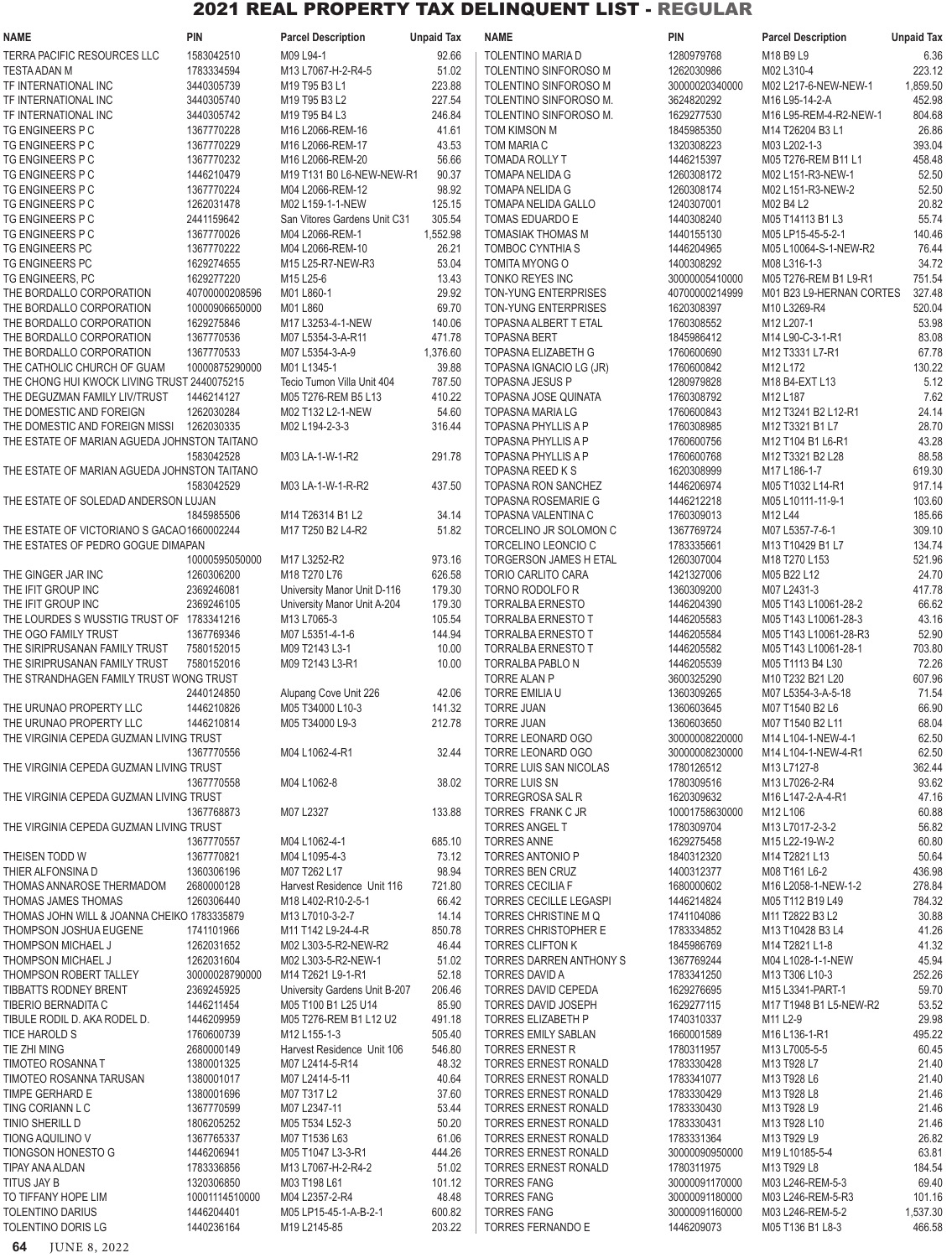| NAME                                                 | <b>PIN</b>                   | <b>Parcel Description</b>                  | <b>Unpaid Tax</b> | <b>NAME</b>                                                                                      | <b>PIN</b>               | <b>Parcel Description</b>                                                | <b>Unpaid Tax</b> |
|------------------------------------------------------|------------------------------|--------------------------------------------|-------------------|--------------------------------------------------------------------------------------------------|--------------------------|--------------------------------------------------------------------------|-------------------|
| <b>TORRES FRANCES</b>                                | 1845984847                   | M14 L134-1-1                               | 37.36             | TOVES MARY C                                                                                     | 1326016190               | M03 L277-4-R2                                                            | 69.04             |
| <b>TORRES FRANCES CRUZ</b>                           | 1660001664                   | M17 L3340-C-R2                             | 176.09            | TOVES PAUL ANTHONY JR                                                                            | 1824222156               | M14 T268 B8 L34                                                          | 430.46            |
| <b>TORRES FRANCISCO C</b>                            | 1440310497                   | M19 T108 B4 L17                            | 636.56            | TOVES PEDRO SIGUENZA HO                                                                          | 1840313778               | M14 T2631 LEST-254                                                       | 895.46            |
| TORRES FRANK C JR                                    | 10000802260000               | M12 L105                                   | 20.06             | TOVES PETER R C                                                                                  | 1400313500               | M08 L150-3-6                                                             | 20.32             |
| TORRES FRANK C JR                                    | 1740310338                   | M11 L5-2-2-2                               | 131.52            | <b>TOVES RAMON A</b>                                                                             | 1783333104               | M13 L7079-4-6-R5                                                         | 275.80            |
| <b>TORRES HENRY A</b>                                | 1446209954                   | M05 T240 B21 L9                            | 311.94            | TOVES REMEDIOS CASTRO                                                                            | 1780313307               | M13 L7077-1-8                                                            | 258.98            |
| TORRES ISIDRO A                                      | 1280979942                   | M02 B2 L7                                  | 198.84            | TOVES STEPHEN C                                                                                  | 1629274892               | M17 L3377-NEW-3                                                          | 102.00            |
| <b>TORRES JESSICA</b><br>TORRES JESUS P              | 1840310700<br>1840310980     | M14 L90-9-R3-NEW-4-2                       | 515.44<br>42.58   | TOVES VICENTE Q                                                                                  | 1600313950               | M10 T232 B6 L17                                                          | 343.68            |
| <b>TORRES JESUS P</b>                                | 1840312318                   | M14 L90-9-R3-NEW-4-R2<br>M14 T2821 L12     | 53.06             | TOVES VINCENT RAY B<br>TOVES WILLIAM S                                                           | 1845986099<br>1300299352 | M14 L146-7-3<br>M03 T2025 B6 L11                                         | 37.79<br>488.34   |
| <b>TORRES JOSE A</b>                                 | 1840311296                   | M14 L90-C-R5-1                             | 40.64             | <b>TOVES WILLIAM S</b>                                                                           | 1300500279               | M03 T2025 B10 L3-NEW                                                     | 506.00            |
| <b>TORRES JOSE C</b>                                 | 2441158819                   | Villa Rosario Unit 41                      | 450.12            | <b>TOVES WILLIAM S</b>                                                                           | 10000065740000           | M03 T2025 B18 L8                                                         | 597.24            |
| TORRES JOSE MARIE CALA                               | 1440319598                   | M05 T100 B2 L214 U6-B                      | 315.34            | TOVES WILLIAM S                                                                                  | 10000068770000           | M03 T2025 B18 L9                                                         | 597.68            |
| <b>TORRES JOSE MC</b>                                | 1446213114                   | M05 T100 B4 L92 U7                         | 490.80            | TOWN CRAFT INC                                                                                   | 1320314030               | M03 T198 L60                                                             | 150.04            |
| <b>TORRES JOSE P</b>                                 | 1262030253                   | M02 L206-2                                 | 366.42            | TOWNSEL MARY ANN L                                                                               | 1741103960               | M11 L3-9-1-2                                                             | 29.34             |
| TORRES JR BONIFACIO                                  | 1446210414                   | M05 L5325-4-1                              | 90.84             | TOYOMENKA DEVELOPMENT GUAM INC 6220601138                                                        |                          | M01 L1260-2-R2                                                           | 71.36             |
| <b>TORRES JR BONIFACIO</b>                           | 1446210416                   | M05 L5325-4-1                              | 159.02            | TPK DIVERSIFIED INVESTMENT COR                                                                   | 1520314096               | M06 L44                                                                  | 315.20            |
| <b>TORRES JR BONIFACIO</b>                           | 1446210412                   | M05 L5325-4-1                              | 164.52            | TRANOWSKI WALTER JULIAN                                                                          | 1525822769               | M06 L297-2-14                                                            | 35.30             |
| TORRES JUAN P                                        | 1845984903                   | M14 T2821 L3-12                            | 51.02             | TRELTAS ROSEMARIE P                                                                              | 1680000159               | M16 L121-1-A-3-2                                                         | 56.44             |
| <b>TORRES JUAN P</b>                                 | 1845984900                   | M14 T2821 L3-9                             | 55.06             | <b>TRELTAS ROSEMARIE P</b>                                                                       | 1680000161               | M16 L121-1-A-3-3                                                         | 57.58             |
| <b>TORRES KRISTINA LOUISE CEPEDA</b>                 | 1629277130                   | M17 L3261-1-1-R1                           | 28.52             | <b>TRELTAS ROSEMARIE P</b>                                                                       | 1680000160<br>1783337474 | M16 L121-1-A-3-R3                                                        | 61.54             |
| TORRES LANDON THOMAS AYSON<br>TORRES LINDA M.A.      | 30000106120000<br>1783337413 | M07 T1446 B4 L5-1<br>M13 L10102-4-NEW-2-2  | 54.98<br>57.32    | TRETNOFF ALLAN A<br>TRI INC A GUAM CORPORATION                                                   | 30000081260000           | M13 T94002 B8 L1<br>M13 T10402 B1 L1                                     | 40.90<br>10.98    |
| <b>TORRES LUZ A</b>                                  | 1440019324                   | M05 T136 B3 L4-1-R1                        | 412.54            | TRIPLE TECH INCORPORATED                                                                         | 1380001603               | M07 L5351-7-1-R3                                                         | 50.76             |
| <b>TORRES MARK STEVEN</b>                            | 1780311972                   | M13 T929 L5                                | 53.38             | TRIPLETTE ELIZABETH SM FLORES                                                                    | 1367764991               | M07 T1721 B1 L17                                                         | 71.02             |
| <b>TORRES MILTON P ETAL</b>                          | 1780325411                   | M13 T238 L7048-15                          | 32.06             | TROPIA MARCELLINO L ETAL                                                                         | 1440314411               | M05 T100 B12 L6 U11                                                      | 489.78            |
| TORRES RALPH P                                       | 1845986211                   | M14 T2821 L2-5                             | 34.14             | TROPICAL GARDEN INC                                                                              | 1740500245               | M11 T141 L11-2                                                           | 729.86            |
| TORRES RALPH P                                       | 1840312330                   | M14 T2821 L18                              | 135.54            | TRUNCELLITO MARIE PAGE                                                                           | 2441159908               | San Vitores Gardens Unit A32                                             | 436.08            |
| <b>TORRES RALPH P</b>                                | 1845986214                   | M14 T2821 L2-R7                            | 498.82            | TRUONG CASSANDRA C                                                                               | 2626980917               | Flora Pago Unit 202                                                      | 444.24            |
| TORRES RITA CRUZ HO                                  | 7200311974                   | M01 L351                                   | 54.60             | TRUSSO JOSEPH N                                                                                  | 1840314472               | M14 L111-A-R1-1-2                                                        | 29.22             |
| <b>TORRES ROBERTO E</b>                              | 1783333773                   | M13 L7067-B-11-1-NEW-R8                    | 34.14             | <b>TSANG CHUNG PING</b>                                                                          | 1446211226               | M05 T143 L10061-35-R3                                                    | 44.20             |
| TORRES ROSALIA T                                     | 1783335690                   | M13 L7060-R3                               | 245.58            | <b>TSANG PING CHUNG</b>                                                                          | 1845986623               | M14 T26107 B5 L13                                                        | 224.66            |
| <b>TORRES RYAN F</b>                                 | 1262030244                   | M02 L118-1                                 | 893.38            | <b>TSUDA CRAIG</b>                                                                               | 1629277925               | M17 L3360-1-1-R5                                                         | 859.26            |
| TORRES STANLEY CABRERA                               | 1380001982                   | M07 L2386-1-R2                             | 56.20             | <b>TSUJI IMELDA SINLAO</b>                                                                       | 1446211785               | M05 T100 B12 L16 U11                                                     | 299.62            |
| <b>TORRES TOMAS G</b>                                | 1629276653                   | M10 L3311-6                                | 453.76            | <b>TSUJI KENICHIRO</b>                                                                           | 2441158458               | Royal Gardens Unit 28-2                                                  | 186.74            |
| <b>TORRES TOMAS G</b><br><b>TORRES TOMAS G</b>       | 1680000562<br>1680000601     | M16 L2058-1-NEW-1-3<br>M16 L2058-1-NEW-1-3 | 552.24<br>552.24  | <b>TSUJI TERUHIKO</b><br>TSUJIMOTO YASUO                                                         | 1446205911<br>1800313780 | M05 T314 B1 L4-NEW-24<br>M05 T534 L7-2                                   | 141.28<br>308.82  |
| <b>TORRES TOMAS G</b>                                | 1680000603                   | M16 L2058-1-NEW-1-3                        | 552.24            | TSUNEO ARLENE O                                                                                  | 1380000645               | M07 T115 B3 L2-1                                                         | 742.50            |
| <b>TORRES TOMAS G ETAL</b>                           | 10002321710000               | M16 L2058-1-NEW-1-3                        | 323.88            | <b>TSUNEO HANS</b>                                                                               | 1380000647               | M07 T115 B3 L2-R2                                                        | 151.78            |
| TORRES TOMAS G ETAL                                  | 10002320250000               | M16 L2058-1-NEW-1-2                        | 2,022.34          | TUAZON DANIELO Z & LOLITA B                                                                      | 1440314630               | M05 L5023-2-NEW-2                                                        | 418.78            |
| <b>TORRES VICENTE M</b>                              | 1400312376                   | M08 T161 L6-1                              | 50.40             | TUAZON MANUEL N                                                                                  | 1620314630               | M17 L3218-NEW-R1                                                         | 20.42             |
| <b>TORRES VICENTE M</b>                              | 1400312378                   | M08 T161 L6-R2                             | 51.76             | <b>TUBERVILLE CYNTHIA P</b>                                                                      | 1806204977               | M05 T543 B1 L6-1                                                         | 51.02             |
| <b>TORRES VICENTE M</b>                              | 1620313964                   | M15 L22-19-W-1                             | 67.58             | TUCKER EDWARD M                                                                                  | 1360314686               | M04 T1445 L72                                                            | 148.54            |
| TORRES WILLY B                                       | 30000087720000               | M19 L5070-1-9-NEW-1                        | 73.78             | TUDELA ALVIN C                                                                                   | 30000009600000           | M07 L2399-NEW-1-2-R1                                                     | 53.84             |
| TORRES-HUGHES OCTAVIANO                              | 1290000666                   | M18 T25304 BB L5                           | 20.88             | TUDELA ALVIN C                                                                                   | 1525822648               | M06 T212 B7 L9-4                                                         | 171.36            |
| TOUCHTON GREGORY D                                   | 2441159650                   | Alupang Cove Unit 721                      | 572.80            | <b>TUDELA HENRY C</b>                                                                            | 30000021160000           | M17 L3354-6-R12                                                          | 16.54             |
| <b>TOVES ALVINA SANTOS</b>                           | 1605501720                   | M10 T232 B10 L21                           | 616.16            | TUDELA JOSE C                                                                                    | 1525823605               | M06 T212 B7 L9-3                                                         | 20.32             |
| <b>TOVES AMALIA C</b>                                | 1290000070                   | M18 L213-17-NEW-3                          | 401.44            | TUDELA JOSE C                                                                                    | 1367768311               | M07 L2397-NEW-11                                                         | 170.88            |
| TOVES ANA CRUZ<br><b>TOVES ARTHUR B</b>              | 10000770330000<br>1260312921 | M18 L214-5<br>M02 L135-R1                  | 10.12<br>6.25     | <b>TUDELA JOSE T</b><br><b>TUDELA JOSEPH S</b>                                                   | 1800314708<br>1446207226 | M05 L10056-12<br>M05 T1113 B11 L1                                        | 58.92<br>24.94    |
| <b>TOVES ARTHUR B</b>                                | 1249268668                   | M02 B1 L20                                 | 8.43              | <b>TULOP OTTO</b>                                                                                | 1360314740               | M07 L1106-4-R6                                                           | 94.38             |
| <b>TOVES ARTHUR B</b>                                | 5240312630                   | M02 B1 L20, L21, L22                       | 469.54            | TUMANDA FLORENCIO D                                                                              | 1446206399               | M05 T143 L10061-26-3                                                     | 51.98             |
| TOVES ARTHUR B                                       | 1360312700                   | M07 L1110-NEW-R2-NEW                       | 1,247.76          | TUMANDA FLORENCIO D ETAL                                                                         | 1440314834               | M05 T143 L10061-26-3                                                     | 31.68             |
| TOVES BENJAMIN TAIMANGLO JR A MINOR THRO             |                              |                                            |                   | TUMANDA FLORENCIO D ETAL                                                                         | 1440314838               | M05 T143 L10061-26-4                                                     | 42.28             |
|                                                      | 1824222093                   | M14 T268 B8 L29                            | 282.64            | TUMANDA FLORENCIO D ETAL                                                                         | 1440314839               | M05 T143 L10061-26-R4                                                    | 53.22             |
| TOVES CECILIA Q                                      | 30000080600000               | M04 L2345-R6NEW-2                          | 88.28             | TUMANDA STEVEN M                                                                                 | 1446206500               | M05 T143 L10061-26-R4                                                    | 34.02             |
| <b>TOVES DANIEL J</b>                                | 1780312750                   | M13 T1046 B3 L17                           | 329.94            | TUMBUCON ISAGAMI L                                                                               | 1440314845               | M05 T112 B3 L28                                                          | 580.10            |
| TOVES DARLENE CASTRO                                 | 1580312500                   | M09 T220 L6-3                              | 84.10             | TUMON BEACHFRONT INVESTMENT LLC 10000647930000                                                   |                          | M19 L5049-2-5                                                            | 875.00            |
| TOVES DOLORES D                                      | 1360312911                   | M04 T1912 L1                               | 70.94             | TUMON BEACHFRONT INVESTMENT LLC 10000546170000                                                   |                          | M19 L5049-2-4                                                            | 934.06            |
| TOVES EDWARD A C                                     | 1400312830                   | M08 L150-3-11                              | 22.02             | TUMON BEACHFRONT INVESTMENT LLP 10000775930000<br>TUMON BEACHFRONT INVESTMENT LLP 10000546160000 |                          | M19 L5049-2-2                                                            | 920.48<br>934.06  |
| <b>TOVES FRANCISCO S</b><br><b>TOVES FRANCISCO S</b> | 1260312930<br>1290000051     | M18 L213-17-NEW-2<br>M18 L213-17-NEW-R3    | 55.94<br>136.70   | TUMON ISA 16 CONDOMINIUMS                                                                        | 3000011231               | M19 L5049-2-3<br>M19 L5118#1-7-3NEW UNIT 108 757.30                      |                   |
| <b>TOVES FRANK A</b>                                 | 1446205154                   | M05 T112 B4 L35                            | 340.26            | TUMON ISA 16 CONDOMINIUMS                                                                        | 3000011237               | M19 L5118#1-7-3NEW UNIT 207 679.64                                       |                   |
| <b>TOVES GEORGE CRUZ</b>                             | 1446214481                   | M05 L5311-7                                | 404.82            | TUMON ISA 16 CONDOMINIUMS                                                                        | 3000011225               | M19 L5118#1-7-3NEW UNIT 102 722.36                                       |                   |
| <b>TOVES HILARY A</b>                                | 1262031542                   | M02 L217-1                                 | 107.79            | TUMON ISA 16 CONDOMINIUMS                                                                        | 3000011226               | M19 L5118#1-7-3NEW UNIT 103 722.36                                       |                   |
| <b>TOVES HILARY A</b>                                | 1262031540                   | M02 L160-4                                 | 159.69            | TUMON ISA 16 CONDOMINIUMS                                                                        | 3000011227               | M19 L5118#1-7-3NEW UNIT 104 722.36                                       |                   |
| <b>TOVES HILARY A</b>                                | 6260099289                   | M02 L160-3                                 | 273.05            | TUMON ISA 16 CONDOMINIUMS                                                                        | 3000011228               | M19 L5118#1-7-3NEW UNIT 105 722.36                                       |                   |
| TOVES HILARY A                                       | 1260312920                   | M02 L463                                   | 600.82            | TUMON ISA 16 CONDOMINIUMS                                                                        | 3000011229               | M19 L5118#1-7-3NEW UNIT 106 722.36                                       |                   |
| TOVES IRMA LEILANI A                                 | 1326016374                   | M03 L228-2-NEW-2                           | 59.92             | TUMON ISA 16 CONDOMINIUMS                                                                        | 3000011232               | M19 L5118#1-7-3NEW UNIT 201 722.36                                       |                   |
| TOVES JOHNNY C                                       | 1620313144                   | M17 L3378-3-1                              | 40.64             | TUMON ISA 16 CONDOMINIUMS                                                                        | 3000011233               | M19 L5118#1-7-3NEW UNIT 202 722.36                                       |                   |
| TOVES JOSEFINA E                                     | 1240313287                   | M02 B8 L23                                 | 485.08            | TUMON ISA 16 CONDOMINIUMS                                                                        | 3000011234               | M19 L5118#1-7-3NEW UNIT 203 722.36                                       |                   |
| TOVES JUAN B                                         | 1840313465                   | M14 L119-1-8                               | 74.46             | TUMON ISA 16 CONDOMINIUMS                                                                        | 3000011235               | M19 L5118#1-7-3NEW UNIT 204 722.36                                       |                   |
| <b>TOVES JUAN CRUZ</b><br><b>TOVES LOUISE M</b>      | 1446214484<br>1407722737     | M05 L5311-10<br>M08 L347-17                | 404.82<br>20.98   | TUMON ISA 16 CONDOMINIUMS<br>TUMON ISA 16 CONDOMINIUMS                                           | 3000011236<br>3000011239 | M19 L5118#1-7-3NEW UNIT 206 722.36<br>M19 L5118#1-7-3NEW UNIT 205 722.36 |                   |
| TOVES LOURDES C                                      | 1290000224                   | M18 T2441 B1 L7-R1                         | 52.78             | TUMON ISA 16 CONDOMINIUMS                                                                        | 3000011230               | M19 L5118#1-7-3NEW UNIT 107 757.30                                       |                   |
| TOVES LOURDES C                                      | 1260154219                   | M18 T2441 B1 L8                            | 95.74             | TUMON ISA 16 CONDOMINIUMS                                                                        | 3000011238               | M19 L5118#1-7-3NEW UNIT 208 757.30                                       |                   |
| <b>TOVES MARIA C</b>                                 | 1629277358                   | M17 L3378-3-R2                             | 22.54             | TUNCAP DEBRA D                                                                                   | 1660000706               | M17 L3245-NEW-REM-4-1                                                    | 419.52            |
| <b>TOVES MARIAT HO</b>                               | 1840313645                   | M14 L133-9                                 | 93.36             | TUNG FRANK C S                                                                                   | 2440043438               | Lily Village Unit A-2                                                    | 230.73            |
| <b>TOVES MARIE B</b>                                 | 1783335191                   | M13 L7092-2-3-8                            | 41.06             | <b>TUNG LINDA</b>                                                                                | 1629277322               | M17 L3397-4-5                                                            | 80.06             |
| <b>TOVES MARY C</b>                                  | 30000096310000               | M03 L277-3-1-REM-R1                        | 28.48             | TUNG SHENG YANG                                                                                  | 7449179733               | M19 L2029-NEW-1                                                          | 339.16            |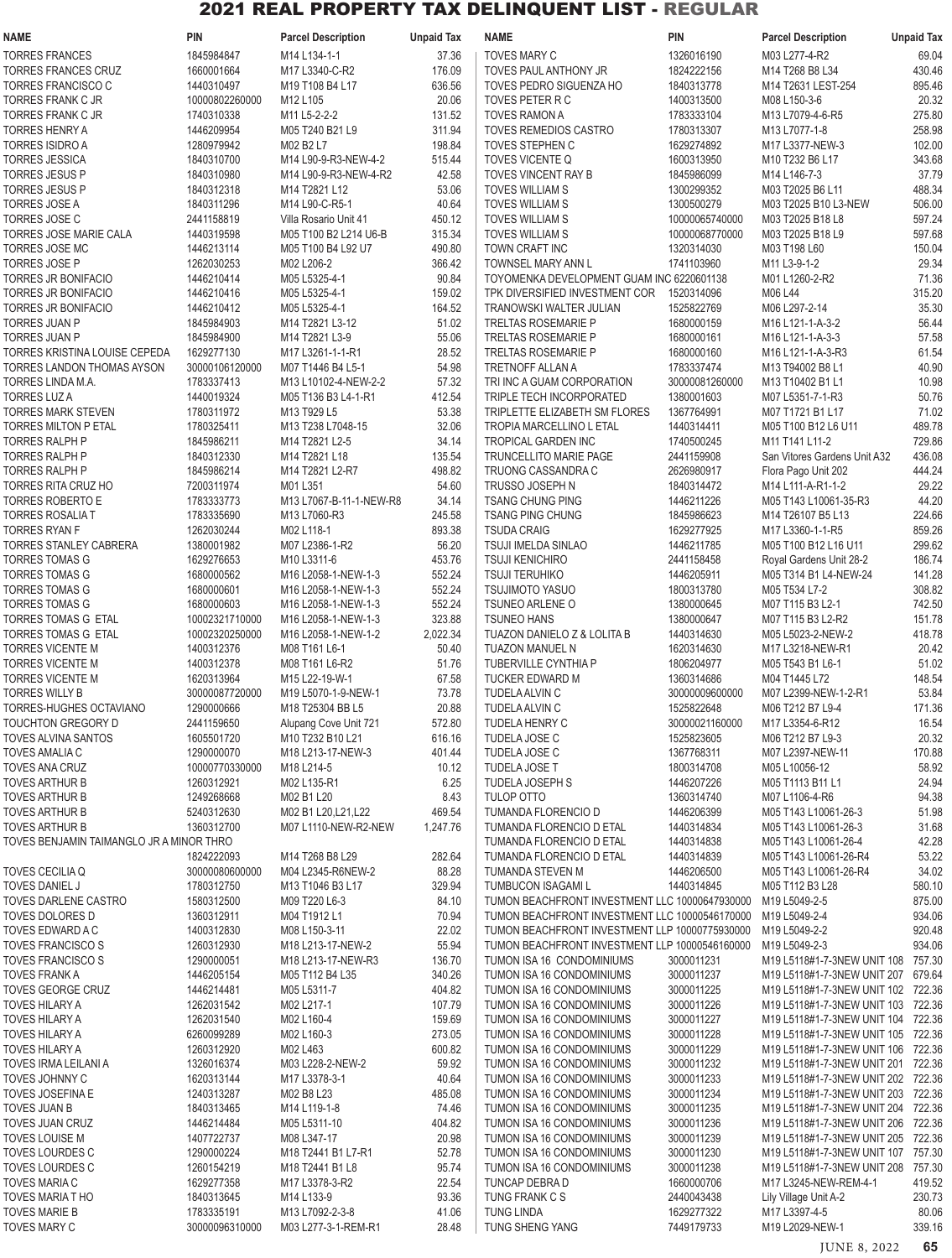| <b>NAME</b>                                                      | <b>PIN</b>                   | <b>Parcel Description</b>                                        | <b>Unpaid Tax</b> | <b>NAME</b>                                        | <b>PIN</b>               | <b>Parcel Description</b>                                                       | <b>Unpaid Tax</b> |
|------------------------------------------------------------------|------------------------------|------------------------------------------------------------------|-------------------|----------------------------------------------------|--------------------------|---------------------------------------------------------------------------------|-------------------|
| TUNG SHENG YANG                                                  | 3441000184                   | M19 L2029-NEW-2                                                  | 1,843.30          | UNGACTA ROSE QUIDACHAY                             | 1367767675               | M07 L2398-2-6-R1                                                                | 106.58            |
| <b>TUPAZ JESSIE Q ETAL</b>                                       | 1440043701                   | M05 T172 B4 L4-9-NEW                                             | 528.18            | UNITED CHURCH OF CHRIST                            | 1783339627               | M13 T92019 L10                                                                  | 40.90             |
| TUQUERO JEAN M                                                   | 2441159758                   | Asentadu Villa Unit B301                                         | 592.72            | UNITED PACIFIC ISLANDERS' CORPORATION 1783337447   |                          | M13 T63004 B3 L6                                                                | 40.64             |
| TURNER DAVID T                                                   | 2441157849                   | Hatsuho Oka Towers Unit 609                                      | 1,180.40          | UNITY Q CORPORATION                                | 1783331814               | M <sub>13</sub> T <sub>251</sub> B <sub>1</sub> L <sub>10</sub> -R <sub>2</sub> | 1,145.66          |
| TURNER DAVID TIMOTHY                                             | 1446216172                   | M19 B5 L4                                                        | 1,162.70          | UNIVERSAL PACIFIC INC                              | 7440317960               | M19 L2106-R2                                                                    | 795.98            |
| TURNER DIGNA B ET AL                                             | 1520148995                   | M06 L68-A-2                                                      | 59.18             | UNIVERSITY OF GUAM                                 | 1367767725               | M07 T144 B2 L1                                                                  | 68.16             |
| <b>TUTANES SHERWIN E</b>                                         | 1800205270                   | M05 T545 B4 L4                                                   | 335.12            | UNPINGCO FRANCISCO R, HEIRS OF                     | 30000079240000           | M04 L2157-1-5                                                                   | 132.48            |
| TY ROSA Y                                                        | 1780601227                   | M13 T933 B3 L8-1                                                 | 51.20             | UNPINGCO FRANKIE DIAZ                              | 1326016435               | M03 L239-R4                                                                     | 76.02             |
| <b>TYDINGCO BERTHAS</b><br><b>TYDINGCO DANIEL M</b>              | 10000056880000<br>1446212100 | M03 T2025 B11 L7<br>M05 T240 B18 L10                             | 16.68<br>252.60   | UNPINGCO JOHN SABLAN<br>UNPINGCO JOSEPH RODRIGUEZ  | 1380001977<br>1605501855 | M07 T1533 L4-3<br>M10 T232 B6 L15                                               | 33.60<br>258.32   |
| <b>TYDINGCO GORDON W</b>                                         | 2440316050                   | Winner Village Unit A1-4                                         | 350.36            | UNPINGCO NATIVIDAD D                               | 1326016028               | M03 L240-6                                                                      | 26.04             |
| <b>TYDINGCO KARLA A</b>                                          | 1367770953                   | M07 L2299-2-1                                                    | 112.40            | UNPINGCO NATIVIDAD D (TRUSTEE)                     | 1326016027               | M03 L240-4                                                                      | 26.04             |
| <b>TYDINGCO PHILLIP J</b>                                        | 1367765250                   | M04 L2356-3-R2-3                                                 | 516.58            | UNPINGCO RIAN PEREZ                                | 1620229882               | M15 T152 B1 L8-NEW                                                              | 331.94            |
| TYLER STEPHEN H                                                  | 30000021380000               | M18 L402-R10-1-6-2-NEW-3-G                                       | 8.46              | UNPINGCO ROBERT                                    | 30000019040000           | M07 L5354-3-A-7-14-2                                                            | 21.88             |
| <b>TYLER STEPHEN H</b>                                           | 30000021390000               | M18 L402-R10-1-6-2-NEW-R3                                        | 66.94             | UNPINGCO ROBERT S                                  | 1367765354               | M07 L5354-3-A-7-15-3-NEW                                                        | 28.88             |
| TYNER KENNETH E III                                              | 1446208411                   | M05 T1113 B8 L8                                                  | 195.62            | UNPINGCO ROBERT S                                  | 1367764886               | M04 T273 L6-R1-NEW-1                                                            | 133.34            |
| <b>TYQUIENGCO ANA TAIJERON NKA</b>                               | 1407722656                   | M08 L341-2-1                                                     | 34.08             | UNPINGCO ROBERT S                                  | 1380000614               | M07 L5354-3-A-5-3-A-R1                                                          | 346.22            |
| <b>TYQUIENGCO FLOYD</b>                                          | 1407722108                   | M08 T261 L44                                                     | 245.42            | UNPINGCO ROBERT S                                  | 1367764885               | M04 T273 L6-R1-NEW-1                                                            | 409.10            |
| <b>TYQUIENGCO JASON</b>                                          | 1407722701                   | M08 T261 L11-NEW-R1                                              | 505.78            | UNPINGCO SEGUNDO A                                 | 1440318417               | M19 L5067-7                                                                     | 2,691.58          |
| TYQUIENGCO JENNIFER J G<br><b>TYQUIENGCO JESUS T</b>             | 1421326989<br>1400316415     | M05 B11 L9-NEW-1<br>M08 L265-4                                   | 410.54<br>709.34  | UNSIOG JESSE W<br>UNSIOG MICHAEL R                 | 1260318079<br>1280979904 | M18 L402-R10-2-20-5-1-R2<br>M18 B16 L17                                         | 53.74<br>82.74    |
| <b>TYQUIENGCO JOAQUIN</b>                                        | 1400031632                   | M08 L341-R2                                                      | 230.94            | UNSIOG SOLEDAD TORRES                              | 1260318499               | M02 L206-4                                                                      | 1,272.96          |
| TYQUIENGCO JOHN C                                                | 4400071221                   | M08 L255-1                                                       | 618.68            | UNTALAN TERESITA L                                 | 30000098200000           | M04 L1061-NEW-2                                                                 | 67.34             |
| <b>TYQUIENGCO JOSE SN</b>                                        | 1400294963                   | M08 L107-1-7                                                     | 30.36             | UNTALAN ALEJO J                                    | 1783337981               | M13 T63004 B2 L3                                                                | 96.50             |
| <b>TYQUIENGCO JOSE SN ETAL</b>                                   | 1400294962                   | M08 L118-1                                                       | 104.88            | UNTALAN ANSELMO ANTONIO                            | 1629275811               | M15 L3061-8-R5-NEW-3                                                            | 305.98            |
| <b>TYQUIENGCO JOSEPH S</b>                                       | 1400316350                   | M08 L106                                                         | 16.06             | UNTALAN BONIFACIO FRANCISCO                        | 1620500654               | M07 T1919 L7                                                                    | 158.62            |
| <b>TYQUIENGCO LOURDES N</b>                                      | 1407722672                   | M08 L283-3                                                       | 20.32             | UNTALAN BONIFACIO FRANCISCO                        | 1367764642               | M07 L2392-R2                                                                    | 226.54            |
| <b>TYQUIENGCO MILARGO T</b>                                      | 1400316356                   | M08 T261 L44                                                     | 22.54             | UNTALAN DORIS T                                    | 1741102858               | M11 T207 B1 L3-3                                                                | 34.00             |
| U S STANDARD BLDG SUPPLIES INC                                   | 1783335951                   | M13 T9312 B2 L14                                                 | 38.74             | UNTALAN EDWARD G                                   | 1629278436               | M17 L3422-NEW-3-3                                                               | 143.18            |
| U S STANDARD BLDG SUPPLIES INC                                   | 1783335962                   | M13 T9312 B2 L24                                                 | 38.74             | UNTALAN EMILIANA DUENAS                            | 1520319170               | M06 L284-5                                                                      | 82.88             |
| U S STANDARD BLDG SUPPLIES INC                                   | 1783335965                   | M13 T9312 B2 L27                                                 | 38.74             | UNTALAN FLORENTINA LIZAMA - LIFE ESTATE 1629275813 |                          | M15 L3061-8-R5-NEW-R3                                                           | 562.54            |
| U S STANDARD BLDG SUPPLIES INC<br>U S STANDARD BLDG SUPPLIES INC | 1783335967<br>1783335999     | M13 T9312 B2 L29<br>M13 T9312 B3 L8                              | 38.74<br>38.74    | UNTALAN JESUS M<br>UNTALAN JOAQUIN M               | 1783333016<br>1620318990 | M13 L7025-6-4<br>M17 L3320-1-3                                                  | 69.78<br>66.76    |
| U S STANDARD BLDG SUPPLIES INC                                   | 1783336002                   | M <sub>13</sub> T <sub>9312</sub> B <sub>4</sub> L <sub>10</sub> | 38.74             | UNTALAN LAGRIMAS LG                                | 1208017923               | M01 L98                                                                         | 164.80            |
| U S STANDARD BLDG SUPPLIES INC                                   | 1783336014                   | M13 T9312 B4 L8                                                  | 38.74             | UNTALAN LAGRIMAS LG                                | 30000009800000           | M17 L3280-R2-R1-R1                                                              | 235.16            |
| U S STANDARD BLDG SUPPLIES INC                                   | 1783336015                   | M13 T9312 B4 L9                                                  | 38.74             | UNTALAN MICHAEL ETAL                               | 1620319600               | M17 L3320-1-4                                                                   | 66.78             |
| U S STANDARD BLDG SUPPLIES INC                                   | 1783336016                   | M13 T9312 B5 L10                                                 | 38.74             | UNTALAN PATRICIA J                                 | 1783340315               | M13 T10435 L1                                                                   | 48.02             |
| U S STANDARD BLDG SUPPLIES INC                                   | 1783336017                   | M13 T9312 B5 L11                                                 | 38.74             | UNTALAN PEDRO LG                                   | 1200319663               | M01 B19 L1                                                                      | 27.18             |
| U S STANDARD BLDG SUPPLIES INC                                   | 1783336019                   | M13 T9312 B5 L13                                                 | 38.74             | UNTALAN PHON                                       | 1347100106               | M04 B3 L3                                                                       | 521.56            |
| U S STANDARD BLDG SUPPLIES INC                                   | 1783336021                   | M13 T9312 B5 L15                                                 | 38.74             | UNTALAN ROSEMARIE A                                | 1660002212               | M17 L3239-4                                                                     | 58.46             |
| U S STANDARD BLDG SUPPLIES INC                                   | 1783335960                   | M13 T9312 B2 L22                                                 | 39.22             | UNTALAN ROY V                                      | 1620319780               | M17 T213 B1 L1-R3                                                               | 44.24             |
| U S STANDARD BLDG SUPPLIES INC                                   | 1783335984                   | M13 T9312 B2 L44                                                 | 39.46             | UNTALAN ROY V                                      | 1620319764               | M17 T213 B1 L1-2                                                                | 45.26             |
| U S STANDARD BLDG SUPPLIES INC<br>U S STANDARD BLDG SUPPLIES INC | 1783336028<br>1783335973     | M13 T9312 B5 L5<br>M13 T9312 B2 L34                              | 40.96<br>41.74    | UNTALAN TERESITA Q<br>UNTALAN THERESA F            | 1446206525<br>1520224469 | M05 T1113 B1 L4<br>M06 L240                                                     | 159.10<br>47.26   |
| U S STANDARD BLDG SUPPLIES INC                                   | 1783335976                   | M13 T9312 B2 L37                                                 | 42.76             | UNTALAN VINCENT Q                                  | 1629276674               | M16 L100-1-2                                                                    | 71.08             |
| U S STANDARD BLDG SUPPLIES INC                                   | 1783335957                   | M13 T9312 B2 L2                                                  | 49.38             | <b>URBAN CHRIST</b>                                | 1629276041               | M17 T1934 L5                                                                    | 342.88            |
| U S STANDARD BLDG SUPPLIES INC                                   | 1783335945                   | M13 T9312 B1 L9                                                  | 50.24             | URBAN CHRISTOPHER T                                | 1729968061               | M11 B8 L8-R1                                                                    | 19.88             |
| U S STANDARD BLDG SUPPLIES INC                                   | 1783335940                   | M13 T9312 B1 L4                                                  | 50.48             | URBAN CHRISTOPHER T                                | 1729968062               | M11 B8 L8-1                                                                     | 101.16            |
| <b>UENO-NIGH YUKARI</b>                                          | 2441158181                   | Tumon Horizon Unit 302                                           | 322.72            | URBANO LEONORA GALLETES                            | 2660000099               | Apusento Gardens Unit M308                                                      | 347.02            |
| ULBENARIO GLORIA B                                               | 1840000200                   | M14 L101-6                                                       | 193.10            | URQUHART JUANITA                                   | 1220191600               | M01 L1410                                                                       | 158.82            |
| ULBENARIO ROGELIO L                                              | 1820316528                   | M14 T268 B2 L6                                                   | 44.42             | USANA FERDINAND P                                  | 1783330861               | M13 L7077-2-6-3                                                                 | 44.16             |
| ULECHONG AMALEI K                                                | 1680000502                   | M16 T255 B7 L9                                                   | 378.04            | USON AILEEN N                                      | 1440322476               | M05 T112 B18 L6                                                                 | 332.58            |
| ULLOA ANTHONY R                                                  | 1360316565                   | M04 L2346-2-4-4                                                  | 49.80             | USON JOHN A                                        | 1780319980               | M13 L7145-13-3                                                                  | 57.38             |
| ULLOA DAVID J                                                    | 1629274490                   | Apugan Villa Estates<br>Townhouses Unit A-12                     | 301.40            | USON JOSEPH C<br>UTTAMCHANDANI HIRO                | 1360075021<br>1780284400 | M04 T19110 L4<br>M13 L7070-R2                                                   | 510.68<br>402.50  |
| ULLOA DAVID J                                                    | 1629275032                   | Apugan Villa Estates                                             |                   | UTTAMCHANDANI HIRO H                               | 6220601185               | M01 T0 B0 L2036-2-1                                                             | 845.14            |
|                                                                  |                              | Townhouses Unit C-4                                              | 307.00            | UTTAMCHANDANI PUNITA H                             | 2620320065               | Cliff Condominium Unit A-457                                                    | 87.40             |
| ULLOA DAVID J                                                    | 1640000309                   | Apugan Villa Estates                                             |                   | UTTAMCHANDANI SUNILH H                             | 30000034880000           | M19 L2144-1-D-R9-NEW-R3                                                         | 4,369.06          |
|                                                                  |                              | Townhouses Unit C-9                                              | 307.00            | UY HENRY L                                         | 1367767509               | M07 L5357-7-7-7                                                                 | 751.20            |
| ULLOA DAVID J                                                    | 1629274486                   | Apugan Villa Estates                                             |                   | UY HENRY L                                         | 1367767508               | M07 L5357-7-7-7                                                                 | 905.18            |
|                                                                  |                              | Townhouses Unit A-6                                              | 448.18            | UY HERCULANA M                                     | 1326016421               | M03 T198 L63                                                                    | 110.00            |
| ULLOA EDWARD F                                                   | 1629276990                   | M17 L3073-2-1                                                    | 53.88             | <b>VAIAU USITAI</b>                                | 1783337451               | M13 T63004 B4 L3                                                                | 40.64             |
| ULLOA ESTHER S                                                   | 1360263316                   | M04 L1091-REM-5                                                  | 89.64             | VALASCO MARIA TAITANO                              | 1360320237               | M07 L2377-1                                                                     | 121.62            |
| ULLOA FREDERICK M                                                | 1640000321<br>1740316900     | M15 L3307-2-1                                                    | 1,149.12          | VALDEZ ELMO B                                      | 1446211450               | M05 T100 B1 L21 U14                                                             | 25.98             |
| ULLOA ISABEL C DEC H O<br>ULLOA ISABEL C DEC H O                 | 1740316901                   | M11 T2942 B1 L7<br>M11 T2942 B2 L7                               | 27.48<br>27.48    | VALDEZ VENIA F<br>VALDREZ ALEX C & YONGHUI MARY    | 1783341024<br>1421327251 | M05 T1017 L14<br>M05 B11 L8                                                     | 425.88<br>467.16  |
| ULLOA JUANITA R                                                  | 1440316595                   | M19 L5066-9                                                      | 77.64             | VALENCIA HERMINIO M ETAL                           | 1446215284               | M05 T100 B3 L96 U12                                                             | 380.82            |
| ULLOA JULIE M                                                    | 1629277253                   | M17 L3412-1-3-2-R4                                               | 51.02             | VALENCIA RODRIGO S                                 | 1446213623               | M05 T100 B3 L97 U8                                                              | 120.44            |
| ULLOA PAUL J                                                     | 1741102518                   | M11 L48-25-8                                                     | 41.14             | VALENCIA VIRGILIO S JR                             | 2441158638               | Alupang Sunset Gardens Unit F11                                                 | 212.16            |
| ULLOA PAUL J                                                     | 1629278546                   | Apugan Villa Estates                                             |                   | VALENTINE ANNIE M P                                | 1446208029               | M05 L5242-2-1-1-NEW-5                                                           | 234.82            |
|                                                                  |                              | Townhouses Unit C-10                                             | 307.00            | VALENTINE RONALD E                                 | 1620320670               | M16 L141-30                                                                     | 129.86            |
| ULLOA VICENTE REYES                                              | 1740316856                   | M11 L32                                                          | 32.76             | <b>VALENTINE TINA G</b>                            | 7449179830               | M05 T100-C B5 L2                                                                | 67.72             |
| UMAGAT ELEONOR B, ADM                                            | 10000070540000               | M04 L1048                                                        | 74.34             | VALENZUELA JULIANA BUYA                            | 1780320810               | M13 T911 L4-3                                                                   | 30.88             |
| <b>UMED ELISA</b>                                                | 1783341470                   | M13 T911 L3-27                                                   | 202.38            | VALENZUELA MARIA P                                 | 1629276052               | M17 L3236-R9                                                                    | 158.50            |
| UNCANGCO VICENTE G                                               | 1660000860                   | M17 LP19-83-1-NEW-4-R1                                           | 40.64             | VALENZUELA VICTOR P                                | 1660001052               | M17 L3236-4-R1                                                                  | 36.50             |
| UNGACTA FELICIDAD I                                              | 1780317583                   | M13 L7019-1-6                                                    | 85.76             | VALENZUELA VICTOR P                                | 1620320749               | M17 L3236-4                                                                     | 415.48            |
| <b>UNGACTA FRANK T</b><br>UNGACTA FRED F                         | 1440317633<br>1525822772     | M05 T1111 B3 L47<br>M06 L15-D-6-2                                | 360.70<br>27.02   | VALERA ORLANDO C ETAL<br>VALERIO SANDRA S          | 1840320806<br>1783339911 | M14 T305 B10 L14<br>M05 T299 B4 L10-R2                                          | 331.14<br>354.24  |
| UNGACTA MICHAEL DUENAS                                           | 30000031990000               | M13 L7027-REM-8-4-NEW-1                                          | 958.62            | VALIENTE INTERNATIONAL FOODS                       | 2440320838               | Tumon View Phase II Unit 305                                                    | 244.06            |
| UNGACTA ROLAND F                                                 | 1440317750                   | M05 T100-C B1 L10-2-NEW                                          | 231.78            | VALLARTA ANTONIO S                                 | 1446204795               | M05 T538 L9-2                                                                   | 50.90             |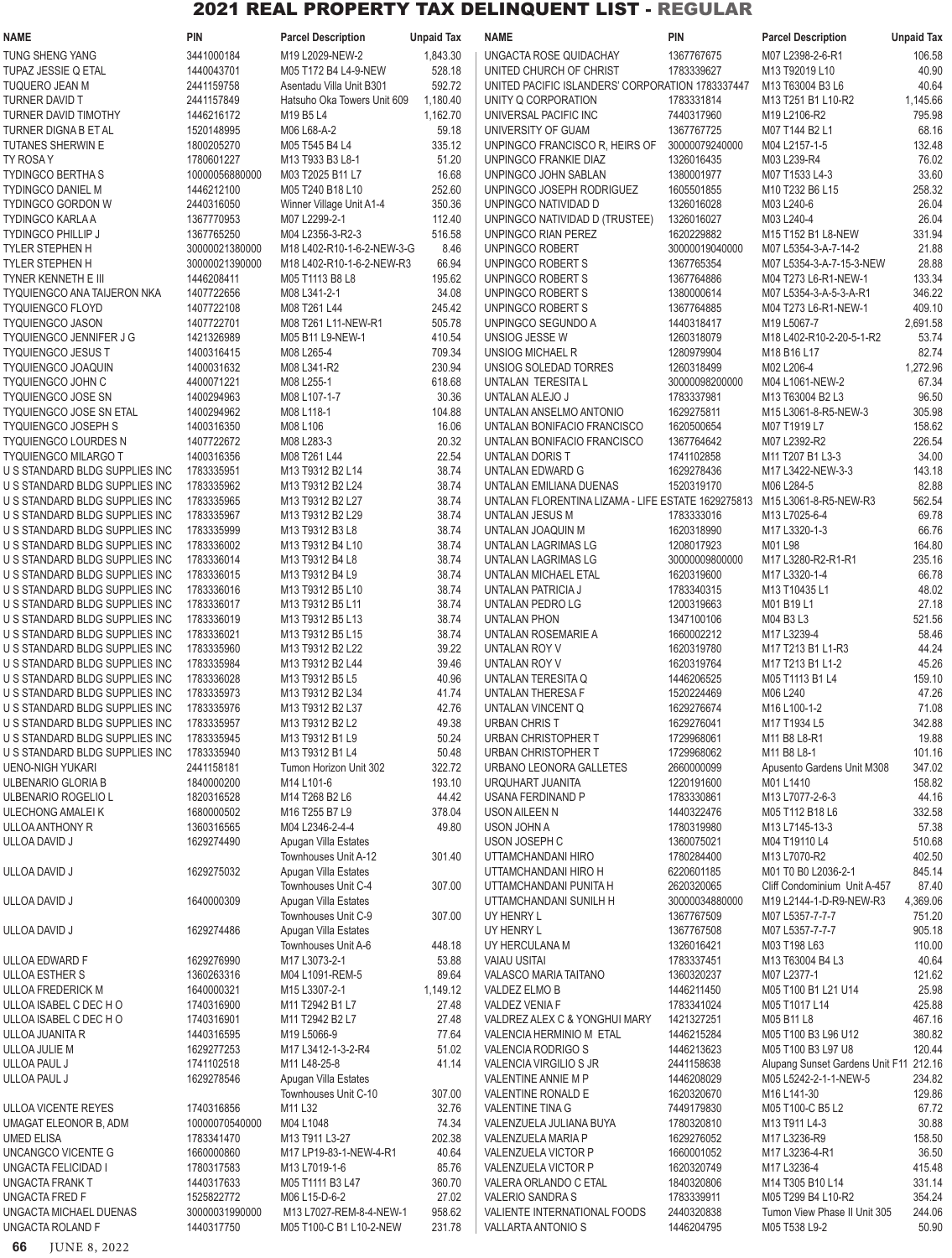| <b>NAME</b>                                                | <b>PIN</b>               | <b>Parcel Description</b>                                      | <b>Unpaid Tax</b> | <b>NAME</b>                                               | <b>PIN</b>                   | <b>Parcel Description</b>                         | <b>Unpaid Tax</b> |
|------------------------------------------------------------|--------------------------|----------------------------------------------------------------|-------------------|-----------------------------------------------------------|------------------------------|---------------------------------------------------|-------------------|
| VALLARTA ANTONIO S                                         | 1800328004               | M05 T538 L9-2                                                  | 288.12            | VILORIA ALEJANDRO BLAS                                    | 1680000027                   | M10 L176-NEW-2-2-NEW-R1                           | 286.59            |
| VAN METER HENRY GEORGE                                     | 1760600631               | M12 L42-R3                                                     | 62.94             | <b>VILORIA JOSEPH B ETAL</b>                              | 1629275085                   | M10 L176-NEW-2-4                                  | 40.90             |
| VAN UNEN BILL P                                            | 1360321080               | M04 L2338-R8                                                   | 50.82             | <b>VIRAY DARWING</b>                                      | 1783334015                   | M13 T6301 B2 L21                                  | 137.88            |
| VAN UNEN BILL P                                            | 1360321081               | M04 L2338-6                                                    | 822.76            | VISCOUNT DEVELOPMENT CO INC                               | 1360323728                   | M04 L1147-R2-R1                                   | 545.98            |
| VARELA JANICE A C<br><b>VARGAS MACRINO</b>                 | 1367770001<br>1367766100 | M07 L1098-4-R4-A<br>M07 T1536 L56                              | 55.00<br>51.94    | VISOSKY JON A<br><b>VITAL RICKY</b>                       | 2626981070<br>1806205581     | Holiday Tower Unit 315<br>M05 T542 L50-2          | 559.12<br>47.72   |
| VARGAS PETER ARNOLD B                                      | 1783332306               | M <sub>13</sub> T <sub>915</sub> B <sub>2</sub> L <sub>3</sub> | 40.90             | VITALE BELTA S                                            | 1220323842                   | M01 LP O MONGMONG R                               | 21.14             |
| <b>VASAPOLLI THOMAS P</b>                                  | 1741103781               | M11 T2831 B5 L10                                               | 102.48            | <b>VITALE SAM M</b>                                       | 6200317396                   | M01 L1171                                         | 21.44             |
| VASQUEZ JR DAVID                                           | 1360102677               | M07 T317 L15                                                   | 393.90            | <b>VITUG FREDERICK P</b>                                  | 1783338279                   | M13 T933 B5 L6-1                                  | 51.02             |
| <b>VELASCO CARLO LOUIS SANTOS</b>                          | 1583042960               | M09 L98-1-A-R1                                                 | 40.78             | <b>VOGT SCOTT RICHARD</b>                                 | 2441155555                   | San Vitores Terrace Unit E-74                     | 640.28            |
| <b>VELASCO ELENA ACERO</b>                                 | 1783331996               | M13 T151 L6-2                                                  | 105.06            | <b>VOLZ ROBERT G</b>                                      | 2460000718                   | Sunset Court Unit B32                             | 242.64            |
| <b>VELASCO THOMAS ANTHONY</b><br><b>VELASQUEZ HERNIE T</b> | 1780265060<br>1446204462 | M13 T1046 B5 L2<br>M05 T537 L1-1-7                             | 318.78<br>54.92   | VONGJALORN MARIA ROSARIO P<br>V-TECH GUAM CO INC          | 1367769930<br>1660000575     | M07 T317 L1<br>M17 L3347-R-1-9-6                  | 323.01<br>74.26   |
| <b>VELORIA CESAR C</b>                                     | 1783338879               | M13 T9107 B3 L1-R1                                             | 20.32             | <b>WAATHDAD DAVID</b>                                     | 1783337436                   | M13 T63004 B1 L11                                 | 40.64             |
| <b>VELORIA OFELIA B</b>                                    | 1840321507               | M14 T305 B2 L11                                                | 382.82            | <b>WAATHDAD DAVID</b>                                     | 1783335396                   | M13 T63004 B1 L10                                 | 68.32             |
| <b>VELORIA TOM SERAFICA</b>                                | 1446212078               | M19 T108 B1 L14                                                | 411.46            | <b>WACHSMAN DEBRA</b>                                     | 1367770520                   | M07 T320 L21-1-1                                  | 46.84             |
| VERANGO ASUNCION N                                         | 1440321601               | M05 T284 L14-1                                                 | 146.90            | <b>WAEC LTD</b>                                           | 3620031096                   | M15 L3350-7                                       | 826.04            |
| <b>VEROVE PATRICK ETAL</b>                                 | 1629277906               | M17 L3397-1-3-3                                                | 68.28             | <b>WAECHTER DANIEL</b>                                    | 1460000970                   | M19 T1314 B16 L34                                 | 1,279.20          |
| <b>VERZOSA EDWIN S</b>                                     | 1367767355               | M07 T1448 B1 L2                                                | 677.24            | <b>WAGER AGNES Q</b>                                      | 1760324003                   | M12 L207                                          | 13.74             |
| <b>VIBAR FRANCISCO G</b><br><b>VIBAR RAYMOND CRUZ</b>      | 1360321834<br>1360321880 | M04 L2337-1-3-1<br>M04 L2337-1-3-R1                            | 18.78<br>57.78    | WAGOR ENERGY COMPANY LLC<br><b>WAKI ABSALON</b>           | 1367768595<br>1360600224     | M04 T1415 B1 L1<br>M07 T1448 B4 L5                | 318.34<br>52.62   |
| VICARIATE APOSTOLIC OF GUAM                                | 10000056120000           | M01L1346-1                                                     | 71.88             | WAKI DAVID LG ETAL                                        | 1840324105                   | M14 T305 B1 L7                                    | 21.36             |
| VICENTE JOEL J                                             | 1440274388               | M05 T112 B6 L28                                                | 361.12            | WAKI ESTANISLAO LG                                        | 1680000384                   | M <sub>16</sub> L <sub>160</sub> -R <sub>10</sub> | 622.48            |
| VICENTE JOSE L                                             | 1806205006               | M05 L10100-4-4-1                                               | 6.18              | <b>WALL TEOFILA T</b>                                     | 1629278597                   | M17 L3354-7-3-3                                   | 40.74             |
| <b>VICENTE JOSE L</b>                                      | 1806205658               | M05 L10100-4-4-1                                               | 211.68            | <b>WALLS PETER W</b>                                      | 2440291415                   | San Vitores Court Unit A107                       | 586.66            |
| VICENTE JOSE L                                             |                          | 10000112980000-C0 M05 L10100-4-4-1-C0                          | 242.82            | WALSH JOHN A                                              | 1840324110                   | M14 T2913-INCR-2 L10-NEW-1                        | 109.08            |
| VICENTE JOSE L                                             | 1806205657               | M05 L10100-4-4-1                                               | 320.00            | <b>WALTER JAMES M</b>                                     | 1783337992                   | M13 T94002 B3 L3-1                                | 100.08            |
| VICTORIA JOSE G ETAL<br><b>VICTORIA M GILL TRUST</b>       | 1780321930<br>1783337653 | M13 L7013-16-1<br>M13 T94002 B2 L7-1                           | 43.70<br>160.30   | <b>WALTERS LAWRENCE</b><br>WAN GEORGE                     | 1629277438<br>2440324260     | M17 T2014 B2 L23<br>Dai Ichi Unit B17             | 30.94<br>255.74   |
| VICTORIA M GILL TRUST                                      | 1783337664               | M13 T94002 B4 L11-R1                                           | 172.68            | WANG JIE                                                  | 30000217310000               |                                                   | 47.16             |
| <b>VICTORIA M GILL TRUST</b>                               | 1783337663               | M13 T94002 B4 L11-1                                            | 173.02            | <b>WANG FANG</b>                                          | 30000087080000               | M02 L402-R10-2-59-R1                              | 19.40             |
| VICTORY CHAPEL CHURCH INC                                  | 1446204618               | M05 T276 L16                                                   | 718.42            | <b>WANG FANG</b>                                          | 1360033400                   | M04 L1064-2-R1                                    | 1,554.16          |
| <b>VIDA GUADALUPE H</b>                                    | 1421327220               | M05 B20 L6                                                     | 715.76            | <b>WANG FEIYA</b>                                         | 2460000117                   | Tumon Chichirica Unit A-31                        | 680.12            |
| VILLA CARMEN SUBDIVISION                                   | 1360603261               | M04 L1087-B-8                                                  | 54.62             | <b>WANG FEIYA</b>                                         | 77703000001240               | <b>M19 TALO VERDE ESTATES</b>                     |                   |
| VILLA JOHN K M                                             | 1845986402               | M14 T26204 B1 L18                                              | 32.52             |                                                           |                              | <b>TOWNHOMES UNIT 131</b>                         | 1,211.04          |
| <b>VILLA PEDRO S</b><br>VILLA SOTO VICENTE C               | 1720500411<br>1360323495 | M11 B19 L1<br>M07 T19411 L12                                   | 123.28<br>413.14  | WANG GANG-MING<br><b>WANG LICHIEN</b>                     | 2440208660<br>1367768910     | Winner Village Unit A3-2<br>M07 L5357-5           | 55.12<br>230.78   |
| VILLACORTA JUAN G                                          | 1440322399               | M05 T100 B4 L218 U4                                            | 92.36             | <b>WANG LICHIEN</b>                                       | 1440043890                   | M05 T246 L11                                      | 282.62            |
| VILLACORTA MARVIE SUMANG                                   | 1446202550               | M05 T100 B4 L222 U4                                            | 352.18            | WANG PING-HSIEN                                           | 1440603366                   | M19 L2100-13                                      | 374.68            |
| VILLACORTA MARVIE SUMANG                                   | 1440142220               | M05 T100 B6 L1 U9                                              | 481.26            | <b>WANG QINGSHENG</b>                                     | 1367770690                   | M04 T9 BD L9-NEW-R7-NEW-9                         | 102.30            |
| VILLACORTA MARVIE SUMANG                                   | 1440142450               | M05 T100 B4 L187 U4                                            | 602.72            | WANG SI QUN                                               | 2441159441                   | Pia Marine Condominium Unit 603 308.38            |                   |
| VILLACORTA SANTA S                                         | 1440322395               | M05 T100 B2 L34 U1-B                                           | 126.92            | WANG SI QUN                                               | 1525824250                   | M06 L295-15-1                                     | 1,218.48          |
| <b>VILLAFLOR VICTORIO</b><br>VILLAFLOR VICTORIO D          | 1800109083<br>1446206972 | M05 T538 L49-1-R1<br>M05 T538 L49-1-R1                         | 48.48<br>7.66     | <b>WANG TIMOTHY</b><br>WANG WEN HUI                       | 1380001551<br>77703000001410 | M07 T293 L2-3<br>M19 SAN VITORES PALACE           | 47.08             |
| <b>VILLAFUERTE MELITON PEREZ</b>                           | 1660001021               | M17 T19340 B2 L8                                               | 67.16             |                                                           |                              | CONDOMINIUMS UNIT C2                              | 464.48            |
| <b>VILLAGOMEZ ALBERT</b>                                   | 1783338086               | M13 T1048 L13-1                                                | 357.86            | WANG XIANJUN                                              | 1783331362                   | Perez Acres M13 T1043 L76                         | 514.46            |
| VILLAGOMEZ ALBERT C                                        | 1783339379               | M13 T925 L41                                                   | 85.60             | WANG YU CHI                                               | 1360324590                   | M07 T320 L27-R1                                   | 73.72             |
| <b>VILLAGOMEZ ALBERT CRUZ</b>                              | 1780322540               | M13 T1048 L13-1                                                | 308.54            | <b>WANG ZION</b>                                          | 1380001552                   | M07 T293 L2-2                                     | 47.08             |
| VILLAGOMEZ DONNA M                                         | 1783337767               | M13 L7130-1-2                                                  | 80.72             | WARNER MAGDALENA V                                        | 1820324620                   | M14 T268 B11 L13                                  | 509.92            |
| VILLAGOMEZ JOHN Q<br>VILLAGOMEZ JOSE T                     | 1360322800<br>1360322879 | M07 L2289-NEW-1-1-1-A-2<br>M04 L1095-1-R3                      | 29.24<br>437.64   | <b>WARREN RANDALL S</b><br><b>WASHINGTON CHARLOTTE LG</b> | 1780153656<br>1845985491     | M13 T267 L107<br>M14 T222 L154-5-R2-4             | 494.66<br>362.58  |
| VILLAGOMEZ JOSEFINA BLAS                                   | 1600323149               | M10 T232 B6 L68                                                | 44.00             | WASHLAND OF GUAM LLC                                      | 6360255789                   | M04 T219 B1 L3-R2                                 | 261.88            |
| VILLAGOMEZ LIZA MARIE                                      | 1360323035               | M07 T1446 B4 L1                                                | 85.90             | WASSERMAN ROSELANI NENITA                                 | 1780236439                   | M13 T10416 L3                                     | 144.06            |
| VILLAGOMEZ LOURDES P                                       | 1820322674               | M14 T268 B8 L26                                                | 404.90            | <b>WATSON ANDREW SPENCER</b>                              | 1620324736                   | M17 L3333-4-3-NEW-R4                              | 117.52            |
| VILLAGOMEZ MARTHA A                                        | 1367765893               | M04 L2335-3-NEW-3                                              | 71.02             | <b>WATSON DURAND</b>                                      | 1583042379                   | M03 LA-1-1-5-2                                    | 108.42            |
| VILLAGOMEZ MARTHA A                                        | 1367766440               | M04 L2335-3-NEW-3                                              | 265.62            | WATSON GEORGE J                                           | 1629278254                   | M17 L3333-4-12-NEW-3                              | 90.66             |
| VILLAGOMEZ MARY DAWN F<br>VILLAGOMEZ ROMANA BLAS           | 1446204431<br>1360323098 | M05 T1034 B2 L12<br>M07 T320 L26-R1                            | 277.38<br>73.72   | <b>WEAKLEY DONALD IRVING III</b><br>WEAVER JR LESTER R    | 1741102752<br>1629276501     | M11 T141 L11-26-NEW-9<br>M10 LP19-4-B-6-R1        | 71.14<br>56.18    |
| VILLAGRACIA WIFREDO S                                      | 1340227250               | M04 B16 L5                                                     | 108.01            | <b>WEBSTER AARON</b>                                      | 1780324886                   | M05 T1014 B2 L15                                  | 224.80            |
| VILLALUNA GENE ANTHONY                                     | 1262030523               | M02 L170-1-NEW-4-6-R1                                          | 370.46            | <b>WEGER DIANA</b>                                        | 2440324898                   | Dai Ichi Unit A11                                 | 255.74            |
| VILLAMOR ROLANDO G NEW                                     | 1446206463               | M05 T15210 B1 L7                                               | 132.28            | <b>WELLAND THOMAS MICHAEL</b>                             | 1760324005                   | M12 T3241 B6 L2                                   | 25.04             |
| VILLANUEVA ANTHONY N ETAL                                  | 1440323240               | M19 L5070-1-R10                                                | 670.38            | <b>WELLINGTON TU WANG</b>                                 | 1260325064                   | M18 L402-R10-2-125                                | 112.44            |
| VILLANUEVA CAESAR V                                        | 1845985950               | M14 L157-4-1                                                   | 1,240.68          | <b>WELLS CATALINA SANTOS</b>                              | 1620325090                   | M17 L3331                                         | 71.66             |
| VILLANUEVA CARMELING A                                     | 1783333356               | M13 T230 L7029-19-4                                            | 59.60             | WELLS FARGO FINANCIAL GUAM INC                            | 1845983655                   | M14 T2913-INCR-3 B3 L2                            | 660.40            |
| VILLANUEVA FE C<br>VILLANUEVA JR MARIANO C                 | 2360323380<br>1783338280 | Green Park Unit 1205<br>M05 T282 B1 L5-R1                      | 310.34<br>37.12   | WEN SOPHIA ZHANG<br><b>WENDT MICHAEL</b>                  | 30000110700000<br>1783332970 | M13 T915 B1 L17-1<br>M13 L7039-8-11-2-R1          | 24.40<br>480.14   |
| VILLANUEVA LEO Z                                           | 1629276589               | M07 L3352-A-3-4-1                                              | 64.58             | <b>WENDT MICHAEL E</b>                                    | 1407722812                   | M08 T3821 B1 L5                                   | 27.38             |
| VILLANUEVA PACITA U                                        | 1780320007               | M13 L7145-13-2                                                 | 57.38             | <b>WENDY'S GUAM</b>                                       | 6460000162                   | M19 L2145-REM-4-R1-NEW-3                          | 1,172.10          |
| VILLANUEVA PEDRO P                                         | 1440293844               | M05 T100 B5 L75 U10                                            | 191.66            | <b>WESSLING BRIAN E</b>                                   | 2441157551                   | Summer Palace                                     |                   |
| VILLANUEVA WANDA MARIE                                     | 1446211759               | M05 T240 B4 L5                                                 | 192.88            |                                                           |                              | M05 T14116 B1 L10                                 | 156.56            |
| <b>VILLARUEL WINSTON G</b>                                 | 1446204191               | M05 T100-C B1 L12-1                                            | 194.58            | <b>WESSLING MARK S</b>                                    | 1783331757                   | M13 T154 L8-3                                     | 38.24<br>38.24    |
| VILLAVERDE CECILA P<br>VILLAVERDE CECILIA P                | 1783332274<br>1783332253 | M13 T10417 L10-4<br>M13 T10416 L14-3                           | 44.20<br>61.02    | <b>WESSLING MARK S</b><br><b>WESSLING MARK S</b>          | 1783331758<br>1806205499     | M13 T154 L8-5<br>M05 L10083-7-3-1                 | 56.76             |
| <b>VILLAVERDE ERNEST P</b>                                 | 1620211630               | M17 L3250-NEW-4                                                | 12.68             | <b>WESSLING MARK S</b>                                    | 1446207667                   | M05 T1413 L21-1                                   | 75.82             |
| <b>VILLAVERDE ERNEST P</b>                                 | 30000022870000           | M14 T2632 B2 L1-3                                              | 19.39             | <b>WESSLING MARK S</b>                                    | 1580257391                   | M03 T181 B2 L4-1                                  | 132.20            |
| <b>VILLAVERDE ERNEST P</b>                                 | 30000022900000           | M14 T2632 B2 L1-R5                                             | 56.07             | <b>WESSLING MARK S</b>                                    | 2440216913                   | Pacific Towers Unit D-101                         | 287.26            |
| <b>VILLAVERDE ERNEST P</b>                                 | 30000022860000           | M14 T2632 B2 L1-2                                              | 107.28            | <b>WESSLING MARK S</b>                                    | 1262030434                   | M18 L238-2-A-3                                    | 329.52            |
| <b>VILLAVERDE ERNEST P</b>                                 | 1660002235               | M17 L3247-3-2                                                  | 448.31            | <b>WESSLING MARK S</b>                                    | 1580324501                   | M03 T181 B2 L3                                    | 452.92            |
| <b>VILLAVERDE MARCOS J</b><br>VILLAVICENCIO JOSEDANE M     | 1440323535<br>1440323491 | M05 T112 B3 L3<br>M05 T100 B7 L65 U10                          | 56.50<br>12.36    | <b>WESSLING MARK S</b><br><b>WESSLING MARK STEPHEN</b>    | 1446211247<br>1840211850     | M05 T276 L35<br>M14 L154-7-1                      | 605.82<br>62.52   |
|                                                            |                          |                                                                |                   |                                                           |                              |                                                   |                   |

JUNE 8, 2022 **67**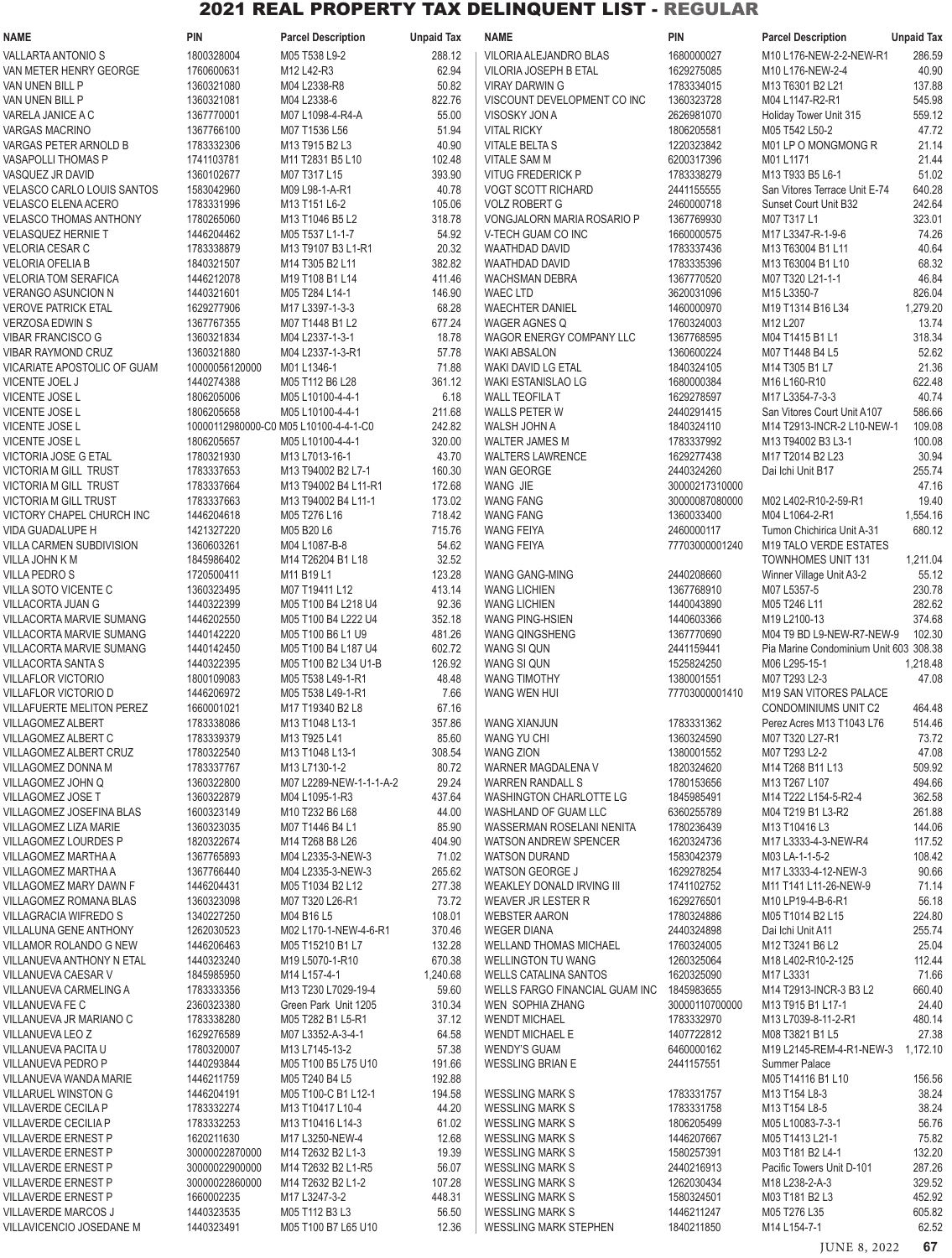| <b>NAME</b>                                    | <b>PIN</b>               | <b>Parcel Description</b>                   | <b>Unpaid Tax</b>  | <b>NAME</b>                                       | <b>PIN</b>               | <b>Parcel Description</b>                             | <b>Unpaid Tax</b> |
|------------------------------------------------|--------------------------|---------------------------------------------|--------------------|---------------------------------------------------|--------------------------|-------------------------------------------------------|-------------------|
| WESSLING MELISSA M                             | 1262031295               | M18 T2532 B3 L22                            | 61.02              | <b>WU CHENG CHANG</b>                             | 2369245967               | Guahan Court Unit D-31                                | 507.42            |
| <b>WESTAY LLC</b>                              | 2440097787               | Dai Ichi Unit A24                           | 241.74             | <b>WU CHIA HSIN</b>                               | 1420327706               | M05 B9 L18                                            | 101.16            |
| WESTERN INVESTMENT CORP                        | 1620325271               | M17 L3402-6                                 | 154.68             | <b>WU CHIA HSIN</b>                               | 1446203098               | M19 L5025-R3                                          | 131.26            |
| WEXEL CURTIS T                                 | 1290000454               | M18 T253 L18                                | 32.64              | <b>WU CHIA HSIN</b>                               | 1440327432               | M19 L5025-1                                           | 432.32            |
| <b>WEXEL CURTIS TARO</b>                       | 1290000452               | M18 T253 L17-R1                             | 25.08              | <b>WU FRANK F C</b>                               | 2441156445               | Oceanview Tumon Condo Unit B-1 784.00                 |                   |
| <b>WEXEL CURTIS TARO</b>                       | 1290000456               | M18 T253 L19                                | 33.58              | <b>WU FRANK F C</b>                               | 7449179739               | M05 T91 B2 L1-2-R1                                    | 7,365.70          |
| <b>WHANG ROMEO</b>                             | 1360325600               | M04 T221 B2 L2                              | 176.86             | <b>WU HONGRU</b>                                  | 30000107960000           | M05 L10111-11-5-1-R1                                  | 61.74             |
| <b>WHARTON GUY W</b>                           | 1741102377               | M11 L17-2-A                                 | 19.00              | WUERCH HELMUTH V                                  | 1660001867               | M17 T2611 B1 L7-6                                     | 149.86            |
| WHARTON GUY W<br><b>WHITAKER BEN P</b>         | 1741102378<br>1780263635 | M11 L17-3-A<br>M13 L7032-3-4                | 118.12<br>120.16   | WUSSTIG JOSEPH CAMACHO<br><b>WUSSTIG ROBERT M</b> | 1783331283<br>1783331332 | M05 T292 L12-NEW-10<br>M05 T292 L9-1                  | 333.86<br>813.92  |
| WHITE ARTHUR L                                 | 2440216915               | Villa Gi Papa Ladera Unit 110               | 292.02             | XIANG WANG CONSTRUCTION CORPORATION               |                          |                                                       |                   |
| <b>WHITE CHARLES</b>                           | 1780325600               | M13 T1046 B2 L4                             | 329.94             |                                                   | 1845986319               | M14 T26107 B4 L18                                     | 210.66            |
| WHITE EDWARDO LG ETAL                          | 1360325708               | M07 L1107-3-2                               | 88.96              | XING BO YU                                        | 1741104189               | M11 T2832 B3 L7                                       | 8.14              |
| WHITE JAMES MICHAEL                            | 2441158080               | Tumon View Phase II Unit 106                | 363.44             | XING BO YU                                        | 1741104190               | M11 T2832 B3 L1-8                                     | 47.16             |
| WHITE JEAN S                                   | 1629275473               | M17 T2014 B1 L23                            | 31.44              | XING BO YU                                        | 1741104192               | M11 T2832 B3 L1-7                                     | 47.16             |
| WHITE JUAN C                                   | 1380000586               | M07 L2402-1-1-1                             | 61.02              | XIONG YANG YAN                                    | 1400327705               | M08 L433-2                                            | 327.32            |
| WHITE JUAN C                                   | 1380000955               | M07 L2402-1-2-R1                            | 66.32              | XU LIN                                            | 2441159794               | Sunset Court Unit B31                                 | 231.80            |
| WHITE JUAN C                                   | 1380000587               | M07 L2402-1-1-R1                            | 79.50              | XU XI                                             | 1440057412               | M19 L2146-1-11-1-1                                    | 1,327.90          |
| WHITE JUSTO LG                                 | 1360325849               | M07 L1107-3-9-2NEW-1                        | 53.84              | <b>XUE RENHUA</b>                                 | 1367764521               | M04 L2265-REM-2                                       | 647.64            |
| WHITE ROY D C                                  | 1806205502               | M05 L10083-6-8                              | 33.98              | YABUT ALMA Q                                      | 1783339568               | M13 T10415 B3 L2                                      | 261.68            |
| WHITE ROY D C                                  | 1806205500               | M05 L10083-6-6                              | 34.52              | YAMAMOTO DANIEL J                                 | 1460000701               | M19 L5044                                             | 2,210.58          |
| WHITE ROY D C                                  | 1806205501               | M05 L10083-6-7                              | 37.44              | YAMAMOTO EARL                                     | 2440003127               | Villa Rosario Unit 128                                | 450.12            |
| WHITE RUPERT M                                 | 1360147099               | M04 L1017-2-8-2                             | 28.50              | YAMANAKA ALAN J                                   | 1367765820               | M07 L2306-3-1-R7                                      | 431.30            |
| WICKER JOHN P                                  | 1806204917               | M05 L10100-4-5-NEW-5                        | 53.40              | YAMANAKA JANET AQUININGOC                         | 1360327965               | M07 L2306-3-1-R7                                      | 81.30             |
| WICKEREMASURIYA ROBERT K                       | 1440326125               | M05 T100 B4 L179 U5-B                       | 35.06              | YAMANAKA ROBERT D                                 | 1446208810               | M05 T537 L5-1                                         | 38.72             |
| <b>WILKINSON PETER</b><br>WILKINSON PETER R    | 1783332811<br>1446216534 | M13 T9107 B4 L6<br>M05 L10070-B-6-3         | 30.88<br>24.52     | YAMANOI HIROSHI<br>YAMASTA DAVID JAMES            | 2441156276<br>1400327750 | Pia Marine Condominium Unit 1110 809.08<br>M08 L140-2 | 138.39            |
| WILLIAMS CARL L                                | 1620326293               | M15 L3430-7                                 | 110.88             | YAMASTINO DAVID C                                 | 1520326902               | M06 T212 B9 L1-1                                      | 32.00             |
| WILLIAMS JUNG OK                               | 2460000683               | Sabana Plaza Unit A-20                      | 418.36             | YAN QING FENG                                     | 2369245684               | Villa De Isa Condo Unit B-2                           | 464.12            |
| WILLIAMS MELANIE AC                            | 1446214226               | M05 L10083-9-3-R7                           | 26.26              | YAN XUEPING                                       | 4440500792               | Las Palmas Phase III Unit                             |                   |
| WILLY ROSITA M                                 | 1446215164               | M05 T1113 B11 L10                           | 811.96             |                                                   |                          | 10053-5-R1NEW-1 B2 L6 (C-2)                           | 596.80            |
| WILMA C SILVERIO SUCCESSOR TRUSTEE 1446209664  |                          | M19 L5072-1-7-1                             | 354.38             | YANEZA DEXTER A                                   | 1783334334               | M13 T243 B2 L3-1-2                                    | 358.64            |
| WILMA C SILVERIO SUCCESSOR TRUSTEE 1446209665  |                          | M19 L5072-1-7-1                             | 816.28             | YANEZA DEXTER A                                   | 1783331527               | M13 T243 B2 L3-1-2                                    | 1,615.32          |
| WILSON BRUCE BRADLEY                           | 1783336330               | M13 L7031-8-9                               | 41.08              | YANFAG STANLEY                                    | 1783336714               | M13 T63004 B2 L12                                     | 40.64             |
| WILSON DORATIA JULIA                           | 1260164777               | M18 T270 L176                               | 57.54              | YANFAG STANLEY                                    | 1783339008               | M13 T63004 B1 L22                                     | 85.60             |
| WILSON ROBERT W                                | 1440157700               | M19 B1 L2144-2-28                           | 101.20             | YANG DANIEL J                                     | 6440601648               | M05 T5312 B2 L5                                       | 1,045.12          |
| WILSON ROBERT W                                | 1440157701               | M19 B1 L2830                                | 170.54             | YANG XU                                           | 30000103790000           | M13 T292 L6-2-2                                       | 15.32             |
| WINDJAMMER                                     | 6440288890               | M05 L2109                                   | 214.14             | YANGER BERNARD O C                                | 1367768742               | M07 L1108-1-1-1                                       | 245.32            |
| WIRKKUNEN ROSALINA E                           | 1446207898               | M05 T1141 L1-3-R1                           | 81.66              | YANGER GIL T                                      | 1407722761               | M08 L354-2                                            | 30.88             |
| WITT THERESA S                                 | 1446215301               | M05 T534 L54-1-1                            | 651.30             | YANGER GIL TAITANO                                | 1783339651               | M13 L9997-15-3                                        | 13.76             |
| WOLFORD ANGIE D<br>WON JONG H                  | 1783336115<br>2460001179 | M13 T151 L3-2                               | 23.22<br>592.72    | YANGER GIL Y<br>YAO ENTERPRISES INC               | 1360305023<br>1780328499 | M07 T254 L10<br>M13 T290 L5                           | 71.76<br>50.76    |
| WON PAT VICENTE B                              | 1600327001               | Asentadu Villa Unit C101<br>M15 T232 B3 L24 | 29.58              | YAO LIN YU                                        | 30000080790000           | M05 B16-AL1                                           | 645.38            |
| WON PAT VINCENT B                              | 1620326959               | M15 L52-2                                   | 42.28              | YAO LIN YU                                        | 30000080800000           | M05 B16-A L2                                          | 1,785.00          |
| WON PAT VINCENT B                              | 1740326831               | M11 L48-2                                   | 53.50              | YAP STATE GOVERNMENT                              | 1629275280               | M17 L3238-2-1                                         | 52.16             |
| WON PAT VINCENT B                              | 1741104565               | M11 L409-2                                  | 81.56              | YAP STATE GOVERNMENT                              | 1629275543               | M17 L3238-2-R2                                        | 142.78            |
| WON PAT VINCENT B                              | 1740326833               | M11 L48-24                                  | 132.82             | YAP STATE GOVERNMENT                              | 1620129535               | M17 L3238-2-2                                         | 795.60            |
| WON PAT VINCENT B                              | 1740326832               | M11 L48-10                                  | 305.04             | YASKIE SUSIE E                                    | 1440328540               | M05 T1111 B1 L3                                       | 13.54             |
| WON SUN P MIN                                  | 1326016432               | M03 T198 L33-1                              | 58.62              | YASUI GARY T                                      | 2660000094               | Apusento Gardens Unit P311                            | 279.04            |
| <b>WONG AARON PHILLIP</b>                      | 30000079400000           | M18 T24404 B1 L9-NEW-R3                     | 76.94              | YASUKO KURAKAWA AS TRUSTEE OF THE 2441157469      |                          | Blue Pacific Lattice Unit 301                         | 1,081.00          |
| WONG CHIN FEE DEC                              | 7200327012               | M01 L87                                     | 5.04               | YBARZABAL RODEL O                                 | 1262031674               | M02 L217-R8                                           | 276.47            |
| WONG CHIN FEE DEC                              | 7200327020               | M01L81                                      | 5.48               | YE FEI                                            | 1446213395               | M19 T90 B2 L12-R1                                     | 487.42            |
| WONG CHU IL                                    | 30000083270000           | M06 L23-R6                                  | 167.62             | YEBAN PAUL JULIUS C                               | 1783334696               | M <sub>13</sub> T <sub>151</sub> L <sub>25</sub> -1-1 | 240.24            |
| WONG CONNOR ALIKA KIE                          | 2441159806               | Delmar Unit A4-57                           | 275.66             | YECPOT RUDY B                                     | 1440328800               | M05 T112 B11 L3                                       | 42.82             |
| WONG EDWARD C                                  | 1440327012               | M19 BD L2024-D-10                           | 1,168.14           | YEE KIM K                                         | 1440328854               | M19 B4 L2144-2-3                                      | 17.20             |
| WONG EDWARD CHAN<br>WONG KY                    | 6200317452<br>1440107850 | M01 L1400-B<br>M05 T0 B0 L10060-REM-4-R1    | 2,590.76<br>308.22 | YEN CHING PING<br>YEN CHING PING                  | 2441158422<br>1446211728 | Horizon Townhouses Unit 8C<br>M19 L5166-3-R1          | 69.92<br>90.34    |
| WONG KY                                        | 6440002764               | M05 T0 B0 L10060-REM-4-R1                   | 2,949.24           | YEN CHING PING                                    | 1446215295               | M19 L5158-1-2                                         | 175.00            |
| WONG LAN C                                     | 1208017911               | M01 B25 L21-NEW                             | 218.26             | YEN CHING PING                                    | 1446216100               | M19 T1425 L19                                         | 524.66            |
| WONG LAN CHU                                   | 1200327120               | M01 B25 L20                                 | 7.00               | YEN CHING PING                                    | 2440328652               | Horizon Townhouses Unit 8A                            | 537.58            |
| WONG LAN CHU                                   | 7200327111               | M01L85                                      | 9.42               | YEN YO CHI                                        | 1440328868               | M19 L2130-1-E-1                                       | 545.82            |
| WONG PIERRE C                                  | 1380001458               | M07 T15342 L3                               | 40.90              | YENS JOHNSON K                                    | 1446212961               | M05 T112 B8 L18                                       | 329.04            |
| WONG SUSAN T                                   | 1446210388               | M05 T100 B2 L155 U5                         | 480.90             | YEOMANS DENNIS J                                  | 1520328873               | M06 L57-1                                             | 55.09             |
| WONG, W.S.S.                                   | 2440134538               | Comfort Unit A105                           | 459.48             | YEOMANS DENNIS J                                  | 1520328899               | M06 L57-5                                             | 59.15             |
| WOODALL MARITESS V                             | 1446205863               | M05 T240 B15 L3                             | 131.94             | YEOMANS DENNIS J                                  | 2440328864               | Lagoon Condominium Unit 102                           | 262.57            |
| WOODROME CECILIA D                             | 1367771042               | M04 L5284-8                                 | 90.04              | YEOMANS J DENNIS                                  | 2369245417               | University Manor Unit C-311                           | 89.65             |
| WOODRUFF JUNPING                               | 30000011130000           | M13 T10423 B4 L7                            | 629.36             | YEOMANS J DENNIS                                  | 2369245459               | University Manor Unit D-317                           | 89.65             |
| WORLD MERIDIAN CO LTD                          | 1367765960               | M07 L5354-3-A-7-7-1                         | 55.38              | YEOMANS J DENNIS                                  | 2369245454               | University Gardens Unit A-207                         | 103.23            |
| WORLD MERIDIAN CO LTD                          | 1367769622               | M07 L5354-3-A-7-7-2                         | 55.38              | YEOMANS J DENNIS                                  | 1446210060               | M19 T90 B2 L1                                         | 1,056.12          |
| WORLD MERIDIAN CO LTD                          | 1367769623               | M07 L5354-3-A-7-7-3                         | 55.38              | YEOMANS J DENNIS & LINDA F                        | 1583043258               | M09 T318 L171                                         | 426.01            |
| WORLD MERIDIAN CO LTD<br>WORLD MERIDIAN CO LTD | 1367769751<br>1367769748 | M07 T1540 B2 L2                             | 67.98<br>81.90     | YEOMANS JAMES D<br>YEOMANS JAMES D                | 2440163216<br>2441159497 | Alupang Cove Unit 707<br>Alupang Cove Unit 416        | 231.74<br>231.74  |
| WORLD MERIDIAN CO LTD                          | 1380001534               | M07 T1534 B3 L2<br>M07 L5354-3-A-7-20       | 339.70             | YEOMANS JAMES D                                   | 2460000626               | Alupang Cove Unit 616                                 | 231.74            |
| WORLD MISSION CENTRAL CHURCH                   | 1367769283               | M05 L1-1 L1-R1                              | 75.82              | YEOMANS JAMES D                                   | 2441159941               | Alupang Cove Unit 115                                 | 272.83            |
| WORLD MISSION CENTRAL CHURCH                   | 1367769284               | M05 L1-1 L1-R1                              | 75.82              | YEOMANS JAMES D                                   | 1583042239               | M09 T318 L169                                         | 374.09            |
| WORLD MISSION CENTRAL CHURCH                   | 4360000001               | M05 L1-1 L1-R1                              | 75.82              | YEOMANS JAMES D & LINDA F                         | 1407722940               | M08 T126 L1                                           | 232.01            |
| <b>WRIGHT ALEX</b>                             | 1262031148               | M18 T128 B2 L3                              | 610.80             | YEOMANS LINDA F                                   | 10000578500000           | M15 L45-1-6                                           | 46.42             |
| WRIGHT CRYSTAL K M                             | 1260327491               | M18 T270 L185                               | 419.96             | YEOMANS LINDA F                                   | 2441159379               | Alupang Cove Unit 711                                 | 231.74            |
| <b>WRIGHT GARY L</b>                           | 1620327428               | M16 T255 B3 L7                              | 214.60             | YEOMANS LINDA F                                   | 2441159398               | Alupang Cove Unit 516                                 | 231.74            |
| WU BENSON                                      | 1446213672               | M19 L5119-R2-R1-NEW-1                       | 2,167.28           | YEOMANS LINDA F                                   | 2440328866               | Lagoon Condominium Unit 203                           | 262.57            |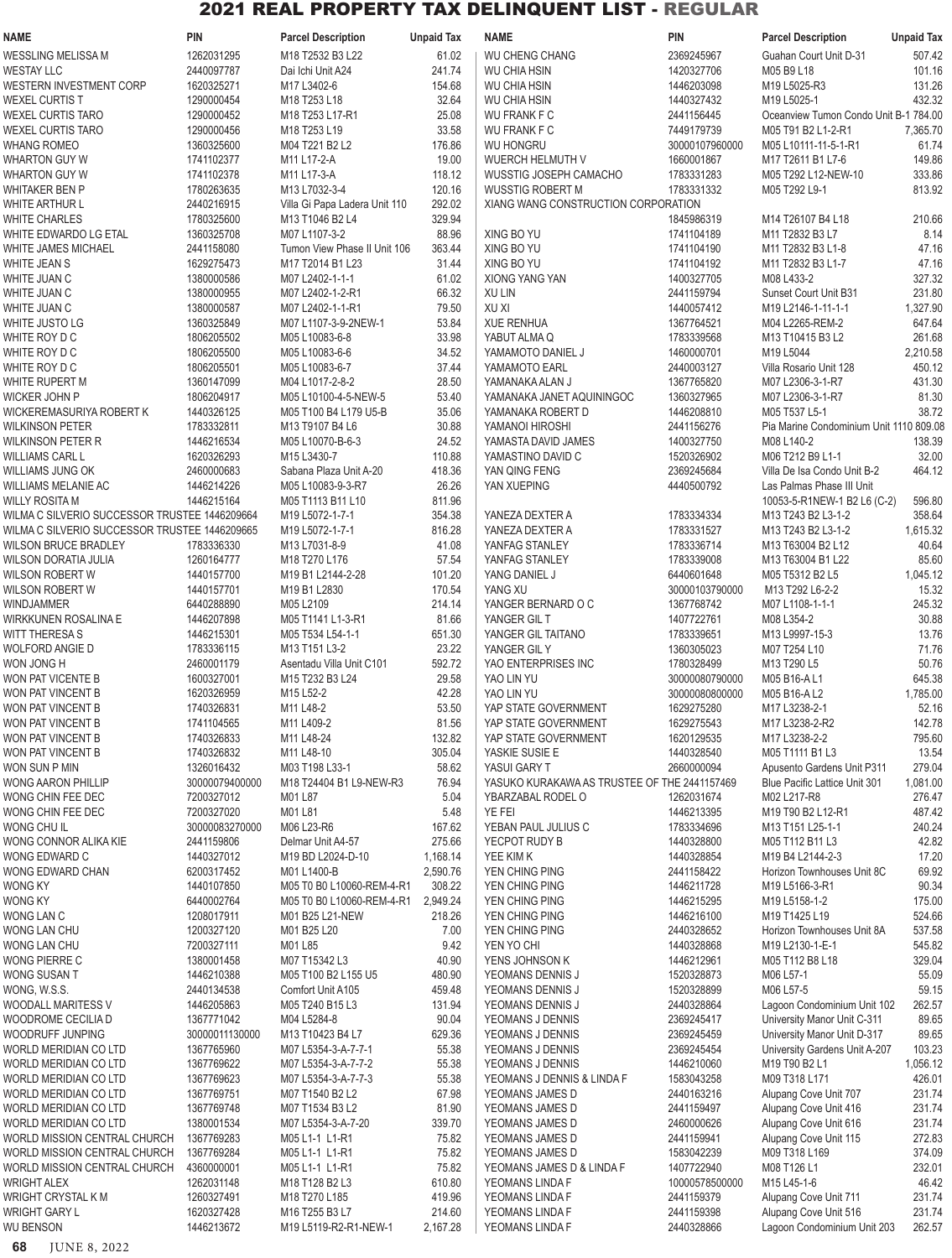| <b>NAME</b>               | PIN            | <b>Parcel Description</b>          | <b>Unpaid Tax</b> | <b>NAME</b>                 | PIN            | <b>Parcel Description</b>     | <b>Unpaid Tax</b> |
|---------------------------|----------------|------------------------------------|-------------------|-----------------------------|----------------|-------------------------------|-------------------|
| YEOMANS LINDA F           | 1446214187     | M05 L5019-A-6-1                    | 290.59            | <b>YU XINGBO</b>            | 10001038890000 | M04 L1098-3-R2-R7-NEW-R4-NEW- |                   |
| YEOMANS LINDA F & JAMES D | 1640000274     | M15 L57-10                         | 261.40            |                             |                | 1-NEW-R1                      | 245.94            |
| YI CHONG MAN              | 1780328844     | M13 L7028-R5-R8                    | 125.72            | YU XINGBO                   | 2680000107     | Villa Fion Tasi Unit 302      | 1,229.24          |
| YI JIMMY JUNG SU          | 4440501039     | M05 L10053-5-R1NEW-1               |                   | <b>YU XINGBO</b>            | 1367770750     | M04 L1098-3-R2-7-1            | 1,392.94          |
|                           |                | <b>B2 L14 CL4 PH3</b>              | 596.80            | YUN SUN YOL                 | 6360255728     | M04 L2183-REM-1-NEW           | 438.24            |
| YI JIN                    | 1629276671     | M15 L54-3-6                        | 1,398.60          | YUNG BOBBY WING             | 2441156459     | Guam Yamanoi Unit 904         | 291.08            |
| YI JUMMY JUNG SU          | 1446213354     | M19 L5096-1-3-8                    | 2,530.72          | YURKO LYDIA F               | 1741103571     | M11 L14-2-2-R1                | 85.06             |
| YI SEAN                   | 2441159670     | Summer Palace                      |                   | ZABALA ROSELIE V            | 2369246096     | Green Park Unit 3201          | 32.82             |
|                           |                | M05 T14116 B3-A L6                 | 262.78            | ZALDUA KEVIN F              | 1783330717     | M13 L7047-6-R1                | 216.16            |
| YI YONG YI                | 2440328622     | Horizon Townhouses Unit 3D         | 537.58            | ZAMORA ANA RIOS, EST OF     | 1583042775     | M09 L193                      | 1,560.56          |
| YI, HUN IL                | 2460001137     | Olympia Condominiums Unit 5        | 627.74            | ZAMORA ANTONIA M R          | 1583042968     | M09 T85 B1 L27                | 127.78            |
| YIGO VERDE ESTATES INC    | 1783333753     | M13 L7025-1-R1-NEW-8               | 11.42             | ZAMORA JESUS R ETAL         | 1620330405     | M17 L2418-B-1                 | 25.02             |
| YOKOI MARGARET A          | 1360328950     | M07 L2295-REM-2                    | 171.70            | ZAMORA JOSE RIOS            | 1560330359     | M09 B6 L18                    | 34.18             |
| YOO EDWARD B              | 1360329235     | M05 L5228-4-1-NEW-R1-NEW-R1 118.10 |                   | ZAPATOS DESIDERIO PERNIA JR | 1420330580     | M05 B22 L17                   | 27.34             |
| YOO INYOUNG               | 77703000001345 | M19 TALO VERDE ESTATES             |                   | ZAPATOS MELVIN C            | 1446213153     | M05 T1113 B9 L9               | 191.50            |
|                           |                | TOWNHOMES UNIT 258                 | 1,301.72          | ZARANGAN LUISA ACFALLE      | 1446205616     | M05 T1113 B12 L20             | 6.18              |
| YOSHIDA JESUS M           | 1525823414     | M06 T212 B11 L7-3                  | 10.64             | ZEDER MIGUELA V             | 1783338550     | Perez Acres M13 T1043 L50     | 453.24            |
| YOSHIDA JESUS M           | 1525823417     | M06 T212 B11 L7-R4                 | 20.32             | ZEEB JR WILLIAM C           | 1783339932     | M13 T94002 B4 L5              | 40.90             |
| YOSHIDA JUAN M            | 1525823413     | M06 T212 B11 L6-R3                 | 20.32             | ZEEB JR WILLLIAM C          | 1783339931     | M13 T94002 B1 L5              | 40.90             |
| YOSHIDA VICENTE MENO      | 1525823411     | M06 T212 B11 L6-2                  | 23.38             | ZEPEDA ROLANDO C            | 1380002034     | M07 T19424 B3 L4              | 91.02             |
| YOSHIMOTO DENNIS          | 1446212902     | M05 T276-REM B2 L29                | 946.74            | <b>ZHAN TIANYI</b>          | 30000103660000 | M17 T1923 B1 L2-R1            | 40.64             |
| YOSHIMURA JOEL T          | 1620149551     | M17 L3272-1-1                      | 79.30             | ZHANG JIANHUA               | 30000217320000 | M13 L7027-REM-6-3-R2          | 49.48             |
| YOSHIMURA JOEL T          | 1629277521     | M17 L2418-B-R2                     | 96.06             | <b>ZHANG LIANYI</b>         | 1583043270     | M03 LA-2-2-1                  | 1,741.72          |
| YOSHIMURA YA F            | 10000150080000 | M05 B32 L3 BLDG-RES                | 202.74            | ZHANG MEIZHEN               | 1440226842     | M05 T112 B8 L53               | 751.80            |
| YOUNG DOLORES MARIA Q     | 1260128060     | M18 T270 L52                       | 19.50             | ZHANG SHAO BIN              | 1360015801     | M04 T1432 B1 L10              | 63.56             |
| YOUNG KRISTINE IRIS C     | 1367770945     | M04 L2900-6-5-R2                   | 551.52            | ZHAO ANNIE YANFANG          | 1380001853     | M07 T1536 L45-1               | 40.64             |
| YOUNG MEN LEAGUE OF GUAM  | 7200329513     | M01 L1379-2                        | 593.34            | ZHAO HONGGENG               | 30000105560000 | M04 L1096-1-3-2               | 26.40             |
| YOW BRIAN                 | 1660000306     | M17 L3441-2                        | 63.06             | ZHAO KEJIAO                 | 1620218910     | M17 L3255-4-3-R1              | 20.08             |
| YSENGSONG INC             | 2440216703     | Pacific Towers Unit A-104          | 229.80            | <b>ZHENG GARY</b>           | 30000106230000 | M05 L7135-9-1-R2              | 38.18             |
| YSENGSONG INC             | 2440216764     | Pacific Towers Unit B-101          | 229.80            | ZHENG MING DI               | 30000108790000 | M14 L180-3-1-2-2-R1           | 40.64             |
| YSRAEL ALFRED C           | 7440329718     | M19 L2027                          | 1,617.68          | <b>ZHENG MINGDI</b>         | 1741103727     | M11 L92-5-3                   | 44.34             |
| YU JAEUN KATHY            | 30000009340000 | M16 L1117-4-R1-R2NEW               | 9,770.93          | <b>ZHENG MINGDI</b>         | 1741103726     | M11 L92-5-1                   | 459.54            |
| YU KWOK CHUNG             | 1367768220     | M04 L1019-6-REM-5                  | 46.80             | ZHENG WEN-WEN               | 30000106220000 | M05 L7135-9-1-2               | 38.18             |
| YU KWOK CHUNG             | 1360316150     | M04 T1445 L216                     | 730.66            | <b>ZHOU KEHAN</b>           | 10000296010000 | M07 L2285NEW-A-R3             | 518.42            |
| YU KWOK CHUNG             | 1360323420     | M04 T1445 L195                     | 785.84            | ZHU YISHENG                 | 1783339113     | M13 L7039-9-1-1               | 34.14             |
| YU NIKO K                 | 1446207418     | M19 T108 B1 L9                     | 160.92            | ZILLIAN JOHN                | 1583042967     | M09 T220 L8-1                 | 316.82            |
| YU RICHARD C              | 1783340661     | Perez Acres M13 T1043 L171         | 492.42            | ZINSER MARK H               | 2441157866     | San Vitores Terrace Unit F-86 | 435.02            |
| YU RICHARD C              | 2460000291     | Agana Bay Unit 701                 | 1,310.96          | <b>ZONG SIYU</b>            | 1845985375     | M14 T76 B4 L2-R1              | 96.36             |
| <b>YU XINGBO</b>          | 1460001042     | M19 L5172-1-6-7-R1                 | 111.78            | ZUIKO INTERNATIONAL INC     | 6440601403     | M19 L5117-1-6-R1-NEW          | 17,952.68         |
|                           |                |                                    |                   |                             |                |                               |                   |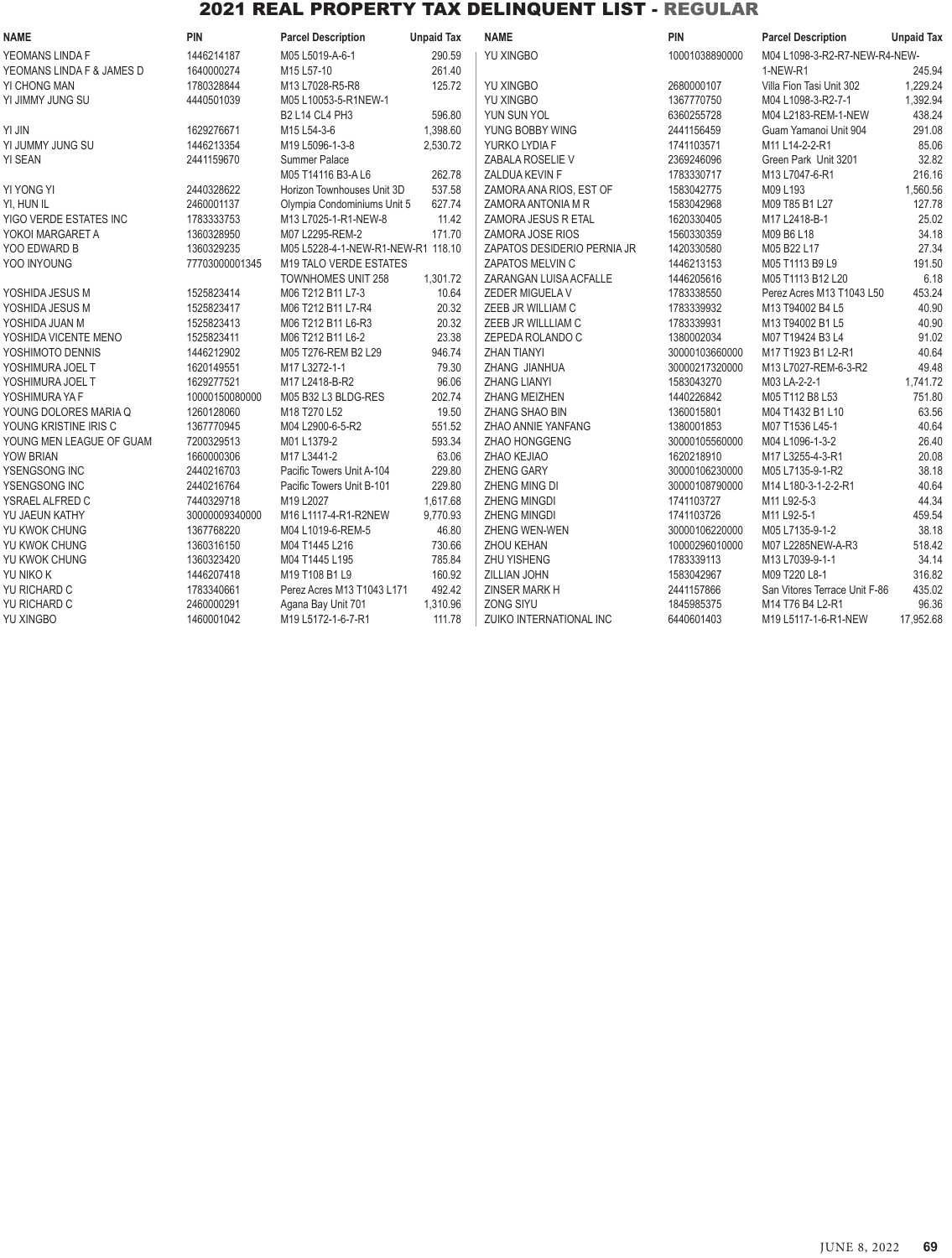## 2021 REAL PROPERTY TAX DELINQUENT LIST - CHAMORRO LAND TRUST

| 1783342053<br>ABELON NORMA JEAN SANTOS<br>M13 T9210 B6 L12<br>27.92<br>ALIG ANNA MARIE<br>30000043090000<br>M02 T31402 B2 L2<br>51.02<br>1783338088<br>527.48<br>43.34<br><b>ACFALLE ADEHLA L</b><br>M13 T9210 B9 L7<br>ALMANDRES BENNY MENDIOLA<br>9780648177<br>M13 L7160-17<br>1380002322<br>34.14<br>332.50<br>ACFALLE AUDREY JEAN SABLAN<br>M07 T19412 B3 L7<br>ALMOGUERA TIMMY JOHN<br>30000063030000<br>M05 T11405 B13 L13<br>87.20<br>ACFALLE FRANCISCO Q<br>30000035740000<br>M17 L3458-2<br>105.08<br>ALOKOA CECILIA CRUZ<br>30000009650000<br>M07 L5412-6<br>M02 L480-61<br>8.88<br>36.18<br>ACFALLE FRANCISCO QUINATA<br>30000043610000<br>ALVAREZ DALE EUGENE<br>30000023840000<br>M18 L470-3<br>26.82<br>35.46<br>ACFALLE FRANKLIN JOHN<br>1783341848<br>M13 T9210 B17 L21<br>ANDERSON ANDY<br>90100000183866<br>M02 T319 B7 L8 U3<br>64.34<br>ACFALLE GEORGE LABANON<br>30000055090000<br>M07 T15213 B6 L8<br>ANDERSON CHARLES EARL HORN<br>1446217140<br>M05 T1022 B6 L26<br>10.20<br>276.64<br>ACFALLE GERARD A<br>30000063350000<br>M05 L10120-74<br>ANDERSON JAY L G. LESSEE<br>1446216710<br>M05 T1022 B7 L2<br>10.20<br>32.62<br>33.70<br>ACFALLE JAVIER S N, LESSEE<br>1446216655<br>40100000183908<br>M02 T319 B5 L19 U3<br>M05 T1022 B13 L10-NEW<br>ANDERSON MANUEL BORJA Jr<br>499.50<br>1446216711<br>10.20<br>ACFALLE JOSEFA A, LESSEE<br>9780648193<br>M13 L7150-R4-NEW-1-R1<br>ANDERSON SHON L G, LESSEE<br>M05 T1022 B6 L29<br>519.30<br>756.90<br>ACFALLE ROSALIE E<br>30000054540000<br>M07 T15213 B4 L7<br>ANGELES MARLYN PETRACHE<br>30000067050000<br>M05 T10125 B1 L8<br><b>ACHIVIDA SARA M</b><br>70000000001836<br>M13 T54012 B9 L1<br>180.00<br>ANGOCO RUDY SALAS<br>9260082014<br>67.72<br>M02 T319 B3 L8 U3<br>22.04<br>961.90<br>ACOSTA ALFRED ANGOCO Jr<br>30000067230000<br>M05 T10125 B9 L2<br>ANOOS JOVAN DELA CRUZ<br>30000045820000<br>M05 L10141-11<br>22.04<br>52.14<br>ACOSTA CAROL ANN<br>30000050360000<br>M05 T1021 B2 L3-2<br>APATANG DOREEN TAGA<br>30000063540000<br>M05 L10120-108<br>71.82<br>246.65<br>ACOSTA MONICA TADEO<br>1783342025<br>M13 T9210 B4 L3<br>APURON ROSA G<br>30000060810000<br>M05 L10120-1-12<br>34.66<br>228.82<br>ADA ALEJANDRO RICHARD<br>M02 T319 B5 L24 U3<br>AQUININGOC ANTONIO AGUON<br>30000044230000<br>M02 L480-37<br>40100000183905<br>64.54<br>505.48<br>ADA DOROTHY MAANAO<br>70000000008173<br>M13 L7153-75<br>AQUININGOC DAVID FLORES<br>1783342100<br>M13 T9210 B8 L3<br>186.52<br>32.62<br>ADA PETER ALECXIS<br>70000000000467<br>M04 L5382N-3<br>AQUININGOC JOHNNY DEGUZMAN<br>10000382120000<br>M12 L278-7<br>1783342030<br>M13 T9210 B4 L8<br>27.90<br>1446217209<br>M05 T1022 B8 L3<br>10.20<br>AFLAGUE JOHN E.S.<br>AQUININGOC JR DAVID LEON GUERR<br>35.77<br>M12 L278-8<br>33.48<br>10002169580000<br>M05 L10171-6<br>AQUININGOC JUAN AGUON<br>10000382130000<br>AFLAGUE JUAN OJEDA<br>137.84<br>1446211259<br>114.90<br><b>AFLAGUE JUNE NAPUTI</b><br>30000070630000<br>M05 T10316 B15 L13<br>AQUINO DONNA R<br>M05 L10125-11-6<br>31.54<br>34.58<br>AFLLEJE RHONDA JEAN FEJERAN<br>1783341910<br>M13 T9210 B20 L4<br>ARANETA EVA B<br>90100000183844<br>M02 T319 B6 L27 U3<br>952.86<br>AGANON GLORIETO FEJERAN<br>10002265770000<br>M05 L10119-25<br>ARCA DORIS MAE SANTOS, LESSEE<br>1446216716<br>M05 T1022 B10 L28<br>11.46<br>21.88<br>32.06<br>AGUERO CECILIA HUALDE<br>30000068160000<br>M05 L10122-56<br><b>ARCEO ALICE JUNE</b><br>1783342012<br>M13 T9210 B4 L11<br>26.82<br>AGUERO DANIEL FERNANDEZ<br>1783342082<br>M13 T9210 B7 L2<br>ARCEO AMANDA EUSTAQUIO, LESSEE 1446216717<br>M05 T1022 B7 L9<br>210.44<br>30000050520000<br>36.22<br>M13 T9210 B28 L4<br>30.76<br><b>AGUERO GLORIA F</b><br>M05 T1021 B3 L15-2<br>ARCEO ANDREW REYES<br>30000037710000<br>1783341789<br>27.90<br>ARCEO YVONNE A<br>43.08<br>AGUERO JENNIFER FERNANDEZ<br>M13 T9210 B14 L24<br>30000066990000<br>M05 T10125 B1 L2<br>64.36<br>34.14<br>AGUERO JOHN ANTHONY<br>30000055080000<br>M07 T15213 B6 L7<br>ARNAIZ JESSE SANTOS<br>90100000183825<br>M02 T319 B9 L3 U3<br>34.86<br>26.74<br>AGUERO LILLIAN OGO<br>1380002261<br>M07 T14119 L13<br>1783342067<br>M13 T9210 B6 L3<br>ARRIOLA CARL ADRIANO<br>30.92<br>27.66<br>AGUERO REBECCA FERNANDEZ<br>1783341879<br>M13 T9210 B2 L10<br>ARRIOLA CAROLINE ESTHER<br>1783340329<br>M13 T9210 B3 L6<br>1446217100<br>10.02<br>505.44<br>AGUERO ROBERT CONCEPCION<br>M05 T1022 B5 L16<br>ARRIOLA MARIA M<br>30000066320000<br>M05 T10125 B5 L17<br>32.52<br>369.26<br>AGUIGUI CARMEL ISABEL MARION<br>90100000183880<br>M02 T319 B7 L4 U3<br>30000066310000<br>M05 T10125 B5 L16<br>ARRIOLA MICHAEL RAYMOND<br>1446216675<br>12.86<br>9520000046<br>M06 T37306 B1 L4<br>20.32<br>AGUIGUI IGNACIO CRUZ, LESSEE<br>M05 T1022 B1 L12<br>ASANOMA FRANCIS J SN<br>27.64<br>372.48<br>AGUIGUI KENNETH CRUZ<br>1783336896<br>M13 T9210 B10 L28<br>ASUNCION JOEY D<br>30000055530000<br>M07 T15213 B9 L31<br>9440307001<br>786.04<br>27.64<br>AGUILAR BRIGIDA QUITUGUA<br>M05 T1112 L2<br>ATALIG CONCEPCION B.<br>1783341693<br>M13 T9210 B10 L31<br>54.46<br>21.60<br>AGUILAR CHRISTINE R<br>10001439360000<br>M05 T10314 B3 L5<br>ATALIG CORISSA MARIE Q<br>30000070690000<br>M05 T10316 B15 L19<br>288.02<br>AGUILAR MARGARET A P, LESSEE<br>1446216680<br>M05 T1112 L5<br>ATALIG PATRICIA RODRIGUEZ<br>30000043200000<br>M02 T31402 B3 L5<br>51.02<br>34.14<br>10.20<br>AGUON ARVIN PHILLIP<br>40100000183887<br>M02 T319 B3 L3 U3<br>ATALIG SARA MARIE Q, LESSEE<br>1446216722<br>M05 T1022 B4 L27<br>22.04<br>36.20<br>AGUON BERNADETTE MARIE<br>70000000006370<br>M13 T54012 B5 L1<br>ATOIGE CONCEPCION BAMBA<br>70000000005199<br>M05 L10140-30<br>M06 L8-6<br>88.66<br>ATOIGUE BERNABE P<br>AGUON CRISTOBAL MASGA<br>9520000011<br>70000000004877<br>M05 T1021 B1A L1-2<br>183.44<br>17.68<br>13.82<br>AGUON DAVID GOFIGAN<br>30000016460000<br>M12 L278-11<br>ATOIGUE CECILIA TECHAIRA<br>10001731070000<br>M11 L420<br>872.90<br>1446212731<br>M05 L10120-13<br>ATOIGUE CELIA P<br>9260082018<br>M02 T319 B2 L4<br>34.14<br>AGUON ERNIE SN, LESSEE<br>AGUON ESTHER THERESE GOFIGAN<br>40100000183917<br>M02 T319 B5 L13 U3<br>ATOIGUE DAVID P<br>M11 L418<br>34.66<br>10001689940000<br>1,083.84<br>AGUON FRANCIS PETER TEDTAOTAO<br>70000000001830<br>M13 T54012 B9 L10<br>22.04<br>ATOIGUE JR DAVID PABLO<br>9260082019<br>M02 T319 B2 L7<br>34.14<br>34.88<br>26.82<br>AGUON FRED QUINTANILLA<br>90100000183892<br>M02 T319 B6 L4 U3<br>ATOIGUE MARK ANTHONY<br>1783341756<br>M13 T9210 B13 L17<br>25.94<br><b>AGUON HELEN SALAS</b><br>30000065900000<br>M05 T10125 B7 L4<br>43.20<br>ATOIGUE PETER CAMACHO<br>1783341867<br>M13 T9210 B17 L8<br>30000046090000<br>22.02<br>40100000183903<br>34.14<br>AGUON JANET PEREZ<br>M05 L10140-17<br>ATOIGUE VENESSA MARIE CAMACHO<br>M02 T319 B4 L1 U3<br>20.90<br>AGUON JOEY GOFIGAN<br>10001466470000<br>M05 T1022 B8-NEW L10<br>102.00<br>ATTAO CINDY MANIBUSAN<br>30000039450000<br>M13 L7160-143<br>1446217139<br>10.20<br>AGUON JOFFRE QUINATA<br>10000124070000<br>M05 L10120-28<br>1,612.90<br>AYUYU FRANCES SANCHEZ<br>M05 T1022 B6 L25<br>22.04<br><b>AGUON JOSE NAPUTI</b><br>70000000005170<br>M11 L421-34<br>36.20<br>AYUYU JR ROMAN CHONG<br>30000055890000<br>M07 T15344 B4-A L2<br>70000000005198<br>36.20<br>30000055110000<br>M07 T15213 B6 L10<br>AGUON JOSE PEREZ<br>M05 L10140-31<br>AYUYU RONALD A<br>262.30<br>315.96<br><b>AGUON JOSEPHINE PANGELINAN</b><br>30000058720000<br>M13 T10121 B10 L26<br>5.72<br>BABAUTA ANTHONY JOAQUIN<br>30000043180000<br>M02 T31402 B3 L3<br>30000056770000<br>60.16<br>BABAUTA ANTONETTE<br>1262031077<br>179.56<br>AGUON JUANITA ROSA CRUZ<br>M07 T15344 B9 L9<br>M02 T319 B4 L6<br>9260082021<br>129.18<br>AGUON MANUEL NAPUTI<br>70000000005193<br>M11 L421-28<br>149.50<br>BABAUTA ANTONIO DUENAS<br>M02 T319 B5 L1<br>22.14<br>34.14<br>AGUON PAMELA JEAN LUJAN<br>30000071720000<br>M05 T10316 B9 L1<br>BABAUTA ARSENIA QUITUGUA<br>9260082022<br>M02 T319 B6 L1<br>1783342020<br>27.90<br>30000070600000<br>288.64<br>AGUON PHILIP LIZAMA<br>M13 T9210 B4 L19<br><b>BABAUTA FRANK A</b><br>M05 T10316 B15 L10<br>26.82<br>AGUON RANDALL B D<br>10002045540000<br>M06 L8-24<br>241.38<br>BABAUTA GERALDINE TAIENAO<br>1783342114<br>M13 T9210 B9 L8<br>30000073370000<br>M05 T10125 B16 L3<br>22.04<br>30000042960000<br>M02 L251-3-4<br>339.64<br>AGUON RUTH NINETE<br>BABAUTA JOSEPH QUITUGUA<br>32.62<br>9.94<br>AGUON STEVEN T<br>10000410090000<br>M12 L278-6<br><b>BABAUTA JUSTIN EDWARD</b><br>1446217004<br>M05 T1022 B12 L17<br>9.92<br>AGUON SUSAN MARIE TAITANO<br>30000057300000<br>M13 T10121 B5 L1<br>128.20<br>BABAUTA PAUL CANDASO, LESSEE<br>1446216731<br>M05 T1022 B12 L2<br>1446216732<br>9.94<br>AGUON THERESA JOAQUIN INDALECIO90100000183811<br>M02 T319 B7 L26 U3<br>37.56<br>BABAUTA PHILLIP CANDASO, LESSEE<br>M05 T1022 B12 L6<br>30.86<br>81.28<br>AGUSTIN DELINA MAE<br>10002086810000<br>M13 T9210 B28 L6<br><b>BABAUTA RITA G</b><br>1380002284<br>M07 T14119 L4<br>1446216695<br>90100000183820<br>34.84<br>AGUSTIN MARTIN WESLEY, LESSEE<br>M05 T1022 B11 L23<br>10.46<br><b>BABAUTA ROBERT VINCENT</b><br>M02 T319 B6 L30 U3<br><b>AGUSTIN RENEE MARIE</b><br>90100000183827<br>M02 T319 B8 L8 U3<br>137.90<br><b>BABAUTA TERESITA MENO</b><br>1783341649<br>M13 L10154-R5-PTN<br>22.04<br>1446216696<br>64.36<br>ALAIMALO JERILYN T, LESSEE<br>M05 T1022 B9 L4<br>10.14<br>BALBIN BRENDA LYNN, LESSEE<br>9780648135<br>M13 L7160-13<br>36.34<br>36.20<br>ALBEN VERONICA GARRIDO<br>30000071560000<br>M05 T10316 B6 L1<br><b>BALLIGUI MARTHA REYES</b><br>30000058270000<br>M13 T10121 B7 L3<br>ALCANTARA BENJAMIN CRUZ<br>70000000005090<br>M13 L7153-47<br>36.20<br>BALURAN RUFINA NEDEDOG<br>90100000183790<br>M02 T319 B11 L15 U3<br>34.14<br>1446217212<br>365.20<br>ALDAN DIANA CASTRO<br>M05 T1022 B8 L4<br>10.20<br><b>BAMBA ANASTASIA L</b><br>30000071250000<br>M05 T10316 B11 L8<br>22.04<br>32.28<br>ALDAN JUDY QUICHOCHO<br>30000072200000<br>M05 T10316 B1 L12-3<br><b>BAMBA PATRICK A</b><br>30000070320000<br>M05 T10316 B14 L4<br>70000000005097<br>948.08<br>ALDAN KATRINA LYNN FEJERAN<br>M13 L7153-66<br>36.22<br><b>BAMBA RICHARD A</b><br>70000000003526<br>M05 T10125 B21 L17<br>22.04<br>ALDAN SONIA MARIE, LESSEE<br>30000051000000<br>M05 T1021 B8 L1-4<br>61.02<br><b>BAMBA WILLIAM A</b><br>30000070130000<br>M05 L10122-74<br>14.96<br>ALEJANDRO NICOLE LAI RODRIGUEZ<br>30000058690000<br>M13 T10121 B10 L23<br>87.42<br><b>BANATAO BERNICE M</b><br>70000000005195<br>M05 T10316 B11 L12<br>34.14<br>34.48<br>ALERTA JIMMY JERALD<br>9260082012<br>M02 T319 B3 L11<br><b>BANKS DOMINICA SANTOS</b><br>40100000183924<br>M02 T319 B2 L8 U3<br>ALFONSO ARLENE MARIE<br>9440306860<br>M05 L10141-1-4-3<br>476.64<br><b>BARCINAS GLENN TOVES</b><br>9400137549<br>M08 L505-10-3<br>173.44<br>130.94<br>ALFORQUE EMILIANA Q<br>30000043010000<br>M02 L482-4<br>174.52<br><b>BARCINAS JOSE REYES</b><br>40100000183418<br>M08 L508-2<br>26.82<br>ALIANZA JASON EUBENE<br>1783341831<br>M13 T9210 B16 L6<br><b>BARCINAS JOSEPH CRUZ</b><br>40100000183417<br>M08 L508-1<br>130.94<br>53.86<br>ALIANZA NANCY RIVERA<br>1783341716<br>M13 T9210 B11 L23<br>27.40<br><b>BARCINAS JUAN CHARGUALAS</b><br>30000035520000<br>M08 L505-9-4<br>ALICTO ANGELA I<br>30000062590000<br>M05 T11405 B3 L25<br>45.92<br><b>BARCINAS LEEANN QUINENE</b><br>9260082029<br>M02 T319 B10 L2<br>34.70 | NAME | PIN | <b>Parcel Description</b> | <b>Unpaid Tax</b> | <b>NAME</b> | <b>PIN</b> | <b>Parcel Description</b> | <b>Unpaid Tax</b> |
|-----------------------------------------------------------------------------------------------------------------------------------------------------------------------------------------------------------------------------------------------------------------------------------------------------------------------------------------------------------------------------------------------------------------------------------------------------------------------------------------------------------------------------------------------------------------------------------------------------------------------------------------------------------------------------------------------------------------------------------------------------------------------------------------------------------------------------------------------------------------------------------------------------------------------------------------------------------------------------------------------------------------------------------------------------------------------------------------------------------------------------------------------------------------------------------------------------------------------------------------------------------------------------------------------------------------------------------------------------------------------------------------------------------------------------------------------------------------------------------------------------------------------------------------------------------------------------------------------------------------------------------------------------------------------------------------------------------------------------------------------------------------------------------------------------------------------------------------------------------------------------------------------------------------------------------------------------------------------------------------------------------------------------------------------------------------------------------------------------------------------------------------------------------------------------------------------------------------------------------------------------------------------------------------------------------------------------------------------------------------------------------------------------------------------------------------------------------------------------------------------------------------------------------------------------------------------------------------------------------------------------------------------------------------------------------------------------------------------------------------------------------------------------------------------------------------------------------------------------------------------------------------------------------------------------------------------------------------------------------------------------------------------------------------------------------------------------------------------------------------------------------------------------------------------------------------------------------------------------------------------------------------------------------------------------------------------------------------------------------------------------------------------------------------------------------------------------------------------------------------------------------------------------------------------------------------------------------------------------------------------------------------------------------------------------------------------------------------------------------------------------------------------------------------------------------------------------------------------------------------------------------------------------------------------------------------------------------------------------------------------------------------------------------------------------------------------------------------------------------------------------------------------------------------------------------------------------------------------------------------------------------------------------------------------------------------------------------------------------------------------------------------------------------------------------------------------------------------------------------------------------------------------------------------------------------------------------------------------------------------------------------------------------------------------------------------------------------------------------------------------------------------------------------------------------------------------------------------------------------------------------------------------------------------------------------------------------------------------------------------------------------------------------------------------------------------------------------------------------------------------------------------------------------------------------------------------------------------------------------------------------------------------------------------------------------------------------------------------------------------------------------------------------------------------------------------------------------------------------------------------------------------------------------------------------------------------------------------------------------------------------------------------------------------------------------------------------------------------------------------------------------------------------------------------------------------------------------------------------------------------------------------------------------------------------------------------------------------------------------------------------------------------------------------------------------------------------------------------------------------------------------------------------------------------------------------------------------------------------------------------------------------------------------------------------------------------------------------------------------------------------------------------------------------------------------------------------------------------------------------------------------------------------------------------------------------------------------------------------------------------------------------------------------------------------------------------------------------------------------------------------------------------------------------------------------------------------------------------------------------------------------------------------------------------------------------------------------------------------------------------------------------------------------------------------------------------------------------------------------------------------------------------------------------------------------------------------------------------------------------------------------------------------------------------------------------------------------------------------------------------------------------------------------------------------------------------------------------------------------------------------------------------------------------------------------------------------------------------------------------------------------------------------------------------------------------------------------------------------------------------------------------------------------------------------------------------------------------------------------------------------------------------------------------------------------------------------------------------------------------------------------------------------------------------------------------------------------------------------------------------------------------------------------------------------------------------------------------------------------------------------------------------------------------------------------------------------------------------------------------------------------------------------------------------------------------------------------------------------------------------------------------------------------------------------------------------------------------------------------------------------------------------------------------------------------------------------------------------------------------------------------------------------------------------------------------------------------------------------------------------------------------------------------------------------------------------------------------------------------------------------------------------------------------------------------------------------------------------------------------------------------------------------------------------------------------------------------------------------------------------------------------------------------------------------------------------------------------------------------------------------------------------------------------------------------------------------------------------------------------------------------------------------------------------------------------------------------------------------------------------------------------------------------------------------------------------------------------------------------------------------------------------------------------------------------------------------------------------------------------------------------------------------------------------------------------------------------------------------------------------------------------------------------------------------------------------------------------------------------------------------------------------------------------------------------------------------------------------------------------------------------------------------------------------------------------------------------------------------------------------------------------------------------------------------------------------------------------------------------------------------------------------------------------------------------------------------------------------------------------------------------------------------------------------------------------------------------------------------------------------------------------------------------------------------------------------------------------------------------------------------------------------------------------------------------------------------------------------------------------------------------------------------------------------------------------------------------------------------------------------------------------------------------------------------------------------------------------------------------------------------------------------------------------------------------------------------------------------------------------------------------------------------------------------------------------------------------------------------------------------------------------|------|-----|---------------------------|-------------------|-------------|------------|---------------------------|-------------------|
|                                                                                                                                                                                                                                                                                                                                                                                                                                                                                                                                                                                                                                                                                                                                                                                                                                                                                                                                                                                                                                                                                                                                                                                                                                                                                                                                                                                                                                                                                                                                                                                                                                                                                                                                                                                                                                                                                                                                                                                                                                                                                                                                                                                                                                                                                                                                                                                                                                                                                                                                                                                                                                                                                                                                                                                                                                                                                                                                                                                                                                                                                                                                                                                                                                                                                                                                                                                                                                                                                                                                                                                                                                                                                                                                                                                                                                                                                                                                                                                                                                                                                                                                                                                                                                                                                                                                                                                                                                                                                                                                                                                                                                                                                                                                                                                                                                                                                                                                                                                                                                                                                                                                                                                                                                                                                                                                                                                                                                                                                                                                                                                                                                                                                                                                                                                                                                                                                                                                                                                                                                                                                                                                                                                                                                                                                                                                                                                                                                                                                                                                                                                                                                                                                                                                                                                                                                                                                                                                                                                                                                                                                                                                                                                                                                                                                                                                                                                                                                                                                                                                                                                                                                                                                                                                                                                                                                                                                                                                                                                                                                                                                                                                                                                                                                                                                                                                                                                                                                                                                                                                                                                                                                                                                                                                                                                                                                                                                                                                                                                                                                                                                                                                                                                                                                                                                                                                                                                                                                                                                                                                                                                                                                                                                                                                                                                                                                                                                                                                                                                                                                                                                                                                                                                                                                                                                                                                                                                                                                                                                                                                                                                                                                                                                                                                                                                                                                                                                                                                                                                                                                                                                                                                                                                                                                                                                                                                                                                                                                                                                                                 |      |     |                           |                   |             |            |                           |                   |
|                                                                                                                                                                                                                                                                                                                                                                                                                                                                                                                                                                                                                                                                                                                                                                                                                                                                                                                                                                                                                                                                                                                                                                                                                                                                                                                                                                                                                                                                                                                                                                                                                                                                                                                                                                                                                                                                                                                                                                                                                                                                                                                                                                                                                                                                                                                                                                                                                                                                                                                                                                                                                                                                                                                                                                                                                                                                                                                                                                                                                                                                                                                                                                                                                                                                                                                                                                                                                                                                                                                                                                                                                                                                                                                                                                                                                                                                                                                                                                                                                                                                                                                                                                                                                                                                                                                                                                                                                                                                                                                                                                                                                                                                                                                                                                                                                                                                                                                                                                                                                                                                                                                                                                                                                                                                                                                                                                                                                                                                                                                                                                                                                                                                                                                                                                                                                                                                                                                                                                                                                                                                                                                                                                                                                                                                                                                                                                                                                                                                                                                                                                                                                                                                                                                                                                                                                                                                                                                                                                                                                                                                                                                                                                                                                                                                                                                                                                                                                                                                                                                                                                                                                                                                                                                                                                                                                                                                                                                                                                                                                                                                                                                                                                                                                                                                                                                                                                                                                                                                                                                                                                                                                                                                                                                                                                                                                                                                                                                                                                                                                                                                                                                                                                                                                                                                                                                                                                                                                                                                                                                                                                                                                                                                                                                                                                                                                                                                                                                                                                                                                                                                                                                                                                                                                                                                                                                                                                                                                                                                                                                                                                                                                                                                                                                                                                                                                                                                                                                                                                                                                                                                                                                                                                                                                                                                                                                                                                                                                                                                                                                 |      |     |                           |                   |             |            |                           |                   |
|                                                                                                                                                                                                                                                                                                                                                                                                                                                                                                                                                                                                                                                                                                                                                                                                                                                                                                                                                                                                                                                                                                                                                                                                                                                                                                                                                                                                                                                                                                                                                                                                                                                                                                                                                                                                                                                                                                                                                                                                                                                                                                                                                                                                                                                                                                                                                                                                                                                                                                                                                                                                                                                                                                                                                                                                                                                                                                                                                                                                                                                                                                                                                                                                                                                                                                                                                                                                                                                                                                                                                                                                                                                                                                                                                                                                                                                                                                                                                                                                                                                                                                                                                                                                                                                                                                                                                                                                                                                                                                                                                                                                                                                                                                                                                                                                                                                                                                                                                                                                                                                                                                                                                                                                                                                                                                                                                                                                                                                                                                                                                                                                                                                                                                                                                                                                                                                                                                                                                                                                                                                                                                                                                                                                                                                                                                                                                                                                                                                                                                                                                                                                                                                                                                                                                                                                                                                                                                                                                                                                                                                                                                                                                                                                                                                                                                                                                                                                                                                                                                                                                                                                                                                                                                                                                                                                                                                                                                                                                                                                                                                                                                                                                                                                                                                                                                                                                                                                                                                                                                                                                                                                                                                                                                                                                                                                                                                                                                                                                                                                                                                                                                                                                                                                                                                                                                                                                                                                                                                                                                                                                                                                                                                                                                                                                                                                                                                                                                                                                                                                                                                                                                                                                                                                                                                                                                                                                                                                                                                                                                                                                                                                                                                                                                                                                                                                                                                                                                                                                                                                                                                                                                                                                                                                                                                                                                                                                                                                                                                                                                                 |      |     |                           |                   |             |            |                           |                   |
|                                                                                                                                                                                                                                                                                                                                                                                                                                                                                                                                                                                                                                                                                                                                                                                                                                                                                                                                                                                                                                                                                                                                                                                                                                                                                                                                                                                                                                                                                                                                                                                                                                                                                                                                                                                                                                                                                                                                                                                                                                                                                                                                                                                                                                                                                                                                                                                                                                                                                                                                                                                                                                                                                                                                                                                                                                                                                                                                                                                                                                                                                                                                                                                                                                                                                                                                                                                                                                                                                                                                                                                                                                                                                                                                                                                                                                                                                                                                                                                                                                                                                                                                                                                                                                                                                                                                                                                                                                                                                                                                                                                                                                                                                                                                                                                                                                                                                                                                                                                                                                                                                                                                                                                                                                                                                                                                                                                                                                                                                                                                                                                                                                                                                                                                                                                                                                                                                                                                                                                                                                                                                                                                                                                                                                                                                                                                                                                                                                                                                                                                                                                                                                                                                                                                                                                                                                                                                                                                                                                                                                                                                                                                                                                                                                                                                                                                                                                                                                                                                                                                                                                                                                                                                                                                                                                                                                                                                                                                                                                                                                                                                                                                                                                                                                                                                                                                                                                                                                                                                                                                                                                                                                                                                                                                                                                                                                                                                                                                                                                                                                                                                                                                                                                                                                                                                                                                                                                                                                                                                                                                                                                                                                                                                                                                                                                                                                                                                                                                                                                                                                                                                                                                                                                                                                                                                                                                                                                                                                                                                                                                                                                                                                                                                                                                                                                                                                                                                                                                                                                                                                                                                                                                                                                                                                                                                                                                                                                                                                                                                                                 |      |     |                           |                   |             |            |                           |                   |
|                                                                                                                                                                                                                                                                                                                                                                                                                                                                                                                                                                                                                                                                                                                                                                                                                                                                                                                                                                                                                                                                                                                                                                                                                                                                                                                                                                                                                                                                                                                                                                                                                                                                                                                                                                                                                                                                                                                                                                                                                                                                                                                                                                                                                                                                                                                                                                                                                                                                                                                                                                                                                                                                                                                                                                                                                                                                                                                                                                                                                                                                                                                                                                                                                                                                                                                                                                                                                                                                                                                                                                                                                                                                                                                                                                                                                                                                                                                                                                                                                                                                                                                                                                                                                                                                                                                                                                                                                                                                                                                                                                                                                                                                                                                                                                                                                                                                                                                                                                                                                                                                                                                                                                                                                                                                                                                                                                                                                                                                                                                                                                                                                                                                                                                                                                                                                                                                                                                                                                                                                                                                                                                                                                                                                                                                                                                                                                                                                                                                                                                                                                                                                                                                                                                                                                                                                                                                                                                                                                                                                                                                                                                                                                                                                                                                                                                                                                                                                                                                                                                                                                                                                                                                                                                                                                                                                                                                                                                                                                                                                                                                                                                                                                                                                                                                                                                                                                                                                                                                                                                                                                                                                                                                                                                                                                                                                                                                                                                                                                                                                                                                                                                                                                                                                                                                                                                                                                                                                                                                                                                                                                                                                                                                                                                                                                                                                                                                                                                                                                                                                                                                                                                                                                                                                                                                                                                                                                                                                                                                                                                                                                                                                                                                                                                                                                                                                                                                                                                                                                                                                                                                                                                                                                                                                                                                                                                                                                                                                                                                                                                 |      |     |                           |                   |             |            |                           |                   |
|                                                                                                                                                                                                                                                                                                                                                                                                                                                                                                                                                                                                                                                                                                                                                                                                                                                                                                                                                                                                                                                                                                                                                                                                                                                                                                                                                                                                                                                                                                                                                                                                                                                                                                                                                                                                                                                                                                                                                                                                                                                                                                                                                                                                                                                                                                                                                                                                                                                                                                                                                                                                                                                                                                                                                                                                                                                                                                                                                                                                                                                                                                                                                                                                                                                                                                                                                                                                                                                                                                                                                                                                                                                                                                                                                                                                                                                                                                                                                                                                                                                                                                                                                                                                                                                                                                                                                                                                                                                                                                                                                                                                                                                                                                                                                                                                                                                                                                                                                                                                                                                                                                                                                                                                                                                                                                                                                                                                                                                                                                                                                                                                                                                                                                                                                                                                                                                                                                                                                                                                                                                                                                                                                                                                                                                                                                                                                                                                                                                                                                                                                                                                                                                                                                                                                                                                                                                                                                                                                                                                                                                                                                                                                                                                                                                                                                                                                                                                                                                                                                                                                                                                                                                                                                                                                                                                                                                                                                                                                                                                                                                                                                                                                                                                                                                                                                                                                                                                                                                                                                                                                                                                                                                                                                                                                                                                                                                                                                                                                                                                                                                                                                                                                                                                                                                                                                                                                                                                                                                                                                                                                                                                                                                                                                                                                                                                                                                                                                                                                                                                                                                                                                                                                                                                                                                                                                                                                                                                                                                                                                                                                                                                                                                                                                                                                                                                                                                                                                                                                                                                                                                                                                                                                                                                                                                                                                                                                                                                                                                                                                                 |      |     |                           |                   |             |            |                           |                   |
|                                                                                                                                                                                                                                                                                                                                                                                                                                                                                                                                                                                                                                                                                                                                                                                                                                                                                                                                                                                                                                                                                                                                                                                                                                                                                                                                                                                                                                                                                                                                                                                                                                                                                                                                                                                                                                                                                                                                                                                                                                                                                                                                                                                                                                                                                                                                                                                                                                                                                                                                                                                                                                                                                                                                                                                                                                                                                                                                                                                                                                                                                                                                                                                                                                                                                                                                                                                                                                                                                                                                                                                                                                                                                                                                                                                                                                                                                                                                                                                                                                                                                                                                                                                                                                                                                                                                                                                                                                                                                                                                                                                                                                                                                                                                                                                                                                                                                                                                                                                                                                                                                                                                                                                                                                                                                                                                                                                                                                                                                                                                                                                                                                                                                                                                                                                                                                                                                                                                                                                                                                                                                                                                                                                                                                                                                                                                                                                                                                                                                                                                                                                                                                                                                                                                                                                                                                                                                                                                                                                                                                                                                                                                                                                                                                                                                                                                                                                                                                                                                                                                                                                                                                                                                                                                                                                                                                                                                                                                                                                                                                                                                                                                                                                                                                                                                                                                                                                                                                                                                                                                                                                                                                                                                                                                                                                                                                                                                                                                                                                                                                                                                                                                                                                                                                                                                                                                                                                                                                                                                                                                                                                                                                                                                                                                                                                                                                                                                                                                                                                                                                                                                                                                                                                                                                                                                                                                                                                                                                                                                                                                                                                                                                                                                                                                                                                                                                                                                                                                                                                                                                                                                                                                                                                                                                                                                                                                                                                                                                                                                                                 |      |     |                           |                   |             |            |                           |                   |
|                                                                                                                                                                                                                                                                                                                                                                                                                                                                                                                                                                                                                                                                                                                                                                                                                                                                                                                                                                                                                                                                                                                                                                                                                                                                                                                                                                                                                                                                                                                                                                                                                                                                                                                                                                                                                                                                                                                                                                                                                                                                                                                                                                                                                                                                                                                                                                                                                                                                                                                                                                                                                                                                                                                                                                                                                                                                                                                                                                                                                                                                                                                                                                                                                                                                                                                                                                                                                                                                                                                                                                                                                                                                                                                                                                                                                                                                                                                                                                                                                                                                                                                                                                                                                                                                                                                                                                                                                                                                                                                                                                                                                                                                                                                                                                                                                                                                                                                                                                                                                                                                                                                                                                                                                                                                                                                                                                                                                                                                                                                                                                                                                                                                                                                                                                                                                                                                                                                                                                                                                                                                                                                                                                                                                                                                                                                                                                                                                                                                                                                                                                                                                                                                                                                                                                                                                                                                                                                                                                                                                                                                                                                                                                                                                                                                                                                                                                                                                                                                                                                                                                                                                                                                                                                                                                                                                                                                                                                                                                                                                                                                                                                                                                                                                                                                                                                                                                                                                                                                                                                                                                                                                                                                                                                                                                                                                                                                                                                                                                                                                                                                                                                                                                                                                                                                                                                                                                                                                                                                                                                                                                                                                                                                                                                                                                                                                                                                                                                                                                                                                                                                                                                                                                                                                                                                                                                                                                                                                                                                                                                                                                                                                                                                                                                                                                                                                                                                                                                                                                                                                                                                                                                                                                                                                                                                                                                                                                                                                                                                                                                 |      |     |                           |                   |             |            |                           |                   |
|                                                                                                                                                                                                                                                                                                                                                                                                                                                                                                                                                                                                                                                                                                                                                                                                                                                                                                                                                                                                                                                                                                                                                                                                                                                                                                                                                                                                                                                                                                                                                                                                                                                                                                                                                                                                                                                                                                                                                                                                                                                                                                                                                                                                                                                                                                                                                                                                                                                                                                                                                                                                                                                                                                                                                                                                                                                                                                                                                                                                                                                                                                                                                                                                                                                                                                                                                                                                                                                                                                                                                                                                                                                                                                                                                                                                                                                                                                                                                                                                                                                                                                                                                                                                                                                                                                                                                                                                                                                                                                                                                                                                                                                                                                                                                                                                                                                                                                                                                                                                                                                                                                                                                                                                                                                                                                                                                                                                                                                                                                                                                                                                                                                                                                                                                                                                                                                                                                                                                                                                                                                                                                                                                                                                                                                                                                                                                                                                                                                                                                                                                                                                                                                                                                                                                                                                                                                                                                                                                                                                                                                                                                                                                                                                                                                                                                                                                                                                                                                                                                                                                                                                                                                                                                                                                                                                                                                                                                                                                                                                                                                                                                                                                                                                                                                                                                                                                                                                                                                                                                                                                                                                                                                                                                                                                                                                                                                                                                                                                                                                                                                                                                                                                                                                                                                                                                                                                                                                                                                                                                                                                                                                                                                                                                                                                                                                                                                                                                                                                                                                                                                                                                                                                                                                                                                                                                                                                                                                                                                                                                                                                                                                                                                                                                                                                                                                                                                                                                                                                                                                                                                                                                                                                                                                                                                                                                                                                                                                                                                                                                                 |      |     |                           |                   |             |            |                           |                   |
|                                                                                                                                                                                                                                                                                                                                                                                                                                                                                                                                                                                                                                                                                                                                                                                                                                                                                                                                                                                                                                                                                                                                                                                                                                                                                                                                                                                                                                                                                                                                                                                                                                                                                                                                                                                                                                                                                                                                                                                                                                                                                                                                                                                                                                                                                                                                                                                                                                                                                                                                                                                                                                                                                                                                                                                                                                                                                                                                                                                                                                                                                                                                                                                                                                                                                                                                                                                                                                                                                                                                                                                                                                                                                                                                                                                                                                                                                                                                                                                                                                                                                                                                                                                                                                                                                                                                                                                                                                                                                                                                                                                                                                                                                                                                                                                                                                                                                                                                                                                                                                                                                                                                                                                                                                                                                                                                                                                                                                                                                                                                                                                                                                                                                                                                                                                                                                                                                                                                                                                                                                                                                                                                                                                                                                                                                                                                                                                                                                                                                                                                                                                                                                                                                                                                                                                                                                                                                                                                                                                                                                                                                                                                                                                                                                                                                                                                                                                                                                                                                                                                                                                                                                                                                                                                                                                                                                                                                                                                                                                                                                                                                                                                                                                                                                                                                                                                                                                                                                                                                                                                                                                                                                                                                                                                                                                                                                                                                                                                                                                                                                                                                                                                                                                                                                                                                                                                                                                                                                                                                                                                                                                                                                                                                                                                                                                                                                                                                                                                                                                                                                                                                                                                                                                                                                                                                                                                                                                                                                                                                                                                                                                                                                                                                                                                                                                                                                                                                                                                                                                                                                                                                                                                                                                                                                                                                                                                                                                                                                                                                                                 |      |     |                           |                   |             |            |                           |                   |
|                                                                                                                                                                                                                                                                                                                                                                                                                                                                                                                                                                                                                                                                                                                                                                                                                                                                                                                                                                                                                                                                                                                                                                                                                                                                                                                                                                                                                                                                                                                                                                                                                                                                                                                                                                                                                                                                                                                                                                                                                                                                                                                                                                                                                                                                                                                                                                                                                                                                                                                                                                                                                                                                                                                                                                                                                                                                                                                                                                                                                                                                                                                                                                                                                                                                                                                                                                                                                                                                                                                                                                                                                                                                                                                                                                                                                                                                                                                                                                                                                                                                                                                                                                                                                                                                                                                                                                                                                                                                                                                                                                                                                                                                                                                                                                                                                                                                                                                                                                                                                                                                                                                                                                                                                                                                                                                                                                                                                                                                                                                                                                                                                                                                                                                                                                                                                                                                                                                                                                                                                                                                                                                                                                                                                                                                                                                                                                                                                                                                                                                                                                                                                                                                                                                                                                                                                                                                                                                                                                                                                                                                                                                                                                                                                                                                                                                                                                                                                                                                                                                                                                                                                                                                                                                                                                                                                                                                                                                                                                                                                                                                                                                                                                                                                                                                                                                                                                                                                                                                                                                                                                                                                                                                                                                                                                                                                                                                                                                                                                                                                                                                                                                                                                                                                                                                                                                                                                                                                                                                                                                                                                                                                                                                                                                                                                                                                                                                                                                                                                                                                                                                                                                                                                                                                                                                                                                                                                                                                                                                                                                                                                                                                                                                                                                                                                                                                                                                                                                                                                                                                                                                                                                                                                                                                                                                                                                                                                                                                                                                                                                 |      |     |                           |                   |             |            |                           |                   |
|                                                                                                                                                                                                                                                                                                                                                                                                                                                                                                                                                                                                                                                                                                                                                                                                                                                                                                                                                                                                                                                                                                                                                                                                                                                                                                                                                                                                                                                                                                                                                                                                                                                                                                                                                                                                                                                                                                                                                                                                                                                                                                                                                                                                                                                                                                                                                                                                                                                                                                                                                                                                                                                                                                                                                                                                                                                                                                                                                                                                                                                                                                                                                                                                                                                                                                                                                                                                                                                                                                                                                                                                                                                                                                                                                                                                                                                                                                                                                                                                                                                                                                                                                                                                                                                                                                                                                                                                                                                                                                                                                                                                                                                                                                                                                                                                                                                                                                                                                                                                                                                                                                                                                                                                                                                                                                                                                                                                                                                                                                                                                                                                                                                                                                                                                                                                                                                                                                                                                                                                                                                                                                                                                                                                                                                                                                                                                                                                                                                                                                                                                                                                                                                                                                                                                                                                                                                                                                                                                                                                                                                                                                                                                                                                                                                                                                                                                                                                                                                                                                                                                                                                                                                                                                                                                                                                                                                                                                                                                                                                                                                                                                                                                                                                                                                                                                                                                                                                                                                                                                                                                                                                                                                                                                                                                                                                                                                                                                                                                                                                                                                                                                                                                                                                                                                                                                                                                                                                                                                                                                                                                                                                                                                                                                                                                                                                                                                                                                                                                                                                                                                                                                                                                                                                                                                                                                                                                                                                                                                                                                                                                                                                                                                                                                                                                                                                                                                                                                                                                                                                                                                                                                                                                                                                                                                                                                                                                                                                                                                                                                                 |      |     |                           |                   |             |            |                           |                   |
|                                                                                                                                                                                                                                                                                                                                                                                                                                                                                                                                                                                                                                                                                                                                                                                                                                                                                                                                                                                                                                                                                                                                                                                                                                                                                                                                                                                                                                                                                                                                                                                                                                                                                                                                                                                                                                                                                                                                                                                                                                                                                                                                                                                                                                                                                                                                                                                                                                                                                                                                                                                                                                                                                                                                                                                                                                                                                                                                                                                                                                                                                                                                                                                                                                                                                                                                                                                                                                                                                                                                                                                                                                                                                                                                                                                                                                                                                                                                                                                                                                                                                                                                                                                                                                                                                                                                                                                                                                                                                                                                                                                                                                                                                                                                                                                                                                                                                                                                                                                                                                                                                                                                                                                                                                                                                                                                                                                                                                                                                                                                                                                                                                                                                                                                                                                                                                                                                                                                                                                                                                                                                                                                                                                                                                                                                                                                                                                                                                                                                                                                                                                                                                                                                                                                                                                                                                                                                                                                                                                                                                                                                                                                                                                                                                                                                                                                                                                                                                                                                                                                                                                                                                                                                                                                                                                                                                                                                                                                                                                                                                                                                                                                                                                                                                                                                                                                                                                                                                                                                                                                                                                                                                                                                                                                                                                                                                                                                                                                                                                                                                                                                                                                                                                                                                                                                                                                                                                                                                                                                                                                                                                                                                                                                                                                                                                                                                                                                                                                                                                                                                                                                                                                                                                                                                                                                                                                                                                                                                                                                                                                                                                                                                                                                                                                                                                                                                                                                                                                                                                                                                                                                                                                                                                                                                                                                                                                                                                                                                                                                                                 |      |     |                           |                   |             |            |                           |                   |
|                                                                                                                                                                                                                                                                                                                                                                                                                                                                                                                                                                                                                                                                                                                                                                                                                                                                                                                                                                                                                                                                                                                                                                                                                                                                                                                                                                                                                                                                                                                                                                                                                                                                                                                                                                                                                                                                                                                                                                                                                                                                                                                                                                                                                                                                                                                                                                                                                                                                                                                                                                                                                                                                                                                                                                                                                                                                                                                                                                                                                                                                                                                                                                                                                                                                                                                                                                                                                                                                                                                                                                                                                                                                                                                                                                                                                                                                                                                                                                                                                                                                                                                                                                                                                                                                                                                                                                                                                                                                                                                                                                                                                                                                                                                                                                                                                                                                                                                                                                                                                                                                                                                                                                                                                                                                                                                                                                                                                                                                                                                                                                                                                                                                                                                                                                                                                                                                                                                                                                                                                                                                                                                                                                                                                                                                                                                                                                                                                                                                                                                                                                                                                                                                                                                                                                                                                                                                                                                                                                                                                                                                                                                                                                                                                                                                                                                                                                                                                                                                                                                                                                                                                                                                                                                                                                                                                                                                                                                                                                                                                                                                                                                                                                                                                                                                                                                                                                                                                                                                                                                                                                                                                                                                                                                                                                                                                                                                                                                                                                                                                                                                                                                                                                                                                                                                                                                                                                                                                                                                                                                                                                                                                                                                                                                                                                                                                                                                                                                                                                                                                                                                                                                                                                                                                                                                                                                                                                                                                                                                                                                                                                                                                                                                                                                                                                                                                                                                                                                                                                                                                                                                                                                                                                                                                                                                                                                                                                                                                                                                                                                 |      |     |                           |                   |             |            |                           |                   |
|                                                                                                                                                                                                                                                                                                                                                                                                                                                                                                                                                                                                                                                                                                                                                                                                                                                                                                                                                                                                                                                                                                                                                                                                                                                                                                                                                                                                                                                                                                                                                                                                                                                                                                                                                                                                                                                                                                                                                                                                                                                                                                                                                                                                                                                                                                                                                                                                                                                                                                                                                                                                                                                                                                                                                                                                                                                                                                                                                                                                                                                                                                                                                                                                                                                                                                                                                                                                                                                                                                                                                                                                                                                                                                                                                                                                                                                                                                                                                                                                                                                                                                                                                                                                                                                                                                                                                                                                                                                                                                                                                                                                                                                                                                                                                                                                                                                                                                                                                                                                                                                                                                                                                                                                                                                                                                                                                                                                                                                                                                                                                                                                                                                                                                                                                                                                                                                                                                                                                                                                                                                                                                                                                                                                                                                                                                                                                                                                                                                                                                                                                                                                                                                                                                                                                                                                                                                                                                                                                                                                                                                                                                                                                                                                                                                                                                                                                                                                                                                                                                                                                                                                                                                                                                                                                                                                                                                                                                                                                                                                                                                                                                                                                                                                                                                                                                                                                                                                                                                                                                                                                                                                                                                                                                                                                                                                                                                                                                                                                                                                                                                                                                                                                                                                                                                                                                                                                                                                                                                                                                                                                                                                                                                                                                                                                                                                                                                                                                                                                                                                                                                                                                                                                                                                                                                                                                                                                                                                                                                                                                                                                                                                                                                                                                                                                                                                                                                                                                                                                                                                                                                                                                                                                                                                                                                                                                                                                                                                                                                                                                                 |      |     |                           |                   |             |            |                           |                   |
|                                                                                                                                                                                                                                                                                                                                                                                                                                                                                                                                                                                                                                                                                                                                                                                                                                                                                                                                                                                                                                                                                                                                                                                                                                                                                                                                                                                                                                                                                                                                                                                                                                                                                                                                                                                                                                                                                                                                                                                                                                                                                                                                                                                                                                                                                                                                                                                                                                                                                                                                                                                                                                                                                                                                                                                                                                                                                                                                                                                                                                                                                                                                                                                                                                                                                                                                                                                                                                                                                                                                                                                                                                                                                                                                                                                                                                                                                                                                                                                                                                                                                                                                                                                                                                                                                                                                                                                                                                                                                                                                                                                                                                                                                                                                                                                                                                                                                                                                                                                                                                                                                                                                                                                                                                                                                                                                                                                                                                                                                                                                                                                                                                                                                                                                                                                                                                                                                                                                                                                                                                                                                                                                                                                                                                                                                                                                                                                                                                                                                                                                                                                                                                                                                                                                                                                                                                                                                                                                                                                                                                                                                                                                                                                                                                                                                                                                                                                                                                                                                                                                                                                                                                                                                                                                                                                                                                                                                                                                                                                                                                                                                                                                                                                                                                                                                                                                                                                                                                                                                                                                                                                                                                                                                                                                                                                                                                                                                                                                                                                                                                                                                                                                                                                                                                                                                                                                                                                                                                                                                                                                                                                                                                                                                                                                                                                                                                                                                                                                                                                                                                                                                                                                                                                                                                                                                                                                                                                                                                                                                                                                                                                                                                                                                                                                                                                                                                                                                                                                                                                                                                                                                                                                                                                                                                                                                                                                                                                                                                                                                                                 |      |     |                           |                   |             |            |                           |                   |
|                                                                                                                                                                                                                                                                                                                                                                                                                                                                                                                                                                                                                                                                                                                                                                                                                                                                                                                                                                                                                                                                                                                                                                                                                                                                                                                                                                                                                                                                                                                                                                                                                                                                                                                                                                                                                                                                                                                                                                                                                                                                                                                                                                                                                                                                                                                                                                                                                                                                                                                                                                                                                                                                                                                                                                                                                                                                                                                                                                                                                                                                                                                                                                                                                                                                                                                                                                                                                                                                                                                                                                                                                                                                                                                                                                                                                                                                                                                                                                                                                                                                                                                                                                                                                                                                                                                                                                                                                                                                                                                                                                                                                                                                                                                                                                                                                                                                                                                                                                                                                                                                                                                                                                                                                                                                                                                                                                                                                                                                                                                                                                                                                                                                                                                                                                                                                                                                                                                                                                                                                                                                                                                                                                                                                                                                                                                                                                                                                                                                                                                                                                                                                                                                                                                                                                                                                                                                                                                                                                                                                                                                                                                                                                                                                                                                                                                                                                                                                                                                                                                                                                                                                                                                                                                                                                                                                                                                                                                                                                                                                                                                                                                                                                                                                                                                                                                                                                                                                                                                                                                                                                                                                                                                                                                                                                                                                                                                                                                                                                                                                                                                                                                                                                                                                                                                                                                                                                                                                                                                                                                                                                                                                                                                                                                                                                                                                                                                                                                                                                                                                                                                                                                                                                                                                                                                                                                                                                                                                                                                                                                                                                                                                                                                                                                                                                                                                                                                                                                                                                                                                                                                                                                                                                                                                                                                                                                                                                                                                                                                                                                 |      |     |                           |                   |             |            |                           |                   |
|                                                                                                                                                                                                                                                                                                                                                                                                                                                                                                                                                                                                                                                                                                                                                                                                                                                                                                                                                                                                                                                                                                                                                                                                                                                                                                                                                                                                                                                                                                                                                                                                                                                                                                                                                                                                                                                                                                                                                                                                                                                                                                                                                                                                                                                                                                                                                                                                                                                                                                                                                                                                                                                                                                                                                                                                                                                                                                                                                                                                                                                                                                                                                                                                                                                                                                                                                                                                                                                                                                                                                                                                                                                                                                                                                                                                                                                                                                                                                                                                                                                                                                                                                                                                                                                                                                                                                                                                                                                                                                                                                                                                                                                                                                                                                                                                                                                                                                                                                                                                                                                                                                                                                                                                                                                                                                                                                                                                                                                                                                                                                                                                                                                                                                                                                                                                                                                                                                                                                                                                                                                                                                                                                                                                                                                                                                                                                                                                                                                                                                                                                                                                                                                                                                                                                                                                                                                                                                                                                                                                                                                                                                                                                                                                                                                                                                                                                                                                                                                                                                                                                                                                                                                                                                                                                                                                                                                                                                                                                                                                                                                                                                                                                                                                                                                                                                                                                                                                                                                                                                                                                                                                                                                                                                                                                                                                                                                                                                                                                                                                                                                                                                                                                                                                                                                                                                                                                                                                                                                                                                                                                                                                                                                                                                                                                                                                                                                                                                                                                                                                                                                                                                                                                                                                                                                                                                                                                                                                                                                                                                                                                                                                                                                                                                                                                                                                                                                                                                                                                                                                                                                                                                                                                                                                                                                                                                                                                                                                                                                                                                                 |      |     |                           |                   |             |            |                           |                   |
|                                                                                                                                                                                                                                                                                                                                                                                                                                                                                                                                                                                                                                                                                                                                                                                                                                                                                                                                                                                                                                                                                                                                                                                                                                                                                                                                                                                                                                                                                                                                                                                                                                                                                                                                                                                                                                                                                                                                                                                                                                                                                                                                                                                                                                                                                                                                                                                                                                                                                                                                                                                                                                                                                                                                                                                                                                                                                                                                                                                                                                                                                                                                                                                                                                                                                                                                                                                                                                                                                                                                                                                                                                                                                                                                                                                                                                                                                                                                                                                                                                                                                                                                                                                                                                                                                                                                                                                                                                                                                                                                                                                                                                                                                                                                                                                                                                                                                                                                                                                                                                                                                                                                                                                                                                                                                                                                                                                                                                                                                                                                                                                                                                                                                                                                                                                                                                                                                                                                                                                                                                                                                                                                                                                                                                                                                                                                                                                                                                                                                                                                                                                                                                                                                                                                                                                                                                                                                                                                                                                                                                                                                                                                                                                                                                                                                                                                                                                                                                                                                                                                                                                                                                                                                                                                                                                                                                                                                                                                                                                                                                                                                                                                                                                                                                                                                                                                                                                                                                                                                                                                                                                                                                                                                                                                                                                                                                                                                                                                                                                                                                                                                                                                                                                                                                                                                                                                                                                                                                                                                                                                                                                                                                                                                                                                                                                                                                                                                                                                                                                                                                                                                                                                                                                                                                                                                                                                                                                                                                                                                                                                                                                                                                                                                                                                                                                                                                                                                                                                                                                                                                                                                                                                                                                                                                                                                                                                                                                                                                                                                                                 |      |     |                           |                   |             |            |                           |                   |
|                                                                                                                                                                                                                                                                                                                                                                                                                                                                                                                                                                                                                                                                                                                                                                                                                                                                                                                                                                                                                                                                                                                                                                                                                                                                                                                                                                                                                                                                                                                                                                                                                                                                                                                                                                                                                                                                                                                                                                                                                                                                                                                                                                                                                                                                                                                                                                                                                                                                                                                                                                                                                                                                                                                                                                                                                                                                                                                                                                                                                                                                                                                                                                                                                                                                                                                                                                                                                                                                                                                                                                                                                                                                                                                                                                                                                                                                                                                                                                                                                                                                                                                                                                                                                                                                                                                                                                                                                                                                                                                                                                                                                                                                                                                                                                                                                                                                                                                                                                                                                                                                                                                                                                                                                                                                                                                                                                                                                                                                                                                                                                                                                                                                                                                                                                                                                                                                                                                                                                                                                                                                                                                                                                                                                                                                                                                                                                                                                                                                                                                                                                                                                                                                                                                                                                                                                                                                                                                                                                                                                                                                                                                                                                                                                                                                                                                                                                                                                                                                                                                                                                                                                                                                                                                                                                                                                                                                                                                                                                                                                                                                                                                                                                                                                                                                                                                                                                                                                                                                                                                                                                                                                                                                                                                                                                                                                                                                                                                                                                                                                                                                                                                                                                                                                                                                                                                                                                                                                                                                                                                                                                                                                                                                                                                                                                                                                                                                                                                                                                                                                                                                                                                                                                                                                                                                                                                                                                                                                                                                                                                                                                                                                                                                                                                                                                                                                                                                                                                                                                                                                                                                                                                                                                                                                                                                                                                                                                                                                                                                                                                 |      |     |                           |                   |             |            |                           |                   |
|                                                                                                                                                                                                                                                                                                                                                                                                                                                                                                                                                                                                                                                                                                                                                                                                                                                                                                                                                                                                                                                                                                                                                                                                                                                                                                                                                                                                                                                                                                                                                                                                                                                                                                                                                                                                                                                                                                                                                                                                                                                                                                                                                                                                                                                                                                                                                                                                                                                                                                                                                                                                                                                                                                                                                                                                                                                                                                                                                                                                                                                                                                                                                                                                                                                                                                                                                                                                                                                                                                                                                                                                                                                                                                                                                                                                                                                                                                                                                                                                                                                                                                                                                                                                                                                                                                                                                                                                                                                                                                                                                                                                                                                                                                                                                                                                                                                                                                                                                                                                                                                                                                                                                                                                                                                                                                                                                                                                                                                                                                                                                                                                                                                                                                                                                                                                                                                                                                                                                                                                                                                                                                                                                                                                                                                                                                                                                                                                                                                                                                                                                                                                                                                                                                                                                                                                                                                                                                                                                                                                                                                                                                                                                                                                                                                                                                                                                                                                                                                                                                                                                                                                                                                                                                                                                                                                                                                                                                                                                                                                                                                                                                                                                                                                                                                                                                                                                                                                                                                                                                                                                                                                                                                                                                                                                                                                                                                                                                                                                                                                                                                                                                                                                                                                                                                                                                                                                                                                                                                                                                                                                                                                                                                                                                                                                                                                                                                                                                                                                                                                                                                                                                                                                                                                                                                                                                                                                                                                                                                                                                                                                                                                                                                                                                                                                                                                                                                                                                                                                                                                                                                                                                                                                                                                                                                                                                                                                                                                                                                                                                                 |      |     |                           |                   |             |            |                           |                   |
|                                                                                                                                                                                                                                                                                                                                                                                                                                                                                                                                                                                                                                                                                                                                                                                                                                                                                                                                                                                                                                                                                                                                                                                                                                                                                                                                                                                                                                                                                                                                                                                                                                                                                                                                                                                                                                                                                                                                                                                                                                                                                                                                                                                                                                                                                                                                                                                                                                                                                                                                                                                                                                                                                                                                                                                                                                                                                                                                                                                                                                                                                                                                                                                                                                                                                                                                                                                                                                                                                                                                                                                                                                                                                                                                                                                                                                                                                                                                                                                                                                                                                                                                                                                                                                                                                                                                                                                                                                                                                                                                                                                                                                                                                                                                                                                                                                                                                                                                                                                                                                                                                                                                                                                                                                                                                                                                                                                                                                                                                                                                                                                                                                                                                                                                                                                                                                                                                                                                                                                                                                                                                                                                                                                                                                                                                                                                                                                                                                                                                                                                                                                                                                                                                                                                                                                                                                                                                                                                                                                                                                                                                                                                                                                                                                                                                                                                                                                                                                                                                                                                                                                                                                                                                                                                                                                                                                                                                                                                                                                                                                                                                                                                                                                                                                                                                                                                                                                                                                                                                                                                                                                                                                                                                                                                                                                                                                                                                                                                                                                                                                                                                                                                                                                                                                                                                                                                                                                                                                                                                                                                                                                                                                                                                                                                                                                                                                                                                                                                                                                                                                                                                                                                                                                                                                                                                                                                                                                                                                                                                                                                                                                                                                                                                                                                                                                                                                                                                                                                                                                                                                                                                                                                                                                                                                                                                                                                                                                                                                                                                                                 |      |     |                           |                   |             |            |                           |                   |
|                                                                                                                                                                                                                                                                                                                                                                                                                                                                                                                                                                                                                                                                                                                                                                                                                                                                                                                                                                                                                                                                                                                                                                                                                                                                                                                                                                                                                                                                                                                                                                                                                                                                                                                                                                                                                                                                                                                                                                                                                                                                                                                                                                                                                                                                                                                                                                                                                                                                                                                                                                                                                                                                                                                                                                                                                                                                                                                                                                                                                                                                                                                                                                                                                                                                                                                                                                                                                                                                                                                                                                                                                                                                                                                                                                                                                                                                                                                                                                                                                                                                                                                                                                                                                                                                                                                                                                                                                                                                                                                                                                                                                                                                                                                                                                                                                                                                                                                                                                                                                                                                                                                                                                                                                                                                                                                                                                                                                                                                                                                                                                                                                                                                                                                                                                                                                                                                                                                                                                                                                                                                                                                                                                                                                                                                                                                                                                                                                                                                                                                                                                                                                                                                                                                                                                                                                                                                                                                                                                                                                                                                                                                                                                                                                                                                                                                                                                                                                                                                                                                                                                                                                                                                                                                                                                                                                                                                                                                                                                                                                                                                                                                                                                                                                                                                                                                                                                                                                                                                                                                                                                                                                                                                                                                                                                                                                                                                                                                                                                                                                                                                                                                                                                                                                                                                                                                                                                                                                                                                                                                                                                                                                                                                                                                                                                                                                                                                                                                                                                                                                                                                                                                                                                                                                                                                                                                                                                                                                                                                                                                                                                                                                                                                                                                                                                                                                                                                                                                                                                                                                                                                                                                                                                                                                                                                                                                                                                                                                                                                                                                 |      |     |                           |                   |             |            |                           |                   |
|                                                                                                                                                                                                                                                                                                                                                                                                                                                                                                                                                                                                                                                                                                                                                                                                                                                                                                                                                                                                                                                                                                                                                                                                                                                                                                                                                                                                                                                                                                                                                                                                                                                                                                                                                                                                                                                                                                                                                                                                                                                                                                                                                                                                                                                                                                                                                                                                                                                                                                                                                                                                                                                                                                                                                                                                                                                                                                                                                                                                                                                                                                                                                                                                                                                                                                                                                                                                                                                                                                                                                                                                                                                                                                                                                                                                                                                                                                                                                                                                                                                                                                                                                                                                                                                                                                                                                                                                                                                                                                                                                                                                                                                                                                                                                                                                                                                                                                                                                                                                                                                                                                                                                                                                                                                                                                                                                                                                                                                                                                                                                                                                                                                                                                                                                                                                                                                                                                                                                                                                                                                                                                                                                                                                                                                                                                                                                                                                                                                                                                                                                                                                                                                                                                                                                                                                                                                                                                                                                                                                                                                                                                                                                                                                                                                                                                                                                                                                                                                                                                                                                                                                                                                                                                                                                                                                                                                                                                                                                                                                                                                                                                                                                                                                                                                                                                                                                                                                                                                                                                                                                                                                                                                                                                                                                                                                                                                                                                                                                                                                                                                                                                                                                                                                                                                                                                                                                                                                                                                                                                                                                                                                                                                                                                                                                                                                                                                                                                                                                                                                                                                                                                                                                                                                                                                                                                                                                                                                                                                                                                                                                                                                                                                                                                                                                                                                                                                                                                                                                                                                                                                                                                                                                                                                                                                                                                                                                                                                                                                                                                                 |      |     |                           |                   |             |            |                           |                   |
|                                                                                                                                                                                                                                                                                                                                                                                                                                                                                                                                                                                                                                                                                                                                                                                                                                                                                                                                                                                                                                                                                                                                                                                                                                                                                                                                                                                                                                                                                                                                                                                                                                                                                                                                                                                                                                                                                                                                                                                                                                                                                                                                                                                                                                                                                                                                                                                                                                                                                                                                                                                                                                                                                                                                                                                                                                                                                                                                                                                                                                                                                                                                                                                                                                                                                                                                                                                                                                                                                                                                                                                                                                                                                                                                                                                                                                                                                                                                                                                                                                                                                                                                                                                                                                                                                                                                                                                                                                                                                                                                                                                                                                                                                                                                                                                                                                                                                                                                                                                                                                                                                                                                                                                                                                                                                                                                                                                                                                                                                                                                                                                                                                                                                                                                                                                                                                                                                                                                                                                                                                                                                                                                                                                                                                                                                                                                                                                                                                                                                                                                                                                                                                                                                                                                                                                                                                                                                                                                                                                                                                                                                                                                                                                                                                                                                                                                                                                                                                                                                                                                                                                                                                                                                                                                                                                                                                                                                                                                                                                                                                                                                                                                                                                                                                                                                                                                                                                                                                                                                                                                                                                                                                                                                                                                                                                                                                                                                                                                                                                                                                                                                                                                                                                                                                                                                                                                                                                                                                                                                                                                                                                                                                                                                                                                                                                                                                                                                                                                                                                                                                                                                                                                                                                                                                                                                                                                                                                                                                                                                                                                                                                                                                                                                                                                                                                                                                                                                                                                                                                                                                                                                                                                                                                                                                                                                                                                                                                                                                                                                                                 |      |     |                           |                   |             |            |                           |                   |
|                                                                                                                                                                                                                                                                                                                                                                                                                                                                                                                                                                                                                                                                                                                                                                                                                                                                                                                                                                                                                                                                                                                                                                                                                                                                                                                                                                                                                                                                                                                                                                                                                                                                                                                                                                                                                                                                                                                                                                                                                                                                                                                                                                                                                                                                                                                                                                                                                                                                                                                                                                                                                                                                                                                                                                                                                                                                                                                                                                                                                                                                                                                                                                                                                                                                                                                                                                                                                                                                                                                                                                                                                                                                                                                                                                                                                                                                                                                                                                                                                                                                                                                                                                                                                                                                                                                                                                                                                                                                                                                                                                                                                                                                                                                                                                                                                                                                                                                                                                                                                                                                                                                                                                                                                                                                                                                                                                                                                                                                                                                                                                                                                                                                                                                                                                                                                                                                                                                                                                                                                                                                                                                                                                                                                                                                                                                                                                                                                                                                                                                                                                                                                                                                                                                                                                                                                                                                                                                                                                                                                                                                                                                                                                                                                                                                                                                                                                                                                                                                                                                                                                                                                                                                                                                                                                                                                                                                                                                                                                                                                                                                                                                                                                                                                                                                                                                                                                                                                                                                                                                                                                                                                                                                                                                                                                                                                                                                                                                                                                                                                                                                                                                                                                                                                                                                                                                                                                                                                                                                                                                                                                                                                                                                                                                                                                                                                                                                                                                                                                                                                                                                                                                                                                                                                                                                                                                                                                                                                                                                                                                                                                                                                                                                                                                                                                                                                                                                                                                                                                                                                                                                                                                                                                                                                                                                                                                                                                                                                                                                                                                 |      |     |                           |                   |             |            |                           |                   |
|                                                                                                                                                                                                                                                                                                                                                                                                                                                                                                                                                                                                                                                                                                                                                                                                                                                                                                                                                                                                                                                                                                                                                                                                                                                                                                                                                                                                                                                                                                                                                                                                                                                                                                                                                                                                                                                                                                                                                                                                                                                                                                                                                                                                                                                                                                                                                                                                                                                                                                                                                                                                                                                                                                                                                                                                                                                                                                                                                                                                                                                                                                                                                                                                                                                                                                                                                                                                                                                                                                                                                                                                                                                                                                                                                                                                                                                                                                                                                                                                                                                                                                                                                                                                                                                                                                                                                                                                                                                                                                                                                                                                                                                                                                                                                                                                                                                                                                                                                                                                                                                                                                                                                                                                                                                                                                                                                                                                                                                                                                                                                                                                                                                                                                                                                                                                                                                                                                                                                                                                                                                                                                                                                                                                                                                                                                                                                                                                                                                                                                                                                                                                                                                                                                                                                                                                                                                                                                                                                                                                                                                                                                                                                                                                                                                                                                                                                                                                                                                                                                                                                                                                                                                                                                                                                                                                                                                                                                                                                                                                                                                                                                                                                                                                                                                                                                                                                                                                                                                                                                                                                                                                                                                                                                                                                                                                                                                                                                                                                                                                                                                                                                                                                                                                                                                                                                                                                                                                                                                                                                                                                                                                                                                                                                                                                                                                                                                                                                                                                                                                                                                                                                                                                                                                                                                                                                                                                                                                                                                                                                                                                                                                                                                                                                                                                                                                                                                                                                                                                                                                                                                                                                                                                                                                                                                                                                                                                                                                                                                                                                                 |      |     |                           |                   |             |            |                           |                   |
|                                                                                                                                                                                                                                                                                                                                                                                                                                                                                                                                                                                                                                                                                                                                                                                                                                                                                                                                                                                                                                                                                                                                                                                                                                                                                                                                                                                                                                                                                                                                                                                                                                                                                                                                                                                                                                                                                                                                                                                                                                                                                                                                                                                                                                                                                                                                                                                                                                                                                                                                                                                                                                                                                                                                                                                                                                                                                                                                                                                                                                                                                                                                                                                                                                                                                                                                                                                                                                                                                                                                                                                                                                                                                                                                                                                                                                                                                                                                                                                                                                                                                                                                                                                                                                                                                                                                                                                                                                                                                                                                                                                                                                                                                                                                                                                                                                                                                                                                                                                                                                                                                                                                                                                                                                                                                                                                                                                                                                                                                                                                                                                                                                                                                                                                                                                                                                                                                                                                                                                                                                                                                                                                                                                                                                                                                                                                                                                                                                                                                                                                                                                                                                                                                                                                                                                                                                                                                                                                                                                                                                                                                                                                                                                                                                                                                                                                                                                                                                                                                                                                                                                                                                                                                                                                                                                                                                                                                                                                                                                                                                                                                                                                                                                                                                                                                                                                                                                                                                                                                                                                                                                                                                                                                                                                                                                                                                                                                                                                                                                                                                                                                                                                                                                                                                                                                                                                                                                                                                                                                                                                                                                                                                                                                                                                                                                                                                                                                                                                                                                                                                                                                                                                                                                                                                                                                                                                                                                                                                                                                                                                                                                                                                                                                                                                                                                                                                                                                                                                                                                                                                                                                                                                                                                                                                                                                                                                                                                                                                                                                                                 |      |     |                           |                   |             |            |                           |                   |
|                                                                                                                                                                                                                                                                                                                                                                                                                                                                                                                                                                                                                                                                                                                                                                                                                                                                                                                                                                                                                                                                                                                                                                                                                                                                                                                                                                                                                                                                                                                                                                                                                                                                                                                                                                                                                                                                                                                                                                                                                                                                                                                                                                                                                                                                                                                                                                                                                                                                                                                                                                                                                                                                                                                                                                                                                                                                                                                                                                                                                                                                                                                                                                                                                                                                                                                                                                                                                                                                                                                                                                                                                                                                                                                                                                                                                                                                                                                                                                                                                                                                                                                                                                                                                                                                                                                                                                                                                                                                                                                                                                                                                                                                                                                                                                                                                                                                                                                                                                                                                                                                                                                                                                                                                                                                                                                                                                                                                                                                                                                                                                                                                                                                                                                                                                                                                                                                                                                                                                                                                                                                                                                                                                                                                                                                                                                                                                                                                                                                                                                                                                                                                                                                                                                                                                                                                                                                                                                                                                                                                                                                                                                                                                                                                                                                                                                                                                                                                                                                                                                                                                                                                                                                                                                                                                                                                                                                                                                                                                                                                                                                                                                                                                                                                                                                                                                                                                                                                                                                                                                                                                                                                                                                                                                                                                                                                                                                                                                                                                                                                                                                                                                                                                                                                                                                                                                                                                                                                                                                                                                                                                                                                                                                                                                                                                                                                                                                                                                                                                                                                                                                                                                                                                                                                                                                                                                                                                                                                                                                                                                                                                                                                                                                                                                                                                                                                                                                                                                                                                                                                                                                                                                                                                                                                                                                                                                                                                                                                                                                                                                 |      |     |                           |                   |             |            |                           |                   |
|                                                                                                                                                                                                                                                                                                                                                                                                                                                                                                                                                                                                                                                                                                                                                                                                                                                                                                                                                                                                                                                                                                                                                                                                                                                                                                                                                                                                                                                                                                                                                                                                                                                                                                                                                                                                                                                                                                                                                                                                                                                                                                                                                                                                                                                                                                                                                                                                                                                                                                                                                                                                                                                                                                                                                                                                                                                                                                                                                                                                                                                                                                                                                                                                                                                                                                                                                                                                                                                                                                                                                                                                                                                                                                                                                                                                                                                                                                                                                                                                                                                                                                                                                                                                                                                                                                                                                                                                                                                                                                                                                                                                                                                                                                                                                                                                                                                                                                                                                                                                                                                                                                                                                                                                                                                                                                                                                                                                                                                                                                                                                                                                                                                                                                                                                                                                                                                                                                                                                                                                                                                                                                                                                                                                                                                                                                                                                                                                                                                                                                                                                                                                                                                                                                                                                                                                                                                                                                                                                                                                                                                                                                                                                                                                                                                                                                                                                                                                                                                                                                                                                                                                                                                                                                                                                                                                                                                                                                                                                                                                                                                                                                                                                                                                                                                                                                                                                                                                                                                                                                                                                                                                                                                                                                                                                                                                                                                                                                                                                                                                                                                                                                                                                                                                                                                                                                                                                                                                                                                                                                                                                                                                                                                                                                                                                                                                                                                                                                                                                                                                                                                                                                                                                                                                                                                                                                                                                                                                                                                                                                                                                                                                                                                                                                                                                                                                                                                                                                                                                                                                                                                                                                                                                                                                                                                                                                                                                                                                                                                                                                                 |      |     |                           |                   |             |            |                           |                   |
|                                                                                                                                                                                                                                                                                                                                                                                                                                                                                                                                                                                                                                                                                                                                                                                                                                                                                                                                                                                                                                                                                                                                                                                                                                                                                                                                                                                                                                                                                                                                                                                                                                                                                                                                                                                                                                                                                                                                                                                                                                                                                                                                                                                                                                                                                                                                                                                                                                                                                                                                                                                                                                                                                                                                                                                                                                                                                                                                                                                                                                                                                                                                                                                                                                                                                                                                                                                                                                                                                                                                                                                                                                                                                                                                                                                                                                                                                                                                                                                                                                                                                                                                                                                                                                                                                                                                                                                                                                                                                                                                                                                                                                                                                                                                                                                                                                                                                                                                                                                                                                                                                                                                                                                                                                                                                                                                                                                                                                                                                                                                                                                                                                                                                                                                                                                                                                                                                                                                                                                                                                                                                                                                                                                                                                                                                                                                                                                                                                                                                                                                                                                                                                                                                                                                                                                                                                                                                                                                                                                                                                                                                                                                                                                                                                                                                                                                                                                                                                                                                                                                                                                                                                                                                                                                                                                                                                                                                                                                                                                                                                                                                                                                                                                                                                                                                                                                                                                                                                                                                                                                                                                                                                                                                                                                                                                                                                                                                                                                                                                                                                                                                                                                                                                                                                                                                                                                                                                                                                                                                                                                                                                                                                                                                                                                                                                                                                                                                                                                                                                                                                                                                                                                                                                                                                                                                                                                                                                                                                                                                                                                                                                                                                                                                                                                                                                                                                                                                                                                                                                                                                                                                                                                                                                                                                                                                                                                                                                                                                                                                                                 |      |     |                           |                   |             |            |                           |                   |
|                                                                                                                                                                                                                                                                                                                                                                                                                                                                                                                                                                                                                                                                                                                                                                                                                                                                                                                                                                                                                                                                                                                                                                                                                                                                                                                                                                                                                                                                                                                                                                                                                                                                                                                                                                                                                                                                                                                                                                                                                                                                                                                                                                                                                                                                                                                                                                                                                                                                                                                                                                                                                                                                                                                                                                                                                                                                                                                                                                                                                                                                                                                                                                                                                                                                                                                                                                                                                                                                                                                                                                                                                                                                                                                                                                                                                                                                                                                                                                                                                                                                                                                                                                                                                                                                                                                                                                                                                                                                                                                                                                                                                                                                                                                                                                                                                                                                                                                                                                                                                                                                                                                                                                                                                                                                                                                                                                                                                                                                                                                                                                                                                                                                                                                                                                                                                                                                                                                                                                                                                                                                                                                                                                                                                                                                                                                                                                                                                                                                                                                                                                                                                                                                                                                                                                                                                                                                                                                                                                                                                                                                                                                                                                                                                                                                                                                                                                                                                                                                                                                                                                                                                                                                                                                                                                                                                                                                                                                                                                                                                                                                                                                                                                                                                                                                                                                                                                                                                                                                                                                                                                                                                                                                                                                                                                                                                                                                                                                                                                                                                                                                                                                                                                                                                                                                                                                                                                                                                                                                                                                                                                                                                                                                                                                                                                                                                                                                                                                                                                                                                                                                                                                                                                                                                                                                                                                                                                                                                                                                                                                                                                                                                                                                                                                                                                                                                                                                                                                                                                                                                                                                                                                                                                                                                                                                                                                                                                                                                                                                                                                 |      |     |                           |                   |             |            |                           |                   |
|                                                                                                                                                                                                                                                                                                                                                                                                                                                                                                                                                                                                                                                                                                                                                                                                                                                                                                                                                                                                                                                                                                                                                                                                                                                                                                                                                                                                                                                                                                                                                                                                                                                                                                                                                                                                                                                                                                                                                                                                                                                                                                                                                                                                                                                                                                                                                                                                                                                                                                                                                                                                                                                                                                                                                                                                                                                                                                                                                                                                                                                                                                                                                                                                                                                                                                                                                                                                                                                                                                                                                                                                                                                                                                                                                                                                                                                                                                                                                                                                                                                                                                                                                                                                                                                                                                                                                                                                                                                                                                                                                                                                                                                                                                                                                                                                                                                                                                                                                                                                                                                                                                                                                                                                                                                                                                                                                                                                                                                                                                                                                                                                                                                                                                                                                                                                                                                                                                                                                                                                                                                                                                                                                                                                                                                                                                                                                                                                                                                                                                                                                                                                                                                                                                                                                                                                                                                                                                                                                                                                                                                                                                                                                                                                                                                                                                                                                                                                                                                                                                                                                                                                                                                                                                                                                                                                                                                                                                                                                                                                                                                                                                                                                                                                                                                                                                                                                                                                                                                                                                                                                                                                                                                                                                                                                                                                                                                                                                                                                                                                                                                                                                                                                                                                                                                                                                                                                                                                                                                                                                                                                                                                                                                                                                                                                                                                                                                                                                                                                                                                                                                                                                                                                                                                                                                                                                                                                                                                                                                                                                                                                                                                                                                                                                                                                                                                                                                                                                                                                                                                                                                                                                                                                                                                                                                                                                                                                                                                                                                                                                                 |      |     |                           |                   |             |            |                           |                   |
|                                                                                                                                                                                                                                                                                                                                                                                                                                                                                                                                                                                                                                                                                                                                                                                                                                                                                                                                                                                                                                                                                                                                                                                                                                                                                                                                                                                                                                                                                                                                                                                                                                                                                                                                                                                                                                                                                                                                                                                                                                                                                                                                                                                                                                                                                                                                                                                                                                                                                                                                                                                                                                                                                                                                                                                                                                                                                                                                                                                                                                                                                                                                                                                                                                                                                                                                                                                                                                                                                                                                                                                                                                                                                                                                                                                                                                                                                                                                                                                                                                                                                                                                                                                                                                                                                                                                                                                                                                                                                                                                                                                                                                                                                                                                                                                                                                                                                                                                                                                                                                                                                                                                                                                                                                                                                                                                                                                                                                                                                                                                                                                                                                                                                                                                                                                                                                                                                                                                                                                                                                                                                                                                                                                                                                                                                                                                                                                                                                                                                                                                                                                                                                                                                                                                                                                                                                                                                                                                                                                                                                                                                                                                                                                                                                                                                                                                                                                                                                                                                                                                                                                                                                                                                                                                                                                                                                                                                                                                                                                                                                                                                                                                                                                                                                                                                                                                                                                                                                                                                                                                                                                                                                                                                                                                                                                                                                                                                                                                                                                                                                                                                                                                                                                                                                                                                                                                                                                                                                                                                                                                                                                                                                                                                                                                                                                                                                                                                                                                                                                                                                                                                                                                                                                                                                                                                                                                                                                                                                                                                                                                                                                                                                                                                                                                                                                                                                                                                                                                                                                                                                                                                                                                                                                                                                                                                                                                                                                                                                                                                                                 |      |     |                           |                   |             |            |                           |                   |
|                                                                                                                                                                                                                                                                                                                                                                                                                                                                                                                                                                                                                                                                                                                                                                                                                                                                                                                                                                                                                                                                                                                                                                                                                                                                                                                                                                                                                                                                                                                                                                                                                                                                                                                                                                                                                                                                                                                                                                                                                                                                                                                                                                                                                                                                                                                                                                                                                                                                                                                                                                                                                                                                                                                                                                                                                                                                                                                                                                                                                                                                                                                                                                                                                                                                                                                                                                                                                                                                                                                                                                                                                                                                                                                                                                                                                                                                                                                                                                                                                                                                                                                                                                                                                                                                                                                                                                                                                                                                                                                                                                                                                                                                                                                                                                                                                                                                                                                                                                                                                                                                                                                                                                                                                                                                                                                                                                                                                                                                                                                                                                                                                                                                                                                                                                                                                                                                                                                                                                                                                                                                                                                                                                                                                                                                                                                                                                                                                                                                                                                                                                                                                                                                                                                                                                                                                                                                                                                                                                                                                                                                                                                                                                                                                                                                                                                                                                                                                                                                                                                                                                                                                                                                                                                                                                                                                                                                                                                                                                                                                                                                                                                                                                                                                                                                                                                                                                                                                                                                                                                                                                                                                                                                                                                                                                                                                                                                                                                                                                                                                                                                                                                                                                                                                                                                                                                                                                                                                                                                                                                                                                                                                                                                                                                                                                                                                                                                                                                                                                                                                                                                                                                                                                                                                                                                                                                                                                                                                                                                                                                                                                                                                                                                                                                                                                                                                                                                                                                                                                                                                                                                                                                                                                                                                                                                                                                                                                                                                                                                                                                 |      |     |                           |                   |             |            |                           |                   |
|                                                                                                                                                                                                                                                                                                                                                                                                                                                                                                                                                                                                                                                                                                                                                                                                                                                                                                                                                                                                                                                                                                                                                                                                                                                                                                                                                                                                                                                                                                                                                                                                                                                                                                                                                                                                                                                                                                                                                                                                                                                                                                                                                                                                                                                                                                                                                                                                                                                                                                                                                                                                                                                                                                                                                                                                                                                                                                                                                                                                                                                                                                                                                                                                                                                                                                                                                                                                                                                                                                                                                                                                                                                                                                                                                                                                                                                                                                                                                                                                                                                                                                                                                                                                                                                                                                                                                                                                                                                                                                                                                                                                                                                                                                                                                                                                                                                                                                                                                                                                                                                                                                                                                                                                                                                                                                                                                                                                                                                                                                                                                                                                                                                                                                                                                                                                                                                                                                                                                                                                                                                                                                                                                                                                                                                                                                                                                                                                                                                                                                                                                                                                                                                                                                                                                                                                                                                                                                                                                                                                                                                                                                                                                                                                                                                                                                                                                                                                                                                                                                                                                                                                                                                                                                                                                                                                                                                                                                                                                                                                                                                                                                                                                                                                                                                                                                                                                                                                                                                                                                                                                                                                                                                                                                                                                                                                                                                                                                                                                                                                                                                                                                                                                                                                                                                                                                                                                                                                                                                                                                                                                                                                                                                                                                                                                                                                                                                                                                                                                                                                                                                                                                                                                                                                                                                                                                                                                                                                                                                                                                                                                                                                                                                                                                                                                                                                                                                                                                                                                                                                                                                                                                                                                                                                                                                                                                                                                                                                                                                                                                                 |      |     |                           |                   |             |            |                           |                   |
|                                                                                                                                                                                                                                                                                                                                                                                                                                                                                                                                                                                                                                                                                                                                                                                                                                                                                                                                                                                                                                                                                                                                                                                                                                                                                                                                                                                                                                                                                                                                                                                                                                                                                                                                                                                                                                                                                                                                                                                                                                                                                                                                                                                                                                                                                                                                                                                                                                                                                                                                                                                                                                                                                                                                                                                                                                                                                                                                                                                                                                                                                                                                                                                                                                                                                                                                                                                                                                                                                                                                                                                                                                                                                                                                                                                                                                                                                                                                                                                                                                                                                                                                                                                                                                                                                                                                                                                                                                                                                                                                                                                                                                                                                                                                                                                                                                                                                                                                                                                                                                                                                                                                                                                                                                                                                                                                                                                                                                                                                                                                                                                                                                                                                                                                                                                                                                                                                                                                                                                                                                                                                                                                                                                                                                                                                                                                                                                                                                                                                                                                                                                                                                                                                                                                                                                                                                                                                                                                                                                                                                                                                                                                                                                                                                                                                                                                                                                                                                                                                                                                                                                                                                                                                                                                                                                                                                                                                                                                                                                                                                                                                                                                                                                                                                                                                                                                                                                                                                                                                                                                                                                                                                                                                                                                                                                                                                                                                                                                                                                                                                                                                                                                                                                                                                                                                                                                                                                                                                                                                                                                                                                                                                                                                                                                                                                                                                                                                                                                                                                                                                                                                                                                                                                                                                                                                                                                                                                                                                                                                                                                                                                                                                                                                                                                                                                                                                                                                                                                                                                                                                                                                                                                                                                                                                                                                                                                                                                                                                                                                                                 |      |     |                           |                   |             |            |                           |                   |
|                                                                                                                                                                                                                                                                                                                                                                                                                                                                                                                                                                                                                                                                                                                                                                                                                                                                                                                                                                                                                                                                                                                                                                                                                                                                                                                                                                                                                                                                                                                                                                                                                                                                                                                                                                                                                                                                                                                                                                                                                                                                                                                                                                                                                                                                                                                                                                                                                                                                                                                                                                                                                                                                                                                                                                                                                                                                                                                                                                                                                                                                                                                                                                                                                                                                                                                                                                                                                                                                                                                                                                                                                                                                                                                                                                                                                                                                                                                                                                                                                                                                                                                                                                                                                                                                                                                                                                                                                                                                                                                                                                                                                                                                                                                                                                                                                                                                                                                                                                                                                                                                                                                                                                                                                                                                                                                                                                                                                                                                                                                                                                                                                                                                                                                                                                                                                                                                                                                                                                                                                                                                                                                                                                                                                                                                                                                                                                                                                                                                                                                                                                                                                                                                                                                                                                                                                                                                                                                                                                                                                                                                                                                                                                                                                                                                                                                                                                                                                                                                                                                                                                                                                                                                                                                                                                                                                                                                                                                                                                                                                                                                                                                                                                                                                                                                                                                                                                                                                                                                                                                                                                                                                                                                                                                                                                                                                                                                                                                                                                                                                                                                                                                                                                                                                                                                                                                                                                                                                                                                                                                                                                                                                                                                                                                                                                                                                                                                                                                                                                                                                                                                                                                                                                                                                                                                                                                                                                                                                                                                                                                                                                                                                                                                                                                                                                                                                                                                                                                                                                                                                                                                                                                                                                                                                                                                                                                                                                                                                                                                                                                 |      |     |                           |                   |             |            |                           |                   |
|                                                                                                                                                                                                                                                                                                                                                                                                                                                                                                                                                                                                                                                                                                                                                                                                                                                                                                                                                                                                                                                                                                                                                                                                                                                                                                                                                                                                                                                                                                                                                                                                                                                                                                                                                                                                                                                                                                                                                                                                                                                                                                                                                                                                                                                                                                                                                                                                                                                                                                                                                                                                                                                                                                                                                                                                                                                                                                                                                                                                                                                                                                                                                                                                                                                                                                                                                                                                                                                                                                                                                                                                                                                                                                                                                                                                                                                                                                                                                                                                                                                                                                                                                                                                                                                                                                                                                                                                                                                                                                                                                                                                                                                                                                                                                                                                                                                                                                                                                                                                                                                                                                                                                                                                                                                                                                                                                                                                                                                                                                                                                                                                                                                                                                                                                                                                                                                                                                                                                                                                                                                                                                                                                                                                                                                                                                                                                                                                                                                                                                                                                                                                                                                                                                                                                                                                                                                                                                                                                                                                                                                                                                                                                                                                                                                                                                                                                                                                                                                                                                                                                                                                                                                                                                                                                                                                                                                                                                                                                                                                                                                                                                                                                                                                                                                                                                                                                                                                                                                                                                                                                                                                                                                                                                                                                                                                                                                                                                                                                                                                                                                                                                                                                                                                                                                                                                                                                                                                                                                                                                                                                                                                                                                                                                                                                                                                                                                                                                                                                                                                                                                                                                                                                                                                                                                                                                                                                                                                                                                                                                                                                                                                                                                                                                                                                                                                                                                                                                                                                                                                                                                                                                                                                                                                                                                                                                                                                                                                                                                                                                                 |      |     |                           |                   |             |            |                           |                   |
|                                                                                                                                                                                                                                                                                                                                                                                                                                                                                                                                                                                                                                                                                                                                                                                                                                                                                                                                                                                                                                                                                                                                                                                                                                                                                                                                                                                                                                                                                                                                                                                                                                                                                                                                                                                                                                                                                                                                                                                                                                                                                                                                                                                                                                                                                                                                                                                                                                                                                                                                                                                                                                                                                                                                                                                                                                                                                                                                                                                                                                                                                                                                                                                                                                                                                                                                                                                                                                                                                                                                                                                                                                                                                                                                                                                                                                                                                                                                                                                                                                                                                                                                                                                                                                                                                                                                                                                                                                                                                                                                                                                                                                                                                                                                                                                                                                                                                                                                                                                                                                                                                                                                                                                                                                                                                                                                                                                                                                                                                                                                                                                                                                                                                                                                                                                                                                                                                                                                                                                                                                                                                                                                                                                                                                                                                                                                                                                                                                                                                                                                                                                                                                                                                                                                                                                                                                                                                                                                                                                                                                                                                                                                                                                                                                                                                                                                                                                                                                                                                                                                                                                                                                                                                                                                                                                                                                                                                                                                                                                                                                                                                                                                                                                                                                                                                                                                                                                                                                                                                                                                                                                                                                                                                                                                                                                                                                                                                                                                                                                                                                                                                                                                                                                                                                                                                                                                                                                                                                                                                                                                                                                                                                                                                                                                                                                                                                                                                                                                                                                                                                                                                                                                                                                                                                                                                                                                                                                                                                                                                                                                                                                                                                                                                                                                                                                                                                                                                                                                                                                                                                                                                                                                                                                                                                                                                                                                                                                                                                                                                                                 |      |     |                           |                   |             |            |                           |                   |
|                                                                                                                                                                                                                                                                                                                                                                                                                                                                                                                                                                                                                                                                                                                                                                                                                                                                                                                                                                                                                                                                                                                                                                                                                                                                                                                                                                                                                                                                                                                                                                                                                                                                                                                                                                                                                                                                                                                                                                                                                                                                                                                                                                                                                                                                                                                                                                                                                                                                                                                                                                                                                                                                                                                                                                                                                                                                                                                                                                                                                                                                                                                                                                                                                                                                                                                                                                                                                                                                                                                                                                                                                                                                                                                                                                                                                                                                                                                                                                                                                                                                                                                                                                                                                                                                                                                                                                                                                                                                                                                                                                                                                                                                                                                                                                                                                                                                                                                                                                                                                                                                                                                                                                                                                                                                                                                                                                                                                                                                                                                                                                                                                                                                                                                                                                                                                                                                                                                                                                                                                                                                                                                                                                                                                                                                                                                                                                                                                                                                                                                                                                                                                                                                                                                                                                                                                                                                                                                                                                                                                                                                                                                                                                                                                                                                                                                                                                                                                                                                                                                                                                                                                                                                                                                                                                                                                                                                                                                                                                                                                                                                                                                                                                                                                                                                                                                                                                                                                                                                                                                                                                                                                                                                                                                                                                                                                                                                                                                                                                                                                                                                                                                                                                                                                                                                                                                                                                                                                                                                                                                                                                                                                                                                                                                                                                                                                                                                                                                                                                                                                                                                                                                                                                                                                                                                                                                                                                                                                                                                                                                                                                                                                                                                                                                                                                                                                                                                                                                                                                                                                                                                                                                                                                                                                                                                                                                                                                                                                                                                                                                 |      |     |                           |                   |             |            |                           |                   |
|                                                                                                                                                                                                                                                                                                                                                                                                                                                                                                                                                                                                                                                                                                                                                                                                                                                                                                                                                                                                                                                                                                                                                                                                                                                                                                                                                                                                                                                                                                                                                                                                                                                                                                                                                                                                                                                                                                                                                                                                                                                                                                                                                                                                                                                                                                                                                                                                                                                                                                                                                                                                                                                                                                                                                                                                                                                                                                                                                                                                                                                                                                                                                                                                                                                                                                                                                                                                                                                                                                                                                                                                                                                                                                                                                                                                                                                                                                                                                                                                                                                                                                                                                                                                                                                                                                                                                                                                                                                                                                                                                                                                                                                                                                                                                                                                                                                                                                                                                                                                                                                                                                                                                                                                                                                                                                                                                                                                                                                                                                                                                                                                                                                                                                                                                                                                                                                                                                                                                                                                                                                                                                                                                                                                                                                                                                                                                                                                                                                                                                                                                                                                                                                                                                                                                                                                                                                                                                                                                                                                                                                                                                                                                                                                                                                                                                                                                                                                                                                                                                                                                                                                                                                                                                                                                                                                                                                                                                                                                                                                                                                                                                                                                                                                                                                                                                                                                                                                                                                                                                                                                                                                                                                                                                                                                                                                                                                                                                                                                                                                                                                                                                                                                                                                                                                                                                                                                                                                                                                                                                                                                                                                                                                                                                                                                                                                                                                                                                                                                                                                                                                                                                                                                                                                                                                                                                                                                                                                                                                                                                                                                                                                                                                                                                                                                                                                                                                                                                                                                                                                                                                                                                                                                                                                                                                                                                                                                                                                                                                                                                                 |      |     |                           |                   |             |            |                           |                   |
|                                                                                                                                                                                                                                                                                                                                                                                                                                                                                                                                                                                                                                                                                                                                                                                                                                                                                                                                                                                                                                                                                                                                                                                                                                                                                                                                                                                                                                                                                                                                                                                                                                                                                                                                                                                                                                                                                                                                                                                                                                                                                                                                                                                                                                                                                                                                                                                                                                                                                                                                                                                                                                                                                                                                                                                                                                                                                                                                                                                                                                                                                                                                                                                                                                                                                                                                                                                                                                                                                                                                                                                                                                                                                                                                                                                                                                                                                                                                                                                                                                                                                                                                                                                                                                                                                                                                                                                                                                                                                                                                                                                                                                                                                                                                                                                                                                                                                                                                                                                                                                                                                                                                                                                                                                                                                                                                                                                                                                                                                                                                                                                                                                                                                                                                                                                                                                                                                                                                                                                                                                                                                                                                                                                                                                                                                                                                                                                                                                                                                                                                                                                                                                                                                                                                                                                                                                                                                                                                                                                                                                                                                                                                                                                                                                                                                                                                                                                                                                                                                                                                                                                                                                                                                                                                                                                                                                                                                                                                                                                                                                                                                                                                                                                                                                                                                                                                                                                                                                                                                                                                                                                                                                                                                                                                                                                                                                                                                                                                                                                                                                                                                                                                                                                                                                                                                                                                                                                                                                                                                                                                                                                                                                                                                                                                                                                                                                                                                                                                                                                                                                                                                                                                                                                                                                                                                                                                                                                                                                                                                                                                                                                                                                                                                                                                                                                                                                                                                                                                                                                                                                                                                                                                                                                                                                                                                                                                                                                                                                                                                                                 |      |     |                           |                   |             |            |                           |                   |
|                                                                                                                                                                                                                                                                                                                                                                                                                                                                                                                                                                                                                                                                                                                                                                                                                                                                                                                                                                                                                                                                                                                                                                                                                                                                                                                                                                                                                                                                                                                                                                                                                                                                                                                                                                                                                                                                                                                                                                                                                                                                                                                                                                                                                                                                                                                                                                                                                                                                                                                                                                                                                                                                                                                                                                                                                                                                                                                                                                                                                                                                                                                                                                                                                                                                                                                                                                                                                                                                                                                                                                                                                                                                                                                                                                                                                                                                                                                                                                                                                                                                                                                                                                                                                                                                                                                                                                                                                                                                                                                                                                                                                                                                                                                                                                                                                                                                                                                                                                                                                                                                                                                                                                                                                                                                                                                                                                                                                                                                                                                                                                                                                                                                                                                                                                                                                                                                                                                                                                                                                                                                                                                                                                                                                                                                                                                                                                                                                                                                                                                                                                                                                                                                                                                                                                                                                                                                                                                                                                                                                                                                                                                                                                                                                                                                                                                                                                                                                                                                                                                                                                                                                                                                                                                                                                                                                                                                                                                                                                                                                                                                                                                                                                                                                                                                                                                                                                                                                                                                                                                                                                                                                                                                                                                                                                                                                                                                                                                                                                                                                                                                                                                                                                                                                                                                                                                                                                                                                                                                                                                                                                                                                                                                                                                                                                                                                                                                                                                                                                                                                                                                                                                                                                                                                                                                                                                                                                                                                                                                                                                                                                                                                                                                                                                                                                                                                                                                                                                                                                                                                                                                                                                                                                                                                                                                                                                                                                                                                                                                                                                 |      |     |                           |                   |             |            |                           |                   |
|                                                                                                                                                                                                                                                                                                                                                                                                                                                                                                                                                                                                                                                                                                                                                                                                                                                                                                                                                                                                                                                                                                                                                                                                                                                                                                                                                                                                                                                                                                                                                                                                                                                                                                                                                                                                                                                                                                                                                                                                                                                                                                                                                                                                                                                                                                                                                                                                                                                                                                                                                                                                                                                                                                                                                                                                                                                                                                                                                                                                                                                                                                                                                                                                                                                                                                                                                                                                                                                                                                                                                                                                                                                                                                                                                                                                                                                                                                                                                                                                                                                                                                                                                                                                                                                                                                                                                                                                                                                                                                                                                                                                                                                                                                                                                                                                                                                                                                                                                                                                                                                                                                                                                                                                                                                                                                                                                                                                                                                                                                                                                                                                                                                                                                                                                                                                                                                                                                                                                                                                                                                                                                                                                                                                                                                                                                                                                                                                                                                                                                                                                                                                                                                                                                                                                                                                                                                                                                                                                                                                                                                                                                                                                                                                                                                                                                                                                                                                                                                                                                                                                                                                                                                                                                                                                                                                                                                                                                                                                                                                                                                                                                                                                                                                                                                                                                                                                                                                                                                                                                                                                                                                                                                                                                                                                                                                                                                                                                                                                                                                                                                                                                                                                                                                                                                                                                                                                                                                                                                                                                                                                                                                                                                                                                                                                                                                                                                                                                                                                                                                                                                                                                                                                                                                                                                                                                                                                                                                                                                                                                                                                                                                                                                                                                                                                                                                                                                                                                                                                                                                                                                                                                                                                                                                                                                                                                                                                                                                                                                                                                                 |      |     |                           |                   |             |            |                           |                   |
|                                                                                                                                                                                                                                                                                                                                                                                                                                                                                                                                                                                                                                                                                                                                                                                                                                                                                                                                                                                                                                                                                                                                                                                                                                                                                                                                                                                                                                                                                                                                                                                                                                                                                                                                                                                                                                                                                                                                                                                                                                                                                                                                                                                                                                                                                                                                                                                                                                                                                                                                                                                                                                                                                                                                                                                                                                                                                                                                                                                                                                                                                                                                                                                                                                                                                                                                                                                                                                                                                                                                                                                                                                                                                                                                                                                                                                                                                                                                                                                                                                                                                                                                                                                                                                                                                                                                                                                                                                                                                                                                                                                                                                                                                                                                                                                                                                                                                                                                                                                                                                                                                                                                                                                                                                                                                                                                                                                                                                                                                                                                                                                                                                                                                                                                                                                                                                                                                                                                                                                                                                                                                                                                                                                                                                                                                                                                                                                                                                                                                                                                                                                                                                                                                                                                                                                                                                                                                                                                                                                                                                                                                                                                                                                                                                                                                                                                                                                                                                                                                                                                                                                                                                                                                                                                                                                                                                                                                                                                                                                                                                                                                                                                                                                                                                                                                                                                                                                                                                                                                                                                                                                                                                                                                                                                                                                                                                                                                                                                                                                                                                                                                                                                                                                                                                                                                                                                                                                                                                                                                                                                                                                                                                                                                                                                                                                                                                                                                                                                                                                                                                                                                                                                                                                                                                                                                                                                                                                                                                                                                                                                                                                                                                                                                                                                                                                                                                                                                                                                                                                                                                                                                                                                                                                                                                                                                                                                                                                                                                                                                                                 |      |     |                           |                   |             |            |                           |                   |
|                                                                                                                                                                                                                                                                                                                                                                                                                                                                                                                                                                                                                                                                                                                                                                                                                                                                                                                                                                                                                                                                                                                                                                                                                                                                                                                                                                                                                                                                                                                                                                                                                                                                                                                                                                                                                                                                                                                                                                                                                                                                                                                                                                                                                                                                                                                                                                                                                                                                                                                                                                                                                                                                                                                                                                                                                                                                                                                                                                                                                                                                                                                                                                                                                                                                                                                                                                                                                                                                                                                                                                                                                                                                                                                                                                                                                                                                                                                                                                                                                                                                                                                                                                                                                                                                                                                                                                                                                                                                                                                                                                                                                                                                                                                                                                                                                                                                                                                                                                                                                                                                                                                                                                                                                                                                                                                                                                                                                                                                                                                                                                                                                                                                                                                                                                                                                                                                                                                                                                                                                                                                                                                                                                                                                                                                                                                                                                                                                                                                                                                                                                                                                                                                                                                                                                                                                                                                                                                                                                                                                                                                                                                                                                                                                                                                                                                                                                                                                                                                                                                                                                                                                                                                                                                                                                                                                                                                                                                                                                                                                                                                                                                                                                                                                                                                                                                                                                                                                                                                                                                                                                                                                                                                                                                                                                                                                                                                                                                                                                                                                                                                                                                                                                                                                                                                                                                                                                                                                                                                                                                                                                                                                                                                                                                                                                                                                                                                                                                                                                                                                                                                                                                                                                                                                                                                                                                                                                                                                                                                                                                                                                                                                                                                                                                                                                                                                                                                                                                                                                                                                                                                                                                                                                                                                                                                                                                                                                                                                                                                                                                 |      |     |                           |                   |             |            |                           |                   |
|                                                                                                                                                                                                                                                                                                                                                                                                                                                                                                                                                                                                                                                                                                                                                                                                                                                                                                                                                                                                                                                                                                                                                                                                                                                                                                                                                                                                                                                                                                                                                                                                                                                                                                                                                                                                                                                                                                                                                                                                                                                                                                                                                                                                                                                                                                                                                                                                                                                                                                                                                                                                                                                                                                                                                                                                                                                                                                                                                                                                                                                                                                                                                                                                                                                                                                                                                                                                                                                                                                                                                                                                                                                                                                                                                                                                                                                                                                                                                                                                                                                                                                                                                                                                                                                                                                                                                                                                                                                                                                                                                                                                                                                                                                                                                                                                                                                                                                                                                                                                                                                                                                                                                                                                                                                                                                                                                                                                                                                                                                                                                                                                                                                                                                                                                                                                                                                                                                                                                                                                                                                                                                                                                                                                                                                                                                                                                                                                                                                                                                                                                                                                                                                                                                                                                                                                                                                                                                                                                                                                                                                                                                                                                                                                                                                                                                                                                                                                                                                                                                                                                                                                                                                                                                                                                                                                                                                                                                                                                                                                                                                                                                                                                                                                                                                                                                                                                                                                                                                                                                                                                                                                                                                                                                                                                                                                                                                                                                                                                                                                                                                                                                                                                                                                                                                                                                                                                                                                                                                                                                                                                                                                                                                                                                                                                                                                                                                                                                                                                                                                                                                                                                                                                                                                                                                                                                                                                                                                                                                                                                                                                                                                                                                                                                                                                                                                                                                                                                                                                                                                                                                                                                                                                                                                                                                                                                                                                                                                                                                                                                                 |      |     |                           |                   |             |            |                           |                   |
|                                                                                                                                                                                                                                                                                                                                                                                                                                                                                                                                                                                                                                                                                                                                                                                                                                                                                                                                                                                                                                                                                                                                                                                                                                                                                                                                                                                                                                                                                                                                                                                                                                                                                                                                                                                                                                                                                                                                                                                                                                                                                                                                                                                                                                                                                                                                                                                                                                                                                                                                                                                                                                                                                                                                                                                                                                                                                                                                                                                                                                                                                                                                                                                                                                                                                                                                                                                                                                                                                                                                                                                                                                                                                                                                                                                                                                                                                                                                                                                                                                                                                                                                                                                                                                                                                                                                                                                                                                                                                                                                                                                                                                                                                                                                                                                                                                                                                                                                                                                                                                                                                                                                                                                                                                                                                                                                                                                                                                                                                                                                                                                                                                                                                                                                                                                                                                                                                                                                                                                                                                                                                                                                                                                                                                                                                                                                                                                                                                                                                                                                                                                                                                                                                                                                                                                                                                                                                                                                                                                                                                                                                                                                                                                                                                                                                                                                                                                                                                                                                                                                                                                                                                                                                                                                                                                                                                                                                                                                                                                                                                                                                                                                                                                                                                                                                                                                                                                                                                                                                                                                                                                                                                                                                                                                                                                                                                                                                                                                                                                                                                                                                                                                                                                                                                                                                                                                                                                                                                                                                                                                                                                                                                                                                                                                                                                                                                                                                                                                                                                                                                                                                                                                                                                                                                                                                                                                                                                                                                                                                                                                                                                                                                                                                                                                                                                                                                                                                                                                                                                                                                                                                                                                                                                                                                                                                                                                                                                                                                                                                                                 |      |     |                           |                   |             |            |                           |                   |
|                                                                                                                                                                                                                                                                                                                                                                                                                                                                                                                                                                                                                                                                                                                                                                                                                                                                                                                                                                                                                                                                                                                                                                                                                                                                                                                                                                                                                                                                                                                                                                                                                                                                                                                                                                                                                                                                                                                                                                                                                                                                                                                                                                                                                                                                                                                                                                                                                                                                                                                                                                                                                                                                                                                                                                                                                                                                                                                                                                                                                                                                                                                                                                                                                                                                                                                                                                                                                                                                                                                                                                                                                                                                                                                                                                                                                                                                                                                                                                                                                                                                                                                                                                                                                                                                                                                                                                                                                                                                                                                                                                                                                                                                                                                                                                                                                                                                                                                                                                                                                                                                                                                                                                                                                                                                                                                                                                                                                                                                                                                                                                                                                                                                                                                                                                                                                                                                                                                                                                                                                                                                                                                                                                                                                                                                                                                                                                                                                                                                                                                                                                                                                                                                                                                                                                                                                                                                                                                                                                                                                                                                                                                                                                                                                                                                                                                                                                                                                                                                                                                                                                                                                                                                                                                                                                                                                                                                                                                                                                                                                                                                                                                                                                                                                                                                                                                                                                                                                                                                                                                                                                                                                                                                                                                                                                                                                                                                                                                                                                                                                                                                                                                                                                                                                                                                                                                                                                                                                                                                                                                                                                                                                                                                                                                                                                                                                                                                                                                                                                                                                                                                                                                                                                                                                                                                                                                                                                                                                                                                                                                                                                                                                                                                                                                                                                                                                                                                                                                                                                                                                                                                                                                                                                                                                                                                                                                                                                                                                                                                                                                 |      |     |                           |                   |             |            |                           |                   |
|                                                                                                                                                                                                                                                                                                                                                                                                                                                                                                                                                                                                                                                                                                                                                                                                                                                                                                                                                                                                                                                                                                                                                                                                                                                                                                                                                                                                                                                                                                                                                                                                                                                                                                                                                                                                                                                                                                                                                                                                                                                                                                                                                                                                                                                                                                                                                                                                                                                                                                                                                                                                                                                                                                                                                                                                                                                                                                                                                                                                                                                                                                                                                                                                                                                                                                                                                                                                                                                                                                                                                                                                                                                                                                                                                                                                                                                                                                                                                                                                                                                                                                                                                                                                                                                                                                                                                                                                                                                                                                                                                                                                                                                                                                                                                                                                                                                                                                                                                                                                                                                                                                                                                                                                                                                                                                                                                                                                                                                                                                                                                                                                                                                                                                                                                                                                                                                                                                                                                                                                                                                                                                                                                                                                                                                                                                                                                                                                                                                                                                                                                                                                                                                                                                                                                                                                                                                                                                                                                                                                                                                                                                                                                                                                                                                                                                                                                                                                                                                                                                                                                                                                                                                                                                                                                                                                                                                                                                                                                                                                                                                                                                                                                                                                                                                                                                                                                                                                                                                                                                                                                                                                                                                                                                                                                                                                                                                                                                                                                                                                                                                                                                                                                                                                                                                                                                                                                                                                                                                                                                                                                                                                                                                                                                                                                                                                                                                                                                                                                                                                                                                                                                                                                                                                                                                                                                                                                                                                                                                                                                                                                                                                                                                                                                                                                                                                                                                                                                                                                                                                                                                                                                                                                                                                                                                                                                                                                                                                                                                                                                                 |      |     |                           |                   |             |            |                           |                   |
|                                                                                                                                                                                                                                                                                                                                                                                                                                                                                                                                                                                                                                                                                                                                                                                                                                                                                                                                                                                                                                                                                                                                                                                                                                                                                                                                                                                                                                                                                                                                                                                                                                                                                                                                                                                                                                                                                                                                                                                                                                                                                                                                                                                                                                                                                                                                                                                                                                                                                                                                                                                                                                                                                                                                                                                                                                                                                                                                                                                                                                                                                                                                                                                                                                                                                                                                                                                                                                                                                                                                                                                                                                                                                                                                                                                                                                                                                                                                                                                                                                                                                                                                                                                                                                                                                                                                                                                                                                                                                                                                                                                                                                                                                                                                                                                                                                                                                                                                                                                                                                                                                                                                                                                                                                                                                                                                                                                                                                                                                                                                                                                                                                                                                                                                                                                                                                                                                                                                                                                                                                                                                                                                                                                                                                                                                                                                                                                                                                                                                                                                                                                                                                                                                                                                                                                                                                                                                                                                                                                                                                                                                                                                                                                                                                                                                                                                                                                                                                                                                                                                                                                                                                                                                                                                                                                                                                                                                                                                                                                                                                                                                                                                                                                                                                                                                                                                                                                                                                                                                                                                                                                                                                                                                                                                                                                                                                                                                                                                                                                                                                                                                                                                                                                                                                                                                                                                                                                                                                                                                                                                                                                                                                                                                                                                                                                                                                                                                                                                                                                                                                                                                                                                                                                                                                                                                                                                                                                                                                                                                                                                                                                                                                                                                                                                                                                                                                                                                                                                                                                                                                                                                                                                                                                                                                                                                                                                                                                                                                                                                                                 |      |     |                           |                   |             |            |                           |                   |
|                                                                                                                                                                                                                                                                                                                                                                                                                                                                                                                                                                                                                                                                                                                                                                                                                                                                                                                                                                                                                                                                                                                                                                                                                                                                                                                                                                                                                                                                                                                                                                                                                                                                                                                                                                                                                                                                                                                                                                                                                                                                                                                                                                                                                                                                                                                                                                                                                                                                                                                                                                                                                                                                                                                                                                                                                                                                                                                                                                                                                                                                                                                                                                                                                                                                                                                                                                                                                                                                                                                                                                                                                                                                                                                                                                                                                                                                                                                                                                                                                                                                                                                                                                                                                                                                                                                                                                                                                                                                                                                                                                                                                                                                                                                                                                                                                                                                                                                                                                                                                                                                                                                                                                                                                                                                                                                                                                                                                                                                                                                                                                                                                                                                                                                                                                                                                                                                                                                                                                                                                                                                                                                                                                                                                                                                                                                                                                                                                                                                                                                                                                                                                                                                                                                                                                                                                                                                                                                                                                                                                                                                                                                                                                                                                                                                                                                                                                                                                                                                                                                                                                                                                                                                                                                                                                                                                                                                                                                                                                                                                                                                                                                                                                                                                                                                                                                                                                                                                                                                                                                                                                                                                                                                                                                                                                                                                                                                                                                                                                                                                                                                                                                                                                                                                                                                                                                                                                                                                                                                                                                                                                                                                                                                                                                                                                                                                                                                                                                                                                                                                                                                                                                                                                                                                                                                                                                                                                                                                                                                                                                                                                                                                                                                                                                                                                                                                                                                                                                                                                                                                                                                                                                                                                                                                                                                                                                                                                                                                                                                                                                 |      |     |                           |                   |             |            |                           |                   |
|                                                                                                                                                                                                                                                                                                                                                                                                                                                                                                                                                                                                                                                                                                                                                                                                                                                                                                                                                                                                                                                                                                                                                                                                                                                                                                                                                                                                                                                                                                                                                                                                                                                                                                                                                                                                                                                                                                                                                                                                                                                                                                                                                                                                                                                                                                                                                                                                                                                                                                                                                                                                                                                                                                                                                                                                                                                                                                                                                                                                                                                                                                                                                                                                                                                                                                                                                                                                                                                                                                                                                                                                                                                                                                                                                                                                                                                                                                                                                                                                                                                                                                                                                                                                                                                                                                                                                                                                                                                                                                                                                                                                                                                                                                                                                                                                                                                                                                                                                                                                                                                                                                                                                                                                                                                                                                                                                                                                                                                                                                                                                                                                                                                                                                                                                                                                                                                                                                                                                                                                                                                                                                                                                                                                                                                                                                                                                                                                                                                                                                                                                                                                                                                                                                                                                                                                                                                                                                                                                                                                                                                                                                                                                                                                                                                                                                                                                                                                                                                                                                                                                                                                                                                                                                                                                                                                                                                                                                                                                                                                                                                                                                                                                                                                                                                                                                                                                                                                                                                                                                                                                                                                                                                                                                                                                                                                                                                                                                                                                                                                                                                                                                                                                                                                                                                                                                                                                                                                                                                                                                                                                                                                                                                                                                                                                                                                                                                                                                                                                                                                                                                                                                                                                                                                                                                                                                                                                                                                                                                                                                                                                                                                                                                                                                                                                                                                                                                                                                                                                                                                                                                                                                                                                                                                                                                                                                                                                                                                                                                                                                                 |      |     |                           |                   |             |            |                           |                   |
|                                                                                                                                                                                                                                                                                                                                                                                                                                                                                                                                                                                                                                                                                                                                                                                                                                                                                                                                                                                                                                                                                                                                                                                                                                                                                                                                                                                                                                                                                                                                                                                                                                                                                                                                                                                                                                                                                                                                                                                                                                                                                                                                                                                                                                                                                                                                                                                                                                                                                                                                                                                                                                                                                                                                                                                                                                                                                                                                                                                                                                                                                                                                                                                                                                                                                                                                                                                                                                                                                                                                                                                                                                                                                                                                                                                                                                                                                                                                                                                                                                                                                                                                                                                                                                                                                                                                                                                                                                                                                                                                                                                                                                                                                                                                                                                                                                                                                                                                                                                                                                                                                                                                                                                                                                                                                                                                                                                                                                                                                                                                                                                                                                                                                                                                                                                                                                                                                                                                                                                                                                                                                                                                                                                                                                                                                                                                                                                                                                                                                                                                                                                                                                                                                                                                                                                                                                                                                                                                                                                                                                                                                                                                                                                                                                                                                                                                                                                                                                                                                                                                                                                                                                                                                                                                                                                                                                                                                                                                                                                                                                                                                                                                                                                                                                                                                                                                                                                                                                                                                                                                                                                                                                                                                                                                                                                                                                                                                                                                                                                                                                                                                                                                                                                                                                                                                                                                                                                                                                                                                                                                                                                                                                                                                                                                                                                                                                                                                                                                                                                                                                                                                                                                                                                                                                                                                                                                                                                                                                                                                                                                                                                                                                                                                                                                                                                                                                                                                                                                                                                                                                                                                                                                                                                                                                                                                                                                                                                                                                                                                                                 |      |     |                           |                   |             |            |                           |                   |
|                                                                                                                                                                                                                                                                                                                                                                                                                                                                                                                                                                                                                                                                                                                                                                                                                                                                                                                                                                                                                                                                                                                                                                                                                                                                                                                                                                                                                                                                                                                                                                                                                                                                                                                                                                                                                                                                                                                                                                                                                                                                                                                                                                                                                                                                                                                                                                                                                                                                                                                                                                                                                                                                                                                                                                                                                                                                                                                                                                                                                                                                                                                                                                                                                                                                                                                                                                                                                                                                                                                                                                                                                                                                                                                                                                                                                                                                                                                                                                                                                                                                                                                                                                                                                                                                                                                                                                                                                                                                                                                                                                                                                                                                                                                                                                                                                                                                                                                                                                                                                                                                                                                                                                                                                                                                                                                                                                                                                                                                                                                                                                                                                                                                                                                                                                                                                                                                                                                                                                                                                                                                                                                                                                                                                                                                                                                                                                                                                                                                                                                                                                                                                                                                                                                                                                                                                                                                                                                                                                                                                                                                                                                                                                                                                                                                                                                                                                                                                                                                                                                                                                                                                                                                                                                                                                                                                                                                                                                                                                                                                                                                                                                                                                                                                                                                                                                                                                                                                                                                                                                                                                                                                                                                                                                                                                                                                                                                                                                                                                                                                                                                                                                                                                                                                                                                                                                                                                                                                                                                                                                                                                                                                                                                                                                                                                                                                                                                                                                                                                                                                                                                                                                                                                                                                                                                                                                                                                                                                                                                                                                                                                                                                                                                                                                                                                                                                                                                                                                                                                                                                                                                                                                                                                                                                                                                                                                                                                                                                                                                                                                 |      |     |                           |                   |             |            |                           |                   |
|                                                                                                                                                                                                                                                                                                                                                                                                                                                                                                                                                                                                                                                                                                                                                                                                                                                                                                                                                                                                                                                                                                                                                                                                                                                                                                                                                                                                                                                                                                                                                                                                                                                                                                                                                                                                                                                                                                                                                                                                                                                                                                                                                                                                                                                                                                                                                                                                                                                                                                                                                                                                                                                                                                                                                                                                                                                                                                                                                                                                                                                                                                                                                                                                                                                                                                                                                                                                                                                                                                                                                                                                                                                                                                                                                                                                                                                                                                                                                                                                                                                                                                                                                                                                                                                                                                                                                                                                                                                                                                                                                                                                                                                                                                                                                                                                                                                                                                                                                                                                                                                                                                                                                                                                                                                                                                                                                                                                                                                                                                                                                                                                                                                                                                                                                                                                                                                                                                                                                                                                                                                                                                                                                                                                                                                                                                                                                                                                                                                                                                                                                                                                                                                                                                                                                                                                                                                                                                                                                                                                                                                                                                                                                                                                                                                                                                                                                                                                                                                                                                                                                                                                                                                                                                                                                                                                                                                                                                                                                                                                                                                                                                                                                                                                                                                                                                                                                                                                                                                                                                                                                                                                                                                                                                                                                                                                                                                                                                                                                                                                                                                                                                                                                                                                                                                                                                                                                                                                                                                                                                                                                                                                                                                                                                                                                                                                                                                                                                                                                                                                                                                                                                                                                                                                                                                                                                                                                                                                                                                                                                                                                                                                                                                                                                                                                                                                                                                                                                                                                                                                                                                                                                                                                                                                                                                                                                                                                                                                                                                                                                                 |      |     |                           |                   |             |            |                           |                   |
|                                                                                                                                                                                                                                                                                                                                                                                                                                                                                                                                                                                                                                                                                                                                                                                                                                                                                                                                                                                                                                                                                                                                                                                                                                                                                                                                                                                                                                                                                                                                                                                                                                                                                                                                                                                                                                                                                                                                                                                                                                                                                                                                                                                                                                                                                                                                                                                                                                                                                                                                                                                                                                                                                                                                                                                                                                                                                                                                                                                                                                                                                                                                                                                                                                                                                                                                                                                                                                                                                                                                                                                                                                                                                                                                                                                                                                                                                                                                                                                                                                                                                                                                                                                                                                                                                                                                                                                                                                                                                                                                                                                                                                                                                                                                                                                                                                                                                                                                                                                                                                                                                                                                                                                                                                                                                                                                                                                                                                                                                                                                                                                                                                                                                                                                                                                                                                                                                                                                                                                                                                                                                                                                                                                                                                                                                                                                                                                                                                                                                                                                                                                                                                                                                                                                                                                                                                                                                                                                                                                                                                                                                                                                                                                                                                                                                                                                                                                                                                                                                                                                                                                                                                                                                                                                                                                                                                                                                                                                                                                                                                                                                                                                                                                                                                                                                                                                                                                                                                                                                                                                                                                                                                                                                                                                                                                                                                                                                                                                                                                                                                                                                                                                                                                                                                                                                                                                                                                                                                                                                                                                                                                                                                                                                                                                                                                                                                                                                                                                                                                                                                                                                                                                                                                                                                                                                                                                                                                                                                                                                                                                                                                                                                                                                                                                                                                                                                                                                                                                                                                                                                                                                                                                                                                                                                                                                                                                                                                                                                                                                                                 |      |     |                           |                   |             |            |                           |                   |
|                                                                                                                                                                                                                                                                                                                                                                                                                                                                                                                                                                                                                                                                                                                                                                                                                                                                                                                                                                                                                                                                                                                                                                                                                                                                                                                                                                                                                                                                                                                                                                                                                                                                                                                                                                                                                                                                                                                                                                                                                                                                                                                                                                                                                                                                                                                                                                                                                                                                                                                                                                                                                                                                                                                                                                                                                                                                                                                                                                                                                                                                                                                                                                                                                                                                                                                                                                                                                                                                                                                                                                                                                                                                                                                                                                                                                                                                                                                                                                                                                                                                                                                                                                                                                                                                                                                                                                                                                                                                                                                                                                                                                                                                                                                                                                                                                                                                                                                                                                                                                                                                                                                                                                                                                                                                                                                                                                                                                                                                                                                                                                                                                                                                                                                                                                                                                                                                                                                                                                                                                                                                                                                                                                                                                                                                                                                                                                                                                                                                                                                                                                                                                                                                                                                                                                                                                                                                                                                                                                                                                                                                                                                                                                                                                                                                                                                                                                                                                                                                                                                                                                                                                                                                                                                                                                                                                                                                                                                                                                                                                                                                                                                                                                                                                                                                                                                                                                                                                                                                                                                                                                                                                                                                                                                                                                                                                                                                                                                                                                                                                                                                                                                                                                                                                                                                                                                                                                                                                                                                                                                                                                                                                                                                                                                                                                                                                                                                                                                                                                                                                                                                                                                                                                                                                                                                                                                                                                                                                                                                                                                                                                                                                                                                                                                                                                                                                                                                                                                                                                                                                                                                                                                                                                                                                                                                                                                                                                                                                                                                                                                 |      |     |                           |                   |             |            |                           |                   |
|                                                                                                                                                                                                                                                                                                                                                                                                                                                                                                                                                                                                                                                                                                                                                                                                                                                                                                                                                                                                                                                                                                                                                                                                                                                                                                                                                                                                                                                                                                                                                                                                                                                                                                                                                                                                                                                                                                                                                                                                                                                                                                                                                                                                                                                                                                                                                                                                                                                                                                                                                                                                                                                                                                                                                                                                                                                                                                                                                                                                                                                                                                                                                                                                                                                                                                                                                                                                                                                                                                                                                                                                                                                                                                                                                                                                                                                                                                                                                                                                                                                                                                                                                                                                                                                                                                                                                                                                                                                                                                                                                                                                                                                                                                                                                                                                                                                                                                                                                                                                                                                                                                                                                                                                                                                                                                                                                                                                                                                                                                                                                                                                                                                                                                                                                                                                                                                                                                                                                                                                                                                                                                                                                                                                                                                                                                                                                                                                                                                                                                                                                                                                                                                                                                                                                                                                                                                                                                                                                                                                                                                                                                                                                                                                                                                                                                                                                                                                                                                                                                                                                                                                                                                                                                                                                                                                                                                                                                                                                                                                                                                                                                                                                                                                                                                                                                                                                                                                                                                                                                                                                                                                                                                                                                                                                                                                                                                                                                                                                                                                                                                                                                                                                                                                                                                                                                                                                                                                                                                                                                                                                                                                                                                                                                                                                                                                                                                                                                                                                                                                                                                                                                                                                                                                                                                                                                                                                                                                                                                                                                                                                                                                                                                                                                                                                                                                                                                                                                                                                                                                                                                                                                                                                                                                                                                                                                                                                                                                                                                                                                                 |      |     |                           |                   |             |            |                           |                   |
|                                                                                                                                                                                                                                                                                                                                                                                                                                                                                                                                                                                                                                                                                                                                                                                                                                                                                                                                                                                                                                                                                                                                                                                                                                                                                                                                                                                                                                                                                                                                                                                                                                                                                                                                                                                                                                                                                                                                                                                                                                                                                                                                                                                                                                                                                                                                                                                                                                                                                                                                                                                                                                                                                                                                                                                                                                                                                                                                                                                                                                                                                                                                                                                                                                                                                                                                                                                                                                                                                                                                                                                                                                                                                                                                                                                                                                                                                                                                                                                                                                                                                                                                                                                                                                                                                                                                                                                                                                                                                                                                                                                                                                                                                                                                                                                                                                                                                                                                                                                                                                                                                                                                                                                                                                                                                                                                                                                                                                                                                                                                                                                                                                                                                                                                                                                                                                                                                                                                                                                                                                                                                                                                                                                                                                                                                                                                                                                                                                                                                                                                                                                                                                                                                                                                                                                                                                                                                                                                                                                                                                                                                                                                                                                                                                                                                                                                                                                                                                                                                                                                                                                                                                                                                                                                                                                                                                                                                                                                                                                                                                                                                                                                                                                                                                                                                                                                                                                                                                                                                                                                                                                                                                                                                                                                                                                                                                                                                                                                                                                                                                                                                                                                                                                                                                                                                                                                                                                                                                                                                                                                                                                                                                                                                                                                                                                                                                                                                                                                                                                                                                                                                                                                                                                                                                                                                                                                                                                                                                                                                                                                                                                                                                                                                                                                                                                                                                                                                                                                                                                                                                                                                                                                                                                                                                                                                                                                                                                                                                                                                                                 |      |     |                           |                   |             |            |                           |                   |
|                                                                                                                                                                                                                                                                                                                                                                                                                                                                                                                                                                                                                                                                                                                                                                                                                                                                                                                                                                                                                                                                                                                                                                                                                                                                                                                                                                                                                                                                                                                                                                                                                                                                                                                                                                                                                                                                                                                                                                                                                                                                                                                                                                                                                                                                                                                                                                                                                                                                                                                                                                                                                                                                                                                                                                                                                                                                                                                                                                                                                                                                                                                                                                                                                                                                                                                                                                                                                                                                                                                                                                                                                                                                                                                                                                                                                                                                                                                                                                                                                                                                                                                                                                                                                                                                                                                                                                                                                                                                                                                                                                                                                                                                                                                                                                                                                                                                                                                                                                                                                                                                                                                                                                                                                                                                                                                                                                                                                                                                                                                                                                                                                                                                                                                                                                                                                                                                                                                                                                                                                                                                                                                                                                                                                                                                                                                                                                                                                                                                                                                                                                                                                                                                                                                                                                                                                                                                                                                                                                                                                                                                                                                                                                                                                                                                                                                                                                                                                                                                                                                                                                                                                                                                                                                                                                                                                                                                                                                                                                                                                                                                                                                                                                                                                                                                                                                                                                                                                                                                                                                                                                                                                                                                                                                                                                                                                                                                                                                                                                                                                                                                                                                                                                                                                                                                                                                                                                                                                                                                                                                                                                                                                                                                                                                                                                                                                                                                                                                                                                                                                                                                                                                                                                                                                                                                                                                                                                                                                                                                                                                                                                                                                                                                                                                                                                                                                                                                                                                                                                                                                                                                                                                                                                                                                                                                                                                                                                                                                                                                                                                 |      |     |                           |                   |             |            |                           |                   |
|                                                                                                                                                                                                                                                                                                                                                                                                                                                                                                                                                                                                                                                                                                                                                                                                                                                                                                                                                                                                                                                                                                                                                                                                                                                                                                                                                                                                                                                                                                                                                                                                                                                                                                                                                                                                                                                                                                                                                                                                                                                                                                                                                                                                                                                                                                                                                                                                                                                                                                                                                                                                                                                                                                                                                                                                                                                                                                                                                                                                                                                                                                                                                                                                                                                                                                                                                                                                                                                                                                                                                                                                                                                                                                                                                                                                                                                                                                                                                                                                                                                                                                                                                                                                                                                                                                                                                                                                                                                                                                                                                                                                                                                                                                                                                                                                                                                                                                                                                                                                                                                                                                                                                                                                                                                                                                                                                                                                                                                                                                                                                                                                                                                                                                                                                                                                                                                                                                                                                                                                                                                                                                                                                                                                                                                                                                                                                                                                                                                                                                                                                                                                                                                                                                                                                                                                                                                                                                                                                                                                                                                                                                                                                                                                                                                                                                                                                                                                                                                                                                                                                                                                                                                                                                                                                                                                                                                                                                                                                                                                                                                                                                                                                                                                                                                                                                                                                                                                                                                                                                                                                                                                                                                                                                                                                                                                                                                                                                                                                                                                                                                                                                                                                                                                                                                                                                                                                                                                                                                                                                                                                                                                                                                                                                                                                                                                                                                                                                                                                                                                                                                                                                                                                                                                                                                                                                                                                                                                                                                                                                                                                                                                                                                                                                                                                                                                                                                                                                                                                                                                                                                                                                                                                                                                                                                                                                                                                                                                                                                                                                                 |      |     |                           |                   |             |            |                           |                   |
|                                                                                                                                                                                                                                                                                                                                                                                                                                                                                                                                                                                                                                                                                                                                                                                                                                                                                                                                                                                                                                                                                                                                                                                                                                                                                                                                                                                                                                                                                                                                                                                                                                                                                                                                                                                                                                                                                                                                                                                                                                                                                                                                                                                                                                                                                                                                                                                                                                                                                                                                                                                                                                                                                                                                                                                                                                                                                                                                                                                                                                                                                                                                                                                                                                                                                                                                                                                                                                                                                                                                                                                                                                                                                                                                                                                                                                                                                                                                                                                                                                                                                                                                                                                                                                                                                                                                                                                                                                                                                                                                                                                                                                                                                                                                                                                                                                                                                                                                                                                                                                                                                                                                                                                                                                                                                                                                                                                                                                                                                                                                                                                                                                                                                                                                                                                                                                                                                                                                                                                                                                                                                                                                                                                                                                                                                                                                                                                                                                                                                                                                                                                                                                                                                                                                                                                                                                                                                                                                                                                                                                                                                                                                                                                                                                                                                                                                                                                                                                                                                                                                                                                                                                                                                                                                                                                                                                                                                                                                                                                                                                                                                                                                                                                                                                                                                                                                                                                                                                                                                                                                                                                                                                                                                                                                                                                                                                                                                                                                                                                                                                                                                                                                                                                                                                                                                                                                                                                                                                                                                                                                                                                                                                                                                                                                                                                                                                                                                                                                                                                                                                                                                                                                                                                                                                                                                                                                                                                                                                                                                                                                                                                                                                                                                                                                                                                                                                                                                                                                                                                                                                                                                                                                                                                                                                                                                                                                                                                                                                                                                                                 |      |     |                           |                   |             |            |                           |                   |
|                                                                                                                                                                                                                                                                                                                                                                                                                                                                                                                                                                                                                                                                                                                                                                                                                                                                                                                                                                                                                                                                                                                                                                                                                                                                                                                                                                                                                                                                                                                                                                                                                                                                                                                                                                                                                                                                                                                                                                                                                                                                                                                                                                                                                                                                                                                                                                                                                                                                                                                                                                                                                                                                                                                                                                                                                                                                                                                                                                                                                                                                                                                                                                                                                                                                                                                                                                                                                                                                                                                                                                                                                                                                                                                                                                                                                                                                                                                                                                                                                                                                                                                                                                                                                                                                                                                                                                                                                                                                                                                                                                                                                                                                                                                                                                                                                                                                                                                                                                                                                                                                                                                                                                                                                                                                                                                                                                                                                                                                                                                                                                                                                                                                                                                                                                                                                                                                                                                                                                                                                                                                                                                                                                                                                                                                                                                                                                                                                                                                                                                                                                                                                                                                                                                                                                                                                                                                                                                                                                                                                                                                                                                                                                                                                                                                                                                                                                                                                                                                                                                                                                                                                                                                                                                                                                                                                                                                                                                                                                                                                                                                                                                                                                                                                                                                                                                                                                                                                                                                                                                                                                                                                                                                                                                                                                                                                                                                                                                                                                                                                                                                                                                                                                                                                                                                                                                                                                                                                                                                                                                                                                                                                                                                                                                                                                                                                                                                                                                                                                                                                                                                                                                                                                                                                                                                                                                                                                                                                                                                                                                                                                                                                                                                                                                                                                                                                                                                                                                                                                                                                                                                                                                                                                                                                                                                                                                                                                                                                                                                                                                 |      |     |                           |                   |             |            |                           |                   |
|                                                                                                                                                                                                                                                                                                                                                                                                                                                                                                                                                                                                                                                                                                                                                                                                                                                                                                                                                                                                                                                                                                                                                                                                                                                                                                                                                                                                                                                                                                                                                                                                                                                                                                                                                                                                                                                                                                                                                                                                                                                                                                                                                                                                                                                                                                                                                                                                                                                                                                                                                                                                                                                                                                                                                                                                                                                                                                                                                                                                                                                                                                                                                                                                                                                                                                                                                                                                                                                                                                                                                                                                                                                                                                                                                                                                                                                                                                                                                                                                                                                                                                                                                                                                                                                                                                                                                                                                                                                                                                                                                                                                                                                                                                                                                                                                                                                                                                                                                                                                                                                                                                                                                                                                                                                                                                                                                                                                                                                                                                                                                                                                                                                                                                                                                                                                                                                                                                                                                                                                                                                                                                                                                                                                                                                                                                                                                                                                                                                                                                                                                                                                                                                                                                                                                                                                                                                                                                                                                                                                                                                                                                                                                                                                                                                                                                                                                                                                                                                                                                                                                                                                                                                                                                                                                                                                                                                                                                                                                                                                                                                                                                                                                                                                                                                                                                                                                                                                                                                                                                                                                                                                                                                                                                                                                                                                                                                                                                                                                                                                                                                                                                                                                                                                                                                                                                                                                                                                                                                                                                                                                                                                                                                                                                                                                                                                                                                                                                                                                                                                                                                                                                                                                                                                                                                                                                                                                                                                                                                                                                                                                                                                                                                                                                                                                                                                                                                                                                                                                                                                                                                                                                                                                                                                                                                                                                                                                                                                                                                                                                                 |      |     |                           |                   |             |            |                           |                   |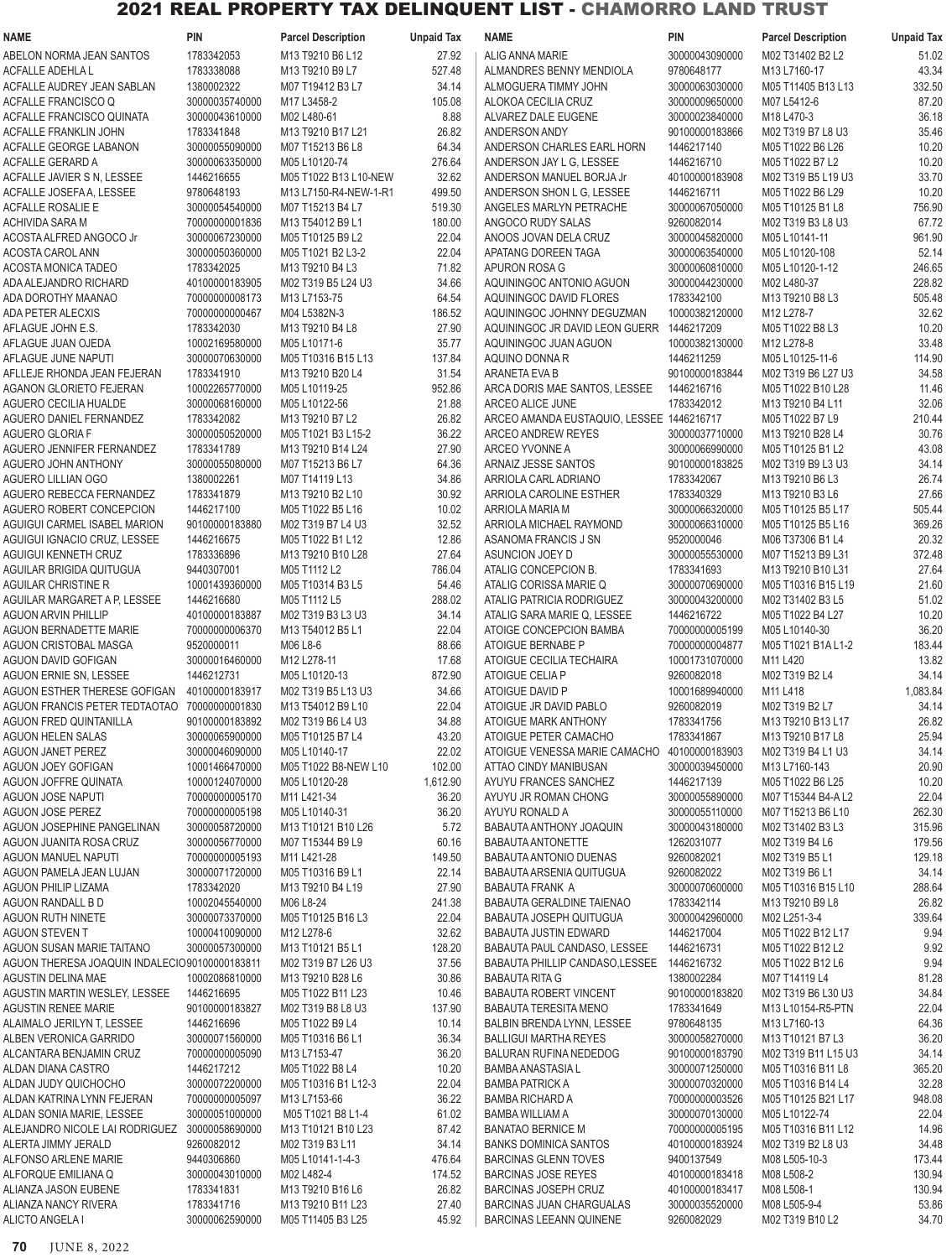# 2021 REAL PROPERTY TAX DELINQUENT LIST - CHAMORRO LAND TRUST

| NAME                                      | PIN            | <b>Parcel Description</b> | <b>Unpaid Tax</b> | <b>NAME</b>                               | PIN            | <b>Parcel Description</b> | <b>Unpaid Tax</b> |
|-------------------------------------------|----------------|---------------------------|-------------------|-------------------------------------------|----------------|---------------------------|-------------------|
| <b>BARCINAS MARK ANTHONY N</b>            | 30000040790000 | M07 T1722 B1 L5           | 17.44             | <b>BLAS JULIA Q P</b>                     | 1783342004     | M13 T9210 B30 L4          | 43.24             |
| <b>BARCINAS MARTIN ESCALERA</b>           | 1262031832     | M02 T319 B7 L15           | 33.44             | <b>BLAS MARCELLA D</b>                    | 30000050280000 | M05 T1021 B2 L1-7         | 32.20             |
| <b>BARCINAS RANDY JAMES TOVES</b>         | 1783341753     | M13 T9210 B13 L14         | 26.82             | <b>BLAS MARIA FRANCISCO</b>               | 30000051670000 | M07 T18113 B4 L3          | 43.44             |
| <b>BARCINAS RANDY QUINENE</b>             | 9260082031     | M02 T319 B3 L14           | 34.48             | <b>BLAS NADINE PANGELINAN</b>             | 1783342014     | M13 T9210 B4 L13          | 35.52             |
| <b>BARCINAS RITA M</b>                    | 30000035550000 | M08 L458-2                | 16.80             | <b>BLAS PAUL TORRES</b>                   | 30000046360000 | M05 L10171-73             | 331.46            |
| <b>BARTOLOME HELEN P</b>                  | 30000066600000 | M05 T10125 B2 L8          | 43.32             | <b>BLAS PETER BENAVENTE</b>               | 30000050500000 | M05 T1021 B3 L21-2        | 90.88             |
|                                           |                |                           |                   |                                           |                |                           |                   |
| <b>BASCON BARBARA MAFNAS</b>              | 30000063590000 | M05 L10120-86             | 7.66              | <b>BLAS RENA ATOIGUE</b>                  | 1446217180     | M05 T1022 B7 L4           | 10.22             |
| <b>BASCON DORIS MAFNAS</b>                | 30000063580000 | M05 L10120-84             | 43.20             | <b>BLAS ROBERT ANTHONY</b>                | 1783341815     | M13 T9210 B15 L6          | 32.18             |
| <b>BASCON TINALYNN MAFNAS</b>             | 30000063600000 | M05 L10120-89             | 204.98            | <b>BLAS STEVEN D</b>                      | 30000066030000 | M05 T10125 B6 L12         | 557.90            |
| <b>BASS JAMIE D SANTOS</b>                | 30000067630000 | M05 T10125 B22 L1         | 2,237.72          | BLAS TERESITA CRUZ, LESSEE                | 1446211042     | M05 T10314 B2 L11         | 17.16             |
| <b>BASS RUDY A.S.</b>                     | 1783342087     | M13 T9210 B7 L7           | 28.30             | BLASÉ JUAN CEPEDA                         | 30000051080000 | M05 T1021 B10 L3-2        | 105.06            |
| <b>BATAC JOSEFINA ANGELES</b>             | 30000042680000 | M13 L7153-9               | 460.82            | <b>BLAZ BARBARA BENAVENTE</b>             | 30000046300000 | M05 L10171-2-1            | 485.98            |
| <b>BATIMANA CEASAR B</b>                  | 1446216763     | M05 T1021 B1 L7-3         | 22.04             | <b>BLAZ JUAN OGO</b>                      | 70000000007160 | M13 T54012 B5 L16         | 36.18             |
| <b>BATO MARK F</b>                        | 1446217211     | M05 T1022 B8 L32          | 10.18             | BONDS BOBBIE JEAN ROJAS                   | 1783341990     | M13 T9210 B3 L14          | 27.44             |
| <b>BAUMGARTNER CLARISSA</b>               | 30000057200000 | M13 T10121 B4 L11         | 71.44             | BORDALLO CANDICE M C                      | 30000062450000 | M05 T11405 B11 L4         | 25.52             |
| <b>BAUMGARTNER DIMERCY D</b>              | 1446207706     | M05 L10164-2              | 1,057.80          | <b>BORJA CECILIA SABLAN</b>               | 1446217198     | M05 T1022 B8 L11          | 10.20             |
|                                           |                |                           |                   |                                           |                |                           |                   |
| BAUMGARTNER MARIA CHAMPACO                | 40100000004191 | M05 L10164-3              | 447.64            | <b>BORJA CLARISSA BLAS</b>                | 1783341788     | M13 T9210 B14 L23         | 26.98             |
| <b>BAUTISTA JOSEPH REBETA</b>             | 30000067010000 | M05 T10125 B1 L4          | 305.64            | <b>BORJA EDMUND S</b>                     | 30000041040000 | M07 T1722 B1 L30          | 486.02            |
| <b>BAUTISTA ROBERT P</b>                  | 30000093870000 | M04 L5382-N-3-1           | 40.72             | <b>BORJA FRANK SALAS Jr</b>               | 30000040950000 | M07 T1722 B1 L21          | 20.88             |
| BAUTISTA VICTORIA PABLO                   | 30000042230000 | M13 L7151-51              | 84.88             | <b>BORJA GEORGE FERNANDEZ</b>             | 30000056400000 | M07 T15344 B5 L1          | 26.30             |
| BAYONA ANTHONY S.N.                       | 1783342028     | M13 T9210 B4 L6           | 31.10             | <b>BORJA GEORGE MESA</b>                  | 1783341791     | M13 T9210 B14 L4          | 29.20             |
| <b>BAZA JUAN UNTALAN</b>                  | 70000000006440 | M13 L7153-60              | 36.20             | <b>BORJA JESSE SALAS</b>                  | 30000041020000 | M07 T1722 B1 L28          | 405.72            |
| <b>BAZA MIGUEL GOGO</b>                   | 30000035500000 | M08 L516-2                | 88.34             | <b>BORJA JOHN CORREA</b>                  | 30000035270000 | M11 L421-23               | 78.68             |
| <b>BAZA PETER TECHAIRA</b>                | 1446217036     | M05 T1022 B2 L21          | 230.94            | <b>BORJA MARIE RITA PEREZ</b>             | 1783342111     | M13 T9210 B9 L4           | 26.82             |
| BAZARIO GLORIA M, LESSEE                  | 1446216772     | M05 T1022 B5 L1           | 9.36              | <b>BORJA MICHAEL NEGO</b>                 | 1446217165     | M05 T1022 B7 L13          | 886.66            |
| BENAVENTE ANITA MENDIOLA and JOSEPH RAY   |                |                           |                   | <b>BORJA PETER P</b>                      | 30000054460000 | M07 T15213 B3 L6          | 239.06            |
|                                           | 30000055000000 | M07 T15213 B5 L28         | 237.24            | <b>BORJA ROCKY LADD</b>                   | 40100000019254 | M05 L10125-11-43          | 328.94            |
|                                           | 9361226116     | M04 L5382-2               |                   |                                           |                |                           | 53.08             |
| <b>BENAVENTE ANTHONY A</b>                |                |                           | 103.84            | <b>BORJA ROSEMARIE FERNANDEZ</b>          | 30000055070000 | M07 T15213 B6 L6          |                   |
| BENAVENTE ANTONIO C                       | 30000063660000 | M05 L10120-95             | 18.90             | <b>BORJA RUDY BLAS</b>                    | 30000066250000 | M05 T10125 B5 L10         | 231.72            |
| BENAVENTE BEVERLY J.                      | 1783341684     | M13 T9210 B10 L21         | 27.38             | <b>BORJA VICENTE S</b>                    | 30000041030000 | M07 T1722 B1 L29          | 639.22            |
| <b>BENAVENTE BRYAN T</b>                  | 30000071530000 | M05 T10316 B5 L2          | 36.20             | <b>BORJA VINCENT NAPUTI Sr</b>            | 30000044380000 | M02 L480-26               | 124.84            |
| BENAVENTE CHRISTINE LIZAMA                | 1783342115     | M13 T9210 B9 L9           | 32.76             | <b>BORRETA JESSE SALAS</b>                | 30000045640000 | M05 T1112 L7-5            | 109.02            |
| BENAVENTE DANNY CRUZ                      | 30000054860000 | M07 T15213 B5 L14         | 523.82            | <b>BORRETA THERESA SALAS</b>              | 1783341820     | M13 T9210 B16 L11         | 26.82             |
| BENAVENTE DAVID RAYMOND CONCEP 1380002299 |                | M07 T14411 B1 L4          | 636.98            | <b>BRINDEJONC PINKY RIVERA</b>            | 1783341705     | M13 T9210 B11 L13         | 27.40             |
| BENAVENTE DORIS MENDIOLA                  | 70000000005204 | M05 L10140-25             | 22.04             | <b>BROWN BERTHA MUNOZ</b>                 | 1446217166     | M05 T1022 B7 L14          | 10.18             |
| BENAVENTE ERICKA JEAN                     | 30000063830000 | M05 L10125-30             | 43.20             | <b>BROWN CARLOS JESUS</b>                 | 1446209138     | M05 T11405 B1 L2          | 40.14             |
| BENAVENTE JEFFREY TAIMAINGLO              | 30000071370000 | M05 T10316 B4 L1          | 36.58             | <b>BROWN CARLOS JESUS</b>                 | 1446209139     | M05 T11405 B1 L3          | 686.36            |
| <b>BENAVENTE JESSE A</b>                  | 9361226117     | M04 L5382-3               | 104.30            | <b>BROWN DEANNA NICOLE ACOSTA</b>         | 1446217039     | M05 T1022 B2 L25          | 10.24             |
| BENAVENTE JESUS C, LESSEE                 | 1446210888     | M05 L10171-18-A           | 694.66            | BRYAN BRANDON SCOTT                       | 30000054980000 | M07 T15213 B5 L26         | 53.76             |
| BENAVENTE JOHN DERRICK B                  | 30000054470000 | M07 T15213 B3 L7          | 63.88             | BRYAN JUDY A.                             | 1446217079     | M05 T1022 B4 L25          | 10.20             |
|                                           |                |                           |                   |                                           |                |                           |                   |
| BENAVENTE JONNIE QUITUGUA                 | 30000058260000 | M13 T10121 B7 L2          | 36.20             | <b>BUCCAT JAMES ALAN CRUZ Jr</b>          | 1783336535     | M13 T9210 B1 L18          | 26.34             |
| BENAVENTE JOSE C.                         | 1783341864     | M13 T9210 B17 L4          | 288.34            | CABE CYNTHIA LYNNE                        | 30000030920000 | M04 L5382-15              | 105.06            |
| BENAVENTE JOSE DUENAS                     | 30000050340000 | M05 T1021 B2 L1-R12       | 32.10             | CABRERA AUGUST MESA                       | 30000072380000 | M05 T10316 B3 L9          | 233.76            |
| BENAVENTE JUAN GUERRERO                   | 30000051200000 | M04 L5382-16              | 342.28            | CABRERA DEBORAH MANALO                    | 1446216998     | M05 T1022 B11 L8          | 9.80              |
| BENAVENTE LUJEAN TAIMANGLO                | 30000071380000 | M05 T10316 B4 L2          | 428.62            | CABRERA DIANA ADRIANO                     | 70000000006389 | M13 T54012 B5 L31         | 22.04             |
| BENAVENTE PETER CRUZ                      | 30000054870000 | M07 T15213 B5 L15         | 57.18             | <b>CADE KRISTINA L</b>                    | 9260082036     | M02 T319 B8 L3            | 34.30             |
| BENAVENTE PETER JOHN                      | 30000054660000 | M07 T15213 B4 L19         | 63.74             | CADIZ LUCRESIA MARIE BAUTISTA             | 1783342088     | M13 T9210 B7 L8           | 23.02             |
| BENAVENTE PETER Q, LESSEE                 | 1783339286     | M13 T9210 B17 L5          | 109.40            | CAJIGAL ROSA YOSHIDA                      | 70000000006315 | M05 L10120-112            | 248.98            |
| BENAVENTE RICHARD ROBERT                  | 1783342107     | M13 T9210 B9 L1           | 85.86             | CALIP TANYA INOCENTES                     | 70000000007243 | M02 T319 B4 L11 U3        | 37.08             |
| BENAVENTE VINCENT CRUZ                    | 30000054650000 | M07 T15213 B4 L18         | 565.72            | CALVO ROQUE SALAS                         | 70000000007756 | M13 T54012 B5 L36         | 36.20             |
| BENAVENTE VINCENT J.                      | 1783341723     | M13 T9210 B11 L30         | 27.40             | CALVO THELFELIA P                         | 30000054440000 | M07 T15213 B3 L4          | 509.42            |
| BENAVENTE VIRGINIA LUJAN CRUZ             | 70000000007757 | M13 T54012 B5 L37         | 36.20             | CAMACHO ANNE DEBIBAR                      | 1783341733     | M13 T9210 B12 L10         | 27.34             |
| BENAVENTE WAYNE TAIMANGLO                 | 30000071790000 | M05 T10316 B9 L8          | 36.18             | CAMACHO CARMELITA P.                      | 1380002266     | M07 T14119 L18            | 736.04            |
|                                           |                |                           |                   |                                           |                |                           |                   |
| <b>BENITO PEDRO R</b>                     | 70000000000410 | M04 L5380-12              | 112.14            | CAMACHO CONNIE TEDTAOTAO                  | 40100000183889 | M02 T319 B3 L1 U3         | 33.16             |
| <b>BENNER LOUISE J</b>                    | 10000123540000 | M05 L10120-4              | 268.70            | CAMACHO DARYL LUIS H                      | 30000070560000 | M05 T10316 B15 L6         | 464.28            |
| BERNARDO THERESA PABLO                    | 1783341998     | M13 T9210 B3 L8           | 27.56             | CAMACHO EUGENE SANTOS                     | 1783341790     | M13 T9210 B14 L3          | 29.20             |
| BERSAMIN RICHARD JACKSON                  | 1783342090     | M13 T9210 B8 L10          | 28.04             | CAMACHO FRANK ANTHONY                     | 1783341921     | M13 T9210 B21 L15         | 30.34             |
| BILON ANTONIA LEON GUERRERO               | 70000000005091 | M13 L7153-48              | 36.20             | CAMACHO GABRIEL G                         | 30000070790000 | M05 T10316 B12 L3         | 32.62             |
| BLANKENFELD JEANNE MARIE                  | 1783341715     | M13 T9210 B11 L22         | 27.40             | CAMACHO GEORGE ANDREW                     | 1783341903     | M13 T9210 B20 L16         | 20.26             |
| BLAS ABELARDO IGNACIO                     | 9380000041     | M07 T14119 L19            | 40.64             | CAMACHO JEANETTE C                        | 30000071240000 | M05 T10316 B11 L7         | 22.02             |
| <b>BLAS AMY CRISOSTOMO, LESSEE</b>        | 1446216835     | M05 T1022 B5 L15          | 10.18             | CAMACHO JOAQUIN V.C.                      | 1380002286     | M07 T14119 L5             | 34.56             |
| <b>BLAS ANA VELASQUEZ</b>                 | 30000066350000 | M05 T10125 B5 L20         | 320.90            | CAMACHO JOHN DAVID                        | 10000708660000 | M05 T1113 B13 L2          | 55.20             |
| <b>BLAS ANNIE VILLAGOMEZ</b>              | 30000042510000 | M13 L7159-25              | 394.00            | CAMACHO JOHN DAVID                        | 30000037720000 | M13 T9210 B28 L5          | 30.88             |
| <b>BLAS BARBARA JEAN</b>                  | 30000062470000 | M05 T11405 B11 L6         | 23.12             | CAMACHO JR DAVID VINCENT                  | 30000023560000 | M05 L10120-38             | 35.18             |
| <b>BLAS BENNY SAN AGUSTIN</b>             | 30000072840000 | M05 T10125 B13 L16        | 22.02             | CAMACHO KAREN BORJA                       | 30000054500000 | M07 T15213 B4 L3          | 71.72             |
| <b>BLAS CLOTILDE S</b>                    | 9440306278     | M05 L10141-1-2            | 462.22            | CAMACHO LUIS M                            | 30000047000000 | M05 L10171-43             | 467.96            |
|                                           |                |                           |                   |                                           |                |                           |                   |
| <b>BLAS DAVID EARL GARRIDO</b>            | 30000040160000 | M13 L7116-1-5             | 53.88             | CAMACHO MIGUEL CASTRO                     | 10001486360000 | M05 T1112 L7-1            | 761.66            |
| BLAS DAVID JOE SAN AGUSTIN                | 30000050070000 | M05 T10124 B12 L11        | 180.96            | CAMACHO MIKE BORJA JR                     | 30000037390000 | M13 T9210 B25 L1          | 33.26             |
| <b>BLAS EDWARD AFLAGUE</b>                | 40100000019233 | M05 L10125-11-29          | 491.16            | CAMACHO PATRICIA B                        | 30000071590000 | M05 T10316 B6 L4          | 36.28             |
| <b>BLAS EDWARD S</b>                      | 9440306279     | M05 L10141-1-3            | 576.14            | CAMACHO PAULINA M                         | 70000000006441 | M13 L7153-68              | 14.96             |
| <b>BLAS ELOISE C</b>                      | 30000056670000 | M07 T15344 B8 L8          | 183.08            | CAMACHO RAMON RODRIGUEZ                   | 1783341966     | M13 T9210 B27 L4          | 31.04             |
| <b>BLAS EVELYN C</b>                      | 40100000183915 | M02 T319 B5 L16 U3        | 97.28             | CAMACHO ROBERT ANTHONY ROSARIO 1783341717 |                | M13 T9210 B11 L24         | 27.40             |
| <b>BLAS FRANCES AQUINO</b>                | 70000000007547 | M05 T10316 B3 L5A         | 72.28             | CAMACHO ROSEMARIE CRUZ                    | 1783341849     | M13 T9210 B17 L22         | 26.82             |
| BLAS JACQUELINE V.I.                      | 1446217017     | M05 T1022 B12 L9          | 10.24             | CAMACHO SHIRLEY AFLLEJE                   | 1783341754     | M13 T9210 B13 L15         | 26.82             |
| <b>BLAS JENNIFER MAY SANTOS</b>           | 30000071520000 | M05 T10316 B5 L1          | 36.20             | CAMPOS JESUS FRANCISCO Jr                 | 30000009630000 | M07 L5412-4               | 71.54             |
| BLAS JESUS C.                             | 1446216855     | M05 T1021 LT1021-PTN      | 84.98             | CAMPOS JR JOEY CASTRO                     | 30000073140000 | M05 T10125 B17 L8         | 22.04             |
| <b>BLAS JOANNE MARIE ISEZAKI</b>          | 1446217011     | M05 T1022 B12 L3          | 9.84              | CANSLER MARILYN BABAUTA                   | 1783341926     | M13 T9210 B21 L3          | 26.00             |
| <b>BLAS JOSE CRUZ</b>                     | 30000040170000 | M13 L7116-1-6             | 20.34             | CARBULLIDO RAYMOND BILL                   | 1783342063     | M13 T9210 B6 L23          | 26.92             |
|                                           |                |                           |                   |                                           |                |                           |                   |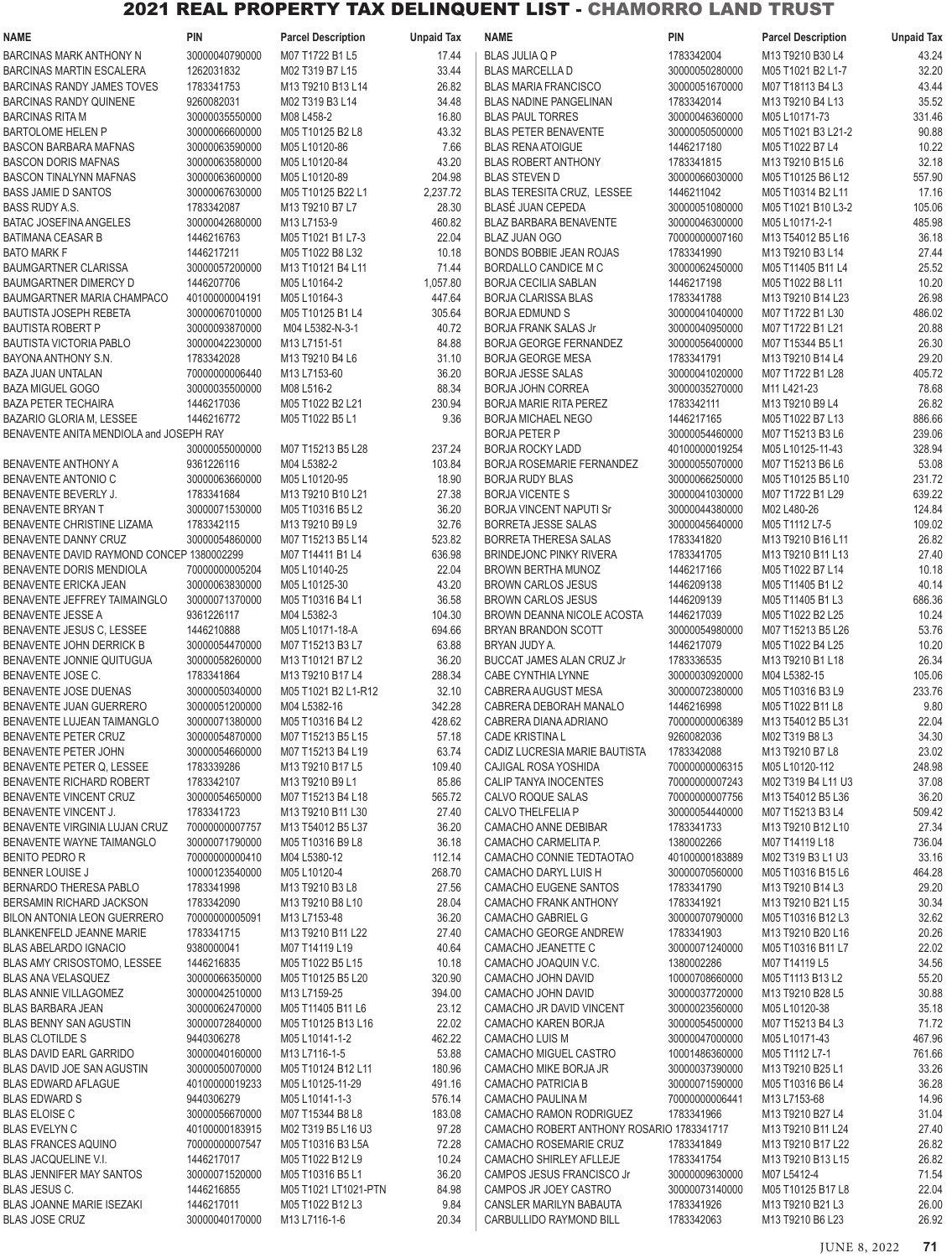# 2021 REAL PROPERTY TAX DELINQUENT LIST - CHAMORRO LAND TRUST

| NAME                                         | PIN            | <b>Parcel Description</b> | <b>Unpaid Tax</b> | <b>NAME</b>                                    | PIN            | <b>Parcel Description</b> | <b>Unpaid Tax</b> |
|----------------------------------------------|----------------|---------------------------|-------------------|------------------------------------------------|----------------|---------------------------|-------------------|
| CARR RITA LEON GUERRERO                      | 10001368570000 | M05 T10314 B1 L3          | 579.38            | <b>CONCEPCION ELIZABETH L</b>                  | 50100000003994 | M05 L10171-25             | 71.54             |
| CASERES ANITA MUNA                           | 30000045000000 | M05 T10314 B2 L5          | 358.36            | CONCEPCION FRANCINE ANNETTE                    | 1446217114     | M05 T1022 B5 L8           | 10.20             |
| CASERES RAYMOND VINCENT CRUZ                 | 30000048850000 | M05 T10124 B2 L14         | 172.96            | CONCEPCION LAURA LYN                           | 1783341995     | M13 T9210 B3 L18          | 27.32             |
| CASTRO AMY TEDTAOTAO                         | 9780648180     | M13 L7160-38              | 43.20             | CONCEPCION MARIA ADA                           | 90100000183813 | M02 T319 B7 L30 U3        | 37.54             |
| CASTRO ANGELA MARAN                          | 1783341721     | M13 T9210 B11 L29         | 202.20            | CONCEPCION MAY DYDASCO                         | 30000022100000 | M13 T10121 B4 L5          | 71.70             |
| CASTRO ANNETTE F                             | 30000071360000 | M05 T10316 B20 L5         | 898.22            | CONCEPCION ROXANNE MUNOZ                       | 10000117570000 | M05 L10148-4              | 390.82            |
|                                              |                |                           |                   |                                                |                |                           |                   |
| CASTRO ARTHUR MARION                         | 30000050550000 | M05 T1021 B3 L14-1        | 426.70            | CONSTANTINO FRED SANTOS                        | 30000041740000 | M02 L266-1-8              | 96.62             |
| CASTRO CARMELYNN ROSE LG M                   | 40700000013913 | M05 L10141-6              | 539.76            | CONSTANTINO PETER JOHN SANTOS 30000041730000   |                | M02 L266-1-7              | 20.32             |
| CASTRO DEBORAH MARION                        | 9260082038     | M02 T319 B2 L29           | 34.08             | CORTEZ ANTOINETTE MARIE IGLESIAS 1783342097    |                | M13 T9210 B8 L17          | 26.82             |
| CASTRO FRANCES G V                           | 30000073220000 | M05 T10125 B17 L16        | 22.02             | COSTA BARBARA MENDIOLA                         | 1783342041     | M13 T9210 B5 L2           | 26.82             |
| CASTRO JESUS ZAMORA                          | 30000054520000 | M07 T15213 B4 L5          | 5.78              | <b>CRESS MICHAEL WAYNE DYDASCO</b>             | 1446217224     | M05 T1022 B9 L13          | 10.32             |
| CASTRO JOSEPH A                              | 9440306887     | M05 L10171-35             | 255.80            | <b>CRESS RICHARD ALLEN</b>                     | 1446217231     | M05 T1022 B9 L23          | 10.18             |
| CASTRO JOSEPHINE MENO                        | 1446216955     | M05 T1022 B1 L6           | 14.92             | CRISOSTOMO DAVID CEPEDA                        | 1783335637     | M13 T9210 B6 L17          | 484.90            |
| CASTRO JR JUAN T.                            | 1446216996     | M05 T1022 B11 L6          | 9.80              | CRISOSTOMO JOAQUIN SAN NICOLAS 30000071690000  |                | M05 T10316 B8 L5          | 36.20             |
| CASTRO JULIA PEREZ                           | 30000071030000 | M05 T10316 B18 L6         | 422.82            | CRISOSTOMO JOSE CHARGUALAS                     | 10002255390000 | M06 L8-39                 | 122.26            |
| CASTRO LAWRENCE FRANCIS                      | 70000000005267 | M13 L7153-71              | 36.20             | CRISOSTOMO JOSEPH JUNIOR                       | 90100000183936 | M02 T319 B6 L31 U3        | 33.30             |
| CASTRO LAWRENCE JOSEPH FRANCIS1783342099     |                | M13 T9210 B8 L20          | 28.08             | <b>CRISOSTOMO KEITH GILES</b>                  | 30000040970000 | M07 T1722 B1 L23          | 365.03            |
| CASTRO LORI J                                | 30000054670000 | M07 T15213 B4 L20         | 31.93             | CRISOSTOMO MARTHA A SN                         | 40100000183858 | M02 T319 B2 L34 U3        | 33.74             |
| CASTRO MARGARITA TAITINGFONG                 | 1446216972     | M05 T1022 B10 L27         | 11.48             | <b>CRISOSTOMO PAUL ERIC</b>                    | 40100000183896 | M02 T319 B4 L9 U3         | 34.14             |
| CASTRO MARIA MATERNE                         | 30000075220000 | M11 T2831 B1 L6-1         | 293.88            | CRISOSTOMO PETER SASAMOTO                      | 90100000183841 | M02 T319 B9 L10 U3        | 42.46             |
| CASTRO MARIA TECHAIRA                        | 30000045390000 | M05 T10314 B3 L8          |                   | <b>CRISOSTOMO RAYMOND REYES</b>                | 1380002308     | M07 T14411 B4 L6          |                   |
|                                              |                |                           | 150.16            |                                                |                |                           | 220.38            |
| CASTRO PETER CHAMPACO                        | 1783342071     | M13 T9210 B6 L7           | 26.88             | CRISOSTOMO SHEILA ANN MANTANONA 30000035150000 |                | M11 L421-11               | 22.04             |
| CASTRO RANDOLPH IGLESIAS                     | 1783341836     | M13 T9210 B17 L10         | 20.62             | CRISOSTOMO VICENTE CHARGUALAF 10002255380000   |                | M06 L8-38                 | 129.06            |
| CASTRO SYLVINA M                             | 30000035670000 | M09 L286-4                | 330.84            | CRISOSTOMO WAYNE GARCIA                        | 10000319370000 | M07 T14411 B3 L3          | 166.00            |
| CATAPANG EMMA LYNN                           | 30000073040000 | M05 T10125 B14 L18        | 115.58            | CRUZ AMY JEAN IGNACIO                          | 1446216903     | M05 T1021 B3 L1-11        | 21.26             |
| CATLING CATALINA O                           | 30000073110000 | M05 T10125 B17 L5         | 22.04             | CRUZ ANDREW M                                  | 30000009690000 | M07 L5412-10              | 128.20            |
| <b>CENTENO JUNIOR GOGUE</b>                  | 40700000053145 | M13 L7160-49              | 492.74            | <b>CRUZ ANNIE CASTRO</b>                       | 10000054750000 | M02 T319 B2 L42 U3        | 34.14             |
| CEPEDA CAROL ROBERTO                         | 1783337348     | M13 T9210 B21 L13         | 28.68             | CRUZ ANTHONY FEJERAN                           | 70000000004791 | M05 T1021 B4B L3-1        | 430.84            |
| CEPEDA DOLORES LUISA LEON GUERRERO           |                |                           |                   | CRUZ ANTONIO DUENAS                            | 30000009680000 | M07 L5412-9               | 60.24             |
|                                              | 70000000006391 | M13 T54012 B5 L33         | 22.04             | CRUZ ANTONIO S                                 | 30000049310000 | M05 T10124 B7 L6          | 122.64            |
| CEPEDA FRANZMARIE R                          | 10001773400000 | M13 T9210 B27 L3          | 30.86             | CRUZ ANTONIO SABLAN                            | 30000073590000 | M05 T10125 B15 L9         | 36.20             |
| CEPEDA GREGORIO TAGA                         | 1783341689     | M13 T9210 B10 L26         | 27.64             | CRUZ ATANACIO CRUZ                             | 30000036210000 | M14 L153-3                | 70.00             |
| CEPEDA JOAQUIN PEREDA                        | 30000063130000 | M05 T11405 B13 L23        | 22.04             | CRUZ BARBARA M.F.                              | 1783342104     | M13 T9210 B8 L7           | 249.66            |
|                                              |                |                           | 33.92             |                                                |                |                           | 43.20             |
| CEPEDA MALCOLM PALOMO                        | 40100000183869 | M02 T319 B3 L9 U3         |                   | CRUZ BARBARA S N                               | 30000037490000 | M13 T9210 B25 L11         |                   |
| CEPEDA MARIQUITA M                           | 30000073230000 | M05 T10125 B17 L17        | 44.08             | CRUZ BENNY SABLAN                              | 1446217240     | M05 T1022 B9 L8           | 10.24             |
| CERAOS ALFRED R                              | 30000042720000 | M13 L7153-23              | 35.66             | CRUZ BILLY P                                   | 70000000000408 | M04 L5380-3               | 75.08             |
| CHACO GILBERT JR                             | 30000044150000 | M02 L480-52               | 8.86              | CRUZ BRENDA MARIE OGO                          | 1380002267     | M07 T14119 L2             | 40.64             |
| CHACO KEVIN JOAQUIN                          | 70000000005325 | M05 T1112 L9-3            | 108.42            | CRUZ BRIDGETTE CAMACHO                         | 1783341825     | M13 T9210 B16 L16         | 26.82             |
| CHACO RAYMOND BABAUTA                        | 1446216991     | M05 T1022 B11 L27         | 10.36             | <b>CRUZ CARLOS TAIJERON</b>                    | 30000057340000 | M13 T10121 B5 L5          | 263.98            |
| CHAMBERLAIN MIGUEL ANTONIO                   | 30000050290000 | M05 T1021 B2 L1-8         | 32.24             | CRUZ CARLOS TOVES                              | 30000057400000 | M13 T10121 B5 L11         | 152.78            |
| CHAMBERLYN VICTORIA PABLO                    | 30000055210000 | M07 T15213 B8 L3          | 53.72             | <b>CRUZ CHARLES SAN NICOLAS</b>                | 70000000005201 | M05 L10140-28             | 22.04             |
| CHAMPACO ARLENE FUKUDA                       | 90100000183868 | M02 T319 B6 L15 U3        | 33.64             | CRUZ CONNIE DUNGCA                             | 90100000183852 | M02 T319 B2 L18 U3        | 34.14             |
| CHAMPACO VICENTE TAIJERON                    | 30000035400000 | M08 L517-4                | 16.80             | CRUZ DANIEL CANNON                             | 9260082071     | M02 T319 B6 L9            | 34.14             |
| CHARFAUROS AGNES I M                         | 30000077700000 | M05 L10122-32             | 22.04             | CRUZ DELGADINA SAN NICOLAS                     | 30000063510000 | M05 L10120-78             | 149.52            |
| CHARFAUROS FLORA JANE                        | 1783341857     | M13 T9210 B17 L3          | 26.32             | CRUZ DOLORES P                                 | 30000067350000 | M05 T10125 B10 L1         | 64.50             |
| CHARFAUROS JENNY BASINIO                     | 30000071270000 | M05 T10316 B11 L10        | 672.10            | CRUZ DONALD JASON                              | 1783341931     | M13 T9210 B21 L8          | 30.26             |
| CHARFAUROS JOSEPH LIZAMA                     | 40100000183886 | M02 T319 B3 L4 U3         | 34.14             | CRUZ EDWARD JOHN PEREZ                         | 30000051680000 | M07 T18113 B4 L4          | 56.86             |
| CHARFAUROS LUIS MENDIOLA                     |                | M13 T9210 B1 L2           |                   |                                                |                |                           | 41.76             |
|                                              | 1783341666     |                           | 26.82             | CRUZ ELIZIA                                    | 30000056480000 | M07 T15344 B6 L4          |                   |
| <b>CHARFAUROS LUIS TORRES</b>                | 30000037290000 | M13 T9210 B20 L26         | 29.04             | CRUZ ELLEN JEAN F R                            | 40100000029583 | M02 T319 B1 L9            | 28.00             |
| CHARGUALAF BENNY AQUINO                      | 1446216967     | M05 T1022 B10 L2          | 8.74              | CRUZ EVAANN NEDEDOG                            | 30000043130000 | M02 T31402 B2 L6          | 51.02             |
| CHARGUALAF CRIS JOHN                         | 1446217147     | M05 T1022 B6 L32          | 10.18             | CRUZ EVELYN CHARGUALAF                         | 30000066650000 | M05 T10125 B3 L2          | 40.20             |
| CHARGUALAF DIONISIA C                        | 30000043250000 | M02 T31402 B3 L10         | 51.02             | CRUZ FRANCES AGUON                             | 30000068170000 | M05 L10122-57             | 15.50             |
| <b>CHARGUALAF EILEEN A</b>                   | 30000044470000 | M05 L10119-6-6            | 32.62             | CRUZ FRANCISCA IGNACIO                         | 40100000019198 | M05 T1021 B3 L1-R11       | 321.68            |
| CHARGUALAF FLORENTINA QUENGA 1446217000      |                | M05 T1022 B12 L11         | 10.24             | CRUZ FRANCISCO BLAS                            | 30000063340000 | M05 L10120-72             | 575.44            |
| CHARGUALAF JOAQUIN ROQUE                     | 30000042090000 | M13 L7151-38              | 53.84             | CRUZ FRANCISCO QUIDACHAY                       | 1783342092     | M13 T9210 B8 L12          | 26.82             |
| CHARGUALAF JOHNNY TOVES                      | 30000073360000 | M05 T10125 B16 L2         | 22.04             | CRUZ FRANKIE TEDTAOTAO                         | 70000000007164 | M13 T54012 B5 L23         | 36.20             |
| CHARGUALAF JOSE SAN NICOLAS                  | 30000059180000 | M06 L8-34                 | 121.16            | CRUZ GABRIEL F                                 | 70000000005274 | M07 T15344 B1 L8          | 193.80            |
| CHARGUALAF JOSEPH CHRISTOPHER 30000070570000 |                | M05 T10316 B15 L7         | 32.64             | CRUZ ISABEL LYNN                               | 1783341816     | M13 T9210 B15 L7          | 32.90             |
| CHARGUALAF RAMON SAN NICOLAS 1783342034      |                | M13 T9210 B5 L11          | 29.60             | CRUZ JAIME JOSEPH WUSSTIG                      | 30000071700000 | M05 T10316 B8 L6          | 36.26             |
| CHARGUALAF ROY R                             | 90100000183789 | M02 T319 B11 L19 U3       | 32.64             | CRUZ JAMES SABLAN                              | 30000027490000 | M07 T18113 B1 L1          | 43.18             |
| CHARGUALAF TAMARA MARIE                      | 1783341752     | M13 T9210 B13 L12         | 26.82             | CRUZ JANE ALMANDRES                            | 30000047020000 | M05 L10171-55             | 43.20             |
|                                              |                |                           |                   |                                                |                |                           |                   |
| CHAVEZ PAULA GUZMAN                          | 30000067020000 | M05 T10125 B1 L5          | 269.76            | CRUZ JARED FRANKLIN                            | 10002174340000 | M05 L10171-10             | 71.54             |
| CHIGUINA ANTONIO BAMBA                       | 30000073500000 | M05 T10125 B16 L16        | 14.94             | CRUZ JEANETTE TOPASNA                          | 1446217144     | M05 T1022 B6 L3           | 10.20             |
| CHIGUINA BERNADITA SN                        | 30000048950000 | M05 T10124 B4 L1          | 36.02             | CRUZ JEFFREY GUERRERO                          | 30000058350000 | M13 T10121 B8 L5          | 22.04             |
| CHIGUINA FELIX BAMBA                         | 30000066040000 | M05 T10125 B6 L13         | 190.46            | CRUZ JEFFREY JOHN NABURN                       | 1446217204     | M05 T1022 B8 L20          | 10.20             |
| CHIGUINA FRANCISCO BAMBA                     | 1446217012     | M05 T1022 B12 L4          | 10.08             | CRUZ JENNIFER DUENAS                           | 30000046950000 | M05 L10171-66             | 597.10            |
| CHIGUINA FRANCISCO HERNANDEZ                 | 30000066200000 | M05 T10125 B5 L5          | 310.70            | CRUZ JENNIFER VERONICA A L                     | 30000046420000 | M05 L10171-50             | 43.20             |
| CHIGUINA GENEVIEVE HERNANDEZ                 | 30000072760000 | M05 T10125 B13 L8         | 22.02             | <b>CRUZ JENNY LYNN</b>                         | 1446217234     | M05 T1022 B9 L28          | 10.44             |
| CHIGUINA GLORIA QUINATA                      | 30000044160000 | M02 L480-53               | 124.62            | <b>CRUZ JESSE B</b>                            | 30000067130000 | M05 T10125 B1 L16         | 36.20             |
| CHIGUINA RONNIE P                            | 9260082046     | M02 T319 B2 L41           | 34.14             | CRUZ JESSE EDWARD                              | 30000066770000 | M05 T10125 B3 L14         | 100.04            |
| CHUNG FAITH JOY SALAS                        | 30000058510000 | M13 T10121 B10 L5         | 87.40             | CRUZ JESSE JOSEPH WUSSTIG                      | 30000071440000 | M05 T10316 B4 L8          | 96.36             |
| CING GLORIA-MAE ACFALLE                      | 1446217235     | M05 T1022 B9 L29          | 10.14             | CRUZ JESUS A and ANITA A                       | 70000000007013 | M08 L505-25-1             | 8.86              |
| CING JR DAVID REYES                          | 1783341683     | M13 T9210 B10 L20         | 27.38             | CRUZ JESUS AGUALO                              | 1783341923     | M13 T9210 B21 L17         | 63.44             |
| <b>CING ROSARIO REYES</b>                    | 1446217233     | M05 T1022 B9 L26          | 10.40             | CRUZ JESUS MESA                                | 30000067110000 | M05 T10125 B1 L14         | 36.16             |
| <b>CLAROS MARK QUICHOCHO</b>                 | 40100000183797 | M02 T319 B11 L22 U3       | 34.32             | CRUZ JOAQUIN TERLAJE                           | 10001220190000 | M05 L10119-6-2            | 96.54             |
| COMBADO JR WILLIAM FLORES                    |                | M05 T1022 B12 L21         |                   |                                                |                | M13 L7160-21              |                   |
| CONCEPCION CORINNA MARIE EUSTAQUIO           | 1446217008     |                           | 10.12             | CRUZ JOHN ANTHONY                              | 9780648143     |                           | 43.34             |
|                                              |                |                           |                   | CRUZ JOHN PETER FLORES                         | 1446217145     | M05 T1022 B6 L30          | 10.20             |
|                                              | 40100000183422 | M14 L198-6                | 128.98            | CRUZ JOHNNY HOWARD                             | 1446217232     | M05 T1022 B9 L24          | 10.40             |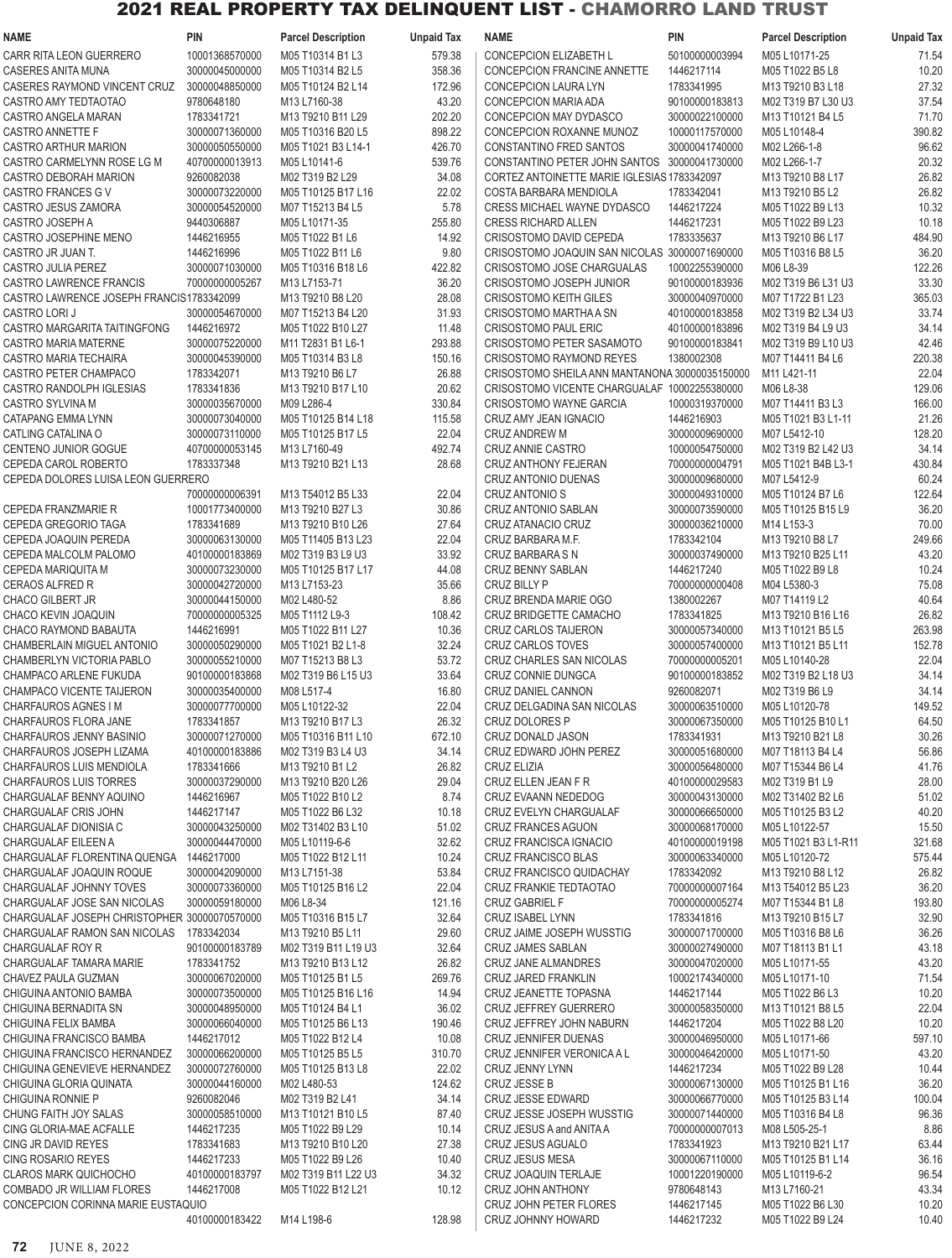| <b>NAME</b>                       | PIN            | <b>Parcel Description</b>              | <b>Unpaid Tax</b> | NAME                                      | PIN            | <b>Parcel Description</b>             | <b>Unpaid Tax</b> |
|-----------------------------------|----------------|----------------------------------------|-------------------|-------------------------------------------|----------------|---------------------------------------|-------------------|
| CRUZ JOHNNY SIGUENZA              | 30000067650000 | M05 T10125 B22 L3                      | 29.28             | <b>DEDIOS LYDIA QUIDACHAY</b>             | 90100000183818 | M02 T319 B8 L5 U3                     | 464.14            |
| CRUZ JONATHAN PETER LEON GUERRERO |                |                                        |                   | DEGRACIA ROSA DUENAS                      | 30000035120000 | M11 L421-5                            | 173.32            |
|                                   | 10001467880000 | M05 T10314 B1 L2                       | 349.88            | DEJESUS CARMEN CHIGUINA                   | 30000067280000 | M05 T10125 B9 L7                      | 365.46            |
| CRUZ JORDAN RAY                   | 30000034000000 | M04 T9 BF L17-R3                       | 196.62            | DELA CRUZ BERNADITA SANCHEZ               | 70000000005197 | M05 T10316 B1 L11-5                   | 302.74            |
| <b>CRUZ JOSEPH B</b>              | 30000043620000 | M02 L480-62                            | 1,524.02          | DELA CRUZ JEANNE AFLAGUE                  | 1783340387     | M13 L7160-36                          | 43.06             |
|                                   | 40100000019196 |                                        |                   |                                           | 30000044240000 | M02 L480-38                           |                   |
| CRUZ JOSEPH BENJAMIN              |                | M05 T1021 B3 L1-10<br>M05 T10316 B7 L2 | 53.76             | DELA CRUZ MARIA C                         |                | M05 L10120-52                         | 250.62            |
| CRUZ JOSEPH EDWARD WUSSTIG        | 30000071620000 |                                        | 36.24             | DELA CRUZ PEDRO ESTIPONA                  | 30000063240000 |                                       | 440.70            |
| CRUZ JOSEPH OGO                   | 1446217018     | M05 T1022 B13 L1                       | 10.44             | DELA CRUZ RICHARD ESTIPONA                | 30000063250000 | M05 L10120-53                         | 284.62            |
| <b>CRUZ JOSEPH RIVERA</b>         | 70000000007763 | M13 T54012 B11 L10                     | 42.94             | DELA CRUZ TRESSA ROSE CUNDIFF             | 90100000183860 | M02 T319 B2 L32 U3                    | 38.26             |
| CRUZ JOSEPH SANTOS                | 30000071500000 | M05 T10316 B4 L14                      | 64.44             | DELA ROSA GERALDINE ANTOINETTE 1446216981 |                | M05 T1022 B11 L11                     | 9.80              |
| <b>CRUZ JOSETTE ROSE</b>          | 1446217174     | M05 T1022 B7 L25                       | 10.20             | DELA ROSA JOSEPH D                        | 40100000183855 | M02 T319 B2 L23 U3                    | 34.14             |
| CRUZ JOSHUA JOSEPH WUSSTIG        | 30000071760000 | M05 T10316 B9 L5                       | 36.28             | DELEON GUERRERO VIRGELINA PANGELINAN      |                |                                       |                   |
| CRUZ JOYCE M.                     | 1446217032     | M05 T1022 B2 L10                       | 10.20             |                                           | 10000701470000 | M05 L10125-11-28                      | 280.94            |
| CRUZ JUAN CRUZ and TOVES SARA     | 30000055500000 | M07 T15213 B9 L28                      | 509.32            | DELGADO BEVERLY JUNE PEREZ                | 1783341714     | M13 T9210 B11 L21                     | 27.40             |
| CRUZ JUAN LOSONGCO                | 70000000007166 | M13 T54012 B7 L8                       | 15.06             | DELGADO CECILIA SANTOS                    | 30000046390000 | M05 L10171-52                         | 43.16             |
| CRUZ JUAN Q                       | 30000043340000 | M02 T31402 B3 L19                      | 358.42            | DELIA TILDE ANN SANTIAGO                  | 30000067990000 | M05 T10125 B12 L6                     | 32.58             |
| CRUZ JUAN SALAS                   | 40100000013802 | M05 L10120-1-6                         | 538.78            | DELOS SANTOS CHARLENE Q                   | 30000070150000 | M05 L10122-76                         | 657.56            |
| CRUZ JUANITA QUICHOCHO            | 9260082032     | M02 T319 B2 L5                         | 385.08            | <b>DENNIS TRICIA QUIDACHAY</b>            | 1783341826     | M13 T9210 B16 L17                     | 26.82             |
| CRUZ JULIA T                      | 40100000052109 | M12 L278-12                            | 32.62             | DENUSTA ANTHONY SANTOS                    | 1446217228     | M05 T1022 B9 L18                      | 10.48             |
| CRUZ JULIE NABURN                 | 30000063260000 | M05 L10120-54                          | 104.30            | DEVNEY ROSEMARY PABLO                     | 70000000007323 | M13 T54012 B9 L2                      | 22.04             |
|                                   | 9440306823     |                                        |                   |                                           | 1783341902     | M13 T9210 B20 L15                     | 16.38             |
| <b>CRUZ JULYNE SALAS</b>          |                | M05 L10141-1-4-1                       | 348.08            | DEWITZ JACQUELINE ROSE                    |                |                                       |                   |
| CRUZ JUNE MARIE, LESSEE           | 9380000077     | M07 T14119 L33                         | 124.82            | DIALA ANTONIA TAITAGUE                    | 1783341841     | M13 T9210 B17 L14                     | 26.82             |
| CRUZ KATHERINE SABLAN             | 1446217210     | M05 T1022 B8 L31                       | 10.20             | DIAZ MARIE R                              | 30000063640000 | M05 L10120-93                         | 21.14             |
| CRUZ KELVIN MUNA                  | 30000071810000 | M05 T10316 B10 L2                      | 22.02             | DIAZ VANESSA LYNN                         | 30000051700000 | M07 T18113 B4 L6                      | 43.20             |
| <b>CRUZ KENNETH PETER</b>         | 1446217109     | M05 T1022 B5 L33                       | 9.38              | DIEGO FRED P                              | 70000000005261 | M17 L3319-5                           | 43.18             |
| <b>CRUZ KENNITH JOHN</b>          | 1783341986     | M13 T9210 B3 L10                       | 27.34             | DILLA SANDRA D C                          | 1783335704     | M13 T9210 B21 L5                      | 222.24            |
| CRUZ LEANNE MARIE CABRERA         | 1446217148     | M05 T1022 B6 L4                        | 10.20             | DIRAS TINA MARIA BORJA                    | 30000035600000 | M18 L439-2                            | 16.80             |
| <b>CRUZ LOURDES BENAVENTE</b>     | 1783342050     | M13 T9210 B5 L9                        | 29.28             | DIZON HELENITA PEREZ                      | 30000046010000 | M05 L10140-9                          | 266.50            |
| CRUZ LUCIA ANN                    | 9780648130     | M13 L7160-8                            | 43.20             | DOYON JOSIE QUINTANILLA                   | 70000000000409 | M04 L5380-13                          | 740.70            |
| CRUZ LUCY C                       | 30000055140000 | M07 T15213 B7 L2                       | 52.14             | DRILON JESSICA CHARFAUROS                 | 30000044180000 | M02 L480-55                           | 8.84              |
| CRUZ MADELEINE LEON GUERRERO      | 30000045760000 | M05 L10141-1-4-7                       | 118.78            | DUENAS ABRENE NADINE                      | 30000015910000 | M07 L5402-R5-NEW-17-5                 | 61.02             |
| CRUZ MARIA BORJA                  | 30000041480000 | M07 T1722 B2 L37                       | 593.12            | DUENAS ALLAN J                            | 9520000020     | M06 L8-15                             | 137.98            |
| CRUZ MARIA GUERRERO               | 30000057350000 | M13 T10121 B5 L6                       | 36.44             | <b>DUENAS ANTHONY B</b>                   | 9520000013     | M06 L8-8                              | 134.70            |
| <b>CRUZ MARTY LAWRENCE</b>        | 30000067210000 | M05 T10125 B1 L24                      | 22.04             | DUENAS ARLENE PANGELINAN                  | 1783340820     | M13 T9210 B3 L3                       | 27.76             |
|                                   | 1380002279     | M07 T14119 L31                         |                   | <b>DUENAS CARLOS SANTOS</b>               | 30000073100000 |                                       | 22.04             |
| <b>CRUZ MAY CASTRO</b>            |                |                                        | 40.64             |                                           |                | M05 T10125 B17 L4                     |                   |
| <b>CRUZ MELANIE LANE</b>          | 1783341818     | M13 T9210 B15 L9                       | 26.82             | DUENAS CLEMENTE L G                       | 1446209175     | M05 T11405 B4 L5                      | 39.86             |
| CRUZ MICHAEL BRIAN CABRERA        | 1446217134     | M05 T1022 B6 L18                       | 10.06             | DUENAS CLEMENTE LG                        | 1446209176     | M05 T11405 B4 L6                      | 39.86             |
| <b>CRUZ MICHAEL GERARD</b>        | 30000042140000 | M13 L7151-43                           | 53.64             | DUENAS CLEMENTE LG                        | 1446209186     | M05 T11405 B4 L16                     | 39.86             |
| <b>CRUZ MICHAEL TENORIO</b>       | 30000067550000 | M05 T10125 B19 L11                     | 36.26             | DUENAS CLEMENTE LG                        | 1446209187     | M05 T11405 B4 L17                     | 197.10            |
| CRUZ NORMA JEAN                   | 30000054700000 | M07 T15213 B4 L23                      | 105.08            | DUENAS ELIZABETH GUERRERO                 | 1380002277     | M07 T14119 L3                         | 34.56             |
| CRUZ PAMELA JEAN                  | 30000054410000 | M07 T15213 B3 L1                       | 63.86             | <b>DUENAS EMELIA ARRIOLA</b>              | 30000072870000 | M05 T10125 B14 L1                     | 237.84            |
| CRUZ PAUL B                       | 1446208667     | M05 T10314 B2 L4                       | 207.44            | <b>DUENAS EVELYN B</b>                    | 30000070410000 | M05 T10316 B13 L3                     | 398.62            |
| CRUZ PEDRO QUIDACHAY              | 30000057110000 | M13 T10121 B3 L4-R2                    | 297.00            | DUENAS FAY SUPERALES                      | 30000058250000 | M13 T10121 B7 L1                      | 22.04             |
| <b>CRUZ QUINTINA FLORES</b>       | 9260082054     | M02 T319 B2 L26                        | 34.70             | DUENAS FRANKIE CRUZ                       | 70000000005053 | M05 T100-C B9 L1                      | 89.40             |
| <b>CRUZ RAMON BORJA</b>           | 30000041470000 | M07 T1722 B2 L36                       | 327.88            | DUENAS JAYNE MAE JESUS                    | 9260082065     | M02 T319 B11 L3                       | 34.14             |
| CRUZ RAYMOND PEREDO               | 90100000183874 | M02 T319 B7 L5 U3                      | 35.06             | DUENAS JENNIFER M.                        | 1446217181     | M05 T1022 B7 L7                       | 10.18             |
| CRUZ RAYMOND VINCENT              | 1783341703     | M13 T9210 B11 L11                      | 27.40             | DUENAS JESUS SANTOS                       | 30000067850000 | M05 T10125 B21 L10                    | 364.42            |
|                                   |                |                                        |                   |                                           |                |                                       |                   |
| <b>CRUZ RITA SANTOS</b>           | 70000000005239 | M11 L7-49                              | 154.70            | DUENAS JOSEPH CASTRO                      | 30000070490000 | M05 T10316 B13 L11                    | 312.38            |
| CRUZ ROLAND P.                    | 1446217199     | M05 T1022 B8 L12                       | 10.18             | DUENAS JOSEPH FLORES                      | 30000055330000 | M07 T15213 B9 L11                     | 150.40            |
| CRUZ ROSA M                       | 70000000006336 | M13 T54012 B4 L26                      | 27.36             | DUENAS JOSEPH IGLESIAS                    | 30000057370000 | M13 T10121 B5 L8                      | 36.20             |
| CRUZ RUDY SIGUENZA                | 30000066280000 | M05 T10125 B5 L13                      | 43.20             | DUENAS JOSEPH N                           | 30000050470000 | M05 T1021 B3 L5-2                     | 210.82            |
| CRUZ SHEILA QUENGA                | 1446217015     | M05 T1022 B12 L7                       | 10.18             | DUENAS MARGARITA ABANES                   | 10000265100000 | M07 T14411 B3 L5                      | 66.26             |
| CRUZ TED R                        | 30000054890000 | M07 T15213 B5 L17                      | 532.58            | DUENAS MARIA FLORES                       | 30000041280000 | M07 T1722 B2 L17                      | 20.96             |
| CRUZ TERESITA C. LESSEE           | 9440306889     | M05 T1021 B4 L8-1                      | 512.28            | DUENAS MARK A                             | 30000015890000 | M07 L5402-R5-NEW-17-3                 | 61.02             |
| CRUZ TERESITA PEREDO              | 30000057310000 | M13 T10121 B5 L2                       | 128.20            | DUENAS MARLENE QUINATA CONCEPC 1446217115 |                | M05 T1022 B5 L9                       | 10.16             |
| CRUZ TOMMY FEJERAN                | 1783341898     | M13 T9210 B20 L11                      | 26.80             | DUENAS MATILDE CING, LESSEE               | 40100000024436 | M07 L5402-R5-NEW-23                   | 63.84             |
| CRUZ VICENTE C                    | 30000071460000 | M05 T10316 B4 L10                      | 92.88             | DUENAS MICHAEL CRUZ                       | 1783342072     | M13 T9210 B6 L8                       | 26.92             |
| CRUZ VICENTE G                    | 30000035430000 | M08 L461-2                             | 126.86            | DUENAS REBECCA ANN ROSARIO                | 1446216977     | M05 T1022 B10 L31                     | 10.42             |
| CRUZ VICTOR SAHAGON               | 70000000005154 | M05 L10164-49                          | 175.38            | DUENAS ROSA CRUZ                          | 30000047090000 | M05 L10171-58                         | 212.38            |
| CRUZ VICTOR TERLAJE               | 1446209141     | M05 T11405 B1 L5                       | 39.86             | DUENAS TERESITA MENO                      | 40100000183870 | M02 T319 B3 L10 U3                    | 34.14             |
| <b>CRUZ VICTOR TERLAJE</b>        | 1446209142     | M05 T11405 B1 L6                       | 39.86             | DUENAS TRINIDAD MARIE BORJA               | 30000041050000 | M07 T1722 B1 L31                      | 20.18             |
|                                   |                |                                        |                   |                                           |                |                                       |                   |
| <b>CRUZ VICTOR TERLAJE</b>        | 1446209143     | M05 T11405 B1 L7                       | 39.82             | DUENAS VICTOR BARCINAS                    | 9520000010     | M06 L8-5                              | 134.02            |
| CRUZ VICTOR TERLAJE               | 1446209144     | M05 T11405 B1 L9                       | 39.86             | DUENAS VICTOR BARCINAS                    | 9520000015     | M06 L8-10                             | 19.22             |
| <b>CRUZ VICTOR TERLAJE</b>        | 1446209145     | M05 T11405 B1 L10                      | 39.86             | DUMANAL STEVEN JESSE                      | 1783341821     | M13 T9210 B16 L12                     | 26.82             |
| CRUZ VICTOR TERLAJE               | 1446209146     | M05 T11405 B1 L11                      | 39.86             | DUMDUM ROSA CHARFAUROS                    | 30000044120000 | M02 L480-49                           | 16.78             |
| CRUZ VICTOR TERLAJE               | 1446209266     | M05 T11405 B1 L8                       | 443.50            | DUNGCA BELINDA S                          | 1783341668     | M13 T9210 B1 L4                       | 26.80             |
| <b>CRUZ VINCENT DUENAS</b>        | 30000047030000 | M05 L10171-56                          | 330.68            | DUNGCA FRANCES BLAS                       | 90100000183812 | M02 T319 B11 L27 U3                   | 34.96             |
| CRUZ VIVIAN E and TOMMY T         | 70000000008146 | M05 L10120-8-4                         | 43.20             | EBIO MICHAEL ANTHONY QUENGA               | 1446217153     | M05 T1022 B6-NEW L13                  | 30.22             |
| CRUZ WILLIAM SABLAN               | 30000066050000 | M05 T10125 B6 L14                      | 43.28             | ECLAVEA ESTHER EUSTAQUIO                  | 10001880790000 | M14 L198-4                            | 603.70            |
| <b>CUNDIFF DWAYNE THOMAS</b>      | 90100000183932 | M02 T319 B2 L28 U3                     | 33.64             | ELM BRIAN WILLIAM                         | 30000070660000 | M05 T10316 B15 L16                    | 22.04             |
| CUNDIFF KARMA BABAUTA, LESSEE     | 9260081961     | M02 T319 B3 L5                         | 34.14             | ERICSSON PATRICIA CT, LESSEE              | 30000063890000 | M05 L10125-37                         | 1,250.48          |
| DAMIAN DELFIN REYES               | 70000000005122 | M18 L470-2-2-3                         | 14.96             | ESCALERA ALICE ANN                        | 40100000183885 | M02 T319 B3 L7 U3                     | 33.34             |
| DAVID MARY CING                   | 1783336739     | M13 T9210 B6 L11                       | 26.98             | ESCALERA JESSIE EDWARD                    | 9260082074     | M02 T319 B2 L31                       | 34.10             |
| DAYDAY RICHARD J                  | 30000065990000 | M05 T10125 B6 L8                       | 43.16             | ESCRIBANO PHILLIP CRISOSTOMO              | 30000045960000 | M05 L10140-3                          | 22.04             |
| DE GUZMAN JOSEPHINE ROBERTO       |                |                                        |                   | ESPINOZA JULITA S. LESSEE                 | 9780648110     |                                       | 27.40             |
| DE GUZMAN TINA RESPICIO           | 30000072400000 | M05 T10316 B3 L11                      | 43.22             |                                           | 30000066190000 | M13 T9210 B11 L12<br>M05 T10125 B5 L4 |                   |
|                                   | 30000047040000 | M05 L10171-54                          | 71.54             | ESPIRITU ERNESTINE TUDELA                 |                |                                       | 570.28            |
| DE LEON LOURDES QUICHOCHO         | 1783341781     | M13 T9210 B14 L16                      | 26.98             | ESPIRITU FRANCIS TUDELA                   | 30000067190000 | M05 T10125 B1 L22                     | 22.04             |
| DECIPULO DAVID PETER              | 10001778530000 | M13 T9210 B27 L2                       | 30.84             | ESPIRITU MELINDA SAHAGON                  | 40600000056452 | M13 T178 B9 L1                        | 40.86             |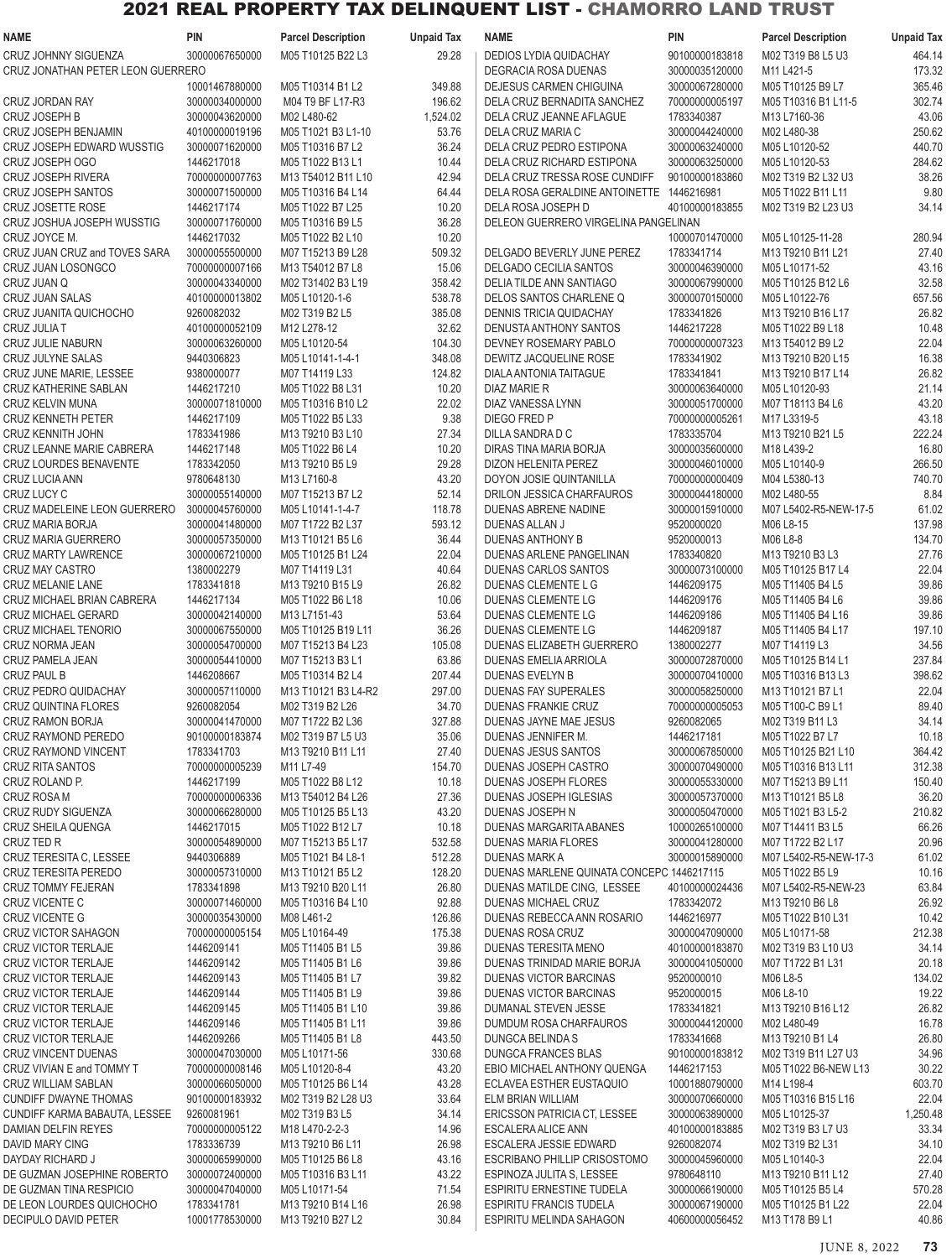| <b>NAME</b>                                                | <b>PIN</b>                       | <b>Parcel Description</b>        | <b>Unpaid Tax</b> | NAME                                                             | PIN                      | <b>Parcel Description</b>                                             | <b>Unpaid Tax</b>  |
|------------------------------------------------------------|----------------------------------|----------------------------------|-------------------|------------------------------------------------------------------|--------------------------|-----------------------------------------------------------------------|--------------------|
| ESPLANA RICHARD BERNARD                                    | 1783341874                       | M13 T9210 B19 L5                 | 26.82             | <b>GARCIA VICTOR GENE</b>                                        | 30000071420000           | M05 T10316 B4 L6                                                      | 22.14              |
| <b>ESTEVES PETER MICHAEL</b>                               | 1446217106                       | M05 T1022 B5 L29                 | 10.20             | <b>GARRIDO FRANCISCO JESUS</b>                                   | 40700000052102           | M12 L278-20                                                           | 33.10              |
| ESTEVEZ FRANK JUNIOR CRUZ                                  | 1446217078                       | M05 T1022 B4 L23                 | 10.20             | <b>GARRIDO GARY DAVID CRUZ</b>                                   | 30000054950000           | M07 T15213 B5 L23                                                     | 53.24              |
| ETTLEMAN HELEN FERNANDEZ                                   | 1783341809                       | M13 T9210 B15 L21                | 8.27              | <b>GARRIDO JOHN TORRE</b>                                        | 1783339961               | M13 T9210 B15 L8                                                      | 34.30              |
| EUSTAQUIO EDDIE MENDIOLA                                   | 1446216979                       | M05 T1022 B10 L7                 | 8.88              | <b>GARRIDO JOSE ULLOA</b>                                        | 30000050940000           | M05 T1021 B6 L11-3                                                    | 483.36             |
| EUSTAQUIO HELEN ECLAVEA                                    | 1783341785                       | M13 T9210 B14 L20                | 26.98             | <b>GARRIDO JOSHUA RESPICIO</b>                                   | 1783341719               | M13 T9210 B11 L26                                                     | 27.40              |
| EUSTAQUIO JOSEPH P B                                       | 40100000183423                   | M14 L198-5                       | 64.32             | GARRIDO LUIS MARCELLO JOHNSON                                    | 90100000183843           | M02 T319 B9 L8 U3                                                     | 35.02              |
| EUSTAQUIO JUSTIN GOGO                                      | 10001880800000                   | M14 L198-7                       | 64.32             | <b>GARRIDO MATTHEW PEREZ</b>                                     | 9780648190               | M13 L7153-11                                                          | 53.62              |
| <b>FABIAN JENNIFER ROJAS</b>                               | 30000047130000                   | M05 L10171-62                    | 71.54             | <b>GARRIDO PATRICIA ULLOA</b>                                    | 10001488540000           | M09 L78                                                               | 34.02              |
| <b>FAUSTO ANTHONY TAITANO</b>                              | 30000055300000                   | M07 T15213 B9 L8                 | 87.36             | <b>GARRIDO RAUL RESPICIO</b>                                     | 1783341699               | M13 T9210 B10 L8                                                      | 27.64              |
| <b>FEGURGUR ANTONIO TOVES</b>                              | 30000050310000                   | M05 T1021 B2 L1-10               | 32.18             | <b>GARRIDO ROQUE TECHAIRA</b>                                    | 10002036880000           | M05 T10314 B2 L12                                                     | 94.08              |
| <b>FEJERAN ANTONIO B</b>                                   | 40100000019258                   | M05 L10125-11-31                 | 358.02            | <b>GARRIDO VICENTE ULLOA</b>                                     | 30000051060000           | M05 T1021 B10 L2-R2                                                   | 390.32             |
| FEJERAN BARBARA DIAZ                                       | 1446217177                       | M05 T1022 B7 L31                 | 10.20             | GARRIDO WILFREDO T and PATAO JOHNNIE & VERONICA                  |                          |                                                                       |                    |
| <b>FEJERAN BERNICE PEREZ</b>                               | 9780648176                       | M13 L7150-R4-NEW-11              | 298.00            |                                                                  | 10001439170000           | M05 T10314 B2 L9                                                      | 66.72              |
| FEJERAN FRANCIS AQUINO                                     | 10000470210000                   | M13 L7150-2-1                    | 432.52            | GASCON ELMA CRISOSTOMO                                           | 1783341808               | M13 T9210 B15 L20                                                     | 27.12              |
| FEJERAN JESSE AQUINO                                       | 1783342015                       | M13 T9210 B4 L14                 | 34.78             | <b>GAY BENJAMIN K</b>                                            | 1446211234               | M05 L10123-3-1                                                        | 311.20             |
| <b>FEJERAN JUAN TOVES</b>                                  | 30000046480000                   | M05 L10171-47                    | 272.22            | GENTAPANAN MELISSA MASGA                                         | 30000058220000           | M13 T10121 B6 L4                                                      | 340.16             |
| FEJERAN KENNETH SANTOS                                     | 1380002274                       | M07 T14119 L27                   | 40.64             | <b>GEORGE BRIGIDA MANIBUSAN</b>                                  | 30000052170000           | M07 T18113 B7 L5                                                      | 331.84             |
| FEJERAN LINDA CASTRO, TRUSTEE                              | 30000042870000                   | M13 L7153-39                     | 64.56             | <b>GEORGE CLARRISSA AFLAGUE</b>                                  | 1446217205               | M05 T1022 B8 L23                                                      | 10.20              |
| <b>FEJERAN MARY CASTRO</b>                                 | 1783342080                       | M13 T9210 B7 L15                 | 53.42             | <b>GEORGE JOANNA LYNN</b>                                        | 10000277690000           | M07 T37306 B9 L5                                                      | 22.06              |
| FEJERAN TOMAS MUNOZ                                        | 1783342046                       | M13 T9210 B5 L5                  | 26.82             | <b>GEORGE KEITH MIYASAKI</b>                                     | 1446217103               | M05 T1022 B5 L20                                                      | 10.24              |
| FEJERANG JOCELYN MENO                                      | 30000073210000                   | M05 T10125 B17 L15               | 22.04             | <b>GERVACIO VIRGINIA MESA</b>                                    | 1783341899               | M13 T9210 B20 L12                                                     | 20.26              |
| <b>FENWICK ERLINE CRUZ</b>                                 | 1783340328                       | M13 T9210 B17 L6                 | 26.56             | <b>GILL AGNES CRUZ</b>                                           | 9780648129               | M13 L7160-7                                                           | 64.44              |
| FERNANDEZ JOHN M, LESSEE                                   | 1783339284                       | M13 T9210 B10 L15                | 54.76             | <b>GOFIGAN MARIA Q</b>                                           | 30000036080000           | M12 L278-31                                                           | 17.68              |
| FERNANDEZ JULIE JANE P                                     | 30000052330000                   | M07 T18113 B7 L21                | 43.20             | <b>GOFIGAN PATRICIA T</b>                                        | 1783341884               | M13 T9210 B2 L14                                                      | 27.72              |
| FERNANDEZ MAGDALENA SAN NICOLAS 30000063300000             |                                  | M05 L10120-59                    | 36.24             | <b>GOGUE MADELEINE MARIE</b>                                     | 1783342068               | M13 T9210 B6 L4                                                       | 26.74              |
| FERNANDEZ RAYMOND SAN NICOLAS 30000037850000               |                                  | M13 L7160-73                     | 43.20             | <b>GOMIA JUNE BENAVENTE</b>                                      | 30000050050000           | M05 T10124 B12 L9                                                     | 213.30             |
| FILIVAA EVELYN CONCEPCION                                  | 1783341724                       | M13 T9210 B11 L31                | 438.34            | GONZALO BARBARA LUJAN                                            | 30000063700000           | M05 L10120-99                                                         | 22.38              |
| FINONA JOHN E                                              | 30000058400000                   | M13 T10121 B8 L10                | 92.88             | GUAM HALS ANGELS FOOTBALL ASSOCIATION                            |                          |                                                                       |                    |
| FITI HELEN LUJAN                                           | 1783342054<br>1446217136         | M13 T9210 B6 L13                 | 26.74             |                                                                  | 30000090990000           | M05 L10057-NEW-7                                                      | 262.34             |
| <b>FLAUTA LARRY FLORES</b>                                 |                                  | M05 T1022 B6 L21                 | 10.22             | GUAM INTERNATIONAL COUNTRY CLB 6440601323                        |                          | M05 L10122-12-R9                                                      | 1,489.60           |
| <b>FLORES ANGELICA LYNN</b>                                | 1783341728                       | M13 T9210 B11 L6                 | 27.40<br>22.04    | <b>GUAM INTL COUNTRY CLUB</b>                                    | 6440601608               | M05 L10122-12-R9                                                      | 5,682.06           |
| <b>FLORES ANGELINE V</b><br><b>FLORES ANTHONY MATANANE</b> | 70000000006384                   | M13 T54012 B5 L26                | 137.32            | <b>GUAM MUNICIPAL GOLF INC</b>                                   | 6440601281               | M05 L10122-12-R9                                                      | 10,177.80          |
| <b>FLORES CHRISTOPHER</b>                                  | 30000041810000<br>30000055310000 | M13 L7151-34<br>M07 T15213 B9 L9 | 87.38             | <b>GUAM MUNICIPAL GOLF, INC</b><br><b>GUAM RACING FEDERATION</b> | 6440601094<br>6780320837 | M05 L10122-12-R9<br>M <sub>13</sub> L <sub>7161</sub> -R <sub>1</sub> | 1,140.96<br>592.48 |
| <b>FLORES ELSIE Q</b>                                      | 30000045870000                   | M05 L10148-2                     | 346.42            | <b>GUAM RACING FEDERATION</b>                                    | 6780320838               | M13 L7161-R1                                                          | 1,349.06           |
| FLORES EVELYN VIRAY                                        | 1446217096                       | M05 T1022 B5 L12                 | 10.22             | <b>GUAM RACING FEDERATION</b>                                    | 9780648189               | M13 L7161-R1                                                          | 8,046.92           |
| <b>FLORES FELICITA M</b>                                   | 30000058620000                   | M13 T10121 B10 L16               | 732.96            | <b>GUAM RUGBY CLUB</b>                                           | 9440306941               | M05 L10057-NEW-5                                                      | 350.54             |
| <b>FLORES GLORIA BLAS</b>                                  | 30000051610000                   | M07 T18113 B3 L2                 | 45.80             | <b>GUAM YAMANOI INC</b>                                          | 40700000053208           | M13 L7160-48                                                          | 47.28              |
| <b>FLORES GLORIA BORJA</b>                                 | 1446217021                       | M05 T1022 B13 L12                | 587.00            | <b>GUANZON ROSALIA EVANGELISTA</b>                               | 30000071670000           | M05 T10316 B8 L3                                                      | 22.22              |
| FLORES III JOAQUIN LAGO                                    | 1783341772                       | M13 T9210 B13 L8                 | 26.20             | <b>GUERRERO BARBARA JEAN</b>                                     | 1783341897               | M13 T9210 B20 L10                                                     | 26.82              |
| <b>FLORES JOSEPH TAITANO</b>                               | 70000000006438                   | M13 L7153-59                     | 36.20             | <b>GUERRERO CHRISTINA C</b>                                      | 30000070510000           | M05 T10316 B15 L1                                                     | 32.62              |
| FLORES JULIE M                                             | 30000041790000                   | M13 L7151-32                     | 295.42            | GUERRERO CLARK C                                                 | 30000021980000           | M13 T10121 B2 L5                                                      | 74.72              |
| FLORES KIMBERLY CONCEPCION                                 | 30000062790000                   | M05 T11405 B12 L14               | 21.84             | GUERRERO ENRIQUE T, LESSEE                                       | 9440307042               | M05 T100-C B5 L10                                                     | 2,103.46           |
| <b>FLORES MARIA HERNANDEZ</b>                              | 1783341738                       | M13 T9210 B12 L15                | 27.26             | GUERRERO EVELYN D.                                               | 1380002275               | M07 T14119 L28                                                        | 40.64              |
| <b>FLORES MELISSA MARIE</b>                                | 1446217201                       | M05 T1022 B8 L14                 | 10.18             | <b>GUERRERO FRANK LUJAN</b>                                      | 30000044900000           | M05 T100-C B4 L32-10                                                  | 187.52             |
| FLORES MICHAEL BORJA                                       | 30000055320000                   | M07 T15213 B9 L10                | 53.48             | <b>GUERRERO GARY ANDREW</b>                                      | 1783341847               | M13 T9210 B17 L20                                                     | 26.82              |
| <b>FLORES PAUL MENDIOLA</b>                                | 30000035100000                   | M11 L421-2                       | 75.20             | <b>GUERRERO GEORGE MENDIOLA</b>                                  | 1783341806               | M13 T9210 B15 L19                                                     | 26.82              |
| FLORES PETERJOHN MENDIOLA                                  | 1783341663                       | M13 T9210 B1 L14                 | 26.82             | GUERRERO JOSEPH CHARGUALAF                                       | 1783341915               | M13 T9210 B20 L9                                                      | 26.82              |
| <b>FLORES PHILBERT JOHN</b>                                | 30000042890000                   | M13 L7153-44                     | 232.58            | GUERRERO KENNETH GUY C                                           | 1783341687               | M13 T9210 B10 L24                                                     | 27.38              |
| FLORES RICKY HERNANDEZ                                     | 1783341675                       | M13 T9210 B10 L13                | 27.38             | GUERRERO LILLIAN O and FRANCISCO T 30000022060000                |                          | M13 T10121 B4 L1                                                      | 43.20              |
| <b>FLORES SARA ROSE</b>                                    | 30000054640000                   | M07 T15213 B4 L17                | 63.88             | GUERRERO MARGARET ANGELA OJEDA 30000044840000                    |                          | M05 T100-C B4 L32-4                                                   | 545.82             |
| <b>FLORES SASHA RAZELL</b>                                 | 30000054630000                   | M07 T15213 B4 L16                | 73.68             | GUERRERO MARGARET ANGELA OJEDA 30000044890000                    |                          | M05 T100-C B4 L32-9                                                   | 731.12             |
| <b>FLORES THOMAS MATANANE</b>                              | 30000058630000                   | M13 T10121 B10 L17               | 312.96            | GUERRERO NICOLAS CHARGUALAF                                      | 1783342008               | M13 T9210 B30 L8                                                      | 43.20              |
| FRANCISCO ALTOM K.                                         | 1783341782                       | M13 T9210 B14 L18                | 26.98             | GUERRERO RICHARD LUJAN                                           | 30000044860000           | M05 T100-C B4 L32-6                                                   | 495.84             |
| <b>FRANCISCO JOVIE ANN</b>                                 | 30000037590000                   | M13 T9210 B26 L9                 | 30.42             | <b>GUERRERO RITANA MATILDE</b>                                   | 9260082081               | M02 T319 B6 L22                                                       | 34.48              |
| FRANQUEZ JULIETTE MARIAN                                   | 1783341895                       | M13 T9210 B2 L9                  | 27.52             | <b>GUERRERO ROBERT FLORES</b>                                    | 30000055260000           | M07 T15213 B9 L4                                                      | 53.76              |
| <b>FRISAS FRANKLIN PETER II</b>                            | 9380000075                       | M07 L5402-R5NEW-14-5             | 187.14            | <b>GUERRERO ROBERT MENDIOLA</b>                                  | 1446217202               | M05 T1022 B8 L15                                                      | 10.20              |
| <b>FROHMAN FRANCISCA T</b>                                 | 40100000053292                   | M13 L7153-20                     | 53.78             | GUERRERO SAVERA MARIE MENDIOLA 1783341805                        |                          | M13 T9210 B15 L18                                                     | 30.66              |
| <b>GAA PROSERPINA SALAS</b>                                | 70000000007242                   | M02 T319 B4 L15 U3               | 200.06            | GUERRERO VIRGINIA M.                                             | 1783341775               | M13 T9210 B14 L10                                                     | 27.38              |
| <b>GABUTIN DORIS CAMACHO</b>                               | 30000073420000                   | M05 T10125 B16 L8                | 36.20             | <b>GUMABON DIANNE MARGARET</b>                                   | 1446216954               | M05 T1022 B1 L3                                                       | 12.82              |
| GAJO JOELEEN F                                             | 30000025830000                   | M07 T15344 B3 L7                 | 27.94             | <b>GUMABON LORRAINE CRUZ</b>                                     | 1783341732               | M13 T9210 B12 L1                                                      | 29.04              |
| <b>GALLO MARK QUICHOCHO</b>                                | 1446217107                       | M05 T1022 B5 L30                 | 10.20             | GUMATAOTAO BARBARA MUNOZ                                         | 30000042290000           | M13 L7151-58                                                          | 1,181.38           |
| GALLO MICHAEL QUICHOCHO                                    | 1446217003                       | M05 T1022 B12 L15                | 9.42              | <b>GUMATAOTAO FIDELA CRUZ</b>                                    | 30000072750000           | M05 T10125 B13 L7                                                     | 21.98              |
| <b>GALLO THERESA ANN</b>                                   | 1262031811                       | M02 T319 B6 L21                  | 33.78             | <b>GUMATAOTAO JOHN PAUL</b>                                      | 1446211583               | M05 L10122-17-2                                                       | 74.26              |
| <b>GAMBOA VINCENT DUENAS</b>                               | 70000000007147                   | M13 T54012 B5 L9                 | 22.04             | <b>GUMATAOTAO JULIA PANGELINAN</b>                               | 30000044210000           | M02 L480-16                                                           | 190.76             |
| GANGCUANGCO IRENE CRUZ                                     | 30000043500000                   | M02 L480-18                      | 162.02            | <b>GUMATAOTAO JULIE SIGUENZA</b>                                 | 10002316690000           | M13 T9210 B28 L7                                                      | 30.90              |
| <b>GANGE ANTHONY AGUIGUI</b>                               | 30000050820000                   | M05 T1021 B6 L2-5                | 104.68            | <b>GUMATAOTAO TOMAS NARCIS</b>                                   | 70000000002154           | M13 L7153-52                                                          | 63.48              |
| <b>GANGE ERLINDA AGUIGUI</b>                               | 30000044250000                   | M02 L480-39                      | 16.80             | <b>GUY MARIA QUINTANILLA</b>                                     | 1380002276               | M07 T14119 L29                                                        | 40.64              |
| <b>GANGE FELIX AGUIGUI</b>                                 | 30000050810000                   | M05 T1021 B6 L2-4                | 186.58            | <b>GUZMAN DIANE</b>                                              | 9440306921               | M05 L10125-21                                                         | 484.98             |
| <b>GANGE FRANKIE AGUIGUI</b>                               | 30000050800000                   | M05 T1021 B6 L2-3                | 105.34            | <b>GUZMAN MICHAEL ADRIAN</b>                                     | 1783342096               | M13 T9210 B8 L16                                                      | 26.82              |
| <b>GANGE MARIA AGUIGUI</b>                                 | 30000050780000                   | M05 T1021 B6 L2-1                | 146.26            | <b>GUZMAN ROSEMARIE DAMIAN</b>                                   | 1783341882               | M13 T9210 B2 L12                                                      | 27.64              |
| <b>GARCIA ANTHONY AGUON</b>                                | 30000067100000                   | M05 T10125 B1 L13                | 36.20             | HADAP III ROMEO LOZANO                                           | 30000058610000           | M13 T10121 B10 L15                                                    | 86.64              |
| <b>GARCIA DANNY AGUON</b>                                  | 70000000005127                   | M05 L10164-19                    | 22.04             | HADAP MARLON PETER                                               | 1783341739               | M13 T9210 B12 L16                                                     | 27.26              |
| <b>GARCIA JUAN TAIMANGLO</b>                               | 30000041230000                   | M07 T1722 B2 L12                 | 25.12             | <b>HADAP REGINALD MIKE</b>                                       | 1783341747               | M13 T9210 B12 L8                                                      | 26.40              |
| <b>GARCIA NIKITA JENNYLYN M</b>                            | 30000045710000                   | M05 L10141-1-1-2                 | 53.76             | <b>HALE GREG G.</b>                                              | 1783341822               | M13 T9210 B16 L13                                                     | 26.82              |
| <b>GARCIA RELLY JOHN ROSARIO</b>                           | 1380002111                       | M07 L5402-R5-NEW-R2-PTN          | 64.34             | <b>HAMLING ALFRED MATA</b>                                       | 30000042690000           | M13 L7153-10                                                          | 36.20              |
| <b>GARCIA SHELLEYANN ROSARIO</b>                           | 70000000005205                   | M05 L10140-23                    | 22.04             | HAMLING HELEN MATA                                               | 1783341994               | M13 T9210 B3 L17                                                      | 27.34              |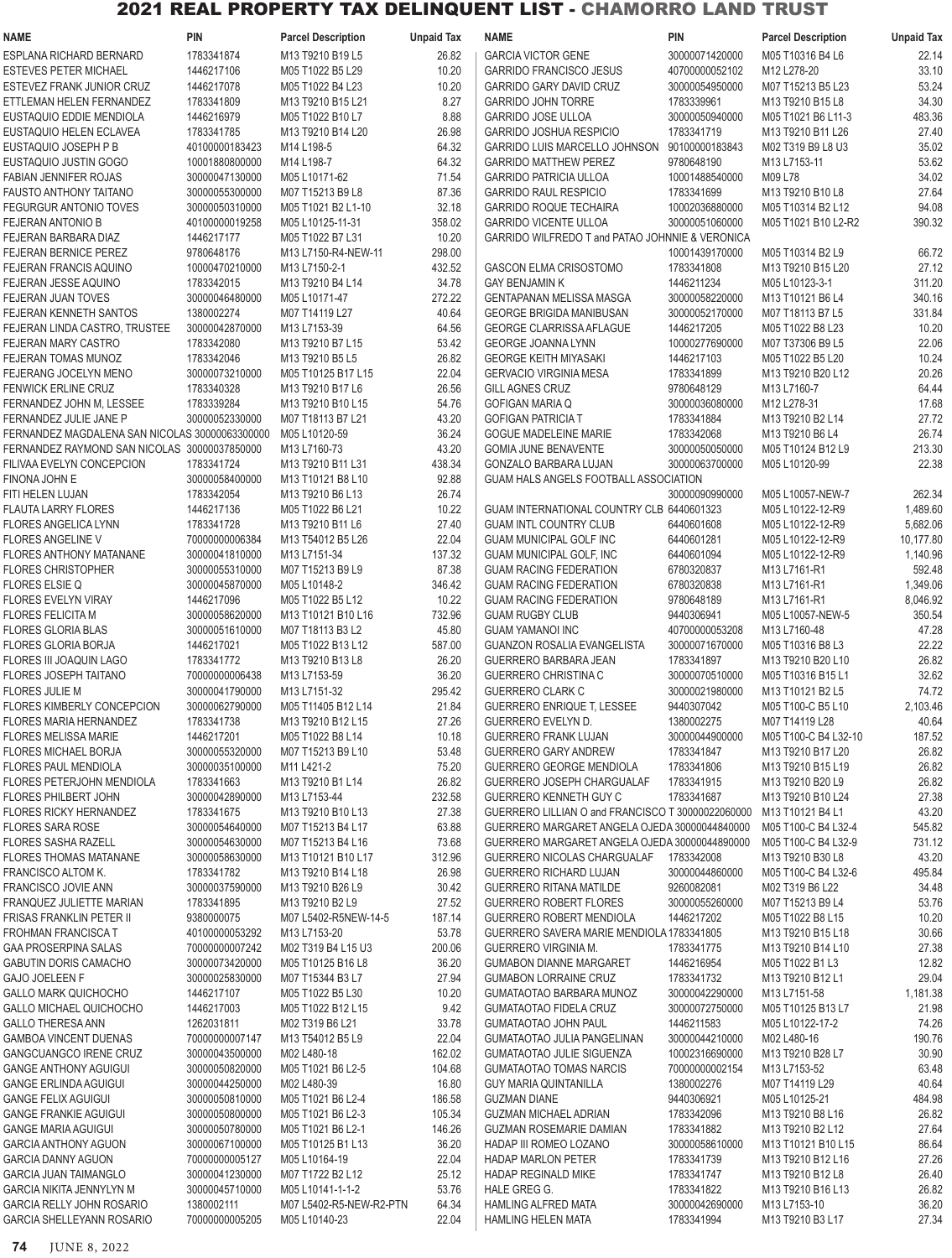| <b>NAME</b>                                    | <b>PIN</b>     | <b>Parcel Description</b> | <b>Unpaid Tax</b> | <b>NAME</b>                                                       | PIN            | <b>Parcel Description</b> | <b>Unpaid Tax</b> |
|------------------------------------------------|----------------|---------------------------|-------------------|-------------------------------------------------------------------|----------------|---------------------------|-------------------|
| <b>HAN LOUISE PEREZ</b>                        | 70000000005094 | M13 L7153-65              | 36.20             | LAANAN JOHN SANTOS                                                | 1446217141     | M05 T1022 B6 L27          | 10.20             |
| HARRIS DEAN MENDIOLA                           | 1446217034     | M05 T1022 B2 L13          | 432.32            | <b>LAGOS LUCIA JULIA</b>                                          | 30000062500000 | M05 T11405 B2 L6          | 22.16             |
| HATTORI RONNIE MAFNAS                          | 30000062820000 | M05 T11405 B12 L17        | 21.54             | LAITAN ANGEL CASTRO                                               | 1446216964     | M05 T1022 B10 L17         | 11.84             |
| HEMMERLING REGINA MENDIOLA                     | 30000055280000 | M07 T15213 B9 L6          | 53.78             | LAITAN KENNETH TAITAGUE                                           | 1783342001     | M13 T9210 B30 L1          | 42.86             |
| HEMSING HOWARD A, LESSEE                       | 9440307052     | M13 T1021 B7 L2-A         | 349.42            | <b>LAU ROBERT DANIEL</b>                                          | 30000058330000 | M13 T10121 B8 L3          | 36.20             |
| HENDERSON GUADALUPE QUINTANILLA 70000000005162 |                | M05 L10148-8              | 53.82             | LAYAO NATIVIDAD SALAS                                             | 9440306287     | M05 T1112 L6              | 1,988.32          |
| HERNANDEZ JOHN JUNIOR TOPASNA 1783342045       |                |                           |                   | LEFEVER JOYCE VALLE                                               |                | M12 L272-13               |                   |
|                                                |                | M13 T9210 B5 L4           | 26.82             |                                                                   | 70000000005118 |                           | 8.84              |
| HERNANDEZ BRENDA PEREZ                         | 1783341952     | M13 T9210 B25 L7          | 43.20             | LEJANO EVELYN CASTRO, LESSEE                                      | 1446216842     | M05 T1021 B3 L14-4        | 36.20             |
| HERNANDEZ DANNY RIVERA                         | 1446216986     | M05 T1022 B11 L2          | 9.80              | LEON ELIAS BORJA                                                  | 90100000183801 | M02 T319 B11 L30 U3       | 42.06             |
| HERNANDEZ FRANCES LIZAMA                       | 30000054880000 | M07 T15213 B5 L16         | 680.48            | LEON GUERRERO JESSE ANTHONY                                       | 1446217133     | M05 T1022 B6 L16          | 10.02             |
| HERNANDEZ GLORIA CRUZ                          | 1783341978     | M13 T9210 B29 L2          | 32.62             | LEON GUERRERO JOSIE JANE                                          | 1783341860     | M13 T9210 B17 L32         | 29.26             |
| HERRADURA MARIA TERESA BAZA                    | 30000067900000 | M05 T10125 B21 L15        | 22.04             | LEON GUERRERO LOLA ACOSTA                                         | 1783341925     | M13 T9210 B21 L2          | 28.48             |
| HERRADURA RAYMOND BAZA                         | 30000063870000 | M05 L10125-34             | 43.64             | LEON GUERRERO MICHAEL SABLAN                                      | 1783341993     | M13 T9210 B3 L16          | 27.38             |
| HERRERA JOYCE BEVERLY                          | 1446217146     | M05 T1022 B6 L31          | 10.20             | LEON GUERRERO SEAN SABLAN                                         | 1446217179     | M05 T1022 B7 L33          | 9.32              |
| HERRON RALPH BORJA                             | 1783342024     | M13 T9210 B4 L22          | 30.58             | LEON GUERRERO FREDERICK MICHAEL 30000042860000                    |                | M13 L7153-37              | 36.20             |
| HMS RECYCLING                                  | 10001122840000 | M04 L5219-1-1             | 3,345.12          | LEON GUERRERO JOAQUINA ANDERSON 30000063440000 M05 L10120-70      |                |                           | 36.20             |
| <b>HOOROD LISA MARIE</b>                       | 30000057100000 | M13 T10121 B3 L4-2        | 1,028.64          | LEON GUERRERO JOSEPH BAZA                                         | 30000042660000 | M13 L7153-4               | 92.80             |
| HOWARD ELIZABETH T                             | 30000063420000 | M05 L10120-68             | 36.20             | LEON GUERRERO JOSEPH I. CASTRO 1380002263                         |                | M07 T14119 L15            | 40.64             |
| HOWARD HENRY C.                                | 1783341833     | M13 T9210 B16 L8          | 47.76             | LEON GUERRERO LEONORE VERGARA 30000020900000                      |                | M04 L5382-5-4             | 64.34             |
| HOWARD WAYNE CAMACHO                           | 1783341987     | M13 T9210 B3 L11          | 184.84            | LEON GUERRERO LISA MARIE V                                        | 70000000005194 | M05 T10316 B11 L11        | 22.04             |
| HUALDE DANIEL F                                | 30000063960000 | M05 T10125 B8 L3          | 501.42            | LEON GUERRERO MANUEL ANTHONY 30000071980000                       |                | M05 T10316 B2 L7          | 465.94            |
|                                                |                |                           |                   |                                                                   |                |                           |                   |
| <b>HUBBARD JAMES H</b>                         | 30000018510000 | M02 L480-6                | 11.04             | LEON GUERRERO MARTIN ROBERTO                                      | 9520000084     | M06 T37306 B2 L4          | 20.26             |
| HUDSON ELIZABETH MENDIOLA                      | 1446217033     | M05 T1022 B2 L11          | 10.20             | LEON GUERRERO MARTIN ROBERTO                                      | 9520000085     | M06 T37306 B2 L5          | 20.32             |
| <b>HUDSON JULITA ROSE TAIJERON</b>             | 40100000048158 | M11 L421-7                | 22.02             | LEON GUERRERO MARY JANE ESTRILITA 30000041240000 M07 T1722 B2 L13 |                |                           | 20.66             |
| HUNT ALFRED DELGADO                            | 30000070290000 | M05 T10316 B14 L1         | 221.26            | <b>LEON JULIA B</b>                                               | 30000068210000 | M05 L10122-61             | 324.76            |
| HUTTON DELORES MENO                            | 30000035700000 | M09 L286-7                | 8.84              | LI FLORENCE FAY AGUON                                             | 30000033280000 | M05 L10171-4-R1           | 43.18             |
| <b>IBANEZ GIRARD PALOMO</b>                    | 1783341759     | M13 T9210 B13 L2          | 26.82             | LIMTIACO JULIA GARRIDO                                            | 30000051050000 | M05 T1021 B10 L2-2        | 475.48            |
| <b>IBANEZ GORDON ARNOLD DUENAS</b>             | 7449179895     | M05 T1021 B4-B L5         | 1,350.36          | <b>LIMTIACO LISA TORRES</b>                                       | 1446216961     | M05 T1022 B10 L14         | 9.10              |
| IBANEZ-IGNACIO VANESSA MARIE                   | 30000032610000 | M05 L10171-13-1           | 86.40             | LIZAMA ALBERT JESUS                                               | 1783341750     | M13 T9210 B13 L10         | 29.24             |
| ICHIHARA JOHN BORJA                            | 30000072820000 | M05 T10125 B13 L14        | 60.14             | LIZAMA FRANCISCO                                                  | 1380000630     | M07 T0 B0 L5402-R5-NEW    | 52.12             |
| Iconnect                                       | 10000803480000 | M18 L470-2-1              | 13.82             | LIZAMA IGNACIO ROSARIO                                            | 30000058920000 | M13 T10121 B12 L6         | 142.06            |
| IGLESIAS EDITH M Q                             | 30000036090000 | M12 L278-32               | 17.70             | LIZAMA TROY E A                                                   | 30000058290000 | M13 T10121 B7 L5          | 36.20             |
| <b>IGLESIAS EDWARD GARRIDO</b>                 | 30000058550000 | M13 T10121 B10 L9         | 742.06            | LIZAMA VERONICA TOVES                                             | 1380002280     | M07 T14119 L32            | 40.64             |
| <b>IGLESIAS JOSEPH DUENAS</b>                  | 1783341672     | M13 T9210 B10 L10         | 27.38             | LORENA NICKIE J PEREZ                                             | 40100000019232 | M05 L10125-11-14          | 46.10             |
| <b>IGNACIO ALLAN J</b>                         | 30000066210000 | M05 T10125 B5 L6          | 86.40             | LORENZO MARIA DOLORES CRUZ                                        | 30000070470000 | M05 T10316 B13 L9         | 483.70            |
|                                                |                |                           |                   |                                                                   |                |                           |                   |
| Ignacio Aquino                                 | 30000057410000 | M13 T10121 B5 L12         | 36.20             | LOWMAN JOSEFA CRUZ                                                | 30000070620000 | M05 T10316 B15 L12        | 32.62             |
| Ignacio C. Cruz                                | 30000035470000 | M08 L460-2                | 168.98            | LUJAN ANDREW QUENGA                                               | 90100000183799 | M02 T319 B11 L31 U3       | 36.64             |
| IGNACIO MAGDALENA S A                          | 40100000027284 | M07 L5402-R5-NEW-25       | 92.12             | LUJAN DANIEL C                                                    | 70000000005073 | M08 L528-4                | 73.36             |
| <b>IGNACIO RUDY WILLIAM</b>                    | 30000068000000 | M05 T10125 B12 L7         | 32.62             | <b>LUJAN DOREBBIE FERNANDEZ</b>                                   | 30000042650000 | M13 L7153-3               | 36.22             |
| INDALECIO PRISCILLA CATALINA GARRIDO           |                |                           |                   | LUJAN JOSEPH AGUON                                                | 30000046450000 | M05 L10171-29             | 71.54             |
|                                                | 30000084770000 | M05 T1021 B2 L5-13        | 22.04             | <b>LUJAN MARY ANNE</b>                                            | 90100000183851 | M02 T319 B7 L11 U3        | 38.92             |
| <b>INFIESTO RALPH JAMES SABLAN</b>             | 70000000004788 | M05 T1021 B4B L1-1        | 264.14            | <b>LUJAN PETER AGUON</b>                                          | 30000046440000 | M05 L10171-30             | 177.46            |
| IOSEFO LEHUALANI AGUERO                        | 1783341858     | M13 T9210 B17 L30         | 30.08             | LUJAN RUFO JOSEPH                                                 | 70000000005255 | M11 L422-3                | 721.58            |
| <b>IRIARTE JUAN L G</b>                        | 10000493300000 | M13 T9210 B29 L6          | 31.18             | LUJAN VICTOR VINCENT                                              | 30000052130000 | M07 T18113 B7 L1          | 184.40            |
| <b>IRIARTE NORBERT JAMES</b>                   | 30000040920000 | M07 T1722 B1 L18          | 20.88             | LUNOD SHEILA MAE SANTOS                                           | 1783341745     | M13 T9210 B12 L6          | 26.40             |
| <b>IRIARTE ROSITA FLORES</b>                   | 10001439350000 | M05 T10314 B2 L2          | 55.00             | LUTE TERESITA BENAVENTE                                           | 30000054680000 | M07 T15213 B4 L21         | 864.00            |
| <b>Isaac Francisco Castro Flores</b>           | 30000041220000 | M07 T1722 B2 L11          | 20.50             | MAANAO ARTEMIO CASTRO                                             | 30000031500000 | M13 L7151-30              | 30.90             |
| ISHMEL GEORGE DEWEY                            | 30000050590000 | M05 T1021 B3 L14-R4       | 45.14             | MAFILES JUNE JESUS                                                | 40100000183864 | M02 T319 B2 L24 U3        | 451.90            |
|                                                |                |                           |                   |                                                                   |                |                           |                   |
| <b>ITLIONG PHILIP ARTHUR</b>                   | 30000055290000 | M07 T15213 B9 L7          | 53.76             | MAFNAS AUDREY-ROSE ACFALLE                                        | 1446217203     | M05 T1022 B8 L16          | 9.98              |
| JACKSON DANNY HARRY                            | 30000056820000 | M07 T15344 B9 L14         | 894.68            | MAFNAS BENNIE C.                                                  | 1446217208     | M05 T1022 B8 L28          | 10.20             |
| <b>JACKSON FRANK A</b>                         | 30000055480000 | M07 T15213 B9 L26         | 177.80            | MAFNAS BENNY CONCEPCION                                           | 1783341850     | M13 T9210 B17 L23         | 26.82             |
| JACKSON IRENE MARTHA                           | 30000055930000 | M07 T15344 B4-A L6        | 21.74             | <b>MAFNAS CECILIA DUENAS</b>                                      | 40100000019263 | M05 L10125-11-12          | 44.82             |
| <b>JACKSON JEROME ANDREW</b>                   | 10000265090000 | M07 T14411 B1 L12         | 216.72            | MAFNAS IRENE IGLESIAS                                             | 1783341819     | M13 T9210 B16 L10         | 27.24             |
| <b>JACKSON JOANN M</b>                         | 1380002206     | M07 L5402-4               | 649.46            | MAFNAS JOSEPH CONCEPCION                                          | 30000040150000 | M13 L7116-1-4             | 53.92             |
| JACKSON MAGGIE T, LESSEE                       | 1783341633     | M13 L7150-R4-NEW-6        | 117.60            | MAFNAS JR JOSEPH CONCEPCION                                       | 30000056550000 | M07 T15344 B7 L3          | 64.36             |
| <b>JESSOP ROSE CRUZ</b>                        | 30000040750000 | M13 L7066-12-R1           | 148.74            | MAFNAS MICHAEL J. PEREZ                                           | 1783341919     | M13 T9210 B21 L12         | 30.66             |
| <b>JESUS DANIEL BLAS</b>                       | 30000042440000 | M13 L7159-18              | 36.20             | MAFNAS REBECCA BAMBA                                              | 1783342064     | M13 T9210 B6 L24          | 26.92             |
| <b>JESUS DAVID BLAS</b>                        | 1783341718     | M13 T9210 B11 L25         | 27.40             | MAFNAS WILLIAM FERNANDEZ (LESS 9380000103                         |                | M07 T14119 L14            | 16.28             |
| <b>JESUS JESSE BLAS</b>                        | 70000000007165 | M13 T54012 B7 L7          | 22.04             | MAGANTE MAURISSA A T                                              | 1783341830     | M13 T9210 B16 L5          | 26.82             |
| <b>JESUS JOHN BLAS</b>                         | 30000042350000 | M13 L7159-7               | 36.18             | MALILAY CARMEN S, LESSEE                                          | 9780648109     | M13 T9210 B3 L7           | 27.64             |
| <b>JESUS LORRAINE BLAS</b>                     | 1783341720     | M13 T9210 B11 L28         | 102.64            | MANALISAY FRANK ALCANTARA                                         | 30000067820000 | M05 T10125 B21 L7         | 22.04             |
|                                                |                |                           |                   |                                                                   |                |                           |                   |
| <b>JESUS VICTOR BLAS</b>                       | 10002266950000 | M13 L7159-8               | 36.20             | MANALISAY TOY ALCANTARA                                           | 30000072630000 | M05 T10125 B12 L13        | 22.16             |
| <b>JESUS VICTORIA BLAS</b>                     | 30000042480000 | M13 L7159-22              | 64.54             | MANFAS FRANK PAULINO                                              | 30000067360000 | M05 T10125 B10 L2         | 22.04             |
| JIMENEZ JOSEPH QUINATA                         | 1783341761     | M13 T9210 B13 L22         | 26.82             | MANGLONA ANTHONY JOHN LEON GUERRERO                               |                |                           |                   |
| JOAQUIN JR BONIFIACIO MAFNAS                   | 30000037280000 | M13 T9210 B20 L25         | 31.04             |                                                                   | 30000045810000 | M05 L10141-10             | 107.52            |
| JOSEPH JOHN QUENGA                             | 90000020390000 | M13 L7151-14              | 174.46            | MANGLONA JOAQUIN TAIENAO                                          | 30000035720000 | M09 L255-3                | 293.52            |
| <b>JUANILLO ARTHUR PAUL</b>                    | 70000000001837 | M13 T54012 B5 L12         | 108.68            | MANGLONA PATSY SANCHEZ                                            | 70000000005104 | M13 L7153-57              | 291.18            |
| <b>JUBILADO LOURDES CAMACHO</b>                | 1783342023     | M13 T9210 B4 L21          | 27.90             | MANIBUSAN DEBRA ROSARIO                                           | 1783342038     | M13 T9210 B5 L14          | 29.62             |
| <b>JUDICPA ARCADIO AGUSTIN</b>                 | 1446217131     | M05 T1022 B6 L12          | 10.20             | MANIBUSAN GEORGE B.                                               | 1783341843     | M13 T9210 B17 L16         | 26.82             |
| <b>JUSI ANTONIA DEMAPAN</b>                    | 10001221070000 | M05 L10125-11-7           | 43.30             | MANIBUSAN JESUSA E                                                | 50100000144595 | M07 T14119 L10            | 99.24             |
| KABILING ARLEEN MANTANONA                      | 30000046290000 | M05 L10171-1-R1           | 43.22             | MANIBUSAN JOHN ROSARIO                                            | 30000063860000 | M05 L10125-33             | 43.42             |
| KANG FAYE MARIE SAAVEDRA                       | 30000067810000 | M05 T10125 B21 L6         | 22.04             | MANIBUSAN JOSEPH CAMACHO                                          | 1446217063     | M05 T1022 B3 L21          | 10.22             |
| KAU CLARICE QUINTANILLA                        | 30000043220000 | M02 T31402 B3 L7          | 213.32            | MANIBUSAN LAURA R                                                 | 30000052160000 | M07 T18113 B7 L4          | 35.76             |
| KAULIA MARY ELIZABETH T                        | 30000054550000 | M07 T15213 B4 L8          | 401.98            | MANIBUSAN MARK ANTHONY DUENAS 10000325240000                      |                | M07 T14411 B3 L4          | 66.26             |
| KIM ISABELLA TAITANO                           | 30000063150000 | M05 T11405 B13 L25        | 22.04             | MANIBUSAN MERITZA MAE                                             | 30000042220000 | M13 L7151-50              | 309.82            |
|                                                |                |                           |                   |                                                                   | 30000067200000 | M05 T10125 B1 L23         |                   |
| <b>KIM ROSA SALAS</b>                          | 30000072010000 | M05 T10316 B2 L10         | 21.86             | MANIBUSAN PAIGE TROY                                              |                |                           | 22.04             |
| KOSAKA AMOS BERT DUENAS                        | 30000045630000 | M05 T1112 L7-4            | 109.00            | MANIBUSAN PETER PAUL                                              | 30000062480000 | M05 T11405 B11 L7         | 25.70             |
| KUPER THOMAS JOSEPH                            | 1783341859     | M13 T9210 B17 L31         | 31.60             | <b>MANIBUSAN WILLIAM SANTOS</b>                                   | 30000035250000 | M11 L421-21               | 22.04             |

JUNE 8, 2022 **75**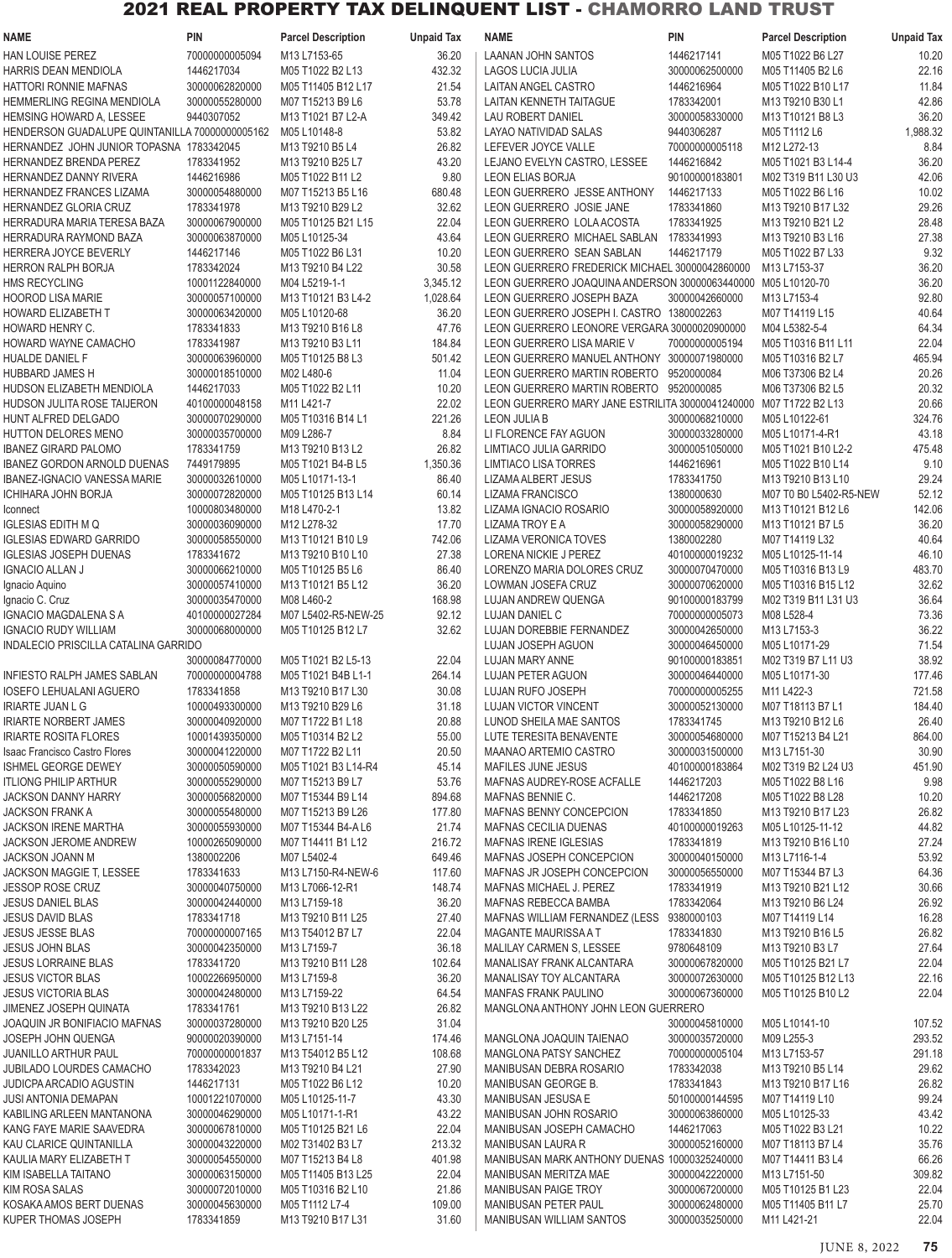| NAME                                          | <b>PIN</b>     | <b>Parcel Description</b> | <b>Unpaid Tax</b> | NAME                                      | <b>PIN</b>     | <b>Parcel Description</b> | <b>Unpaid Tax</b> |
|-----------------------------------------------|----------------|---------------------------|-------------------|-------------------------------------------|----------------|---------------------------|-------------------|
| <b>MANIPOL MARTHA A</b>                       | 30000071820000 | M05 T10316 B10 L3         | 36.26             | <b>MENO DAVID LEE</b>                     | 70000000006327 | M13 T54012 B1 L3          | 22.04             |
| MANSAPIT BARBARA M                            | 70000000005329 | M05 L10125-36-2           | 461.72            | MENO JESUSA CHIGUINA                      | 30000067290000 | M05 T10125 B9 L8          | 570.74            |
|                                               |                |                           | 38.82             |                                           |                |                           | 26.26             |
| MANSAPIT CHRISTOPHER M Jr                     | 10000175700000 | M05 T1113 B5 L5           |                   | MENO REGINALD DAVID                       | 1783341861     | M13 T9210 B17 L33         |                   |
| MANSAPIT GLYNN MICHAEL SAN NICOLAS 1783341813 |                | M13 T9210 B15 L4          | 26.22             | <b>MENO WAYNE T</b>                       | 10000223320000 | M06 T3734 B1 L3           | 22.60             |
| MANSAPIT JR FELIZ CASTRO                      | 1446217135     | M05 T1022 B6 L2           | 10.20             | MERFALEN PAUL AFLAGUE                     | 30000035790000 | M17 L3470-3               | 68.98             |
| <b>MANSAPIT LORI ANN</b>                      | 1446216959     | M05 T1022 B10 L11         | 9.02              | MESA ANASTACIA F                          | 10002265780000 | M05 L10120-24             | 72.32             |
| MANTANONA DONNA CHARGUALAF                    | 9260082090     | M02 T319 B7 L24           | 37.96             | <b>MESA ANNIE MI</b>                      | 10000124140000 | M05 L10122-21             | 108.42            |
| MANTANONA NITAHSA MARIE                       | 30000041440000 | M07 T1722 B2 L33          | 135.22            | <b>MESA ANTONIO RIVERA</b>                | 30000045520000 | M05 T10314 B3 L23         | 501.12            |
| MAQUERA STELLA-MARIE BAZA                     | 70000000005107 | M13 L7153-70              | 36.22             | MESA CATALINA LG, LESSEE                  | 1380002220     | M07 T19412 B1 L2          | 27.44             |
| <b>MARAVILLA ROY EUSTAQUIO</b>                | 1446217104     | M05 T1022 B5 L21          | 10.22             | <b>MESA DAVID RIVERA</b>                  | 1783341828     | M13 T9210 B16 L2          | 26.82             |
| <b>MARIANO OLIVIA P</b>                       | 9440306939     | M05 T1021 B2 L7-R1        | 932.14            | <b>MESA DOLORES MENO</b>                  | 70000000006329 | M13 T54012 B1 L5          | 22.04             |
|                                               |                |                           |                   |                                           |                |                           |                   |
| MARIUR KENNEDY BORJA, LESSEE                  | 1783339283     | M13 T9210 B6 L25          | 26.92             | <b>MESA EDDIE R</b>                       | 10002286690000 | M13 T9210 B25 L12         | 43.16             |
| MARQUEZ CATHERINE PEREZ                       | 30000072960000 | M05 T10125 B14 L10        | 66.96             | <b>MESA FRANKLIN E</b>                    | 1380001268     | M07 T19412 B1 L3          | 209.62            |
| MARTIN MARILYN CRUZ                           | 1446217236     | M05 T1022 B9 L3           | 10.32             | <b>MESA JOSEPH PETER</b>                  | 1783341673     | M13 T9210 B10 L11         | 27.38             |
| MARTINEZ ANTONIO SA, LESSEE                   | 1446214284     | M05 T1021 B3 L12          | 33.94             | <b>MESA JUAN PINAULA</b>                  | 1446217041     | M05 T1022 B2 L29          | 10.20             |
| MARTINEZ CHRISTOPHER JOHN                     | 70000000007030 | M11 L421-53               | 22.26             | MESA JULIE G M                            | 30000070250000 | M05 L10122-86             | 44.08             |
| MARTINEZ JERRY QUIDUGUA                       | 1446217077     | M05 T1022 B4 L2           | 10.20             | MESA MELISSA MAE                          | 1446217059     | M05 T1022 B3 L12          | 10.20             |
| MARTINEZ JOHNNY ERIC                          | 30000056560000 | M07 T15344 B7 L4          | 64.32             | MESA PETER SANCHEZ                        | 90100000183846 | M02 T319 B6 L23 U3        | 34.14             |
| MARTINEZ JUAN BABAUTA                         | 30000033150000 | M11 L405-1-R1             | 95.20             | <b>MESA REMEDIOS C</b>                    | 30000051640000 | M07 T18113 B3 L6          | 71.52             |
|                                               |                |                           |                   |                                           |                |                           |                   |
| <b>MARTINEZ MONICA M</b>                      | 30000055400000 | M07 T15213 B9 L18         | 51.88             | <b>MESA ROSITA SALAS</b>                  | 30000056650000 | M07 T15344 B8 L6          | 64.34             |
| MARTZOLFF ANGELINA F B                        | 90100000183824 | M02 T319 B9 L2 U3         | 33.74             | <b>MESA SANDRA ANN</b>                    | 1380002317     | M07 T19412 B1 L7          | 33.96             |
| MATANANE RUDY MANIBUSAN                       | 10002262180000 | M05 L10148-1              | 558.42            | <b>MESA TRAVIS N</b>                      | 30000050110000 | M05 T1021 B1 L6-6         | 36.28             |
| MATANANE YVONNE PEREZ                         | 1783341671     | M13 T9210 B10 L1          | 27.20             | <b>MESA VICTOR ELLIS</b>                  | 1783342105     | M13 T9210 B8 L8           | 26.82             |
| MATEO JUNIOR M                                | 70000000005044 | M04 L5219-1-2-R1          | 1,524.18          | MILLIOSA CATALINA M                       | 70000000006335 | M13 T54012 B1 L11         | 24.60             |
| <b>MATEO LELANI CRUZ</b>                      | 1783342021     | M13 T9210 B4 L2           | 118.88            | <b>MOFFETT KIRK H B</b>                   | 30000054580000 | M07 T15213 B4 L11         | 188.90            |
| <b>MATHIS JAMES ROLAND</b>                    | 30000063910000 | M05 L10125-38             | 246.16            | MOJICA JANET CHACO                        | 1446217241     | M05 T1022 B9 L9           | 10.32             |
| <b>MAYO FRANK R</b>                           | 30000039390000 | M13 L7160-137             | 20.88             | Monica Dolores Baza                       | 70000000005096 | M13 L7153-63              | 36.20             |
|                                               |                |                           |                   |                                           |                |                           |                   |
| MAYSHO RUTH SUSAN MAFNAS                      | 30000072320000 | M05 T10316 B3 L4          | 430.62            | MUNA AMBROS TAISAPIC                      | 1783341862     | M13 T9210 B17 L34         | 27.60             |
| MCGRAVEY ROSARIO P.                           | 1446216913     | M05 T1021 B4 L3           | 837.40            | MUNA CAROLINE LEANN, LESSEE               | 9440306902     | M05 T1022 B3-NEW L2       | 10.20             |
| MCLEOD MARTHA BROECKEL SANTOS 1783342011      |                | M13 T9210 B4 L10          | 108.28            | MUNA CHRISPYNA MARIA                      | 10000346630000 | M07 T14411 B1 L16         | 172.54            |
| MEGOFNA MANUEL MANTANONA                      | 1783341810     | M13 T9210 B15 L22         | 26.82             | MUNA EDWARD AGUON                         | 30000063310000 | M05 L10120-60             | 125.88            |
| <b>MEGOFNA MICHAEL T</b>                      | 9440306270     | M05 L10120-22             | 773.48            | <b>MUNA HENRY SN</b>                      | 30000057150000 | M13 T10121 B4 L17         | 177.48            |
| MEKOLL BALERIA BORJA                          | 1783342027     | M13 T9210 B4 L5           | 458.14            | <b>MUNA JACQUIELINE LG</b>                | 30000039440000 | M13 L7160-142             | 22.04             |
| MENDIOLA ANTHONY CEPEDA                       | 1783342033     | M13 T9210 B5 L10          | 29.74             | MUNA JUAN DIAZ                            | 30000043460000 | M02 L480-71               | 41.76             |
| MENDIOLA ANTOLIN ANDREW SANTOS 1446216969     |                | M05 T1022 B10 L23         | 11.62             | MUNA MAVREEN JEAN                         | 30000067770000 | M05 T10125 B21 L2         | 36.20             |
|                                               |                |                           |                   |                                           |                |                           |                   |
| MENDIOLA ARLENE ATOIGUE                       | 10001433560000 | M11 L417                  | 27.68             | MUNA MONIQUE LEILA                        | 9780648169     | M13 L7150-R4-NEW-10       | 263.54            |
| MENDIOLA DOLORES CAMACHO                      | 30000067160000 | M05 T10125 B1 L19         | 43.64             | <b>MUNA RAMON FEJERAN</b>                 | 1446217164     | M05 T1022 B7 L11          | 10.20             |
| MENDIOLA DOMINIC ANTHONY C.                   | 1446217038     | M05 T1022 B2 L24          | 11.54             | <b>MUNA RYAN</b>                          | 30000063050000 | M05 T11405 B13 L15        | 23.46             |
| MENDIOLA DOROTHEA PANGELINAN                  | 1446217026     | M05 T1022 B13 L5          | 10.32             | <b>MUNA TRINA M M</b>                     | 30000066850000 | M05 T10125 B4 L8          | 137.92            |
| MENDIOLA ESTELLA TOPASNA                      | 40100000019040 | M05 L10125-11-36          | 47.78             | MUNA YVONNE GOGUE                         | 1446217207     | M05 T1022 B8 L25          | 10.20             |
| MENDIOLA FRANCISCO CRUZ                       | 70000000005272 | M07 T15213 B9 L23-1       | 187.16            | MUNOZ JOAQUIN CASTRO                      | 1446216924     | M05 T1021 B5 L2-R1        | 222.24            |
| MENDIOLA FRANCISCO Q                          | 30000058470000 | M13 T10121 B10 L1         | 36.94             | MUNOZ JOSE CASTRO                         | 1446216923     | M05 T1021 B5 L2-1         | 29.54             |
| MENDIOLA FRANCISCO Q                          | 30000058480000 | M13 T10121 B10 L2         | 425.32            | MURAKAMI JULIE SMITH                      | 1446217024     | M05 T1022 B13 L3          | 187.82            |
| MENDIOLA FRANCISCO Q                          | 30000058490000 | M13 T10121 B10 L3         | 36.96             | NANGAUTA EDDIE LG, LESSEE                 | 30000020420000 | M13 L7066-9               | 43.18             |
|                                               |                |                           |                   |                                           |                |                           |                   |
| MENDIOLA FRANCISCO Q                          | 30000058500000 | M13 T10121 B10 L4         | 36.96             | NANGUATA JANET MARIE                      | 9260082096     | M02 T319 B5 L18           | 34.22             |
| <b>MENDIOLA FRED B</b>                        | 70000000005237 | M11 L7-52                 | 106.16            | NAPUTI ARTHUR AGUON                       | 1446216971     | M05 T1022 B10 L25         | 11.56             |
| MENDIOLA GEORGE CRUZ                          | 1783336959     | M13 T9210 B12 L18         | 27.34             | NAPUTI CHRISTOPHER JOHN                   | 90100000183803 | M02 T319 B8 L1 U3         | 34.04             |
| MENDIOLA GERALDINE MUNA, LESSE 9440306904     |                | M05 T1022 B3-NEW L1       | 10.24             | NAPUTI CRIS A                             | 30000078230000 | M11 T2831 B15 L5-2        | 43.20             |
| MENDIOLA GERALDINE QUIDACHAY                  | 1380002271     | M07 T14119 L24            | 40.64             | NAPUTI DANIEL TEDPAHOGO                   | 1783341770     | M13 T9210 B13 L5          | 27.40             |
| MENDIOLA II RICARDO LAZARUS ARROYO            |                |                           |                   | NAPUTI FRANCISCO FEJERANG                 | 1741104776     | M11 T2831 B15 L1          | 141.28            |
|                                               | 30000066230000 | M05 T10125 B5 L8          | 529.92            | NAPUTI FRANCISCO FEJERANG                 | 30000078220000 | M11 T2831 B15 L5-1        | 71.78             |
| MENDIOLA ISIDRO MENO                          | 30000073150000 | M05 T10125 B17 L9         | 171.76            | NAPUTI JESSE TEDPAHOGO                    | 40100000183817 | M02 T319 B7 L23 U3        | 34.50             |
|                                               | 90100000183837 |                           |                   |                                           |                |                           |                   |
| MENDIOLA JEFFREY JAMES                        |                | M02 T319 B9 L6 U3         | 34.14             | NAPUTI JOAQUIN AGUON                      | 70000000005171 | M11 L421-33               | 36.20             |
| MENDIOLA JOAQUIN ROCKY TOPASNA 30000072800000 |                | M05 T10125 B13 L12        | 21.88             | NAUTA DACIA NAOMI L                       | 90100000183800 | M02 T319 B7 L20 U3        | 33.82             |
| MENDIOLA JOSEPH DAVID                         | 30000071800000 | M05 T10316 B10 L1         | 22.34             | NAUTA JOHNNY CRUZ                         | 30000063970000 | M05 T10125 B8 L4          | 17.96             |
| MENDIOLA JOSEPH LEON GUERRERO 1446217110      |                | M05 T1022 B5 L4           | 10.20             | NAUTA LILLIEMAE CUNDIFF                   | 30000043190000 | M02 T31402 B3 L4          | 94.76             |
| MENDIOLA JOSEPH LIZAMA                        | 30000058870000 | M13 T10121 B12 L1         | 74.94             | NAUTA RAYMOND C.                          | 1783341839     | M13 T9210 B17 L12         | 26.82             |
| MENDIOLA JR DAVID T                           | 30000052990000 | M07 T15213 B1 L6          | 63.88             | NAUTA RITA CHACO                          | 1783341988     | M13 T9210 B3 L12          | 27.50             |
| MENDIOLA KELVIN CARBULLIDO                    | 1783341869     | M13 T9210 B19 L1          | 27.76             | NAUTA RITA DEGRACIA                       | 30000035170000 | M11 L421-13               | 178.78            |
| MENDIOLA KENNETH VINCENT                      | 30000072350000 | M05 T10316 B3 L7          | 126.36            | NAUTA ROLAND ANTHONY                      | 30000045990000 | M05 L10140-7              | 148.46            |
| MENDIOLA LINDA SANTOS                         | 1783341698     | M13 T9210 B10 L7          | 27.64             | NAVARRO JOHNNY FRANKLIN                   | 1446216992     | M05 T1022 B11 L28         | 10.30             |
|                                               |                |                           |                   |                                           |                |                           |                   |
| MENDIOLA MANUELA TEDTOATAO                    | 30000065980000 | M05 T10125 B6 L7          | 477.20            | NAVARRO RENE-MICHAEL                      | 30000070370000 | M05 T10316 B14 L9         | 178.86            |
| MENDIOLA MARCUS L CARBULLIDO                  | 30000045010000 | M05 T10314 B2 L6          | 54.06             | NEAL MARGARITA SANTOS                     | 1446217168     | M05 T1022 B7 L16          | 10.00             |
| MENDIOLA MARIANO PANGELINAN                   | 1380002312     | M13 T178 B6 L11           | 28.34             | NEAL TRICIA A.                            | 1446217163     | M05 T1022 B7 L10          | 10.18             |
| MENDIOLA MELINDA TAITANO                      | 30000041190000 | M07 T1722 B2 L8           | 372.02            | NEDEDOG ANTHONY TERLAJE                   | 30000043270000 | M02 T31402 B3 L12         | 845.68            |
| MENDIOLA MEREDITH C                           | 10002168700000 | M05 L10122-66             | 650.40            | NEDEDOG DORIS CHARFAUROS                  | 70000000007321 | M13 T54012 B11 L5         | 10.06             |
| MENDIOLA PAUL JOHN                            | 1446216963     | M05 T1022 B10 L16         | 11.86             | NEDEDOG FRANKLIN TORRES                   | 90100000183828 | M02 T319 B9 L5 U3         | 33.04             |
| MENDIOLA PETER DUENAS                         | 30000062510000 | M05 T11405 B3 L17         | 22.96             | NEDEDOG JANICE N, LESSEE                  | 9400137551     | M08 L505-9-1              | 32.62             |
| MENDIOLA PETER PAUL CRUZ                      | 1783341692     | M13 T9210 B10 L30         | 27.64             | NEDEDOG JOSEPH TORRES                     | 90100000183834 | M02 T319 B7 L32 U3        | 39.12             |
|                                               |                |                           |                   |                                           |                |                           |                   |
| MENDIOLA RICARDO S A                          | 30000066220000 | M05 T10125 B5 L7          | 926.94            | NEDEDOG JUAN BABAUTA                      | 30000043170000 | M02 T31402 B3 L2          | 389.86            |
| MENDIOLA RICHARD JUNIOR BORJA                 | 30000053040000 | M07 T15213 B2 L4          | 93.00             | NEDEDOG PETE KYLE                         | 30000043590000 | M02 L480-45               | 11.22             |
| MENDIOLA RUDY PANGELINAN                      | 1446217022     | M05 T1022 B13 L14         | 10.38             | NEGO VICENTE MAFNAS                       | 30000070580000 | M05 T10316 B15 L8         | 260.86            |
| MENDIOLA RUFILINO MUNDO                       | 1783341930     | M13 T9210 B21 L7          | 30.26             | NELSON BERNICE TUDELA                     | 30000066490000 | M05 T10125 B5 L34         | 995.08            |
| MENDIOLA VANESSA BAMBA                        | 30000072440000 | M05 T10316 B3 L15         | 245.84            | NGIRAMOLAU NORMA CLAIRE FERRER 1446217037 |                | M05 T1022 B2 L23          | 10.18             |
| MENDOZA JUNE BORJA                            | 30000047060000 | M05 L10171-57             | 105.48            | NINETE JOAQUIN Q.                         | 1446216978     | M05 T1022 B10 L6          | 8.86              |
| MENDOZA VELMA DORIS SANTOS                    | 30000048810000 | M05 T10124 B2 L9          | 125.72            | NINKOVICH BLANCH O PEREDO                 | 30000036320000 | M14 L153-14               | 218.78            |
| MENO ANTHONY DUENAS                           | 1583043040     | M09 L255-2                | 532.24            | OBAMOS EVRETH MANTANONA                   | 9440306908     | M05 L10123-3-2            | 64.34             |
| MENO BERTHA DUENAS                            | 10002185820000 | M06 L8-37                 | 46.06             | OCAMPO MANUELA C                          | 30000047070000 | M05 L10171-64             | 289.40            |
|                                               |                |                           |                   |                                           |                |                           |                   |

**76** JUNE 8, 2022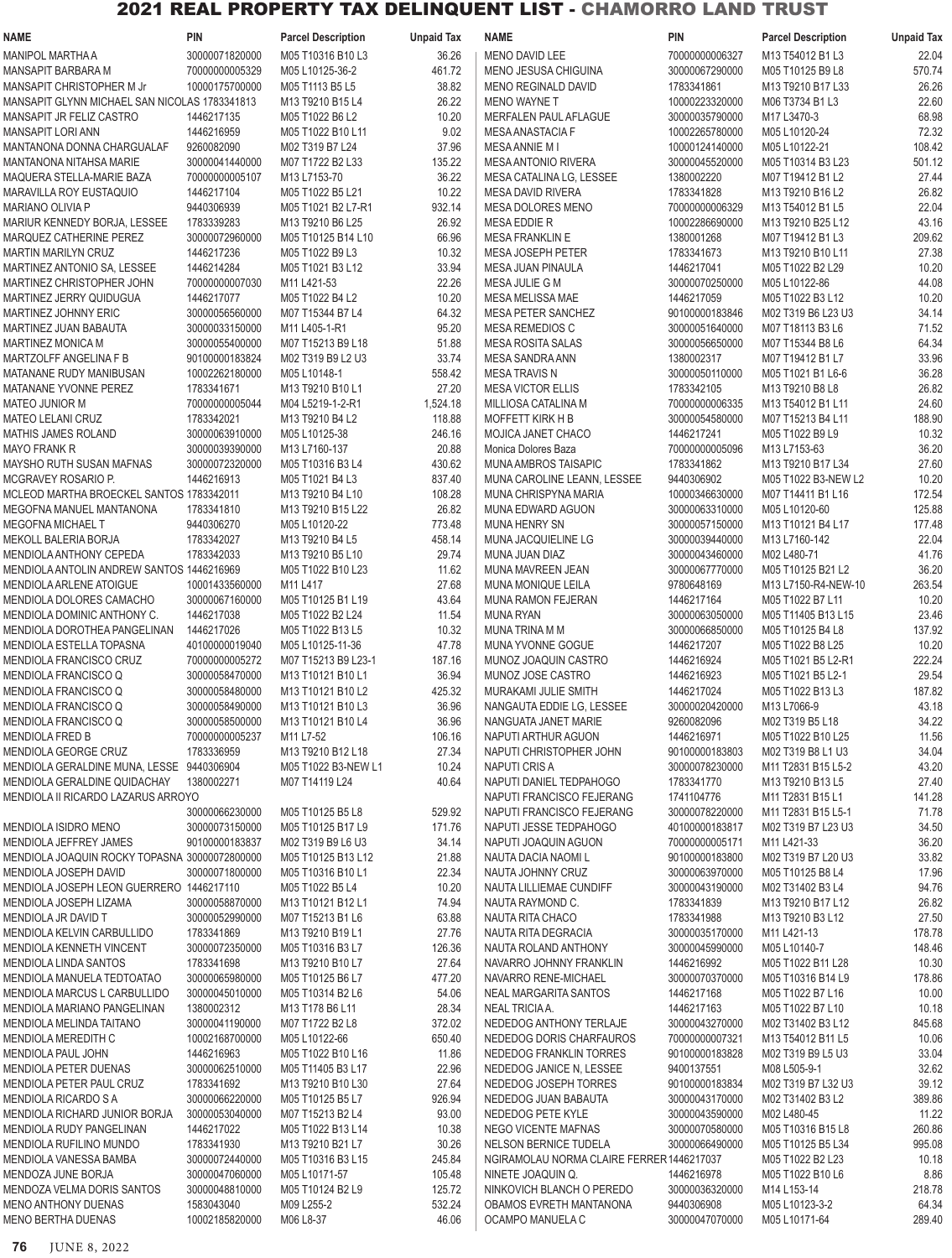| <b>NAME</b>                              | <b>PIN</b>     | <b>Parcel Description</b> | <b>Unpaid Tax</b> | <b>NAME</b>                                                   | <b>PIN</b>     | <b>Parcel Description</b> | <b>Unpaid Tax</b> |
|------------------------------------------|----------------|---------------------------|-------------------|---------------------------------------------------------------|----------------|---------------------------|-------------------|
| OFALLA RONALD J.                         | 1446216995     | M05 T1022 B11 L5          | 9.80              | PEREZ TOMAS PALOMO                                            | 70000000005256 | M11 L422-2                | 8.84              |
| OGO EZIQUIEL CRUZ                        | 30000036360000 | M14 L153-18               | 43.26             | PERRY CLAUDINE SAN NICOLAS                                    | 1783342084     | M13 T9210 B7 L4           | 20.36             |
| OKADA JOSEPH E                           | 30000039420000 | M13 L7160-140             | 149.68            | PETROS JR VINCE CYRUS                                         | 30000046030000 | M05 L10140-11             | 640.58            |
| OLALIA CECILIA B.                        | 1783341771     | M13 T9210 B13 L7          | 26.82             | PETRUS JOSEPH THOMAS                                          | 30000045980000 | M05 L10140-6              | 331.50            |
| OLALIA IMA MANIBUSAN                     | 30000042300000 | M13 L7151-59              | 536.56            | PICKELSIMER LYDIA BENAVENTE                                   | 30000063820000 | M05 L10125-29             | 42.96             |
| ONEDERA BETTYANN G                       | 30000072050000 | M05 T10316 B1 L3          | 78.78             | PINAULA ALICIA TAITANO (LESSEE                                | 9380000123     | M07 L5402-R5-NEW-14-1     | 52.28             |
| ONEDERA JR JOHN J                        | 30000071970000 | M05 T10316 B2 L6          | 344.90            | PINAULA ANITA QUINTANILLA                                     | 30000043300000 | M02 T31402 B3 L15         | 27.72             |
|                                          |                |                           |                   |                                                               |                |                           |                   |
| OPENA PETER SAN NICOLAS                  | 1446217047     | M05 T1022 B2-NEW L12      | 32.62             | PINAULA CLOTILDE CRISOSTOMO                                   | 40100000183862 | M02 T319 B2 L30 U3        | 34.32             |
| PADAMA DORES Z                           | 70000000008223 | M13 T10121 B9 L1-2        | 400.62            | PINAULA DEEANNA CRISOSTOMO                                    | 90100000183881 | M02 T319 B7 L3 U3         | 34.14             |
| PALACIOS ANTHONY J I                     | 30000062430000 | M05 T11405 B11 L2         | 23.06             | PINAULA JESSE B                                               | 1783341945     | M13 T9210 B24 L5          | 91.04             |
| PALACIOS EILEEN G                        | 30000022110000 | M13 T10121 B4 L6          | 143.08            | PINAULA RONALD P                                              | 90100000183893 | M02 T319 B6 L6 U3         | 34.14             |
| PALACIOS FAUSTINE MARIE                  | 40100000183900 | M02 T319 B2 L12 U3        | 34.14             | PINEDA JOSEPH BABAUTA                                         | 30000067450000 | M05 T10125 B19 L1         | 22.08             |
| PALACIOS JR ADOLPHO BORJA                | 30000062420000 | M05 T11405 B11 L1         | 113.36            | PIPES MARIA A                                                 | 30000063450000 | M05 L10120-71             | 36.22             |
| PALACIOS MARIQUITA SANTOS                | 30000045350000 | M05 T10314 B3 L3          | 54.46             | POSEY JOSEPHINE PALACIOS                                      | 1446217105     | M05 T1022 B5 L27          | 10.18             |
| PALACIOS MICHAEL MANTANONA               | 30000062460000 | M05 T11405 B11 L5         | 23.12             | POWELL RITA WHITE LONGA                                       | 1446216960     | M05 T1022 B10 L13         | 9.08              |
| PALACIOS SILVESTRE JOHN                  | 90100000183910 | M02 T319 B5 L23 U3        | 34.84             | PREUC OLIVA QUICHOCHO                                         | 1783342074     | M13 T9210 B7 L1           | 285.38            |
| PALICAN JESSIE BORJA                     | 9440306192     | M05 T1021 B3 L18          | 503.26            | PUNZALAN JOSEPH ANDERSON                                      | 1446217001     | M05 T1022 B12 L12         | 10.18             |
| PALICAN JESSIE BORJA                     | 9440306193     | M05 T1021 B3 L19          | 336.86            | <b>QUAN FELIX PEREZ</b>                                       | 1446216183     | M05 T1021 B11 L2          | 753.46            |
| PALOMO MICHAEL S.N.                      | 1783342108     | M13 T9210 B9 L10          | 27.60             | <b>QUAN FELIX UNPINGCO</b>                                    | 30000044950000 | M05 L10090-1-2            | 2,989.76          |
| PALOMO RICARDO GUMATAOTAO                | 70000000005098 | M13 L7153-72              | 367.82            | QUENGA DAVID ROJAS                                            | 30000047110000 | M05 L10171-60             | 71.54             |
| PALOMO RICHARD GEORGE                    | 1783341844     | M13 T9210 B17 L17         | 28.08             | QUENGA ISABEL MESA                                            | 30000044260000 | M02 L480-40               | 29.04             |
| PANABE ALFRED SANTOS                     | 30000043520000 | M02 L480-36               | 267.62            | QUENGA JESSE CHARFAUROS                                       | 1783341812     | M13 T9210 B15 L3          | 26.82             |
| PANGELINAN BARBARA QUICHOCHO             | 1783342109     | M13 T9210 B9 L2           | 283.42            | QUENGA WILLIAM CHARFAUROS                                     | 1783342056     | M13 T9210 B6 L16          | 29.92             |
|                                          |                |                           |                   |                                                               |                |                           |                   |
| PANGELINAN BENNY DE JESUS                | 70000000007029 | M11 L421-52               | 232.18            | QUICHOCHO ANITA LG                                            | 30000042830000 | M13 L7153-34              | 36.20             |
| PANGELINAN BERTHA L.G.                   | 1783342000     | M13 T9210 B3 L9           | 27.58             | QUICHOCHO FRANCES N                                           | 30000070190000 | M05 L10122-80             | 22.04             |
| PANGELINAN CLARINDA INDALECIO            | 1446217025     | M05 T1022 B13 L4          | 10.32             | QUICHOCHO JESSIE CRUZ                                         | 1783342106     | M13 T9210 B8 L9           | 183.30            |
| PANGELINAN DAVID VINCENT                 | 30000051430000 | M07 T18113 B8 L4          | 395.46            | QUICHOCHO JESSIE T.                                           | 1380002293     | M07 T14411 B1 L11         | 299.30            |
| PANGELINAN DEBORAH DEWITZ                | 1783341881     | M13 T9210 B2 L11          | 27.46             | QUICHOCHO JOSEPH CRUZ                                         | 30000067480000 | M05 T10125 B19 L4         | 22.04             |
| PANGELINAN JOAQUIN L.G.                  | 1446216892     | M05 T1021 B3 L10          | 145.24            | QUICHOCHO LIBBY MARIE                                         | 30000050330000 | M05 T1021 B2 L1-12        | 123.20            |
| PANGELINAN JOHN ANTHONY                  | 30000058280000 | M13 T10121 B7 L4          | 36.20             | QUICHOCHO MARYANN INDALECIO                                   | 30000054960000 | M07 T15213 B5 L24         | 53.76             |
| PANGELINAN JOSEPH FAUSTO                 | 30000056660000 | M07 T15344 B8 L7          | 105.94            | QUICHOCHO ROBERTA P                                           | 30000036110000 | M12 L278-34               | 20.82             |
| PANGELINAN MARK LEON GUERRERO 1783341764 |                | M13 T9210 B13 L25         | 26.82             | QUICHOCHO ROQUE MANIBUSAN                                     | 30000040850000 | M07 T1722 B1 L11          | 384.18            |
| PANGELINAN MARK TOPASNA                  | 30000046050000 | M05 L10140-13             | 250.48            | QUICHOCHO THERESE CRUZ PONTERAS 30000040740000 M13 L7066-12-1 |                |                           | 43.20             |
| PANGELINAN PAMELA A                      | 1380002226     | M07 L5401-S-3             | 32.64             | QUICHOCHO TINA MARIE                                          | 1783341742     | M13 T9210 B12 L2          | 26.40             |
| PANGELINAN PAMELA A                      | 30000051420000 | M07 T18113 B8 L3          | 8.96              | <b>QUIDACHAY ANTHONY JOSEPH</b>                               | 1783342039     | M13 T9210 B5 L17          | 26.74             |
| PANGELINAN PEDRO C.                      | 1783342006     | M13 T9210 B30 L6          | 32.46             | QUIDACHAY AUGUSTO QUIDACHAY                                   | 30000044060000 | M02 L480-56               | 17.42             |
| PANGELINAN RAYMOND FELIX                 | 70000000007764 | M13 T54012 B11 L9         | 21.88             | <b>QUIDACHAY CELINA IGNACIO</b>                               | 1783342060     | M13 T9210 B6 L2           | 26.72             |
|                                          |                |                           |                   |                                                               | 1783342062     |                           | 26.92             |
| PANGELINAN ROBERT SIGUENZA               | 30000051410000 | M07 T18113 B8 L2          | 613.66            | <b>QUIDACHAY CHARLENE IGNACIO</b>                             |                | M13 T9210 B6 L21          |                   |
| PANGELINAN ROSALINE DECIPULO             | 30000045730000 | M05 L10141-1-1-4          | 53.76             | <b>QUIDACHAY FRANCISCO D</b>                                  | 30000071680000 | M05 T10316 B8 L4          | 36.26             |
| PANGELINAN-JARRETT FRANCES BEATRICE      |                |                           |                   | QUIDACHAY JOSEPH G                                            | 30000043210000 | M02 T31402 B3 L6          | 201.76            |
|                                          | 30000040300000 | M13 L7116-3-10            | 36.18             | QUIDACHAY JOSEPH SANTOS                                       | 30000056580000 | M07 T15344 B7 L6          | 346.14            |
| PANGELINAN-SANTOS FRANCISCA Q            | 30000067640000 | M05 T10125 B22 L2         | 204.36            | <b>QUIDACHAY MARSHA SANTOS</b>                                | 70000000007622 | M12 L272-11               | 8.84              |
| PARKE PAULINE DOLORES                    | 30000051030000 | M05 T1021 B1A L2-1        | 22.04             | QUIDACHAY MICHAEL I                                           | 30000054820000 | M07 T15213 B5 L10         | 704.36            |
| PASCUA GILBERT CARBULLIDO                | 1360293233     | M04 T9 BE L14-1           | 447.08            | QUIDACHAY PIO MANTANONA                                       | 30000055360000 | M07 T15213 B9 L14         | 87.40             |
| PATAO FELIX LIZAMA                       | 30000044320000 | M02 L480-23               | 12.66             | QUIDACHAY ROSALINE GARCIA                                     | 30000071610000 | M05 T10316 B7 L1          | 36.42             |
| PAULINO ANNIE ROSE                       | 40100000183859 | M02 T319 B2 L33 U3        | 34.14             | <b>QUIDACHAY TINA BALBIN (LESSEE)</b>                         | 9780648160     | M13 L7160-11              | 64.34             |
| PAULINO JOSEPH ANTHONY                   | 1783341946     | M13 T9210 B24 L6          | 45.22             | QUINATA BARBARA S.A.                                          | 1446217028     | M05 T1022 B1-NEW L3       | 22.06             |
| PAULINO MARIA TOVES                      | 10000286940000 | M06 T37306 B6 L4          | 21.82             | <b>QUINATA ELIZABETH S</b>                                    | 9260081960     | M02 T319 B2 L19           | 33.74             |
| PAURILLO PETER JOHN (LESSEE)             | 9780648161     | M13 L7160-16              | 43.32             | QUINATA EVELYN C                                              | 30000041110000 | M07 T1722 B1 L37          | 44.24             |
| PEREDA EDWARD CHARGUALAF                 | 90100000183890 | M02 T319 B2 L14 U3        | 34.14             | <b>QUINATA FAUSTINO SALAS</b>                                 | 30000056750000 | M07 T15344 B9 L7          | 70.50             |
| PEREDA MARIA TOVES                       | 30000056800000 | M07 T15344 B9 L12         | 105.08            | <b>QUINATA JOHN JOSEPH</b>                                    | 1446217229     | M05 T1022 B9 L19          | 10.18             |
| PEREDO BRYAN EDWARD BLAS                 | 1446217067     | M05 T1022 B3 L7           | 10.20             | QUINATA JOSE CHARGUALAF                                       | 30000072680000 | M05 T10125 B12 L18        | 22.02             |
| PEREDO CAMILO BLAS                       | 1446216952     | M05 T1022 B1 L2           | 12.94             | QUINATA MARK K C                                              | 10000230060000 | M06 T3734 B12 L8          | 20.32             |
| PEREDO CAMILO BLAS                       | 30000036390000 | M14 L153-R20              | 125.36            | QUINATA RAYMOND A                                             | 40100000027854 | M02 T319 L116             | 25.18             |
| PEREDO CATHERINE RIVERA                  | 30000070860000 | M05 T10316 B12 L10        | 22.04             | QUINATA TERESITA D.                                           | 1262031690     | M02 T319 B1 L1-NEW        | 74.36             |
|                                          |                |                           |                   |                                                               |                |                           |                   |
| PEREDO DEBBIE MARIE                      | 30000036330000 | M14 L153-15               | 43.22             | QUINATA TERESITA MAE                                          | 70000000005270 | M12 L272-18               | 8.84              |
| PEREDO EDWIN THOMAS BLAS                 | 1446217066     | M05 T1022 B3 L6           | 10.20             | QUINENE RODNEY JR QUICHOCHO                                   | 30000045380000 | M05 T10314 B3 L7          | 157.50            |
| PEREDO JOHN HENRY GUTIERREZ              | 30000042100000 | M13 L7151-39              | 373.84            | QUINTANILLA ANGELA MARIE B LSE                                | 9440307011     | M05 T1022 B8 L13          | 10.18             |
| PEREDO JOHN KAWAMOTO                     | 30000067890000 | M05 T10125 B21 L14        | 451.66            | QUINTANILLA ANTHONY SAN MIGUEL 40100000053136                 |                | M13 L7153-38              | 36.20             |
| PEREDO JOHN TOVES                        | 1380002273     | M07 T14119 L26            | 40.64             | <b>QUINTANILLA CARMEN G</b>                                   | 30000042980000 | M02 L482-1                | 16.80             |
| PEREDO TIMOTHY JOHN BLAS                 | 1783342019     | M13 T9210 B4 L18          | 30.18             | QUINTANILLA CHARLES REYES                                     | 10000113590000 | M05 L10120-12             | 1,231.20          |
| PEREZ JESSICA MICHELE CASTRO             | 1783341863     | M13 T9210 B17 L35         | 27.04             | QUINTANILLA JESSE EMMANUEL                                    | 1262031698     | M02 T319 B11 L10          | 37.04             |
| PEREZ ANTHONY T.                         | 1446217076     | M05 T1022 B4 L17          | 10.22             | QUINTANILLA JESUS SAN NICOLAS                                 | 1783341777     | M13 T9210 B14 L12         | 26.98             |
| PEREZ AUGUST QUINATA                     | 30000063650000 | M05 L10120-94             | 36.20             | QUINTANILLA JOHNNY SAN NICOLAS                                | 1783342085     | M13 T9210 B7 L5           | 28.08             |
| PEREZ AURELIA VICENTA S R                | 30000072220000 | M05 T10316 B1 L12-5       | 486.18            | QUINTANILLA MICHAEL TAITAGUE                                  | 90100000183814 | M02 T319 B10 L5 U3        | 45.96             |
| PEREZ CARL EDWARD                        | 1783342042     | M13 T9210 B5 L20          | 26.74             | QUINTANILLA PETER DAVID SN                                    | 90100000183832 | M02 T319 B6 L29 U3        | 34.08             |
| PEREZ GENA COPELAND                      | 10000788150000 | M13 L7150-R4-NEW-5-1-1    | 107.76            | <b>QUINTANILLA ROMAN P</b>                                    | 30000057240000 | M13 T10121 B4 L24         | 2,729.90          |
| PEREZ JANELLE                            | 1446217068     | M05 T1022 B3 L8           | 10.20             | QUINTANILLA RUTH MENDIOLA                                     | 1783341835     | M13 T9210 B17 L1          | 27.18             |
| PEREZ JEANNIFER L M                      | 1380001776     | M07 T14411 B3 L2          | 219.72            | QUINTANILLA SHAWN MENDIOLA                                    | 30000043470000 | M02 L480-70               | 81.78             |
|                                          | 1446216994     |                           |                   | QUINTANILLA SHERRY JOY BAMBA                                  |                |                           | 10.20             |
| PEREZ JEFFREY A.L.G.                     |                | M05 T1022 B11 L4          | 9.80              |                                                               | 1446217083     | M05 T1022 B4 L7           |                   |
| PEREZ JESSE CEPEDA                       | 30000049800000 | M05 T10124 B10 L3         | 36.72             | QUINTANILLA TINA QUIDACHAY                                    | 1783341702     | M13 T9210 B11 L10         | 27.40             |
| PEREZ JOSEPH KENNETH                     | 1783341767     | M13 T9210 B13 L28         | 30.22             | QUITANO ELWIN C, LESSEE                                       | 9780648187     | M13 L7159-3               | 149.54            |
| PEREZ JULIA QUENGA                       | 40100000019264 | M05 L10125-11-35          | 14.96             | QUITUGUA ANDRIANO JOSEPH                                      | 30000040320000 | M13 L7116-3-12            | 372.98            |
| PEREZ JUNE SANTOS                        | 90100000183850 | M02 T319 B7 L13 U3        | 33.60             | QUITUGUA ANTHONY MANUEL                                       | 1783341845     | M13 T9210 B17 L18         | 27.84             |
| PEREZ LAURINE SABLAN                     | 1783342113     | M13 T9210 B9 L6           | 26.82             | <b>QUITUGUA BENNY SANTOS</b>                                  | 30000035160000 | M11 L421-12               | 506.50            |
| PEREZ MARY LOU A                         | 30000063320000 | M05 L10120-62             | 1,085.76          | QUITUGUA CRISPIN ACFALLE                                      | 30000042540000 | M13 L7159-28              | 590.86            |
| PEREZ MICHAEL EUGENE                     | 1446217060     | M05 T1022 B3 L14          | 146.38            | QUITUGUA FLORENCE D.                                          | 1783341681     | M13 T9210 B10 L19         | 27.38             |
| PEREZ RUDY FRANKLIN                      | 1783341774     | M13 T9210 B14 L1          | 29.34             | QUITUGUA GERMAINE CAMACHO                                     | 9440307019     | M05 L10125-17             | 43.10             |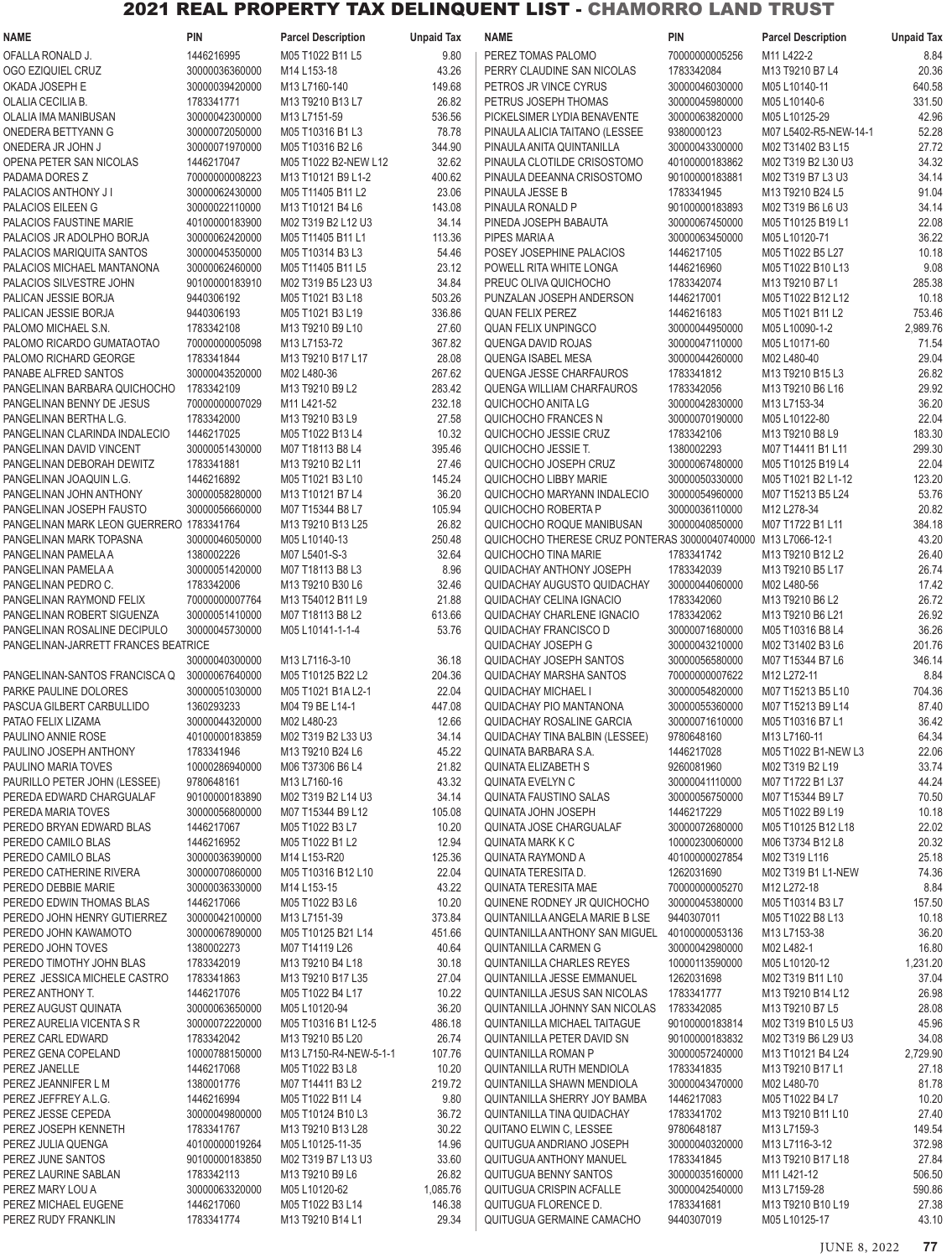| NAME                                         | <b>PIN</b>     | <b>Parcel Description</b> | <b>Unpaid Tax</b> | <b>NAME</b>                                 | <b>PIN</b>     | <b>Parcel Description</b>                                       | <b>Unpaid Tax</b> |
|----------------------------------------------|----------------|---------------------------|-------------------|---------------------------------------------|----------------|-----------------------------------------------------------------|-------------------|
| QUITUGUA HENRIQUE REYES                      | 30000073320000 | M05 T10125 B18 L6         | 21.94             | SABLAN JOHNNY SAN NICOLAS                   | 90100000183935 | M02 T319 B5 L7 U3                                               | 33.88             |
| QUITUGUA II RICKY GENE ACFALLE               | 30000042420000 | M13 L7159-16              | 36.20             | SABLAN JOSEPH JAMES CONCEPCION 9260082077   |                | M02 T319 B5 L15                                                 | 34.66             |
| QUITUGUA JOVITA PALACIOS                     | 1446217046     | M05 T1022 B2-NEW L11      | 43.06             | SABLAN JUAN GALO ANDERSON                   | 40600000183929 | M02 T319 B2 L3 U3                                               | 112.48            |
| QUITUGUA JR EDDIE MENDIOLA                   | 1783341701     | M13 T9210 B11 L1          | 27.24             | SABLAN LINDA MARIE GOGUE                    | 70000000000413 | M04 L5380-5                                                     | 518.66            |
| QUITUGUA JUNE CRUZ                           | 1783342047     | M13 T9210 B5 L6           | 26.82             | SABLAN MARIA T IGNACIO                      | 30000040770000 | M07 T1722 B1 L3                                                 | 319.04            |
| QUITUGUA LISA CRUZ                           | 1783341755     | M13 T9210 B13 L16         | 26.82             | SABLAN MARIANO ULLOA                        | 30000071770000 | M05 T10316 B9 L6                                                | 36.20             |
|                                              |                |                           |                   |                                             |                |                                                                 |                   |
| QUITUGUA NORMA JEANNE                        | 30000062650000 | M05 T11405 B3 L31         | 22.84             | SABLAN MARK A, LESSEE                       | 9440307062     | M05 T1022 B12 L19                                               | 10.08             |
| <b>QUITUGUA PATRICK ALBERT</b>               | 40100000053139 | M13 L7153-50              | 36.20             | SABLAN PETER JOSEPH                         | 30000062680000 | M05 T11405 B12 L3                                               | 21.84             |
| QUITUGUA RICHARD HENRY                       | 30000049450000 | M05 T10124 B8 L4          | 69.36             | <b>SABLAN ROLAND T</b>                      | 1783336986     | M13 T9210 B13 L13                                               | 26.82             |
| QUITUGUA RITA                                | 1262031135     | M02 L481                  | 113.24            | SABLAN RUTH CASTRO                          | 1262031823     | M02 T319 B6 L5                                                  | 33.26             |
| QUITUGUA RITA BABAUTA                        | 30000043260000 | M02 T31402 B3 L11         | 34.10             | SABLAN SCOTT ALLEN, LESSEE                  | 9440307063     | M05 T1022 B7 L22                                                | 10.18             |
| QUITUGUA TOM GLENN ACFALLE                   | 30000042430000 | M13 L7159-17              | 36.20             | SABLAN THOMAS A                             | 30000050980000 | M05 T1021 B8 L1-1                                               | 469.48            |
| QUITUGUA VINCENT CRUZ                        | 30000046080000 | M05 L10140-16             | 22.04             | SABLAN THOMAS FEREJAN                       | 1446217221     | M05 T1022 B9 L1                                                 | 9.56              |
| RABAGO BERNADITT L                           | 30000062660000 | M05 T11405 B12 L1         | 157.68            | SABLAN VICENTE MENDIOLA                     | 30000043120000 | M02 T31402 B2 L5                                                | 51.02             |
| RABAGO JOEY ALLEN                            | 10001485990000 | M05 T1112 L9-1            | 433.76            | SAGPAO TERESA TAITANO                       | 30000066620000 | M05 T10125 B2 L10                                               | 43.38             |
| RABAGO JOSE JESUS                            | 70000000007032 | M11 L421-55               | 22.42             | SAHAGON ANGEL PAUL, LESSEE                  | 1446207707     | M05 L10119-6-3-4                                                | 339.64            |
| RABON DAVID PEREZ                            | 1783342081     | M13 T9210 B7 L16          | 123.98            | SAHAGON FAITH HOPE                          | 1783342059     | M13 T9210 B6 L19                                                | 26.74             |
| RABON ELIJAY MICHAEL MESA                    | 1380002288     | M07 T14119 L7             | 40.78             | SAHAGON PAMELA LEON GUERRERO 30000072900000 |                | M05 T10125 B14 L4                                               | 32.38             |
|                                              | 30000067540000 |                           |                   | SALALILA MARIA CRUZ                         |                |                                                                 | 22.06             |
| Rafael Cruz Babauta                          |                | M05 T10125 B19 L10        | 64.42             |                                             | 30000063370000 | M05 L10120-63                                                   |                   |
| RAGADIO ROSARIO AGUALO                       | 10001480340000 | M05 T10314 B3 L13         | 560.58            | SALAS ALFRED CRUZ                           | 9440306819     | M05 L10122-17-R2                                                | 39.34             |
| RAMOS ANTHONY M.                             | 1783341707     | M13 T9210 B11 L16         | 27.32             | SALAS ANA CASTRO                            | 30000075460000 | M05 L10119-36                                                   | 247.54            |
| RAMOS ROGER SANTOS                           | 1446216993     | M05 T1022 B11 L29         | 10.28             | SALAS ANDREW J.                             | 1783341904     | M13 T9210 B20 L17                                               | 121.78            |
| RAPOLLA DANIEL CRUZ                          | 30000035650000 | M09 L286-2                | 393.02            | <b>SALAS ANTHONY RICE</b>                   | 1783337151     | M13 T9210 B19 L10                                               | 27.72             |
| RAPOLLA JANEEN RAQUEL REYES                  | 30000062930000 | M05 T11405 B13 L3         | 22.04             | SALAS ARCHIE DURANT (LESSEE)                | 9260081996     | M02 L457-2                                                      | 18.02             |
| RAPOLLA ROLAND CRUZ                          | 1783342017     | M13 T9210 B4 L16          | 85.28             | SALAS DERICK F, LESSEE                      | 9440307074     | M05 T1022 B10 L3                                                | 8.76              |
| RENDON JR MARCELINO FERNANDEZ 30000063380000 |                | M05 L10120-64             | 22.04             | SALAS FRANCISCO AQUININGOC                  | 90100000183836 | M02 T319 B8 L9 U3                                               | 451.84            |
| RESPICIO PETER JOHN                          | 90600000183931 | M02 T319 B2 L10 U3        | 34.14             | <b>SALAS FRANK THOMAS</b>                   | 1783341784     | M13 T9210 B14 L2                                                | 29.20             |
| REYES BENNY CASTRO                           | 1783341909     | M13 T9210 B20 L21         | 26.82             | SALAS FRANKIE MAFNAS                        | 1783341932     | M13 T9210 B21 L9                                                | 201.02            |
| REYES ELLENJEAN FERNANDEZ                    | 1446217238     | M05 T1022 B9 L5           | 10.44             | SALAS GEORGE MENDIOLA                       | 10000336730000 | M12 L272-6                                                      | 32.62             |
| REYES GLENIS-APRIL MESA                      | 30000046910000 | M05 L10171-42             | 553.86            | SALAS GERALD JESSE                          | 1783341686     | M13 T9210 B10 L23                                               | 27.38             |
|                                              |                |                           |                   |                                             |                |                                                                 | 32.28             |
| REYES GRACE HOWARD                           | 1783341712     | M13 T9210 B11 L20         | 202.00            | <b>SALAS HENRY BRIEN</b>                    | 30000078260000 | M13 T9210 B30 L2                                                |                   |
| REYES HENRY NAUTA                            | 1446216966     | M05 T1022 B10 L19         | 11.76             | SALAS JOAQUIN FLORES, LESSEE                | 9440307078     | M05 T1022 B5 L14                                                | 10.18             |
| REYES IGNACIO TAIJERON-LESSEE                | 1446212778     | M05 L10120-1-3            | 46.80             | SALAS JOSE GUERRERO                         | 1783341900     | M13 T9210 B20 L13                                               | 20.30             |
| REYES JACQUELINE FERNANDEZ                   | 1446217222     | M05 T1022 B9 L10          | 10.24             | SALAS JOSEPH MAFNAS                         | 30000067490000 | M05 T10125 B19 L5                                               | 22.02             |
| REYES JAMES GENE                             | 1446217020     | M05 T1022 B13 L11         | 10.32             | SALAS JUAN GUERRERO                         | 1783341854     | M13 T9210 B17 L27                                               | 26.32             |
| REYES JESSIE J. C.                           | 1380002294     | M07 T14411 B1 L14         | 250.68            | SALAS MICHAEL THOMAS                        | 1783341876     | M13 T9210 B19 L7                                                | 26.82             |
| <b>REYES JOAQUIN SANTOS</b>                  | 30000073240000 | M05 T10125 B17 L19        | 22.04             | SALAS PETER GUERRERO                        | 30000046320000 | M05 L10171-19-1                                                 | 8.52              |
| REYES LAWRENCE BALETO, LESSEE                | 9440307037     | M05 T1022 B3 L31          | 10.20             | <b>SALAS ROBERT FRANCIS</b>                 | 70000000006382 | M13 T54012 B5 L24                                               | 22.04             |
| <b>REYES LORRAINE L.G.</b>                   | 1262031820     | M02 T319 B6 L33           | 34.14             | <b>SALAS ROSEMARIE Q</b>                    | 1783336518     | M <sub>13</sub> T <sub>9210</sub> B <sub>1</sub> L <sub>1</sub> | 29.74             |
| REYES MICHAEL ANTHONY                        | 90100000183794 | M02 T319 B11 L6 U3        | 33.22             | <b>SALAS THERESE ANNA</b>                   | 90100000183793 | M02 T319 B11 L23 U3                                             | 33.44             |
| <b>REYES ROLAND C.</b>                       | 1380002298     | M07 T14411 B1 L3          | 62.66             | SALLE CAROLINE CHACO                        | 30000042990000 | M02 L482-2                                                      | 8.84              |
| REYES ROSALINE POCAIGUE                      | 1783341811     | M13 T9210 B15 L24         | 27.20             | SAMILIANO CARMELYN BLAS                     | 30000072880000 | M05 T10125 B14 L2                                               | 32.38             |
|                                              |                |                           |                   |                                             |                |                                                                 |                   |
| REYES STEVEN WILLIE                          | 10000403380000 | M11 T2831 B13 L7          | 66.74             | SAN AGUSTIN ALBERT SABLAN                   | 30000048980000 | M05 T10124 B4 L4                                                | 465.36            |
| REYES TASHA MARIE                            | 30000066980000 | M05 T10125 B1 L1          | 43.56             | SAN AGUSTIN EVA ROBERTO                     | 30000043530000 | M02 L480-31                                                     | 8.84              |
| REYES TRISA ANN CRUZ                         | 1380002295     | M07 T14411 B1 L17         | 61.02             | SAN AGUSTIN LEWIS SABLAN                    | 30000048970000 | M05 T10124 B4 L3                                                | 268.68            |
| <b>REYES VIVIAN SANTOS</b>                   | 30000046250000 | M05 L10164-13             | 26.38             | SAN AGUSTIN LOTUS IRENE LEAL                | 70000000007324 | M13 T54012 B9 L4                                                | 22.04             |
| RIOS JOEY                                    | 30000071260000 | M05 T10316 B11 L9         | 145.98            | SAN AGUSTIN LYDIA D                         | 30000057190000 | M13 T10121 B4 L21                                               | 113.48            |
| RIOS ROSALINA PEREZ                          | 1783341758     | M13 T9210 B13 L19         | 27.90             | SAN AGUSTIN NORMAN TAIJERON                 | 1783342036     | M13 T9210 B5 L13                                                | 445.56            |
| RIVERA BRYAN LEE ROBERTO                     | 30000068140000 | M05 L10122-54             | 22.04             | SAN AGUSTIN SHEILA SABLAN                   | 30000058310000 | M13 T10121 B8 L1                                                | 234.50            |
| RIVERA DAVID F                               | 1783336062     | M13 T9210 B21 L10         | 92.52             | SAN MIGUEL HAZEL JANE                       | 40100000183901 | M02 T319 B4 L3 U3                                               | 114.06            |
| RIVERA DAVID K.P.                            | 1783341727     | M13 T9210 B11 L5          | 27.40             | SAN NICOLAS ANDREW R.                       | 1783342078     | M13 T9210 B7 L13                                                | 27.32             |
| RIVERA DOLORES M                             | 30000070160000 | M05 L10122-77             | 515.56            | SAN NICOLAS ANITA M                         | 30000063570000 | M05 L10120-85                                                   | 94.24             |
| RIVERA JEANETTE FINONA                       | 1783341803     | M13 T9210 B15 L15         | 26.82             | SAN NICOLAS ANTOINETTE SANTOS               | 1446216982     | M05 T1022 B11 L13                                               | 9.80              |
| RIVERA JOHN S. LESSEE                        | 9440307048     | M05 T1022 B10 L24         | 11.56             | SAN NICOLAS ARNOLD J (LESSEE)               | 1783340173     | M13 T9210 B7 L3                                                 | 203.36            |
| RIVERA LYDIA BORJA                           | 30000071210000 | M05 T10316 B11 L4         | 662.08            | SAN NICOLAS BELTA TORRES                    | 30000046020000 | M05 L10140-10                                                   | 809.00            |
| RIVERA MARILYN G                             | 30000066710000 | M05 T10125 B3 L8          | 84.42             | SAN NICOLAS BENNY RYAN SANTOS               | 1446217081     | M05 T1022 B4 L33                                                | 60.12             |
|                                              |                |                           |                   |                                             |                |                                                                 |                   |
| RIVERA PETER FRANKLIN                        | 1783341664     | M13 T9210 B1 L15          | 26.82             | SAN NICOLAS CARMEN S, LESSEE                | 9780648144     | M13 L7160-22                                                    | 43.20             |
| ROBERTO CHRISTINE DIANE                      | 70000000006326 | M13 T54012 B1 L2          | 36.20             | SAN NICOLAS DEBORAH F (LESSEE)              | 1783340172     | M13 T9210 B17 L2                                                | 482.20            |
| ROBERTO DENISE M                             | 30000056720000 | M07 T15344 B9 L4          | 128.68            | SAN NICOLAS DEBORAH L.                      | 1783341872     | M13 T9210 B19 L3                                                | 26.82             |
| ROBERTO PHILIP PANGELINAN                    | 90100000183840 | M02 T319 B6 L34 U3        | 33.88             | SAN NICOLAS EDWARD BLAS                     | 40600000181402 | M05 L10120-26                                                   | 374.84            |
| ROBERTO WADE CRUZ                            | 1783341891     | M13 T9210 B2 L4           | 27.84             | SAN NICOLAS EDWIN J                         | 70000000007627 | M05 L10125-11-42-1                                              | 43.20             |
| ROCIO FRANCINE TAIMANGLO                     | 70000000007617 | M12 L272-14               | 8.84              | SAN NICOLAS ELEANOR MARIE MANGLONA          |                |                                                                 |                   |
| RODRIGUEZ CHRIS JUNIOR                       | 30000058700000 | M13 T10121 B10 L24        | 35.34             |                                             | 10002265830000 | M05 L10141-7                                                    | 53.78             |
| RODRIGUEZ DANIEL VINCENT                     | 30000058680000 | M13 T10121 B10 L22        | 87.46             | SAN NICOLAS ELIZA MENO                      | 70000000007620 | M12 L272-15                                                     | 32.62             |
| RODRIGUEZ JERRY MAFNAS                       | 40100000053347 | M13 L7153-8               | 402.12            | SAN NICOLAS EVE JENNIFER                    | 1783341913     | M13 T9210 B20 L7                                                | 26.82             |
| ROJAS NORMA SAN NICOLAS                      | 70000000005202 | M05 L10140-27             | 22.04             | SAN NICOLAS FERMIN CHIGUINA                 | 70000000005200 | M05 L10140-29                                                   | 36.20             |
| ROSARIO DANIEL J                             | 30000056490000 | M07 T15344 B6 L5          | 21.10             | SAN NICOLAS FRANCES DUENAS                  | 9520000012     | M06 L8-7                                                        | 137.96            |
| ROSARIO DONNA MARIE                          | 30000067910000 | M05 T10125 B21 L16        | 387.42            | SAN NICOLAS FRANCISCO P                     | 30000075330000 | M05 L10119-21                                                   | 435.54            |
| ROSARIO JOHN PAUL                            | 1380002259     | M07 T14119 L1             | 40.64             | SAN NICOLAS FRANCISCO SANTOS                | 70000000005136 | M05 L10164-28                                                   | 36.08             |
| ROSARIO JUANA F                              | 30000051560000 | M07 T18113 B2 L8          | 601.34            | SAN NICOLAS FRANK CRUZ                      | 40100000004064 | M05 L10119-22                                                   | 435.68            |
|                                              |                |                           |                   |                                             |                |                                                                 |                   |
| SABALBORO MARILYN AFLLEJE                    | 1783342044     | M13 T9210 B5 L3           | 26.82             | SAN NICOLAS FRANK JAMES                     | 30000022090000 | M13 T10121 B4 L4                                                | 43.20             |
| SABALBORO MERLIE ALLEJE                      | 1783341735     | M13 T9210 B12 L12         | 27.26             | SAN NICOLAS GINA DENISE                     | 1783342066     | M13 T9210 B6 L26                                                | 27.34             |
| SABLAN BEN MANIBUSAN                         | 30000043570000 | M02 L480-43               | 42.98             | SAN NICOLAS II FRANCISCO JOSEPH SAHAGON     |                |                                                                 |                   |
| SABLAN DOROTHY P                             | 30000063140000 | M05 T11405 B13 L24        | 22.04             |                                             | 9780648134     | M13 L7160-12                                                    | 43.24             |
| SABLAN ELIZABETH B G. LESSEE                 | 1446216642     | M05 L5380-6               | 918.26            | SAN NICOLAS IRENE Q                         | 1446216372     | M05 L10171-9-R1                                                 | 86.44             |
| SABLAN EMILY GUERRERO                        | 30000036050000 | M12 L278-29-1             | 17.68             | SAN NICOLAS JACQUELINE C.                   | 1783342110     | M13 T9210 B9 L3                                                 | 26.82             |
| SABLAN JESUS MESA                            | 30000035660000 | M09 L286-3                | 255.42            | SAN NICOLAS JANITA MARY MENDIO              | 1783341709     | M13 T9210 B11 L18                                               | 27.40             |
| SABLAN JOANN C. LESSEE                       | 9440307054     | M05 T1022 B12 L26         | 10.28             | SAN NICOLAS JEFF MARK                       | 30000067880000 | M05 T10125 B21 L13                                              | 22.04             |
|                                              |                |                           |                   |                                             |                |                                                                 |                   |

**78** JUNE 8, 2022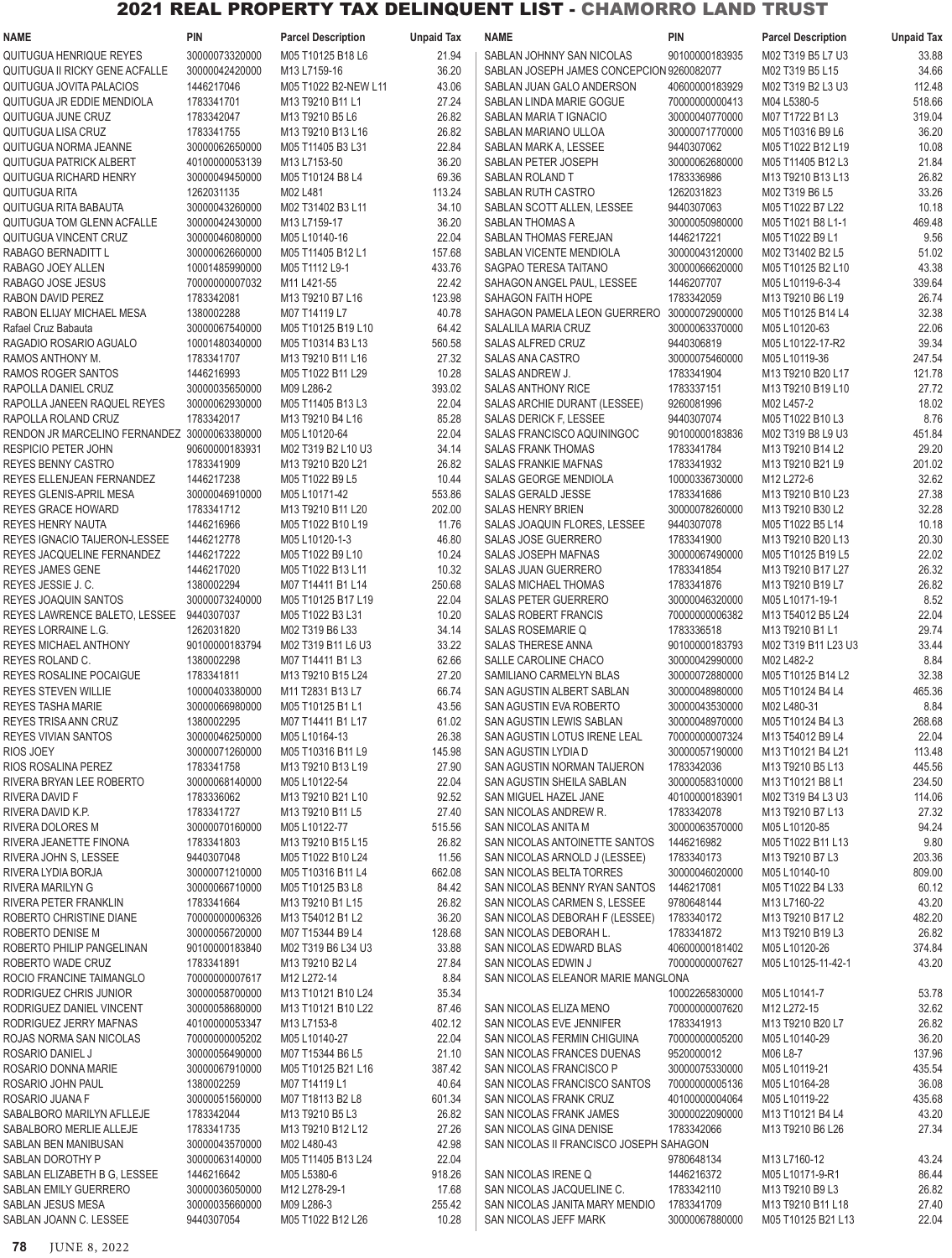| NAME                                               | <b>PIN</b>     | <b>Parcel Description</b> | <b>Unpaid Tax</b> | NAME                                             | PIN            | <b>Parcel Description</b> | <b>Unpaid Tax</b> |
|----------------------------------------------------|----------------|---------------------------|-------------------|--------------------------------------------------|----------------|---------------------------|-------------------|
| SAN NICOLAS JESUS PAULINO                          | 9520000029     | M06 L8-22                 | 127.86            | SANTOS PATRICE BORJA, LESSEE                     | 9780648148     | M13 L7160-20              | 43.20             |
| SAN NICOLAS JESUSA MAE C                           | 10002005640000 | M05 L10122-35             | 57.98             | SANTOS PETER M                                   | 70000000006388 | M13 T54012 B5 L30         | 36.20             |
| SAN NICOLAS JOAQUIN P                              | 30000059160000 | M06 L8-23                 | 69.52             | SANTOS PETER ROSARIO                             | 1446217009     | M05 T1022 B12 L25         | 10.42             |
| SAN NICOLAS JOHN JOE GUERRERO                      | 30000044810000 | M05 T100-C B4 L32-1       | 328.96            | <b>SANTOS RANDY GILBERT</b>                      | 90100000183810 | M02 T319 B8 L4 U3         | 34.30             |
| SAN NICOLAS JOHNNY S.                              | 1783342013     | M13 T9210 B4 L12          | 36.14             | SANTOS ROBERT MATTHEW                            | 30000070090000 | M05 L10122-70             | 150.48            |
|                                                    |                |                           |                   |                                                  |                |                           |                   |
| SAN NICOLAS JOSE MATA                              | 30000041130000 | M07 T1722 B2 L2           | 350.52            | SANTOS RODNEY S, LESSEE                          | 9440307097     | M05 T1022 B8 L24          | 10.20             |
| SAN NICOLAS JOSE SANTOS                            | 30000056460000 | M07 T15344 B6 L2          | 20.88             | SANTOS ROSA CHACO                                | 40700000019104 | M05 L10141-1-4-5          | 108.42            |
| SAN NICOLAS JOSEFINA MENO                          | 1446209219     | M05 T11405 B7 L14         | 309.90            | SANTOS RUTH BABAUTA                              | 30000010270000 | M05 L10125-11-8           | 43.30             |
| SAN NICOLAS JUDY R, LESSEE                         | 9380000073     | M07 T14119 L34            | 38.62             | SANTOS STEVEN B, LESSEE                          | 9780648147     | M13 L7160-9               | 64.46             |
| SAN NICOLAS JULIA SANTOS                           | 1783341763     | M13 T9210 B13 L24         | 27.30             | SANTOS TERESITA SABLAN, LESSEE                   | 9440307098     | M05 T1022 B7 L15          | 366.54            |
| SAN NICOLAS LESLIE VINCENT                         | 1446216983     | M05 T1022 B11 L15         | 9.78              | <b>SANTOS WAYNE REYES</b>                        | 1446217214     | M05 T1022 B8 L7           | 10.20             |
| SAN NICOLAS MARCIANA ACOSTA                        | 90000073440000 | M05 T10125 B16 L10        | 22.02             | <b>SANTOS ZINA MARIE</b>                         | 70000000006317 | M05 L10120-8-2            | 71.54             |
| SAN NICOLAS MICHELLE QUICHOCHO 1783342102          |                | M13 T9210 B8 L5           | 438.54            | SARALU STEPHANIE M                               | 30000058880000 | M13 T10121 B12 L2         | 25.06             |
| SAN NICOLAS PAUL A.                                | 1380002307     | M07 T14411 B4 L5          | 64.28             | SARDOMA ROSA BENAVENTE                           | 1783342073     | M13 T9210 B6 L9           | 31.96             |
| SAN NICOLAS PRISCILLA BENAVENTE                    | 70000000005101 | M13 L7153-69              | 36.20             | SASAKI JOSEPHINE SANTOS                          | 30000053000000 | M07 T15213 B1 L7          | 64.06             |
| SAN NICOLAS ROBERT RIVERA                          | 30000063400000 | M05 L10120-66             | 22.04             | SAYAMA FRANKY BAZA                               | 70000000005119 | M02 L482-9                | 16.80             |
|                                                    |                |                           |                   |                                                  |                |                           |                   |
| SAN NICOLAS ROBERT SANTOS                          | 9440307086     | M05 T1022 B9 L2           | 10.28             | SAYAMA JOSE TAITINGFONG                          | 1783342094     | M13 T9210 B8 L14          | 32.76             |
| SAN NICOLAS ROSALINA MARIA N                       | 10000470310000 | M13 L7151-2               | 79.34             | <b>SCHACHER BRIAN WALTER</b>                     | 1783341937     | M13 T9210 B22 L5          | 26.98             |
| SAN NICOLAS SR VICTOR HENRY                        | 30000042460000 | M13 L7159-20              | 177.86            | <b>SCHACHER BRIAN WALTER</b>                     | 30000071950000 | M05 T10316 B2 L4          | 93.78             |
| SAN NICOLAS TERESITA QUITUGUA                      | 1380002272     | M07 T14119 L25            | 40.64             | SCHACHER FRANK JOSEPH                            | 30000071960000 | M05 T10316 B2 L5          | 1,509.20          |
| SAN NICOLAS TOMAS M                                | 30000041140000 | M07 T1722 B2 L3           | 282.54            | SCHACHER GREGORY PAUL                            | 1783341765     | M13 T9210 B13 L26         | 27.26             |
| SAN NICOLAS VICENTE CRUZ                           | 1783341796     | M13 T9210 B14 L9          | 30.06             | SCHACHER GREGORY PAUL                            | 30000071910000 | M05 T10316 B2 L1          | 667.60            |
| SAN NICOLAS VINCENT JOHN                           | 40700000052106 | M12 L278-17               | 35.52             | <b>SCHAEFER PETER F</b>                          | 30000054450000 | M07 T15213 B3 L5          | 63.88             |
| SANCHEZ ANNIE AGUON                                | 40100000183849 | M02 T319 B2 L22 U3        | 38.54             | SCHAEFER ROSE SABLAN                             | 30000054510000 | M07 T15213 B4 L4          | 63.88             |
| SANCHEZ BERNADETTE MARIE                           | 1446216791     | M05 L10140-PTN            | 32.62             | <b>SCHARFF DIANE ANTONIA</b>                     | 90100000183883 | M02 T319 B7 L6 U3         | 44.30             |
| SANCHEZ BERNADETTE MARIE                           | 30000046120000 | M05 L10140-20             | 65.28             | SCHARFF FERDINAND G S                            | 30000071490000 | M05 T10316 B4 L13         | 149.54            |
| SANCHEZ BERTHA BARCINAS                            | 90100000183792 | M02 T319 B11 L14 U3       | 34.00             | SCHARFF KIMBERLY JOYCE G                         | 9440307100     | M05 T1022 B2 L28          | 10.18             |
| SANCHEZ ERSKIN EDWARD                              | 1446216987     | M05 T1022 B11 L20         | 234.76            | SELLECK MARIA PAURILLO                           | 1446217073     | M05 T1022 B4 L11          | 10.20             |
| SANCHEZ FRED J.                                    | 1783341730     | M13 T9210 B11 L8          | 27.40             | SHIMIZU ANNETTE LYDIA QUINTANILLA 30000022690000 |                | M05 L10125-11-11          | 44.66             |
|                                                    |                |                           |                   |                                                  |                |                           |                   |
| SANCHEZ JESSIE QUINATA                             | 90100000183833 | M02 T319 B8 L10 U3        | 33.96             | SIGUENZA ANNIE C                                 | 30000035750000 | M17 L3458-3               | 40.64             |
| SANCHEZ JOEY JUNIOR                                | 1783341688     | M13 T9210 B10 L25         | 27.64             | SIGUENZA CECELIA F                               | 30000035240000 | M11 L421-20               | 335.08            |
| SANCHEZ JOHN Q                                     | 70000000005049 | M12 L271-3                | 35.54             | SIGUENZA PEDRO G                                 | 9260081729     | M02 L457-R1-WEST-2-NEW    | 96.36             |
| SANCHEZ JOSEFINA Q                                 | 30000046130000 | M05 L10140-21             | 293.36            | SINGH ROSE QUIDACHAY                             | 90100000183918 | M02 T319 B6 L2 U3         | 34.18             |
| SANCHEZ JR RAYMOND, LESSEE                         | 9760131645     | M12 L272-7                | 368.04            | SINQUE GLORENA GOFIGAN                           | 30000037660000 | M13 T9210 B27 L7          | 31.02             |
| SANCHEZ LAWRENCE G                                 | 30000046110000 | M05 L10140-19             | 22.06             | <b>SISON BRENDA M</b>                            | 10001837900000 | M13 T9210 B26 L6          | 30.90             |
| SANCHEZ REINA RUTH                                 | 90100000183842 | M02 T319 B9 L9 U3         | 34.14             | SISON REMEDIOS QUINATA                           | 30000073350000 | M05 T10125 B16 L1         | 22.04             |
| SANCHEZ VICTOR QUINATA                             | 1446216984     | M05 T1022 B11 L16         | 10.38             | SMALLS MELISSA SALAS                             | 1446217137     | M05 T1022 B6 L23          | 10.20             |
| SANCHEZ VINCENT JUNIOR                             | 70000000005206 | M05 L10140-24             | 22.04             | SMITH REBECCA ANN MARATITA                       | 1446217074     | M05 T1022 B4 L14          | 10.18             |
| SANTA ANA RITA MANTANONA                           | 70000000005085 | M13 L7153-56              | 36.20             | <b>SNELL PATRICIA GARCIA</b>                     | 30000050900000 | M05 T1021 B6 L10-3        | 445.94            |
| SANTIAGO FELIPE CHARGUALAF                         | 30000036240000 | M14 L153-6                | 43.20             | SNODGRASS JOYCE QUINATA                          | 30000036010000 | M12 L278-25               | 20.82             |
| SANTIAGO JOEY TOPASNA                              | 90600000183882 | M02 T319 B7 L2 U3         | 34.14             | SNYDER MEDING SANTOS                             | 1783341941     | M13 T9210 B24 L1          | 32.52             |
| SANTIAGO PHILIP BLAS                               | 1783341804     | M13 T9210 B15 L16         | 26.82             | SOLIVAR DORIS SANTOS                             | 1446217005     | M05 T1022 B12 L18         | 10.18             |
| SANTIAGO RICHARD BLAS                              | 1783342018     | M13 T9210 B4 L17          | 29.22             | SOLMIRANA MERLINDA DUENAS                        | 1446217129     | M05 T1022 B6 L10          | 10.20             |
| SANTIAGO RICKY AGUON                               | 30000035860000 | M12 L279-1                | 297.00            | SORIA VANESSA MARIE                              | 30000062640000 | M05 T11405 B3 L30         | 22.84             |
|                                                    |                |                           | 22.82             | SOURGOSE PETER LUIS                              | 30000073650000 | M05 T10125 B15 L15        | 32.38             |
| SANTOS ALICIA PONDIVIDA                            | 30000062530000 | M05 T11405 B3 L19         |                   | STARR JESUSA CAMACHO                             | 1783341911     | M13 T9210 B20 L5          | 29.18             |
| SANTOS ANDREW CRUZ                                 | 10001368560000 | M05 T10314 B1 L1          | 54.30             | <b>STONE LOLIN SANTOS</b>                        | 9780648184     | M13 L7151-6               | 21.57             |
| SANTOS ANGELA NICOLE CARBONE                       | 10000150880000 | M05 T1113 B13 L1          | 67.84             | SUAREZ TERESITA CRISOSTOMO                       | 40100000183895 | M02 T319 B2 L13 U3        | 34.14             |
| SANTOS ANN MARIE CHARFAUROS                        | 1783341674     | M13 T9210 B10 L12         | 27.38             |                                                  |                |                           |                   |
| SANTOS ANTHONY IGNACIO ROSARIO 1446217002          |                | M05 T1022 B12 L14         | 10.26             | SUDO ROBERT ARNOLD                               | 1783341731     | M13 T9210 B11 L9          | 27.40             |
| SANTOS BEATRICE CRUZ                               | 9380000044     | M07 T14119 L22            | 40.64             | SUMBING ANNIE DUENAS                             | 30000063270000 | M05 L10120-56             | 254.02            |
| SANTOS BENNY TENORIO                               | 30000035350000 | M11 T2831 B13 L6-2        | 21.94             | SURIGAO LORENZO PEREDA                           | 30000058890000 | M13 T10121 B12 L3         | 112.86            |
| SANTOS BRUCE GENEIL                                | 70000000006387 | M13 T54012 B5 L29         | 22.04             | <b>TABELLA ROSITA FINONA</b>                     | 30000058540000 | M13 T10121 B10 L8         | 390.52            |
| SANTOS CASSANDRA MARIA                             | 30000073330000 | M05 T10125 B18 L7         | 32.54             | <b>TAGA MARTHA FLORES</b>                        | 30000066160000 | M05 T10125 B5 L1          | 17.37             |
| SANTOS CHARLENE TAITINGFONG                        | 1783341934     | M13 T9210 B22 L2          | 26.98             | TAIANAO ANTONIO YOSHIDA                          | 9260081726     | M02 L480-3                | 16.74             |
| <b>SANTOS CRISPIN MESA</b>                         | 30000010250000 | M05 L10120-32             | 88.38             | TAIJERON ANNIE M.                                | 1446217084     | M05 T1022 B4 L8           | 10.20             |
| SANTOS DAVID A                                     | 30000072460000 | M05 T10316 B3 L17         | 277.10            | TAIJERON COLLEEN MAFNAS                          | 30000055920000 | M07 T15344 B4-A L5        | 44.00             |
| SANTOS DAVID MICHAEL                               | 30000073120000 | M05 T10125 B17 L6         | 22.04             | TAIJERON DEBBIE ANN                              | 1446217097     | M05 T1022 B5 L13          | 10.18             |
| SANTOS DERRICK ANTHONY REYES                       | 30000068050000 | M05 L10122-45             | 20.16             | <b>TAIJERON DENNIS PETE</b>                      | 70000000007031 | M11 L421-54               | 21.88             |
| SANTOS DONNA KAY                                   | 30000039400000 | M13 L7160-138             | 20.88             | TAIJERON EDWARD ULLOA                            | 30000035190000 | M11 L421-15               | 108.92            |
|                                                    |                |                           |                   | <b>TAIJERON ERIC M</b>                           | 30000062890000 | M05 T11405 B12 L24        | 21.54             |
| SANTOS DORIS PANGELINAN                            | 1783341762     | M13 T9210 B13 L23         | 27.18             | TAIJERON JESSE RYEAN                             | 30000035210000 | M11 L421-17               | 334.20            |
| SANTOS ENRIQUE FEGURGUR                            | 30000043440000 | M02 L480-20               | 9.38              | TAIJERON LOURDES QUINATA                         | 30000035230000 | M11 L421-19               | 910.68            |
| SANTOS GIL T                                       | 30000058580000 | M13 T10121 B10 L12        | 91.18             |                                                  |                |                           |                   |
| SANTOS GREGORIO ROSARIO                            | 30000047080000 | M05 L10171-59             | 128.20            | TAIJERON PATRICIA A.                             | 1446217128     | M05 T1022 B6 L1           | 9.32              |
| SANTOS JAIME SALAS                                 | 30000042120000 | M13 L7151-41              | 461.84            | <b>TAIJERON REMY JOSIE</b>                       | 30000035130000 | M11 L421-9                | 469.34            |
| SANTOS JESSICA CRUZ                                | 30000072770000 | M05 T10125 B13 L9         | 22.10             | TAIJERON ROSA C                                  | 70000000007035 | M11 L421-58               | 22.64             |
| SANTOS JOANNA MARIE                                | 1262031702     | M02 T319 B11 L16          | 34.14             | TAIMANGLO ARLEEN PEREZ                           | 30000066570000 | M05 T10125 B2 L5          | 213.72            |
| SANTOS JOHN CHACO                                  | 40100000183867 | M02 T319 B2 L16 U3        | 249.26            | TAIMANGLO JOE L                                  | 10000192320000 | M05 T1113 B7 L16          | 138.06            |
| SANTOS JOSEPH EMETERIO                             | 1783341873     | M13 T9210 B19 L4          | 26.82             | TAIMANGLO MARY SANCHEZ                           | 10002293710000 | M13 L7022-6               | 51.02             |
| SANTOS JOSEPHA S                                   | 30000058240000 | M13 T10121 B5 L13         | 22.04             | TAIMANGLO STEVEN MARION                          | 30000073060000 | M05 T10125 B14 L20        | 32.38             |
| SANTOS KATRINA CRUZ, LESSEE                        | 9440307093     | M05 T1022 B2 L9           | 10.20             | TAINATONGO INAS GERALD R.                        | 1783341999     | M13 T9210 B3 L8           | 27.60             |
| <b>SANTOS LINDA MENO</b>                           | 1783341726     | M13 T9210 B11 L4          | 27.40             | <b>TAINATONGO VIRGINIA T</b>                     | 30000046460000 | M05 L10171-40             | 602.02            |
| SANTOS LISA ANN ROSARIO                            | 9440307094     | M05 T1022 B12 L8          | 10.00             | TAISIPIC JESSE LEE                               | 70000000005102 | M13 L7153-54              | 36.20             |
| SANTOS MANUEL SABLAN, LESSEE                       | 9440307095     | M05 T1022 B3 L24          | 10.20             | TAITAGUE JAMES PETER                             | 1446217169     | M05 T1022 B7 L18          | 10.18             |
| SANTOS MARIA SALOME                                | 1783341694     | M13 T9210 B10 L32         | 379.38            | <b>TAITANO ARLENE MAE</b>                        | 30000058740000 | M13 T10121 B10 L28        | 39.24             |
|                                                    |                |                           | 47.62             | <b>TAITANO ARLENE T</b>                          | 1446211260     | M05 L10120-23             | 187.22            |
| SANTOS MERCEDES GUZMAN<br>SANTOS MICHAEL S. LESSEE | 90100000183791 | M02 T319 B11 L7 U3        |                   | <b>TAITANO BRUCE P</b>                           | 30000058370000 | M13 T10121 B8 L7          | 36.20             |
|                                                    | 1783338785     | M13 T9210 B5 L16          | 86.94             | TAITANO CHARLES SANTIAGO                         | 30000058360000 | M13 T10121 B8 L6          | 471.66            |
| SANTOS MIKE SANTOS                                 | 30000057170000 | M13 T10121 B4 L19         | 177.32            | TAITANO CHRISTINE M F                            | 30000045880000 | M05 L10148-5              | 314.00            |
| SANTOS NORMA J BABAUTA                             | 9260081801     | M02 T319 B5 L6            | 197.94            |                                                  |                |                           |                   |